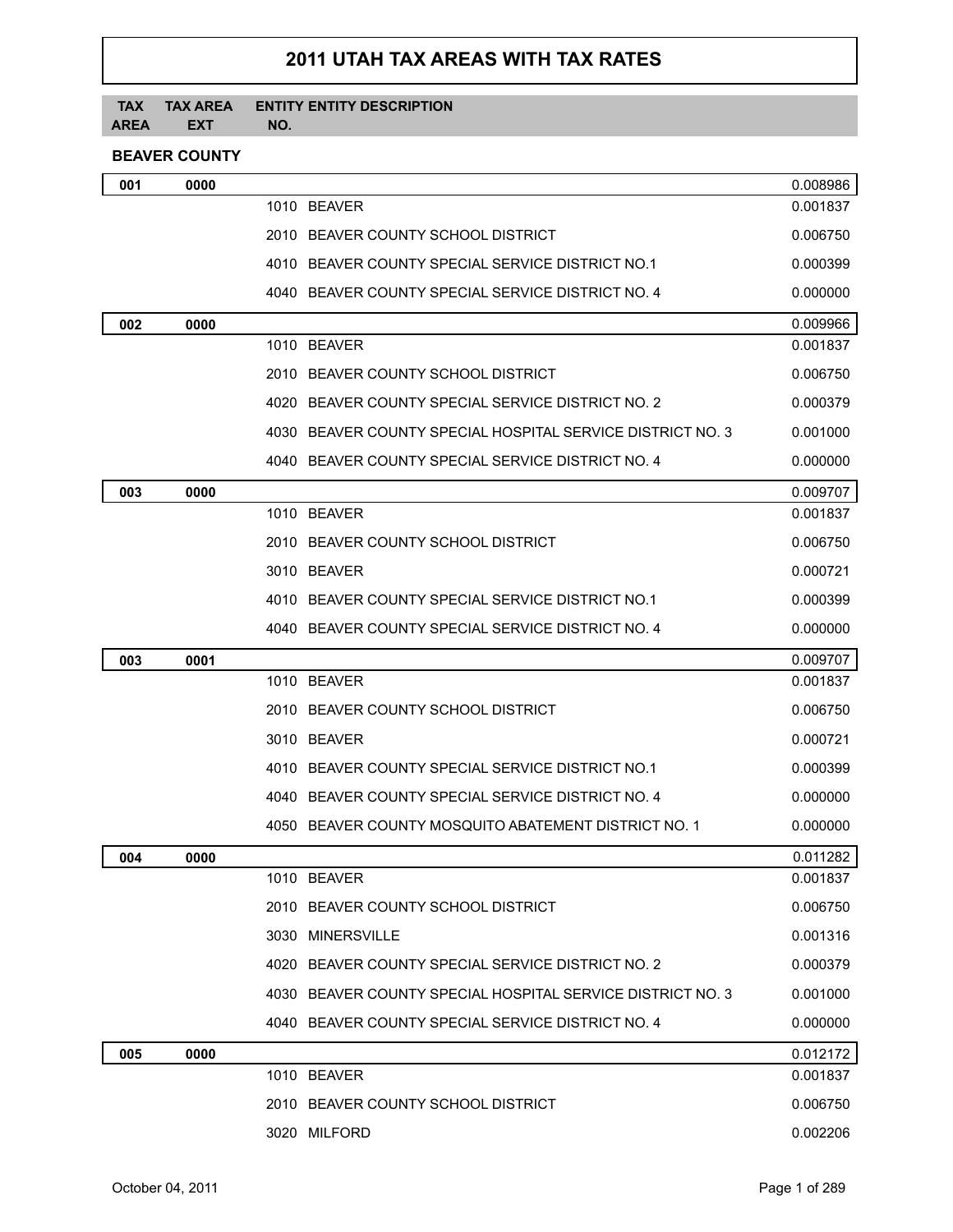| <b>TAX</b>  | <b>TAX AREA</b> | <b>ENTITY ENTITY DESCRIPTION</b>                           |          |
|-------------|-----------------|------------------------------------------------------------|----------|
| <b>AREA</b> | <b>EXT</b>      | NO.                                                        |          |
|             |                 | 4020 BEAVER COUNTY SPECIAL SERVICE DISTRICT NO. 2          | 0.000379 |
|             |                 | 4030 BEAVER COUNTY SPECIAL HOSPITAL SERVICE DISTRICT NO. 3 | 0.001000 |
|             |                 | 4040 BEAVER COUNTY SPECIAL SERVICE DISTRICT NO. 4          | 0.000000 |
| 006         | 0000            |                                                            | 0.008986 |
|             |                 | 1010 BEAVER                                                | 0.001837 |
|             |                 | 2010 BEAVER COUNTY SCHOOL DISTRICT                         | 0.006750 |
|             |                 | 4010 BEAVER COUNTY SPECIAL SERVICE DISTRICT NO.1           | 0.000399 |
|             |                 | 4040 BEAVER COUNTY SPECIAL SERVICE DISTRICT NO. 4          | 0.000000 |
|             |                 | 4050 BEAVER COUNTY MOSQUITO ABATEMENT DISTRICT NO. 1       | 0.000000 |
| 007         | 0000            |                                                            | 0.009174 |
|             |                 | 1010 BEAVER                                                | 0.001837 |
|             |                 | 2010 BEAVER COUNTY SCHOOL DISTRICT                         | 0.006750 |
|             |                 | 4040 BEAVER COUNTY SPECIAL SERVICE DISTRICT NO. 4          | 0.000000 |
|             |                 | 4055 ELK MEADOWS SPECIAL SERVICE DISTRICT                  | 0.000587 |

## **BOX ELDER COUNTY**

| 101 | 0000 |                                            | 0.011705 |
|-----|------|--------------------------------------------|----------|
|     |      | 1010 BOX ELDER                             | 0.002711 |
|     |      | 2010 BOX ELDER SCHOOL DISTRICT             | 0.008442 |
|     |      | 4010 BOX ELDER MOSQUITO ABATEMENT DISTRICT | 0.000204 |
|     |      | 4190 BEAR RIVER WATER CONSERVANCY DISTRICT | 0.000200 |
|     |      | 6010 BOX ELDER COUNTY LIBRARY              | 0.000148 |
| 102 | 0000 |                                            | 0.012906 |
|     |      | 1010 BOX ELDER                             | 0.002711 |
|     |      | 2010 BOX ELDER SCHOOL DISTRICT             | 0.008442 |
|     |      | 3010 BEAR RIVER CITY                       | 0.001201 |
|     |      | 4010 BOX ELDER MOSQUITO ABATEMENT DISTRICT | 0.000204 |
|     |      | 4190 BEAR RIVER WATER CONSERVANCY DISTRICT | 0.000200 |
|     |      | 6010 BOX ELDER COUNTY LIBRARY              | 0.000148 |
| 103 | 0000 |                                            | 0.013839 |
|     |      | 1010 BOX ELDER                             | 0.002711 |
|     |      | 2010 BOX ELDER SCHOOL DISTRICT             | 0.008442 |
|     |      | 3020 BRIGHAM CITY                          | 0.002282 |
|     |      | 4010 BOX ELDER MOSQUITO ABATEMENT DISTRICT | 0.000204 |
|     |      | 4190 BEAR RIVER WATER CONSERVANCY DISTRICT | 0.000200 |
| 104 | 0000 |                                            | 0.013909 |
|     |      | 1010 BOX ELDER                             | 0.002711 |
|     |      | 2010 BOX ELDER SCHOOL DISTRICT             | 0.008442 |
|     |      | 3030 CORINNE CITY                          | 0.001999 |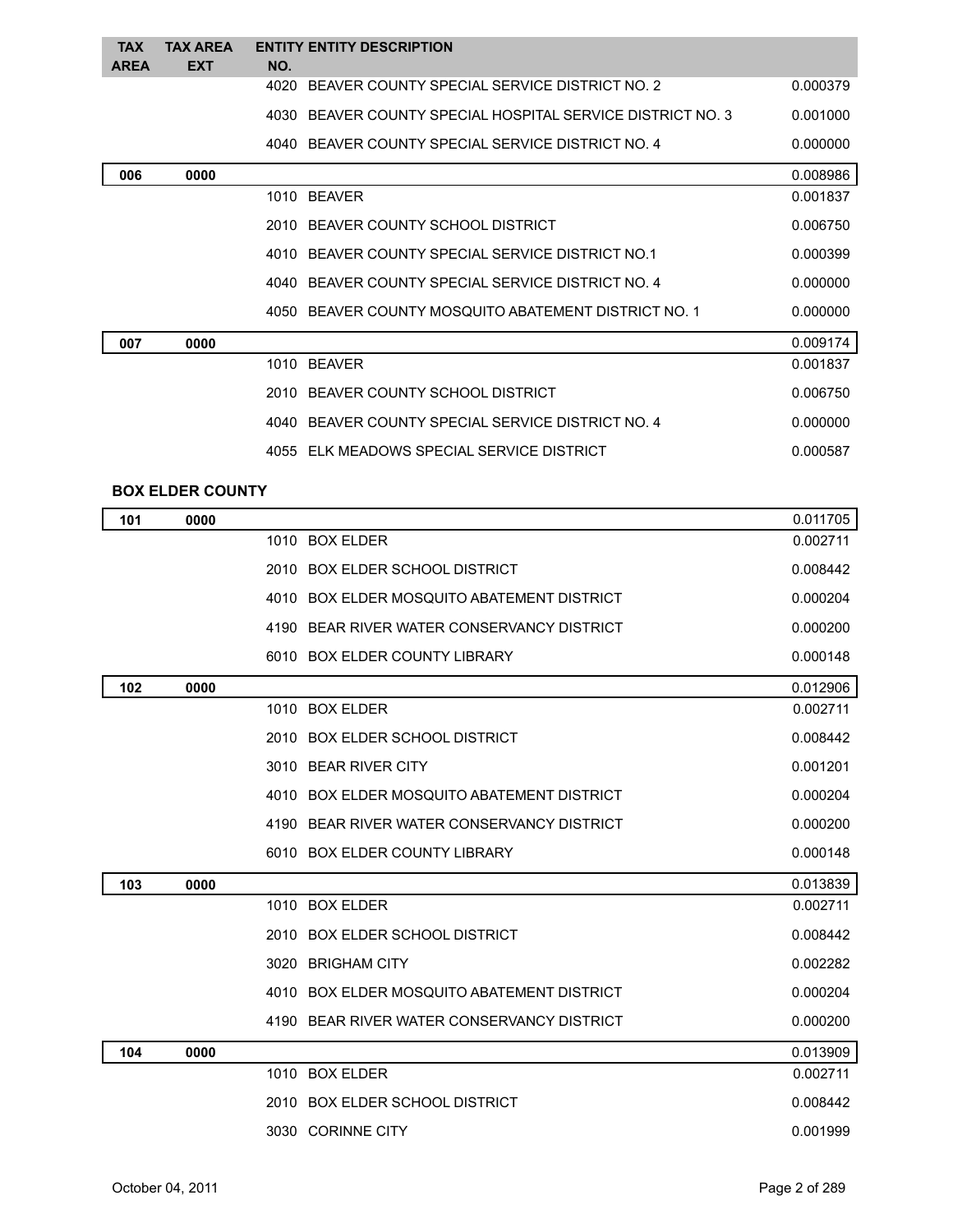| <b>TAX</b><br><b>AREA</b> | <b>TAX AREA</b><br>EXT | NO. | <b>ENTITY ENTITY DESCRIPTION</b>                |          |
|---------------------------|------------------------|-----|-------------------------------------------------|----------|
|                           |                        |     | 4010 BOX ELDER MOSQUITO ABATEMENT DISTRICT      | 0.000204 |
|                           |                        |     | 4100 CORINNE CEMETERY MAINTENANCE DISTRICT      | 0.000205 |
|                           |                        |     | 4190 BEAR RIVER WATER CONSERVANCY DISTRICT      | 0.000200 |
|                           |                        |     | 6010 BOX ELDER COUNTY LIBRARY                   | 0.000148 |
| 105                       | 0000                   |     |                                                 | 0.011910 |
|                           |                        |     | 1010 BOX ELDER                                  | 0.002711 |
|                           |                        |     | 2010 BOX ELDER SCHOOL DISTRICT                  | 0.008442 |
|                           |                        |     | 4010 BOX ELDER MOSQUITO ABATEMENT DISTRICT      | 0.000204 |
|                           |                        |     | 4100 CORINNE CEMETERY MAINTENANCE DISTRICT      | 0.000205 |
|                           |                        |     | 4190 BEAR RIVER WATER CONSERVANCY DISTRICT      | 0.000200 |
|                           |                        |     | 6010 BOX ELDER COUNTY LIBRARY                   | 0.000148 |
| 106                       | 0000                   |     |                                                 | 0.012458 |
|                           |                        |     | 1010 BOX ELDER                                  | 0.002711 |
|                           |                        |     | 2010 BOX ELDER SCHOOL DISTRICT                  | 0.008442 |
|                           |                        |     | 3040 DEWEYVILLE                                 | 0.000753 |
|                           |                        |     | 4010 BOX ELDER MOSQUITO ABATEMENT DISTRICT      | 0.000204 |
|                           |                        |     | 4190 BEAR RIVER WATER CONSERVANCY DISTRICT      | 0.000200 |
|                           |                        |     | 6010 BOX ELDER COUNTY LIBRARY                   | 0.000148 |
| 107                       | 0000                   |     |                                                 | 0.011834 |
|                           |                        |     | 1010 BOX ELDER                                  | 0.002711 |
|                           |                        |     | 2010 BOX ELDER SCHOOL DISTRICT                  | 0.008442 |
|                           |                        |     | 4010 BOX ELDER MOSQUITO ABATEMENT DISTRICT      | 0.000204 |
|                           |                        |     | 4130 EAST GARLAND CEMETERY MAINTENANCE DISTRICT | 0.000129 |
|                           |                        |     | 4190 BEAR RIVER WATER CONSERVANCY DISTRICT      | 0.000200 |
|                           |                        |     | 6010 BOX ELDER COUNTY LIBRARY                   | 0.000148 |
| 108                       | 0000                   |     |                                                 | 0.012956 |
|                           |                        |     | 1010 BOX ELDER                                  | 0.002711 |
|                           |                        |     | 2010 BOX ELDER SCHOOL DISTRICT                  | 0.008442 |
|                           |                        |     | 3050 ELWOOD                                     | 0.001251 |
|                           |                        |     | 4010 BOX ELDER MOSQUITO ABATEMENT DISTRICT      | 0.000204 |
|                           |                        |     | 4190 BEAR RIVER WATER CONSERVANCY DISTRICT      | 0.000200 |
|                           |                        |     | 6010 BOX ELDER COUNTY LIBRARY                   | 0.000148 |
| 111                       | 0000                   |     |                                                 | 0.012993 |
|                           |                        |     | 1010 BOX ELDER                                  | 0.002711 |
|                           |                        |     | 2010 BOX ELDER SCHOOL DISTRICT                  | 0.008442 |
|                           |                        |     | 3060 FIELDING                                   | 0.000883 |
|                           |                        |     | 4010 BOX ELDER MOSQUITO ABATEMENT DISTRICT      | 0.000204 |
|                           |                        |     | 4030 FIELDING CEMETERY MAINTENANCE DISTRICT     | 0.000405 |
|                           |                        |     | 4190 BEAR RIVER WATER CONSERVANCY DISTRICT      | 0.000200 |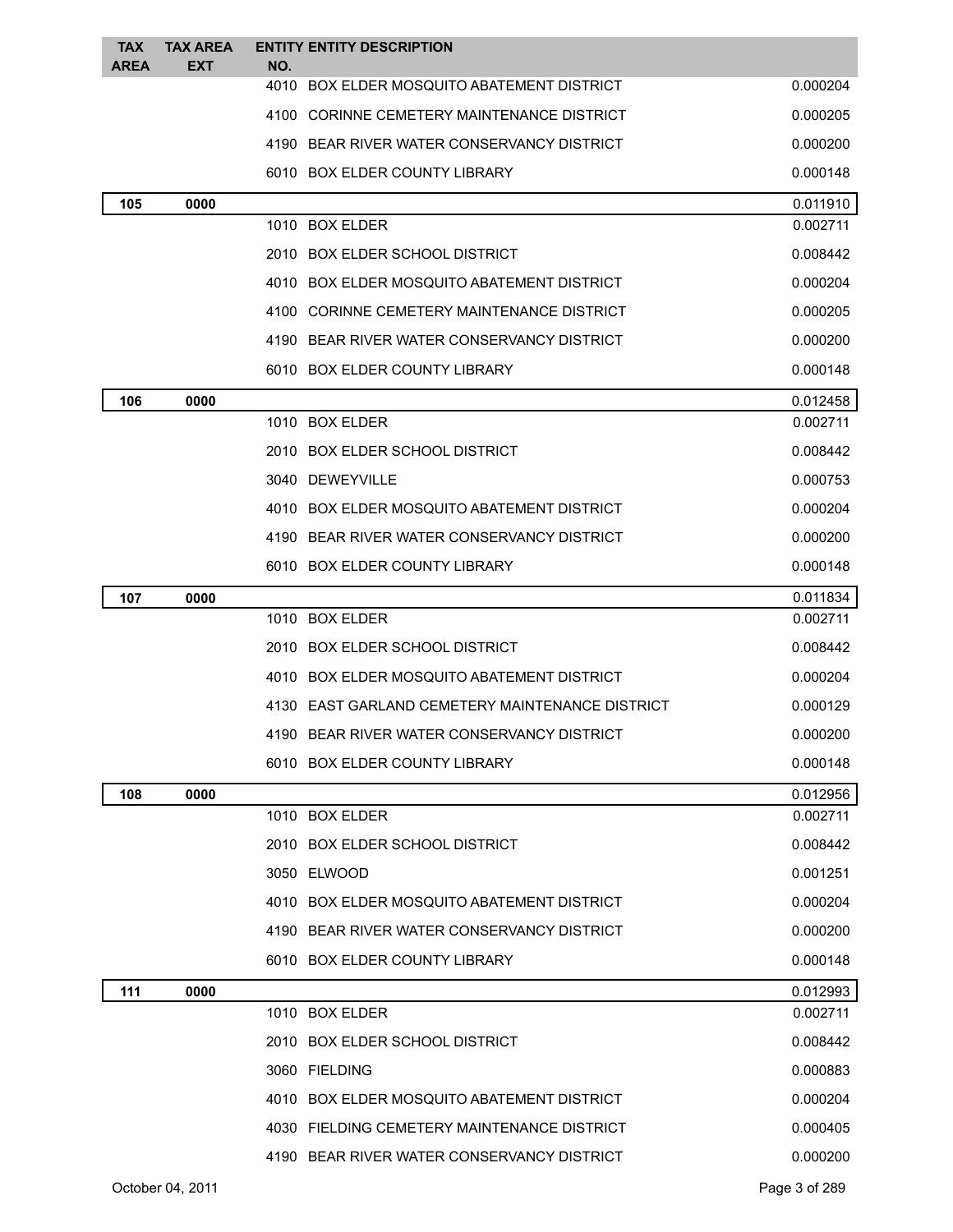| <b>TAX</b><br><b>AREA</b> | <b>TAX AREA</b><br><b>EXT</b> | <b>ENTITY ENTITY DESCRIPTION</b><br>NO.     |          |
|---------------------------|-------------------------------|---------------------------------------------|----------|
|                           |                               | 6010 BOX ELDER COUNTY LIBRARY               | 0.000148 |
| 112                       | 0000                          |                                             | 0.012110 |
|                           |                               | 1010 BOX ELDER                              | 0.002711 |
|                           |                               | 2010 BOX ELDER SCHOOL DISTRICT              | 0.008442 |
|                           |                               | 4010 BOX ELDER MOSQUITO ABATEMENT DISTRICT  | 0.000204 |
|                           |                               | 4030 FIELDING CEMETERY MAINTENANCE DISTRICT | 0.000405 |
|                           |                               | 4190 BEAR RIVER WATER CONSERVANCY DISTRICT  | 0.000200 |
|                           |                               | 6010 BOX ELDER COUNTY LIBRARY               | 0.000148 |
| 113                       | 0000                          |                                             | 0.015217 |
|                           |                               | 1010 BOX ELDER                              | 0.002711 |
|                           |                               | 2010 BOX ELDER SCHOOL DISTRICT              | 0.008442 |
|                           |                               | 3070 GARLAND                                | 0.003456 |
|                           |                               | 4010 BOX ELDER MOSQUITO ABATEMENT DISTRICT  | 0.000204 |
|                           |                               | 4040 GARLAND CEMETERY MAINTENANCE DISTRICT  | 0.000204 |
|                           |                               | 4190 BEAR RIVER WATER CONSERVANCY DISTRICT  | 0.000200 |
| 114                       | 0000                          |                                             | 0.011909 |
|                           |                               | 1010 BOX ELDER                              | 0.002711 |
|                           |                               | 2010 BOX ELDER SCHOOL DISTRICT              | 0.008442 |
|                           |                               | 4010 BOX ELDER MOSQUITO ABATEMENT DISTRICT  | 0.000204 |
|                           |                               | 4040 GARLAND CEMETERY MAINTENANCE DISTRICT  | 0.000204 |
|                           |                               | 4190 BEAR RIVER WATER CONSERVANCY DISTRICT  | 0.000200 |
|                           |                               | 6010 BOX ELDER COUNTY LIBRARY               | 0.000148 |
| 116                       | 0000                          |                                             | 0.011874 |
|                           |                               | 1010 BOX ELDER                              | 0.002711 |
|                           |                               | 2010 BOX ELDER SCHOOL DISTRICT              | 0.008442 |
|                           |                               | 4010 BOX ELDER MOSQUITO ABATEMENT DISTRICT  | 0.000204 |
|                           |                               | 4120 HANSEL VALLEY WATERSHED DISTRICT       | 0.000169 |
|                           |                               | 4190 BEAR RIVER WATER CONSERVANCY DISTRICT  | 0.000200 |
|                           |                               | 6010 BOX ELDER COUNTY LIBRARY               | 0.000148 |
| 117                       | 0000                          |                                             | 0.012459 |
|                           |                               | 1010 BOX ELDER                              | 0.002711 |
|                           |                               | 2010 BOX ELDER SCHOOL DISTRICT              | 0.008442 |
|                           |                               | 3080 HONEYVILLE CITY                        | 0.000754 |
|                           |                               | 4010 BOX ELDER MOSQUITO ABATEMENT DISTRICT  | 0.000204 |
|                           |                               | 4190 BEAR RIVER WATER CONSERVANCY DISTRICT  | 0.000200 |
|                           |                               | 6010 BOX ELDER COUNTY LIBRARY               | 0.000148 |
| 118                       | 0000                          |                                             | 0.012077 |
|                           |                               | 1010 BOX ELDER                              | 0.002711 |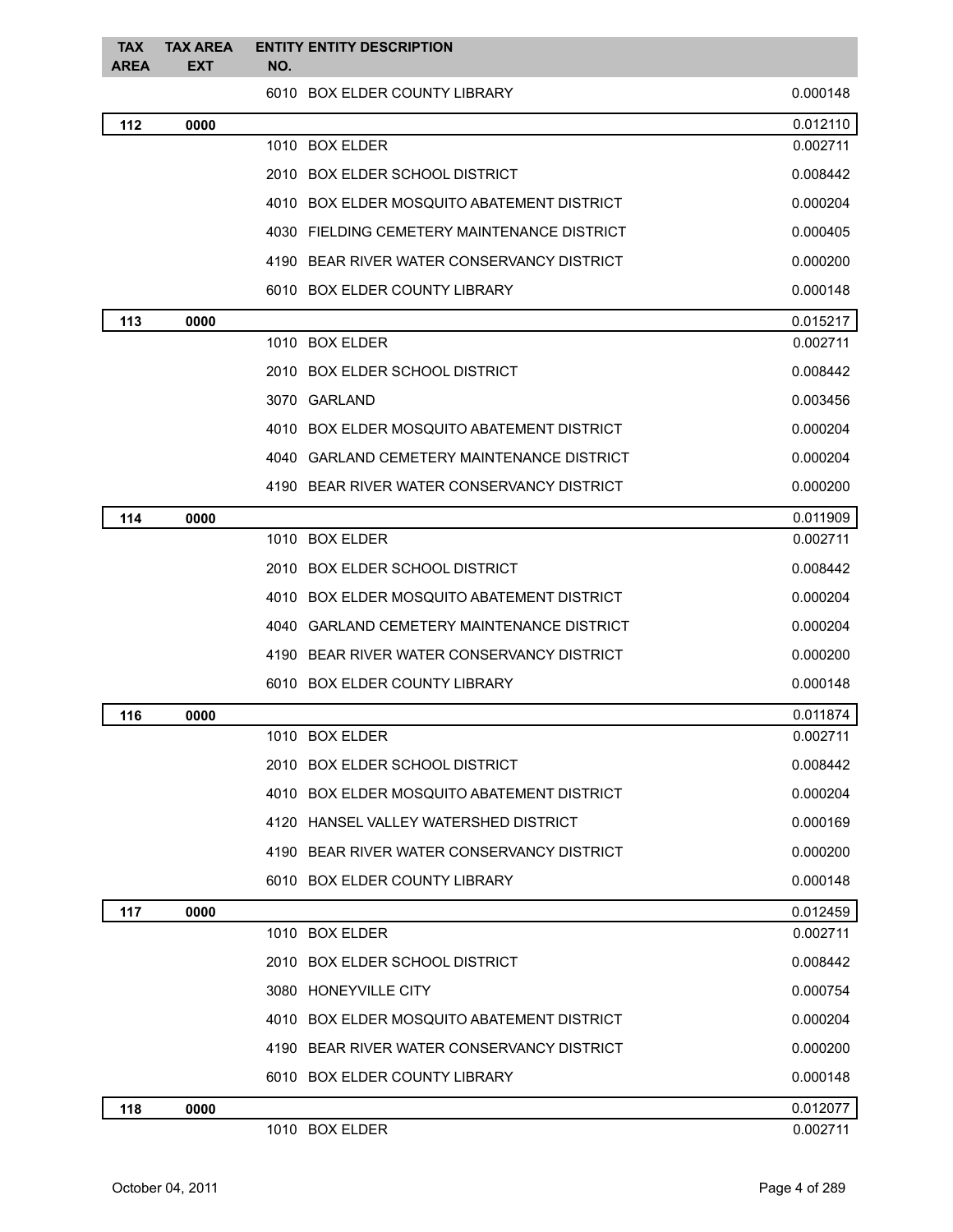| <b>TAX</b>  | <b>TAX AREA</b>  |     | <b>ENTITY ENTITY DESCRIPTION</b>                     |               |
|-------------|------------------|-----|------------------------------------------------------|---------------|
| <b>AREA</b> | <b>EXT</b>       | NO. | 2010 BOX ELDER SCHOOL DISTRICT                       | 0.008442      |
|             |                  |     | 3090 HOWELL CITY                                     | 0.000372      |
|             |                  |     | 4010 BOX ELDER MOSQUITO ABATEMENT DISTRICT           | 0.000204      |
|             |                  |     | 4020 BOX ELDER COUNTY SPECIAL SERVICE DISTRICT NO. 1 | 0.000000      |
|             |                  |     | 4190 BEAR RIVER WATER CONSERVANCY DISTRICT           | 0.000200      |
|             |                  |     | 6010 BOX ELDER COUNTY LIBRARY                        | 0.000148      |
| 119         | 0000             |     |                                                      | 0.014176      |
|             |                  |     | 1010 BOX ELDER                                       | 0.002711      |
|             |                  |     | 2010 BOX ELDER SCHOOL DISTRICT                       | 0.008442      |
|             |                  |     | 3100 MANTUA TOWN                                     | 0.002471      |
|             |                  |     | 4010 BOX ELDER MOSQUITO ABATEMENT DISTRICT           | 0.000204      |
|             |                  |     | 4190 BEAR RIVER WATER CONSERVANCY DISTRICT           | 0.000200      |
|             |                  |     | 6010 BOX ELDER COUNTY LIBRARY                        | 0.000148      |
| 121         | 0000             |     |                                                      | 0.011907      |
|             |                  |     | 1010 BOX ELDER                                       | 0.002711      |
|             |                  |     | 2010 BOX ELDER SCHOOL DISTRICT                       | 0.008442      |
|             |                  |     | 4010 BOX ELDER MOSQUITO ABATEMENT DISTRICT           | 0.000204      |
|             |                  |     | 4050 PENROSE CEMETERY MAINTENANCE DISTRICT           | 0.000202      |
|             |                  |     | 4190 BEAR RIVER WATER CONSERVANCY DISTRICT           | 0.000200      |
|             |                  |     | 6010 BOX ELDER COUNTY LIBRARY                        | 0.000148      |
| 122         | 0000             |     |                                                      | 0.014315      |
|             |                  |     | 1010 BOX ELDER                                       | 0.002711      |
|             |                  |     | 2010 BOX ELDER SCHOOL DISTRICT                       | 0.008442      |
|             |                  |     | 3110 PERRY CITY                                      | 0.002610      |
|             |                  |     | 4010 BOX ELDER MOSQUITO ABATEMENT DISTRICT           | 0.000204      |
|             |                  |     | 4190 BEAR RIVER WATER CONSERVANCY DISTRICT           | 0.000200      |
|             |                  |     | 6010 BOX ELDER COUNTY LIBRARY                        | 0.000148      |
| 123         | 0000             |     |                                                      | 0.012098      |
|             |                  |     | 1010 BOX ELDER                                       | 0.002711      |
|             |                  |     | 2010 BOX ELDER SCHOOL DISTRICT                       | 0.008442      |
|             |                  |     | 3120 PLYMOUTH                                        | 0.000189      |
|             |                  |     | 4010 BOX ELDER MOSQUITO ABATEMENT DISTRICT           | 0.000204      |
|             |                  |     | 4090 PLYMOUTH CEMETERY MAINTENANCE DISTRICT          | 0.000204      |
|             |                  |     | 4190 BEAR RIVER WATER CONSERVANCY DISTRICT           | 0.000200      |
|             |                  |     | 6010 BOX ELDER COUNTY LIBRARY                        | 0.000148      |
| 124         | 0000             |     |                                                      | 0.011909      |
|             |                  |     | 1010 BOX ELDER                                       | 0.002711      |
|             |                  |     | 2010 BOX ELDER SCHOOL DISTRICT                       | 0.008442      |
|             |                  |     | 4010 BOX ELDER MOSQUITO ABATEMENT DISTRICT           | 0.000204      |
|             | October 04, 2011 |     |                                                      | Page 5 of 289 |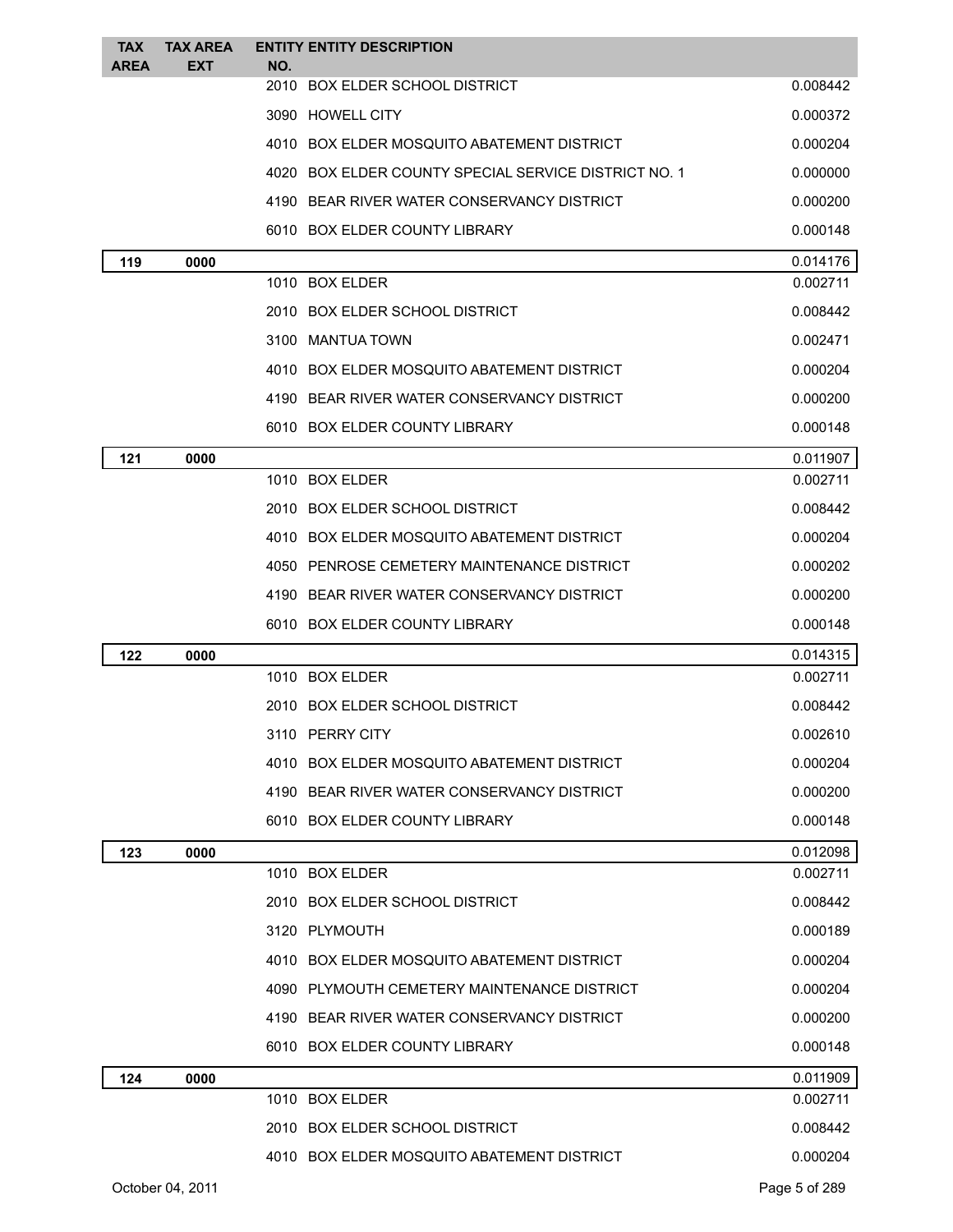| <b>TAX</b> | <b>TAX AREA</b> |     | <b>ENTITY ENTITY DESCRIPTION</b>                     |          |
|------------|-----------------|-----|------------------------------------------------------|----------|
| AREA       | EXT             | NO. |                                                      |          |
|            |                 |     | 4090 PLYMOUTH CEMETERY MAINTENANCE DISTRICT          | 0.000204 |
|            |                 |     | 4190 BEAR RIVER WATER CONSERVANCY DISTRICT           | 0.000200 |
|            |                 |     | 6010 BOX ELDER COUNTY LIBRARY                        | 0.000148 |
| 125        | 0000            |     |                                                      | 0.013656 |
|            |                 |     | 1010 BOX ELDER                                       | 0.002711 |
|            |                 |     | 2010 BOX ELDER SCHOOL DISTRICT                       | 0.008442 |
|            |                 |     | 3130 PORTAGE                                         | 0.001540 |
|            |                 |     | 4010 BOX ELDER MOSQUITO ABATEMENT DISTRICT           | 0.000204 |
|            |                 |     | 4060 PORTAGE PRECINCT CEMETERY MAINTENANCE DISTRICT  | 0.000411 |
|            |                 |     | 4190 BEAR RIVER WATER CONSERVANCY DISTRICT           | 0.000200 |
|            |                 |     | 6010 BOX ELDER COUNTY LIBRARY                        | 0.000148 |
| 126        | 0000            |     |                                                      | 0.012116 |
|            |                 |     | 1010 BOX ELDER                                       | 0.002711 |
|            |                 |     | 2010 BOX ELDER SCHOOL DISTRICT                       | 0.008442 |
|            |                 |     | 4010 BOX ELDER MOSQUITO ABATEMENT DISTRICT           | 0.000204 |
|            |                 |     | 4060 PORTAGE PRECINCT CEMETERY MAINTENANCE DISTRICT  | 0.000411 |
|            |                 |     | 4190 BEAR RIVER WATER CONSERVANCY DISTRICT           | 0.000200 |
|            |                 |     | 6010 BOX ELDER COUNTY LIBRARY                        | 0.000148 |
| 127        | 0000            |     |                                                      | 0.012402 |
|            |                 |     | 1010 BOX ELDER                                       | 0.002711 |
|            |                 |     | 2010 BOX ELDER SCHOOL DISTRICT                       | 0.008442 |
|            |                 |     | 4010 BOX ELDER MOSQUITO ABATEMENT DISTRICT           | 0.000204 |
|            |                 |     | 4070 RIVERSIDE CEMETERY MAINTENANCE DISTRICT         | 0.000697 |
|            |                 |     | 4190 BEAR RIVER WATER CONSERVANCY DISTRICT           | 0.000200 |
|            |                 |     | 6010 BOX ELDER COUNTY LIBRARY                        | 0.000148 |
| 128        | 0000            |     |                                                      | 0.011705 |
|            |                 |     | 1010 BOX ELDER                                       | 0.002711 |
|            |                 |     | 2010 BOX ELDER SCHOOL DISTRICT                       | 0.008442 |
|            |                 |     | 4010 BOX ELDER MOSQUITO ABATEMENT DISTRICT           | 0.000204 |
|            |                 |     | 4020 BOX ELDER COUNTY SPECIAL SERVICE DISTRICT NO. 1 | 0.000000 |
|            |                 |     | 4190 BEAR RIVER WATER CONSERVANCY DISTRICT           | 0.000200 |
|            |                 |     | 6010 BOX ELDER COUNTY LIBRARY                        | 0.000148 |
| 129        | 0000            |     |                                                      | 0.013198 |
|            |                 |     | 1010 BOX ELDER                                       | 0.002711 |
|            |                 |     | 2010 BOX ELDER SCHOOL DISTRICT                       | 0.008442 |
|            |                 |     | 3140 SNOWVILLE TOWN                                  | 0.001493 |
|            |                 |     | 4010 BOX ELDER MOSQUITO ABATEMENT DISTRICT           | 0.000204 |
|            |                 |     | 4190 BEAR RIVER WATER CONSERVANCY DISTRICT           | 0.000200 |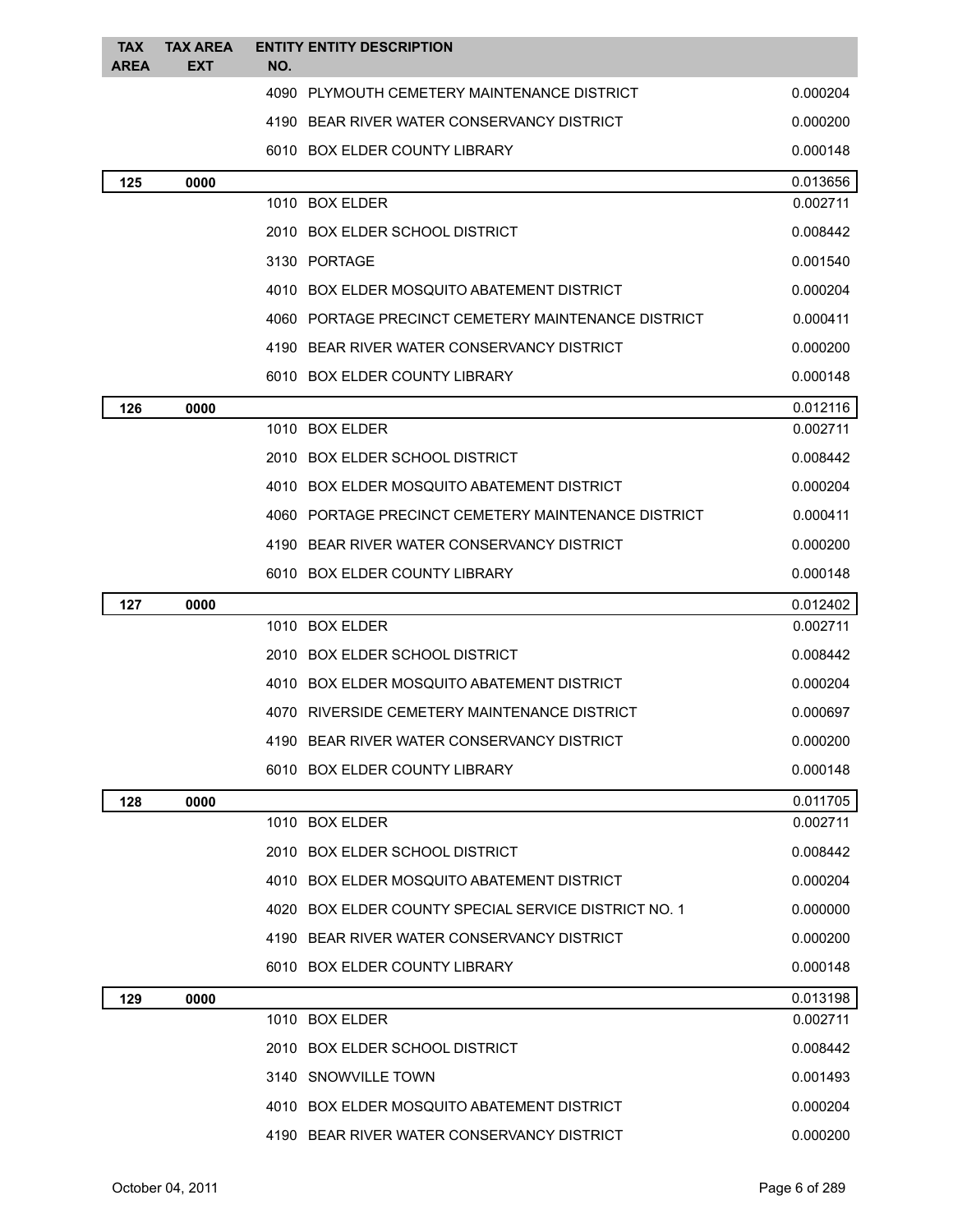| <b>TAX</b><br><b>AREA</b> | <b>TAX AREA</b><br><b>EXT</b> | <b>ENTITY ENTITY DESCRIPTION</b><br>NO.                       |          |
|---------------------------|-------------------------------|---------------------------------------------------------------|----------|
|                           |                               | 6010 BOX ELDER COUNTY LIBRARY                                 | 0.000148 |
| 130                       | 0000                          |                                                               | 0.014350 |
|                           |                               | 1010 BOX ELDER                                                | 0.002711 |
|                           |                               | 2010 BOX ELDER SCHOOL DISTRICT                                | 0.008442 |
|                           |                               | 3150 TREMONTON                                                | 0.002793 |
|                           |                               | 4010 BOX ELDER MOSQUITO ABATEMENT DISTRICT                    | 0.000204 |
|                           |                               | 4190 BEAR RIVER WATER CONSERVANCY DISTRICT                    | 0.000200 |
| 131                       | 0000                          |                                                               | 0.011922 |
|                           |                               | 1010 BOX ELDER                                                | 0.002711 |
|                           |                               | 2010 BOX ELDER SCHOOL DISTRICT                                | 0.008442 |
|                           |                               | 4010 BOX ELDER MOSQUITO ABATEMENT DISTRICT                    | 0.000204 |
|                           |                               | 4095 WEBER BASIN WATER CONSERVANCY DISTRICT                   | 0.000217 |
|                           |                               | 4190 BEAR RIVER WATER CONSERVANCY DISTRICT                    | 0.000200 |
|                           |                               | 6010 BOX ELDER COUNTY LIBRARY                                 | 0.000148 |
| 132                       | 0000                          |                                                               | 0.013095 |
|                           |                               | 1010 BOX ELDER                                                | 0.002711 |
|                           |                               | 2010 BOX ELDER SCHOOL DISTRICT                                | 0.008442 |
|                           |                               | 3160 WILLARD CITY                                             | 0.000958 |
|                           |                               | 4010 BOX ELDER MOSQUITO ABATEMENT DISTRICT                    | 0.000204 |
|                           |                               | 4080 WILLARD PRECINCT CEMETERY MAINTENANCE DISTRICT           | 0.000168 |
|                           |                               | 4150 BOX ELDER COUNTY AND WILLARD CITY FLOOD CONTROL AND DRAI | 0.000264 |
|                           |                               | 4190 BEAR RIVER WATER CONSERVANCY DISTRICT                    | 0.000200 |
|                           |                               | 6010 BOX ELDER COUNTY LIBRARY                                 | 0.000148 |
| 133                       | 0000                          |                                                               | 0.011873 |
|                           |                               | 1010 BOX ELDER                                                | 0.002711 |
|                           |                               | 2010 BOX ELDER SCHOOL DISTRICT                                | 0.008442 |
|                           |                               | 4010 BOX ELDER MOSQUITO ABATEMENT DISTRICT                    | 0.000204 |
|                           |                               | 4080 WILLARD PRECINCT CEMETERY MAINTENANCE DISTRICT           | 0.000168 |
|                           |                               | 4190 BEAR RIVER WATER CONSERVANCY DISTRICT                    | 0.000200 |
|                           |                               | 6010 BOX ELDER COUNTY LIBRARY                                 | 0.000148 |
| 134                       | 0000                          |                                                               | 0.013312 |
|                           |                               | 1010 BOX ELDER                                                | 0.002711 |
|                           |                               | 2010 BOX ELDER SCHOOL DISTRICT                                | 0.008442 |
|                           |                               | 3160 WILLARD CITY                                             | 0.000958 |
|                           |                               | 4010 BOX ELDER MOSQUITO ABATEMENT DISTRICT                    | 0.000204 |
|                           |                               | 4080 WILLARD PRECINCT CEMETERY MAINTENANCE DISTRICT           | 0.000168 |
|                           |                               | 4095 WEBER BASIN WATER CONSERVANCY DISTRICT                   | 0.000217 |
|                           |                               | 4150 BOX ELDER COUNTY AND WILLARD CITY FLOOD CONTROL AND DRAI | 0.000264 |
|                           |                               | 4190 BEAR RIVER WATER CONSERVANCY DISTRICT                    | 0.000200 |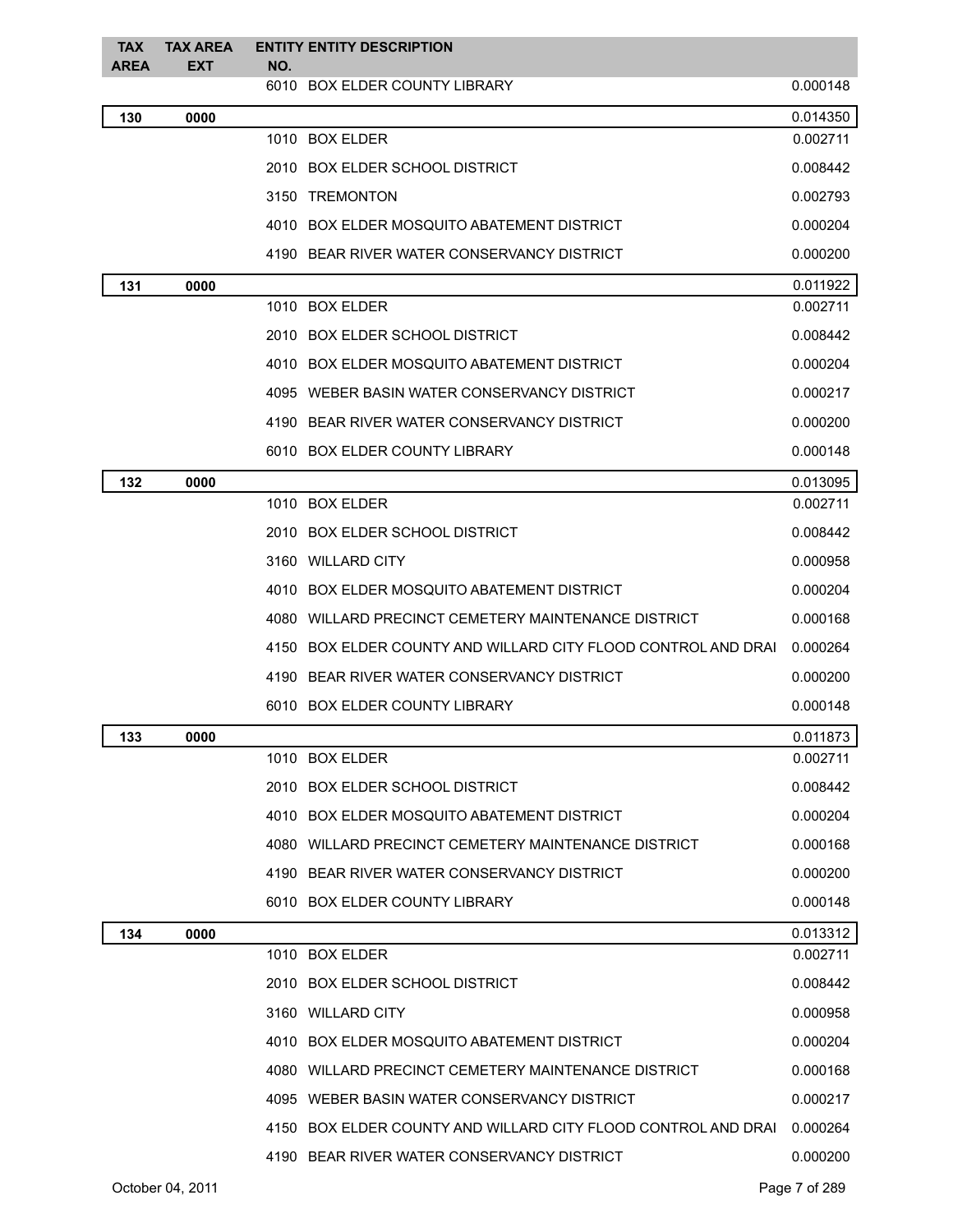| <b>TAX</b><br><b>AREA</b> | <b>TAX AREA</b><br><b>EXT</b> | <b>ENTITY ENTITY DESCRIPTION</b><br>NO.                       |          |
|---------------------------|-------------------------------|---------------------------------------------------------------|----------|
|                           |                               | 6010 BOX ELDER COUNTY LIBRARY                                 | 0.000148 |
| 135                       | 0000                          |                                                               | 0.012354 |
|                           |                               | 1010 BOX ELDER                                                | 0.002711 |
|                           |                               | 2010 BOX ELDER SCHOOL DISTRICT                                | 0.008442 |
|                           |                               | 4010 BOX ELDER MOSQUITO ABATEMENT DISTRICT                    | 0.000204 |
|                           |                               | 4080 WILLARD PRECINCT CEMETERY MAINTENANCE DISTRICT           | 0.000168 |
|                           |                               | 4095 WEBER BASIN WATER CONSERVANCY DISTRICT                   | 0.000217 |
|                           |                               | 4150 BOX ELDER COUNTY AND WILLARD CITY FLOOD CONTROL AND DRAI | 0.000264 |
|                           |                               | 4190 BEAR RIVER WATER CONSERVANCY DISTRICT                    | 0.000200 |
|                           |                               | 6010 BOX ELDER COUNTY LIBRARY                                 | 0.000148 |
| 136                       | 0000                          |                                                               | 0.012656 |
|                           |                               | 1010 BOX ELDER                                                | 0.002711 |
|                           |                               | 2010 BOX ELDER SCHOOL DISTRICT                                | 0.008442 |
|                           |                               | 4010 BOX ELDER MOSQUITO ABATEMENT DISTRICT                    | 0.000204 |
|                           |                               | 4080 WILLARD PRECINCT CEMETERY MAINTENANCE DISTRICT           | 0.000168 |
|                           |                               | 4095 WEBER BASIN WATER CONSERVANCY DISTRICT                   | 0.000217 |
|                           |                               | 4150 BOX ELDER COUNTY AND WILLARD CITY FLOOD CONTROL AND DRAI | 0.000264 |
|                           |                               | 4190 BEAR RIVER WATER CONSERVANCY DISTRICT                    | 0.000200 |
|                           |                               | 4200 BONA VISTA WATER IMPROVEMENT DISTRICT                    | 0.000302 |
|                           |                               | 6010 BOX ELDER COUNTY LIBRARY                                 | 0.000148 |
| 139                       | 0000                          |                                                               | 0.012850 |
|                           |                               | 1010 BOX ELDER                                                | 0.002711 |
|                           |                               | 2010 BOX ELDER SCHOOL DISTRICT                                | 0.008442 |
|                           |                               | 4010 BOX ELDER MOSQUITO ABATEMENT DISTRICT                    | 0.000204 |
|                           |                               | 4160 BOX ELDER COUNTY SERVICE AREA NO. 2                      | 0.000026 |
|                           |                               | 4190 BEAR RIVER WATER CONSERVANCY DISTRICT                    | 0.000200 |
|                           |                               | 4220 GROUSE CREEK SPECIAL SERVICE DISTRICT                    | 0.001119 |
|                           |                               | 6010 BOX ELDER COUNTY LIBRARY                                 | 0.000148 |
| 140                       | 0000                          |                                                               | 0.012824 |
|                           |                               | 1010 BOX ELDER                                                | 0.002711 |
|                           |                               | 2010 BOX ELDER SCHOOL DISTRICT                                | 0.008442 |
|                           |                               | 4010 BOX ELDER MOSQUITO ABATEMENT DISTRICT                    | 0.000204 |
|                           |                               | 4190 BEAR RIVER WATER CONSERVANCY DISTRICT                    | 0.000200 |
|                           |                               | 4220 GROUSE CREEK SPECIAL SERVICE DISTRICT                    | 0.001119 |
|                           |                               | 6010 BOX ELDER COUNTY LIBRARY                                 | 0.000148 |
| 141                       | 0000                          |                                                               | 0.012824 |
|                           |                               | 1010 BOX ELDER                                                | 0.002711 |
|                           |                               | 2010 BOX ELDER SCHOOL DISTRICT                                | 0.008442 |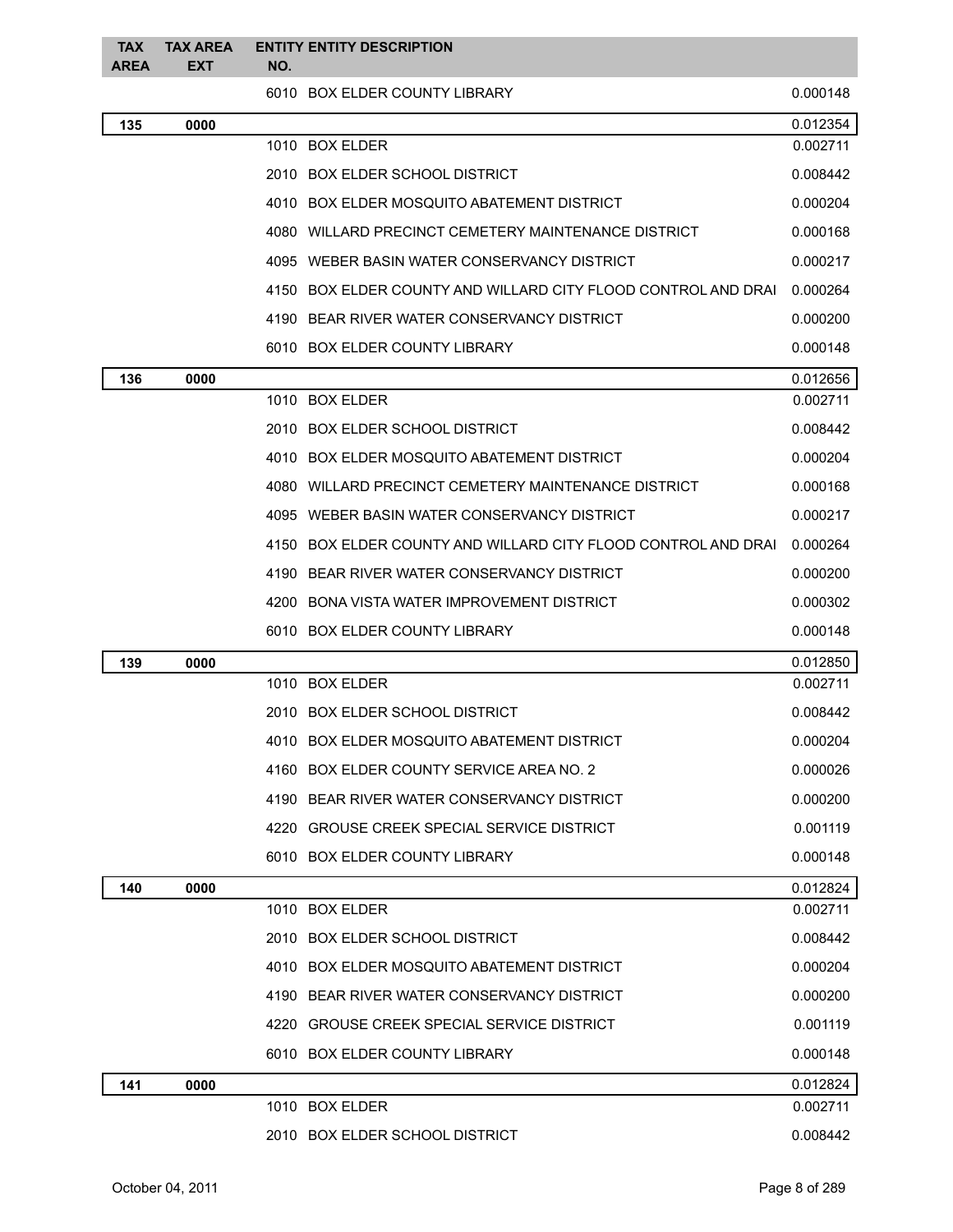| <b>TAX</b>  | <b>TAX AREA</b> | <b>ENTITY ENTITY DESCRIPTION</b>                    |                                                               |          |
|-------------|-----------------|-----------------------------------------------------|---------------------------------------------------------------|----------|
| <b>AREA</b> | EXT             | NO.<br>4010 BOX ELDER MOSQUITO ABATEMENT DISTRICT   |                                                               | 0.000204 |
|             |                 | 4190 BEAR RIVER WATER CONSERVANCY DISTRICT          |                                                               | 0.000200 |
|             |                 | 4210 GROUSE CREEK CEMETERY MAINTENANCE DISTRICT     |                                                               | 0.000000 |
|             |                 | 4220 GROUSE CREEK SPECIAL SERVICE DISTRICT          |                                                               | 0.001119 |
|             |                 | 6010 BOX ELDER COUNTY LIBRARY                       |                                                               | 0.000148 |
| 143         | 0000            |                                                     |                                                               | 0.012820 |
|             |                 | 1010 BOX ELDER                                      |                                                               | 0.002711 |
|             |                 | 2010 BOX ELDER SCHOOL DISTRICT                      |                                                               | 0.008442 |
|             |                 | 4010 BOX ELDER MOSQUITO ABATEMENT DISTRICT          |                                                               | 0.000204 |
|             |                 | 4070 RIVERSIDE CEMETERY MAINTENANCE DISTRICT        |                                                               | 0.000697 |
|             |                 | 4170 RIVERSIDE COMMUNITY SPECIAL SERVICE DISTRICT   |                                                               | 0.000418 |
|             |                 | 4190 BEAR RIVER WATER CONSERVANCY DISTRICT          |                                                               | 0.000200 |
|             |                 | 6010 BOX ELDER COUNTY LIBRARY                       |                                                               | 0.000148 |
| 146         | 0000            |                                                     |                                                               | 0.011731 |
|             |                 | 1010 BOX ELDER                                      |                                                               | 0.002711 |
|             |                 | 2010 BOX ELDER SCHOOL DISTRICT                      |                                                               | 0.008442 |
|             |                 | 4010 BOX ELDER MOSQUITO ABATEMENT DISTRICT          |                                                               | 0.000204 |
|             |                 | 4160 BOX ELDER COUNTY SERVICE AREA NO. 2            |                                                               | 0.000026 |
|             |                 | 4190 BEAR RIVER WATER CONSERVANCY DISTRICT          |                                                               | 0.000200 |
|             |                 | 6010 BOX ELDER COUNTY LIBRARY                       |                                                               | 0.000148 |
| 147         | 0000            |                                                     |                                                               | 0.012137 |
|             |                 | 1010 BOX ELDER                                      |                                                               | 0.002711 |
|             |                 | 2010 BOX ELDER SCHOOL DISTRICT                      |                                                               | 0.008442 |
|             |                 | 4010 BOX ELDER MOSQUITO ABATEMENT DISTRICT          |                                                               | 0.000204 |
|             |                 | 4080 WILLARD PRECINCT CEMETERY MAINTENANCE DISTRICT |                                                               | 0.000168 |
|             |                 |                                                     | 4150 BOX ELDER COUNTY AND WILLARD CITY FLOOD CONTROL AND DRAI | 0.000264 |
|             |                 | 4190 BEAR RIVER WATER CONSERVANCY DISTRICT          |                                                               | 0.000200 |
|             |                 | 6010 BOX ELDER COUNTY LIBRARY                       |                                                               | 0.000148 |
| 148         | 0000            |                                                     |                                                               | 0.012137 |
|             |                 | 1010 BOX ELDER                                      |                                                               | 0.002711 |
|             |                 | 2010 BOX ELDER SCHOOL DISTRICT                      |                                                               | 0.008442 |
|             |                 | 4010 BOX ELDER MOSQUITO ABATEMENT DISTRICT          |                                                               | 0.000204 |
|             |                 | 4080 WILLARD PRECINCT CEMETERY MAINTENANCE DISTRICT |                                                               | 0.000168 |
|             |                 | 4140 SOUTH WILLARD SPECIAL SERVICE SDISTRICT        |                                                               | 0.000000 |
|             |                 |                                                     | 4150 BOX ELDER COUNTY AND WILLARD CITY FLOOD CONTROL AND DRAI | 0.000264 |
|             |                 | 4190 BEAR RIVER WATER CONSERVANCY DISTRICT          |                                                               | 0.000200 |
|             |                 | 6010 BOX ELDER COUNTY LIBRARY                       |                                                               | 0.000148 |
| 151         | 0000            |                                                     |                                                               | 0.014554 |
|             |                 | 1010 BOX ELDER                                      |                                                               | 0.002711 |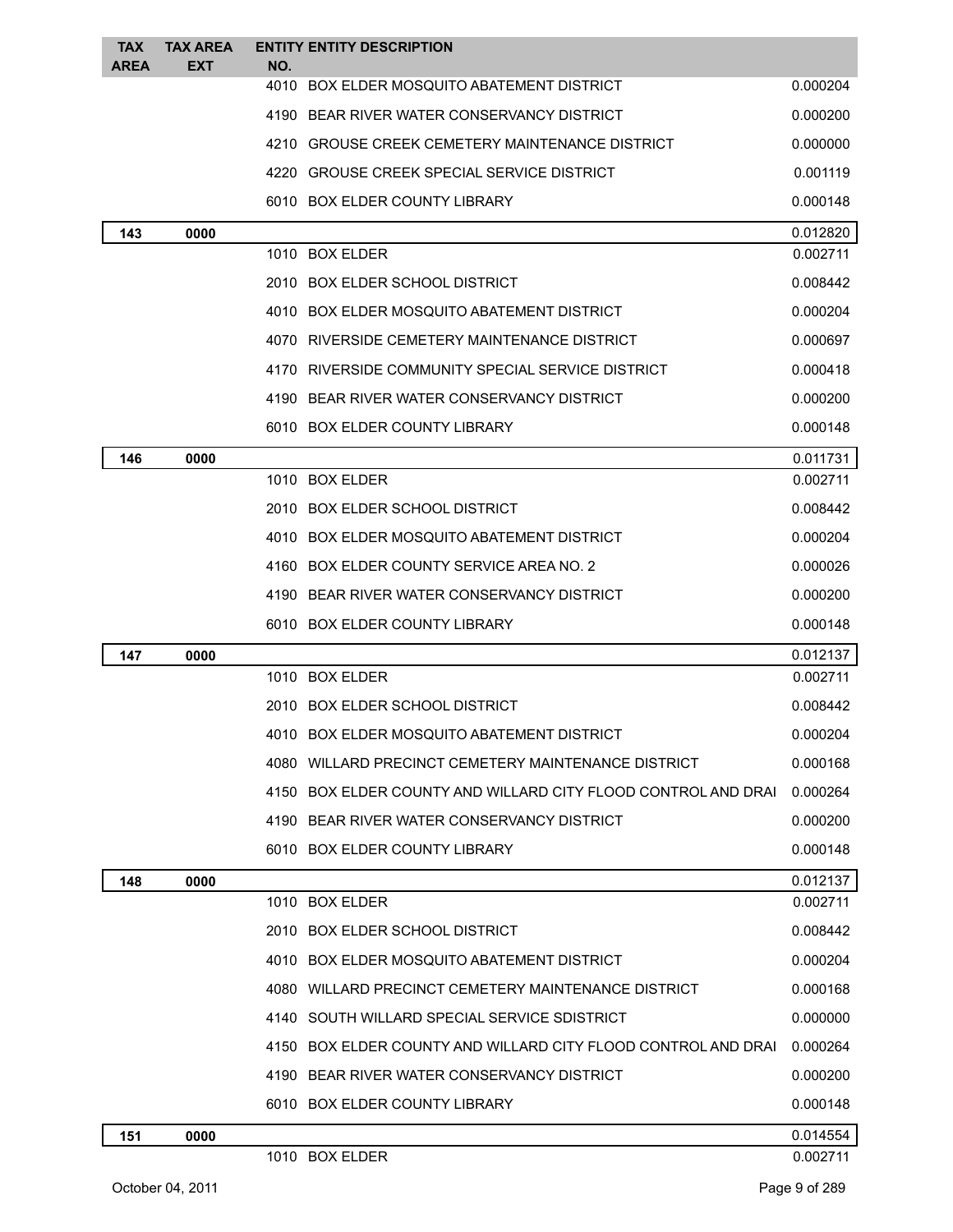| <b>TAX</b><br><b>AREA</b> | <b>TAX AREA</b><br><b>EXT</b> | <b>ENTITY ENTITY DESCRIPTION</b><br>NO.             |          |
|---------------------------|-------------------------------|-----------------------------------------------------|----------|
|                           |                               | 2010 BOX ELDER SCHOOL DISTRICT                      | 0.008442 |
|                           |                               | 3150 TREMONTON                                      | 0.002793 |
|                           |                               | 4010 BOX ELDER MOSQUITO ABATEMENT DISTRICT          | 0.000204 |
|                           |                               | 4040 GARLAND CEMETERY MAINTENANCE DISTRICT          | 0.000204 |
|                           |                               | 4190 BEAR RIVER WATER CONSERVANCY DISTRICT          | 0.000200 |
| 152                       | 0000                          |                                                     | 0.012090 |
|                           |                               | 1010 BOX ELDER                                      | 0.002711 |
|                           |                               | 2010 BOX ELDER SCHOOL DISTRICT                      | 0.008442 |
|                           |                               | 4010 BOX ELDER MOSQUITO ABATEMENT DISTRICT          | 0.000204 |
|                           |                               | 4080 WILLARD PRECINCT CEMETERY MAINTENANCE DISTRICT | 0.000168 |
|                           |                               | 4095 WEBER BASIN WATER CONSERVANCY DISTRICT         | 0.000217 |
|                           |                               | 4190 BEAR RIVER WATER CONSERVANCY DISTRICT          | 0.000200 |
|                           |                               | 6010 BOX ELDER COUNTY LIBRARY                       | 0.000148 |
| 156                       | 0000                          |                                                     | 0.015013 |
|                           |                               | 1010 BOX ELDER                                      | 0.002711 |
|                           |                               | 2010 BOX ELDER SCHOOL DISTRICT                      | 0.008442 |
|                           |                               | 3070 GARLAND                                        | 0.003456 |
|                           |                               | 4010 BOX ELDER MOSQUITO ABATEMENT DISTRICT          | 0.000204 |
|                           |                               | 4190 BEAR RIVER WATER CONSERVANCY DISTRICT          | 0.000200 |
| 157                       | 0000                          |                                                     | 0.014605 |
|                           |                               | 1010 BOX ELDER                                      | 0.002711 |
|                           |                               | 2010 BOX ELDER SCHOOL DISTRICT                      | 0.008442 |
|                           |                               | 3110 PERRY CITY                                     | 0.002610 |
|                           |                               | 4010 BOX ELDER MOSQUITO ABATEMENT DISTRICT          | 0.000204 |
|                           |                               | 4180 BOX ELDER COUNTY & PERRY CITY FLOOD CONTROL    | 0.000290 |
|                           |                               | 4190 BEAR RIVER WATER CONSERVANCY DISTRICT          | 0.000200 |
|                           |                               | 6010 BOX ELDER COUNTY LIBRARY                       | 0.000148 |
| 158                       | 0000                          |                                                     | 0.011995 |
|                           |                               | 1010 BOX ELDER                                      | 0.002711 |
|                           |                               | 2010 BOX ELDER SCHOOL DISTRICT                      | 0.008442 |
|                           |                               | 4010 BOX ELDER MOSQUITO ABATEMENT DISTRICT          | 0.000204 |
|                           |                               | 4180 BOX ELDER COUNTY & PERRY CITY FLOOD CONTROL    | 0.000290 |
|                           |                               | 4190 BEAR RIVER WATER CONSERVANCY DISTRICT          | 0.000200 |
|                           |                               | 6010 BOX ELDER COUNTY LIBRARY                       | 0.000148 |
| 159                       | 0000                          |                                                     | 0.012163 |
|                           |                               | 1010 BOX ELDER                                      | 0.002711 |
|                           |                               | 2010 BOX ELDER SCHOOL DISTRICT                      | 0.008442 |
|                           |                               | 4010 BOX ELDER MOSQUITO ABATEMENT DISTRICT          | 0.000204 |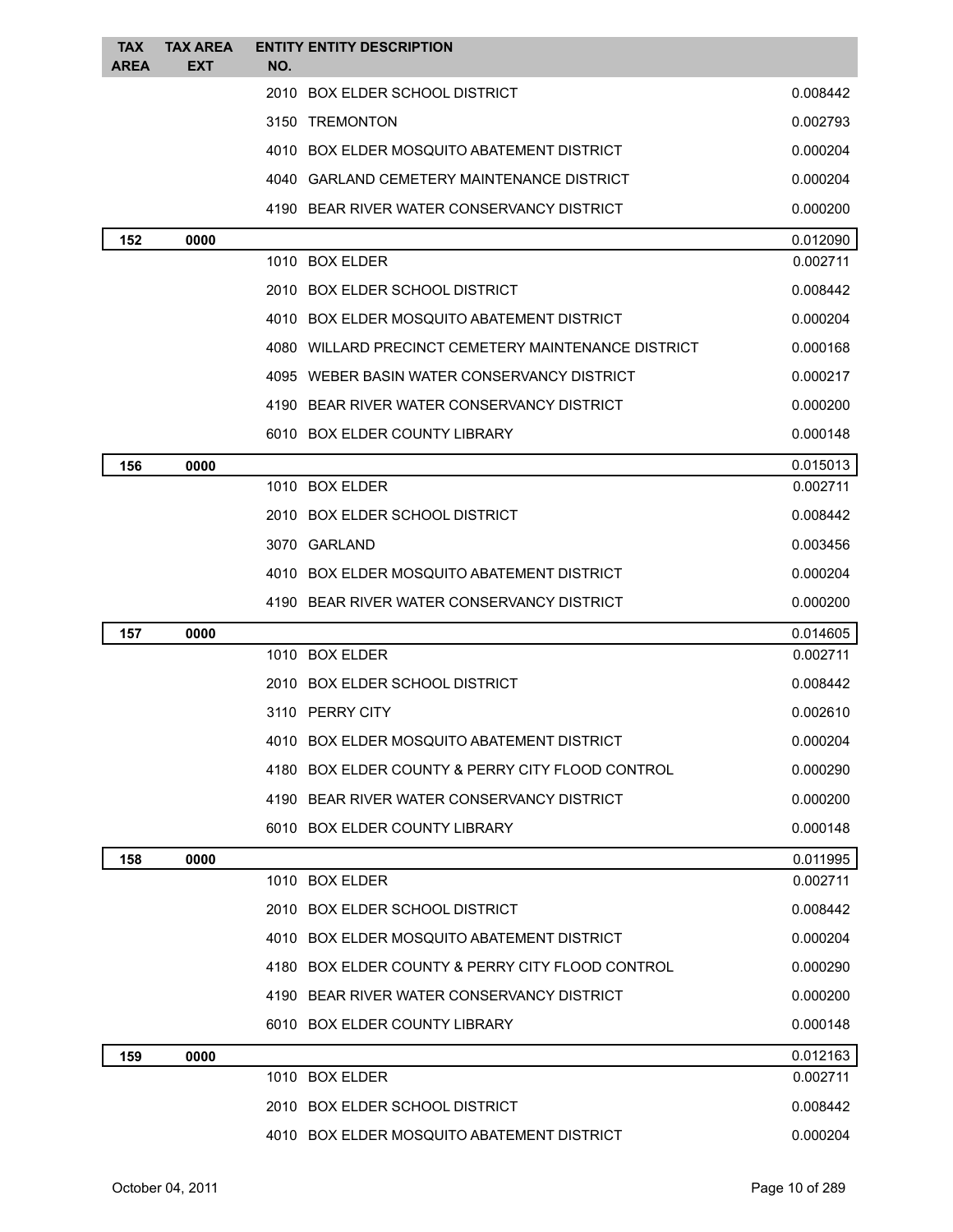| <b>TAX</b><br><b>AREA</b> | <b>TAX AREA</b><br><b>EXT</b> | NO. | <b>ENTITY ENTITY DESCRIPTION</b>                    |                |
|---------------------------|-------------------------------|-----|-----------------------------------------------------|----------------|
|                           |                               |     | 4080 WILLARD PRECINCT CEMETERY MAINTENANCE DISTRICT | 0.000168       |
|                           |                               |     | 4180 BOX ELDER COUNTY & PERRY CITY FLOOD CONTROL    | 0.000290       |
|                           |                               |     | 4190 BEAR RIVER WATER CONSERVANCY DISTRICT          | 0.000200       |
|                           |                               |     | 6010 BOX ELDER COUNTY LIBRARY                       | 0.000148       |
| 162                       | 0000                          |     |                                                     | 0.014773       |
|                           |                               |     | 1010 BOX ELDER                                      | 0.002711       |
|                           |                               |     | 2010 BOX ELDER SCHOOL DISTRICT                      | 0.008442       |
|                           |                               |     | 3110 PERRY CITY                                     | 0.002610       |
|                           |                               |     | 4010 BOX ELDER MOSQUITO ABATEMENT DISTRICT          | 0.000204       |
|                           |                               |     | 4080 WILLARD PRECINCT CEMETERY MAINTENANCE DISTRICT | 0.000168       |
|                           |                               |     | 4180 BOX ELDER COUNTY & PERRY CITY FLOOD CONTROL    | 0.000290       |
|                           |                               |     | 4190 BEAR RIVER WATER CONSERVANCY DISTRICT          | 0.000200       |
|                           |                               |     | 6010 BOX ELDER COUNTY LIBRARY                       | 0.000148       |
| 163                       | 0000                          |     |                                                     | 0.014129       |
|                           |                               |     | 1010 BOX ELDER                                      | 0.002711       |
|                           |                               |     | 2010 BOX ELDER SCHOOL DISTRICT                      | 0.008442       |
|                           |                               |     | 3020 BRIGHAM CITY                                   | 0.002282       |
|                           |                               |     | 4010 BOX ELDER MOSQUITO ABATEMENT DISTRICT          | 0.000204       |
|                           |                               |     | 4180 BOX ELDER COUNTY & PERRY CITY FLOOD CONTROL    | 0.000290       |
|                           |                               |     | 4190 BEAR RIVER WATER CONSERVANCY DISTRICT          | 0.000200       |
| 166                       | 0000                          |     |                                                     | 0.015217       |
|                           |                               |     | 1010 BOX ELDER                                      | 0.002711       |
|                           |                               |     | 2010 BOX ELDER SCHOOL DISTRICT                      | 0.008442       |
|                           |                               |     | 3070 GARLAND                                        | 0.003456       |
|                           |                               |     | 4010 BOX ELDER MOSQUITO ABATEMENT DISTRICT          | 0.000204       |
|                           |                               |     | 4040 GARLAND CEMETERY MAINTENANCE DISTRICT          | 0.000204       |
|                           |                               |     | 4190 BEAR RIVER WATER CONSERVANCY DISTRICT          | 0.000200       |
| 167                       | 0000                          |     |                                                     | 0.015217       |
|                           |                               |     | 1010 BOX ELDER                                      | 0.002711       |
|                           |                               |     | 2010 BOX ELDER SCHOOL DISTRICT                      | 0.008442       |
|                           |                               |     | 3070 GARLAND                                        | 0.003456       |
|                           |                               |     | 4010 BOX ELDER MOSQUITO ABATEMENT DISTRICT          | 0.000204       |
|                           |                               |     | 4040 GARLAND CEMETERY MAINTENANCE DISTRICT          | 0.000204       |
|                           |                               |     | 4190 BEAR RIVER WATER CONSERVANCY DISTRICT          | 0.000200       |
| 168                       | 0000                          |     |                                                     | 0.013909       |
|                           |                               |     | 1010 BOX ELDER                                      | 0.002711       |
|                           |                               |     | 2010 BOX ELDER SCHOOL DISTRICT                      | 0.008442       |
|                           |                               |     | 3030 CORINNE CITY                                   | 0.001999       |
|                           |                               |     | 4010 BOX ELDER MOSQUITO ABATEMENT DISTRICT          | 0.000204       |
|                           | October 04, 2011              |     |                                                     | Page 11 of 289 |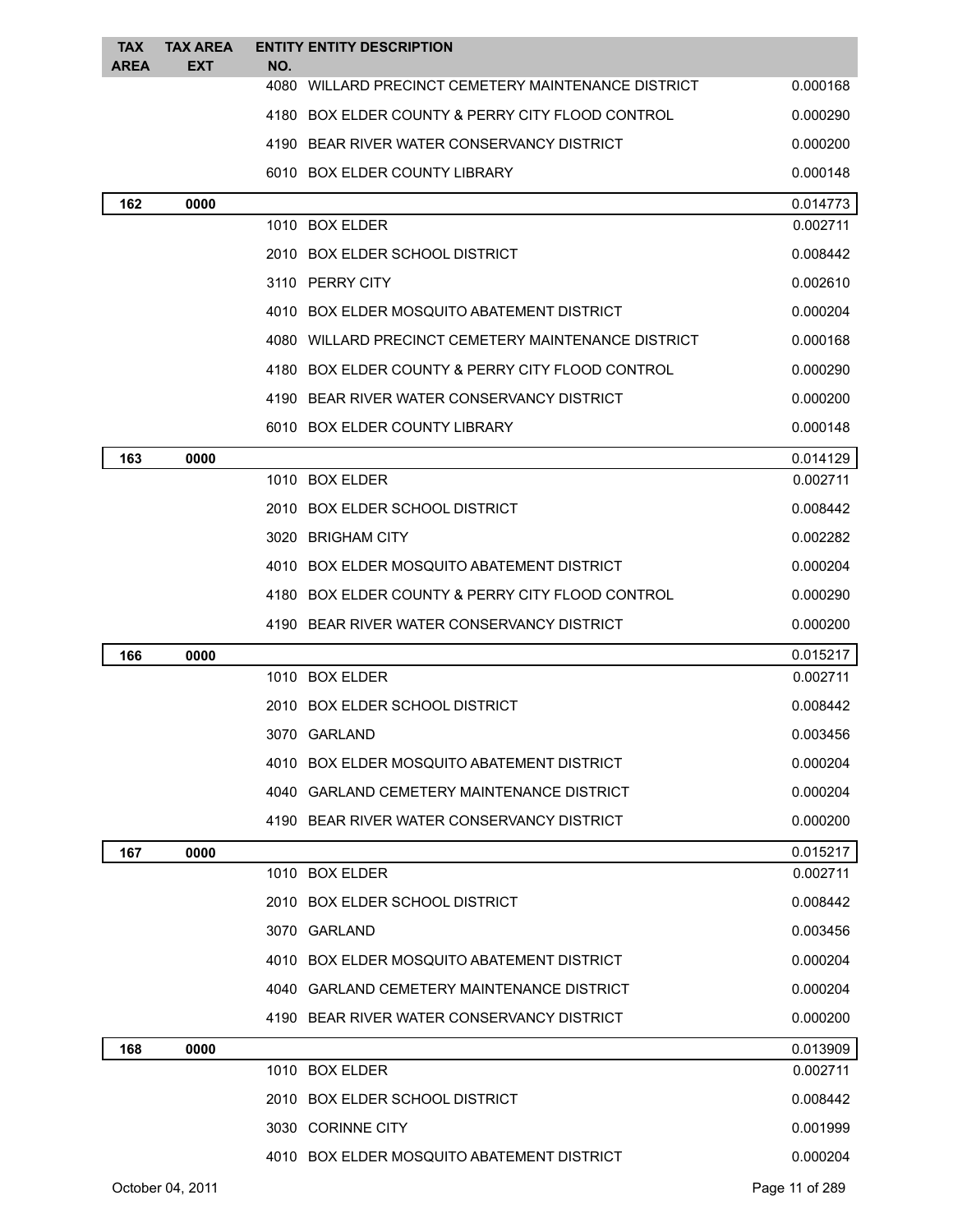| <b>TAX</b>  | <b>TAX AREA</b> |     | <b>ENTITY ENTITY DESCRIPTION</b>           |                      |
|-------------|-----------------|-----|--------------------------------------------|----------------------|
| <b>AREA</b> | <b>EXT</b>      | NO. | 4100 CORINNE CEMETERY MAINTENANCE DISTRICT | 0.000205             |
|             |                 |     | 4190 BEAR RIVER WATER CONSERVANCY DISTRICT | 0.000200             |
|             |                 |     | 6010 BOX ELDER COUNTY LIBRARY              | 0.000148             |
|             |                 |     |                                            |                      |
| 169         | 0000            |     | 1010 BOX ELDER                             | 0.013909<br>0.002711 |
|             |                 |     | 2010 BOX ELDER SCHOOL DISTRICT             | 0.008442             |
|             |                 |     | 3030 CORINNE CITY                          | 0.001999             |
|             |                 |     | 4010 BOX ELDER MOSQUITO ABATEMENT DISTRICT | 0.000204             |
|             |                 |     | 4100 CORINNE CEMETERY MAINTENANCE DISTRICT | 0.000205             |
|             |                 |     | 4190 BEAR RIVER WATER CONSERVANCY DISTRICT | 0.000200             |
|             |                 |     | 6010 BOX ELDER COUNTY LIBRARY              | 0.000148             |
| 170         | 0000            |     |                                            | 0.012956             |
|             |                 |     | 1010 BOX ELDER                             | 0.002711             |
|             |                 |     | 2010 BOX ELDER SCHOOL DISTRICT             | 0.008442             |
|             |                 |     | 3050 ELWOOD                                | 0.001251             |
|             |                 |     | 4010 BOX ELDER MOSQUITO ABATEMENT DISTRICT | 0.000204             |
|             |                 |     | 4190 BEAR RIVER WATER CONSERVANCY DISTRICT | 0.000200             |
|             |                 |     | 6010 BOX ELDER COUNTY LIBRARY              | 0.000148             |
| 171         | 0000            |     |                                            | 0.013839             |
|             |                 |     | 1010 BOX ELDER                             | 0.002711             |
|             |                 |     | 2010 BOX ELDER SCHOOL DISTRICT             | 0.008442             |
|             |                 |     | 3020 BRIGHAM CITY                          | 0.002282             |
|             |                 |     | 4010 BOX ELDER MOSQUITO ABATEMENT DISTRICT | 0.000204             |
|             |                 |     | 4190 BEAR RIVER WATER CONSERVANCY DISTRICT | 0.000200             |
| 172         | 0000            |     |                                            | 0.014350             |
|             |                 |     | 1010 BOX ELDER                             | 0.002711             |
|             |                 |     | 2010 BOX ELDER SCHOOL DISTRICT             | 0.008442             |
|             |                 |     | 3150 TREMONTON                             | 0.002793             |
|             |                 |     | 4010 BOX ELDER MOSQUITO ABATEMENT DISTRICT | 0.000204             |
|             |                 |     | 4190 BEAR RIVER WATER CONSERVANCY DISTRICT | 0.000200             |
| 173         | 0000            |     |                                            | 0.013839             |
|             |                 |     | 1010 BOX ELDER                             | 0.002711             |
|             |                 |     | 2010 BOX ELDER SCHOOL DISTRICT             | 0.008442             |
|             |                 |     | 3020 BRIGHAM CITY                          | 0.002282             |
|             |                 |     | 4010 BOX ELDER MOSQUITO ABATEMENT DISTRICT | 0.000204             |
|             |                 |     | 4190 BEAR RIVER WATER CONSERVANCY DISTRICT | 0.000200             |
| 174         | 0000            |     |                                            | 0.013839             |
|             |                 |     | 1010 BOX ELDER                             | 0.002711             |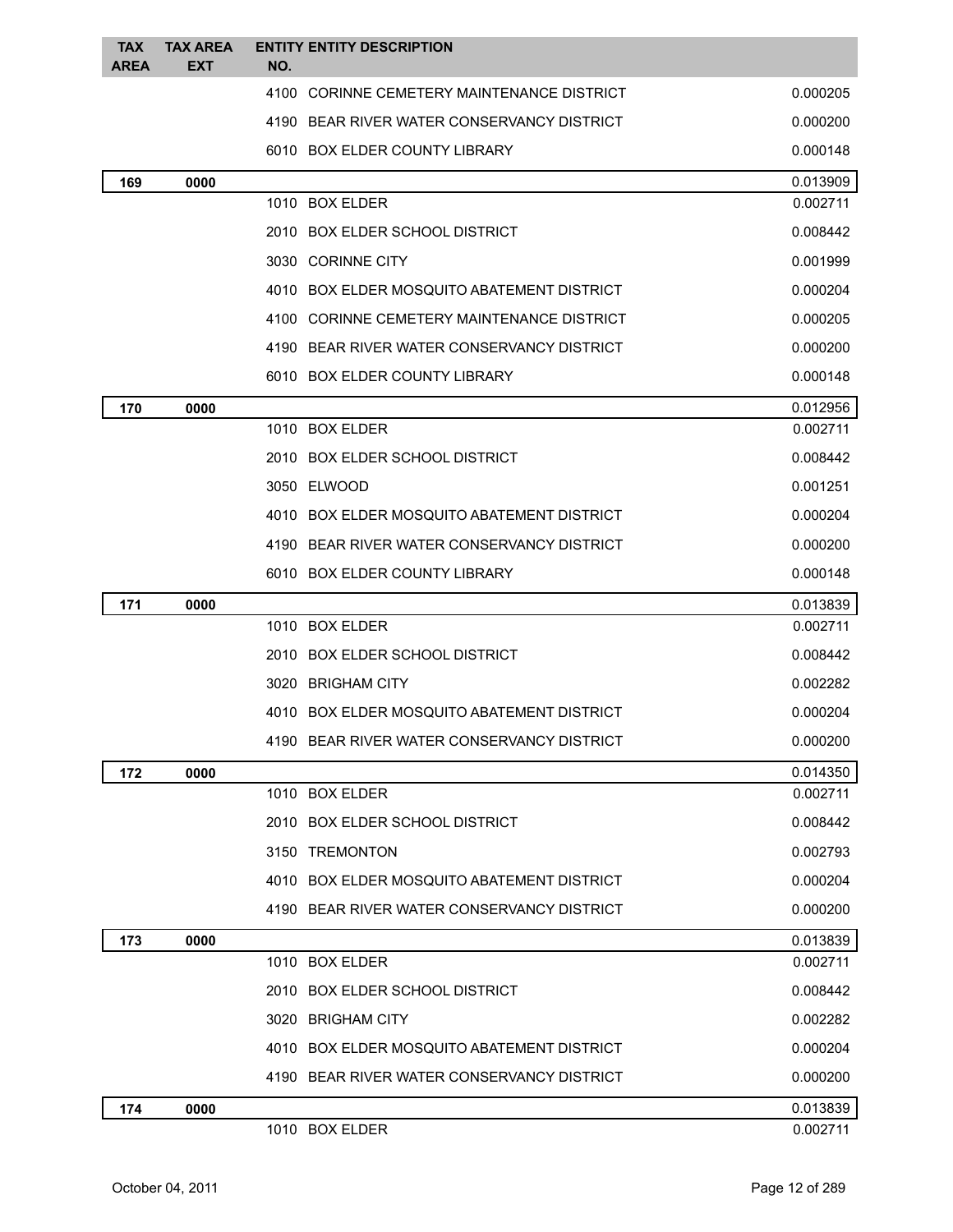| <b>TAX</b><br><b>AREA</b> | <b>TAX AREA</b><br><b>EXT</b> | NO. | <b>ENTITY ENTITY DESCRIPTION</b>                              |          |
|---------------------------|-------------------------------|-----|---------------------------------------------------------------|----------|
|                           |                               |     | 2010 BOX ELDER SCHOOL DISTRICT                                | 0.008442 |
|                           |                               |     | 3020 BRIGHAM CITY                                             | 0.002282 |
|                           |                               |     | 4010 BOX ELDER MOSQUITO ABATEMENT DISTRICT                    | 0.000204 |
|                           |                               |     | 4190 BEAR RIVER WATER CONSERVANCY DISTRICT                    | 0.000200 |
| 175                       | 0000                          |     |                                                               | 0.013839 |
|                           |                               |     | 1010 BOX ELDER                                                | 0.002711 |
|                           |                               |     | 2010 BOX ELDER SCHOOL DISTRICT                                | 0.008442 |
|                           |                               |     | 3020 BRIGHAM CITY                                             | 0.002282 |
|                           |                               |     | 4010 BOX ELDER MOSQUITO ABATEMENT DISTRICT                    | 0.000204 |
|                           |                               |     | 4190 BEAR RIVER WATER CONSERVANCY DISTRICT                    | 0.000200 |
| 176                       | 0000                          |     |                                                               | 0.013839 |
|                           |                               |     | 1010 BOX ELDER                                                | 0.002711 |
|                           |                               |     | 2010 BOX ELDER SCHOOL DISTRICT                                | 0.008442 |
|                           |                               |     | 3020 BRIGHAM CITY                                             | 0.002282 |
|                           |                               |     | 4010 BOX ELDER MOSQUITO ABATEMENT DISTRICT                    | 0.000204 |
|                           |                               |     | 4190 BEAR RIVER WATER CONSERVANCY DISTRICT                    | 0.000200 |
| 177                       | 0000                          |     |                                                               | 0.012137 |
|                           |                               |     | 1010 BOX ELDER                                                | 0.002711 |
|                           |                               |     | 2010 BOX ELDER SCHOOL DISTRICT                                | 0.008442 |
|                           |                               |     | 4010 BOX ELDER MOSQUITO ABATEMENT DISTRICT                    | 0.000204 |
|                           |                               |     | 4080 WILLARD PRECINCT CEMETERY MAINTENANCE DISTRICT           | 0.000168 |
|                           |                               |     | 4150 BOX ELDER COUNTY AND WILLARD CITY FLOOD CONTROL AND DRAI | 0.000264 |
|                           |                               |     | 4190 BEAR RIVER WATER CONSERVANCY DISTRICT                    | 0.000200 |
|                           |                               |     | 6010 BOX ELDER COUNTY LIBRARY                                 | 0.000148 |
| 178                       | 0000                          |     |                                                               | 0.014315 |
|                           |                               |     | 1010 BOX ELDER                                                | 0.002711 |
|                           |                               |     | 2010 BOX ELDER SCHOOL DISTRICT                                | 0.008442 |
|                           |                               |     | 3110 PERRY CITY                                               | 0.002610 |
|                           |                               |     | 4010 BOX ELDER MOSQUITO ABATEMENT DISTRICT                    | 0.000204 |
|                           |                               |     | 4190 BEAR RIVER WATER CONSERVANCY DISTRICT                    | 0.000200 |
|                           |                               |     | 6010 BOX ELDER COUNTY LIBRARY                                 | 0.000148 |
| 179                       | 0000                          |     |                                                               | 0.011705 |
|                           |                               |     | 1010 BOX ELDER                                                | 0.002711 |
|                           |                               |     | 2010 BOX ELDER SCHOOL DISTRICT                                | 0.008442 |
|                           |                               |     | 4010 BOX ELDER MOSQUITO ABATEMENT DISTRICT                    | 0.000204 |
|                           |                               |     | 4190 BEAR RIVER WATER CONSERVANCY DISTRICT                    | 0.000200 |
|                           |                               |     | 6010 BOX ELDER COUNTY LIBRARY                                 | 0.000148 |
| 180                       | 0000                          |     |                                                               | 0.012458 |
|                           |                               |     | 1010 BOX ELDER                                                | 0.002711 |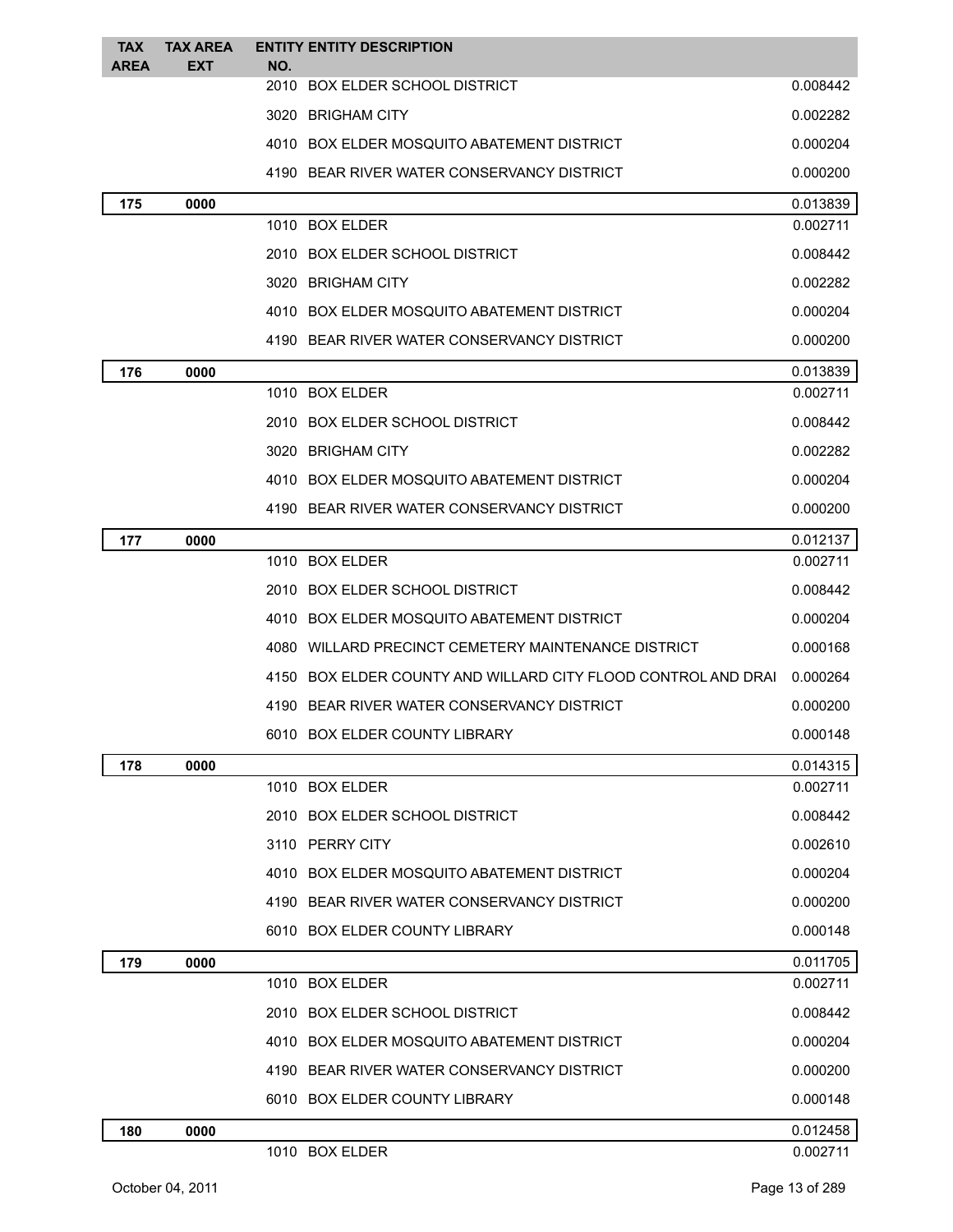| <b>TAX</b><br><b>AREA</b> | <b>TAX AREA</b><br><b>EXT</b> | <b>ENTITY ENTITY DESCRIPTION</b><br>NO.    |          |
|---------------------------|-------------------------------|--------------------------------------------|----------|
|                           |                               | 2010 BOX ELDER SCHOOL DISTRICT             | 0.008442 |
|                           |                               | 3040 DEWEYVILLE                            | 0.000753 |
|                           |                               | 4010 BOX ELDER MOSQUITO ABATEMENT DISTRICT | 0.000204 |
|                           |                               | 4190 BEAR RIVER WATER CONSERVANCY DISTRICT | 0.000200 |
|                           |                               | 6010 BOX ELDER COUNTY LIBRARY              | 0.000148 |
| 181                       | 0000                          |                                            | 0.012956 |
|                           |                               | 1010 BOX ELDER                             | 0.002711 |
|                           |                               | 2010 BOX ELDER SCHOOL DISTRICT             | 0.008442 |
|                           |                               | 3050 ELWOOD                                | 0.001251 |
|                           |                               | 4010 BOX ELDER MOSQUITO ABATEMENT DISTRICT | 0.000204 |
|                           |                               | 4190 BEAR RIVER WATER CONSERVANCY DISTRICT | 0.000200 |
|                           |                               | 6010 BOX ELDER COUNTY LIBRARY              | 0.000148 |
| 182                       | 0000                          |                                            | 0.012459 |
|                           |                               | 1010 BOX ELDER                             | 0.002711 |
|                           |                               | 2010 BOX ELDER SCHOOL DISTRICT             | 0.008442 |
|                           |                               | 3080 HONEYVILLE CITY                       | 0.000754 |
|                           |                               | 4010 BOX ELDER MOSQUITO ABATEMENT DISTRICT | 0.000204 |
|                           |                               | 4190 BEAR RIVER WATER CONSERVANCY DISTRICT | 0.000200 |
|                           |                               | 6010 BOX ELDER COUNTY LIBRARY              | 0.000148 |
| 183                       | 0000                          |                                            | 0.011910 |
|                           |                               | 1010 BOX ELDER                             | 0.002711 |
|                           |                               | 2010 BOX ELDER SCHOOL DISTRICT             | 0.008442 |
|                           |                               | 4010 BOX ELDER MOSQUITO ABATEMENT DISTRICT | 0.000204 |
|                           |                               | 4100 CORINNE CEMETERY MAINTENANCE DISTRICT | 0.000205 |
|                           |                               | 4190 BEAR RIVER WATER CONSERVANCY DISTRICT | 0.000200 |
|                           |                               | 6010 BOX ELDER COUNTY LIBRARY              | 0.000148 |
| 184                       | 0000                          |                                            | 0.011705 |
|                           |                               | 1010 BOX ELDER                             | 0.002711 |
|                           |                               | 2010 BOX ELDER SCHOOL DISTRICT             | 0.008442 |
|                           |                               | 4010 BOX ELDER MOSQUITO ABATEMENT DISTRICT | 0.000204 |
|                           |                               | 4190 BEAR RIVER WATER CONSERVANCY DISTRICT | 0.000200 |
|                           |                               | 6010 BOX ELDER COUNTY LIBRARY              | 0.000148 |
| 193                       | 0000                          |                                            | 0.013839 |
|                           |                               | 1010 BOX ELDER                             | 0.002711 |
|                           |                               | 2010 BOX ELDER SCHOOL DISTRICT             | 0.008442 |
|                           |                               | 3020 BRIGHAM CITY                          | 0.002282 |
|                           |                               | 4010 BOX ELDER MOSQUITO ABATEMENT DISTRICT | 0.000204 |
|                           |                               | 4190 BEAR RIVER WATER CONSERVANCY DISTRICT | 0.000200 |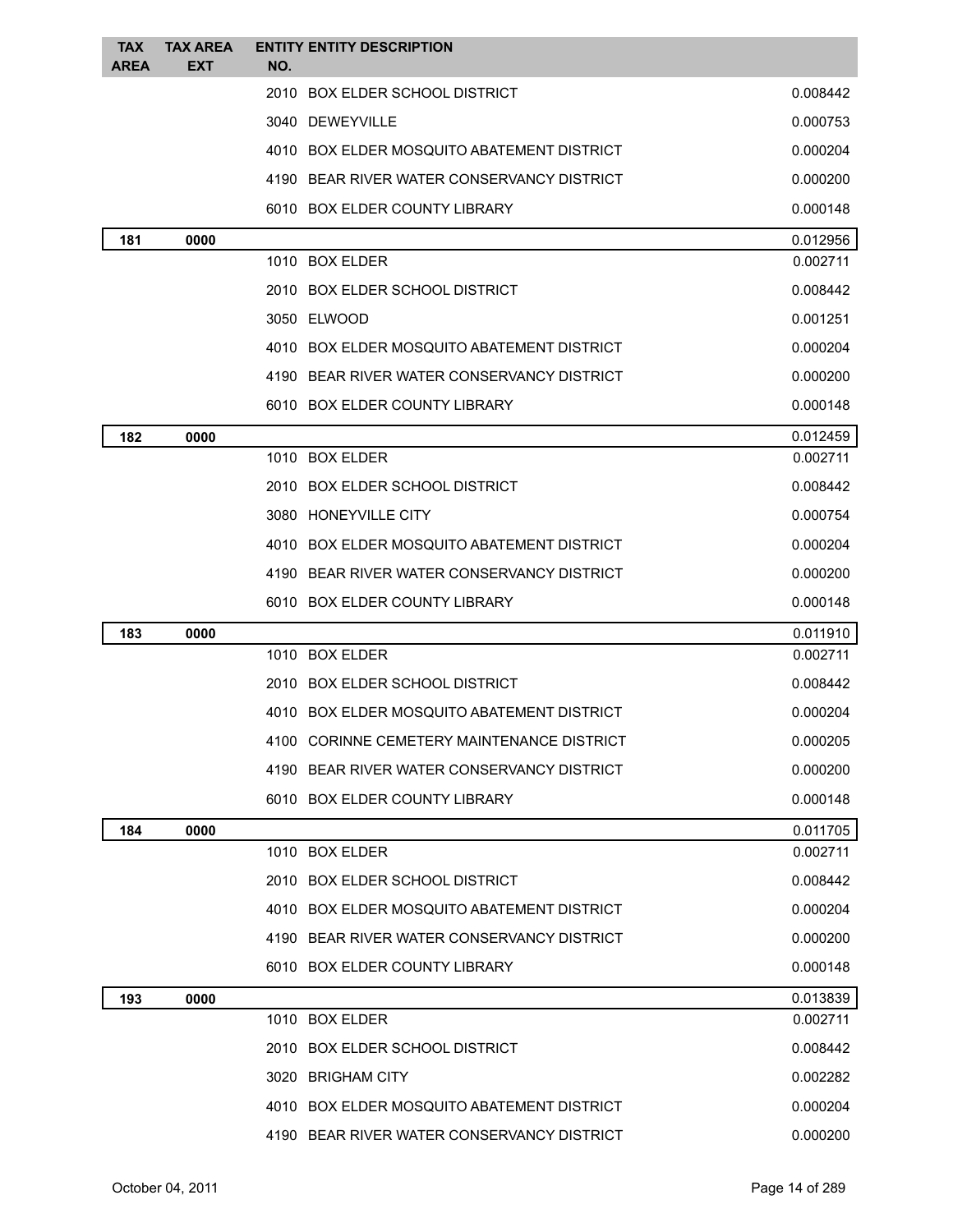| <b>AREA</b><br>NO.<br>193<br>0.013839<br>0001<br>1010 BOX ELDER<br>0.002711<br>2010 BOX ELDER SCHOOL DISTRICT<br>0.008442<br>0.002282<br>3020 BRIGHAM CITY<br>4010 BOX ELDER MOSQUITO ABATEMENT DISTRICT<br>0.000204<br>4190 BEAR RIVER WATER CONSERVANCY DISTRICT<br>0.000200<br>0.014350<br>194<br>0000<br>1010 BOX ELDER<br>0.002711<br>2010 BOX ELDER SCHOOL DISTRICT<br>0.008442<br>3150 TREMONTON<br>0.002793<br>4010 BOX ELDER MOSQUITO ABATEMENT DISTRICT<br>0.000204<br>4190 BEAR RIVER WATER CONSERVANCY DISTRICT<br>0.000200<br>0.013839<br>195<br>0000<br>1010 BOX ELDER<br>0.002711<br>2010 BOX ELDER SCHOOL DISTRICT<br>0.008442<br>3020 BRIGHAM CITY<br>0.002282<br>4010 BOX ELDER MOSQUITO ABATEMENT DISTRICT<br>0.000204<br>4190 BEAR RIVER WATER CONSERVANCY DISTRICT<br>0.000200<br>0.014554<br>196<br>0000<br>1010 BOX ELDER<br>0.002711<br>2010 BOX ELDER SCHOOL DISTRICT<br>0.008442<br>3150 TREMONTON<br>0.002793<br>4010 BOX ELDER MOSQUITO ABATEMENT DISTRICT<br>0.000204<br>4040 GARLAND CEMETERY MAINTENANCE DISTRICT<br>0.000204<br>4190 BEAR RIVER WATER CONSERVANCY DISTRICT<br>0.000200<br>0.014554<br>198<br>0000<br>1010 BOX ELDER<br>0.002711<br>2010 BOX ELDER SCHOOL DISTRICT<br>0.008442<br>3150 TREMONTON<br>0.002793<br>4010 BOX ELDER MOSQUITO ABATEMENT DISTRICT<br>0.000204<br>4040 GARLAND CEMETERY MAINTENANCE DISTRICT<br>0.000204<br>4190 BEAR RIVER WATER CONSERVANCY DISTRICT<br>0.000200<br><b>TP001</b><br>0000<br>1010 BOX ELDER<br>0.002711<br>2010 BOX ELDER SCHOOL DISTRICT<br>0.008442<br>3110 PERRY CITY<br>0.002610<br>4010 BOX ELDER MOSQUITO ABATEMENT DISTRICT<br>0.000204<br>4180 BOX ELDER COUNTY & PERRY CITY FLOOD CONTROL<br>0.000290<br>4190 BEAR RIVER WATER CONSERVANCY DISTRICT<br>0.000200 | <b>TAX</b> | <b>TAX AREA</b> | <b>ENTITY ENTITY DESCRIPTION</b> |          |
|------------------------------------------------------------------------------------------------------------------------------------------------------------------------------------------------------------------------------------------------------------------------------------------------------------------------------------------------------------------------------------------------------------------------------------------------------------------------------------------------------------------------------------------------------------------------------------------------------------------------------------------------------------------------------------------------------------------------------------------------------------------------------------------------------------------------------------------------------------------------------------------------------------------------------------------------------------------------------------------------------------------------------------------------------------------------------------------------------------------------------------------------------------------------------------------------------------------------------------------------------------------------------------------------------------------------------------------------------------------------------------------------------------------------------------------------------------------------------------------------------------------------------------------------------------------------------------------------------------------------------------------------------------------------------------------------------------------------------------------------------------------|------------|-----------------|----------------------------------|----------|
|                                                                                                                                                                                                                                                                                                                                                                                                                                                                                                                                                                                                                                                                                                                                                                                                                                                                                                                                                                                                                                                                                                                                                                                                                                                                                                                                                                                                                                                                                                                                                                                                                                                                                                                                                                  |            | <b>EXT</b>      |                                  |          |
|                                                                                                                                                                                                                                                                                                                                                                                                                                                                                                                                                                                                                                                                                                                                                                                                                                                                                                                                                                                                                                                                                                                                                                                                                                                                                                                                                                                                                                                                                                                                                                                                                                                                                                                                                                  |            |                 |                                  |          |
|                                                                                                                                                                                                                                                                                                                                                                                                                                                                                                                                                                                                                                                                                                                                                                                                                                                                                                                                                                                                                                                                                                                                                                                                                                                                                                                                                                                                                                                                                                                                                                                                                                                                                                                                                                  |            |                 |                                  |          |
|                                                                                                                                                                                                                                                                                                                                                                                                                                                                                                                                                                                                                                                                                                                                                                                                                                                                                                                                                                                                                                                                                                                                                                                                                                                                                                                                                                                                                                                                                                                                                                                                                                                                                                                                                                  |            |                 |                                  |          |
|                                                                                                                                                                                                                                                                                                                                                                                                                                                                                                                                                                                                                                                                                                                                                                                                                                                                                                                                                                                                                                                                                                                                                                                                                                                                                                                                                                                                                                                                                                                                                                                                                                                                                                                                                                  |            |                 |                                  |          |
|                                                                                                                                                                                                                                                                                                                                                                                                                                                                                                                                                                                                                                                                                                                                                                                                                                                                                                                                                                                                                                                                                                                                                                                                                                                                                                                                                                                                                                                                                                                                                                                                                                                                                                                                                                  |            |                 |                                  |          |
|                                                                                                                                                                                                                                                                                                                                                                                                                                                                                                                                                                                                                                                                                                                                                                                                                                                                                                                                                                                                                                                                                                                                                                                                                                                                                                                                                                                                                                                                                                                                                                                                                                                                                                                                                                  |            |                 |                                  |          |
|                                                                                                                                                                                                                                                                                                                                                                                                                                                                                                                                                                                                                                                                                                                                                                                                                                                                                                                                                                                                                                                                                                                                                                                                                                                                                                                                                                                                                                                                                                                                                                                                                                                                                                                                                                  |            |                 |                                  |          |
|                                                                                                                                                                                                                                                                                                                                                                                                                                                                                                                                                                                                                                                                                                                                                                                                                                                                                                                                                                                                                                                                                                                                                                                                                                                                                                                                                                                                                                                                                                                                                                                                                                                                                                                                                                  |            |                 |                                  |          |
|                                                                                                                                                                                                                                                                                                                                                                                                                                                                                                                                                                                                                                                                                                                                                                                                                                                                                                                                                                                                                                                                                                                                                                                                                                                                                                                                                                                                                                                                                                                                                                                                                                                                                                                                                                  |            |                 |                                  |          |
|                                                                                                                                                                                                                                                                                                                                                                                                                                                                                                                                                                                                                                                                                                                                                                                                                                                                                                                                                                                                                                                                                                                                                                                                                                                                                                                                                                                                                                                                                                                                                                                                                                                                                                                                                                  |            |                 |                                  |          |
|                                                                                                                                                                                                                                                                                                                                                                                                                                                                                                                                                                                                                                                                                                                                                                                                                                                                                                                                                                                                                                                                                                                                                                                                                                                                                                                                                                                                                                                                                                                                                                                                                                                                                                                                                                  |            |                 |                                  |          |
|                                                                                                                                                                                                                                                                                                                                                                                                                                                                                                                                                                                                                                                                                                                                                                                                                                                                                                                                                                                                                                                                                                                                                                                                                                                                                                                                                                                                                                                                                                                                                                                                                                                                                                                                                                  |            |                 |                                  |          |
|                                                                                                                                                                                                                                                                                                                                                                                                                                                                                                                                                                                                                                                                                                                                                                                                                                                                                                                                                                                                                                                                                                                                                                                                                                                                                                                                                                                                                                                                                                                                                                                                                                                                                                                                                                  |            |                 |                                  |          |
|                                                                                                                                                                                                                                                                                                                                                                                                                                                                                                                                                                                                                                                                                                                                                                                                                                                                                                                                                                                                                                                                                                                                                                                                                                                                                                                                                                                                                                                                                                                                                                                                                                                                                                                                                                  |            |                 |                                  |          |
|                                                                                                                                                                                                                                                                                                                                                                                                                                                                                                                                                                                                                                                                                                                                                                                                                                                                                                                                                                                                                                                                                                                                                                                                                                                                                                                                                                                                                                                                                                                                                                                                                                                                                                                                                                  |            |                 |                                  |          |
|                                                                                                                                                                                                                                                                                                                                                                                                                                                                                                                                                                                                                                                                                                                                                                                                                                                                                                                                                                                                                                                                                                                                                                                                                                                                                                                                                                                                                                                                                                                                                                                                                                                                                                                                                                  |            |                 |                                  |          |
|                                                                                                                                                                                                                                                                                                                                                                                                                                                                                                                                                                                                                                                                                                                                                                                                                                                                                                                                                                                                                                                                                                                                                                                                                                                                                                                                                                                                                                                                                                                                                                                                                                                                                                                                                                  |            |                 |                                  |          |
|                                                                                                                                                                                                                                                                                                                                                                                                                                                                                                                                                                                                                                                                                                                                                                                                                                                                                                                                                                                                                                                                                                                                                                                                                                                                                                                                                                                                                                                                                                                                                                                                                                                                                                                                                                  |            |                 |                                  |          |
|                                                                                                                                                                                                                                                                                                                                                                                                                                                                                                                                                                                                                                                                                                                                                                                                                                                                                                                                                                                                                                                                                                                                                                                                                                                                                                                                                                                                                                                                                                                                                                                                                                                                                                                                                                  |            |                 |                                  |          |
|                                                                                                                                                                                                                                                                                                                                                                                                                                                                                                                                                                                                                                                                                                                                                                                                                                                                                                                                                                                                                                                                                                                                                                                                                                                                                                                                                                                                                                                                                                                                                                                                                                                                                                                                                                  |            |                 |                                  |          |
|                                                                                                                                                                                                                                                                                                                                                                                                                                                                                                                                                                                                                                                                                                                                                                                                                                                                                                                                                                                                                                                                                                                                                                                                                                                                                                                                                                                                                                                                                                                                                                                                                                                                                                                                                                  |            |                 |                                  |          |
|                                                                                                                                                                                                                                                                                                                                                                                                                                                                                                                                                                                                                                                                                                                                                                                                                                                                                                                                                                                                                                                                                                                                                                                                                                                                                                                                                                                                                                                                                                                                                                                                                                                                                                                                                                  |            |                 |                                  |          |
|                                                                                                                                                                                                                                                                                                                                                                                                                                                                                                                                                                                                                                                                                                                                                                                                                                                                                                                                                                                                                                                                                                                                                                                                                                                                                                                                                                                                                                                                                                                                                                                                                                                                                                                                                                  |            |                 |                                  |          |
|                                                                                                                                                                                                                                                                                                                                                                                                                                                                                                                                                                                                                                                                                                                                                                                                                                                                                                                                                                                                                                                                                                                                                                                                                                                                                                                                                                                                                                                                                                                                                                                                                                                                                                                                                                  |            |                 |                                  |          |
|                                                                                                                                                                                                                                                                                                                                                                                                                                                                                                                                                                                                                                                                                                                                                                                                                                                                                                                                                                                                                                                                                                                                                                                                                                                                                                                                                                                                                                                                                                                                                                                                                                                                                                                                                                  |            |                 |                                  |          |
|                                                                                                                                                                                                                                                                                                                                                                                                                                                                                                                                                                                                                                                                                                                                                                                                                                                                                                                                                                                                                                                                                                                                                                                                                                                                                                                                                                                                                                                                                                                                                                                                                                                                                                                                                                  |            |                 |                                  |          |
|                                                                                                                                                                                                                                                                                                                                                                                                                                                                                                                                                                                                                                                                                                                                                                                                                                                                                                                                                                                                                                                                                                                                                                                                                                                                                                                                                                                                                                                                                                                                                                                                                                                                                                                                                                  |            |                 |                                  |          |
|                                                                                                                                                                                                                                                                                                                                                                                                                                                                                                                                                                                                                                                                                                                                                                                                                                                                                                                                                                                                                                                                                                                                                                                                                                                                                                                                                                                                                                                                                                                                                                                                                                                                                                                                                                  |            |                 |                                  |          |
|                                                                                                                                                                                                                                                                                                                                                                                                                                                                                                                                                                                                                                                                                                                                                                                                                                                                                                                                                                                                                                                                                                                                                                                                                                                                                                                                                                                                                                                                                                                                                                                                                                                                                                                                                                  |            |                 |                                  |          |
|                                                                                                                                                                                                                                                                                                                                                                                                                                                                                                                                                                                                                                                                                                                                                                                                                                                                                                                                                                                                                                                                                                                                                                                                                                                                                                                                                                                                                                                                                                                                                                                                                                                                                                                                                                  |            |                 |                                  |          |
|                                                                                                                                                                                                                                                                                                                                                                                                                                                                                                                                                                                                                                                                                                                                                                                                                                                                                                                                                                                                                                                                                                                                                                                                                                                                                                                                                                                                                                                                                                                                                                                                                                                                                                                                                                  |            |                 |                                  |          |
|                                                                                                                                                                                                                                                                                                                                                                                                                                                                                                                                                                                                                                                                                                                                                                                                                                                                                                                                                                                                                                                                                                                                                                                                                                                                                                                                                                                                                                                                                                                                                                                                                                                                                                                                                                  |            |                 |                                  |          |
|                                                                                                                                                                                                                                                                                                                                                                                                                                                                                                                                                                                                                                                                                                                                                                                                                                                                                                                                                                                                                                                                                                                                                                                                                                                                                                                                                                                                                                                                                                                                                                                                                                                                                                                                                                  |            |                 |                                  | 0.014605 |
|                                                                                                                                                                                                                                                                                                                                                                                                                                                                                                                                                                                                                                                                                                                                                                                                                                                                                                                                                                                                                                                                                                                                                                                                                                                                                                                                                                                                                                                                                                                                                                                                                                                                                                                                                                  |            |                 |                                  |          |
|                                                                                                                                                                                                                                                                                                                                                                                                                                                                                                                                                                                                                                                                                                                                                                                                                                                                                                                                                                                                                                                                                                                                                                                                                                                                                                                                                                                                                                                                                                                                                                                                                                                                                                                                                                  |            |                 |                                  |          |
|                                                                                                                                                                                                                                                                                                                                                                                                                                                                                                                                                                                                                                                                                                                                                                                                                                                                                                                                                                                                                                                                                                                                                                                                                                                                                                                                                                                                                                                                                                                                                                                                                                                                                                                                                                  |            |                 |                                  |          |
|                                                                                                                                                                                                                                                                                                                                                                                                                                                                                                                                                                                                                                                                                                                                                                                                                                                                                                                                                                                                                                                                                                                                                                                                                                                                                                                                                                                                                                                                                                                                                                                                                                                                                                                                                                  |            |                 |                                  |          |
|                                                                                                                                                                                                                                                                                                                                                                                                                                                                                                                                                                                                                                                                                                                                                                                                                                                                                                                                                                                                                                                                                                                                                                                                                                                                                                                                                                                                                                                                                                                                                                                                                                                                                                                                                                  |            |                 |                                  |          |
|                                                                                                                                                                                                                                                                                                                                                                                                                                                                                                                                                                                                                                                                                                                                                                                                                                                                                                                                                                                                                                                                                                                                                                                                                                                                                                                                                                                                                                                                                                                                                                                                                                                                                                                                                                  |            |                 |                                  |          |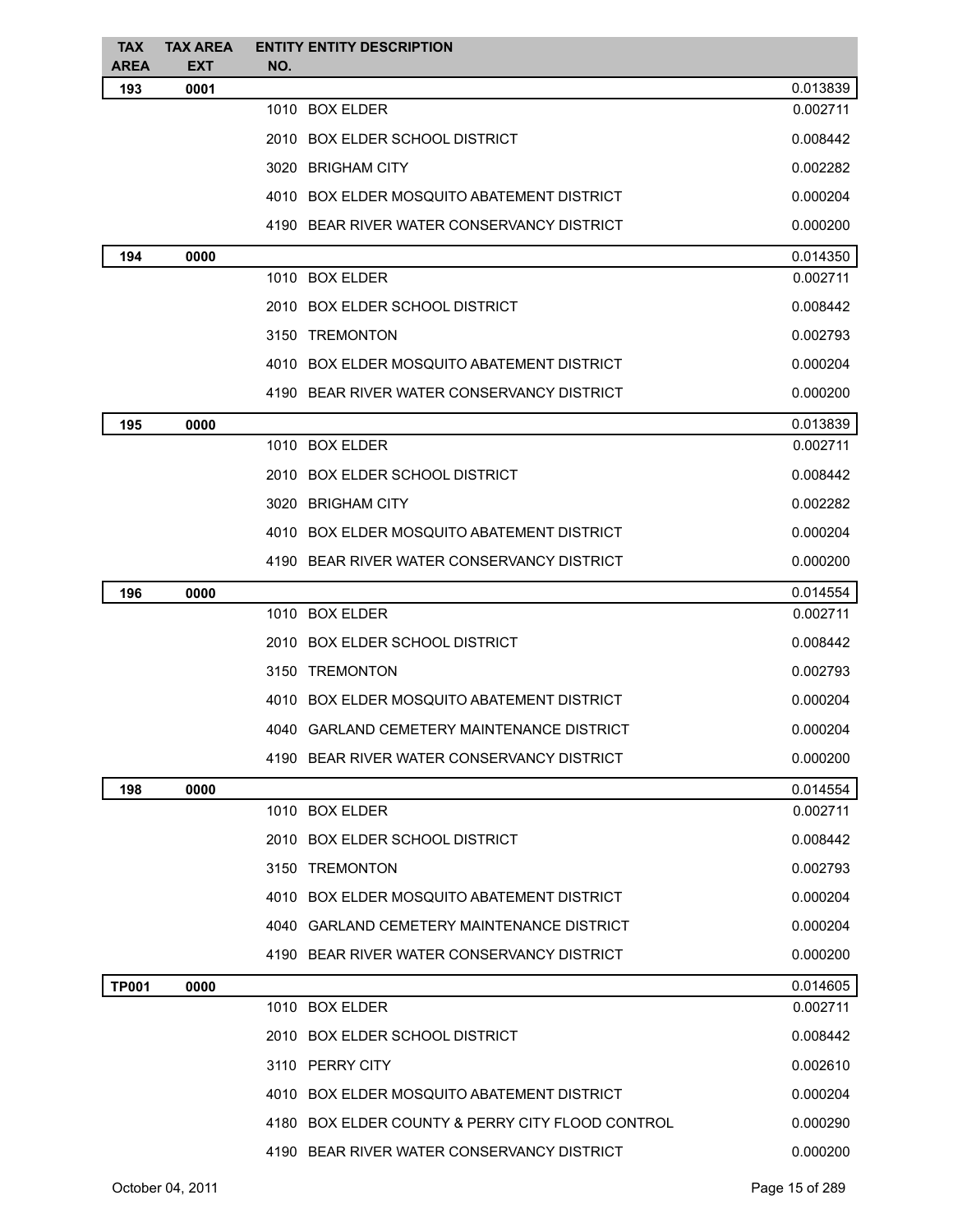| <b>TAX</b><br><b>AREA</b> | <b>TAX AREA</b><br><b>EXT</b> | <b>ENTITY ENTITY DESCRIPTION</b><br>NO.     |          |
|---------------------------|-------------------------------|---------------------------------------------|----------|
|                           |                               | 6010 BOX ELDER COUNTY LIBRARY               | 0.000148 |
| <b>TP002</b>              | 0000                          |                                             | 0.011910 |
|                           |                               | 1010 BOX ELDER                              | 0.002711 |
|                           |                               | 2010 BOX ELDER SCHOOL DISTRICT              | 0.008442 |
|                           |                               | 4010 BOX ELDER MOSQUITO ABATEMENT DISTRICT  | 0.000204 |
|                           |                               | 4100 CORINNE CEMETERY MAINTENANCE DISTRICT  | 0.000205 |
|                           |                               | 4190 BEAR RIVER WATER CONSERVANCY DISTRICT  | 0.000200 |
|                           |                               | 6010 BOX ELDER COUNTY LIBRARY               | 0.000148 |
| <b>TP003</b>              | 0000                          |                                             | 0.011705 |
|                           |                               | 1010 BOX ELDER                              | 0.002711 |
|                           |                               | 2010 BOX ELDER SCHOOL DISTRICT              | 0.008442 |
|                           |                               | 4010 BOX ELDER MOSQUITO ABATEMENT DISTRICT  | 0.000204 |
|                           |                               | 4190 BEAR RIVER WATER CONSERVANCY DISTRICT  | 0.000200 |
|                           |                               | 6010 BOX ELDER COUNTY LIBRARY               | 0.000148 |
| <b>TP004</b>              | 0000                          |                                             | 0.011705 |
|                           |                               | 1010 BOX ELDER                              | 0.002711 |
|                           |                               | 2010 BOX ELDER SCHOOL DISTRICT              | 0.008442 |
|                           |                               | 4010 BOX ELDER MOSQUITO ABATEMENT DISTRICT  | 0.000204 |
|                           |                               | 4190 BEAR RIVER WATER CONSERVANCY DISTRICT  | 0.000200 |
|                           |                               | 6010 BOX ELDER COUNTY LIBRARY               | 0.000148 |
|                           | <b>CACHE COUNTY</b>           |                                             |          |
| 001                       | 0000                          |                                             | 0.009491 |
|                           |                               | 1010 CACHE                                  | 0.002335 |
|                           |                               | 2020 CACHE COUNTY SCHOOL DISTRICT           | 0.006972 |
|                           |                               | 4050 PARADISE CEMETERY MAINTENANCE DISTRICT | 0.000096 |
|                           |                               | 4090 CACHE MOSQUITO ABATEMENT DISTRICT      | 0.000088 |
| 002                       | 0000                          |                                             | 0.010488 |
|                           |                               | 1010 CACHE                                  | 0.002335 |
|                           |                               | 2020 CACHE COUNTY SCHOOL DISTRICT           | 0.006972 |
|                           |                               | 3130 PARADISE                               | 0.001085 |
|                           |                               | 4050 PARADISE CEMETERY MAINTENANCE DISTRICT | 0.000096 |
| 003                       | 0000                          |                                             | 0.011097 |
|                           |                               | 1010 CACHE                                  | 0.002335 |
|                           |                               | 2020 CACHE COUNTY SCHOOL DISTRICT           | 0.006972 |
|                           |                               | 3050 HYRUM                                  | 0.001702 |
|                           |                               | 4090 CACHE MOSQUITO ABATEMENT DISTRICT      | 0.000088 |
| 004                       | 0000                          |                                             | 0.010582 |
|                           |                               | 1010 CACHE                                  | 0.002335 |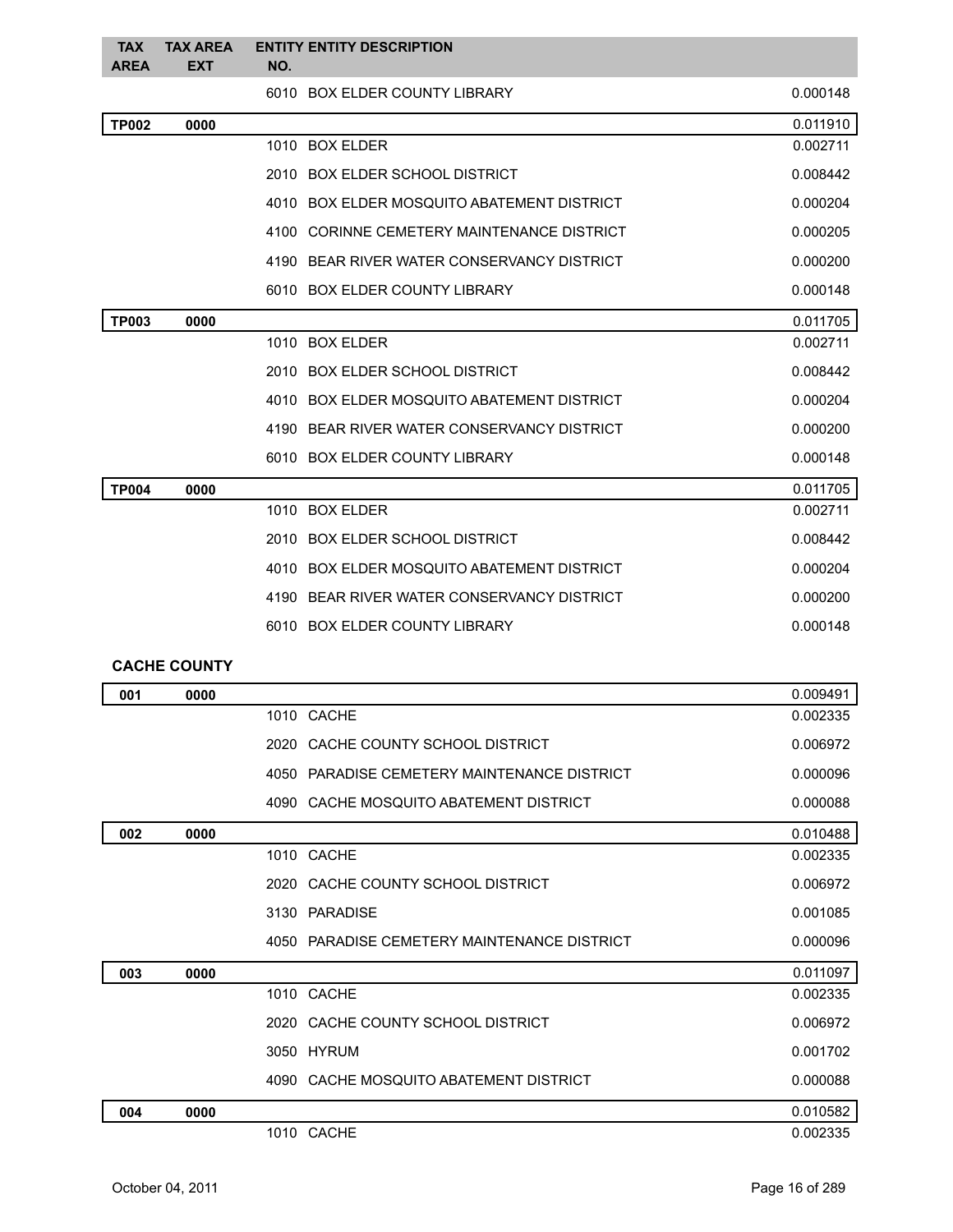| <b>TAX</b><br><b>AREA</b> | <b>TAX AREA</b><br><b>EXT</b> | NO. | <b>ENTITY ENTITY DESCRIPTION</b>                    |          |
|---------------------------|-------------------------------|-----|-----------------------------------------------------|----------|
|                           |                               |     | 2020 CACHE COUNTY SCHOOL DISTRICT                   | 0.006972 |
|                           |                               |     | 3190 WELLSVILLE                                     | 0.001187 |
|                           |                               |     | 4090 CACHE MOSQUITO ABATEMENT DISTRICT              | 0.000088 |
| 005                       | 0000                          |     |                                                     | 0.011152 |
|                           |                               |     | 1010 CACHE                                          | 0.002335 |
|                           |                               |     | 2020 CACHE COUNTY SCHOOL DISTRICT                   | 0.006972 |
|                           |                               |     | 3080 MENDON                                         | 0.001757 |
|                           |                               |     | 4090 CACHE MOSQUITO ABATEMENT DISTRICT              | 0.000088 |
| 006                       | 0000                          |     |                                                     | 0.009498 |
|                           |                               |     | 1010 CACHE                                          | 0.002335 |
|                           |                               |     | 2020 CACHE COUNTY SCHOOL DISTRICT                   | 0.006972 |
|                           |                               |     | 4030 MILLVILLE-NIBLEY CEMETERY MAINTENANCE DISTRICT | 0.000103 |
|                           |                               |     | 4090 CACHE MOSQUITO ABATEMENT DISTRICT              | 0.000088 |
| 007                       | 0000                          |     |                                                     | 0.010193 |
|                           |                               |     | 1010 CACHE                                          | 0.002335 |
|                           |                               |     | 2020 CACHE COUNTY SCHOOL DISTRICT                   | 0.006972 |
|                           |                               |     | 3090 MILLVILLE                                      | 0.000695 |
|                           |                               |     | 4030 MILLVILLE-NIBLEY CEMETERY MAINTENANCE DISTRICT | 0.000103 |
|                           |                               |     | 4090 CACHE MOSQUITO ABATEMENT DISTRICT              | 0.000088 |
| 008                       | 0000                          |     |                                                     | 0.011165 |
|                           |                               |     | 1010 CACHE                                          | 0.002335 |
|                           |                               |     | 2020 CACHE COUNTY SCHOOL DISTRICT                   | 0.006972 |
|                           |                               |     | 3110 NIBLEY                                         | 0.001667 |
|                           |                               |     | 4030 MILLVILLE-NIBLEY CEMETERY MAINTENANCE DISTRICT | 0.000103 |
|                           |                               |     | 4090 CACHE MOSQUITO ABATEMENT DISTRICT              | 0.000088 |
| 009                       | 0000                          |     |                                                     | 0.010825 |
|                           |                               |     | 1010 CACHE                                          | 0.002335 |
|                           |                               |     | 2020 CACHE COUNTY SCHOOL DISTRICT                   | 0.006972 |
|                           |                               |     | 3140 PROVIDENCE                                     | 0.001430 |
|                           |                               |     | 4090 CACHE MOSQUITO ABATEMENT DISTRICT              | 0.000088 |
| 010                       | 0000                          |     |                                                     | 0.010640 |
|                           |                               |     | 1010 CACHE                                          | 0.002335 |
|                           |                               |     | 2020 CACHE COUNTY SCHOOL DISTRICT                   | 0.006972 |
|                           |                               |     | 3160 RIVER HEIGHTS                                  | 0.001333 |
| 011                       | 0000                          |     |                                                     | 0.011160 |
|                           |                               |     | 1010 CACHE                                          | 0.002335 |
|                           |                               |     | 2020 CACHE COUNTY SCHOOL DISTRICT                   | 0.006972 |
|                           |                               |     | 3120 NORTH LOGAN                                    | 0.001765 |
|                           |                               |     | 4090 CACHE MOSQUITO ABATEMENT DISTRICT              | 0.000088 |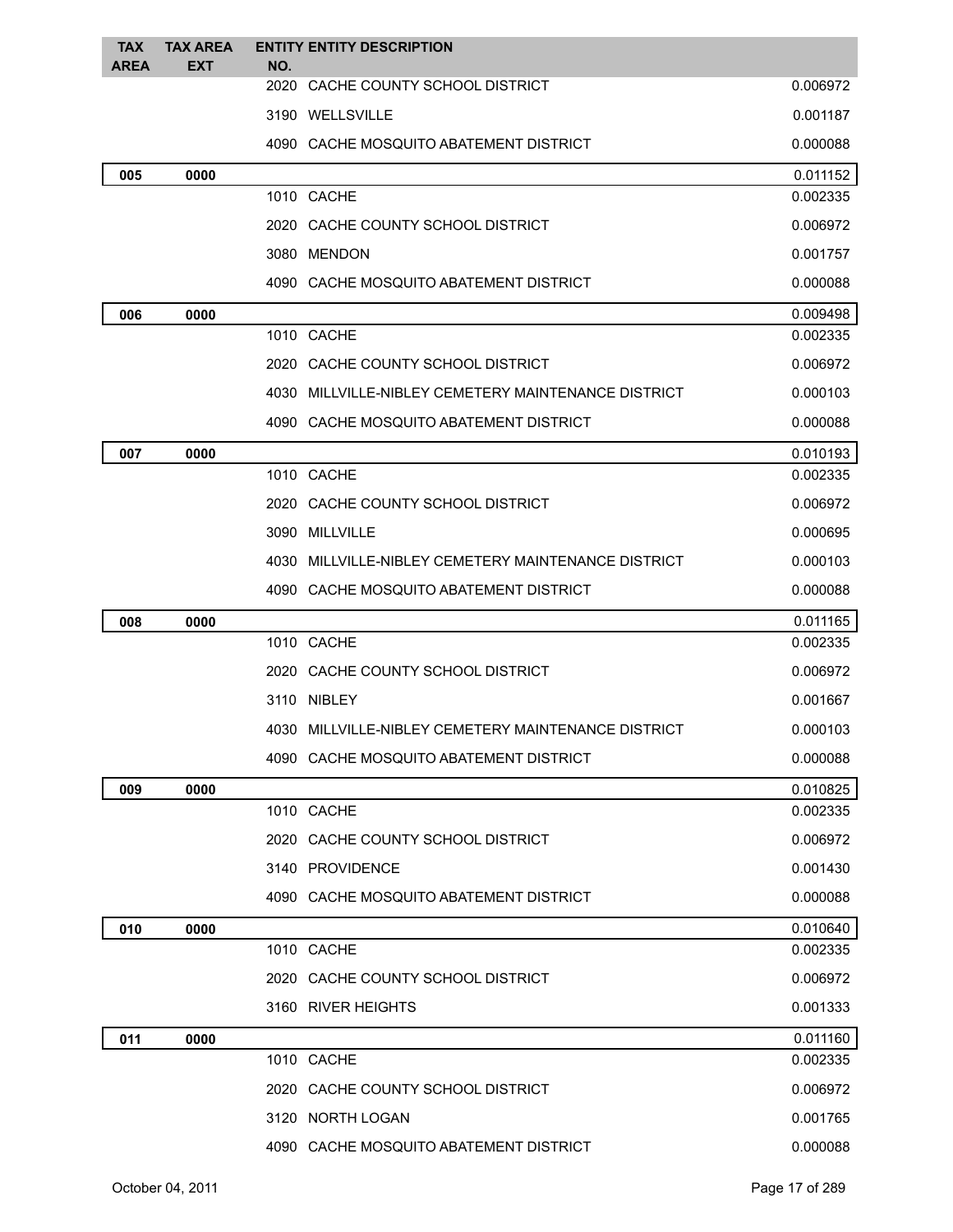| <b>TAX</b>         | <b>TAX AREA</b>    | <b>ENTITY ENTITY DESCRIPTION</b>             |          |
|--------------------|--------------------|----------------------------------------------|----------|
| <b>AREA</b><br>012 | <b>EXT</b><br>0000 | NO.                                          | 0.009606 |
|                    |                    | 1010 CACHE                                   | 0.002335 |
|                    |                    | 2020 CACHE COUNTY SCHOOL DISTRICT            | 0.006972 |
|                    |                    | 4020 HYDE PARK CEMETERY MAINTENANCE DISTRICT | 0.000211 |
|                    |                    | 4090 CACHE MOSQUITO ABATEMENT DISTRICT       | 0.000088 |
| 013                | 0000               |                                              | 0.011371 |
|                    |                    | 1010 CACHE                                   | 0.002335 |
|                    |                    | 2020 CACHE COUNTY SCHOOL DISTRICT            | 0.006972 |
|                    |                    | 3120 NORTH LOGAN                             | 0.001765 |
|                    |                    | 4020 HYDE PARK CEMETERY MAINTENANCE DISTRICT | 0.000211 |
|                    |                    | 4090 CACHE MOSQUITO ABATEMENT DISTRICT       | 0.000088 |
| 014                | 0000               |                                              | 0.010653 |
|                    |                    | 1010 CACHE                                   | 0.002335 |
|                    |                    | 2020 CACHE COUNTY SCHOOL DISTRICT            | 0.006972 |
|                    |                    | 3040 HYDE PARK CITY                          | 0.001047 |
|                    |                    | 4020 HYDE PARK CEMETERY MAINTENANCE DISTRICT | 0.000211 |
|                    |                    | 4090 CACHE MOSQUITO ABATEMENT DISTRICT       | 0.000088 |
| 015                | 0000               |                                              | 0.011066 |
|                    |                    | 1010 CACHE                                   | 0.002335 |
|                    |                    | 2020 CACHE COUNTY SCHOOL DISTRICT            | 0.006972 |
|                    |                    | 3170 SMITHFIELD                              | 0.001671 |
|                    |                    | 4090 CACHE MOSQUITO ABATEMENT DISTRICT       | 0.000088 |
| 016                | 0000               |                                              | 0.010044 |
|                    |                    | 1010 CACHE                                   | 0.002335 |
|                    |                    | 2020 CACHE COUNTY SCHOOL DISTRICT            | 0.006972 |
|                    |                    | 3010 AMALGA                                  | 0.000649 |
|                    |                    | 4090 CACHE MOSQUITO ABATEMENT DISTRICT       | 0.000088 |
| 017                | 0000               |                                              | 0.009524 |
|                    |                    | 1010 CACHE                                   | 0.002335 |
|                    |                    | 2020 CACHE COUNTY SCHOOL DISTRICT            | 0.006972 |
|                    |                    | 4070 RICHMOND CEMETERY MAINTENANCE DISTRICT  | 0.000129 |
|                    |                    | 4090 CACHE MOSQUITO ABATEMENT DISTRICT       | 0.000088 |
| 018                | 0000               |                                              | 0.010635 |
|                    |                    | 1010 CACHE                                   | 0.002335 |
|                    |                    | 2020 CACHE COUNTY SCHOOL DISTRICT            | 0.006972 |
|                    |                    | 3150 RICHMOND                                | 0.001111 |
|                    |                    | 4070 RICHMOND CEMETERY MAINTENANCE DISTRICT  | 0.000129 |
|                    |                    | 4090 CACHE MOSQUITO ABATEMENT DISTRICT       | 0.000088 |
| 019                | 0000               |                                              | 0.011668 |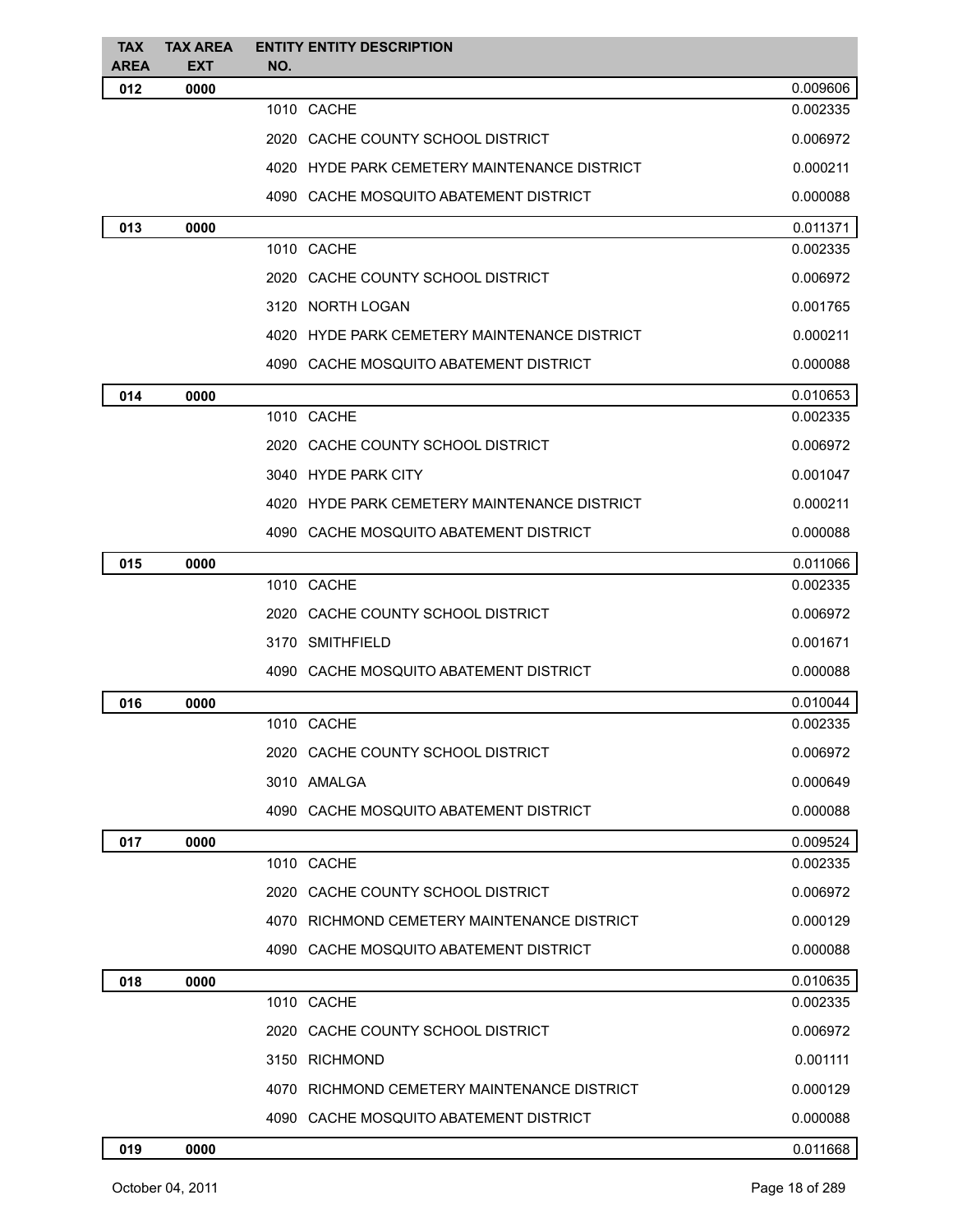| <b>TAX</b>  | <b>TAX AREA</b> | <b>ENTITY ENTITY DESCRIPTION</b> |                                            |          |
|-------------|-----------------|----------------------------------|--------------------------------------------|----------|
| <b>AREA</b> | <b>EXT</b>      | NO.<br>1010 CACHE                |                                            | 0.002335 |
|             |                 |                                  | 2020 CACHE COUNTY SCHOOL DISTRICT          | 0.006972 |
|             |                 | 3060 LEWISTON                    |                                            | 0.002273 |
|             |                 |                                  | 4090 CACHE MOSQUITO ABATEMENT DISTRICT     | 0.000088 |
|             |                 |                                  |                                            | 0.009751 |
| 021         | 0000            | 1010 CACHE                       |                                            | 0.002335 |
|             |                 |                                  | 2020 CACHE COUNTY SCHOOL DISTRICT          | 0.006972 |
|             |                 |                                  | 4010 CORNISH CEMETERY MAINTENANCE DISTRICT | 0.000356 |
|             |                 |                                  | 4090 CACHE MOSQUITO ABATEMENT DISTRICT     | 0.000088 |
| 022         | 0000            |                                  |                                            | 0.011821 |
|             |                 | 1010 CACHE                       |                                            | 0.002335 |
|             |                 |                                  | 2020 CACHE COUNTY SCHOOL DISTRICT          | 0.006972 |
|             |                 | 3030 CORNISH                     |                                            | 0.002070 |
|             |                 |                                  | 4010 CORNISH CEMETERY MAINTENANCE DISTRICT | 0.000356 |
|             |                 |                                  | 4090 CACHE MOSQUITO ABATEMENT DISTRICT     | 0.000088 |
| 023         | 0000            |                                  |                                            | 0.010149 |
|             |                 | 1010 CACHE                       |                                            | 0.002335 |
|             |                 |                                  | 2020 CACHE COUNTY SCHOOL DISTRICT          | 0.006972 |
|             |                 | 3180 TRENTON                     |                                            | 0.000754 |
|             |                 |                                  | 4090 CACHE MOSQUITO ABATEMENT DISTRICT     | 0.000088 |
| 024         | 0000            |                                  |                                            | 0.011223 |
|             |                 | 1010 CACHE                       |                                            | 0.002335 |
|             |                 |                                  | 2020 CACHE COUNTY SCHOOL DISTRICT          | 0.006972 |
|             |                 | 3020 CLARKSTON                   |                                            | 0.001828 |
|             |                 |                                  | 4090 CACHE MOSQUITO ABATEMENT DISTRICT     | 0.000088 |
| 025         | 0000            |                                  |                                            | 0.009493 |
|             |                 | 1010 CACHE                       |                                            | 0.002335 |
|             |                 |                                  | 2020 CACHE COUNTY SCHOOL DISTRICT          | 0.006972 |
|             |                 |                                  | 4040 NEWTON CEMETERY MAINTENANCE DISTRICT  | 0.000098 |
|             |                 |                                  | 4090 CACHE MOSQUITO ABATEMENT DISTRICT     | 0.000088 |
| 026         | 0000            |                                  |                                            | 0.010774 |
|             |                 | 1010 CACHE                       |                                            | 0.002335 |
|             |                 |                                  | 2020 CACHE COUNTY SCHOOL DISTRICT          | 0.006972 |
|             |                 | 3100 NEWTON                      |                                            | 0.001281 |
|             |                 |                                  | 4040 NEWTON CEMETERY MAINTENANCE DISTRICT  | 0.000098 |
|             |                 |                                  | 4090 CACHE MOSQUITO ABATEMENT DISTRICT     | 0.000088 |
| 027         | 0000            |                                  |                                            | 0.012941 |
|             |                 | 1010 CACHE                       |                                            | 0.002335 |
|             |                 |                                  | 2010 LOGAN CITY SCHOOL DISTRICT            | 0.008285 |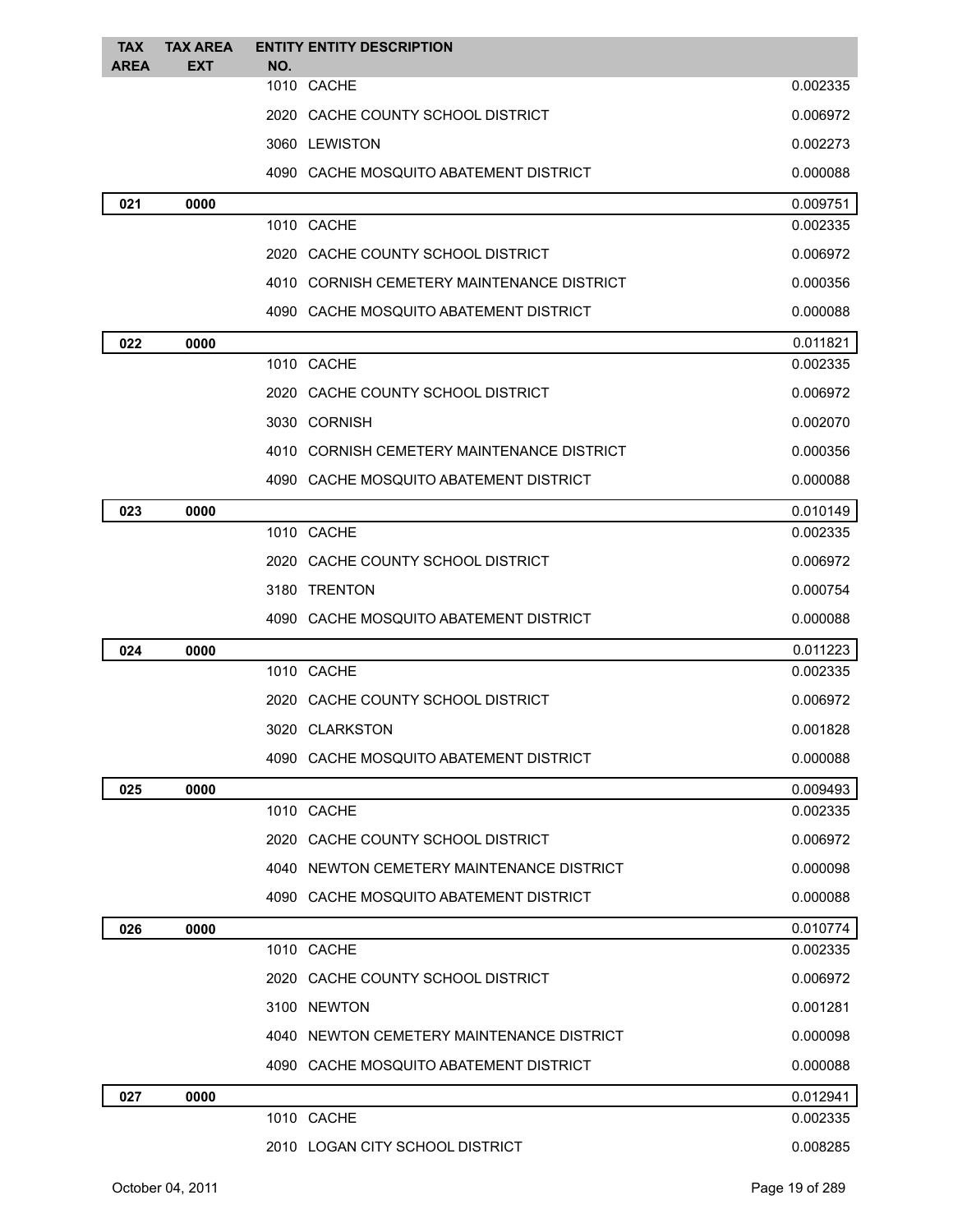| <b>TAX</b><br><b>AREA</b> | <b>TAX AREA</b><br><b>EXT</b> | <b>ENTITY ENTITY DESCRIPTION</b><br>NO. |                                                           |          |
|---------------------------|-------------------------------|-----------------------------------------|-----------------------------------------------------------|----------|
|                           |                               |                                         | 3070 LOGAN CITY                                           | 0.002321 |
| 028                       | 0000                          |                                         |                                                           | 0.009395 |
|                           |                               |                                         | 1010 CACHE                                                | 0.002335 |
|                           |                               |                                         | 2020 CACHE COUNTY SCHOOL DISTRICT                         | 0.006972 |
|                           |                               |                                         | 4090 CACHE MOSQUITO ABATEMENT DISTRICT                    | 0.000088 |
| 031                       | 0000                          |                                         |                                                           | 0.009525 |
|                           |                               |                                         | 1010 CACHE                                                | 0.002335 |
|                           |                               |                                         | 2020 CACHE COUNTY SCHOOL DISTRICT                         | 0.006972 |
|                           |                               |                                         | 4060 AVON CEMETERY MAINTENANCE DISTRICT                   | 0.000130 |
|                           |                               |                                         | 4090 CACHE MOSQUITO ABATEMENT DISTRICT                    | 0.000088 |
| 032                       | 0000                          |                                         |                                                           | 0.009978 |
|                           |                               |                                         | 1010 CACHE                                                | 0.002335 |
|                           |                               |                                         | 2020 CACHE COUNTY SCHOOL DISTRICT                         | 0.006972 |
|                           |                               |                                         | 4060 AVON CEMETERY MAINTENANCE DISTRICT                   | 0.000130 |
|                           |                               |                                         | 4080 POWDER MOUNTAIN WATER AND SEWER IMPROVEMENT DISTRICT | 0.000453 |
|                           |                               |                                         | 4090 CACHE MOSQUITO ABATEMENT DISTRICT                    | 0.000088 |
| 033                       | 0000                          |                                         |                                                           | 0.010090 |
|                           |                               |                                         | 1010 CACHE                                                | 0.002335 |
|                           |                               |                                         | 2020 CACHE COUNTY SCHOOL DISTRICT                         | 0.006972 |
|                           |                               |                                         | 3090 MILLVILLE                                            | 0.000695 |
|                           |                               |                                         | 4090 CACHE MOSQUITO ABATEMENT DISTRICT                    | 0.000088 |
| 034                       | 0000                          |                                         |                                                           | 0.011062 |
|                           |                               |                                         | 1010 CACHE                                                | 0.002335 |
|                           |                               |                                         | 2020 CACHE COUNTY SCHOOL DISTRICT                         | 0.006972 |
|                           |                               |                                         | 3110 NIBLEY                                               | 0.001667 |
|                           |                               |                                         | 4090 CACHE MOSQUITO ABATEMENT DISTRICT                    | 0.000088 |
| 036                       | 0000                          |                                         |                                                           | 0.010442 |
|                           |                               |                                         | 1010 CACHE                                                | 0.002335 |
|                           |                               |                                         | 2020 CACHE COUNTY SCHOOL DISTRICT                         | 0.006972 |
|                           |                               |                                         | 3040 HYDE PARK CITY                                       | 0.001047 |
|                           |                               |                                         | 4090 CACHE MOSQUITO ABATEMENT DISTRICT                    | 0.000088 |
| 037                       | 0000                          |                                         |                                                           | 0.010928 |
|                           |                               |                                         | 1010 CACHE                                                | 0.002335 |
|                           |                               |                                         | 2020 CACHE COUNTY SCHOOL DISTRICT                         | 0.006972 |
|                           |                               |                                         | 3140 PROVIDENCE                                           | 0.001430 |
|                           |                               |                                         | 4030 MILLVILLE-NIBLEY CEMETERY MAINTENANCE DISTRICT       | 0.000103 |
|                           |                               |                                         | 4090 CACHE MOSQUITO ABATEMENT DISTRICT                    | 0.000088 |
| 106                       | 0000                          |                                         |                                                           | 0.009659 |
|                           |                               |                                         | 1010 CACHE                                                | 0.002335 |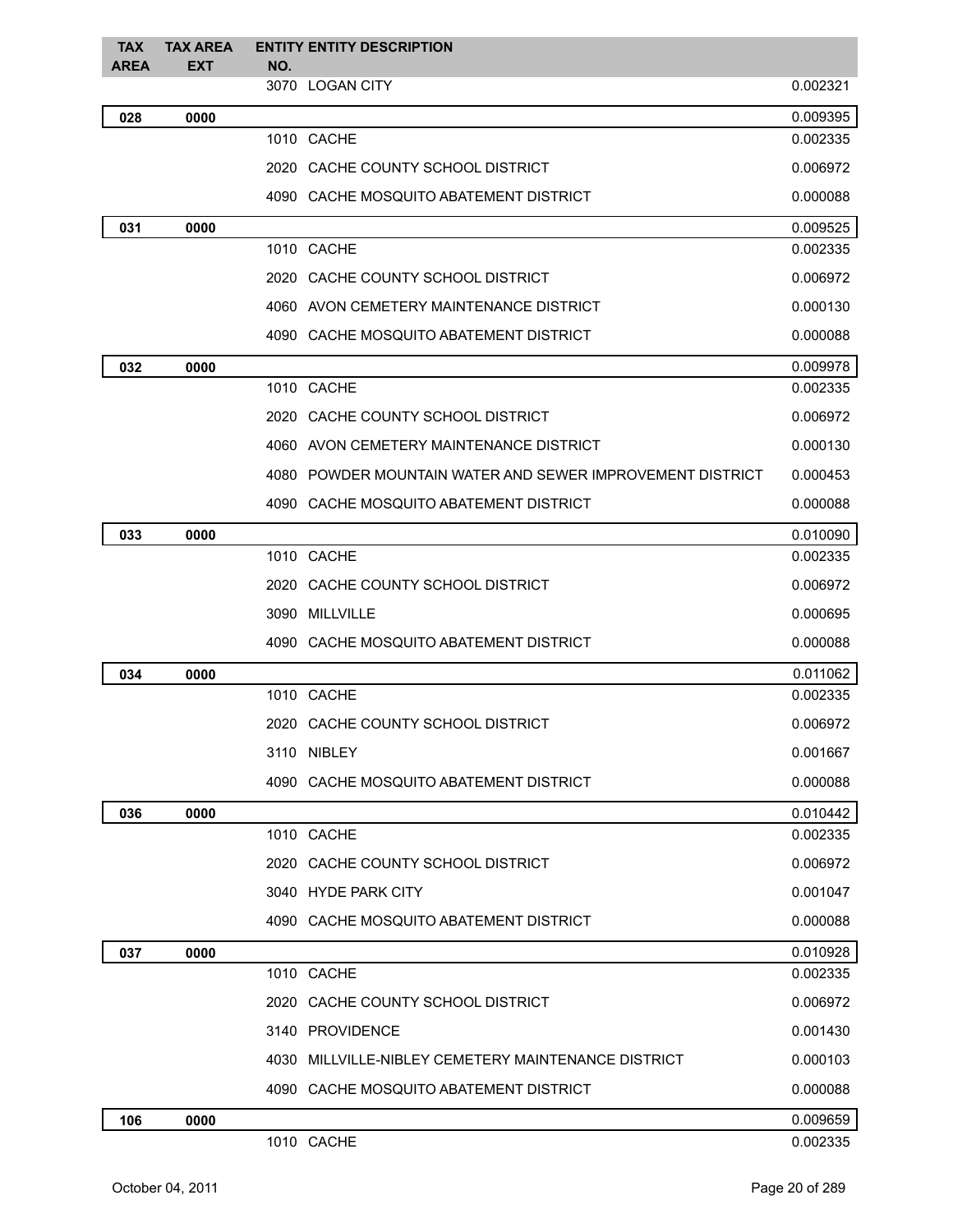| <b>TAX</b><br><b>AREA</b> | <b>TAX AREA</b><br><b>EXT</b> | <b>ENTITY ENTITY DESCRIPTION</b><br>NO.             |          |
|---------------------------|-------------------------------|-----------------------------------------------------|----------|
|                           |                               | 2020 CACHE COUNTY SCHOOL DISTRICT                   | 0.006972 |
|                           |                               | 4030 MILLVILLE-NIBLEY CEMETERY MAINTENANCE DISTRICT | 0.000103 |
|                           |                               | 4075 COLLEGE-YOUNG MOSAUITO ABATEMENT DISTRICT #1   | 0.000249 |
| 108                       | 0000                          |                                                     | 0.011326 |
|                           |                               | 1010 CACHE                                          | 0.002335 |
|                           |                               | 2020 CACHE COUNTY SCHOOL DISTRICT                   | 0.006972 |
|                           |                               | 3110 NIBLEY                                         | 0.001667 |
|                           |                               | 4030 MILLVILLE-NIBLEY CEMETERY MAINTENANCE DISTRICT | 0.000103 |
|                           |                               | 4075 COLLEGE-YOUNG MOSAUITO ABATEMENT DISTRICT #1   | 0.000249 |
| 115                       | 0000                          |                                                     | 0.011066 |
|                           |                               | 1010 CACHE                                          | 0.002335 |
|                           |                               | 2020 CACHE COUNTY SCHOOL DISTRICT                   | 0.006972 |
|                           |                               | 3170 SMITHFIELD                                     | 0.001671 |
|                           |                               | 4090 CACHE MOSQUITO ABATEMENT DISTRICT              | 0.000088 |
| 128                       | 0000                          |                                                     | 0.009556 |
|                           |                               | 1010 CACHE                                          | 0.002335 |
|                           |                               | 2020 CACHE COUNTY SCHOOL DISTRICT                   | 0.006972 |
|                           |                               | 4075 COLLEGE-YOUNG MOSAUITO ABATEMENT DISTRICT #1   | 0.000249 |
| 209                       | 0000                          |                                                     | 0.012941 |
|                           |                               | 1010 CACHE                                          | 0.002335 |
|                           |                               | 2010 LOGAN CITY SCHOOL DISTRICT                     | 0.008285 |
|                           |                               | 3070 LOGAN CITY                                     | 0.002321 |
| 225                       | 0000                          |                                                     | 0.009493 |
|                           |                               | 1010 CACHE                                          | 0.002335 |
|                           |                               | 2020 CACHE COUNTY SCHOOL DISTRICT                   | 0.006972 |
|                           |                               | 4040 NEWTON CEMETERY MAINTENANCE DISTRICT           | 0.000098 |
|                           |                               | 4076 BENSON CULINARY WATER IMPROVEMENT DISTRICT     | 0.000000 |
|                           |                               | 4090 CACHE MOSQUITO ABATEMENT DISTRICT              | 0.000088 |
| 227                       | 0000                          |                                                     | 0.012941 |
|                           |                               | 1010 CACHE                                          | 0.002335 |
|                           |                               | 2010 LOGAN CITY SCHOOL DISTRICT                     | 0.008285 |
|                           |                               | 3070 LOGAN CITY                                     | 0.002321 |
| 228                       | 0000                          |                                                     | 0.009395 |
|                           |                               | 1010 CACHE                                          | 0.002335 |
|                           |                               | 2020 CACHE COUNTY SCHOOL DISTRICT                   | 0.006972 |
|                           |                               | 4076 BENSON CULINARY WATER IMPROVEMENT DISTRICT     | 0.000000 |
|                           |                               | 4090 CACHE MOSQUITO ABATEMENT DISTRICT              | 0.000088 |
| 279                       | 0000                          |                                                     | 0.012941 |
|                           |                               | 1010 CACHE                                          | 0.002335 |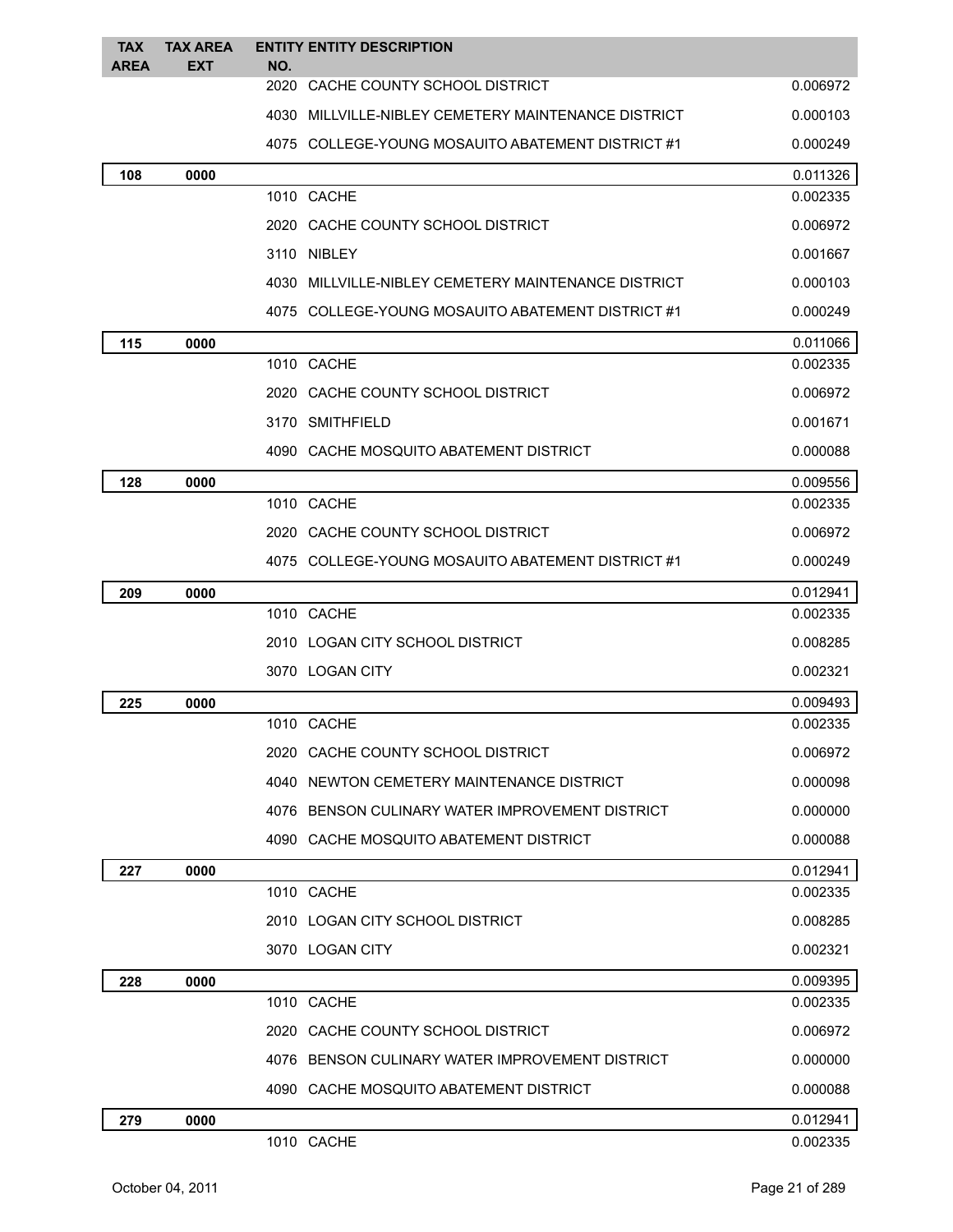| <b>TAX</b><br><b>AREA</b> | <b>TAX AREA</b><br><b>EXT</b> | <b>ENTITY ENTITY DESCRIPTION</b><br>NO.      |          |
|---------------------------|-------------------------------|----------------------------------------------|----------|
|                           |                               | 2010 LOGAN CITY SCHOOL DISTRICT              | 0.008285 |
|                           |                               | 3070 LOGAN CITY                              | 0.002321 |
| 327                       | 0000                          |                                              | 0.012941 |
|                           |                               | 1010 CACHE                                   | 0.002335 |
|                           |                               | 2010 LOGAN CITY SCHOOL DISTRICT              | 0.008285 |
|                           |                               | 3070 LOGAN CITY                              | 0.002321 |
| 328                       | 0000                          |                                              | 0.011628 |
|                           |                               | 1010 CACHE                                   | 0.002335 |
|                           |                               | 2020 CACHE COUNTY SCHOOL DISTRICT            | 0.006972 |
|                           |                               | 3070 LOGAN CITY                              | 0.002321 |
| 427                       | 0000                          |                                              | 0.012941 |
|                           |                               | 1010 CACHE                                   | 0.002335 |
|                           |                               | 2010 LOGAN CITY SCHOOL DISTRICT              | 0.008285 |
|                           |                               | 3070 LOGAN CITY                              | 0.002321 |
| 527                       | 0000                          |                                              | 0.012941 |
|                           |                               | 1010 CACHE                                   | 0.002335 |
|                           |                               | 2010 LOGAN CITY SCHOOL DISTRICT              | 0.008285 |
|                           |                               | 3070 LOGAN CITY                              | 0.002321 |
| 627                       | 0000                          |                                              | 0.012941 |
|                           |                               | 1010 CACHE                                   | 0.002335 |
|                           |                               | 2010 LOGAN CITY SCHOOL DISTRICT              | 0.008285 |
|                           |                               | 3070 LOGAN CITY                              | 0.002321 |
| 727                       | 0000                          |                                              | 0.012941 |
|                           |                               | 1010 CACHE                                   | 0.002335 |
|                           |                               | 2010 LOGAN CITY SCHOOL DISTRICT              | 0.008285 |
|                           |                               | 3070 LOGAN CITY                              | 0.002321 |
| 827                       | 0000                          |                                              | 0.012941 |
|                           |                               | 1010 CACHE                                   | 0.002335 |
|                           |                               | 2010 LOGAN CITY SCHOOL DISTRICT              | 0.008285 |
|                           |                               | 3070 LOGAN CITY                              | 0.002321 |
| 911                       | 0000                          |                                              | 0.011371 |
|                           |                               | 1010 CACHE                                   | 0.002335 |
|                           |                               | 2020 CACHE COUNTY SCHOOL DISTRICT            | 0.006972 |
|                           |                               | 3120 NORTH LOGAN                             | 0.001765 |
|                           |                               | 4020 HYDE PARK CEMETERY MAINTENANCE DISTRICT | 0.000211 |
|                           |                               | 4090 CACHE MOSQUITO ABATEMENT DISTRICT       | 0.000088 |
| 928                       | 0000                          |                                              | 0.011628 |
|                           |                               | 1010 CACHE                                   | 0.002335 |
|                           |                               | 2020 CACHE COUNTY SCHOOL DISTRICT            | 0.006972 |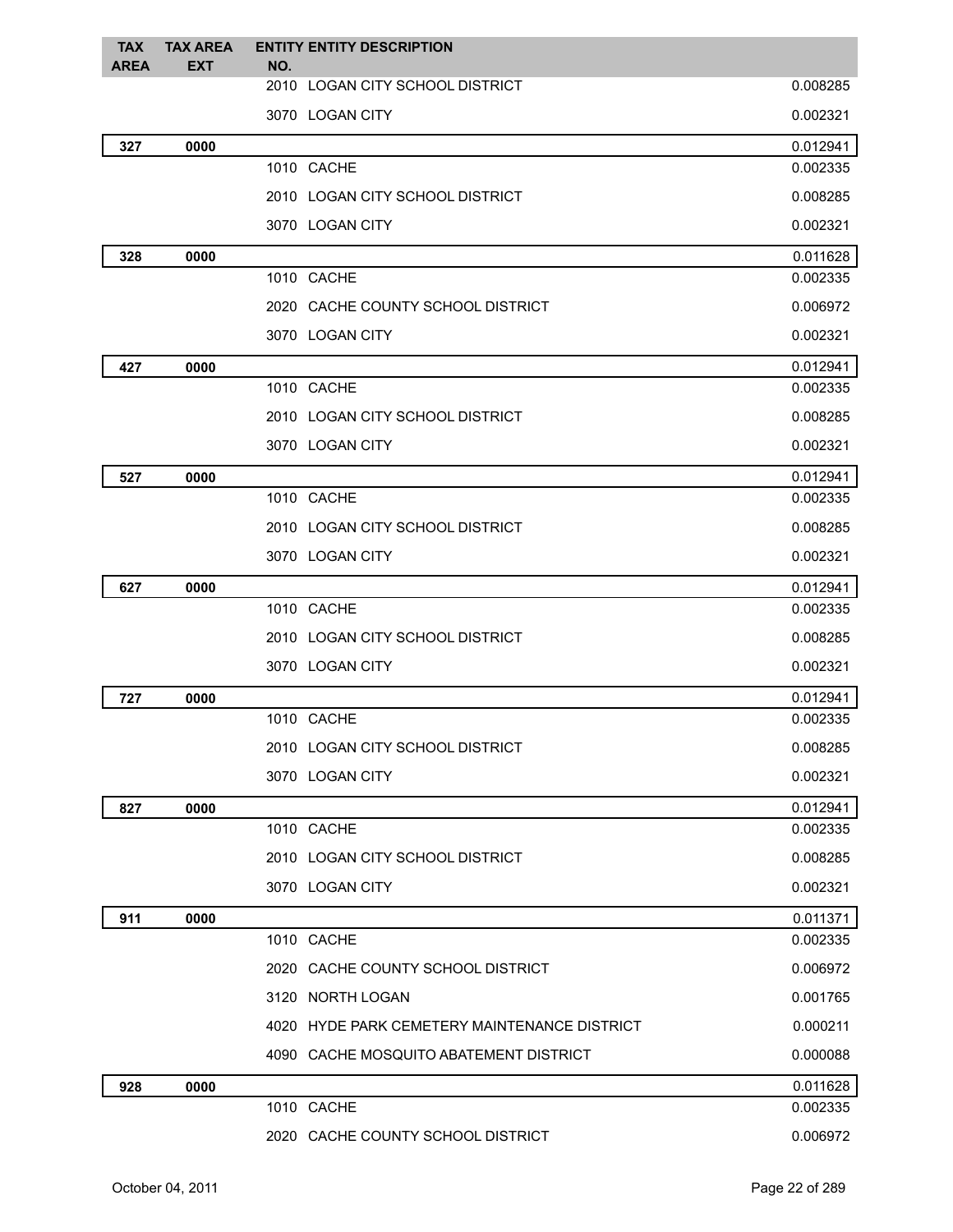| <b>TAX</b>   | <b>TAX AREA</b>      |     | <b>ENTITY ENTITY DESCRIPTION</b>            |          |
|--------------|----------------------|-----|---------------------------------------------|----------|
| <b>AREA</b>  | <b>EXT</b>           | NO. |                                             |          |
|              |                      |     | 3070 LOGAN CITY                             | 0.002321 |
| <b>TP001</b> | 0000                 |     |                                             | 0.010576 |
|              |                      |     | 1010 CACHE                                  | 0.002335 |
|              |                      |     | 2020 CACHE COUNTY SCHOOL DISTRICT           | 0.006972 |
|              |                      |     | 3130 PARADISE                               | 0.001085 |
|              |                      |     | 4050 PARADISE CEMETERY MAINTENANCE DISTRICT | 0.000096 |
|              |                      |     | 4090 CACHE MOSQUITO ABATEMENT DISTRICT      | 0.000088 |
|              | <b>CARBON COUNTY</b> |     |                                             |          |
| 001          | 0000                 |     |                                             | 0.013075 |
|              |                      |     | 1010 CARBON                                 | 0.003104 |
|              |                      |     | 2010 CARBON COUNTY SCHOOL DISTRICT          | 0.006835 |
|              |                      |     | 3030 PRICE                                  | 0.002131 |
|              |                      |     | 4010 CARBON WATER CONSERVANCY DISTRICT      | 0.000135 |
|              |                      |     | 4020 PRICE RIVER WATER IMPROVEMENT DISTRICT | 0.000870 |
| 002          | 0000                 |     |                                             | 0.014011 |
|              |                      |     | 1010 CARBON                                 | 0.003104 |
|              |                      |     | 2010 CARBON COUNTY SCHOOL DISTRICT          | 0.006835 |
|              |                      |     | 3020 HELPER CITY                            | 0.003067 |
|              |                      |     | 4010 CARBON WATER CONSERVANCY DISTRICT      | 0.000135 |
|              |                      |     | 4020 PRICE RIVER WATER IMPROVEMENT DISTRICT | 0.000870 |
| 002          | 0001                 |     |                                             | 0.014011 |
|              |                      |     | 1010 CARBON                                 | 0.003104 |
|              |                      |     | 2010 CARBON COUNTY SCHOOL DISTRICT          | 0.006835 |
|              |                      |     | 3020 HELPER CITY                            | 0.003067 |
|              |                      |     | 4010 CARBON WATER CONSERVANCY DISTRICT      | 0.000135 |
|              |                      |     | 4020 PRICE RIVER WATER IMPROVEMENT DISTRICT | 0.000870 |
| 003          | 0000                 |     |                                             | 0.012705 |
|              |                      |     | 1010 CARBON                                 | 0.003104 |
|              |                      |     | 2010 CARBON COUNTY SCHOOL DISTRICT          | 0.006835 |
|              |                      |     | 3060 WELLINGTON                             | 0.001761 |
|              |                      |     | 4010 CARBON WATER CONSERVANCY DISTRICT      | 0.000135 |

|     |      | 4020 PRICE RIVER WATER IMPROVEMENT DISTRICT | 0.000870 |
|-----|------|---------------------------------------------|----------|
| 004 | 0000 |                                             | 0.015034 |
|     |      | 1010 CARBON                                 | 0.003104 |
|     |      | 2010 CARBON COUNTY SCHOOL DISTRICT          | 0.006835 |
|     |      | 3050 SUNNYSIDE                              | 0.004960 |
|     |      | 4010 CARBON WATER CONSERVANCY DISTRICT      | 0.000135 |
| 006 | 0000 |                                             | 0.010467 |
|     |      | 1010 CARBON                                 | 0.003104 |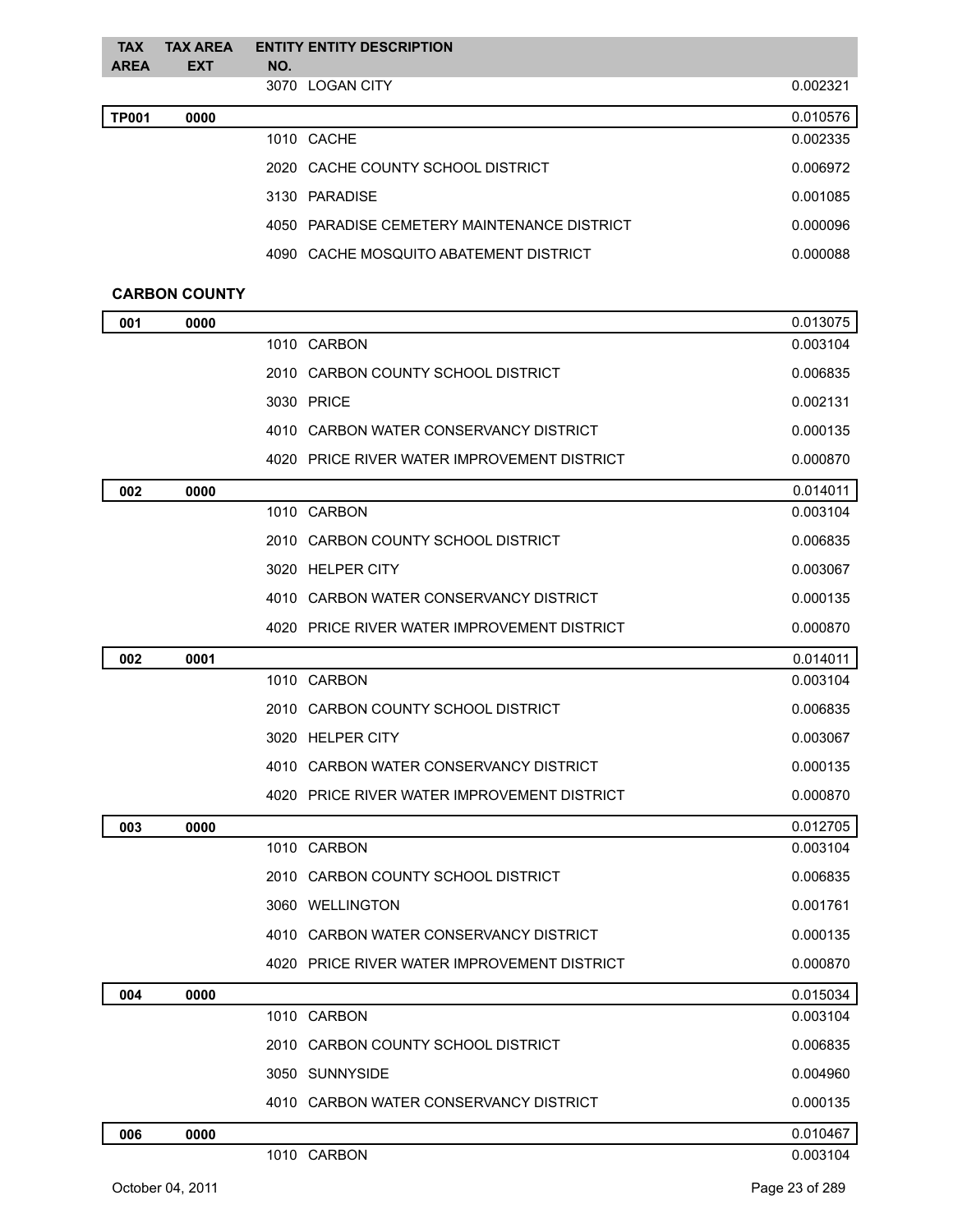| <b>TAX</b>  | <b>TAX AREA</b> | <b>ENTITY ENTITY DESCRIPTION</b>                 |          |
|-------------|-----------------|--------------------------------------------------|----------|
| <b>AREA</b> | <b>EXT</b>      | NO.                                              |          |
|             |                 | 2010 CARBON COUNTY SCHOOL DISTRICT               | 0.006835 |
|             |                 | 3040 SCOFIELD                                    | 0.000393 |
|             |                 | 4010 CARBON WATER CONSERVANCY DISTRICT           | 0.000135 |
| 007         | 0000            |                                                  | 0.015977 |
|             |                 | 1010 CARBON                                      | 0.003104 |
|             |                 | 2010 CARBON COUNTY SCHOOL DISTRICT               | 0.006835 |
|             |                 | 3010 EAST CARBON                                 | 0.005903 |
|             |                 | 4010 CARBON WATER CONSERVANCY DISTRICT           | 0.000135 |
| 008         | 0000            |                                                  | 0.011163 |
|             |                 | 1010 CARBON                                      | 0.003104 |
|             |                 | 2010 CARBON COUNTY SCHOOL DISTRICT               | 0.006835 |
|             |                 | 4010 CARBON WATER CONSERVANCY DISTRICT           | 0.000135 |
|             |                 | 4020 PRICE RIVER WATER IMPROVEMENT DISTRICT      | 0.000870 |
|             |                 | 6010 MUNICPAL SERVICES FUND                      | 0.000219 |
| 009         | 0000            |                                                  | 0.010293 |
|             |                 | 1010 CARBON                                      | 0.003104 |
|             |                 | 2010 CARBON COUNTY SCHOOL DISTRICT               | 0.006835 |
|             |                 | 4010 CARBON WATER CONSERVANCY DISTRICT           | 0.000135 |
|             |                 | 6010 MUNICPAL SERVICES FUND                      | 0.000219 |
| 011         | 0000            |                                                  | 0.011163 |
|             |                 | 1010 CARBON                                      | 0.003104 |
|             |                 | 2010 CARBON COUNTY SCHOOL DISTRICT               | 0.006835 |
|             |                 | 4010 CARBON WATER CONSERVANCY DISTRICT           | 0.000135 |
|             |                 | 4020 PRICE RIVER WATER IMPROVEMENT DISTRICT      | 0.000870 |
|             |                 | 4030 MILLER CREEK WATER SPECIAL SERVICE DISTRICT |          |
|             |                 | 6010 MUNICPAL SERVICES FUND                      | 0.000219 |
| 012         | 0000            |                                                  | 0.010293 |
|             |                 | 1010 CARBON                                      | 0.003104 |
|             |                 | 2010 CARBON COUNTY SCHOOL DISTRICT               | 0.006835 |
|             |                 | 4010 CARBON WATER CONSERVANCY DISTRICT           | 0.000135 |
|             |                 | 4040 SCOFIELD RESERVOIR SPECIAL SERVICE DISTRICT |          |
|             |                 | 6010 MUNICPAL SERVICES FUND                      | 0.000219 |
| 091         | 0000            |                                                  | 0.013075 |
|             |                 | 1010 CARBON                                      | 0.003104 |
|             |                 | 2010 CARBON COUNTY SCHOOL DISTRICT               | 0.006835 |
|             |                 | 3030 PRICE                                       | 0.002131 |
|             |                 | 4010 CARBON WATER CONSERVANCY DISTRICT           | 0.000135 |
|             |                 | 4020 PRICE RIVER WATER IMPROVEMENT DISTRICT      | 0.000870 |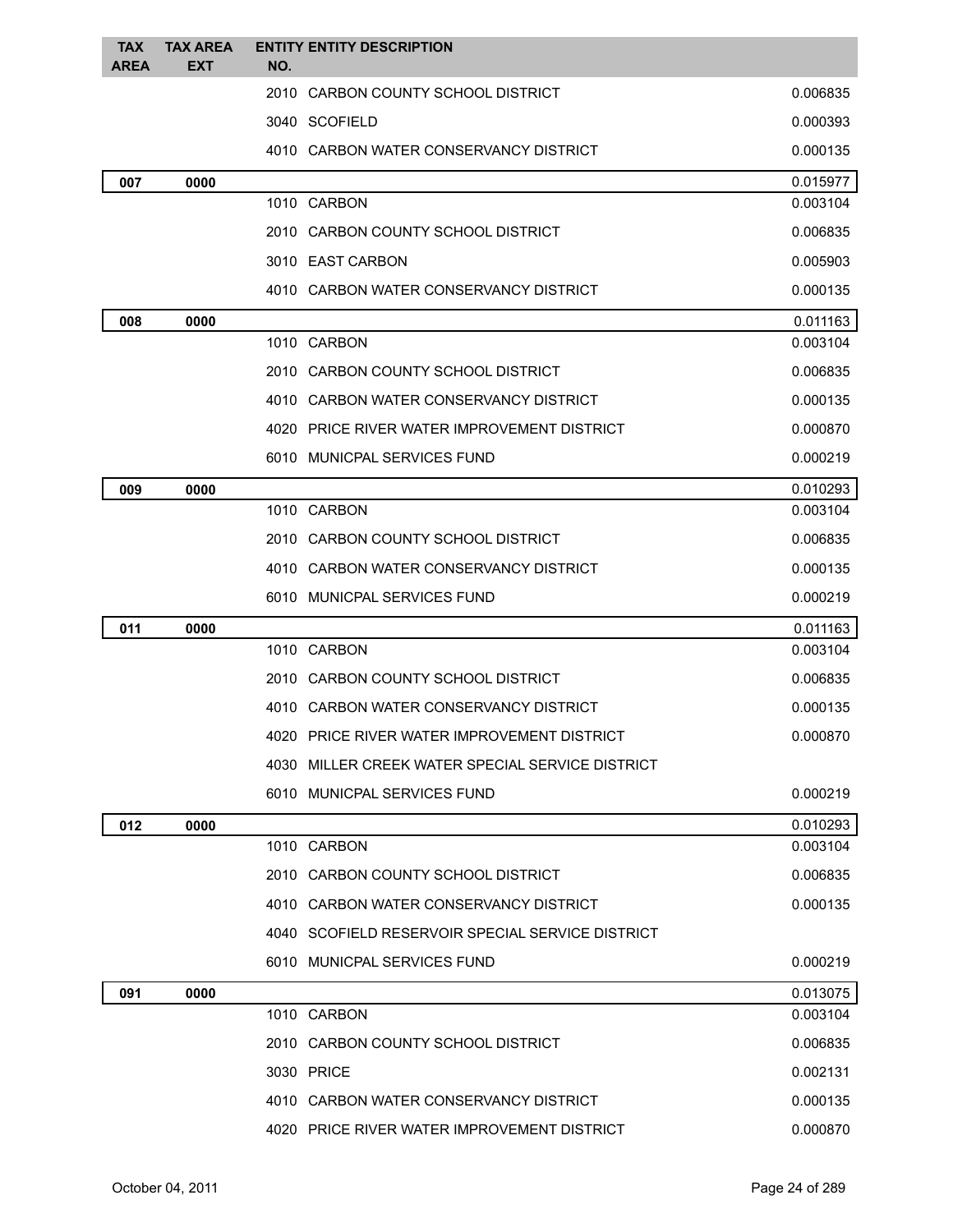| <b>TAX</b><br><b>AREA</b> | <b>TAX AREA</b><br><b>EXT</b> | NO. | <b>ENTITY ENTITY DESCRIPTION</b>                 |          |
|---------------------------|-------------------------------|-----|--------------------------------------------------|----------|
| 092                       | 0000                          |     |                                                  | 0.011163 |
|                           |                               |     | 1010 CARBON                                      | 0.003104 |
|                           |                               |     | 2010 CARBON COUNTY SCHOOL DISTRICT               | 0.006835 |
|                           |                               |     | 4010 CARBON WATER CONSERVANCY DISTRICT           | 0.000135 |
|                           |                               |     | 4020 PRICE RIVER WATER IMPROVEMENT DISTRICT      | 0.000870 |
|                           |                               |     | 6010 MUNICPAL SERVICES FUND                      | 0.000219 |
| 093                       | 0000                          |     |                                                  | 0.012705 |
|                           |                               |     | 1010 CARBON                                      | 0.003104 |
|                           |                               |     | 2010 CARBON COUNTY SCHOOL DISTRICT               | 0.006835 |
|                           |                               |     | 3060 WELLINGTON                                  | 0.001761 |
|                           |                               |     | 4010 CARBON WATER CONSERVANCY DISTRICT           | 0.000135 |
|                           |                               |     | 4020 PRICE RIVER WATER IMPROVEMENT DISTRICT      | 0.000870 |
| 095                       | 0000                          |     |                                                  | 0.011163 |
|                           |                               |     | 1010 CARBON                                      | 0.003104 |
|                           |                               |     | 2010 CARBON COUNTY SCHOOL DISTRICT               | 0.006835 |
|                           |                               |     | 4010 CARBON WATER CONSERVANCY DISTRICT           | 0.000135 |
|                           |                               |     | 4020 PRICE RIVER WATER IMPROVEMENT DISTRICT      | 0.000870 |
|                           |                               |     | 4030 MILLER CREEK WATER SPECIAL SERVICE DISTRICT |          |
|                           |                               |     | 6010 MUNICPAL SERVICES FUND                      | 0.000219 |
| 096                       | 0000                          |     |                                                  | 0.010293 |
|                           |                               |     | 1010 CARBON                                      | 0.003104 |
|                           |                               |     | 2010 CARBON COUNTY SCHOOL DISTRICT               | 0.006835 |
|                           |                               |     | 4010 CARBON WATER CONSERVANCY DISTRICT           | 0.000135 |
|                           |                               |     | 6010 MUNICPAL SERVICES FUND                      | 0.000219 |
| 098                       | 0000                          |     |                                                  | 0.013075 |
|                           |                               |     | 1010 CARBON                                      | 0.003104 |
|                           |                               |     | 2010 CARBON COUNTY SCHOOL DISTRICT               | 0.006835 |
|                           |                               |     | 3030 PRICE                                       | 0.002131 |
|                           |                               |     | 4010 CARBON WATER CONSERVANCY DISTRICT           | 0.000135 |
|                           |                               |     | 4020 PRICE RIVER WATER IMPROVEMENT DISTRICT      | 0.000870 |
|                           | <b>DAGGETT COUNTY</b>         |     |                                                  |          |
| 001                       | 0000                          |     |                                                  | 0.008334 |
|                           |                               |     | 1010 DAGGETT                                     | 0.003951 |
|                           |                               |     | 2010 DAGGETT COUNTY SCHOOL DISTRICT              | 0.004383 |
| 002                       | 0000                          |     |                                                  | 0.009087 |

| 002 | 0000 |                                                 | 0.009087 |
|-----|------|-------------------------------------------------|----------|
|     |      | 1010 DAGGETT                                    | 0.003951 |
|     |      | 2010 DAGGETT COUNTY SCHOOL DISTRICT             | 0.004383 |
|     |      | 4010 DAGGETT COUNTY WATER DISTRICT              | 0.000453 |
|     |      | 4020 DAGGETT COUNTY MOSQUITO ABATEMENT DISTRICT | 0.000300 |
|     |      |                                                 |          |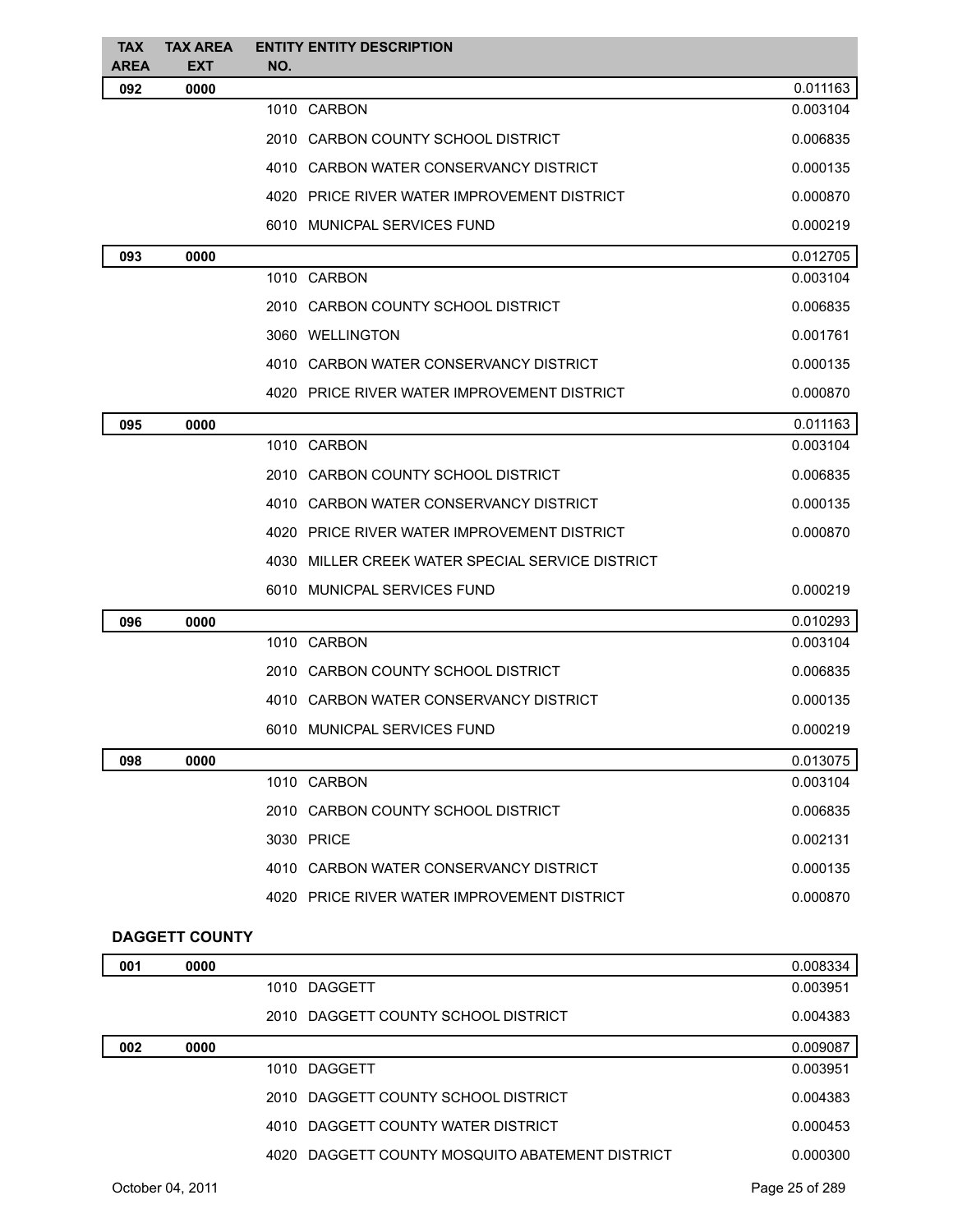| <b>TAX</b><br><b>AREA</b> | <b>TAX AREA</b><br><b>EXT</b> | NO. | <b>ENTITY ENTITY DESCRIPTION</b>                            |          |
|---------------------------|-------------------------------|-----|-------------------------------------------------------------|----------|
| 003                       | 0000                          |     |                                                             | 0.009314 |
|                           |                               |     | 1010 DAGGETT                                                | 0.003951 |
|                           |                               |     | 2010 DAGGETT COUNTY SCHOOL DISTRICT                         | 0.004383 |
|                           |                               |     | 3010 MANILA                                                 | 0.000680 |
|                           |                               |     | 4020 DAGGETT COUNTY MOSQUITO ABATEMENT DISTRICT             | 0.000300 |
| 004                       | 0000                          |     |                                                             | 0.008634 |
|                           |                               |     | 1010 DAGGETT                                                | 0.003951 |
|                           |                               |     | 2010 DAGGETT COUNTY SCHOOL DISTRICT                         | 0.004383 |
|                           |                               |     | 4020 DAGGETT COUNTY MOSQUITO ABATEMENT DISTRICT             | 0.000300 |
| 005                       | 0000                          |     |                                                             | 0.009850 |
|                           |                               |     | 1010 DAGGETT                                                | 0.003951 |
|                           |                               |     | 2010 DAGGETT COUNTY SCHOOL DISTRICT                         | 0.004383 |
|                           |                               |     | 4010 DAGGETT COUNTY WATER DISTRICT                          | 0.000453 |
|                           |                               |     | 4020 DAGGETT COUNTY MOSQUITO ABATEMENT DISTRICT             | 0.000300 |
|                           |                               |     | 4025 DAGGETT COUNTY SERVICE AREA NO 1                       | 0.000763 |
| 006                       | 0000                          |     |                                                             | 0.009314 |
|                           |                               |     | 1010 DAGGETT                                                | 0.003951 |
|                           |                               |     | 2010 DAGGETT COUNTY SCHOOL DISTRICT                         | 0.004383 |
|                           |                               |     | 3010 MANILA                                                 | 0.000680 |
|                           |                               |     | 4020 DAGGETT COUNTY MOSQUITO ABATEMENT DISTRICT             | 0.000300 |
|                           |                               |     | 6010 AREA WITHDRAWN FROM DAGGETT CO WATER & SEWER BUT STILL |          |
| 099                       | 0000                          |     |                                                             | 0.008787 |
|                           |                               |     | 1010 DAGGETT                                                | 0.003951 |
|                           |                               |     | 2010 DAGGETT COUNTY SCHOOL DISTRICT                         | 0.004383 |
|                           |                               |     | 4010 DAGGETT COUNTY WATER DISTRICT                          | 0.000453 |
|                           | <b>DAVIS COUNTY</b>           |     |                                                             |          |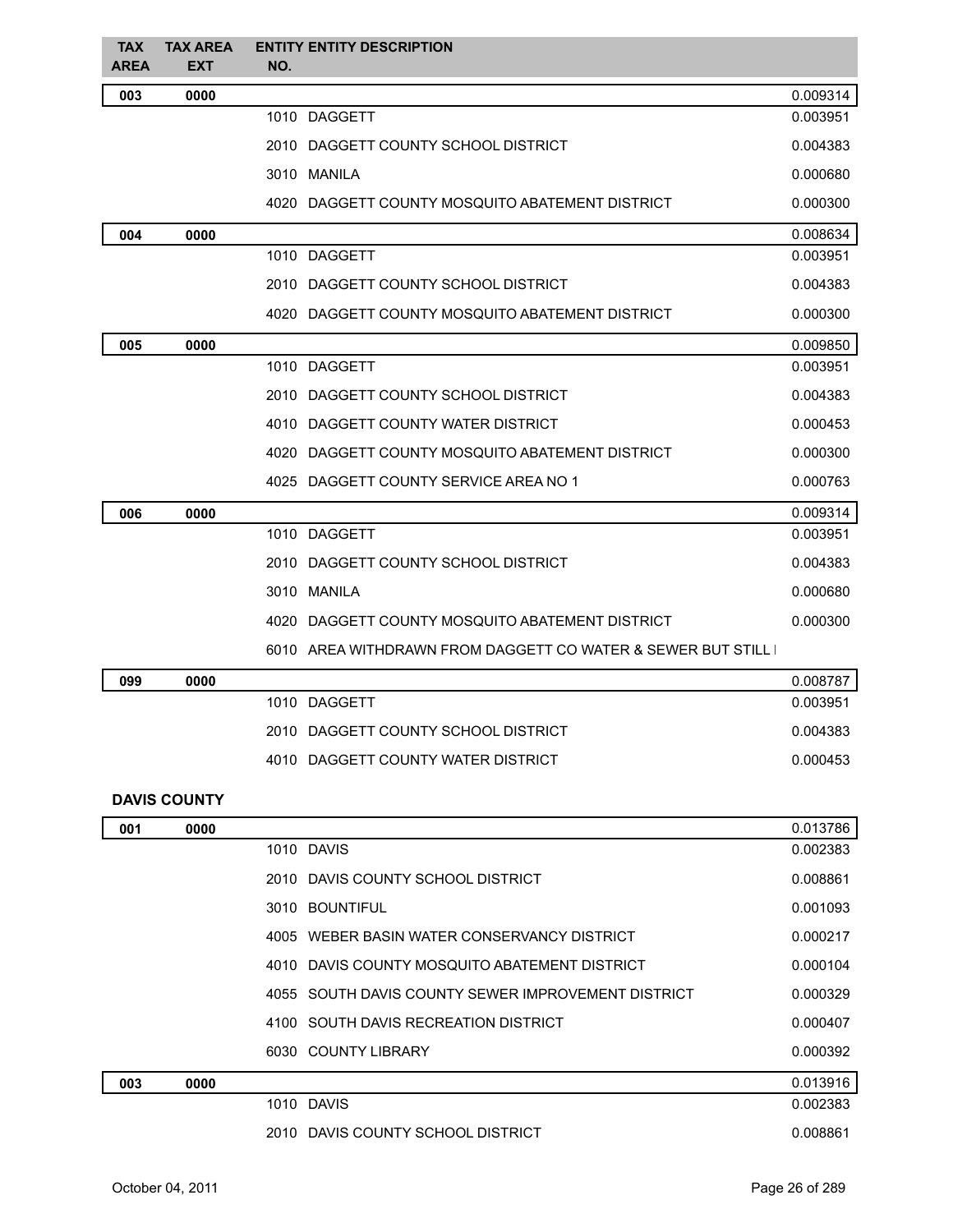| <b>TAX</b>  | <b>TAX AREA</b> | <b>ENTITY ENTITY DESCRIPTION</b>                   |          |
|-------------|-----------------|----------------------------------------------------|----------|
| <b>AREA</b> | <b>EXT</b>      | NO.<br>3010 BOUNTIFUL                              | 0.001093 |
|             |                 |                                                    |          |
|             |                 | 4005 WEBER BASIN WATER CONSERVANCY DISTRICT        | 0.000217 |
|             |                 | 4010 DAVIS COUNTY MOSQUITO ABATEMENT DISTRICT      | 0.000104 |
|             |                 | 4020 BOUNTIFUL IRRIGATION DISTRICT                 | 0.000130 |
|             |                 | 4055 SOUTH DAVIS COUNTY SEWER IMPROVEMENT DISTRICT | 0.000329 |
|             |                 | 4100 SOUTH DAVIS RECREATION DISTRICT               | 0.000407 |
|             |                 | 6030 COUNTY LIBRARY                                | 0.000392 |
| 004         | 0000            |                                                    | 0.014164 |
|             |                 | 1010 DAVIS                                         | 0.002383 |
|             |                 | 2010 DAVIS COUNTY SCHOOL DISTRICT                  | 0.008861 |
|             |                 | 3010 BOUNTIFUL                                     | 0.001093 |
|             |                 | 4005 WEBER BASIN WATER CONSERVANCY DISTRICT        | 0.000217 |
|             |                 | 4010 DAVIS COUNTY MOSQUITO ABATEMENT DISTRICT      | 0.000104 |
|             |                 | 4020 BOUNTIFUL IRRIGATION DISTRICT                 | 0.000130 |
|             |                 | 4030 SOUTH DAVIS COUNTY WATER IMPROVEMENT DISTRICT | 0.000248 |
|             |                 | 4055 SOUTH DAVIS COUNTY SEWER IMPROVEMENT DISTRICT | 0.000329 |
|             |                 | 4100 SOUTH DAVIS RECREATION DISTRICT               | 0.000407 |
|             |                 | 6030 COUNTY LIBRARY                                | 0.000392 |
| 004         | 0001            |                                                    | 0.014164 |
|             |                 | 1010 DAVIS                                         | 0.002383 |
|             |                 | 2010 DAVIS COUNTY SCHOOL DISTRICT                  | 0.008861 |
|             |                 | 3010 BOUNTIFUL                                     | 0.001093 |
|             |                 | 4005 WEBER BASIN WATER CONSERVANCY DISTRICT        | 0.000217 |
|             |                 | 4010 DAVIS COUNTY MOSQUITO ABATEMENT DISTRICT      | 0.000104 |
|             |                 | 4020 BOUNTIFUL IRRIGATION DISTRICT                 | 0.000130 |
|             |                 | 4030 SOUTH DAVIS COUNTY WATER IMPROVEMENT DISTRICT | 0.000248 |
|             |                 | 4055 SOUTH DAVIS COUNTY SEWER IMPROVEMENT DISTRICT | 0.000329 |
|             |                 | 4100 SOUTH DAVIS RECREATION DISTRICT               | 0.000407 |
|             |                 | 6030 COUNTY LIBRARY                                | 0.000392 |
| 005         | 0000            |                                                    | 0.014034 |
|             |                 | 1010 DAVIS                                         | 0.002383 |
|             |                 | 2010 DAVIS COUNTY SCHOOL DISTRICT                  | 0.008861 |
|             |                 | 3010 BOUNTIFUL                                     | 0.001093 |
|             |                 | 4005 WEBER BASIN WATER CONSERVANCY DISTRICT        | 0.000217 |
|             |                 | 4010 DAVIS COUNTY MOSQUITO ABATEMENT DISTRICT      | 0.000104 |
|             |                 | 4030 SOUTH DAVIS COUNTY WATER IMPROVEMENT DISTRICT | 0.000248 |
|             |                 | 4055 SOUTH DAVIS COUNTY SEWER IMPROVEMENT DISTRICT | 0.000329 |
|             |                 | 4100 SOUTH DAVIS RECREATION DISTRICT               | 0.000407 |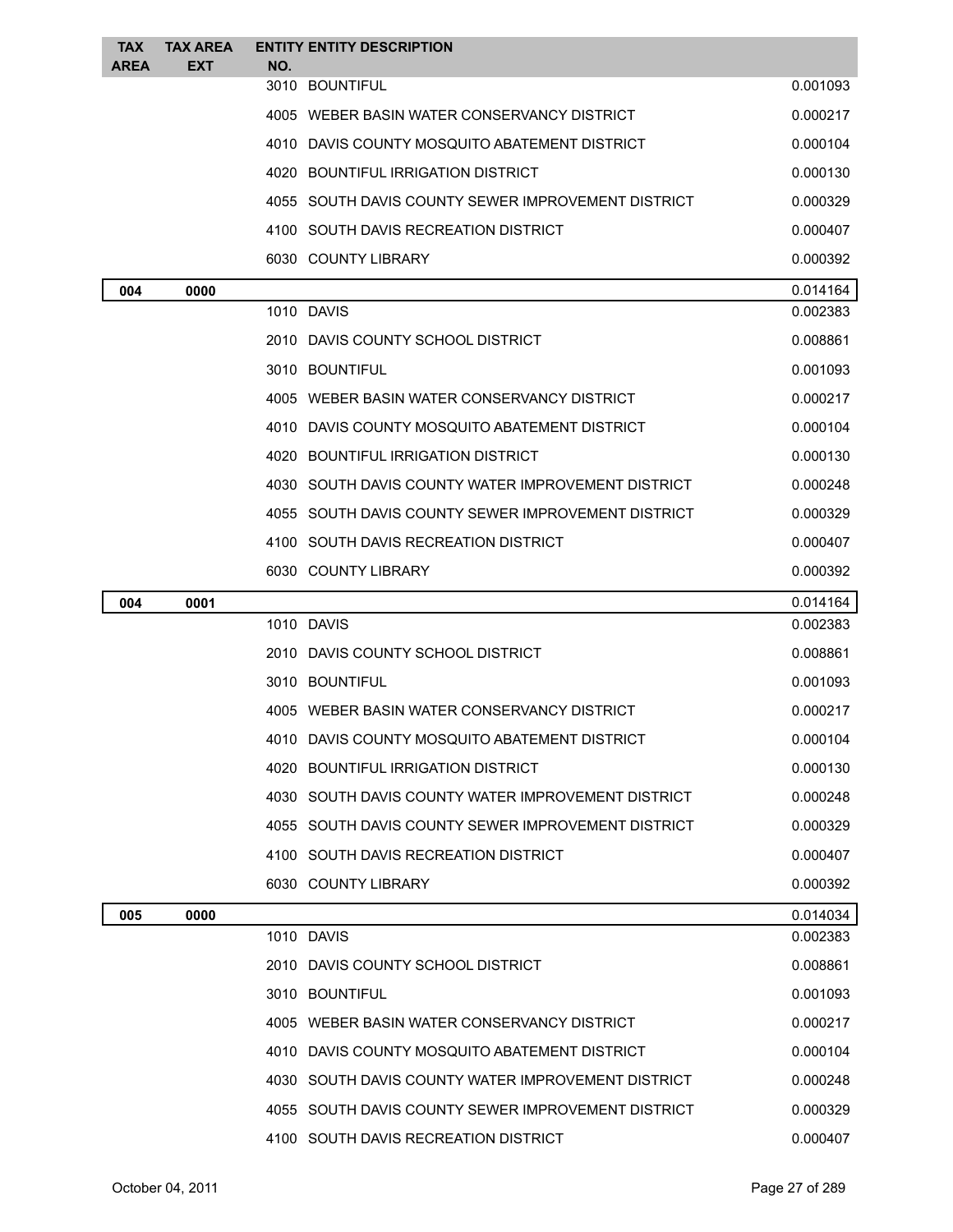| <b>TAX</b><br><b>AREA</b> | <b>TAX AREA</b><br><b>EXT</b> | NO. | <b>ENTITY ENTITY DESCRIPTION</b>                           |          |
|---------------------------|-------------------------------|-----|------------------------------------------------------------|----------|
|                           |                               |     | 6030 COUNTY LIBRARY                                        | 0.000392 |
| 008                       | 0000                          |     |                                                            | 0.013866 |
|                           |                               |     | 1010 DAVIS                                                 | 0.002383 |
|                           |                               |     | 2010 DAVIS COUNTY SCHOOL DISTRICT                          | 0.008861 |
|                           |                               |     | 3020 CENTERVILLE                                           | 0.001173 |
|                           |                               |     | 4005 WEBER BASIN WATER CONSERVANCY DISTRICT                | 0.000217 |
|                           |                               |     | 4010 DAVIS COUNTY MOSQUITO ABATEMENT DISTRICT              | 0.000104 |
|                           |                               |     | 4055 SOUTH DAVIS COUNTY SEWER IMPROVEMENT DISTRICT         | 0.000329 |
|                           |                               |     | 4100 SOUTH DAVIS RECREATION DISTRICT                       | 0.000407 |
|                           |                               |     | 6030 COUNTY LIBRARY                                        | 0.000392 |
| 009                       | 0000                          |     |                                                            | 0.013996 |
|                           |                               |     | 1010 DAVIS                                                 | 0.002383 |
|                           |                               |     | 2010 DAVIS COUNTY SCHOOL DISTRICT                          | 0.008861 |
|                           |                               |     | 3020 CENTERVILLE                                           | 0.001173 |
|                           |                               |     | 4005 WEBER BASIN WATER CONSERVANCY DISTRICT                | 0.000217 |
|                           |                               |     | 4010 DAVIS COUNTY MOSQUITO ABATEMENT DISTRICT              | 0.000104 |
|                           |                               |     | 4020 BOUNTIFUL IRRIGATION DISTRICT                         | 0.000130 |
|                           |                               |     | 4055 SOUTH DAVIS COUNTY SEWER IMPROVEMENT DISTRICT         | 0.000329 |
|                           |                               |     | 4100 SOUTH DAVIS RECREATION DISTRICT                       | 0.000407 |
|                           |                               |     | 6030 COUNTY LIBRARY                                        | 0.000392 |
| 010                       | 0000                          |     |                                                            | 0.013866 |
|                           |                               |     | 1010 DAVIS                                                 | 0.002383 |
|                           |                               |     | 2010 DAVIS COUNTY SCHOOL DISTRICT                          | 0.008861 |
|                           |                               |     | 3020 CENTERVILLE                                           | 0.001173 |
|                           |                               |     | 4005 WEBER BASIN WATER CONSERVANCY DISTRICT                | 0.000217 |
|                           |                               |     | 4010 DAVIS COUNTY MOSQUITO ABATEMENT DISTRICT              | 0.000104 |
|                           |                               |     | 4055 SOUTH DAVIS COUNTY SEWER IMPROVEMENT DISTRICT         | 0.000329 |
|                           |                               |     | 4072 CHASE LANE ESTATES/CASA LOMA SPECIAL SERVICE DISTRICT |          |
|                           |                               |     | 4100 SOUTH DAVIS RECREATION DISTRICT                       | 0.000407 |
|                           |                               |     | 6030 COUNTY LIBRARY                                        | 0.000392 |
| 011                       | 0000                          |     |                                                            | 0.014257 |
|                           |                               |     | 1010 DAVIS                                                 | 0.002383 |
|                           |                               |     | 2010 DAVIS COUNTY SCHOOL DISTRICT                          | 0.008861 |
|                           |                               |     | 3020 CENTERVILLE                                           | 0.001173 |
|                           |                               |     | 4005 WEBER BASIN WATER CONSERVANCY DISTRICT                | 0.000217 |
|                           |                               |     | 4010 DAVIS COUNTY MOSQUITO ABATEMENT DISTRICT              | 0.000104 |
|                           |                               |     | 4050 CENTRAL DAVIS COUNTY SEWER DISTRICT                   | 0.000237 |
|                           |                               |     | 4070 BENCHLAND WATER DISTRICT                              | 0.000483 |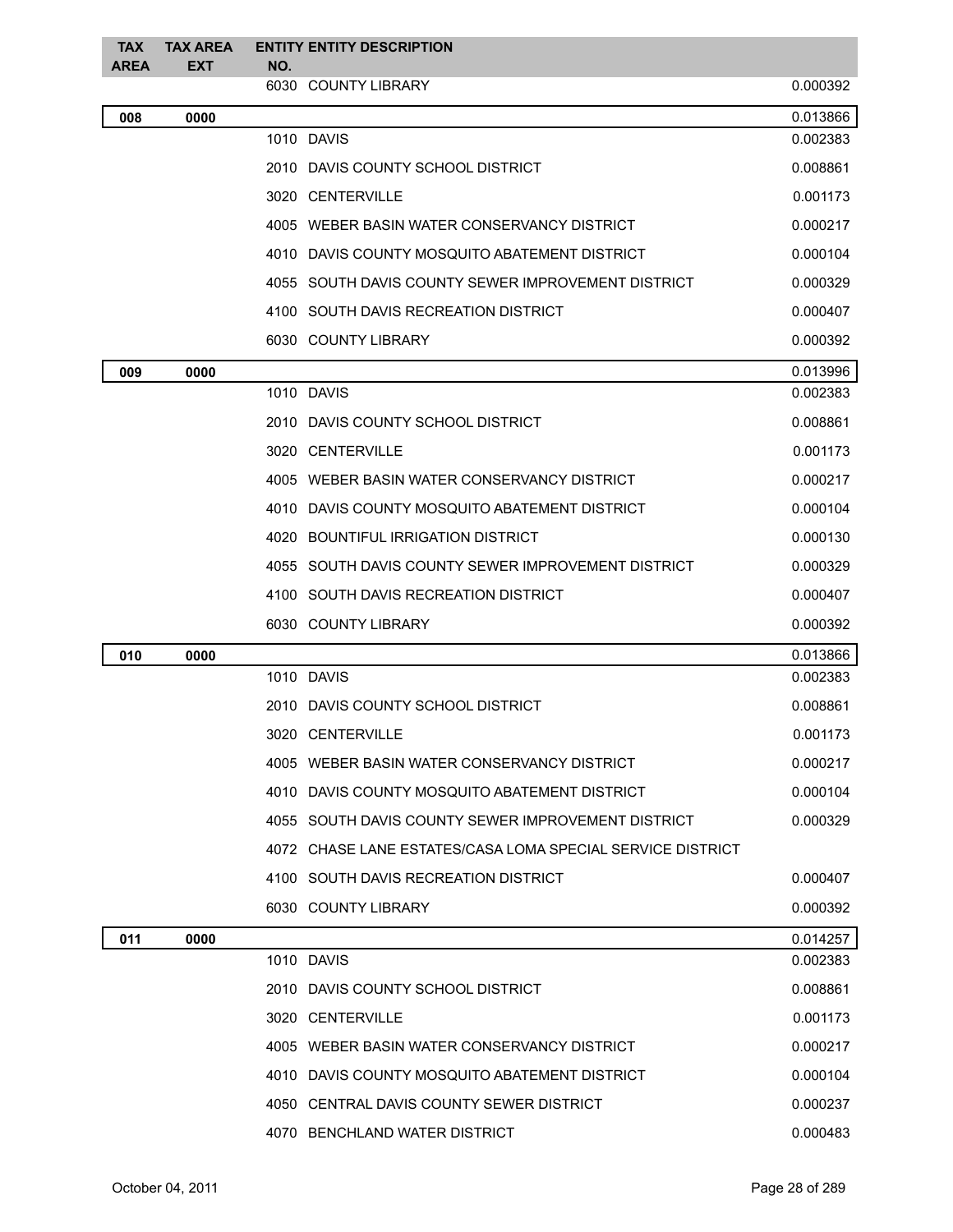| 4100 SOUTH DAVIS RECREATION DISTRICT<br>0.000407<br>6030 COUNTY LIBRARY<br>0.000392<br>0000<br>0.016001<br>013<br>1010 DAVIS<br>0.002383<br>0.008861<br>2010 DAVIS COUNTY SCHOOL DISTRICT<br>3030 CLEARFIELD<br>0.001800<br>4005 WEBER BASIN WATER CONSERVANCY DISTRICT<br>0.000217<br>4010 DAVIS COUNTY MOSQUITO ABATEMENT DISTRICT<br>0.000104<br>4015 NORTH DAVIS SEWER DISTRICT<br>0.000928<br>4110 NORTH DAVIS FIRE DISTRICT<br>0.001316<br>6030 COUNTY LIBRARY<br>0.000392<br>016<br>0000<br>0.013823<br>1010 DAVIS<br>0.002383<br>2010 DAVIS COUNTY SCHOOL DISTRICT<br>0.008861<br>3040 CLINTON<br>0.001866<br>4005 WEBER BASIN WATER CONSERVANCY DISTRICT<br>0.000217<br>4010 DAVIS COUNTY MOSQUITO ABATEMENT DISTRICT<br>0.000104<br>6030 COUNTY LIBRARY<br>0.000392<br>0.014751<br>017<br>0000<br>1010 DAVIS<br>0.002383<br>2010 DAVIS COUNTY SCHOOL DISTRICT<br>0.008861<br>3040 CLINTON<br>0.001866<br>4005 WEBER BASIN WATER CONSERVANCY DISTRICT<br>0.000217<br>4010 DAVIS COUNTY MOSQUITO ABATEMENT DISTRICT<br>0.000104<br>4015 NORTH DAVIS SEWER DISTRICT<br>0.000928<br>6030 COUNTY LIBRARY<br>0.000392<br>0.015184<br>018<br>0000<br>1010 DAVIS<br>0.002383<br>0.008861<br>2010 DAVIS COUNTY SCHOOL DISTRICT<br>3040 CLINTON<br>0.001866<br>4005 WEBER BASIN WATER CONSERVANCY DISTRICT<br>0.000217<br>4010 DAVIS COUNTY MOSQUITO ABATEMENT DISTRICT<br>0.000104<br>4015 NORTH DAVIS SEWER DISTRICT<br>0.000928<br>4075 HOOPER WATER IMPROVEMENT DISTRICT<br>0.000433<br>6030 COUNTY LIBRARY<br>0.000392<br>0.014477<br>023<br>0000<br>1010 DAVIS<br>0.002383<br>2010 DAVIS COUNTY SCHOOL DISTRICT<br>0.008861 | <b>TAX</b><br><b>AREA</b> | <b>TAX AREA</b><br><b>EXT</b> | NO. | <b>ENTITY ENTITY DESCRIPTION</b> |          |
|-----------------------------------------------------------------------------------------------------------------------------------------------------------------------------------------------------------------------------------------------------------------------------------------------------------------------------------------------------------------------------------------------------------------------------------------------------------------------------------------------------------------------------------------------------------------------------------------------------------------------------------------------------------------------------------------------------------------------------------------------------------------------------------------------------------------------------------------------------------------------------------------------------------------------------------------------------------------------------------------------------------------------------------------------------------------------------------------------------------------------------------------------------------------------------------------------------------------------------------------------------------------------------------------------------------------------------------------------------------------------------------------------------------------------------------------------------------------------------------------------------------------------------------------------------------------------------------------------------------------------------------|---------------------------|-------------------------------|-----|----------------------------------|----------|
|                                                                                                                                                                                                                                                                                                                                                                                                                                                                                                                                                                                                                                                                                                                                                                                                                                                                                                                                                                                                                                                                                                                                                                                                                                                                                                                                                                                                                                                                                                                                                                                                                                   |                           |                               |     |                                  |          |
|                                                                                                                                                                                                                                                                                                                                                                                                                                                                                                                                                                                                                                                                                                                                                                                                                                                                                                                                                                                                                                                                                                                                                                                                                                                                                                                                                                                                                                                                                                                                                                                                                                   |                           |                               |     |                                  |          |
|                                                                                                                                                                                                                                                                                                                                                                                                                                                                                                                                                                                                                                                                                                                                                                                                                                                                                                                                                                                                                                                                                                                                                                                                                                                                                                                                                                                                                                                                                                                                                                                                                                   |                           |                               |     |                                  |          |
|                                                                                                                                                                                                                                                                                                                                                                                                                                                                                                                                                                                                                                                                                                                                                                                                                                                                                                                                                                                                                                                                                                                                                                                                                                                                                                                                                                                                                                                                                                                                                                                                                                   |                           |                               |     |                                  |          |
|                                                                                                                                                                                                                                                                                                                                                                                                                                                                                                                                                                                                                                                                                                                                                                                                                                                                                                                                                                                                                                                                                                                                                                                                                                                                                                                                                                                                                                                                                                                                                                                                                                   |                           |                               |     |                                  |          |
|                                                                                                                                                                                                                                                                                                                                                                                                                                                                                                                                                                                                                                                                                                                                                                                                                                                                                                                                                                                                                                                                                                                                                                                                                                                                                                                                                                                                                                                                                                                                                                                                                                   |                           |                               |     |                                  |          |
|                                                                                                                                                                                                                                                                                                                                                                                                                                                                                                                                                                                                                                                                                                                                                                                                                                                                                                                                                                                                                                                                                                                                                                                                                                                                                                                                                                                                                                                                                                                                                                                                                                   |                           |                               |     |                                  |          |
|                                                                                                                                                                                                                                                                                                                                                                                                                                                                                                                                                                                                                                                                                                                                                                                                                                                                                                                                                                                                                                                                                                                                                                                                                                                                                                                                                                                                                                                                                                                                                                                                                                   |                           |                               |     |                                  |          |
|                                                                                                                                                                                                                                                                                                                                                                                                                                                                                                                                                                                                                                                                                                                                                                                                                                                                                                                                                                                                                                                                                                                                                                                                                                                                                                                                                                                                                                                                                                                                                                                                                                   |                           |                               |     |                                  |          |
|                                                                                                                                                                                                                                                                                                                                                                                                                                                                                                                                                                                                                                                                                                                                                                                                                                                                                                                                                                                                                                                                                                                                                                                                                                                                                                                                                                                                                                                                                                                                                                                                                                   |                           |                               |     |                                  |          |
|                                                                                                                                                                                                                                                                                                                                                                                                                                                                                                                                                                                                                                                                                                                                                                                                                                                                                                                                                                                                                                                                                                                                                                                                                                                                                                                                                                                                                                                                                                                                                                                                                                   |                           |                               |     |                                  |          |
|                                                                                                                                                                                                                                                                                                                                                                                                                                                                                                                                                                                                                                                                                                                                                                                                                                                                                                                                                                                                                                                                                                                                                                                                                                                                                                                                                                                                                                                                                                                                                                                                                                   |                           |                               |     |                                  |          |
|                                                                                                                                                                                                                                                                                                                                                                                                                                                                                                                                                                                                                                                                                                                                                                                                                                                                                                                                                                                                                                                                                                                                                                                                                                                                                                                                                                                                                                                                                                                                                                                                                                   |                           |                               |     |                                  |          |
|                                                                                                                                                                                                                                                                                                                                                                                                                                                                                                                                                                                                                                                                                                                                                                                                                                                                                                                                                                                                                                                                                                                                                                                                                                                                                                                                                                                                                                                                                                                                                                                                                                   |                           |                               |     |                                  |          |
|                                                                                                                                                                                                                                                                                                                                                                                                                                                                                                                                                                                                                                                                                                                                                                                                                                                                                                                                                                                                                                                                                                                                                                                                                                                                                                                                                                                                                                                                                                                                                                                                                                   |                           |                               |     |                                  |          |
|                                                                                                                                                                                                                                                                                                                                                                                                                                                                                                                                                                                                                                                                                                                                                                                                                                                                                                                                                                                                                                                                                                                                                                                                                                                                                                                                                                                                                                                                                                                                                                                                                                   |                           |                               |     |                                  |          |
|                                                                                                                                                                                                                                                                                                                                                                                                                                                                                                                                                                                                                                                                                                                                                                                                                                                                                                                                                                                                                                                                                                                                                                                                                                                                                                                                                                                                                                                                                                                                                                                                                                   |                           |                               |     |                                  |          |
|                                                                                                                                                                                                                                                                                                                                                                                                                                                                                                                                                                                                                                                                                                                                                                                                                                                                                                                                                                                                                                                                                                                                                                                                                                                                                                                                                                                                                                                                                                                                                                                                                                   |                           |                               |     |                                  |          |
|                                                                                                                                                                                                                                                                                                                                                                                                                                                                                                                                                                                                                                                                                                                                                                                                                                                                                                                                                                                                                                                                                                                                                                                                                                                                                                                                                                                                                                                                                                                                                                                                                                   |                           |                               |     |                                  |          |
|                                                                                                                                                                                                                                                                                                                                                                                                                                                                                                                                                                                                                                                                                                                                                                                                                                                                                                                                                                                                                                                                                                                                                                                                                                                                                                                                                                                                                                                                                                                                                                                                                                   |                           |                               |     |                                  |          |
|                                                                                                                                                                                                                                                                                                                                                                                                                                                                                                                                                                                                                                                                                                                                                                                                                                                                                                                                                                                                                                                                                                                                                                                                                                                                                                                                                                                                                                                                                                                                                                                                                                   |                           |                               |     |                                  |          |
|                                                                                                                                                                                                                                                                                                                                                                                                                                                                                                                                                                                                                                                                                                                                                                                                                                                                                                                                                                                                                                                                                                                                                                                                                                                                                                                                                                                                                                                                                                                                                                                                                                   |                           |                               |     |                                  |          |
|                                                                                                                                                                                                                                                                                                                                                                                                                                                                                                                                                                                                                                                                                                                                                                                                                                                                                                                                                                                                                                                                                                                                                                                                                                                                                                                                                                                                                                                                                                                                                                                                                                   |                           |                               |     |                                  |          |
|                                                                                                                                                                                                                                                                                                                                                                                                                                                                                                                                                                                                                                                                                                                                                                                                                                                                                                                                                                                                                                                                                                                                                                                                                                                                                                                                                                                                                                                                                                                                                                                                                                   |                           |                               |     |                                  |          |
|                                                                                                                                                                                                                                                                                                                                                                                                                                                                                                                                                                                                                                                                                                                                                                                                                                                                                                                                                                                                                                                                                                                                                                                                                                                                                                                                                                                                                                                                                                                                                                                                                                   |                           |                               |     |                                  |          |
|                                                                                                                                                                                                                                                                                                                                                                                                                                                                                                                                                                                                                                                                                                                                                                                                                                                                                                                                                                                                                                                                                                                                                                                                                                                                                                                                                                                                                                                                                                                                                                                                                                   |                           |                               |     |                                  |          |
|                                                                                                                                                                                                                                                                                                                                                                                                                                                                                                                                                                                                                                                                                                                                                                                                                                                                                                                                                                                                                                                                                                                                                                                                                                                                                                                                                                                                                                                                                                                                                                                                                                   |                           |                               |     |                                  |          |
|                                                                                                                                                                                                                                                                                                                                                                                                                                                                                                                                                                                                                                                                                                                                                                                                                                                                                                                                                                                                                                                                                                                                                                                                                                                                                                                                                                                                                                                                                                                                                                                                                                   |                           |                               |     |                                  |          |
|                                                                                                                                                                                                                                                                                                                                                                                                                                                                                                                                                                                                                                                                                                                                                                                                                                                                                                                                                                                                                                                                                                                                                                                                                                                                                                                                                                                                                                                                                                                                                                                                                                   |                           |                               |     |                                  |          |
|                                                                                                                                                                                                                                                                                                                                                                                                                                                                                                                                                                                                                                                                                                                                                                                                                                                                                                                                                                                                                                                                                                                                                                                                                                                                                                                                                                                                                                                                                                                                                                                                                                   |                           |                               |     |                                  |          |
|                                                                                                                                                                                                                                                                                                                                                                                                                                                                                                                                                                                                                                                                                                                                                                                                                                                                                                                                                                                                                                                                                                                                                                                                                                                                                                                                                                                                                                                                                                                                                                                                                                   |                           |                               |     |                                  |          |
|                                                                                                                                                                                                                                                                                                                                                                                                                                                                                                                                                                                                                                                                                                                                                                                                                                                                                                                                                                                                                                                                                                                                                                                                                                                                                                                                                                                                                                                                                                                                                                                                                                   |                           |                               |     |                                  |          |
|                                                                                                                                                                                                                                                                                                                                                                                                                                                                                                                                                                                                                                                                                                                                                                                                                                                                                                                                                                                                                                                                                                                                                                                                                                                                                                                                                                                                                                                                                                                                                                                                                                   |                           |                               |     |                                  |          |
|                                                                                                                                                                                                                                                                                                                                                                                                                                                                                                                                                                                                                                                                                                                                                                                                                                                                                                                                                                                                                                                                                                                                                                                                                                                                                                                                                                                                                                                                                                                                                                                                                                   |                           |                               |     |                                  |          |
|                                                                                                                                                                                                                                                                                                                                                                                                                                                                                                                                                                                                                                                                                                                                                                                                                                                                                                                                                                                                                                                                                                                                                                                                                                                                                                                                                                                                                                                                                                                                                                                                                                   |                           |                               |     |                                  |          |
|                                                                                                                                                                                                                                                                                                                                                                                                                                                                                                                                                                                                                                                                                                                                                                                                                                                                                                                                                                                                                                                                                                                                                                                                                                                                                                                                                                                                                                                                                                                                                                                                                                   |                           |                               |     |                                  |          |
|                                                                                                                                                                                                                                                                                                                                                                                                                                                                                                                                                                                                                                                                                                                                                                                                                                                                                                                                                                                                                                                                                                                                                                                                                                                                                                                                                                                                                                                                                                                                                                                                                                   |                           |                               |     |                                  |          |
| 3050 FARMINGTON                                                                                                                                                                                                                                                                                                                                                                                                                                                                                                                                                                                                                                                                                                                                                                                                                                                                                                                                                                                                                                                                                                                                                                                                                                                                                                                                                                                                                                                                                                                                                                                                                   |                           |                               |     |                                  | 0.002283 |
| Page 29 of 289<br>October 04, 2011                                                                                                                                                                                                                                                                                                                                                                                                                                                                                                                                                                                                                                                                                                                                                                                                                                                                                                                                                                                                                                                                                                                                                                                                                                                                                                                                                                                                                                                                                                                                                                                                |                           |                               |     |                                  |          |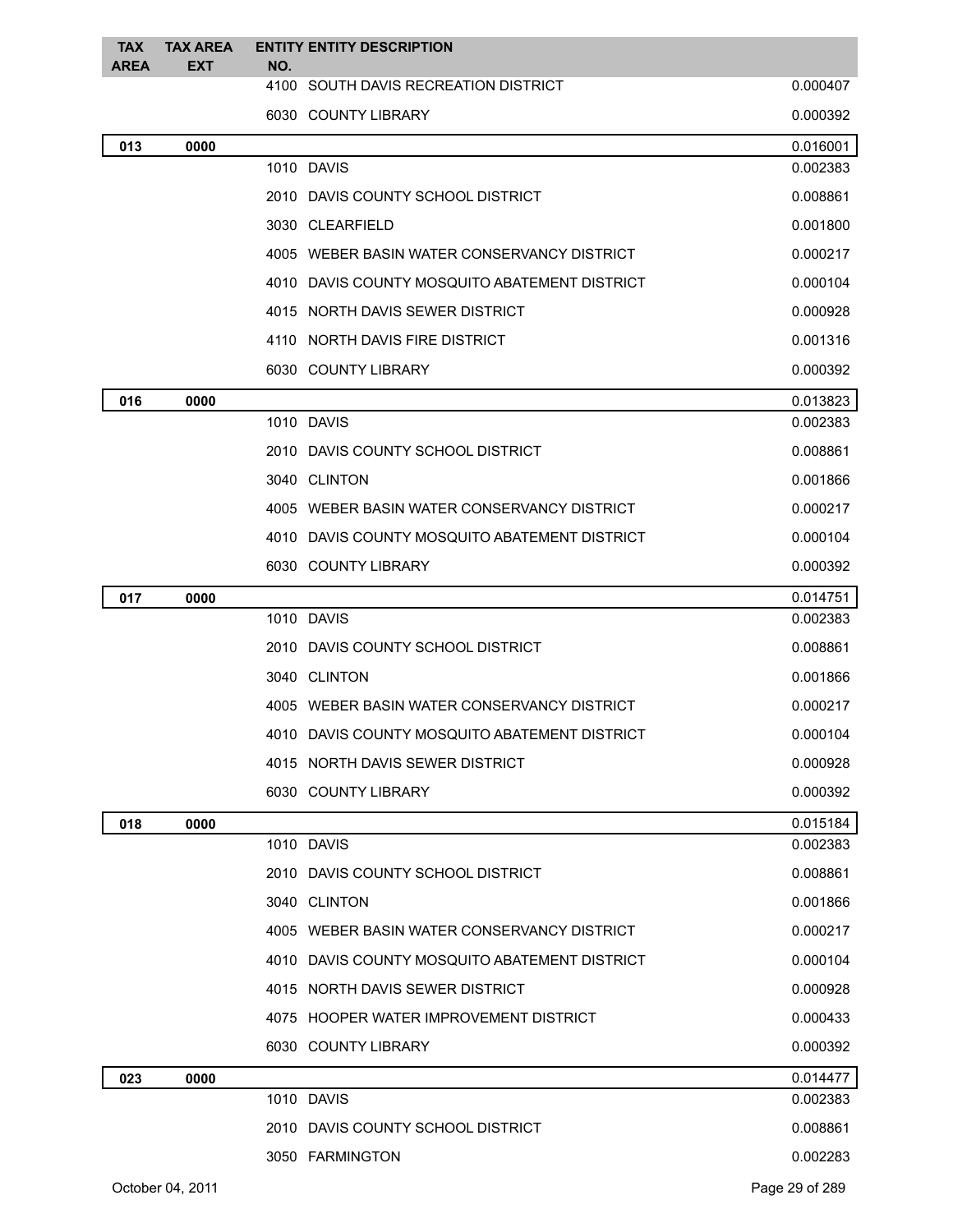| <b>TAX</b>  | <b>TAX AREA</b> |            | <b>ENTITY ENTITY DESCRIPTION</b>              |                      |
|-------------|-----------------|------------|-----------------------------------------------|----------------------|
| <b>AREA</b> | EXT             | NO.        |                                               |                      |
|             |                 |            | 4005 WEBER BASIN WATER CONSERVANCY DISTRICT   | 0.000217             |
|             |                 |            | 4010 DAVIS COUNTY MOSQUITO ABATEMENT DISTRICT | 0.000104             |
|             |                 |            | 4050 CENTRAL DAVIS COUNTY SEWER DISTRICT      | 0.000237             |
|             |                 |            | 6030 COUNTY LIBRARY                           | 0.000392             |
| 024         | 0000            | 1010 DAVIS |                                               | 0.014960<br>0.002383 |
|             |                 |            | 2010 DAVIS COUNTY SCHOOL DISTRICT             | 0.008861             |
|             |                 |            | 3050 FARMINGTON                               | 0.002283             |
|             |                 |            | 4005 WEBER BASIN WATER CONSERVANCY DISTRICT   | 0.000217             |
|             |                 |            | 4010 DAVIS COUNTY MOSQUITO ABATEMENT DISTRICT | 0.000104             |
|             |                 |            | 4050 CENTRAL DAVIS COUNTY SEWER DISTRICT      | 0.000237             |
|             |                 |            | 4070 BENCHLAND WATER DISTRICT                 |                      |
|             |                 |            |                                               | 0.000483             |
|             |                 |            | 6030 COUNTY LIBRARY                           | 0.000392             |
| 027         | 0000            | 1010 DAVIS |                                               | 0.014956<br>0.002383 |
|             |                 |            | 2010 DAVIS COUNTY SCHOOL DISTRICT             | 0.008861             |
|             |                 |            | 3060 FRUIT HEIGHTS                            | 0.002071             |
|             |                 |            |                                               |                      |
|             |                 |            | 4005 WEBER BASIN WATER CONSERVANCY DISTRICT   | 0.000217             |
|             |                 |            | 4010 DAVIS COUNTY MOSQUITO ABATEMENT DISTRICT | 0.000104             |
|             |                 |            | 4015 NORTH DAVIS SEWER DISTRICT               | 0.000928             |
|             |                 |            | 6030 COUNTY LIBRARY                           | 0.000392             |
| 028         | 0000            | 1010 DAVIS |                                               | 0.014265<br>0.002383 |
|             |                 |            | 2010 DAVIS COUNTY SCHOOL DISTRICT             | 0.008861             |
|             |                 |            | 3060 FRUIT HEIGHTS                            | 0.002071             |
|             |                 |            | 4005 WEBER BASIN WATER CONSERVANCY DISTRICT   | 0.000217             |
|             |                 |            | 4010 DAVIS COUNTY MOSQUITO ABATEMENT DISTRICT | 0.000104             |
|             |                 |            | 4050 CENTRAL DAVIS COUNTY SEWER DISTRICT      | 0.000237             |
|             |                 |            | 6030 COUNTY LIBRARY                           | 0.000392             |
|             |                 |            |                                               |                      |
| 029         | 0000            | 1010 DAVIS |                                               | 0.014748<br>0.002383 |
|             |                 |            | 2010 DAVIS COUNTY SCHOOL DISTRICT             | 0.008861             |
|             |                 |            | 3060 FRUIT HEIGHTS                            | 0.002071             |
|             |                 |            | 4005 WEBER BASIN WATER CONSERVANCY DISTRICT   | 0.000217             |
|             |                 |            | 4010 DAVIS COUNTY MOSQUITO ABATEMENT DISTRICT | 0.000104             |
|             |                 |            | 4050 CENTRAL DAVIS COUNTY SEWER DISTRICT      | 0.000237             |
|             |                 |            | 4070 BENCHLAND WATER DISTRICT                 | 0.000483             |
|             |                 |            | 6030 COUNTY LIBRARY                           | 0.000392             |
|             |                 |            |                                               |                      |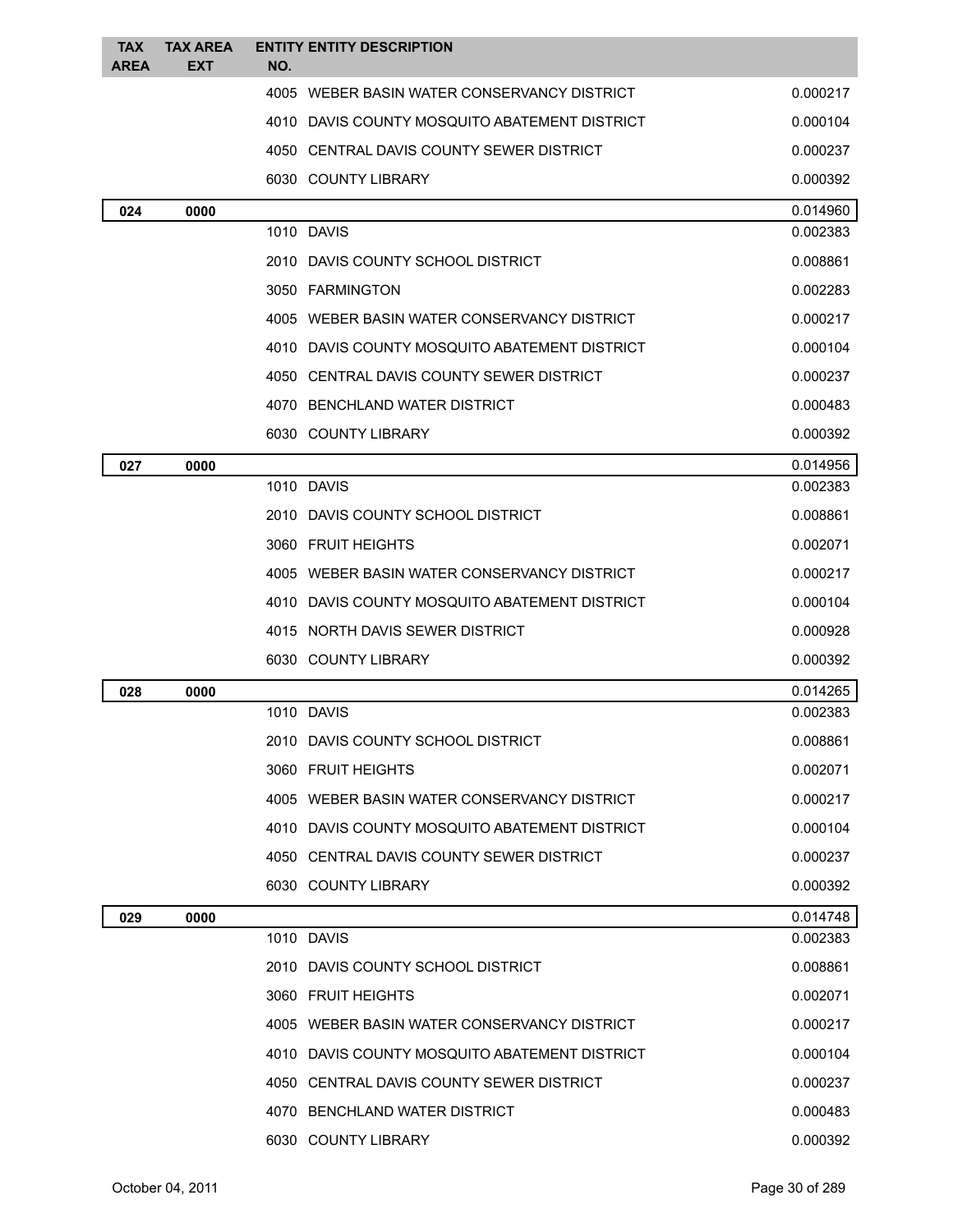| <b>TAX</b><br><b>AREA</b> | <b>TAX AREA</b><br><b>EXT</b> |     | <b>ENTITY ENTITY DESCRIPTION</b>              |                |
|---------------------------|-------------------------------|-----|-----------------------------------------------|----------------|
| 033                       | 0000                          | NO. |                                               | 0.013920       |
|                           |                               |     | 1010 DAVIS                                    | 0.002383       |
|                           |                               |     | 2010 DAVIS COUNTY SCHOOL DISTRICT             | 0.008861       |
|                           |                               |     | 3070 KAYSVILLE                                | 0.001035       |
|                           |                               |     | 4005 WEBER BASIN WATER CONSERVANCY DISTRICT   | 0.000217       |
|                           |                               |     | 4010 DAVIS COUNTY MOSQUITO ABATEMENT DISTRICT | 0.000104       |
|                           |                               |     | 4015 NORTH DAVIS SEWER DISTRICT               | 0.000928       |
|                           |                               |     | 6030 COUNTY LIBRARY                           | 0.000392       |
| 034                       | 0000                          |     |                                               | 0.013229       |
|                           |                               |     | 1010 DAVIS                                    | 0.002383       |
|                           |                               |     | 2010 DAVIS COUNTY SCHOOL DISTRICT             | 0.008861       |
|                           |                               |     | 3070 KAYSVILLE                                | 0.001035       |
|                           |                               |     | 4005 WEBER BASIN WATER CONSERVANCY DISTRICT   | 0.000217       |
|                           |                               |     | 4010 DAVIS COUNTY MOSQUITO ABATEMENT DISTRICT | 0.000104       |
|                           |                               |     | 4050 CENTRAL DAVIS COUNTY SEWER DISTRICT      | 0.000237       |
|                           |                               |     | 6030 COUNTY LIBRARY                           | 0.000392       |
| 035                       | 0000                          |     |                                               | 0.013712       |
|                           |                               |     | 1010 DAVIS                                    | 0.002383       |
|                           |                               |     | 2010 DAVIS COUNTY SCHOOL DISTRICT             | 0.008861       |
|                           |                               |     | 3070 KAYSVILLE                                | 0.001035       |
|                           |                               |     | 4005 WEBER BASIN WATER CONSERVANCY DISTRICT   | 0.000217       |
|                           |                               |     | 4010 DAVIS COUNTY MOSQUITO ABATEMENT DISTRICT | 0.000104       |
|                           |                               |     | 4050 CENTRAL DAVIS COUNTY SEWER DISTRICT      | 0.000237       |
|                           |                               |     | 4070 BENCHLAND WATER DISTRICT                 | 0.000483       |
|                           |                               |     | 6030 COUNTY LIBRARY                           | 0.000392       |
| 036                       | 0000                          |     |                                               | 0.013920       |
|                           |                               |     | 1010 DAVIS                                    | 0.002383       |
|                           |                               |     | 2010 DAVIS COUNTY SCHOOL DISTRICT             | 0.008861       |
|                           |                               |     | 3070 KAYSVILLE                                | 0.001035       |
|                           |                               |     | 4005 WEBER BASIN WATER CONSERVANCY DISTRICT   | 0.000217       |
|                           |                               |     | 4010 DAVIS COUNTY MOSQUITO ABATEMENT DISTRICT | 0.000104       |
|                           |                               |     | 4015 NORTH DAVIS SEWER DISTRICT               | 0.000928       |
|                           |                               |     | 4060 MUTTON HOLLOW IMPROVEMENT DISTRICT       |                |
|                           |                               |     | 6030 COUNTY LIBRARY                           | 0.000392       |
| 039                       | 0000                          |     |                                               | 0.014953       |
|                           |                               |     | 1010 DAVIS                                    | 0.002383       |
|                           |                               |     | 2010 DAVIS COUNTY SCHOOL DISTRICT             | 0.008861       |
|                           |                               |     | 3080 LAYTON                                   | 0.002068       |
|                           |                               |     | 4005 WEBER BASIN WATER CONSERVANCY DISTRICT   | 0.000217       |
|                           | October 04, 2011              |     |                                               | Page 31 of 289 |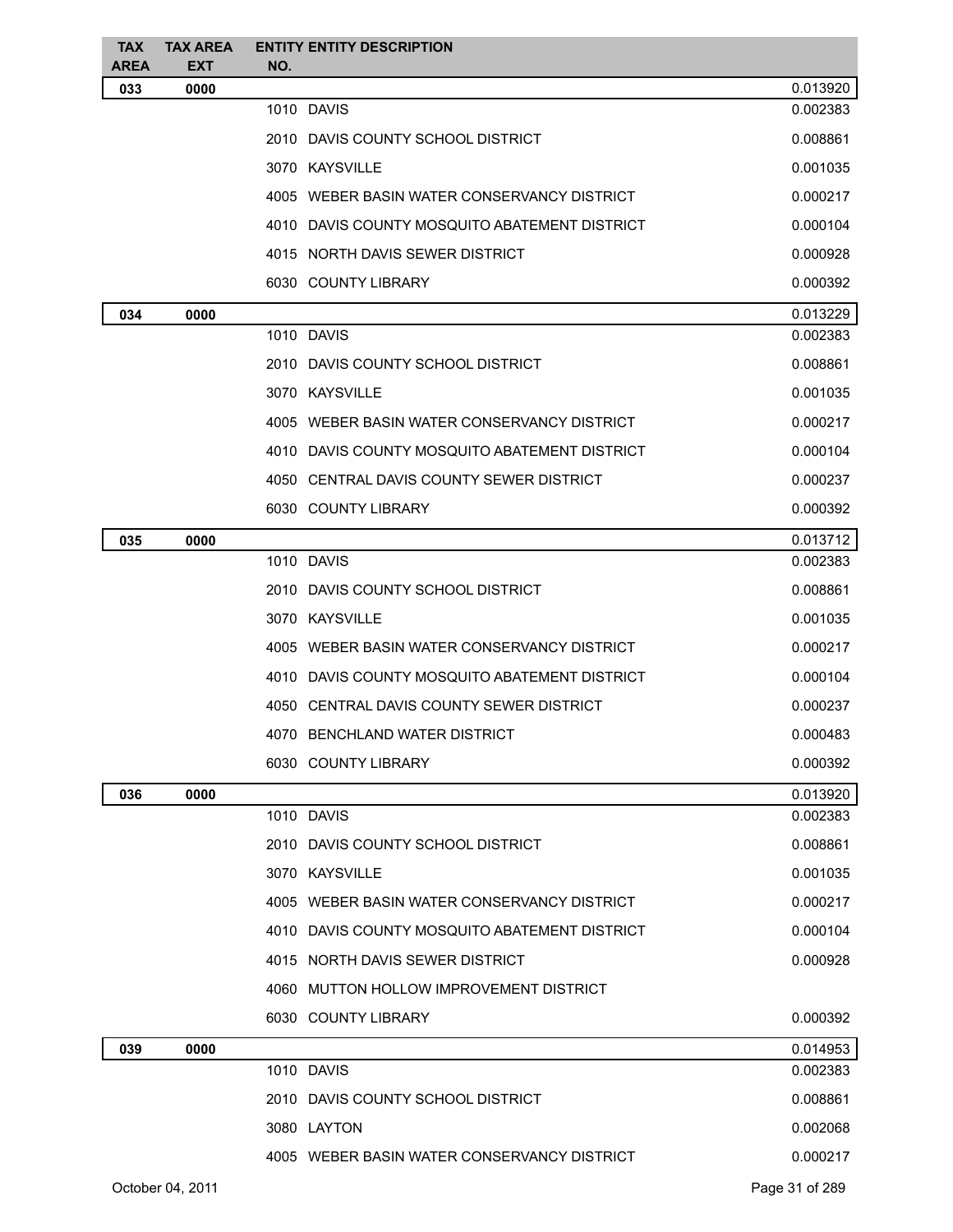| <b>TAX</b>  | <b>TAX AREA</b> | <b>ENTITY ENTITY DESCRIPTION</b>                       |                      |
|-------------|-----------------|--------------------------------------------------------|----------------------|
| <b>AREA</b> | <b>EXT</b>      | NO.                                                    |                      |
|             |                 | 4010 DAVIS COUNTY MOSQUITO ABATEMENT DISTRICT          | 0.000104             |
|             |                 | 4015 NORTH DAVIS SEWER DISTRICT                        | 0.000928             |
|             |                 | 6030 COUNTY LIBRARY                                    | 0.000392             |
| 040         | 0000            | 1010 DAVIS                                             | 0.014953<br>0.002383 |
|             |                 |                                                        |                      |
|             |                 | 2010 DAVIS COUNTY SCHOOL DISTRICT                      | 0.008861             |
|             |                 | 3080 LAYTON                                            | 0.002068             |
|             |                 | 4005 WEBER BASIN WATER CONSERVANCY DISTRICT            | 0.000217             |
|             |                 | 4010 DAVIS COUNTY MOSQUITO ABATEMENT DISTRICT          | 0.000104             |
|             |                 | 4015 NORTH DAVIS SEWER DISTRICT                        | 0.000928             |
|             |                 | 4060 MUTTON HOLLOW IMPROVEMENT DISTRICT                |                      |
|             |                 | 6030 COUNTY LIBRARY                                    | 0.000392             |
| 041         | 0000            |                                                        | 0.014262             |
|             |                 | 1010 DAVIS                                             | 0.002383             |
|             |                 | 2010 DAVIS COUNTY SCHOOL DISTRICT                      | 0.008861             |
|             |                 | 3080 LAYTON                                            | 0.002068             |
|             |                 | 4005 WEBER BASIN WATER CONSERVANCY DISTRICT            | 0.000217             |
|             |                 | 4010 DAVIS COUNTY MOSQUITO ABATEMENT DISTRICT          | 0.000104             |
|             |                 | 4050 CENTRAL DAVIS COUNTY SEWER DISTRICT               | 0.000237             |
|             |                 | 6030 COUNTY LIBRARY                                    | 0.000392             |
| 044         | 0000            |                                                        | 0.014330             |
|             |                 | 1010 DAVIS                                             | 0.002383             |
|             |                 | 2010 DAVIS COUNTY SCHOOL DISTRICT                      | 0.008861             |
|             |                 | 3090 NORTH SALT LAKE                                   | 0.001637             |
|             |                 | 4005 WEBER BASIN WATER CONSERVANCY DISTRICT            | 0.000217             |
|             |                 | 4010 DAVIS COUNTY MOSQUITO ABATEMENT DISTRICT          | 0.000104             |
|             |                 | 4055 SOUTH DAVIS COUNTY SEWER IMPROVEMENT DISTRICT     | 0.000329             |
|             |                 | 4100 SOUTH DAVIS RECREATION DISTRICT                   | 0.000407             |
|             |                 | 6021 WEBER BASIN WATER CONSERVANCY DISTRICT (NSL ONLY) |                      |
|             |                 | 6030 COUNTY LIBRARY                                    | 0.000392             |
| 045         | 0000            |                                                        | 0.014578             |
|             |                 | 1010 DAVIS                                             | 0.002383             |
|             |                 | 2010 DAVIS COUNTY SCHOOL DISTRICT                      | 0.008861             |
|             |                 | 3090 NORTH SALT LAKE                                   | 0.001637             |
|             |                 | 4005 WEBER BASIN WATER CONSERVANCY DISTRICT            | 0.000217             |
|             |                 | 4010 DAVIS COUNTY MOSQUITO ABATEMENT DISTRICT          | 0.000104             |
|             |                 | 4030 SOUTH DAVIS COUNTY WATER IMPROVEMENT DISTRICT     | 0.000248             |
|             |                 | 4055 SOUTH DAVIS COUNTY SEWER IMPROVEMENT DISTRICT     | 0.000329             |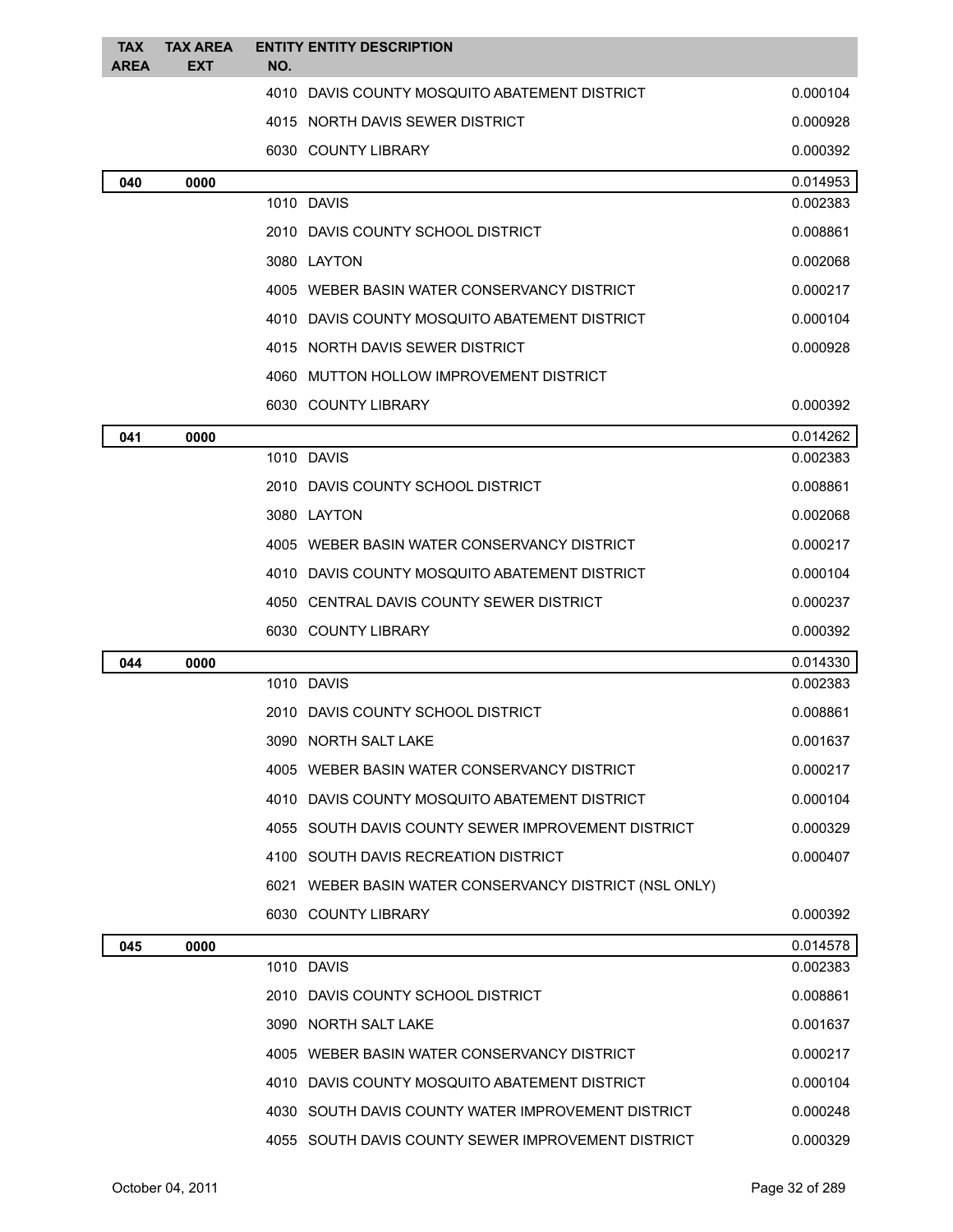| <b>TAX</b><br><b>AREA</b> | <b>TAX AREA</b><br><b>EXT</b> | NO. | <b>ENTITY ENTITY DESCRIPTION</b>                       |                |
|---------------------------|-------------------------------|-----|--------------------------------------------------------|----------------|
|                           |                               |     | 4100 SOUTH DAVIS RECREATION DISTRICT                   | 0.000407       |
|                           |                               |     | 6021 WEBER BASIN WATER CONSERVANCY DISTRICT (NSL ONLY) |                |
|                           |                               |     | 6030 COUNTY LIBRARY                                    | 0.000392       |
| 046                       | 0000                          |     |                                                        | 0.013738       |
|                           |                               |     | 1010 DAVIS                                             | 0.002383       |
|                           |                               |     | 2010 DAVIS COUNTY SCHOOL DISTRICT                      | 0.008861       |
|                           |                               |     | 3100 SOUTH WEBER                                       | 0.000927       |
|                           |                               |     | 4005 WEBER BASIN WATER CONSERVANCY DISTRICT            | 0.000217       |
|                           |                               |     | 4010 DAVIS COUNTY MOSQUITO ABATEMENT DISTRICT          | 0.000104       |
|                           |                               |     | 4073 CENTRAL WEBER SEWER IMPROVEMENT DISTRICT          | 0.000854       |
|                           |                               |     | 6030 COUNTY LIBRARY                                    | 0.000392       |
| 047                       | 0000                          |     |                                                        | 0.013738       |
|                           |                               |     | 1010 DAVIS                                             | 0.002383       |
|                           |                               |     | 2010 DAVIS COUNTY SCHOOL DISTRICT                      | 0.008861       |
|                           |                               |     | 3100 SOUTH WEBER                                       | 0.000927       |
|                           |                               |     | 4005 WEBER BASIN WATER CONSERVANCY DISTRICT            | 0.000217       |
|                           |                               |     | 4010 DAVIS COUNTY MOSQUITO ABATEMENT DISTRICT          | 0.000104       |
|                           |                               |     | 4073 CENTRAL WEBER SEWER IMPROVEMENT DISTRICT          | 0.000854       |
|                           |                               |     | 4080 SOUTH WEBER WATER IMPROVEMENT DISTRICT            |                |
|                           |                               |     | 6030 COUNTY LIBRARY                                    | 0.000392       |
| 048                       | 0000                          |     |                                                        | 0.012884       |
|                           |                               |     | 1010 DAVIS                                             | 0.002383       |
|                           |                               |     | 2010 DAVIS COUNTY SCHOOL DISTRICT                      | 0.008861       |
|                           |                               |     | 3100 SOUTH WEBER                                       | 0.000927       |
|                           |                               |     | 4005 WEBER BASIN WATER CONSERVANCY DISTRICT            | 0.000217       |
|                           |                               |     | 4010 DAVIS COUNTY MOSQUITO ABATEMENT DISTRICT          | 0.000104       |
|                           |                               |     | 6030 COUNTY LIBRARY                                    | 0.000392       |
| 050                       | 0000                          |     |                                                        | 0.012884       |
|                           |                               |     | 1010 DAVIS                                             | 0.002383       |
|                           |                               |     | 2010 DAVIS COUNTY SCHOOL DISTRICT                      | 0.008861       |
|                           |                               |     | 3100 SOUTH WEBER                                       | 0.000927       |
|                           |                               |     | 4005 WEBER BASIN WATER CONSERVANCY DISTRICT            | 0.000217       |
|                           |                               |     | 4010 DAVIS COUNTY MOSQUITO ABATEMENT DISTRICT          | 0.000104       |
|                           |                               |     | 4080 SOUTH WEBER WATER IMPROVEMENT DISTRICT            |                |
|                           |                               |     | 6030 COUNTY LIBRARY                                    | 0.000392       |
| 051                       | 0000                          |     |                                                        | 0.015182       |
|                           |                               |     | 1010 DAVIS                                             | 0.002383       |
|                           |                               |     | 2010 DAVIS COUNTY SCHOOL DISTRICT                      | 0.008861       |
|                           |                               |     | 3110 SUNSET                                            | 0.002297       |
|                           | October 04, 2011              |     |                                                        | Page 33 of 289 |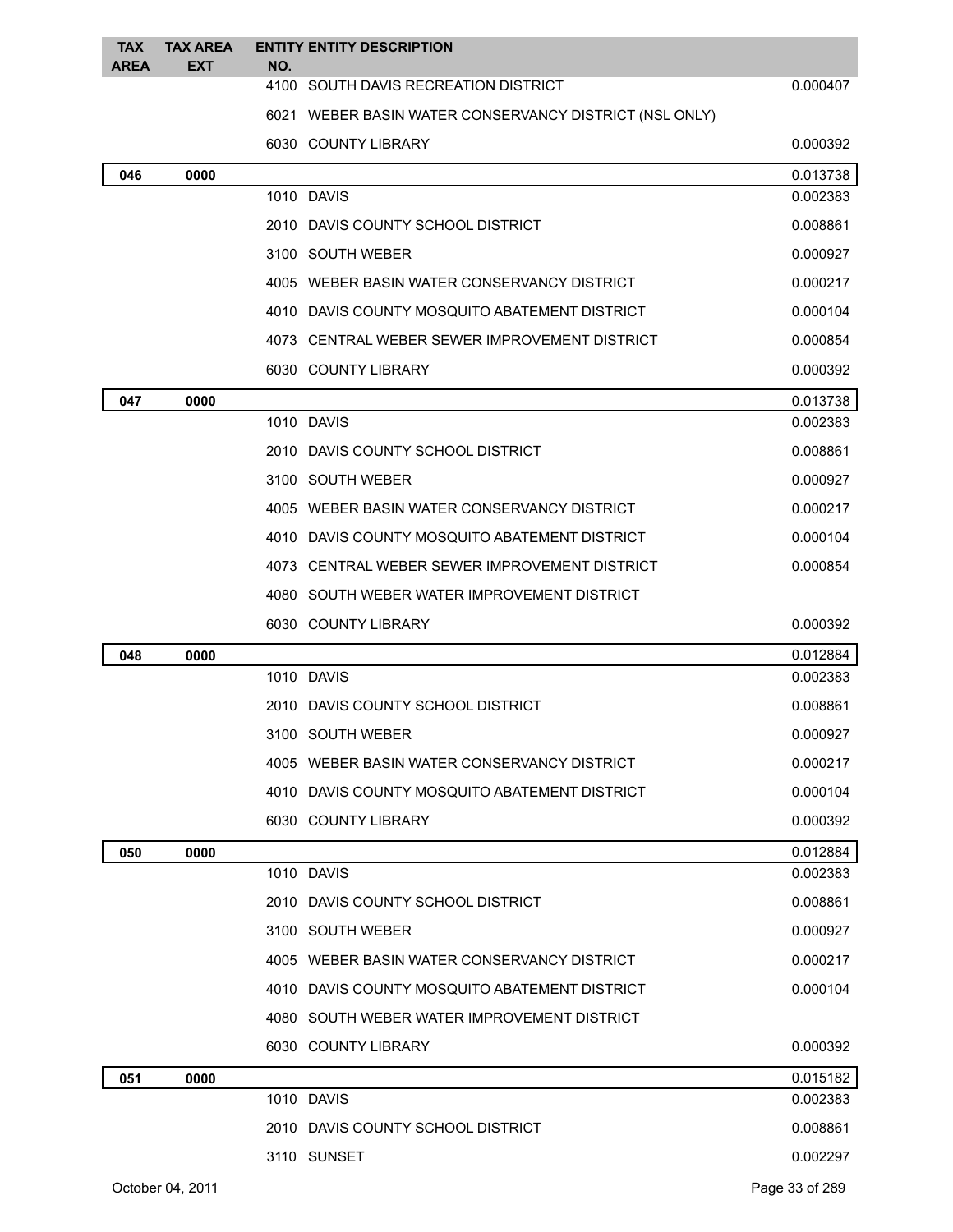| <b>TAX</b><br><b>AREA</b> | <b>TAX AREA</b><br><b>EXT</b> | NO. | <b>ENTITY ENTITY DESCRIPTION</b>                          |          |
|---------------------------|-------------------------------|-----|-----------------------------------------------------------|----------|
|                           |                               |     | 4005 WEBER BASIN WATER CONSERVANCY DISTRICT               | 0.000217 |
|                           |                               |     | 4010 DAVIS COUNTY MOSQUITO ABATEMENT DISTRICT             | 0.000104 |
|                           |                               |     | 4015 NORTH DAVIS SEWER DISTRICT                           | 0.000928 |
|                           |                               |     | 6020 WEBER BASIN WATER CONSERVANCY DISTRICT (SUNSET ONLY) |          |
|                           |                               |     | 6030 COUNTY LIBRARY                                       | 0.000392 |
| 053                       | 0000                          |     |                                                           | 0.013778 |
|                           |                               |     | 1010 DAVIS                                                | 0.002383 |
|                           |                               |     | 2010 DAVIS COUNTY SCHOOL DISTRICT                         | 0.008861 |
|                           |                               |     | 3120 SYRACUSE                                             | 0.001821 |
|                           |                               |     | 4005 WEBER BASIN WATER CONSERVANCY DISTRICT               | 0.000217 |
|                           |                               |     | 4010 DAVIS COUNTY MOSQUITO ABATEMENT DISTRICT             | 0.000104 |
|                           |                               |     | 6030 COUNTY LIBRARY                                       | 0.000392 |
| 054                       | 0000                          |     |                                                           | 0.014706 |
|                           |                               |     | 1010 DAVIS                                                | 0.002383 |
|                           |                               |     | 2010 DAVIS COUNTY SCHOOL DISTRICT                         | 0.008861 |
|                           |                               |     | 3120 SYRACUSE                                             | 0.001821 |
|                           |                               |     | 4005 WEBER BASIN WATER CONSERVANCY DISTRICT               | 0.000217 |
|                           |                               |     | 4010 DAVIS COUNTY MOSQUITO ABATEMENT DISTRICT             | 0.000104 |
|                           |                               |     | 4015 NORTH DAVIS SEWER DISTRICT                           | 0.000928 |
|                           |                               |     | 6030 COUNTY LIBRARY                                       | 0.000392 |
| 057                       | 0000                          |     |                                                           | 0.014690 |
|                           |                               |     | 1010 DAVIS                                                | 0.002383 |
|                           |                               |     | 2010 DAVIS COUNTY SCHOOL DISTRICT                         | 0.008861 |
|                           |                               |     | 3130 WEST BOUNTIFUL                                       | 0.001997 |
|                           |                               |     | 4005 WEBER BASIN WATER CONSERVANCY DISTRICT               | 0.000217 |
|                           |                               |     | 4010 DAVIS COUNTY MOSQUITO ABATEMENT DISTRICT             | 0.000104 |
|                           |                               |     | 4055 SOUTH DAVIS COUNTY SEWER IMPROVEMENT DISTRICT        | 0.000329 |
|                           |                               |     | 4100 SOUTH DAVIS RECREATION DISTRICT                      | 0.000407 |
|                           |                               |     | 6030 COUNTY LIBRARY                                       | 0.000392 |
| 058                       | 0000                          |     |                                                           | 0.014820 |
|                           |                               |     | 1010 DAVIS                                                | 0.002383 |
|                           |                               |     | 2010 DAVIS COUNTY SCHOOL DISTRICT                         | 0.008861 |
|                           |                               |     | 3130 WEST BOUNTIFUL                                       | 0.001997 |
|                           |                               |     | 4005 WEBER BASIN WATER CONSERVANCY DISTRICT               | 0.000217 |
|                           |                               |     | 4010 DAVIS COUNTY MOSQUITO ABATEMENT DISTRICT             | 0.000104 |
|                           |                               |     | 4020 BOUNTIFUL IRRIGATION DISTRICT                        | 0.000130 |
|                           |                               |     | 4055 SOUTH DAVIS COUNTY SEWER IMPROVEMENT DISTRICT        | 0.000329 |
|                           |                               |     | 4100 SOUTH DAVIS RECREATION DISTRICT                      | 0.000407 |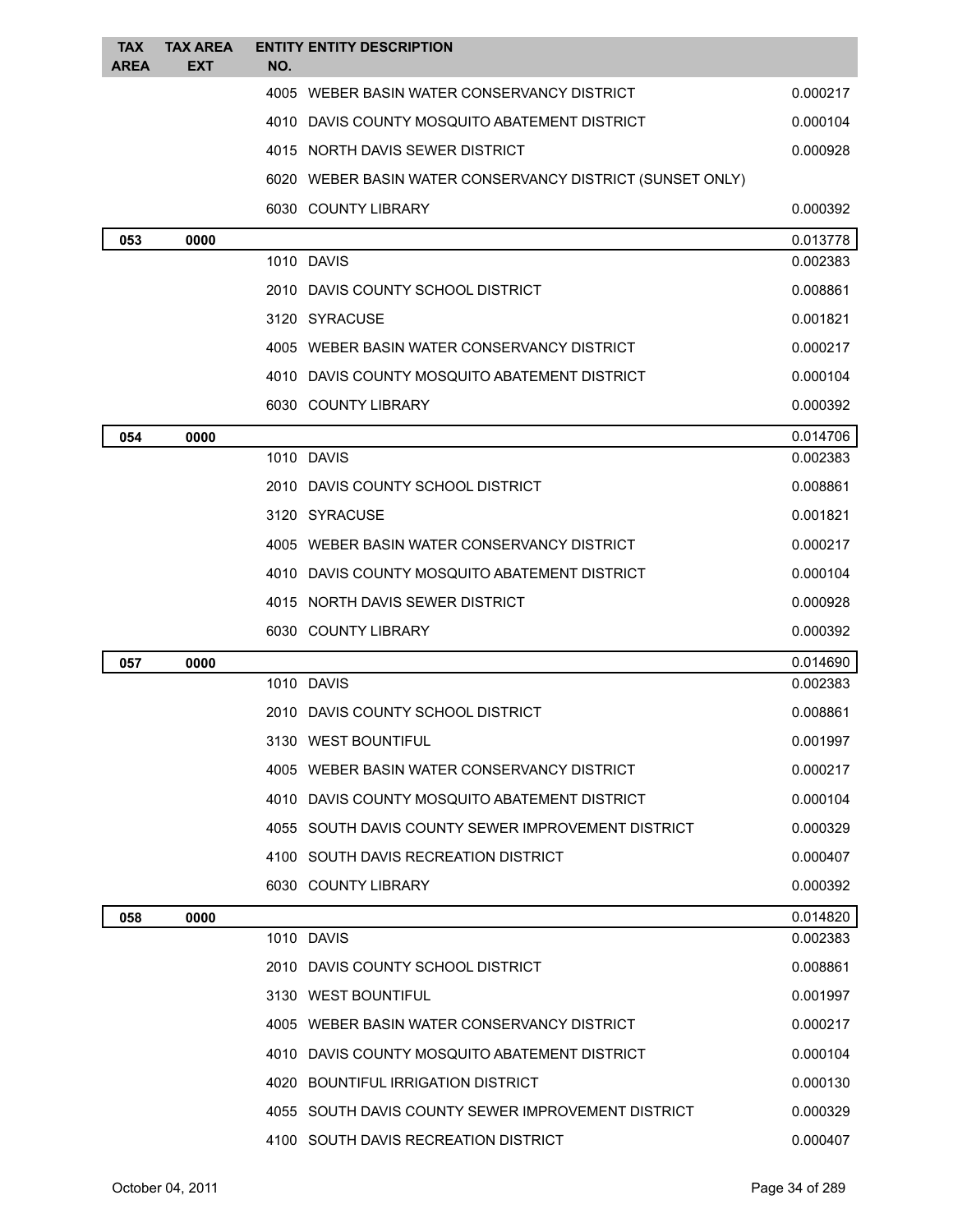| <b>TAX</b>  | <b>TAX AREA</b> |     | <b>ENTITY ENTITY DESCRIPTION</b>              |          |
|-------------|-----------------|-----|-----------------------------------------------|----------|
| <b>AREA</b> | <b>EXT</b>      | NO. | 6030 COUNTY LIBRARY                           | 0.000392 |
| 063         | 0000            |     |                                               | 0.015209 |
|             |                 |     | 1010 DAVIS                                    | 0.002383 |
|             |                 |     | 2010 DAVIS COUNTY SCHOOL DISTRICT             | 0.008861 |
|             |                 |     | 3140 WEST POINT                               | 0.001008 |
|             |                 |     | 4005 WEBER BASIN WATER CONSERVANCY DISTRICT   | 0.000217 |
|             |                 |     | 4010 DAVIS COUNTY MOSQUITO ABATEMENT DISTRICT | 0.000104 |
|             |                 |     | 4015 NORTH DAVIS SEWER DISTRICT               | 0.000928 |
|             |                 |     | 4110 NORTH DAVIS FIRE DISTRICT                | 0.001316 |
|             |                 |     | 6030 COUNTY LIBRARY                           | 0.000392 |
| 064         | 0000            |     |                                               | 0.015642 |
|             |                 |     | 1010 DAVIS                                    | 0.002383 |
|             |                 |     | 2010 DAVIS COUNTY SCHOOL DISTRICT             | 0.008861 |
|             |                 |     | 3140 WEST POINT                               | 0.001008 |
|             |                 |     | 4005 WEBER BASIN WATER CONSERVANCY DISTRICT   | 0.000217 |
|             |                 |     | 4010 DAVIS COUNTY MOSQUITO ABATEMENT DISTRICT | 0.000104 |
|             |                 |     | 4015 NORTH DAVIS SEWER DISTRICT               | 0.000928 |
|             |                 |     | 4075 HOOPER WATER IMPROVEMENT DISTRICT        | 0.000433 |
|             |                 |     | 4110 NORTH DAVIS FIRE DISTRICT                | 0.001316 |
|             |                 |     | 6030 COUNTY LIBRARY                           | 0.000392 |
| 065         | 0000            |     |                                               | 0.014281 |
|             |                 |     | 1010 DAVIS                                    | 0.002383 |
|             |                 |     | 2010 DAVIS COUNTY SCHOOL DISTRICT             | 0.008861 |
|             |                 |     | 3140 WEST POINT                               | 0.001008 |
|             |                 |     | 4005 WEBER BASIN WATER CONSERVANCY DISTRICT   | 0.000217 |
|             |                 |     | 4010 DAVIS COUNTY MOSQUITO ABATEMENT DISTRICT | 0.000104 |
|             |                 |     | 4110 NORTH DAVIS FIRE DISTRICT                | 0.001316 |
|             |                 |     | 6030 COUNTY LIBRARY                           | 0.000392 |
| 066         | 0000            |     |                                               | 0.014714 |
|             |                 |     | 1010 DAVIS                                    | 0.002383 |
|             |                 |     | 2010 DAVIS COUNTY SCHOOL DISTRICT             | 0.008861 |
|             |                 |     | 3140 WEST POINT                               | 0.001008 |
|             |                 |     | 4005 WEBER BASIN WATER CONSERVANCY DISTRICT   | 0.000217 |
|             |                 |     | 4010 DAVIS COUNTY MOSQUITO ABATEMENT DISTRICT | 0.000104 |
|             |                 |     | 4075 HOOPER WATER IMPROVEMENT DISTRICT        | 0.000433 |
|             |                 |     | 4110 NORTH DAVIS FIRE DISTRICT                | 0.001316 |
|             |                 |     | 6030 COUNTY LIBRARY                           | 0.000392 |
| 070         | 0000            |     |                                               | 0.013742 |
|             |                 |     | 1010 DAVIS                                    | 0.002383 |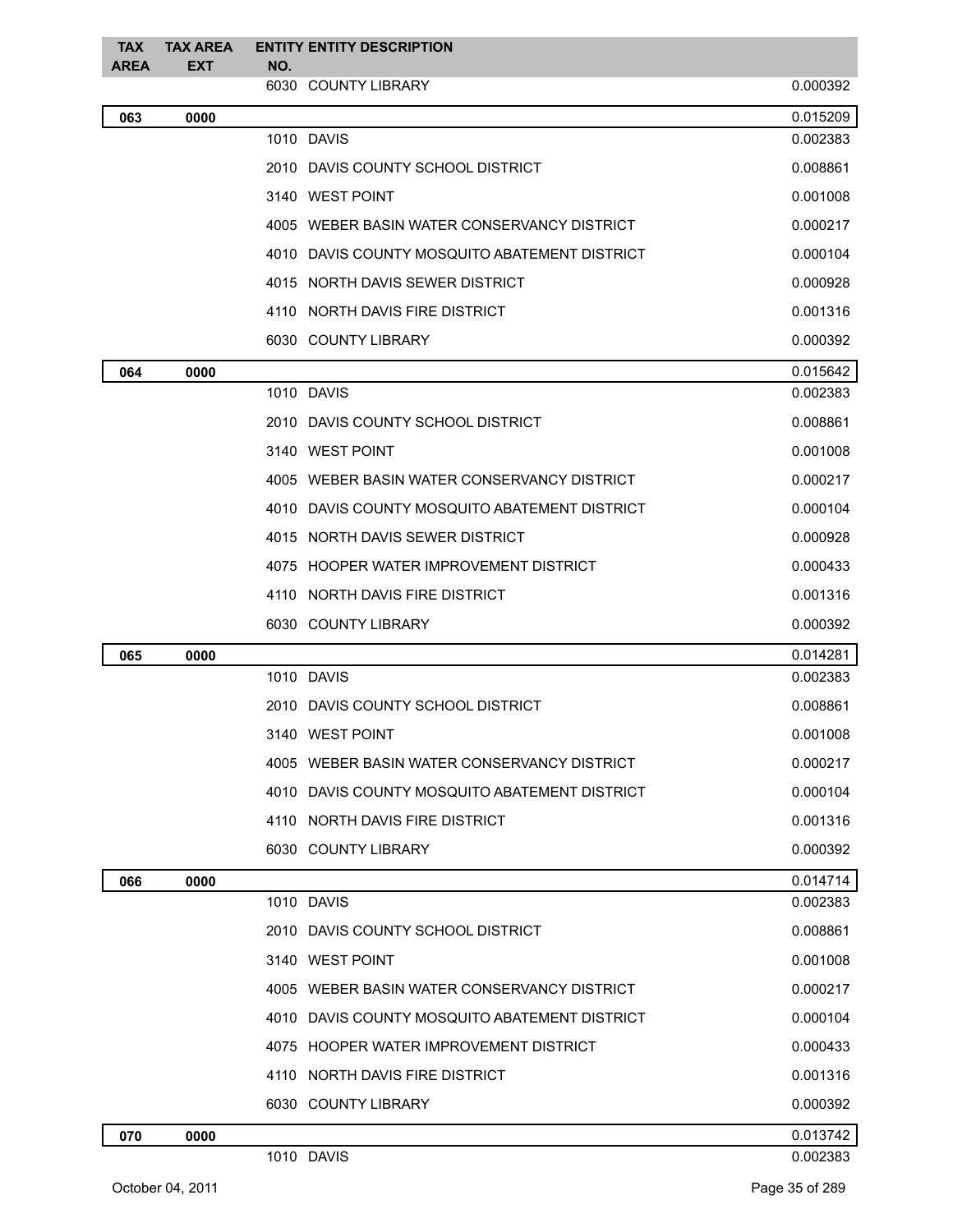| <b>TAX</b><br><b>AREA</b> | <b>TAX AREA</b><br><b>EXT</b> | <b>ENTITY ENTITY DESCRIPTION</b><br>NO.            |          |
|---------------------------|-------------------------------|----------------------------------------------------|----------|
|                           |                               | 2010 DAVIS COUNTY SCHOOL DISTRICT                  | 0.008861 |
|                           |                               | 3150 WOODS CROSS CITY                              | 0.001049 |
|                           |                               | 4005 WEBER BASIN WATER CONSERVANCY DISTRICT        | 0.000217 |
|                           |                               | 4010 DAVIS COUNTY MOSQUITO ABATEMENT DISTRICT      | 0.000104 |
|                           |                               | 4055 SOUTH DAVIS COUNTY SEWER IMPROVEMENT DISTRICT | 0.000329 |
|                           |                               | 4100 SOUTH DAVIS RECREATION DISTRICT               | 0.000407 |
|                           |                               | 6030 COUNTY LIBRARY                                | 0.000392 |
| 071                       | 0000                          |                                                    | 0.013872 |
|                           |                               | 1010 DAVIS                                         | 0.002383 |
|                           |                               | 2010 DAVIS COUNTY SCHOOL DISTRICT                  | 0.008861 |
|                           |                               | 3150 WOODS CROSS CITY                              | 0.001049 |
|                           |                               | 4005 WEBER BASIN WATER CONSERVANCY DISTRICT        | 0.000217 |
|                           |                               | 4010 DAVIS COUNTY MOSQUITO ABATEMENT DISTRICT      | 0.000104 |
|                           |                               | 4020 BOUNTIFUL IRRIGATION DISTRICT                 | 0.000130 |
|                           |                               | 4055 SOUTH DAVIS COUNTY SEWER IMPROVEMENT DISTRICT | 0.000329 |
|                           |                               | 4100 SOUTH DAVIS RECREATION DISTRICT               | 0.000407 |
|                           |                               | 6030 COUNTY LIBRARY                                | 0.000392 |
| 072                       | 0000                          |                                                    | 0.014120 |
|                           |                               | 1010 DAVIS                                         | 0.002383 |
|                           |                               | 2010 DAVIS COUNTY SCHOOL DISTRICT                  | 0.008861 |
|                           |                               | 3150 WOODS CROSS CITY                              | 0.001049 |
|                           |                               | 4005 WEBER BASIN WATER CONSERVANCY DISTRICT        | 0.000217 |
|                           |                               | 4010 DAVIS COUNTY MOSQUITO ABATEMENT DISTRICT      | 0.000104 |
|                           |                               | 4020 BOUNTIFUL IRRIGATION DISTRICT                 | 0.000130 |
|                           |                               | 4030 SOUTH DAVIS COUNTY WATER IMPROVEMENT DISTRICT | 0.000248 |
|                           |                               | 4055 SOUTH DAVIS COUNTY SEWER IMPROVEMENT DISTRICT | 0.000329 |
|                           |                               | 4100 SOUTH DAVIS RECREATION DISTRICT               | 0.000407 |
|                           |                               | 6030 COUNTY LIBRARY                                | 0.000392 |
| 073                       | 0000                          |                                                    | 0.013990 |
|                           |                               | 1010 DAVIS                                         | 0.002383 |
|                           |                               | 2010 DAVIS COUNTY SCHOOL DISTRICT                  | 0.008861 |
|                           |                               | 3150 WOODS CROSS CITY                              | 0.001049 |
|                           |                               | 4005 WEBER BASIN WATER CONSERVANCY DISTRICT        | 0.000217 |
|                           |                               | 4010 DAVIS COUNTY MOSQUITO ABATEMENT DISTRICT      | 0.000104 |
|                           |                               | 4030 SOUTH DAVIS COUNTY WATER IMPROVEMENT DISTRICT | 0.000248 |
|                           |                               | 4055 SOUTH DAVIS COUNTY SEWER IMPROVEMENT DISTRICT | 0.000329 |
|                           |                               | 4100 SOUTH DAVIS RECREATION DISTRICT               | 0.000407 |
|                           |                               | 6030 COUNTY LIBRARY                                | 0.000392 |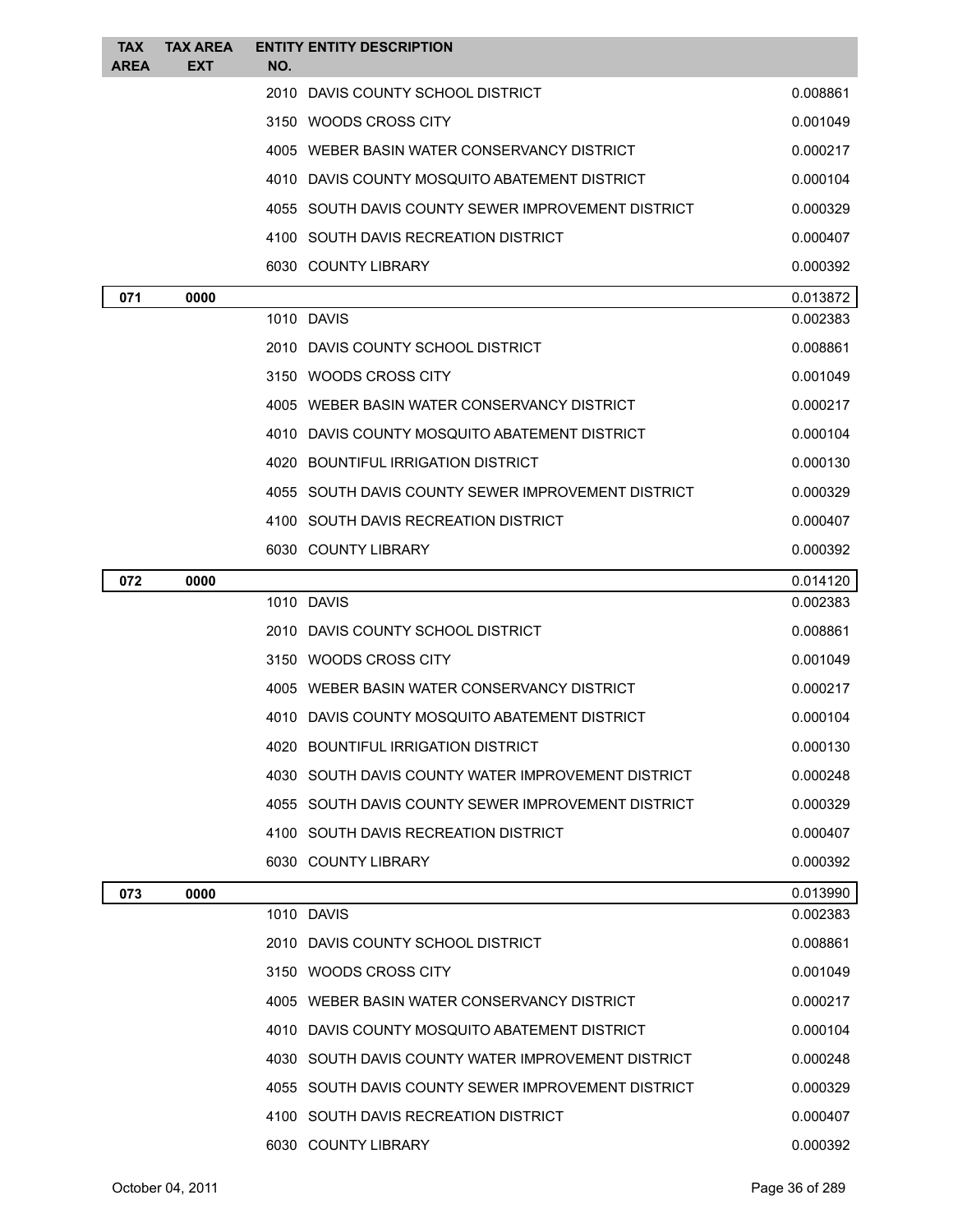| <b>TAX</b>  | <b>TAX AREA</b> | <b>ENTITY ENTITY DESCRIPTION</b>                   |                      |
|-------------|-----------------|----------------------------------------------------|----------------------|
| <b>AREA</b> | <b>EXT</b>      | NO.                                                |                      |
| 077         | 0000            | 1010 DAVIS                                         | 0.013112<br>0.002383 |
|             |                 | 2010 DAVIS COUNTY SCHOOL DISTRICT                  | 0.008861             |
|             |                 | 4005 WEBER BASIN WATER CONSERVANCY DISTRICT        | 0.000217             |
|             |                 | 4010 DAVIS COUNTY MOSQUITO ABATEMENT DISTRICT      | 0.000104             |
|             |                 |                                                    |                      |
|             |                 | 4040 DAVIS COUNTY SERVICE AREA #1                  | 0.000918             |
|             |                 | 4050 CENTRAL DAVIS COUNTY SEWER DISTRICT           | 0.000237             |
|             |                 | 6030 COUNTY LIBRARY                                | 0.000392             |
| 078         | 0000            |                                                    | 0.013204             |
|             |                 | 1010 DAVIS                                         | 0.002383             |
|             |                 | 2010 DAVIS COUNTY SCHOOL DISTRICT                  | 0.008861             |
|             |                 | 4005 WEBER BASIN WATER CONSERVANCY DISTRICT        | 0.000217             |
|             |                 | 4010 DAVIS COUNTY MOSQUITO ABATEMENT DISTRICT      | 0.000104             |
|             |                 | 4040 DAVIS COUNTY SERVICE AREA #1                  | 0.000918             |
|             |                 | 4055 SOUTH DAVIS COUNTY SEWER IMPROVEMENT DISTRICT | 0.000329             |
|             |                 | 6030 COUNTY LIBRARY                                | 0.000392             |
| 079         | 0000            |                                                    | 0.012693             |
|             |                 | 1010 DAVIS                                         | 0.002383             |
|             |                 | 2010 DAVIS COUNTY SCHOOL DISTRICT                  | 0.008861             |
|             |                 | 4005 WEBER BASIN WATER CONSERVANCY DISTRICT        | 0.000217             |
|             |                 | 4010 DAVIS COUNTY MOSQUITO ABATEMENT DISTRICT      | 0.000104             |
|             |                 | 4055 SOUTH DAVIS COUNTY SEWER IMPROVEMENT DISTRICT | 0.000329             |
|             |                 | 4100 SOUTH DAVIS RECREATION DISTRICT               | 0.000407             |
|             |                 | 6030 COUNTY LIBRARY                                | 0.000392             |
| 080         | 0000            |                                                    | 0.013308             |
|             |                 | 1010 DAVIS                                         | 0.002383             |
|             |                 | 2010 DAVIS COUNTY SCHOOL DISTRICT                  | 0.008861             |
|             |                 | 4005 WEBER BASIN WATER CONSERVANCY DISTRICT        | 0.000217             |
|             |                 | 4010 DAVIS COUNTY MOSQUITO ABATEMENT DISTRICT      | 0.000104             |
|             |                 | 4040 DAVIS COUNTY SERVICE AREA #1                  | 0.000918             |
|             |                 | 4075 HOOPER WATER IMPROVEMENT DISTRICT             | 0.000433             |
|             |                 | 6030 COUNTY LIBRARY                                | 0.000392             |
|             |                 |                                                    |                      |
| 081         | 0000            | 1010 DAVIS                                         | 0.013803<br>0.002383 |
|             |                 | 2010 DAVIS COUNTY SCHOOL DISTRICT                  | 0.008861             |
|             |                 | 4005 WEBER BASIN WATER CONSERVANCY DISTRICT        | 0.000217             |
|             |                 | 4010 DAVIS COUNTY MOSQUITO ABATEMENT DISTRICT      | 0.000104             |
|             |                 |                                                    |                      |
|             |                 | 4015 NORTH DAVIS SEWER DISTRICT                    | 0.000928             |
|             |                 | 4040 DAVIS COUNTY SERVICE AREA #1                  | 0.000918             |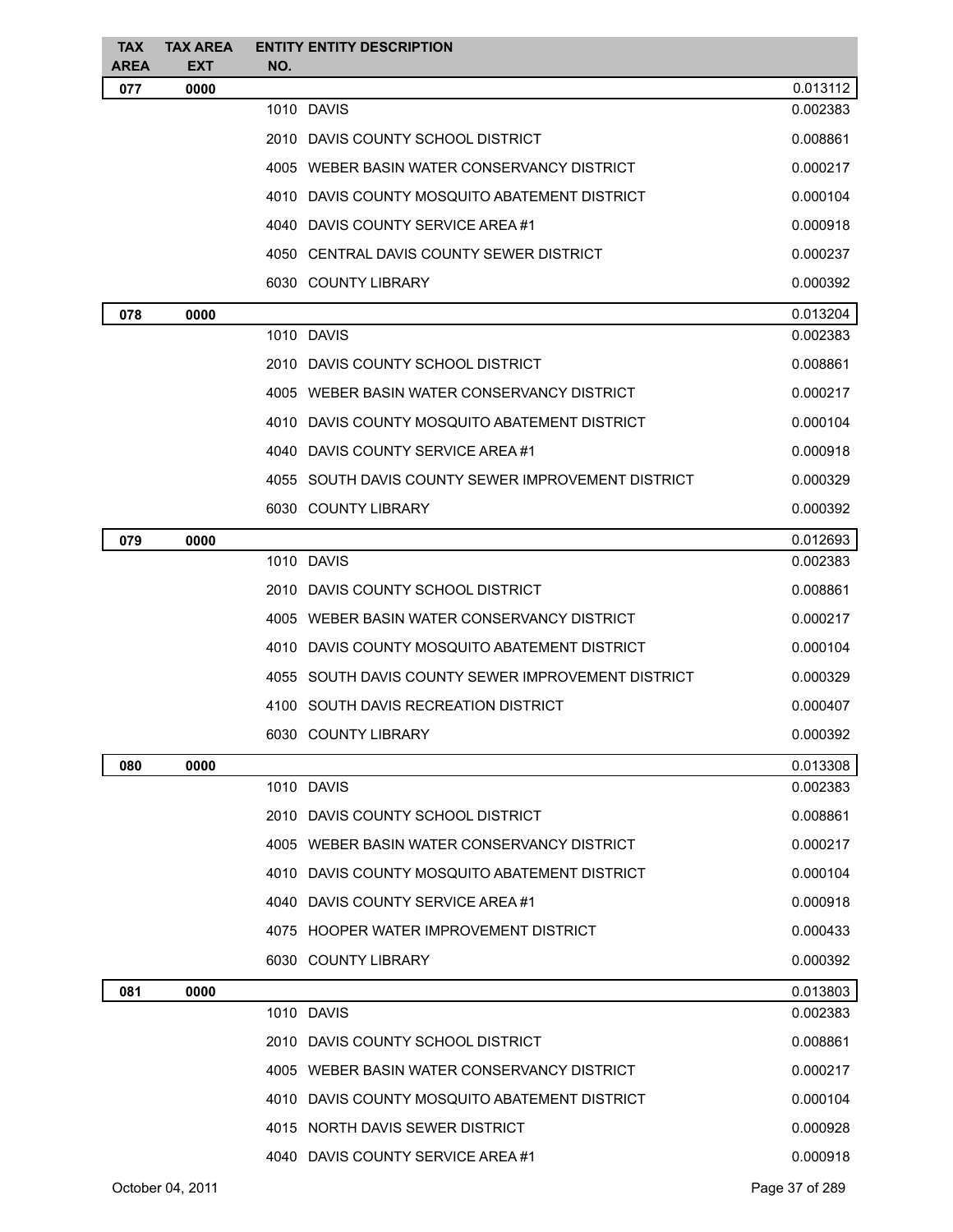| <b>TAX</b><br><b>AREA</b> | <b>TAX AREA</b><br><b>EXT</b> | <b>ENTITY ENTITY DESCRIPTION</b><br>NO.            |          |
|---------------------------|-------------------------------|----------------------------------------------------|----------|
|                           |                               | 6030 COUNTY LIBRARY                                | 0.000392 |
| 082                       | 0000                          |                                                    | 0.013803 |
|                           |                               | 1010 DAVIS                                         | 0.002383 |
|                           |                               | 2010 DAVIS COUNTY SCHOOL DISTRICT                  | 0.008861 |
|                           |                               | 4005 WEBER BASIN WATER CONSERVANCY DISTRICT        | 0.000217 |
|                           |                               | 4010 DAVIS COUNTY MOSQUITO ABATEMENT DISTRICT      | 0.000104 |
|                           |                               | 4015 NORTH DAVIS SEWER DISTRICT                    | 0.000928 |
|                           |                               | 4040 DAVIS COUNTY SERVICE AREA#1                   | 0.000918 |
|                           |                               | 4060 MUTTON HOLLOW IMPROVEMENT DISTRICT            |          |
|                           |                               | 6030 COUNTY LIBRARY                                | 0.000392 |
| 084                       | 0000                          |                                                    | 0.013611 |
|                           |                               | 1010 DAVIS                                         | 0.002383 |
|                           |                               | 2010 DAVIS COUNTY SCHOOL DISTRICT                  | 0.008861 |
|                           |                               | 4005 WEBER BASIN WATER CONSERVANCY DISTRICT        | 0.000217 |
|                           |                               | 4010 DAVIS COUNTY MOSQUITO ABATEMENT DISTRICT      | 0.000104 |
|                           |                               | 4040 DAVIS COUNTY SERVICE AREA #1                  | 0.000918 |
|                           |                               | 4055 SOUTH DAVIS COUNTY SEWER IMPROVEMENT DISTRICT | 0.000329 |
|                           |                               | 4100 SOUTH DAVIS RECREATION DISTRICT               | 0.000407 |
|                           |                               | 6030 COUNTY LIBRARY                                | 0.000392 |
| 085                       | 0000                          |                                                    | 0.013334 |
|                           |                               | 1010 DAVIS                                         | 0.002383 |
|                           |                               | 2010 DAVIS COUNTY SCHOOL DISTRICT                  | 0.008861 |
|                           |                               | 4005 WEBER BASIN WATER CONSERVANCY DISTRICT        | 0.000217 |
|                           |                               | 4010 DAVIS COUNTY MOSQUITO ABATEMENT DISTRICT      | 0.000104 |
|                           |                               | 4020 BOUNTIFUL IRRIGATION DISTRICT                 | 0.000130 |
|                           |                               | 4040 DAVIS COUNTY SERVICE AREA#1                   | 0.000918 |
|                           |                               | 4055 SOUTH DAVIS COUNTY SEWER IMPROVEMENT DISTRICT | 0.000329 |
|                           |                               | 6030 COUNTY LIBRARY                                | 0.000392 |
| 086                       | 0000                          |                                                    | 0.013741 |
|                           |                               | 1010 DAVIS                                         | 0.002383 |
|                           |                               | 2010 DAVIS COUNTY SCHOOL DISTRICT                  | 0.008861 |
|                           |                               | 4005 WEBER BASIN WATER CONSERVANCY DISTRICT        | 0.000217 |
|                           |                               | 4010 DAVIS COUNTY MOSQUITO ABATEMENT DISTRICT      | 0.000104 |
|                           |                               | 4020 BOUNTIFUL IRRIGATION DISTRICT                 | 0.000130 |
|                           |                               | 4040 DAVIS COUNTY SERVICE AREA #1                  | 0.000918 |
|                           |                               | 4055 SOUTH DAVIS COUNTY SEWER IMPROVEMENT DISTRICT | 0.000329 |
|                           |                               | 4100 SOUTH DAVIS RECREATION DISTRICT               | 0.000407 |
|                           |                               | 6030 COUNTY LIBRARY                                | 0.000392 |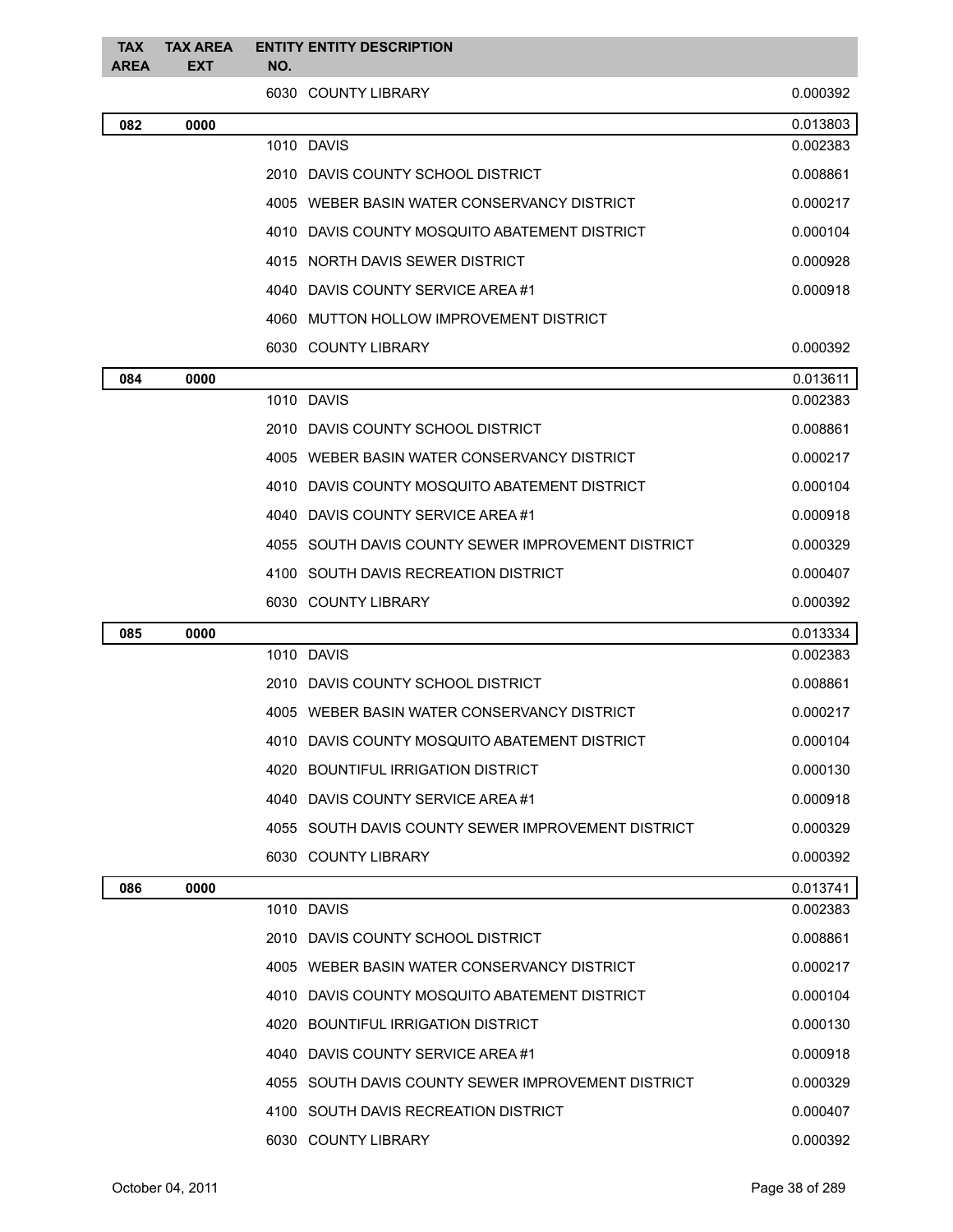| <b>TAX</b>         | <b>TAX AREA</b><br><b>EXT</b> | <b>ENTITY ENTITY DESCRIPTION</b>                   |          |
|--------------------|-------------------------------|----------------------------------------------------|----------|
| <b>AREA</b><br>087 | 0000                          | NO.                                                | 0.013859 |
|                    |                               | 1010 DAVIS                                         | 0.002383 |
|                    |                               | 2010 DAVIS COUNTY SCHOOL DISTRICT                  | 0.008861 |
|                    |                               | 4005 WEBER BASIN WATER CONSERVANCY DISTRICT        | 0.000217 |
|                    |                               | 4010 DAVIS COUNTY MOSQUITO ABATEMENT DISTRICT      | 0.000104 |
|                    |                               | 4030 SOUTH DAVIS COUNTY WATER IMPROVEMENT DISTRICT | 0.000248 |
|                    |                               | 4040 DAVIS COUNTY SERVICE AREA #1                  | 0.000918 |
|                    |                               | 4055 SOUTH DAVIS COUNTY SEWER IMPROVEMENT DISTRICT | 0.000329 |
|                    |                               | 4100 SOUTH DAVIS RECREATION DISTRICT               | 0.000407 |
|                    |                               | 6030 COUNTY LIBRARY                                | 0.000392 |
| 088                | 0000                          |                                                    | 0.012875 |
|                    |                               | 1010 DAVIS                                         | 0.002383 |
|                    |                               | 2010 DAVIS COUNTY SCHOOL DISTRICT                  | 0.008861 |
|                    |                               | 4005 WEBER BASIN WATER CONSERVANCY DISTRICT        | 0.000217 |
|                    |                               | 4010 DAVIS COUNTY MOSQUITO ABATEMENT DISTRICT      | 0.000104 |
|                    |                               | 4040 DAVIS COUNTY SERVICE AREA #1                  | 0.000918 |
|                    |                               | 6030 COUNTY LIBRARY                                | 0.000392 |
| 089                | 0000                          |                                                    | 0.013282 |
|                    |                               | 1010 DAVIS                                         | 0.002383 |
|                    |                               | 2010 DAVIS COUNTY SCHOOL DISTRICT                  | 0.008861 |
|                    |                               | 4005 WEBER BASIN WATER CONSERVANCY DISTRICT        | 0.000217 |
|                    |                               | 4010 DAVIS COUNTY MOSQUITO ABATEMENT DISTRICT      | 0.000104 |
|                    |                               | 4040 DAVIS COUNTY SERVICE AREA #1                  | 0.000918 |
|                    |                               | 4100 SOUTH DAVIS RECREATION DISTRICT               | 0.000407 |
|                    |                               | 6030 COUNTY LIBRARY                                | 0.000392 |
| 090                | 0000                          |                                                    | 0.013595 |
|                    |                               | 1010 DAVIS                                         | 0.002383 |
|                    |                               | 2010 DAVIS COUNTY SCHOOL DISTRICT                  | 0.008861 |
|                    |                               | 4005 WEBER BASIN WATER CONSERVANCY DISTRICT        | 0.000217 |
|                    |                               | 4010 DAVIS COUNTY MOSQUITO ABATEMENT DISTRICT      | 0.000104 |
|                    |                               | 4040 DAVIS COUNTY SERVICE AREA #1                  | 0.000918 |
|                    |                               | 4050 CENTRAL DAVIS COUNTY SEWER DISTRICT           | 0.000237 |
|                    |                               | 4070 BENCHLAND WATER DISTRICT                      | 0.000483 |
|                    |                               | 6030 COUNTY LIBRARY                                | 0.000392 |
| 091                | 0000                          |                                                    | 0.011636 |
|                    |                               | 1010 DAVIS                                         | 0.002383 |
|                    |                               | 2010 DAVIS COUNTY SCHOOL DISTRICT                  | 0.008861 |
|                    |                               | 6030 COUNTY LIBRARY                                | 0.000392 |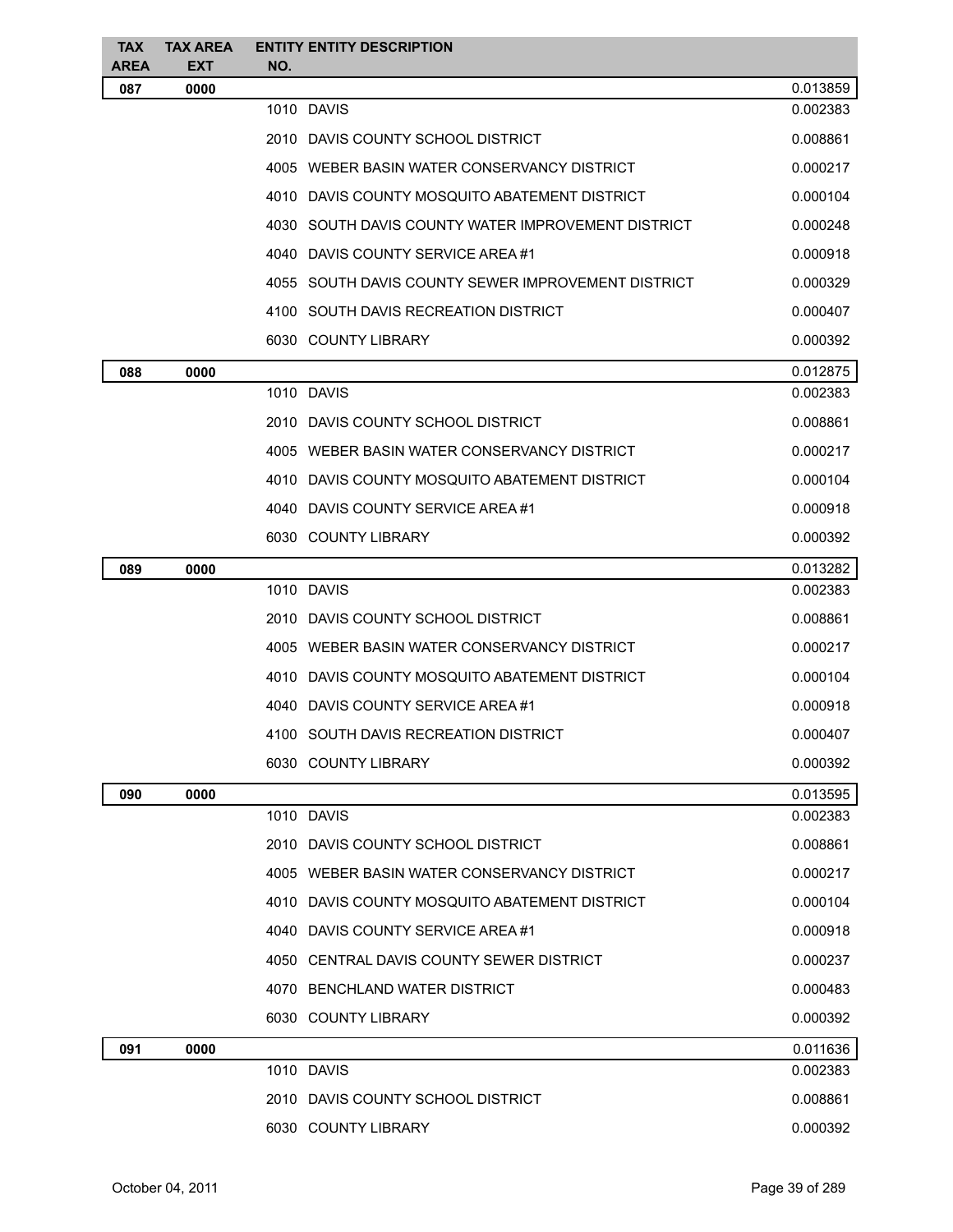| <b>TAX</b><br><b>AREA</b> | <b>TAX AREA</b><br><b>EXT</b> | <b>ENTITY ENTITY DESCRIPTION</b><br>NO.            |                |
|---------------------------|-------------------------------|----------------------------------------------------|----------------|
| 092                       | 0000                          |                                                    | 0.013729       |
|                           |                               | 1010 DAVIS                                         | 0.002383       |
|                           |                               | 2010 DAVIS COUNTY SCHOOL DISTRICT                  | 0.008861       |
|                           |                               | 4005 WEBER BASIN WATER CONSERVANCY DISTRICT        | 0.000217       |
|                           |                               | 4010 DAVIS COUNTY MOSQUITO ABATEMENT DISTRICT      | 0.000104       |
|                           |                               | 4040 DAVIS COUNTY SERVICE AREA#1                   | 0.000918       |
|                           |                               | 4073 CENTRAL WEBER SEWER IMPROVEMENT DISTRICT      | 0.000854       |
|                           |                               | 6030 COUNTY LIBRARY                                | 0.000392       |
| 1013                      | 0000                          |                                                    | 0.016001       |
|                           |                               | 1010 DAVIS                                         | 0.002383       |
|                           |                               | 2010 DAVIS COUNTY SCHOOL DISTRICT                  | 0.008861       |
|                           |                               | 3030 CLEARFIELD                                    | 0.001800       |
|                           |                               | 4005 WEBER BASIN WATER CONSERVANCY DISTRICT        | 0.000217       |
|                           |                               | 4010 DAVIS COUNTY MOSQUITO ABATEMENT DISTRICT      | 0.000104       |
|                           |                               | 4015 NORTH DAVIS SEWER DISTRICT                    | 0.000928       |
|                           |                               | 4110 NORTH DAVIS FIRE DISTRICT                     | 0.001316       |
|                           |                               | 6030 COUNTY LIBRARY                                | 0.000392       |
| 108                       | 0000                          |                                                    | 0.013866       |
|                           |                               | 1010 DAVIS                                         | 0.002383       |
|                           |                               | 2010 DAVIS COUNTY SCHOOL DISTRICT                  | 0.008861       |
|                           |                               | 3020 CENTERVILLE                                   | 0.001173       |
|                           |                               | 4005 WEBER BASIN WATER CONSERVANCY DISTRICT        | 0.000217       |
|                           |                               | 4010 DAVIS COUNTY MOSQUITO ABATEMENT DISTRICT      | 0.000104       |
|                           |                               | 4055 SOUTH DAVIS COUNTY SEWER IMPROVEMENT DISTRICT | 0.000329       |
|                           |                               | 4100 SOUTH DAVIS RECREATION DISTRICT               | 0.000407       |
|                           |                               | 6030 COUNTY LIBRARY                                | 0.000392       |
| 113                       | 0000                          |                                                    | 0.016001       |
|                           |                               | 1010 DAVIS                                         | 0.002383       |
|                           |                               | 2010 DAVIS COUNTY SCHOOL DISTRICT                  | 0.008861       |
|                           |                               | 3030 CLEARFIELD                                    | 0.001800       |
|                           |                               | 4005 WEBER BASIN WATER CONSERVANCY DISTRICT        | 0.000217       |
|                           |                               | 4010 DAVIS COUNTY MOSQUITO ABATEMENT DISTRICT      | 0.000104       |
|                           |                               | 4015 NORTH DAVIS SEWER DISTRICT                    | 0.000928       |
|                           |                               | 4110 NORTH DAVIS FIRE DISTRICT                     | 0.001316       |
|                           |                               | 6030 COUNTY LIBRARY                                | 0.000392       |
| 154                       | 0000                          |                                                    | 0.014706       |
|                           |                               | 1010 DAVIS                                         | 0.002383       |
|                           |                               | 2010 DAVIS COUNTY SCHOOL DISTRICT                  | 0.008861       |
|                           |                               | 3120 SYRACUSE                                      | 0.001821       |
|                           | October 04, 2011              |                                                    | Page 40 of 289 |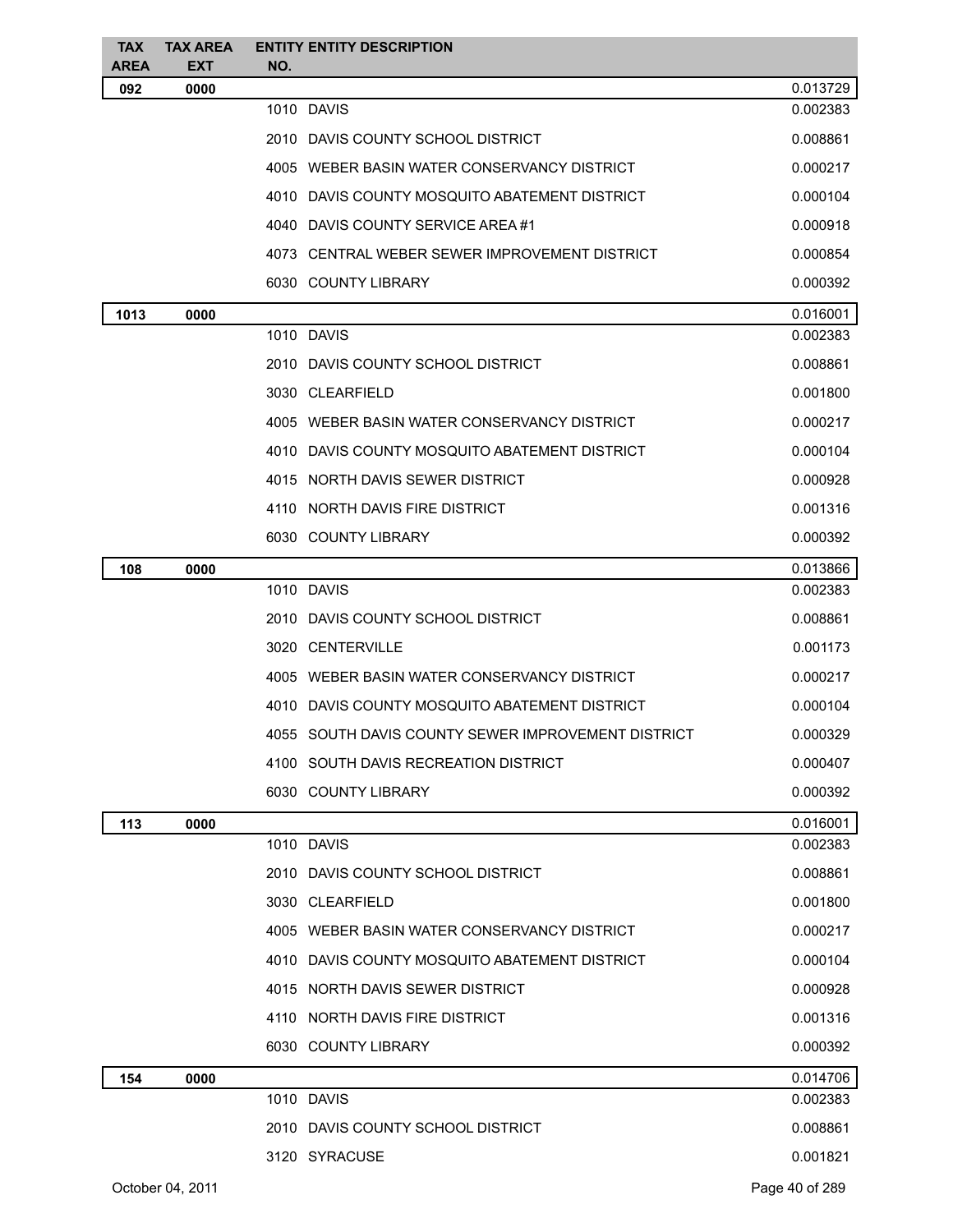| <b>TAX</b><br><b>AREA</b> | <b>TAX AREA</b><br><b>EXT</b> | <b>ENTITY ENTITY DESCRIPTION</b><br>NO.            |          |
|---------------------------|-------------------------------|----------------------------------------------------|----------|
|                           |                               | 4005 WEBER BASIN WATER CONSERVANCY DISTRICT        | 0.000217 |
|                           |                               | 4010 DAVIS COUNTY MOSQUITO ABATEMENT DISTRICT      | 0.000104 |
|                           |                               | 4015 NORTH DAVIS SEWER DISTRICT                    | 0.000928 |
|                           |                               | 6030 COUNTY LIBRARY                                | 0.000392 |
| 157                       | 0000                          |                                                    | 0.014690 |
|                           |                               | 1010 DAVIS                                         | 0.002383 |
|                           |                               | 2010 DAVIS COUNTY SCHOOL DISTRICT                  | 0.008861 |
|                           |                               | 3130 WEST BOUNTIFUL                                | 0.001997 |
|                           |                               | 4005 WEBER BASIN WATER CONSERVANCY DISTRICT        | 0.000217 |
|                           |                               | 4010 DAVIS COUNTY MOSQUITO ABATEMENT DISTRICT      | 0.000104 |
|                           |                               | 4055 SOUTH DAVIS COUNTY SEWER IMPROVEMENT DISTRICT | 0.000329 |
|                           |                               | 4100 SOUTH DAVIS RECREATION DISTRICT               | 0.000407 |
|                           |                               | 6030 COUNTY LIBRARY                                | 0.000392 |
| 181                       | 0000                          |                                                    | 0.013803 |
|                           |                               | 1010 DAVIS                                         | 0.002383 |
|                           |                               | 2010 DAVIS COUNTY SCHOOL DISTRICT                  | 0.008861 |
|                           |                               | 4005 WEBER BASIN WATER CONSERVANCY DISTRICT        | 0.000217 |
|                           |                               | 4010 DAVIS COUNTY MOSQUITO ABATEMENT DISTRICT      | 0.000104 |
|                           |                               | 4015 NORTH DAVIS SEWER DISTRICT                    | 0.000928 |
|                           |                               | 4040 DAVIS COUNTY SERVICE AREA #1                  | 0.000918 |
|                           |                               | 6030 COUNTY LIBRARY                                | 0.000392 |
| 184                       | 0000                          |                                                    | 0.013611 |
|                           |                               | 1010 DAVIS                                         | 0.002383 |
|                           |                               | 2010 DAVIS COUNTY SCHOOL DISTRICT                  | 0.008861 |
|                           |                               | 4005 WEBER BASIN WATER CONSERVANCY DISTRICT        | 0.000217 |
|                           |                               | 4010 DAVIS COUNTY MOSQUITO ABATEMENT DISTRICT      | 0.000104 |
|                           |                               | 4040 DAVIS COUNTY SERVICE AREA #1                  | 0.000918 |
|                           |                               | 4055 SOUTH DAVIS COUNTY SEWER IMPROVEMENT DISTRICT | 0.000329 |
|                           |                               | 4100 SOUTH DAVIS RECREATION DISTRICT               | 0.000407 |
|                           |                               | 6030 COUNTY LIBRARY                                | 0.000392 |
| 188                       | 0000                          |                                                    | 0.012875 |
|                           |                               | 1010 DAVIS                                         | 0.002383 |
|                           |                               | 2010 DAVIS COUNTY SCHOOL DISTRICT                  | 0.008861 |
|                           |                               | 4005 WEBER BASIN WATER CONSERVANCY DISTRICT        | 0.000217 |
|                           |                               | 4010 DAVIS COUNTY MOSQUITO ABATEMENT DISTRICT      | 0.000104 |
|                           |                               | 4040 DAVIS COUNTY SERVICE AREA#1                   | 0.000918 |
|                           |                               | 6030 COUNTY LIBRARY                                | 0.000392 |
| 213                       | 0000                          |                                                    | 0.016001 |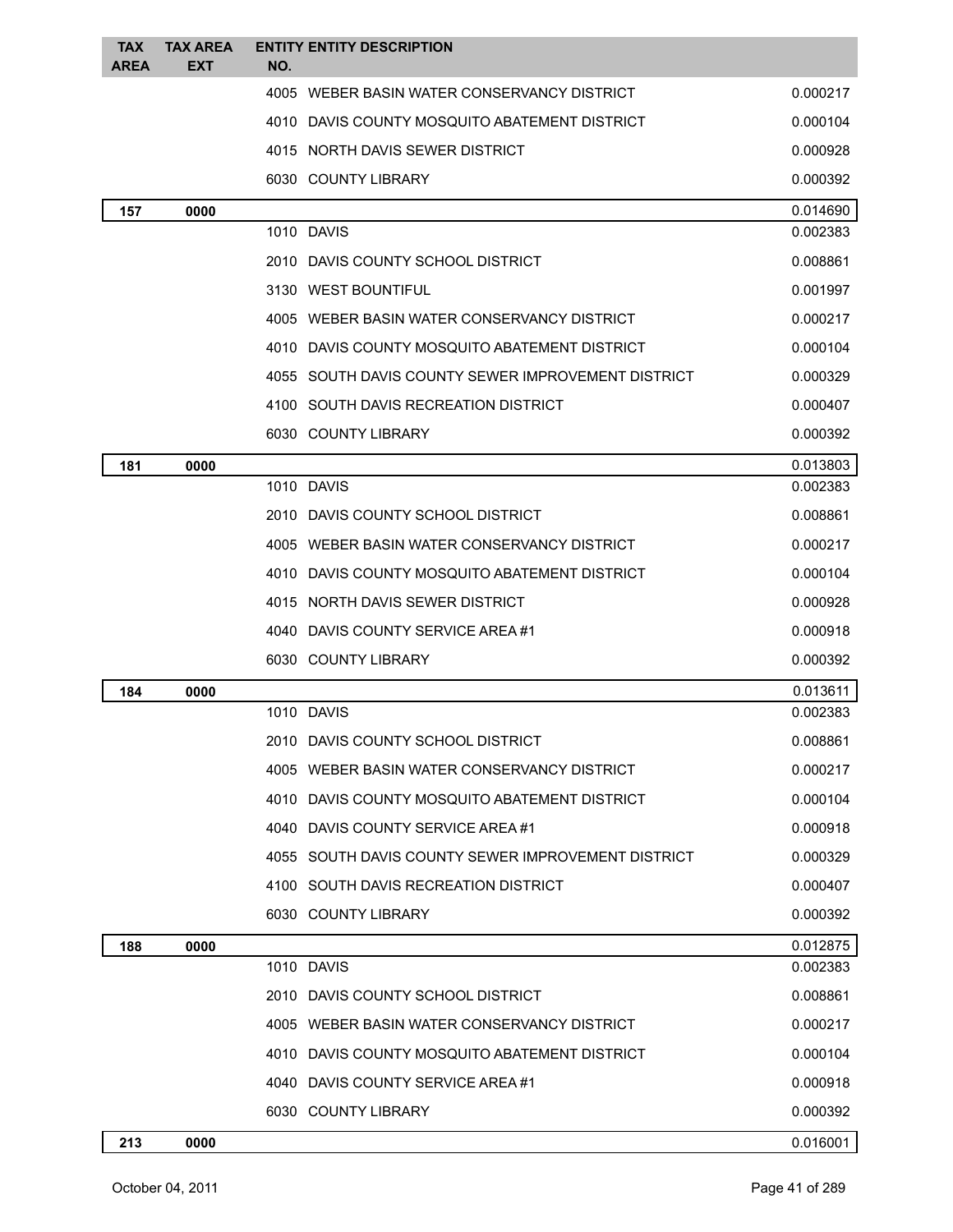| <b>TAX</b><br><b>AREA</b> | <b>TAX AREA</b><br><b>EXT</b> | <b>ENTITY ENTITY DESCRIPTION</b><br>NO.            |                      |
|---------------------------|-------------------------------|----------------------------------------------------|----------------------|
|                           |                               | 1010 DAVIS                                         | 0.002383             |
|                           |                               | 2010 DAVIS COUNTY SCHOOL DISTRICT                  | 0.008861             |
|                           |                               | 3030 CLEARFIELD                                    | 0.001800             |
|                           |                               | 4005 WEBER BASIN WATER CONSERVANCY DISTRICT        | 0.000217             |
|                           |                               | 4010 DAVIS COUNTY MOSQUITO ABATEMENT DISTRICT      | 0.000104             |
|                           |                               | 4015 NORTH DAVIS SEWER DISTRICT                    | 0.000928             |
|                           |                               | 4110 NORTH DAVIS FIRE DISTRICT                     | 0.001316             |
|                           |                               | 6030 COUNTY LIBRARY                                | 0.000392             |
| 254                       | 0000                          |                                                    | 0.014706             |
|                           |                               | 1010 DAVIS                                         | 0.002383             |
|                           |                               | 2010 DAVIS COUNTY SCHOOL DISTRICT                  | 0.008861             |
|                           |                               | 3120 SYRACUSE                                      | 0.001821             |
|                           |                               | 4005 WEBER BASIN WATER CONSERVANCY DISTRICT        | 0.000217             |
|                           |                               | 4010 DAVIS COUNTY MOSQUITO ABATEMENT DISTRICT      | 0.000104             |
|                           |                               | 4015 NORTH DAVIS SEWER DISTRICT                    | 0.000928             |
|                           |                               | 6030 COUNTY LIBRARY                                | 0.000392             |
| 270                       | 0000                          |                                                    | 0.013742             |
|                           |                               | 1010 DAVIS                                         | 0.002383             |
|                           |                               | 2010 DAVIS COUNTY SCHOOL DISTRICT                  | 0.008861             |
|                           |                               | 3150 WOODS CROSS CITY                              | 0.001049             |
|                           |                               | 4005 WEBER BASIN WATER CONSERVANCY DISTRICT        | 0.000217             |
|                           |                               | 4010 DAVIS COUNTY MOSQUITO ABATEMENT DISTRICT      | 0.000104             |
|                           |                               | 4055 SOUTH DAVIS COUNTY SEWER IMPROVEMENT DISTRICT | 0.000329             |
|                           |                               | 4100 SOUTH DAVIS RECREATION DISTRICT               | 0.000407             |
|                           |                               | 6030 COUNTY LIBRARY                                | 0.000392             |
| 284                       | 0000                          |                                                    | 0.013611             |
|                           |                               | 1010 DAVIS                                         | 0.002383             |
|                           |                               | 2010 DAVIS COUNTY SCHOOL DISTRICT                  | 0.008861             |
|                           |                               | 4005 WEBER BASIN WATER CONSERVANCY DISTRICT        | 0.000217             |
|                           |                               | 4010 DAVIS COUNTY MOSQUITO ABATEMENT DISTRICT      | 0.000104             |
|                           |                               | 4040 DAVIS COUNTY SERVICE AREA #1                  | 0.000918             |
|                           |                               | 4055 SOUTH DAVIS COUNTY SEWER IMPROVEMENT DISTRICT | 0.000329             |
|                           |                               | 4100 SOUTH DAVIS RECREATION DISTRICT               | 0.000407             |
|                           |                               | 6030 COUNTY LIBRARY                                | 0.000392             |
| 370                       | 0000                          | 1010 DAVIS                                         | 0.013742<br>0.002383 |
|                           |                               | 2010 DAVIS COUNTY SCHOOL DISTRICT                  | 0.008861             |
|                           |                               | 3150 WOODS CROSS CITY                              | 0.001049             |
|                           |                               |                                                    |                      |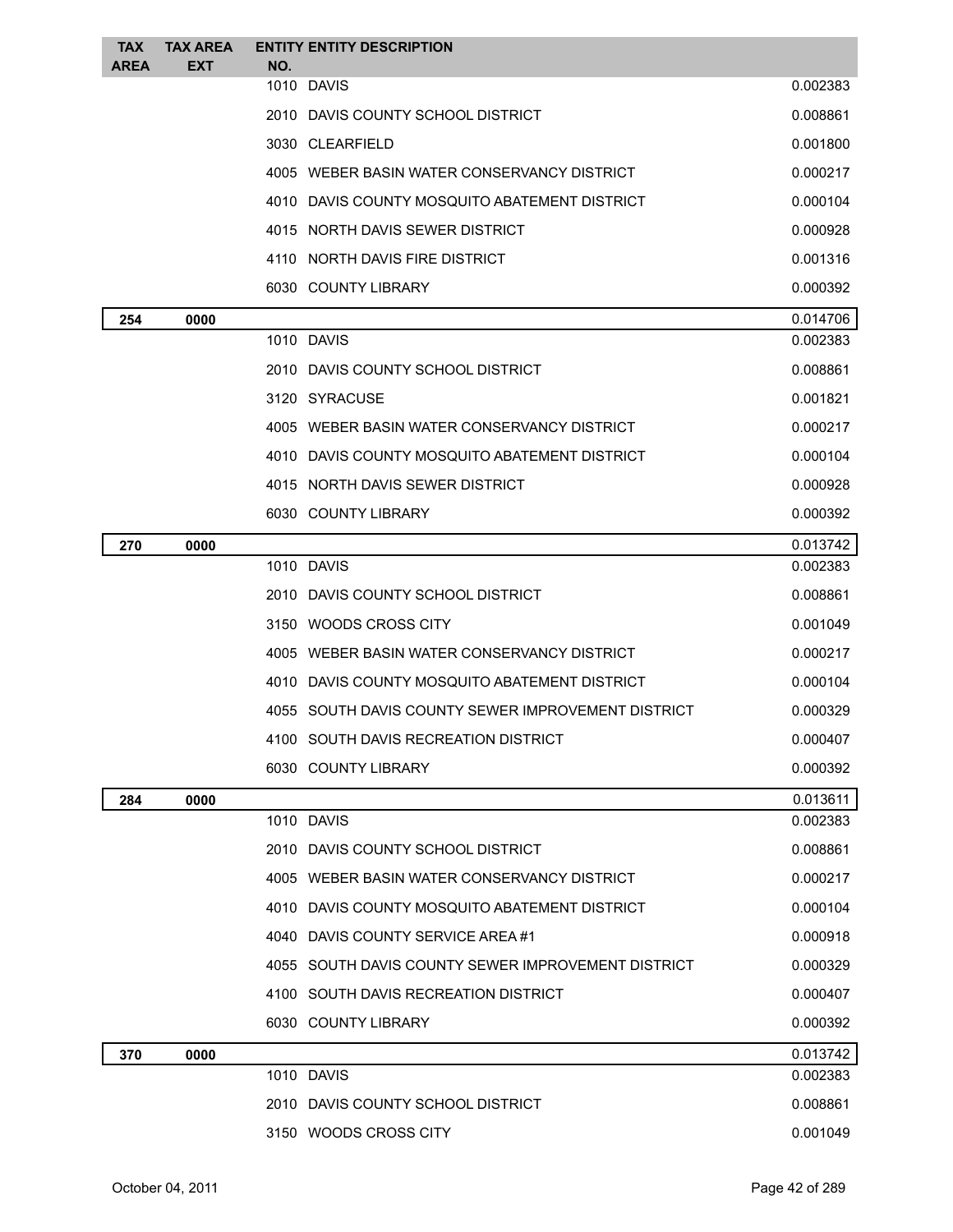| <b>TAX</b><br><b>AREA</b> | <b>TAX AREA</b><br><b>EXT</b> | <b>ENTITY ENTITY DESCRIPTION</b><br>NO.            |          |
|---------------------------|-------------------------------|----------------------------------------------------|----------|
|                           |                               | 4005 WEBER BASIN WATER CONSERVANCY DISTRICT        | 0.000217 |
|                           |                               | 4010 DAVIS COUNTY MOSQUITO ABATEMENT DISTRICT      | 0.000104 |
|                           |                               | 4055 SOUTH DAVIS COUNTY SEWER IMPROVEMENT DISTRICT | 0.000329 |
|                           |                               | 4100 SOUTH DAVIS RECREATION DISTRICT               | 0.000407 |
|                           |                               | 6030 COUNTY LIBRARY                                | 0.000392 |
| 503                       | 0000                          |                                                    | 0.013916 |
|                           |                               | 1010 DAVIS                                         | 0.002383 |
|                           |                               | 2010 DAVIS COUNTY SCHOOL DISTRICT                  | 0.008861 |
|                           |                               | 3010 BOUNTIFUL                                     | 0.001093 |
|                           |                               | 4005 WEBER BASIN WATER CONSERVANCY DISTRICT        | 0.000217 |
|                           |                               | 4010 DAVIS COUNTY MOSQUITO ABATEMENT DISTRICT      | 0.000104 |
|                           |                               | 4020 BOUNTIFUL IRRIGATION DISTRICT                 | 0.000130 |
|                           |                               | 4055 SOUTH DAVIS COUNTY SEWER IMPROVEMENT DISTRICT | 0.000329 |
|                           |                               | 4100 SOUTH DAVIS RECREATION DISTRICT               | 0.000407 |
|                           |                               | 6030 COUNTY LIBRARY                                | 0.000392 |
| 505                       | 0000                          |                                                    | 0.014034 |
|                           |                               | 1010 DAVIS                                         | 0.002383 |
|                           |                               | 2010 DAVIS COUNTY SCHOOL DISTRICT                  | 0.008861 |
|                           |                               | 3010 BOUNTIFUL                                     | 0.001093 |
|                           |                               | 4005 WEBER BASIN WATER CONSERVANCY DISTRICT        | 0.000217 |
|                           |                               | 4010 DAVIS COUNTY MOSQUITO ABATEMENT DISTRICT      | 0.000104 |
|                           |                               | 4030 SOUTH DAVIS COUNTY WATER IMPROVEMENT DISTRICT | 0.000248 |
|                           |                               | 4055 SOUTH DAVIS COUNTY SEWER IMPROVEMENT DISTRICT | 0.000329 |
|                           |                               | 4100 SOUTH DAVIS RECREATION DISTRICT               | 0.000407 |
|                           |                               | 6030 COUNTY LIBRARY                                | 0.000392 |
| 508                       | 0000                          |                                                    | 0.013866 |
|                           |                               | 1010 DAVIS                                         | 0.002383 |
|                           |                               | 2010 DAVIS COUNTY SCHOOL DISTRICT                  | 0.008861 |
|                           |                               | 3020 CENTERVILLE                                   | 0.001173 |
|                           |                               | 4005 WEBER BASIN WATER CONSERVANCY DISTRICT        | 0.000217 |
|                           |                               | 4010 DAVIS COUNTY MOSQUITO ABATEMENT DISTRICT      | 0.000104 |
|                           |                               | 4055 SOUTH DAVIS COUNTY SEWER IMPROVEMENT DISTRICT | 0.000329 |
|                           |                               | 4100 SOUTH DAVIS RECREATION DISTRICT               | 0.000407 |
|                           |                               | 6030 COUNTY LIBRARY                                | 0.000392 |
| 517                       | 0000                          |                                                    | 0.014751 |
|                           |                               | 1010 DAVIS                                         | 0.002383 |
|                           |                               | 2010 DAVIS COUNTY SCHOOL DISTRICT                  | 0.008861 |
|                           |                               | 3040 CLINTON                                       | 0.001866 |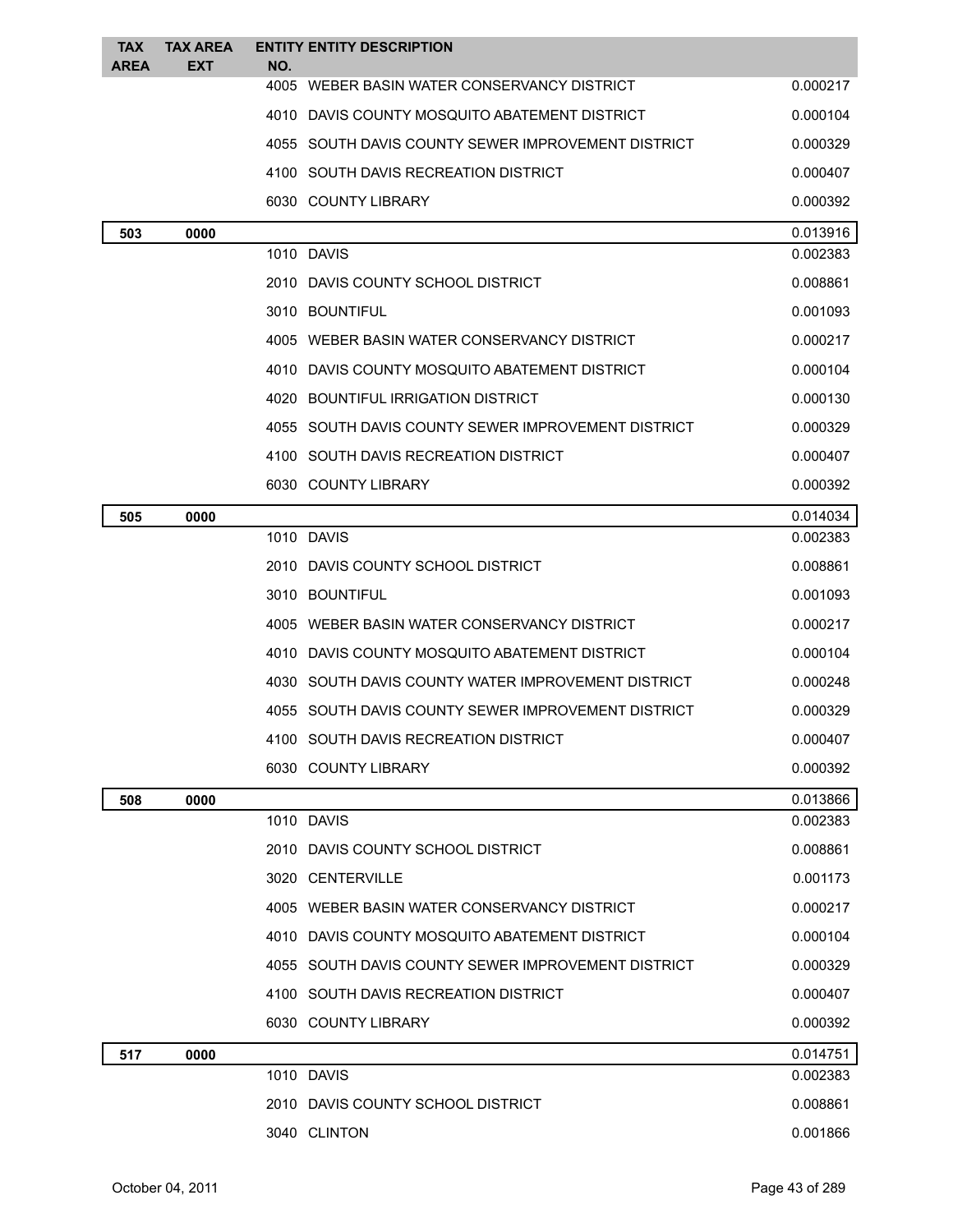| <b>TAX</b><br><b>AREA</b> | <b>TAX AREA</b><br><b>EXT</b> | NO. | <b>ENTITY ENTITY DESCRIPTION</b>                       |          |
|---------------------------|-------------------------------|-----|--------------------------------------------------------|----------|
|                           |                               |     | 4005 WEBER BASIN WATER CONSERVANCY DISTRICT            | 0.000217 |
|                           |                               |     | 4010 DAVIS COUNTY MOSQUITO ABATEMENT DISTRICT          | 0.000104 |
|                           |                               |     | 4015 NORTH DAVIS SEWER DISTRICT                        | 0.000928 |
|                           |                               |     | 6030 COUNTY LIBRARY                                    | 0.000392 |
| 523                       | 0000                          |     |                                                        | 0.014477 |
|                           |                               |     | 1010 DAVIS                                             | 0.002383 |
|                           |                               |     | 2010 DAVIS COUNTY SCHOOL DISTRICT                      | 0.008861 |
|                           |                               |     | 3050 FARMINGTON                                        | 0.002283 |
|                           |                               |     | 4005 WEBER BASIN WATER CONSERVANCY DISTRICT            | 0.000217 |
|                           |                               |     | 4010 DAVIS COUNTY MOSQUITO ABATEMENT DISTRICT          | 0.000104 |
|                           |                               |     | 4050 CENTRAL DAVIS COUNTY SEWER DISTRICT               | 0.000237 |
|                           |                               |     | 6030 COUNTY LIBRARY                                    | 0.000392 |
| 524                       | 0000                          |     |                                                        | 0.014960 |
|                           |                               |     | 1010 DAVIS                                             | 0.002383 |
|                           |                               |     | 2010 DAVIS COUNTY SCHOOL DISTRICT                      | 0.008861 |
|                           |                               |     | 3050 FARMINGTON                                        | 0.002283 |
|                           |                               |     | 4005 WEBER BASIN WATER CONSERVANCY DISTRICT            | 0.000217 |
|                           |                               |     | 4010 DAVIS COUNTY MOSQUITO ABATEMENT DISTRICT          | 0.000104 |
|                           |                               |     | 4050 CENTRAL DAVIS COUNTY SEWER DISTRICT               | 0.000237 |
|                           |                               |     | 4070 BENCHLAND WATER DISTRICT                          | 0.000483 |
|                           |                               |     | 6030 COUNTY LIBRARY                                    | 0.000392 |
| 539                       | 0000                          |     |                                                        | 0.014953 |
|                           |                               |     | 1010 DAVIS                                             | 0.002383 |
|                           |                               |     | 2010 DAVIS COUNTY SCHOOL DISTRICT                      | 0.008861 |
|                           |                               |     | 3080 LAYTON                                            | 0.002068 |
|                           |                               |     | 4005 WEBER BASIN WATER CONSERVANCY DISTRICT            | 0.000217 |
|                           |                               |     | 4010 DAVIS COUNTY MOSQUITO ABATEMENT DISTRICT          | 0.000104 |
|                           |                               |     | 4015 NORTH DAVIS SEWER DISTRICT                        | 0.000928 |
|                           |                               |     | 6030 COUNTY LIBRARY                                    | 0.000392 |
| 544                       | 0000                          |     |                                                        | 0.014330 |
|                           |                               |     | 1010 DAVIS                                             | 0.002383 |
|                           |                               |     | 2010 DAVIS COUNTY SCHOOL DISTRICT                      | 0.008861 |
|                           |                               |     | 3090 NORTH SALT LAKE                                   | 0.001637 |
|                           |                               |     | 4005 WEBER BASIN WATER CONSERVANCY DISTRICT            | 0.000217 |
|                           |                               |     | 4010 DAVIS COUNTY MOSQUITO ABATEMENT DISTRICT          | 0.000104 |
|                           |                               |     | 4055 SOUTH DAVIS COUNTY SEWER IMPROVEMENT DISTRICT     | 0.000329 |
|                           |                               |     | 4100 SOUTH DAVIS RECREATION DISTRICT                   | 0.000407 |
|                           |                               |     | 6021 WEBER BASIN WATER CONSERVANCY DISTRICT (NSL ONLY) |          |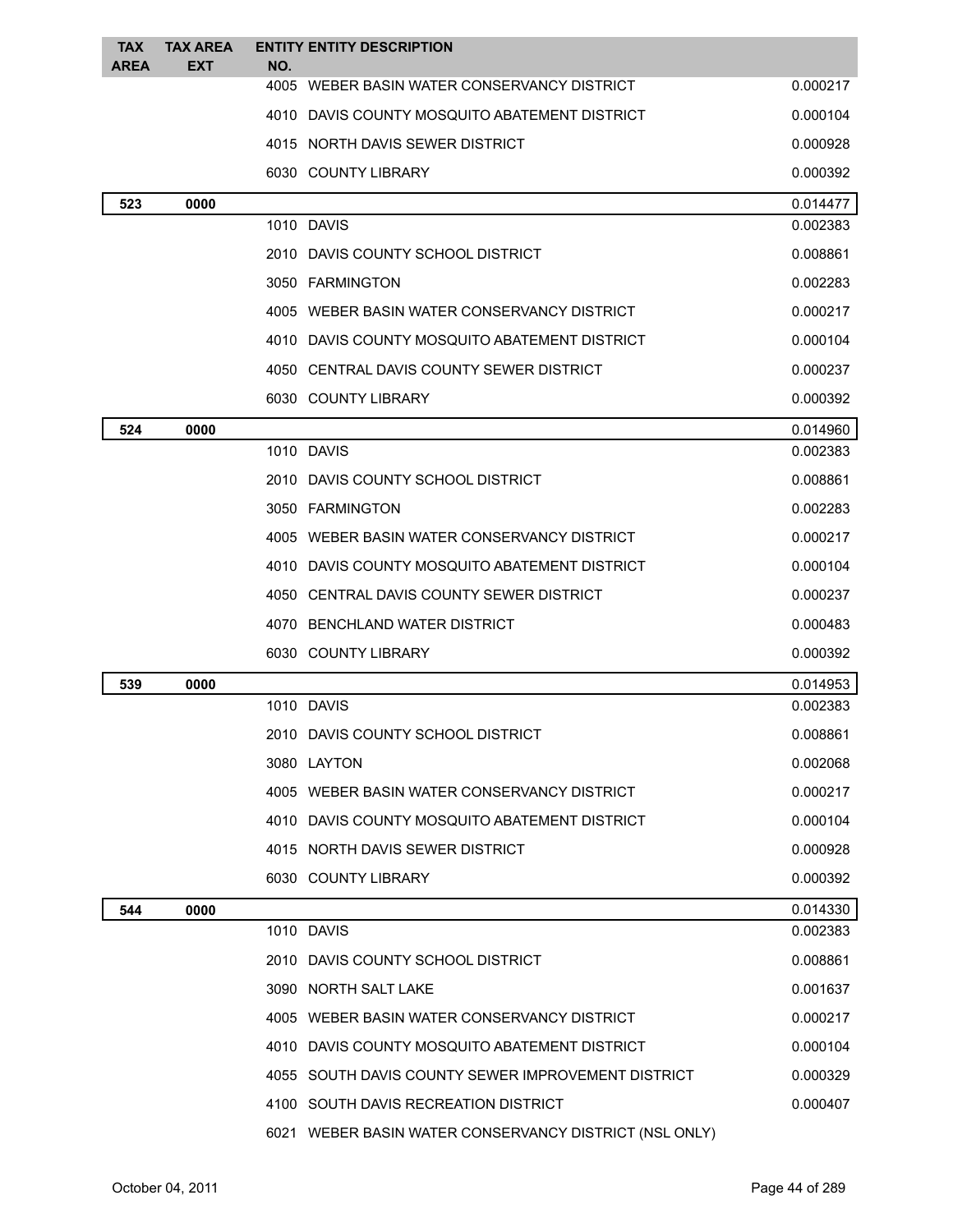| <b>TAX</b><br><b>AREA</b> | <b>TAX AREA</b><br><b>EXT</b> | NO. | <b>ENTITY ENTITY DESCRIPTION</b>                   |          |
|---------------------------|-------------------------------|-----|----------------------------------------------------|----------|
|                           |                               |     | 6030 COUNTY LIBRARY                                | 0.000392 |
| 557                       | 0000                          |     |                                                    | 0.014690 |
|                           |                               |     | 1010 DAVIS                                         | 0.002383 |
|                           |                               |     | 2010 DAVIS COUNTY SCHOOL DISTRICT                  | 0.008861 |
|                           |                               |     | 3130 WEST BOUNTIFUL                                | 0.001997 |
|                           |                               |     | 4005 WEBER BASIN WATER CONSERVANCY DISTRICT        | 0.000217 |
|                           |                               |     | 4010 DAVIS COUNTY MOSQUITO ABATEMENT DISTRICT      | 0.000104 |
|                           |                               |     | 4055 SOUTH DAVIS COUNTY SEWER IMPROVEMENT DISTRICT | 0.000329 |
|                           |                               |     | 4100 SOUTH DAVIS RECREATION DISTRICT               | 0.000407 |
|                           |                               |     | 6030 COUNTY LIBRARY                                | 0.000392 |
| 558                       | 0000                          |     |                                                    | 0.014820 |
|                           |                               |     | 1010 DAVIS                                         | 0.002383 |
|                           |                               |     | 2010 DAVIS COUNTY SCHOOL DISTRICT                  | 0.008861 |
|                           |                               |     | 3130 WEST BOUNTIFUL                                | 0.001997 |
|                           |                               |     | 4005 WEBER BASIN WATER CONSERVANCY DISTRICT        | 0.000217 |
|                           |                               |     | 4010 DAVIS COUNTY MOSQUITO ABATEMENT DISTRICT      | 0.000104 |
|                           |                               |     | 4020 BOUNTIFUL IRRIGATION DISTRICT                 | 0.000130 |
|                           |                               |     | 4055 SOUTH DAVIS COUNTY SEWER IMPROVEMENT DISTRICT | 0.000329 |
|                           |                               |     | 4100 SOUTH DAVIS RECREATION DISTRICT               | 0.000407 |
|                           |                               |     | 6030 COUNTY LIBRARY                                | 0.000392 |
| 570                       | 0000                          |     |                                                    | 0.013742 |
|                           |                               |     | 1010 DAVIS                                         | 0.002383 |
|                           |                               |     | 2010 DAVIS COUNTY SCHOOL DISTRICT                  | 0.008861 |
|                           |                               |     | 3150 WOODS CROSS CITY                              | 0.001049 |
|                           |                               |     | 4005 WEBER BASIN WATER CONSERVANCY DISTRICT        | 0.000217 |
|                           |                               |     | 4010 DAVIS COUNTY MOSQUITO ABATEMENT DISTRICT      | 0.000104 |
|                           |                               |     | 4055 SOUTH DAVIS COUNTY SEWER IMPROVEMENT DISTRICT | 0.000329 |
|                           |                               |     | 4100 SOUTH DAVIS RECREATION DISTRICT               | 0.000407 |
|                           |                               |     | 6030 COUNTY LIBRARY                                | 0.000392 |
| 571                       | 0000                          |     |                                                    | 0.013872 |
|                           |                               |     | 1010 DAVIS                                         | 0.002383 |
|                           |                               |     | 2010 DAVIS COUNTY SCHOOL DISTRICT                  | 0.008861 |
|                           |                               |     | 3150 WOODS CROSS CITY                              | 0.001049 |
|                           |                               |     | 4005 WEBER BASIN WATER CONSERVANCY DISTRICT        | 0.000217 |
|                           |                               |     | 4010 DAVIS COUNTY MOSQUITO ABATEMENT DISTRICT      | 0.000104 |
|                           |                               |     | 4020 BOUNTIFUL IRRIGATION DISTRICT                 | 0.000130 |
|                           |                               |     | 4055 SOUTH DAVIS COUNTY SEWER IMPROVEMENT DISTRICT | 0.000329 |
|                           |                               |     | 4100 SOUTH DAVIS RECREATION DISTRICT               | 0.000407 |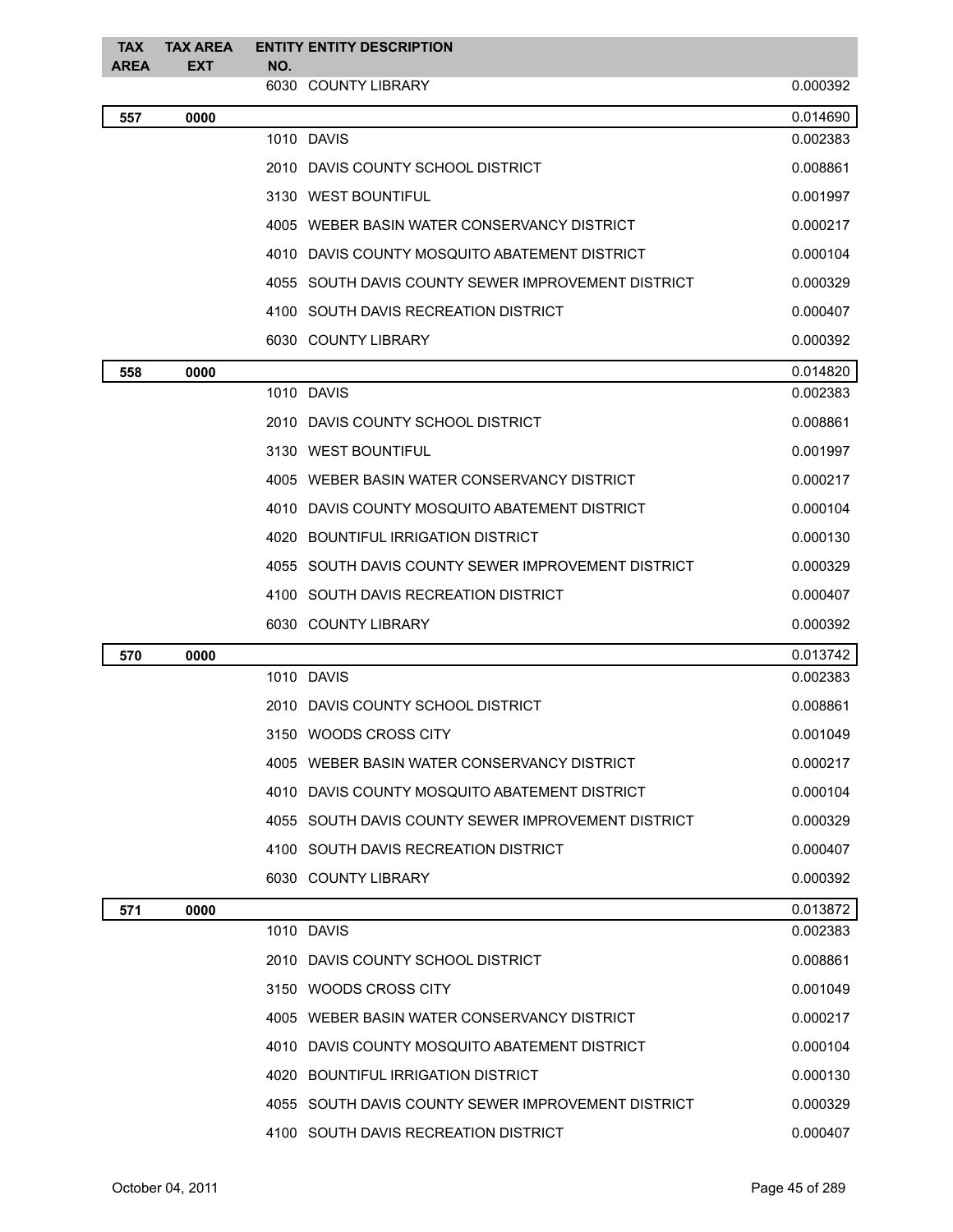| <b>TAX</b><br><b>AREA</b> | <b>TAX AREA</b><br><b>EXT</b> | NO. | <b>ENTITY ENTITY DESCRIPTION</b>                   |          |
|---------------------------|-------------------------------|-----|----------------------------------------------------|----------|
|                           |                               |     | 6030 COUNTY LIBRARY                                | 0.000392 |
| 573                       | 0000                          |     |                                                    | 0.013990 |
|                           |                               |     | 1010 DAVIS                                         | 0.002383 |
|                           |                               |     | 2010 DAVIS COUNTY SCHOOL DISTRICT                  | 0.008861 |
|                           |                               |     | 3150 WOODS CROSS CITY                              | 0.001049 |
|                           |                               |     | 4005 WEBER BASIN WATER CONSERVANCY DISTRICT        | 0.000217 |
|                           |                               |     | 4010 DAVIS COUNTY MOSQUITO ABATEMENT DISTRICT      | 0.000104 |
|                           |                               |     | 4030 SOUTH DAVIS COUNTY WATER IMPROVEMENT DISTRICT | 0.000248 |
|                           |                               |     | 4055 SOUTH DAVIS COUNTY SEWER IMPROVEMENT DISTRICT | 0.000329 |
|                           |                               |     | 4100 SOUTH DAVIS RECREATION DISTRICT               | 0.000407 |
|                           |                               |     | 6030 COUNTY LIBRARY                                | 0.000392 |
| 584                       | 0000                          |     |                                                    | 0.013611 |
|                           |                               |     | 1010 DAVIS                                         | 0.002383 |
|                           |                               |     | 2010 DAVIS COUNTY SCHOOL DISTRICT                  | 0.008861 |
|                           |                               |     | 4005 WEBER BASIN WATER CONSERVANCY DISTRICT        | 0.000217 |
|                           |                               |     | 4010 DAVIS COUNTY MOSQUITO ABATEMENT DISTRICT      | 0.000104 |
|                           |                               |     | 4040 DAVIS COUNTY SERVICE AREA #1                  | 0.000918 |
|                           |                               |     | 4055 SOUTH DAVIS COUNTY SEWER IMPROVEMENT DISTRICT | 0.000329 |
|                           |                               |     | 4100 SOUTH DAVIS RECREATION DISTRICT               | 0.000407 |
|                           |                               |     | 6030 COUNTY LIBRARY                                | 0.000392 |
| 603                       | 0000                          |     |                                                    | 0.013916 |
|                           |                               |     | 1010 DAVIS                                         | 0.002383 |
|                           |                               |     | 2010 DAVIS COUNTY SCHOOL DISTRICT                  | 0.008861 |
|                           |                               |     | 3010 BOUNTIFUL                                     | 0.001093 |
|                           |                               |     | 4005 WEBER BASIN WATER CONSERVANCY DISTRICT        | 0.000217 |
|                           |                               |     | 4010 DAVIS COUNTY MOSQUITO ABATEMENT DISTRICT      | 0.000104 |
|                           |                               |     | 4020 BOUNTIFUL IRRIGATION DISTRICT                 | 0.000130 |
|                           |                               |     | 4055 SOUTH DAVIS COUNTY SEWER IMPROVEMENT DISTRICT | 0.000329 |
|                           |                               |     | 4100 SOUTH DAVIS RECREATION DISTRICT               | 0.000407 |
|                           |                               |     | 6030 COUNTY LIBRARY                                | 0.000392 |
| 613                       | 0000                          |     |                                                    | 0.016001 |
|                           |                               |     | 1010 DAVIS                                         | 0.002383 |
|                           |                               |     | 2010 DAVIS COUNTY SCHOOL DISTRICT                  | 0.008861 |
|                           |                               |     | 3030 CLEARFIELD                                    | 0.001800 |
|                           |                               |     | 4005 WEBER BASIN WATER CONSERVANCY DISTRICT        | 0.000217 |
|                           |                               |     | 4010 DAVIS COUNTY MOSQUITO ABATEMENT DISTRICT      | 0.000104 |
|                           |                               |     | 4015 NORTH DAVIS SEWER DISTRICT                    | 0.000928 |
|                           |                               |     | 4110 NORTH DAVIS FIRE DISTRICT                     | 0.001316 |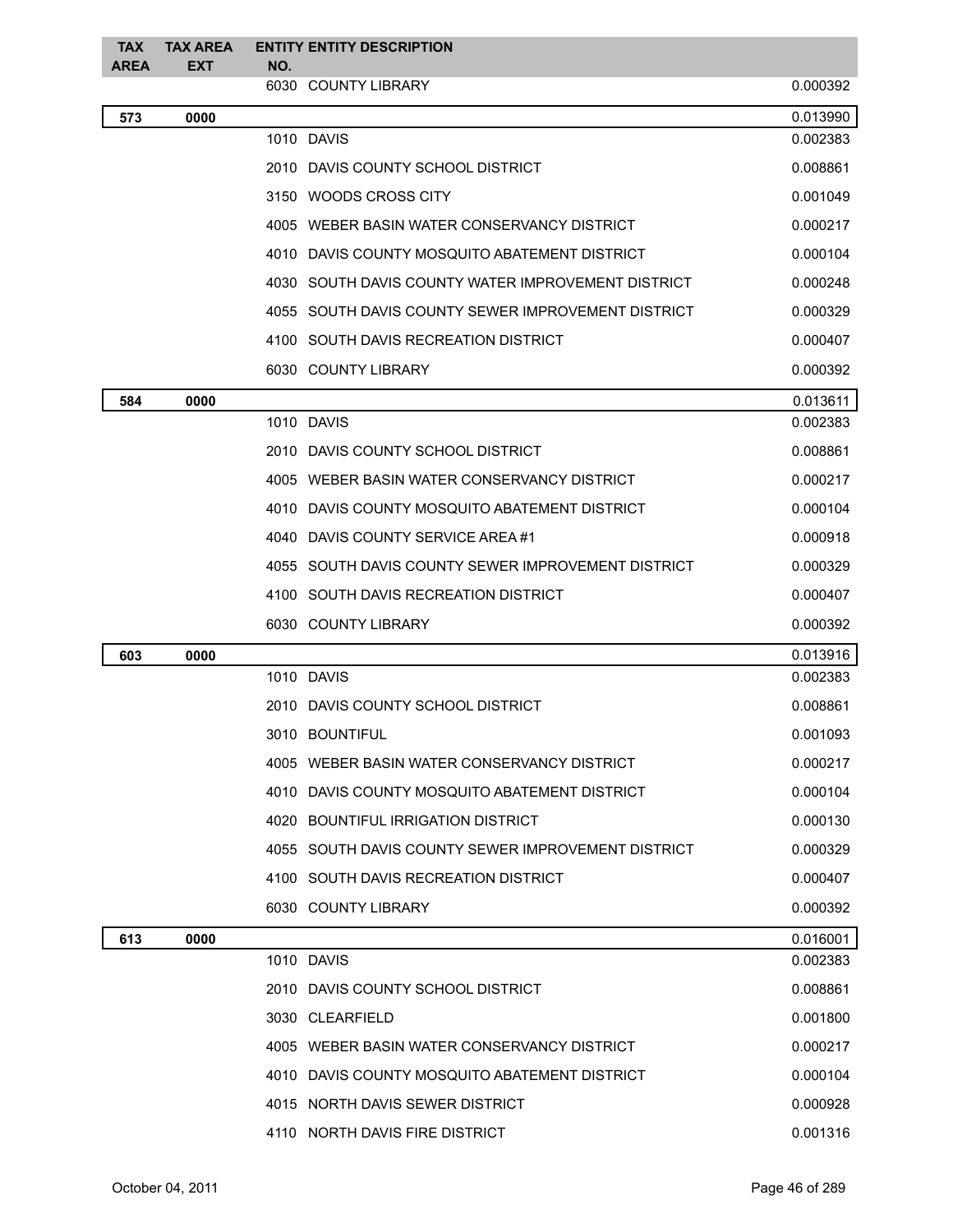| <b>TAX</b>  | <b>TAX AREA</b>  |     | <b>ENTITY ENTITY DESCRIPTION</b>                       |                |
|-------------|------------------|-----|--------------------------------------------------------|----------------|
| <b>AREA</b> | <b>EXT</b>       | NO. | 6030 COUNTY LIBRARY                                    | 0.000392       |
| 623         | 0000             |     |                                                        | 0.014477       |
|             |                  |     | 1010 DAVIS                                             | 0.002383       |
|             |                  |     | 2010 DAVIS COUNTY SCHOOL DISTRICT                      | 0.008861       |
|             |                  |     | 3050 FARMINGTON                                        | 0.002283       |
|             |                  |     | 4005 WEBER BASIN WATER CONSERVANCY DISTRICT            | 0.000217       |
|             |                  |     | 4010 DAVIS COUNTY MOSQUITO ABATEMENT DISTRICT          | 0.000104       |
|             |                  |     | 4050 CENTRAL DAVIS COUNTY SEWER DISTRICT               | 0.000237       |
|             |                  |     | 6030 COUNTY LIBRARY                                    | 0.000392       |
| 624         | 0000             |     |                                                        | 0.014960       |
|             |                  |     | 1010 DAVIS                                             | 0.002383       |
|             |                  |     | 2010 DAVIS COUNTY SCHOOL DISTRICT                      | 0.008861       |
|             |                  |     | 3050 FARMINGTON                                        | 0.002283       |
|             |                  |     | 4005 WEBER BASIN WATER CONSERVANCY DISTRICT            | 0.000217       |
|             |                  |     | 4010 DAVIS COUNTY MOSQUITO ABATEMENT DISTRICT          | 0.000104       |
|             |                  |     | 4050 CENTRAL DAVIS COUNTY SEWER DISTRICT               | 0.000237       |
|             |                  |     | 4070 BENCHLAND WATER DISTRICT                          | 0.000483       |
|             |                  |     | 6030 COUNTY LIBRARY                                    | 0.000392       |
| 639         | 0000             |     |                                                        | 0.014953       |
|             |                  |     | 1010 DAVIS                                             | 0.002383       |
|             |                  |     | 2010 DAVIS COUNTY SCHOOL DISTRICT                      | 0.008861       |
|             |                  |     | 3080 LAYTON                                            | 0.002068       |
|             |                  |     | 4005 WEBER BASIN WATER CONSERVANCY DISTRICT            | 0.000217       |
|             |                  |     | 4010 DAVIS COUNTY MOSQUITO ABATEMENT DISTRICT          | 0.000104       |
|             |                  |     | 4015 NORTH DAVIS SEWER DISTRICT                        | 0.000928       |
|             |                  |     | 6030 COUNTY LIBRARY                                    | 0.000392       |
| 644         | 0000             |     |                                                        | 0.014330       |
|             |                  |     | 1010 DAVIS                                             | 0.002383       |
|             |                  |     | 2010 DAVIS COUNTY SCHOOL DISTRICT                      | 0.008861       |
|             |                  |     | 3090 NORTH SALT LAKE                                   | 0.001637       |
|             |                  |     | 4005 WEBER BASIN WATER CONSERVANCY DISTRICT            | 0.000217       |
|             |                  |     | 4010 DAVIS COUNTY MOSQUITO ABATEMENT DISTRICT          | 0.000104       |
|             |                  |     | 4055 SOUTH DAVIS COUNTY SEWER IMPROVEMENT DISTRICT     | 0.000329       |
|             |                  |     | 4100 SOUTH DAVIS RECREATION DISTRICT                   | 0.000407       |
|             |                  |     | 6021 WEBER BASIN WATER CONSERVANCY DISTRICT (NSL ONLY) |                |
|             |                  |     | 6030 COUNTY LIBRARY                                    | 0.000392       |
| 658         | 0000             |     |                                                        | 0.014820       |
|             |                  |     | 1010 DAVIS                                             | 0.002383       |
|             |                  |     | 2010 DAVIS COUNTY SCHOOL DISTRICT                      | 0.008861       |
|             | October 04, 2011 |     |                                                        | Page 47 of 289 |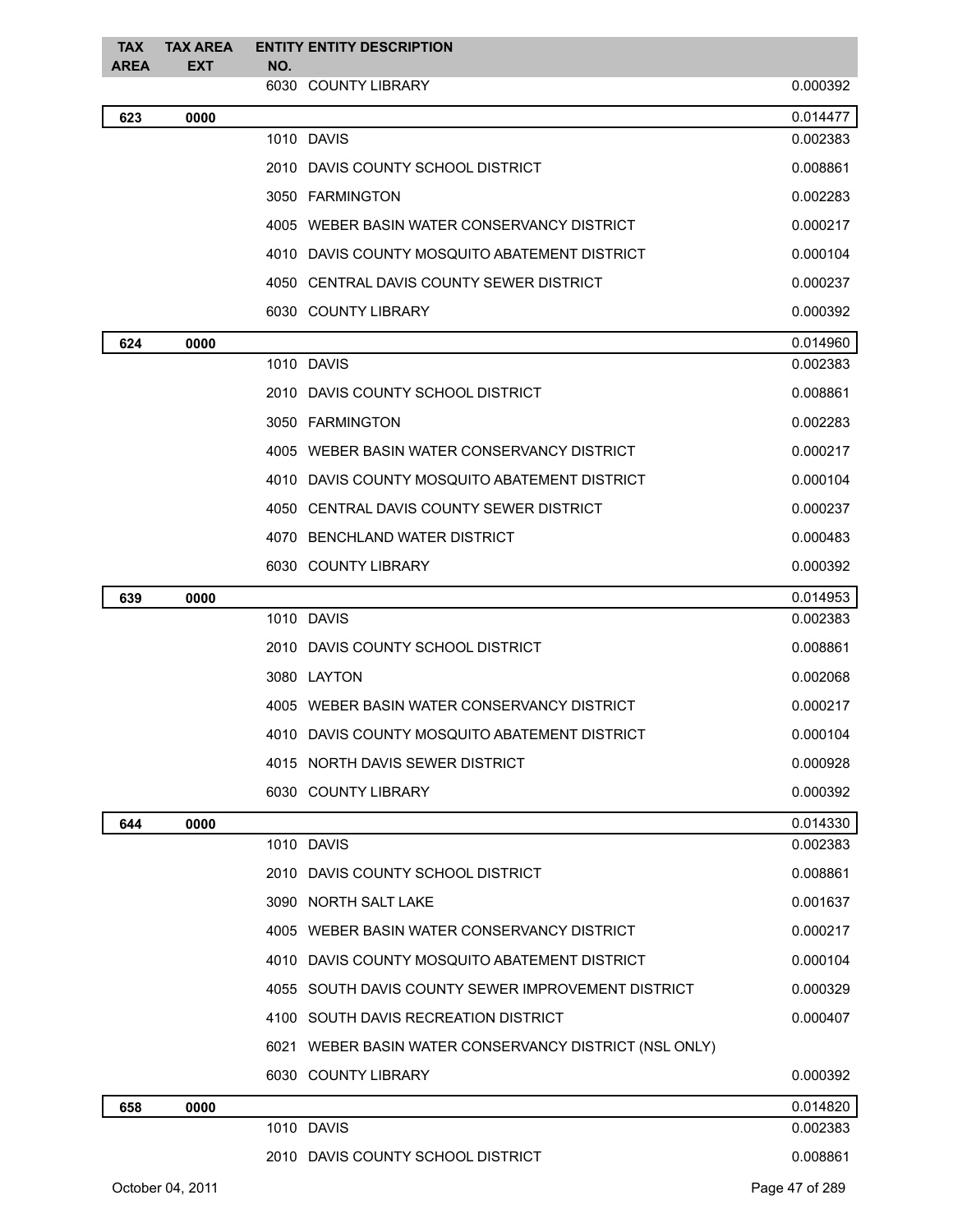| <b>TAX</b><br><b>AREA</b> | <b>TAX AREA</b><br><b>EXT</b> | <b>ENTITY ENTITY DESCRIPTION</b><br>NO.            |          |
|---------------------------|-------------------------------|----------------------------------------------------|----------|
|                           |                               | 3130 WEST BOUNTIFUL                                | 0.001997 |
|                           |                               | 4005 WEBER BASIN WATER CONSERVANCY DISTRICT        | 0.000217 |
|                           |                               | 4010 DAVIS COUNTY MOSQUITO ABATEMENT DISTRICT      | 0.000104 |
|                           |                               | 4020 BOUNTIFUL IRRIGATION DISTRICT                 | 0.000130 |
|                           |                               | 4055 SOUTH DAVIS COUNTY SEWER IMPROVEMENT DISTRICT | 0.000329 |
|                           |                               | 4100 SOUTH DAVIS RECREATION DISTRICT               | 0.000407 |
|                           |                               | 6030 COUNTY LIBRARY                                | 0.000392 |
| 658                       | 0001                          |                                                    | 0.013916 |
|                           |                               | 1010 DAVIS                                         | 0.002383 |
|                           |                               | 2010 DAVIS COUNTY SCHOOL DISTRICT                  | 0.008861 |
|                           |                               | 3010 BOUNTIFUL                                     | 0.001093 |
|                           |                               | 4005 WEBER BASIN WATER CONSERVANCY DISTRICT        | 0.000217 |
|                           |                               | 4010 DAVIS COUNTY MOSQUITO ABATEMENT DISTRICT      | 0.000104 |
|                           |                               | 4020 BOUNTIFUL IRRIGATION DISTRICT                 | 0.000130 |
|                           |                               | 4055 SOUTH DAVIS COUNTY SEWER IMPROVEMENT DISTRICT | 0.000329 |
|                           |                               | 4100 SOUTH DAVIS RECREATION DISTRICT               | 0.000407 |
|                           |                               | 6030 COUNTY LIBRARY                                | 0.000392 |
| 670                       | 0000                          |                                                    | 0.013742 |
|                           |                               | 1010 DAVIS                                         | 0.002383 |
|                           |                               | 2010 DAVIS COUNTY SCHOOL DISTRICT                  | 0.008861 |
|                           |                               | 3150 WOODS CROSS CITY                              | 0.001049 |
|                           |                               | 4005 WEBER BASIN WATER CONSERVANCY DISTRICT        | 0.000217 |
|                           |                               | 4010 DAVIS COUNTY MOSQUITO ABATEMENT DISTRICT      | 0.000104 |
|                           |                               | 4055 SOUTH DAVIS COUNTY SEWER IMPROVEMENT DISTRICT | 0.000329 |
|                           |                               | 4100 SOUTH DAVIS RECREATION DISTRICT               | 0.000407 |
|                           |                               | 6030 COUNTY LIBRARY                                | 0.000392 |
| 671                       | 0000                          |                                                    | 0.013872 |
|                           |                               | 1010 DAVIS                                         | 0.002383 |
|                           |                               | 2010 DAVIS COUNTY SCHOOL DISTRICT                  | 0.008861 |
|                           |                               | 3150 WOODS CROSS CITY                              | 0.001049 |
|                           |                               | 4005 WEBER BASIN WATER CONSERVANCY DISTRICT        | 0.000217 |
|                           |                               | 4010 DAVIS COUNTY MOSQUITO ABATEMENT DISTRICT      | 0.000104 |
|                           |                               | 4020 BOUNTIFUL IRRIGATION DISTRICT                 | 0.000130 |
|                           |                               | 4055 SOUTH DAVIS COUNTY SEWER IMPROVEMENT DISTRICT | 0.000329 |
|                           |                               | 4100 SOUTH DAVIS RECREATION DISTRICT               | 0.000407 |
|                           |                               | 6030 COUNTY LIBRARY                                | 0.000392 |
| 703                       | 0000                          |                                                    | 0.013916 |
|                           |                               | 1010 DAVIS                                         | 0.002383 |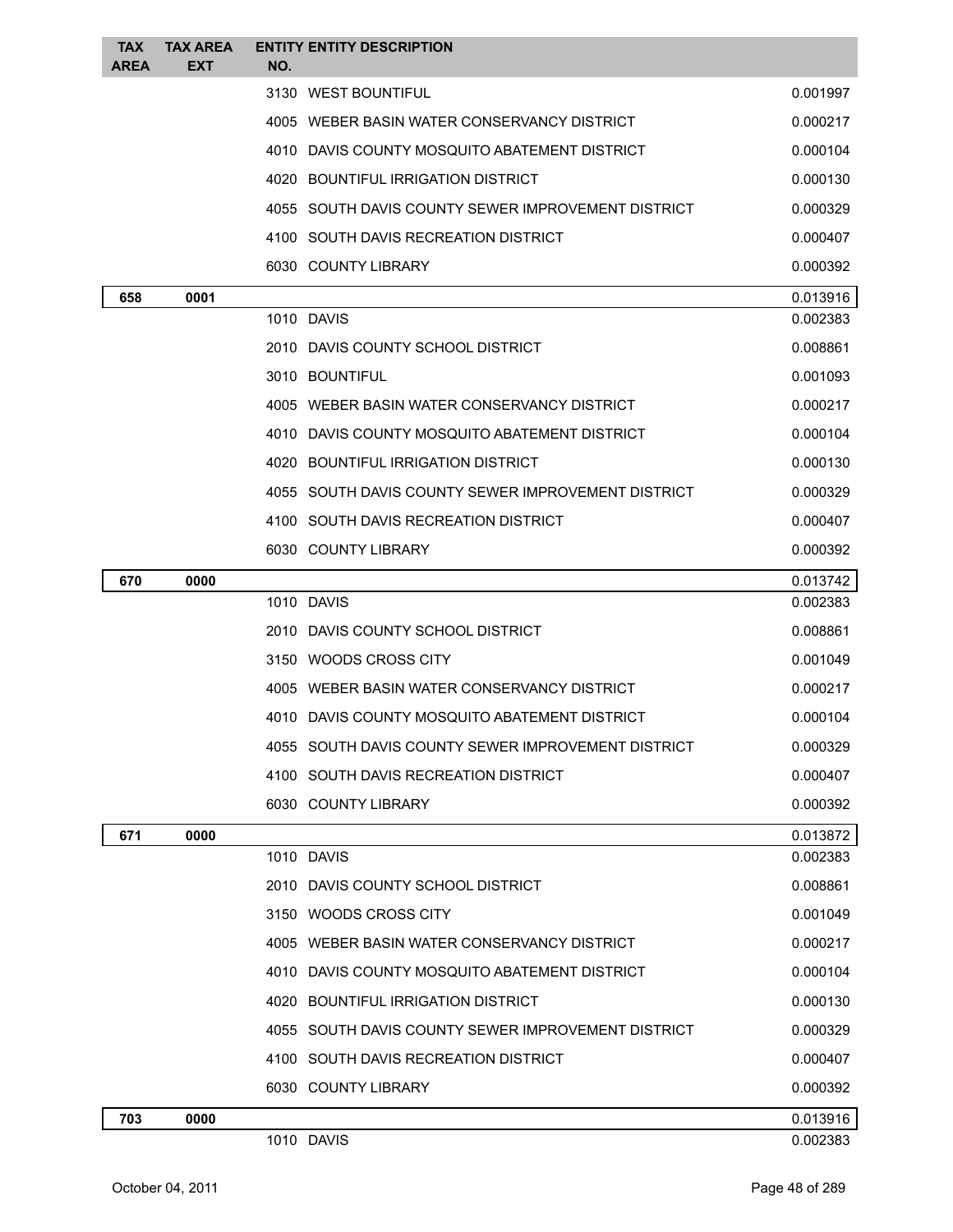| <b>TAX</b>  | <b>TAX AREA</b> |     | <b>ENTITY ENTITY DESCRIPTION</b>                       |          |
|-------------|-----------------|-----|--------------------------------------------------------|----------|
| <b>AREA</b> | <b>EXT</b>      | NO. | 2010 DAVIS COUNTY SCHOOL DISTRICT                      | 0.008861 |
|             |                 |     | 3010 BOUNTIFUL                                         | 0.001093 |
|             |                 |     | 4005 WEBER BASIN WATER CONSERVANCY DISTRICT            | 0.000217 |
|             |                 |     | 4010 DAVIS COUNTY MOSQUITO ABATEMENT DISTRICT          | 0.000104 |
|             |                 |     | 4020 BOUNTIFUL IRRIGATION DISTRICT                     | 0.000130 |
|             |                 |     | 4055 SOUTH DAVIS COUNTY SEWER IMPROVEMENT DISTRICT     | 0.000329 |
|             |                 |     | 4100 SOUTH DAVIS RECREATION DISTRICT                   | 0.000407 |
|             |                 |     | 6030 COUNTY LIBRARY                                    | 0.000392 |
| 713         | 0000            |     |                                                        | 0.016001 |
|             |                 |     | 1010 DAVIS                                             | 0.002383 |
|             |                 |     | 2010 DAVIS COUNTY SCHOOL DISTRICT                      | 0.008861 |
|             |                 |     | 3030 CLEARFIELD                                        | 0.001800 |
|             |                 |     | 4005 WEBER BASIN WATER CONSERVANCY DISTRICT            | 0.000217 |
|             |                 |     | 4010 DAVIS COUNTY MOSQUITO ABATEMENT DISTRICT          | 0.000104 |
|             |                 |     | 4015 NORTH DAVIS SEWER DISTRICT                        | 0.000928 |
|             |                 |     | 4110 NORTH DAVIS FIRE DISTRICT                         | 0.001316 |
|             |                 |     | 6030 COUNTY LIBRARY                                    | 0.000392 |
| 744         | 0000            |     |                                                        | 0.014330 |
|             |                 |     | 1010 DAVIS                                             | 0.002383 |
|             |                 |     | 2010 DAVIS COUNTY SCHOOL DISTRICT                      | 0.008861 |
|             |                 |     | 3090 NORTH SALT LAKE                                   | 0.001637 |
|             |                 |     | 4005 WEBER BASIN WATER CONSERVANCY DISTRICT            | 0.000217 |
|             |                 |     | 4010 DAVIS COUNTY MOSQUITO ABATEMENT DISTRICT          | 0.000104 |
|             |                 |     | 4055 SOUTH DAVIS COUNTY SEWER IMPROVEMENT DISTRICT     | 0.000329 |
|             |                 |     | 4100 SOUTH DAVIS RECREATION DISTRICT                   | 0.000407 |
|             |                 |     | 6021 WEBER BASIN WATER CONSERVANCY DISTRICT (NSL ONLY) |          |
|             |                 |     | 6030 COUNTY LIBRARY                                    | 0.000392 |
| 745         | 0000            |     |                                                        | 0.014578 |
|             |                 |     | 1010 DAVIS                                             | 0.002383 |
|             |                 |     | 2010 DAVIS COUNTY SCHOOL DISTRICT                      | 0.008861 |
|             |                 |     | 3090 NORTH SALT LAKE                                   | 0.001637 |
|             |                 |     | 4005 WEBER BASIN WATER CONSERVANCY DISTRICT            | 0.000217 |
|             |                 |     | 4010 DAVIS COUNTY MOSQUITO ABATEMENT DISTRICT          | 0.000104 |
|             |                 |     | 4030 SOUTH DAVIS COUNTY WATER IMPROVEMENT DISTRICT     | 0.000248 |
|             |                 |     | 4055 SOUTH DAVIS COUNTY SEWER IMPROVEMENT DISTRICT     | 0.000329 |
|             |                 |     | 4100 SOUTH DAVIS RECREATION DISTRICT                   | 0.000407 |
|             |                 |     | 6021 WEBER BASIN WATER CONSERVANCY DISTRICT (NSL ONLY) |          |
|             |                 |     | 6030 COUNTY LIBRARY                                    | 0.000392 |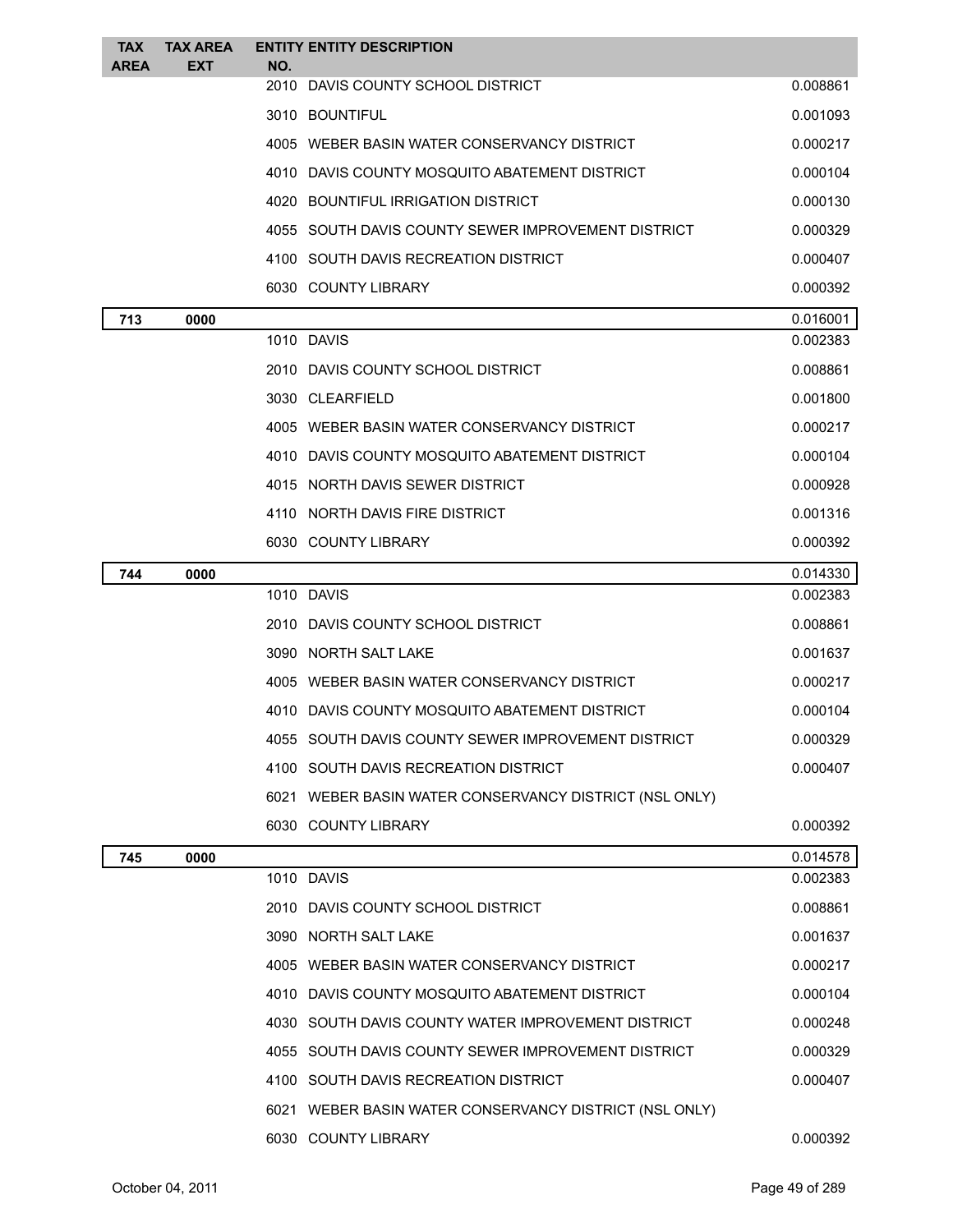| <b>TAX</b><br><b>AREA</b> | <b>TAX AREA</b><br><b>EXT</b> | <b>ENTITY ENTITY DESCRIPTION</b><br>NO.            |          |
|---------------------------|-------------------------------|----------------------------------------------------|----------|
| 770                       | 0000                          |                                                    | 0.013742 |
|                           |                               | 1010 DAVIS                                         | 0.002383 |
|                           |                               | 2010 DAVIS COUNTY SCHOOL DISTRICT                  | 0.008861 |
|                           |                               | 3150 WOODS CROSS CITY                              | 0.001049 |
|                           |                               | 4005 WEBER BASIN WATER CONSERVANCY DISTRICT        | 0.000217 |
|                           |                               | 4010 DAVIS COUNTY MOSQUITO ABATEMENT DISTRICT      | 0.000104 |
|                           |                               | 4055 SOUTH DAVIS COUNTY SEWER IMPROVEMENT DISTRICT | 0.000329 |
|                           |                               | 4100 SOUTH DAVIS RECREATION DISTRICT               | 0.000407 |
|                           |                               | 6030 COUNTY LIBRARY                                | 0.000392 |
| 771                       | 0000                          |                                                    | 0.013872 |
|                           |                               | 1010 DAVIS                                         | 0.002383 |
|                           |                               | 2010 DAVIS COUNTY SCHOOL DISTRICT                  | 0.008861 |
|                           |                               | 3150 WOODS CROSS CITY                              | 0.001049 |
|                           |                               | 4005 WEBER BASIN WATER CONSERVANCY DISTRICT        | 0.000217 |
|                           |                               | 4010 DAVIS COUNTY MOSQUITO ABATEMENT DISTRICT      | 0.000104 |
|                           |                               | 4020 BOUNTIFUL IRRIGATION DISTRICT                 | 0.000130 |
|                           |                               | 4055 SOUTH DAVIS COUNTY SEWER IMPROVEMENT DISTRICT | 0.000329 |
|                           |                               | 4100 SOUTH DAVIS RECREATION DISTRICT               | 0.000407 |
|                           |                               | 6030 COUNTY LIBRARY                                | 0.000392 |
| 813                       | 0000                          |                                                    | 0.016001 |
|                           |                               | 1010 DAVIS                                         | 0.002383 |
|                           |                               | 2010 DAVIS COUNTY SCHOOL DISTRICT                  | 0.008861 |
|                           |                               | 3030 CLEARFIELD                                    | 0.001800 |
|                           |                               | 4005 WEBER BASIN WATER CONSERVANCY DISTRICT        | 0.000217 |
|                           |                               | 4010 DAVIS COUNTY MOSQUITO ABATEMENT DISTRICT      | 0.000104 |
|                           |                               | 4015 NORTH DAVIS SEWER DISTRICT                    | 0.000928 |
|                           |                               | 4110 NORTH DAVIS FIRE DISTRICT                     | 0.001316 |
|                           |                               | 6030 COUNTY LIBRARY                                | 0.000392 |
| 913                       | 0000                          |                                                    | 0.016001 |
|                           |                               | 1010 DAVIS                                         | 0.002383 |
|                           |                               | 2010 DAVIS COUNTY SCHOOL DISTRICT                  | 0.008861 |
|                           |                               | 3030 CLEARFIELD                                    | 0.001800 |
|                           |                               | 4005 WEBER BASIN WATER CONSERVANCY DISTRICT        | 0.000217 |
|                           |                               | 4010 DAVIS COUNTY MOSQUITO ABATEMENT DISTRICT      | 0.000104 |
|                           |                               | 4015 NORTH DAVIS SEWER DISTRICT                    | 0.000928 |
|                           |                               | 4110 NORTH DAVIS FIRE DISTRICT                     | 0.001316 |
|                           |                               | 6030 COUNTY LIBRARY                                | 0.000392 |

## **DUCHESNE COUNTY**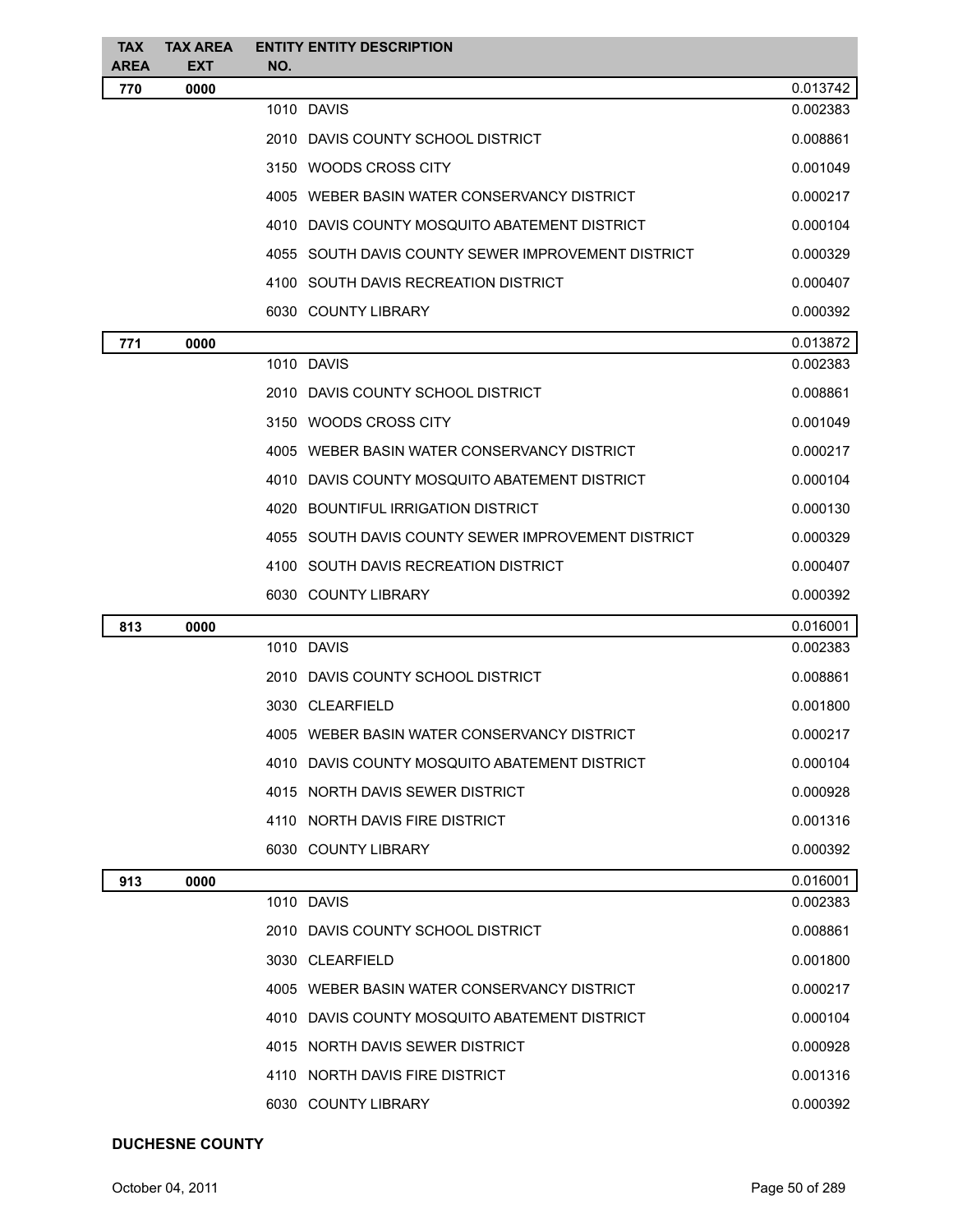| <b>TAX</b>         | <b>TAX AREA</b>    | <b>ENTITY ENTITY DESCRIPTION</b>                              |                      |
|--------------------|--------------------|---------------------------------------------------------------|----------------------|
| <b>AREA</b><br>001 | <b>EXT</b><br>0000 | NO.                                                           | 0.013938             |
|                    |                    | 1010 DUCHESNE                                                 | 0.003240             |
|                    |                    | 2010 DUCHESNE COUNTY SCHOOL DISTRICT                          | 0.007821             |
|                    |                    | 3010 ALTAMONT                                                 | 0.001510             |
|                    |                    | 4010 DUCHESNE COUNTY MOSQUITO ABATEMENT DISTRICT              | 0.000155             |
|                    |                    | 4060 UPPER COUNTRY WATER IMPROVEMENT DISTRICT                 | 0.000527             |
|                    |                    | 4080 DUCHESNE COUNTY WATER CONSERVANCY DISTRICT               |                      |
|                    |                    |                                                               | 0.000249             |
|                    |                    | 4220 CENTRAL UTAH WATER CONSERVANCY DISTRICT                  | 0.000436             |
| 002                | 0000               | 1010 DUCHESNE                                                 | 0.013557<br>0.003240 |
|                    |                    | 2010 DUCHESNE COUNTY SCHOOL DISTRICT                          | 0.007821             |
|                    |                    |                                                               |                      |
|                    |                    | 3020 DUCHESNE                                                 | 0.001656             |
|                    |                    | 4010 DUCHESNE COUNTY MOSQUITO ABATEMENT DISTRICT              | 0.000155             |
|                    |                    | 4080 DUCHESNE COUNTY WATER CONSERVANCY DISTRICT               | 0.000249             |
|                    |                    | 4220 CENTRAL UTAH WATER CONSERVANCY DISTRICT                  | 0.000436             |
| 003                | 0000               |                                                               | 0.013634             |
|                    |                    | 1010 DUCHESNE                                                 | 0.003240             |
|                    |                    | 2010 DUCHESNE COUNTY SCHOOL DISTRICT                          | 0.007821             |
|                    |                    | 3030 MYTON                                                    | 0.001733             |
|                    |                    | 4010 DUCHESNE COUNTY MOSQUITO ABATEMENT DISTRICT              | 0.000155             |
|                    |                    | 4080 DUCHESNE COUNTY WATER CONSERVANCY DISTRICT               | 0.000249             |
|                    |                    | 4220 CENTRAL UTAH WATER CONSERVANCY DISTRICT                  | 0.000436             |
| 004                | 0000               |                                                               | 0.014710             |
|                    |                    | 1010 DUCHESNE                                                 | 0.003240             |
|                    |                    | 2010 DUCHESNE COUNTY SCHOOL DISTRICT                          | 0.007821             |
|                    |                    | 3040 ROOSEVELT                                                | 0.002809             |
|                    |                    | 4010 DUCHESNE COUNTY MOSQUITO ABATEMENT DISTRICT              | 0.000155             |
|                    |                    | 4080 DUCHESNE COUNTY WATER CONSERVANCY DISTRICT               | 0.000249             |
|                    |                    | 4220 CENTRAL UTAH WATER CONSERVANCY DISTRICT                  | 0.000436             |
| 005                | 0000               |                                                               | 0.014096             |
|                    |                    | 1010 DUCHESNE                                                 | 0.003240             |
|                    |                    | 2010 DUCHESNE COUNTY SCHOOL DISTRICT                          | 0.007821             |
|                    |                    | 3050 TABIONA                                                  | 0.001395             |
|                    |                    | 4010 DUCHESNE COUNTY MOSQUITO ABATEMENT DISTRICT              | 0.000155             |
|                    |                    | 4080 DUCHESNE COUNTY WATER CONSERVANCY DISTRICT               | 0.000249             |
|                    |                    | 4085 TABBY VALLEY PARKS & RECREATION SPECIAL SERVICE DISTRICT | 0.000800             |
|                    |                    | 4220 CENTRAL UTAH WATER CONSERVANCY DISTRICT                  | 0.000436             |
| 006                | 0000               |                                                               | 0.012455             |
|                    |                    | 1010 DUCHESNE                                                 | 0.003240             |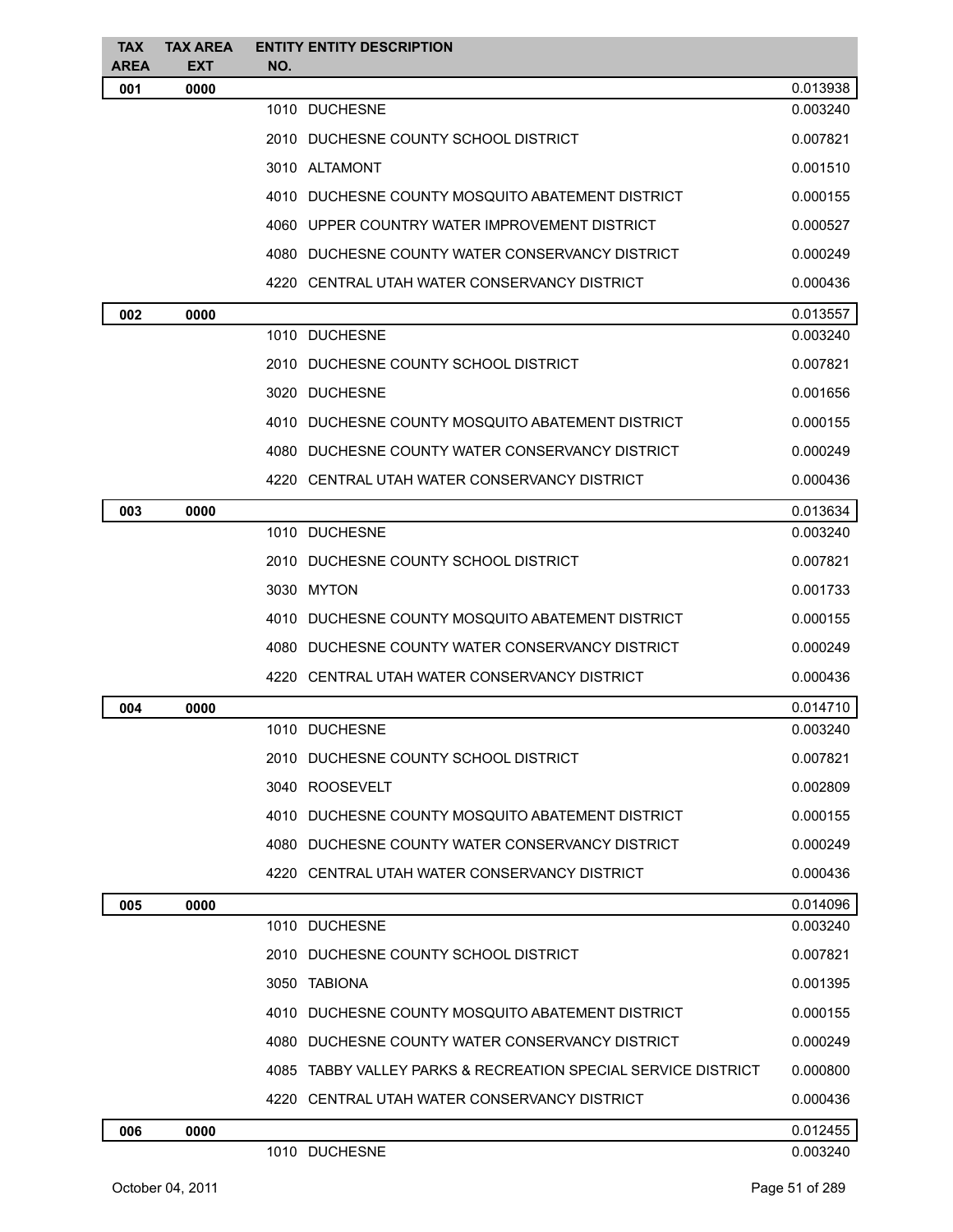| <b>TAX</b>  | <b>TAX AREA</b> | <b>ENTITY ENTITY DESCRIPTION</b>                              |          |
|-------------|-----------------|---------------------------------------------------------------|----------|
| <b>AREA</b> | EXT             | NO.                                                           |          |
|             |                 | 2010 DUCHESNE COUNTY SCHOOL DISTRICT                          | 0.007821 |
|             |                 | 4010 DUCHESNE COUNTY MOSQUITO ABATEMENT DISTRICT              | 0.000155 |
|             |                 | 4020 HANNA WATER AND SEWER DISTRICT                           | 0.000554 |
|             |                 | 4080 DUCHESNE COUNTY WATER CONSERVANCY DISTRICT               | 0.000249 |
|             |                 | 4220 CENTRAL UTAH WATER CONSERVANCY DISTRICT                  | 0.000436 |
| 007         | 0000            |                                                               | 0.012701 |
|             |                 | 1010 DUCHESNE                                                 | 0.003240 |
|             |                 | 2010 DUCHESNE COUNTY SCHOOL DISTRICT                          | 0.007821 |
|             |                 | 4010 DUCHESNE COUNTY MOSQUITO ABATEMENT DISTRICT              | 0.000155 |
|             |                 | 4080 DUCHESNE COUNTY WATER CONSERVANCY DISTRICT               | 0.000249 |
|             |                 | 4085 TABBY VALLEY PARKS & RECREATION SPECIAL SERVICE DISTRICT | 0.000800 |
|             |                 | 4220 CENTRAL UTAH WATER CONSERVANCY DISTRICT                  | 0.000436 |
| 008         | 0000            |                                                               | 0.013255 |
|             |                 | 1010 DUCHESNE                                                 | 0.003240 |
|             |                 | 2010 DUCHESNE COUNTY SCHOOL DISTRICT                          | 0.007821 |
|             |                 | 4010 DUCHESNE COUNTY MOSQUITO ABATEMENT DISTRICT              | 0.000155 |
|             |                 | 4020 HANNA WATER AND SEWER DISTRICT                           | 0.000554 |
|             |                 | 4080 DUCHESNE COUNTY WATER CONSERVANCY DISTRICT               | 0.000249 |
|             |                 | 4085 TABBY VALLEY PARKS & RECREATION SPECIAL SERVICE DISTRICT | 0.000800 |
|             |                 | 4220 CENTRAL UTAH WATER CONSERVANCY DISTRICT                  | 0.000436 |
| 010         | 0000            |                                                               | 0.012985 |
|             |                 | 1010 DUCHESNE                                                 | 0.003240 |
|             |                 | 2010 DUCHESNE COUNTY SCHOOL DISTRICT                          | 0.007821 |
|             |                 | 4010 DUCHESNE COUNTY MOSQUITO ABATEMENT DISTRICT              | 0.000155 |
|             |                 | 4075   PINON FOREST SPECIAL SERVICE DISTRICT                  | 0.000284 |
|             |                 | 4080 DUCHESNE COUNTY WATER CONSERVANCY DISTRICT               | 0.000249 |
|             |                 | 4085 TABBY VALLEY PARKS & RECREATION SPECIAL SERVICE DISTRICT | 0.000800 |
|             |                 | 4220 CENTRAL UTAH WATER CONSERVANCY DISTRICT                  | 0.000436 |
| 014         | 0000            |                                                               | 0.014710 |
|             |                 | 1010 DUCHESNE                                                 | 0.003240 |
|             |                 | 2010 DUCHESNE COUNTY SCHOOL DISTRICT                          | 0.007821 |
|             |                 | 3040 ROOSEVELT                                                | 0.002809 |
|             |                 | 4010 DUCHESNE COUNTY MOSQUITO ABATEMENT DISTRICT              | 0.000155 |
|             |                 | 4080 DUCHESNE COUNTY WATER CONSERVANCY DISTRICT               | 0.000249 |
|             |                 | 4220 CENTRAL UTAH WATER CONSERVANCY DISTRICT                  | 0.000436 |
| 014         | 0001            |                                                               | 0.014710 |
|             |                 | 1010 DUCHESNE                                                 | 0.003240 |
|             |                 | 2010 DUCHESNE COUNTY SCHOOL DISTRICT                          | 0.007821 |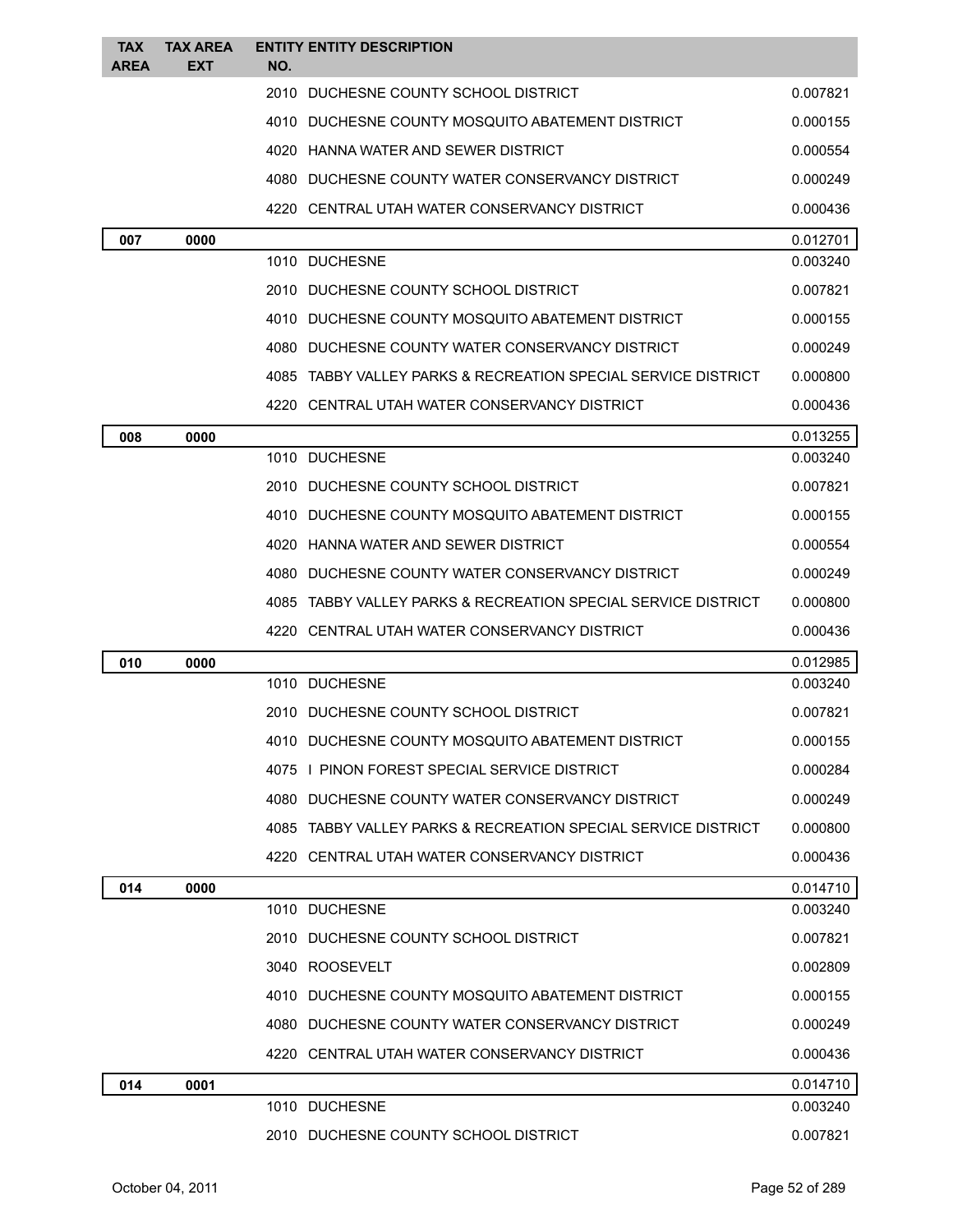| <b>TAX</b>  | <b>TAX AREA</b>  |     | <b>ENTITY ENTITY DESCRIPTION</b>                   |                |
|-------------|------------------|-----|----------------------------------------------------|----------------|
| <b>AREA</b> | EXT              | NO. | 3040 ROOSEVELT                                     | 0.002809       |
|             |                  |     | 4010   DUCHESNE COUNTY MOSQUITO ABATEMENT DISTRICT | 0.000155       |
|             |                  |     | 4080 DUCHESNE COUNTY WATER CONSERVANCY DISTRICT    | 0.000249       |
|             |                  |     | 4220 CENTRAL UTAH WATER CONSERVANCY DISTRICT       | 0.000436       |
| 015         | 0000             |     |                                                    | 0.014710       |
|             |                  |     | 1010 DUCHESNE                                      | 0.003240       |
|             |                  |     | 2010 DUCHESNE COUNTY SCHOOL DISTRICT               | 0.007821       |
|             |                  |     | 3040 ROOSEVELT                                     | 0.002809       |
|             |                  |     | 4010 DUCHESNE COUNTY MOSQUITO ABATEMENT DISTRICT   | 0.000155       |
|             |                  |     | 4080 DUCHESNE COUNTY WATER CONSERVANCY DISTRICT    | 0.000249       |
|             |                  |     | 4220 CENTRAL UTAH WATER CONSERVANCY DISTRICT       | 0.000436       |
|             |                  |     | 4240 JOHNSON WATER DISTRICT                        |                |
| 016         | 0000             |     |                                                    | 0.011901       |
|             |                  |     | 1010 DUCHESNE                                      | 0.003240       |
|             |                  |     | 2010 DUCHESNE COUNTY SCHOOL DISTRICT               | 0.007821       |
|             |                  |     | 4010 DUCHESNE COUNTY MOSQUITO ABATEMENT DISTRICT   | 0.000155       |
|             |                  |     | 4080 DUCHESNE COUNTY WATER CONSERVANCY DISTRICT    | 0.000249       |
|             |                  |     | 4220 CENTRAL UTAH WATER CONSERVANCY DISTRICT       | 0.000436       |
|             |                  |     | 4240 JOHNSON WATER DISTRICT                        |                |
| 017         | 0000             |     |                                                    | 0.013634       |
|             |                  |     | 1010 DUCHESNE                                      | 0.003240       |
|             |                  |     | 2010 DUCHESNE COUNTY SCHOOL DISTRICT               | 0.007821       |
|             |                  |     | 3030 MYTON                                         | 0.001733       |
|             |                  |     | 4010 DUCHESNE COUNTY MOSQUITO ABATEMENT DISTRICT   | 0.000155       |
|             |                  |     | 4080 DUCHESNE COUNTY WATER CONSERVANCY DISTRICT    | 0.000249       |
|             |                  |     | 4220 CENTRAL UTAH WATER CONSERVANCY DISTRICT       | 0.000436       |
|             |                  |     | 4240 JOHNSON WATER DISTRICT                        |                |
| 018         | 0000             |     |                                                    | 0.014014       |
|             |                  |     | 1010 DUCHESNE                                      | 0.003240       |
|             |                  |     | 2010 DUCHESNE COUNTY SCHOOL DISTRICT               | 0.007821       |
|             |                  |     | 4010 DUCHESNE COUNTY MOSQUITO ABATEMENT DISTRICT   | 0.000155       |
|             |                  |     | 4040 NEOLA WATER & SEWER IMPROVEMENT DISTRICT      | 0.001747       |
|             |                  |     | 4070 NEOLA COMMUNITY PARK DISTRICT                 | 0.000366       |
|             |                  |     | 4080 DUCHESNE COUNTY WATER CONSERVANCY DISTRICT    | 0.000249       |
|             |                  |     | 4220 CENTRAL UTAH WATER CONSERVANCY DISTRICT       | 0.000436       |
| 019         | 0000             |     |                                                    | 0.012267       |
|             |                  |     | 1010 DUCHESNE                                      | 0.003240       |
|             |                  |     | 2010 DUCHESNE COUNTY SCHOOL DISTRICT               | 0.007821       |
|             |                  |     | 4010 DUCHESNE COUNTY MOSQUITO ABATEMENT DISTRICT   | 0.000155       |
|             | October 04, 2011 |     |                                                    | Page 53 of 289 |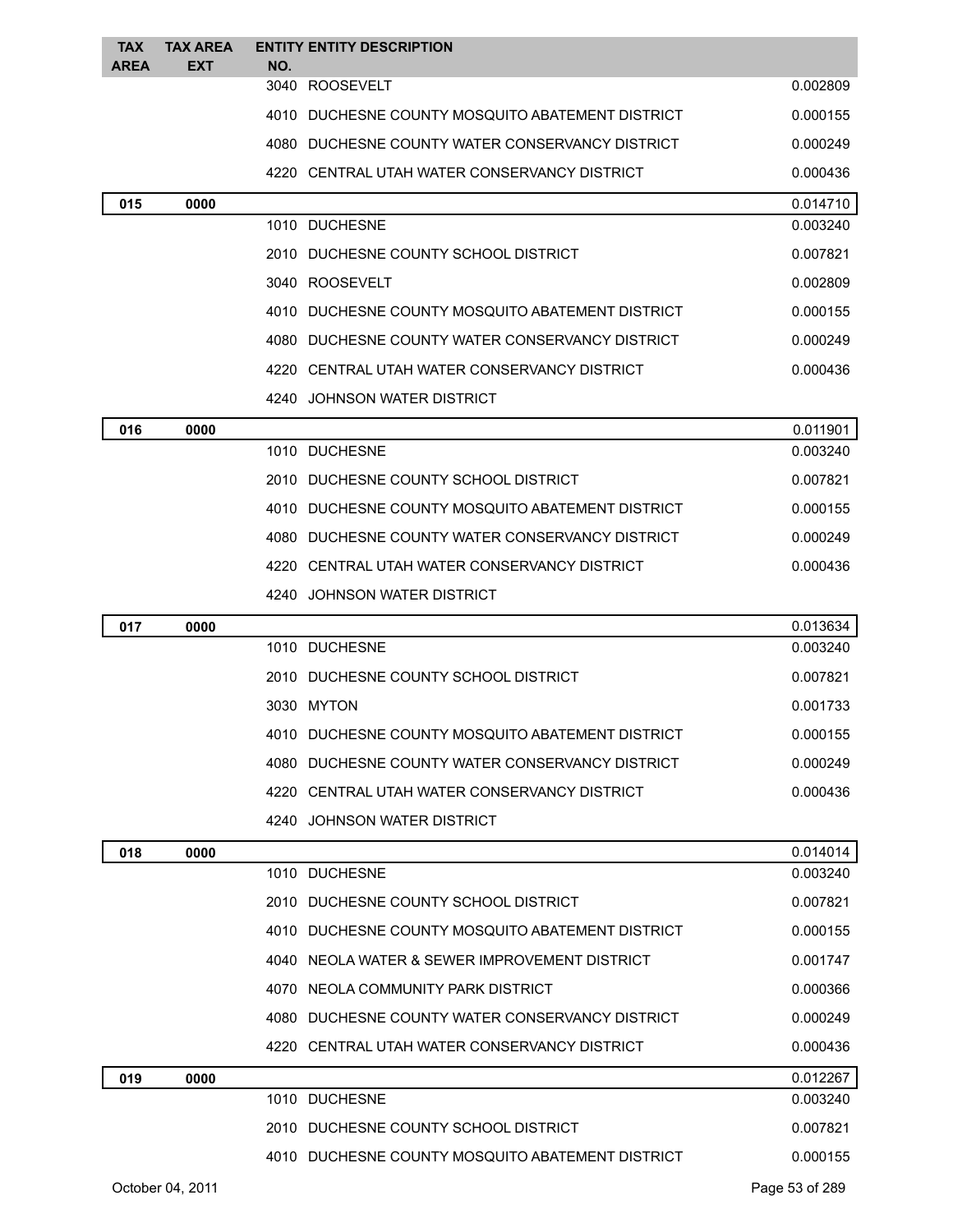| <b>TAX</b> | <b>TAX AREA</b> |     | <b>ENTITY ENTITY DESCRIPTION</b>                 |          |
|------------|-----------------|-----|--------------------------------------------------|----------|
| AREA       | EXT             | NO. |                                                  |          |
|            |                 |     | 4070 NEOLA COMMUNITY PARK DISTRICT               | 0.000366 |
|            |                 |     | 4080 DUCHESNE COUNTY WATER CONSERVANCY DISTRICT  | 0.000249 |
|            |                 |     | 4220 CENTRAL UTAH WATER CONSERVANCY DISTRICT     | 0.000436 |
| 020        | 0000            |     |                                                  | 0.011901 |
|            |                 |     | 1010 DUCHESNE                                    | 0.003240 |
|            |                 |     | 2010 DUCHESNE COUNTY SCHOOL DISTRICT             | 0.007821 |
|            |                 |     | 4010 DUCHESNE COUNTY MOSQUITO ABATEMENT DISTRICT | 0.000155 |
|            |                 |     | 4030 EAST DUCHESNE WATER IMPROVEMENT DISTRICT    |          |
|            |                 |     | 4080 DUCHESNE COUNTY WATER CONSERVANCY DISTRICT  | 0.000249 |
|            |                 |     | 4220 CENTRAL UTAH WATER CONSERVANCY DISTRICT     | 0.000436 |
| 021        | 0000            |     |                                                  | 0.011901 |
|            |                 |     | 1010 DUCHESNE                                    | 0.003240 |
|            |                 |     | 2010 DUCHESNE COUNTY SCHOOL DISTRICT             | 0.007821 |
|            |                 |     | 4010 DUCHESNE COUNTY MOSQUITO ABATEMENT DISTRICT | 0.000155 |
|            |                 |     | 4050 FRUITLAND WATER IMPROVEMENT DISTRICT        |          |
|            |                 |     | 4080 DUCHESNE COUNTY WATER CONSERVANCY DISTRICT  | 0.000249 |
|            |                 |     | 4220 CENTRAL UTAH WATER CONSERVANCY DISTRICT     | 0.000436 |
| 022        | 0000            |     |                                                  | 0.012428 |
|            |                 |     | 1010 DUCHESNE                                    | 0.003240 |
|            |                 |     | 2010 DUCHESNE COUNTY SCHOOL DISTRICT             | 0.007821 |
|            |                 |     | 4010 DUCHESNE COUNTY MOSQUITO ABATEMENT DISTRICT | 0.000155 |
|            |                 |     | 4060 UPPER COUNTRY WATER IMPROVEMENT DISTRICT    | 0.000527 |
|            |                 |     | 4080 DUCHESNE COUNTY WATER CONSERVANCY DISTRICT  | 0.000249 |
|            |                 |     | 4220 CENTRAL UTAH WATER CONSERVANCY DISTRICT     | 0.000436 |
| 023        | 0000            |     |                                                  | 0.012185 |
|            |                 |     | 1010 DUCHESNE                                    | 0.003240 |
|            |                 |     | 2010 DUCHESNE COUNTY SCHOOL DISTRICT             | 0.007821 |
|            |                 |     | 4010 DUCHESNE COUNTY MOSQUITO ABATEMENT DISTRICT | 0.000155 |
|            |                 |     | 4075 I PINON FOREST SPECIAL SERVICE DISTRICT     | 0.000284 |
|            |                 |     | 4080 DUCHESNE COUNTY WATER CONSERVANCY DISTRICT  | 0.000249 |
|            |                 |     | 4220 CENTRAL UTAH WATER CONSERVANCY DISTRICT     | 0.000436 |
| 024        | 0000            |     |                                                  | 0.012462 |
|            |                 |     | 1010 DUCHESNE                                    | 0.003240 |
|            |                 |     | 2010 DUCHESNE COUNTY SCHOOL DISTRICT             | 0.007821 |
|            |                 |     | 4010 DUCHESNE COUNTY MOSQUITO ABATEMENT DISTRICT | 0.000155 |
|            |                 |     | 4080 DUCHESNE COUNTY WATER CONSERVANCY DISTRICT  | 0.000249 |
|            |                 |     | 4090 CEDARVIEW-MONTWELL SPECIAL SERVICE DISTRICT | 0.000561 |
|            |                 |     | 4220 CENTRAL UTAH WATER CONSERVANCY DISTRICT     | 0.000436 |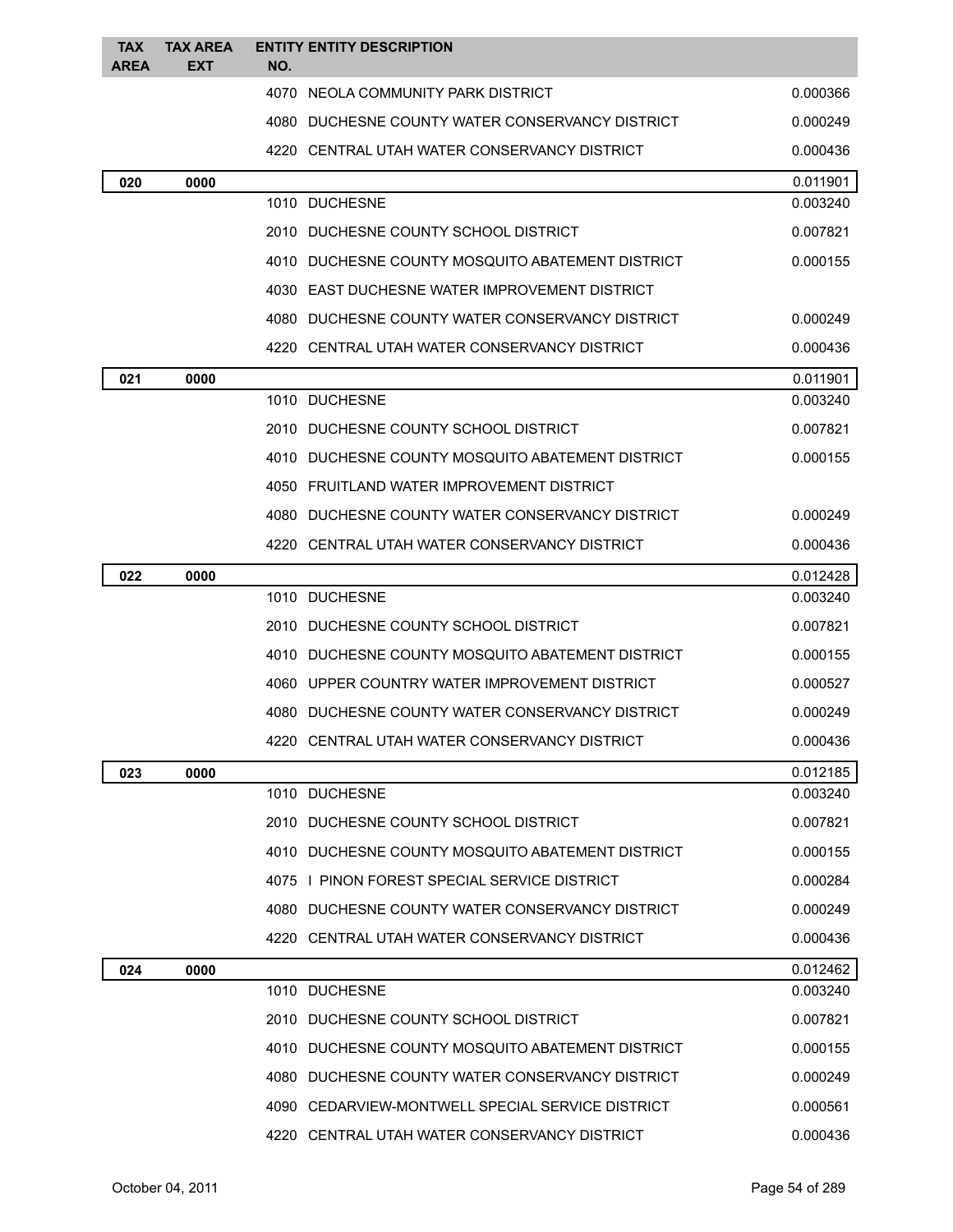| <b>TAX</b>  | <b>TAX AREA</b> | <b>ENTITY ENTITY DESCRIPTION</b>                 |          |
|-------------|-----------------|--------------------------------------------------|----------|
| <b>AREA</b> | <b>EXT</b>      | NO.                                              |          |
| 026         | 0000            |                                                  | 0.012828 |
|             |                 | 1010 DUCHESNE                                    | 0.003240 |
|             |                 | 2010 DUCHESNE COUNTY SCHOOL DISTRICT             | 0.007821 |
|             |                 | 4010 DUCHESNE COUNTY MOSQUITO ABATEMENT DISTRICT | 0.000155 |
|             |                 | 4070 NEOLA COMMUNITY PARK DISTRICT               | 0.000366 |
|             |                 | 4080 DUCHESNE COUNTY WATER CONSERVANCY DISTRICT  | 0.000249 |
|             |                 | 4090 CEDARVIEW-MONTWELL SPECIAL SERVICE DISTRICT | 0.000561 |
|             |                 | 4220 CENTRAL UTAH WATER CONSERVANCY DISTRICT     | 0.000436 |
| 091         | 0000            |                                                  | 0.011901 |
|             |                 | 1010 DUCHESNE                                    | 0.003240 |
|             |                 | 2010 DUCHESNE COUNTY SCHOOL DISTRICT             | 0.007821 |
|             |                 | 4010 DUCHESNE COUNTY MOSQUITO ABATEMENT DISTRICT | 0.000155 |
|             |                 | 4080 DUCHESNE COUNTY WATER CONSERVANCY DISTRICT  | 0.000249 |
|             |                 | 4220 CENTRAL UTAH WATER CONSERVANCY DISTRICT     | 0.000436 |
|             |                 |                                                  |          |

## **EMERY COUNTY**

| 001 | 0000 |                                                            | 0.014847 |
|-----|------|------------------------------------------------------------|----------|
|     |      | 1010 EMERY                                                 | 0.004577 |
|     |      | 2010 EMERY COUNTY SCHOOL DISTRICT                          | 0.005716 |
|     |      | 3010 CASTLE DALE                                           | 0.001531 |
|     |      | 4010 EMERY WATER CONSERVANCY DISTRICT                      | 0.000387 |
|     |      | 4020 CASTLE VALLEY SPECIAL SERVICE DISTRICT                | 0.002636 |
|     |      | 4050 EMERY COUNTY RECREATION SPECIAL SERVICE DISTRICT      |          |
|     |      | 4060 EMERY COUNTY FIRE PROTECTION SPECIAL SERVICE DISTRICT |          |
| 002 | 0000 |                                                            | 0.014190 |
|     |      | 1010 EMERY                                                 | 0.004577 |
|     |      | 2010 EMERY COUNTY SCHOOL DISTRICT                          | 0.005716 |
|     |      | 3030 CLEVELAND                                             | 0.000874 |
|     |      |                                                            |          |

| 4010 EMERY WATER CONSERVANCY DISTRICT                 | 0.000387 |
|-------------------------------------------------------|----------|
| 4020 CASTLE VALLEY SPECIAL SERVICE DISTRICT           | 0.002636 |
| 4050 EMERY COUNTY RECREATION SPECIAL SERVICE DISTRICT |          |

EMERY COUNTY FIRE PROTECTION SPECIAL SERVICE DISTRICT

| 003 | 0000 |                                                       | 0.015538 |
|-----|------|-------------------------------------------------------|----------|
|     |      | 1010 EMERY                                            | 0.004577 |
|     |      | 2010 EMERY COUNTY SCHOOL DISTRICT                     | 0.005716 |
|     |      | 3040 ELMO                                             | 0.002222 |
|     |      | 4010 EMERY WATER CONSERVANCY DISTRICT                 | 0.000387 |
|     |      | 4020 CASTLE VALLEY SPECIAL SERVICE DISTRICT           | 0.002636 |
|     |      | 4050 EMERY COUNTY RECREATION SPECIAL SERVICE DISTRICT |          |
|     |      |                                                       |          |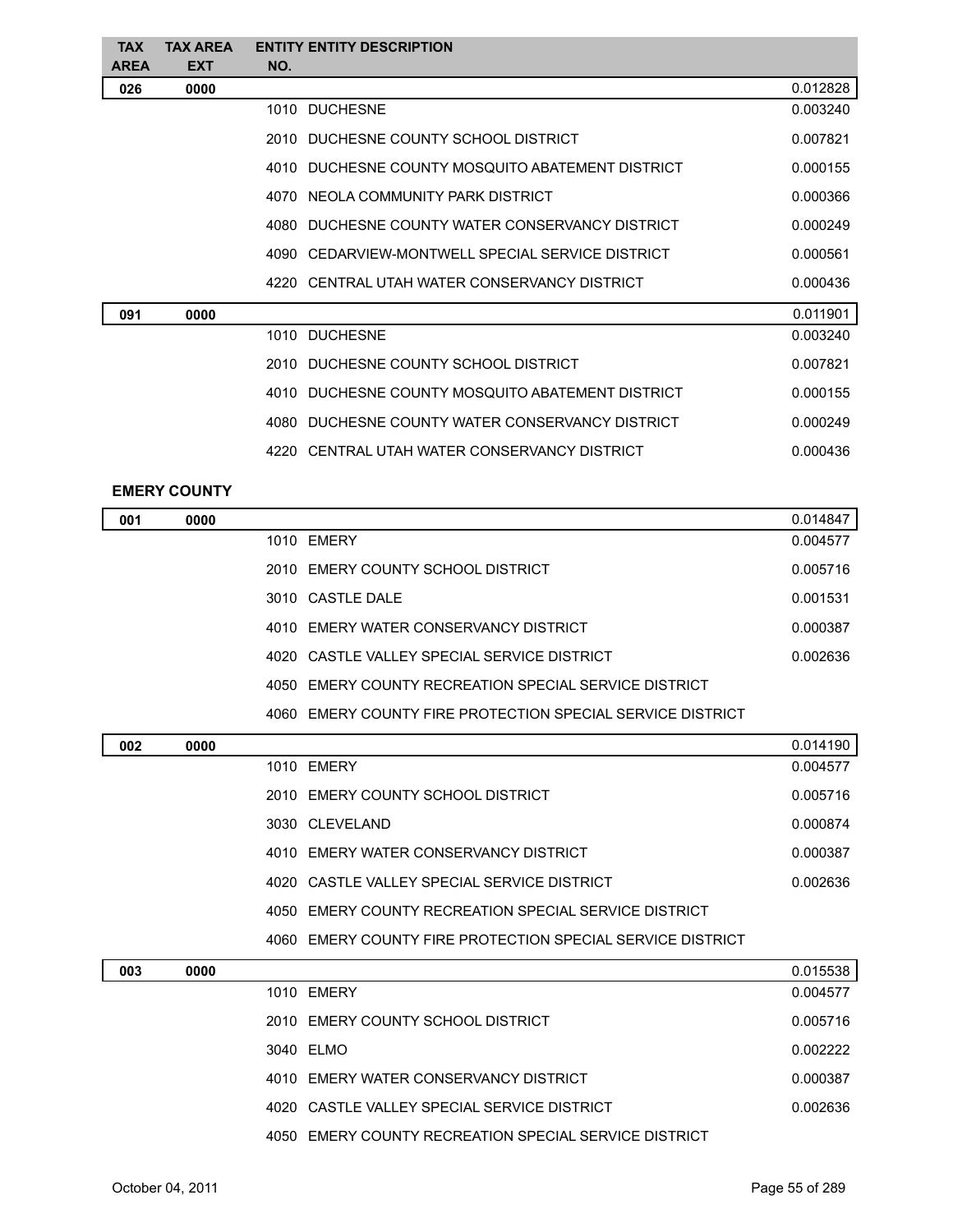| <b>TAX</b><br><b>AREA</b> | <b>TAX AREA</b><br><b>EXT</b> | <b>ENTITY ENTITY DESCRIPTION</b><br>NO.                    |          |
|---------------------------|-------------------------------|------------------------------------------------------------|----------|
|                           |                               | 4060 EMERY COUNTY FIRE PROTECTION SPECIAL SERVICE DISTRICT |          |
| 004                       | 0000                          |                                                            | 0.015128 |
|                           |                               | 1010 EMERY                                                 | 0.004577 |
|                           |                               | 2010 EMERY COUNTY SCHOOL DISTRICT                          | 0.005716 |
|                           |                               | 3050 EMERY                                                 | 0.001812 |
|                           |                               | 4010 EMERY WATER CONSERVANCY DISTRICT                      | 0.000387 |
|                           |                               | 4020 CASTLE VALLEY SPECIAL SERVICE DISTRICT                | 0.002636 |
|                           |                               | 4030 SOUTH EMERY WATER CONSERVANCY DISTRICT                | 0.000000 |

- EMERY COUNTY RECREATION SPECIAL SERVICE DISTRICT
- EMERY COUNTY FIRE PROTECTION SPECIAL SERVICE DISTRICT

| 005 | 0000 |                                                               | 0.014831 |
|-----|------|---------------------------------------------------------------|----------|
|     |      | 1010 EMERY                                                    | 0.004577 |
|     |      | 2010 EMERY COUNTY SCHOOL DISTRICT                             | 0.005716 |
|     |      | 3060 FERRON                                                   | 0.001515 |
|     |      | 4010 EMERY WATER CONSERVANCY DISTRICT                         | 0.000387 |
|     |      | 4020 CASTLE VALLEY SPECIAL SERVICE DISTRICT                   | 0.002636 |
|     |      | 4050 EMERY COUNTY RECREATION SPECIAL SERVICE DISTRICT         |          |
|     |      | EMERY COUNTY FIRE PROTECTION SPECIAL SERVICE DISTRICT<br>4060 |          |

| 005 | 0001 |                                                            | 0.012195 |
|-----|------|------------------------------------------------------------|----------|
|     |      | 1010 EMERY                                                 | 0.004577 |
|     |      | 2010 EMERY COUNTY SCHOOL DISTRICT                          | 0.005716 |
|     |      | 3060 FERRON                                                | 0.001515 |
|     |      | 4010 EMERY WATER CONSERVANCY DISTRICT                      | 0.000387 |
|     |      | 4050 EMERY COUNTY RECREATION SPECIAL SERVICE DISTRICT      |          |
|     |      | 4060 EMERY COUNTY FIRE PROTECTION SPECIAL SERVICE DISTRICT |          |

| 006 | 0000 |                                                            | 0.014759 |
|-----|------|------------------------------------------------------------|----------|
|     |      | 1010 EMERY                                                 | 0.004577 |
|     |      | 2010 EMERY COUNTY SCHOOL DISTRICT                          | 0.005716 |
|     |      | 3062 GREEN RIVER                                           | 0.004466 |
|     |      | 4050 EMERY COUNTY RECREATION SPECIAL SERVICE DISTRICT      |          |
|     |      | 4060 EMERY COUNTY FIRE PROTECTION SPECIAL SERVICE DISTRICT |          |

| 007 | 0000 |                                                                      | 0.014626 |
|-----|------|----------------------------------------------------------------------|----------|
|     |      | 1010 EMERY                                                           | 0.004577 |
|     |      | 2010 EMERY COUNTY SCHOOL DISTRICT                                    | 0.005716 |
|     |      | 3070 HUNTINGTON                                                      | 0.001310 |
|     |      | 4010 EMERY WATER CONSERVANCY DISTRICT                                | 0.000387 |
|     |      | 4020 CASTLE VALLEY SPECIAL SERVICE DISTRICT                          | 0.002636 |
|     |      | 4050 EMERY COUNTY RECREATION SPECIAL SERVICE DISTRICT                |          |
|     |      | <b>EMERY COUNTY FIRE PROTECTION SPECIAL SERVICE DISTRICT</b><br>4060 |          |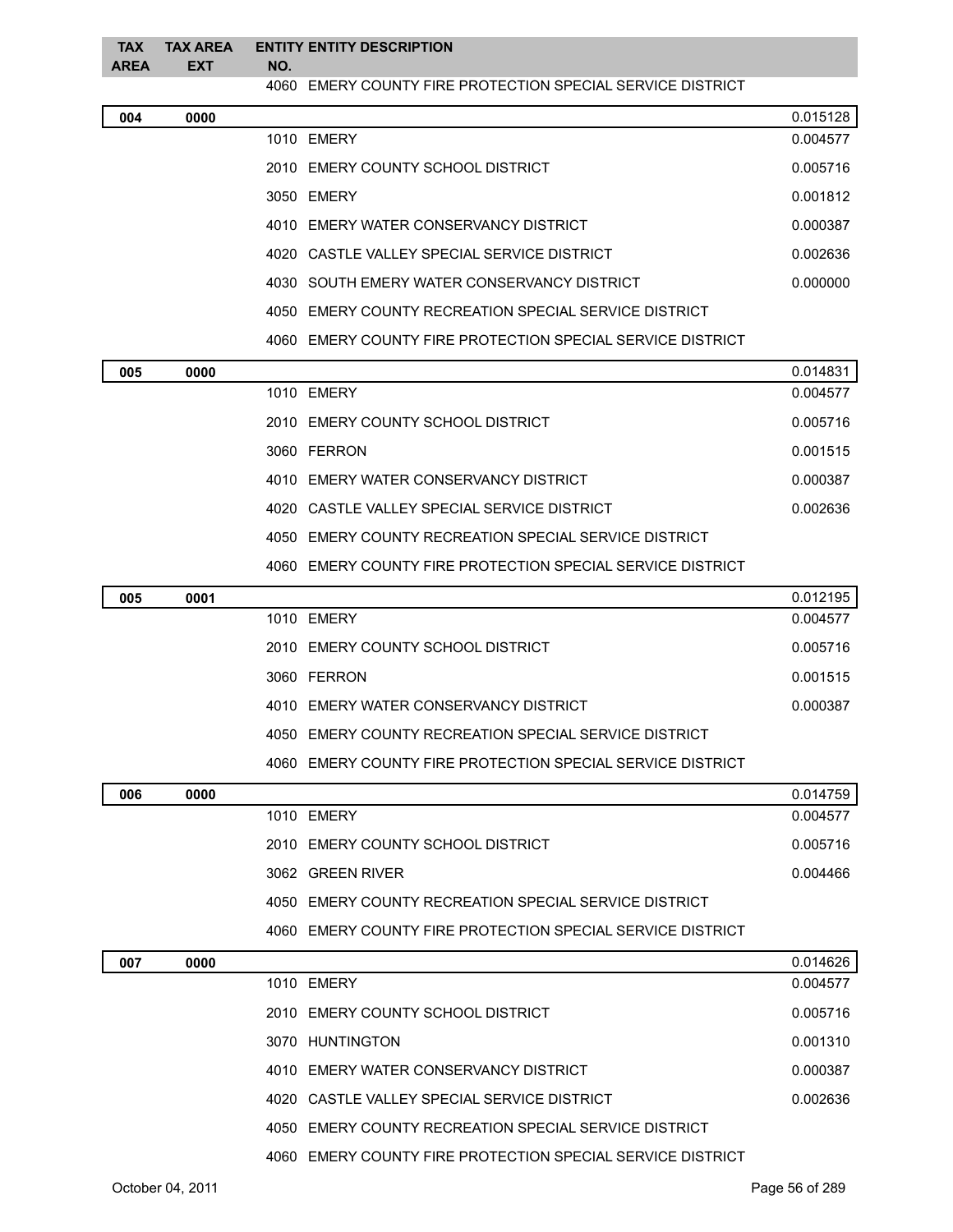| <b>TAX</b><br><b>AREA</b> | <b>TAX AREA</b><br><b>EXT</b> | <b>ENTITY ENTITY DESCRIPTION</b><br>NO.                    |          |
|---------------------------|-------------------------------|------------------------------------------------------------|----------|
| 008                       | 0000                          |                                                            | 0.014956 |
|                           |                               | 1010 EMERY                                                 | 0.004577 |
|                           |                               | 2010 EMERY COUNTY SCHOOL DISTRICT                          | 0.005716 |
|                           |                               | 3080 ORANGEVILLE                                           | 0.001640 |
|                           |                               | 4010 EMERY WATER CONSERVANCY DISTRICT                      | 0.000387 |
|                           |                               | 4020 CASTLE VALLEY SPECIAL SERVICE DISTRICT                | 0.002636 |
|                           |                               | 4050 EMERY COUNTY RECREATION SPECIAL SERVICE DISTRICT      |          |
|                           |                               | 4060 EMERY COUNTY FIRE PROTECTION SPECIAL SERVICE DISTRICT |          |
| 009                       | 0000                          |                                                            | 0.010680 |
|                           |                               | 1010 EMERY                                                 | 0.004577 |
|                           |                               | 2010 EMERY COUNTY SCHOOL DISTRICT                          | 0.005716 |
|                           |                               | 4010 EMERY WATER CONSERVANCY DISTRICT                      | 0.000387 |
|                           |                               | 4040 EMERY COUNTY SPECIAL SERVICE DISTRICT NO. 1           |          |
|                           |                               | 4050 EMERY COUNTY RECREATION SPECIAL SERVICE DISTRICT      |          |
|                           |                               | 4060 EMERY COUNTY FIRE PROTECTION SPECIAL SERVICE DISTRICT |          |
| 011                       | 0000                          |                                                            | 0.012211 |
|                           |                               | 1010 EMERY                                                 | 0.004577 |
|                           |                               | 2010 EMERY COUNTY SCHOOL DISTRICT                          | 0.005716 |
|                           |                               | 3010 CASTLE DALE                                           | 0.001531 |
|                           |                               | 4010 EMERY WATER CONSERVANCY DISTRICT                      | 0.000387 |
|                           |                               | 4050 EMERY COUNTY RECREATION SPECIAL SERVICE DISTRICT      |          |
|                           |                               | 4060 EMERY COUNTY FIRE PROTECTION SPECIAL SERVICE DISTRICT |          |
| 013                       | 0000                          |                                                            | 0.012902 |
|                           |                               | 1010 EMERY                                                 | 0.004577 |
|                           |                               | 2010 EMERY COUNTY SCHOOL DISTRICT                          | 0.005716 |
|                           |                               | 3040 ELMO                                                  | 0.002222 |
|                           |                               | 4010 EMERY WATER CONSERVANCY DISTRICT                      | 0.000387 |
|                           |                               | 4040 EMERY COUNTY SPECIAL SERVICE DISTRICT NO. 1           |          |
|                           |                               | 4050 EMERY COUNTY RECREATION SPECIAL SERVICE DISTRICT      |          |
|                           |                               | 4060 EMERY COUNTY FIRE PROTECTION SPECIAL SERVICE DISTRICT |          |
| 017                       | 0000                          |                                                            | 0.011990 |
|                           |                               | 1010 EMERY                                                 | 0.004577 |
|                           |                               | 2010 EMERY COUNTY SCHOOL DISTRICT                          | 0.005716 |
|                           |                               | 3070 HUNTINGTON                                            | 0.001310 |
|                           |                               | 4010 EMERY WATER CONSERVANCY DISTRICT                      | 0.000387 |
|                           |                               | 4050 EMERY COUNTY RECREATION SPECIAL SERVICE DISTRICT      |          |
|                           |                               | 4060 EMERY COUNTY FIRE PROTECTION SPECIAL SERVICE DISTRICT |          |
| 018                       | 0000                          |                                                            | 0.012320 |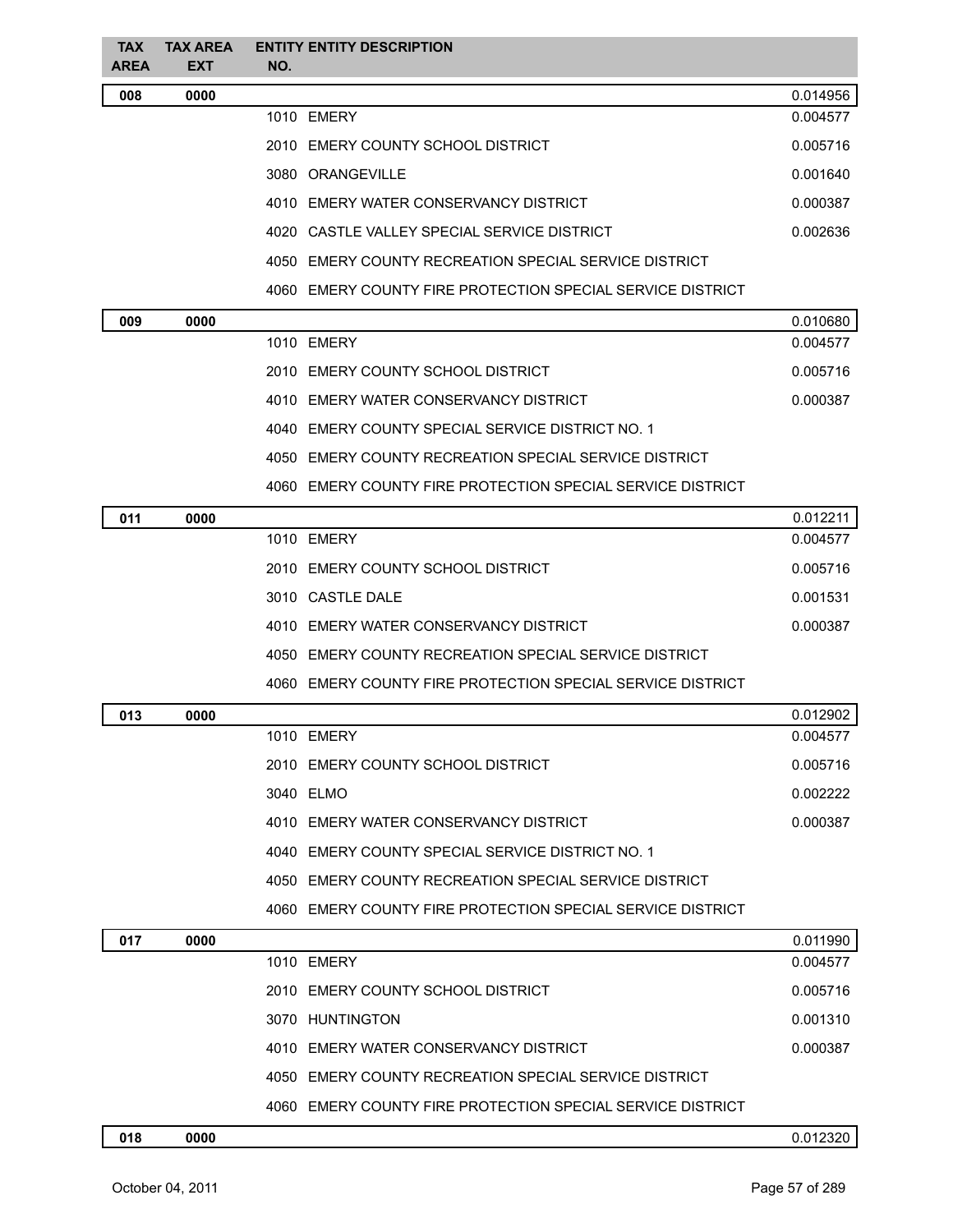| <b>TAX</b>  | <b>TAX AREA</b> |     | <b>ENTITY ENTITY DESCRIPTION</b>                           |          |
|-------------|-----------------|-----|------------------------------------------------------------|----------|
| <b>AREA</b> | <b>EXT</b>      | NO. | 1010 EMERY                                                 | 0.004577 |
|             |                 |     | 2010 EMERY COUNTY SCHOOL DISTRICT                          | 0.005716 |
|             |                 |     | 3080 ORANGEVILLE                                           | 0.001640 |
|             |                 |     | 4010 EMERY WATER CONSERVANCY DISTRICT                      | 0.000387 |
|             |                 |     | 4050 EMERY COUNTY RECREATION SPECIAL SERVICE DISTRICT      |          |
|             |                 |     | 4060 EMERY COUNTY FIRE PROTECTION SPECIAL SERVICE DISTRICT |          |
| 019         | 0000            |     |                                                            | 0.010293 |
|             |                 |     | 1010 EMERY                                                 | 0.004577 |
|             |                 |     | 2010 EMERY COUNTY SCHOOL DISTRICT                          | 0.005716 |
|             |                 |     | 4040 EMERY COUNTY SPECIAL SERVICE DISTRICT NO. 1           |          |
|             |                 |     | 4050 EMERY COUNTY RECREATION SPECIAL SERVICE DISTRICT      |          |
|             |                 |     | 4060 EMERY COUNTY FIRE PROTECTION SPECIAL SERVICE DISTRICT |          |
| 020         | 0000            |     |                                                            | 0.013316 |
|             |                 |     | 1010 EMERY                                                 | 0.004577 |
|             |                 |     | 2010 EMERY COUNTY SCHOOL DISTRICT                          | 0.005716 |
|             |                 |     | 4010 EMERY WATER CONSERVANCY DISTRICT                      | 0.000387 |
|             |                 |     | 4020 CASTLE VALLEY SPECIAL SERVICE DISTRICT                | 0.002636 |
|             |                 |     | 4050 EMERY COUNTY RECREATION SPECIAL SERVICE DISTRICT      |          |
|             |                 |     | 4060 EMERY COUNTY FIRE PROTECTION SPECIAL SERVICE DISTRICT |          |
| 030         | 0000            |     |                                                            | 0.013869 |
|             |                 |     | 1010 EMERY                                                 | 0.004577 |
|             |                 |     | 2010 EMERY COUNTY SCHOOL DISTRICT                          | 0.005716 |
|             |                 |     | 3020 CLAWSON                                               | 0.000553 |
|             |                 |     | 4010 EMERY WATER CONSERVANCY DISTRICT                      | 0.000387 |
|             |                 |     | 4020 CASTLE VALLEY SPECIAL SERVICE DISTRICT                | 0.002636 |
|             |                 |     | 4050 EMERY COUNTY RECREATION SPECIAL SERVICE DISTRICT      |          |
|             |                 |     | 4060 EMERY COUNTY FIRE PROTECTION SPECIAL SERVICE DISTRICT |          |
| 049         | 0000            |     |                                                            | 0.010680 |
|             |                 |     | 1010 EMERY                                                 | 0.004577 |
|             |                 |     | 2010 EMERY COUNTY SCHOOL DISTRICT                          | 0.005716 |
|             |                 |     | 4010 EMERY WATER CONSERVANCY DISTRICT                      | 0.000387 |
|             |                 |     | 4030 SOUTH EMERY WATER CONSERVANCY DISTRICT                | 0.000000 |
|             |                 |     | 4040 EMERY COUNTY SPECIAL SERVICE DISTRICT NO. 1           |          |
|             |                 |     | 4050 EMERY COUNTY RECREATION SPECIAL SERVICE DISTRICT      |          |
|             |                 |     | 4060 EMERY COUNTY FIRE PROTECTION SPECIAL SERVICE DISTRICT |          |
| 066         | 0000            |     |                                                            | 0.015768 |
|             |                 |     | 1010 EMERY                                                 | 0.004577 |
|             |                 |     | 2010 EMERY COUNTY SCHOOL DISTRICT                          | 0.005716 |
|             |                 |     | 3062 GREEN RIVER                                           | 0.004466 |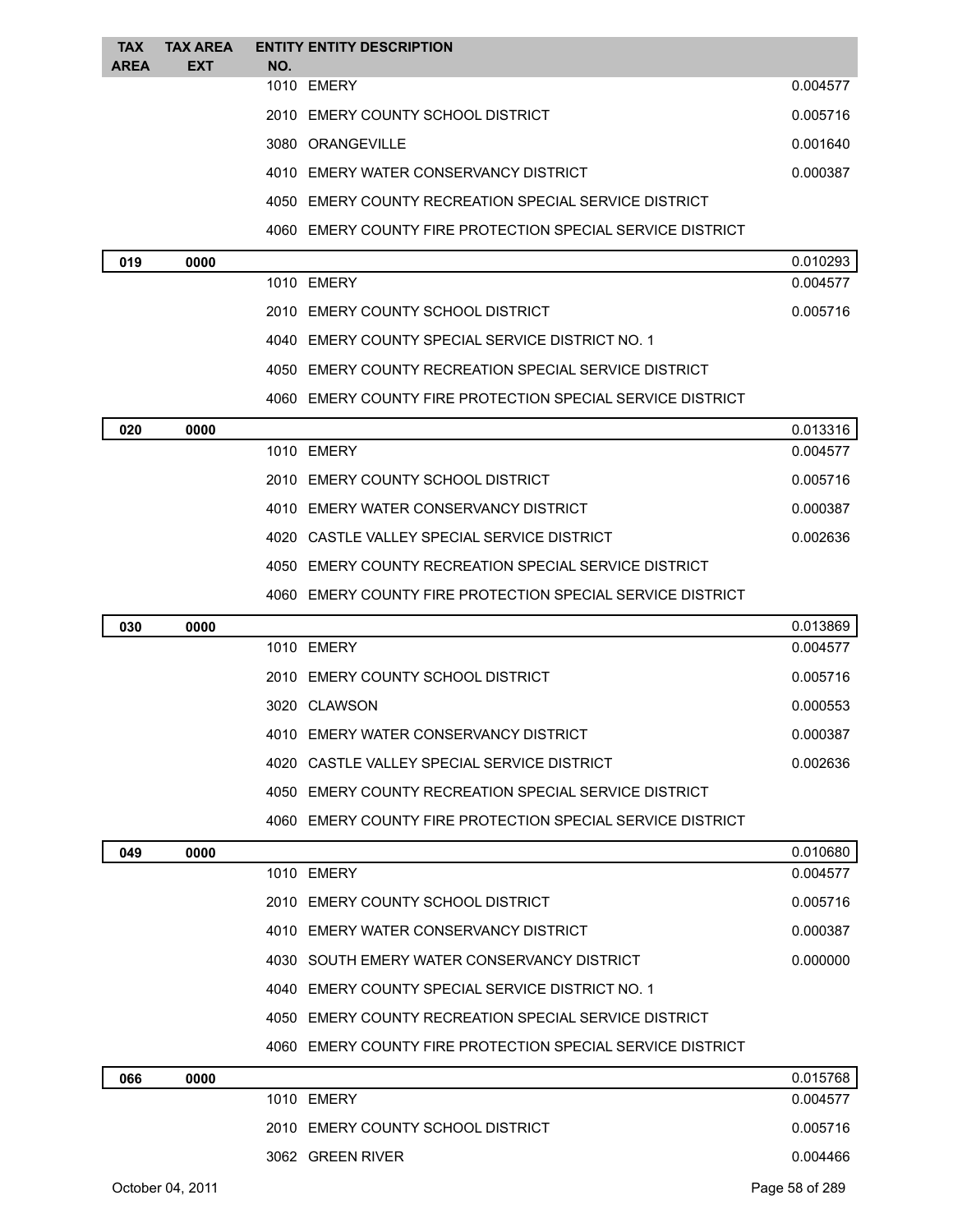| <b>TAX</b><br><b>AREA</b> | <b>TAX AREA</b><br><b>EXT</b> | <b>ENTITY ENTITY DESCRIPTION</b><br>NO.                       |          |
|---------------------------|-------------------------------|---------------------------------------------------------------|----------|
|                           |                               | 4050 EMERY COUNTY RECREATION SPECIAL SERVICE DISTRICT         |          |
|                           |                               | 4060 EMERY COUNTY FIRE PROTECTION SPECIAL SERVICE DISTRICT    |          |
|                           |                               | 6010 BOND REPAY - GRAND COUNTY WATER CONSERVANCY DISTRICT     | 0.000059 |
|                           |                               | 6020 BOND REPAY - GRAND COUNTY SPECIAL SERVICE WATER DISTRICT | 0.000124 |
|                           |                               | 6030 BOND REPAY - GRAND COUNTY                                | 0.000170 |
|                           |                               | 6040 BOND REPAY - GRAND COUNTY SCHOOL DISTRICT                | 0.000656 |
|                           |                               |                                                               |          |

## **GARFIELD COUNTY**

| 001 | 0000 |                                                    | 0.009552 |
|-----|------|----------------------------------------------------|----------|
|     |      | 1010 GARFIELD                                      | 0.001548 |
|     |      | 2010 GARFIELD COUNTY SCHOOL DISTRICT               | 0.006633 |
|     |      | 3010 ANTIMONY                                      | 0.000733 |
|     |      | 4010 ANTIMONY CEMETERY IMPROVEMENT DISTRICT        | 0.000167 |
|     |      | 4100 UPPER SEVIER RIVER WATER CONSERVANCY DISTRICT | 0.000035 |
|     |      | 4270 CENTRAL UTAH WATER CONSERVANCY DISTRICT       | 0.000436 |
| 002 | 0000 |                                                    | 0.008459 |
|     |      | 1010 GARFIELD                                      | 0.001548 |
|     |      | 2010 GARFIELD COUNTY SCHOOL DISTRICT               | 0.006633 |
|     |      | 3020 BOULDER                                       | 0.000278 |
| 003 | 0000 |                                                    | 0.011312 |
|     |      | 1010 GARFIELD                                      | 0.001548 |
|     |      | 2010 GARFIELD COUNTY SCHOOL DISTRICT               | 0.006633 |
|     |      | 3030 CANNONVILLE                                   | 0.002800 |
|     |      | 4060 CANNONVILLE CEMETERY MAINTENANCE DISTRICT     | 0.000331 |
| 004 | 0000 |                                                    | 0.010760 |
|     |      | 1010 GARFIELD                                      | 0.001548 |
|     |      | 2010 GARFIELD COUNTY SCHOOL DISTRICT               | 0.006633 |
|     |      | 3040 ESCALANTE                                     | 0.002395 |
|     |      | 4080 ESCALANTE CEMETARY MAINTENANCE DISTRICT       | 0.000184 |
|     |      | 4090 WIDE HOLLOW WATER CONSERVANCY DISTRICT        |          |
| 005 | 0000 |                                                    | 0.010112 |
|     |      | 1010 GARFIELD                                      | 0.001548 |
|     |      | 2010 GARFIELD COUNTY SCHOOL DISTRICT               | 0.006633 |
|     |      | 3050 HATCH                                         | 0.001314 |
|     |      | 4030 HATCH TOWN CEMETERY MAINTENANCE DISTRICT      | 0.000146 |
|     |      | 4100 UPPER SEVIER RIVER WATER CONSERVANCY DISTRICT | 0.000035 |
|     |      | 4270 CENTRAL UTAH WATER CONSERVANCY DISTRICT       | 0.000436 |
| 006 | 0000 |                                                    | 0.009039 |
|     |      | 1010 GARFIELD                                      | 0.001548 |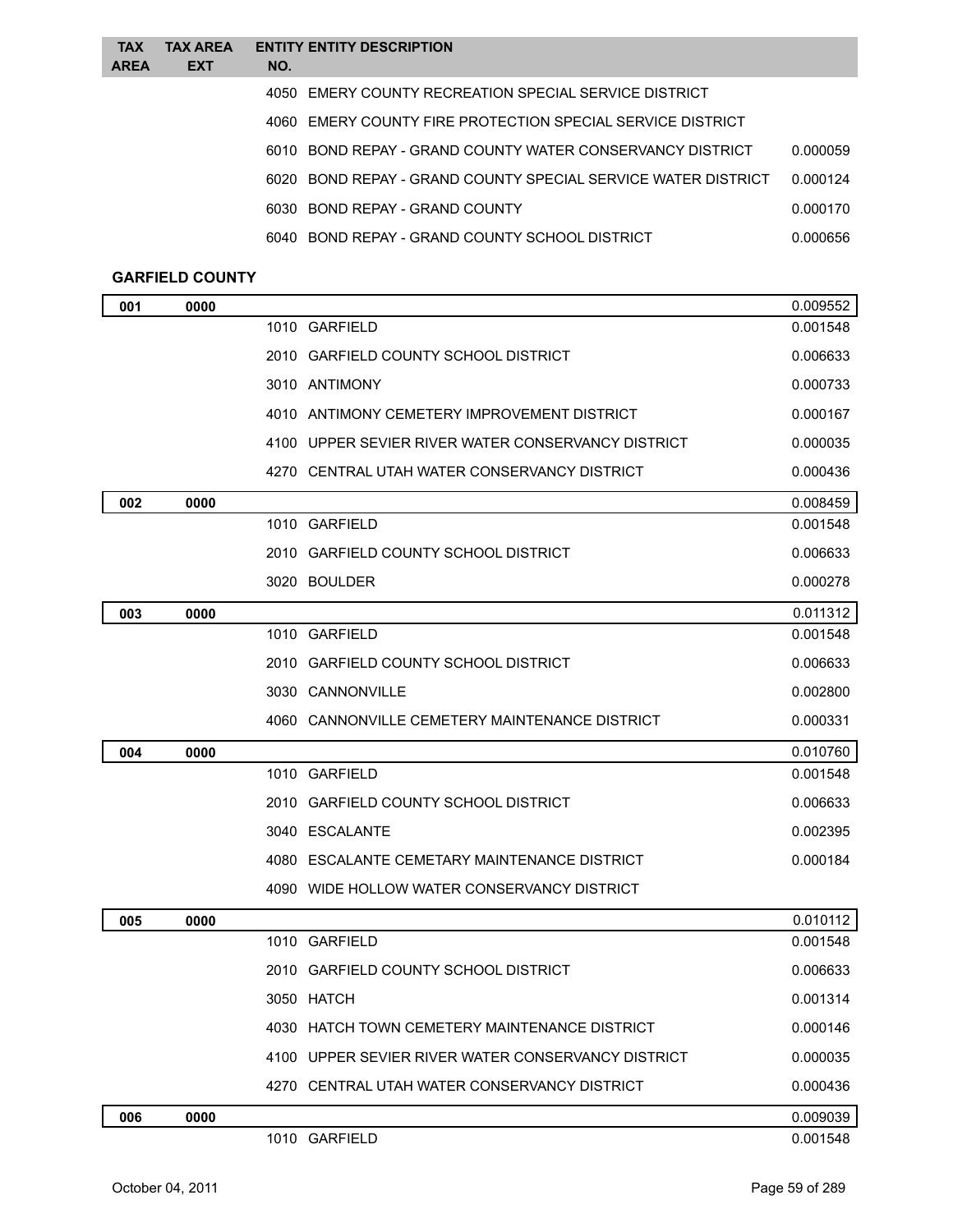| <b>TAX</b><br><b>AREA</b> | <b>TAX AREA</b><br><b>EXT</b> | <b>ENTITY ENTITY DESCRIPTION</b><br>NO.            |          |
|---------------------------|-------------------------------|----------------------------------------------------|----------|
|                           |                               | 2010 GARFIELD COUNTY SCHOOL DISTRICT               | 0.006633 |
|                           |                               | 3060 HENRIEVILLE                                   | 0.000727 |
|                           |                               | 4070 HENRIEVILLE CEMETARY MAINTENANCE DISTRICT     | 0.000131 |
| 007                       | 0000                          |                                                    | 0.011086 |
|                           |                               | 1010 GARFIELD                                      | 0.001548 |
|                           |                               | 2010 GARFIELD COUNTY SCHOOL DISTRICT               | 0.006633 |
|                           |                               | 3070 PANGUITCH                                     | 0.002262 |
|                           |                               | 4020 PANGUITCH CEMETERY MAINTENANCE DISTRICT       | 0.000172 |
|                           |                               | 4100 UPPER SEVIER RIVER WATER CONSERVANCY DISTRICT | 0.000035 |
|                           |                               | 4270 CENTRAL UTAH WATER CONSERVANCY DISTRICT       | 0.000436 |
| 008                       | 0000                          |                                                    | 0.009388 |
|                           |                               | 1010 GARFIELD                                      | 0.001548 |
|                           |                               | 2010 GARFIELD COUNTY SCHOOL DISTRICT               | 0.006633 |
|                           |                               | 3080 TROPIC                                        | 0.000599 |
|                           |                               | 4050 TROPIC CEMETERY MAINTENANCE DISTRICT          | 0.000137 |
|                           |                               | 4100 UPPER SEVIER RIVER WATER CONSERVANCY DISTRICT | 0.000035 |
|                           |                               | 4270 CENTRAL UTAH WATER CONSERVANCY DISTRICT       | 0.000436 |
| 009                       | 0000                          |                                                    | 0.008819 |
|                           |                               | 1010 GARFIELD                                      | 0.001548 |
|                           |                               | 2010 GARFIELD COUNTY SCHOOL DISTRICT               | 0.006633 |
|                           |                               | 4010 ANTIMONY CEMETERY IMPROVEMENT DISTRICT        | 0.000167 |
|                           |                               | 4100 UPPER SEVIER RIVER WATER CONSERVANCY DISTRICT | 0.000035 |
|                           |                               | 4270 CENTRAL UTAH WATER CONSERVANCY DISTRICT       | 0.000436 |
| 010                       | 0000                          |                                                    | 0.008512 |
|                           |                               | 1010 GARFIELD                                      | 0.001548 |
|                           |                               | 2010 GARFIELD COUNTY SCHOOL DISTRICT               | 0.006633 |
|                           |                               | 4060 CANNONVILLE CEMETERY MAINTENANCE DISTRICT     | 0.000331 |
| 011                       | 0000                          |                                                    | 0.008365 |
|                           |                               | 1010 GARFIELD                                      | 0.001548 |
|                           |                               | 2010 GARFIELD COUNTY SCHOOL DISTRICT               | 0.006633 |
|                           |                               | 4080 ESCALANTE CEMETARY MAINTENANCE DISTRICT       | 0.000184 |
|                           |                               | 4090 WIDE HOLLOW WATER CONSERVANCY DISTRICT        |          |
| 012                       | 0000                          |                                                    | 0.008798 |
|                           |                               | 1010 GARFIELD                                      | 0.001548 |
|                           |                               | 2010 GARFIELD COUNTY SCHOOL DISTRICT               | 0.006633 |
|                           |                               | 4030 HATCH TOWN CEMETERY MAINTENANCE DISTRICT      | 0.000146 |
|                           |                               | 4100 UPPER SEVIER RIVER WATER CONSERVANCY DISTRICT | 0.000035 |
|                           |                               | 4270 CENTRAL UTAH WATER CONSERVANCY DISTRICT       | 0.000436 |
| 013                       | 0000                          |                                                    | 0.008312 |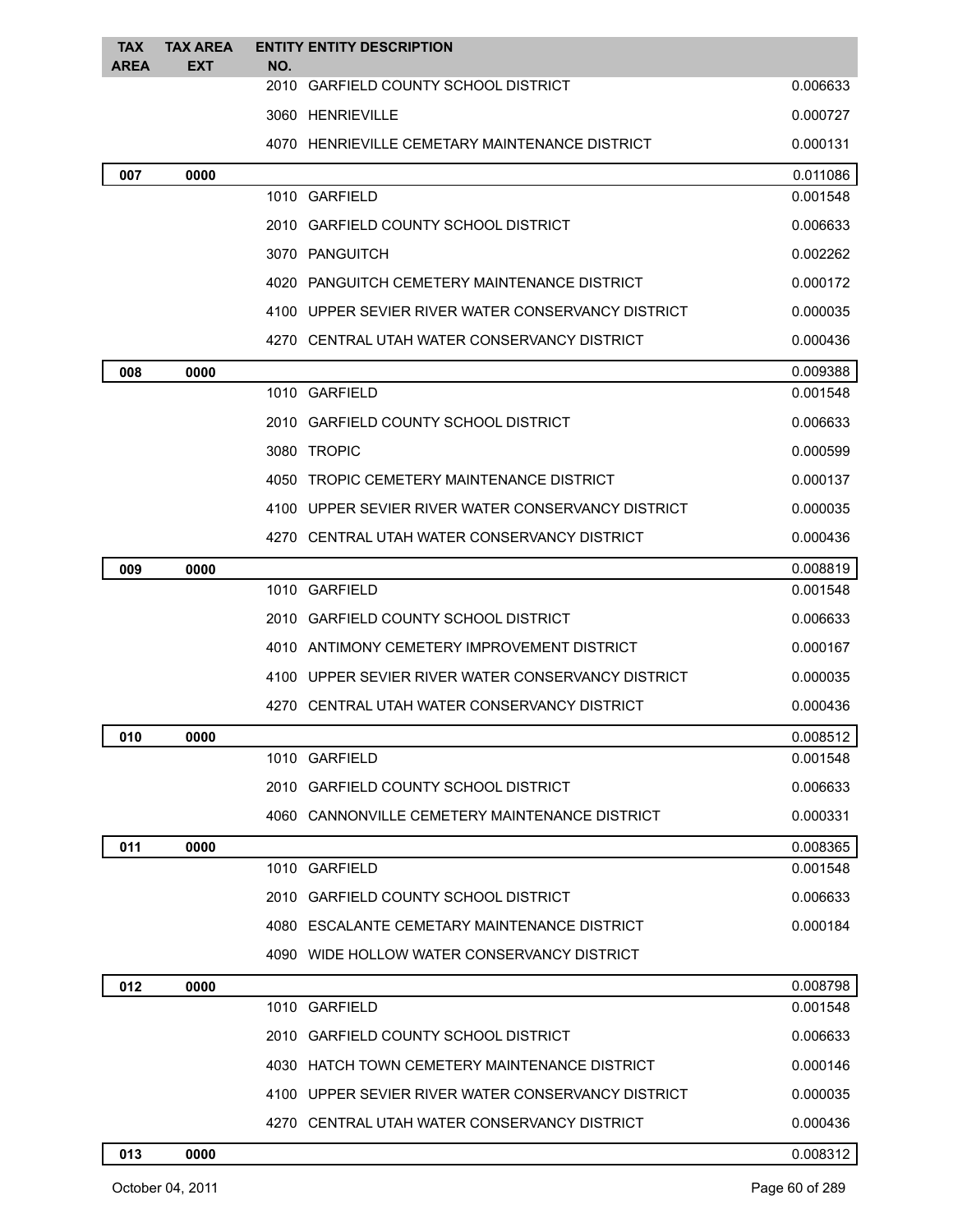| <b>TAX</b>  | <b>TAX AREA</b> |     | <b>ENTITY ENTITY DESCRIPTION</b>                      |          |
|-------------|-----------------|-----|-------------------------------------------------------|----------|
| <b>AREA</b> | <b>EXT</b>      | NO. | 1010 GARFIELD                                         | 0.001548 |
|             |                 |     | 2010 GARFIELD COUNTY SCHOOL DISTRICT                  | 0.006633 |
|             |                 |     | 4070 HENRIEVILLE CEMETARY MAINTENANCE DISTRICT        | 0.000131 |
| 014         | 0000            |     |                                                       | 0.008824 |
|             |                 |     | 1010 GARFIELD                                         | 0.001548 |
|             |                 |     | 2010 GARFIELD COUNTY SCHOOL DISTRICT                  | 0.006633 |
|             |                 |     | 4020 PANGUITCH CEMETERY MAINTENANCE DISTRICT          | 0.000172 |
|             |                 |     | 4100 UPPER SEVIER RIVER WATER CONSERVANCY DISTRICT    | 0.000035 |
|             |                 |     | 4270 CENTRAL UTAH WATER CONSERVANCY DISTRICT          | 0.000436 |
| 015         | 0000            |     |                                                       | 0.008789 |
|             |                 |     | 1010 GARFIELD                                         | 0.001548 |
|             |                 |     | 2010 GARFIELD COUNTY SCHOOL DISTRICT                  | 0.006633 |
|             |                 |     | 4050 TROPIC CEMETERY MAINTENANCE DISTRICT             | 0.000137 |
|             |                 |     | 4100 UPPER SEVIER RIVER WATER CONSERVANCY DISTRICT    | 0.000035 |
|             |                 |     | 4270 CENTRAL UTAH WATER CONSERVANCY DISTRICT          | 0.000436 |
| 016         | 0000            |     |                                                       | 0.008652 |
|             |                 |     | 1010 GARFIELD                                         | 0.001548 |
|             |                 |     | 2010 GARFIELD COUNTY SCHOOL DISTRICT                  | 0.006633 |
|             |                 |     | 4100 UPPER SEVIER RIVER WATER CONSERVANCY DISTRICT    | 0.000035 |
|             |                 |     | 4270 CENTRAL UTAH WATER CONSERVANCY DISTRICT          | 0.000436 |
| 017         | 0000            |     |                                                       | 0.008181 |
|             |                 |     | 1010 GARFIELD                                         | 0.001548 |
|             |                 |     | 2010 GARFIELD COUNTY SCHOOL DISTRICT                  | 0.006633 |
| 018         | 0000            |     |                                                       | 0.008181 |
|             |                 |     | 1010 GARFIELD                                         | 0.001548 |
|             |                 |     | 2010 GARFIELD COUNTY SCHOOL DISTRICT                  | 0.006633 |
|             |                 |     | 4090 WIDE HOLLOW WATER CONSERVANCY DISTRICT           |          |
| 019         | 0000            |     |                                                       | 0.008365 |
|             |                 |     | 1010 GARFIELD                                         | 0.001548 |
|             |                 |     | 2010 GARFIELD COUNTY SCHOOL DISTRICT                  | 0.006633 |
|             |                 |     | 4080 ESCALANTE CEMETARY MAINTENANCE DISTRICT          | 0.000184 |
| 020         | 0000            |     |                                                       | 0.008181 |
|             |                 |     | 1010 GARFIELD                                         | 0.001548 |
|             |                 |     | 2010 GARFIELD COUNTY SCHOOL DISTRICT                  | 0.006633 |
|             |                 |     | 4040 GARFIELD COUNTY TICABOO SPECIAL SERVICE DISTRICT |          |
| 021         | 0000            |     |                                                       | 0.008318 |
|             |                 |     | 1010 GARFIELD                                         | 0.001548 |
|             |                 |     | 2010 GARFIELD COUNTY SCHOOL DISTRICT                  | 0.006633 |
|             |                 |     | 4050 TROPIC CEMETERY MAINTENANCE DISTRICT             | 0.000137 |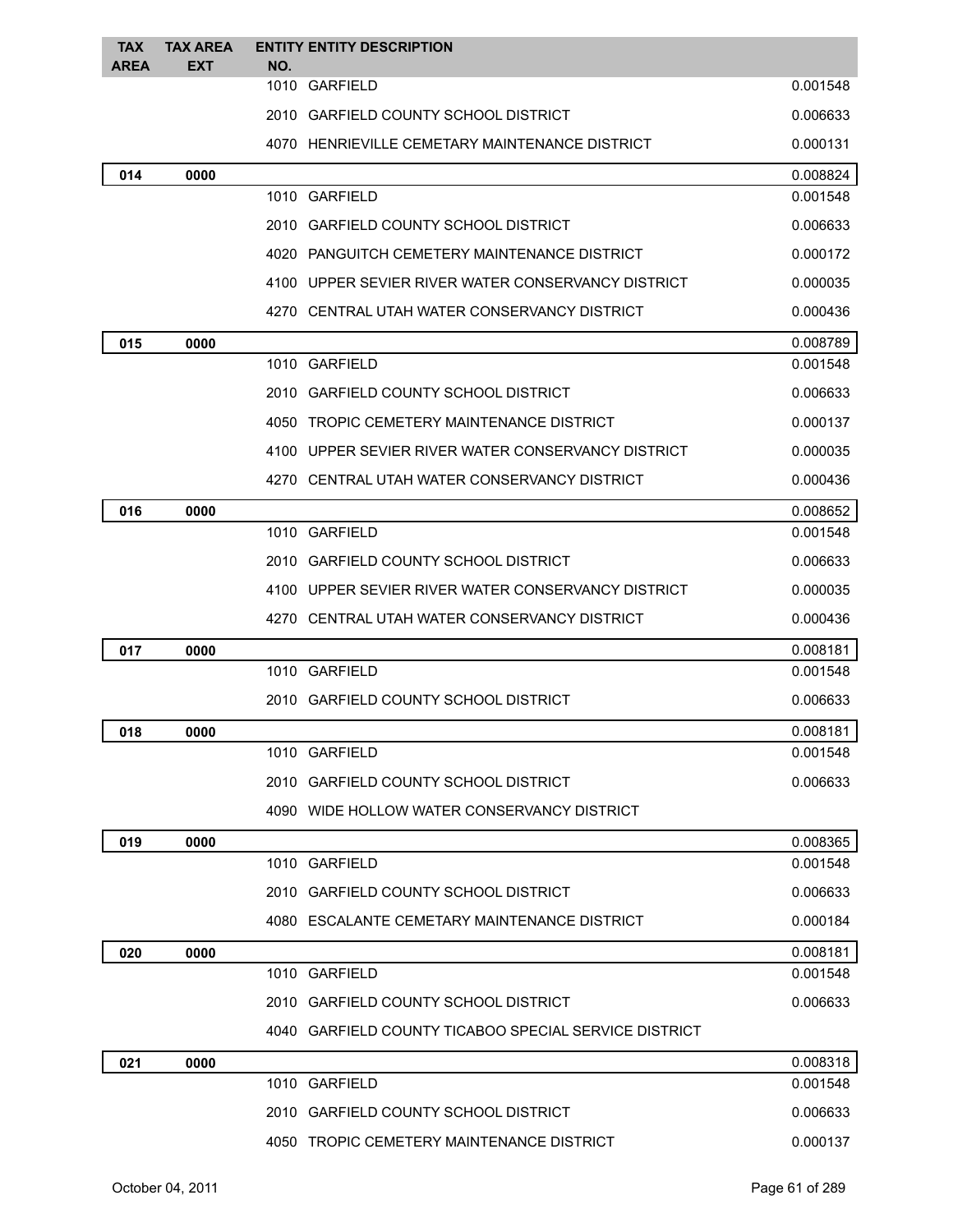| <b>TAX</b>   | <b>TAX AREA</b> | <b>ENTITY ENTITY DESCRIPTION</b>                               |                      |
|--------------|-----------------|----------------------------------------------------------------|----------------------|
| AREA         | <b>EXT</b>      | NO.                                                            |                      |
| 022          | 0000            | 1010 GARFIELD                                                  | 0.008789<br>0.001548 |
|              |                 | 2010 GARFIELD COUNTY SCHOOL DISTRICT                           | 0.006633             |
|              |                 | 4050 TROPIC CEMETERY MAINTENANCE DISTRICT                      | 0.000137             |
|              |                 |                                                                |                      |
|              |                 | 4100 UPPER SEVIER RIVER WATER CONSERVANCY DISTRICT             | 0.000035             |
|              |                 | 4110 BRISTLECONE WATER IMPROVEMENT DISTRICT                    |                      |
|              |                 | 4270 CENTRAL UTAH WATER CONSERVANCY DISTRICT                   | 0.000436             |
| 023          | 0000            |                                                                | 0.008952             |
|              |                 | 1010 GARFIELD                                                  | 0.001548             |
|              |                 | 2010 GARFIELD COUNTY SCHOOL DISTRICT                           | 0.006633             |
|              |                 | 4100 UPPER SEVIER RIVER WATER CONSERVANCY DISTRICT             | 0.000035             |
|              |                 | 4120 PANGUITCH LAKE FIRE PROTECTION DISTRICT                   | 0.000300             |
|              |                 | 4270 CENTRAL UTAH WATER CONSERVANCY DISTRICT                   | 0.000436             |
| 024          | 0000            |                                                                | 0.011589             |
|              |                 | 1010 GARFIELD                                                  | 0.001548             |
|              |                 | 2010 GARFIELD COUNTY SCHOOL DISTRICT                           | 0.006633             |
|              |                 | 3030 CANNONVILLE                                               | 0.002800             |
|              |                 | 4050 TROPIC CEMETERY MAINTENANCE DISTRICT                      | 0.000137             |
|              |                 | 4100 UPPER SEVIER RIVER WATER CONSERVANCY DISTRICT             | 0.000035             |
|              |                 | 4270 CENTRAL UTAH WATER CONSERVANCY DISTRICT                   | 0.000436             |
| 025          | 0000            |                                                                | 0.009408             |
|              |                 | 1010 GARFIELD                                                  | 0.001548             |
|              |                 | 2010 GARFIELD COUNTY SCHOOL DISTRICT                           | 0.006633             |
|              |                 | 4100 UPPER SEVIER RIVER WATER CONSERVANCY DISTRICT             | 0.000035             |
|              |                 | 4130 MAMMOTH CREEK SPECIAL SERVICE DISTRICT FOR FIRE PROTECTI( | 0.000756             |
|              |                 |                                                                |                      |
|              |                 | 4270 CENTRAL UTAH WATER CONSERVANCY DISTRICT                   | 0.000436             |
| 026          | 0000            |                                                                | 0.008952             |
|              |                 | 1010 GARFIELD                                                  | 0.001548             |
|              |                 | 2010 GARFIELD COUNTY SCHOOL DISTRICT                           | 0.006633             |
|              |                 | 4100 UPPER SEVIER RIVER WATER CONSERVANCY DISTRICT             | 0.000035             |
|              |                 | 4120 PANGUITCH LAKE FIRE PROTECTION DISTRICT                   | 0.000300             |
|              |                 | 4270 CENTRAL UTAH WATER CONSERVANCY DISTRICT                   | 0.000436             |
| 027          | 0000            |                                                                | 0.008789             |
|              |                 | 1010 GARFIELD                                                  | 0.001548             |
|              |                 | 2010 GARFIELD COUNTY SCHOOL DISTRICT                           | 0.006633             |
|              |                 | 4050 TROPIC CEMETERY MAINTENANCE DISTRICT                      | 0.000137             |
|              |                 | 4100 UPPER SEVIER RIVER WATER CONSERVANCY DISTRICT             | 0.000035             |
|              |                 | 4270 CENTRAL UTAH WATER CONSERVANCY DISTRICT                   | 0.000436             |
| <b>TP001</b> | 0000            |                                                                | 0.008952             |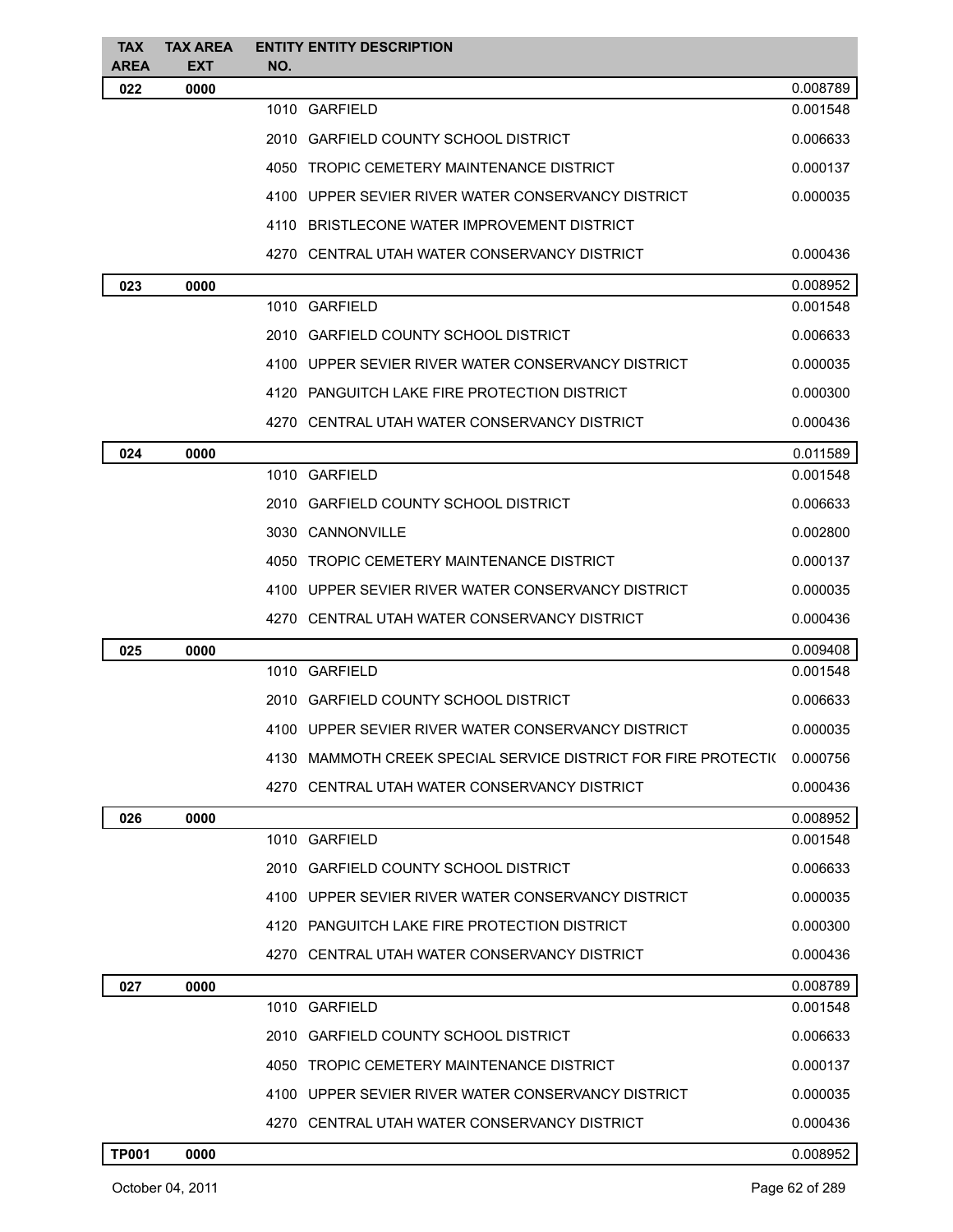| <b>TAX</b>   | <b>TAX AREA</b> | <b>ENTITY ENTITY DESCRIPTION</b>                   |          |
|--------------|-----------------|----------------------------------------------------|----------|
| <b>AREA</b>  | <b>EXT</b>      | NO.                                                |          |
|              |                 | 1010 GARFIELD                                      | 0.001548 |
|              |                 | 2010 GARFIELD COUNTY SCHOOL DISTRICT               | 0.006633 |
|              |                 | 4100 UPPER SEVIER RIVER WATER CONSERVANCY DISTRICT | 0.000035 |
|              |                 | 4120 PANGUITCH LAKE FIRE PROTECTION DISTRICT       | 0.000300 |
|              |                 | 4270 CENTRAL UTAH WATER CONSERVANCY DISTRICT       | 0.000436 |
| <b>TP003</b> | 0000            |                                                    | 0.008181 |
|              |                 | 1010 GARFIELD                                      | 0.001548 |
|              |                 | 2010 GARFIELD COUNTY SCHOOL DISTRICT               | 0.006633 |

#### **GRAND COUNTY**

| 001 | 0000 |                                                          | 0.010058 |
|-----|------|----------------------------------------------------------|----------|
|     |      | 1010 GRAND                                               | 0.002820 |
|     |      | 2010 GRAND COUNTY SCHOOL DISTRICT                        | 0.006231 |
|     |      | 3020 MOAB CITY                                           |          |
|     |      | 4010 MOAB MOSQUITO ABATEMENT DISTRICT                    | 0.000240 |
|     |      | 4030 GRAND COUNTY CEMETARY MAINTENANCE DISTRICT          | 0.000151 |
|     |      | 4040 MOAB VALLEY FIRE PROTECTION DISTRICT                | 0.000433 |
|     |      | 4050 GRAND COUNTY WATER CONSERVANCY DISTRICT             | 0.000059 |
|     |      | 4070 GRAND COUNTY SPECIAL SERVICE WATER DISTRICT         | 0.000124 |
|     |      | 4100 THE GRAND COUNTY HOSPITAL SERVICE DISTRICT          |          |
|     |      | 4115 GRAND COUNTY RECREATION SERVICE DISTRICT NO. 1      |          |
|     |      | 4120 SOLID WASTE SPECIAL SERVICE DISTRICT #1             |          |
|     |      | 4130 GRAND COUNTY MULTI-PURPOSE SSD #1                   |          |
| 002 | 0000 |                                                          | 0.009385 |
|     |      | 1010 GRAND                                               | 0.002820 |
|     |      | 2010 GRAND COUNTY SCHOOL DISTRICT                        | 0.006231 |
|     |      | 4030 GRAND COUNTY CEMETARY MAINTENANCE DISTRICT          | 0.000151 |
|     |      | 4050 GRAND COUNTY WATER CONSERVANCY DISTRICT             | 0.000059 |
|     |      | 4060 SPANISH VALLEY WATER AND SEWER IMPROVEMENT DISTRICT |          |
|     |      | 4070 GRAND COUNTY SPECIAL SERVICE WATER DISTRICT         | 0.000124 |
|     |      | 4100 THE GRAND COUNTY HOSPITAL SERVICE DISTRICT          |          |
|     |      | 4115 GRAND COUNTY RECREATION SERVICE DISTRICT NO. 1      |          |
|     |      | 4120 SOLID WASTE SPECIAL SERVICE DISTRICT #1             |          |
|     |      | 4130 GRAND COUNTY MULTI-PURPOSE SSD #1                   |          |
| 003 | 0000 |                                                          | 0.010058 |
|     |      | 1010 GRAND                                               | 0.002820 |
|     |      | 2010 GRAND COUNTY SCHOOL DISTRICT                        | 0.006231 |
|     |      | 4010 MOAB MOSQUITO ABATEMENT DISTRICT                    | 0.000240 |
|     |      | 4030 GRAND COUNTY CEMETARY MAINTENANCE DISTRICT          | 0.000151 |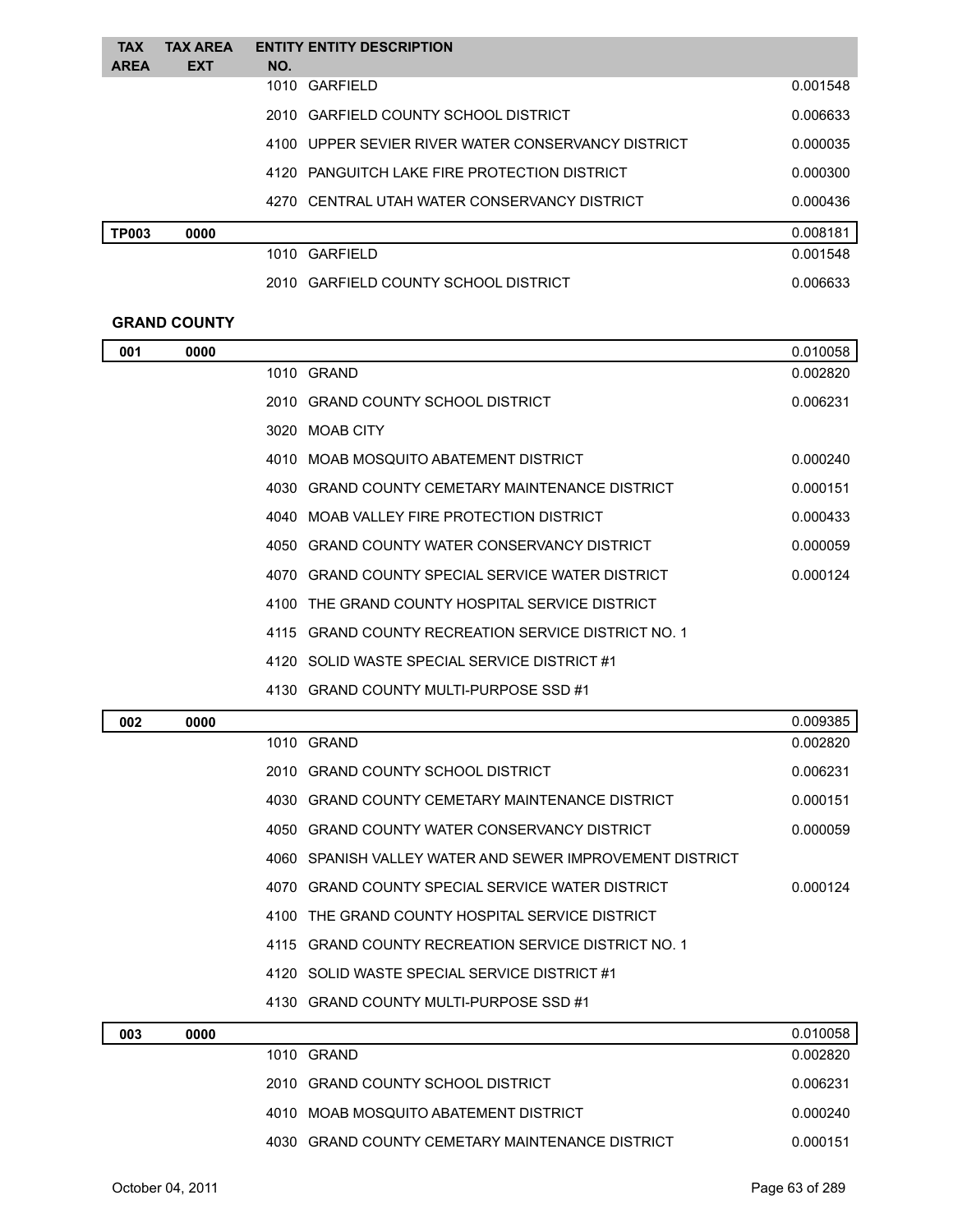| <b>TAX</b>  | <b>TAX AREA</b> |     | <b>ENTITY ENTITY DESCRIPTION</b>                         |          |
|-------------|-----------------|-----|----------------------------------------------------------|----------|
| <b>AREA</b> | <b>EXT</b>      | NO. |                                                          |          |
|             |                 |     | 4040 MOAB VALLEY FIRE PROTECTION DISTRICT                | 0.000433 |
|             |                 |     | 4050 GRAND COUNTY WATER CONSERVANCY DISTRICT             | 0.000059 |
|             |                 |     | 4060 SPANISH VALLEY WATER AND SEWER IMPROVEMENT DISTRICT |          |
|             |                 |     | 4070 GRAND COUNTY SPECIAL SERVICE WATER DISTRICT         | 0.000124 |
|             |                 |     | 4100 THE GRAND COUNTY HOSPITAL SERVICE DISTRICT          |          |
|             |                 |     | 4115 GRAND COUNTY RECREATION SERVICE DISTRICT NO. 1      |          |
|             |                 |     | 4120 SOLID WASTE SPECIAL SERVICE DISTRICT #1             |          |
|             |                 |     | 4130 GRAND COUNTY MULTI-PURPOSE SSD #1                   |          |

| 004 | 0000 |                                                     | 0.009261 |
|-----|------|-----------------------------------------------------|----------|
|     |      | 1010 GRAND                                          | 0.002820 |
|     |      | 2010 GRAND COUNTY SCHOOL DISTRICT                   | 0.006231 |
|     |      | 4030 GRAND COUNTY CEMETARY MAINTENANCE DISTRICT     | 0.000151 |
|     |      | 4050 GRAND COUNTY WATER CONSERVANCY DISTRICT        | 0.000059 |
|     |      | 4080 THOMPSON SPECIAL SERVICE DISTRICT              |          |
|     |      | 4100 THE GRAND COUNTY HOSPITAL SERVICE DISTRICT     |          |
|     |      | 4115 GRAND COUNTY RECREATION SERVICE DISTRICT NO. 1 |          |
|     |      | 4120 SOLID WASTE SPECIAL SERVICE DISTRICT #1        |          |
|     |      | 4130 GRAND COUNTY MULTI-PURPOSE SSD #1              |          |

| 005 | 0000 |                                                     | 0.010058 |
|-----|------|-----------------------------------------------------|----------|
|     |      | 1010 GRAND                                          | 0.002820 |
|     |      | 2010 GRAND COUNTY SCHOOL DISTRICT                   | 0.006231 |
|     |      | 4010 MOAB MOSQUITO ABATEMENT DISTRICT               | 0.000240 |
|     |      | 4030 GRAND COUNTY CEMETARY MAINTENANCE DISTRICT     | 0.000151 |
|     |      | 4040 MOAB VALLEY FIRE PROTECTION DISTRICT           | 0.000433 |
|     |      | 4050 GRAND COUNTY WATER CONSERVANCY DISTRICT        | 0.000059 |
|     |      | 4070 GRAND COUNTY SPECIAL SERVICE WATER DISTRICT    | 0.000124 |
|     |      | 4100 THE GRAND COUNTY HOSPITAL SERVICE DISTRICT     |          |
|     |      | 4115 GRAND COUNTY RECREATION SERVICE DISTRICT NO. 1 |          |
|     |      | 4120 SOLID WASTE SPECIAL SERVICE DISTRICT #1        |          |
|     |      | 4130 GRAND COUNTY MULTI-PURPOSE SSD #1              |          |

| 006 | 0000 |                                                     | 0.009385 |
|-----|------|-----------------------------------------------------|----------|
|     |      | 1010 GRAND                                          | 0.002820 |
|     |      | 2010 GRAND COUNTY SCHOOL DISTRICT                   | 0.006231 |
|     |      | 4030 GRAND COUNTY CEMETARY MAINTENANCE DISTRICT     | 0.000151 |
|     |      | 4050 GRAND COUNTY WATER CONSERVANCY DISTRICT        | 0.000059 |
|     |      | 4070 GRAND COUNTY SPECIAL SERVICE WATER DISTRICT    | 0.000124 |
|     |      | 4100 THE GRAND COUNTY HOSPITAL SERVICE DISTRICT     |          |
|     |      | 4115 GRAND COUNTY RECREATION SERVICE DISTRICT NO. 1 |          |
|     |      |                                                     |          |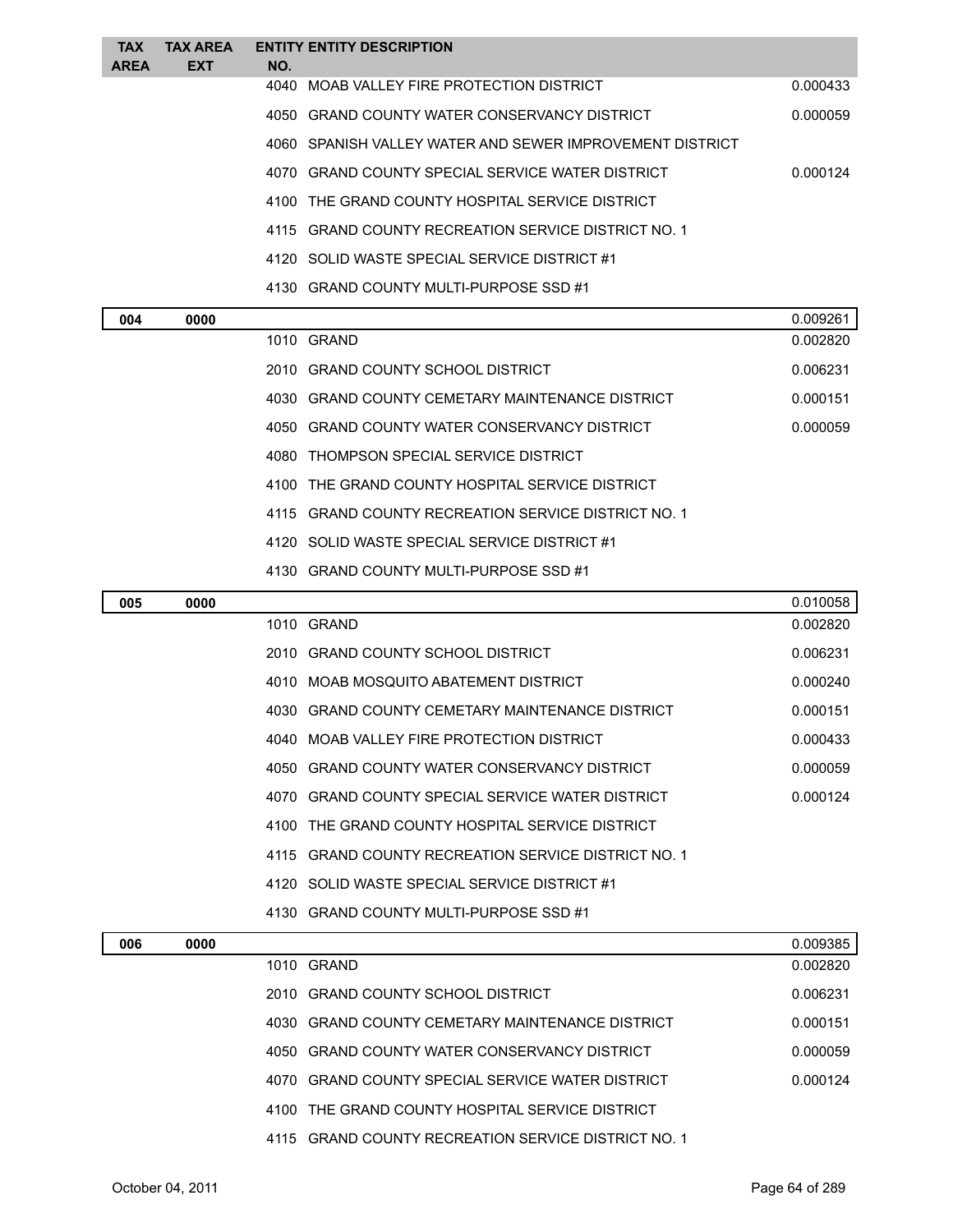|              | TAX TAX AREA ENTITY ENTITY DESCRIPTION |  |
|--------------|----------------------------------------|--|
| AREA EXT NO. |                                        |  |
|              |                                        |  |

SOLID WASTE SPECIAL SERVICE DISTRICT #1

GRAND COUNTY MULTI-PURPOSE SSD #1

| 007 | 0000 |      |                                                          | 0.009385 |
|-----|------|------|----------------------------------------------------------|----------|
|     |      |      | 1010 GRAND                                               | 0.002820 |
|     |      |      | 2010 GRAND COUNTY SCHOOL DISTRICT                        | 0.006231 |
|     |      |      | 4020 ELGIN MOSQUITO ABATEMENT DISTRICT                   |          |
|     |      | 4030 | GRAND COUNTY CEMETARY MAINTENANCE DISTRICT               | 0.000151 |
|     |      |      | 4050 GRAND COUNTY WATER CONSERVANCY DISTRICT             | 0.000059 |
|     |      |      | 4070 GRAND COUNTY SPECIAL SERVICE WATER DISTRICT         | 0.000124 |
|     |      |      | 4100 THE GRAND COUNTY HOSPITAL SERVICE DISTRICT          |          |
|     |      |      | 4115 GRAND COUNTY RECREATION SERVICE DISTRICT NO. 1      |          |
|     |      |      | 4120 SOLID WASTE SPECIAL SERVICE DISTRICT #1             |          |
|     |      |      | 4130 GRAND COUNTY MULTI-PURPOSE SSD #1                   |          |
| 009 | 0000 |      |                                                          | 0.010913 |
|     |      |      | 1010 GRAND                                               | 0.002820 |
|     |      |      | 2010 GRAND COUNTY SCHOOL DISTRICT                        | 0.006231 |
|     |      |      | 3010 CASTLE VALLEY                                       | 0.001082 |
|     |      |      | 4030 GRAND COUNTY CEMETARY MAINTENANCE DISTRICT          | 0.000151 |
|     |      |      | 4050 GRAND COUNTY WATER CONSERVANCY DISTRICT             | 0.000059 |
|     |      | 4070 | GRAND COUNTY SPECIAL SERVICE WATER DISTRICT              | 0.000124 |
|     |      | 4090 | GRAND COUNTY SERVICE AREA FOR THE CASTLE VALLEY FIRE PRO | 0.000446 |
|     |      | 4100 | THE GRAND COUNTY HOSPITAL SERVICE DISTRICT               |          |
|     |      | 4115 | <b>GRAND COUNTY RECREATION SERVICE DISTRICT NO. 1</b>    |          |
|     |      |      | 4120 SOLID WASTE SPECIAL SERVICE DISTRICT #1             |          |
|     |      |      | 4130 GRAND COUNTY MULTI-PURPOSE SSD #1                   |          |
| 011 | 0000 |      |                                                          | 0.010058 |
|     |      |      | 1010 GRAND                                               | 0.002820 |
|     |      |      | 2010 GRAND COUNTY SCHOOL DISTRICT                        | 0.006231 |
|     |      |      | 3020 MOAB CITY                                           |          |
|     |      |      | 4010 MOAB MOSQUITO ABATEMENT DISTRICT                    | 0.000240 |
|     |      |      | 4030 GRAND COUNTY CEMETARY MAINTENANCE DISTRICT          | 0.000151 |
|     |      |      | 4040 MOAB VALLEY FIRE PROTECTION DISTRICT                | 0.000433 |
|     |      |      | 4050 GRAND COUNTY WATER CONSERVANCY DISTRICT             | 0.000059 |
|     |      |      | 4060 SPANISH VALLEY WATER AND SEWER IMPROVEMENT DISTRICT |          |
|     |      |      | 4070 GRAND COUNTY SPECIAL SERVICE WATER DISTRICT         | 0.000124 |
|     |      |      | 4100 THE GRAND COUNTY HOSPITAL SERVICE DISTRICT          |          |
|     |      |      | 4115 GRAND COUNTY RECREATION SERVICE DISTRICT NO. 1      |          |
|     |      |      | 4120 SOLID WASTE SPECIAL SERVICE DISTRICT #1             |          |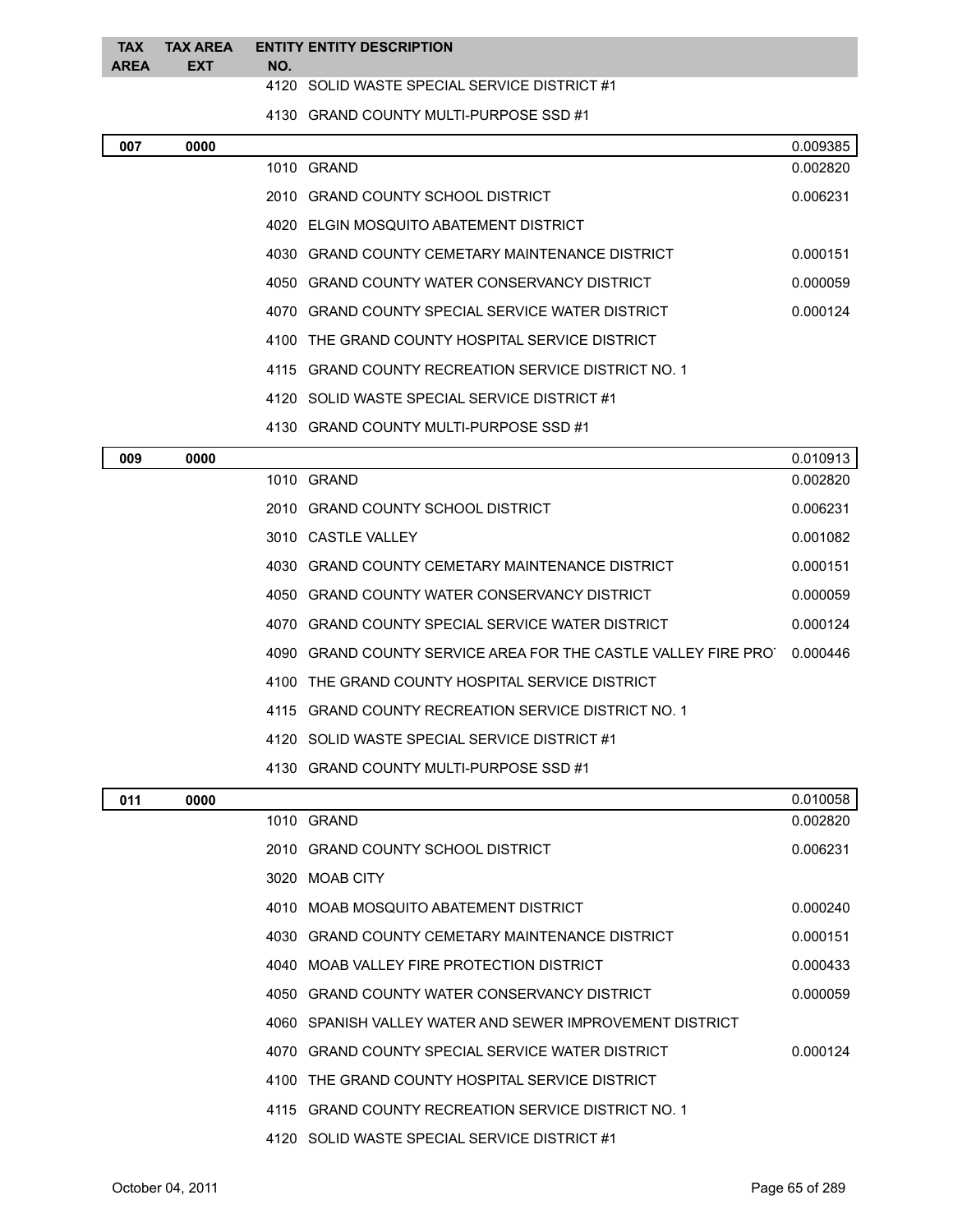| <b>TAX</b><br><b>AREA</b> | <b>TAX AREA</b><br><b>EXT</b> | NO. | <b>ENTITY ENTITY DESCRIPTION</b>                              |          |
|---------------------------|-------------------------------|-----|---------------------------------------------------------------|----------|
|                           |                               |     | 4130 GRAND COUNTY MULTI-PURPOSE SSD #1                        |          |
| 012                       | 0000                          |     |                                                               | 0.009831 |
|                           |                               |     | 1010 GRAND                                                    | 0.002820 |
|                           |                               |     | 2010 GRAND COUNTY SCHOOL DISTRICT                             | 0.006231 |
|                           |                               |     | 4030 GRAND COUNTY CEMETARY MAINTENANCE DISTRICT               | 0.000151 |
|                           |                               |     | 4050 GRAND COUNTY WATER CONSERVANCY DISTRICT                  | 0.000059 |
|                           |                               |     | 4070 GRAND COUNTY SPECIAL SERVICE WATER DISTRICT              | 0.000124 |
|                           |                               |     | 4090 GRAND COUNTY SERVICE AREA FOR THE CASTLE VALLEY FIRE PRO | 0.000446 |
|                           |                               |     | 4100 THE GRAND COUNTY HOSPITAL SERVICE DISTRICT               |          |
|                           |                               |     | 4115 GRAND COUNTY RECREATION SERVICE DISTRICT NO. 1           |          |
|                           |                               |     | 4120 SOLID WASTE SPECIAL SERVICE DISTRICT #1                  |          |
|                           |                               |     | 4130 GRAND COUNTY MULTI-PURPOSE SSD #1                        |          |
| <b>TP001</b>              | 0000                          |     |                                                               | 0.009694 |
|                           |                               |     | 1010 GRAND                                                    | 0.002820 |
|                           |                               |     | 2010 GRAND COUNTY SCHOOL DISTRICT                             | 0.006231 |
|                           |                               |     | 4030 GRAND COUNTY CEMETARY MAINTENANCE DISTRICT               | 0.000151 |
|                           |                               |     | 4040 MOAB VALLEY FIRE PROTECTION DISTRICT                     | 0.000433 |
|                           |                               |     | 4050 GRAND COUNTY WATER CONSERVANCY DISTRICT                  | 0.000059 |
|                           |                               |     | 4060 SPANISH VALLEY WATER AND SEWER IMPROVEMENT DISTRICT      |          |
|                           | <b>IRON COUNTY</b>            |     |                                                               |          |
| 001                       | 0000                          |     |                                                               | 0.013893 |
|                           |                               |     | 1010 IRON                                                     | 0.002206 |
|                           |                               |     | 2010 IRON COUNTY SCHOOL DISTRICT                              | 0.007541 |
|                           |                               |     | 3060 PAROWAN                                                  | 0.004146 |
| 002                       | 0000                          |     |                                                               | 0.010766 |
|                           |                               |     | 1010 IRON                                                     | 0.002206 |
|                           |                               |     | 2010 IRON COUNTY SCHOOL DISTRICT                              | 0.007541 |
|                           |                               |     | 3050 PARAGONAH                                                | 0.001019 |
| 003                       | 0000                          |     |                                                               | 0.013139 |
|                           |                               |     | 1010 IRON                                                     | 0.002206 |
|                           |                               |     | 2010 IRON COUNTY SCHOOL DISTRICT                              | 0.007541 |
|                           |                               |     | 3040 KANARRAVILLE                                             | 0.002675 |
|                           |                               |     | 4015 CENTRAL IRON COUNTY WATER CONSERVANCY DISTRICT           | 0.000717 |
| 004                       | 0000                          |     |                                                               | 0.012261 |
|                           |                               |     | 1010 IRON                                                     | 0.002206 |
|                           |                               |     | 2010 IRON COUNTY SCHOOL DISTRICT                              | 0.007541 |
|                           |                               |     | 3030 ENOCH                                                    | 0.001797 |
|                           |                               |     | 4015 CENTRAL IRON COUNTY WATER CONSERVANCY DISTRICT           | 0.000717 |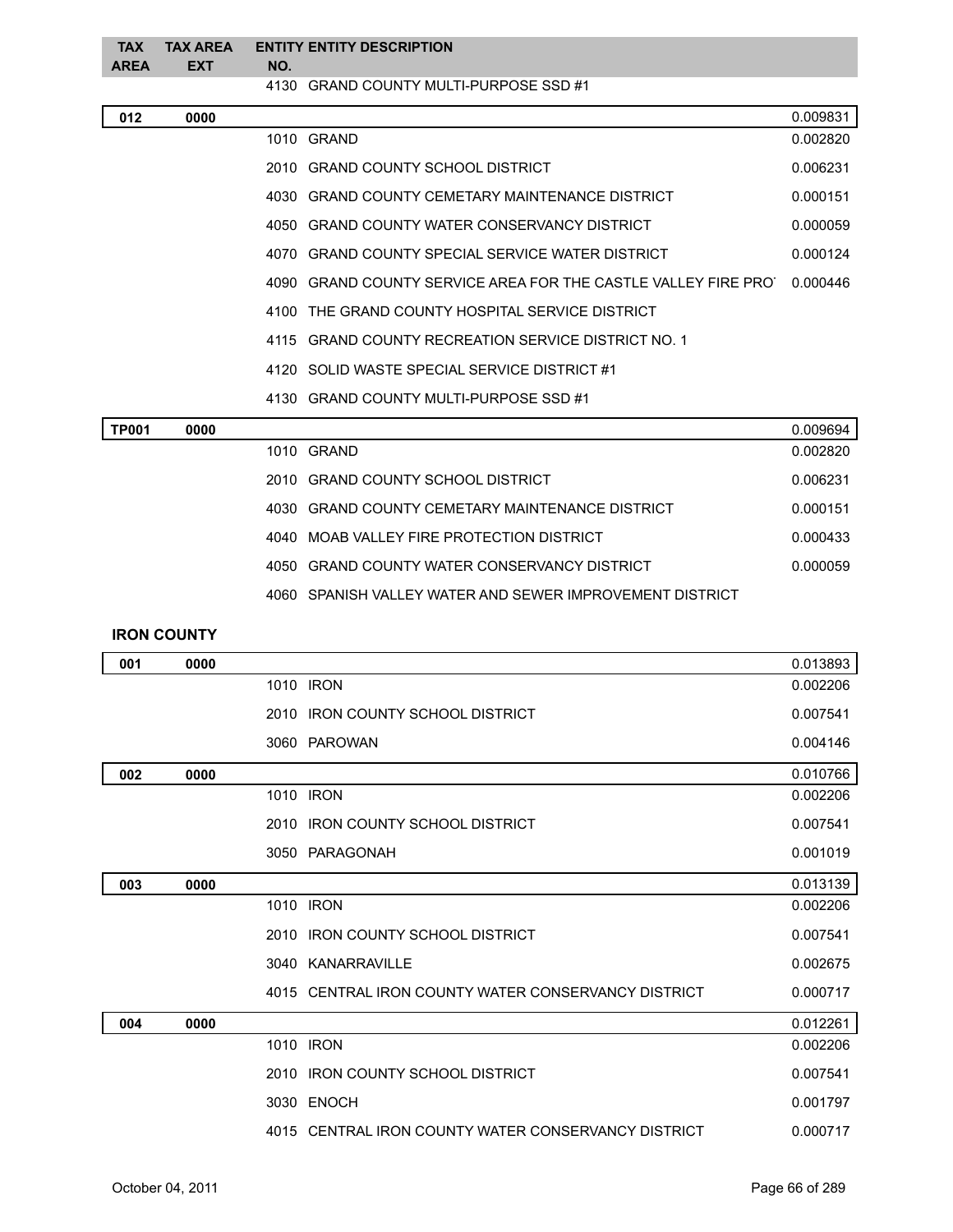| <b>TAX</b>  | <b>TAX AREA</b> | <b>ENTITY ENTITY DESCRIPTION</b>                               |          |
|-------------|-----------------|----------------------------------------------------------------|----------|
| <b>AREA</b> | <b>EXT</b>      | NO.                                                            |          |
| 005         | 0000            |                                                                | 0.015061 |
|             |                 | 1010 IRON                                                      | 0.002206 |
|             |                 | 2010 IRON COUNTY SCHOOL DISTRICT                               | 0.007541 |
|             |                 | 3010 BRIAN HEAD CITY                                           | 0.005314 |
| 006         | 0000            |                                                                | 0.013999 |
|             |                 | 1010 IRON                                                      | 0.002206 |
|             |                 | 2010 IRON COUNTY SCHOOL DISTRICT                               | 0.007541 |
|             |                 | 3020 CEDAR CITY                                                | 0.003535 |
|             |                 | 4015 CENTRAL IRON COUNTY WATER CONSERVANCY DISTRICT            | 0.000717 |
| 007         | 0000            |                                                                | 0.012626 |
|             |                 | 1010 IRON                                                      | 0.002206 |
|             |                 | 2010 IRON COUNTY SCHOOL DISTRICT                               | 0.007541 |
|             |                 | 4020 IRON COUNTY UNINCORPORATED AREA SERVICES DISTRICT #2 (MUI | 0.002879 |
| 010         | 0000            |                                                                | 0.013343 |
|             |                 | 1010 IRON                                                      | 0.002206 |
|             |                 | 2010 IRON COUNTY SCHOOL DISTRICT                               | 0.007541 |
|             |                 | 4010 IRON COUNTY SERVICE AREA NO. 2                            |          |
|             |                 | 4015 CENTRAL IRON COUNTY WATER CONSERVANCY DISTRICT            | 0.000717 |
|             |                 | 4020 IRON COUNTY UNINCORPORATED AREA SERVICES DISTRICT #2 (MUI | 0.002879 |
| 010         | 0001            |                                                                | 0.013343 |
|             |                 | 1010 IRON                                                      | 0.002206 |
|             |                 | 2010 IRON COUNTY SCHOOL DISTRICT                               | 0.007541 |
|             |                 | 4015 CENTRAL IRON COUNTY WATER CONSERVANCY DISTRICT            | 0.000717 |
|             |                 | 4020 IRON COUNTY UNINCORPORATED AREA SERVICES DISTRICT #2 (MUI | 0.002879 |
| 011         | 0000            |                                                                | 0.015061 |
|             |                 | 1010 IRON                                                      | 0.002206 |
|             |                 | 2010 IRON COUNTY SCHOOL DISTRICT                               | 0.007541 |
|             |                 | 3010 BRIAN HEAD CITY                                           | 0.005314 |
| 012         | 0000            |                                                                | 0.015061 |
|             |                 | 1010 IRON                                                      | 0.002206 |
|             |                 | 2010 IRON COUNTY SCHOOL DISTRICT                               | 0.007541 |
|             |                 | 3010 BRIAN HEAD CITY                                           | 0.005314 |
| 013         | 0000            |                                                                | 0.013999 |
|             |                 | 1010 IRON                                                      | 0.002206 |
|             |                 | 2010 IRON COUNTY SCHOOL DISTRICT                               | 0.007541 |
|             |                 | 3020 CEDAR CITY                                                | 0.003535 |
|             |                 | 4015 CENTRAL IRON COUNTY WATER CONSERVANCY DISTRICT            | 0.000717 |
| 014         | 0000            |                                                                | 0.012626 |
|             |                 | 1010 IRON                                                      | 0.002206 |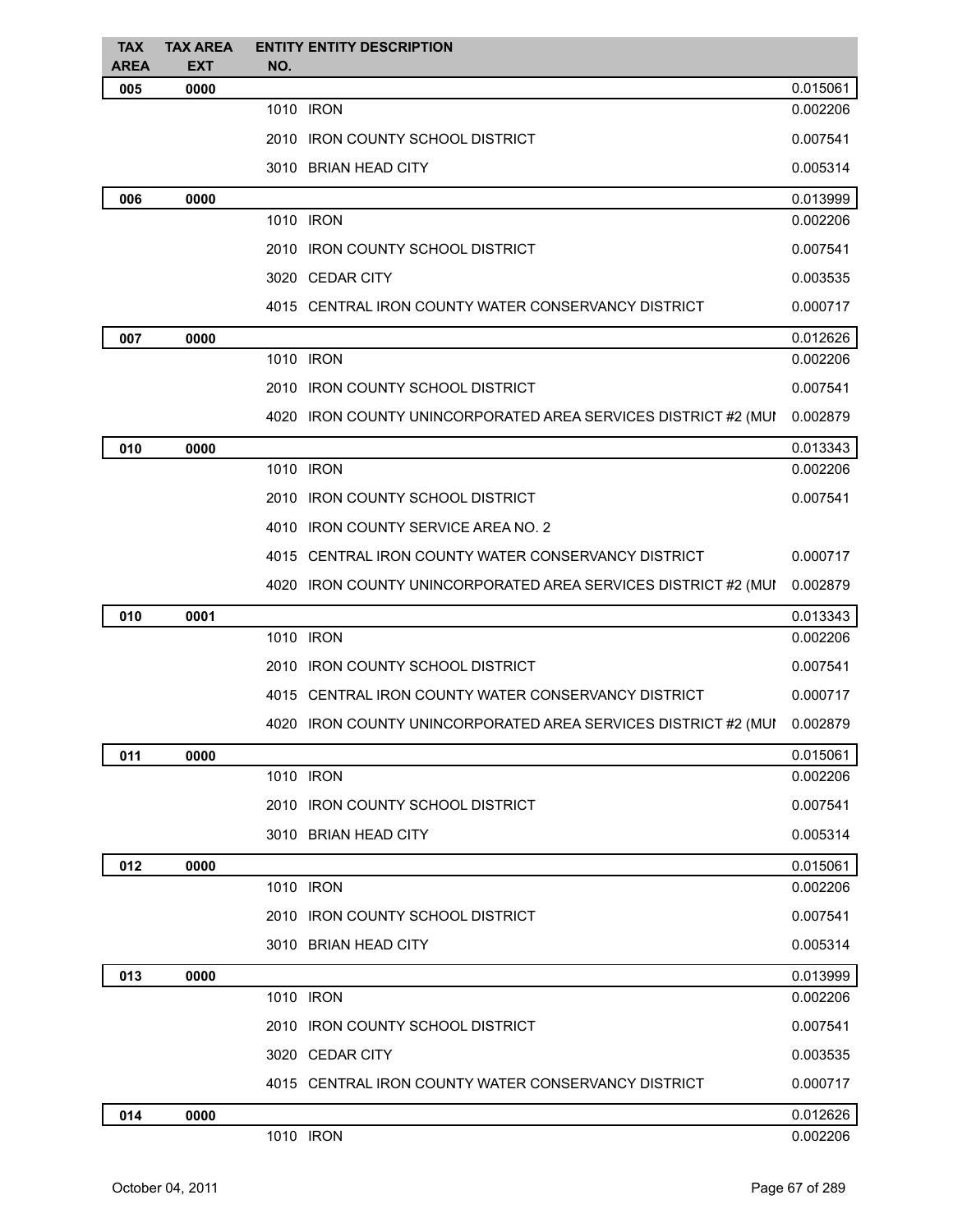| <b>TAX</b>  | <b>ENTITY ENTITY DESCRIPTION</b><br>TAX AREA |                                                                         |          |
|-------------|----------------------------------------------|-------------------------------------------------------------------------|----------|
| <b>AREA</b> | <b>EXT</b>                                   | NO.                                                                     |          |
|             |                                              | 2010 IRON COUNTY SCHOOL DISTRICT                                        | 0.007541 |
|             |                                              | 4020 IRON COUNTY UNINCORPORATED AREA SERVICES DISTRICT #2 (MUI 0.002879 |          |

# **JUAB COUNTY**

| 001 | 0000 |                                                           | 0.013877 |
|-----|------|-----------------------------------------------------------|----------|
|     |      | 1010 JUAB                                                 | 0.002892 |
|     |      | 2010 JUAB COUNTY SCHOOL DISTRICT                          | 0.008026 |
|     |      | 3040 NEPHI CITY                                           | 0.001515 |
|     |      | 4010 EAST JUAB COUNTY WATER CONSERVANCY DISTRICT          | 0.000237 |
|     |      | 4015 JUAB COUNTY FIRE PROTECTION SPECIAL SERVICE DISTRICT | 0.000771 |
|     |      | 4270 CENTRAL UTAH WATER CONSERVANCY DISTRICT              | 0.000436 |
| 002 | 0000 |                                                           | 0.013255 |
|     |      | 1010 JUAB                                                 | 0.002892 |
|     |      | 2010 JUAB COUNTY SCHOOL DISTRICT                          | 0.008026 |
|     |      | 3020 LEVAN                                                | 0.001130 |
|     |      | 4015 JUAB COUNTY FIRE PROTECTION SPECIAL SERVICE DISTRICT | 0.000771 |
|     |      | 4270 CENTRAL UTAH WATER CONSERVANCY DISTRICT              | 0.000436 |
| 003 | 0000 |                                                           | 0.013521 |
|     |      | 1010 JUAB                                                 | 0.002892 |
|     |      | 2010 JUAB COUNTY SCHOOL DISTRICT                          | 0.008026 |
|     |      | 3030 MONA                                                 | 0.001159 |
|     |      | 4010 EAST JUAB COUNTY WATER CONSERVANCY DISTRICT          | 0.000237 |
|     |      | 4015 JUAB COUNTY FIRE PROTECTION SPECIAL SERVICE DISTRICT | 0.000771 |
|     |      | 4270 CENTRAL UTAH WATER CONSERVANCY DISTRICT              | 0.000436 |
| 004 | 0000 |                                                           | 0.012362 |
|     |      | 1010 JUAB                                                 | 0.002892 |
|     |      | 2010 JUAB COUNTY SCHOOL DISTRICT                          | 0.008026 |
|     |      | 4010 EAST JUAB COUNTY WATER CONSERVANCY DISTRICT          | 0.000237 |
|     |      | 4015 JUAB COUNTY FIRE PROTECTION SPECIAL SERVICE DISTRICT | 0.000771 |
|     |      | 4270 CENTRAL UTAH WATER CONSERVANCY DISTRICT              | 0.000436 |
| 005 | 0000 |                                                           | 0.012125 |
|     |      | 1010 JUAB                                                 | 0.002892 |
|     |      | 2010 JUAB COUNTY SCHOOL DISTRICT                          | 0.008026 |
|     |      | 4015 JUAB COUNTY FIRE PROTECTION SPECIAL SERVICE DISTRICT | 0.000771 |
|     |      | 4270 CENTRAL UTAH WATER CONSERVANCY DISTRICT              | 0.000436 |
| 006 | 0000 |                                                           | 0.012125 |
|     |      | 1010 JUAB                                                 | 0.002892 |
|     |      | 2010 JUAB COUNTY SCHOOL DISTRICT                          | 0.008026 |
|     |      | 4015 JUAB COUNTY FIRE PROTECTION SPECIAL SERVICE DISTRICT | 0.000771 |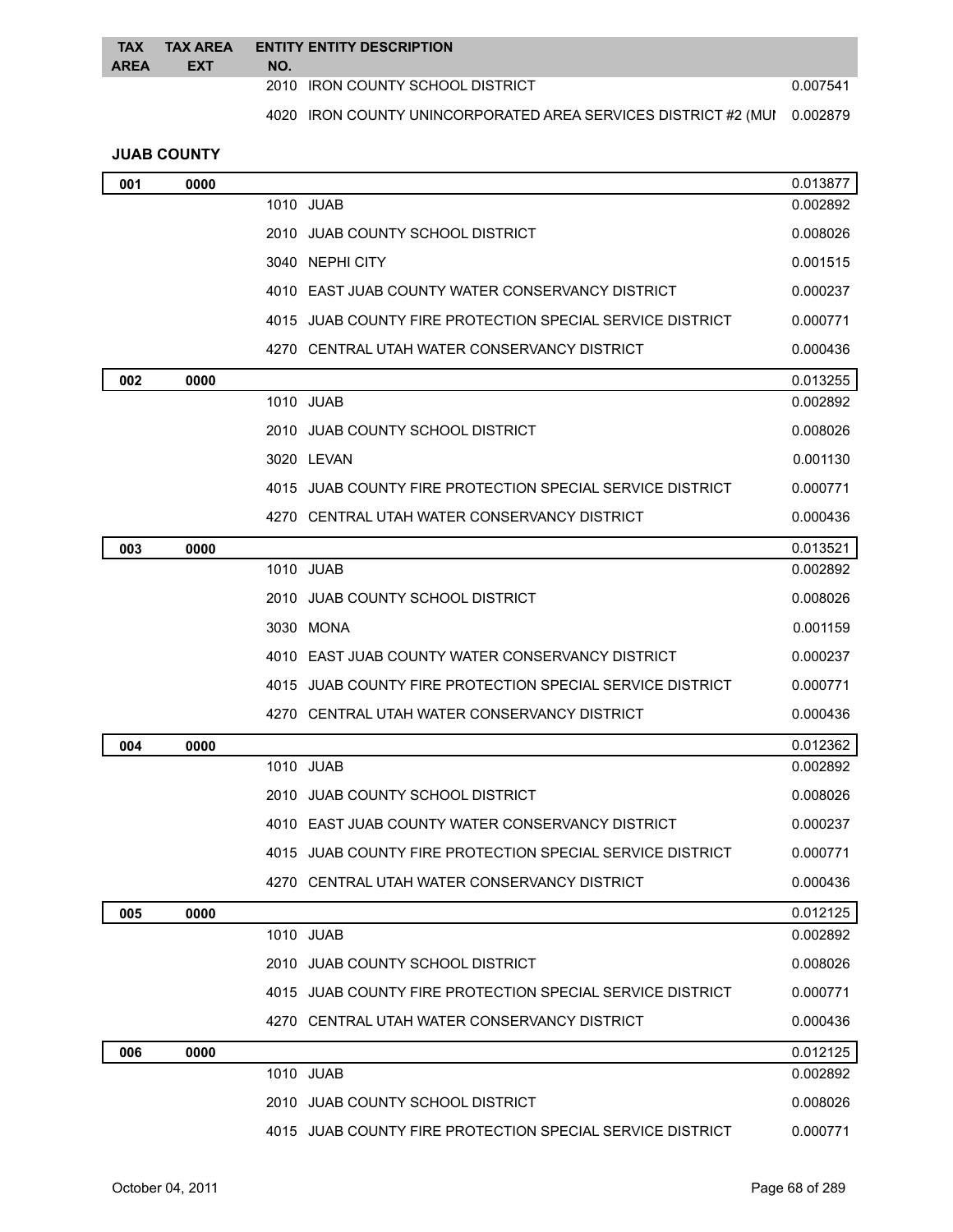| <b>TAX</b><br><b>AREA</b> | <b>TAX AREA</b><br><b>EXT</b> | <b>ENTITY ENTITY DESCRIPTION</b><br>NO.                   |          |
|---------------------------|-------------------------------|-----------------------------------------------------------|----------|
|                           |                               | 4270 CENTRAL UTAH WATER CONSERVANCY DISTRICT              | 0.000436 |
| 007                       | 0000                          |                                                           | 0.011689 |
|                           |                               | 1010 JUAB                                                 | 0.002892 |
|                           |                               | 2010 JUAB COUNTY SCHOOL DISTRICT                          | 0.008026 |
|                           |                               | 4015 JUAB COUNTY FIRE PROTECTION SPECIAL SERVICE DISTRICT | 0.000771 |
| 008                       | 0000                          |                                                           | 0.015156 |
|                           |                               | 1010 JUAB                                                 | 0.002892 |
|                           |                               | 2020 TINTIC SCHOOL DISTRICT                               | 0.007992 |
|                           |                               | 3010 EUREKA                                               | 0.003065 |
|                           |                               | 4015 JUAB COUNTY FIRE PROTECTION SPECIAL SERVICE DISTRICT | 0.000771 |
|                           |                               | 4270 CENTRAL UTAH WATER CONSERVANCY DISTRICT              | 0.000436 |
| 009                       | 0000                          |                                                           | 0.012091 |
|                           |                               | 1010 JUAB                                                 | 0.002892 |
|                           |                               | 2020 TINTIC SCHOOL DISTRICT                               | 0.007992 |
|                           |                               | 4015 JUAB COUNTY FIRE PROTECTION SPECIAL SERVICE DISTRICT | 0.000771 |
|                           |                               | 4270 CENTRAL UTAH WATER CONSERVANCY DISTRICT              | 0.000436 |
| 010                       | 0000                          |                                                           | 0.011655 |
|                           |                               | 1010 JUAB                                                 | 0.002892 |
|                           |                               | 2020 TINTIC SCHOOL DISTRICT                               | 0.007992 |
|                           |                               | 4015 JUAB COUNTY FIRE PROTECTION SPECIAL SERVICE DISTRICT | 0.000771 |
| 011                       | 0000                          |                                                           | 0.012125 |
|                           |                               | 1010 JUAB                                                 | 0.002892 |
|                           |                               | 2010 JUAB COUNTY SCHOOL DISTRICT                          | 0.008026 |
|                           |                               | 4015 JUAB COUNTY FIRE PROTECTION SPECIAL SERVICE DISTRICT | 0.000771 |
|                           |                               | 4270 CENTRAL UTAH WATER CONSERVANCY DISTRICT              | 0.000436 |
| 012                       | 0000                          |                                                           | 0.012362 |
|                           |                               | 1010 JUAB                                                 | 0.002892 |
|                           |                               | 2010 JUAB COUNTY SCHOOL DISTRICT                          | 0.008026 |
|                           |                               | 4010 EAST JUAB COUNTY WATER CONSERVANCY DISTRICT          | 0.000237 |
|                           |                               | 4015 JUAB COUNTY FIRE PROTECTION SPECIAL SERVICE DISTRICT | 0.000771 |
|                           |                               | 4270 CENTRAL UTAH WATER CONSERVANCY DISTRICT              | 0.000436 |
| 013                       | 0000                          |                                                           | 0.014938 |
|                           |                               | 1010 JUAB                                                 | 0.002892 |
|                           |                               | 2010 JUAB COUNTY SCHOOL DISTRICT                          | 0.008026 |
|                           |                               | 3080 ROCKY RIDGE TOWN                                     | 0.002576 |
|                           |                               | 4010 EAST JUAB COUNTY WATER CONSERVANCY DISTRICT          | 0.000237 |
|                           |                               | 4015 JUAB COUNTY FIRE PROTECTION SPECIAL SERVICE DISTRICT | 0.000771 |
|                           |                               | 4270 CENTRAL UTAH WATER CONSERVANCY DISTRICT              | 0.000436 |
| 014                       | 0000                          |                                                           | 0.014192 |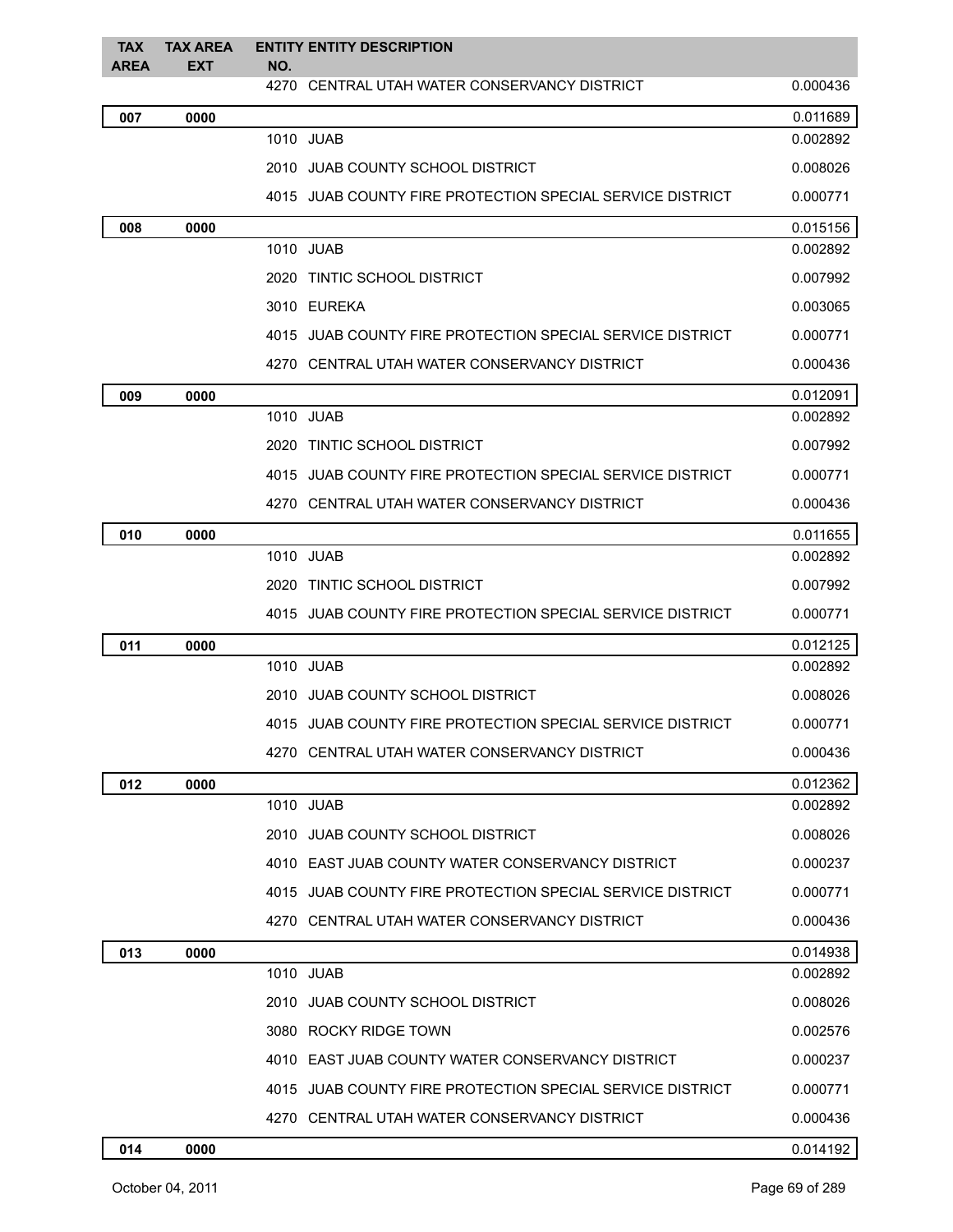| <b>TAX</b><br>AREA | <b>TAX AREA</b><br><b>EXT</b> | <b>ENTITY ENTITY DESCRIPTION</b><br>NO.                   |          |
|--------------------|-------------------------------|-----------------------------------------------------------|----------|
|                    |                               | 1010 JUAB                                                 | 0.002892 |
|                    |                               | 2010 JUAB COUNTY SCHOOL DISTRICT                          | 0.008026 |
|                    |                               | 3090 SANTAQUIN CITY                                       | 0.001830 |
|                    |                               | 4010 EAST JUAB COUNTY WATER CONSERVANCY DISTRICT          | 0.000237 |
|                    |                               | 4015 JUAB COUNTY FIRE PROTECTION SPECIAL SERVICE DISTRICT | 0.000771 |
|                    |                               | 4270 CENTRAL UTAH WATER CONSERVANCY DISTRICT              | 0.000436 |
|                    |                               |                                                           |          |

## **KANE COUNTY**

| 001 | 0000 |           |                                                               | 0.010044 |
|-----|------|-----------|---------------------------------------------------------------|----------|
|     |      | 1010 KANE |                                                               | 0.004442 |
|     |      |           | 2010 KANE COUNTY SCHOOL DISTRICT                              | 0.004993 |
|     |      |           | 4050 KANE COUNTY WATER CONSERVANCY DISTRICT                   | 0.000609 |
|     |      |           | 4060 KANE COUNTY HUMAN RESOURCES SPECIAL SERVICE DISTRICT     |          |
|     |      |           | 4065 KANE COUNTY RECREATION AND TRANSPORTATION SPECIAL SERVIC |          |
| 002 | 0000 |           |                                                               | 0.011526 |
|     |      | 1010 KANE |                                                               | 0.004442 |
|     |      |           | 2010 KANE COUNTY SCHOOL DISTRICT                              | 0.004993 |
|     |      |           | 3040 KANAB CITY                                               | 0.001482 |
|     |      |           | 4030 WESTERN KANE COUNTY SPECIAL SERVICE DISTRICT #1          |          |
|     |      |           | 4050 KANE COUNTY WATER CONSERVANCY DISTRICT                   | 0.000609 |
|     |      |           | 4060 KANE COUNTY HUMAN RESOURCES SPECIAL SERVICE DISTRICT     |          |
|     |      |           | 4065 KANE COUNTY RECREATION AND TRANSPORTATION SPECIAL SERVIC |          |
| 003 | 0000 |           |                                                               | 0.011895 |
|     |      | 1010 KANE |                                                               | 0.004442 |
|     |      |           | 2010 KANE COUNTY SCHOOL DISTRICT                              | 0.004993 |
|     |      |           | 3050 ORDERVILLE                                               | 0.001851 |
|     |      |           | 4020 LONG VALLEY SEWER IMPROVEMENT DISTRICT                   |          |
|     |      |           | 4030 WESTERN KANE COUNTY SPECIAL SERVICE DISTRICT #1          |          |
|     |      |           | 4050 KANE COUNTY WATER CONSERVANCY DISTRICT                   | 0.000609 |
|     |      |           |                                                               |          |

KANE COUNTY HUMAN RESOURCES SPECIAL SERVICE DISTRICT

4065 KANE COUNTY RECREATION AND TRANSPORTATION SPECIAL SERVIC

| 0.012264<br>004<br>0000<br>1010 KANE<br>0.004442          |
|-----------------------------------------------------------|
|                                                           |
|                                                           |
| 0.004993<br>2010 KANE COUNTY SCHOOL DISTRICT              |
| 0.002220<br>3030 GLENDALE                                 |
| 4020 LONG VALLEY SEWER IMPROVEMENT DISTRICT               |
| 4030 WESTERN KANE COUNTY SPECIAL SERVICE DISTRICT #1      |
| 4050 KANE COUNTY WATER CONSERVANCY DISTRICT<br>0.000609   |
| 4060 KANE COUNTY HUMAN RESOURCES SPECIAL SERVICE DISTRICT |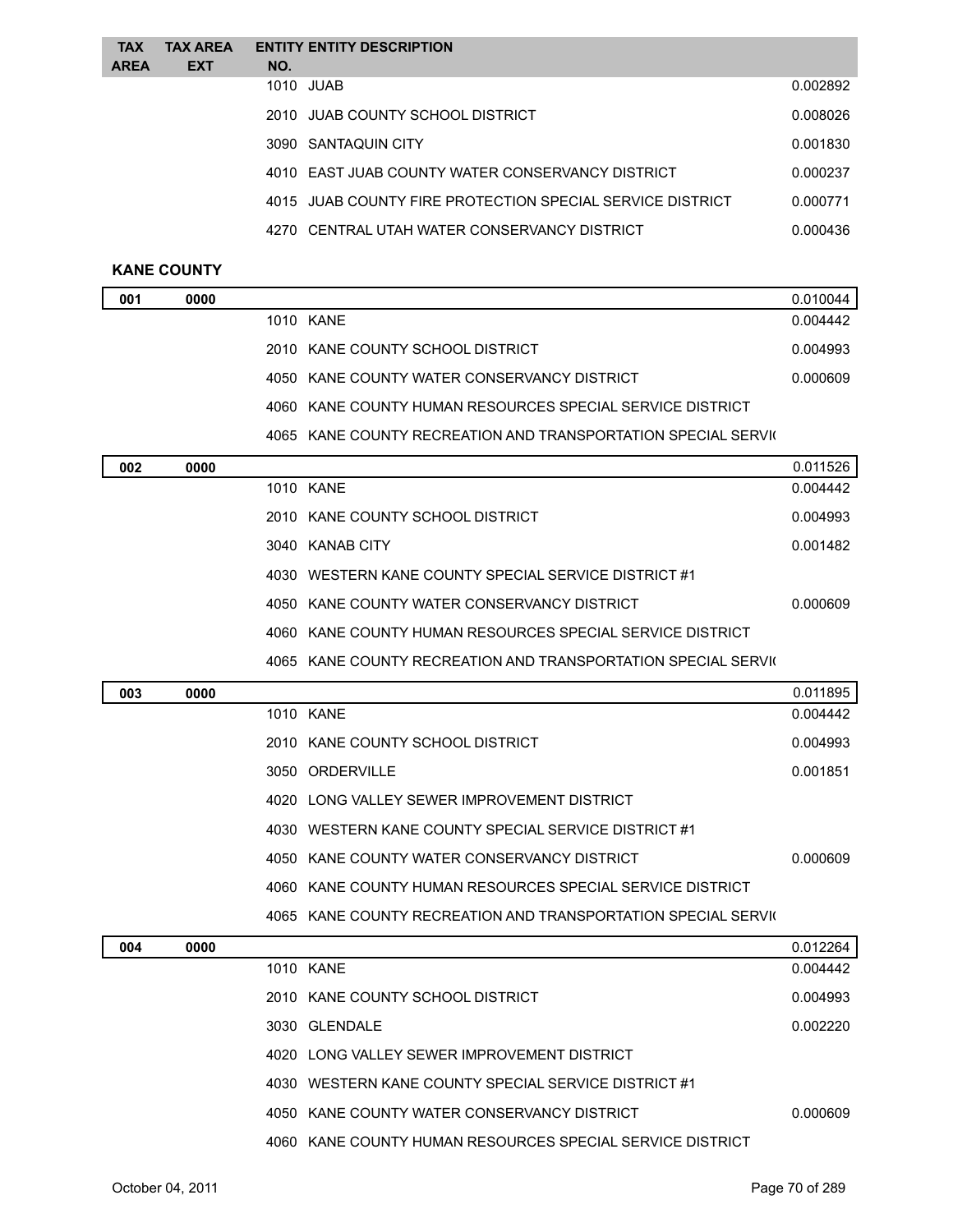| <b>TAX</b>  | <b>TAX AREA</b> | <b>ENTITY ENTITY DESCRIPTION</b>                              |
|-------------|-----------------|---------------------------------------------------------------|
| <b>AREA</b> | <b>EXT</b>      | NO.                                                           |
|             |                 | 4065 KANE COUNTY RECREATION AND TRANSPORTATION SPECIAL SERVIC |

| 004 | 0001 |                                                               | 0.012264 |
|-----|------|---------------------------------------------------------------|----------|
|     |      | 1010 KANE                                                     | 0.004442 |
|     |      | 2010 KANE COUNTY SCHOOL DISTRICT                              | 0.004993 |
|     |      | 3030 GLENDALE                                                 | 0.002220 |
|     |      | 4030 WESTERN KANE COUNTY SPECIAL SERVICE DISTRICT #1          |          |
|     |      | 4050 KANE COUNTY WATER CONSERVANCY DISTRICT                   | 0.000609 |
|     |      | 4060 KANE COUNTY HUMAN RESOURCES SPECIAL SERVICE DISTRICT     |          |
|     |      | 4065 KANE COUNTY RECREATION AND TRANSPORTATION SPECIAL SERVIC |          |

| 005 | 0000 |                                                                              | 0.013283 |
|-----|------|------------------------------------------------------------------------------|----------|
|     |      | 1010 KANE                                                                    | 0.004442 |
|     |      | 2010 KANE COUNTY SCHOOL DISTRICT                                             | 0.004993 |
|     |      | 3010 ALTON                                                                   | 0.003239 |
|     |      | 4030 WESTERN KANE COUNTY SPECIAL SERVICE DISTRICT #1                         |          |
|     |      | 4050 KANE COUNTY WATER CONSERVANCY DISTRICT                                  | 0.000609 |
|     |      | יי יחדש ונוחדים ונחידים המחינות ביותר ביותר ברחבים וביותר ביותר בונות במחינו |          |

| 4065 KANE COUNTY RECREATION AND TRANSPORTATION SPECIAL SERVIC |
|---------------------------------------------------------------|
|                                                               |

| 005 | 0001 |                                                               | 0.013283 |
|-----|------|---------------------------------------------------------------|----------|
|     |      | 1010 KANE                                                     | 0.004442 |
|     |      | 2010 KANE COUNTY SCHOOL DISTRICT                              | 0.004993 |
|     |      | 3010 ALTON                                                    | 0.003239 |
|     |      | 4030 WESTERN KANE COUNTY SPECIAL SERVICE DISTRICT #1          |          |
|     |      | 4050 KANE COUNTY WATER CONSERVANCY DISTRICT                   | 0.000609 |
|     |      | 4060 KANE COUNTY HUMAN RESOURCES SPECIAL SERVICE DISTRICT     |          |
|     |      | 4065 KANE COUNTY RECREATION AND TRANSPORTATION SPECIAL SERVIC |          |

| 006 | 0000 |                                                                  | 0.010044 |
|-----|------|------------------------------------------------------------------|----------|
|     |      | 1010 KANE                                                        | 0.004442 |
|     |      | 2010 KANE COUNTY SCHOOL DISTRICT                                 | 0.004993 |
|     |      | 4020 LONG VALLEY SEWER IMPROVEMENT DISTRICT                      |          |
|     |      | 4030 WESTERN KANE COUNTY SPECIAL SERVICE DISTRICT #1             |          |
|     |      | 4050 KANE COUNTY WATER CONSERVANCY DISTRICT                      | 0.000609 |
|     |      | 4060 KANE COUNTY HUMAN RESOURCES SPECIAL SERVICE DISTRICT        |          |
|     |      | KANE COUNTY RECREATION AND TRANSPORTATION SPECIAL SERVIC<br>4065 |          |
|     |      |                                                                  |          |

| 007 | 0000 |                                                               | 0.010044 |
|-----|------|---------------------------------------------------------------|----------|
|     |      | 1010 KANE                                                     | 0.004442 |
|     |      | 2010 KANE COUNTY SCHOOL DISTRICT                              | 0.004993 |
|     |      | 4030 WESTERN KANE COUNTY SPECIAL SERVICE DISTRICT #1          |          |
|     |      | 4050 KANE COUNTY WATER CONSERVANCY DISTRICT                   | 0.000609 |
|     |      | 4060 KANE COUNTY HUMAN RESOURCES SPECIAL SERVICE DISTRICT     |          |
|     |      | 4065 KANE COUNTY RECREATION AND TRANSPORTATION SPECIAL SERVIC |          |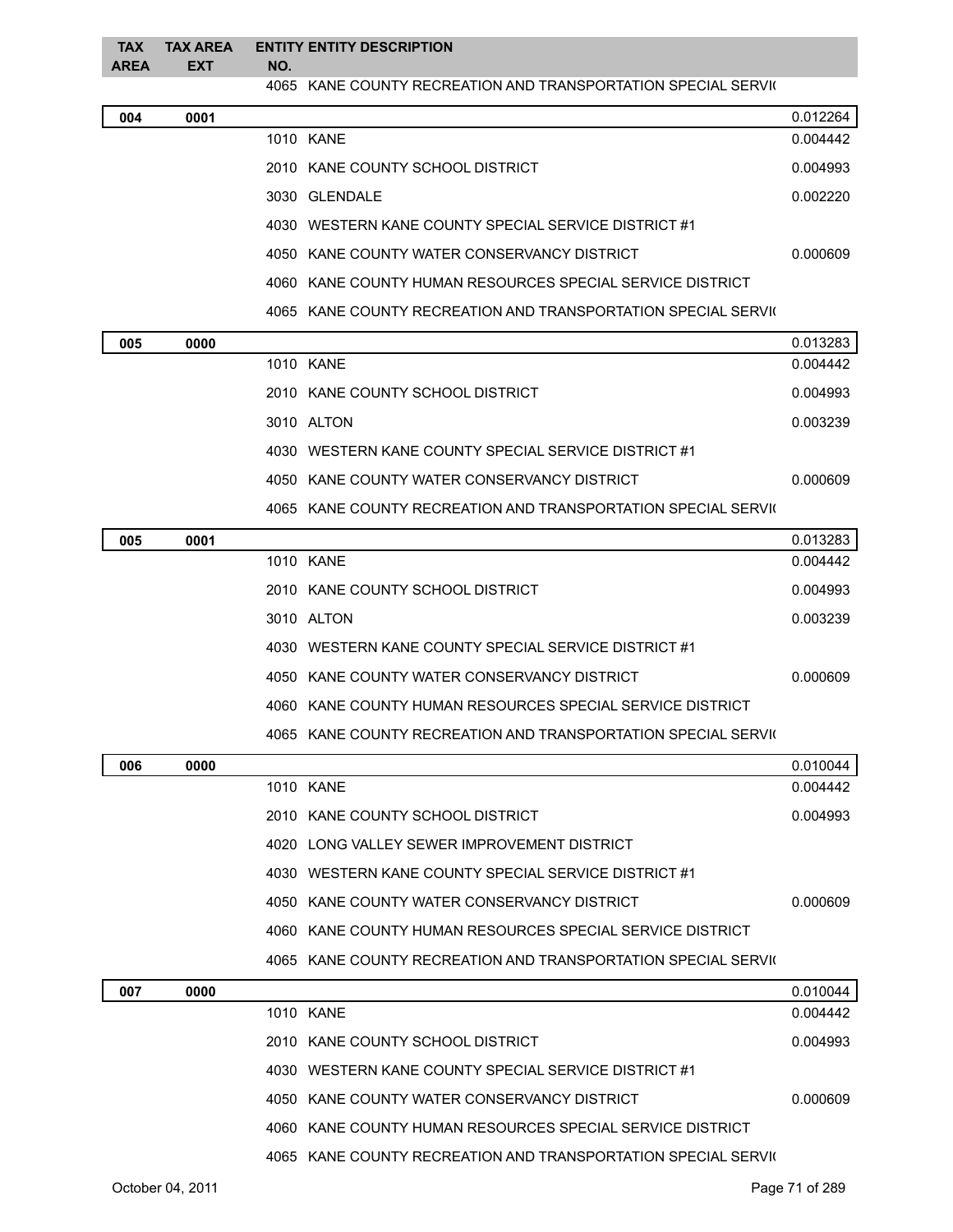| <b>TAX</b><br><b>AREA</b> | <b>TAX AREA</b><br><b>EXT</b> | NO. | <b>ENTITY ENTITY DESCRIPTION</b>                              |          |
|---------------------------|-------------------------------|-----|---------------------------------------------------------------|----------|
| 010                       | 0000                          |     |                                                               | 0.013502 |
|                           |                               |     | 1010 KANE                                                     | 0.004442 |
|                           |                               |     | 2010 KANE COUNTY SCHOOL DISTRICT                              | 0.004993 |
|                           |                               |     | 3020 BIG WATER                                                | 0.003458 |
|                           |                               |     | 4010 GLEN CANYON CITY SPECIAL SERVICE DISTRICT NO. 1          |          |
|                           |                               |     | 4050 KANE COUNTY WATER CONSERVANCY DISTRICT                   | 0.000609 |
|                           |                               |     | 4065 KANE COUNTY RECREATION AND TRANSPORTATION SPECIAL SERVIO |          |
| 011                       | 0000                          |     |                                                               | 0.010347 |
|                           |                               |     | 1010 KANE                                                     | 0.004442 |
|                           |                               |     | 2010 KANE COUNTY SCHOOL DISTRICT                              | 0.004993 |
|                           |                               |     | 4040 CHURCH WELLS SPECIAL SERVICE DISTRICT                    | 0.000303 |
|                           |                               |     | 4050 KANE COUNTY WATER CONSERVANCY DISTRICT                   | 0.000609 |
|                           |                               |     | 4060 KANE COUNTY HUMAN RESOURCES SPECIAL SERVICE DISTRICT     |          |
|                           |                               |     | 4065 KANE COUNTY RECREATION AND TRANSPORTATION SPECIAL SERVIC |          |
| 012                       | 0000                          |     |                                                               | 0.010044 |
|                           |                               |     | 1010 KANE                                                     | 0.004442 |
|                           |                               |     | 2010 KANE COUNTY SCHOOL DISTRICT                              | 0.004993 |
|                           |                               |     | 4030 WESTERN KANE COUNTY SPECIAL SERVICE DISTRICT #1          |          |
|                           |                               |     | 4050 KANE COUNTY WATER CONSERVANCY DISTRICT                   | 0.000609 |
|                           |                               |     | 4060 KANE COUNTY HUMAN RESOURCES SPECIAL SERVICE DISTRICT     |          |
|                           |                               |     | 4065 KANE COUNTY RECREATION AND TRANSPORTATION SPECIAL SERVIC |          |
|                           |                               |     | 4070 EAST ZION SPECIAL SERVICE DISTRICT                       |          |
| 013                       | 0000                          |     |                                                               | 0.010044 |
|                           |                               |     | 1010 KANE                                                     | 0.004442 |
|                           |                               |     | 2010 KANE COUNTY SCHOOL DISTRICT                              | 0.004993 |
|                           |                               |     | 4050 KANE COUNTY WATER CONSERVANCY DISTRICT                   | 0.000609 |
|                           |                               |     | 4060 KANE COUNTY HUMAN RESOURCES SPECIAL SERVICE DISTRICT     |          |
|                           |                               |     | 4065 KANE COUNTY RECREATION AND TRANSPORTATION SPECIAL SERVIO |          |
|                           |                               |     | 4090 CANYON LAND COUNTY IMPROVEMENT DISTRICT                  | 0.000000 |
| <b>TP001</b>              | 0000                          |     |                                                               | 0.010044 |
|                           |                               |     | 1010 KANE                                                     | 0.004442 |
|                           |                               |     | 2010 KANE COUNTY SCHOOL DISTRICT                              | 0.004993 |
|                           |                               |     | 4030 WESTERN KANE COUNTY SPECIAL SERVICE DISTRICT #1          |          |
|                           |                               |     | 4050 KANE COUNTY WATER CONSERVANCY DISTRICT                   | 0.000609 |
|                           |                               |     | 4060 KANE COUNTY HUMAN RESOURCES SPECIAL SERVICE DISTRICT     |          |
|                           |                               |     | 4065 KANE COUNTY RECREATION AND TRANSPORTATION SPECIAL SERVIO |          |
| <b>TP002</b>              | 0000                          |     |                                                               | 0.010044 |
|                           |                               |     | 1010 KANE                                                     | 0.004442 |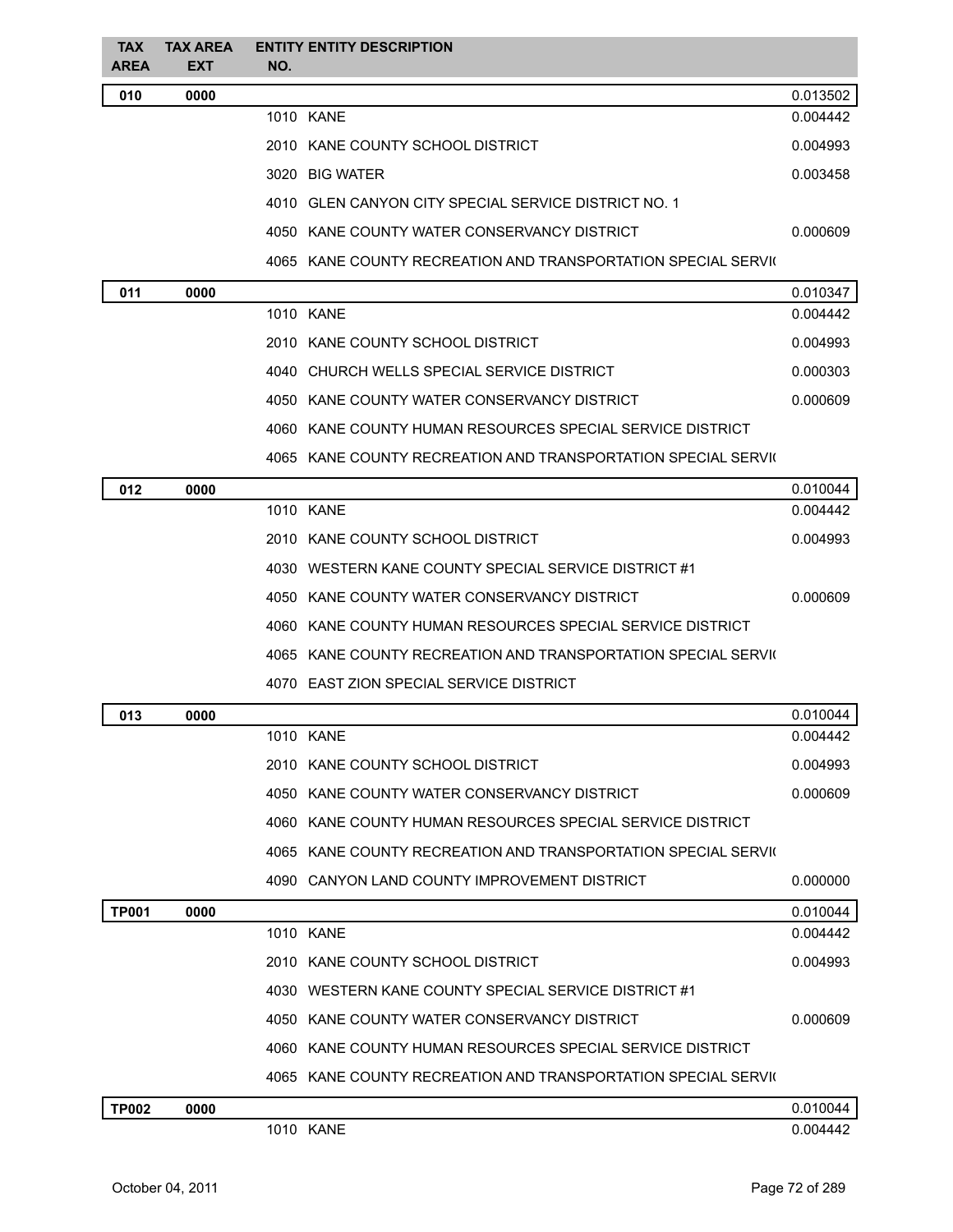| <b>TAX</b><br><b>AREA</b> | <b>TAX AREA</b><br><b>EXT</b> | <b>ENTITY ENTITY DESCRIPTION</b><br>NO.                   |          |
|---------------------------|-------------------------------|-----------------------------------------------------------|----------|
|                           |                               | 2010 KANE COUNTY SCHOOL DISTRICT                          | 0.004993 |
|                           |                               | 4050 KANE COUNTY WATER CONSERVANCY DISTRICT               | 0.000609 |
|                           |                               | 4060 KANE COUNTY HUMAN RESOURCES SPECIAL SERVICE DISTRICT |          |

4065 KANE COUNTY RECREATION AND TRANSPORTATION SPECIAL SERVIC

## **MILLARD COUNTY**

| 001 | 0000 |                                                | 0.011007 |
|-----|------|------------------------------------------------|----------|
|     |      | 1010 MILLARD                                   | 0.003772 |
|     |      | 2010 MILLARD COUNTY SCHOOL DISTRICT            | 0.005988 |
|     |      | 3020 FILLMORE                                  | 0.000935 |
|     |      | 4050 MILLARD COUNTY WATER CONSERVANCY DISTRICT | 0.000000 |
|     |      | 4090 MILLARD COUNTY FIRE SERVICE DISTRICT      | 0.000312 |
| 001 | 0001 |                                                | 0.011007 |
|     |      | 1010 MILLARD                                   | 0.003772 |
|     |      | 2010 MILLARD COUNTY SCHOOL DISTRICT            | 0.005988 |
|     |      | 3020 FILLMORE                                  | 0.000935 |
|     |      | 4050 MILLARD COUNTY WATER CONSERVANCY DISTRICT | 0.000000 |
|     |      | 4090 MILLARD COUNTY FIRE SERVICE DISTRICT      | 0.000312 |
| 002 | 0000 |                                                | 0.010757 |
|     |      | 1010 MILLARD                                   | 0.003772 |
|     |      | 2010 MILLARD COUNTY SCHOOL DISTRICT            | 0.005988 |
|     |      | 3040 HOLDEN                                    | 0.000685 |
|     |      | 4050 MILLARD COUNTY WATER CONSERVANCY DISTRICT | 0.000000 |
|     |      | 4090 MILLARD COUNTY FIRE SERVICE DISTRICT      | 0.000312 |
| 003 | 0000 |                                                | 0.010350 |
|     |      | 1010 MILLARD                                   | 0.003772 |
|     |      | 2010 MILLARD COUNTY SCHOOL DISTRICT            | 0.005988 |
|     |      | 3050 KANOSH                                    | 0.000278 |
|     |      | 4050 MILLARD COUNTY WATER CONSERVANCY DISTRICT | 0.000000 |
|     |      | 4090 MILLARD COUNTY FIRE SERVICE DISTRICT      | 0.000312 |
| 004 | 0000 |                                                | 0.010762 |
|     |      | 1010 MILLARD                                   | 0.003772 |
|     |      | 2010 MILLARD COUNTY SCHOOL DISTRICT            | 0.005988 |
|     |      | 3080 MEADOW                                    | 0.000690 |
|     |      | 4050 MILLARD COUNTY WATER CONSERVANCY DISTRICT | 0.000000 |
|     |      | 4090 MILLARD COUNTY FIRE SERVICE DISTRICT      | 0.000312 |
| 005 | 0000 |                                                | 0.010747 |
|     |      | 1010 MILLARD                                   | 0.003772 |
|     |      | 2010 MILLARD COUNTY SCHOOL DISTRICT            | 0.005988 |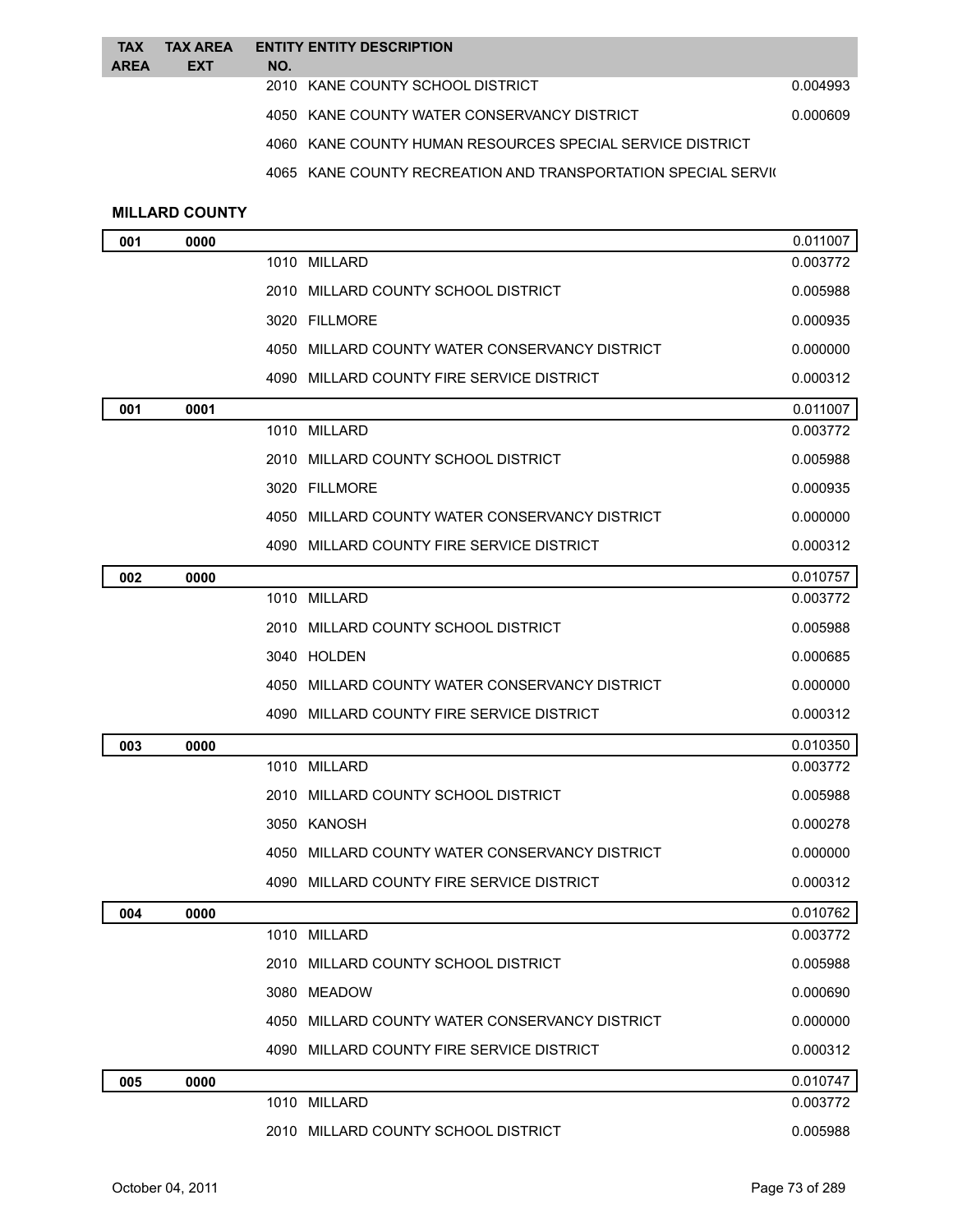| <b>TAX</b>  | <b>TAX AREA</b> | <b>ENTITY ENTITY DESCRIPTION</b>                            |          |
|-------------|-----------------|-------------------------------------------------------------|----------|
| <b>AREA</b> | <b>EXT</b>      | NO.                                                         |          |
|             |                 | 3100 SCIPIO                                                 | 0.000675 |
|             |                 | 4050 MILLARD COUNTY WATER CONSERVANCY DISTRICT              | 0.000000 |
|             |                 | 4090 MILLARD COUNTY FIRE SERVICE DISTRICT                   | 0.000312 |
| 006         | 0000            |                                                             | 0.010072 |
|             |                 | 1010 MILLARD                                                | 0.003772 |
|             |                 | 2010 MILLARD COUNTY SCHOOL DISTRICT                         | 0.005988 |
|             |                 | 4050 MILLARD COUNTY WATER CONSERVANCY DISTRICT              | 0.000000 |
|             |                 | 4090 MILLARD COUNTY FIRE SERVICE DISTRICT                   | 0.000312 |
| 007         | 0000            |                                                             | 0.013910 |
|             |                 | 1010 MILLARD                                                | 0.003772 |
|             |                 | 2010 MILLARD COUNTY SCHOOL DISTRICT                         | 0.005988 |
|             |                 | 3010 DELTA CITY                                             | 0.002992 |
|             |                 | 4010 DELTA, SUTHERLAND, OASIS CEMETARY MAINTINANCE DISTRICT | 0.000399 |
|             |                 | 4040 WEST MILLARD MOSQUITO ABATEMENT DISTRICT               | 0.000447 |
|             |                 | 4050 MILLARD COUNTY WATER CONSERVANCY DISTRICT              | 0.000000 |
|             |                 | 4090 MILLARD COUNTY FIRE SERVICE DISTRICT                   | 0.000312 |
| 008         | 0000            |                                                             | 0.011689 |
|             |                 | 1010 MILLARD                                                | 0.003772 |
|             |                 | 2010 MILLARD COUNTY SCHOOL DISTRICT                         | 0.005988 |
|             |                 | 3030 HINCKLEY                                               | 0.000750 |
|             |                 | 4020 HINKLEY-DESERET CEMETARY MAINTENANCE DISTRICT          | 0.000420 |
|             |                 | 4040 WEST MILLARD MOSQUITO ABATEMENT DISTRICT               | 0.000447 |
|             |                 | 4050 MILLARD COUNTY WATER CONSERVANCY DISTRICT              | 0.000000 |
|             |                 | 4090 MILLARD COUNTY FIRE SERVICE DISTRICT                   | 0.000312 |
| 009         | 0000            |                                                             | 0.010779 |
|             |                 | 1010 MILLARD                                                | 0.003772 |
|             |                 | 2010 MILLARD COUNTY SCHOOL DISTRICT                         | 0.005988 |
|             |                 | 3090 OAK CITY                                               | 0.000707 |
|             |                 | 4050 MILLARD COUNTY WATER CONSERVANCY DISTRICT              | 0.000000 |
|             |                 | 4090 MILLARD COUNTY FIRE SERVICE DISTRICT                   | 0.000312 |
| 010         | 0000            |                                                             | 0.012047 |
|             |                 | 1010 MILLARD                                                | 0.003772 |
|             |                 | 2010 MILLARD COUNTY SCHOOL DISTRICT                         | 0.005988 |
|             |                 | 3070 LYNNDYL                                                | 0.001528 |
|             |                 | 4040 WEST MILLARD MOSQUITO ABATEMENT DISTRICT               | 0.000447 |
|             |                 | 4050 MILLARD COUNTY WATER CONSERVANCY DISTRICT              | 0.000000 |
|             |                 | 4090 MILLARD COUNTY FIRE SERVICE DISTRICT                   | 0.000312 |
| 011         | 0000            |                                                             | 0.011447 |
|             |                 | 1010 MILLARD                                                | 0.003772 |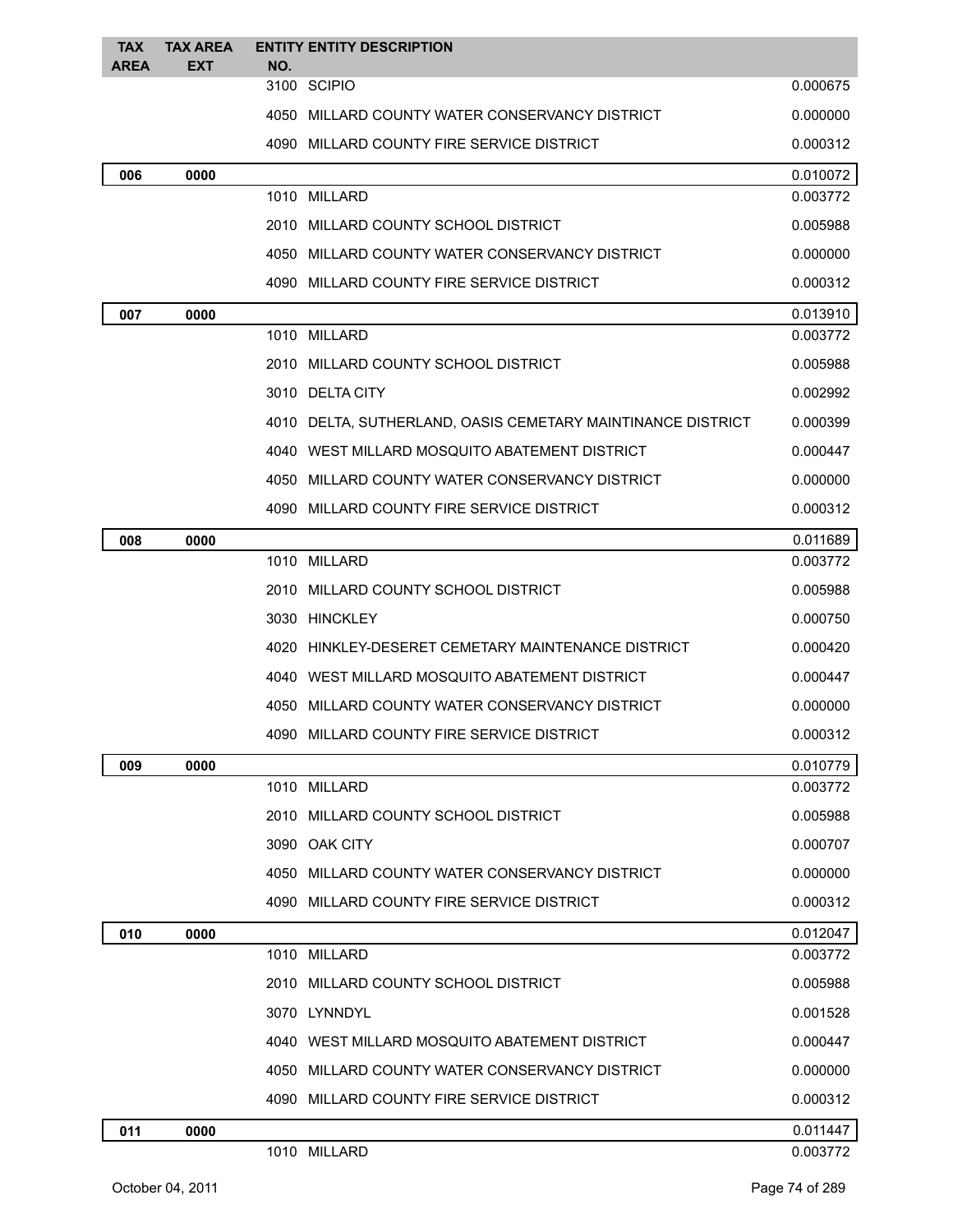| <b>TAX</b><br><b>AREA</b> | <b>TAX AREA</b><br><b>EXT</b> | NO.  | <b>ENTITY ENTITY DESCRIPTION</b>                       |          |
|---------------------------|-------------------------------|------|--------------------------------------------------------|----------|
|                           |                               |      | 2010 MILLARD COUNTY SCHOOL DISTRICT                    | 0.005988 |
|                           |                               |      | 3060 LEAMINGTON TOWN                                   | 0.000928 |
|                           |                               |      | 4040 WEST MILLARD MOSQUITO ABATEMENT DISTRICT          | 0.000447 |
|                           |                               |      | 4050 MILLARD COUNTY WATER CONSERVANCY DISTRICT         | 0.000000 |
|                           |                               |      | 4090 MILLARD COUNTY FIRE SERVICE DISTRICT              | 0.000312 |
| 012                       | 0000                          |      |                                                        | 0.010918 |
|                           |                               |      | 1010 MILLARD                                           | 0.003772 |
|                           |                               |      | 2010 MILLARD COUNTY SCHOOL DISTRICT                    | 0.005988 |
|                           |                               | 4010 | DELTA, SUTHERLAND, OASIS CEMETARY MAINTINANCE DISTRICT | 0.000399 |
|                           |                               |      | 4040 WEST MILLARD MOSQUITO ABATEMENT DISTRICT          | 0.000447 |
|                           |                               |      | 4050 MILLARD COUNTY WATER CONSERVANCY DISTRICT         | 0.000000 |
|                           |                               |      | 4090 MILLARD COUNTY FIRE SERVICE DISTRICT              | 0.000312 |
| 013                       | 0000                          |      |                                                        | 0.010939 |
|                           |                               |      | 1010 MILLARD                                           | 0.003772 |
|                           |                               |      | 2010 MILLARD COUNTY SCHOOL DISTRICT                    | 0.005988 |
|                           |                               |      | 4020 HINKLEY-DESERET CEMETARY MAINTENANCE DISTRICT     | 0.000420 |
|                           |                               |      | 4040 WEST MILLARD MOSQUITO ABATEMENT DISTRICT          | 0.000447 |
|                           |                               |      | 4050 MILLARD COUNTY WATER CONSERVANCY DISTRICT         | 0.000000 |
|                           |                               |      | 4090 MILLARD COUNTY FIRE SERVICE DISTRICT              | 0.000312 |
| 015                       | 0000                          |      |                                                        | 0.010519 |
|                           |                               |      | 1010 MILLARD                                           | 0.003772 |
|                           |                               |      | 2010 MILLARD COUNTY SCHOOL DISTRICT                    | 0.005988 |
|                           |                               |      | 4040 WEST MILLARD MOSQUITO ABATEMENT DISTRICT          | 0.000447 |
|                           |                               |      | 4050 MILLARD COUNTY WATER CONSERVANCY DISTRICT         | 0.000000 |
|                           |                               |      | 4090 MILLARD COUNTY FIRE SERVICE DISTRICT              | 0.000312 |
|                           | <b>MORGAN COUNTY</b>          |      |                                                        |          |
| 001                       | 0000                          |      |                                                        | 0.010129 |
|                           |                               |      | 1010 MORGAN                                            | 0.002868 |
|                           |                               |      | 2010 MORGAN COUNTY SCHOOL DISTRICT                     | 0.007044 |
|                           |                               |      | 4005 WEBER BASIN WATER CONSERVANCY DISTRICT            | 0.000217 |
| 002                       | 0000                          |      |                                                        | 0.010680 |
|                           |                               |      | 1010 MORGAN                                            | 0.002868 |

|     |      | 2010 MORGAN COUNTY SCHOOL DISTRICT           | 0.007044 |
|-----|------|----------------------------------------------|----------|
|     |      | 4005 WEBER BASIN WATER CONSERVANCY DISTRICT  | 0.000217 |
|     |      | 4010 MOUNTAIN GREEN FIRE PROTECTION DISTRICT | 0.000551 |
| 003 | 0000 |                                              | 0.010917 |
|     |      | 1010 MORGAN                                  | 0.002868 |
|     |      | 2010 MORGAN COUNTY SCHOOL DISTRICT           | 0.007044 |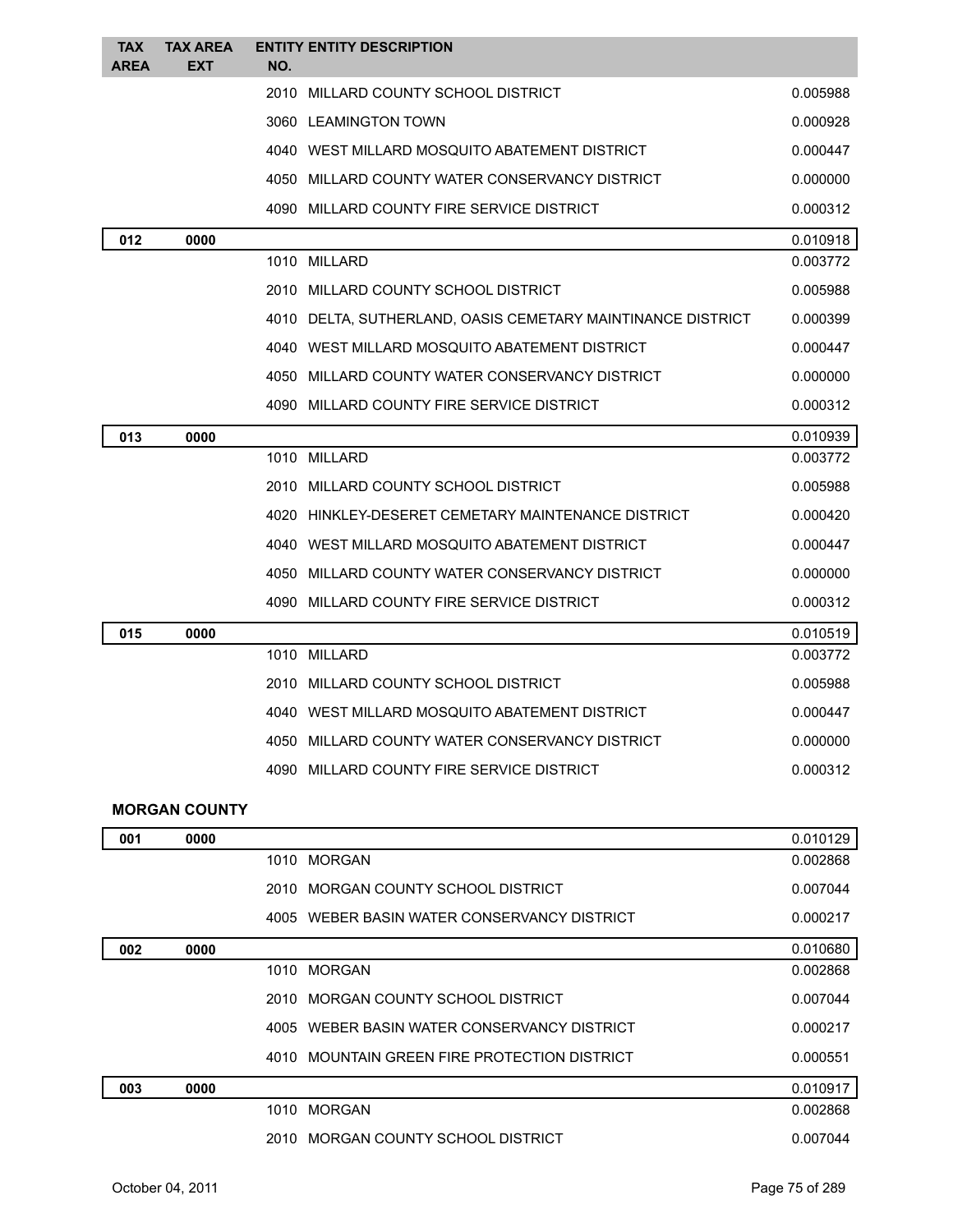| <b>TAX</b><br><b>AREA</b> | <b>TAX AREA</b><br><b>EXT</b> | <b>ENTITY ENTITY DESCRIPTION</b><br>NO.        |          |
|---------------------------|-------------------------------|------------------------------------------------|----------|
|                           |                               | 4005 WEBER BASIN WATER CONSERVANCY DISTRICT    | 0.000217 |
|                           |                               | 4010 MOUNTAIN GREEN FIRE PROTECTION DISTRICT   | 0.000551 |
|                           |                               | 4020 MOUNTAIN GREEN SEWER IMPROVEMENT DISTRICT | 0.000237 |
| 004                       | 0000                          |                                                | 0.011977 |
|                           |                               | 1010 MORGAN                                    | 0.002868 |
|                           |                               | 2010 MORGAN COUNTY SCHOOL DISTRICT             | 0.007044 |
|                           |                               | 3010 MORGAN                                    | 0.001848 |
|                           |                               | 4005 WEBER BASIN WATER CONSERVANCY DISTRICT    | 0.000217 |
| 005                       | 0000                          |                                                | 0.011977 |
|                           |                               | 1010 MORGAN                                    | 0.002868 |
|                           |                               | 2010 MORGAN COUNTY SCHOOL DISTRICT             | 0.007044 |
|                           |                               | 3010 MORGAN                                    | 0.001848 |
|                           |                               | 4005 WEBER BASIN WATER CONSERVANCY DISTRICT    | 0.000217 |
|                           | <b>PIUTE COUNTY</b>           |                                                |          |
| 001                       | nnnn                          |                                                | 0.012986 |

| 001 | 0000 |                                                    | 0.012986 |
|-----|------|----------------------------------------------------|----------|
|     |      | <b>1010 PIUTE</b>                                  | 0.003797 |
|     |      | 2010 PIUTE COUNTY SCHOOL DISTRICT                  | 0.006677 |
|     |      | 3010 CIRCLEVILLE                                   | 0.002041 |
|     |      | 4010 UPPER SEVIER RIVER WATER CONSERVANCY DISTRICT | 0.000035 |
|     |      | 4270 CENTRAL UTAH WATER CONSERVANCY DISTRICT       | 0.000436 |
| 002 | 0000 |                                                    | 0.012991 |
|     |      | <b>1010 PIUTE</b>                                  | 0.003797 |
|     |      | 2010 PIUTE COUNTY SCHOOL DISTRICT                  | 0.006677 |
|     |      | 3020 JUNCTION                                      | 0.002046 |
|     |      | 4010 UPPER SEVIER RIVER WATER CONSERVANCY DISTRICT | 0.000035 |
|     |      | 4270 CENTRAL UTAH WATER CONSERVANCY DISTRICT       | 0.000436 |
| 003 | 0000 |                                                    | 0.012433 |
|     |      | <b>1010 PIUTE</b>                                  | 0.003797 |
|     |      | 2010 PIUTE COUNTY SCHOOL DISTRICT                  | 0.006677 |
|     |      | 3030 KINGSTON                                      | 0.001488 |
|     |      | 4010 UPPER SEVIER RIVER WATER CONSERVANCY DISTRICT | 0.000035 |
|     |      | 4270 CENTRAL UTAH WATER CONSERVANCY DISTRICT       | 0.000436 |
| 004 | 0000 |                                                    | 0.012936 |
|     |      | <b>1010 PIUTE</b>                                  | 0.003797 |
|     |      | 2010 PIUTE COUNTY SCHOOL DISTRICT                  | 0.006677 |
|     |      | 3040 MARYSVALE                                     | 0.001991 |
|     |      | 4010 UPPER SEVIER RIVER WATER CONSERVANCY DISTRICT | 0.000035 |
|     |      | 4270 CENTRAL UTAH WATER CONSERVANCY DISTRICT       | 0.000436 |
|     |      |                                                    |          |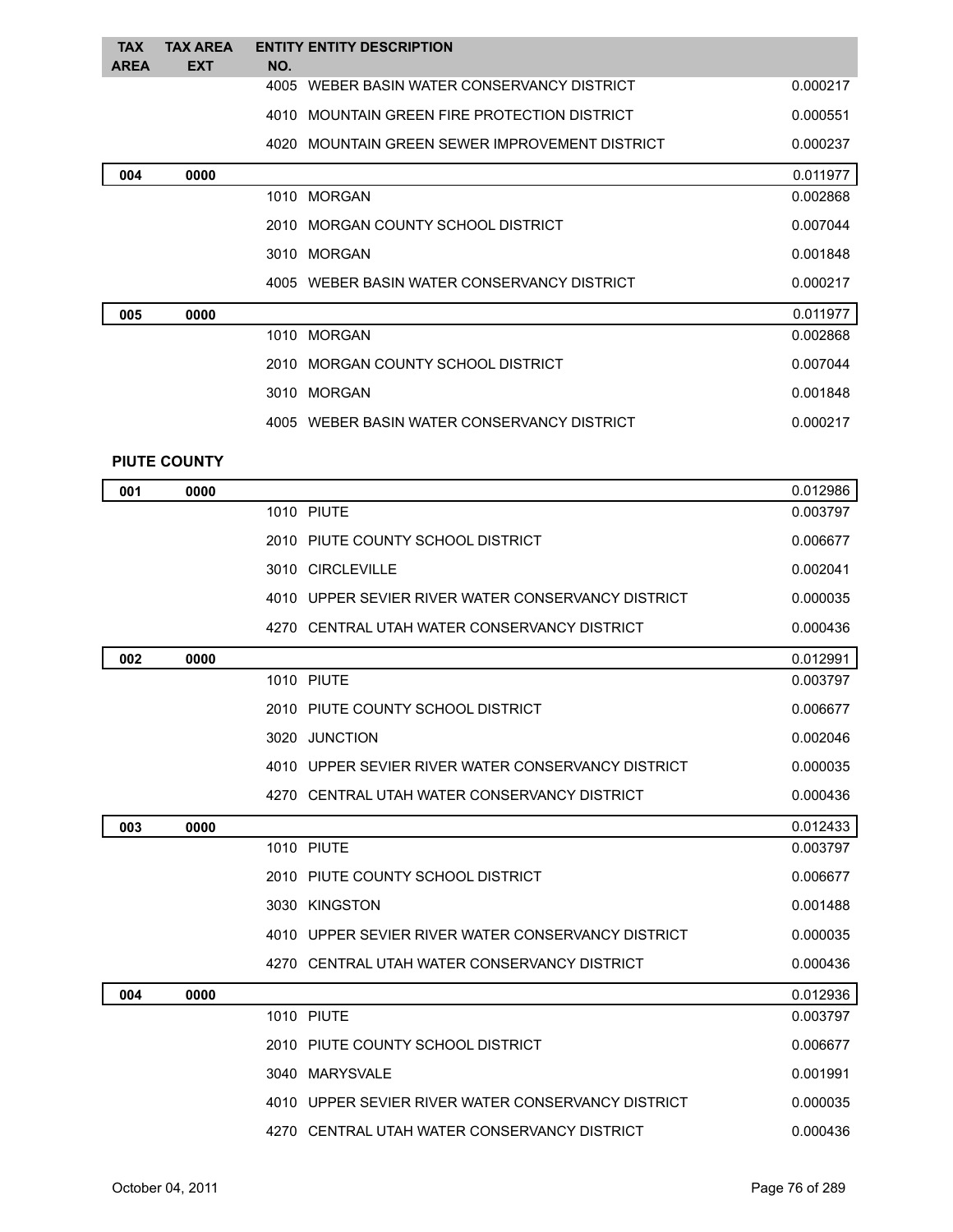| <b>TAX</b><br><b>AREA</b> | <b>TAX AREA</b><br><b>EXT</b> | <b>ENTITY ENTITY DESCRIPTION</b><br>NO.            |          |
|---------------------------|-------------------------------|----------------------------------------------------|----------|
| 005                       | 0000                          |                                                    | 0.010945 |
|                           |                               | 1010 PIUTE                                         | 0.003797 |
|                           |                               | 2010 PIUTE COUNTY SCHOOL DISTRICT                  | 0.006677 |
|                           |                               | 4010 UPPER SEVIER RIVER WATER CONSERVANCY DISTRICT | 0.000035 |
|                           |                               | 4270 CENTRAL UTAH WATER CONSERVANCY DISTRICT       | 0.000436 |
|                           | <b>RICH COUNTY</b>            |                                                    |          |
| 011                       | 0000                          |                                                    | 0.008059 |
|                           |                               | 1010 RICH                                          | 0.001755 |
|                           |                               | 2010 RICH COUNTY SCHOOL DISTRICT                   | 0.004660 |
|                           |                               | 3040 WOODRUFF                                      | 0.000866 |
|                           |                               | 4040 WOODRUFF CEMETARY MAINTENANCE DISTRICT        | 0.000277 |
|                           |                               | 4080 WOODRUFF FIRE DISTRICT                        | 0.000501 |
| 012                       | 0000                          |                                                    | 0.008649 |
|                           |                               | 1010 RICH                                          | 0.001755 |
|                           |                               | 2010 RICH COUNTY SCHOOL DISTRICT                   | 0.004660 |
|                           |                               | 3030 RANDOLPH                                      | 0.001083 |
|                           |                               | 4020 RANDOLPH CEMETARY MAINTENANCE DISTRICT        | 0.000343 |
|                           |                               | 4060 RANDOLPH FIRE DISTRICT                        | 0.000808 |
| 013                       | 0000                          |                                                    | 0.007237 |
|                           |                               | 1010 RICH                                          | 0.001755 |
|                           |                               | 2010 RICH COUNTY SCHOOL DISTRICT                   | 0.004660 |
|                           |                               | 3020 LAKETOWN                                      | 0.000532 |
|                           |                               | 4030 LAKETOWN CEMETERY MAINTENANCE DISTRICT        | 0.000077 |
|                           |                               | 4070 LAKETOWN FIRE DISTRICT                        | 0.000213 |
| 014                       | 0000                          |                                                    | 0.007425 |
|                           |                               | 1010 RICH                                          | 0.001755 |
|                           |                               | 2010 RICH COUNTY SCHOOL DISTRICT                   | 0.004660 |
|                           |                               | 3010 GARDEN CITY                                   | 0.000587 |
|                           |                               | 4010 GARDEN CITY-PICKELVILLE CEMETERY DISTRICT     | 0.000063 |
|                           |                               | 4050 GARDEN CITY PICKELVILLE FIRE DISTICT          | 0.000360 |
| 015                       | 0000                          |                                                    | 0.007425 |
|                           |                               | 1010 RICH                                          | 0.001755 |
|                           |                               | 2010 RICH COUNTY SCHOOL DISTRICT                   | 0.004660 |
|                           |                               | 3010 GARDEN CITY                                   | 0.000587 |
|                           |                               | 4010 GARDEN CITY-PICKELVILLE CEMETERY DISTRICT     | 0.000063 |
|                           |                               | 4050 GARDEN CITY PICKELVILLE FIRE DISTICT          | 0.000360 |
|                           |                               | 4100 BEAR LAKE SPECIAL DISTRICT                    |          |
| 025                       | 0000                          |                                                    | 0.007425 |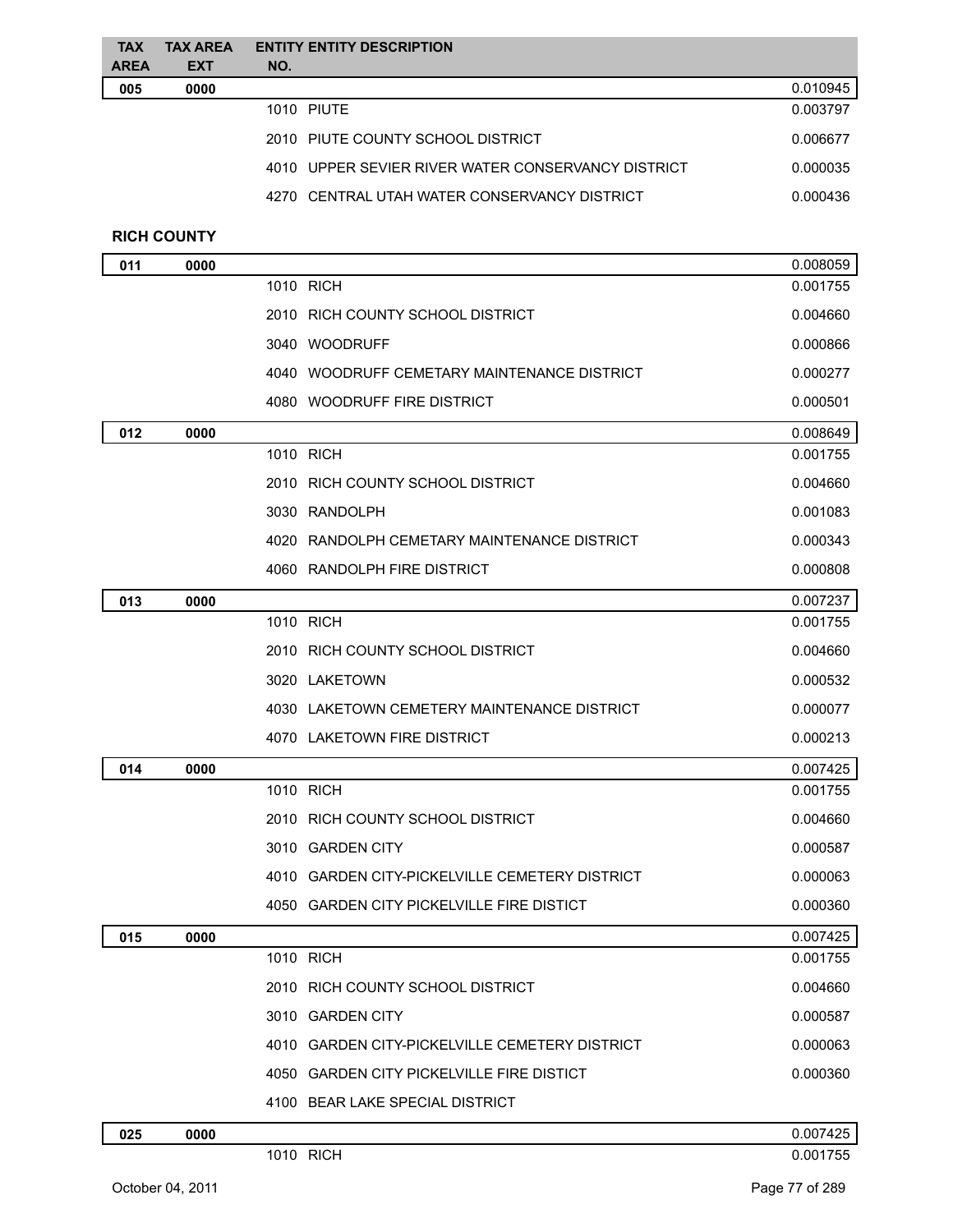| <b>TAX</b><br><b>AREA</b> | <b>TAX AREA</b><br><b>EXT</b> | <b>ENTITY ENTITY DESCRIPTION</b><br>NO.                                      |                      |
|---------------------------|-------------------------------|------------------------------------------------------------------------------|----------------------|
|                           |                               | 2010 RICH COUNTY SCHOOL DISTRICT                                             | 0.004660             |
|                           |                               | 3010 GARDEN CITY                                                             | 0.000587             |
|                           |                               | 4010 GARDEN CITY-PICKELVILLE CEMETERY DISTRICT                               | 0.000063             |
|                           |                               | 4050 GARDEN CITY PICKELVILLE FIRE DISTICT                                    | 0.000360             |
|                           |                               | 4100 BEAR LAKE SPECIAL DISTRICT                                              |                      |
| 111                       | 0000                          |                                                                              | 0.007193             |
|                           |                               | 1010 RICH                                                                    | 0.001755             |
|                           |                               | 2010 RICH COUNTY SCHOOL DISTRICT                                             | 0.004660             |
|                           |                               | 4040 WOODRUFF CEMETARY MAINTENANCE DISTRICT                                  | 0.000277             |
|                           |                               | 4080 WOODRUFF FIRE DISTRICT                                                  | 0.000501             |
| 112                       | 0000                          |                                                                              | 0.007566             |
|                           |                               | 1010 RICH                                                                    | 0.001755             |
|                           |                               | 2010 RICH COUNTY SCHOOL DISTRICT                                             | 0.004660             |
|                           |                               | 4020 RANDOLPH CEMETARY MAINTENANCE DISTRICT                                  | 0.000343             |
|                           |                               | 4060 RANDOLPH FIRE DISTRICT                                                  | 0.000808             |
| 112                       | 0001                          |                                                                              | 0.007566             |
|                           |                               | 1010 RICH                                                                    | 0.001755             |
|                           |                               | 2010 RICH COUNTY SCHOOL DISTRICT                                             | 0.004660             |
|                           |                               | 4020 RANDOLPH CEMETARY MAINTENANCE DISTRICT                                  | 0.000343             |
|                           |                               | 4060 RANDOLPH FIRE DISTRICT                                                  | 0.000808             |
|                           |                               | 4110 MOUNTAIN MEADOW IMPROVEMENT DISRICT                                     |                      |
| 113                       | 0000                          |                                                                              | 0.006705             |
|                           |                               | 1010 RICH                                                                    | 0.001755             |
|                           |                               | 2010 RICH COUNTY SCHOOL DISTRICT                                             | 0.004660             |
|                           |                               | 4030 LAKETOWN CEMETERY MAINTENANCE DISTRICT                                  | 0.000077             |
|                           |                               | 4070 LAKETOWN FIRE DISTRICT                                                  | 0.000213             |
| 114                       | 0000                          |                                                                              | 0.006838             |
|                           |                               | 1010 RICH                                                                    | 0.001755             |
|                           |                               | 2010 RICH COUNTY SCHOOL DISTRICT                                             | 0.004660             |
|                           |                               | 4010 GARDEN CITY-PICKELVILLE CEMETERY DISTRICT                               | 0.000063             |
|                           |                               | 4050 GARDEN CITY PICKELVILLE FIRE DISTICT                                    | 0.000360             |
| 115                       | 0000                          | 1010 RICH                                                                    | 0.006838<br>0.001755 |
|                           |                               | 2010 RICH COUNTY SCHOOL DISTRICT                                             | 0.004660             |
|                           |                               | 4010 GARDEN CITY-PICKELVILLE CEMETERY DISTRICT                               | 0.000063             |
|                           |                               |                                                                              |                      |
|                           |                               | 4050 GARDEN CITY PICKELVILLE FIRE DISTICT<br>4100 BEAR LAKE SPECIAL DISTRICT | 0.000360             |
|                           |                               |                                                                              |                      |
| 117                       | 0000                          | 1010 RICH                                                                    | 0.006705<br>0.001755 |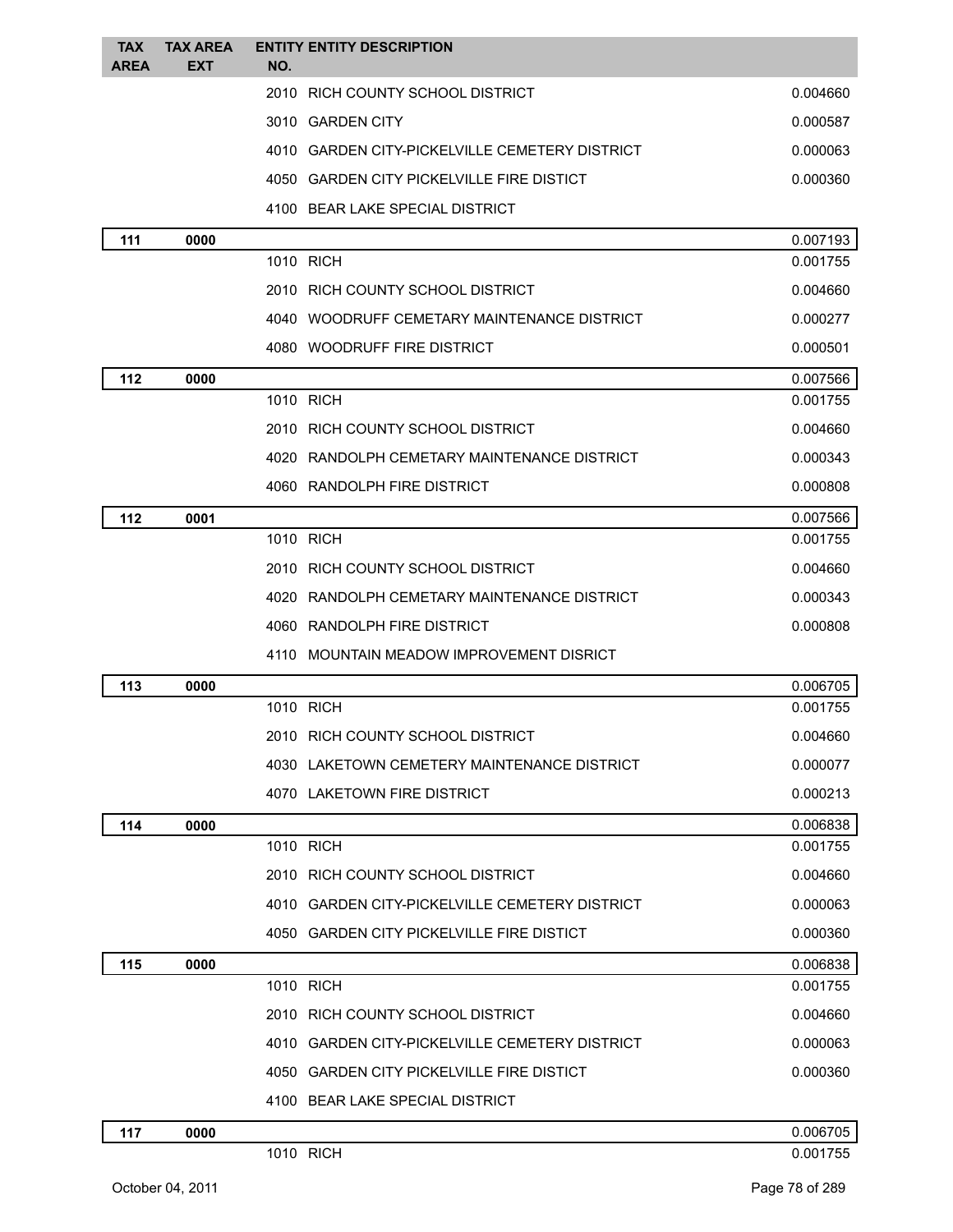| <b>TAX</b><br><b>AREA</b> | <b>TAX AREA</b><br><b>EXT</b> | NO.  | <b>ENTITY ENTITY DESCRIPTION</b>                |          |
|---------------------------|-------------------------------|------|-------------------------------------------------|----------|
|                           |                               |      | 2010 RICH COUNTY SCHOOL DISTRICT                | 0.004660 |
|                           |                               |      | 4030 LAKETOWN CEMETERY MAINTENANCE DISTRICT     | 0.000077 |
|                           |                               |      | 4070 LAKETOWN FIRE DISTRICT                     | 0.000213 |
| 118                       | 0000                          |      |                                                 | 0.007193 |
|                           |                               |      | 1010 RICH                                       | 0.001755 |
|                           |                               |      | 2010 RICH COUNTY SCHOOL DISTRICT                | 0.004660 |
|                           |                               |      | 4040 WOODRUFF CEMETARY MAINTENANCE DISTRICT     | 0.000277 |
|                           |                               |      | 4080 WOODRUFF FIRE DISTRICT                     | 0.000501 |
|                           |                               |      | 4090 EAGLE SPRINGS SPECIAL SERVICE DISTRICT     |          |
| 123                       | 0000                          |      |                                                 | 0.006705 |
|                           |                               |      | 1010 RICH                                       | 0.001755 |
|                           |                               |      | 2010 RICH COUNTY SCHOOL DISTRICT                | 0.004660 |
|                           |                               |      | 4030 LAKETOWN CEMETERY MAINTENANCE DISTRICT     | 0.000077 |
|                           |                               |      | 4070 LAKETOWN FIRE DISTRICT                     | 0.000213 |
|                           |                               |      | 4100 BEAR LAKE SPECIAL DISTRICT                 |          |
| <b>LAKE</b>               | 0000                          |      |                                                 | 0.006415 |
|                           |                               |      | 1010 RICH                                       | 0.001755 |
|                           |                               |      | 2010 RICH COUNTY SCHOOL DISTRICT                | 0.004660 |
|                           | <b>SALT LAKE COUNTY</b>       |      |                                                 |          |
| 013                       | 0000                          |      |                                                 | 0.015519 |
|                           |                               |      | 1010 SALT LAKE                                  | 0.002696 |
|                           |                               |      | 2010 SALT LAKE CITY SCHOOL DISTRICT             | 0.006408 |
|                           |                               |      | 3070 SALT LAKE CITY                             | 0.005439 |
|                           |                               |      | 4010 SALT LAKE METROPOLITAN WATER DISTRICT      | 0.000409 |
|                           |                               |      | 4020 SALT LAKE CITY MOSQUITO ABATEMENT DISTRICT | 0.000131 |
|                           |                               |      | 4185 CENTRAL UTAH WATER CONSERVANCY DISTRICT    | 0.000436 |
| 014                       | 0000                          |      |                                                 | 0.013275 |
|                           |                               | 1010 | 0.11T11V                                        | 0.00000  |

| 014 | 0000 |                                                         | 0.013275 |
|-----|------|---------------------------------------------------------|----------|
|     |      | 1010 SALT LAKE                                          | 0.002696 |
|     |      | 2030 GRANITE SCHOOL DISTRICT                            | 0.006796 |
|     |      | 3100 SOUTH SALT LAKE CITY                               | 0.002691 |
|     |      | 4040 SOUTH SALT LAKE VALLEY MOSQUITO ABATEMENT DISTRICT | 0.000052 |
|     |      | 4185 CENTRAL UTAH WATER CONSERVANCY DISTRICT            | 0.000436 |
|     |      | 6030 SALT LAKE COUNTY LIBRARY                           | 0.000604 |
| 016 | 0000 |                                                         | 0.014134 |
|     |      | 1010 SALT LAKE                                          | 0.002696 |
|     |      | 2030 GRANITE SCHOOL DISTRICT                            | 0.006796 |
|     |      | 4040 SOUTH SALT LAKE VALLEY MOSQUITO ABATEMENT DISTRICT | 0.000052 |
|     |      | 4045 JORDAN VALLEY WATER CONSERVANCY DISTRICTXXX        | 0.000424 |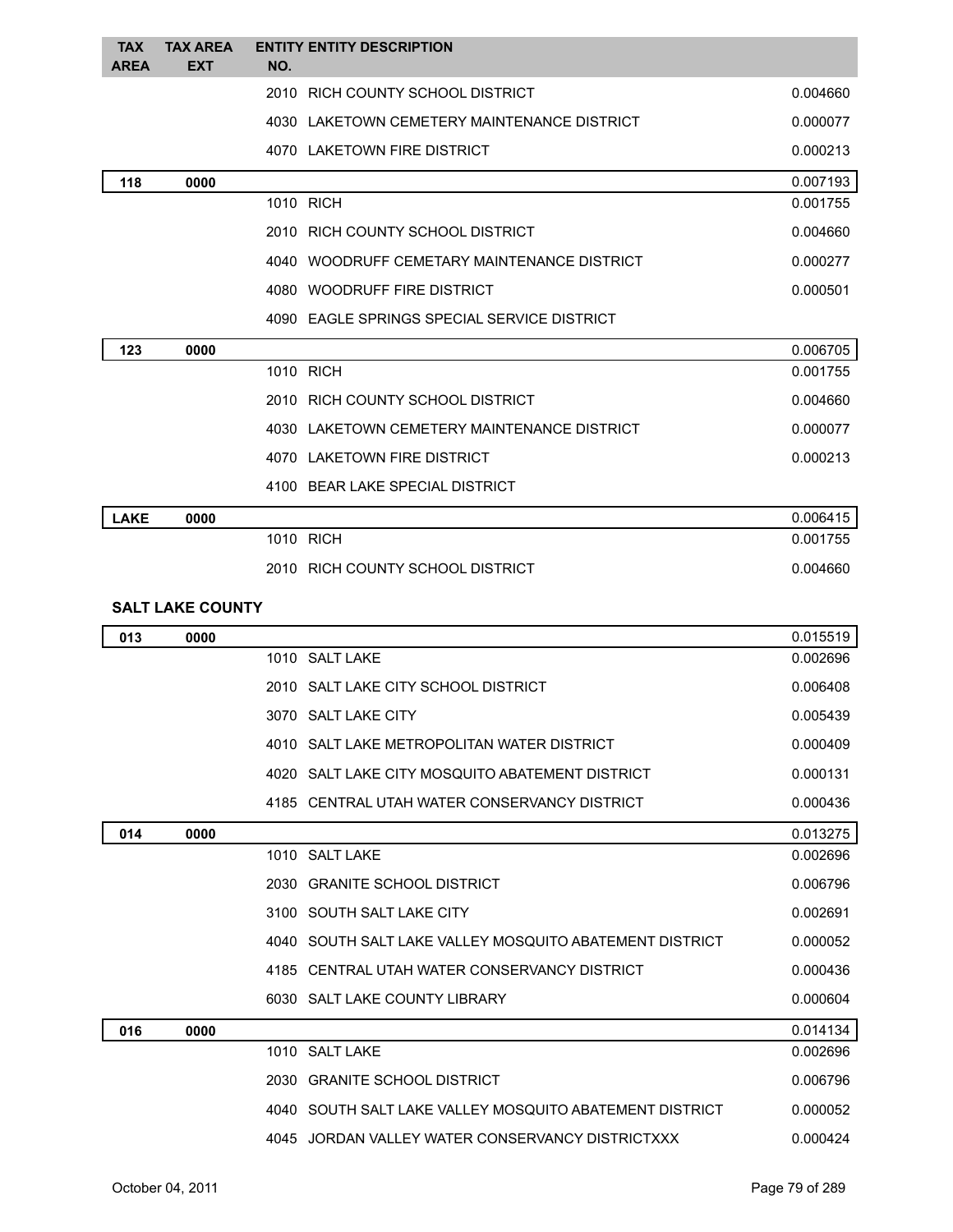| <b>TAX</b>  | <b>TAX AREA</b> |     | <b>ENTITY ENTITY DESCRIPTION</b>                                                             |                      |
|-------------|-----------------|-----|----------------------------------------------------------------------------------------------|----------------------|
| <b>AREA</b> | <b>EXT</b>      | NO. | 4060 SALT LAKE SUBURBAN SANITARY DISTRICT #1                                                 | 0.000202             |
|             |                 |     | 4185 CENTRAL UTAH WATER CONSERVANCY DISTRICT                                                 | 0.000436             |
|             |                 |     | 4210 SALT LAKE COUNTY SPECAIL SERVICE DISTRICT NO 1                                          |                      |
|             |                 |     | 4220 SALT LAKE COUNTY MUNICIPAL-TYPE SERVICES DISTRICT                                       | 0.000896             |
|             |                 |     | 4320 SALT LAKE VALLEY FIRE SERVICE AREA                                                      | 0.002028             |
|             |                 |     |                                                                                              |                      |
|             |                 |     | 4340 SALT LAKE VALLEY LAW ENFORCEMENT SERVICE AREA                                           |                      |
|             |                 |     | 6030 SALT LAKE COUNTY LIBRARY                                                                | 0.000604             |
| 017         | 0000            |     | 1010 SALT LAKE                                                                               | 0.013710<br>0.002696 |
|             |                 |     | 2030 GRANITE SCHOOL DISTRICT                                                                 | 0.006796             |
|             |                 |     | 4040 SOUTH SALT LAKE VALLEY MOSQUITO ABATEMENT DISTRICT                                      | 0.000052             |
|             |                 |     |                                                                                              |                      |
|             |                 |     | 4060 SALT LAKE SUBURBAN SANITARY DISTRICT #1<br>4185 CENTRAL UTAH WATER CONSERVANCY DISTRICT | 0.000202<br>0.000436 |
|             |                 |     |                                                                                              |                      |
|             |                 |     | 4210 SALT LAKE COUNTY SPECAIL SERVICE DISTRICT NO 1                                          |                      |
|             |                 |     | 4220   SALT LAKE COUNTY MUNICIPAL-TYPE SERVICES DISTRICT                                     | 0.000896             |
|             |                 |     | 4320 SALT LAKE VALLEY FIRE SERVICE AREA                                                      | 0.002028             |
|             |                 |     | 4340 SALT LAKE VALLEY LAW ENFORCEMENT SERVICE AREA                                           |                      |
|             |                 |     | 6020 AREA EXCLUDED FROM SALT LAKE COUNTY WATER CONSERVANCY                                   |                      |
|             |                 |     | 6030 SALT LAKE COUNTY LIBRARY                                                                | 0.000604             |
| 019         | 0000            |     |                                                                                              | 0.013710             |
|             |                 |     | 1010 SALT LAKE                                                                               | 0.002696             |
|             |                 |     | 2030 GRANITE SCHOOL DISTRICT                                                                 | 0.006796             |
|             |                 |     | 4040 SOUTH SALT LAKE VALLEY MOSQUITO ABATEMENT DISTRICT                                      | 0.000052             |
|             |                 |     |                                                                                              |                      |
|             |                 |     | 4060 SALT LAKE SUBURBAN SANITARY DISTRICT #1                                                 | 0.000202             |
|             |                 |     | 4185 CENTRAL UTAH WATER CONSERVANCY DISTRICT                                                 | 0.000436             |
|             |                 |     | 4210 SALT LAKE COUNTY SPECAIL SERVICE DISTRICT NO 1                                          |                      |
|             |                 |     | 4220 SALT LAKE COUNTY MUNICIPAL-TYPE SERVICES DISTRICT                                       | 0.000896             |
|             |                 |     | 4320 SALT LAKE VALLEY FIRE SERVICE AREA                                                      | 0.002028             |
|             |                 |     | 4340 SALT LAKE VALLEY LAW ENFORCEMENT SERVICE AREA                                           |                      |
|             |                 |     | 6030 SALT LAKE COUNTY LIBRARY                                                                | 0.000604             |
| 01A         | 0000            |     |                                                                                              | 0.015519             |
|             |                 |     | 1010 SALT LAKE                                                                               | 0.002696             |
|             |                 |     | 2010 SALT LAKE CITY SCHOOL DISTRICT                                                          | 0.006408             |
|             |                 |     | 3070 SALT LAKE CITY                                                                          | 0.005439             |
|             |                 |     | 4010 SALT LAKE METROPOLITAN WATER DISTRICT                                                   | 0.000409             |
|             |                 |     | 4020 SALT LAKE CITY MOSQUITO ABATEMENT DISTRICT                                              | 0.000131             |
|             |                 |     | 4185 CENTRAL UTAH WATER CONSERVANCY DISTRICT                                                 | 0.000436             |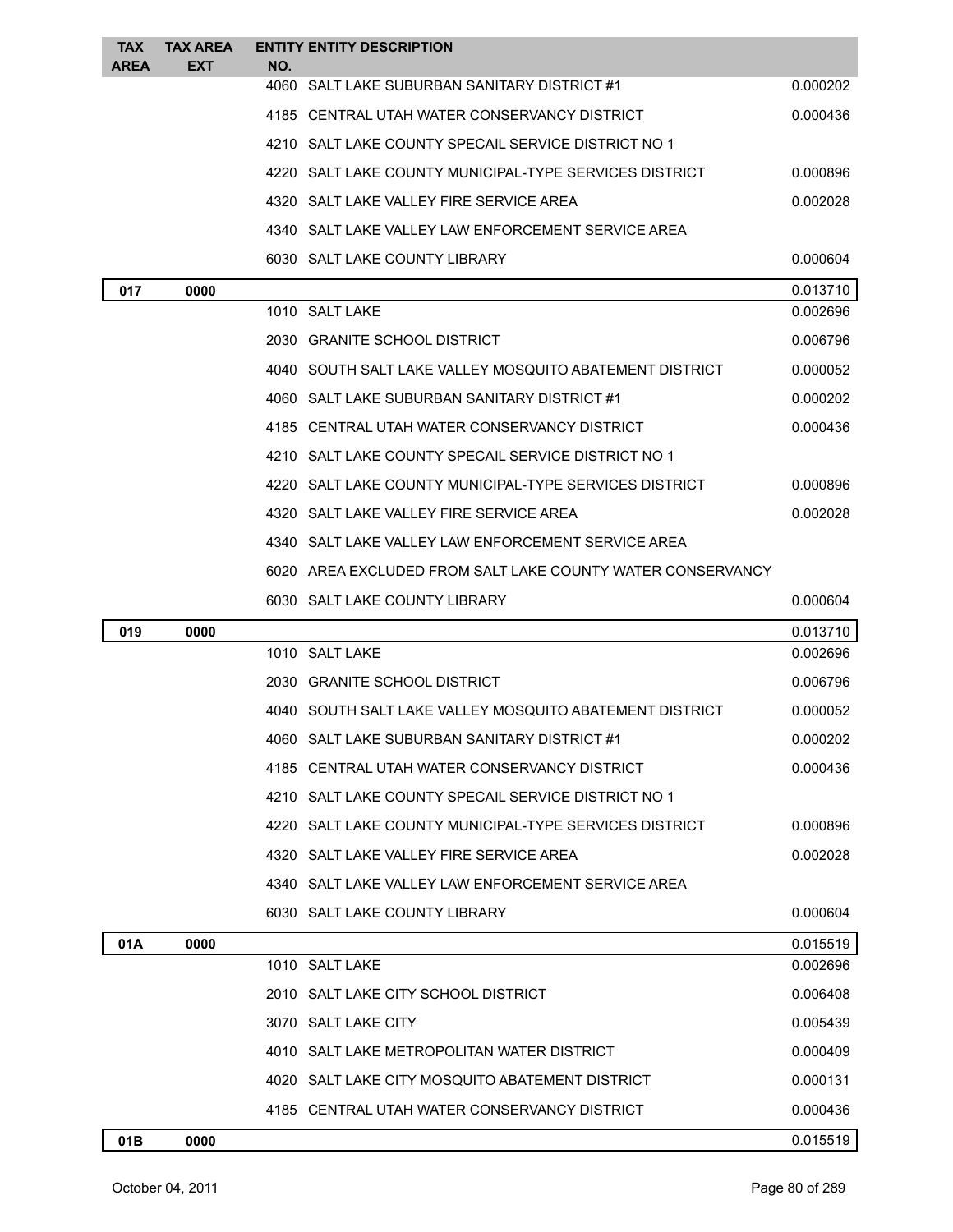| <b>TAX</b>  | <b>TAX AREA</b> |     | <b>ENTITY ENTITY DESCRIPTION</b>                |                      |
|-------------|-----------------|-----|-------------------------------------------------|----------------------|
| <b>AREA</b> | EXT             | NO. | 1010 SALT LAKE                                  | 0.002696             |
|             |                 |     | 2010 SALT LAKE CITY SCHOOL DISTRICT             | 0.006408             |
|             |                 |     | 3070 SALT LAKE CITY                             | 0.005439             |
|             |                 |     |                                                 |                      |
|             |                 |     | 4010 SALT LAKE METROPOLITAN WATER DISTRICT      | 0.000409             |
|             |                 |     | 4020 SALT LAKE CITY MOSQUITO ABATEMENT DISTRICT | 0.000131             |
|             |                 |     | 4185 CENTRAL UTAH WATER CONSERVANCY DISTRICT    | 0.000436             |
| 01C         | 0000            |     | 1010 SALT LAKE                                  | 0.015519<br>0.002696 |
|             |                 |     | 2010 SALT LAKE CITY SCHOOL DISTRICT             | 0.006408             |
|             |                 |     |                                                 |                      |
|             |                 |     | 3070 SALT LAKE CITY                             | 0.005439             |
|             |                 |     | 4010 SALT LAKE METROPOLITAN WATER DISTRICT      | 0.000409             |
|             |                 |     | 4020 SALT LAKE CITY MOSQUITO ABATEMENT DISTRICT | 0.000131             |
|             |                 |     | 4185 CENTRAL UTAH WATER CONSERVANCY DISTRICT    | 0.000436             |
| 01D         | 0000            |     |                                                 | 0.015519             |
|             |                 |     | 1010 SALT LAKE                                  | 0.002696             |
|             |                 |     | 2010 SALT LAKE CITY SCHOOL DISTRICT             | 0.006408             |
|             |                 |     | 3070 SALT LAKE CITY                             | 0.005439             |
|             |                 |     | 4010 SALT LAKE METROPOLITAN WATER DISTRICT      | 0.000409             |
|             |                 |     | 4020 SALT LAKE CITY MOSQUITO ABATEMENT DISTRICT | 0.000131             |
|             |                 |     | 4185 CENTRAL UTAH WATER CONSERVANCY DISTRICT    | 0.000436             |
| 01E         | 0000            |     |                                                 | 0.015519             |
|             |                 |     | 1010 SALT LAKE                                  | 0.002696             |
|             |                 |     | 2010 SALT LAKE CITY SCHOOL DISTRICT             | 0.006408             |
|             |                 |     | 3070 SALT LAKE CITY                             | 0.005439             |
|             |                 |     | 4010 SALT LAKE METROPOLITAN WATER DISTRICT      | 0.000409             |
|             |                 |     | 4020 SALT LAKE CITY MOSQUITO ABATEMENT DISTRICT | 0.000131             |
|             |                 |     | 4185 CENTRAL UTAH WATER CONSERVANCY DISTRICT    | 0.000436             |
| 01F         | 0000            |     |                                                 | 0.015519             |
|             |                 |     | 1010 SALT LAKE                                  | 0.002696             |
|             |                 |     | 2010 SALT LAKE CITY SCHOOL DISTRICT             | 0.006408             |
|             |                 |     | 3070 SALT LAKE CITY                             | 0.005439             |
|             |                 |     | 4010 SALT LAKE METROPOLITAN WATER DISTRICT      | 0.000409             |
|             |                 |     | 4020 SALT LAKE CITY MOSQUITO ABATEMENT DISTRICT | 0.000131             |
|             |                 |     | 4185 CENTRAL UTAH WATER CONSERVANCY DISTRICT    | 0.000436             |
| 01G         | 0000            |     |                                                 | 0.015519             |
|             |                 |     | 1010 SALT LAKE                                  | 0.002696             |
|             |                 |     | 2010 SALT LAKE CITY SCHOOL DISTRICT             | 0.006408             |
|             |                 |     | 3070 SALT LAKE CITY                             | 0.005439             |
|             |                 |     | 4010 SALT LAKE METROPOLITAN WATER DISTRICT      | 0.000409             |
|             |                 |     |                                                 |                      |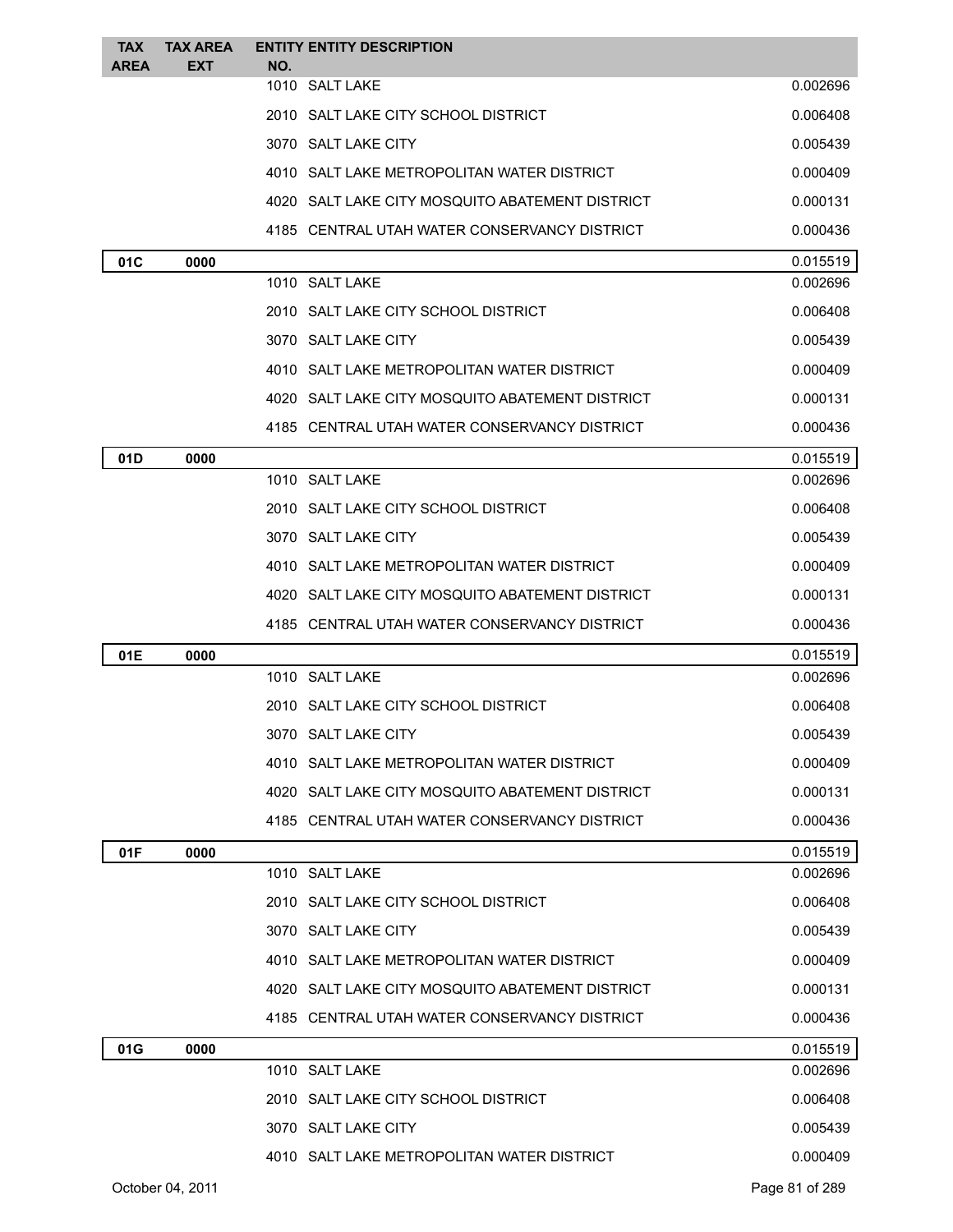| <b>TAX</b><br><b>AREA</b> | <b>TAX AREA</b><br><b>EXT</b> | NO. | <b>ENTITY ENTITY DESCRIPTION</b>                |          |
|---------------------------|-------------------------------|-----|-------------------------------------------------|----------|
|                           |                               |     | 4020 SALT LAKE CITY MOSQUITO ABATEMENT DISTRICT | 0.000131 |
|                           |                               |     | 4185 CENTRAL UTAH WATER CONSERVANCY DISTRICT    | 0.000436 |
| 01H                       | 0000                          |     |                                                 | 0.015519 |
|                           |                               |     | 1010 SALT LAKE                                  | 0.002696 |
|                           |                               |     | 2010 SALT LAKE CITY SCHOOL DISTRICT             | 0.006408 |
|                           |                               |     | 3070 SALT LAKE CITY                             | 0.005439 |
|                           |                               |     | 4010 SALT LAKE METROPOLITAN WATER DISTRICT      | 0.000409 |
|                           |                               |     | 4020 SALT LAKE CITY MOSQUITO ABATEMENT DISTRICT | 0.000131 |
|                           |                               |     | 4185 CENTRAL UTAH WATER CONSERVANCY DISTRICT    | 0.000436 |
| 01J                       | 0000                          |     |                                                 | 0.015519 |
|                           |                               |     | 1010 SALT LAKE                                  | 0.002696 |
|                           |                               |     | 2010 SALT LAKE CITY SCHOOL DISTRICT             | 0.006408 |
|                           |                               |     | 3070 SALT LAKE CITY                             | 0.005439 |
|                           |                               |     | 4010 SALT LAKE METROPOLITAN WATER DISTRICT      | 0.000409 |
|                           |                               |     | 4020 SALT LAKE CITY MOSQUITO ABATEMENT DISTRICT | 0.000131 |
|                           |                               |     | 4185 CENTRAL UTAH WATER CONSERVANCY DISTRICT    | 0.000436 |
| 01K                       | 0000                          |     |                                                 | 0.015519 |
|                           |                               |     | 1010 SALT LAKE                                  | 0.002696 |
|                           |                               |     | 2010 SALT LAKE CITY SCHOOL DISTRICT             | 0.006408 |
|                           |                               |     | 3070 SALT LAKE CITY                             | 0.005439 |
|                           |                               |     | 4010 SALT LAKE METROPOLITAN WATER DISTRICT      | 0.000409 |
|                           |                               |     | 4020 SALT LAKE CITY MOSQUITO ABATEMENT DISTRICT | 0.000131 |
|                           |                               |     | 4185 CENTRAL UTAH WATER CONSERVANCY DISTRICT    | 0.000436 |
| 01M                       | 0000                          |     |                                                 | 0.015519 |
|                           |                               |     | 1010 SALT LAKE                                  | 0.002696 |
|                           |                               |     | 2010 SALT LAKE CITY SCHOOL DISTRICT             | 0.006408 |
|                           |                               |     | 3070 SALT LAKE CITY                             | 0.005439 |
|                           |                               |     | 4010 SALT LAKE METROPOLITAN WATER DISTRICT      | 0.000409 |
|                           |                               |     | 4020 SALT LAKE CITY MOSQUITO ABATEMENT DISTRICT | 0.000131 |
|                           |                               |     | 4185 CENTRAL UTAH WATER CONSERVANCY DISTRICT    | 0.000436 |
| 01N                       | 0000                          |     |                                                 | 0.015519 |
|                           |                               |     | 1010 SALT LAKE                                  | 0.002696 |
|                           |                               |     | 2010 SALT LAKE CITY SCHOOL DISTRICT             | 0.006408 |
|                           |                               |     | 3070 SALT LAKE CITY                             | 0.005439 |
|                           |                               |     | 4010 SALT LAKE METROPOLITAN WATER DISTRICT      | 0.000409 |
|                           |                               |     | 4020 SALT LAKE CITY MOSQUITO ABATEMENT DISTRICT | 0.000131 |
|                           |                               |     | 4185 CENTRAL UTAH WATER CONSERVANCY DISTRICT    | 0.000436 |
| 01P                       | 0000                          |     |                                                 | 0.015519 |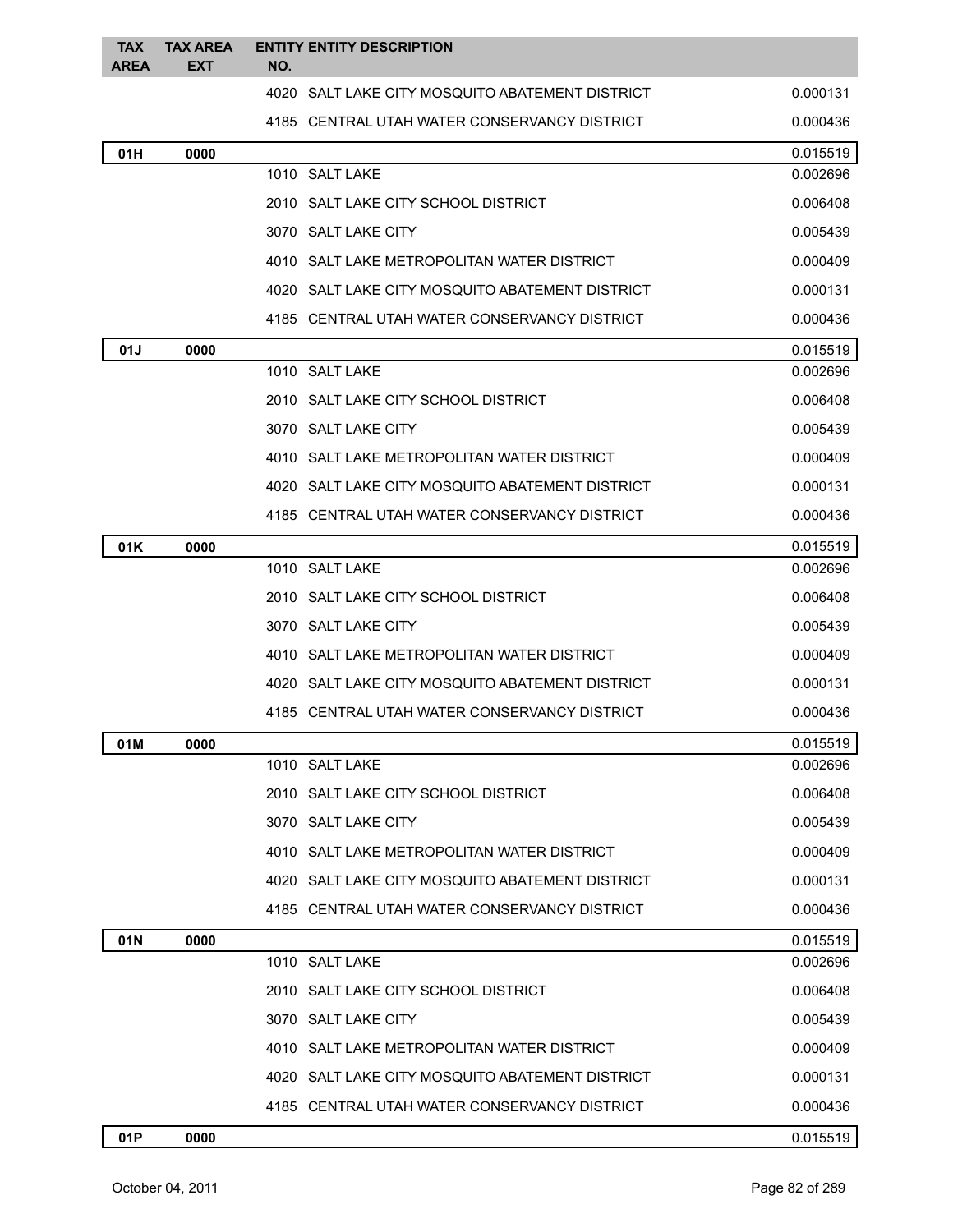| <b>TAX</b>  | <b>TAX AREA</b> | <b>ENTITY ENTITY DESCRIPTION</b>                        |                      |
|-------------|-----------------|---------------------------------------------------------|----------------------|
| <b>AREA</b> | EXT             | NO.<br>1010 SALT LAKE                                   | 0.002696             |
|             |                 | 2010 SALT LAKE CITY SCHOOL DISTRICT                     | 0.006408             |
|             |                 | 3070 SALT LAKE CITY                                     | 0.005439             |
|             |                 | 4010 SALT LAKE METROPOLITAN WATER DISTRICT              | 0.000409             |
|             |                 | 4020 SALT LAKE CITY MOSQUITO ABATEMENT DISTRICT         | 0.000131             |
|             |                 | 4185 CENTRAL UTAH WATER CONSERVANCY DISTRICT            | 0.000436             |
|             |                 |                                                         |                      |
| 020         | 0000            | 1010 SALT LAKE                                          | 0.013456<br>0.002696 |
|             |                 | 2030 GRANITE SCHOOL DISTRICT                            | 0.006796             |
|             |                 | 4185 CENTRAL UTAH WATER CONSERVANCY DISTRICT            | 0.000436             |
|             |                 | 4210 SALT LAKE COUNTY SPECAIL SERVICE DISTRICT NO 1     |                      |
|             |                 | 4220 SALT LAKE COUNTY MUNICIPAL-TYPE SERVICES DISTRICT  | 0.000896             |
|             |                 | 4320 SALT LAKE VALLEY FIRE SERVICE AREA                 | 0.002028             |
|             |                 | 4340 SALT LAKE VALLEY LAW ENFORCEMENT SERVICE AREA      |                      |
|             |                 | 6030 SALT LAKE COUNTY LIBRARY                           | 0.000604             |
|             |                 |                                                         |                      |
| 021         | 0000            | 1010 SALT LAKE                                          | 0.011588<br>0.002696 |
|             |                 | 2020 MURRAY CITY SCHOOL DISTRICT                        | 0.006201             |
|             |                 | 3050 MURRAY                                             | 0.002203             |
|             |                 | 4040 SOUTH SALT LAKE VALLEY MOSQUITO ABATEMENT DISTRICT | 0.000052             |
|             |                 | 4185 CENTRAL UTAH WATER CONSERVANCY DISTRICT            | 0.000436             |
| 024         | 0000            |                                                         | 0.016230             |
|             |                 | 1010 SALT LAKE                                          | 0.002696             |
|             |                 | 2030 GRANITE SCHOOL DISTRICT                            | 0.006796             |
|             |                 | 3120 WEST VALLEY CITY                                   | 0.004510             |
|             |                 | 4040 SOUTH SALT LAKE VALLEY MOSQUITO ABATEMENT DISTRICT | 0.000052             |
|             |                 | 4045 JORDAN VALLEY WATER CONSERVANCY DISTRICTXXX        | 0.000424             |
|             |                 | 4050 GRANGER - HUNTER IMPROVEMENT DISTRICT              | 0.000712             |
|             |                 | 4185 CENTRAL UTAH WATER CONSERVANCY DISTRICT            | 0.000436             |
|             |                 | 6030 SALT LAKE COUNTY LIBRARY                           | 0.000604             |
| 025         | 0000            |                                                         | 0.015897             |
|             |                 | 1010 SALT LAKE                                          | 0.002696             |
|             |                 | 2030 GRANITE SCHOOL DISTRICT                            | 0.006796             |
|             |                 | 4040 SOUTH SALT LAKE VALLEY MOSQUITO ABATEMENT DISTRICT | 0.000052             |
|             |                 | 4045 JORDAN VALLEY WATER CONSERVANCY DISTRICTXXX        | 0.000424             |
|             |                 | 4120 KEARNS IMPROVEMENT DISTRICT                        | 0.000772             |
|             |                 | 4180 OQUIRRH RECREATION AND PARKS DISTRICT              | 0.001193             |
|             |                 | 4185 CENTRAL UTAH WATER CONSERVANCY DISTRICT            | 0.000436             |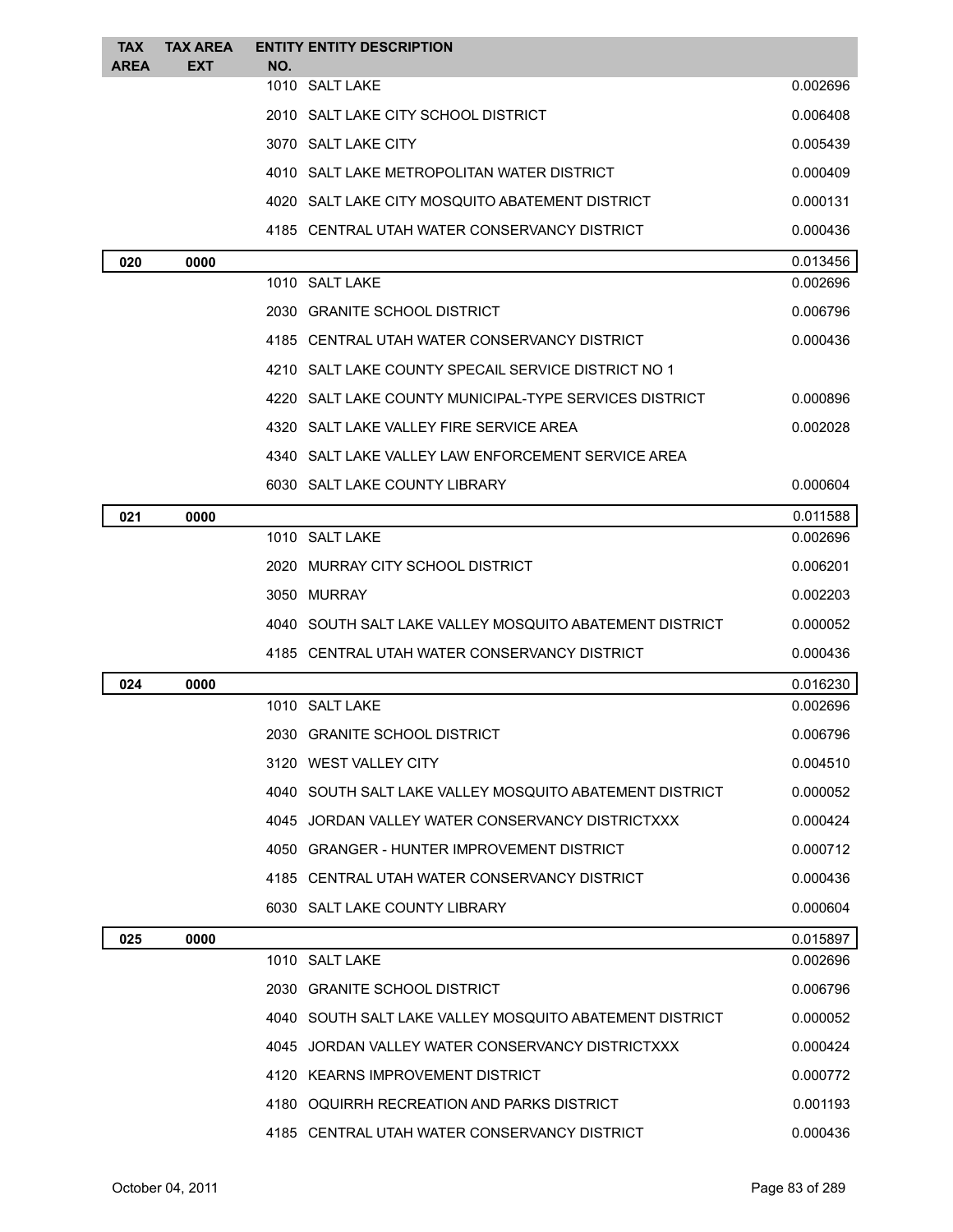| <b>TAX</b><br><b>AREA</b> | <b>TAX AREA</b><br><b>EXT</b> | <b>ENTITY ENTITY DESCRIPTION</b><br>NO.                |          |
|---------------------------|-------------------------------|--------------------------------------------------------|----------|
|                           |                               | 4210 SALT LAKE COUNTY SPECAIL SERVICE DISTRICT NO 1    |          |
|                           |                               | 4220 SALT LAKE COUNTY MUNICIPAL-TYPE SERVICES DISTRICT | 0.000896 |
|                           |                               | 4320 SALT LAKE VALLEY FIRE SERVICE AREA                | 0.002028 |
|                           |                               | 4340 SALT LAKE VALLEY LAW ENFORCEMENT SERVICE AREA     |          |
|                           |                               | 6030 SALT LAKE COUNTY LIBRARY                          | 0.000604 |
| 026                       | 0000                          |                                                        | 0.016736 |
|                           |                               | 1010 SALT LAKE                                         | 0.002696 |
|                           |                               | 2030 GRANITE SCHOOL DISTRICT                           | 0.006796 |
|                           |                               | 4030 MAGNA MOSQUITO ABATEMENT DISTRICT                 | 0.000052 |
|                           |                               | 4045 JORDAN VALLEY WATER CONSERVANCY DISTRICTXXX       | 0.000424 |
|                           |                               | 4080 MAGNA WATER DISTRICT                              | 0.002804 |
|                           |                               | 4185 CENTRAL UTAH WATER CONSERVANCY DISTRICT           | 0.000436 |
|                           |                               | 4210 SALT LAKE COUNTY SPECAIL SERVICE DISTRICT NO 1    |          |
|                           |                               | 4220 SALT LAKE COUNTY MUNICIPAL-TYPE SERVICES DISTRICT | 0.000896 |
|                           |                               | 4320 SALT LAKE VALLEY FIRE SERVICE AREA                | 0.002028 |
|                           |                               | 4340 SALT LAKE VALLEY LAW ENFORCEMENT SERVICE AREA     |          |
|                           |                               | 6030 SALT LAKE COUNTY LIBRARY                          | 0.000604 |
| 027                       | 0000                          |                                                        | 0.013508 |
|                           |                               | 1010 SALT LAKE                                         | 0.002696 |
|                           |                               | 2030 GRANITE SCHOOL DISTRICT                           | 0.006796 |
|                           |                               | 4030 MAGNA MOSQUITO ABATEMENT DISTRICT                 | 0.000052 |
|                           |                               | 4185 CENTRAL UTAH WATER CONSERVANCY DISTRICT           | 0.000436 |
|                           |                               | 4210 SALT LAKE COUNTY SPECAIL SERVICE DISTRICT NO 1    |          |
|                           |                               | 4220 SALT LAKE COUNTY MUNICIPAL-TYPE SERVICES DISTRICT | 0.000896 |
|                           |                               | 4320 SALT LAKE VALLEY FIRE SERVICE AREA                | 0.002028 |
|                           |                               | 4340 SALT LAKE VALLEY LAW ENFORCEMENT SERVICE AREA     |          |
|                           |                               | 6030 SALT LAKE COUNTY LIBRARY                          | 0.000604 |
| 028                       | 0000                          |                                                        | 0.013932 |
|                           |                               | 1010 SALT LAKE                                         | 0.002696 |
|                           |                               | 2030 GRANITE SCHOOL DISTRICT                           | 0.006796 |
|                           |                               | 4030 MAGNA MOSQUITO ABATEMENT DISTRICT                 | 0.000052 |
|                           |                               | 4045 JORDAN VALLEY WATER CONSERVANCY DISTRICTXXX       | 0.000424 |
|                           |                               | 4185 CENTRAL UTAH WATER CONSERVANCY DISTRICT           | 0.000436 |
|                           |                               | 4210 SALT LAKE COUNTY SPECAIL SERVICE DISTRICT NO 1    |          |
|                           |                               | 4220 SALT LAKE COUNTY MUNICIPAL-TYPE SERVICES DISTRICT | 0.000896 |
|                           |                               | 4320 SALT LAKE VALLEY FIRE SERVICE AREA                | 0.002028 |
|                           |                               | 4340 SALT LAKE VALLEY LAW ENFORCEMENT SERVICE AREA     |          |
|                           |                               | 6030 SALT LAKE COUNTY LIBRARY                          | 0.000604 |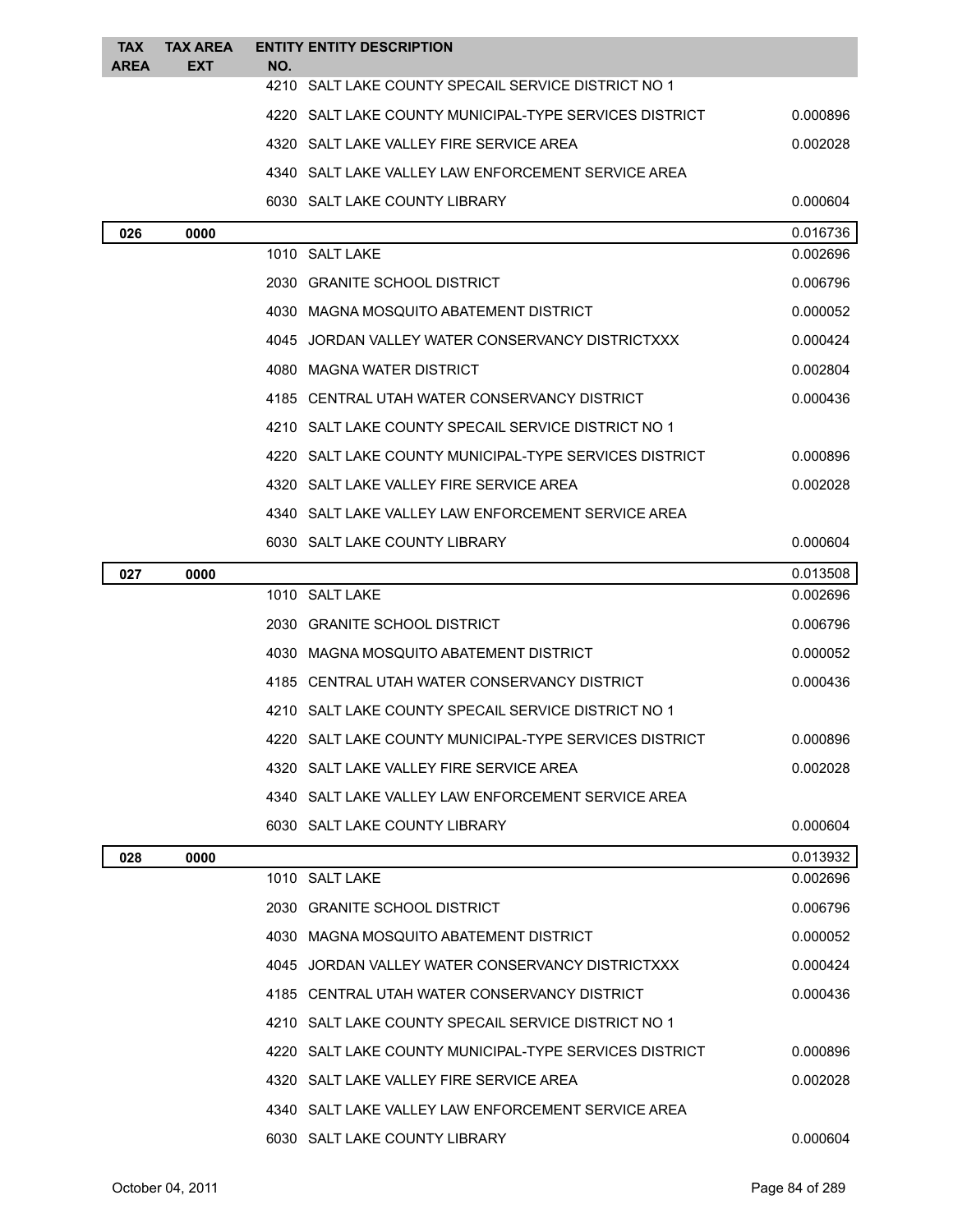| <b>TAX</b><br><b>AREA</b> | <b>TAX AREA</b><br><b>EXT</b> | NO. | <b>ENTITY ENTITY DESCRIPTION</b>                          |                |
|---------------------------|-------------------------------|-----|-----------------------------------------------------------|----------------|
| 029                       | 0000                          |     |                                                           | 0.016230       |
|                           |                               |     | 1010 SALT LAKE                                            | 0.002696       |
|                           |                               |     | 2030 GRANITE SCHOOL DISTRICT                              | 0.006796       |
|                           |                               |     | 3120 WEST VALLEY CITY                                     | 0.004510       |
|                           |                               |     | 4030 MAGNA MOSQUITO ABATEMENT DISTRICT                    | 0.000052       |
|                           |                               |     | 4045 JORDAN VALLEY WATER CONSERVANCY DISTRICTXXX          | 0.000424       |
|                           |                               |     | 4050 GRANGER - HUNTER IMPROVEMENT DISTRICT                | 0.000712       |
|                           |                               |     | 4185 CENTRAL UTAH WATER CONSERVANCY DISTRICT              | 0.000436       |
|                           |                               |     | 6030 SALT LAKE COUNTY LIBRARY                             | 0.000604       |
| 02A                       | 0000                          |     |                                                           | 0.015519       |
|                           |                               |     | 1010 SALT LAKE                                            | 0.002696       |
|                           |                               |     | 2010   SALT LAKE CITY SCHOOL DISTRICT                     | 0.006408       |
|                           |                               |     | 3070 SALT LAKE CITY                                       | 0.005439       |
|                           |                               |     | 4010 SALT LAKE METROPOLITAN WATER DISTRICT                | 0.000409       |
|                           |                               |     | 4020 SALT LAKE CITY MOSQUITO ABATEMENT DISTRICT           | 0.000131       |
|                           |                               |     | 4185 CENTRAL UTAH WATER CONSERVANCY DISTRICT              | 0.000436       |
| 02B                       | 0000                          |     |                                                           | 0.015519       |
|                           |                               |     | 1010 SALT LAKE                                            | 0.002696       |
|                           |                               |     | 2010 SALT LAKE CITY SCHOOL DISTRICT                       | 0.006408       |
|                           |                               |     | 3070 SALT LAKE CITY                                       | 0.005439       |
|                           |                               |     | 4010 SALT LAKE METROPOLITAN WATER DISTRICT                | 0.000409       |
|                           |                               |     | 4020 SALT LAKE CITY MOSQUITO ABATEMENT DISTRICT           | 0.000131       |
|                           |                               |     | 4185 CENTRAL UTAH WATER CONSERVANCY DISTRICT              | 0.000436       |
| 030                       | 0000                          |     |                                                           | 0.015078       |
|                           |                               |     | 1010 SALT LAKE                                            | 0.002696       |
|                           |                               |     | 2045 CANYONS SCHOOL DISTRICT                              | 0.008165       |
|                           |                               |     | 3040 MIDVALE                                              | 0.002701       |
|                           |                               |     | 4040 SOUTH SALT LAKE VALLEY MOSQUITO ABATEMENT DISTRICT   | 0.000052       |
|                           |                               |     | 4045 JORDAN VALLEY WATER CONSERVANCY DISTRICTXXX          | 0.000424       |
|                           |                               |     | 4185 CENTRAL UTAH WATER CONSERVANCY DISTRICT              | 0.000436       |
|                           |                               |     | 6030 SALT LAKE COUNTY LIBRARY                             | 0.000604       |
|                           |                               |     | 6060 JORDAN/CANYON SCHOOL DISTRICT DEBT SERVICE AREA      |                |
| 031                       | 0000                          |     |                                                           | 0.016331       |
|                           |                               |     | 1010 SALT LAKE                                            | 0.002696       |
|                           |                               |     | 2045 CANYONS SCHOOL DISTRICT                              | 0.008165       |
|                           |                               |     | 4040 SOUTH SALT LAKE VALLEY MOSQUITO ABATEMENT DISTRICT   | 0.000052       |
|                           |                               |     | 4090 COTTONWOOD IMPROVEMENT DISTRICT                      | 0.000237       |
|                           |                               |     | 4185 CENTRAL UTAH WATER CONSERVANCY DISTRICT              | 0.000436       |
|                           |                               |     | 4200 COTTONWOOD HEIGHTS PARKS AND RECREATION SERVICE AREA | 0.001217       |
|                           | October 04, 2011              |     |                                                           | Page 85 of 289 |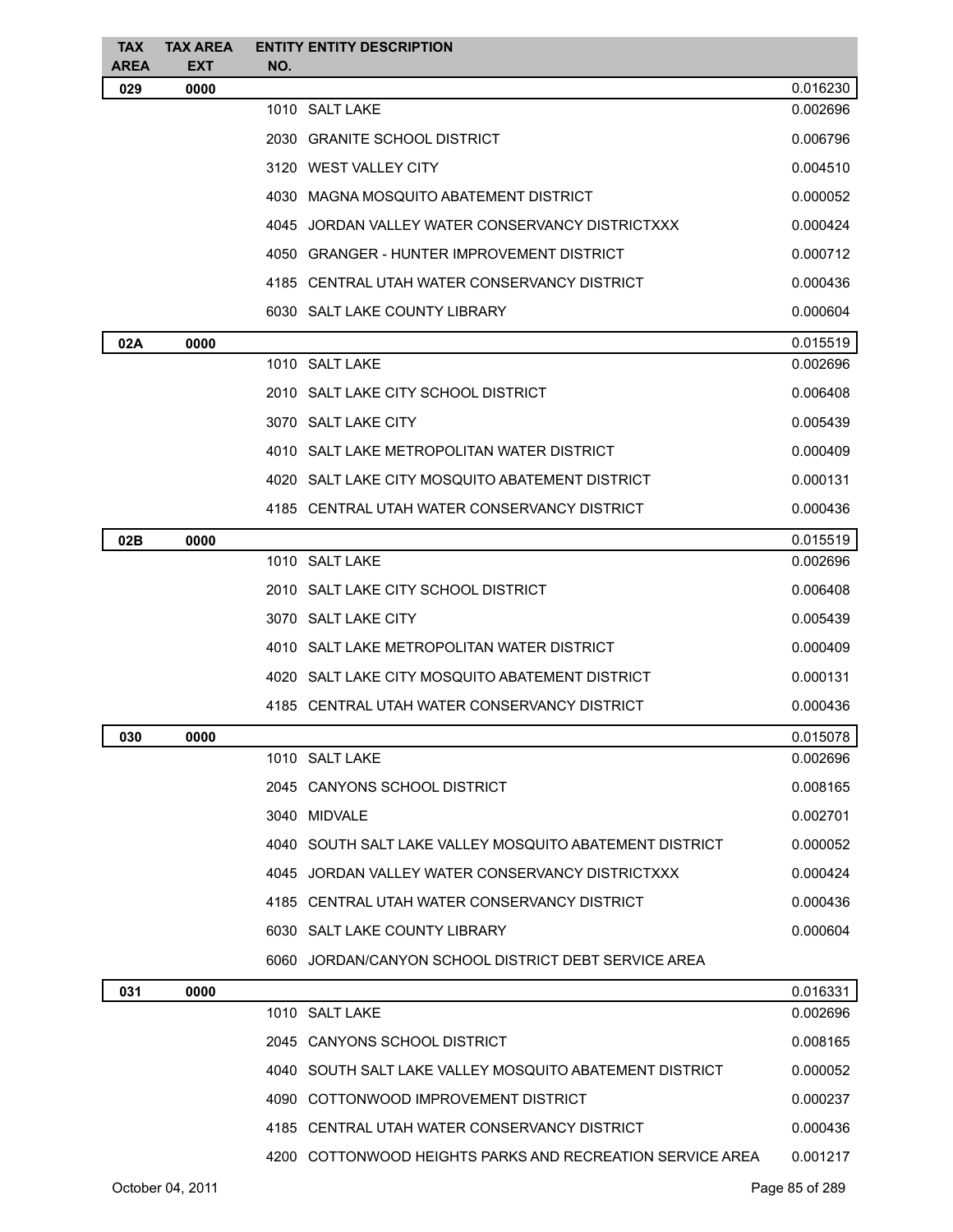| <b>TAX</b><br><b>AREA</b> | TAX AREA<br><b>EXT</b> | NO. | <b>ENTITY ENTITY DESCRIPTION</b>                          |          |
|---------------------------|------------------------|-----|-----------------------------------------------------------|----------|
|                           |                        |     | 4210 SALT LAKE COUNTY SPECAIL SERVICE DISTRICT NO 1       |          |
|                           |                        |     | 4220 SALT LAKE COUNTY MUNICIPAL-TYPE SERVICES DISTRICT    | 0.000896 |
|                           |                        |     | 4320 SALT LAKE VALLEY FIRE SERVICE AREA                   | 0.002028 |
|                           |                        |     | 4340 SALT LAKE VALLEY LAW ENFORCEMENT SERVICE AREA        |          |
|                           |                        |     | 6030 SALT LAKE COUNTY LIBRARY                             | 0.000604 |
|                           |                        |     | 6060 JORDAN/CANYON SCHOOL DISTRICT DEBT SERVICE AREA      |          |
| 032                       | 0000                   |     |                                                           | 0.016250 |
|                           |                        |     | 1010 SALT LAKE                                            | 0.002696 |
|                           |                        |     | 2045 CANYONS SCHOOL DISTRICT                              | 0.008165 |
|                           |                        |     | 4040 SOUTH SALT LAKE VALLEY MOSQUITO ABATEMENT DISTRICT   | 0.000052 |
|                           |                        |     | 4045 JORDAN VALLEY WATER CONSERVANCY DISTRICTXXX          | 0.000424 |
|                           |                        |     | 4070 MID VALLEY IMPROVEMENT DISTRICT                      | 0.000949 |
|                           |                        |     | 4185 CENTRAL UTAH WATER CONSERVANCY DISTRICT              | 0.000436 |
|                           |                        |     | 4210 SALT LAKE COUNTY SPECAIL SERVICE DISTRICT NO 1       |          |
|                           |                        |     | 4220 SALT LAKE COUNTY MUNICIPAL-TYPE SERVICES DISTRICT    | 0.000896 |
|                           |                        |     | 4320 SALT LAKE VALLEY FIRE SERVICE AREA                   | 0.002028 |
|                           |                        |     | 4340 SALT LAKE VALLEY LAW ENFORCEMENT SERVICE AREA        |          |
|                           |                        |     | 6030 SALT LAKE COUNTY LIBRARY                             | 0.000604 |
|                           |                        |     | 6060 JORDAN/CANYON SCHOOL DISTRICT DEBT SERVICE AREA      |          |
| 033                       | 0000                   |     |                                                           | 0.016755 |
|                           |                        |     | 1010 SALT LAKE                                            | 0.002696 |
|                           |                        |     | 2045 CANYONS SCHOOL DISTRICT                              | 0.008165 |
|                           |                        |     | 4040 SOUTH SALT LAKE VALLEY MOSQUITO ABATEMENT DISTRICT   | 0.000052 |
|                           |                        |     | 4045 JORDAN VALLEY WATER CONSERVANCY DISTRICTXXX          | 0.000424 |
|                           |                        |     | 4090 COTTONWOOD IMPROVEMENT DISTRICT                      | 0.000237 |
|                           |                        |     | 4185 CENTRAL UTAH WATER CONSERVANCY DISTRICT              | 0.000436 |
|                           |                        |     | 4200 COTTONWOOD HEIGHTS PARKS AND RECREATION SERVICE AREA | 0.001217 |
|                           |                        |     | 4210 SALT LAKE COUNTY SPECAIL SERVICE DISTRICT NO 1       |          |
|                           |                        |     | 4220 SALT LAKE COUNTY MUNICIPAL-TYPE SERVICES DISTRICT    | 0.000896 |
|                           |                        |     | 4320 SALT LAKE VALLEY FIRE SERVICE AREA                   | 0.002028 |
|                           |                        |     | 4340 SALT LAKE VALLEY LAW ENFORCEMENT SERVICE AREA        |          |
|                           |                        |     | 6030 SALT LAKE COUNTY LIBRARY                             | 0.000604 |
|                           |                        |     | 6060 JORDAN/CANYON SCHOOL DISTRICT DEBT SERVICE AREA      |          |
| 034                       | 0000                   |     |                                                           | 0.015538 |
|                           |                        |     | 1010 SALT LAKE                                            | 0.002696 |
|                           |                        |     | 2045 CANYONS SCHOOL DISTRICT                              | 0.008165 |
|                           |                        |     | 4040 SOUTH SALT LAKE VALLEY MOSQUITO ABATEMENT DISTRICT   | 0.000052 |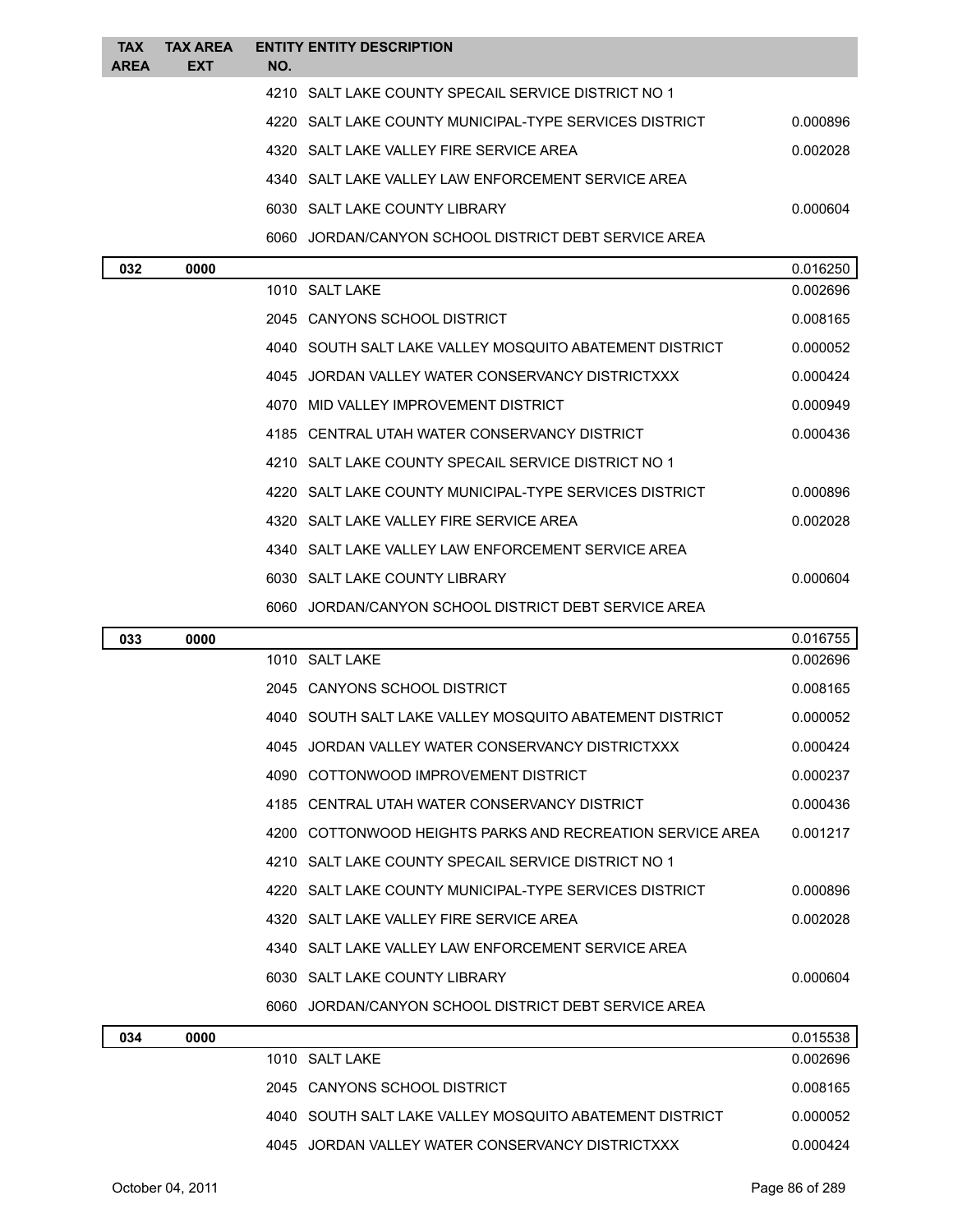| <b>TAX</b><br><b>AREA</b> | <b>TAX AREA</b><br><b>EXT</b> | NO.            | <b>ENTITY ENTITY DESCRIPTION</b>                                 |          |
|---------------------------|-------------------------------|----------------|------------------------------------------------------------------|----------|
|                           |                               |                | 4090 COTTONWOOD IMPROVEMENT DISTRICT                             | 0.000237 |
|                           |                               |                | 4185 CENTRAL UTAH WATER CONSERVANCY DISTRICT                     | 0.000436 |
|                           |                               |                | 4210 SALT LAKE COUNTY SPECAIL SERVICE DISTRICT NO 1              |          |
|                           |                               |                | 4220 SALT LAKE COUNTY MUNICIPAL-TYPE SERVICES DISTRICT           | 0.000896 |
|                           |                               |                | 4320 SALT LAKE VALLEY FIRE SERVICE AREA                          | 0.002028 |
|                           |                               |                | 4340 SALT LAKE VALLEY LAW ENFORCEMENT SERVICE AREA               |          |
|                           |                               |                | 6030 SALT LAKE COUNTY LIBRARY                                    | 0.000604 |
|                           |                               |                | 6060 JORDAN/CANYON SCHOOL DISTRICT DEBT SERVICE AREA             |          |
| 035                       | 0000                          |                |                                                                  | 0.014843 |
|                           |                               | 1010 SALT LAKE |                                                                  | 0.002696 |
|                           |                               |                | 2045 CANYONS SCHOOL DISTRICT                                     | 0.008165 |
|                           |                               |                | 3080 SANDY CITY                                                  | 0.001481 |
|                           |                               |                | 4040 SOUTH SALT LAKE VALLEY MOSQUITO ABATEMENT DISTRICT          | 0.000052 |
|                           |                               |                | 4140 SANDY SUBURBAN IMPROVEMENT DISTRICT                         | 0.000967 |
|                           |                               |                | 4185 CENTRAL UTAH WATER CONSERVANCY DISTRICT                     | 0.000436 |
|                           |                               |                | 4290 SALT LAKE CITY METROPOLITAN WATER DISTRICT - SANDY CITY ONL | 0.000442 |

JORDAN/CANYON SCHOOL DISTRICT DEBT SERVICE AREA

SALT LAKE COUNTY LIBRARY 0.000604

| 036 | 0000 |                                                         | 0.014455 |
|-----|------|---------------------------------------------------------|----------|
|     |      | 1010 SALT LAKE                                          | 0.002696 |
|     |      | 2040 JORDAN SCHOOL DISTRICT                             | 0.007319 |
|     |      | 4040 SOUTH SALT LAKE VALLEY MOSQUITO ABATEMENT DISTRICT | 0.000052 |
|     |      | 4045 JORDAN VALLEY WATER CONSERVANCY DISTRICTXXX        | 0.000424 |
|     |      | 4185 CENTRAL UTAH WATER CONSERVANCY DISTRICT            | 0.000436 |
|     |      | 4210 SALT LAKE COUNTY SPECAIL SERVICE DISTRICT NO 1     |          |
|     |      | 4220 SALT LAKE COUNTY MUNICIPAL-TYPE SERVICES DISTRICT  | 0.000896 |
|     |      | 4320 SALT LAKE VALLEY FIRE SERVICE AREA                 | 0.002028 |
|     |      | 4340 SALT LAKE VALLEY LAW ENFORCEMENT SERVICE AREA      |          |
|     |      | 6030 SALT LAKE COUNTY LIBRARY                           | 0.000604 |
| 037 | 0000 |                                                         | 0.013600 |
|     |      | 1010 SALT LAKE                                          | 0.002696 |
|     |      | 2040 JORDAN SCHOOL DISTRICT                             | 0.007319 |
|     |      | 3110 WEST JORDAN CITY                                   | 0.002069 |
|     |      | 4040 SOUTH SALT LAKE VALLEY MOSQUITO ABATEMENT DISTRICT | 0.000052 |
|     |      | 4045 JORDAN VALLEY WATER CONSERVANCY DISTRICTXXX        | 0.000424 |
|     |      | 4185 CENTRAL UTAH WATER CONSERVANCY DISTRICT            | 0.000436 |
|     |      | 6030 SALT LAKE COUNTY LIBRARY                           | 0.000604 |
| 038 | 0000 |                                                         | 0.014262 |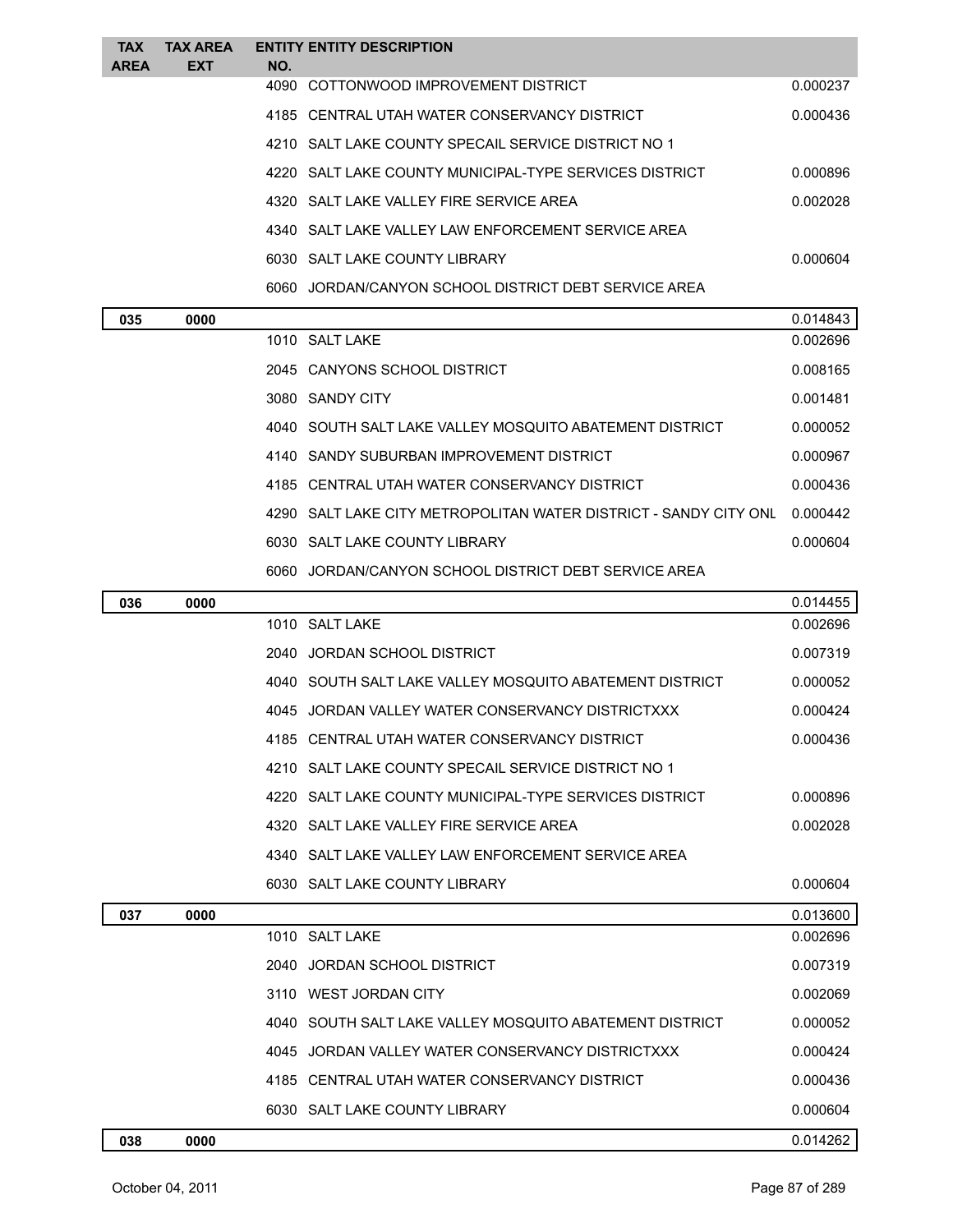| <b>TAX</b><br><b>AREA</b> | <b>TAX AREA</b><br><b>EXT</b> | <b>ENTITY ENTITY DESCRIPTION</b><br>NO.                   |          |
|---------------------------|-------------------------------|-----------------------------------------------------------|----------|
|                           |                               | 1010 SALT LAKE                                            | 0.002696 |
|                           |                               | 2040 JORDAN SCHOOL DISTRICT                               | 0.007319 |
|                           |                               | 3090 SOUTH JORDAN                                         | 0.002332 |
|                           |                               | 4040   SOUTH SALT LAKE VALLEY MOSQUITO ABATEMENT DISTRICT | 0.000052 |
|                           |                               | 4045 JORDAN VALLEY WATER CONSERVANCY DISTRICTXXX          | 0.000424 |
|                           |                               | 4150 SOUTH VALLEY SEWER DISTRICT                          | 0.000399 |
|                           |                               | 4185 CENTRAL UTAH WATER CONSERVANCY DISTRICT              | 0.000436 |
|                           |                               | 6030 SALT LAKE COUNTY LIBRARY                             | 0.000604 |
| 039                       | 0000                          |                                                           | 0.013838 |
|                           |                               | 1010 SALT LAKE                                            | 0.002696 |
|                           |                               | 2040 JORDAN SCHOOL DISTRICT                               | 0.007319 |
|                           |                               | 3090 SOUTH JORDAN                                         | 0.002332 |
|                           |                               | 4040 SOUTH SALT LAKE VALLEY MOSQUITO ABATEMENT DISTRICT   | 0.000052 |
|                           |                               | 4150 SOUTH VALLEY SEWER DISTRICT                          | 0.000399 |
|                           |                               | 4185 CENTRAL UTAH WATER CONSERVANCY DISTRICT              | 0.000436 |
|                           |                               | 6030 SALT LAKE COUNTY LIBRARY                             | 0.000604 |
| 040                       | 0000                          |                                                           | 0.014877 |
|                           |                               | 1010 SALT LAKE                                            | 0.002696 |
|                           |                               | 2045 CANYONS SCHOOL DISTRICT                              | 0.008165 |
|                           |                               | 4040 SOUTH SALT LAKE VALLEY MOSQUITO ABATEMENT DISTRICT   | 0.000052 |
|                           |                               | 4185 CENTRAL UTAH WATER CONSERVANCY DISTRICT              | 0.000436 |
|                           |                               | 4210 SALT LAKE COUNTY SPECAIL SERVICE DISTRICT NO 1       |          |
|                           |                               | 4220 SALT LAKE COUNTY MUNICIPAL-TYPE SERVICES DISTRICT    | 0.000896 |
|                           |                               | 4320 SALT LAKE VALLEY FIRE SERVICE AREA                   | 0.002028 |
|                           |                               | 4340 SALT LAKE VALLEY LAW ENFORCEMENT SERVICE AREA        |          |
|                           |                               | 6030 SALT LAKE COUNTY LIBRARY                             | 0.000604 |
|                           |                               | 6060 JORDAN/CANYON SCHOOL DISTRICT DEBT SERVICE AREA      |          |
| 042                       | 0000                          |                                                           | 0.014838 |
|                           |                               | 1010 SALT LAKE                                            | 0.002696 |
|                           |                               | 2040 JORDAN SCHOOL DISTRICT                               | 0.007319 |
|                           |                               | 3060 RIVERTON                                             | 0.000880 |
|                           |                               | 4040   SOUTH SALT LAKE VALLEY MOSQUITO ABATEMENT DISTRICT | 0.000052 |
|                           |                               | 4045 JORDAN VALLEY WATER CONSERVANCY DISTRICTXXX          | 0.000424 |
|                           |                               | 4150 SOUTH VALLEY SEWER DISTRICT                          | 0.000399 |
|                           |                               | 4185 CENTRAL UTAH WATER CONSERVANCY DISTRICT              | 0.000436 |
|                           |                               | 4320 SALT LAKE VALLEY FIRE SERVICE AREA                   | 0.002028 |
|                           |                               | 6030 SALT LAKE COUNTY LIBRARY                             | 0.000604 |
| 043                       | 0000                          |                                                           | 0.015844 |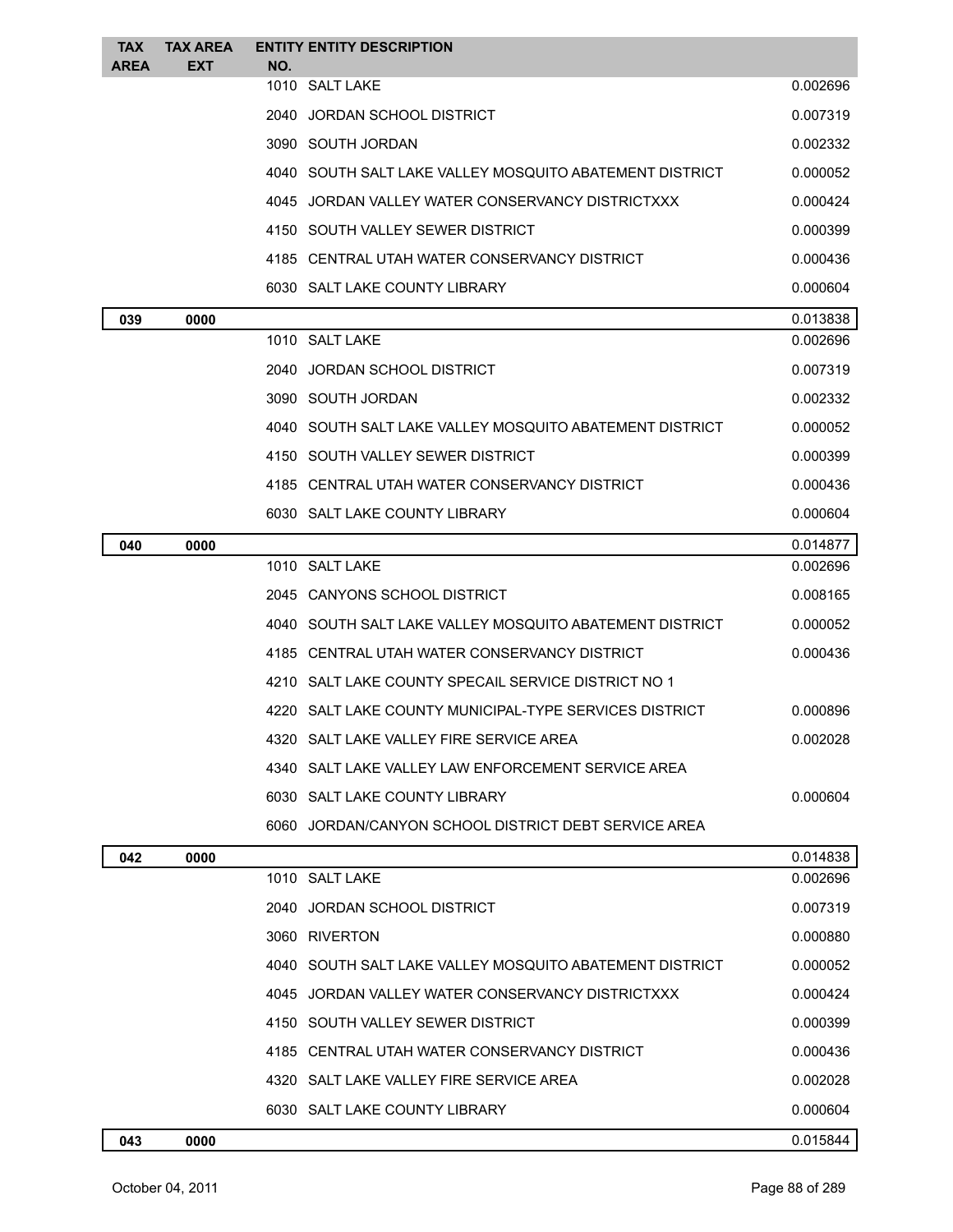| <b>TAX</b><br><b>AREA</b> | <b>TAX AREA</b><br>EXT | NO. | <b>ENTITY ENTITY DESCRIPTION</b>                        |          |
|---------------------------|------------------------|-----|---------------------------------------------------------|----------|
|                           |                        |     | 1010 SALT LAKE                                          | 0.002696 |
|                           |                        |     | 2045 CANYONS SCHOOL DISTRICT                            | 0.008165 |
|                           |                        |     | 4040 SOUTH SALT LAKE VALLEY MOSQUITO ABATEMENT DISTRICT | 0.000052 |
|                           |                        |     | 4140 SANDY SUBURBAN IMPROVEMENT DISTRICT                | 0.000967 |
|                           |                        |     | 4185 CENTRAL UTAH WATER CONSERVANCY DISTRICT            | 0.000436 |
|                           |                        |     | 4210 SALT LAKE COUNTY SPECAIL SERVICE DISTRICT NO 1     |          |
|                           |                        |     | 4220 SALT LAKE COUNTY MUNICIPAL-TYPE SERVICES DISTRICT  | 0.000896 |
|                           |                        |     | 4320 SALT LAKE VALLEY FIRE SERVICE AREA                 | 0.002028 |
|                           |                        |     | 4340 SALT LAKE VALLEY LAW ENFORCEMENT SERVICE AREA      |          |
|                           |                        |     | 6030 SALT LAKE COUNTY LIBRARY                           | 0.000604 |
|                           |                        |     | 6060 JORDAN/CANYON SCHOOL DISTRICT DEBT SERVICE AREA    |          |
| 044                       | 0000                   |     |                                                         | 0.014430 |
|                           |                        |     | 1010 SALT LAKE                                          | 0.002696 |
|                           |                        |     | 2040 JORDAN SCHOOL DISTRICT                             | 0.007319 |
|                           |                        |     | 4040 SOUTH SALT LAKE VALLEY MOSQUITO ABATEMENT DISTRICT | 0.000052 |
|                           |                        |     | 4150 SOUTH VALLEY SEWER DISTRICT                        | 0.000399 |
|                           |                        |     | 4185 CENTRAL UTAH WATER CONSERVANCY DISTRICT            | 0.000436 |
|                           |                        |     | 4210 SALT LAKE COUNTY SPECAIL SERVICE DISTRICT NO 1     |          |
|                           |                        |     | 4220 SALT LAKE COUNTY MUNICIPAL-TYPE SERVICES DISTRICT  | 0.000896 |
|                           |                        |     | 4320 SALT LAKE VALLEY FIRE SERVICE AREA                 | 0.002028 |
|                           |                        |     | 4340 SALT LAKE VALLEY LAW ENFORCEMENT SERVICE AREA      |          |
|                           |                        |     | 6030 SALT LAKE COUNTY LIBRARY                           | 0.000604 |
| 045                       | 0000                   |     |                                                         | 0.013500 |
|                           |                        |     | 1010 SALT LAKE                                          | 0.002696 |
|                           |                        |     | 2040 JORDAN SCHOOL DISTRICT                             | 0.007319 |
|                           |                        |     | 3020 BLUFFDALE                                          | 0.001570 |
|                           |                        |     | 4040 SOUTH SALT LAKE VALLEY MOSQUITO ABATEMENT DISTRICT | 0.000052 |
|                           |                        |     | 4045 JORDAN VALLEY WATER CONSERVANCY DISTRICTXXX        | 0.000424 |
|                           |                        |     | 4150 SOUTH VALLEY SEWER DISTRICT                        | 0.000399 |
|                           |                        |     | 4185 CENTRAL UTAH WATER CONSERVANCY DISTRICT            | 0.000436 |
|                           |                        |     | 6030 SALT LAKE COUNTY LIBRARY                           | 0.000604 |
| 046                       | 0000                   |     |                                                         | 0.013076 |
|                           |                        |     | 1010 SALT LAKE                                          | 0.002696 |
|                           |                        |     | 2040 JORDAN SCHOOL DISTRICT                             | 0.007319 |
|                           |                        |     | 3020 BLUFFDALE                                          | 0.001570 |
|                           |                        |     | 4040 SOUTH SALT LAKE VALLEY MOSQUITO ABATEMENT DISTRICT | 0.000052 |
|                           |                        |     | 4150 SOUTH VALLEY SEWER DISTRICT                        | 0.000399 |
|                           |                        |     | 4185 CENTRAL UTAH WATER CONSERVANCY DISTRICT            | 0.000436 |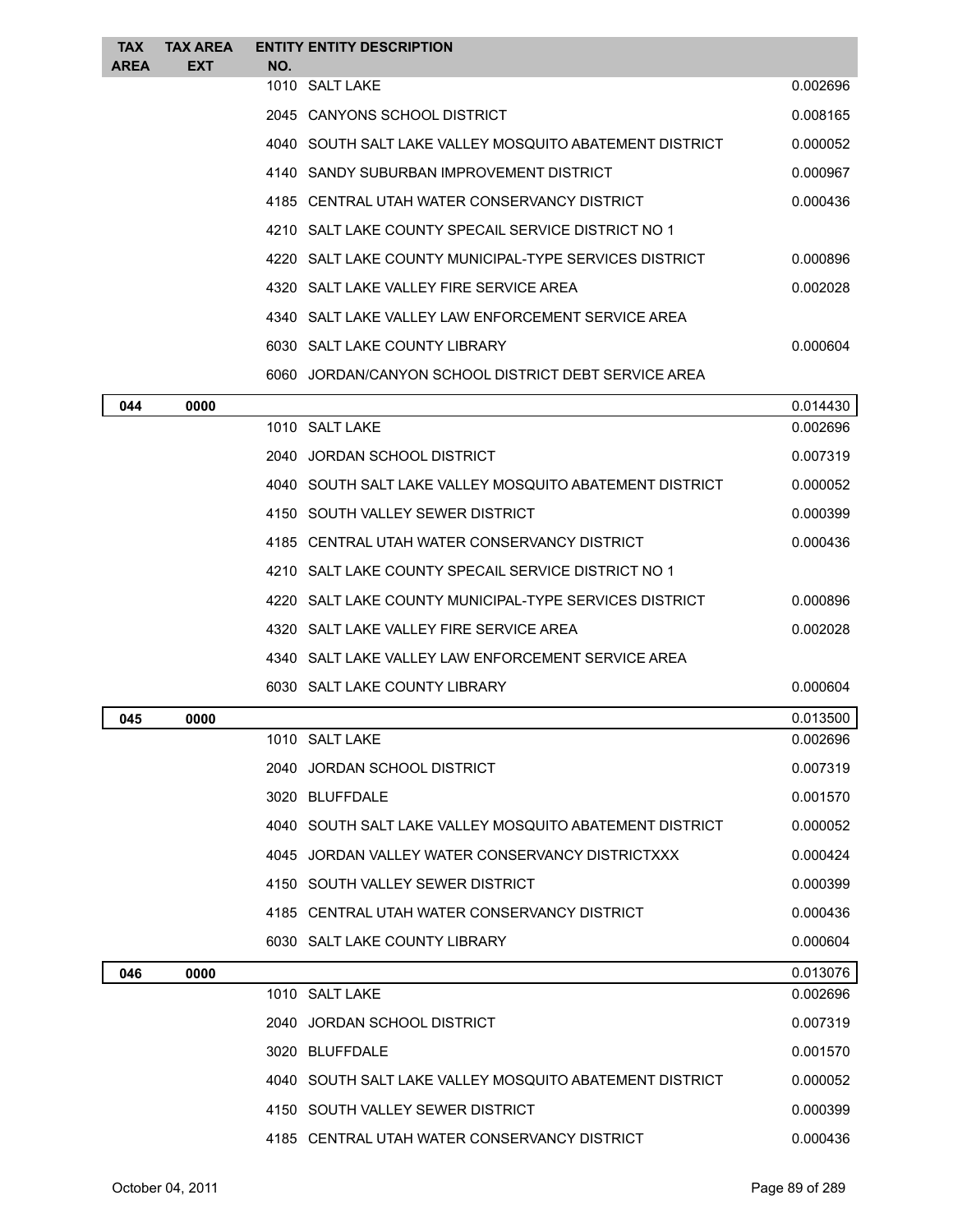| <b>TAX</b><br><b>AREA</b> | <b>TAX AREA</b><br><b>EXT</b> | NO. | <b>ENTITY ENTITY DESCRIPTION</b>                        |          |
|---------------------------|-------------------------------|-----|---------------------------------------------------------|----------|
|                           |                               |     | 6030 SALT LAKE COUNTY LIBRARY                           | 0.000604 |
| 051                       | 0000                          |     |                                                         | 0.014820 |
|                           |                               |     | 1010 SALT LAKE                                          | 0.002696 |
|                           |                               |     | 2045 CANYONS SCHOOL DISTRICT                            | 0.008165 |
|                           |                               |     | 3030 DRAPER CITY                                        | 0.001996 |
|                           |                               |     | 4040 SOUTH SALT LAKE VALLEY MOSQUITO ABATEMENT DISTRICT | 0.000052 |
|                           |                               |     | 4045 JORDAN VALLEY WATER CONSERVANCY DISTRICTXXX        | 0.000424 |
|                           |                               |     | 4150 SOUTH VALLEY SEWER DISTRICT                        | 0.000399 |
|                           |                               |     | 4160 CRESENT CEMETERY MAINTENANCE DISTRICT              | 0.000048 |
|                           |                               |     | 4185 CENTRAL UTAH WATER CONSERVANCY DISTRICT            | 0.000436 |
|                           |                               |     | 6030 SALT LAKE COUNTY LIBRARY                           | 0.000604 |
|                           |                               |     | 6060 JORDAN/CANYON SCHOOL DISTRICT DEBT SERVICE AREA    |          |
| 055                       | 0000                          |     |                                                         | 0.014772 |
|                           |                               |     | 1010 SALT LAKE                                          | 0.002696 |
|                           |                               |     | 2045 CANYONS SCHOOL DISTRICT                            | 0.008165 |
|                           |                               |     | 3030 DRAPER CITY                                        | 0.001996 |
|                           |                               |     | 4040 SOUTH SALT LAKE VALLEY MOSQUITO ABATEMENT DISTRICT | 0.000052 |
|                           |                               |     | 4045 JORDAN VALLEY WATER CONSERVANCY DISTRICTXXX        | 0.000424 |
|                           |                               |     | 4150 SOUTH VALLEY SEWER DISTRICT                        | 0.000399 |
|                           |                               |     | 4185 CENTRAL UTAH WATER CONSERVANCY DISTRICT            | 0.000436 |
|                           |                               |     | 6030 SALT LAKE COUNTY LIBRARY                           | 0.000604 |
|                           |                               |     | 6060 JORDAN/CANYON SCHOOL DISTRICT DEBT SERVICE AREA    |          |
| 056                       | 0000                          |     |                                                         | 0.014373 |
|                           |                               |     | 1010 SALT LAKE                                          | 0.002696 |
|                           |                               |     | 2045 CANYONS SCHOOL DISTRICT                            | 0.008165 |
|                           |                               |     | 3030 DRAPER CITY                                        | 0.001996 |
|                           |                               |     | 4040 SOUTH SALT LAKE VALLEY MOSQUITO ABATEMENT DISTRICT | 0.000052 |
|                           |                               |     | 4045 JORDAN VALLEY WATER CONSERVANCY DISTRICTXXX        | 0.000424 |
|                           |                               |     | 4185 CENTRAL UTAH WATER CONSERVANCY DISTRICT            | 0.000436 |
|                           |                               |     | 6030 SALT LAKE COUNTY LIBRARY                           | 0.000604 |
|                           |                               |     | 6060 JORDAN/CANYON SCHOOL DISTRICT DEBT SERVICE AREA    |          |
| 061                       | 0000                          |     |                                                         | 0.012970 |
|                           |                               |     | 1010 SALT LAKE                                          | 0.002696 |
|                           |                               |     | 2030 GRANITE SCHOOL DISTRICT                            | 0.006796 |
|                           |                               |     | 3105 TAYLORSVILLE CITY                                  | 0.001794 |
|                           |                               |     | 4040 SOUTH SALT LAKE VALLEY MOSQUITO ABATEMENT DISTRICT | 0.000052 |
|                           |                               |     | 4045 JORDAN VALLEY WATER CONSERVANCY DISTRICTXXX        | 0.000424 |
|                           |                               |     | 4110 TAYLORSVILLE-BENNION IMPROVEMENT DISTRICT          | 0.000168 |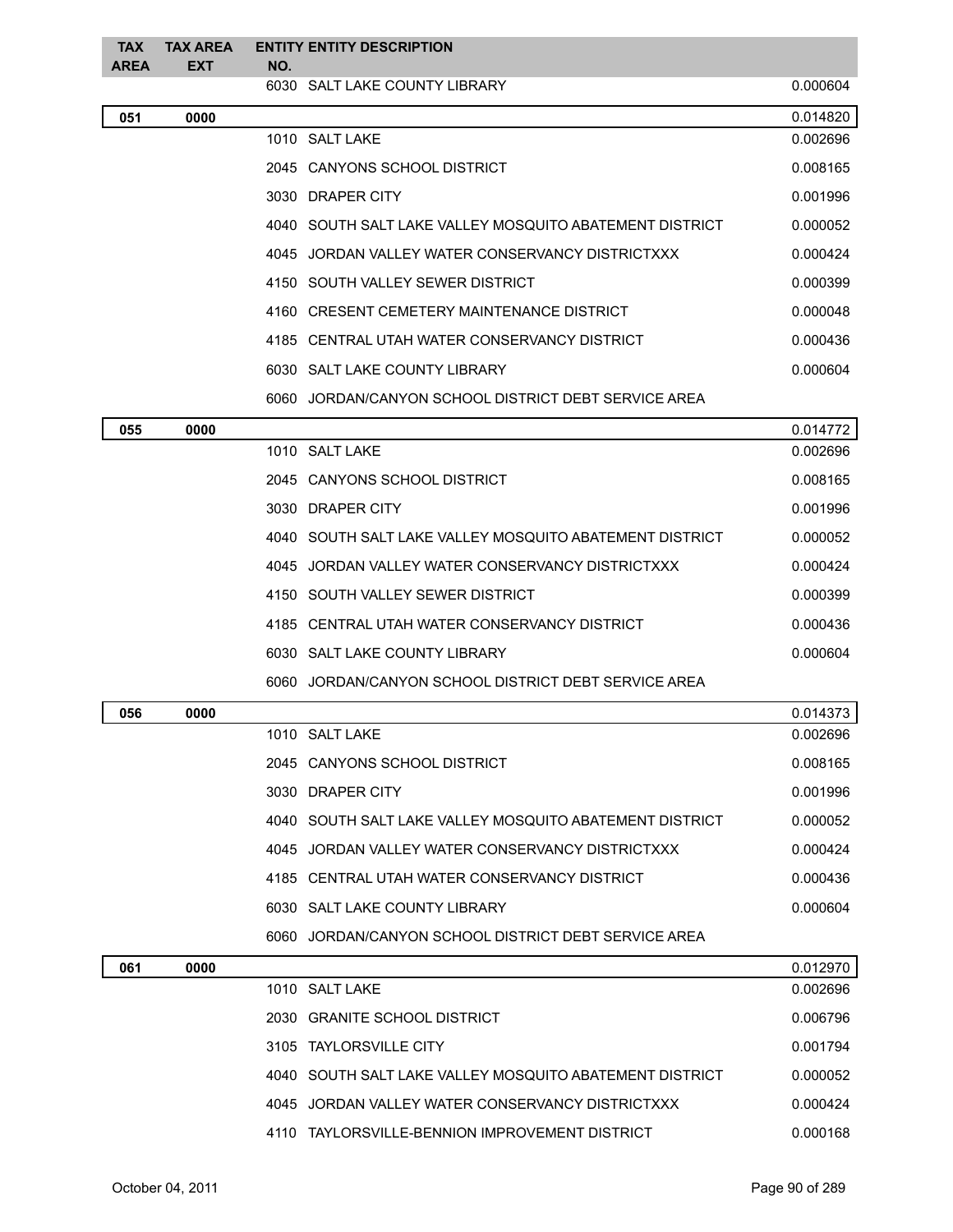| <b>TAX</b><br><b>AREA</b> | <b>TAX AREA</b><br><b>EXT</b> | <b>ENTITY ENTITY DESCRIPTION</b><br>NO.                 |          |
|---------------------------|-------------------------------|---------------------------------------------------------|----------|
|                           |                               | 4185 CENTRAL UTAH WATER CONSERVANCY DISTRICT            | 0.000436 |
|                           |                               | 6030 SALT LAKE COUNTY LIBRARY                           | 0.000604 |
| 062                       | 0000                          |                                                         | 0.013514 |
|                           |                               | 1010 SALT LAKE                                          | 0.002696 |
|                           |                               | 2030 GRANITE SCHOOL DISTRICT                            | 0.006796 |
|                           |                               | 3105 TAYLORSVILLE CITY                                  | 0.001794 |
|                           |                               | 4040 SOUTH SALT LAKE VALLEY MOSQUITO ABATEMENT DISTRICT | 0.000052 |
|                           |                               | 4045 JORDAN VALLEY WATER CONSERVANCY DISTRICTXXX        | 0.000424 |
|                           |                               | 4050 GRANGER - HUNTER IMPROVEMENT DISTRICT              | 0.000712 |
|                           |                               | 4185 CENTRAL UTAH WATER CONSERVANCY DISTRICT            | 0.000436 |
|                           |                               | 6030 SALT LAKE COUNTY LIBRARY                           | 0.000604 |
| 063                       | 0000                          |                                                         | 0.014163 |
|                           |                               | 1010 SALT LAKE                                          | 0.002696 |
|                           |                               | 2030 GRANITE SCHOOL DISTRICT                            | 0.006796 |
|                           |                               | 3105 TAYLORSVILLE CITY                                  | 0.001794 |
|                           |                               | 4040 SOUTH SALT LAKE VALLEY MOSQUITO ABATEMENT DISTRICT | 0.000052 |
|                           |                               | 4045 JORDAN VALLEY WATER CONSERVANCY DISTRICTXXX        | 0.000424 |
|                           |                               | 4110 TAYLORSVILLE-BENNION IMPROVEMENT DISTRICT          | 0.000168 |
|                           |                               | 4180 OQUIRRH RECREATION AND PARKS DISTRICT              | 0.001193 |
|                           |                               | 4185 CENTRAL UTAH WATER CONSERVANCY DISTRICT            | 0.000436 |
|                           |                               | 6030 SALT LAKE COUNTY LIBRARY                           | 0.000604 |
| 064                       | 0000                          |                                                         | 0.014767 |
|                           |                               | 1010 SALT LAKE                                          | 0.002696 |
|                           |                               | 2030 GRANITE SCHOOL DISTRICT                            | 0.006796 |
|                           |                               | 3105 TAYLORSVILLE CITY                                  | 0.001794 |
|                           |                               | 4040 SOUTH SALT LAKE VALLEY MOSQUITO ABATEMENT DISTRICT | 0.000052 |
|                           |                               | 4045 JORDAN VALLEY WATER CONSERVANCY DISTRICTXXX        | 0.000424 |
|                           |                               | 4120 KEARNS IMPROVEMENT DISTRICT                        | 0.000772 |
|                           |                               | 4180 OQUIRRH RECREATION AND PARKS DISTRICT              | 0.001193 |
|                           |                               | 4185 CENTRAL UTAH WATER CONSERVANCY DISTRICT            | 0.000436 |
|                           |                               | 6030 SALT LAKE COUNTY LIBRARY                           | 0.000604 |
| 065                       | 0000                          |                                                         | 0.013325 |
|                           |                               | 1010 SALT LAKE                                          | 0.002696 |
|                           |                               | 2040 JORDAN SCHOOL DISTRICT                             | 0.007319 |
|                           |                               | 3105 TAYLORSVILLE CITY                                  | 0.001794 |
|                           |                               | 4040 SOUTH SALT LAKE VALLEY MOSQUITO ABATEMENT DISTRICT | 0.000052 |
|                           |                               | 4045 JORDAN VALLEY WATER CONSERVANCY DISTRICTXXX        | 0.000424 |
|                           |                               | 4185 CENTRAL UTAH WATER CONSERVANCY DISTRICT            | 0.000436 |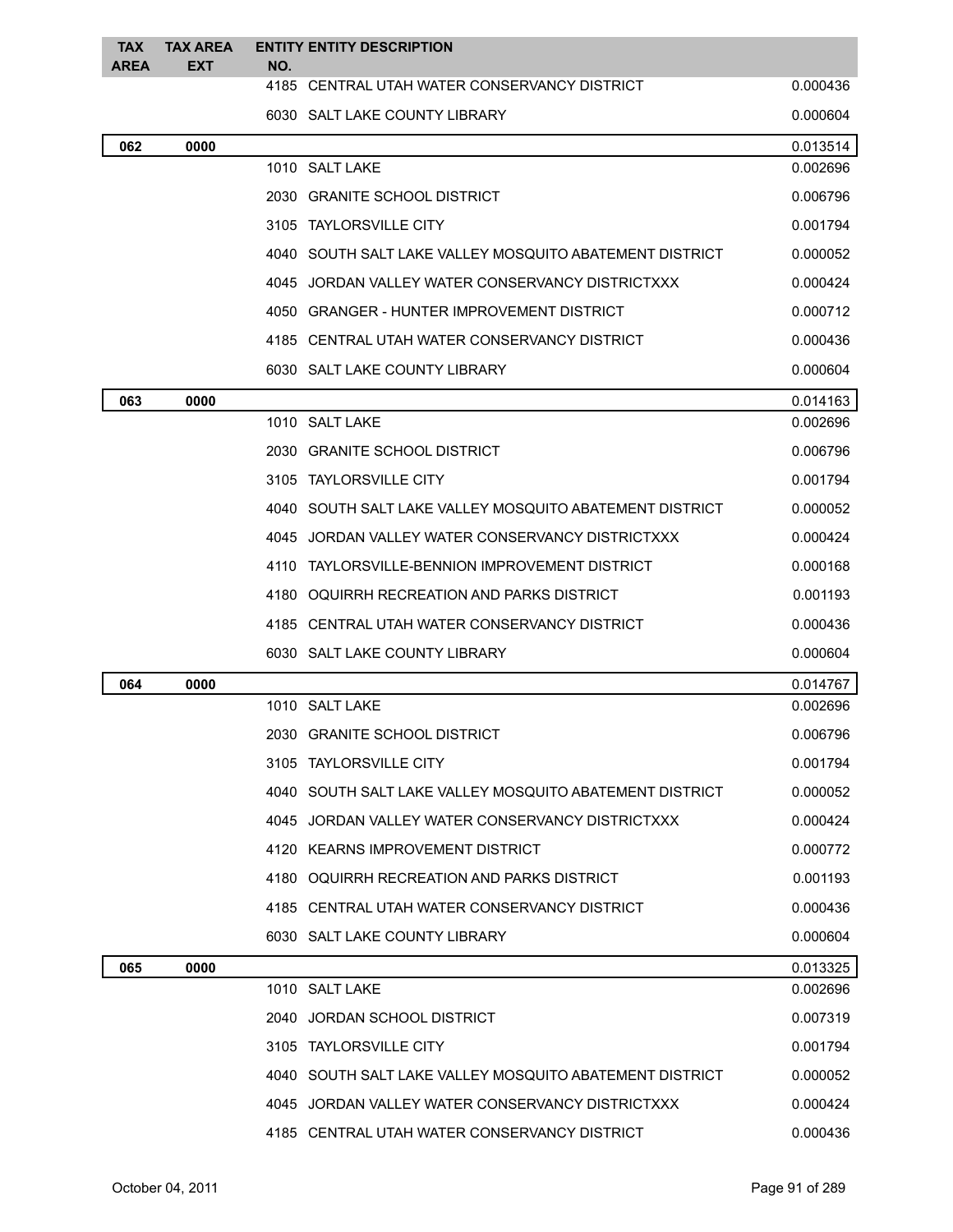| <b>TAX</b><br><b>AREA</b> | <b>TAX AREA</b><br><b>EXT</b> | NO. | <b>ENTITY ENTITY DESCRIPTION</b>                        |          |
|---------------------------|-------------------------------|-----|---------------------------------------------------------|----------|
|                           |                               |     | 6030 SALT LAKE COUNTY LIBRARY                           | 0.000604 |
| 066                       | 0000                          |     |                                                         | 0.013493 |
|                           |                               |     | 1010 SALT LAKE                                          | 0.002696 |
|                           |                               |     | 2040 JORDAN SCHOOL DISTRICT                             | 0.007319 |
|                           |                               |     | 3105 TAYLORSVILLE CITY                                  | 0.001794 |
|                           |                               |     | 4040 SOUTH SALT LAKE VALLEY MOSQUITO ABATEMENT DISTRICT | 0.000052 |
|                           |                               |     | 4045 JORDAN VALLEY WATER CONSERVANCY DISTRICTXXX        | 0.000424 |
|                           |                               |     | 4110 TAYLORSVILLE-BENNION IMPROVEMENT DISTRICT          | 0.000168 |
|                           |                               |     | 4185 CENTRAL UTAH WATER CONSERVANCY DISTRICT            | 0.000436 |
|                           |                               |     | 6030 SALT LAKE COUNTY LIBRARY                           | 0.000604 |
| 067                       | 0000                          |     |                                                         | 0.012802 |
|                           |                               |     | 1010 SALT LAKE                                          | 0.002696 |
|                           |                               |     | 2030 GRANITE SCHOOL DISTRICT                            | 0.006796 |
|                           |                               |     | 3105 TAYLORSVILLE CITY                                  | 0.001794 |
|                           |                               |     | 4040 SOUTH SALT LAKE VALLEY MOSQUITO ABATEMENT DISTRICT | 0.000052 |
|                           |                               |     | 4045 JORDAN VALLEY WATER CONSERVANCY DISTRICTXXX        | 0.000424 |
|                           |                               |     | 4185 CENTRAL UTAH WATER CONSERVANCY DISTRICT            | 0.000436 |
|                           |                               |     | 6030 SALT LAKE COUNTY LIBRARY                           | 0.000604 |
| 070                       | 0000                          |     |                                                         | 0.014376 |
|                           |                               |     | 1010 SALT LAKE                                          | 0.002696 |
|                           |                               |     | 2040 JORDAN SCHOOL DISTRICT                             | 0.007319 |
|                           |                               |     | 3035 HERRIMAN TOWN                                      | 0.000418 |
|                           |                               |     | 4040 SOUTH SALT LAKE VALLEY MOSQUITO ABATEMENT DISTRICT | 0.000052 |
|                           |                               |     | 4045 JORDAN VALLEY WATER CONSERVANCY DISTRICTXXX        | 0.000424 |
|                           |                               |     | 4150 SOUTH VALLEY SEWER DISTRICT                        | 0.000399 |
|                           |                               |     | 4185 CENTRAL UTAH WATER CONSERVANCY DISTRICT            | 0.000436 |
|                           |                               |     | 4320 SALT LAKE VALLEY FIRE SERVICE AREA                 | 0.002028 |
|                           |                               |     | 6030 SALT LAKE COUNTY LIBRARY                           | 0.000604 |
| 071                       | 0000                          |     |                                                         | 0.013952 |
|                           |                               |     | 1010 SALT LAKE                                          | 0.002696 |
|                           |                               |     | 2040 JORDAN SCHOOL DISTRICT                             | 0.007319 |
|                           |                               |     | 3035 HERRIMAN TOWN                                      | 0.000418 |
|                           |                               |     | 4040 SOUTH SALT LAKE VALLEY MOSQUITO ABATEMENT DISTRICT | 0.000052 |
|                           |                               |     | 4150 SOUTH VALLEY SEWER DISTRICT                        | 0.000399 |
|                           |                               |     | 4185 CENTRAL UTAH WATER CONSERVANCY DISTRICT            | 0.000436 |
|                           |                               |     | 4320 SALT LAKE VALLEY FIRE SERVICE AREA                 | 0.002028 |
|                           |                               |     | 6030 SALT LAKE COUNTY LIBRARY                           | 0.000604 |
| 074                       | 0000                          |     |                                                         | 0.013952 |
|                           |                               |     | 1010 SALT LAKE                                          | 0.002696 |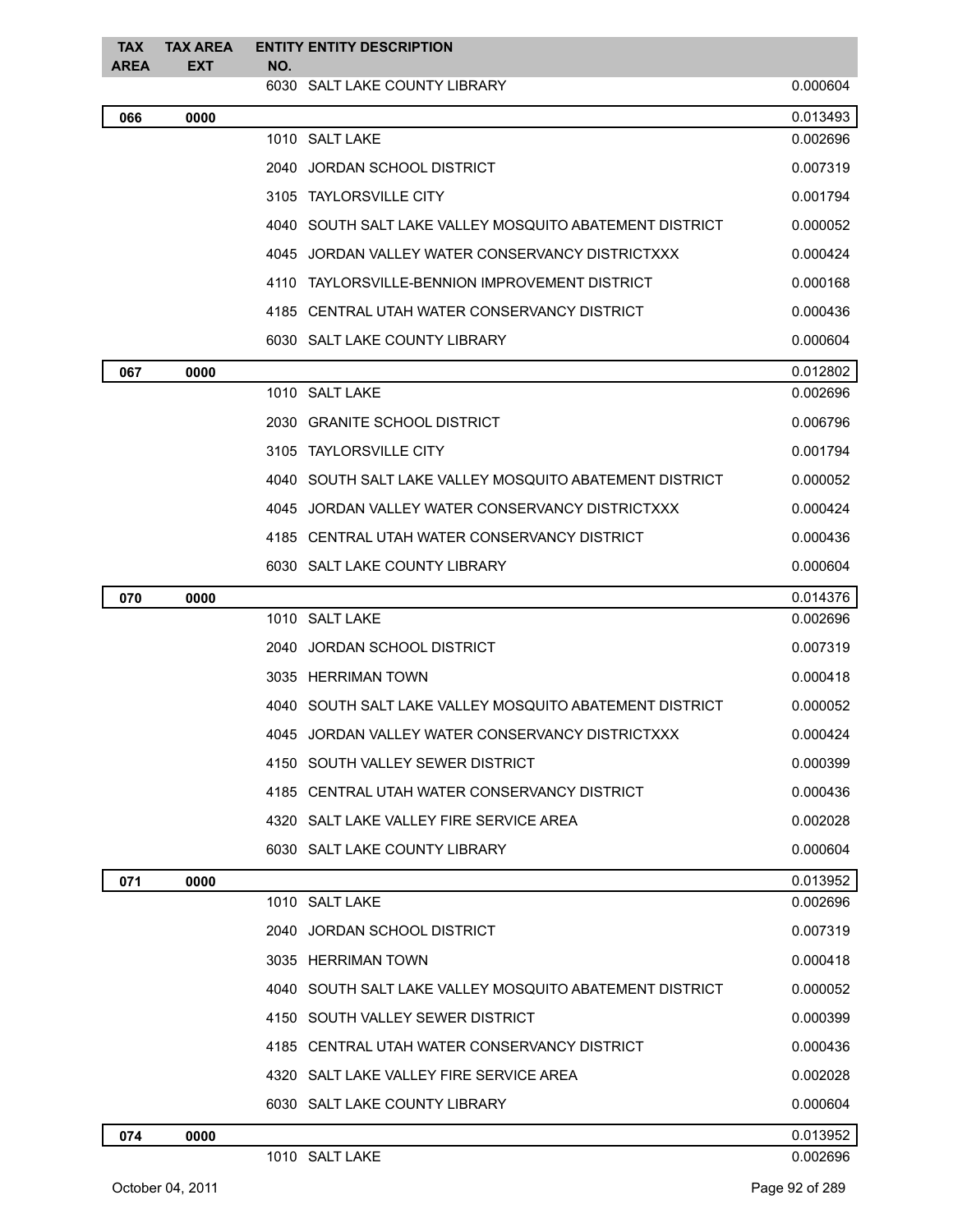| <b>TAX</b>  | <b>TAX AREA</b> |     | <b>ENTITY ENTITY DESCRIPTION</b>                           |          |
|-------------|-----------------|-----|------------------------------------------------------------|----------|
| <b>AREA</b> | <b>EXT</b>      | NO. | 2040 JORDAN SCHOOL DISTRICT                                | 0.007319 |
|             |                 |     | 3035 HERRIMAN TOWN                                         |          |
|             |                 |     |                                                            | 0.000418 |
|             |                 |     | 4040 SOUTH SALT LAKE VALLEY MOSQUITO ABATEMENT DISTRICT    | 0.000052 |
|             |                 |     | 4150 SOUTH VALLEY SEWER DISTRICT                           | 0.000399 |
|             |                 |     | 4185 CENTRAL UTAH WATER CONSERVANCY DISTRICT               | 0.000436 |
|             |                 |     | 4320 SALT LAKE VALLEY FIRE SERVICE AREA                    | 0.002028 |
|             |                 |     | 6026 AREA EXCLUDED FROM SALT LAKE COUNTY WATER CONSERVANCY |          |
|             |                 |     | 6030 SALT LAKE COUNTY LIBRARY                              | 0.000604 |
| 080         | 0000            |     | 1010 SALT LAKE                                             | 0.012977 |
|             |                 |     |                                                            | 0.002696 |
|             |                 |     | 2030 GRANITE SCHOOL DISTRICT                               | 0.006796 |
|             |                 |     | 3036 HOLLADAY CITY                                         | 0.001767 |
|             |                 |     | 4040 SOUTH SALT LAKE VALLEY MOSQUITO ABATEMENT DISTRICT    | 0.000052 |
|             |                 |     | 4045 JORDAN VALLEY WATER CONSERVANCY DISTRICTXXX           | 0.000424 |
|             |                 |     | 4060 SALT LAKE SUBURBAN SANITARY DISTRICT #1               | 0.000202 |
|             |                 |     | 4185 CENTRAL UTAH WATER CONSERVANCY DISTRICT               | 0.000436 |
|             |                 |     | 6030 SALT LAKE COUNTY LIBRARY                              | 0.000604 |
| 081         | 0000            |     |                                                            | 0.012553 |
|             |                 |     | 1010 SALT LAKE                                             | 0.002696 |
|             |                 |     | 2030 GRANITE SCHOOL DISTRICT                               | 0.006796 |
|             |                 |     | 3036 HOLLADAY CITY                                         | 0.001767 |
|             |                 |     | 4040 SOUTH SALT LAKE VALLEY MOSQUITO ABATEMENT DISTRICT    | 0.000052 |
|             |                 |     | 4060 SALT LAKE SUBURBAN SANITARY DISTRICT #1               | 0.000202 |
|             |                 |     | 4185 CENTRAL UTAH WATER CONSERVANCY DISTRICT               | 0.000436 |
|             |                 |     | 6020 AREA EXCLUDED FROM SALT LAKE COUNTY WATER CONSERVANCY |          |
|             |                 |     | 6030 SALT LAKE COUNTY LIBRARY                              | 0.000604 |
| 082         | 0000            |     |                                                            | 0.012553 |
|             |                 |     | 1010 SALT LAKE                                             | 0.002696 |
|             |                 |     | 2030 GRANITE SCHOOL DISTRICT                               | 0.006796 |
|             |                 |     | 3036 HOLLADAY CITY                                         | 0.001767 |
|             |                 |     | 4040 SOUTH SALT LAKE VALLEY MOSQUITO ABATEMENT DISTRICT    | 0.000052 |
|             |                 |     | 4060 SALT LAKE SUBURBAN SANITARY DISTRICT #1               | 0.000202 |
|             |                 |     | 4185 CENTRAL UTAH WATER CONSERVANCY DISTRICT               | 0.000436 |
|             |                 |     | 6030 SALT LAKE COUNTY LIBRARY                              | 0.000604 |
| 083         | 0000            |     |                                                            | 0.012588 |
|             |                 |     | 1010 SALT LAKE                                             | 0.002696 |
|             |                 |     | 2030 GRANITE SCHOOL DISTRICT                               | 0.006796 |
|             |                 |     | 3036 HOLLADAY CITY                                         | 0.001767 |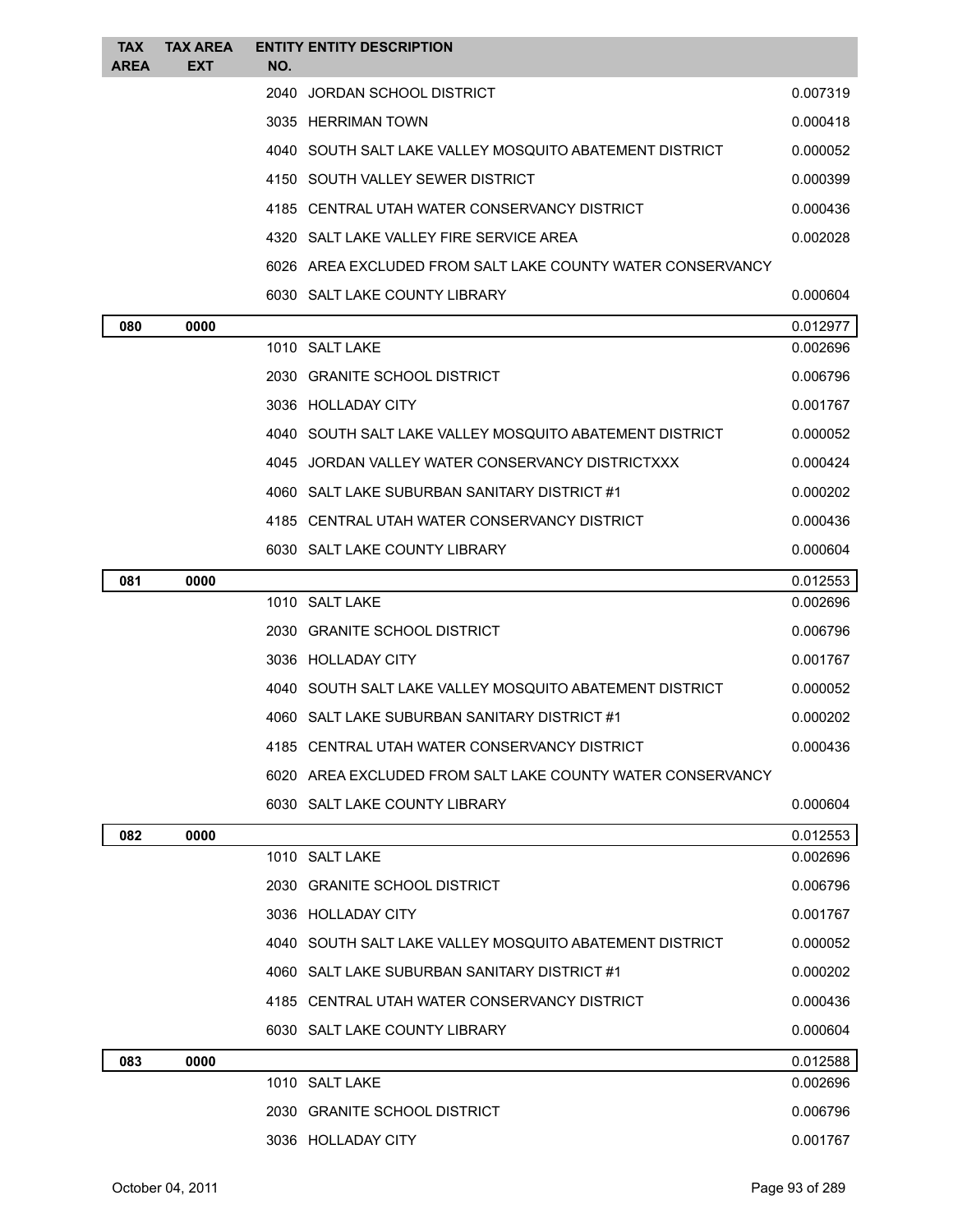| <b>TAX</b><br><b>AREA</b> | <b>TAX AREA</b><br><b>EXT</b> | NO. | <b>ENTITY ENTITY DESCRIPTION</b>                           |          |
|---------------------------|-------------------------------|-----|------------------------------------------------------------|----------|
|                           |                               |     | 4040 SOUTH SALT LAKE VALLEY MOSQUITO ABATEMENT DISTRICT    | 0.000052 |
|                           |                               |     | 4090 COTTONWOOD IMPROVEMENT DISTRICT                       | 0.000237 |
|                           |                               |     | 4185 CENTRAL UTAH WATER CONSERVANCY DISTRICT               | 0.000436 |
|                           |                               |     | 6030 SALT LAKE COUNTY LIBRARY                              | 0.000604 |
| 084                       | 0000                          |     |                                                            | 0.013805 |
|                           |                               |     | 1010 SALT LAKE                                             | 0.002696 |
|                           |                               |     | 2030 GRANITE SCHOOL DISTRICT                               | 0.006796 |
|                           |                               |     | 3036 HOLLADAY CITY                                         | 0.001767 |
|                           |                               |     | 4040 SOUTH SALT LAKE VALLEY MOSQUITO ABATEMENT DISTRICT    | 0.000052 |
|                           |                               |     | 4090 COTTONWOOD IMPROVEMENT DISTRICT                       | 0.000237 |
|                           |                               |     | 4185 CENTRAL UTAH WATER CONSERVANCY DISTRICT               | 0.000436 |
|                           |                               |     | 4200 COTTONWOOD HEIGHTS PARKS AND RECREATION SERVICE AREA  | 0.001217 |
|                           |                               |     | 6030 SALT LAKE COUNTY LIBRARY                              | 0.000604 |
| 085                       | 0000                          |     |                                                            | 0.013012 |
|                           |                               |     | 1010 SALT LAKE                                             | 0.002696 |
|                           |                               |     | 2030 GRANITE SCHOOL DISTRICT                               | 0.006796 |
|                           |                               |     | 3036 HOLLADAY CITY                                         | 0.001767 |
|                           |                               |     | 4040 SOUTH SALT LAKE VALLEY MOSQUITO ABATEMENT DISTRICT    | 0.000052 |
|                           |                               |     | 4045 JORDAN VALLEY WATER CONSERVANCY DISTRICTXXX           | 0.000424 |
|                           |                               |     | 4090 COTTONWOOD IMPROVEMENT DISTRICT                       | 0.000237 |
|                           |                               |     | 4185 CENTRAL UTAH WATER CONSERVANCY DISTRICT               | 0.000436 |
|                           |                               |     | 6030 SALT LAKE COUNTY LIBRARY                              | 0.000604 |
| 13A                       | 0000                          |     |                                                            | 0.015440 |
|                           |                               |     | 1010 SALT LAKE                                             | 0.002696 |
|                           |                               |     | 2010 SALT LAKE CITY SCHOOL DISTRICT                        | 0.006408 |
|                           |                               |     | 3070 SALT LAKE CITY                                        | 0.005439 |
|                           |                               |     | 4010 SALT LAKE METROPOLITAN WATER DISTRICT                 | 0.000409 |
|                           |                               |     | 4040 SOUTH SALT LAKE VALLEY MOSQUITO ABATEMENT DISTRICT    | 0.000052 |
|                           |                               |     | 4185 CENTRAL UTAH WATER CONSERVANCY DISTRICT               | 0.000436 |
|                           |                               |     | 6020 AREA EXCLUDED FROM SALT LAKE COUNTY WATER CONSERVANCY |          |
| 13B                       | 0000                          |     |                                                            | 0.015642 |
|                           |                               |     | 1010 SALT LAKE                                             | 0.002696 |
|                           |                               |     | 2010 SALT LAKE CITY SCHOOL DISTRICT                        | 0.006408 |
|                           |                               |     | 3070 SALT LAKE CITY                                        | 0.005439 |
|                           |                               |     | 4010 SALT LAKE METROPOLITAN WATER DISTRICT                 | 0.000409 |
|                           |                               |     | 4040 SOUTH SALT LAKE VALLEY MOSQUITO ABATEMENT DISTRICT    | 0.000052 |
|                           |                               |     | 4060 SALT LAKE SUBURBAN SANITARY DISTRICT #1               | 0.000202 |
|                           |                               |     | 4185 CENTRAL UTAH WATER CONSERVANCY DISTRICT               | 0.000436 |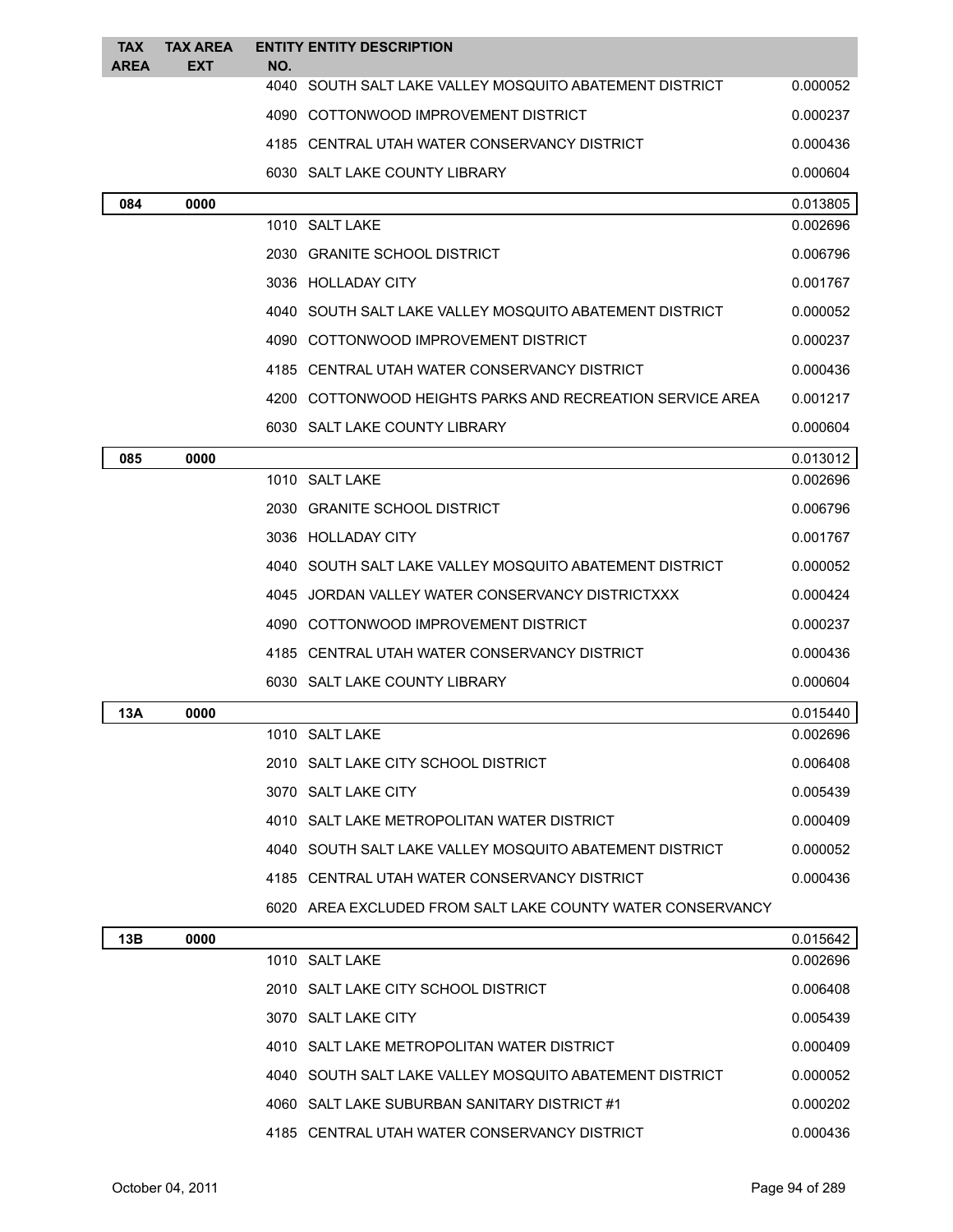| <b>TAX</b><br><b>AREA</b> | <b>TAX AREA</b><br><b>EXT</b> | NO. | <b>ENTITY ENTITY DESCRIPTION</b>                           |          |
|---------------------------|-------------------------------|-----|------------------------------------------------------------|----------|
|                           |                               |     | 6020 AREA EXCLUDED FROM SALT LAKE COUNTY WATER CONSERVANCY |          |
| 13C                       | 0000                          |     |                                                            | 0.015519 |
|                           |                               |     | 1010 SALT LAKE                                             | 0.002696 |
|                           |                               |     | 2010 SALT LAKE CITY SCHOOL DISTRICT                        | 0.006408 |
|                           |                               |     | 3070 SALT LAKE CITY                                        | 0.005439 |
|                           |                               |     | 4010 SALT LAKE METROPOLITAN WATER DISTRICT                 | 0.000409 |
|                           |                               |     | 4020 SALT LAKE CITY MOSQUITO ABATEMENT DISTRICT            | 0.000131 |
|                           |                               |     | 4145 SOUTH DAVIS COUNTY SEWER IMPROVEMENT DISTRICT         |          |
|                           |                               |     | 4185 CENTRAL UTAH WATER CONSERVANCY DISTRICT               | 0.000436 |
| 13E                       | 0000                          |     |                                                            | 0.015440 |
|                           |                               |     | 1010 SALT LAKE                                             | 0.002696 |
|                           |                               |     | 2010 SALT LAKE CITY SCHOOL DISTRICT                        | 0.006408 |
|                           |                               |     | 3070 SALT LAKE CITY                                        | 0.005439 |
|                           |                               |     | 4010 SALT LAKE METROPOLITAN WATER DISTRICT                 | 0.000409 |
|                           |                               |     | 4030 MAGNA MOSQUITO ABATEMENT DISTRICT                     | 0.000052 |
|                           |                               |     | 4185 CENTRAL UTAH WATER CONSERVANCY DISTRICT               | 0.000436 |
| 13F                       | 0000                          |     |                                                            | 0.015388 |
|                           |                               |     | 1010 SALT LAKE                                             | 0.002696 |
|                           |                               |     | 2010 SALT LAKE CITY SCHOOL DISTRICT                        | 0.006408 |
|                           |                               |     | 3070 SALT LAKE CITY                                        | 0.005439 |
|                           |                               |     | 4010 SALT LAKE METROPOLITAN WATER DISTRICT                 | 0.000409 |
|                           |                               |     | 4185 CENTRAL UTAH WATER CONSERVANCY DISTRICT               | 0.000436 |
| 13G                       | 0000                          |     |                                                            | 0.018668 |
|                           |                               |     | 1010 SALT LAKE                                             | 0.002696 |
|                           |                               |     | 2010 SALT LAKE CITY SCHOOL DISTRICT                        | 0.006408 |
|                           |                               |     | 3070 SALT LAKE CITY                                        | 0.005439 |
|                           |                               |     | 4010 SALT LAKE METROPOLITAN WATER DISTRICT                 | 0.000409 |
|                           |                               |     | 4030 MAGNA MOSQUITO ABATEMENT DISTRICT                     | 0.000052 |
|                           |                               |     | 4045 JORDAN VALLEY WATER CONSERVANCY DISTRICTXXX           | 0.000424 |
|                           |                               |     | 4080 MAGNA WATER DISTRICT                                  | 0.002804 |
|                           |                               |     | 4185 CENTRAL UTAH WATER CONSERVANCY DISTRICT               | 0.000436 |
| 13H                       | 0000                          |     |                                                            | 0.015519 |
|                           |                               |     | 1010 SALT LAKE                                             | 0.002696 |
|                           |                               |     | 2010 SALT LAKE CITY SCHOOL DISTRICT                        | 0.006408 |
|                           |                               |     | 3070 SALT LAKE CITY                                        | 0.005439 |
|                           |                               |     | 4010 SALT LAKE METROPOLITAN WATER DISTRICT                 | 0.000409 |
|                           |                               |     | 4020 SALT LAKE CITY MOSQUITO ABATEMENT DISTRICT            | 0.000131 |
|                           |                               |     | 4185 CENTRAL UTAH WATER CONSERVANCY DISTRICT               | 0.000436 |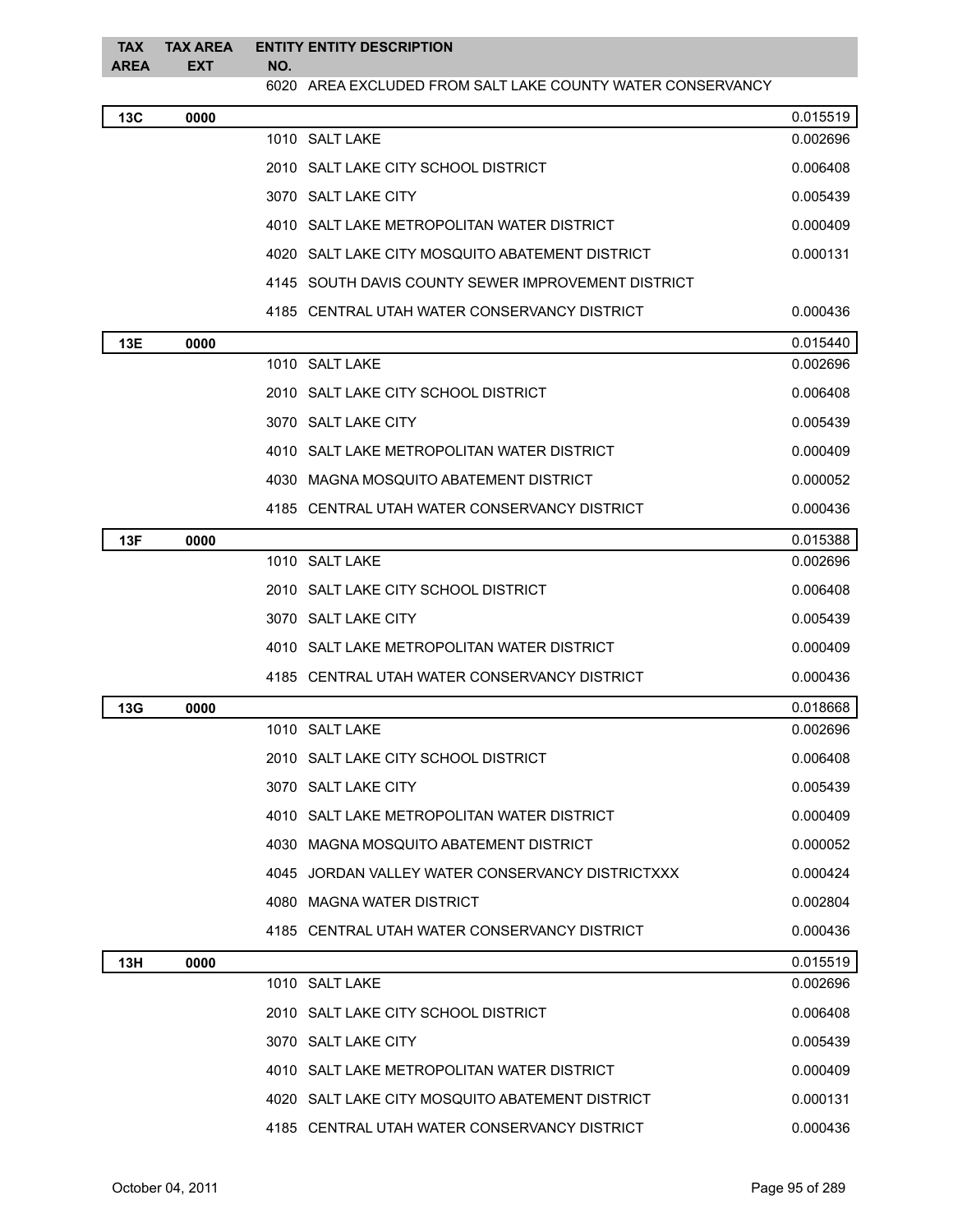| <b>TAX</b>         | <b>TAX AREA</b>    | <b>ENTITY ENTITY DESCRIPTION</b>                        |          |
|--------------------|--------------------|---------------------------------------------------------|----------|
| <b>AREA</b><br>13I | <b>EXT</b><br>0000 | NO.                                                     | 0.015776 |
|                    |                    | 1010 SALT LAKE                                          | 0.002696 |
|                    |                    | 2030 GRANITE SCHOOL DISTRICT                            | 0.006796 |
|                    |                    | 3070 SALT LAKE CITY                                     | 0.005439 |
|                    |                    | 4010 SALT LAKE METROPOLITAN WATER DISTRICT              | 0.000409 |
|                    |                    | 4185 CENTRAL UTAH WATER CONSERVANCY DISTRICT            | 0.000436 |
| 13J                | 0000               |                                                         | 0.016655 |
|                    |                    | 1010 SALT LAKE                                          | 0.002696 |
|                    |                    | 2010 SALT LAKE CITY SCHOOL DISTRICT                     | 0.006408 |
|                    |                    | 3070 SALT LAKE CITY                                     | 0.005439 |
|                    |                    | 4010 SALT LAKE METROPOLITAN WATER DISTRICT              | 0.000409 |
|                    |                    | 4020 SALT LAKE CITY MOSQUITO ABATEMENT DISTRICT         | 0.000131 |
|                    |                    | 4045 JORDAN VALLEY WATER CONSERVANCY DISTRICTXXX        | 0.000424 |
|                    |                    | 4050 GRANGER - HUNTER IMPROVEMENT DISTRICT              | 0.000712 |
|                    |                    | 4185 CENTRAL UTAH WATER CONSERVANCY DISTRICT            | 0.000436 |
| 13K                | 0000               |                                                         | 0.016030 |
|                    |                    | 1010 SALT LAKE                                          | 0.002696 |
|                    |                    | 2030 GRANITE SCHOOL DISTRICT                            | 0.006796 |
|                    |                    | 3070 SALT LAKE CITY                                     | 0.005439 |
|                    |                    | 4010 SALT LAKE METROPOLITAN WATER DISTRICT              | 0.000409 |
|                    |                    | 4040 SOUTH SALT LAKE VALLEY MOSQUITO ABATEMENT DISTRICT | 0.000052 |
|                    |                    | 4060 SALT LAKE SUBURBAN SANITARY DISTRICT #1            | 0.000202 |
|                    |                    | 4185 CENTRAL UTAH WATER CONSERVANCY DISTRICT            | 0.000436 |
| 13L                | 0000               |                                                         | 0.015943 |
|                    |                    | 1010 SALT LAKE                                          | 0.002696 |
|                    |                    | 2010 SALT LAKE CITY SCHOOL DISTRICT                     | 0.006408 |
|                    |                    | 3070 SALT LAKE CITY                                     | 0.005439 |
|                    |                    | 4010 SALT LAKE METROPOLITAN WATER DISTRICT              | 0.000409 |
|                    |                    | 4020 SALT LAKE CITY MOSQUITO ABATEMENT DISTRICT         | 0.000131 |
|                    |                    | 4045 JORDAN VALLEY WATER CONSERVANCY DISTRICTXXX        | 0.000424 |
|                    |                    | 4185 CENTRAL UTAH WATER CONSERVANCY DISTRICT            | 0.000436 |
| 14A                | 0000               |                                                         | 0.013699 |
|                    |                    | 1010 SALT LAKE                                          | 0.002696 |
|                    |                    | 2030 GRANITE SCHOOL DISTRICT                            | 0.006796 |
|                    |                    | 3100 SOUTH SALT LAKE CITY                               | 0.002691 |
|                    |                    | 4040 SOUTH SALT LAKE VALLEY MOSQUITO ABATEMENT DISTRICT | 0.000052 |
|                    |                    | 4045 JORDAN VALLEY WATER CONSERVANCY DISTRICTXXX        | 0.000424 |
|                    |                    | 4185 CENTRAL UTAH WATER CONSERVANCY DISTRICT            | 0.000436 |
|                    |                    | 6030 SALT LAKE COUNTY LIBRARY                           | 0.000604 |
|                    |                    |                                                         |          |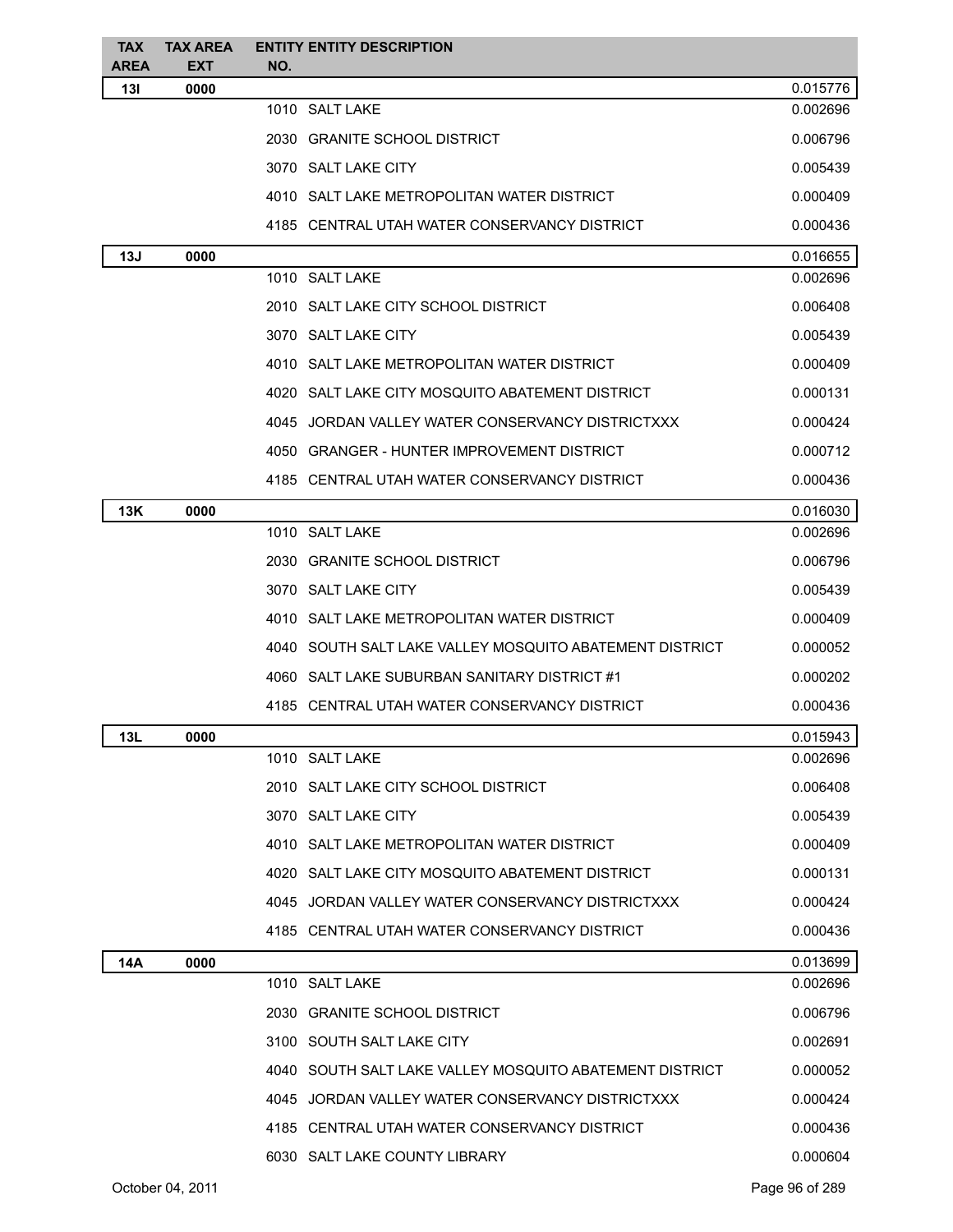| <b>TAX</b><br><b>AREA</b> | <b>TAX AREA</b><br><b>EXT</b> | NO. | <b>ENTITY ENTITY DESCRIPTION</b>                           |          |
|---------------------------|-------------------------------|-----|------------------------------------------------------------|----------|
| 14B                       | 0000                          |     |                                                            | 0.013901 |
|                           |                               |     | 1010 SALT LAKE                                             | 0.002696 |
|                           |                               |     | 2030 GRANITE SCHOOL DISTRICT                               | 0.006796 |
|                           |                               |     | 3100 SOUTH SALT LAKE CITY                                  | 0.002691 |
|                           |                               |     | 4040 SOUTH SALT LAKE VALLEY MOSQUITO ABATEMENT DISTRICT    | 0.000052 |
|                           |                               |     | 4045 JORDAN VALLEY WATER CONSERVANCY DISTRICTXXX           | 0.000424 |
|                           |                               |     | 4060 SALT LAKE SUBURBAN SANITARY DISTRICT #1               | 0.000202 |
|                           |                               |     | 4185 CENTRAL UTAH WATER CONSERVANCY DISTRICT               | 0.000436 |
|                           |                               |     | 6030 SALT LAKE COUNTY LIBRARY                              | 0.000604 |
| <b>14D</b>                | 0000                          |     |                                                            | 0.013477 |
|                           |                               |     | 1010 SALT LAKE                                             | 0.002696 |
|                           |                               |     | 2030 GRANITE SCHOOL DISTRICT                               | 0.006796 |
|                           |                               |     | 3100 SOUTH SALT LAKE CITY                                  | 0.002691 |
|                           |                               |     | 4040 SOUTH SALT LAKE VALLEY MOSQUITO ABATEMENT DISTRICT    | 0.000052 |
|                           |                               |     | 4060 SALT LAKE SUBURBAN SANITARY DISTRICT #1               | 0.000202 |
|                           |                               |     | 4185 CENTRAL UTAH WATER CONSERVANCY DISTRICT               | 0.000436 |
|                           |                               |     | 6020 AREA EXCLUDED FROM SALT LAKE COUNTY WATER CONSERVANCY |          |
|                           |                               |     | 6030 SALT LAKE COUNTY LIBRARY                              | 0.000604 |
| <b>14E</b>                | 0000                          |     |                                                            | 0.013275 |
|                           |                               |     | 1010 SALT LAKE                                             | 0.002696 |
|                           |                               |     | 2030 GRANITE SCHOOL DISTRICT                               | 0.006796 |
|                           |                               |     | 3100 SOUTH SALT LAKE CITY                                  | 0.002691 |
|                           |                               |     | 4040   SOUTH SALT LAKE VALLEY MOSQUITO ABATEMENT DISTRICT  | 0.000052 |
|                           |                               |     | 4185 CENTRAL UTAH WATER CONSERVANCY DISTRICT               | 0.000436 |
|                           |                               |     | 6030 SALT LAKE COUNTY LIBRARY                              | 0.000604 |
| 14F                       | 0000                          |     |                                                            | 0.013275 |
|                           |                               |     | 1010 SALT LAKE                                             | 0.002696 |
|                           |                               |     | 2030 GRANITE SCHOOL DISTRICT                               | 0.006796 |
|                           |                               |     | 3100 SOUTH SALT LAKE CITY                                  | 0.002691 |
|                           |                               |     | 4040   SOUTH SALT LAKE VALLEY MOSQUITO ABATEMENT DISTRICT  | 0.000052 |
|                           |                               |     | 4185 CENTRAL UTAH WATER CONSERVANCY DISTRICT               | 0.000436 |
|                           |                               |     | 6030 SALT LAKE COUNTY LIBRARY                              | 0.000604 |
| 14H                       | 0000                          |     |                                                            | 0.013901 |
|                           |                               |     | 1010 SALT LAKE                                             | 0.002696 |
|                           |                               |     | 2030 GRANITE SCHOOL DISTRICT                               | 0.006796 |
|                           |                               |     | 3100 SOUTH SALT LAKE CITY                                  | 0.002691 |
|                           |                               |     | 4040 SOUTH SALT LAKE VALLEY MOSQUITO ABATEMENT DISTRICT    | 0.000052 |
|                           |                               |     | 4045 JORDAN VALLEY WATER CONSERVANCY DISTRICTXXX           | 0.000424 |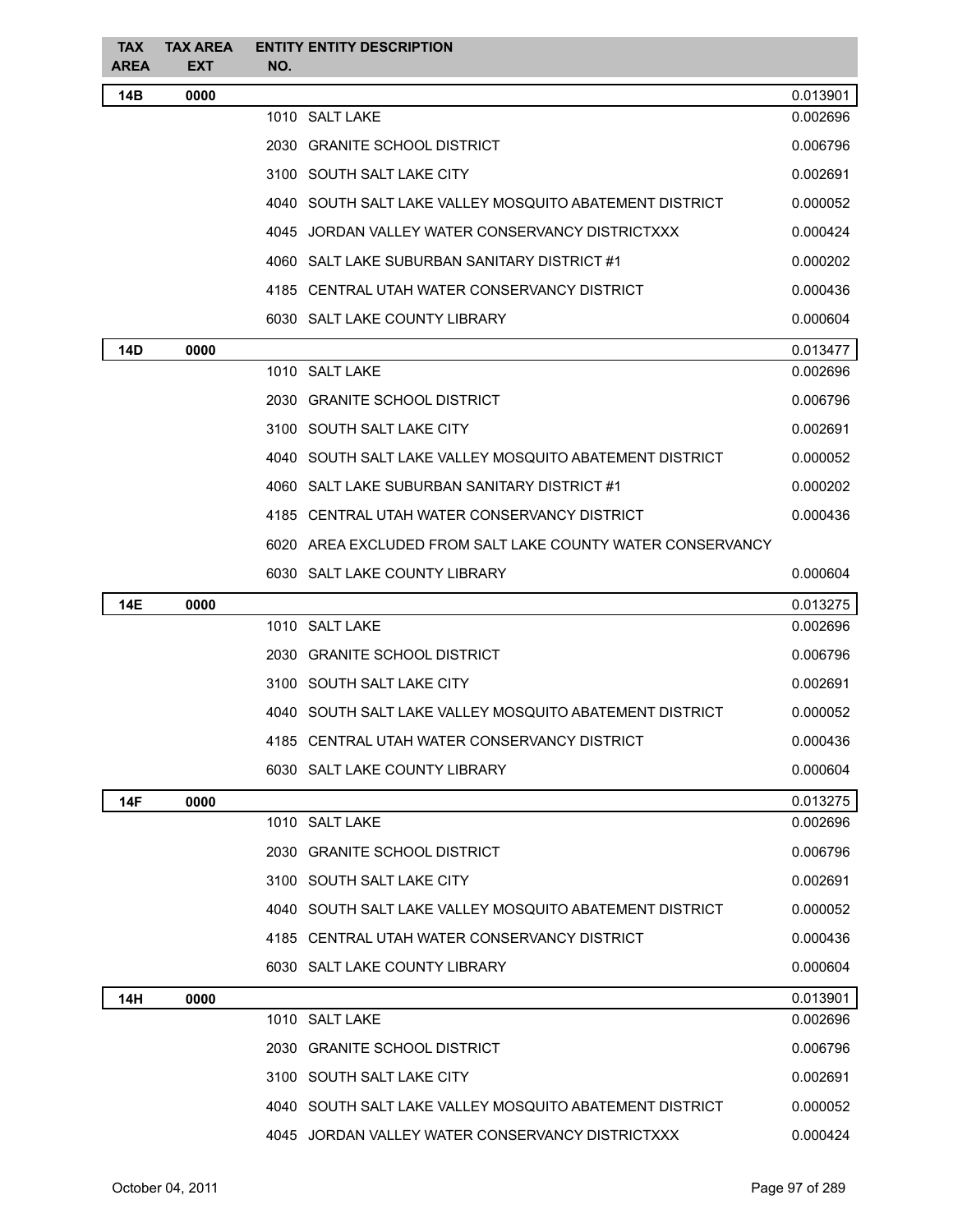| <b>TAX</b><br><b>AREA</b> | <b>TAX AREA</b><br><b>EXT</b> | NO. | <b>ENTITY ENTITY DESCRIPTION</b>                           |          |
|---------------------------|-------------------------------|-----|------------------------------------------------------------|----------|
|                           |                               |     | 4060 SALT LAKE SUBURBAN SANITARY DISTRICT #1               | 0.000202 |
|                           |                               |     | 4185 CENTRAL UTAH WATER CONSERVANCY DISTRICT               | 0.000436 |
|                           |                               |     | 6030 SALT LAKE COUNTY LIBRARY                              | 0.000604 |
| <b>14l</b>                | 0000                          |     |                                                            | 0.013901 |
|                           |                               |     | 1010 SALT LAKE                                             | 0.002696 |
|                           |                               |     | 2030 GRANITE SCHOOL DISTRICT                               | 0.006796 |
|                           |                               |     | 3100 SOUTH SALT LAKE CITY                                  | 0.002691 |
|                           |                               |     | 4040 SOUTH SALT LAKE VALLEY MOSQUITO ABATEMENT DISTRICT    | 0.000052 |
|                           |                               |     | 4045 JORDAN VALLEY WATER CONSERVANCY DISTRICTXXX           | 0.000424 |
|                           |                               |     | 4060 SALT LAKE SUBURBAN SANITARY DISTRICT #1               | 0.000202 |
|                           |                               |     | 4185 CENTRAL UTAH WATER CONSERVANCY DISTRICT               | 0.000436 |
|                           |                               |     | 6030 SALT LAKE COUNTY LIBRARY                              | 0.000604 |
| 14J                       | 0000                          |     |                                                            | 0.013477 |
|                           |                               |     | 1010 SALT LAKE                                             | 0.002696 |
|                           |                               |     | 2030 GRANITE SCHOOL DISTRICT                               | 0.006796 |
|                           |                               |     | 3100 SOUTH SALT LAKE CITY                                  | 0.002691 |
|                           |                               |     | 4040 SOUTH SALT LAKE VALLEY MOSQUITO ABATEMENT DISTRICT    | 0.000052 |
|                           |                               |     | 4060 SALT LAKE SUBURBAN SANITARY DISTRICT #1               | 0.000202 |
|                           |                               |     | 4185 CENTRAL UTAH WATER CONSERVANCY DISTRICT               | 0.000436 |
|                           |                               |     | 6020 AREA EXCLUDED FROM SALT LAKE COUNTY WATER CONSERVANCY |          |
|                           |                               |     | 6030 SALT LAKE COUNTY LIBRARY                              | 0.000604 |
| 14K                       | 0000                          |     |                                                            | 0.013275 |
|                           |                               |     | 1010 SALT LAKE                                             | 0.002696 |
|                           |                               |     | 2030 GRANITE SCHOOL DISTRICT                               | 0.006796 |
|                           |                               |     | 3100 SOUTH SALT LAKE CITY                                  | 0.002691 |
|                           |                               |     | 4040 SOUTH SALT LAKE VALLEY MOSQUITO ABATEMENT DISTRICT    | 0.000052 |
|                           |                               |     | 4185 CENTRAL UTAH WATER CONSERVANCY DISTRICT               | 0.000436 |
|                           |                               |     | 6030 SALT LAKE COUNTY LIBRARY                              | 0.000604 |
| <b>14L</b>                | 0000                          |     |                                                            | 0.013901 |
|                           |                               |     | 1010 SALT LAKE                                             | 0.002696 |
|                           |                               |     | 2030 GRANITE SCHOOL DISTRICT                               | 0.006796 |
|                           |                               |     | 3100 SOUTH SALT LAKE CITY                                  | 0.002691 |
|                           |                               |     | 4040 SOUTH SALT LAKE VALLEY MOSQUITO ABATEMENT DISTRICT    | 0.000052 |
|                           |                               |     | 4045 JORDAN VALLEY WATER CONSERVANCY DISTRICTXXX           | 0.000424 |
|                           |                               |     | 4060 SALT LAKE SUBURBAN SANITARY DISTRICT #1               | 0.000202 |
|                           |                               |     | 4185 CENTRAL UTAH WATER CONSERVANCY DISTRICT               | 0.000436 |
|                           |                               |     | 6030 SALT LAKE COUNTY LIBRARY                              | 0.000604 |
| 14M                       | 0000                          |     |                                                            | 0.013275 |
|                           |                               |     | 1010 SALT LAKE                                             | 0.002696 |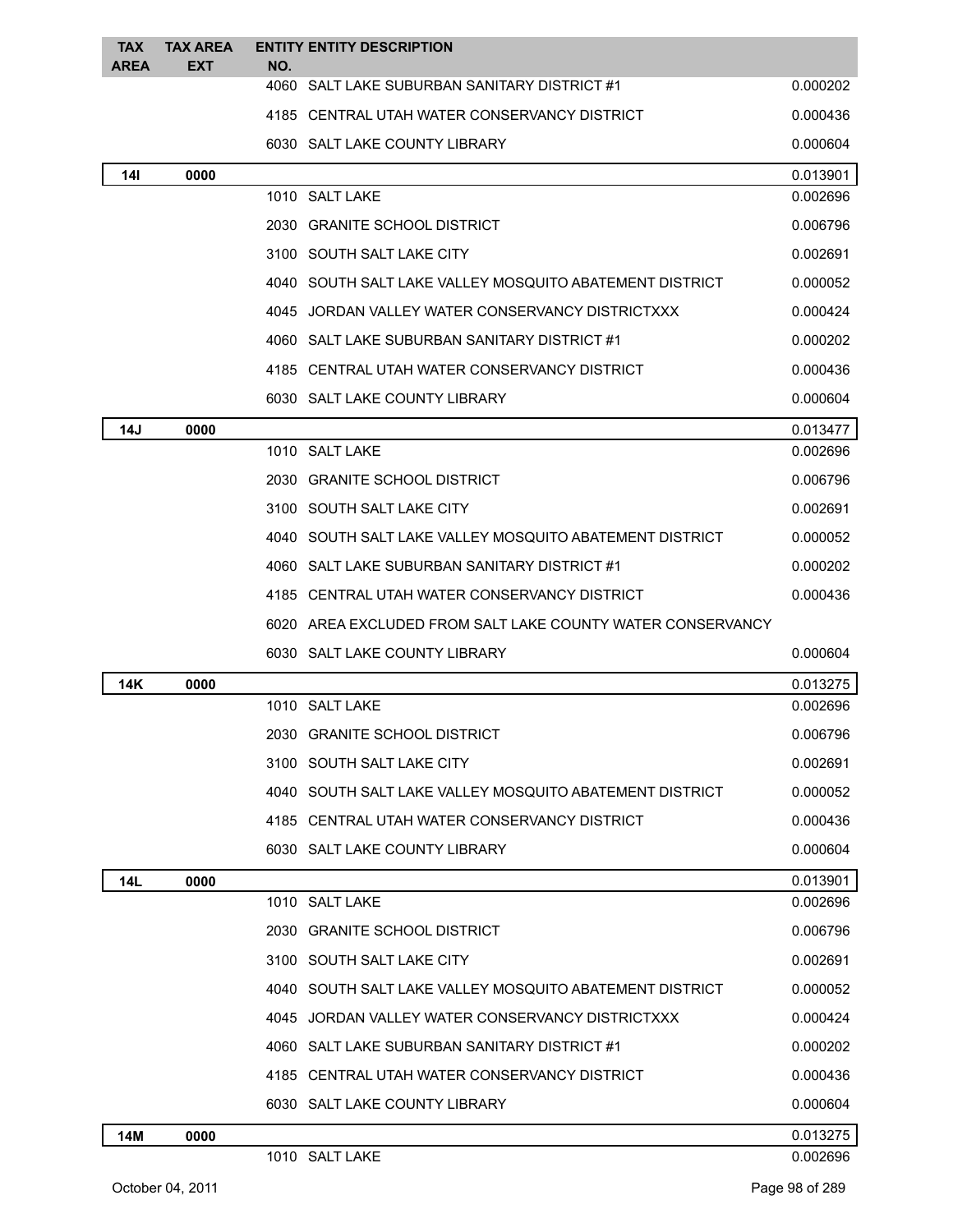| <b>TAX</b><br><b>AREA</b> | <b>TAX AREA</b><br><b>EXT</b> | <b>ENTITY ENTITY DESCRIPTION</b><br>NO.                 |          |
|---------------------------|-------------------------------|---------------------------------------------------------|----------|
|                           |                               | 2030 GRANITE SCHOOL DISTRICT                            | 0.006796 |
|                           |                               | 3100 SOUTH SALT LAKE CITY                               | 0.002691 |
|                           |                               | 4040 SOUTH SALT LAKE VALLEY MOSQUITO ABATEMENT DISTRICT | 0.000052 |
|                           |                               | 4185 CENTRAL UTAH WATER CONSERVANCY DISTRICT            | 0.000436 |
|                           |                               | 6030 SALT LAKE COUNTY LIBRARY                           | 0.000604 |
|                           | 0000                          |                                                         | 0.013275 |
| 14N                       |                               | 1010 SALT LAKE                                          | 0.002696 |
|                           |                               | 2030 GRANITE SCHOOL DISTRICT                            | 0.006796 |
|                           |                               | 3100 SOUTH SALT LAKE CITY                               | 0.002691 |
|                           |                               | 4040 SOUTH SALT LAKE VALLEY MOSQUITO ABATEMENT DISTRICT | 0.000052 |
|                           |                               | 4185 CENTRAL UTAH WATER CONSERVANCY DISTRICT            | 0.000436 |
|                           |                               | 6030 SALT LAKE COUNTY LIBRARY                           | 0.000604 |
| 14P                       | 0000                          |                                                         | 0.013275 |
|                           |                               | 1010 SALT LAKE                                          | 0.002696 |
|                           |                               | 2030 GRANITE SCHOOL DISTRICT                            | 0.006796 |
|                           |                               | 3100 SOUTH SALT LAKE CITY                               | 0.002691 |
|                           |                               | 4040 SOUTH SALT LAKE VALLEY MOSQUITO ABATEMENT DISTRICT | 0.000052 |
|                           |                               | 4185 CENTRAL UTAH WATER CONSERVANCY DISTRICT            | 0.000436 |
|                           |                               | 6030 SALT LAKE COUNTY LIBRARY                           | 0.000604 |
| 14Q                       | 0000                          |                                                         | 0.013275 |
|                           |                               | 1010 SALT LAKE                                          | 0.002696 |
|                           |                               | 2030 GRANITE SCHOOL DISTRICT                            | 0.006796 |
|                           |                               | 3100 SOUTH SALT LAKE CITY                               | 0.002691 |
|                           |                               | 4040 SOUTH SALT LAKE VALLEY MOSQUITO ABATEMENT DISTRICT | 0.000052 |
|                           |                               | 4185 CENTRAL UTAH WATER CONSERVANCY DISTRICT            | 0.000436 |
|                           |                               | 6030 SALT LAKE COUNTY LIBRARY                           | 0.000604 |
| 14R                       | 0000                          |                                                         | 0.013275 |
|                           |                               | 1010 SALT LAKE                                          | 0.002696 |
|                           |                               | 2030 GRANITE SCHOOL DISTRICT                            | 0.006796 |
|                           |                               | 3100 SOUTH SALT LAKE CITY                               | 0.002691 |
|                           |                               | 4040 SOUTH SALT LAKE VALLEY MOSQUITO ABATEMENT DISTRICT | 0.000052 |
|                           |                               | 4185 CENTRAL UTAH WATER CONSERVANCY DISTRICT            | 0.000436 |
|                           |                               | 6030 SALT LAKE COUNTY LIBRARY                           | 0.000604 |
| <b>14S</b>                | 0000                          |                                                         | 0.013275 |
|                           |                               | 1010 SALT LAKE                                          | 0.002696 |
|                           |                               | 2030 GRANITE SCHOOL DISTRICT                            | 0.006796 |
|                           |                               | 3100 SOUTH SALT LAKE CITY                               | 0.002691 |
|                           |                               | 4040 SOUTH SALT LAKE VALLEY MOSQUITO ABATEMENT DISTRICT | 0.000052 |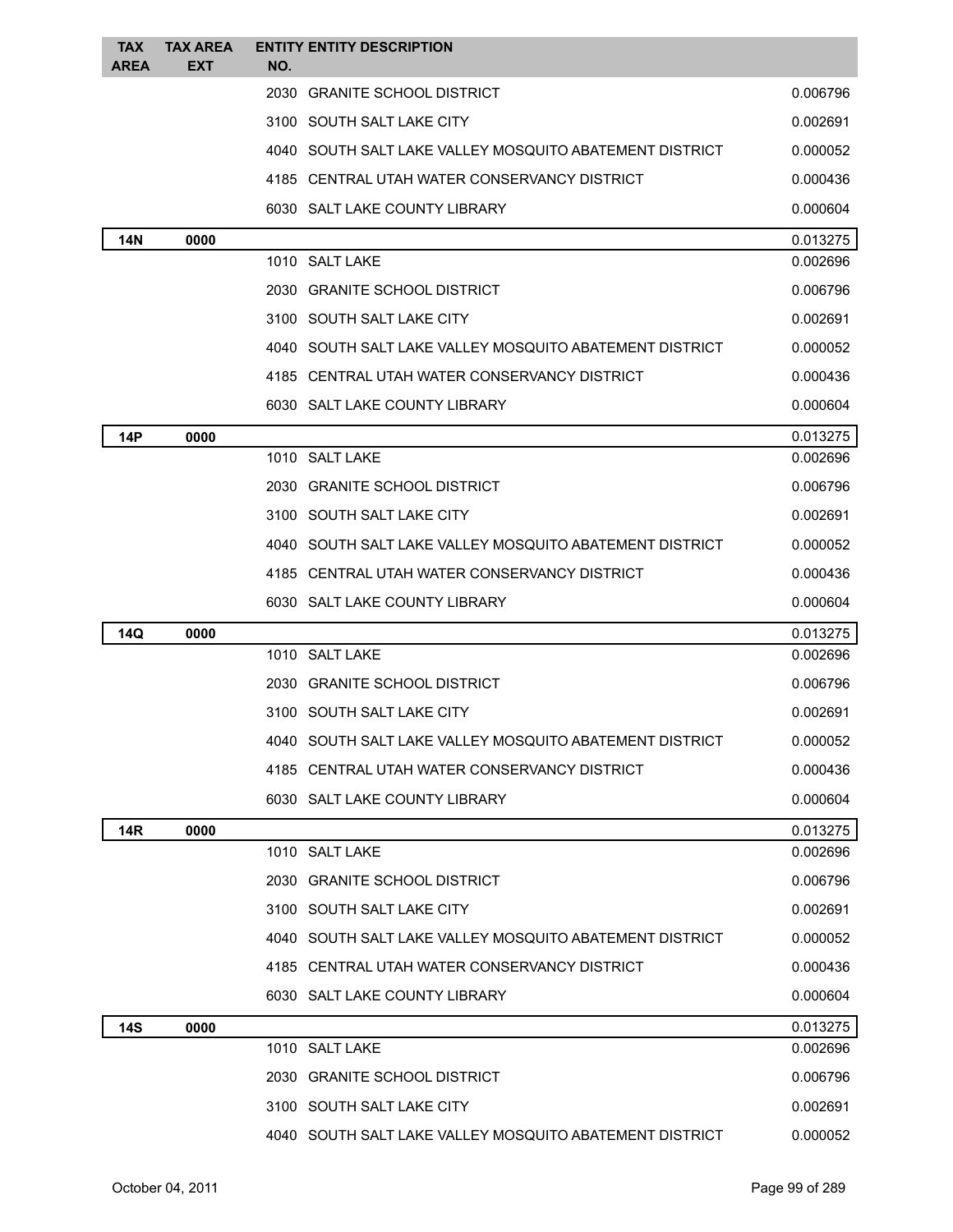| <b>TAX</b><br><b>AREA</b> | <b>TAX AREA</b><br><b>EXT</b> | NO.  | <b>ENTITY ENTITY DESCRIPTION</b>                           |          |
|---------------------------|-------------------------------|------|------------------------------------------------------------|----------|
|                           |                               |      | 4185 CENTRAL UTAH WATER CONSERVANCY DISTRICT               | 0.000436 |
|                           |                               |      | 6030 SALT LAKE COUNTY LIBRARY                              | 0.000604 |
| 14T                       | 0000                          |      |                                                            | 0.013901 |
|                           |                               |      | 1010 SALT LAKE                                             | 0.002696 |
|                           |                               |      | 2030 GRANITE SCHOOL DISTRICT                               | 0.006796 |
|                           |                               |      | 3100 SOUTH SALT LAKE CITY                                  | 0.002691 |
|                           |                               |      | 4040 SOUTH SALT LAKE VALLEY MOSQUITO ABATEMENT DISTRICT    | 0.000052 |
|                           |                               | 4045 | JORDAN VALLEY WATER CONSERVANCY DISTRICTXXX                | 0.000424 |
|                           |                               |      | 4060 SALT LAKE SUBURBAN SANITARY DISTRICT #1               | 0.000202 |
|                           |                               |      | 4185 CENTRAL UTAH WATER CONSERVANCY DISTRICT               | 0.000436 |
|                           |                               |      | 6030 SALT LAKE COUNTY LIBRARY                              | 0.000604 |
| 15A                       | 0000                          |      |                                                            | 0.014169 |
|                           |                               |      | 1010 SALT LAKE                                             | 0.002696 |
|                           |                               |      | 2030 GRANITE SCHOOL DISTRICT                               | 0.006796 |
|                           |                               | 4040 | SOUTH SALT LAKE VALLEY MOSQUITO ABATEMENT DISTRICT         | 0.000052 |
|                           |                               |      | 4045 JORDAN VALLEY WATER CONSERVANCY DISTRICTXXX           | 0.000424 |
|                           |                               |      | 4090 COTTONWOOD IMPROVEMENT DISTRICT                       | 0.000237 |
|                           |                               |      | 4185 CENTRAL UTAH WATER CONSERVANCY DISTRICT               | 0.000436 |
|                           |                               |      | 4210 SALT LAKE COUNTY SPECAIL SERVICE DISTRICT NO 1        |          |
|                           |                               |      | 4220   SALT LAKE COUNTY MUNICIPAL-TYPE SERVICES DISTRICT   | 0.000896 |
|                           |                               |      | 4320 SALT LAKE VALLEY FIRE SERVICE AREA                    | 0.002028 |
|                           |                               |      | 4340 SALT LAKE VALLEY LAW ENFORCEMENT SERVICE AREA         |          |
|                           |                               |      | 6030 SALT LAKE COUNTY LIBRARY                              | 0.000604 |
| 15B                       | 0000                          |      |                                                            | 0.013508 |
|                           |                               |      | 1010 SALT LAKE                                             | 0.002696 |
|                           |                               |      | 2030 GRANITE SCHOOL DISTRICT                               | 0.006796 |
|                           |                               |      | 4040 SOUTH SALT LAKE VALLEY MOSQUITO ABATEMENT DISTRICT    | 0.000052 |
|                           |                               |      | 4185 CENTRAL UTAH WATER CONSERVANCY DISTRICT               | 0.000436 |
|                           |                               | 4210 | SALT LAKE COUNTY SPECAIL SERVICE DISTRICT NO 1             |          |
|                           |                               | 4220 | SALT LAKE COUNTY MUNICIPAL-TYPE SERVICES DISTRICT          | 0.000896 |
|                           |                               |      | 4320 SALT LAKE VALLEY FIRE SERVICE AREA                    | 0.002028 |
|                           |                               |      | 4340 SALT LAKE VALLEY LAW ENFORCEMENT SERVICE AREA         |          |
|                           |                               |      | 6020 AREA EXCLUDED FROM SALT LAKE COUNTY WATER CONSERVANCY |          |
|                           |                               |      | 6030 SALT LAKE COUNTY LIBRARY                              | 0.000604 |
| 15C                       | 0000                          |      |                                                            | 0.013745 |
|                           |                               |      | 1010 SALT LAKE                                             | 0.002696 |
|                           |                               |      | 2030 GRANITE SCHOOL DISTRICT                               | 0.006796 |
|                           |                               |      | 4040 SOUTH SALT LAKE VALLEY MOSQUITO ABATEMENT DISTRICT    | 0.000052 |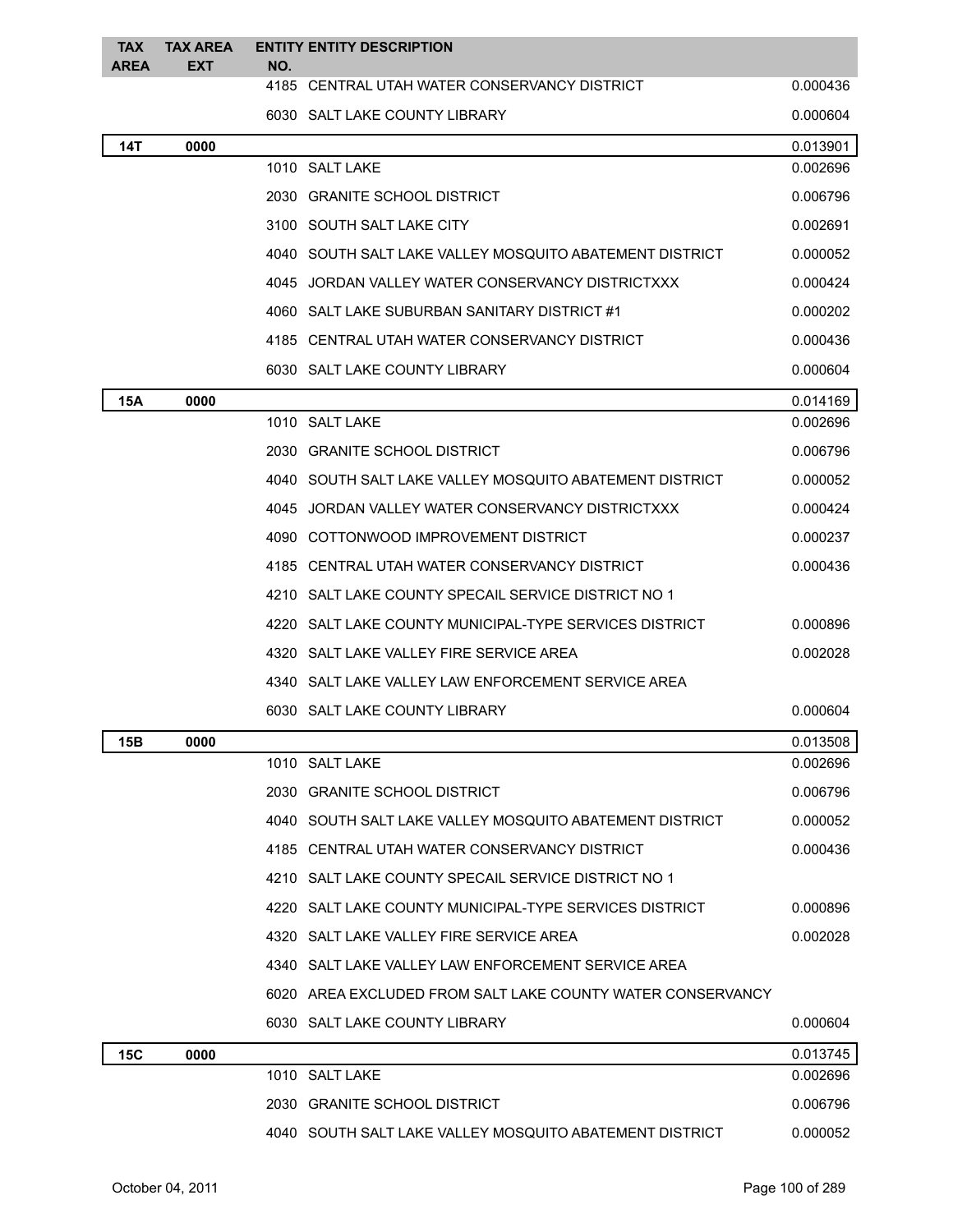| <b>TAX</b><br><b>AREA</b> | <b>TAX AREA</b><br><b>EXT</b> | NO. | <b>ENTITY ENTITY DESCRIPTION</b>                           |          |
|---------------------------|-------------------------------|-----|------------------------------------------------------------|----------|
|                           |                               |     | 4090 COTTONWOOD IMPROVEMENT DISTRICT                       | 0.000237 |
|                           |                               |     | 4185 CENTRAL UTAH WATER CONSERVANCY DISTRICT               | 0.000436 |
|                           |                               |     | 4210 SALT LAKE COUNTY SPECAIL SERVICE DISTRICT NO 1        |          |
|                           |                               |     | 4220 SALT LAKE COUNTY MUNICIPAL-TYPE SERVICES DISTRICT     | 0.000896 |
|                           |                               |     | 4320 SALT LAKE VALLEY FIRE SERVICE AREA                    | 0.002028 |
|                           |                               |     | 4340 SALT LAKE VALLEY LAW ENFORCEMENT SERVICE AREA         |          |
|                           |                               |     | 6020 AREA EXCLUDED FROM SALT LAKE COUNTY WATER CONSERVANCY |          |
|                           |                               |     | 6030 SALT LAKE COUNTY LIBRARY                              | 0.000604 |
| <b>15F</b>                | 0000                          |     |                                                            | 0.014169 |
|                           |                               |     | 1010 SALT LAKE                                             | 0.002696 |
|                           |                               |     | 2030 GRANITE SCHOOL DISTRICT                               | 0.006796 |
|                           |                               |     | 4040 SOUTH SALT LAKE VALLEY MOSQUITO ABATEMENT DISTRICT    | 0.000052 |
|                           |                               |     | 4045 JORDAN VALLEY WATER CONSERVANCY DISTRICTXXX           | 0.000424 |
|                           |                               |     | 4090 COTTONWOOD IMPROVEMENT DISTRICT                       | 0.000237 |
|                           |                               |     | 4185 CENTRAL UTAH WATER CONSERVANCY DISTRICT               | 0.000436 |
|                           |                               |     | 4210 SALT LAKE COUNTY SPECAIL SERVICE DISTRICT NO 1        |          |
|                           |                               |     | 4220 SALT LAKE COUNTY MUNICIPAL-TYPE SERVICES DISTRICT     | 0.000896 |
|                           |                               |     | 4320 SALT LAKE VALLEY FIRE SERVICE AREA                    | 0.002028 |
|                           |                               |     | 4340 SALT LAKE VALLEY LAW ENFORCEMENT SERVICE AREA         |          |
|                           |                               |     | 6030 SALT LAKE COUNTY LIBRARY                              | 0.000604 |
| 16B                       | 0000                          |     |                                                            | 0.014134 |
|                           |                               |     | 1010 SALT LAKE                                             | 0.002696 |
|                           |                               |     | 2030 GRANITE SCHOOL DISTRICT                               | 0.006796 |
|                           |                               |     | 4040 SOUTH SALT LAKE VALLEY MOSQUITO ABATEMENT DISTRICT    | 0.000052 |
|                           |                               |     | 4045 JORDAN VALLEY WATER CONSERVANCY DISTRICTXXX           | 0.000424 |
|                           |                               |     | 4060 SALT LAKE SUBURBAN SANITARY DISTRICT #1               | 0.000202 |
|                           |                               |     | 4185 CENTRAL UTAH WATER CONSERVANCY DISTRICT               | 0.000436 |
|                           |                               |     | 4210 SALT LAKE COUNTY SPECAIL SERVICE DISTRICT NO 1        |          |
|                           |                               |     | 4220 SALT LAKE COUNTY MUNICIPAL-TYPE SERVICES DISTRICT     | 0.000896 |
|                           |                               |     | 4320 SALT LAKE VALLEY FIRE SERVICE AREA                    | 0.002028 |
|                           |                               |     | 4340 SALT LAKE VALLEY LAW ENFORCEMENT SERVICE AREA         |          |
|                           |                               |     | 6030 SALT LAKE COUNTY LIBRARY                              | 0.000604 |
| 19B                       | 0000                          |     |                                                            | 0.014414 |
|                           |                               |     | 1010 SALT LAKE                                             | 0.002696 |
|                           |                               |     | 2030 GRANITE SCHOOL DISTRICT                               | 0.006796 |
|                           |                               |     | 4170 EMIGRATION IMPROVEMENT DISTRICT                       | 0.000958 |

SALT LAKE COUNTY SPECAIL SERVICE DISTRICT NO 1

CENTRAL UTAH WATER CONSERVANCY DISTRICT 0.000436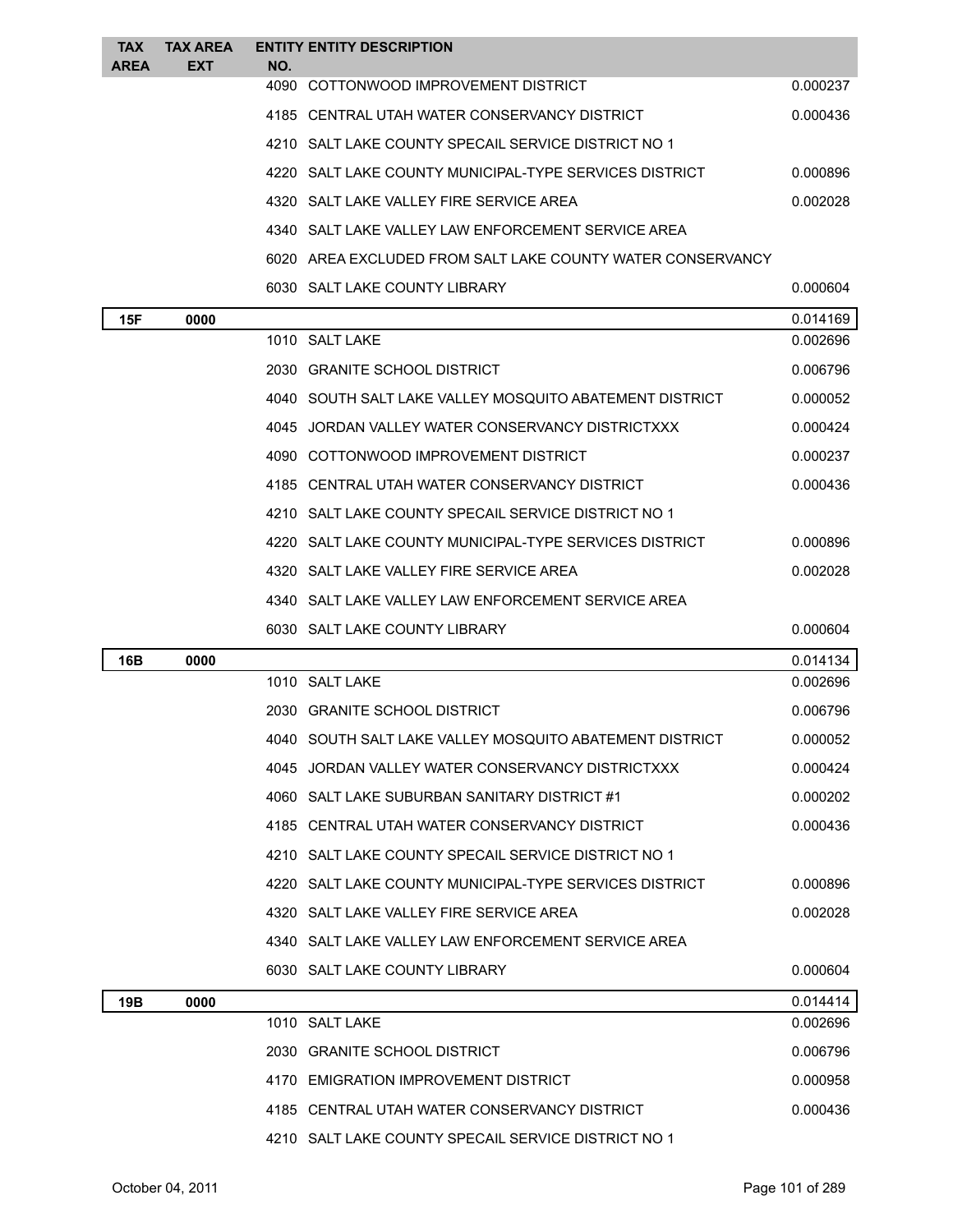| <b>TAX</b>  | <b>TAX AREA</b> |     | <b>ENTITY ENTITY DESCRIPTION</b>                        |          |
|-------------|-----------------|-----|---------------------------------------------------------|----------|
| <b>AREA</b> | EXT             | NO. | 4220 SALT LAKE COUNTY MUNICIPAL-TYPE SERVICES DISTRICT  | 0.000896 |
|             |                 |     | 4320 SALT LAKE VALLEY FIRE SERVICE AREA                 | 0.002028 |
|             |                 |     | 4340 SALT LAKE VALLEY LAW ENFORCEMENT SERVICE AREA      |          |
|             |                 |     | 6030 SALT LAKE COUNTY LIBRARY                           | 0.000604 |
| 21A         | 0000            |     |                                                         | 0.012249 |
|             |                 |     | 1010 SALT LAKE                                          | 0.002696 |
|             |                 |     | 2020 MURRAY CITY SCHOOL DISTRICT                        | 0.006201 |
|             |                 |     | 3050 MURRAY                                             | 0.002203 |
|             |                 |     | 4040 SOUTH SALT LAKE VALLEY MOSQUITO ABATEMENT DISTRICT | 0.000052 |
|             |                 |     | 4045 JORDAN VALLEY WATER CONSERVANCY DISTRICTXXX        | 0.000424 |
|             |                 |     | 4090 COTTONWOOD IMPROVEMENT DISTRICT                    | 0.000237 |
|             |                 |     | 4185 CENTRAL UTAH WATER CONSERVANCY DISTRICT            | 0.000436 |
| <b>21C</b>  | 0000            |     |                                                         | 0.012012 |
|             |                 |     | 1010 SALT LAKE                                          | 0.002696 |
|             |                 |     | 2020 MURRAY CITY SCHOOL DISTRICT                        | 0.006201 |
|             |                 |     | 3050 MURRAY                                             | 0.002203 |
|             |                 |     | 4040 SOUTH SALT LAKE VALLEY MOSQUITO ABATEMENT DISTRICT | 0.000052 |
|             |                 |     | 4045 JORDAN VALLEY WATER CONSERVANCY DISTRICTXXX        | 0.000424 |
|             |                 |     | 4185 CENTRAL UTAH WATER CONSERVANCY DISTRICT            | 0.000436 |
| 21D         | 0000            |     |                                                         | 0.012214 |
|             |                 |     | 1010 SALT LAKE                                          | 0.002696 |
|             |                 |     | 2020 MURRAY CITY SCHOOL DISTRICT                        | 0.006201 |
|             |                 |     | 3050 MURRAY                                             | 0.002203 |
|             |                 |     | 4040 SOUTH SALT LAKE VALLEY MOSQUITO ABATEMENT DISTRICT | 0.000052 |
|             |                 |     | 4045 JORDAN VALLEY WATER CONSERVANCY DISTRICTXXX        | 0.000424 |
|             |                 |     | 4060 SALT LAKE SUBURBAN SANITARY DISTRICT #1            | 0.000202 |
|             |                 |     | 4185 CENTRAL UTAH WATER CONSERVANCY DISTRICT            | 0.000436 |
| 21F         | 0000            |     |                                                         | 0.012180 |
|             |                 |     | 1010 SALT LAKE                                          | 0.002696 |
|             |                 |     | 2020 MURRAY CITY SCHOOL DISTRICT                        | 0.006201 |
|             |                 |     | 3050 MURRAY                                             | 0.002203 |
|             |                 |     | 4040 SOUTH SALT LAKE VALLEY MOSQUITO ABATEMENT DISTRICT | 0.000052 |
|             |                 |     | 4045 JORDAN VALLEY WATER CONSERVANCY DISTRICTXXX        | 0.000424 |
|             |                 |     | 4110 TAYLORSVILLE-BENNION IMPROVEMENT DISTRICT          | 0.000168 |
|             |                 |     | 4185 CENTRAL UTAH WATER CONSERVANCY DISTRICT            | 0.000436 |
| 21G         | 0000            |     |                                                         | 0.011588 |
|             |                 |     | 1010 SALT LAKE                                          | 0.002696 |
|             |                 |     | 2020 MURRAY CITY SCHOOL DISTRICT                        | 0.006201 |
|             |                 |     | 3050 MURRAY                                             | 0.002203 |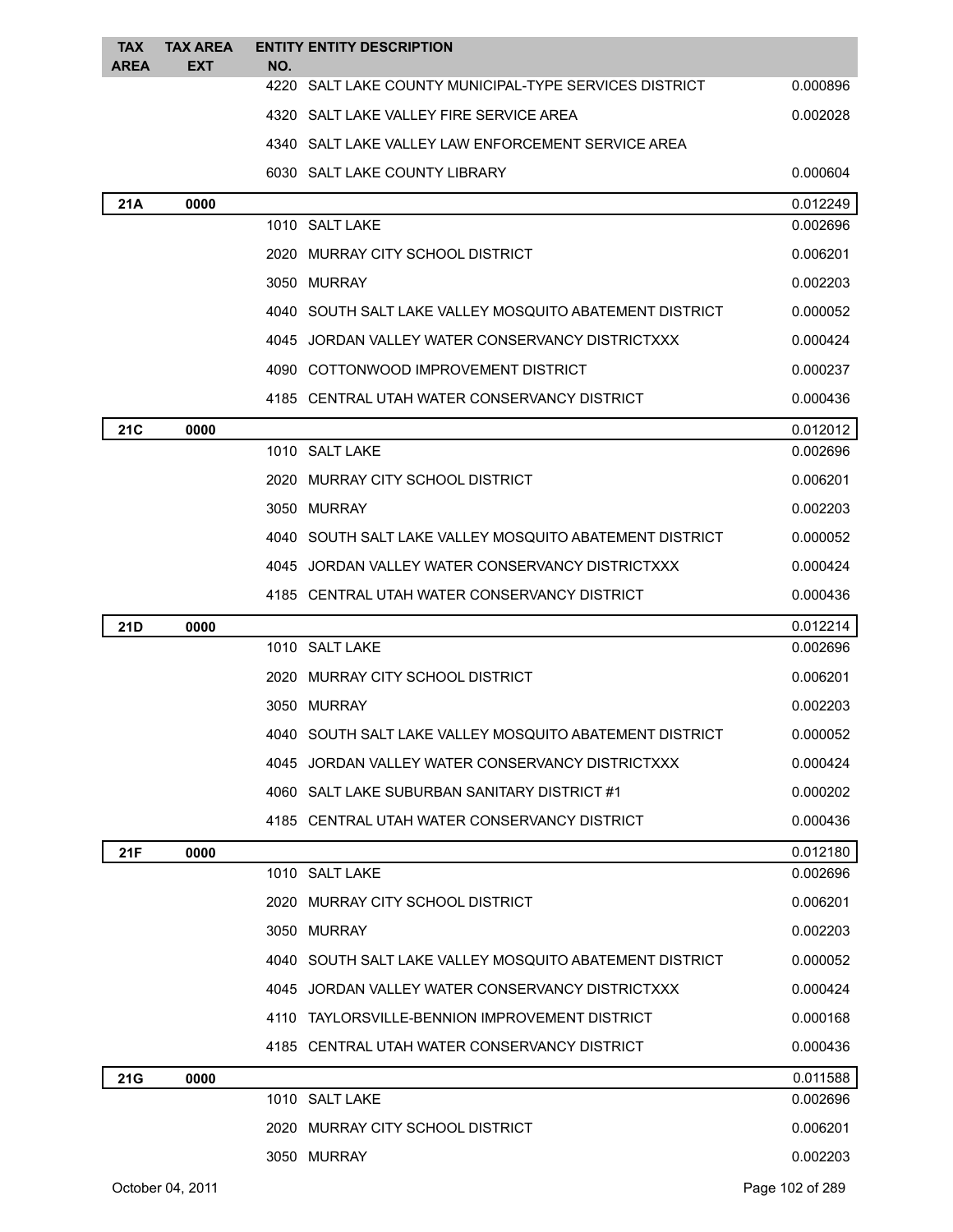| <b>TAX</b>  | <b>TAX AREA</b> |     | <b>ENTITY ENTITY DESCRIPTION</b>                           |          |
|-------------|-----------------|-----|------------------------------------------------------------|----------|
| <b>AREA</b> | <b>EXT</b>      | NO. |                                                            |          |
|             |                 |     | 4040 SOUTH SALT LAKE VALLEY MOSQUITO ABATEMENT DISTRICT    | 0.000052 |
|             |                 |     | 4185 CENTRAL UTAH WATER CONSERVANCY DISTRICT               | 0.000436 |
| 211         | 0000            |     |                                                            | 0.011588 |
|             |                 |     | 1010 SALT LAKE                                             | 0.002696 |
|             |                 |     | 2020 MURRAY CITY SCHOOL DISTRICT                           | 0.006201 |
|             |                 |     | 3050 MURRAY                                                | 0.002203 |
|             |                 |     | 4040 SOUTH SALT LAKE VALLEY MOSQUITO ABATEMENT DISTRICT    | 0.000052 |
|             |                 |     | 4185 CENTRAL UTAH WATER CONSERVANCY DISTRICT               | 0.000436 |
| 21J         | 0000            |     |                                                            | 0.011790 |
|             |                 |     | 1010 SALT LAKE                                             | 0.002696 |
|             |                 |     | 2020 MURRAY CITY SCHOOL DISTRICT                           | 0.006201 |
|             |                 |     | 3050 MURRAY                                                | 0.002203 |
|             |                 |     | 4040 SOUTH SALT LAKE VALLEY MOSQUITO ABATEMENT DISTRICT    | 0.000052 |
|             |                 |     | 4060 SALT LAKE SUBURBAN SANITARY DISTRICT #1               | 0.000202 |
|             |                 |     | 4185 CENTRAL UTAH WATER CONSERVANCY DISTRICT               | 0.000436 |
|             |                 |     | 6020 AREA EXCLUDED FROM SALT LAKE COUNTY WATER CONSERVANCY |          |
| 21K         | 0000            |     |                                                            | 0.011588 |
|             |                 |     | 1010 SALT LAKE                                             | 0.002696 |
|             |                 |     | 2020 MURRAY CITY SCHOOL DISTRICT                           | 0.006201 |
|             |                 |     | 3050 MURRAY                                                | 0.002203 |
|             |                 |     | 4040 SOUTH SALT LAKE VALLEY MOSQUITO ABATEMENT DISTRICT    | 0.000052 |
|             |                 |     | 4185 CENTRAL UTAH WATER CONSERVANCY DISTRICT               | 0.000436 |
| 21L         | 0000            |     |                                                            | 0.011588 |
|             |                 |     | 1010 SALT LAKE                                             | 0.002696 |
|             |                 |     | 2020 MURRAY CITY SCHOOL DISTRICT                           | 0.006201 |
|             |                 |     | 3050 MURRAY                                                | 0.002203 |
|             |                 |     | 4040 SOUTH SALT LAKE VALLEY MOSQUITO ABATEMENT DISTRICT    | 0.000052 |
|             |                 |     | 4185 CENTRAL UTAH WATER CONSERVANCY DISTRICT               | 0.000436 |
| <b>21N</b>  | 0000            |     |                                                            | 0.011588 |
|             |                 |     | 1010 SALT LAKE                                             | 0.002696 |
|             |                 |     | 2020 MURRAY CITY SCHOOL DISTRICT                           | 0.006201 |
|             |                 |     | 3050 MURRAY                                                | 0.002203 |
|             |                 |     | 4040 SOUTH SALT LAKE VALLEY MOSQUITO ABATEMENT DISTRICT    | 0.000052 |
|             |                 |     | 4185 CENTRAL UTAH WATER CONSERVANCY DISTRICT               | 0.000436 |
| 21P         | 0000            |     |                                                            | 0.011825 |
|             |                 |     | 1010 SALT LAKE                                             | 0.002696 |
|             |                 |     | 2020 MURRAY CITY SCHOOL DISTRICT                           | 0.006201 |
|             |                 |     | 3050 MURRAY                                                | 0.002203 |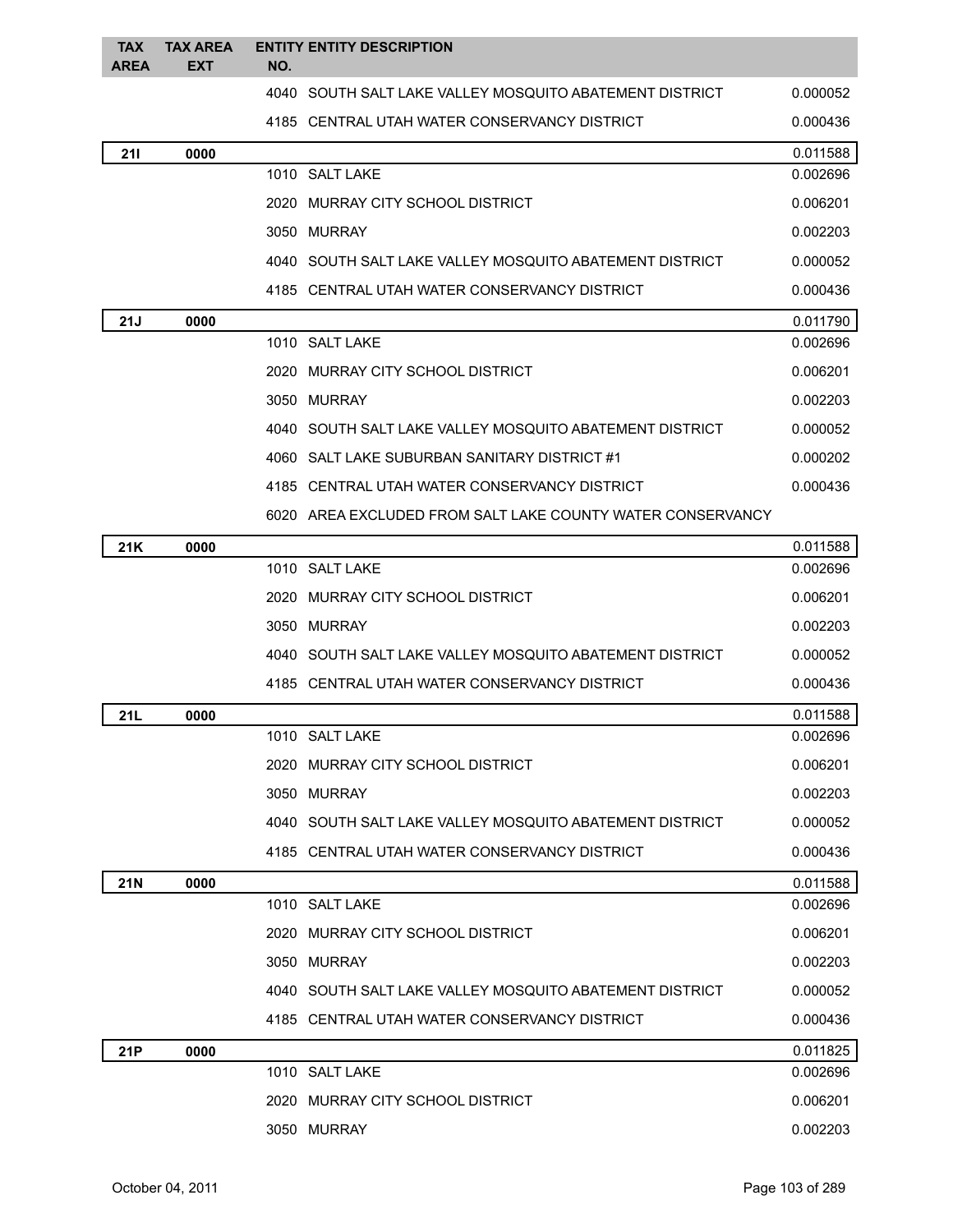| <b>TAX</b><br><b>AREA</b> | <b>TAX AREA</b><br><b>EXT</b> | <b>ENTITY ENTITY DESCRIPTION</b><br>NO.                 |          |
|---------------------------|-------------------------------|---------------------------------------------------------|----------|
|                           |                               | 4040 SOUTH SALT LAKE VALLEY MOSOUITO ABATEMENT DISTRICT | 0.000052 |
|                           |                               | 4090 COTTONWOOD IMPROVEMENT DISTRICT                    | 0.000237 |
|                           |                               | 4185 CENTRAL UTAH WATER CONSERVANCY DISTRICT            | 0.000436 |
| 21R                       | 0000                          |                                                         | 0.012537 |
|                           |                               | 1010 SALT LAKE                                          | 0.002696 |
|                           |                               | 2020 MURRAY CITY SCHOOL DISTRICT                        | 0.006201 |
|                           |                               | 3050 MURRAY                                             | 0.002203 |
|                           |                               | 4040 SOUTH SALT LAKE VALLEY MOSQUITO ABATEMENT DISTRICT | 0.000052 |
|                           |                               | 4070 MID VALLEY IMPROVEMENT DISTRICT                    | 0.000949 |
|                           |                               | 4185 CENTRAL UTAH WATER CONSERVANCY DISTRICT            | 0.000436 |
| 21T                       | 0000                          |                                                         | 0.011825 |
|                           |                               | 1010 SALT LAKE                                          | 0.002696 |
|                           |                               | 2020 MURRAY CITY SCHOOL DISTRICT                        | 0.006201 |
|                           |                               | 3050 MURRAY                                             | 0.002203 |
|                           |                               | 4040 SOUTH SALT LAKE VALLEY MOSQUITO ABATEMENT DISTRICT | 0.000052 |
|                           |                               | 4090 COTTONWOOD IMPROVEMENT DISTRICT                    | 0.000237 |
|                           |                               | 4185 CENTRAL UTAH WATER CONSERVANCY DISTRICT            | 0.000436 |
| <b>21U</b>                | 0000                          |                                                         | 0.011790 |
|                           |                               | 1010 SALT LAKE                                          | 0.002696 |
|                           |                               | 2020 MURRAY CITY SCHOOL DISTRICT                        | 0.006201 |
|                           |                               | 3050 MURRAY                                             | 0.002203 |
|                           |                               | 4040 SOUTH SALT LAKE VALLEY MOSQUITO ABATEMENT DISTRICT | 0.000052 |
|                           |                               | 4060 SALT LAKE SUBURBAN SANITARY DISTRICT #1            | 0.000202 |
|                           |                               | 4185 CENTRAL UTAH WATER CONSERVANCY DISTRICT            | 0.000436 |
| <b>21V</b>                | 0000                          |                                                         | 0.012607 |
|                           |                               | 1010 SALT LAKE                                          | 0.002696 |
|                           |                               | 2030 GRANITE SCHOOL DISTRICT                            | 0.006796 |
|                           |                               | 3050 MURRAY                                             | 0.002203 |
|                           |                               | 4040 SOUTH SALT LAKE VALLEY MOSQUITO ABATEMENT DISTRICT | 0.000052 |
|                           |                               | 4045 JORDAN VALLEY WATER CONSERVANCY DISTRICTXXX        | 0.000424 |
|                           |                               | 4185 CENTRAL UTAH WATER CONSERVANCY DISTRICT            | 0.000436 |
| <b>21W</b>                | 0000                          |                                                         | 0.012809 |
|                           |                               | 1010 SALT LAKE                                          | 0.002696 |
|                           |                               | 2030 GRANITE SCHOOL DISTRICT                            | 0.006796 |
|                           |                               | 3050 MURRAY                                             | 0.002203 |
|                           |                               | 4040 SOUTH SALT LAKE VALLEY MOSQUITO ABATEMENT DISTRICT | 0.000052 |
|                           |                               | 4045 JORDAN VALLEY WATER CONSERVANCY DISTRICTXXX        | 0.000424 |
|                           |                               | 4060 SALT LAKE SUBURBAN SANITARY DISTRICT #1            | 0.000202 |
|                           |                               | 4185 CENTRAL UTAH WATER CONSERVANCY DISTRICT            | 0.000436 |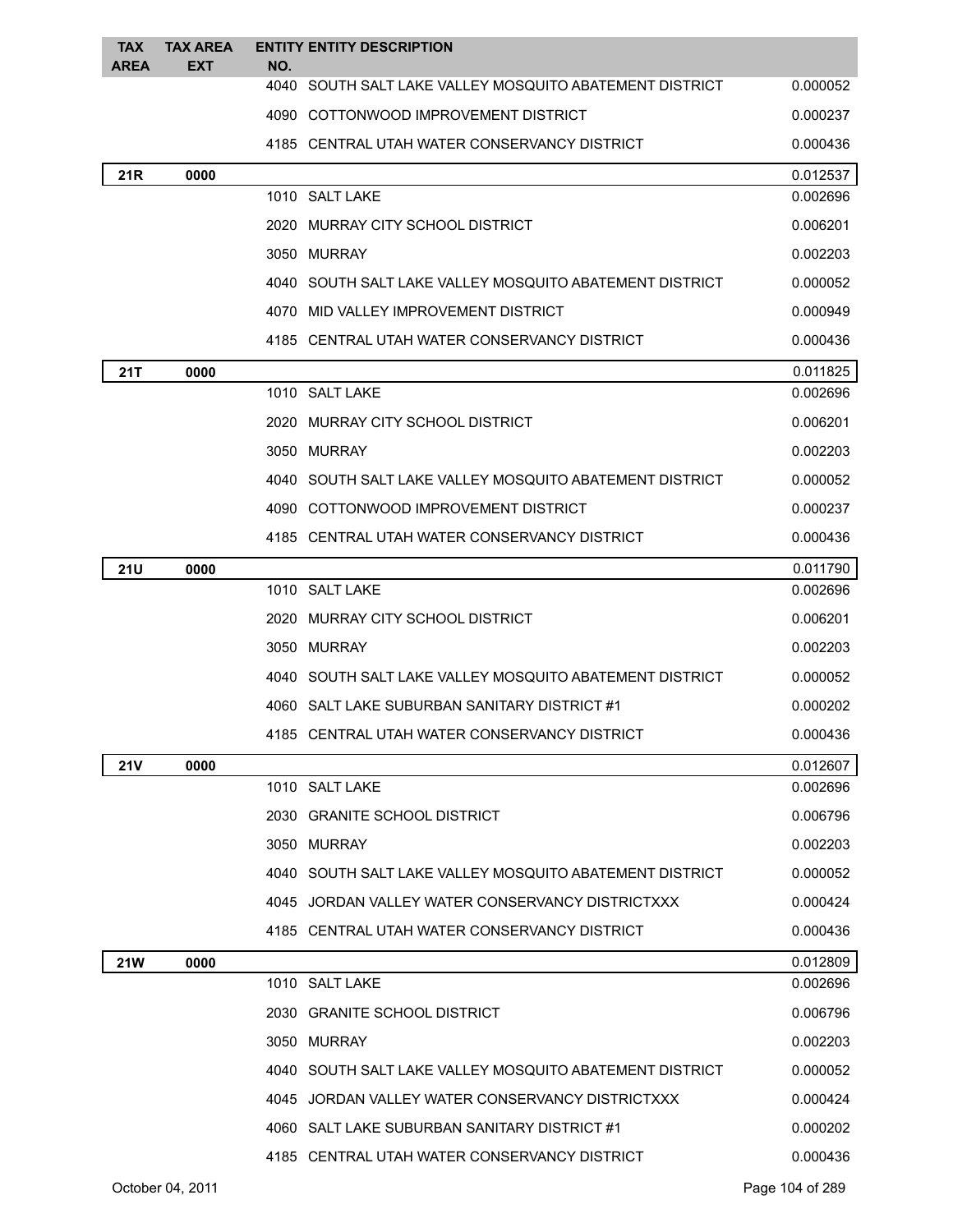| <b>TAX</b><br><b>AREA</b> | <b>TAX AREA</b><br><b>EXT</b> | <b>ENTITY ENTITY DESCRIPTION</b><br>NO.                 |          |
|---------------------------|-------------------------------|---------------------------------------------------------|----------|
| 21X                       | 0000                          |                                                         | 0.013130 |
|                           |                               | 1010 SALT LAKE                                          | 0.002696 |
|                           |                               | 2040 JORDAN SCHOOL DISTRICT                             | 0.007319 |
|                           |                               | 3050 MURRAY                                             | 0.002203 |
|                           |                               | 4040 SOUTH SALT LAKE VALLEY MOSQUITO ABATEMENT DISTRICT | 0.000052 |
|                           |                               | 4045 JORDAN VALLEY WATER CONSERVANCY DISTRICTXXX        | 0.000424 |
|                           |                               | 4185 CENTRAL UTAH WATER CONSERVANCY DISTRICT            | 0.000436 |
| <b>21Y</b>                | 0000                          |                                                         | 0.012844 |
|                           |                               | 1010 SALT LAKE                                          | 0.002696 |
|                           |                               | 2030 GRANITE SCHOOL DISTRICT                            | 0.006796 |
|                           |                               | 3050 MURRAY                                             | 0.002203 |
|                           |                               | 4040 SOUTH SALT LAKE VALLEY MOSQUITO ABATEMENT DISTRICT | 0.000052 |
|                           |                               | 4045 JORDAN VALLEY WATER CONSERVANCY DISTRICTXXX        | 0.000424 |
|                           |                               | 4090 COTTONWOOD IMPROVEMENT DISTRICT                    | 0.000237 |
|                           |                               | 4185 CENTRAL UTAH WATER CONSERVANCY DISTRICT            | 0.000436 |
| 21Z                       | 0000                          |                                                         | 0.012420 |
|                           |                               | 1010 SALT LAKE                                          | 0.002696 |
|                           |                               | 2030 GRANITE SCHOOL DISTRICT                            | 0.006796 |
|                           |                               | 3050 MURRAY                                             | 0.002203 |
|                           |                               | 4040 SOUTH SALT LAKE VALLEY MOSQUITO ABATEMENT DISTRICT | 0.000052 |
|                           |                               | 4090 COTTONWOOD IMPROVEMENT DISTRICT                    | 0.000237 |
|                           |                               | 4185 CENTRAL UTAH WATER CONSERVANCY DISTRICT            | 0.000436 |
| 22C                       | 0000                          |                                                         | 0.013508 |
|                           |                               | 1010 SALT LAKE                                          | 0.002696 |
|                           |                               | 2030 GRANITE SCHOOL DISTRICT                            | 0.006796 |
|                           |                               | 4040 SOUTH SALT LAKE VALLEY MOSQUITO ABATEMENT DISTRICT | 0.000052 |
|                           |                               | 4185 CENTRAL UTAH WATER CONSERVANCY DISTRICT            | 0.000436 |
|                           |                               | 4210 SALT LAKE COUNTY SPECAIL SERVICE DISTRICT NO 1     |          |
|                           |                               | 4220 SALT LAKE COUNTY MUNICIPAL-TYPE SERVICES DISTRICT  | 0.000896 |
|                           |                               | 4320 SALT LAKE VALLEY FIRE SERVICE AREA                 | 0.002028 |
|                           |                               | 4340 SALT LAKE VALLEY LAW ENFORCEMENT SERVICE AREA      |          |
|                           |                               | 6030 SALT LAKE COUNTY LIBRARY                           | 0.000604 |
| 23A                       | 0000                          |                                                         | 0.016230 |
|                           |                               | 1010 SALT LAKE                                          | 0.002696 |
|                           |                               | 2030 GRANITE SCHOOL DISTRICT                            | 0.006796 |
|                           |                               | 3120 WEST VALLEY CITY                                   | 0.004510 |
|                           |                               | 4040 SOUTH SALT LAKE VALLEY MOSQUITO ABATEMENT DISTRICT | 0.000052 |
|                           |                               | 4045 JORDAN VALLEY WATER CONSERVANCY DISTRICTXXX        | 0.000424 |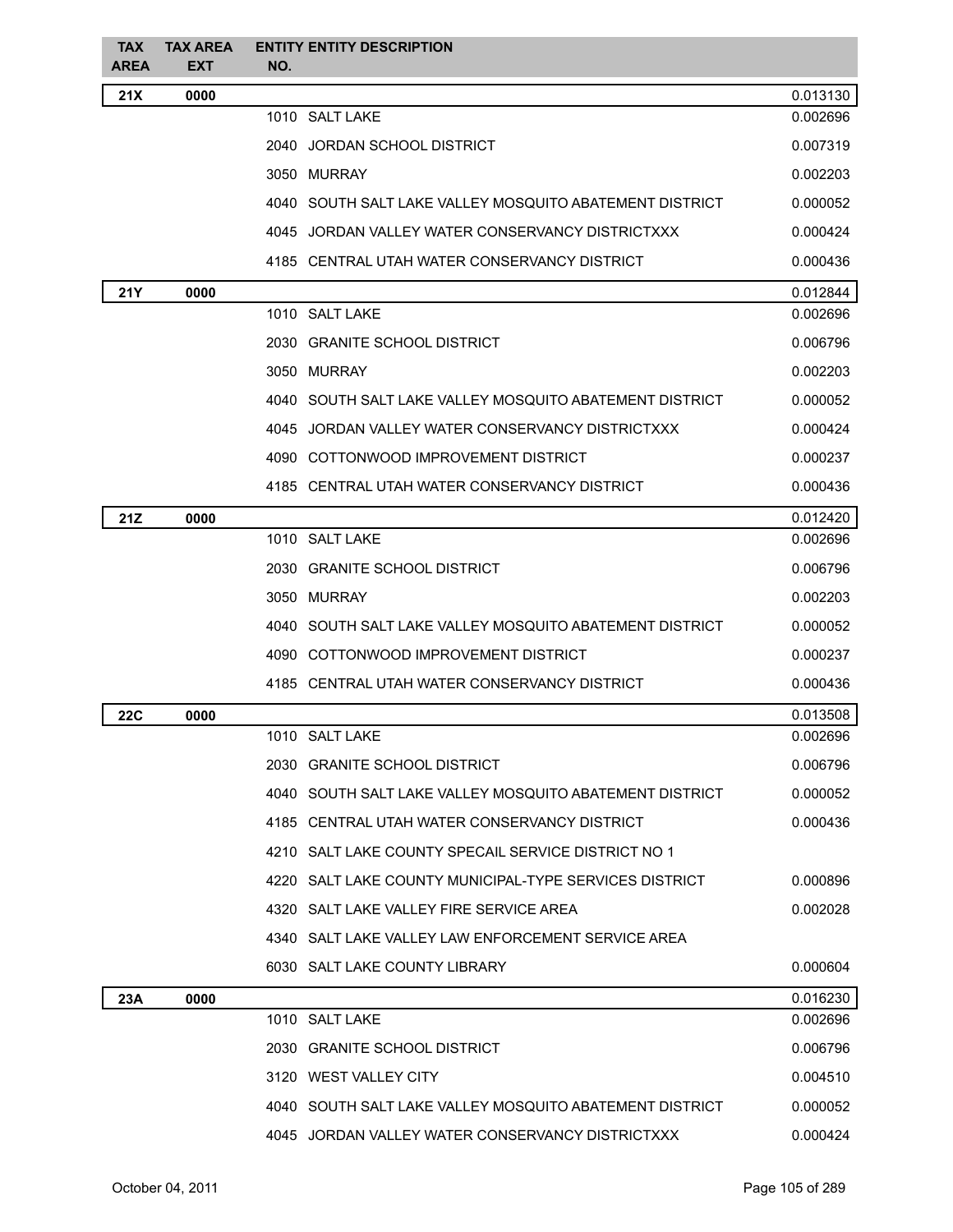| <b>TAX</b><br><b>AREA</b> | <b>TAX AREA</b><br><b>EXT</b> | <b>ENTITY ENTITY DESCRIPTION</b><br>NO.                 |          |
|---------------------------|-------------------------------|---------------------------------------------------------|----------|
|                           |                               | 4050 GRANGER - HUNTER IMPROVEMENT DISTRICT              | 0.000712 |
|                           |                               | 4185 CENTRAL UTAH WATER CONSERVANCY DISTRICT            | 0.000436 |
|                           |                               | 6030 SALT LAKE COUNTY LIBRARY                           | 0.000604 |
| 23B                       | 0000                          |                                                         | 0.016230 |
|                           |                               | 1010 SALT LAKE                                          | 0.002696 |
|                           |                               | 2030 GRANITE SCHOOL DISTRICT                            | 0.006796 |
|                           |                               | 3120 WEST VALLEY CITY                                   | 0.004510 |
|                           |                               | 4040 SOUTH SALT LAKE VALLEY MOSQUITO ABATEMENT DISTRICT | 0.000052 |
|                           |                               | 4045 JORDAN VALLEY WATER CONSERVANCY DISTRICTXXX        | 0.000424 |
|                           |                               | 4050 GRANGER - HUNTER IMPROVEMENT DISTRICT              | 0.000712 |
|                           |                               | 4185 CENTRAL UTAH WATER CONSERVANCY DISTRICT            | 0.000436 |
|                           |                               | 6030 SALT LAKE COUNTY LIBRARY                           | 0.000604 |
| 23C                       | 0000                          |                                                         | 0.016230 |
|                           |                               | 1010 SALT LAKE                                          | 0.002696 |
|                           |                               | 2030 GRANITE SCHOOL DISTRICT                            | 0.006796 |
|                           |                               | 3120 WEST VALLEY CITY                                   | 0.004510 |
|                           |                               | 4040 SOUTH SALT LAKE VALLEY MOSQUITO ABATEMENT DISTRICT | 0.000052 |
|                           |                               | 4045 JORDAN VALLEY WATER CONSERVANCY DISTRICTXXX        | 0.000424 |
|                           |                               | 4050 GRANGER - HUNTER IMPROVEMENT DISTRICT              | 0.000712 |
|                           |                               | 4185 CENTRAL UTAH WATER CONSERVANCY DISTRICT            | 0.000436 |
|                           |                               | 6030 SALT LAKE COUNTY LIBRARY                           | 0.000604 |
| 23D                       | 0000                          |                                                         | 0.016230 |
|                           |                               | 1010 SALT LAKE                                          | 0.002696 |
|                           |                               | 2030 GRANITE SCHOOL DISTRICT                            | 0.006796 |
|                           |                               | 3120 WEST VALLEY CITY                                   | 0.004510 |
|                           |                               | 4040 SOUTH SALT LAKE VALLEY MOSQUITO ABATEMENT DISTRICT | 0.000052 |
|                           |                               | 4045 JORDAN VALLEY WATER CONSERVANCY DISTRICTXXX        | 0.000424 |
|                           |                               | 4050 GRANGER - HUNTER IMPROVEMENT DISTRICT              | 0.000712 |
|                           |                               | 4185 CENTRAL UTAH WATER CONSERVANCY DISTRICT            | 0.000436 |
|                           |                               | 6030 SALT LAKE COUNTY LIBRARY                           | 0.000604 |
| 23E                       | 0000                          |                                                         | 0.016230 |
|                           |                               | 1010 SALT LAKE                                          | 0.002696 |
|                           |                               | 2030 GRANITE SCHOOL DISTRICT                            | 0.006796 |
|                           |                               | 3120 WEST VALLEY CITY                                   | 0.004510 |
|                           |                               | 4040 SOUTH SALT LAKE VALLEY MOSQUITO ABATEMENT DISTRICT | 0.000052 |
|                           |                               | 4045 JORDAN VALLEY WATER CONSERVANCY DISTRICTXXX        | 0.000424 |
|                           |                               | 4050 GRANGER - HUNTER IMPROVEMENT DISTRICT              | 0.000712 |
|                           |                               | 4185 CENTRAL UTAH WATER CONSERVANCY DISTRICT            | 0.000436 |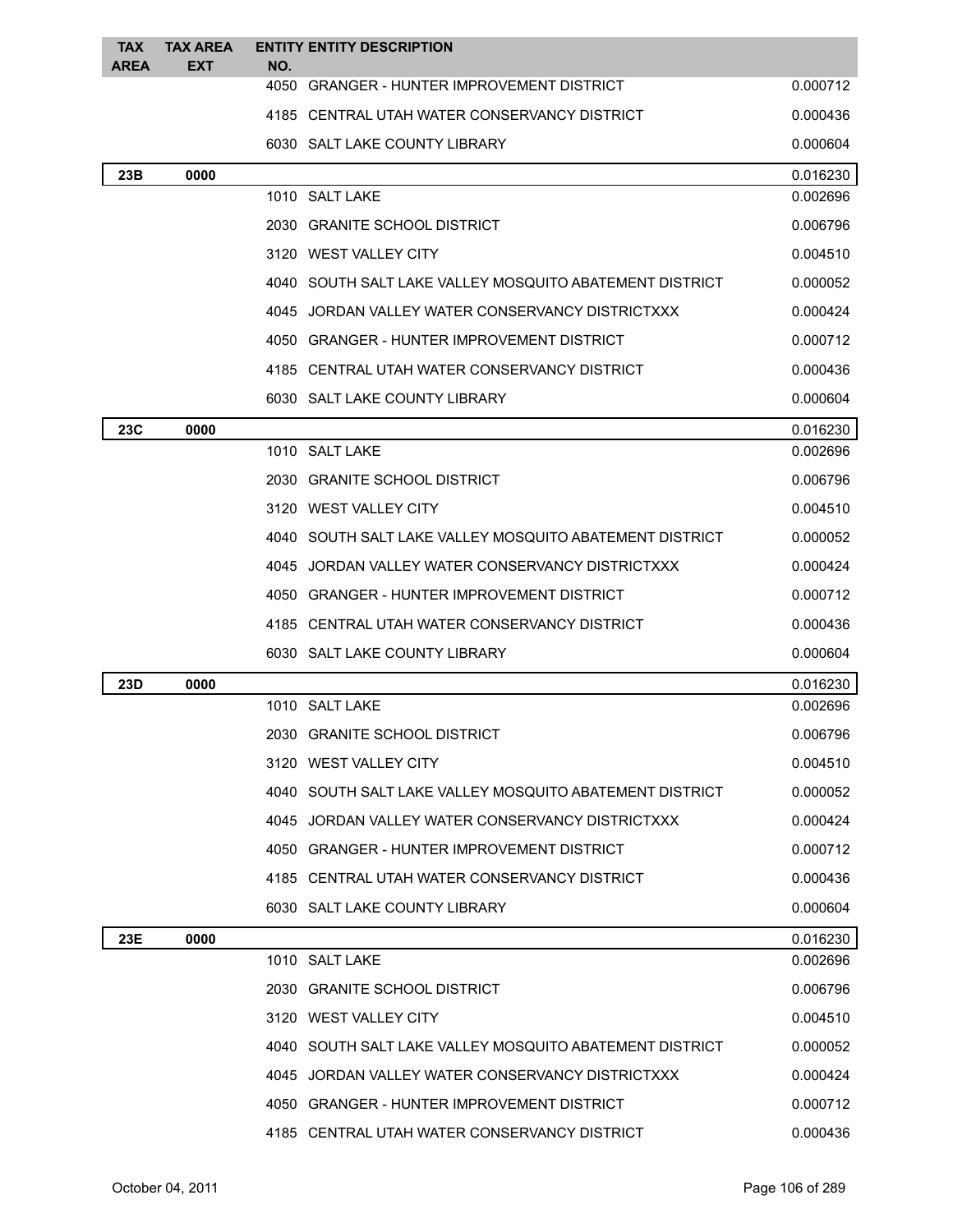| <b>TAX</b><br><b>AREA</b> | <b>TAX AREA</b><br><b>EXT</b> | <b>ENTITY ENTITY DESCRIPTION</b><br>NO.          |                                                              |          |
|---------------------------|-------------------------------|--------------------------------------------------|--------------------------------------------------------------|----------|
|                           |                               | 6030 SALT LAKE COUNTY LIBRARY                    |                                                              | 0.000604 |
| 24A                       | 0000                          |                                                  |                                                              | 0.013245 |
|                           |                               | 1010 SALT LAKE                                   |                                                              | 0.002696 |
|                           |                               | 2030 GRANITE SCHOOL DISTRICT                     |                                                              | 0.006796 |
|                           |                               | 3110 WEST JORDAN CITY                            |                                                              | 0.002069 |
|                           |                               |                                                  | 4040 SOUTH SALT LAKE VALLEY MOSQUITO ABATEMENT DISTRICT      | 0.000052 |
|                           |                               | 4045 JORDAN VALLEY WATER CONSERVANCY DISTRICTXXX |                                                              | 0.000424 |
|                           |                               | 4110 TAYLORSVILLE-BENNION IMPROVEMENT DISTRICT   |                                                              | 0.000168 |
|                           |                               | 4185 CENTRAL UTAH WATER CONSERVANCY DISTRICT     |                                                              | 0.000436 |
|                           |                               | 6030 SALT LAKE COUNTY LIBRARY                    |                                                              | 0.000604 |
| 24E                       | 0000                          |                                                  |                                                              | 0.015686 |
|                           |                               | 1010 SALT LAKE                                   |                                                              | 0.002696 |
|                           |                               | 2030 GRANITE SCHOOL DISTRICT                     |                                                              | 0.006796 |
|                           |                               | 3120 WEST VALLEY CITY                            |                                                              | 0.004510 |
|                           |                               |                                                  | 4040 SOUTH SALT LAKE VALLEY MOSQUITO ABATEMENT DISTRICT      | 0.000052 |
|                           |                               | 4045 JORDAN VALLEY WATER CONSERVANCY DISTRICTXXX |                                                              | 0.000424 |
|                           |                               | 4110 TAYLORSVILLE-BENNION IMPROVEMENT DISTRICT   |                                                              | 0.000168 |
|                           |                               | 4185 CENTRAL UTAH WATER CONSERVANCY DISTRICT     |                                                              | 0.000436 |
|                           |                               | 6030 SALT LAKE COUNTY LIBRARY                    |                                                              | 0.000604 |
| <b>241</b>                | 0000                          |                                                  |                                                              | 0.017483 |
|                           |                               | 1010 SALT LAKE                                   |                                                              | 0.002696 |
|                           |                               | 2030 GRANITE SCHOOL DISTRICT                     |                                                              | 0.006796 |
|                           |                               | 3120 WEST VALLEY CITY                            |                                                              | 0.004510 |
|                           |                               |                                                  | 4040 SOUTH SALT LAKE VALLEY MOSQUITO ABATEMENT DISTRICT      | 0.000052 |
|                           |                               | 4045 JORDAN VALLEY WATER CONSERVANCY DISTRICTXXX |                                                              | 0.000424 |
|                           |                               | 4120 KEARNS IMPROVEMENT DISTRICT                 |                                                              | 0.000772 |
|                           |                               | 4180 OQUIRRH RECREATION AND PARKS DISTRICT       |                                                              | 0.001193 |
|                           |                               | 4185 CENTRAL UTAH WATER CONSERVANCY DISTRICT     |                                                              | 0.000436 |
|                           |                               | 6030 SALT LAKE COUNTY LIBRARY                    |                                                              | 0.000604 |
| 24J                       | 0000                          |                                                  |                                                              | 0.013077 |
|                           |                               | 1010 SALT LAKE                                   |                                                              | 0.002696 |
|                           |                               | 2030 GRANITE SCHOOL DISTRICT                     |                                                              | 0.006796 |
|                           |                               | 3110 WEST JORDAN CITY                            |                                                              | 0.002069 |
|                           |                               |                                                  | 4040 SOUTH SALT LAKE VALLEY MOSQUITO ABATEMENT DISTRICT      | 0.000052 |
|                           |                               | 4045 JORDAN VALLEY WATER CONSERVANCY DISTRICTXXX |                                                              | 0.000424 |
|                           |                               | 4185 CENTRAL UTAH WATER CONSERVANCY DISTRICT     |                                                              | 0.000436 |
|                           |                               |                                                  | 6025 AREA EXCLUDED FROM TAYLORSVILLE-BENNION IMPROVEMENT DIS |          |
|                           |                               | 6030 SALT LAKE COUNTY LIBRARY                    |                                                              | 0.000604 |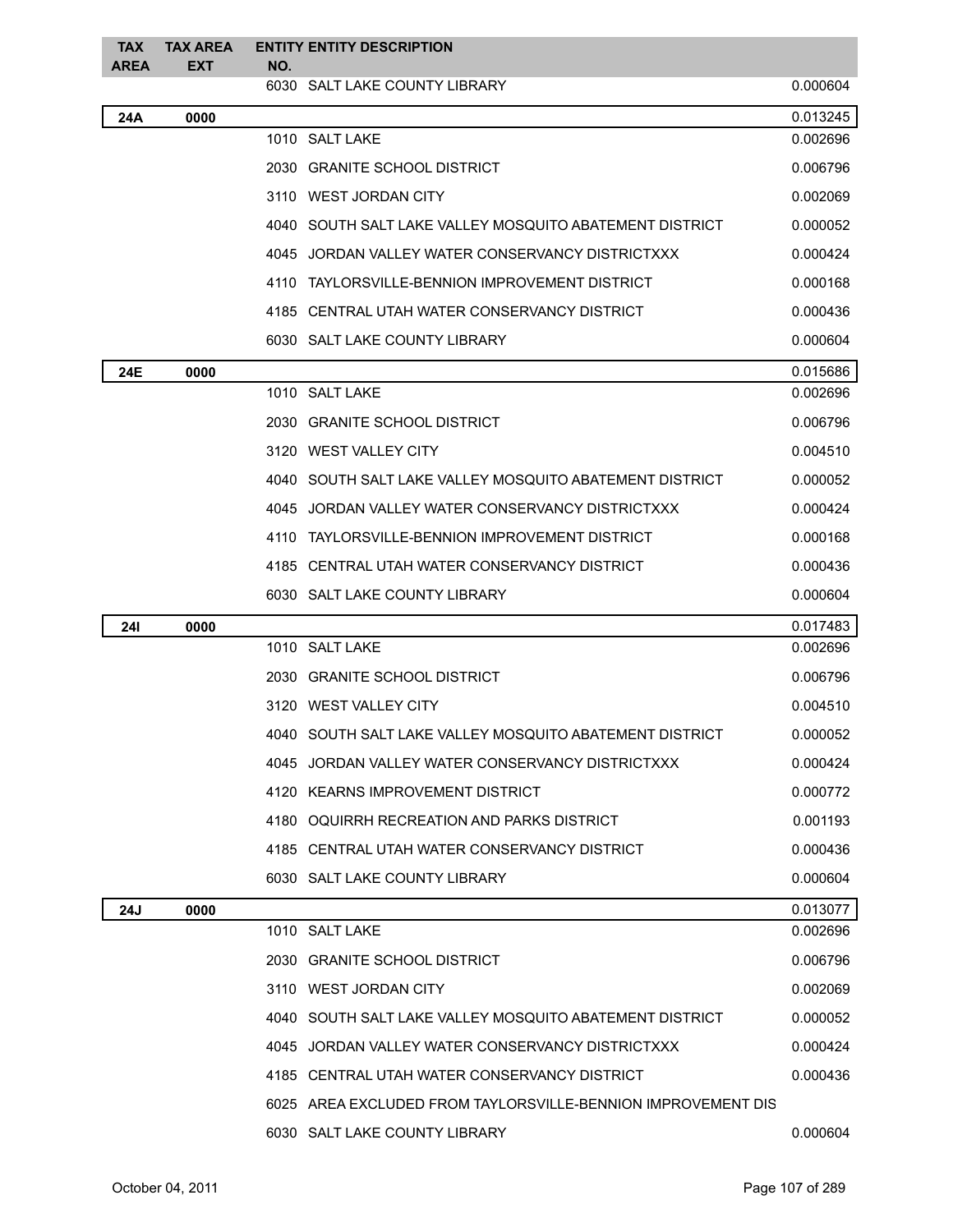| <b>TAX AREA</b><br><b>TAX</b><br><b>ENTITY ENTITY DESCRIPTION</b><br><b>AREA</b><br><b>EXT</b><br>NO. |          |
|-------------------------------------------------------------------------------------------------------|----------|
| 24K<br>0000                                                                                           | 0.016230 |
| 1010 SALT LAKE                                                                                        | 0.002696 |
| 2030 GRANITE SCHOOL DISTRICT                                                                          | 0.006796 |
| 3120 WEST VALLEY CITY                                                                                 | 0.004510 |
| 4040 SOUTH SALT LAKE VALLEY MOSQUITO ABATEMENT DISTRICT                                               | 0.000052 |
| 4045 JORDAN VALLEY WATER CONSERVANCY DISTRICTXXX                                                      | 0.000424 |
| 4050 GRANGER - HUNTER IMPROVEMENT DISTRICT                                                            | 0.000712 |
| 4185 CENTRAL UTAH WATER CONSERVANCY DISTRICT                                                          | 0.000436 |
| 6030 SALT LAKE COUNTY LIBRARY                                                                         | 0.000604 |
| 24L<br>0000                                                                                           | 0.016230 |
| 1010 SALT LAKE                                                                                        | 0.002696 |
| 2030 GRANITE SCHOOL DISTRICT                                                                          | 0.006796 |
| 3120 WEST VALLEY CITY                                                                                 | 0.004510 |
| 4040 SOUTH SALT LAKE VALLEY MOSQUITO ABATEMENT DISTRICT                                               | 0.000052 |
| 4045 JORDAN VALLEY WATER CONSERVANCY DISTRICTXXX                                                      | 0.000424 |
| 4050 GRANGER - HUNTER IMPROVEMENT DISTRICT                                                            | 0.000712 |
| 4185 CENTRAL UTAH WATER CONSERVANCY DISTRICT                                                          | 0.000436 |
| 6030 SALT LAKE COUNTY LIBRARY                                                                         | 0.000604 |
| 0000<br>24M                                                                                           | 0.015293 |
| 1010 SALT LAKE                                                                                        | 0.002696 |
| 2030 GRANITE SCHOOL DISTRICT                                                                          | 0.006796 |
| 4040 SOUTH SALT LAKE VALLEY MOSQUITO ABATEMENT DISTRICT                                               | 0.000052 |
| 4045 JORDAN VALLEY WATER CONSERVANCY DISTRICTXXX                                                      | 0.000424 |
| 4110 TAYLORSVILLE-BENNION IMPROVEMENT DISTRICT                                                        | 0.000168 |
| 4180 OQUIRRH RECREATION AND PARKS DISTRICT                                                            | 0.001193 |
| 4185 CENTRAL UTAH WATER CONSERVANCY DISTRICT                                                          | 0.000436 |
| 4210 SALT LAKE COUNTY SPECAIL SERVICE DISTRICT NO 1                                                   |          |
| 4220   SALT LAKE COUNTY MUNICIPAL-TYPE SERVICES DISTRICT                                              | 0.000896 |
| 4320 SALT LAKE VALLEY FIRE SERVICE AREA                                                               | 0.002028 |
| 4340 SALT LAKE VALLEY LAW ENFORCEMENT SERVICE AREA                                                    |          |
| 6030 SALT LAKE COUNTY LIBRARY                                                                         | 0.000604 |
| 0000                                                                                                  | 0.015042 |
|                                                                                                       |          |
| 24N<br>1010 SALT LAKE                                                                                 | 0.002696 |
| 2030 GRANITE SCHOOL DISTRICT                                                                          | 0.006796 |
| 3110 WEST JORDAN CITY                                                                                 | 0.002069 |
| 4040 SOUTH SALT LAKE VALLEY MOSQUITO ABATEMENT DISTRICT                                               | 0.000052 |
| 4045 JORDAN VALLEY WATER CONSERVANCY DISTRICTXXX                                                      | 0.000424 |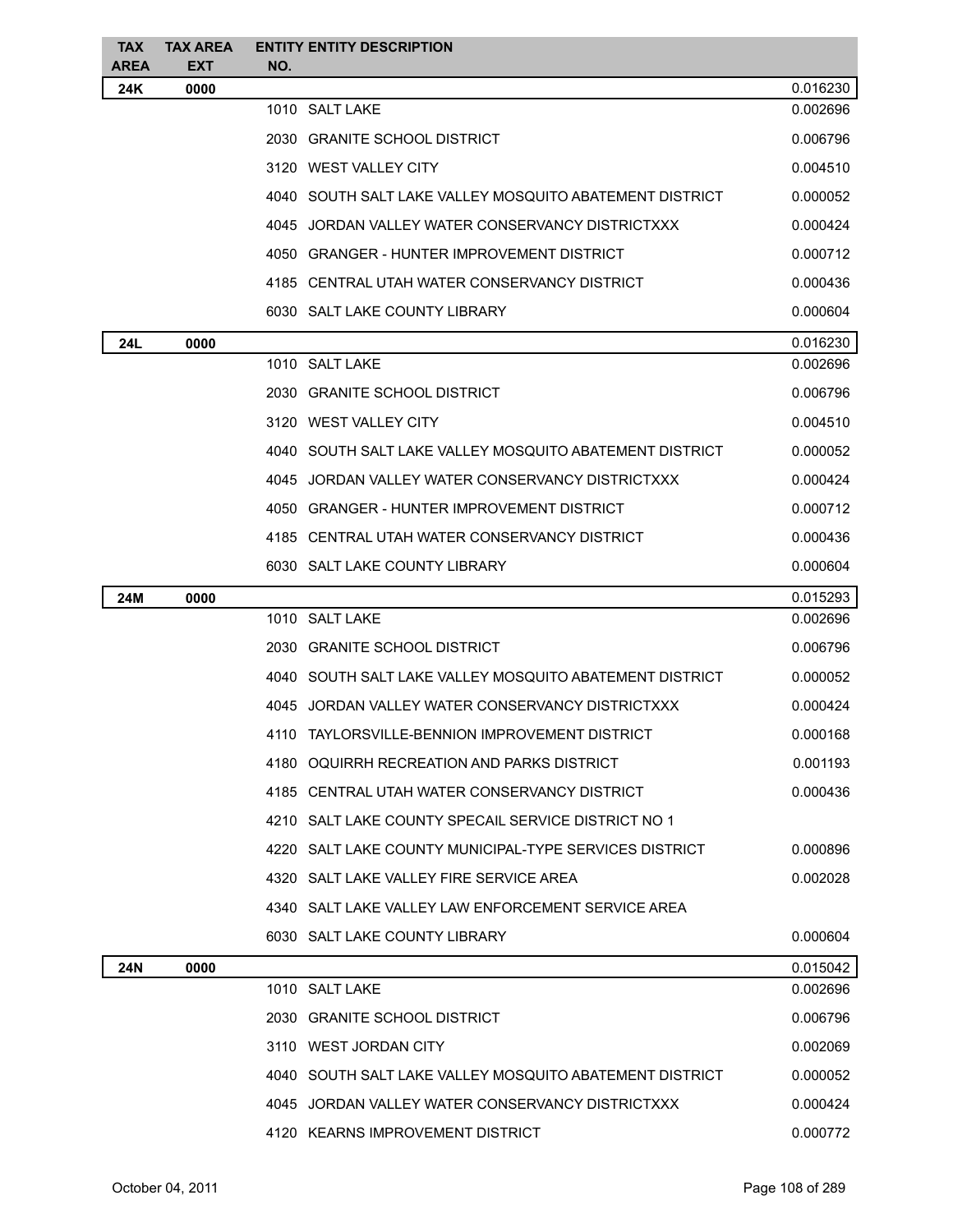| <b>TAX</b><br><b>AREA</b> | <b>TAX AREA</b><br><b>EXT</b> | NO. | <b>ENTITY ENTITY DESCRIPTION</b>                        |          |
|---------------------------|-------------------------------|-----|---------------------------------------------------------|----------|
|                           |                               |     | 4180 OQUIRRH RECREATION AND PARKS DISTRICT              | 0.001193 |
|                           |                               |     | 4185 CENTRAL UTAH WATER CONSERVANCY DISTRICT            | 0.000436 |
|                           |                               |     | 6030 SALT LAKE COUNTY LIBRARY                           | 0.000604 |
| 24P                       | 0000                          |     |                                                         | 0.014438 |
|                           |                               |     | 1010 SALT LAKE                                          | 0.002696 |
|                           |                               |     | 2030 GRANITE SCHOOL DISTRICT                            | 0.006796 |
|                           |                               |     | 3110 WEST JORDAN CITY                                   | 0.002069 |
|                           |                               |     | 4040 SOUTH SALT LAKE VALLEY MOSQUITO ABATEMENT DISTRICT | 0.000052 |
|                           |                               |     | 4045 JORDAN VALLEY WATER CONSERVANCY DISTRICTXXX        | 0.000424 |
|                           |                               |     | 4110 TAYLORSVILLE-BENNION IMPROVEMENT DISTRICT          | 0.000168 |
|                           |                               |     | 4180 OQUIRRH RECREATION AND PARKS DISTRICT              | 0.001193 |
|                           |                               |     | 4185 CENTRAL UTAH WATER CONSERVANCY DISTRICT            | 0.000436 |
|                           |                               |     | 6030 SALT LAKE COUNTY LIBRARY                           | 0.000604 |
| 24Q                       | 0000                          |     |                                                         | 0.015042 |
|                           |                               |     | 1010 SALT LAKE                                          | 0.002696 |
|                           |                               |     | 2030 GRANITE SCHOOL DISTRICT                            | 0.006796 |
|                           |                               |     | 3110 WEST JORDAN CITY                                   | 0.002069 |
|                           |                               |     | 4030 MAGNA MOSQUITO ABATEMENT DISTRICT                  | 0.000052 |
|                           |                               |     | 4045 JORDAN VALLEY WATER CONSERVANCY DISTRICTXXX        | 0.000424 |
|                           |                               |     | 4120 KEARNS IMPROVEMENT DISTRICT                        | 0.000772 |
|                           |                               |     | 4180 OQUIRRH RECREATION AND PARKS DISTRICT              | 0.001193 |
|                           |                               |     | 4185 CENTRAL UTAH WATER CONSERVANCY DISTRICT            | 0.000436 |
|                           |                               |     | 6030 SALT LAKE COUNTY LIBRARY                           | 0.000604 |
| 24R                       | 0000                          |     |                                                         | 0.016230 |
|                           |                               |     | 1010 SALT LAKE                                          | 0.002696 |
|                           |                               |     | 2030 GRANITE SCHOOL DISTRICT                            | 0.006796 |
|                           |                               |     | 3120 WEST VALLEY CITY                                   | 0.004510 |
|                           |                               |     | 4040 SOUTH SALT LAKE VALLEY MOSQUITO ABATEMENT DISTRICT | 0.000052 |
|                           |                               |     | 4045 JORDAN VALLEY WATER CONSERVANCY DISTRICTXXX        | 0.000424 |
|                           |                               |     | 4050 GRANGER - HUNTER IMPROVEMENT DISTRICT              | 0.000712 |
|                           |                               |     | 4185 CENTRAL UTAH WATER CONSERVANCY DISTRICT            | 0.000436 |
|                           |                               |     | 6030 SALT LAKE COUNTY LIBRARY                           | 0.000604 |
| <b>24S</b>                | 0000                          |     |                                                         | 0.013077 |
|                           |                               |     | 1010 SALT LAKE                                          | 0.002696 |
|                           |                               |     | 2030 GRANITE SCHOOL DISTRICT                            | 0.006796 |
|                           |                               |     | 3110 WEST JORDAN CITY                                   | 0.002069 |
|                           |                               |     | 4040 SOUTH SALT LAKE VALLEY MOSQUITO ABATEMENT DISTRICT | 0.000052 |
|                           |                               |     | 4045 JORDAN VALLEY WATER CONSERVANCY DISTRICTXXX        | 0.000424 |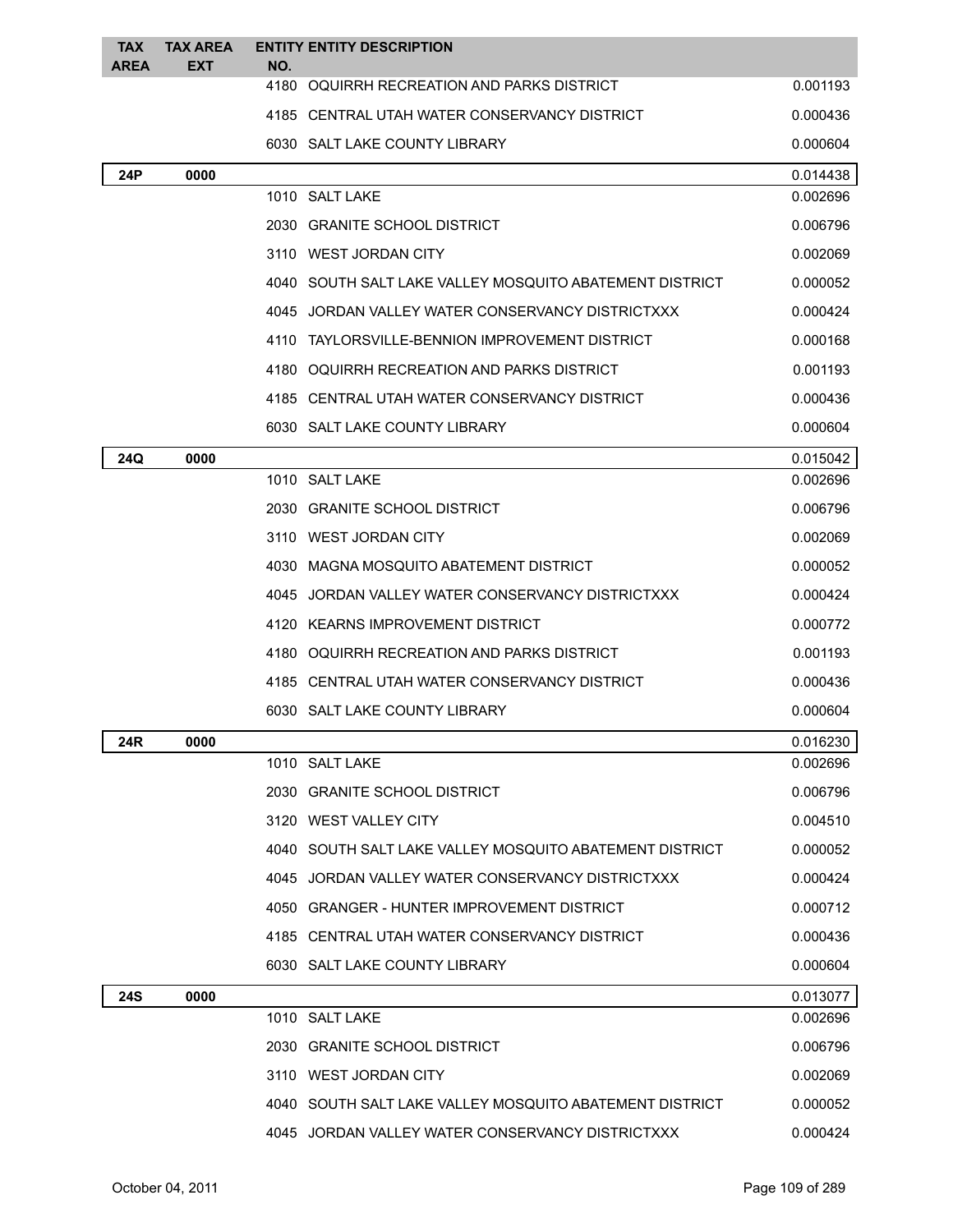| <b>TAX</b><br><b>AREA</b> | <b>TAX AREA</b><br>EXT | NO. | <b>ENTITY ENTITY DESCRIPTION</b>                         |          |
|---------------------------|------------------------|-----|----------------------------------------------------------|----------|
|                           |                        |     | 4185 CENTRAL UTAH WATER CONSERVANCY DISTRICT             | 0.000436 |
|                           |                        |     | 6030 SALT LAKE COUNTY LIBRARY                            | 0.000604 |
| 25B                       | 0000                   |     |                                                          | 0.015897 |
|                           |                        |     | 1010 SALT LAKE                                           | 0.002696 |
|                           |                        |     | 2030 GRANITE SCHOOL DISTRICT                             | 0.006796 |
|                           |                        |     | 4030 MAGNA MOSQUITO ABATEMENT DISTRICT                   | 0.000052 |
|                           |                        |     | 4045 JORDAN VALLEY WATER CONSERVANCY DISTRICTXXX         | 0.000424 |
|                           |                        |     | 4120 KEARNS IMPROVEMENT DISTRICT                         | 0.000772 |
|                           |                        |     | 4180 OQUIRRH RECREATION AND PARKS DISTRICT               | 0.001193 |
|                           |                        |     | 4185 CENTRAL UTAH WATER CONSERVANCY DISTRICT             | 0.000436 |
|                           |                        |     | 4210 SALT LAKE COUNTY SPECAIL SERVICE DISTRICT NO 1      |          |
|                           |                        |     | 4220   SALT LAKE COUNTY MUNICIPAL-TYPE SERVICES DISTRICT | 0.000896 |
|                           |                        |     | 4320 SALT LAKE VALLEY FIRE SERVICE AREA                  | 0.002028 |
|                           |                        |     | 4340 SALT LAKE VALLEY LAW ENFORCEMENT SERVICE AREA       |          |
|                           |                        |     | 6030 SALT LAKE COUNTY LIBRARY                            | 0.000604 |
| 25C                       | 0000                   |     |                                                          | 0.014704 |
|                           |                        |     | 1010 SALT LAKE                                           | 0.002696 |
|                           |                        |     | 2030 GRANITE SCHOOL DISTRICT                             | 0.006796 |
|                           |                        |     | 4030 MAGNA MOSQUITO ABATEMENT DISTRICT                   | 0.000052 |
|                           |                        |     | 4045 JORDAN VALLEY WATER CONSERVANCY DISTRICTXXX         | 0.000424 |
|                           |                        |     | 4120 KEARNS IMPROVEMENT DISTRICT                         | 0.000772 |
|                           |                        |     | 4185 CENTRAL UTAH WATER CONSERVANCY DISTRICT             | 0.000436 |
|                           |                        |     | 4210 SALT LAKE COUNTY SPECAIL SERVICE DISTRICT NO 1      |          |
|                           |                        |     | 4220 SALT LAKE COUNTY MUNICIPAL-TYPE SERVICES DISTRICT   | 0.000896 |
|                           |                        |     | 4320 SALT LAKE VALLEY FIRE SERVICE AREA                  | 0.002028 |
|                           |                        |     | 4340 SALT LAKE VALLEY LAW ENFORCEMENT SERVICE AREA       |          |
|                           |                        |     | 6030 SALT LAKE COUNTY LIBRARY                            | 0.000604 |
| 26A                       | 0000                   |     |                                                          | 0.016736 |
|                           |                        |     | 1010 SALT LAKE                                           | 0.002696 |
|                           |                        |     | 2030 GRANITE SCHOOL DISTRICT                             | 0.006796 |
|                           |                        |     | 4030 MAGNA MOSQUITO ABATEMENT DISTRICT                   | 0.000052 |
|                           |                        |     | 4045 JORDAN VALLEY WATER CONSERVANCY DISTRICTXXX         | 0.000424 |
|                           |                        |     | 4080 MAGNA WATER DISTRICT                                | 0.002804 |
|                           |                        |     | 4185 CENTRAL UTAH WATER CONSERVANCY DISTRICT             | 0.000436 |
|                           |                        |     | 4210 SALT LAKE COUNTY SPECAIL SERVICE DISTRICT NO 1      |          |
|                           |                        |     | 4220   SALT LAKE COUNTY MUNICIPAL-TYPE SERVICES DISTRICT | 0.000896 |
|                           |                        |     | 4320 SALT LAKE VALLEY FIRE SERVICE AREA                  | 0.002028 |
|                           |                        |     | 4340 SALT LAKE VALLEY LAW ENFORCEMENT SERVICE AREA       |          |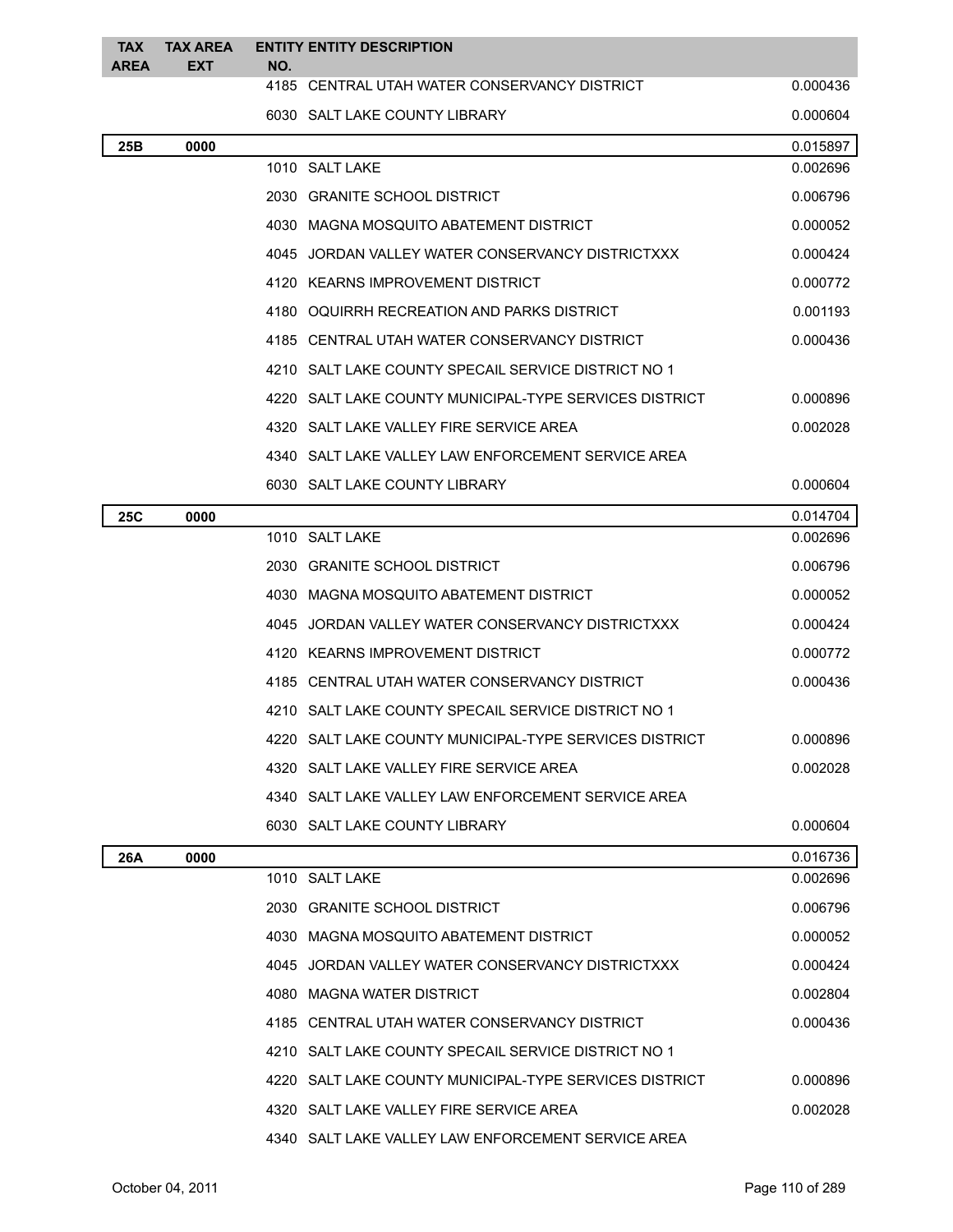| <b>TAX</b><br><b>AREA</b> | <b>TAX AREA</b><br><b>EXT</b> | NO. | <b>ENTITY ENTITY DESCRIPTION</b>                       |          |
|---------------------------|-------------------------------|-----|--------------------------------------------------------|----------|
|                           |                               |     | 6030 SALT LAKE COUNTY LIBRARY                          | 0.000604 |
| <b>26C</b>                | 0000                          |     |                                                        | 0.016736 |
|                           |                               |     | 1010 SALT LAKE                                         | 0.002696 |
|                           |                               |     | 2030 GRANITE SCHOOL DISTRICT                           | 0.006796 |
|                           |                               |     | 4030 MAGNA MOSQUITO ABATEMENT DISTRICT                 | 0.000052 |
|                           |                               |     | 4045 JORDAN VALLEY WATER CONSERVANCY DISTRICTXXX       | 0.000424 |
|                           |                               |     | 4080 MAGNA WATER DISTRICT                              | 0.002804 |
|                           |                               |     | 4185 CENTRAL UTAH WATER CONSERVANCY DISTRICT           | 0.000436 |
|                           |                               |     | 4210 SALT LAKE COUNTY SPECAIL SERVICE DISTRICT NO 1    |          |
|                           |                               |     | 4220 SALT LAKE COUNTY MUNICIPAL-TYPE SERVICES DISTRICT | 0.000896 |
|                           |                               |     | 4320 SALT LAKE VALLEY FIRE SERVICE AREA                | 0.002028 |
|                           |                               |     | 4340 SALT LAKE VALLEY LAW ENFORCEMENT SERVICE AREA     |          |
|                           |                               |     | 6030 SALT LAKE COUNTY LIBRARY                          | 0.000604 |
| 27A                       | 0000                          |     |                                                        | 0.014280 |
|                           |                               |     | 1010 SALT LAKE                                         | 0.002696 |
|                           |                               |     | 2030 GRANITE SCHOOL DISTRICT                           | 0.006796 |
|                           |                               |     | 4030 MAGNA MOSQUITO ABATEMENT DISTRICT                 | 0.000052 |
|                           |                               |     | 4120 KEARNS IMPROVEMENT DISTRICT                       | 0.000772 |
|                           |                               |     | 4185 CENTRAL UTAH WATER CONSERVANCY DISTRICT           | 0.000436 |
|                           |                               |     | 4210 SALT LAKE COUNTY SPECAIL SERVICE DISTRICT NO 1    |          |
|                           |                               |     | 4220 SALT LAKE COUNTY MUNICIPAL-TYPE SERVICES DISTRICT | 0.000896 |
|                           |                               |     | 4320 SALT LAKE VALLEY FIRE SERVICE AREA                | 0.002028 |
|                           |                               |     | 4340 SALT LAKE VALLEY LAW ENFORCEMENT SERVICE AREA     |          |
|                           |                               |     | 6030 SALT LAKE COUNTY LIBRARY                          | 0.000604 |
| 29A                       | 0000                          |     |                                                        | 0.015518 |
|                           |                               |     | 1010 SALT LAKE                                         | 0.002696 |
|                           |                               |     | 2030 GRANITE SCHOOL DISTRICT                           | 0.006796 |
|                           |                               |     | 3120 WEST VALLEY CITY                                  | 0.004510 |
|                           |                               |     | 4030 MAGNA MOSQUITO ABATEMENT DISTRICT                 | 0.000052 |
|                           |                               |     | 4045 JORDAN VALLEY WATER CONSERVANCY DISTRICTXXX       | 0.000424 |
|                           |                               |     | 4185 CENTRAL UTAH WATER CONSERVANCY DISTRICT           | 0.000436 |
|                           |                               |     | 6030 SALT LAKE COUNTY LIBRARY                          | 0.000604 |
| 29B                       | 0000                          |     |                                                        | 0.018322 |
|                           |                               |     | 1010 SALT LAKE                                         | 0.002696 |
|                           |                               |     | 2030 GRANITE SCHOOL DISTRICT                           | 0.006796 |
|                           |                               |     | 3120 WEST VALLEY CITY                                  | 0.004510 |
|                           |                               |     | 4030 MAGNA MOSQUITO ABATEMENT DISTRICT                 | 0.000052 |
|                           |                               |     | 4045 JORDAN VALLEY WATER CONSERVANCY DISTRICTXXX       | 0.000424 |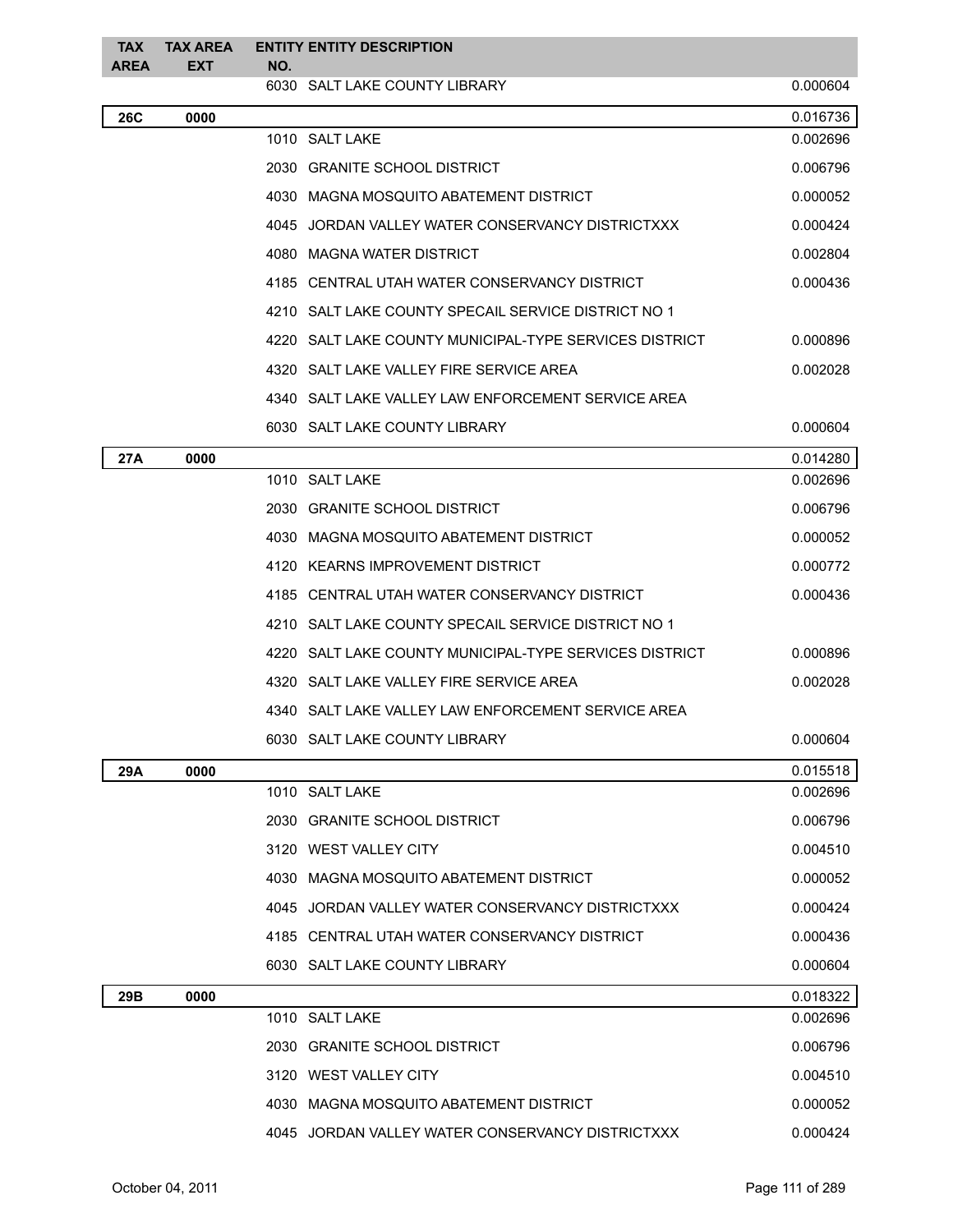| <b>TAX</b><br><b>AREA</b> | <b>TAX AREA</b><br><b>EXT</b> | <b>ENTITY ENTITY DESCRIPTION</b><br>NO.                 |          |
|---------------------------|-------------------------------|---------------------------------------------------------|----------|
|                           |                               | 4080 MAGNA WATER DISTRICT                               | 0.002804 |
|                           |                               | 4185 CENTRAL UTAH WATER CONSERVANCY DISTRICT            | 0.000436 |
|                           |                               | 6030 SALT LAKE COUNTY LIBRARY                           | 0.000604 |
| 29C                       | 0000                          |                                                         | 0.016230 |
|                           |                               | 1010 SALT LAKE                                          | 0.002696 |
|                           |                               | 2030 GRANITE SCHOOL DISTRICT                            | 0.006796 |
|                           |                               | 3120 WEST VALLEY CITY                                   | 0.004510 |
|                           |                               | 4040 SOUTH SALT LAKE VALLEY MOSQUITO ABATEMENT DISTRICT | 0.000052 |
|                           |                               | 4045 JORDAN VALLEY WATER CONSERVANCY DISTRICTXXX        | 0.000424 |
|                           |                               | 4050 GRANGER - HUNTER IMPROVEMENT DISTRICT              | 0.000712 |
|                           |                               | 4185 CENTRAL UTAH WATER CONSERVANCY DISTRICT            | 0.000436 |
|                           |                               | 6030 SALT LAKE COUNTY LIBRARY                           | 0.000604 |
| 29D                       | 0000                          |                                                         | 0.015094 |
|                           |                               | 1010 SALT LAKE                                          | 0.002696 |
|                           |                               | 2030 GRANITE SCHOOL DISTRICT                            | 0.006796 |
|                           |                               | 3120 WEST VALLEY CITY                                   | 0.004510 |
|                           |                               | 4030 MAGNA MOSQUITO ABATEMENT DISTRICT                  | 0.000052 |
|                           |                               | 4185 CENTRAL UTAH WATER CONSERVANCY DISTRICT            | 0.000436 |
|                           |                               | 6030 SALT LAKE COUNTY LIBRARY                           | 0.000604 |
| 29E                       | 0000                          |                                                         | 0.017483 |
|                           |                               | 1010 SALT LAKE                                          | 0.002696 |
|                           |                               | 2030 GRANITE SCHOOL DISTRICT                            | 0.006796 |
|                           |                               | 3120 WEST VALLEY CITY                                   | 0.004510 |
|                           |                               | 4030 MAGNA MOSQUITO ABATEMENT DISTRICT                  | 0.000052 |
|                           |                               | 4045 JORDAN VALLEY WATER CONSERVANCY DISTRICTXXX        | 0.000424 |
|                           |                               | 4120 KEARNS IMPROVEMENT DISTRICT                        | 0.000772 |
|                           |                               | 4180 OQUIRRH RECREATION AND PARKS DISTRICT              | 0.001193 |
|                           |                               | 4185 CENTRAL UTAH WATER CONSERVANCY DISTRICT            | 0.000436 |
|                           |                               | 6030 SALT LAKE COUNTY LIBRARY                           | 0.000604 |
| 29F                       | 0000                          |                                                         | 0.017059 |
|                           |                               | 1010 SALT LAKE                                          | 0.002696 |
|                           |                               | 2030 GRANITE SCHOOL DISTRICT                            | 0.006796 |
|                           |                               | 3120 WEST VALLEY CITY                                   | 0.004510 |
|                           |                               | 4030 MAGNA MOSQUITO ABATEMENT DISTRICT                  | 0.000052 |
|                           |                               | 4120 KEARNS IMPROVEMENT DISTRICT                        | 0.000772 |
|                           |                               | 4180 OQUIRRH RECREATION AND PARKS DISTRICT              | 0.001193 |
|                           |                               | 4185 CENTRAL UTAH WATER CONSERVANCY DISTRICT            | 0.000436 |
|                           |                               | 6030 SALT LAKE COUNTY LIBRARY                           | 0.000604 |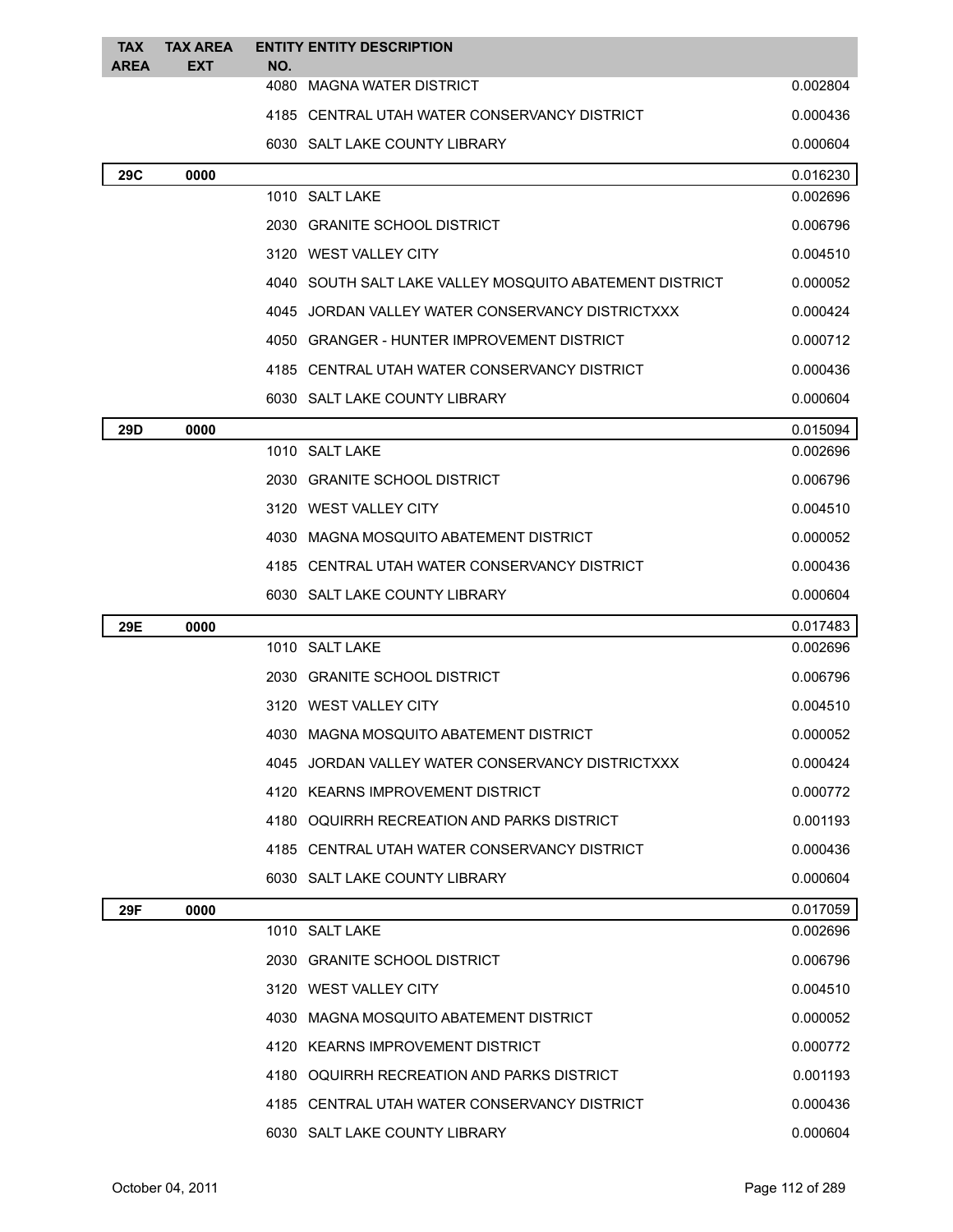| <b>TAX</b> | <b>TAX AREA</b> | <b>ENTITY ENTITY DESCRIPTION</b>                 |                      |
|------------|-----------------|--------------------------------------------------|----------------------|
| AREA       | <b>EXT</b>      | NO.                                              |                      |
| 29G        | 0000            | 1010 SALT LAKE                                   | 0.017483<br>0.002696 |
|            |                 | 2030 GRANITE SCHOOL DISTRICT                     | 0.006796             |
|            |                 | 3120 WEST VALLEY CITY                            | 0.004510             |
|            |                 | 4030 MAGNA MOSQUITO ABATEMENT DISTRICT           | 0.000052             |
|            |                 | 4045 JORDAN VALLEY WATER CONSERVANCY DISTRICTXXX |                      |
|            |                 |                                                  | 0.000424             |
|            |                 | 4120 KEARNS IMPROVEMENT DISTRICT                 | 0.000772             |
|            |                 | 4180 OQUIRRH RECREATION AND PARKS DISTRICT       | 0.001193             |
|            |                 | 4185 CENTRAL UTAH WATER CONSERVANCY DISTRICT     | 0.000436             |
|            |                 | 6030 SALT LAKE COUNTY LIBRARY                    | 0.000604             |
| 29H        | 0000            |                                                  | 0.017483             |
|            |                 | 1010 SALT LAKE                                   | 0.002696             |
|            |                 | 2030 GRANITE SCHOOL DISTRICT                     | 0.006796             |
|            |                 | 3120 WEST VALLEY CITY                            | 0.004510             |
|            |                 | 4030 MAGNA MOSQUITO ABATEMENT DISTRICT           | 0.000052             |
|            |                 | 4045 JORDAN VALLEY WATER CONSERVANCY DISTRICTXXX | 0.000424             |
|            |                 | 4120 KEARNS IMPROVEMENT DISTRICT                 | 0.000772             |
|            |                 | 4180 OQUIRRH RECREATION AND PARKS DISTRICT       | 0.001193             |
|            |                 | 4185 CENTRAL UTAH WATER CONSERVANCY DISTRICT     | 0.000436             |
|            |                 | 6030 SALT LAKE COUNTY LIBRARY                    | 0.000604             |
| 29J        | 0000            |                                                  | 0.018322             |
|            |                 | 1010 SALT LAKE                                   | 0.002696             |
|            |                 | 2030 GRANITE SCHOOL DISTRICT                     | 0.006796             |
|            |                 | 3120 WEST VALLEY CITY                            | 0.004510             |
|            |                 | 4030 MAGNA MOSQUITO ABATEMENT DISTRICT           | 0.000052             |
|            |                 | 4045 JORDAN VALLEY WATER CONSERVANCY DISTRICTXXX | 0.000424             |
|            |                 | 4080 MAGNA WATER DISTRICT                        | 0.002804             |
|            |                 | 4185 CENTRAL UTAH WATER CONSERVANCY DISTRICT     | 0.000436             |
|            |                 | 6030 SALT LAKE COUNTY LIBRARY                    | 0.000604             |
| 29K        | 0000            |                                                  | 0.015866             |
|            |                 | 1010 SALT LAKE                                   | 0.002696             |
|            |                 | 2030 GRANITE SCHOOL DISTRICT                     | 0.006796             |
|            |                 | 3120 WEST VALLEY CITY                            | 0.004510             |
|            |                 | 4030 MAGNA MOSQUITO ABATEMENT DISTRICT           | 0.000052             |
|            |                 | 4120 KEARNS IMPROVEMENT DISTRICT                 | 0.000772             |
|            |                 | 4185 CENTRAL UTAH WATER CONSERVANCY DISTRICT     | 0.000436             |
|            |                 | 6030 SALT LAKE COUNTY LIBRARY                    | 0.000604             |
| 29L        | 0000            |                                                  | 0.016230             |
|            |                 | 1010 SALT LAKE                                   | 0.002696             |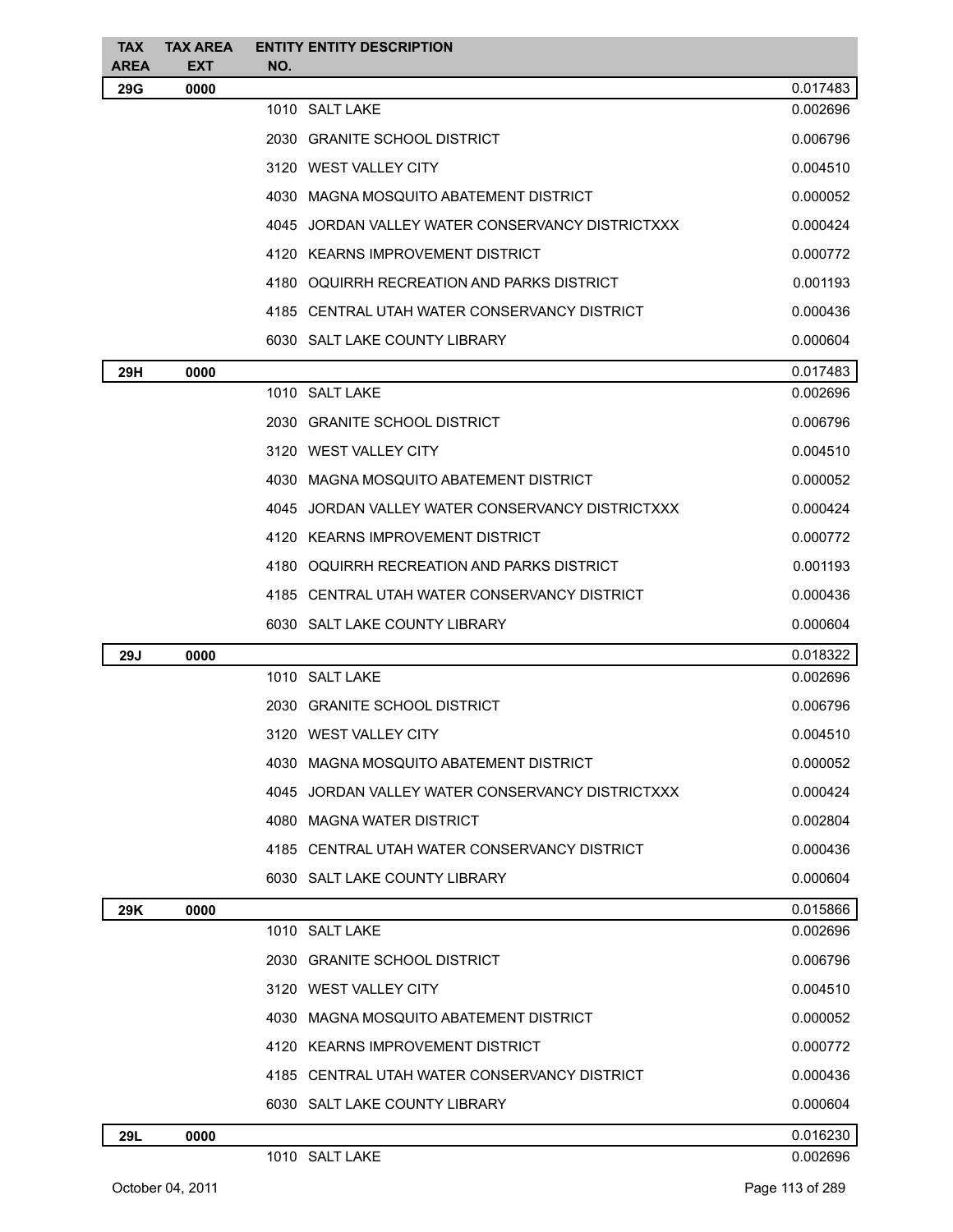| <b>TAX</b><br><b>AREA</b> | <b>TAX AREA</b><br><b>EXT</b> | <b>ENTITY ENTITY DESCRIPTION</b><br>NO.                 |          |
|---------------------------|-------------------------------|---------------------------------------------------------|----------|
|                           |                               | 2030 GRANITE SCHOOL DISTRICT                            | 0.006796 |
|                           |                               | 3120 WEST VALLEY CITY                                   | 0.004510 |
|                           |                               | 4040 SOUTH SALT LAKE VALLEY MOSQUITO ABATEMENT DISTRICT | 0.000052 |
|                           |                               | 4045 JORDAN VALLEY WATER CONSERVANCY DISTRICTXXX        | 0.000424 |
|                           |                               | 4050 GRANGER - HUNTER IMPROVEMENT DISTRICT              | 0.000712 |
|                           |                               | 4185 CENTRAL UTAH WATER CONSERVANCY DISTRICT            | 0.000436 |
|                           |                               | 6030 SALT LAKE COUNTY LIBRARY                           | 0.000604 |
| 29M                       | 0000                          |                                                         | 0.016230 |
|                           |                               | 1010 SALT LAKE                                          | 0.002696 |
|                           |                               | 2030 GRANITE SCHOOL DISTRICT                            | 0.006796 |
|                           |                               | 3120 WEST VALLEY CITY                                   | 0.004510 |
|                           |                               | 4040 SOUTH SALT LAKE VALLEY MOSQUITO ABATEMENT DISTRICT | 0.000052 |
|                           |                               | 4045 JORDAN VALLEY WATER CONSERVANCY DISTRICTXXX        | 0.000424 |
|                           |                               | 4050 GRANGER - HUNTER IMPROVEMENT DISTRICT              | 0.000712 |
|                           |                               | 4185 CENTRAL UTAH WATER CONSERVANCY DISTRICT            | 0.000436 |
|                           |                               | 6030 SALT LAKE COUNTY LIBRARY                           | 0.000604 |
| <b>29N</b>                | 0000                          |                                                         | 0.016230 |
|                           |                               | 1010 SALT LAKE                                          | 0.002696 |
|                           |                               | 2030 GRANITE SCHOOL DISTRICT                            | 0.006796 |
|                           |                               | 3120 WEST VALLEY CITY                                   | 0.004510 |
|                           |                               | 4040 SOUTH SALT LAKE VALLEY MOSQUITO ABATEMENT DISTRICT | 0.000052 |
|                           |                               | 4045 JORDAN VALLEY WATER CONSERVANCY DISTRICTXXX        | 0.000424 |
|                           |                               | 4050 GRANGER - HUNTER IMPROVEMENT DISTRICT              | 0.000712 |
|                           |                               | 4185 CENTRAL UTAH WATER CONSERVANCY DISTRICT            | 0.000436 |
|                           |                               | 6030 SALT LAKE COUNTY LIBRARY                           | 0.000604 |
| 29P                       | 0000                          |                                                         | 0.016290 |
|                           |                               | 1010 SALT LAKE                                          | 0.002696 |
|                           |                               | 2030 GRANITE SCHOOL DISTRICT                            | 0.006796 |
|                           |                               | 3120 WEST VALLEY CITY                                   | 0.004510 |
|                           |                               | 4030 MAGNA MOSQUITO ABATEMENT DISTRICT                  | 0.000052 |
|                           |                               | 4045 JORDAN VALLEY WATER CONSERVANCY DISTRICTXXX        | 0.000424 |
|                           |                               | 4120 KEARNS IMPROVEMENT DISTRICT                        | 0.000772 |
|                           |                               | 4185 CENTRAL UTAH WATER CONSERVANCY DISTRICT            | 0.000436 |
|                           |                               | 6030 SALT LAKE COUNTY LIBRARY                           | 0.000604 |
| 29Q                       | 0000                          |                                                         | 0.015518 |
|                           |                               | 1010 SALT LAKE                                          | 0.002696 |
|                           |                               | 2030 GRANITE SCHOOL DISTRICT                            | 0.006796 |
|                           |                               | 3120 WEST VALLEY CITY                                   | 0.004510 |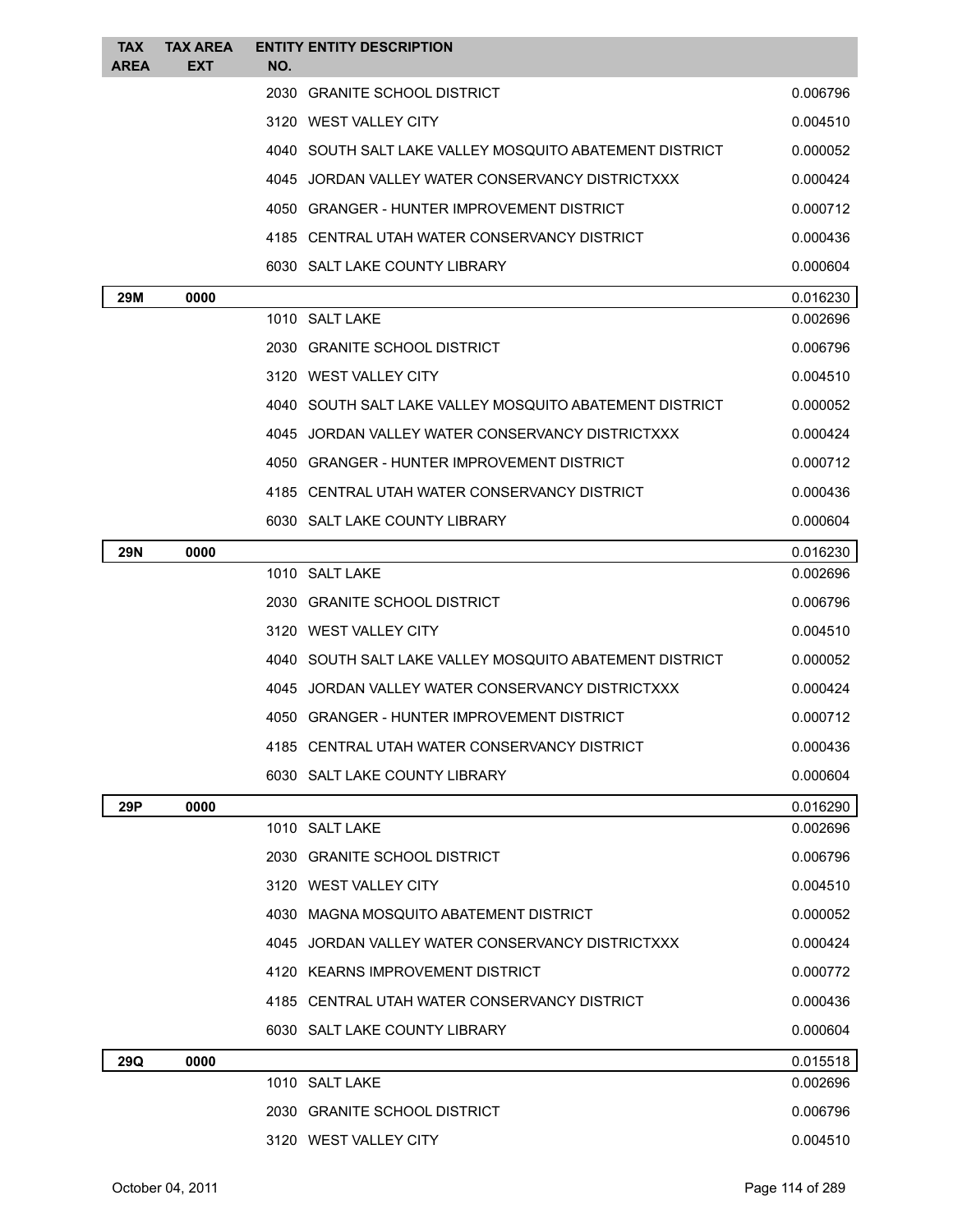| <b>TAX</b><br><b>AREA</b> | <b>TAX AREA</b><br><b>EXT</b> | NO. | <b>ENTITY ENTITY DESCRIPTION</b>                        |          |
|---------------------------|-------------------------------|-----|---------------------------------------------------------|----------|
|                           |                               |     | 4030 MAGNA MOSQUITO ABATEMENT DISTRICT                  | 0.000052 |
|                           |                               |     | 4045 JORDAN VALLEY WATER CONSERVANCY DISTRICTXXX        | 0.000424 |
|                           |                               |     | 4185 CENTRAL UTAH WATER CONSERVANCY DISTRICT            | 0.000436 |
|                           |                               |     | 6030 SALT LAKE COUNTY LIBRARY                           | 0.000604 |
| 29R                       | 0000                          |     |                                                         | 0.017483 |
|                           |                               |     | 1010 SALT LAKE                                          | 0.002696 |
|                           |                               |     | 2030 GRANITE SCHOOL DISTRICT                            | 0.006796 |
|                           |                               |     | 3120 WEST VALLEY CITY                                   | 0.004510 |
|                           |                               |     | 4030 MAGNA MOSQUITO ABATEMENT DISTRICT                  | 0.000052 |
|                           |                               |     | 4045 JORDAN VALLEY WATER CONSERVANCY DISTRICTXXX        | 0.000424 |
|                           |                               |     | 4120 KEARNS IMPROVEMENT DISTRICT                        | 0.000772 |
|                           |                               |     | 4180 OQUIRRH RECREATION AND PARKS DISTRICT              | 0.001193 |
|                           |                               |     | 4185 CENTRAL UTAH WATER CONSERVANCY DISTRICT            | 0.000436 |
|                           |                               |     | 6030 SALT LAKE COUNTY LIBRARY                           | 0.000604 |
| <b>29S</b>                | 0000                          |     |                                                         | 0.015866 |
|                           |                               |     | 1010 SALT LAKE                                          | 0.002696 |
|                           |                               |     | 2030 GRANITE SCHOOL DISTRICT                            | 0.006796 |
|                           |                               |     | 3120 WEST VALLEY CITY                                   | 0.004510 |
|                           |                               |     | 4030 MAGNA MOSQUITO ABATEMENT DISTRICT                  | 0.000052 |
|                           |                               |     | 4120 KEARNS IMPROVEMENT DISTRICT                        | 0.000772 |
|                           |                               |     | 4185 CENTRAL UTAH WATER CONSERVANCY DISTRICT            | 0.000436 |
|                           |                               |     | 6030 SALT LAKE COUNTY LIBRARY                           | 0.000604 |
| 30A                       | 0000                          |     |                                                         | 0.016027 |
|                           |                               |     | 1010 SALT LAKE                                          | 0.002696 |
|                           |                               |     | 2045 CANYONS SCHOOL DISTRICT                            | 0.008165 |
|                           |                               |     | 3040 MIDVALE                                            | 0.002701 |
|                           |                               |     | 4040 SOUTH SALT LAKE VALLEY MOSQUITO ABATEMENT DISTRICT | 0.000052 |
|                           |                               |     | 4045 JORDAN VALLEY WATER CONSERVANCY DISTRICTXXX        | 0.000424 |
|                           |                               |     | 4070 MID VALLEY IMPROVEMENT DISTRICT                    | 0.000949 |
|                           |                               |     | 4185 CENTRAL UTAH WATER CONSERVANCY DISTRICT            | 0.000436 |
|                           |                               |     | 6030 SALT LAKE COUNTY LIBRARY                           | 0.000604 |
|                           |                               |     | 6060 JORDAN/CANYON SCHOOL DISTRICT DEBT SERVICE AREA    |          |
| 30B                       | 0000                          |     |                                                         | 0.016045 |
|                           |                               |     | 1010 SALT LAKE                                          | 0.002696 |
|                           |                               |     | 2045 CANYONS SCHOOL DISTRICT                            | 0.008165 |
|                           |                               |     | 3040 MIDVALE                                            | 0.002701 |
|                           |                               |     | 4040 SOUTH SALT LAKE VALLEY MOSQUITO ABATEMENT DISTRICT | 0.000052 |

4045 JORDAN VALLEY WATER CONSERVANCY DISTRICTXXX 0.000424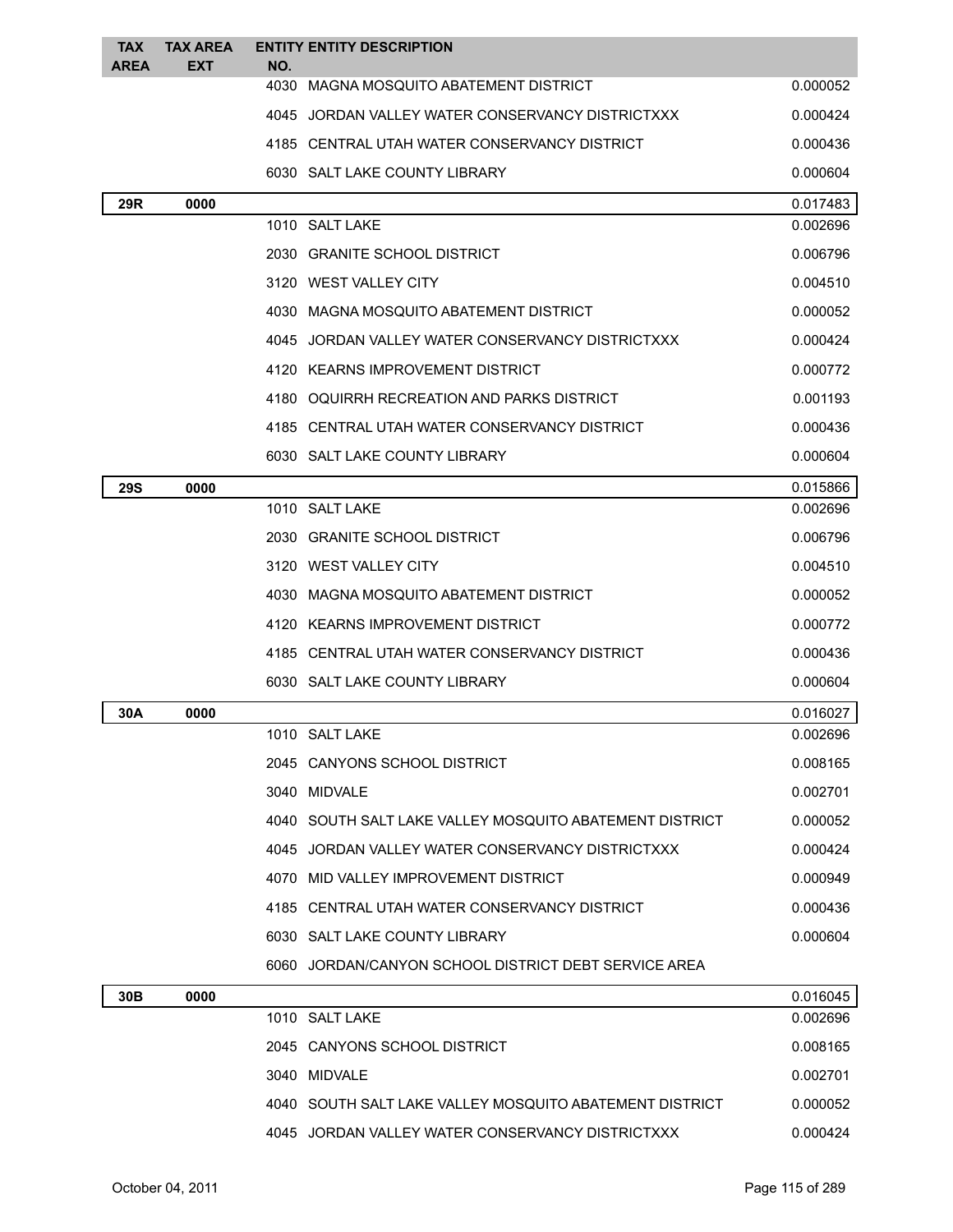| <b>TAX</b><br><b>AREA</b> | <b>TAX AREA</b><br><b>EXT</b> | NO. | <b>ENTITY ENTITY DESCRIPTION</b>                        |          |
|---------------------------|-------------------------------|-----|---------------------------------------------------------|----------|
|                           |                               |     | 4140 SANDY SUBURBAN IMPROVEMENT DISTRICT                | 0.000967 |
|                           |                               |     | 4185 CENTRAL UTAH WATER CONSERVANCY DISTRICT            | 0.000436 |
|                           |                               |     | 6030 SALT LAKE COUNTY LIBRARY                           | 0.000604 |
|                           |                               |     | 6060 JORDAN/CANYON SCHOOL DISTRICT DEBT SERVICE AREA    |          |
| 30 <sub>D</sub>           | 0000                          |     |                                                         | 0.014654 |
|                           |                               |     | 1010 SALT LAKE                                          | 0.002696 |
|                           |                               |     | 2045 CANYONS SCHOOL DISTRICT                            | 0.008165 |
|                           |                               |     | 3040 MIDVALE                                            | 0.002701 |
|                           |                               |     | 4040 SOUTH SALT LAKE VALLEY MOSQUITO ABATEMENT DISTRICT | 0.000052 |
|                           |                               |     | 4185 CENTRAL UTAH WATER CONSERVANCY DISTRICT            | 0.000436 |
|                           |                               |     | 6030 SALT LAKE COUNTY LIBRARY                           | 0.000604 |
|                           |                               |     | 6060 JORDAN/CANYON SCHOOL DISTRICT DEBT SERVICE AREA    |          |
| 30E                       | 0000                          |     |                                                         | 0.015315 |
|                           |                               |     | 1010 SALT LAKE                                          | 0.002696 |
|                           |                               |     | 2045 CANYONS SCHOOL DISTRICT                            | 0.008165 |
|                           |                               |     | 3040 MIDVALE                                            | 0.002701 |
|                           |                               |     | 4040 SOUTH SALT LAKE VALLEY MOSQUITO ABATEMENT DISTRICT | 0.000052 |
|                           |                               |     | 4045 JORDAN VALLEY WATER CONSERVANCY DISTRICTXXX        | 0.000424 |
|                           |                               |     | 4090 COTTONWOOD IMPROVEMENT DISTRICT                    | 0.000237 |
|                           |                               |     | 4185 CENTRAL UTAH WATER CONSERVANCY DISTRICT            | 0.000436 |
|                           |                               |     | 6030 SALT LAKE COUNTY LIBRARY                           | 0.000604 |
|                           |                               |     | 6060 JORDAN/CANYON SCHOOL DISTRICT DEBT SERVICE AREA    |          |
| 30H                       | 0000                          |     |                                                         | 0.015078 |
|                           |                               |     | 1010 SALT LAKE                                          | 0.002696 |
|                           |                               |     | 2045 CANYONS SCHOOL DISTRICT                            | 0.008165 |
|                           |                               |     | 3040 MIDVALE                                            | 0.002701 |
|                           |                               |     | 4040 SOUTH SALT LAKE VALLEY MOSQUITO ABATEMENT DISTRICT | 0.000052 |
|                           |                               |     | 4045 JORDAN VALLEY WATER CONSERVANCY DISTRICTXXX        | 0.000424 |
|                           |                               |     | 4185 CENTRAL UTAH WATER CONSERVANCY DISTRICT            | 0.000436 |
|                           |                               |     | 6030 SALT LAKE COUNTY LIBRARY                           | 0.000604 |
|                           |                               |     | 6060 JORDAN/CANYON SCHOOL DISTRICT DEBT SERVICE AREA    |          |
| 30J                       | 0000                          |     |                                                         | 0.015078 |
|                           |                               |     | 1010 SALT LAKE                                          | 0.002696 |
|                           |                               |     | 2045 CANYONS SCHOOL DISTRICT                            | 0.008165 |
|                           |                               |     | 3040 MIDVALE                                            | 0.002701 |
|                           |                               |     | 4040 SOUTH SALT LAKE VALLEY MOSQUITO ABATEMENT DISTRICT | 0.000052 |
|                           |                               |     | 4045 JORDAN VALLEY WATER CONSERVANCY DISTRICTXXX        | 0.000424 |

4185 CENTRAL UTAH WATER CONSERVANCY DISTRICT 0.000436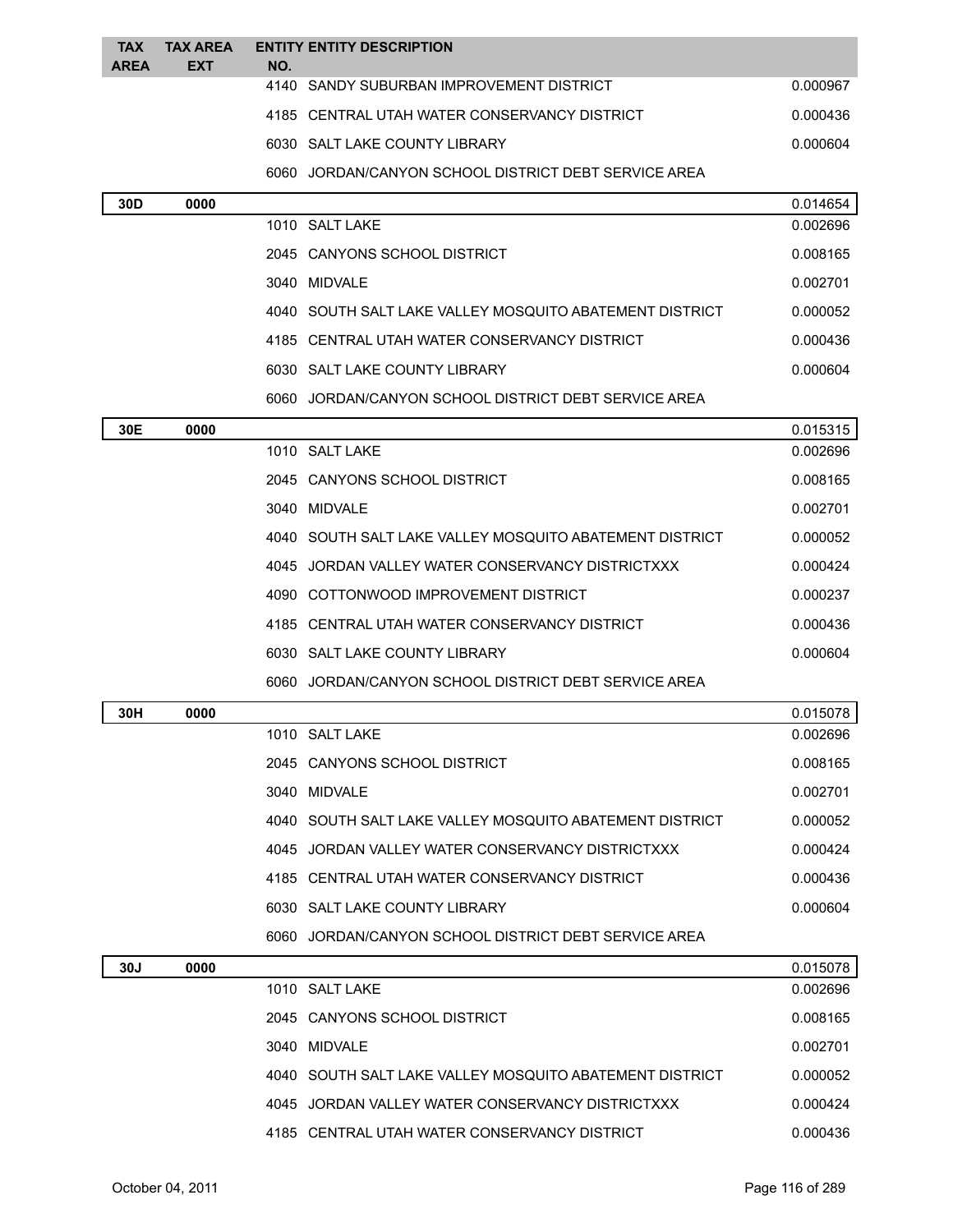|          | TAX TAX AREA ENTITY ENTITY DESCRIPTION |  |
|----------|----------------------------------------|--|
| AREA EXT | NO.                                    |  |

6030 SALT LAKE COUNTY LIBRARY 0.000604

JORDAN/CANYON SCHOOL DISTRICT DEBT SERVICE AREA

| 30K | 0000 |                                                         | 0.015078 |
|-----|------|---------------------------------------------------------|----------|
|     |      | 1010 SALT LAKE                                          | 0.002696 |
|     |      | 2045 CANYONS SCHOOL DISTRICT                            | 0.008165 |
|     |      | 3040 MIDVALE                                            | 0.002701 |
|     |      | 4040 SOUTH SALT LAKE VALLEY MOSQUITO ABATEMENT DISTRICT | 0.000052 |
|     |      | 4045 JORDAN VALLEY WATER CONSERVANCY DISTRICTXXX        | 0.000424 |
|     |      | 4185 CENTRAL UTAH WATER CONSERVANCY DISTRICT            | 0.000436 |
|     |      | 6030 SALT LAKE COUNTY LIBRARY                           | 0.000604 |
|     |      | 6060 JORDAN/CANYON SCHOOL DISTRICT DEBT SERVICE AREA    |          |
| 30L | 0000 |                                                         | 0.016045 |
|     |      | 1010 SALT LAKE                                          | 0.002696 |
|     |      | 2045 CANYONS SCHOOL DISTRICT                            | 0.008165 |
|     |      | 3040 MIDVALE                                            | 0.002701 |
|     |      | 4040 SOUTH SALT LAKE VALLEY MOSQUITO ABATEMENT DISTRICT | 0.000052 |
|     |      | 4045 JORDAN VALLEY WATER CONSERVANCY DISTRICTXXX        | 0.000424 |
|     |      | 4140 SANDY SUBURBAN IMPROVEMENT DISTRICT                | 0.000967 |
|     |      | 4185 CENTRAL UTAH WATER CONSERVANCY DISTRICT            | 0.000436 |
|     |      | 6030 SALT LAKE COUNTY LIBRARY                           | 0.000604 |
|     |      | 6060 JORDAN/CANYON SCHOOL DISTRICT DEBT SERVICE AREA    |          |
| 32B | 0000 |                                                         | 0.013600 |
|     |      | 1010 SALT LAKE                                          | 0.002696 |
|     |      | JORDAN SCHOOL DISTRICT<br>2040                          | 0.007319 |
|     |      | 3110 WEST JORDAN CITY                                   | 0.002069 |
|     |      | 4040 SOUTH SALT LAKE VALLEY MOSQUITO ABATEMENT DISTRICT | 0.000052 |
|     |      | 4045 JORDAN VALLEY WATER CONSERVANCY DISTRICTXXX        | 0.000424 |
|     |      | 4185 CENTRAL UTAH WATER CONSERVANCY DISTRICT            | 0.000436 |
|     |      | 6030 SALT LAKE COUNTY LIBRARY                           | 0.000604 |
| 33C | 0000 |                                                         | 0.015114 |
|     |      | 1010 SALT LAKE                                          | 0.002696 |
|     |      | 2045 CANYONS SCHOOL DISTRICT                            | 0.008165 |
|     |      | 4040 SOUTH SALT LAKE VALLEY MOSQUITO ABATEMENT DISTRICT | 0.000052 |
|     |      | 4090 COTTONWOOD IMPROVEMENT DISTRICT                    | 0.000237 |
|     |      | 4185 CENTRAL UTAH WATER CONSERVANCY DISTRICT            | 0.000436 |
|     |      | 4210 SALT LAKE COUNTY SPECAIL SERVICE DISTRICT NO 1     |          |
|     |      | 4220 SALT LAKE COUNTY MUNICIPAL-TYPE SERVICES DISTRICT  | 0.000896 |
|     |      | 4320 SALT LAKE VALLEY FIRE SERVICE AREA                 | 0.002028 |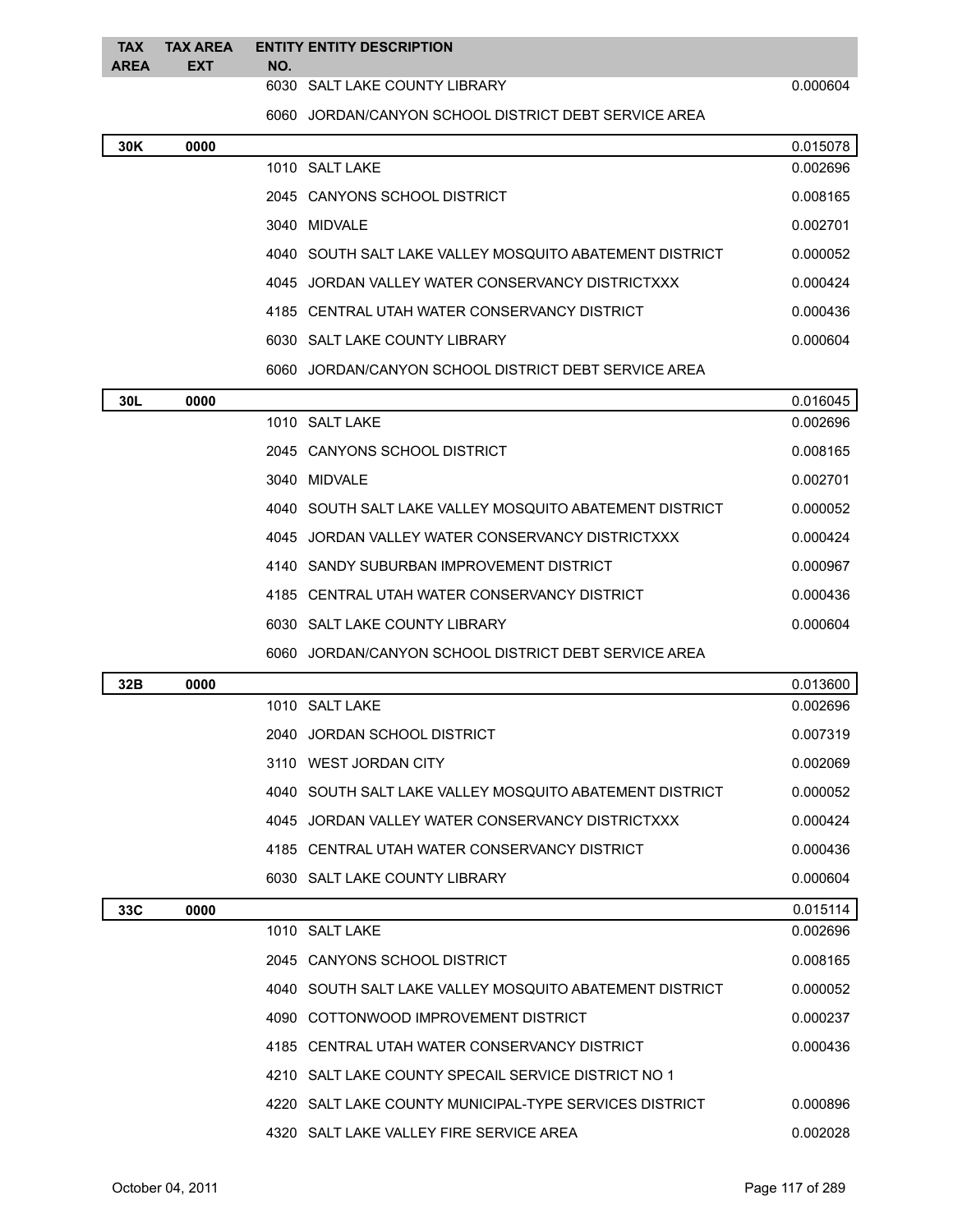| <b>TAX</b><br><b>AREA</b> | TAX AREA<br><b>EXT</b> | NO.  | <b>ENTITY ENTITY DESCRIPTION</b>                           |          |
|---------------------------|------------------------|------|------------------------------------------------------------|----------|
|                           |                        |      | 4340 SALT LAKE VALLEY LAW ENFORCEMENT SERVICE AREA         |          |
|                           |                        |      | 6030 SALT LAKE COUNTY LIBRARY                              | 0.000604 |
|                           |                        |      | 6060 JORDAN/CANYON SCHOOL DISTRICT DEBT SERVICE AREA       |          |
| 33G                       | 0000                   |      |                                                            | 0.015114 |
|                           |                        |      | 1010 SALT LAKE                                             | 0.002696 |
|                           |                        |      | 2045 CANYONS SCHOOL DISTRICT                               | 0.008165 |
|                           |                        |      | 4040 SOUTH SALT LAKE VALLEY MOSQUITO ABATEMENT DISTRICT    | 0.000052 |
|                           |                        |      | 4090 COTTONWOOD IMPROVEMENT DISTRICT                       | 0.000237 |
|                           |                        |      | 4185 CENTRAL UTAH WATER CONSERVANCY DISTRICT               | 0.000436 |
|                           |                        |      | 4210 SALT LAKE COUNTY SPECAIL SERVICE DISTRICT NO 1        |          |
|                           |                        |      | 4220 SALT LAKE COUNTY MUNICIPAL-TYPE SERVICES DISTRICT     | 0.000896 |
|                           |                        |      | 4320 SALT LAKE VALLEY FIRE SERVICE AREA                    | 0.002028 |
|                           |                        |      | 4340 SALT LAKE VALLEY LAW ENFORCEMENT SERVICE AREA         |          |
|                           |                        |      | 6020 AREA EXCLUDED FROM SALT LAKE COUNTY WATER CONSERVANCY |          |
|                           |                        |      | 6030 SALT LAKE COUNTY LIBRARY                              | 0.000604 |
|                           |                        |      | 6060 JORDAN/CANYON SCHOOL DISTRICT DEBT SERVICE AREA       |          |
| 34E                       | 0000                   |      |                                                            | 0.015538 |
|                           |                        |      | 1010 SALT LAKE                                             | 0.002696 |
|                           |                        |      | 2045 CANYONS SCHOOL DISTRICT                               | 0.008165 |
|                           |                        |      | 4040 SOUTH SALT LAKE VALLEY MOSQUITO ABATEMENT DISTRICT    | 0.000052 |
|                           |                        | 4045 | JORDAN VALLEY WATER CONSERVANCY DISTRICTXXX                | 0.000424 |
|                           |                        |      | 4090 COTTONWOOD IMPROVEMENT DISTRICT                       | 0.000237 |
|                           |                        |      | 4185 CENTRAL UTAH WATER CONSERVANCY DISTRICT               | 0.000436 |
|                           |                        |      | 4210 SALT LAKE COUNTY SPECAIL SERVICE DISTRICT NO 1        |          |
|                           |                        |      | 4220 SALT LAKE COUNTY MUNICIPAL-TYPE SERVICES DISTRICT     | 0.000896 |
|                           |                        |      | 4300 WHITE CITY WATER IMPROVEMENT DISTRICT                 | 0.000000 |
|                           |                        |      | 4320 SALT LAKE VALLEY FIRE SERVICE AREA                    | 0.002028 |
|                           |                        |      | 4340 SALT LAKE VALLEY LAW ENFORCEMENT SERVICE AREA         |          |
|                           |                        |      | 6030 SALT LAKE COUNTY LIBRARY                              | 0.000604 |
|                           |                        |      | 6060 JORDAN/CANYON SCHOOL DISTRICT DEBT SERVICE AREA       |          |
| 35B                       | 0000                   |      |                                                            | 0.014825 |
|                           |                        |      | 1010 SALT LAKE                                             | 0.002696 |
|                           |                        |      | 2045 CANYONS SCHOOL DISTRICT                               | 0.008165 |
|                           |                        |      | 3080 SANDY CITY                                            | 0.001481 |
|                           |                        |      | 4040 SOUTH SALT LAKE VALLEY MOSQUITO ABATEMENT DISTRICT    | 0.000052 |
|                           |                        |      | 4070 MID VALLEY IMPROVEMENT DISTRICT                       | 0.000949 |
|                           |                        |      | 4185 CENTRAL UTAH WATER CONSERVANCY DISTRICT               | 0.000436 |

4290 SALT LAKE CITY METROPOLITAN WATER DISTRICT - SANDY CITY ONL 0.000442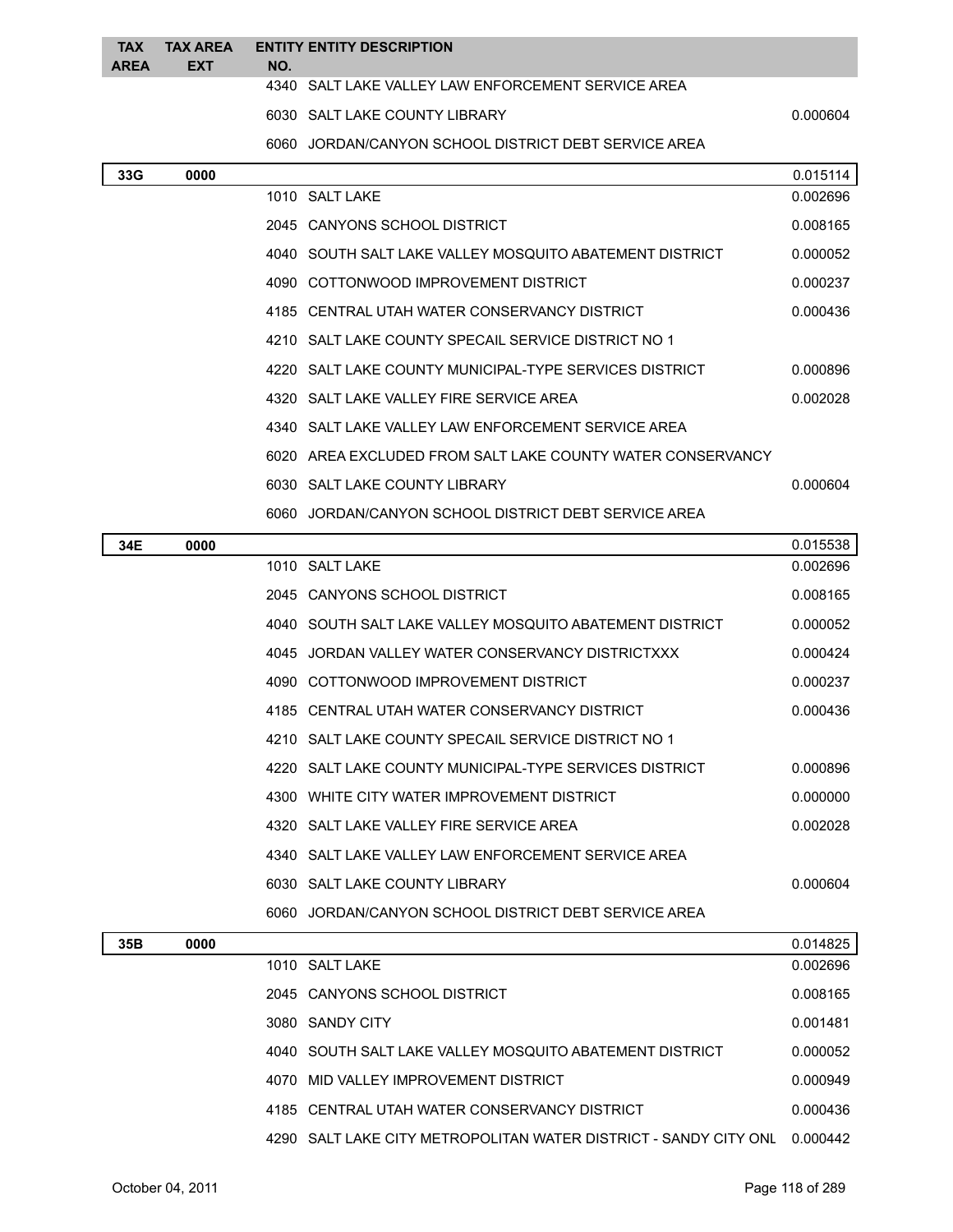| <b>TAX</b><br>AREA | <b>FXT</b> | TAX AREA ENTITY ENTITY DESCRIPTION<br>NO. |          |
|--------------------|------------|-------------------------------------------|----------|
|                    |            | 6030 SALT LAKE COUNTY LIBRARY             | 0.000604 |

JORDAN/CANYON SCHOOL DISTRICT DEBT SERVICE AREA

| 35C | 0000 |      |                                                                  | 0.016316 |
|-----|------|------|------------------------------------------------------------------|----------|
|     |      |      | 1010 SALT LAKE                                                   | 0.002696 |
|     |      |      | 2045 CANYONS SCHOOL DISTRICT                                     | 0.008165 |
|     |      |      | 4040 SOUTH SALT LAKE VALLEY MOSQUITO ABATEMENT DISTRICT          | 0.000052 |
|     |      |      | 4045 JORDAN VALLEY WATER CONSERVANCY DISTRICTXXX                 | 0.000424 |
|     |      |      | 4140 SANDY SUBURBAN IMPROVEMENT DISTRICT                         | 0.000967 |
|     |      |      | 4160 CRESENT CEMETERY MAINTENANCE DISTRICT                       | 0.000048 |
|     |      |      | 4185 CENTRAL UTAH WATER CONSERVANCY DISTRICT                     | 0.000436 |
|     |      |      | 4210 SALT LAKE COUNTY SPECAIL SERVICE DISTRICT NO 1              |          |
|     |      | 4220 | SALT LAKE COUNTY MUNICIPAL-TYPE SERVICES DISTRICT                | 0.000896 |
|     |      |      | 4320 SALT LAKE VALLEY FIRE SERVICE AREA                          | 0.002028 |
|     |      |      | 4340 SALT LAKE VALLEY LAW ENFORCEMENT SERVICE AREA               |          |
|     |      |      | 6030 SALT LAKE COUNTY LIBRARY                                    | 0.000604 |
|     |      |      | 6060 JORDAN/CANYON SCHOOL DISTRICT DEBT SERVICE AREA             |          |
| 35D | 0000 |      |                                                                  | 0.014113 |
|     |      |      | 1010 SALT LAKE                                                   | 0.002696 |
|     |      |      | 2045 CANYONS SCHOOL DISTRICT                                     | 0.008165 |
|     |      |      | 3080 SANDY CITY                                                  | 0.001481 |
|     |      | 4040 | SOUTH SALT LAKE VALLEY MOSQUITO ABATEMENT DISTRICT               | 0.000052 |
|     |      | 4090 | COTTONWOOD IMPROVEMENT DISTRICT                                  | 0.000237 |
|     |      | 4185 | CENTRAL UTAH WATER CONSERVANCY DISTRICT                          | 0.000436 |
|     |      | 4290 | SALT LAKE CITY METROPOLITAN WATER DISTRICT - SANDY CITY ONL      | 0.000442 |
|     |      |      | 6030 SALT LAKE COUNTY LIBRARY                                    | 0.000604 |
|     |      |      | 6060 JORDAN/CANYON SCHOOL DISTRICT DEBT SERVICE AREA             |          |
| 35E | 0000 |      |                                                                  | 0.014358 |
|     |      |      | 1010 SALT LAKE                                                   | 0.002696 |
|     |      |      | 2045 CANYONS SCHOOL DISTRICT                                     | 0.008165 |
|     |      |      | 3080 SANDY CITY                                                  | 0.001481 |
|     |      |      | 4040 SOUTH SALT LAKE VALLEY MOSQUITO ABATEMENT DISTRICT          | 0.000052 |
|     |      |      | 4090 COTTONWOOD IMPROVEMENT DISTRICT                             | 0.000237 |
|     |      |      | 4185 CENTRAL UTAH WATER CONSERVANCY DISTRICT                     | 0.000436 |
|     |      |      | 4240 ALTA CANYON RECREATION SPECIAL SERVICE DISTRICT             | 0.000245 |
|     |      |      | 4290 SALT LAKE CITY METROPOLITAN WATER DISTRICT - SANDY CITY ONL | 0.000442 |
|     |      |      | 6030 SALT LAKE COUNTY LIBRARY                                    | 0.000604 |
|     |      |      | 6060 JORDAN/CANYON SCHOOL DISTRICT DEBT SERVICE AREA             |          |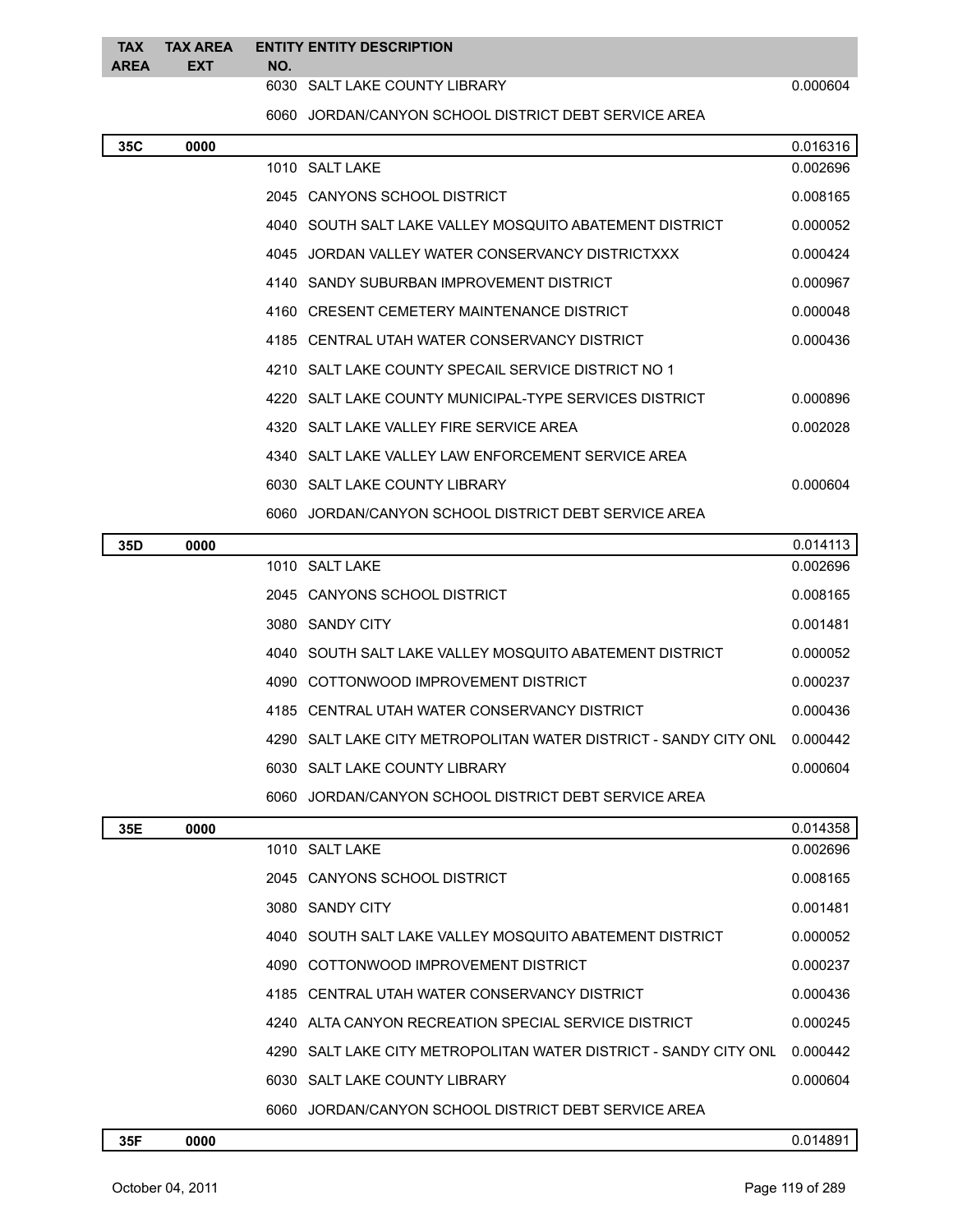| <b>TAX</b>  | <b>TAX AREA</b> |     | <b>ENTITY ENTITY DESCRIPTION</b>                                 |          |
|-------------|-----------------|-----|------------------------------------------------------------------|----------|
| <b>AREA</b> | <b>EXT</b>      | NO. |                                                                  |          |
|             |                 |     | 1010 SALT LAKE                                                   | 0.002696 |
|             |                 |     | 2045 CANYONS SCHOOL DISTRICT                                     | 0.008165 |
|             |                 |     | 3080 SANDY CITY                                                  | 0.001481 |
|             |                 |     | 4040 SOUTH SALT LAKE VALLEY MOSQUITO ABATEMENT DISTRICT          | 0.000052 |
|             |                 |     | 4140 SANDY SUBURBAN IMPROVEMENT DISTRICT                         | 0.000967 |
|             |                 |     | 4160 CRESENT CEMETERY MAINTENANCE DISTRICT                       | 0.000048 |
|             |                 |     | 4185 CENTRAL UTAH WATER CONSERVANCY DISTRICT                     | 0.000436 |
|             |                 |     | 4290 SALT LAKE CITY METROPOLITAN WATER DISTRICT - SANDY CITY ONL | 0.000442 |
|             |                 |     | 6030 SALT LAKE COUNTY LIBRARY                                    | 0.000604 |
|             |                 |     | 6060 JORDAN/CANYON SCHOOL DISTRICT DEBT SERVICE AREA             |          |
|             |                 |     |                                                                  |          |

| 35G | 0000 |                                                                  | 0.013876 |
|-----|------|------------------------------------------------------------------|----------|
|     |      | 1010 SAITIAKE                                                    | 0.002696 |
|     |      | 2045 CANYONS SCHOOL DISTRICT                                     | 0.008165 |
|     |      | 3080 SANDY CITY                                                  | 0.001481 |
|     |      | 4040 SOUTH SALT LAKE VALLEY MOSQUITO ABATEMENT DISTRICT          | 0.000052 |
|     |      | 4185 CENTRAL UTAH WATER CONSERVANCY DISTRICT                     | 0.000436 |
|     |      | 4290 SALT LAKE CITY METROPOLITAN WATER DISTRICT - SANDY CITY ONL | 0.000442 |
|     |      | 6030 SALT LAKE COUNTY LIBRARY                                    | 0.000604 |
|     |      | 6060 JORDAN/CANYON SCHOOL DISTRICT DEBT SERVICE AREA             |          |

| 35K | 0000 |                                                                  | 0.014891 |
|-----|------|------------------------------------------------------------------|----------|
|     |      | 1010 SALT LAKE                                                   | 0.002696 |
|     |      | 2045 CANYONS SCHOOL DISTRICT                                     | 0.008165 |
|     |      | 3080 SANDY CITY                                                  | 0.001481 |
|     |      | 4040 SOUTH SALT LAKE VALLEY MOSOUITO ABATEMENT DISTRICT          | 0.000052 |
|     |      | 4140 SANDY SUBURBAN IMPROVEMENT DISTRICT                         | 0.000967 |
|     |      | 4160 CRESENT CEMETERY MAINTENANCE DISTRICT                       | 0.000048 |
|     |      | 4185 CENTRAL UTAH WATER CONSERVANCY DISTRICT                     | 0.000436 |
|     |      | 4290 SALT LAKE CITY METROPOLITAN WATER DISTRICT - SANDY CITY ONL | 0.000442 |
|     |      | 6030 SALT LAKE COUNTY LIBRARY                                    | 0.000604 |
|     |      | 6060 JORDAN/CANYON SCHOOL DISTRICT DEBT SERVICE AREA             |          |

| 35L | 0000 |                                                         | 0.014358 |
|-----|------|---------------------------------------------------------|----------|
|     |      | 1010 SALT LAKE                                          | 0.002696 |
|     |      | 2045 CANYONS SCHOOL DISTRICT                            | 0.008165 |
|     |      | 3080 SANDY CITY                                         | 0.001481 |
|     |      | 4040 SOUTH SALT LAKE VALLEY MOSQUITO ABATEMENT DISTRICT | 0.000052 |
|     |      | 4090 COTTONWOOD IMPROVEMENT DISTRICT                    | 0.000237 |
|     |      | 4185 CENTRAL UTAH WATER CONSERVANCY DISTRICT            | 0.000436 |
|     |      | 4240 ALTA CANYON RECREATION SPECIAL SERVICE DISTRICT    | 0.000245 |
|     |      |                                                         |          |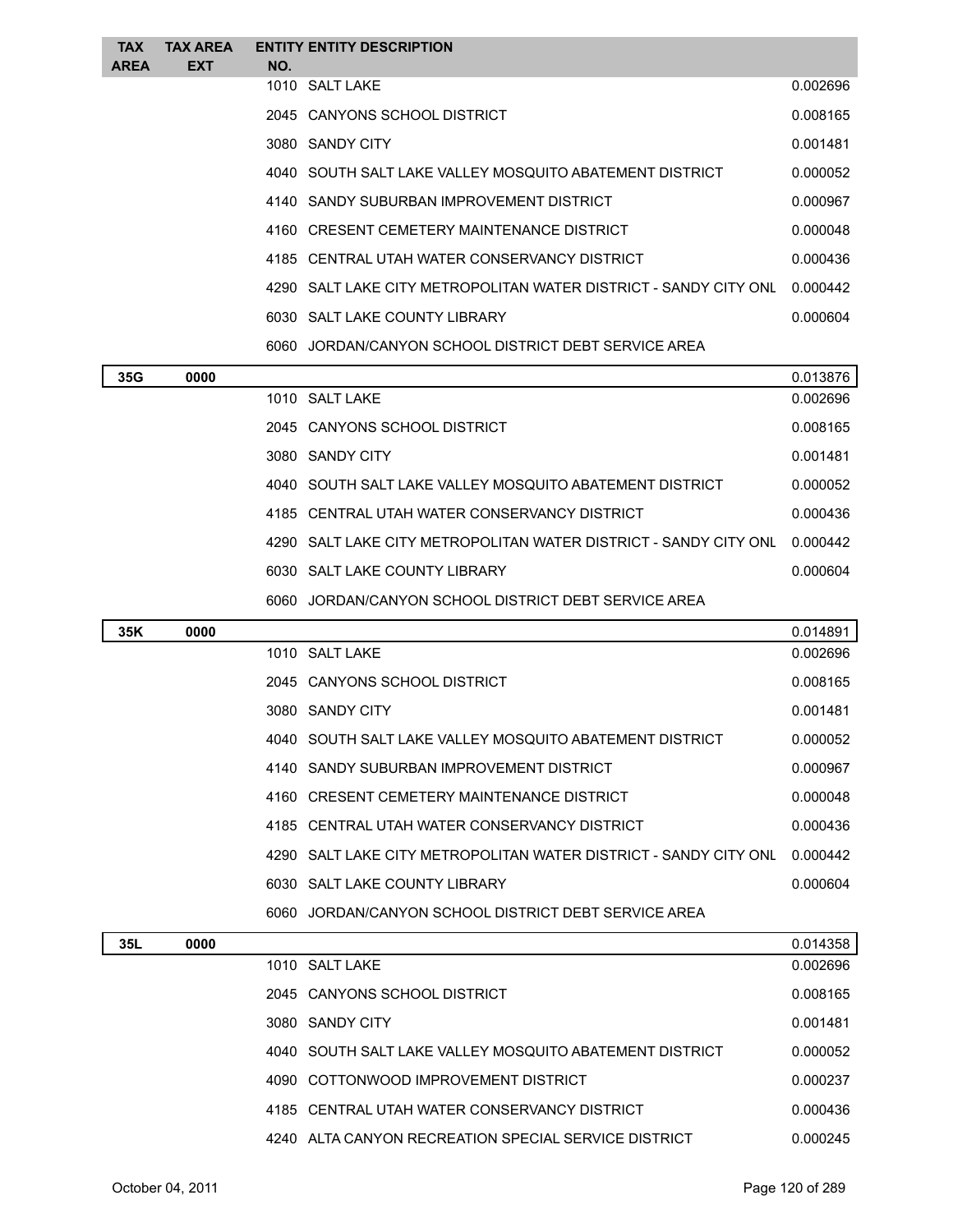| <b>TAX</b><br><b>AREA</b> | <b>TAX AREA</b><br><b>EXT</b> |     | <b>ENTITY ENTITY DESCRIPTION</b>                                 |          |
|---------------------------|-------------------------------|-----|------------------------------------------------------------------|----------|
|                           |                               | NO. | 4290 SALT LAKE CITY METROPOLITAN WATER DISTRICT - SANDY CITY ONL | 0.000442 |
|                           |                               |     | 4300 WHITE CITY WATER IMPROVEMENT DISTRICT                       | 0.000000 |
|                           |                               |     | 6030 SALT LAKE COUNTY LIBRARY                                    | 0.000604 |
|                           |                               |     | 6060 JORDAN/CANYON SCHOOL DISTRICT DEBT SERVICE AREA             |          |
| 35M                       | 0000                          |     |                                                                  | 0.014891 |
|                           |                               |     | 1010 SALT LAKE                                                   | 0.002696 |
|                           |                               |     | 2045 CANYONS SCHOOL DISTRICT                                     | 0.008165 |
|                           |                               |     | 3080 SANDY CITY                                                  | 0.001481 |
|                           |                               |     | 4040 SOUTH SALT LAKE VALLEY MOSQUITO ABATEMENT DISTRICT          | 0.000052 |
|                           |                               |     | 4140 SANDY SUBURBAN IMPROVEMENT DISTRICT                         | 0.000967 |
|                           |                               |     | 4160 CRESENT CEMETERY MAINTENANCE DISTRICT                       | 0.000048 |
|                           |                               |     | 4185 CENTRAL UTAH WATER CONSERVANCY DISTRICT                     | 0.000436 |
|                           |                               |     | 4290 SALT LAKE CITY METROPOLITAN WATER DISTRICT - SANDY CITY ONL | 0.000442 |
|                           |                               |     | 4300 WHITE CITY WATER IMPROVEMENT DISTRICT                       | 0.000000 |
|                           |                               |     | 6030 SALT LAKE COUNTY LIBRARY                                    | 0.000604 |
|                           |                               |     | 6060 JORDAN/CANYON SCHOOL DISTRICT DEBT SERVICE AREA             |          |
| 35P                       | 0000                          |     |                                                                  | 0.016316 |
|                           |                               |     | 1010 SALT LAKE                                                   | 0.002696 |
|                           |                               |     | 2045 CANYONS SCHOOL DISTRICT                                     | 0.008165 |
|                           |                               |     | 4040 SOUTH SALT LAKE VALLEY MOSQUITO ABATEMENT DISTRICT          | 0.000052 |
|                           |                               |     | 4045 JORDAN VALLEY WATER CONSERVANCY DISTRICTXXX                 | 0.000424 |
|                           |                               |     | 4140 SANDY SUBURBAN IMPROVEMENT DISTRICT                         | 0.000967 |
|                           |                               |     | 4160 CRESENT CEMETERY MAINTENANCE DISTRICT                       | 0.000048 |
|                           |                               |     | 4185 CENTRAL UTAH WATER CONSERVANCY DISTRICT                     | 0.000436 |
|                           |                               |     | 4210 SALT LAKE COUNTY SPECAIL SERVICE DISTRICT NO 1              |          |
|                           |                               |     | 4220 SALT LAKE COUNTY MUNICIPAL-TYPE SERVICES DISTRICT           | 0.000896 |
|                           |                               |     | 4300 WHITE CITY WATER IMPROVEMENT DISTRICT                       | 0.000000 |
|                           |                               |     | 4320 SALT LAKE VALLEY FIRE SERVICE AREA                          | 0.002028 |
|                           |                               |     | 4340 SALT LAKE VALLEY LAW ENFORCEMENT SERVICE AREA               |          |
|                           |                               |     | 6030 SALT LAKE COUNTY LIBRARY                                    | 0.000604 |
|                           |                               |     | 6060 JORDAN/CANYON SCHOOL DISTRICT DEBT SERVICE AREA             |          |
| 35R                       | 0000                          |     |                                                                  | 0.014300 |
|                           |                               |     | 1010 SALT LAKE                                                   | 0.002696 |
|                           |                               |     | 2045 CANYONS SCHOOL DISTRICT                                     | 0.008165 |
|                           |                               |     | 3080 SANDY CITY                                                  | 0.001481 |
|                           |                               |     | 4040 SOUTH SALT LAKE VALLEY MOSQUITO ABATEMENT DISTRICT          | 0.000052 |

JORDAN VALLEY WATER CONSERVANCY DISTRICTXXX 0.000424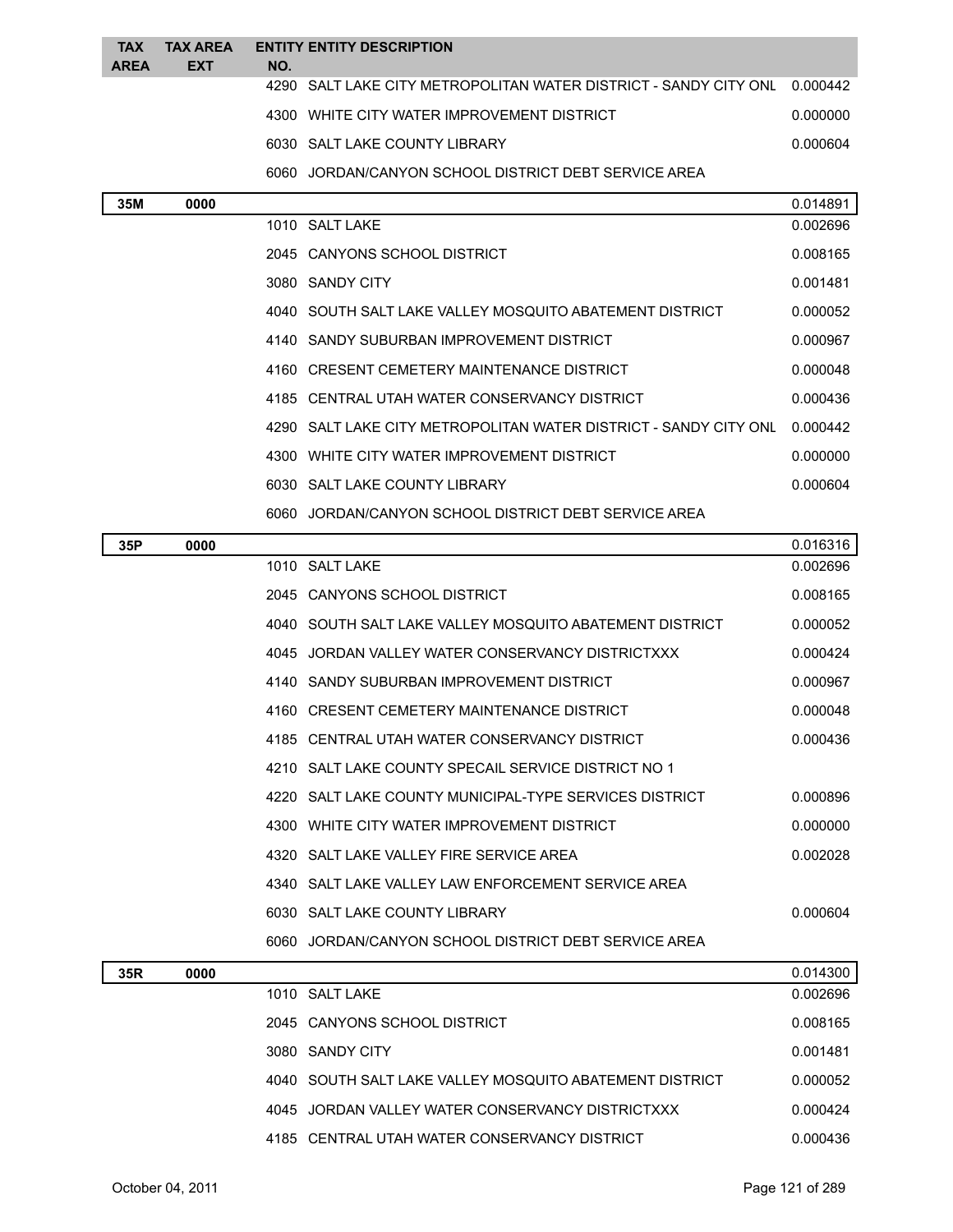| <b>TAX</b><br><b>AREA</b> | <b>TAX AREA</b><br>EXT | NO. | <b>ENTITY ENTITY DESCRIPTION</b>                                           |          |
|---------------------------|------------------------|-----|----------------------------------------------------------------------------|----------|
|                           |                        |     | 4290 SALT LAKE CITY METROPOLITAN WATER DISTRICT - SANDY CITY ONL  0.000442 |          |
|                           |                        |     | 6030 SALT LAKE COUNTY LIBRARY                                              | 0.000604 |
|                           |                        |     | 6060 JORDAN/CANYON SCHOOL DISTRICT DEBT SERVICE AREA                       |          |
| 35S                       | 0000                   |     |                                                                            | 0.014843 |
|                           |                        |     | 1010 SALT LAKE                                                             | 0.002696 |
|                           |                        |     | 2045 CANYONS SCHOOL DISTRICT                                               | 0.008165 |
|                           |                        |     | 3080 SANDY CITY                                                            | 0.001481 |
|                           |                        |     | 4040 SOUTH SALT LAKE VALLEY MOSQUITO ABATEMENT DISTRICT                    | 0.000052 |
|                           |                        |     | 4140 SANDY SUBURBAN IMPROVEMENT DISTRICT                                   | 0.000967 |
|                           |                        |     | 4185 CENTRAL UTAH WATER CONSERVANCY DISTRICT                               | 0.000436 |
|                           |                        |     | 4290 SALT LAKE CITY METROPOLITAN WATER DISTRICT - SANDY CITY ONL           | 0.000442 |
|                           |                        |     | 6030 SALT LAKE COUNTY LIBRARY                                              | 0.000604 |
|                           |                        |     | 6060 JORDAN/CANYON SCHOOL DISTRICT DEBT SERVICE AREA                       |          |
| 36B                       | 0000                   |     |                                                                            | 0.014854 |
|                           |                        |     | 1010 SALT LAKE                                                             | 0.002696 |
|                           |                        |     | 2040 JORDAN SCHOOL DISTRICT                                                | 0.007319 |
|                           |                        |     | 4040 SOUTH SALT LAKE VALLEY MOSQUITO ABATEMENT DISTRICT                    | 0.000052 |
|                           |                        |     | 4045 JORDAN VALLEY WATER CONSERVANCY DISTRICTXXX                           | 0.000424 |
|                           |                        |     | 4150 SOUTH VALLEY SEWER DISTRICT                                           | 0.000399 |
|                           |                        |     | 4185 CENTRAL UTAH WATER CONSERVANCY DISTRICT                               | 0.000436 |
|                           |                        |     | 4210 SALT LAKE COUNTY SPECAIL SERVICE DISTRICT NO 1                        |          |
|                           |                        |     | 4220 SALT LAKE COUNTY MUNICIPAL-TYPE SERVICES DISTRICT                     | 0.000896 |
|                           |                        |     | 4320   SALT LAKE VALLEY FIRE SERVICE AREA                                  | 0.002028 |
|                           |                        |     | 4340   SALT LAKE VALLEY LAW ENFORCEMENT SERVICE AREA                       |          |
|                           |                        |     | 6030 SALT LAKE COUNTY LIBRARY                                              | 0.000604 |
|                           |                        |     | 6060 JORDAN/CANYON SCHOOL DISTRICT DEBT SERVICE AREA                       |          |
| 36D                       | 0000                   |     |                                                                            | 0.014323 |
|                           |                        |     | 1010 SALT LAKE                                                             | 0.002696 |
|                           |                        |     | 2045 CANYONS SCHOOL DISTRICT                                               | 0.008165 |
|                           |                        |     | 3080 SANDY CITY                                                            | 0.001481 |
|                           |                        |     | 4040 SOUTH SALT LAKE VALLEY MOSQUITO ABATEMENT DISTRICT                    | 0.000052 |
|                           |                        |     | 4150 SOUTH VALLEY SEWER DISTRICT                                           | 0.000399 |
|                           |                        |     | 4160 CRESENT CEMETERY MAINTENANCE DISTRICT                                 | 0.000048 |
|                           |                        |     | 4185 CENTRAL UTAH WATER CONSERVANCY DISTRICT                               | 0.000436 |
|                           |                        |     | 4290 SALT LAKE CITY METROPOLITAN WATER DISTRICT - SANDY CITY ONL           | 0.000442 |
|                           |                        |     | 6030 SALT LAKE COUNTY LIBRARY                                              | 0.000604 |
|                           |                        |     | 6060 JORDAN/CANYON SCHOOL DISTRICT DEBT SERVICE AREA                       |          |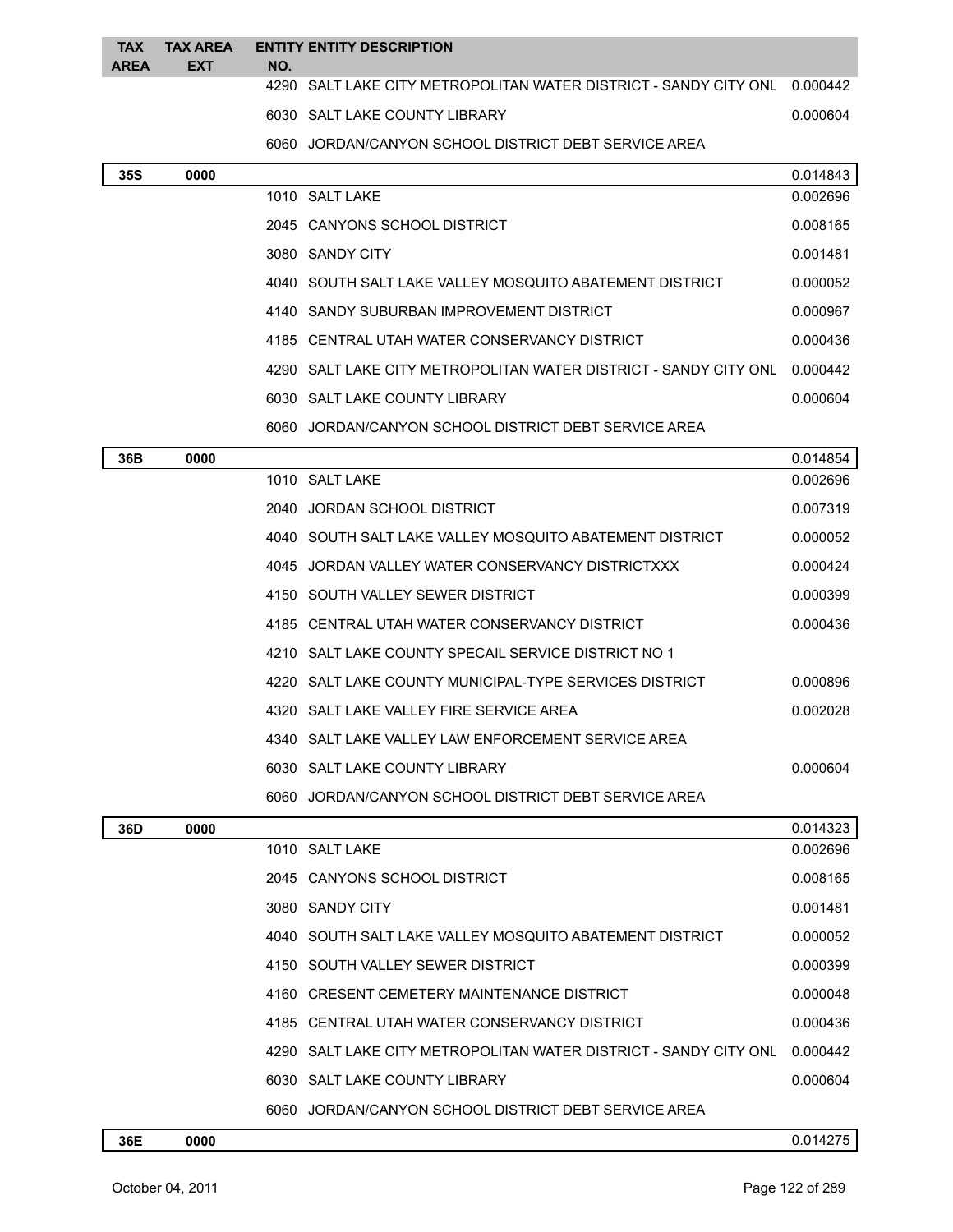| <b>TAX</b>  | <b>TAX AREA</b> | <b>ENTITY ENTITY DESCRIPTION</b>                                 |          |
|-------------|-----------------|------------------------------------------------------------------|----------|
| <b>AREA</b> | <b>EXT</b>      | NO.                                                              |          |
|             |                 | 1010 SALT LAKE                                                   | 0.002696 |
|             |                 | 2045 CANYONS SCHOOL DISTRICT                                     | 0.008165 |
|             |                 | 3080 SANDY CITY                                                  | 0.001481 |
|             |                 | 4040 SOUTH SALT LAKE VALLEY MOSQUITO ABATEMENT DISTRICT          | 0.000052 |
|             |                 | 4150 SOUTH VALLEY SEWER DISTRICT                                 | 0.000399 |
|             |                 | 4185 CENTRAL UTAH WATER CONSERVANCY DISTRICT                     | 0.000436 |
|             |                 | 4290 SALT LAKE CITY METROPOLITAN WATER DISTRICT - SANDY CITY ONL | 0.000442 |
|             |                 | 6030 SALT LAKE COUNTY LIBRARY                                    | 0.000604 |
|             |                 | 6060 JORDAN/CANYON SCHOOL DISTRICT DEBT SERVICE AREA             |          |
|             |                 |                                                                  |          |

| 36F | 0000 |                                                                  | 0.014323 |
|-----|------|------------------------------------------------------------------|----------|
|     |      | 1010 SALT LAKE                                                   | 0.002696 |
|     |      | 2045 CANYONS SCHOOL DISTRICT                                     | 0.008165 |
|     |      | 3080 SANDY CITY                                                  | 0.001481 |
|     |      | 4040 SOUTH SALT LAKE VALLEY MOSQUITO ABATEMENT DISTRICT          | 0.000052 |
|     |      | 4150 SOUTH VALLEY SEWER DISTRICT                                 | 0.000399 |
|     |      | 4160 CRESENT CEMETERY MAINTENANCE DISTRICT                       | 0.000048 |
|     |      | 4185 CENTRAL UTAH WATER CONSERVANCY DISTRICT                     | 0.000436 |
|     |      | 4290 SALT LAKE CITY METROPOLITAN WATER DISTRICT - SANDY CITY ONL | 0.000442 |
|     |      | 6030 SALT LAKE COUNTY LIBRARY                                    | 0.000604 |
|     |      | 6060 JORDAN/CANYON SCHOOL DISTRICT DEBT SERVICE AREA             |          |

| 0000 |                                                         | 0.014323                                                         |
|------|---------------------------------------------------------|------------------------------------------------------------------|
|      | 1010 SALT LAKE                                          | 0.002696                                                         |
|      | 2045 CANYONS SCHOOL DISTRICT                            | 0.008165                                                         |
|      | 3080 SANDY CITY                                         | 0.001481                                                         |
|      | 4040 SOUTH SALT LAKE VALLEY MOSQUITO ABATEMENT DISTRICT | 0.000052                                                         |
|      | 4150 SOUTH VALLEY SEWER DISTRICT                        | 0.000399                                                         |
|      | 4160 CRESENT CEMETERY MAINTENANCE DISTRICT              | 0.000048                                                         |
|      | 4185 CENTRAL UTAH WATER CONSERVANCY DISTRICT            | 0.000436                                                         |
|      |                                                         | 0.000442                                                         |
|      | 6030 SALT LAKE COUNTY LIBRARY                           | 0.000604                                                         |
|      | 6060 JORDAN/CANYON SCHOOL DISTRICT DEBT SERVICE AREA    |                                                                  |
|      |                                                         | 4290 SALT LAKE CITY METROPOLITAN WATER DISTRICT - SANDY CITY ONL |

| 36H | 0000 |                                                         | 0.014323 |
|-----|------|---------------------------------------------------------|----------|
|     |      | 1010 SALT LAKE                                          | 0.002696 |
|     |      | 2045 CANYONS SCHOOL DISTRICT                            | 0.008165 |
|     |      | 3080 SANDY CITY                                         | 0.001481 |
|     |      | 4040 SOUTH SALT LAKE VALLEY MOSQUITO ABATEMENT DISTRICT | 0.000052 |
|     |      | 4150 SOUTH VALLEY SEWER DISTRICT                        | 0.000399 |
|     |      | 4160 CRESENT CEMETERY MAINTENANCE DISTRICT              | 0.000048 |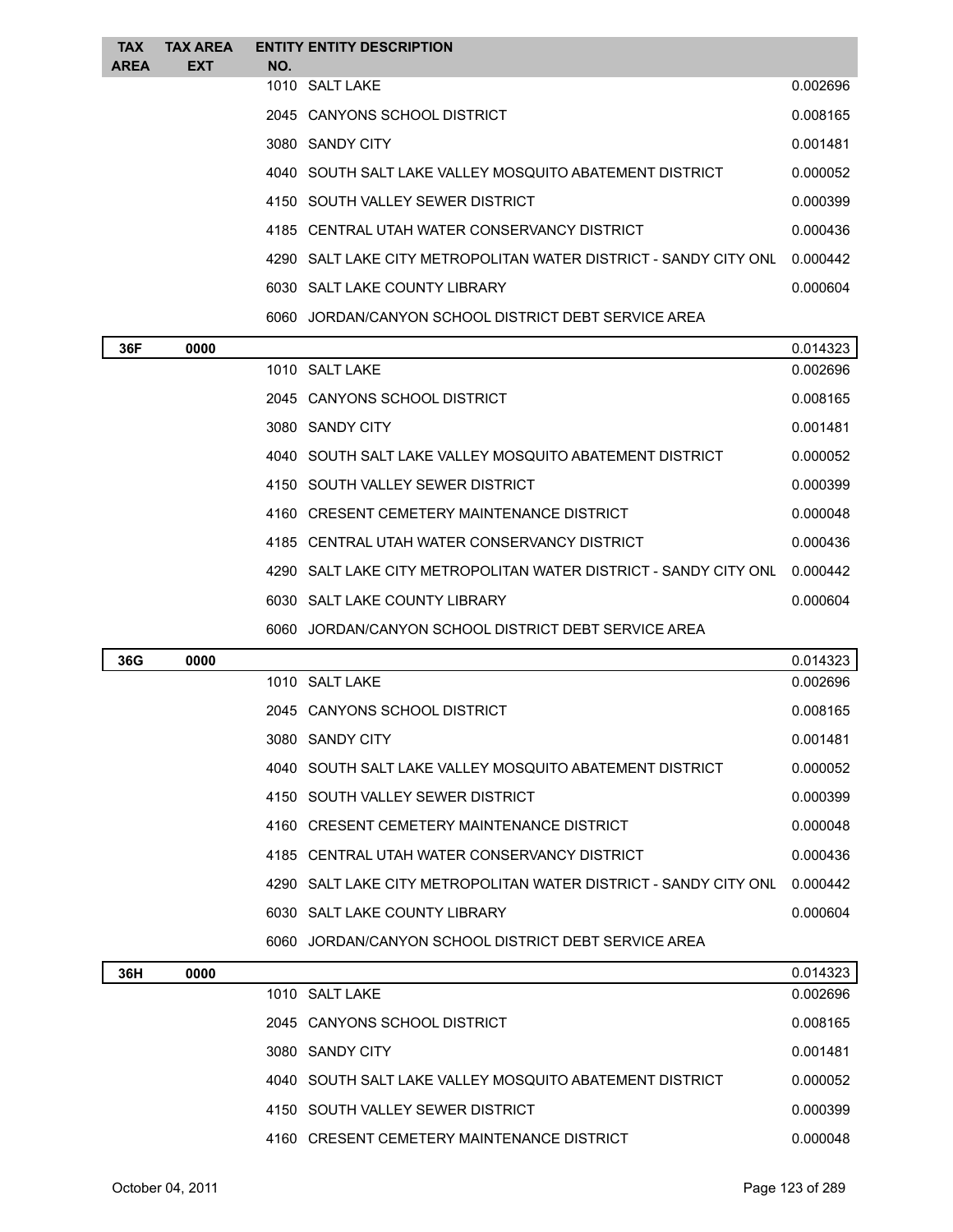| <b>TAX</b>  | <b>TAX AREA</b> |     | <b>ENTITY ENTITY DESCRIPTION</b>                                 |          |
|-------------|-----------------|-----|------------------------------------------------------------------|----------|
| <b>AREA</b> | <b>EXT</b>      | NO. | 4185 CENTRAL UTAH WATER CONSERVANCY DISTRICT                     | 0.000436 |
|             |                 |     | 4290 SALT LAKE CITY METROPOLITAN WATER DISTRICT - SANDY CITY ONL | 0.000442 |
|             |                 |     | 6030 SALT LAKE COUNTY LIBRARY                                    | 0.000604 |
|             |                 |     | 6060 JORDAN/CANYON SCHOOL DISTRICT DEBT SERVICE AREA             |          |
| 36I         | 0000            |     |                                                                  | 0.014782 |
|             |                 |     | 1010 SALT LAKE                                                   | 0.002696 |
|             |                 |     | 2045 CANYONS SCHOOL DISTRICT                                     | 0.008165 |
|             |                 |     | 3080 SANDY CITY                                                  | 0.001481 |
|             |                 |     | 4040 SOUTH SALT LAKE VALLEY MOSQUITO ABATEMENT DISTRICT          | 0.000052 |
|             |                 |     | 4045 JORDAN VALLEY WATER CONSERVANCY DISTRICTXXX                 | 0.000424 |
|             |                 |     | 4090 COTTONWOOD IMPROVEMENT DISTRICT                             | 0.000237 |
|             |                 |     | 4185 CENTRAL UTAH WATER CONSERVANCY DISTRICT                     | 0.000436 |
|             |                 |     | 4240 ALTA CANYON RECREATION SPECIAL SERVICE DISTRICT             | 0.000245 |
|             |                 |     | 4290 SALT LAKE CITY METROPOLITAN WATER DISTRICT - SANDY CITY ONL | 0.000442 |
|             |                 |     | 6030 SALT LAKE COUNTY LIBRARY                                    | 0.000604 |
|             |                 |     | 6060 JORDAN/CANYON SCHOOL DISTRICT DEBT SERVICE AREA             |          |
| 36J         | 0000            |     |                                                                  | 0.015249 |
|             |                 |     | 1010 SALT LAKE                                                   | 0.002696 |
|             |                 |     | 2045 CANYONS SCHOOL DISTRICT                                     | 0.008165 |
|             |                 |     | 3080 SANDY CITY                                                  | 0.001481 |
|             |                 |     | 4040 SOUTH SALT LAKE VALLEY MOSQUITO ABATEMENT DISTRICT          | 0.000052 |
|             |                 |     | 4045 JORDAN VALLEY WATER CONSERVANCY DISTRICTXXX                 | 0.000424 |
|             |                 |     | 4070 MID VALLEY IMPROVEMENT DISTRICT                             | 0.000949 |
|             |                 |     | 4185 CENTRAL UTAH WATER CONSERVANCY DISTRICT                     | 0.000436 |
|             |                 |     | 4290 SALT LAKE CITY METROPOLITAN WATER DISTRICT - SANDY CITY ONL | 0.000442 |
|             |                 |     | 6030 SALT LAKE COUNTY LIBRARY                                    | 0.000604 |
|             |                 |     | 6060 JORDAN/CANYON SCHOOL DISTRICT DEBT SERVICE AREA             |          |
| 36K         | 0000            |     |                                                                  | 0.014699 |
|             |                 |     | 1010 SALT LAKE                                                   | 0.002696 |
|             |                 |     | 2045 CANYONS SCHOOL DISTRICT                                     | 0.008165 |
|             |                 |     | 3080 SANDY CITY                                                  | 0.001481 |
|             |                 |     | 4040 SOUTH SALT LAKE VALLEY MOSQUITO ABATEMENT DISTRICT          | 0.000052 |
|             |                 |     | 4045 JORDAN VALLEY WATER CONSERVANCY DISTRICTXXX                 | 0.000424 |
|             |                 |     | 4150 SOUTH VALLEY SEWER DISTRICT                                 | 0.000399 |
|             |                 |     | 4185 CENTRAL UTAH WATER CONSERVANCY DISTRICT                     | 0.000436 |
|             |                 |     | 4290 SALT LAKE CITY METROPOLITAN WATER DISTRICT - SANDY CITY ONL | 0.000442 |
|             |                 |     | 6030 SALT LAKE COUNTY LIBRARY                                    | 0.000604 |
|             |                 |     | 6060 JORDAN/CANYON SCHOOL DISTRICT DEBT SERVICE AREA             |          |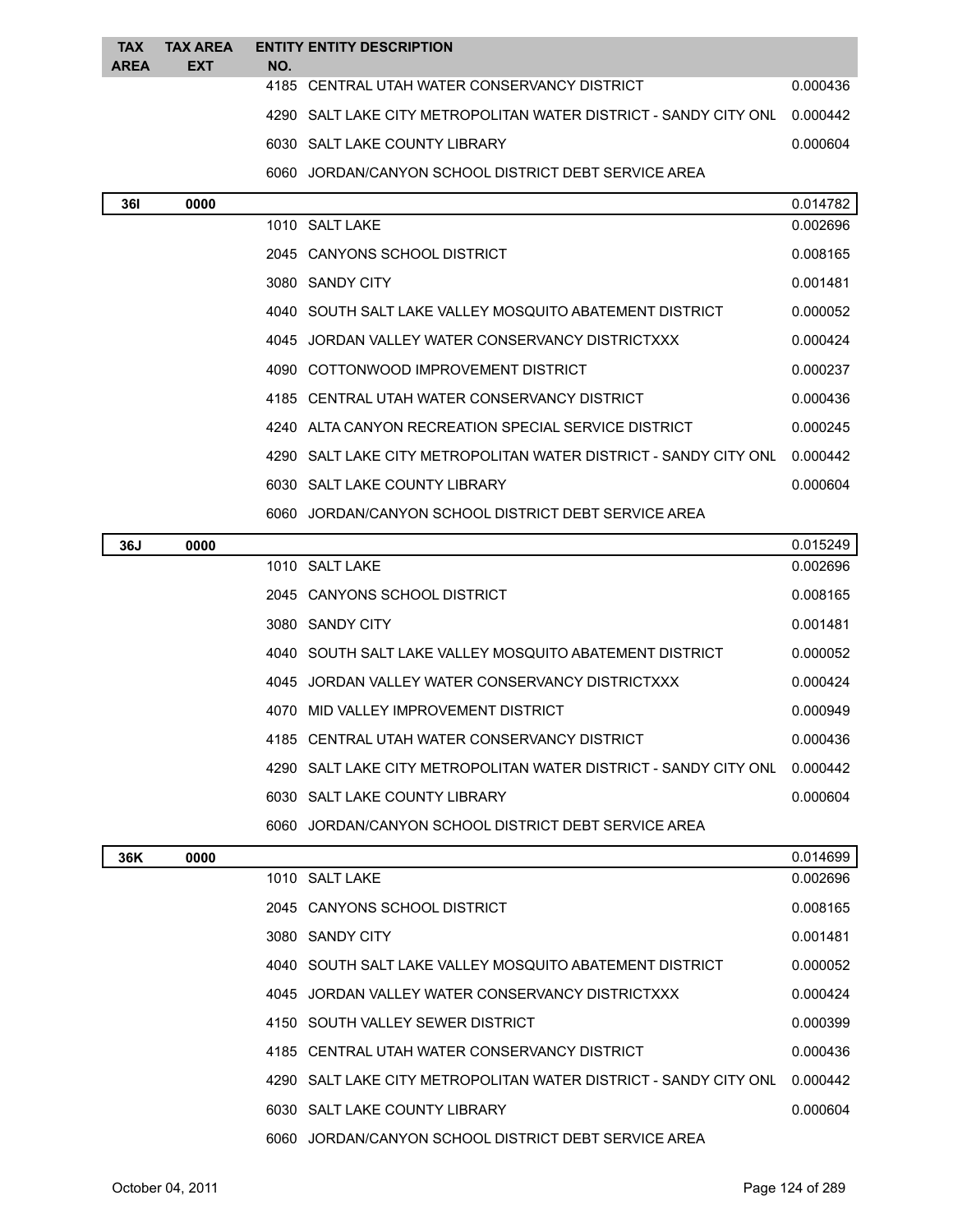| <b>TAX</b>         | <b>TAX AREA</b>    |     | <b>ENTITY ENTITY DESCRIPTION</b>                                   |          |
|--------------------|--------------------|-----|--------------------------------------------------------------------|----------|
| <b>AREA</b><br>36L | <b>EXT</b><br>0000 | NO. |                                                                    | 0.015315 |
|                    |                    |     | 1010 SALT LAKE                                                     | 0.002696 |
|                    |                    |     | 2045 CANYONS SCHOOL DISTRICT                                       | 0.008165 |
|                    |                    |     | 3080 SANDY CITY                                                    | 0.001481 |
|                    |                    |     | 4040 SOUTH SALT LAKE VALLEY MOSQUITO ABATEMENT DISTRICT            | 0.000052 |
|                    |                    |     | 4045 JORDAN VALLEY WATER CONSERVANCY DISTRICTXXX                   | 0.000424 |
|                    |                    |     | 4140 SANDY SUBURBAN IMPROVEMENT DISTRICT                           | 0.000967 |
|                    |                    |     | 4160 CRESENT CEMETERY MAINTENANCE DISTRICT                         | 0.000048 |
|                    |                    |     | 4185 CENTRAL UTAH WATER CONSERVANCY DISTRICT                       | 0.000436 |
|                    |                    |     | 4290   SALT LAKE CITY METROPOLITAN WATER DISTRICT - SANDY CITY ONL | 0.000442 |
|                    |                    |     | 6030 SALT LAKE COUNTY LIBRARY                                      | 0.000604 |
|                    |                    |     | 6060 JORDAN/CANYON SCHOOL DISTRICT DEBT SERVICE AREA               |          |
| 36M                | 0000               |     |                                                                    | 0.014537 |
|                    |                    |     | 1010 SALT LAKE                                                     | 0.002696 |
|                    |                    |     | 2045 CANYONS SCHOOL DISTRICT                                       | 0.008165 |
|                    |                    |     | 3080 SANDY CITY                                                    | 0.001481 |
|                    |                    |     | 4040 SOUTH SALT LAKE VALLEY MOSQUITO ABATEMENT DISTRICT            | 0.000052 |
|                    |                    |     | 4045 JORDAN VALLEY WATER CONSERVANCY DISTRICTXXX                   | 0.000424 |
|                    |                    |     | 4090 COTTONWOOD IMPROVEMENT DISTRICT                               | 0.000237 |
|                    |                    |     | 4185 CENTRAL UTAH WATER CONSERVANCY DISTRICT                       | 0.000436 |
|                    |                    |     | 4290 SALT LAKE CITY METROPOLITAN WATER DISTRICT - SANDY CITY ONL   | 0.000442 |
|                    |                    |     | 6030 SALT LAKE COUNTY LIBRARY                                      | 0.000604 |
|                    |                    |     | 6060 JORDAN/CANYON SCHOOL DISTRICT DEBT SERVICE AREA               |          |
| 36P                | 0000               |     |                                                                    | 0.015267 |
|                    |                    |     | 1010 SALT LAKE                                                     | 0.002696 |
|                    |                    |     | 2045 CANYONS SCHOOL DISTRICT                                       | 0.008165 |
|                    |                    |     | 3080 SANDY CITY                                                    | 0.001481 |
|                    |                    |     | 4040 SOUTH SALT LAKE VALLEY MOSQUITO ABATEMENT DISTRICT            | 0.000052 |
|                    |                    |     | 4045 JORDAN VALLEY WATER CONSERVANCY DISTRICTXXX                   | 0.000424 |
|                    |                    |     | 4140 SANDY SUBURBAN IMPROVEMENT DISTRICT                           | 0.000967 |
|                    |                    |     | 4185 CENTRAL UTAH WATER CONSERVANCY DISTRICT                       | 0.000436 |
|                    |                    |     | 4290 SALT LAKE CITY METROPOLITAN WATER DISTRICT - SANDY CITY ONL   | 0.000442 |
|                    |                    |     | 6030 SALT LAKE COUNTY LIBRARY                                      | 0.000604 |
|                    |                    |     | 6060 JORDAN/CANYON SCHOOL DISTRICT DEBT SERVICE AREA               |          |
| 36S                | 0000               |     |                                                                    | 0.015494 |
|                    |                    |     | 1010 SALT LAKE                                                     | 0.002696 |
|                    |                    |     | 2045 CANYONS SCHOOL DISTRICT                                       | 0.008165 |
|                    |                    |     | 3080 SANDY CITY                                                    | 0.001481 |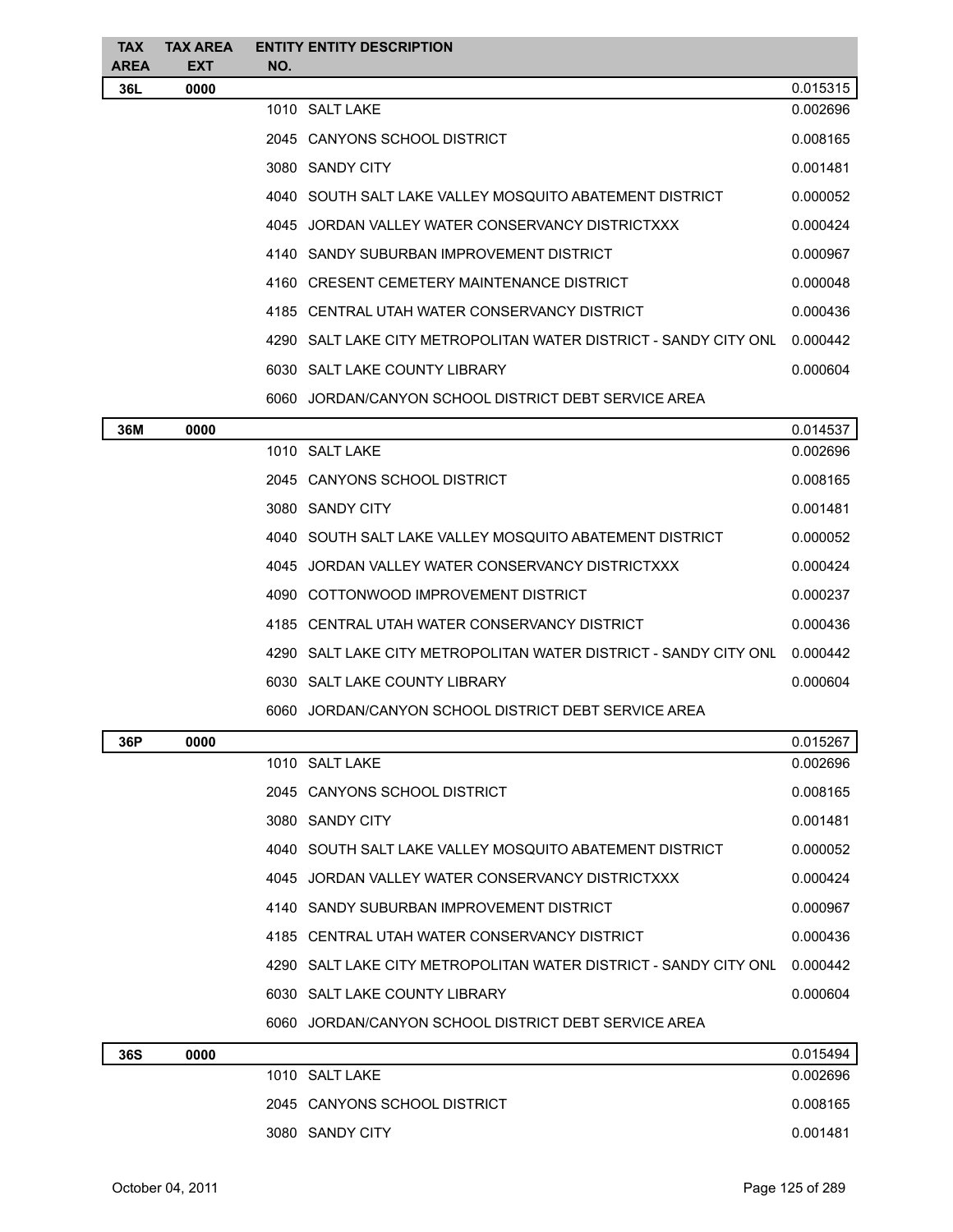| <b>TAX</b>  | <b>TAX AREA</b> |     | <b>ENTITY ENTITY DESCRIPTION</b>                                 |          |
|-------------|-----------------|-----|------------------------------------------------------------------|----------|
| <b>AREA</b> | <b>EXT</b>      | NO. |                                                                  |          |
|             |                 |     | 4040 SOUTH SALT LAKE VALLEY MOSQUITO ABATEMENT DISTRICT          | 0.000052 |
|             |                 |     | 4045 JORDAN VALLEY WATER CONSERVANCY DISTRICTXXX                 | 0.000424 |
|             |                 |     | 4070 MID VALLEY IMPROVEMENT DISTRICT                             | 0.000949 |
|             |                 |     | 4185 CENTRAL UTAH WATER CONSERVANCY DISTRICT                     | 0.000436 |
|             |                 |     | 4240 ALTA CANYON RECREATION SPECIAL SERVICE DISTRICT             | 0.000245 |
|             |                 |     | 4290 SALT LAKE CITY METROPOLITAN WATER DISTRICT - SANDY CITY ONL | 0.000442 |
|             |                 |     | 6030 SALT LAKE COUNTY LIBRARY                                    | 0.000604 |
|             |                 |     | 6060 JORDAN/CANYON SCHOOL DISTRICT DEBT SERVICE AREA             |          |

| 36T | 0000 |                                                                  | 0.015290 |
|-----|------|------------------------------------------------------------------|----------|
|     |      | 1010 SALT LAKE                                                   | 0.002696 |
|     |      | 2045 CANYONS SCHOOL DISTRICT                                     | 0.008165 |
|     |      | 3080 SANDY CITY                                                  | 0.001481 |
|     |      | 4040 SOUTH SALT LAKE VALLEY MOSQUITO ABATEMENT DISTRICT          | 0.000052 |
|     |      | 4140 SANDY SUBURBAN IMPROVEMENT DISTRICT                         | 0.000967 |
|     |      | 4150 SOUTH VALLEY SEWER DISTRICT                                 | 0.000399 |
|     |      | 4160 CRESENT CEMETERY MAINTENANCE DISTRICT                       | 0.000048 |
|     |      | 4185 CENTRAL UTAH WATER CONSERVANCY DISTRICT                     | 0.000436 |
|     |      | 4290 SALT LAKE CITY METROPOLITAN WATER DISTRICT - SANDY CITY ONL | 0.000442 |
|     |      | 6030 SALT LAKE COUNTY LIBRARY                                    | 0.000604 |
|     |      | 6060 JORDAN/CANYON SCHOOL DISTRICT DEBT SERVICE AREA             |          |
|     |      |                                                                  |          |

| 36W | 0000 |                                                                  | 0.014323 |
|-----|------|------------------------------------------------------------------|----------|
|     |      | 1010 SALT LAKE                                                   | 0.002696 |
|     |      | 2045 CANYONS SCHOOL DISTRICT                                     | 0.008165 |
|     |      | 3080 SANDY CITY                                                  | 0.001481 |
|     |      | 4040 SOUTH SALT LAKE VALLEY MOSQUITO ABATEMENT DISTRICT          | 0.000052 |
|     |      | 4150 SOUTH VALLEY SEWER DISTRICT                                 | 0.000399 |
|     |      | 4160 CRESENT CEMETERY MAINTENANCE DISTRICT                       | 0.000048 |
|     |      | 4185 CENTRAL UTAH WATER CONSERVANCY DISTRICT                     | 0.000436 |
|     |      | 4290 SALT LAKE CITY METROPOLITAN WATER DISTRICT - SANDY CITY ONL | 0.000442 |
|     |      | 6030 SALT LAKE COUNTY LIBRARY                                    | 0.000604 |
|     |      | 6060 JORDAN/CANYON SCHOOL DISTRICT DEBT SERVICE AREA             |          |
|     |      |                                                                  |          |

| 36Z | 0000 |                                                         | 0.014340 |
|-----|------|---------------------------------------------------------|----------|
|     |      | 1010 SALT LAKE                                          | 0.002696 |
|     |      | 2045 CANYONS SCHOOL DISTRICT                            | 0.008165 |
|     |      | 3080 SANDY CITY                                         | 0.001481 |
|     |      | 4040 SOUTH SALT LAKE VALLEY MOSQUITO ABATEMENT DISTRICT | 0.000052 |
|     |      | 4045 JORDAN VALLEY WATER CONSERVANCY DISTRICTXXX        | 0.000424 |
|     |      | 4090 COTTONWOOD IMPROVEMENT DISTRICT                    | 0.000237 |
|     |      |                                                         |          |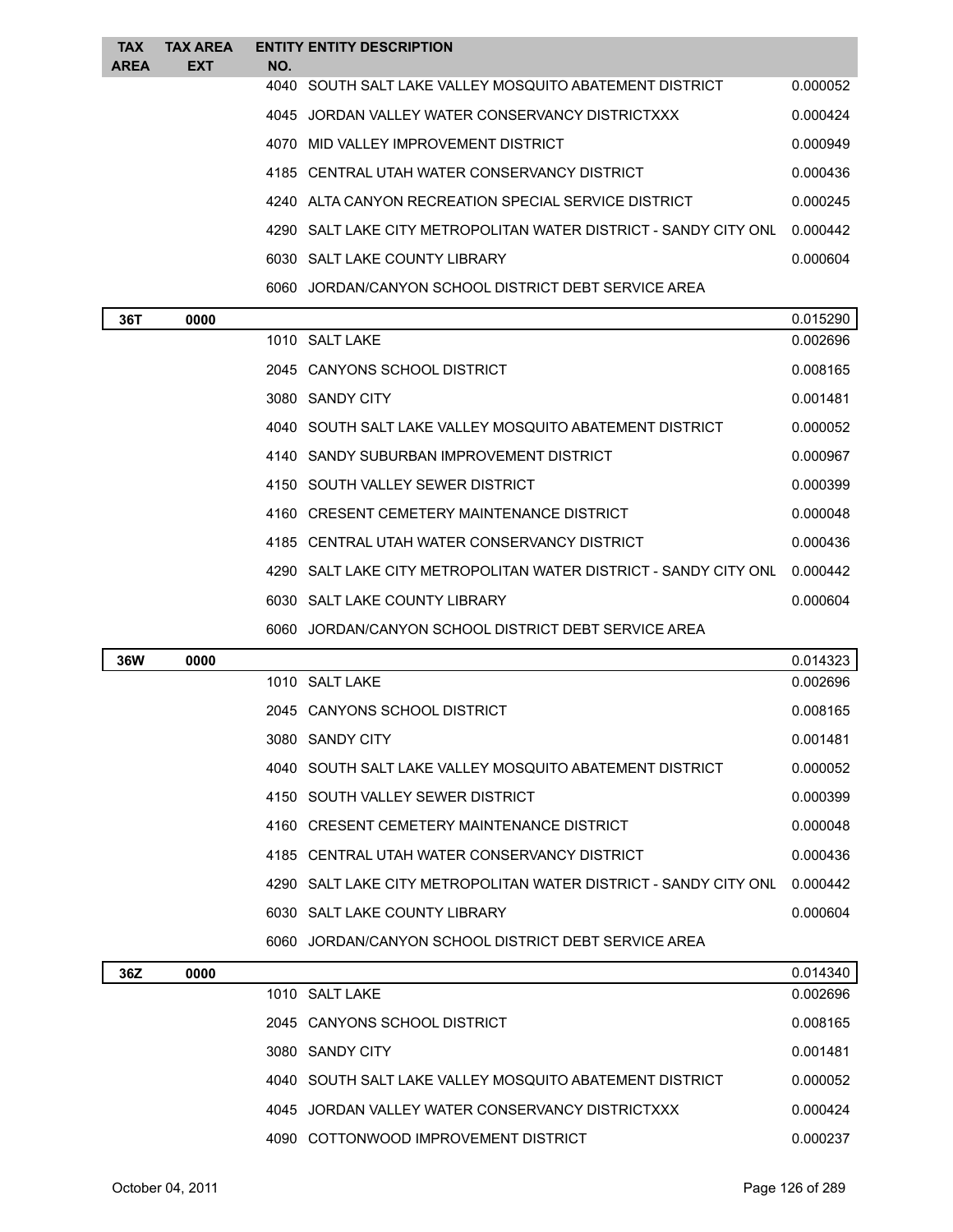| <b>TAX</b>  | <b>TAX AREA</b> | <b>ENTITY ENTITY DESCRIPTION</b>                          |          |
|-------------|-----------------|-----------------------------------------------------------|----------|
| <b>AREA</b> | EXT             | NO.<br>4185 CENTRAL UTAH WATER CONSERVANCY DISTRICT       | 0.000436 |
|             |                 | 4240 ALTA CANYON RECREATION SPECIAL SERVICE DISTRICT      | 0.000245 |
|             |                 | 6030 SALT LAKE COUNTY LIBRARY                             | 0.000604 |
|             |                 | 6060 JORDAN/CANYON SCHOOL DISTRICT DEBT SERVICE AREA      |          |
| 37A         | 0000            |                                                           | 0.013176 |
|             |                 | 1010 SALT LAKE                                            | 0.002696 |
|             |                 | 2040 JORDAN SCHOOL DISTRICT                               | 0.007319 |
|             |                 | 3110 WEST JORDAN CITY                                     | 0.002069 |
|             |                 | 4040 SOUTH SALT LAKE VALLEY MOSQUITO ABATEMENT DISTRICT   | 0.000052 |
|             |                 | 4185 CENTRAL UTAH WATER CONSERVANCY DISTRICT              | 0.000436 |
|             |                 | 6030 SALT LAKE COUNTY LIBRARY                             | 0.000604 |
| 37D         | 0000            |                                                           | 0.013575 |
|             |                 | 1010 SALT LAKE                                            | 0.002696 |
|             |                 | 2040 JORDAN SCHOOL DISTRICT                               | 0.007319 |
|             |                 | 3110 WEST JORDAN CITY                                     | 0.002069 |
|             |                 | 4040 SOUTH SALT LAKE VALLEY MOSQUITO ABATEMENT DISTRICT   | 0.000052 |
|             |                 | 4150 SOUTH VALLEY SEWER DISTRICT                          | 0.000399 |
|             |                 | 4185 CENTRAL UTAH WATER CONSERVANCY DISTRICT              | 0.000436 |
|             |                 | 6030 SALT LAKE COUNTY LIBRARY                             | 0.000604 |
| 37G         | 0000            |                                                           | 0.013999 |
|             |                 | 1010 SALT LAKE                                            | 0.002696 |
|             |                 | 2040 JORDAN SCHOOL DISTRICT                               | 0.007319 |
|             |                 | 3110 WEST JORDAN CITY                                     | 0.002069 |
|             |                 | 4040 SOUTH SALT LAKE VALLEY MOSQUITO ABATEMENT DISTRICT   | 0.000052 |
|             |                 | 4045 JORDAN VALLEY WATER CONSERVANCY DISTRICTXXX          | 0.000424 |
|             |                 | 4150 SOUTH VALLEY SEWER DISTRICT                          | 0.000399 |
|             |                 | 4185 CENTRAL UTAH WATER CONSERVANCY DISTRICT              | 0.000436 |
|             |                 | 6030 SALT LAKE COUNTY LIBRARY                             | 0.000604 |
| 37J         | 0000            |                                                           | 0.015604 |
|             |                 | 1010 SALT LAKE                                            | 0.002696 |
|             |                 | 2040 JORDAN SCHOOL DISTRICT                               | 0.007319 |
|             |                 | 3110 WEST JORDAN CITY                                     | 0.002069 |
|             |                 | 4040 SOUTH SALT LAKE VALLEY MOSQUITO ABATEMENT DISTRICT   | 0.000052 |
|             |                 | 4045 JORDAN VALLEY WATER CONSERVANCY DISTRICTXXX          | 0.000424 |
|             |                 | 4185 CENTRAL UTAH WATER CONSERVANCY DISTRICT              | 0.000436 |
|             |                 | 4280 WEST JORDAN FAIRWAY ESTATES SPECIAL SERVICE DISTRICT | 0.002004 |
|             |                 | 6030 SALT LAKE COUNTY LIBRARY                             | 0.000604 |
| 37K         | 0000            |                                                           | 0.013600 |
|             |                 | 1010 SALT LAKE                                            | 0.002696 |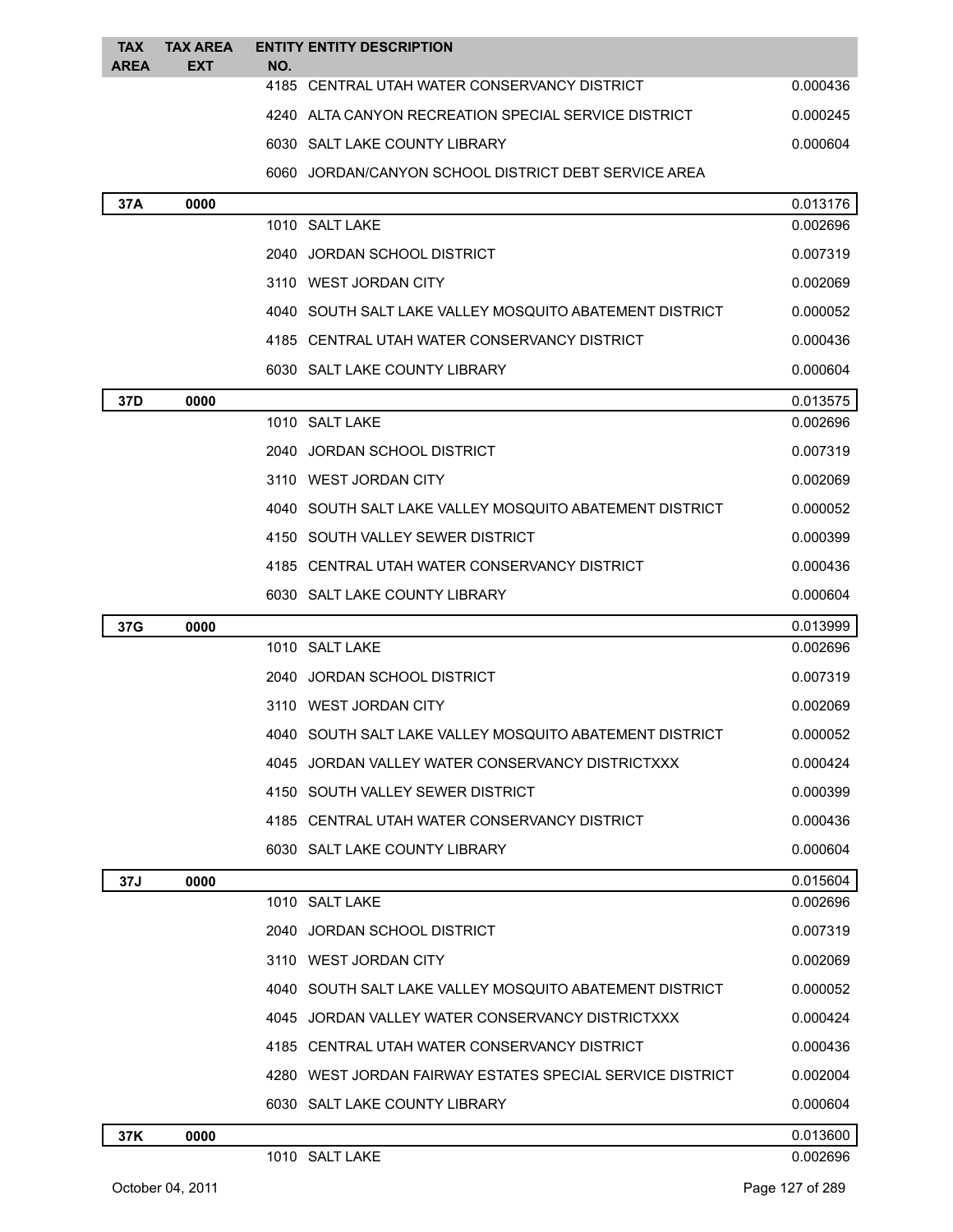| <b>TAX</b><br><b>AREA</b> | <b>TAX AREA</b><br>EXT | NO. | <b>ENTITY ENTITY DESCRIPTION</b>                            |          |
|---------------------------|------------------------|-----|-------------------------------------------------------------|----------|
|                           |                        |     | 2040 JORDAN SCHOOL DISTRICT                                 | 0.007319 |
|                           |                        |     | 3110 WEST JORDAN CITY                                       | 0.002069 |
|                           |                        |     | 4040 SOUTH SALT LAKE VALLEY MOSQUITO ABATEMENT DISTRICT     | 0.000052 |
|                           |                        |     | 4045 JORDAN VALLEY WATER CONSERVANCY DISTRICTXXX            | 0.000424 |
|                           |                        |     | 4185 CENTRAL UTAH WATER CONSERVANCY DISTRICT                | 0.000436 |
|                           |                        |     | 6027 AREA EXCLUDED FROM SALT LAKE COUNTY SEWERAGE IMPROVEMI |          |
|                           |                        |     | 6030 SALT LAKE COUNTY LIBRARY                               | 0.000604 |
| 37L                       | 0000                   |     |                                                             | 0.013176 |
|                           |                        |     | 1010 SALT LAKE                                              | 0.002696 |
|                           |                        |     | 2040 JORDAN SCHOOL DISTRICT                                 | 0.007319 |
|                           |                        |     | 3110 WEST JORDAN CITY                                       | 0.002069 |
|                           |                        |     | 4040 SOUTH SALT LAKE VALLEY MOSQUITO ABATEMENT DISTRICT     | 0.000052 |
|                           |                        |     | 4185 CENTRAL UTAH WATER CONSERVANCY DISTRICT                | 0.000436 |
|                           |                        |     | 6027 AREA EXCLUDED FROM SALT LAKE COUNTY SEWERAGE IMPROVEMI |          |
|                           |                        |     | 6030 SALT LAKE COUNTY LIBRARY                               | 0.000604 |
| 37M                       | 0000                   |     |                                                             | 0.013600 |
|                           |                        |     | 1010 SALT LAKE                                              | 0.002696 |
|                           |                        |     | 2040 JORDAN SCHOOL DISTRICT                                 | 0.007319 |
|                           |                        |     | 3110 WEST JORDAN CITY                                       | 0.002069 |
|                           |                        |     | 4040 SOUTH SALT LAKE VALLEY MOSQUITO ABATEMENT DISTRICT     | 0.000052 |
|                           |                        |     | 4045 JORDAN VALLEY WATER CONSERVANCY DISTRICTXXX            | 0.000424 |
|                           |                        |     | 4185 CENTRAL UTAH WATER CONSERVANCY DISTRICT                | 0.000436 |
|                           |                        |     | 6030 SALT LAKE COUNTY LIBRARY                               | 0.000604 |
| 37N                       | 0000                   |     |                                                             | 0.013600 |
|                           |                        |     | 1010 SALT LAKE                                              | 0.002696 |
|                           |                        |     | 2040 JORDAN SCHOOL DISTRICT                                 | 0.007319 |
|                           |                        |     | 3110 WEST JORDAN CITY                                       | 0.002069 |
|                           |                        |     | 4040 SOUTH SALT LAKE VALLEY MOSQUITO ABATEMENT DISTRICT     | 0.000052 |
|                           |                        |     | 4045 JORDAN VALLEY WATER CONSERVANCY DISTRICTXXX            | 0.000424 |
|                           |                        |     | 4185 CENTRAL UTAH WATER CONSERVANCY DISTRICT                | 0.000436 |
|                           |                        |     | 6030 SALT LAKE COUNTY LIBRARY                               | 0.000604 |
| 37P                       | 0000                   |     |                                                             | 0.013600 |
|                           |                        |     | 1010 SALT LAKE                                              | 0.002696 |
|                           |                        |     | 2040 JORDAN SCHOOL DISTRICT                                 | 0.007319 |
|                           |                        |     | 3110 WEST JORDAN CITY                                       | 0.002069 |
|                           |                        |     | 4040 SOUTH SALT LAKE VALLEY MOSQUITO ABATEMENT DISTRICT     | 0.000052 |
|                           |                        |     | 4045 JORDAN VALLEY WATER CONSERVANCY DISTRICTXXX            | 0.000424 |
|                           |                        |     | 4185 CENTRAL UTAH WATER CONSERVANCY DISTRICT                | 0.000436 |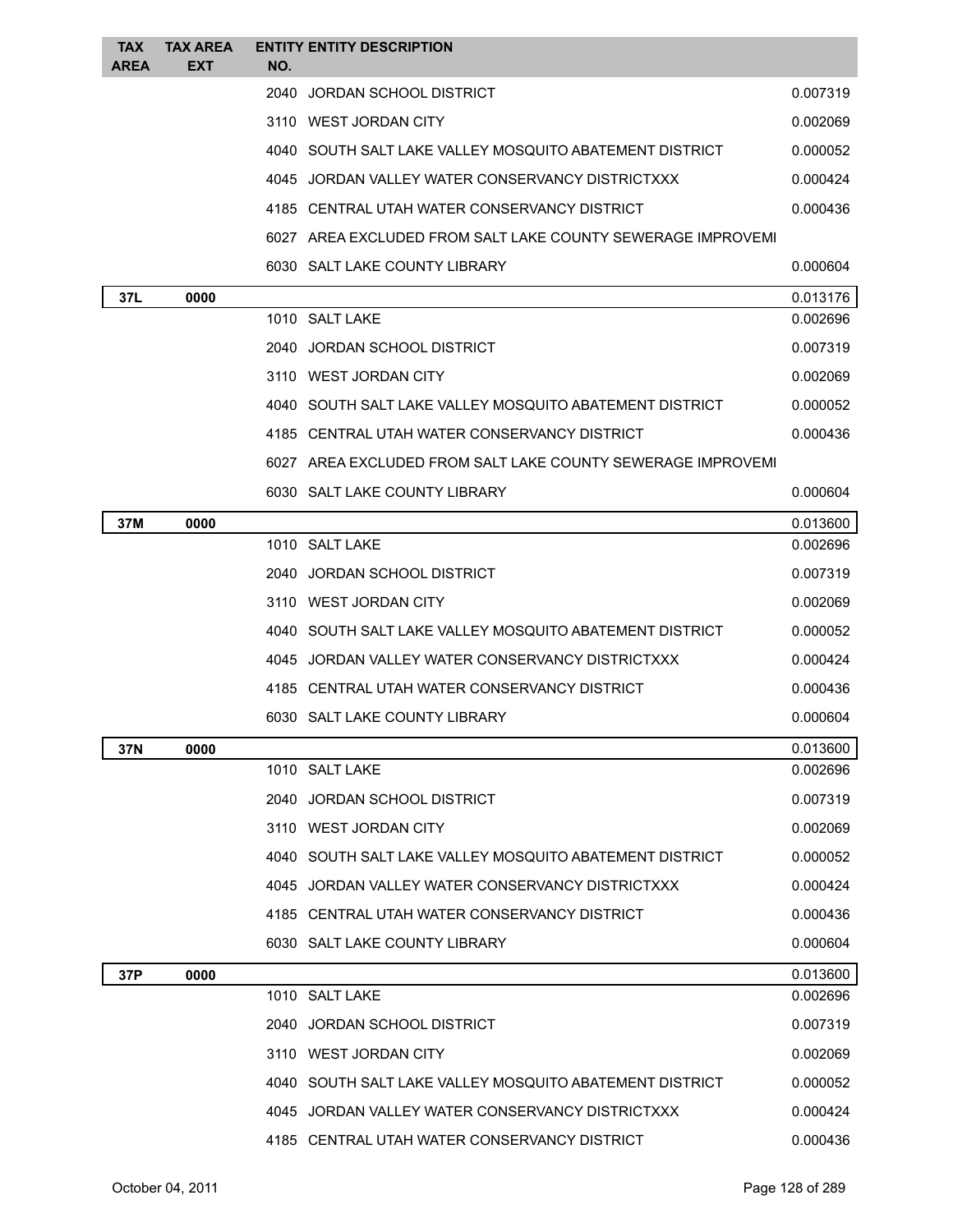| <b>TAX</b><br><b>AREA</b> | <b>TAX AREA</b><br>EXT | NO. | <b>ENTITY ENTITY DESCRIPTION</b>                            |                 |
|---------------------------|------------------------|-----|-------------------------------------------------------------|-----------------|
|                           |                        |     | 6030 SALT LAKE COUNTY LIBRARY                               | 0.000604        |
| 37Q                       | 0000                   |     |                                                             | 0.013600        |
|                           |                        |     | 1010 SALT LAKE                                              | 0.002696        |
|                           |                        |     | 2040 JORDAN SCHOOL DISTRICT                                 | 0.007319        |
|                           |                        |     | 3110 WEST JORDAN CITY                                       | 0.002069        |
|                           |                        |     | 4040   SOUTH SALT LAKE VALLEY MOSQUITO ABATEMENT DISTRICT   | 0.000052        |
|                           |                        |     | 4045 JORDAN VALLEY WATER CONSERVANCY DISTRICTXXX            | 0.000424        |
|                           |                        |     | 4185 CENTRAL UTAH WATER CONSERVANCY DISTRICT                | 0.000436        |
|                           |                        |     | 6030 SALT LAKE COUNTY LIBRARY                               | 0.000604        |
| 37R                       | 0000                   |     |                                                             | 0.013600        |
|                           |                        |     | 1010 SALT LAKE                                              | 0.002696        |
|                           |                        |     | 2040 JORDAN SCHOOL DISTRICT                                 | 0.007319        |
|                           |                        |     | 3110 WEST JORDAN CITY                                       | 0.002069        |
|                           |                        |     | 4040 SOUTH SALT LAKE VALLEY MOSQUITO ABATEMENT DISTRICT     | 0.000052        |
|                           |                        |     | 4045 JORDAN VALLEY WATER CONSERVANCY DISTRICTXXX            | 0.000424        |
|                           |                        |     | 4185 CENTRAL UTAH WATER CONSERVANCY DISTRICT                | 0.000436        |
|                           |                        |     | 6030 SALT LAKE COUNTY LIBRARY                               | 0.000604        |
| <b>37S</b>                | 0000                   |     |                                                             | 0.013600        |
|                           |                        |     | 1010 SALT LAKE                                              | 0.002696        |
|                           |                        |     | 2040 JORDAN SCHOOL DISTRICT                                 | 0.007319        |
|                           |                        |     | 3110 WEST JORDAN CITY                                       | 0.002069        |
|                           |                        |     | 4040 SOUTH SALT LAKE VALLEY MOSQUITO ABATEMENT DISTRICT     | 0.000052        |
|                           |                        |     | 4045 JORDAN VALLEY WATER CONSERVANCY DISTRICTXXX            | 0.000424        |
|                           |                        |     | 4185 CENTRAL UTAH WATER CONSERVANCY DISTRICT                | 0.000436        |
|                           |                        |     | 6030 SALT LAKE COUNTY LIBRARY                               | 0.000604        |
| 37T                       | 0000                   |     |                                                             | 0.013600        |
|                           |                        |     | 1010 SALT LAKE                                              | 0.002696        |
|                           |                        |     | 2040 JORDAN SCHOOL DISTRICT                                 | 0.007319        |
|                           |                        |     | 3110 WEST JORDAN CITY                                       | 0.002069        |
|                           |                        |     | 4040 SOUTH SALT LAKE VALLEY MOSQUITO ABATEMENT DISTRICT     | 0.000052        |
|                           |                        |     | 4045 JORDAN VALLEY WATER CONSERVANCY DISTRICTXXX            | 0.000424        |
|                           |                        |     | 4185 CENTRAL UTAH WATER CONSERVANCY DISTRICT                | 0.000436        |
|                           |                        |     | 6027 AREA EXCLUDED FROM SALT LAKE COUNTY SEWERAGE IMPROVEMI |                 |
|                           |                        |     | 6030 SALT LAKE COUNTY LIBRARY                               | 0.000604        |
| 37V                       | 0000                   |     |                                                             | 0.013600        |
|                           |                        |     | 1010 SALT LAKE                                              | 0.002696        |
|                           |                        |     | 2040 JORDAN SCHOOL DISTRICT                                 | 0.007319        |
|                           |                        |     | 3110 WEST JORDAN CITY                                       | 0.002069        |
|                           |                        |     | 4040 SOUTH SALT LAKE VALLEY MOSQUITO ABATEMENT DISTRICT     | 0.000052        |
|                           | October 04, 2011       |     |                                                             | Page 129 of 289 |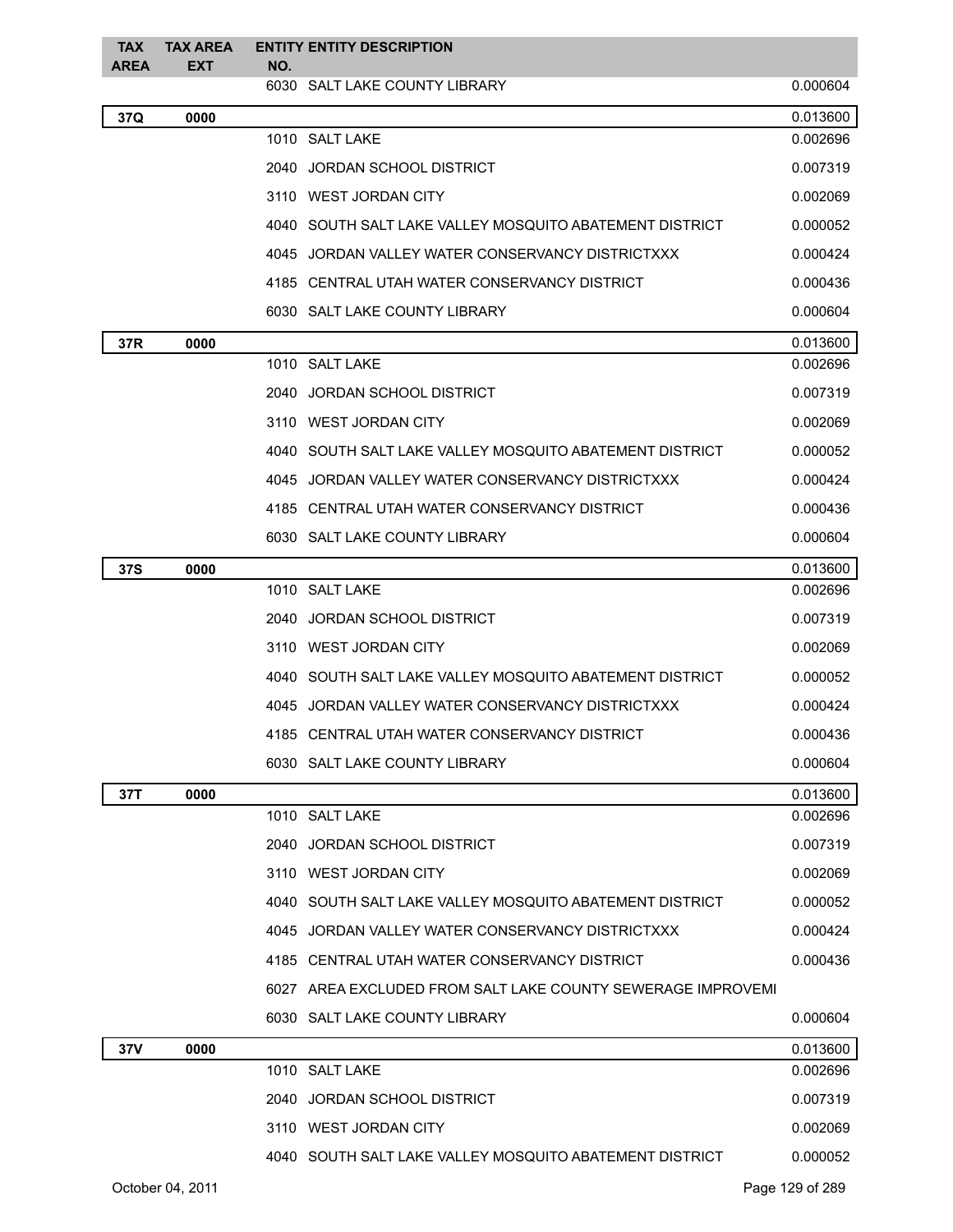| <b>TAX</b><br><b>AREA</b> | <b>TAX AREA</b><br><b>EXT</b> | NO. | <b>ENTITY ENTITY DESCRIPTION</b>                        |          |
|---------------------------|-------------------------------|-----|---------------------------------------------------------|----------|
|                           |                               |     | 4045 JORDAN VALLEY WATER CONSERVANCY DISTRICTXXX        | 0.000424 |
|                           |                               |     | 4185 CENTRAL UTAH WATER CONSERVANCY DISTRICT            | 0.000436 |
|                           |                               |     | 6030 SALT LAKE COUNTY LIBRARY                           | 0.000604 |
| 37Y                       | 0000                          |     |                                                         | 0.014793 |
|                           |                               |     | 1010 SALT LAKE                                          | 0.002696 |
|                           |                               |     | 2040 JORDAN SCHOOL DISTRICT                             | 0.007319 |
|                           |                               |     | 3110 WEST JORDAN CITY                                   | 0.002069 |
|                           |                               |     | 4040 SOUTH SALT LAKE VALLEY MOSQUITO ABATEMENT DISTRICT | 0.000052 |
|                           |                               |     | 4045 JORDAN VALLEY WATER CONSERVANCY DISTRICTXXX        | 0.000424 |
|                           |                               |     | 4180 OQUIRRH RECREATION AND PARKS DISTRICT              | 0.001193 |
|                           |                               |     | 4185 CENTRAL UTAH WATER CONSERVANCY DISTRICT            | 0.000436 |
|                           |                               |     | 6030 SALT LAKE COUNTY LIBRARY                           | 0.000604 |
| 37Z                       | 0000                          |     |                                                         | 0.015565 |
|                           |                               |     | 1010 SALT LAKE                                          | 0.002696 |
|                           |                               |     | 2040 JORDAN SCHOOL DISTRICT                             | 0.007319 |
|                           |                               |     | 3110 WEST JORDAN CITY                                   | 0.002069 |
|                           |                               |     | 4040 SOUTH SALT LAKE VALLEY MOSQUITO ABATEMENT DISTRICT | 0.000052 |
|                           |                               |     | 4045 JORDAN VALLEY WATER CONSERVANCY DISTRICTXXX        | 0.000424 |
|                           |                               |     | 4120 KEARNS IMPROVEMENT DISTRICT                        | 0.000772 |
|                           |                               |     | 4180 OQUIRRH RECREATION AND PARKS DISTRICT              | 0.001193 |
|                           |                               |     | 4185 CENTRAL UTAH WATER CONSERVANCY DISTRICT            | 0.000436 |
|                           |                               |     | 6030 SALT LAKE COUNTY LIBRARY                           | 0.000604 |
| 38B                       | 0000                          |     |                                                         | 0.014262 |
|                           |                               |     | 1010 SALT LAKE                                          | 0.002696 |
|                           |                               |     | 2040 JORDAN SCHOOL DISTRICT                             | 0.007319 |
|                           |                               |     | 3090 SOUTH JORDAN                                       | 0.002332 |
|                           |                               |     | 4040 SOUTH SALT LAKE VALLEY MOSQUITO ABATEMENT DISTRICT | 0.000052 |
|                           |                               |     | 4045 JORDAN VALLEY WATER CONSERVANCY DISTRICTXXX        | 0.000424 |
|                           |                               |     | 4150 SOUTH VALLEY SEWER DISTRICT                        | 0.000399 |
|                           |                               |     | 4185 CENTRAL UTAH WATER CONSERVANCY DISTRICT            | 0.000436 |
|                           |                               |     | 6030 SALT LAKE COUNTY LIBRARY                           | 0.000604 |
| 38C                       | 0000                          |     |                                                         | 0.014310 |
|                           |                               |     | 1010 SALT LAKE                                          | 0.002696 |
|                           |                               |     | 2040 JORDAN SCHOOL DISTRICT                             | 0.007319 |
|                           |                               |     | 3090 SOUTH JORDAN                                       | 0.002332 |
|                           |                               |     | 4040 SOUTH SALT LAKE VALLEY MOSQUITO ABATEMENT DISTRICT | 0.000052 |
|                           |                               |     | 4045 JORDAN VALLEY WATER CONSERVANCY DISTRICTXXX        | 0.000424 |
|                           |                               |     | 4150 SOUTH VALLEY SEWER DISTRICT                        | 0.000399 |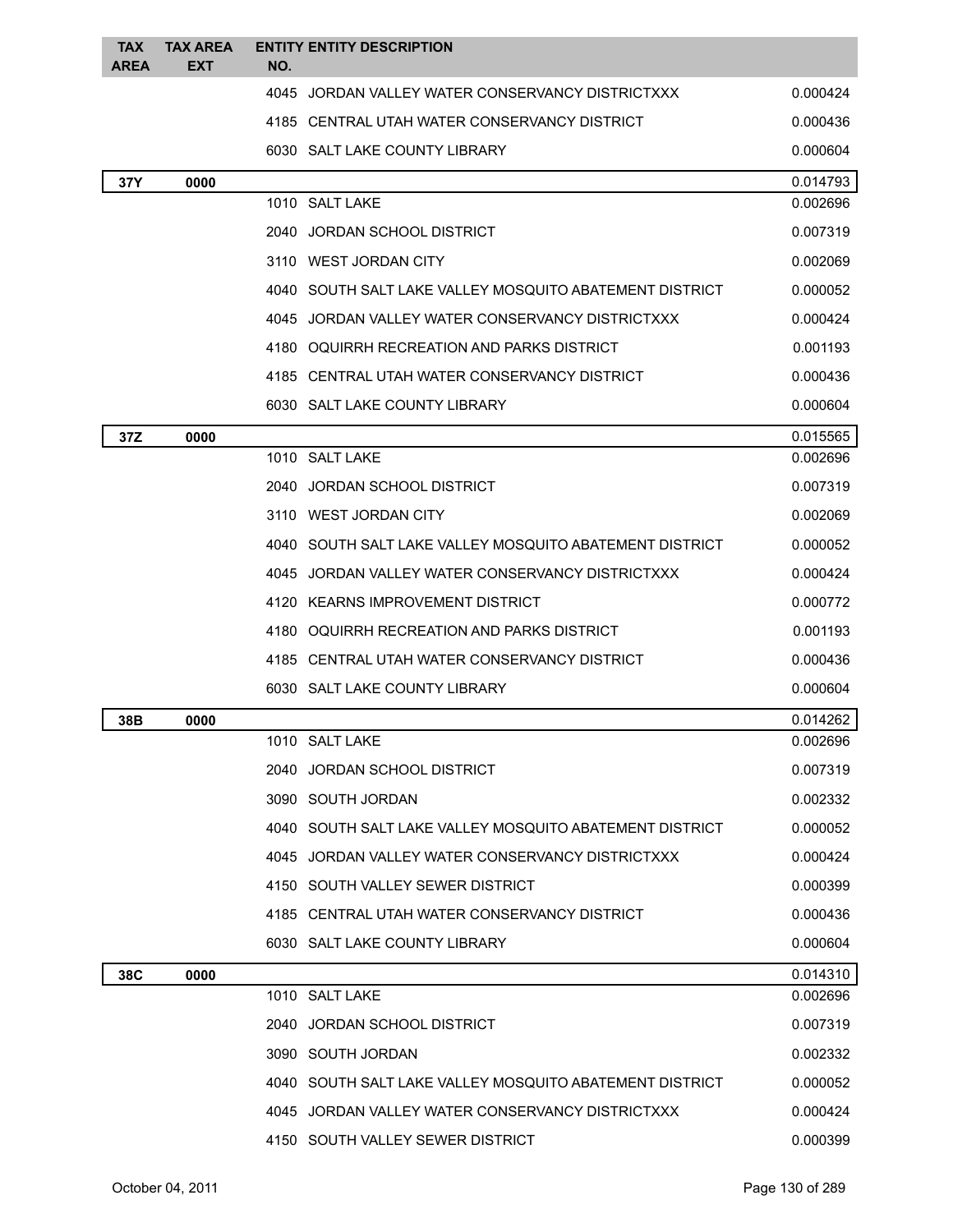| <b>TAX</b><br><b>AREA</b> | <b>TAX AREA</b><br><b>EXT</b> | <b>ENTITY ENTITY DESCRIPTION</b><br>NO.                 |          |
|---------------------------|-------------------------------|---------------------------------------------------------|----------|
|                           |                               | 4160 CRESENT CEMETERY MAINTENANCE DISTRICT              | 0.000048 |
|                           |                               | 4185 CENTRAL UTAH WATER CONSERVANCY DISTRICT            | 0.000436 |
|                           |                               | 6030 SALT LAKE COUNTY LIBRARY                           | 0.000604 |
| 38D                       | 0000                          |                                                         | 0.014310 |
|                           |                               | 1010 SALT LAKE                                          | 0.002696 |
|                           |                               | 2040 JORDAN SCHOOL DISTRICT                             | 0.007319 |
|                           |                               | 3090 SOUTH JORDAN                                       | 0.002332 |
|                           |                               | 4040 SOUTH SALT LAKE VALLEY MOSQUITO ABATEMENT DISTRICT | 0.000052 |
|                           |                               | 4045 JORDAN VALLEY WATER CONSERVANCY DISTRICTXXX        | 0.000424 |
|                           |                               | 4150 SOUTH VALLEY SEWER DISTRICT                        | 0.000399 |
|                           |                               | 4160 CRESENT CEMETERY MAINTENANCE DISTRICT              | 0.000048 |
|                           |                               | 4185 CENTRAL UTAH WATER CONSERVANCY DISTRICT            | 0.000436 |
|                           |                               | 6030 SALT LAKE COUNTY LIBRARY                           | 0.000604 |
| 38E                       | 0000                          |                                                         | 0.014262 |
|                           |                               | 1010 SALT LAKE                                          | 0.002696 |
|                           |                               | 2040 JORDAN SCHOOL DISTRICT                             | 0.007319 |
|                           |                               | 3090 SOUTH JORDAN                                       | 0.002332 |
|                           |                               | 4040 SOUTH SALT LAKE VALLEY MOSQUITO ABATEMENT DISTRICT | 0.000052 |
|                           |                               | 4045 JORDAN VALLEY WATER CONSERVANCY DISTRICTXXX        | 0.000424 |
|                           |                               | 4150 SOUTH VALLEY SEWER DISTRICT                        | 0.000399 |
|                           |                               | 4185 CENTRAL UTAH WATER CONSERVANCY DISTRICT            | 0.000436 |
|                           |                               | 6030 SALT LAKE COUNTY LIBRARY                           | 0.000604 |
| 38F                       | 0000                          |                                                         | 0.014262 |
|                           |                               | 1010 SALT LAKE                                          | 0.002696 |
|                           |                               | 2040 JORDAN SCHOOL DISTRICT                             | 0.007319 |
|                           |                               | 3090 SOUTH JORDAN                                       | 0.002332 |
|                           |                               | 4040 SOUTH SALT LAKE VALLEY MOSQUITO ABATEMENT DISTRICT | 0.000052 |
|                           |                               | 4045 JORDAN VALLEY WATER CONSERVANCY DISTRICTXXX        | 0.000424 |
|                           |                               | 4150 SOUTH VALLEY SEWER DISTRICT                        | 0.000399 |
|                           |                               | 4185 CENTRAL UTAH WATER CONSERVANCY DISTRICT            | 0.000436 |
|                           |                               | 6030 SALT LAKE COUNTY LIBRARY                           | 0.000604 |
| 38G                       | 0000                          |                                                         | 0.014262 |
|                           |                               | 1010 SALT LAKE                                          | 0.002696 |
|                           |                               | 2040 JORDAN SCHOOL DISTRICT                             | 0.007319 |
|                           |                               | 3090 SOUTH JORDAN                                       | 0.002332 |
|                           |                               | 4040 SOUTH SALT LAKE VALLEY MOSQUITO ABATEMENT DISTRICT | 0.000052 |
|                           |                               | 4045 JORDAN VALLEY WATER CONSERVANCY DISTRICTXXX        | 0.000424 |
|                           |                               | 4150 SOUTH VALLEY SEWER DISTRICT                        | 0.000399 |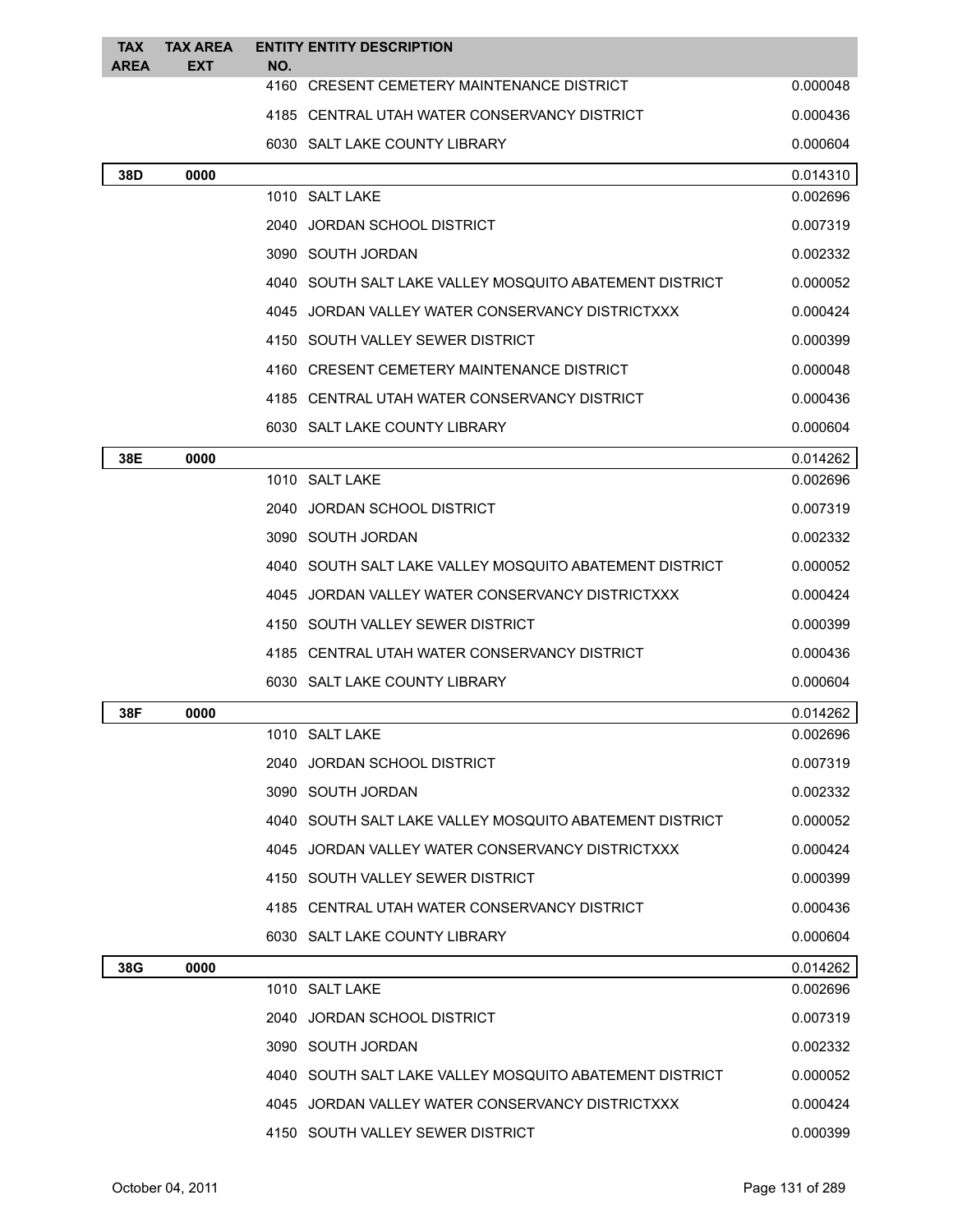| <b>TAX</b><br><b>AREA</b> | <b>TAX AREA</b><br><b>EXT</b> | NO. | <b>ENTITY ENTITY DESCRIPTION</b>                        |          |
|---------------------------|-------------------------------|-----|---------------------------------------------------------|----------|
|                           |                               |     | 4185 CENTRAL UTAH WATER CONSERVANCY DISTRICT            | 0.000436 |
|                           |                               |     | 6030 SALT LAKE COUNTY LIBRARY                           | 0.000604 |
| 38H                       | 0000                          |     |                                                         | 0.014262 |
|                           |                               |     | 1010 SALT LAKE                                          | 0.002696 |
|                           |                               |     | 2040 JORDAN SCHOOL DISTRICT                             | 0.007319 |
|                           |                               |     | 3090 SOUTH JORDAN                                       | 0.002332 |
|                           |                               |     | 4040 SOUTH SALT LAKE VALLEY MOSQUITO ABATEMENT DISTRICT | 0.000052 |
|                           |                               |     | 4045 JORDAN VALLEY WATER CONSERVANCY DISTRICTXXX        | 0.000424 |
|                           |                               |     | 4150 SOUTH VALLEY SEWER DISTRICT                        | 0.000399 |
|                           |                               |     | 4185 CENTRAL UTAH WATER CONSERVANCY DISTRICT            | 0.000436 |
|                           |                               |     | 6030 SALT LAKE COUNTY LIBRARY                           | 0.000604 |
| 38I                       | 0000                          |     |                                                         | 0.014262 |
|                           |                               |     | 1010 SALT LAKE                                          | 0.002696 |
|                           |                               |     | 2040 JORDAN SCHOOL DISTRICT                             | 0.007319 |
|                           |                               |     | 3090 SOUTH JORDAN                                       | 0.002332 |
|                           |                               |     | 4040 SOUTH SALT LAKE VALLEY MOSQUITO ABATEMENT DISTRICT | 0.000052 |
|                           |                               |     | 4045 JORDAN VALLEY WATER CONSERVANCY DISTRICTXXX        | 0.000424 |
|                           |                               |     | 4150 SOUTH VALLEY SEWER DISTRICT                        | 0.000399 |
|                           |                               |     | 4185 CENTRAL UTAH WATER CONSERVANCY DISTRICT            | 0.000436 |
|                           |                               |     | 6030 SALT LAKE COUNTY LIBRARY                           | 0.000604 |
| 38J                       | 0000                          |     |                                                         | 0.014262 |
|                           |                               |     | 1010 SALT LAKE                                          | 0.002696 |
|                           |                               |     | 2040 JORDAN SCHOOL DISTRICT                             | 0.007319 |
|                           |                               |     | 3090 SOUTH JORDAN                                       | 0.002332 |
|                           |                               |     | 4040 SOUTH SALT LAKE VALLEY MOSQUITO ABATEMENT DISTRICT | 0.000052 |
|                           |                               |     | 4045 JORDAN VALLEY WATER CONSERVANCY DISTRICTXXX        | 0.000424 |
|                           |                               |     | 4150 SOUTH VALLEY SEWER DISTRICT                        | 0.000399 |
|                           |                               |     | 4185 CENTRAL UTAH WATER CONSERVANCY DISTRICT            | 0.000436 |
|                           |                               |     | 6030 SALT LAKE COUNTY LIBRARY                           | 0.000604 |
| 39E                       | 0000                          |     |                                                         | 0.014310 |
|                           |                               |     | 1010 SALT LAKE                                          | 0.002696 |
|                           |                               |     | 2040 JORDAN SCHOOL DISTRICT                             | 0.007319 |
|                           |                               |     | 3090 SOUTH JORDAN                                       | 0.002332 |
|                           |                               |     | 4040 SOUTH SALT LAKE VALLEY MOSQUITO ABATEMENT DISTRICT | 0.000052 |
|                           |                               |     | 4045 JORDAN VALLEY WATER CONSERVANCY DISTRICTXXX        | 0.000424 |
|                           |                               |     | 4150 SOUTH VALLEY SEWER DISTRICT                        | 0.000399 |
|                           |                               |     | 4160 CRESENT CEMETERY MAINTENANCE DISTRICT              | 0.000048 |
|                           |                               |     | 4185 CENTRAL UTAH WATER CONSERVANCY DISTRICT            | 0.000436 |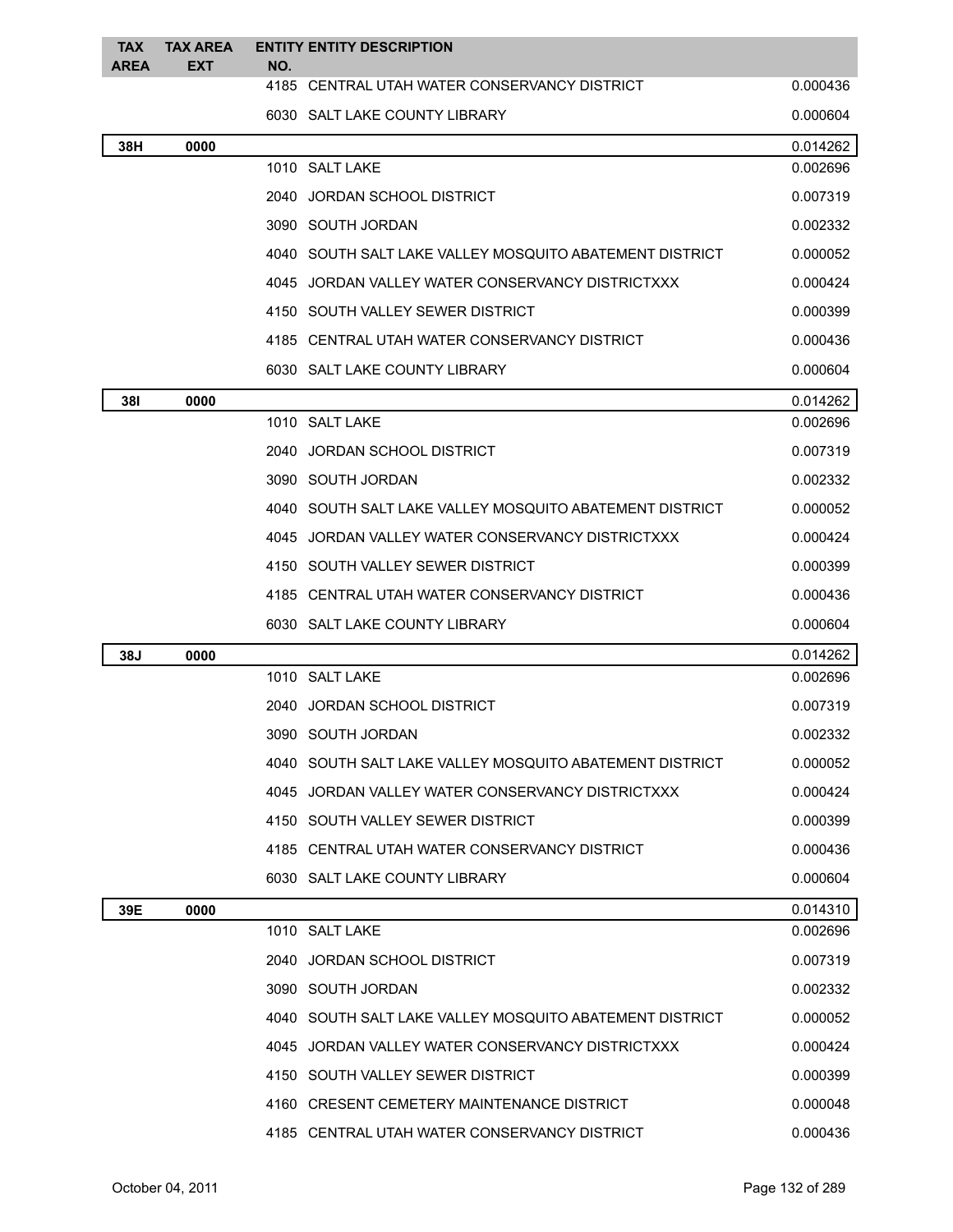| <b>TAX</b><br><b>AREA</b> | <b>TAX AREA</b><br><b>EXT</b> | NO. | <b>ENTITY ENTITY DESCRIPTION</b>                        |          |
|---------------------------|-------------------------------|-----|---------------------------------------------------------|----------|
|                           |                               |     | 6030 SALT LAKE COUNTY LIBRARY                           | 0.000604 |
| 39G                       | 0000                          |     |                                                         | 0.014310 |
|                           |                               |     | 1010 SALT LAKE                                          | 0.002696 |
|                           |                               |     | 2040 JORDAN SCHOOL DISTRICT                             | 0.007319 |
|                           |                               |     | 3090 SOUTH JORDAN                                       | 0.002332 |
|                           |                               |     | 4040 SOUTH SALT LAKE VALLEY MOSQUITO ABATEMENT DISTRICT | 0.000052 |
|                           |                               |     | 4045 JORDAN VALLEY WATER CONSERVANCY DISTRICTXXX        | 0.000424 |
|                           |                               |     | 4150 SOUTH VALLEY SEWER DISTRICT                        | 0.000399 |
|                           |                               |     | 4160 CRESENT CEMETERY MAINTENANCE DISTRICT              | 0.000048 |
|                           |                               |     | 4185 CENTRAL UTAH WATER CONSERVANCY DISTRICT            | 0.000436 |
|                           |                               |     | 6030 SALT LAKE COUNTY LIBRARY                           | 0.000604 |
| 39H                       | 0000                          |     |                                                         | 0.014310 |
|                           |                               |     | 1010 SALT LAKE                                          | 0.002696 |
|                           |                               |     | 2040 JORDAN SCHOOL DISTRICT                             | 0.007319 |
|                           |                               |     | 3090 SOUTH JORDAN                                       | 0.002332 |
|                           |                               |     | 4040 SOUTH SALT LAKE VALLEY MOSQUITO ABATEMENT DISTRICT | 0.000052 |
|                           |                               |     | 4045 JORDAN VALLEY WATER CONSERVANCY DISTRICTXXX        | 0.000424 |
|                           |                               |     | 4150 SOUTH VALLEY SEWER DISTRICT                        | 0.000399 |
|                           |                               |     | 4160 CRESENT CEMETERY MAINTENANCE DISTRICT              | 0.000048 |
|                           |                               |     | 4185 CENTRAL UTAH WATER CONSERVANCY DISTRICT            | 0.000436 |
|                           |                               |     | 6030 SALT LAKE COUNTY LIBRARY                           | 0.000604 |
| <b>391</b>                | 0000                          |     |                                                         | 0.014310 |
|                           |                               |     | 1010 SALT LAKE                                          | 0.002696 |
|                           |                               |     | 2040 JORDAN SCHOOL DISTRICT                             | 0.007319 |
|                           |                               |     | 3090 SOUTH JORDAN                                       | 0.002332 |
|                           |                               |     | 4040 SOUTH SALT LAKE VALLEY MOSQUITO ABATEMENT DISTRICT | 0.000052 |
|                           |                               |     | 4045 JORDAN VALLEY WATER CONSERVANCY DISTRICTXXX        | 0.000424 |
|                           |                               |     | 4150 SOUTH VALLEY SEWER DISTRICT                        | 0.000399 |
|                           |                               |     | 4160 CRESENT CEMETERY MAINTENANCE DISTRICT              | 0.000048 |
|                           |                               |     | 4185 CENTRAL UTAH WATER CONSERVANCY DISTRICT            | 0.000436 |
|                           |                               |     | 6030 SALT LAKE COUNTY LIBRARY                           | 0.000604 |
| 39J                       | 0000                          |     |                                                         | 0.013886 |
|                           |                               |     | 1010 SALT LAKE                                          | 0.002696 |
|                           |                               |     | 2040 JORDAN SCHOOL DISTRICT                             | 0.007319 |
|                           |                               |     | 3090 SOUTH JORDAN                                       | 0.002332 |
|                           |                               |     | 4040 SOUTH SALT LAKE VALLEY MOSQUITO ABATEMENT DISTRICT | 0.000052 |
|                           |                               |     | 4150 SOUTH VALLEY SEWER DISTRICT                        | 0.000399 |
|                           |                               |     | 4160 CRESENT CEMETERY MAINTENANCE DISTRICT              | 0.000048 |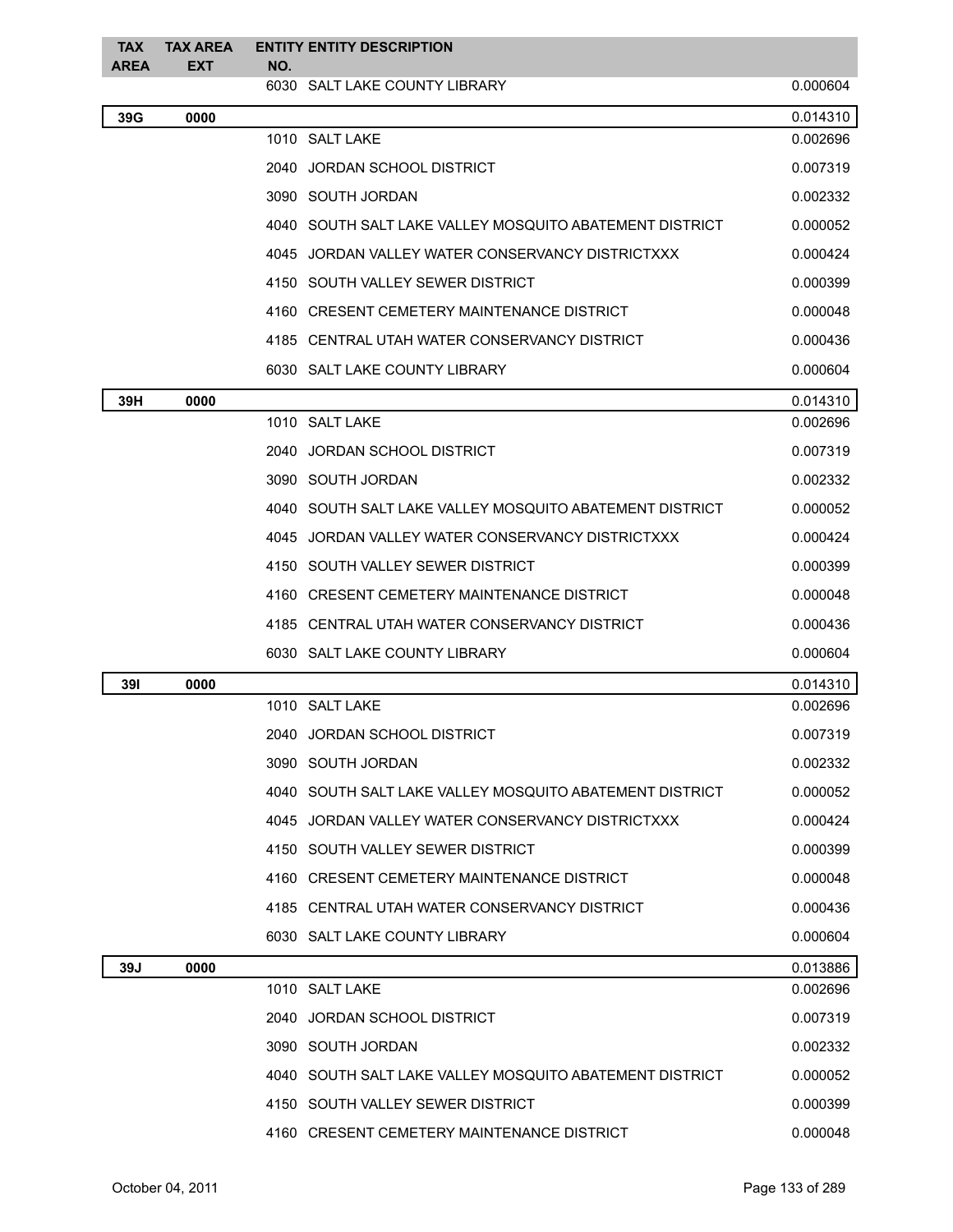| <b>TAX</b><br><b>AREA</b> | <b>TAX AREA</b><br><b>EXT</b> | <b>ENTITY ENTITY DESCRIPTION</b><br>NO.                                                           |                      |
|---------------------------|-------------------------------|---------------------------------------------------------------------------------------------------|----------------------|
|                           |                               | 4185 CENTRAL UTAH WATER CONSERVANCY DISTRICT                                                      | 0.000436             |
|                           |                               | 6030 SALT LAKE COUNTY LIBRARY                                                                     | 0.000604             |
| 39K                       | 0000                          |                                                                                                   | 0.014310             |
|                           |                               | 1010 SALT LAKE                                                                                    | 0.002696             |
|                           |                               | 2040 JORDAN SCHOOL DISTRICT                                                                       | 0.007319             |
|                           |                               | 3090 SOUTH JORDAN                                                                                 | 0.002332             |
|                           |                               | 4040 SOUTH SALT LAKE VALLEY MOSQUITO ABATEMENT DISTRICT                                           | 0.000052             |
|                           |                               | 4045 JORDAN VALLEY WATER CONSERVANCY DISTRICTXXX                                                  | 0.000424             |
|                           |                               | 4150 SOUTH VALLEY SEWER DISTRICT                                                                  | 0.000399             |
|                           |                               | 4160 CRESENT CEMETERY MAINTENANCE DISTRICT                                                        | 0.000048             |
|                           |                               | 4185 CENTRAL UTAH WATER CONSERVANCY DISTRICT                                                      | 0.000436             |
|                           |                               | 6030 SALT LAKE COUNTY LIBRARY                                                                     | 0.000604             |
| 39L                       | 0000                          |                                                                                                   | 0.013838             |
|                           |                               | 1010 SALT LAKE                                                                                    | 0.002696             |
|                           |                               | 2040 JORDAN SCHOOL DISTRICT                                                                       | 0.007319             |
|                           |                               | 3090 SOUTH JORDAN                                                                                 | 0.002332             |
|                           |                               | 4040 SOUTH SALT LAKE VALLEY MOSQUITO ABATEMENT DISTRICT                                           | 0.000052             |
|                           |                               | 4150 SOUTH VALLEY SEWER DISTRICT                                                                  | 0.000399             |
|                           |                               | 4185 CENTRAL UTAH WATER CONSERVANCY DISTRICT                                                      | 0.000436             |
|                           |                               | 6030 SALT LAKE COUNTY LIBRARY                                                                     | 0.000604             |
| 40D                       | 0000                          |                                                                                                   | 0.013037             |
|                           |                               | 1010 SALT LAKE                                                                                    | 0.002696             |
|                           |                               | 2045 CANYONS SCHOOL DISTRICT                                                                      | 0.008165             |
|                           |                               | 3010 ALTA                                                                                         | 0.001084             |
|                           |                               | 4040 SOUTH SALT LAKE VALLEY MOSQUITO ABATEMENT DISTRICT                                           | 0.000052             |
|                           |                               | 4185 CENTRAL UTAH WATER CONSERVANCY DISTRICT                                                      | 0.000436             |
|                           |                               | 4260 ALTA SPECIAL SERVICE DISTRICT                                                                | 0.000000             |
|                           |                               | 6030 SALT LAKE COUNTY LIBRARY                                                                     | 0.000604             |
|                           |                               | 6060 JORDAN/CANYON SCHOOL DISTRICT DEBT SERVICE AREA                                              |                      |
| 40G                       | 0000                          | 1010 SALT LAKE                                                                                    | 0.014877<br>0.002696 |
|                           |                               |                                                                                                   |                      |
|                           |                               | 2045 CANYONS SCHOOL DISTRICT                                                                      | 0.008165             |
|                           |                               | 4040 SOUTH SALT LAKE VALLEY MOSQUITO ABATEMENT DISTRICT                                           | 0.000052             |
|                           |                               | 4130 LITTLE COTTONWOOD IMPROVEMENT DISTRICT                                                       |                      |
|                           |                               | 4185 CENTRAL UTAH WATER CONSERVANCY DISTRICT                                                      | 0.000436             |
|                           |                               | 4210 SALT LAKE COUNTY SPECAIL SERVICE DISTRICT NO 1                                               |                      |
|                           |                               | 4220 SALT LAKE COUNTY MUNICIPAL-TYPE SERVICES DISTRICT<br>4320 SALT LAKE VALLEY FIRE SERVICE AREA | 0.000896<br>0.002028 |
|                           |                               |                                                                                                   |                      |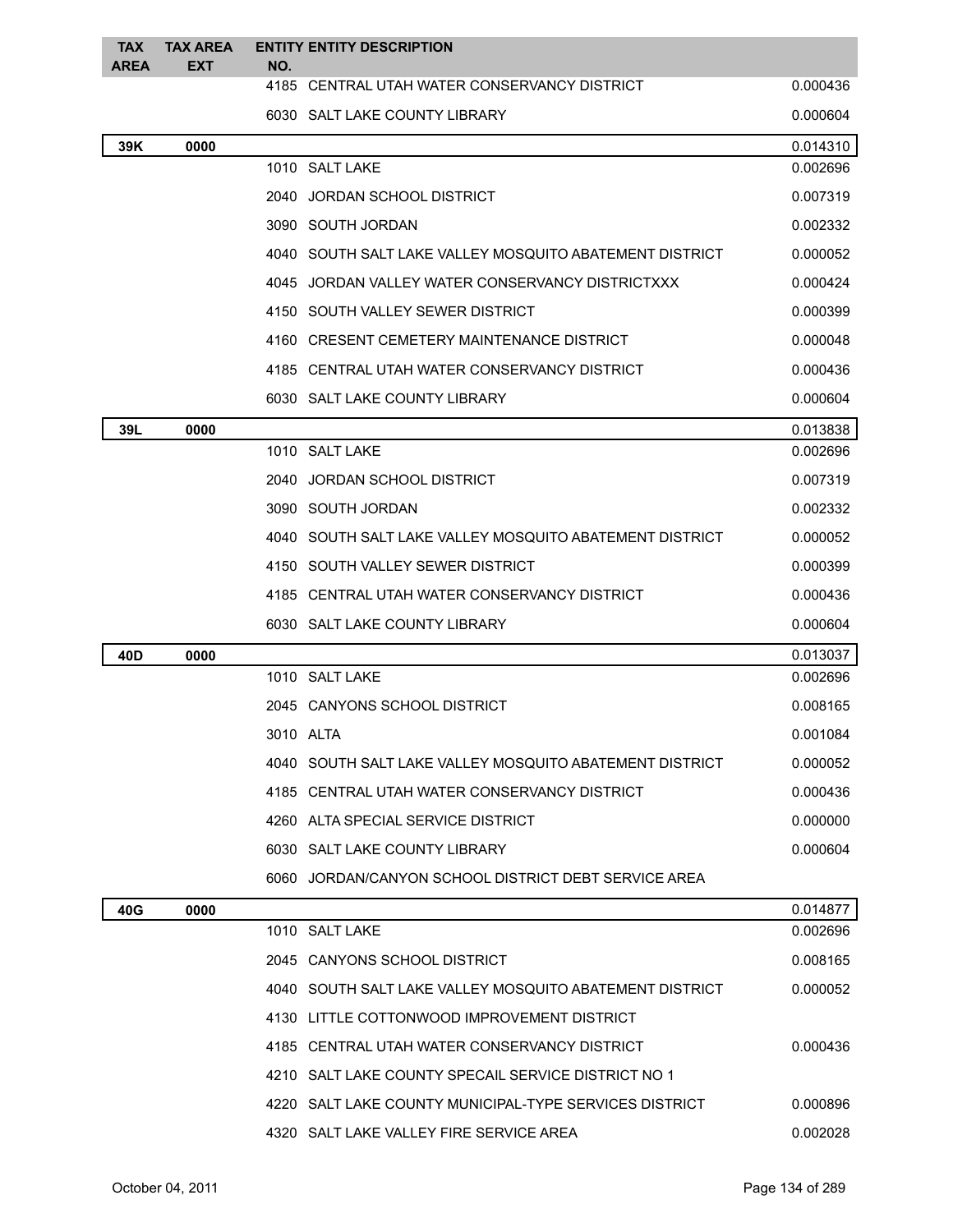| <b>TAX</b><br><b>AREA</b> | <b>TAX AREA</b><br><b>EXT</b> | <b>ENTITY ENTITY DESCRIPTION</b><br>NO.                 |          |
|---------------------------|-------------------------------|---------------------------------------------------------|----------|
|                           |                               | 4340 SALT LAKE VALLEY LAW ENFORCEMENT SERVICE AREA      |          |
|                           |                               | 6030 SALT LAKE COUNTY LIBRARY                           | 0.000604 |
|                           |                               | 6060 JORDAN/CANYON SCHOOL DISTRICT DEBT SERVICE AREA    |          |
| 401                       | 0000                          |                                                         | 0.013140 |
|                           |                               | 1010 SALT LAKE                                          | 0.002696 |
|                           |                               | 2045 CANYONS SCHOOL DISTRICT                            | 0.008165 |
|                           |                               | 3010 ALTA                                               | 0.001084 |
|                           |                               | 4040 SOUTH SALT LAKE VALLEY MOSQUITO ABATEMENT DISTRICT | 0.000052 |
|                           |                               | 4185 CENTRAL UTAH WATER CONSERVANCY DISTRICT            | 0.000436 |
|                           |                               | 4190 SALT LAKE COUNTY SERVICE AREA 3 - SNOWBIRD         | 0.000103 |
|                           |                               | 6030 SALT LAKE COUNTY LIBRARY                           | 0.000604 |
|                           |                               | 6060 JORDAN/CANYON SCHOOL DISTRICT DEBT SERVICE AREA    |          |
| 40K                       | 0000                          |                                                         | 0.014877 |
|                           |                               | 1010 SALT LAKE                                          | 0.002696 |
|                           |                               | 2045 CANYONS SCHOOL DISTRICT                            | 0.008165 |
|                           |                               | 4040 SOUTH SALT LAKE VALLEY MOSQUITO ABATEMENT DISTRICT | 0.000052 |
|                           |                               | 4185 CENTRAL UTAH WATER CONSERVANCY DISTRICT            | 0.000436 |
|                           |                               | 4210 SALT LAKE COUNTY SPECAIL SERVICE DISTRICT NO 1     |          |
|                           |                               | 4220 SALT LAKE COUNTY MUNICIPAL-TYPE SERVICES DISTRICT  | 0.000896 |
|                           |                               | BIG COTTONWOOD CANYON IMPROVEMENT DISTRICT<br>4230      |          |
|                           |                               | 4320 SALT LAKE VALLEY FIRE SERVICE AREA                 | 0.002028 |
|                           |                               | 4340 SALT LAKE VALLEY LAW ENFORCEMENT SERVICE AREA      |          |
|                           |                               | 6030 SALT LAKE COUNTY LIBRARY                           | 0.000604 |
|                           |                               | 6060 JORDAN/CANYON SCHOOL DISTRICT DEBT SERVICE AREA    |          |
| 40L                       | 0000                          |                                                         | 0.013140 |
|                           |                               | 1010 SALT LAKE                                          | 0.002696 |
|                           |                               | 2045 CANYONS SCHOOL DISTRICT                            | 0.008165 |
|                           |                               | 3010 ALTA                                               | 0.001084 |
|                           |                               | 4040 SOUTH SALT LAKE VALLEY MOSQUITO ABATEMENT DISTRICT | 0.000052 |
|                           |                               | 4130 LITTLE COTTONWOOD IMPROVEMENT DISTRICT             |          |
|                           |                               | 4185 CENTRAL UTAH WATER CONSERVANCY DISTRICT            | 0.000436 |
|                           |                               | 4190 SALT LAKE COUNTY SERVICE AREA 3 - SNOWBIRD         | 0.000103 |
|                           |                               | 6030 SALT LAKE COUNTY LIBRARY                           | 0.000604 |
|                           |                               | 6060 JORDAN/CANYON SCHOOL DISTRICT DEBT SERVICE AREA    |          |
| 40P                       | 0000                          |                                                         | 0.014980 |
|                           |                               | 1010 SALT LAKE                                          | 0.002696 |
|                           |                               | 2045 CANYONS SCHOOL DISTRICT                            | 0.008165 |
|                           |                               | 4040 SOUTH SALT LAKE VALLEY MOSQUITO ABATEMENT DISTRICT | 0.000052 |
|                           |                               |                                                         |          |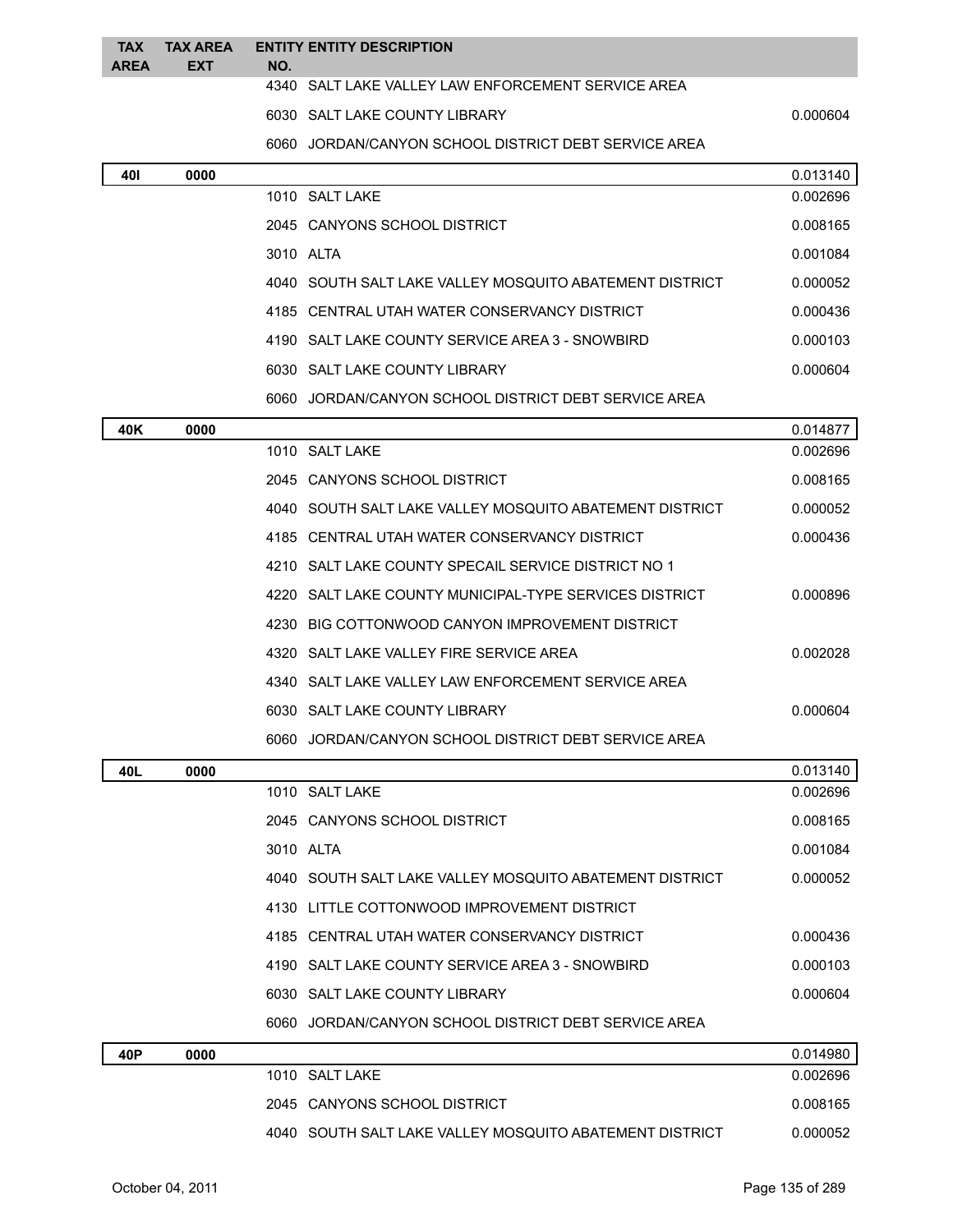| <b>TAX</b><br><b>AREA</b> | <b>TAX AREA</b><br><b>EXT</b> | NO. | <b>ENTITY ENTITY DESCRIPTION</b>                        |          |
|---------------------------|-------------------------------|-----|---------------------------------------------------------|----------|
|                           |                               |     | 4130 LITTLE COTTONWOOD IMPROVEMENT DISTRICT             |          |
|                           |                               |     | 4185 CENTRAL UTAH WATER CONSERVANCY DISTRICT            | 0.000436 |
|                           |                               |     | 4190 SALT LAKE COUNTY SERVICE AREA 3 - SNOWBIRD         | 0.000103 |
|                           |                               |     | 4210 SALT LAKE COUNTY SPECAIL SERVICE DISTRICT NO 1     |          |
|                           |                               |     | 4220 SALT LAKE COUNTY MUNICIPAL-TYPE SERVICES DISTRICT  | 0.000896 |
|                           |                               |     | 4320 SALT LAKE VALLEY FIRE SERVICE AREA                 | 0.002028 |
|                           |                               |     | 4340 SALT LAKE VALLEY LAW ENFORCEMENT SERVICE AREA      |          |
|                           |                               |     | 6030 SALT LAKE COUNTY LIBRARY                           | 0.000604 |
|                           |                               |     | 6060 JORDAN/CANYON SCHOOL DISTRICT DEBT SERVICE AREA    |          |
| 40U                       | 0000                          |     |                                                         | 0.013037 |
|                           |                               |     | 1010 SALT LAKE                                          | 0.002696 |
|                           |                               |     | 2045 CANYONS SCHOOL DISTRICT                            | 0.008165 |
|                           |                               |     | 3010 ALTA                                               | 0.001084 |
|                           |                               |     | 4040 SOUTH SALT LAKE VALLEY MOSQUITO ABATEMENT DISTRICT | 0.000052 |
|                           |                               |     | 4185 CENTRAL UTAH WATER CONSERVANCY DISTRICT            | 0.000436 |
|                           |                               |     | 6030 SALT LAKE COUNTY LIBRARY                           | 0.000604 |
|                           |                               |     | 6060 JORDAN/CANYON SCHOOL DISTRICT DEBT SERVICE AREA    |          |
| 40W                       | 0000                          |     |                                                         | 0.013037 |
|                           |                               |     | 1010 SALT LAKE                                          | 0.002696 |
|                           |                               |     | 2045 CANYONS SCHOOL DISTRICT                            | 0.008165 |
|                           |                               |     | 3010 ALTA                                               | 0.001084 |
|                           |                               |     | 4040 SOUTH SALT LAKE VALLEY MOSQUITO ABATEMENT DISTRICT | 0.000052 |
|                           |                               |     | 4130 LITTLE COTTONWOOD IMPROVEMENT DISTRICT             |          |
|                           |                               |     | 4185 CENTRAL UTAH WATER CONSERVANCY DISTRICT            | 0.000436 |
|                           |                               |     | 6030 SALT LAKE COUNTY LIBRARY                           | 0.000604 |
|                           |                               |     | 6060 JORDAN/CANYON SCHOOL DISTRICT DEBT SERVICE AREA    |          |
| 40X                       | 0000                          |     |                                                         | 0.013037 |
|                           |                               |     | 1010 SALT LAKE                                          | 0.002696 |
|                           |                               |     | 2045 CANYONS SCHOOL DISTRICT                            | 0.008165 |
|                           |                               |     | 3010 ALTA                                               | 0.001084 |
|                           |                               |     | 4040 SOUTH SALT LAKE VALLEY MOSQUITO ABATEMENT DISTRICT | 0.000052 |
|                           |                               |     | 4185 CENTRAL UTAH WATER CONSERVANCY DISTRICT            | 0.000436 |
|                           |                               |     | 4230 BIG COTTONWOOD CANYON IMPROVEMENT DISTRICT         |          |
|                           |                               |     | 6030 SALT LAKE COUNTY LIBRARY                           | 0.000604 |
|                           |                               |     | 6060 JORDAN/CANYON SCHOOL DISTRICT DEBT SERVICE AREA    |          |
| 41B                       | 0000                          |     |                                                         | 0.016420 |
|                           |                               |     | 1010 SALT LAKE                                          | 0.002696 |
|                           |                               |     |                                                         |          |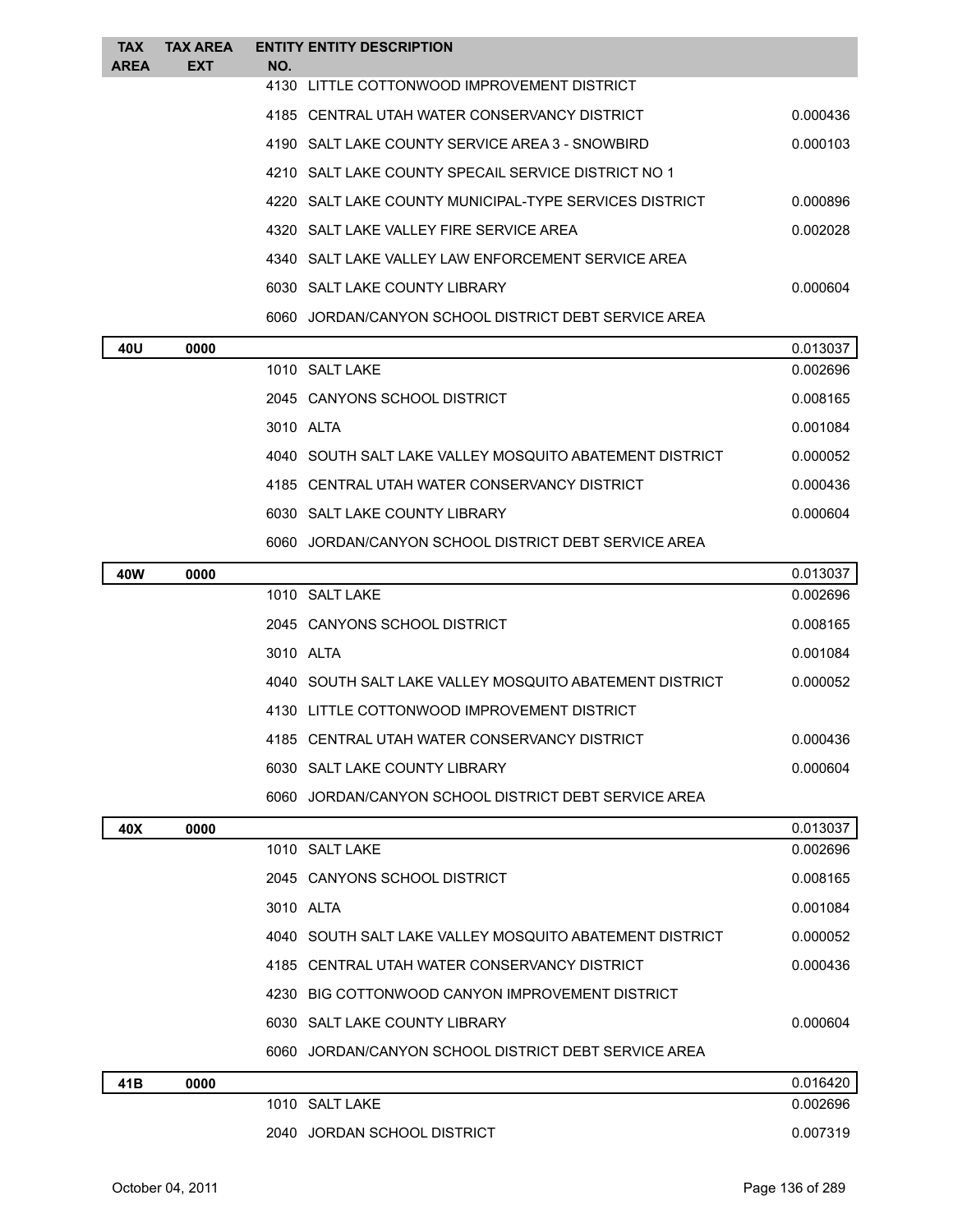| <b>TAX</b><br>AREA | <b>TAX AREA</b><br><b>EXT</b> | NO.  | <b>ENTITY ENTITY DESCRIPTION</b>                           |          |
|--------------------|-------------------------------|------|------------------------------------------------------------|----------|
|                    |                               |      | 4040 SOUTH SALT LAKE VALLEY MOSQUITO ABATEMENT DISTRICT    | 0.000052 |
|                    |                               |      | 4045 JORDAN VALLEY WATER CONSERVANCY DISTRICTXXX           | 0.000424 |
|                    |                               |      | 4120 KEARNS IMPROVEMENT DISTRICT                           | 0.000772 |
|                    |                               |      | 4180 OQUIRRH RECREATION AND PARKS DISTRICT                 | 0.001193 |
|                    |                               |      | 4185 CENTRAL UTAH WATER CONSERVANCY DISTRICT               | 0.000436 |
|                    |                               |      | 4210 SALT LAKE COUNTY SPECAIL SERVICE DISTRICT NO 1        |          |
|                    |                               | 4220 | SALT LAKE COUNTY MUNICIPAL-TYPE SERVICES DISTRICT          | 0.000896 |
|                    |                               |      | 4320 SALT LAKE VALLEY FIRE SERVICE AREA                    | 0.002028 |
|                    |                               |      | 4340 SALT LAKE VALLEY LAW ENFORCEMENT SERVICE AREA         |          |
|                    |                               |      | 6030 SALT LAKE COUNTY LIBRARY                              | 0.000604 |
| 41C                | 0000                          |      |                                                            | 0.014929 |
|                    |                               |      | 1010 SALT LAKE                                             | 0.002696 |
|                    |                               |      | 2040 JORDAN SCHOOL DISTRICT                                | 0.007319 |
|                    |                               |      | 4040 SOUTH SALT LAKE VALLEY MOSQUITO ABATEMENT DISTRICT    | 0.000052 |
|                    |                               |      | 4100 COPPERTON IMPROVEMENT DISTRICT                        | 0.000898 |
|                    |                               |      | 4185 CENTRAL UTAH WATER CONSERVANCY DISTRICT               | 0.000436 |
|                    |                               |      | 4210 SALT LAKE COUNTY SPECAIL SERVICE DISTRICT NO 1        |          |
|                    |                               |      | 4220 SALT LAKE COUNTY MUNICIPAL-TYPE SERVICES DISTRICT     | 0.000896 |
|                    |                               |      | 4320 SALT LAKE VALLEY FIRE SERVICE AREA                    | 0.002028 |
|                    |                               |      | 4340 SALT LAKE VALLEY LAW ENFORCEMENT SERVICE AREA         |          |
|                    |                               |      | 6030 SALT LAKE COUNTY LIBRARY                              | 0.000604 |
| 41F                | 0000                          |      |                                                            | 0.014031 |
|                    |                               |      | 1010 SALT LAKE                                             | 0.002696 |
|                    |                               |      | 2040 JORDAN SCHOOL DISTRICT                                | 0.007319 |
|                    |                               |      | 4040 SOUTH SALT LAKE VALLEY MOSQUITO ABATEMENT DISTRICT    | 0.000052 |
|                    |                               |      | 4185 CENTRAL UTAH WATER CONSERVANCY DISTRICT               | 0.000436 |
|                    |                               |      | 4210 SALT LAKE COUNTY SPECAIL SERVICE DISTRICT NO 1        |          |
|                    |                               |      | 4220 SALT LAKE COUNTY MUNICIPAL-TYPE SERVICES DISTRICT     | 0.000896 |
|                    |                               |      | 4320 SALT LAKE VALLEY FIRE SERVICE AREA                    | 0.002028 |
|                    |                               |      | 4340 SALT LAKE VALLEY LAW ENFORCEMENT SERVICE AREA         |          |
|                    |                               |      | 6026 AREA EXCLUDED FROM SALT LAKE COUNTY WATER CONSERVANCY |          |
|                    |                               |      | 6030 SALT LAKE COUNTY LIBRARY                              | 0.000604 |
| 41G                | 0000                          |      |                                                            | 0.015328 |
|                    |                               |      | 1010 SALT LAKE                                             | 0.002696 |
|                    |                               |      | 2040 JORDAN SCHOOL DISTRICT                                | 0.007319 |
|                    |                               |      | 4040 SOUTH SALT LAKE VALLEY MOSQUITO ABATEMENT DISTRICT    | 0.000052 |
|                    |                               |      | 4100 COPPERTON IMPROVEMENT DISTRICT                        | 0.000898 |
|                    |                               |      | 4150 SOUTH VALLEY SEWER DISTRICT                           | 0.000399 |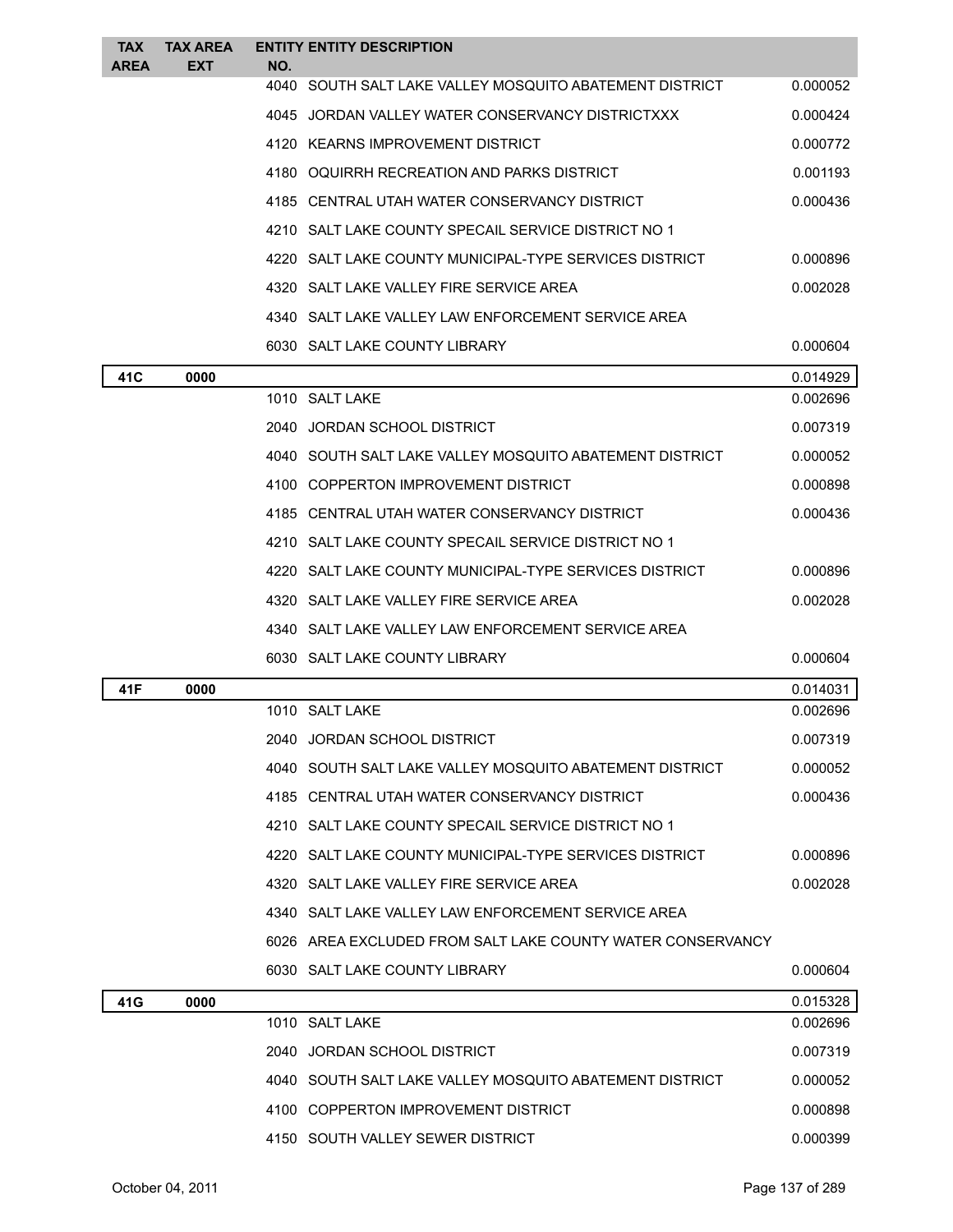| <b>TAX</b><br><b>AREA</b> | <b>TAX AREA</b><br><b>EXT</b> | <b>ENTITY ENTITY DESCRIPTION</b><br>NO. |                                                                           |          |
|---------------------------|-------------------------------|-----------------------------------------|---------------------------------------------------------------------------|----------|
|                           |                               |                                         | 4185 CENTRAL UTAH WATER CONSERVANCY DISTRICT                              | 0.000436 |
|                           |                               |                                         | 4210 SALT LAKE COUNTY SPECAIL SERVICE DISTRICT NO 1                       |          |
|                           |                               |                                         | 4220 SALT LAKE COUNTY MUNICIPAL-TYPE SERVICES DISTRICT                    | 0.000896 |
|                           |                               |                                         | 4320 SALT LAKE VALLEY FIRE SERVICE AREA                                   | 0.002028 |
|                           |                               |                                         | 4340 SALT LAKE VALLEY LAW ENFORCEMENT SERVICE AREA                        |          |
|                           |                               |                                         | 6030 SALT LAKE COUNTY LIBRARY                                             | 0.000604 |
| 42A                       | 0000                          |                                         |                                                                           | 0.014838 |
|                           |                               | 1010 SALT LAKE                          |                                                                           | 0.002696 |
|                           |                               | 2040 JORDAN SCHOOL DISTRICT             |                                                                           | 0.007319 |
|                           |                               | 3060 RIVERTON                           |                                                                           | 0.000880 |
|                           |                               |                                         | 4040 SOUTH SALT LAKE VALLEY MOSQUITO ABATEMENT DISTRICT                   | 0.000052 |
|                           |                               |                                         | 4045 JORDAN VALLEY WATER CONSERVANCY DISTRICTXXX                          | 0.000424 |
|                           |                               |                                         | 4150 SOUTH VALLEY SEWER DISTRICT                                          | 0.000399 |
|                           |                               |                                         | 4185 CENTRAL UTAH WATER CONSERVANCY DISTRICT                              | 0.000436 |
|                           |                               |                                         | 4320 SALT LAKE VALLEY FIRE SERVICE AREA                                   | 0.002028 |
|                           |                               |                                         | 6030 SALT LAKE COUNTY LIBRARY                                             | 0.000604 |
| 43C                       | 0000                          |                                         |                                                                           | 0.016268 |
|                           |                               | 1010 SALT LAKE                          |                                                                           | 0.002696 |
|                           |                               |                                         | 2045 CANYONS SCHOOL DISTRICT                                              | 0.008165 |
|                           |                               |                                         | 4040 SOUTH SALT LAKE VALLEY MOSQUITO ABATEMENT DISTRICT                   | 0.000052 |
|                           |                               |                                         | 4045 JORDAN VALLEY WATER CONSERVANCY DISTRICTXXX                          | 0.000424 |
|                           |                               |                                         | 4140 SANDY SUBURBAN IMPROVEMENT DISTRICT                                  | 0.000967 |
|                           |                               |                                         | 4185 CENTRAL UTAH WATER CONSERVANCY DISTRICT                              | 0.000436 |
|                           |                               |                                         | 4210 SALT LAKE COUNTY SPECAIL SERVICE DISTRICT NO 1                       |          |
|                           |                               |                                         | 4220 SALT LAKE COUNTY MUNICIPAL-TYPE SERVICES DISTRICT                    | 0.000896 |
|                           |                               |                                         | 4320 SALT LAKE VALLEY FIRE SERVICE AREA                                   | 0.002028 |
|                           |                               |                                         | 4340 SALT LAKE VALLEY LAW ENFORCEMENT SERVICE AREA                        |          |
|                           |                               |                                         | 6030 SALT LAKE COUNTY LIBRARY                                             | 0.000604 |
|                           |                               |                                         | 6060 JORDAN/CANYON SCHOOL DISTRICT DEBT SERVICE AREA                      |          |
| 43E                       | 0000                          |                                         |                                                                           | 0.015088 |
|                           |                               | 1010 SALT LAKE                          |                                                                           | 0.002696 |
|                           |                               |                                         | 2045 CANYONS SCHOOL DISTRICT                                              | 0.008165 |
|                           |                               | 3080 SANDY CITY                         |                                                                           | 0.001481 |
|                           |                               |                                         | 4040 SOUTH SALT LAKE VALLEY MOSQUITO ABATEMENT DISTRICT                   | 0.000052 |
|                           |                               |                                         | 4140 SANDY SUBURBAN IMPROVEMENT DISTRICT                                  | 0.000967 |
|                           |                               |                                         | 4185 CENTRAL UTAH WATER CONSERVANCY DISTRICT                              | 0.000436 |
|                           |                               |                                         | 4240 ALTA CANYON RECREATION SPECIAL SERVICE DISTRICT                      | 0.000245 |
|                           |                               |                                         | 4290 SALT LAKE CITY METROPOLITAN WATER DISTRICT - SANDY CITY ONL 0.000442 |          |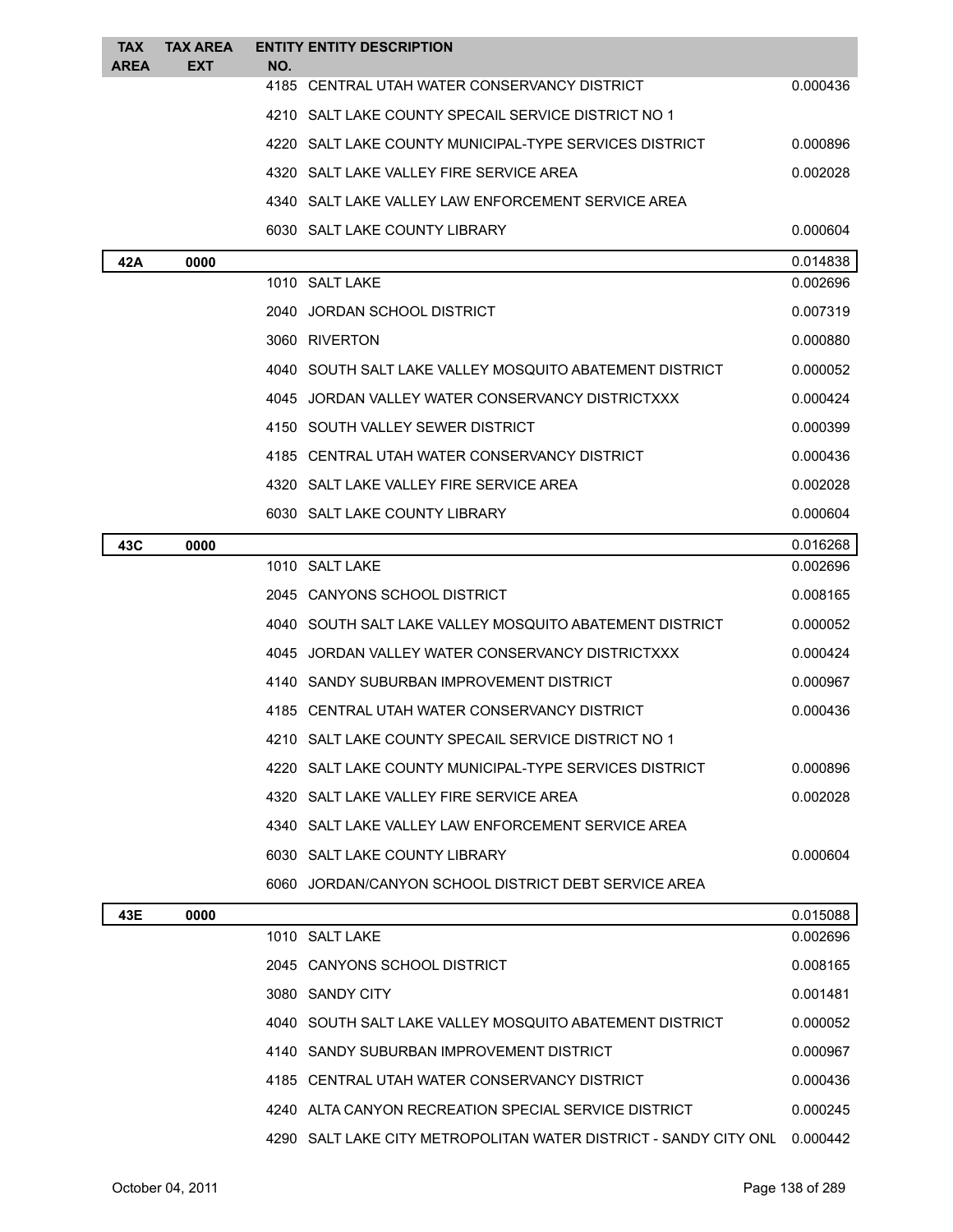| EXT |      | TAX TAX AREA ENTITY ENTITY DESCRIPTION |  |
|-----|------|----------------------------------------|--|
|     | AREA | NO.                                    |  |

6030 SALT LAKE COUNTY LIBRARY 0.000604

JORDAN/CANYON SCHOOL DISTRICT DEBT SERVICE AREA

| 43F | 0000 |      |                                                                  | 0.015088 |
|-----|------|------|------------------------------------------------------------------|----------|
|     |      |      | 1010 SALT LAKE                                                   | 0.002696 |
|     |      |      | 2045 CANYONS SCHOOL DISTRICT                                     | 0.008165 |
|     |      |      | 3080 SANDY CITY                                                  | 0.001481 |
|     |      |      | 4040 SOUTH SALT LAKE VALLEY MOSQUITO ABATEMENT DISTRICT          | 0.000052 |
|     |      |      | 4140 SANDY SUBURBAN IMPROVEMENT DISTRICT                         | 0.000967 |
|     |      |      | 4185 CENTRAL UTAH WATER CONSERVANCY DISTRICT                     | 0.000436 |
|     |      |      | 4240 ALTA CANYON RECREATION SPECIAL SERVICE DISTRICT             | 0.000245 |
|     |      |      | 4290 SALT LAKE CITY METROPOLITAN WATER DISTRICT - SANDY CITY ONL | 0.000442 |
|     |      |      | 4300 WHITE CITY WATER IMPROVEMENT DISTRICT                       | 0.000000 |
|     |      |      | 6030 SALT LAKE COUNTY LIBRARY                                    | 0.000604 |
|     |      |      | 6060 JORDAN/CANYON SCHOOL DISTRICT DEBT SERVICE AREA             |          |
| 43G | 0000 |      |                                                                  | 0.015267 |
|     |      |      | 1010 SALT LAKE                                                   | 0.002696 |
|     |      |      | 2045 CANYONS SCHOOL DISTRICT                                     | 0.008165 |
|     |      |      | 3080 SANDY CITY                                                  | 0.001481 |
|     |      |      | 4040 SOUTH SALT LAKE VALLEY MOSQUITO ABATEMENT DISTRICT          | 0.000052 |
|     |      |      | 4045 JORDAN VALLEY WATER CONSERVANCY DISTRICTXXX                 | 0.000424 |
|     |      |      | 4140 SANDY SUBURBAN IMPROVEMENT DISTRICT                         | 0.000967 |
|     |      |      | 4185 CENTRAL UTAH WATER CONSERVANCY DISTRICT                     | 0.000436 |
|     |      |      | 4290 SALT LAKE CITY METROPOLITAN WATER DISTRICT - SANDY CITY ONL | 0.000442 |
|     |      |      | 6030 SALT LAKE COUNTY LIBRARY                                    | 0.000604 |
|     |      |      | 6060 JORDAN/CANYON SCHOOL DISTRICT DEBT SERVICE AREA             |          |
| 43H | 0000 |      |                                                                  | 0.015315 |
|     |      |      | 1010 SALT LAKE                                                   | 0.002696 |
|     |      |      | 2045 CANYONS SCHOOL DISTRICT                                     | 0.008165 |
|     |      |      | 3080 SANDY CITY                                                  | 0.001481 |
|     |      |      | 4040 SOUTH SALT LAKE VALLEY MOSQUITO ABATEMENT DISTRICT          | 0.000052 |
|     |      |      | 4045 JORDAN VALLEY WATER CONSERVANCY DISTRICTXXX                 | 0.000424 |
|     |      |      | 4140 SANDY SUBURBAN IMPROVEMENT DISTRICT                         | 0.000967 |
|     |      |      | 4160 CRESENT CEMETERY MAINTENANCE DISTRICT                       | 0.000048 |
|     |      |      | 4185 CENTRAL UTAH WATER CONSERVANCY DISTRICT                     | 0.000436 |
|     |      | 4290 | SALT LAKE CITY METROPOLITAN WATER DISTRICT - SANDY CITY ONL      | 0.000442 |
|     |      |      | 6030 SALT LAKE COUNTY LIBRARY                                    | 0.000604 |
|     |      |      | 6060 JORDAN/CANYON SCHOOL DISTRICT DEBT SERVICE AREA             |          |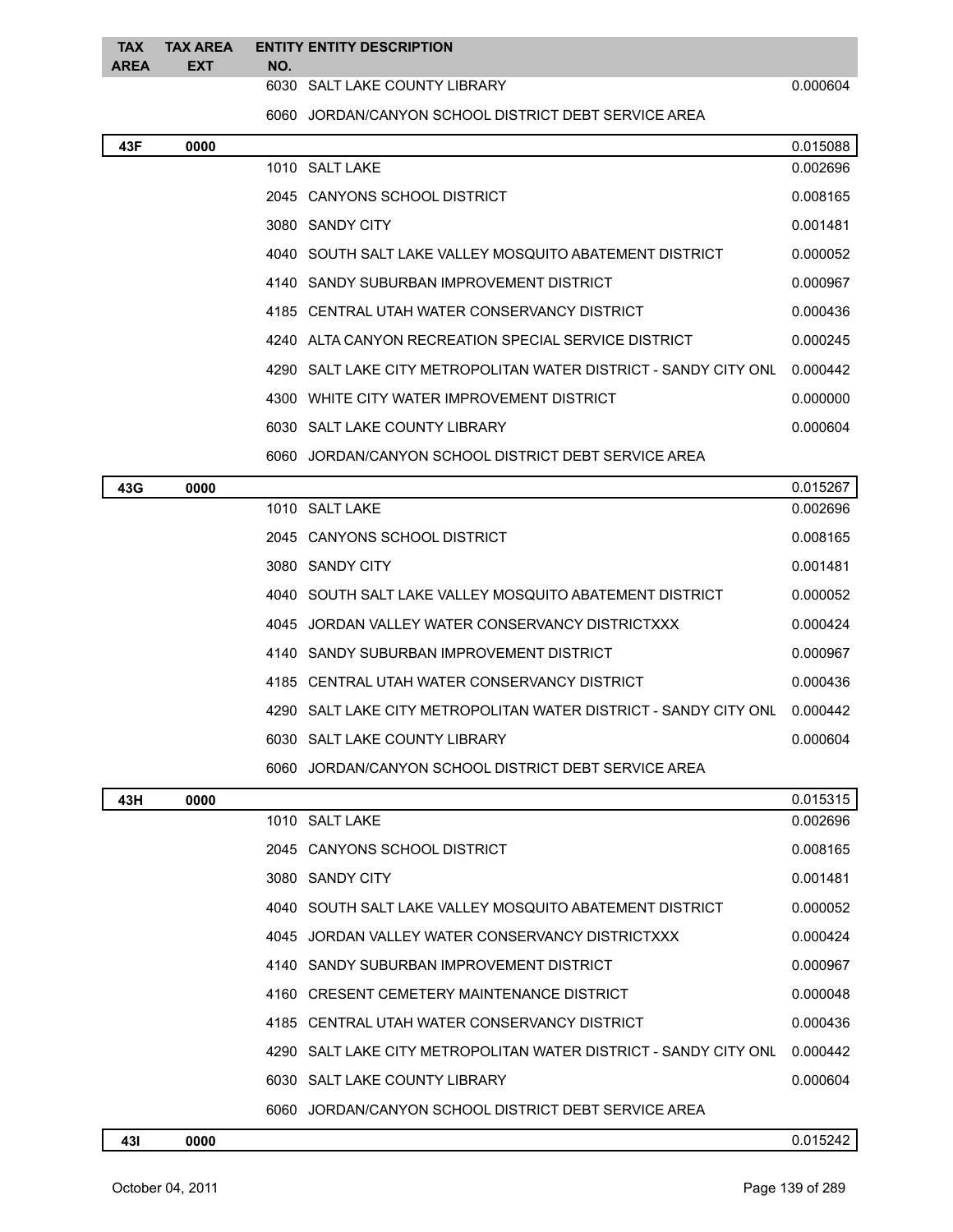| <b>TAX</b>  | <b>TAX AREA</b> |     | <b>ENTITY ENTITY DESCRIPTION</b>                                 |          |
|-------------|-----------------|-----|------------------------------------------------------------------|----------|
| <b>AREA</b> | <b>EXT</b>      | NO. |                                                                  |          |
|             |                 |     | 1010 SALT LAKE                                                   | 0.002696 |
|             |                 |     | 2045 CANYONS SCHOOL DISTRICT                                     | 0.008165 |
|             |                 |     | 3080 SANDY CITY                                                  | 0.001481 |
|             |                 |     | 4040 SOUTH SALT LAKE VALLEY MOSQUITO ABATEMENT DISTRICT          | 0.000052 |
|             |                 |     | 4140 SANDY SUBURBAN IMPROVEMENT DISTRICT                         | 0.000967 |
|             |                 |     | 4150 SOUTH VALLEY SEWER DISTRICT                                 | 0.000399 |
|             |                 |     | 4185 CENTRAL UTAH WATER CONSERVANCY DISTRICT                     | 0.000436 |
|             |                 |     | 4290 SALT LAKE CITY METROPOLITAN WATER DISTRICT - SANDY CITY ONL | 0.000442 |
|             |                 |     | 6030 SALT LAKE COUNTY LIBRARY                                    | 0.000604 |
|             |                 |     | 6060 JORDAN/CANYON SCHOOL DISTRICT DEBT SERVICE AREA             |          |
| 43J         | 0000            |     |                                                                  | 0.015844 |
|             |                 |     | 1010 SALT LAKE                                                   | 0.002696 |
|             |                 |     | 2045 CANYONS SCHOOL DISTRICT                                     | 0.008165 |
|             |                 |     | 4040 SOUTH SALT LAKE VALLEY MOSQUITO ABATEMENT DISTRICT          | 0.000052 |

|  | TUTU UUUIIIUILEI EINLE VILLEI INUUQUIIUIIUILIILIII PIUIINUI | v.vvvvc  |
|--|-------------------------------------------------------------|----------|
|  | 4140 SANDY SUBURBAN IMPROVEMENT DISTRICT                    | 0.000967 |
|  | 4185 CENTRAL UTAH WATER CONSERVANCY DISTRICT                | 0.000436 |
|  | 4210 SALT LAKE COUNTY SPECAIL SERVICE DISTRICT NO 1         |          |
|  | 4220 SALT LAKE COUNTY MUNICIPAL-TYPE SERVICES DISTRICT      | 0.000896 |
|  | 4300 WHITE CITY WATER IMPROVEMENT DISTRICT                  | 0.000000 |
|  | 4320 SALT LAKE VALLEY FIRE SERVICE AREA                     | 0.002028 |
|  | 4340 SALT LAKE VALLEY LAW ENFORCEMENT SERVICE AREA          |          |
|  | 6030 SALT LAKE COUNTY LIBRARY                               | 0.000604 |
|  | 6060 JORDAN/CANYON SCHOOL DISTRICT DEBT SERVICE AREA        |          |

| 44D | 0000 |                                                         | 0.016268 |
|-----|------|---------------------------------------------------------|----------|
|     |      | 1010 SALT LAKE                                          | 0.002696 |
|     |      | 2045 CANYONS SCHOOL DISTRICT                            | 0.008165 |
|     |      | 4040 SOUTH SALT LAKE VALLEY MOSQUITO ABATEMENT DISTRICT | 0.000052 |
|     |      | 4045 JORDAN VALLEY WATER CONSERVANCY DISTRICTXXX        | 0.000424 |
|     |      | 4140 SANDY SUBURBAN IMPROVEMENT DISTRICT                | 0.000967 |
|     |      | 4185 CENTRAL UTAH WATER CONSERVANCY DISTRICT            | 0.000436 |
|     |      | 4210 SALT LAKE COUNTY SPECAIL SERVICE DISTRICT NO 1     |          |
|     |      | 4220 SALT LAKE COUNTY MUNICIPAL-TYPE SERVICES DISTRICT  | 0.000896 |
|     |      | 4300 WHITE CITY WATER IMPROVEMENT DISTRICT              | 0.000000 |
|     |      | 4320 SALT LAKE VALLEY FIRE SERVICE AREA                 | 0.002028 |
|     |      | 4340 SALT LAKE VALLEY LAW ENFORCEMENT SERVICE AREA      |          |
|     |      | 6030 SALT LAKE COUNTY LIBRARY                           | 0.000604 |
|     |      | 6060 JORDAN/CANYON SCHOOL DISTRICT DEBT SERVICE AREA    |          |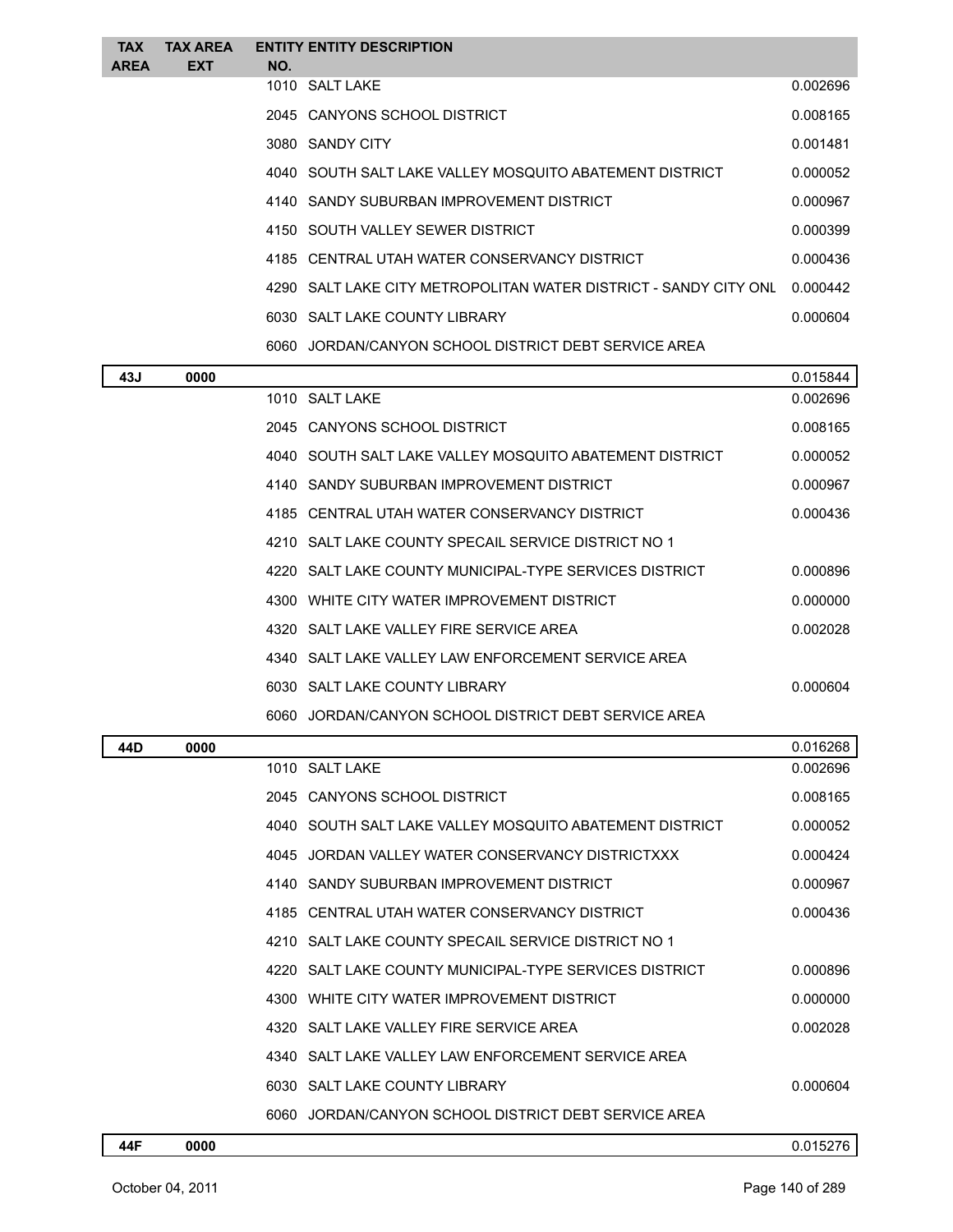| <b>TAX</b>  | TAX AREA | <b>ENTITY ENTITY DESCRIPTION</b>                        |                      |
|-------------|----------|---------------------------------------------------------|----------------------|
| <b>AREA</b> | EXT      | NO.<br>1010 SALT LAKE                                   | 0.002696             |
|             |          | 2045 CANYONS SCHOOL DISTRICT                            | 0.008165             |
|             |          | 4040 SOUTH SALT LAKE VALLEY MOSQUITO ABATEMENT DISTRICT | 0.000052             |
|             |          |                                                         |                      |
|             |          | 4150 SOUTH VALLEY SEWER DISTRICT                        | 0.000399<br>0.000436 |
|             |          | 4185 CENTRAL UTAH WATER CONSERVANCY DISTRICT            |                      |
|             |          | 4210 SALT LAKE COUNTY SPECAIL SERVICE DISTRICT NO 1     |                      |
|             |          | 4220 SALT LAKE COUNTY MUNICIPAL-TYPE SERVICES DISTRICT  | 0.000896             |
|             |          | 4320 SALT LAKE VALLEY FIRE SERVICE AREA                 | 0.002028             |
|             |          | 4340 SALT LAKE VALLEY LAW ENFORCEMENT SERVICE AREA      |                      |
|             |          | 6030 SALT LAKE COUNTY LIBRARY                           | 0.000604             |
|             |          | 6060 JORDAN/CANYON SCHOOL DISTRICT DEBT SERVICE AREA    |                      |
| 44G         | 0000     |                                                         | 0.014031             |
|             |          | 1010 SALT LAKE                                          | 0.002696             |
|             |          | 2040 JORDAN SCHOOL DISTRICT                             | 0.007319             |
|             |          | 4040 SOUTH SALT LAKE VALLEY MOSQUITO ABATEMENT DISTRICT | 0.000052             |
|             |          | 4185 CENTRAL UTAH WATER CONSERVANCY DISTRICT            | 0.000436             |
|             |          | 4210 SALT LAKE COUNTY SPECAIL SERVICE DISTRICT NO 1     |                      |
|             |          | 4220 SALT LAKE COUNTY MUNICIPAL-TYPE SERVICES DISTRICT  | 0.000896             |
|             |          | 4320 SALT LAKE VALLEY FIRE SERVICE AREA                 | 0.002028             |
|             |          | 4340 SALT LAKE VALLEY LAW ENFORCEMENT SERVICE AREA      |                      |
|             |          | 6030 SALT LAKE COUNTY LIBRARY                           | 0.000604             |
| 44H         | 0000     |                                                         | 0.015301             |
|             |          | 1010 SALT LAKE                                          | 0.002696             |
|             |          | 2045 CANYONS SCHOOL DISTRICT                            | 0.008165             |
|             |          | 4040 SOUTH SALT LAKE VALLEY MOSQUITO ABATEMENT DISTRICT | 0.000052             |
|             |          | 4045 JORDAN VALLEY WATER CONSERVANCY DISTRICTXXX        | 0.000424             |
|             |          | 4185 CENTRAL UTAH WATER CONSERVANCY DISTRICT            | 0.000436             |
|             |          | 4210 SALT LAKE COUNTY SPECAIL SERVICE DISTRICT NO 1     |                      |
|             |          | 4220 SALT LAKE COUNTY MUNICIPAL-TYPE SERVICES DISTRICT  | 0.000896             |
|             |          | 4320 SALT LAKE VALLEY FIRE SERVICE AREA                 | 0.002028             |
|             |          | 4340 SALT LAKE VALLEY LAW ENFORCEMENT SERVICE AREA      |                      |
|             |          | 6030 SALT LAKE COUNTY LIBRARY                           | 0.000604             |
|             |          | 6060 JORDAN/CANYON SCHOOL DISTRICT DEBT SERVICE AREA    |                      |
| 45E         | 0000     |                                                         | 0.014838             |
|             |          | 1010 SALT LAKE                                          | 0.002696             |
|             |          | 2040 JORDAN SCHOOL DISTRICT                             | 0.007319             |
|             |          | 3060 RIVERTON                                           | 0.000880             |
|             |          | 4040 SOUTH SALT LAKE VALLEY MOSQUITO ABATEMENT DISTRICT | 0.000052             |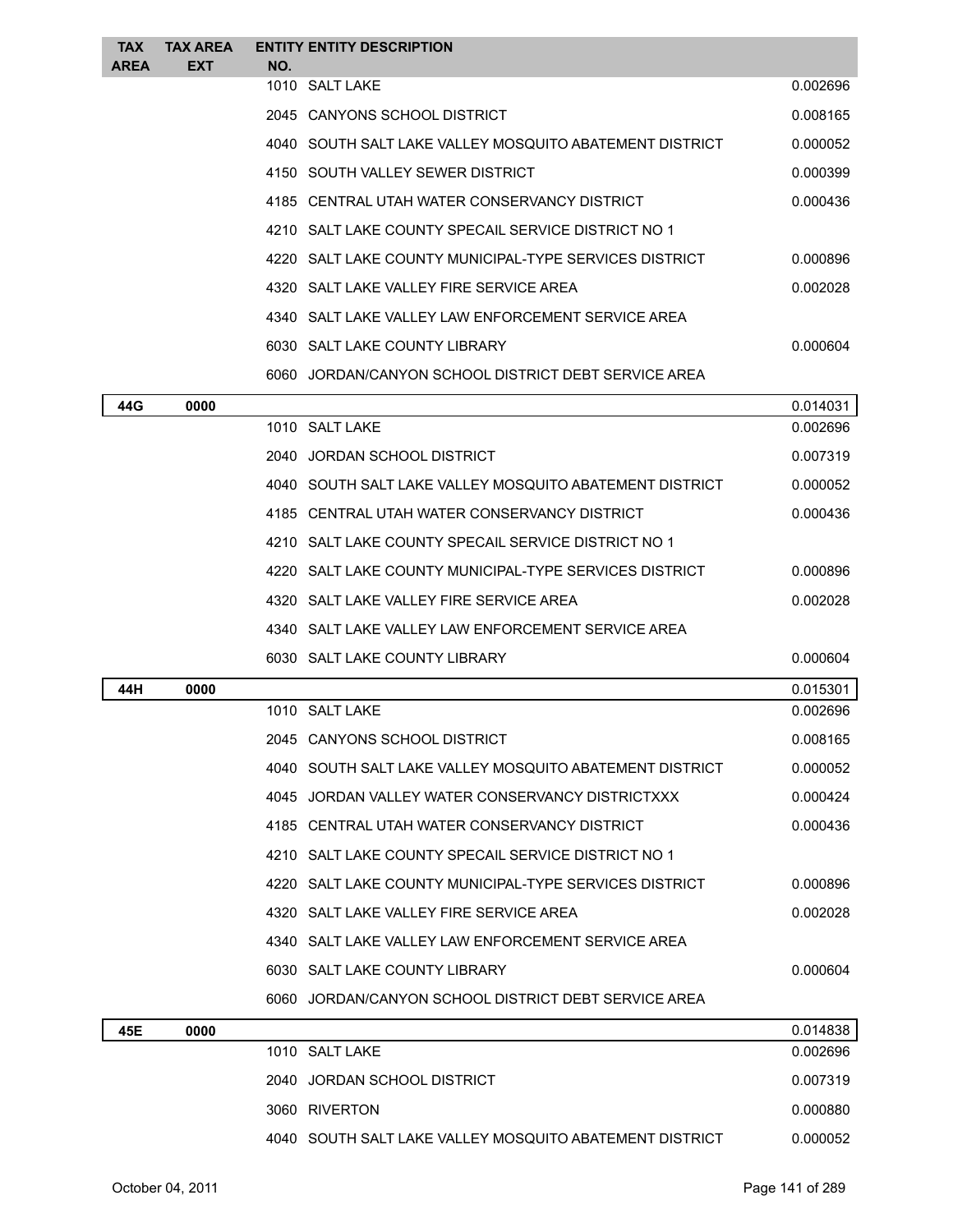| <b>TAX</b><br><b>AREA</b> | <b>TAX AREA</b><br>EXT | <b>ENTITY ENTITY DESCRIPTION</b><br>NO.                 |          |
|---------------------------|------------------------|---------------------------------------------------------|----------|
|                           |                        | 4045 JORDAN VALLEY WATER CONSERVANCY DISTRICTXXX        | 0.000424 |
|                           |                        | 4150 SOUTH VALLEY SEWER DISTRICT                        | 0.000399 |
|                           |                        | 4185 CENTRAL UTAH WATER CONSERVANCY DISTRICT            | 0.000436 |
|                           |                        | 4320 SALT LAKE VALLEY FIRE SERVICE AREA                 | 0.002028 |
|                           |                        | 6030 SALT LAKE COUNTY LIBRARY                           | 0.000604 |
| 45F                       | 0000                   |                                                         | 0.013500 |
|                           |                        | 1010 SALT LAKE                                          | 0.002696 |
|                           |                        | 2040 JORDAN SCHOOL DISTRICT                             | 0.007319 |
|                           |                        | 3020 BLUFFDALE                                          | 0.001570 |
|                           |                        | 4040 SOUTH SALT LAKE VALLEY MOSQUITO ABATEMENT DISTRICT | 0.000052 |
|                           |                        | 4045 JORDAN VALLEY WATER CONSERVANCY DISTRICTXXX        | 0.000424 |
|                           |                        | 4150 SOUTH VALLEY SEWER DISTRICT                        | 0.000399 |
|                           |                        | 4185 CENTRAL UTAH WATER CONSERVANCY DISTRICT            | 0.000436 |
|                           |                        | 6030 SALT LAKE COUNTY LIBRARY                           | 0.000604 |
| 45G                       | 0000                   |                                                         | 0.013500 |
|                           |                        | 1010 SALT LAKE                                          | 0.002696 |
|                           |                        | 2040 JORDAN SCHOOL DISTRICT                             | 0.007319 |
|                           |                        | 3020 BLUFFDALE                                          | 0.001570 |
|                           |                        | 4040 SOUTH SALT LAKE VALLEY MOSQUITO ABATEMENT DISTRICT | 0.000052 |
|                           |                        | 4045 JORDAN VALLEY WATER CONSERVANCY DISTRICTXXX        | 0.000424 |
|                           |                        | 4150 SOUTH VALLEY SEWER DISTRICT                        | 0.000399 |
|                           |                        | 4185 CENTRAL UTAH WATER CONSERVANCY DISTRICT            | 0.000436 |
|                           |                        | 6030 SALT LAKE COUNTY LIBRARY                           | 0.000604 |
| 46B                       | 0000                   |                                                         | 0.013500 |
|                           |                        | 1010 SALT LAKE                                          | 0.002696 |
|                           |                        | JORDAN SCHOOL DISTRICT<br>2040                          | 0.007319 |
|                           |                        | 3020 BLUFFDALE                                          | 0.001570 |
|                           |                        | 4040 SOUTH SALT LAKE VALLEY MOSQUITO ABATEMENT DISTRICT | 0.000052 |
|                           |                        | 4045 JORDAN VALLEY WATER CONSERVANCY DISTRICTXXX        | 0.000424 |
|                           |                        | 4150 SOUTH VALLEY SEWER DISTRICT                        | 0.000399 |
|                           |                        | 4185 CENTRAL UTAH WATER CONSERVANCY DISTRICT            | 0.000436 |
|                           |                        | 6030 SALT LAKE COUNTY LIBRARY                           | 0.000604 |
| 51A                       | 0000                   |                                                         | 0.014820 |
|                           |                        | 1010 SALT LAKE                                          | 0.002696 |
|                           |                        | 2045 CANYONS SCHOOL DISTRICT                            | 0.008165 |
|                           |                        | 3030 DRAPER CITY                                        | 0.001996 |
|                           |                        | 4040 SOUTH SALT LAKE VALLEY MOSQUITO ABATEMENT DISTRICT | 0.000052 |
|                           |                        | 4045 JORDAN VALLEY WATER CONSERVANCY DISTRICTXXX        | 0.000424 |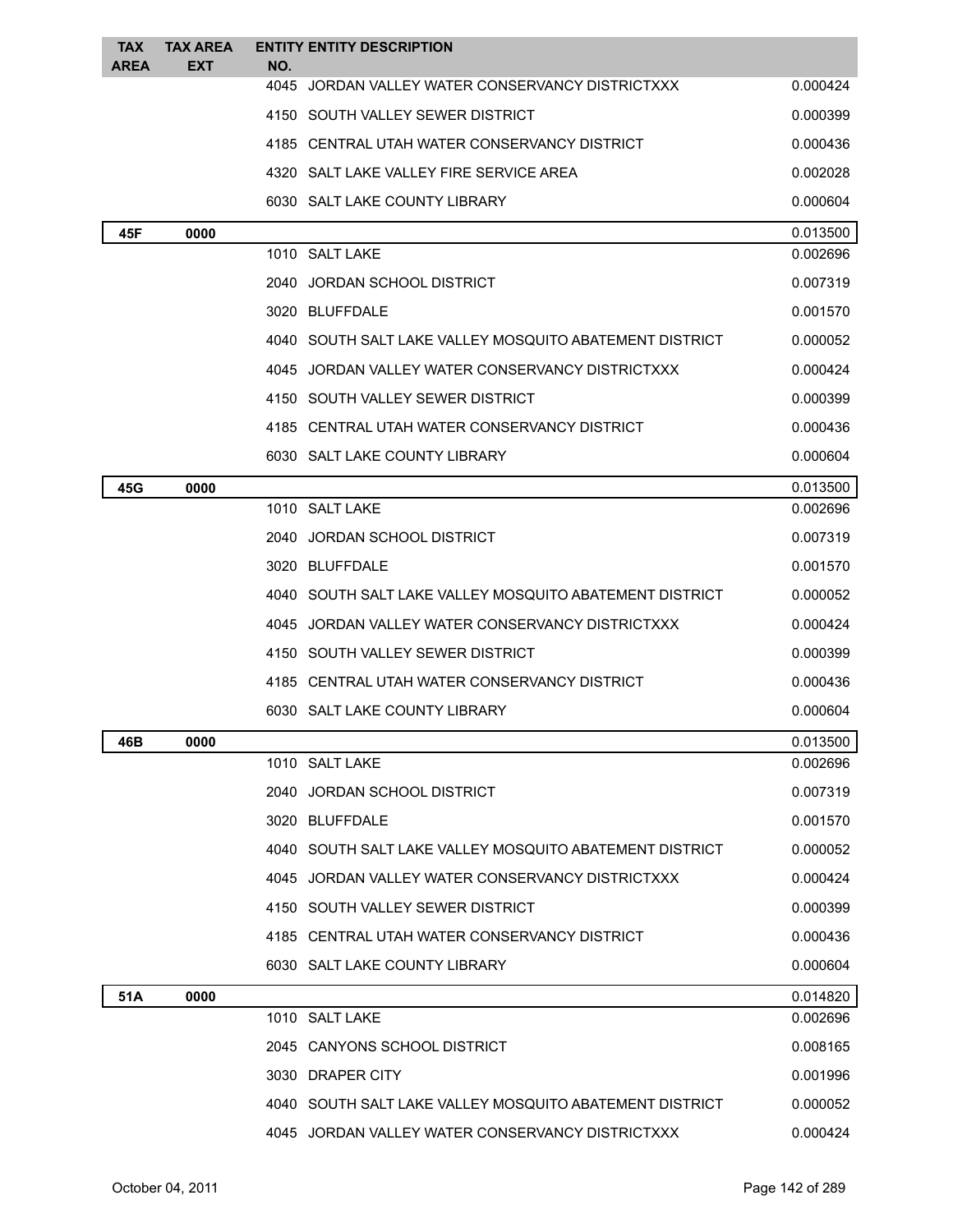| <b>TAX</b><br><b>AREA</b> | <b>TAX AREA</b><br><b>EXT</b> | NO. | <b>ENTITY ENTITY DESCRIPTION</b>                        |          |
|---------------------------|-------------------------------|-----|---------------------------------------------------------|----------|
|                           |                               |     | 4150 SOUTH VALLEY SEWER DISTRICT                        | 0.000399 |
|                           |                               |     | 4160 CRESENT CEMETERY MAINTENANCE DISTRICT              | 0.000048 |
|                           |                               |     | 4185 CENTRAL UTAH WATER CONSERVANCY DISTRICT            | 0.000436 |
|                           |                               |     | 6030 SALT LAKE COUNTY LIBRARY                           | 0.000604 |
|                           |                               |     | 6060 JORDAN/CANYON SCHOOL DISTRICT DEBT SERVICE AREA    |          |
| 52A                       | 0000                          |     |                                                         | 0.014772 |
|                           |                               |     | 1010 SALT LAKE                                          | 0.002696 |
|                           |                               |     | 2045 CANYONS SCHOOL DISTRICT                            | 0.008165 |
|                           |                               |     | 3030 DRAPER CITY                                        | 0.001996 |
|                           |                               |     | 4040 SOUTH SALT LAKE VALLEY MOSQUITO ABATEMENT DISTRICT | 0.000052 |
|                           |                               |     | 4045 JORDAN VALLEY WATER CONSERVANCY DISTRICTXXX        | 0.000424 |
|                           |                               |     | 4150 SOUTH VALLEY SEWER DISTRICT                        | 0.000399 |
|                           |                               |     | 4185 CENTRAL UTAH WATER CONSERVANCY DISTRICT            | 0.000436 |
|                           |                               |     | 6030 SALT LAKE COUNTY LIBRARY                           | 0.000604 |
|                           |                               |     | 6060 JORDAN/CANYON SCHOOL DISTRICT DEBT SERVICE AREA    |          |
| 54B                       | 0000                          |     |                                                         | 0.018575 |
|                           |                               |     | 1010 SALT LAKE                                          | 0.002696 |
|                           |                               |     | 2045 CANYONS SCHOOL DISTRICT                            | 0.008165 |
|                           |                               |     | 3030 DRAPER CITY                                        | 0.001996 |
|                           |                               |     | 4040 SOUTH SALT LAKE VALLEY MOSQUITO ABATEMENT DISTRICT | 0.000052 |
|                           |                               |     | 4045 JORDAN VALLEY WATER CONSERVANCY DISTRICTXXX        | 0.000424 |
|                           |                               |     | 4150 SOUTH VALLEY SEWER DISTRICT                        | 0.000399 |
|                           |                               |     | 4185 CENTRAL UTAH WATER CONSERVANCY DISTRICT            | 0.000436 |
|                           |                               |     | 4310 TRAVERSE RIDGE SPECIAL SERVICE DISTRICT            | 0.003803 |
|                           |                               |     | 6030 SALT LAKE COUNTY LIBRARY                           | 0.000604 |
|                           |                               |     | 6060 JORDAN/CANYON SCHOOL DISTRICT DEBT SERVICE AREA    |          |
| 55A                       | 0000                          |     |                                                         | 0.014772 |
|                           |                               |     | 1010 SALT LAKE                                          | 0.002696 |
|                           |                               |     | 2045 CANYONS SCHOOL DISTRICT                            | 0.008165 |
|                           |                               |     | 3030 DRAPER CITY                                        | 0.001996 |
|                           |                               |     | 4040 SOUTH SALT LAKE VALLEY MOSQUITO ABATEMENT DISTRICT | 0.000052 |
|                           |                               |     | 4045 JORDAN VALLEY WATER CONSERVANCY DISTRICTXXX        | 0.000424 |
|                           |                               |     | 4150 SOUTH VALLEY SEWER DISTRICT                        | 0.000399 |
|                           |                               |     | 4185 CENTRAL UTAH WATER CONSERVANCY DISTRICT            | 0.000436 |
|                           |                               |     | 6030 SALT LAKE COUNTY LIBRARY                           | 0.000604 |
|                           |                               |     | 6060 JORDAN/CANYON SCHOOL DISTRICT DEBT SERVICE AREA    |          |
| 55B                       | 0000                          |     |                                                         | 0.014772 |
|                           |                               |     | 1010 SALT LAKE                                          | 0.002696 |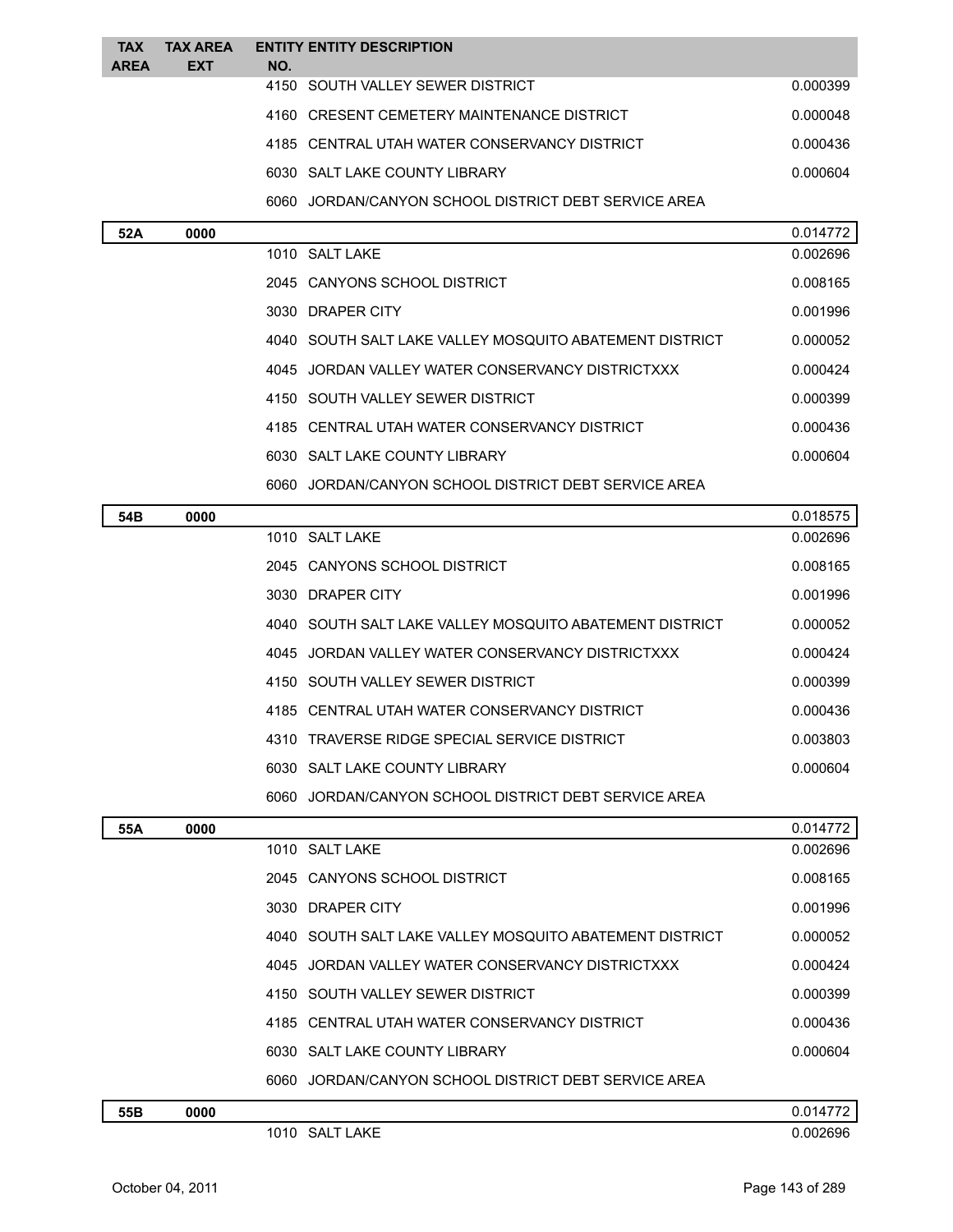| <b>TAX</b>  | <b>TAX AREA</b> | <b>ENTITY ENTITY DESCRIPTION</b>                        |          |
|-------------|-----------------|---------------------------------------------------------|----------|
| <b>AREA</b> | <b>EXT</b>      | NO.                                                     |          |
|             |                 | 2045 CANYONS SCHOOL DISTRICT                            | 0.008165 |
|             |                 | 3030 DRAPER CITY                                        | 0.001996 |
|             |                 | 4040 SOUTH SALT LAKE VALLEY MOSQUITO ABATEMENT DISTRICT | 0.000052 |
|             |                 | 4045 JORDAN VALLEY WATER CONSERVANCY DISTRICTXXX        | 0.000424 |
|             |                 | 4150 SOUTH VALLEY SEWER DISTRICT                        | 0.000399 |
|             |                 | 4185 CENTRAL UTAH WATER CONSERVANCY DISTRICT            | 0.000436 |
|             |                 | 6030 SALT LAKE COUNTY LIBRARY                           | 0.000604 |
|             |                 | 6060 JORDAN/CANYON SCHOOL DISTRICT DEBT SERVICE AREA    |          |
| <b>FFA</b>  | 0.000           |                                                         | 0.011772 |

| 55C | 0000 |                                                         | 0.014772 |
|-----|------|---------------------------------------------------------|----------|
|     |      | 1010 SALT LAKE                                          | 0.002696 |
|     |      | 2045 CANYONS SCHOOL DISTRICT                            | 0.008165 |
|     |      | 3030 DRAPER CITY                                        | 0.001996 |
|     |      | 4040 SOUTH SALT LAKE VALLEY MOSQUITO ABATEMENT DISTRICT | 0.000052 |
|     |      | 4045 JORDAN VALLEY WATER CONSERVANCY DISTRICTXXX        | 0.000424 |
|     |      | 4150 SOUTH VALLEY SEWER DISTRICT                        | 0.000399 |
|     |      | 4185 CENTRAL UTAH WATER CONSERVANCY DISTRICT            | 0.000436 |
|     |      | 6030 SALT LAKE COUNTY LIBRARY                           | 0.000604 |
|     |      | 6060 JORDAN/CANYON SCHOOL DISTRICT DEBT SERVICE AREA    |          |

| 55D | 0000 |                                                         | 0.014772 |
|-----|------|---------------------------------------------------------|----------|
|     |      | 1010 SALT LAKE                                          | 0.002696 |
|     |      | 2045 CANYONS SCHOOL DISTRICT                            | 0.008165 |
|     |      | 3030 DRAPER CITY                                        | 0.001996 |
|     |      | 4040 SOUTH SALT LAKE VALLEY MOSQUITO ABATEMENT DISTRICT | 0.000052 |
|     |      | 4045 JORDAN VALLEY WATER CONSERVANCY DISTRICTXXX        | 0.000424 |
|     |      | 4150 SOUTH VALLEY SEWER DISTRICT                        | 0.000399 |
|     |      | 4185 CENTRAL UTAH WATER CONSERVANCY DISTRICT            | 0.000436 |
|     |      | 6030 SALT LAKE COUNTY LIBRARY                           | 0.000604 |
|     |      | JORDAN/CANYON SCHOOL DISTRICT DEBT SERVICE AREA<br>6060 |          |
|     |      |                                                         |          |

| 61A | 0000 |                                                         | 0.012970 |
|-----|------|---------------------------------------------------------|----------|
|     |      | 1010 SALT LAKE                                          | 0.002696 |
|     |      | 2030 GRANITE SCHOOL DISTRICT                            | 0.006796 |
|     |      | 3105 TAYLORSVILLE CITY                                  | 0.001794 |
|     |      | 4040 SOUTH SALT LAKE VALLEY MOSQUITO ABATEMENT DISTRICT | 0.000052 |
|     |      | 4045 JORDAN VALLEY WATER CONSERVANCY DISTRICTXXX        | 0.000424 |
|     |      | 4110 TAYLORSVILLE-BENNION IMPROVEMENT DISTRICT          | 0.000168 |
|     |      | 4185 CENTRAL UTAH WATER CONSERVANCY DISTRICT            | 0.000436 |
|     |      | 6030 SALT LAKE COUNTY LIBRARY                           | 0.000604 |
| 61B | 0000 |                                                         | 0.012970 |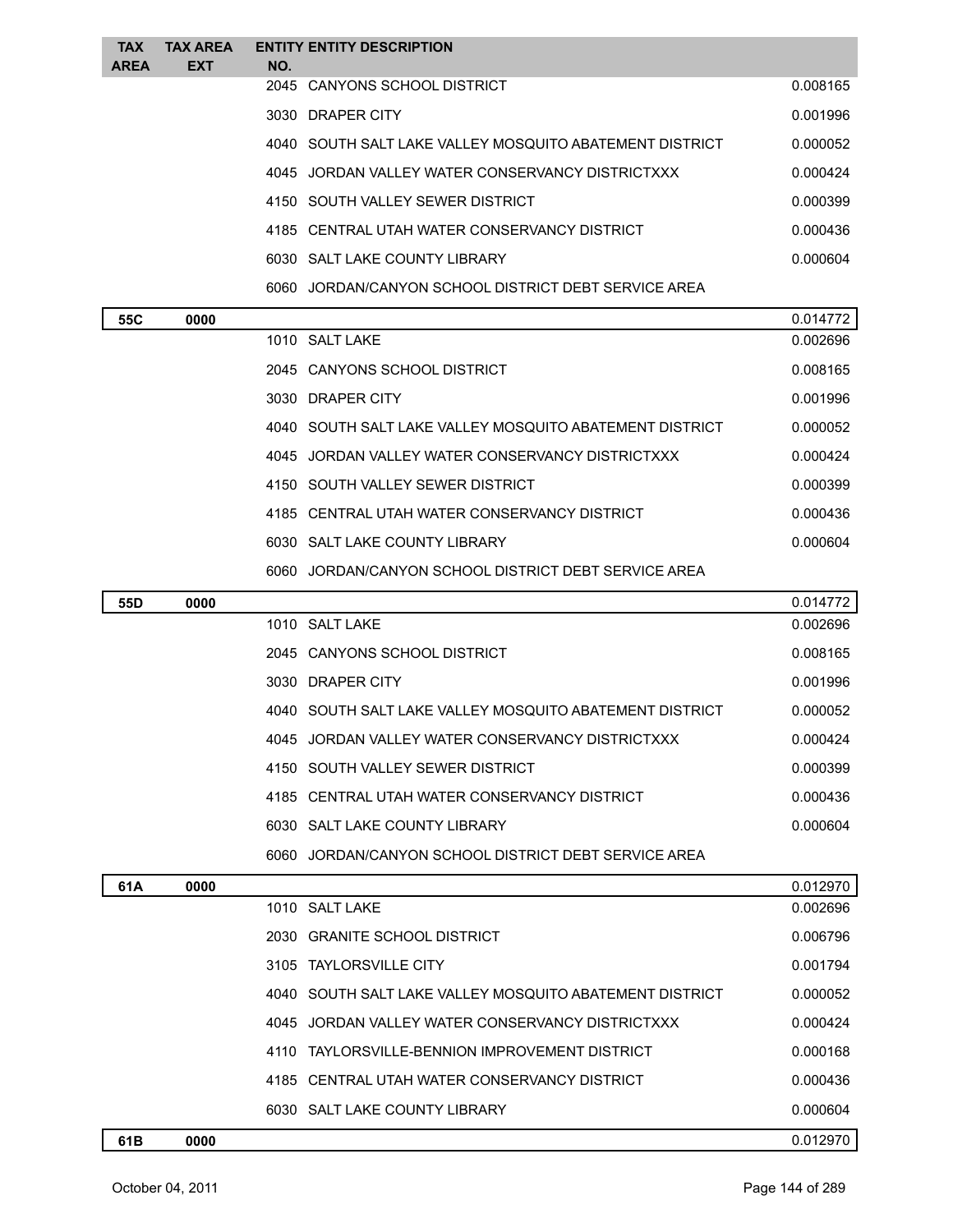| <b>TAX</b>  | <b>TAX AREA</b> | <b>ENTITY ENTITY DESCRIPTION</b>                        |                      |
|-------------|-----------------|---------------------------------------------------------|----------------------|
| <b>AREA</b> | <b>EXT</b>      | NO.<br>1010 SALT LAKE                                   | 0.002696             |
|             |                 | 2030 GRANITE SCHOOL DISTRICT                            | 0.006796             |
|             |                 | 3105 TAYLORSVILLE CITY                                  | 0.001794             |
|             |                 | 4040 SOUTH SALT LAKE VALLEY MOSQUITO ABATEMENT DISTRICT | 0.000052             |
|             |                 | 4045 JORDAN VALLEY WATER CONSERVANCY DISTRICTXXX        | 0.000424             |
|             |                 | 4110 TAYLORSVILLE-BENNION IMPROVEMENT DISTRICT          | 0.000168             |
|             |                 | 4185 CENTRAL UTAH WATER CONSERVANCY DISTRICT            | 0.000436             |
|             |                 | 6030 SALT LAKE COUNTY LIBRARY                           | 0.000604             |
|             |                 |                                                         |                      |
| 63A         | 0000            | 1010 SALT LAKE                                          | 0.014163<br>0.002696 |
|             |                 | 2030 GRANITE SCHOOL DISTRICT                            | 0.006796             |
|             |                 | 3105 TAYLORSVILLE CITY                                  | 0.001794             |
|             |                 | 4040 SOUTH SALT LAKE VALLEY MOSQUITO ABATEMENT DISTRICT | 0.000052             |
|             |                 | 4045 JORDAN VALLEY WATER CONSERVANCY DISTRICTXXX        | 0.000424             |
|             |                 | 4110 TAYLORSVILLE-BENNION IMPROVEMENT DISTRICT          | 0.000168             |
|             |                 | 4180 OQUIRRH RECREATION AND PARKS DISTRICT              | 0.001193             |
|             |                 | 4185 CENTRAL UTAH WATER CONSERVANCY DISTRICT            | 0.000436             |
|             |                 | 6030 SALT LAKE COUNTY LIBRARY                           | 0.000604             |
| 64A         | 0000            |                                                         | 0.014767             |
|             |                 | 1010 SALT LAKE                                          | 0.002696             |
|             |                 | 2030 GRANITE SCHOOL DISTRICT                            | 0.006796             |
|             |                 | 3105 TAYLORSVILLE CITY                                  | 0.001794             |
|             |                 | 4040 SOUTH SALT LAKE VALLEY MOSQUITO ABATEMENT DISTRICT | 0.000052             |
|             |                 | 4045 JORDAN VALLEY WATER CONSERVANCY DISTRICTXXX        | 0.000424             |
|             |                 | 4120 KEARNS IMPROVEMENT DISTRICT                        | 0.000772             |
|             |                 | 4180 OQUIRRH RECREATION AND PARKS DISTRICT              | 0.001193             |
|             |                 | 4185 CENTRAL UTAH WATER CONSERVANCY DISTRICT            | 0.000436             |
|             |                 | 6030 SALT LAKE COUNTY LIBRARY                           | 0.000604             |
| 70A         | 0000            |                                                         | 0.014376             |
|             |                 | 1010 SALT LAKE                                          | 0.002696             |
|             |                 | 2040 JORDAN SCHOOL DISTRICT                             | 0.007319             |
|             |                 | 3035 HERRIMAN TOWN                                      | 0.000418             |
|             |                 | 4040 SOUTH SALT LAKE VALLEY MOSQUITO ABATEMENT DISTRICT | 0.000052             |
|             |                 | 4045 JORDAN VALLEY WATER CONSERVANCY DISTRICTXXX        | 0.000424             |
|             |                 | 4150 SOUTH VALLEY SEWER DISTRICT                        | 0.000399             |
|             |                 | 4185 CENTRAL UTAH WATER CONSERVANCY DISTRICT            | 0.000436             |
|             |                 | 4320 SALT LAKE VALLEY FIRE SERVICE AREA                 | 0.002028             |
|             |                 | 6030 SALT LAKE COUNTY LIBRARY                           | 0.000604             |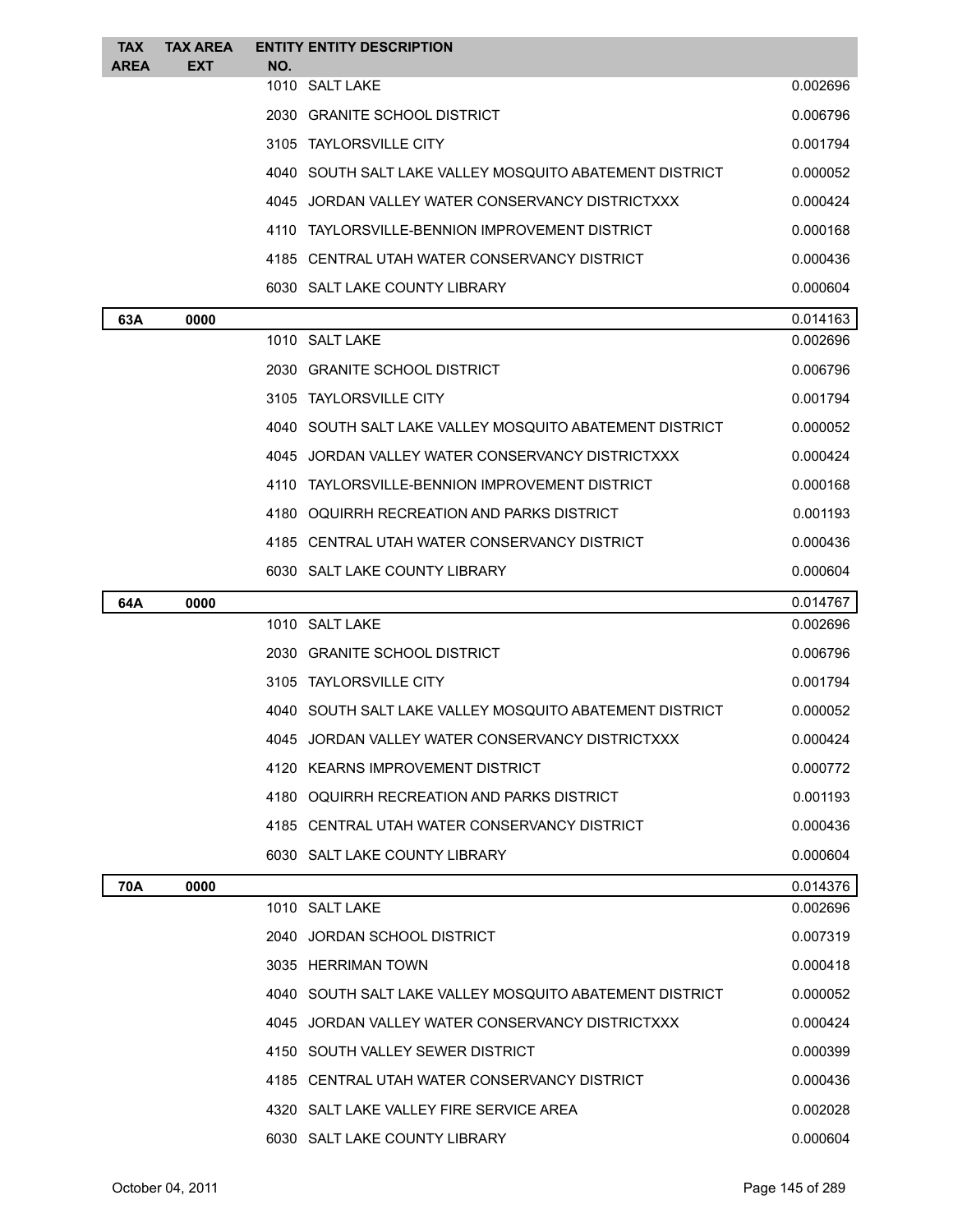| <b>TAX</b>  | <b>TAX AREA</b> |     | <b>ENTITY ENTITY DESCRIPTION</b>                          |                      |
|-------------|-----------------|-----|-----------------------------------------------------------|----------------------|
| <b>AREA</b> | <b>EXT</b>      | NO. |                                                           |                      |
| 82A         | 0000            |     |                                                           | 0.012553             |
|             |                 |     | 1010 SALT LAKE                                            | 0.002696             |
|             |                 |     | 2030 GRANITE SCHOOL DISTRICT                              | 0.006796             |
|             |                 |     | 3036 HOLLADAY CITY                                        | 0.001767             |
|             |                 |     | 4040 SOUTH SALT LAKE VALLEY MOSQUITO ABATEMENT DISTRICT   | 0.000052             |
|             |                 |     | 4060 SALT LAKE SUBURBAN SANITARY DISTRICT #1              | 0.000202             |
|             |                 |     | 4185 CENTRAL UTAH WATER CONSERVANCY DISTRICT              | 0.000436             |
|             |                 |     | 6030 SALT LAKE COUNTY LIBRARY                             | 0.000604             |
| 90A         | 0000            |     |                                                           | 0.014061             |
|             |                 |     | 1010 SALT LAKE                                            | 0.002696             |
|             |                 |     | 2030 GRANITE SCHOOL DISTRICT                              | 0.006796             |
|             |                 |     | 3050 MURRAY                                               | 0.002203             |
|             |                 |     | 4040 SOUTH SALT LAKE VALLEY MOSQUITO ABATEMENT DISTRICT   | 0.000052             |
|             |                 |     | 4045 JORDAN VALLEY WATER CONSERVANCY DISTRICTXXX          | 0.000424             |
|             |                 |     | 4090 COTTONWOOD IMPROVEMENT DISTRICT                      | 0.000237             |
|             |                 |     | 4185 CENTRAL UTAH WATER CONSERVANCY DISTRICT              | 0.000436             |
|             |                 |     | 4200 COTTONWOOD HEIGHTS PARKS AND RECREATION SERVICE AREA | 0.001217             |
| 90C         | 0000            |     |                                                           | 0.012385             |
|             |                 |     | 1010 SALT LAKE                                            | 0.002696             |
|             |                 |     | 2030 GRANITE SCHOOL DISTRICT                              | 0.006796             |
|             |                 |     | 3050 MURRAY                                               | 0.002203             |
|             |                 |     | 4040 SOUTH SALT LAKE VALLEY MOSQUITO ABATEMENT DISTRICT   | 0.000052             |
|             |                 |     | 4060 SALT LAKE SUBURBAN SANITARY DISTRICT #1              | 0.000202             |
|             |                 |     | 4185 CENTRAL UTAH WATER CONSERVANCY DISTRICT              | 0.000436             |
| 90F         | 0000            |     |                                                           | 0.013298             |
|             |                 |     | 1010 SALT LAKE                                            | 0.002696             |
|             |                 |     | 2040 JORDAN SCHOOL DISTRICT                               | 0.007319             |
|             |                 |     | 3050 MURRAY                                               | 0.002203             |
|             |                 |     | 4040   SOUTH SALT LAKE VALLEY MOSQUITO ABATEMENT DISTRICT | 0.000052             |
|             |                 |     | 4045 JORDAN VALLEY WATER CONSERVANCY DISTRICTXXX          | 0.000424             |
|             |                 |     | 4110 TAYLORSVILLE-BENNION IMPROVEMENT DISTRICT            | 0.000168             |
|             |                 |     |                                                           |                      |
|             |                 |     | 4185 CENTRAL UTAH WATER CONSERVANCY DISTRICT              | 0.000436             |
| 90G         | 0000            |     | 1010 SALT LAKE                                            | 0.012787<br>0.002696 |
|             |                 |     |                                                           |                      |
|             |                 |     | 2030 GRANITE SCHOOL DISTRICT                              | 0.006796             |
|             |                 |     | 3050 MURRAY                                               | 0.002203             |
|             |                 |     | 4040 SOUTH SALT LAKE VALLEY MOSQUITO ABATEMENT DISTRICT   | 0.000052             |
|             |                 |     | 4185 CENTRAL UTAH WATER CONSERVANCY DISTRICT              | 0.000436             |
|             |                 |     | 6030 SALT LAKE COUNTY LIBRARY                             | 0.000604             |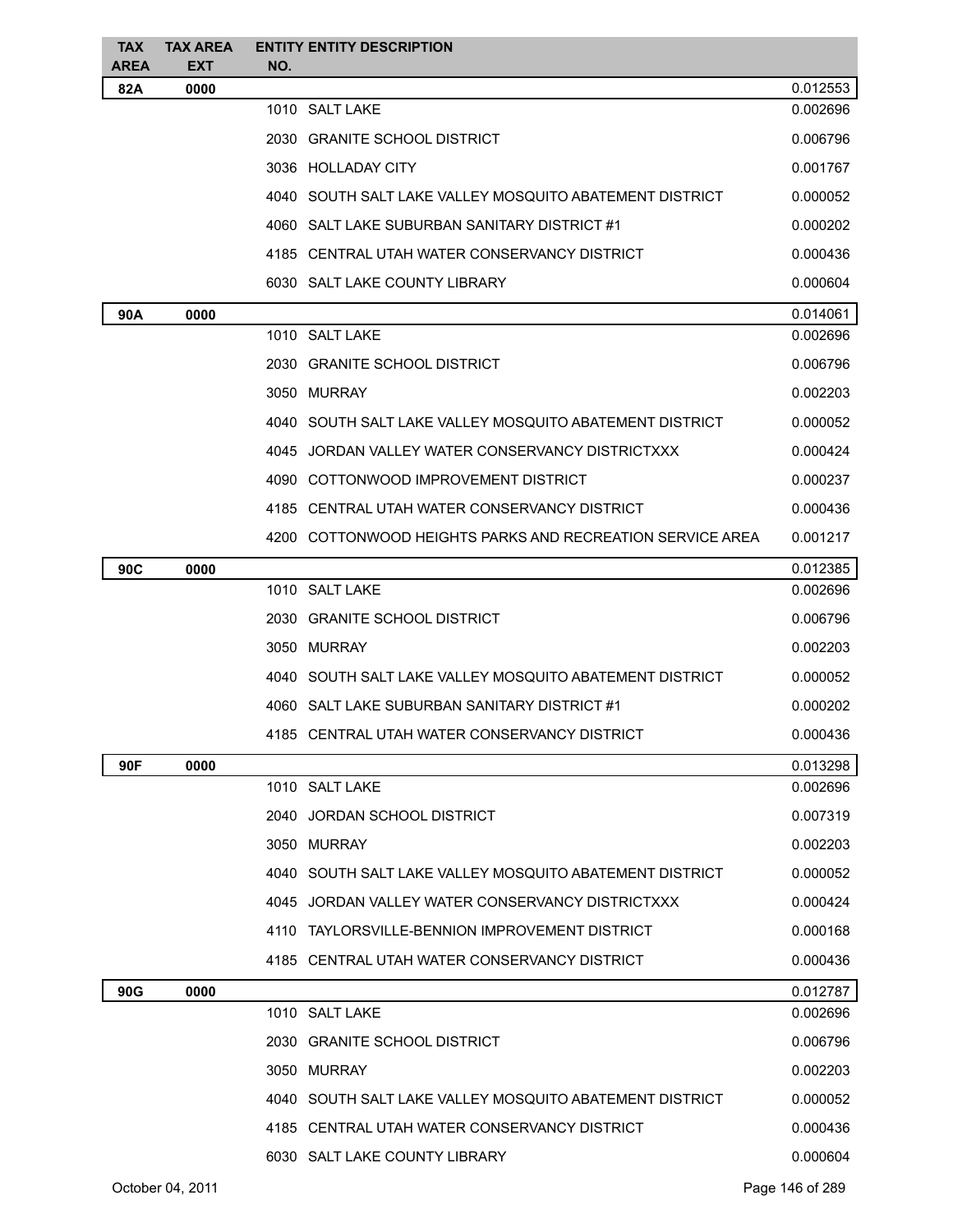| <b>TAX</b><br><b>AREA</b> | <b>TAX AREA</b><br><b>EXT</b> | <b>ENTITY ENTITY DESCRIPTION</b><br>NO.                    |          |
|---------------------------|-------------------------------|------------------------------------------------------------|----------|
| 90H                       | 0000                          |                                                            | 0.013637 |
|                           |                               | 1010 SALT LAKE                                             | 0.002696 |
|                           |                               | 2030 GRANITE SCHOOL DISTRICT                               | 0.006796 |
|                           |                               | 3050 MURRAY                                                | 0.002203 |
|                           |                               | 4040 SOUTH SALT LAKE VALLEY MOSQUITO ABATEMENT DISTRICT    | 0.000052 |
|                           |                               | 4090 COTTONWOOD IMPROVEMENT DISTRICT                       | 0.000237 |
|                           |                               | 4185 CENTRAL UTAH WATER CONSERVANCY DISTRICT               | 0.000436 |
|                           |                               | 4200 COTTONWOOD HEIGHTS PARKS AND RECREATION SERVICE AREA  | 0.001217 |
| AAA                       | 0000                          |                                                            | 0.014741 |
|                           |                               | 1010 SALT LAKE                                             | 0.002696 |
|                           |                               | 2045 CANYONS SCHOOL DISTRICT                               | 0.008165 |
|                           |                               | 3025 COTTONWOOD HEIGHTS                                    | 0.002586 |
|                           |                               | 4040 SOUTH SALT LAKE VALLEY MOSQUITO ABATEMENT DISTRICT    | 0.000052 |
|                           |                               | 4060 SALT LAKE SUBURBAN SANITARY DISTRICT #1               | 0.000202 |
|                           |                               | 4185 CENTRAL UTAH WATER CONSERVANCY DISTRICT               | 0.000436 |
|                           |                               | 4210 SALT LAKE COUNTY SPECAIL SERVICE DISTRICT NO 1        |          |
|                           |                               | 6030 SALT LAKE COUNTY LIBRARY                              | 0.000604 |
|                           |                               | 6060 JORDAN/CANYON SCHOOL DISTRICT DEBT SERVICE AREA       |          |
| <b>AAC</b>                | 0000                          |                                                            | 0.014776 |
|                           |                               | 1010 SALT LAKE                                             | 0.002696 |
|                           |                               | 2045 CANYONS SCHOOL DISTRICT                               | 0.008165 |
|                           |                               | 3025 COTTONWOOD HEIGHTS                                    | 0.002586 |
|                           |                               | 4040 SOUTH SALT LAKE VALLEY MOSQUITO ABATEMENT DISTRICT    | 0.000052 |
|                           |                               | 4090 COTTONWOOD IMPROVEMENT DISTRICT                       | 0.000237 |
|                           |                               | 4185 CENTRAL UTAH WATER CONSERVANCY DISTRICT               | 0.000436 |
|                           |                               | 4210 SALT LAKE COUNTY SPECAIL SERVICE DISTRICT NO 1        |          |
|                           |                               | 6030 SALT LAKE COUNTY LIBRARY                              | 0.000604 |
|                           |                               | 6060 JORDAN/CANYON SCHOOL DISTRICT DEBT SERVICE AREA       |          |
| <b>AAD</b>                | 0000                          |                                                            | 0.015993 |
|                           |                               | 1010 SALT LAKE                                             | 0.002696 |
|                           |                               | 2045 CANYONS SCHOOL DISTRICT                               | 0.008165 |
|                           |                               | 3025 COTTONWOOD HEIGHTS                                    | 0.002586 |
|                           |                               | 4040 SOUTH SALT LAKE VALLEY MOSQUITO ABATEMENT DISTRICT    | 0.000052 |
|                           |                               | 4090 COTTONWOOD IMPROVEMENT DISTRICT                       | 0.000237 |
|                           |                               | 4185 CENTRAL UTAH WATER CONSERVANCY DISTRICT               | 0.000436 |
|                           |                               | 4200 COTTONWOOD HEIGHTS PARKS AND RECREATION SERVICE AREA  | 0.001217 |
|                           |                               | 4210 SALT LAKE COUNTY SPECAIL SERVICE DISTRICT NO 1        |          |
|                           |                               | 6020 AREA EXCLUDED FROM SALT LAKE COUNTY WATER CONSERVANCY |          |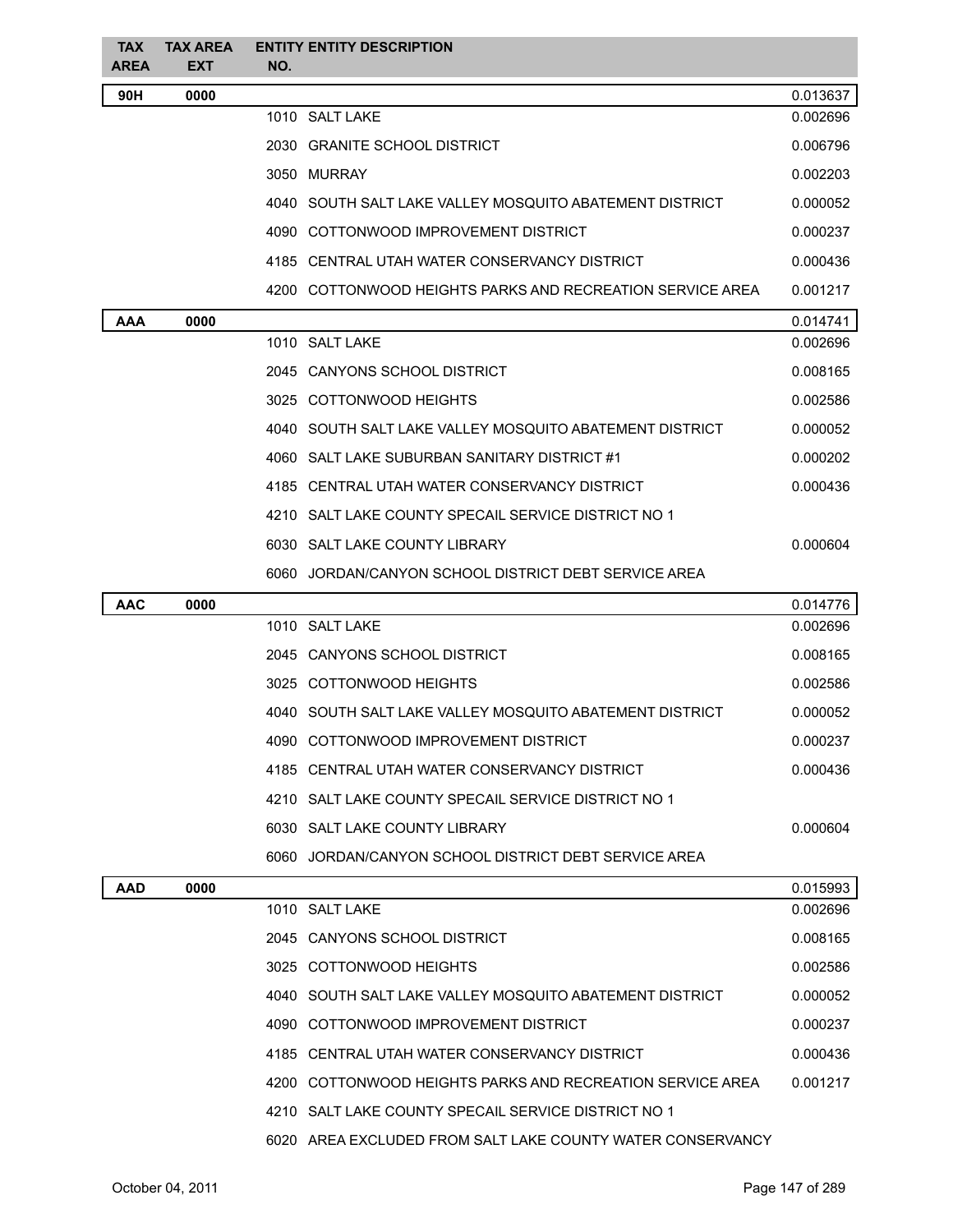**TAX TAX AREA ENTITY ENTITY DESCRIPTION NO.**

**AREA**

**EXT**

6030 SALT LAKE COUNTY LIBRARY 0.000604

JORDAN/CANYON SCHOOL DISTRICT DEBT SERVICE AREA

| <b>AAE</b> | 0000 |                                                      |                                                           | 0.015200 |
|------------|------|------------------------------------------------------|-----------------------------------------------------------|----------|
|            |      | 1010 SALT LAKE                                       |                                                           | 0.002696 |
|            |      | 2045 CANYONS SCHOOL DISTRICT                         |                                                           | 0.008165 |
|            |      | 3025 COTTONWOOD HEIGHTS                              |                                                           | 0.002586 |
|            |      |                                                      | 4040 SOUTH SALT LAKE VALLEY MOSQUITO ABATEMENT DISTRICT   | 0.000052 |
|            |      | 4045 JORDAN VALLEY WATER CONSERVANCY DISTRICTXXX     |                                                           | 0.000424 |
|            |      | 4090 COTTONWOOD IMPROVEMENT DISTRICT                 |                                                           | 0.000237 |
|            |      | 4185 CENTRAL UTAH WATER CONSERVANCY DISTRICT         |                                                           | 0.000436 |
|            |      | 4210 SALT LAKE COUNTY SPECAIL SERVICE DISTRICT NO 1  |                                                           |          |
|            |      | 6030 SALT LAKE COUNTY LIBRARY                        |                                                           | 0.000604 |
|            |      | 6060 JORDAN/CANYON SCHOOL DISTRICT DEBT SERVICE AREA |                                                           |          |
| AAF        | 0000 |                                                      |                                                           | 0.014741 |
|            |      | 1010 SALT LAKE                                       |                                                           | 0.002696 |
|            |      | 2045 CANYONS SCHOOL DISTRICT                         |                                                           | 0.008165 |
|            |      | 3025 COTTONWOOD HEIGHTS                              |                                                           | 0.002586 |
|            |      |                                                      | 4040 SOUTH SALT LAKE VALLEY MOSQUITO ABATEMENT DISTRICT   | 0.000052 |
|            |      | 4060 SALT LAKE SUBURBAN SANITARY DISTRICT #1         |                                                           | 0.000202 |
|            |      | 4185 CENTRAL UTAH WATER CONSERVANCY DISTRICT         |                                                           | 0.000436 |
|            |      | 4210 SALT LAKE COUNTY SPECAIL SERVICE DISTRICT NO 1  |                                                           |          |
|            |      | 6030 SALT LAKE COUNTY LIBRARY                        |                                                           | 0.000604 |
|            |      | 6060 JORDAN/CANYON SCHOOL DISTRICT DEBT SERVICE AREA |                                                           |          |
| AAH        | 0000 |                                                      |                                                           | 0.015993 |
|            |      | 1010 SALT LAKE                                       |                                                           | 0.002696 |
|            |      | 2045 CANYONS SCHOOL DISTRICT                         |                                                           | 0.008165 |
|            |      | 3025 COTTONWOOD HEIGHTS                              |                                                           | 0.002586 |
|            |      |                                                      | 4040 SOUTH SALT LAKE VALLEY MOSQUITO ABATEMENT DISTRICT   | 0.000052 |
|            |      | 4090 COTTONWOOD IMPROVEMENT DISTRICT                 |                                                           | 0.000237 |
|            |      | 4185 CENTRAL UTAH WATER CONSERVANCY DISTRICT         |                                                           | 0.000436 |
|            |      |                                                      | 4200 COTTONWOOD HEIGHTS PARKS AND RECREATION SERVICE AREA | 0.001217 |
|            |      | 4210 SALT LAKE COUNTY SPECAIL SERVICE DISTRICT NO 1  |                                                           |          |
|            |      | 6030 SALT LAKE COUNTY LIBRARY                        |                                                           | 0.000604 |
|            |      | 6060 JORDAN/CANYON SCHOOL DISTRICT DEBT SERVICE AREA |                                                           |          |
| <b>AAJ</b> | 0000 |                                                      |                                                           | 0.016417 |
|            |      | 1010 SALT LAKE                                       |                                                           | 0.002696 |
|            |      | 2045 CANYONS SCHOOL DISTRICT                         |                                                           | 0.008165 |
|            |      | 3025 COTTONWOOD HEIGHTS                              |                                                           | 0.002586 |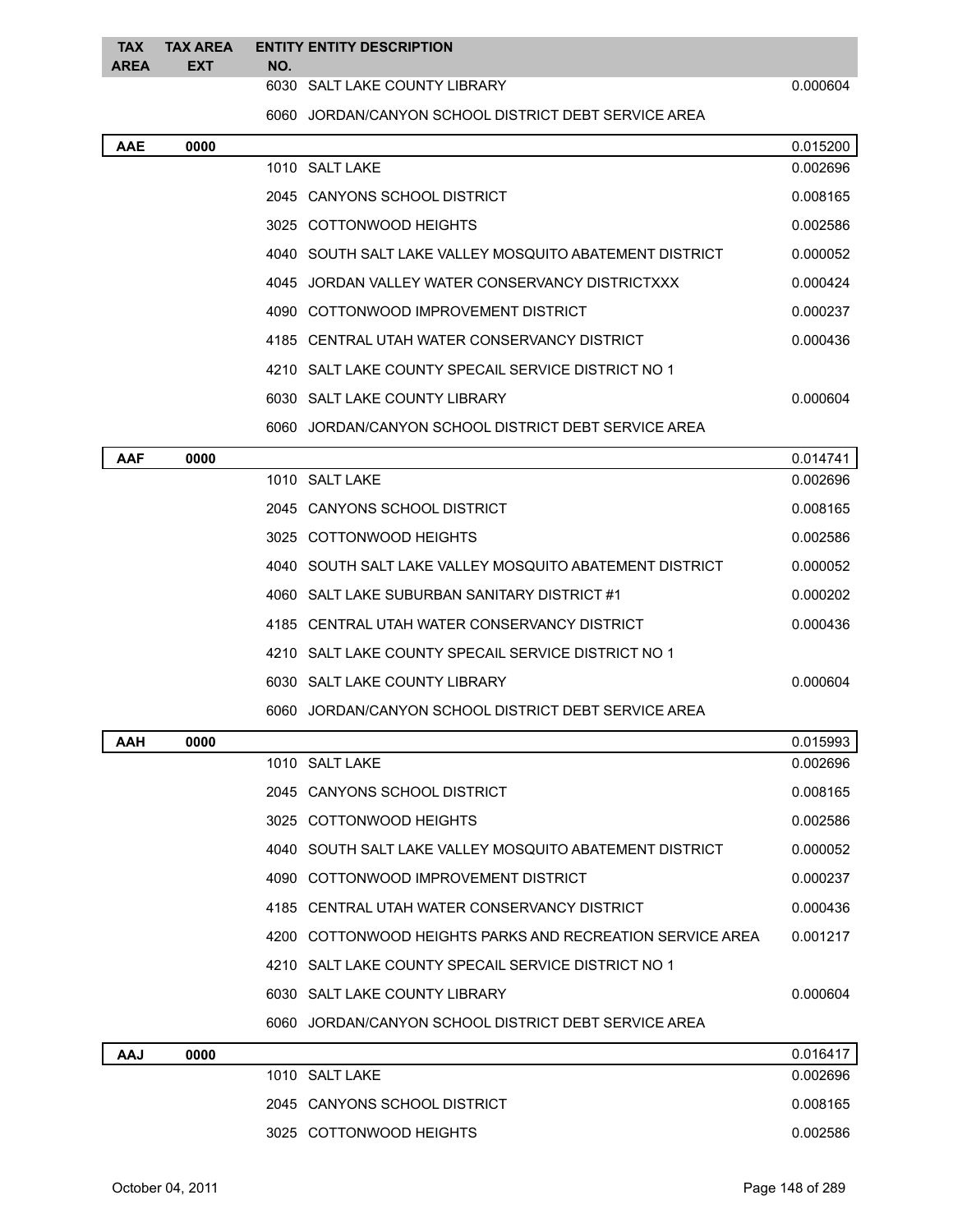| <b>TAX</b><br><b>AREA</b> | <b>TAX AREA</b><br><b>EXT</b> | <b>ENTITY ENTITY DESCRIPTION</b><br>NO.                   |          |
|---------------------------|-------------------------------|-----------------------------------------------------------|----------|
|                           |                               | 4040 SOUTH SALT LAKE VALLEY MOSQUITO ABATEMENT DISTRICT   | 0.000052 |
|                           |                               | 4045 JORDAN VALLEY WATER CONSERVANCY DISTRICTXXX          | 0.000424 |
|                           |                               | 4090 COTTONWOOD IMPROVEMENT DISTRICT                      | 0.000237 |
|                           |                               | 4185 CENTRAL UTAH WATER CONSERVANCY DISTRICT              | 0.000436 |
|                           |                               | 4200 COTTONWOOD HEIGHTS PARKS AND RECREATION SERVICE AREA | 0.001217 |
|                           |                               | 4210 SALT LAKE COUNTY SPECAIL SERVICE DISTRICT NO 1       |          |
|                           |                               | 6030 SALT LAKE COUNTY LIBRARY                             | 0.000604 |
|                           |                               | 6060 JORDAN/CANYON SCHOOL DISTRICT DEBT SERVICE AREA      |          |
| <b>AAK</b>                | 0000                          |                                                           | 0.014776 |
|                           |                               | 1010 SALT LAKE                                            | 0.002696 |
|                           |                               | 2045 CANYONS SCHOOL DISTRICT                              | 0.008165 |
|                           |                               | 3025 COTTONWOOD HEIGHTS                                   | 0.002586 |
|                           |                               | 4040 SOUTH SALT LAKE VALLEY MOSQUITO ABATEMENT DISTRICT   | 0.000052 |
|                           |                               | 4090 COTTONWOOD IMPROVEMENT DISTRICT                      | 0.000237 |
|                           |                               | 4185 CENTRAL UTAH WATER CONSERVANCY DISTRICT              | 0.000436 |
|                           |                               | 4210 SALT LAKE COUNTY SPECAIL SERVICE DISTRICT NO 1       |          |

|            |      | 6060 JORDAN/CANYON SCHOOL DISTRICT DEBT SERVICE AREA       |          |
|------------|------|------------------------------------------------------------|----------|
| <b>AAL</b> | 0000 |                                                            | 0.014776 |
|            |      | 1010 SALT LAKE                                             | 0.002696 |
|            |      | 2045 CANYONS SCHOOL DISTRICT                               | 0.008165 |
|            |      | 3025 COTTONWOOD HEIGHTS                                    | 0.002586 |
|            |      | 4040 SOUTH SALT LAKE VALLEY MOSQUITO ABATEMENT DISTRICT    | 0.000052 |
|            |      | 4090 COTTONWOOD IMPROVEMENT DISTRICT                       | 0.000237 |
|            |      | 4185 CENTRAL UTAH WATER CONSERVANCY DISTRICT               | 0.000436 |
|            |      | 4210 SALT LAKE COUNTY SPECAIL SERVICE DISTRICT NO 1        |          |
|            |      | 6020 AREA EXCLUDED FROM SALT LAKE COUNTY WATER CONSERVANCY |          |
|            |      | 6030 SALT LAKE COUNTY LIBRARY                              | 0.000604 |
|            |      | 6060 JORDAN/CANYON SCHOOL DISTRICT DEBT SERVICE AREA       |          |
|            |      |                                                            |          |

6030 SALT LAKE COUNTY LIBRARY 0.000604

| <b>AAM</b> | 0000 |                                                         | 0.015200 |
|------------|------|---------------------------------------------------------|----------|
|            |      | 1010 SALT LAKE                                          | 0.002696 |
|            |      | 2045 CANYONS SCHOOL DISTRICT                            | 0.008165 |
|            |      | 3025 COTTONWOOD HEIGHTS                                 | 0.002586 |
|            |      | 4040 SOUTH SALT LAKE VALLEY MOSQUITO ABATEMENT DISTRICT | 0.000052 |
|            |      | 4045 JORDAN VALLEY WATER CONSERVANCY DISTRICTXXX        | 0.000424 |
|            |      | 4090 COTTONWOOD IMPROVEMENT DISTRICT                    | 0.000237 |
|            |      | 4185 CENTRAL UTAH WATER CONSERVANCY DISTRICT            | 0.000436 |
|            |      | 4210 SALT LAKE COUNTY SPECAIL SERVICE DISTRICT NO 1     |          |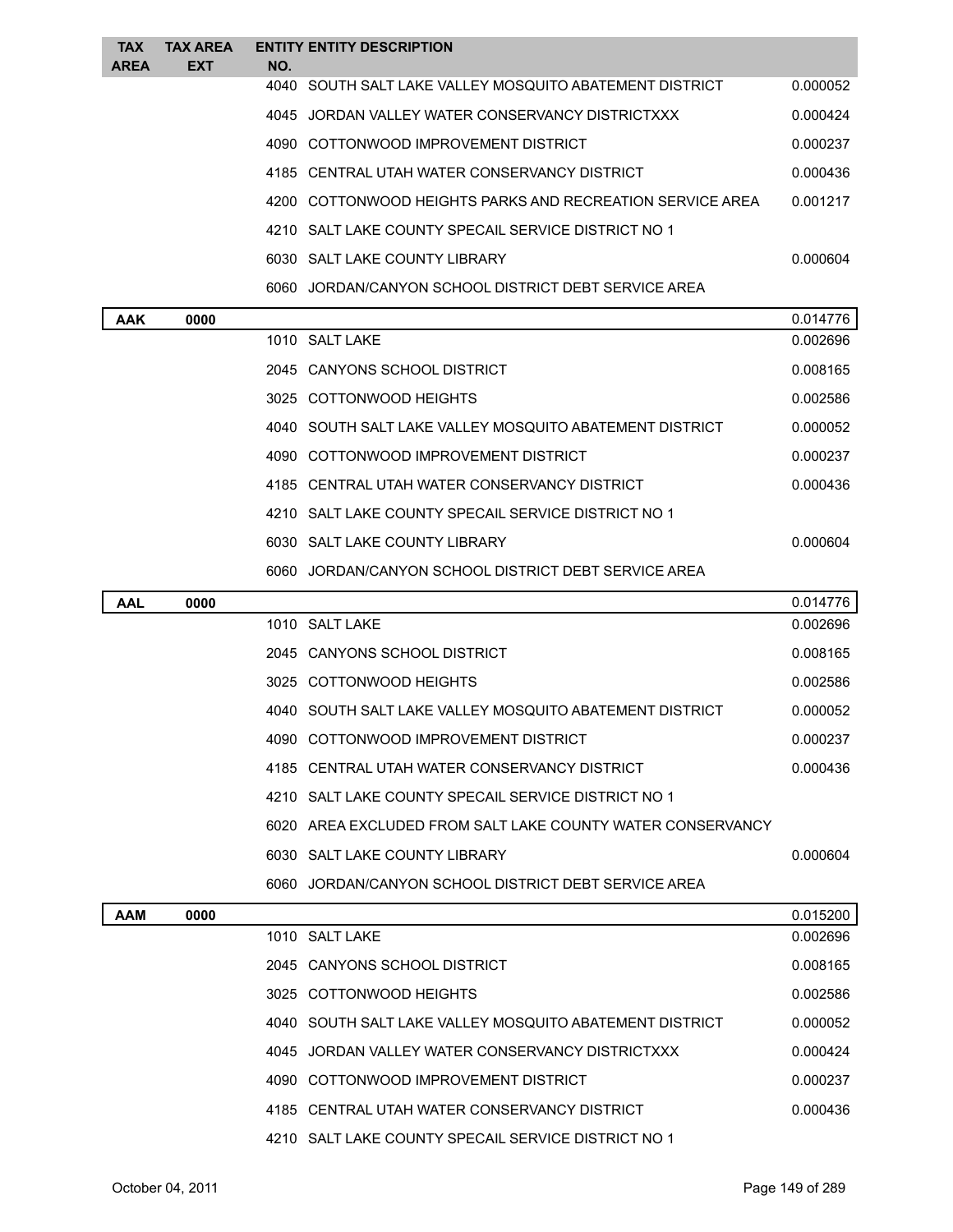**TAX TAX AREA ENTITY ENTITY DESCRIPTION EXT NO.**

**AREA**

6030 SALT LAKE COUNTY LIBRARY 0.000604

JORDAN/CANYON SCHOOL DISTRICT DEBT SERVICE AREA

| AAN        | 0000 |                                                         | 0.013600 |
|------------|------|---------------------------------------------------------|----------|
|            |      | 1010 SALT LAKE                                          | 0.002696 |
|            |      | 2040 JORDAN SCHOOL DISTRICT                             | 0.007319 |
|            |      | 3110 WEST JORDAN CITY                                   | 0.002069 |
|            |      | 4040 SOUTH SALT LAKE VALLEY MOSQUITO ABATEMENT DISTRICT | 0.000052 |
|            |      | 4045 JORDAN VALLEY WATER CONSERVANCY DISTRICTXXX        | 0.000424 |
|            |      | 4185 CENTRAL UTAH WATER CONSERVANCY DISTRICT            | 0.000436 |
|            |      | 6030 SALT LAKE COUNTY LIBRARY                           | 0.000604 |
| <b>AAO</b> | 0000 |                                                         | 0.011588 |
|            |      | 1010 SALT LAKE                                          | 0.002696 |
|            |      | 2020 MURRAY CITY SCHOOL DISTRICT                        | 0.006201 |
|            |      | 3050 MURRAY                                             | 0.002203 |
|            |      | 4040 SOUTH SALT LAKE VALLEY MOSQUITO ABATEMENT DISTRICT | 0.000052 |
|            |      | 4185 CENTRAL UTAH WATER CONSERVANCY DISTRICT            | 0.000436 |
| AAP        | 0000 |                                                         | 0.012249 |
|            |      | 1010 SALT LAKE                                          | 0.002696 |
|            |      | 2020 MURRAY CITY SCHOOL DISTRICT                        | 0.006201 |
|            |      | 3050 MURRAY                                             | 0.002203 |
|            |      | 4040 SOUTH SALT LAKE VALLEY MOSQUITO ABATEMENT DISTRICT | 0.000052 |
|            |      | 4045 JORDAN VALLEY WATER CONSERVANCY DISTRICTXXX        | 0.000424 |
|            |      | 4090 COTTONWOOD IMPROVEMENT DISTRICT                    | 0.000237 |
|            |      | 4185 CENTRAL UTAH WATER CONSERVANCY DISTRICT            | 0.000436 |
| <b>AAQ</b> | 0000 |                                                         | 0.011825 |
|            |      | 1010 SALT LAKE                                          | 0.002696 |
|            |      | 2020 MURRAY CITY SCHOOL DISTRICT                        | 0.006201 |
|            |      | 3050 MURRAY                                             | 0.002203 |
|            |      | 4040 SOUTH SALT LAKE VALLEY MOSQUITO ABATEMENT DISTRICT | 0.000052 |
|            |      | 4090 COTTONWOOD IMPROVEMENT DISTRICT                    | 0.000237 |
|            |      | 4185 CENTRAL UTAH WATER CONSERVANCY DISTRICT            | 0.000436 |
| AAR        | 0000 |                                                         | 0.012553 |
|            |      | 1010 SALT LAKE                                          | 0.002696 |
|            |      | 2030 GRANITE SCHOOL DISTRICT                            | 0.006796 |
|            |      | 3036 HOLLADAY CITY                                      | 0.001767 |
|            |      | 4040 SOUTH SALT LAKE VALLEY MOSQUITO ABATEMENT DISTRICT | 0.000052 |
|            |      | 4060 SALT LAKE SUBURBAN SANITARY DISTRICT #1            | 0.000202 |
|            |      | 4185 CENTRAL UTAH WATER CONSERVANCY DISTRICT            | 0.000436 |
|            |      | 6030 SALT LAKE COUNTY LIBRARY                           | 0.000604 |
|            |      |                                                         |          |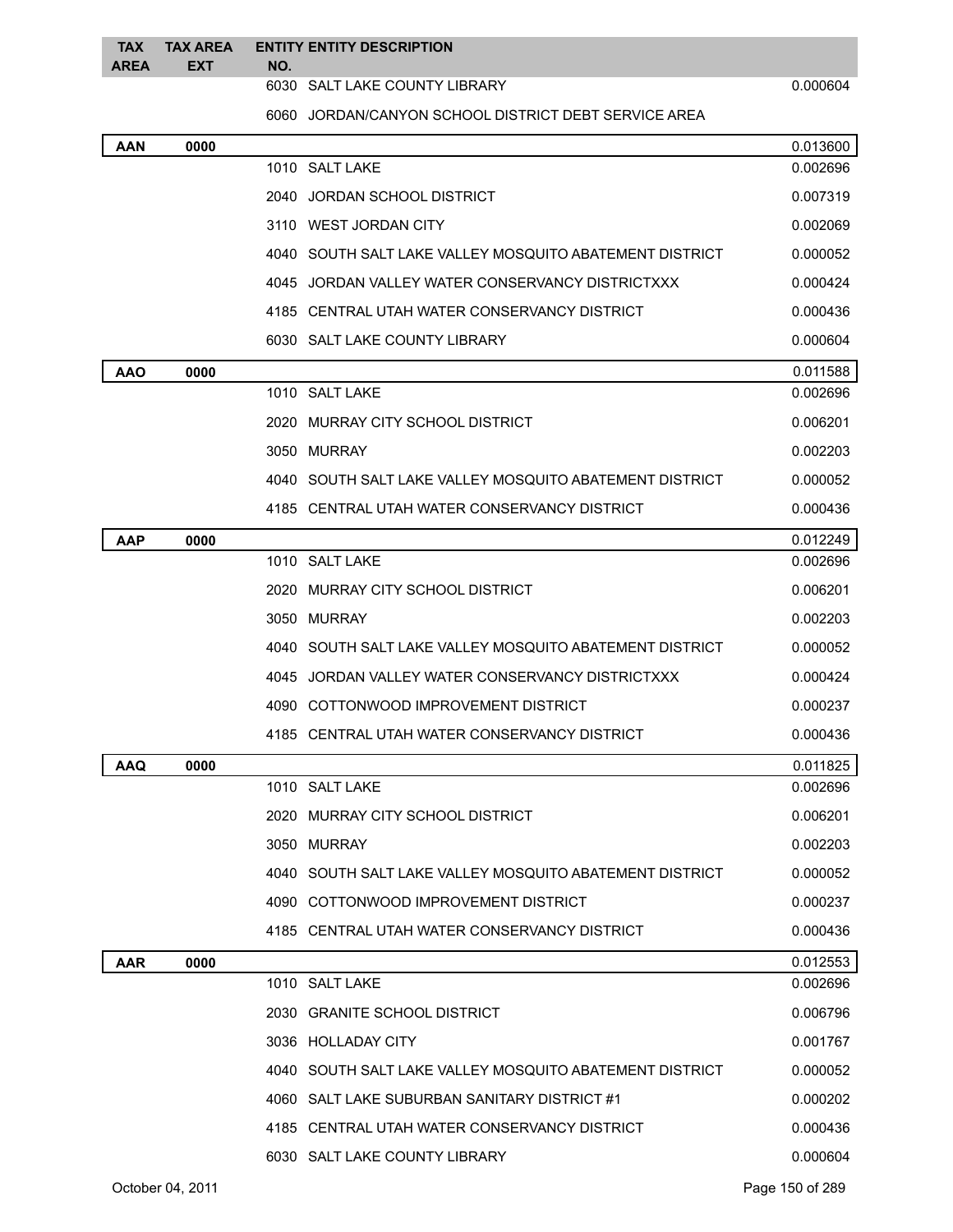| <b>TAX</b><br><b>AREA</b> | <b>TAX AREA</b><br><b>EXT</b> | <b>ENTITY ENTITY DESCRIPTION</b><br>NO.                 |          |
|---------------------------|-------------------------------|---------------------------------------------------------|----------|
| <b>AAS</b>                | 0000                          |                                                         | 0.014430 |
|                           |                               | 1010 SALT LAKE                                          | 0.002696 |
|                           |                               | 2040 JORDAN SCHOOL DISTRICT                             | 0.007319 |
|                           |                               | 4040 SOUTH SALT LAKE VALLEY MOSQUITO ABATEMENT DISTRICT | 0.000052 |
|                           |                               | 4150 SOUTH VALLEY SEWER DISTRICT                        | 0.000399 |
|                           |                               | 4185 CENTRAL UTAH WATER CONSERVANCY DISTRICT            | 0.000436 |
|                           |                               | 4210 SALT LAKE COUNTY SPECAIL SERVICE DISTRICT NO 1     |          |
|                           |                               | 4220 SALT LAKE COUNTY MUNICIPAL-TYPE SERVICES DISTRICT  | 0.000896 |
|                           |                               | 4320 SALT LAKE VALLEY FIRE SERVICE AREA                 | 0.002028 |
|                           |                               | 4330 SOUTH WEST WATER IMPROVEMENT DISTRICT              |          |
|                           |                               | 4340 SALT LAKE VALLEY LAW ENFORCEMENT SERVICE AREA      |          |
|                           |                               | 6030 SALT LAKE COUNTY LIBRARY                           | 0.000604 |
| <b>AAT</b>                | 0000                          |                                                         | 0.014401 |
|                           |                               | 1010 SALT LAKE                                          | 0.002696 |
|                           |                               | 2045 CANYONS SCHOOL DISTRICT                            | 0.008165 |
|                           |                               | 3080 SANDY CITY                                         | 0.001481 |
|                           |                               | 4040 SOUTH SALT LAKE VALLEY MOSQUITO ABATEMENT DISTRICT | 0.000052 |
|                           |                               | 4140 SANDY SUBURBAN IMPROVEMENT DISTRICT                | 0.000967 |
|                           |                               | 4185 CENTRAL UTAH WATER CONSERVANCY DISTRICT            | 0.000436 |
|                           |                               | 4300 WHITE CITY WATER IMPROVEMENT DISTRICT              | 0.000000 |
|                           |                               | 6030 SALT LAKE COUNTY LIBRARY                           | 0.000604 |
|                           |                               | 6060 JORDAN/CANYON SCHOOL DISTRICT DEBT SERVICE AREA    |          |
| <b>AAU</b>                | 0000                          |                                                         | 0.013916 |
|                           |                               | 1010 SALT LAKE                                          | 0.002696 |
|                           |                               | 2045 CANYONS SCHOOL DISTRICT                            | 0.008165 |
|                           |                               | 3080 SANDY CITY                                         | 0.001481 |
|                           |                               | 4040 SOUTH SALT LAKE VALLEY MOSQUITO ABATEMENT DISTRICT | 0.000052 |
|                           |                               | 4090 COTTONWOOD IMPROVEMENT DISTRICT                    | 0.000237 |
|                           |                               | 4185 CENTRAL UTAH WATER CONSERVANCY DISTRICT            | 0.000436 |
|                           |                               | 4240 ALTA CANYON RECREATION SPECIAL SERVICE DISTRICT    | 0.000245 |
|                           |                               | 4300 WHITE CITY WATER IMPROVEMENT DISTRICT              | 0.000000 |
|                           |                               | 6030 SALT LAKE COUNTY LIBRARY                           | 0.000604 |
|                           |                               | 6060 JORDAN/CANYON SCHOOL DISTRICT DEBT SERVICE AREA    |          |
| <b>AAV</b>                | 0000                          |                                                         | 0.014449 |
|                           |                               | 1010 SALT LAKE                                          | 0.002696 |
|                           |                               | 2045 CANYONS SCHOOL DISTRICT                            | 0.008165 |
|                           |                               | 3080 SANDY CITY                                         | 0.001481 |
|                           |                               | 4040 SOUTH SALT LAKE VALLEY MOSQUITO ABATEMENT DISTRICT | 0.000052 |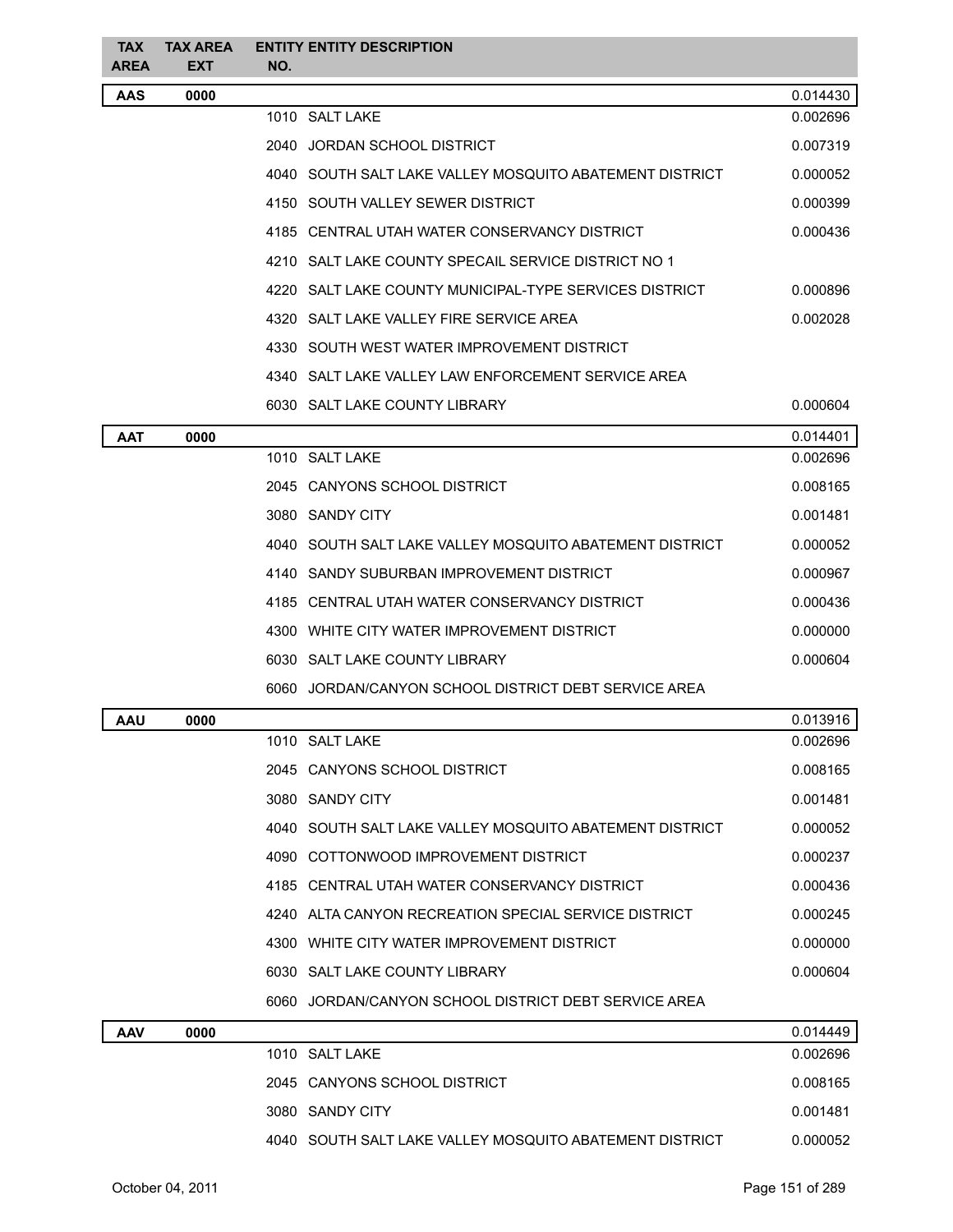| <b>TAX</b><br><b>AREA</b> | <b>TAX AREA</b><br><b>EXT</b> | <b>ENTITY ENTITY DESCRIPTION</b><br>NO.                 |          |
|---------------------------|-------------------------------|---------------------------------------------------------|----------|
|                           |                               | 4140 SANDY SUBURBAN IMPROVEMENT DISTRICT                | 0.000967 |
|                           |                               | 4160 CRESENT CEMETERY MAINTENANCE DISTRICT              | 0.000048 |
|                           |                               | 4185 CENTRAL UTAH WATER CONSERVANCY DISTRICT            | 0.000436 |
|                           |                               | 4300 WHITE CITY WATER IMPROVEMENT DISTRICT              | 0.000000 |
|                           |                               | 6030 SALT LAKE COUNTY LIBRARY                           | 0.000604 |
|                           |                               | 6060 JORDAN/CANYON SCHOOL DISTRICT DEBT SERVICE AREA    |          |
| <b>AAW</b>                | 0000                          |                                                         | 0.013671 |
|                           |                               | 1010 SALT LAKE                                          | 0.002696 |
|                           |                               | 2045 CANYONS SCHOOL DISTRICT                            | 0.008165 |
|                           |                               | 3080 SANDY CITY                                         | 0.001481 |
|                           |                               | 4040 SOUTH SALT LAKE VALLEY MOSQUITO ABATEMENT DISTRICT | 0.000052 |
|                           |                               | 4090 COTTONWOOD IMPROVEMENT DISTRICT                    | 0.000237 |
|                           |                               | 4185 CENTRAL UTAH WATER CONSERVANCY DISTRICT            | 0.000436 |
|                           |                               | 4300 WHITE CITY WATER IMPROVEMENT DISTRICT              | 0.000000 |
|                           |                               | 6030 SALT LAKE COUNTY LIBRARY                           | 0.000604 |
|                           |                               | 6060 JORDAN/CANYON SCHOOL DISTRICT DEBT SERVICE AREA    |          |
| AAX                       | 0000                          |                                                         | 0.014340 |
|                           |                               | 1010 SALT LAKE                                          | 0.002696 |
|                           |                               | 2045 CANYONS SCHOOL DISTRICT                            | 0.008165 |
|                           |                               | 3080 SANDY CITY                                         | 0.001481 |
|                           |                               | 4040 SOUTH SALT LAKE VALLEY MOSQUITO ABATEMENT DISTRICT | 0.000052 |
|                           |                               | 4045 JORDAN VALLEY WATER CONSERVANCY DISTRICTXXX        | 0.000424 |
|                           |                               | 4090 COTTONWOOD IMPROVEMENT DISTRICT                    | 0.000237 |
|                           |                               | 4185 CENTRAL UTAH WATER CONSERVANCY DISTRICT            | 0.000436 |
|                           |                               | 4240 ALTA CANYON RECREATION SPECIAL SERVICE DISTRICT    | 0.000245 |
|                           |                               | 4300 WHITE CITY WATER IMPROVEMENT DISTRICT              | 0.000000 |
|                           |                               | 6030 SALT LAKE COUNTY LIBRARY                           | 0.000604 |
|                           |                               | 6060 JORDAN/CANYON SCHOOL DISTRICT DEBT SERVICE AREA    |          |
| <b>AAY</b>                | 0000                          |                                                         | 0.014646 |
|                           |                               | 1010 SALT LAKE                                          | 0.002696 |
|                           |                               | 2045 CANYONS SCHOOL DISTRICT                            | 0.008165 |
|                           |                               | 3080 SANDY CITY                                         | 0.001481 |
|                           |                               | 4040 SOUTH SALT LAKE VALLEY MOSQUITO ABATEMENT DISTRICT | 0.000052 |
|                           |                               | 4140 SANDY SUBURBAN IMPROVEMENT DISTRICT                | 0.000967 |
|                           |                               | 4185 CENTRAL UTAH WATER CONSERVANCY DISTRICT            | 0.000436 |
|                           |                               | 4240 ALTA CANYON RECREATION SPECIAL SERVICE DISTRICT    | 0.000245 |
|                           |                               | 4300 WHITE CITY WATER IMPROVEMENT DISTRICT              | 0.000000 |
|                           |                               | 6030 SALT LAKE COUNTY LIBRARY                           | 0.000604 |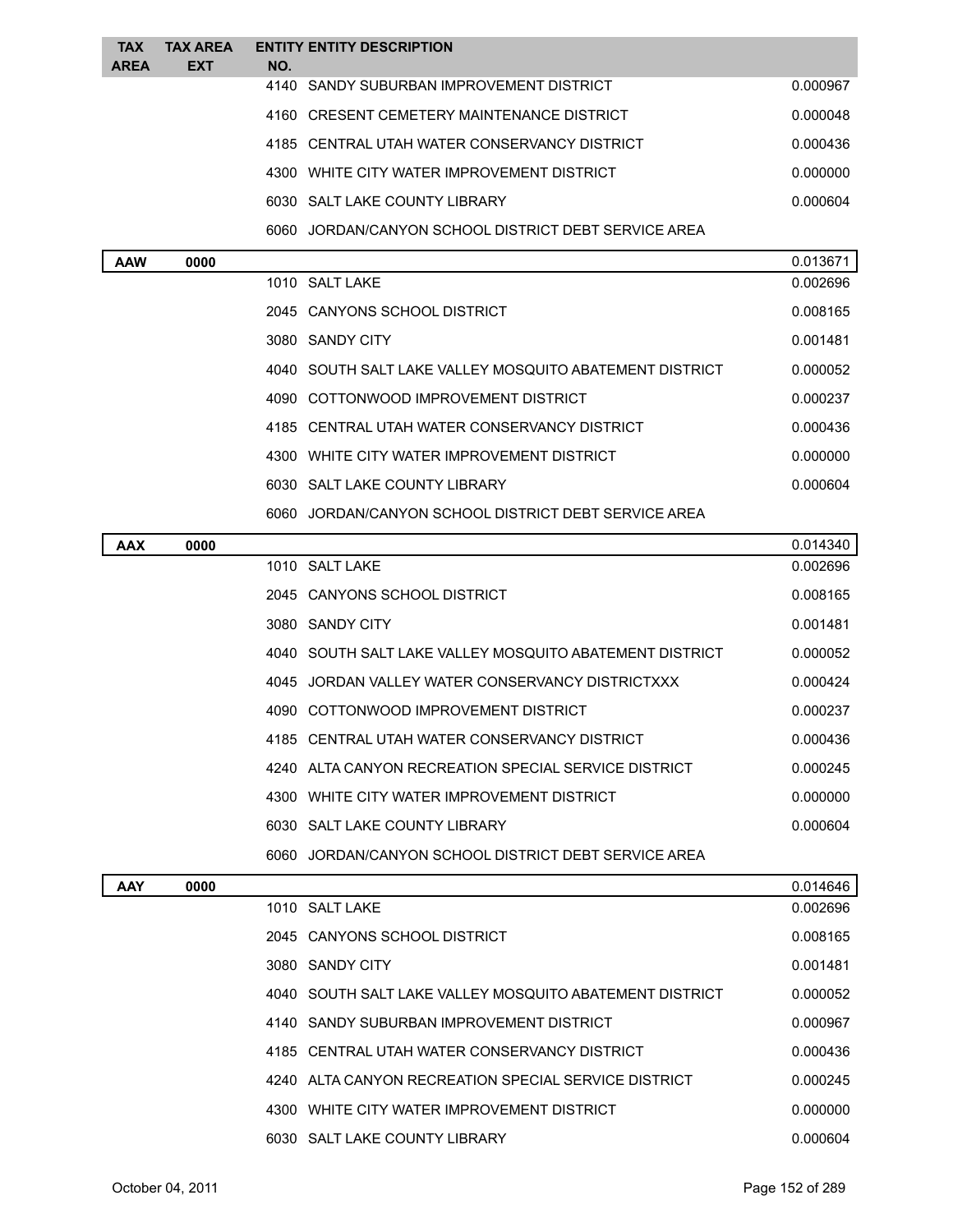| <b>TAX</b><br><b>AREA</b> | <b>TAX AREA</b><br><b>EXT</b> | NO. | <b>ENTITY ENTITY DESCRIPTION</b>                        |          |
|---------------------------|-------------------------------|-----|---------------------------------------------------------|----------|
|                           |                               |     | 6060 JORDAN/CANYON SCHOOL DISTRICT DEBT SERVICE AREA    |          |
| <b>AAZ</b>                | 0000                          |     |                                                         | 0.014825 |
|                           |                               |     | 1010 SALT LAKE                                          | 0.002696 |
|                           |                               |     | 2045 CANYONS SCHOOL DISTRICT                            | 0.008165 |
|                           |                               |     | 3080 SANDY CITY                                         | 0.001481 |
|                           |                               |     | 4040 SOUTH SALT LAKE VALLEY MOSQUITO ABATEMENT DISTRICT | 0.000052 |
|                           |                               |     | 4045 JORDAN VALLEY WATER CONSERVANCY DISTRICTXXX        | 0.000424 |
|                           |                               |     | 4140 SANDY SUBURBAN IMPROVEMENT DISTRICT                | 0.000967 |
|                           |                               |     | 4185 CENTRAL UTAH WATER CONSERVANCY DISTRICT            | 0.000436 |
|                           |                               |     | 4300 WHITE CITY WATER IMPROVEMENT DISTRICT              | 0.000000 |
|                           |                               |     | 6030 SALT LAKE COUNTY LIBRARY                           | 0.000604 |
|                           |                               |     | 6060 JORDAN/CANYON SCHOOL DISTRICT DEBT SERVICE AREA    |          |
| <b>ABA</b>                | 0000                          |     |                                                         | 0.014873 |
|                           |                               |     | 1010 SALT LAKE                                          | 0.002696 |
|                           |                               |     | 2045 CANYONS SCHOOL DISTRICT                            | 0.008165 |
|                           |                               |     | 3080 SANDY CITY                                         | 0.001481 |
|                           |                               |     | 4040 SOUTH SALT LAKE VALLEY MOSQUITO ABATEMENT DISTRICT | 0.000052 |
|                           |                               |     | 4045 JORDAN VALLEY WATER CONSERVANCY DISTRICTXXX        | 0.000424 |
|                           |                               |     | 4140 SANDY SUBURBAN IMPROVEMENT DISTRICT                | 0.000967 |
|                           |                               |     | 4160 CRESENT CEMETERY MAINTENANCE DISTRICT              | 0.000048 |
|                           |                               |     | 4185 CENTRAL UTAH WATER CONSERVANCY DISTRICT            | 0.000436 |
|                           |                               |     | 4300 WHITE CITY WATER IMPROVEMENT DISTRICT              | 0.000000 |
|                           |                               |     | 6030 SALT LAKE COUNTY LIBRARY                           | 0.000604 |
|                           |                               |     | 6060 JORDAN/CANYON SCHOOL DISTRICT DEBT SERVICE AREA    |          |
| <b>ABB</b>                | 0000                          |     |                                                         | 0.012553 |
|                           |                               |     | 1010 SALT LAKE                                          | 0.002696 |
|                           |                               |     | 2030 GRANITE SCHOOL DISTRICT                            | 0.006796 |
|                           |                               |     | 3036 HOLLADAY CITY                                      | 0.001767 |
|                           |                               |     | 4040 SOUTH SALT LAKE VALLEY MOSQUITO ABATEMENT DISTRICT | 0.000052 |
|                           |                               |     | 4060 SALT LAKE SUBURBAN SANITARY DISTRICT #1            | 0.000202 |
|                           |                               |     | 4185 CENTRAL UTAH WATER CONSERVANCY DISTRICT            | 0.000436 |
|                           |                               |     | 6030 SALT LAKE COUNTY LIBRARY                           | 0.000604 |
| <b>ABC</b>                | 0000                          |     |                                                         | 0.015141 |
|                           |                               |     | 1010 SALT LAKE                                          | 0.002696 |
|                           |                               |     | 2040 JORDAN SCHOOL DISTRICT                             | 0.007319 |
|                           |                               |     | 3110 WEST JORDAN CITY                                   | 0.002069 |
|                           |                               |     | 4040 SOUTH SALT LAKE VALLEY MOSQUITO ABATEMENT DISTRICT | 0.000052 |
|                           |                               |     | 4120 KEARNS IMPROVEMENT DISTRICT                        | 0.000772 |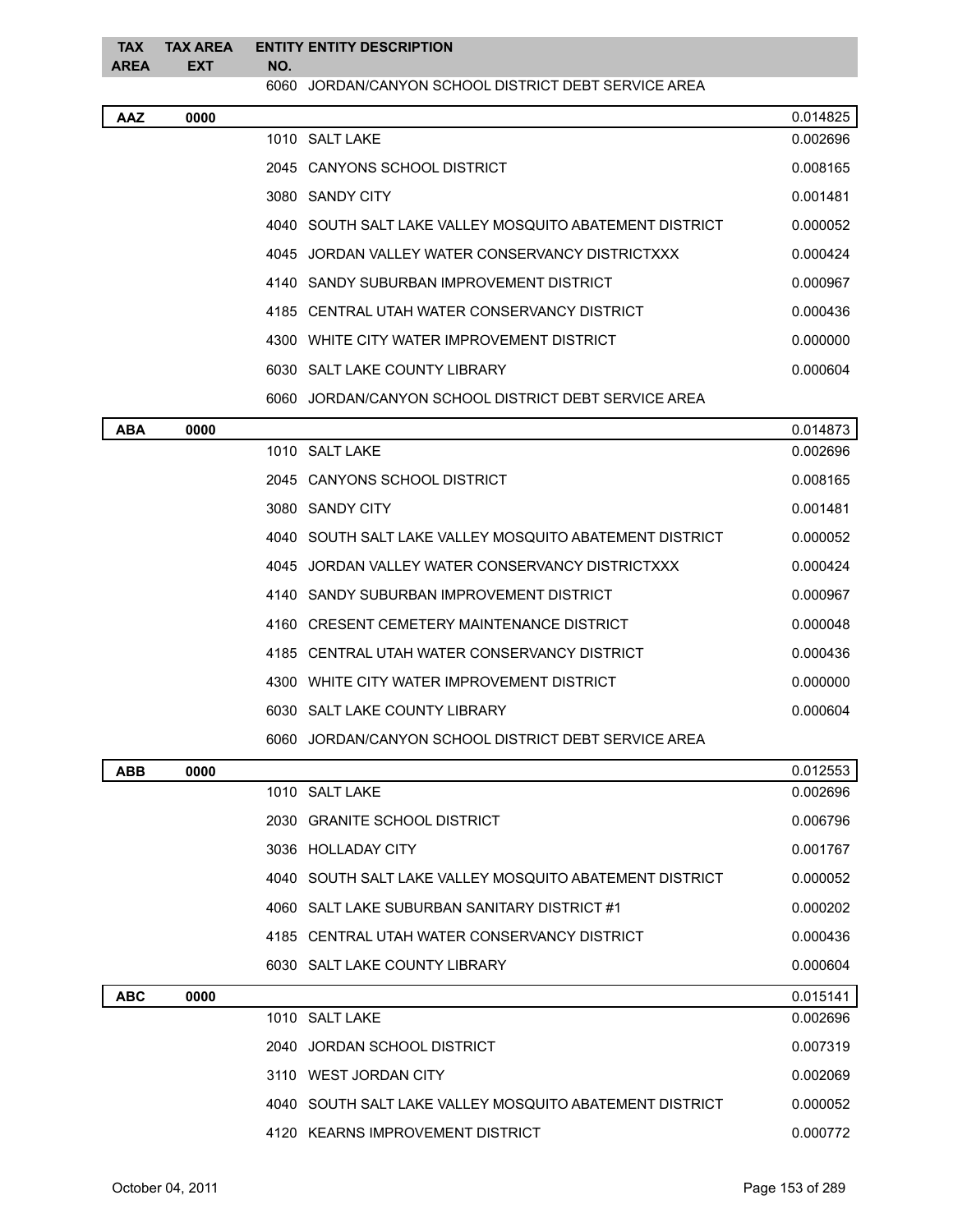| <b>TAX</b><br><b>AREA</b> | <b>TAX AREA</b><br><b>EXT</b> | NO. | <b>ENTITY ENTITY DESCRIPTION</b>                            |          |
|---------------------------|-------------------------------|-----|-------------------------------------------------------------|----------|
|                           |                               |     | 4180 OQUIRRH RECREATION AND PARKS DISTRICT                  | 0.001193 |
|                           |                               |     | 4185 CENTRAL UTAH WATER CONSERVANCY DISTRICT                | 0.000436 |
|                           |                               |     | 6030 SALT LAKE COUNTY LIBRARY                               | 0.000604 |
| <b>ABD</b>                | 0000                          |     |                                                             | 0.014372 |
|                           |                               |     | 1010 SALT LAKE                                              | 0.002696 |
|                           |                               |     | 2040 JORDAN SCHOOL DISTRICT                                 | 0.007319 |
|                           |                               |     | 3110 WEST JORDAN CITY                                       | 0.002069 |
|                           |                               |     | 4040 SOUTH SALT LAKE VALLEY MOSQUITO ABATEMENT DISTRICT     | 0.000052 |
|                           |                               |     | 4045 JORDAN VALLEY WATER CONSERVANCY DISTRICTXXX            | 0.000424 |
|                           |                               |     | 4120 KEARNS IMPROVEMENT DISTRICT                            | 0.000772 |
|                           |                               |     | 4185 CENTRAL UTAH WATER CONSERVANCY DISTRICT                | 0.000436 |
|                           |                               |     | 6027 AREA EXCLUDED FROM SALT LAKE COUNTY SEWERAGE IMPROVEMI |          |
|                           |                               |     | 6030 SALT LAKE COUNTY LIBRARY                               | 0.000604 |
| <b>ABE</b>                | 0000                          |     |                                                             | 0.013600 |
|                           |                               |     | 1010 SALT LAKE                                              | 0.002696 |
|                           |                               |     | 2040 JORDAN SCHOOL DISTRICT                                 | 0.007319 |
|                           |                               |     | 3110 WEST JORDAN CITY                                       | 0.002069 |
|                           |                               |     | 4040 SOUTH SALT LAKE VALLEY MOSQUITO ABATEMENT DISTRICT     | 0.000052 |
|                           |                               |     | 4045 JORDAN VALLEY WATER CONSERVANCY DISTRICTXXX            | 0.000424 |
|                           |                               |     | 4185 CENTRAL UTAH WATER CONSERVANCY DISTRICT                | 0.000436 |
|                           |                               |     | 6030 SALT LAKE COUNTY LIBRARY                               | 0.000604 |
|                           | <b>SAN JUAN COUNTY</b>        |     |                                                             |          |
| 001                       | 0000                          |     |                                                             | 0.013783 |
|                           |                               |     | 1010 SAN JUAN                                               | 0.004255 |
|                           |                               |     | 2010 SAN JUAN COUNTY SCHOOL DISTRICT                        | 0.008025 |
|                           |                               |     | 4030 SAN JUAN COUNTY WATER CONSERVANCY DISTRICT             | 0.000535 |
|                           |                               |     | 4050 SAN JUAN COUNTY HEALTH SERVICE DISTRICT                | 0.000968 |
| 002                       | 0000                          |     |                                                             | 0.014060 |
|                           |                               |     | 1010 SAN JUAN                                               | 0.004255 |
|                           |                               |     | 2010 SAN JUAN COUNTY SCHOOL DISTRICT                        | 0.008025 |
|                           |                               |     | 4010 MONTICELLO CEMETERY MAINTENANCE DISTRICT               | 0.000277 |
|                           |                               |     | 4030 SAN JUAN COUNTY WATER CONSERVANCY DISTRICT             | 0.000535 |
|                           |                               |     | 4050 SAN JUAN COUNTY HEALTH SERVICE DISTRICT                | 0.000968 |
| 003                       | 0000                          |     |                                                             | 0.013971 |
|                           |                               |     | 1010 SAN JUAN                                               | 0.004255 |
|                           |                               |     | 2010 SAN JUAN COUNTY SCHOOL DISTRICT                        | 0.008025 |
|                           |                               |     | 4020 BLANDING CEMETERY MAINTENANCE DISTRICT                 | 0.000188 |
|                           |                               |     | 4030 SAN JUAN COUNTY WATER CONSERVANCY DISTRICT             | 0.000535 |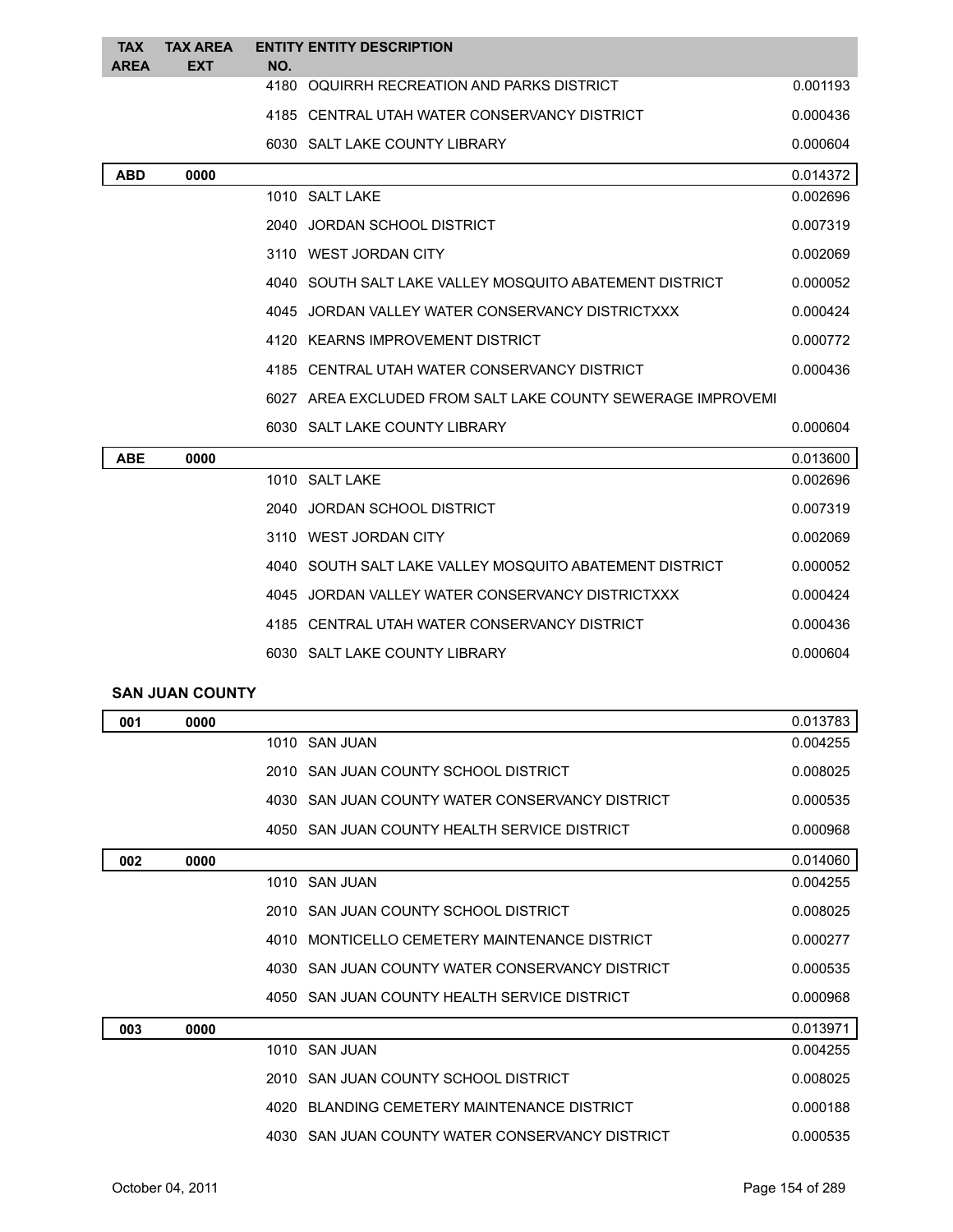| <b>TAX</b><br><b>AREA</b> | <b>TAX AREA</b><br>EXT | NO. | <b>ENTITY ENTITY DESCRIPTION</b>                 |          |
|---------------------------|------------------------|-----|--------------------------------------------------|----------|
|                           |                        |     | 4050 SAN JUAN COUNTY HEALTH SERVICE DISTRICT     | 0.000968 |
| 004                       | 0000                   |     |                                                  | 0.016553 |
|                           |                        |     | 1010 SAN JUAN                                    | 0.004255 |
|                           |                        |     | 2010   SAN JUAN COUNTY SCHOOL DISTRICT           | 0.008025 |
|                           |                        |     | 3020 MONTICELLO                                  | 0.002493 |
|                           |                        |     | 4010 MONTICELLO CEMETERY MAINTENANCE DISTRICT    | 0.000277 |
|                           |                        |     | 4030 SAN JUAN COUNTY WATER CONSERVANCY DISTRICT  | 0.000535 |
|                           |                        |     | 4050 SAN JUAN COUNTY HEALTH SERVICE DISTRICT     | 0.000968 |
| 005                       | 0000                   |     |                                                  | 0.016705 |
|                           |                        |     | 1010 SAN JUAN                                    | 0.004255 |
|                           |                        |     | 2010 SAN JUAN COUNTY SCHOOL DISTRICT             | 0.008025 |
|                           |                        |     | 3010 BLANDING                                    | 0.002734 |
|                           |                        |     | 4020 BLANDING CEMETERY MAINTENANCE DISTRICT      | 0.000188 |
|                           |                        |     | 4030 SAN JUAN COUNTY WATER CONSERVANCY DISTRICT  | 0.000535 |
|                           |                        |     | 4050 SAN JUAN COUNTY HEALTH SERVICE DISTRICT     | 0.000968 |
| 006                       | 0000                   |     |                                                  | 0.013907 |
|                           |                        |     | 1010 SAN JUAN                                    | 0.004255 |
|                           |                        |     | 2010 SAN JUAN COUNTY SCHOOL DISTRICT             | 0.008025 |
|                           |                        |     | 4030 SAN JUAN COUNTY WATER CONSERVANCY DISTRICT  | 0.000535 |
|                           |                        |     | 4040 GRAND COUNTY SPECIAL SERVICE WATER DISTRICT | 0.000124 |
|                           |                        |     | 4050 SAN JUAN COUNTY HEALTH SERVICE DISTRICT     | 0.000968 |
| 007                       | 0000                   |     |                                                  | 0.013966 |
|                           |                        |     | 1010 SAN JUAN                                    | 0.004255 |
|                           |                        |     | 2010   SAN JUAN COUNTY SCHOOL DISTRICT I         | 0.008025 |
|                           |                        |     | 4030 SAN JUAN COUNTY WATER CONSERVANCY DISTRICT  | 0.000535 |
|                           |                        |     | 4040 GRAND COUNTY SPECIAL SERVICE WATER DISTRICT | 0.000124 |
|                           |                        |     | 4050 SAN JUAN COUNTY HEALTH SERVICE DISTRICT     | 0.000968 |
|                           |                        |     | 4060 GRAND COUNTY WATER CONSERVANCY DISTRICT     | 0.000059 |
| 008                       | 0000                   |     |                                                  | 0.013842 |
|                           |                        |     | 1010 SAN JUAN                                    | 0.004255 |
|                           |                        |     | 2010 SAN JUAN COUNTY SCHOOL DISTRICT             | 0.008025 |
|                           |                        |     | 4030 SAN JUAN COUNTY WATER CONSERVANCY DISTRICT  | 0.000535 |
|                           |                        |     | 4050 SAN JUAN COUNTY HEALTH SERVICE DISTRICT     | 0.000968 |
|                           |                        |     | 4060 GRAND COUNTY WATER CONSERVANCY DISTRICT     | 0.000059 |
| 009                       | 0000                   |     |                                                  | 0.014537 |
|                           |                        |     | 1010 SAN JUAN                                    | 0.004255 |
|                           |                        |     | 2010 SAN JUAN COUNTY SCHOOL DISTRICT             | 0.008025 |
|                           |                        |     | 4030 SAN JUAN COUNTY WATER CONSERVANCY DISTRICT  | 0.000535 |
|                           |                        |     | 4050 SAN JUAN COUNTY HEALTH SERVICE DISTRICT     | 0.000968 |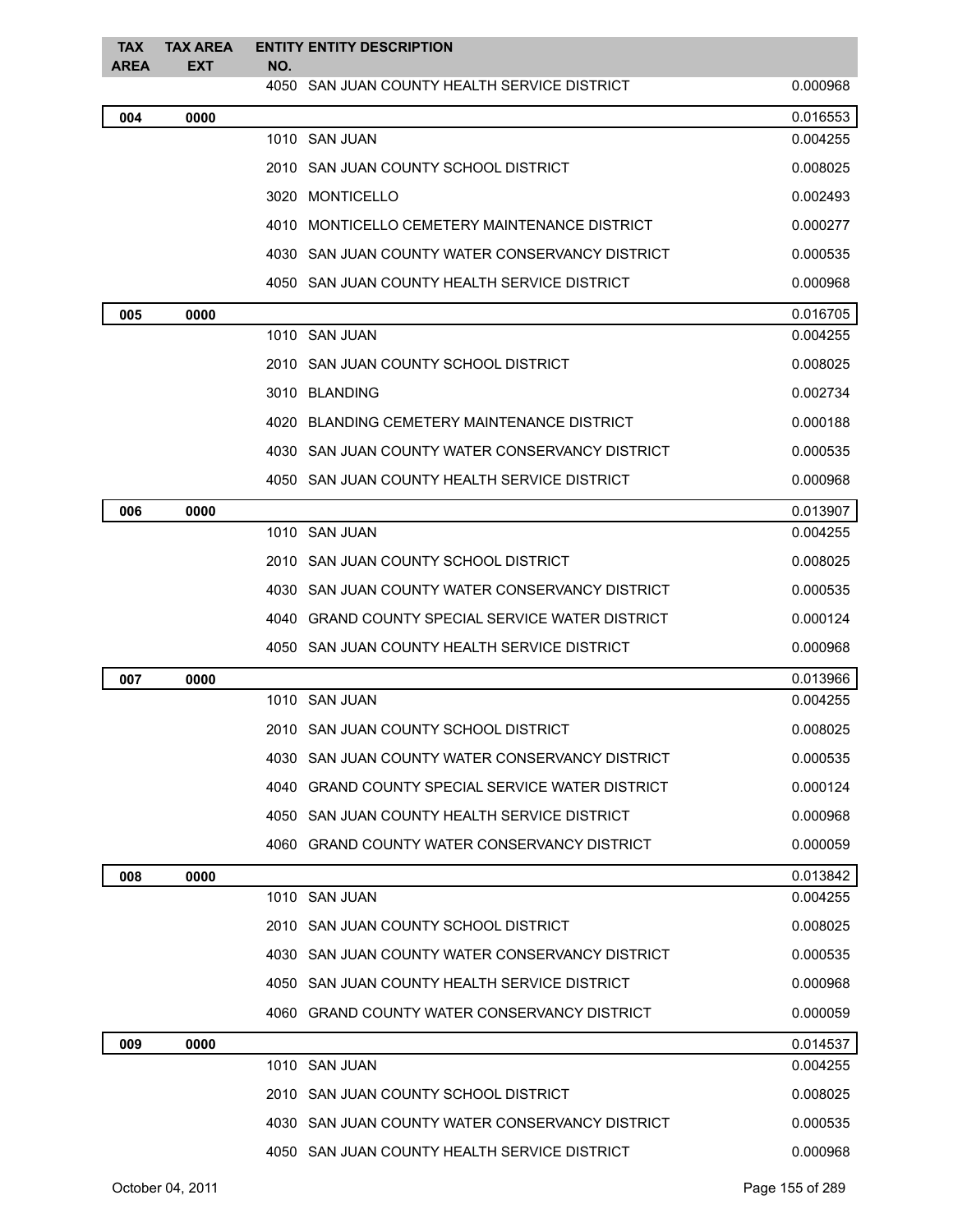| <b>TAX</b><br><b>AREA</b> | <b>TAX AREA</b><br><b>EXT</b> | NO. | <b>ENTITY ENTITY DESCRIPTION</b>                |          |
|---------------------------|-------------------------------|-----|-------------------------------------------------|----------|
|                           |                               |     | 4070 SAN JUAN COUNTY SERVICE AREA NO. 1         | 0.000754 |
| 009                       | 0001                          |     |                                                 | 0.013783 |
|                           |                               |     | 1010 SAN JUAN                                   | 0.004255 |
|                           |                               |     | 2010 SAN JUAN COUNTY SCHOOL DISTRICT            | 0.008025 |
|                           |                               |     | 4030 SAN JUAN COUNTY WATER CONSERVANCY DISTRICT | 0.000535 |
|                           |                               |     | 4050 SAN JUAN COUNTY HEALTH SERVICE DISTRICT    | 0.000968 |
| <b>TP001</b>              | 0000                          |     |                                                 | 0.014060 |
|                           |                               |     | 1010 SAN JUAN                                   | 0.004255 |
|                           |                               |     | 2010 SAN JUAN COUNTY SCHOOL DISTRICT            | 0.008025 |
|                           |                               |     | 4010 MONTICELLO CEMETERY MAINTENANCE DISTRICT   | 0.000277 |
|                           |                               |     | 4030 SAN JUAN COUNTY WATER CONSERVANCY DISTRICT | 0.000535 |
|                           |                               |     | 4050 SAN JUAN COUNTY HEALTH SERVICE DISTRICT    | 0.000968 |
|                           | <b>SANPETE COUNTY</b>         |     |                                                 |          |
| 001                       | 0000                          |     |                                                 | 0.014888 |
|                           |                               |     | 1010 SANPETE                                    | 0.002802 |
|                           |                               |     | 2020 SOUTH SANPETE SCHOOL DISTRICT              | 0.009018 |
|                           |                               |     | 3020 EPHRAIM                                    | 0.002331 |
|                           |                               |     | 4010 SANPETE WATER CONSERVANCY DISTRICT         | 0.000301 |
|                           |                               |     | 4270 CENTRAL UTAH WATER CONSERVANCY DISTRICT    | 0.000436 |
| 002                       | 0000                          |     |                                                 | 0.014215 |
|                           |                               |     | 1010 SANPETE                                    | 0.002802 |
|                           |                               |     | 2020 SOUTH SANPETE SCHOOL DISTRICT              | 0.009018 |
|                           |                               |     | 3070 MANTI                                      | 0.001658 |
|                           |                               |     | 4010 SANPETE WATER CONSERVANCY DISTRICT         | 0.000301 |
|                           |                               |     | 4270 CENTRAL UTAH WATER CONSERVANCY DISTRICT    | 0.000436 |
| 003                       | 0000                          |     |                                                 | 0.013468 |
|                           |                               |     | 1010 SANPETE                                    | 0.002802 |
|                           |                               |     | 2020 SOUTH SANPETE SCHOOL DISTRICT              | 0.009018 |
|                           |                               |     | 3120 STERLING                                   | 0.000911 |
|                           |                               |     | 4010 SANPETE WATER CONSERVANCY DISTRICT         | 0.000301 |
|                           |                               |     | 4270 CENTRAL UTAH WATER CONSERVANCY DISTRICT    | 0.000436 |
| 004                       | 0000                          |     |                                                 | 0.015103 |
|                           |                               |     | 1010 SANPETE                                    | 0.002802 |
|                           |                               |     | 2020 SOUTH SANPETE SCHOOL DISTRICT              | 0.009018 |
|                           |                               |     | 3060 GUNNISON                                   | 0.002546 |
|                           |                               |     | 4010 SANPETE WATER CONSERVANCY DISTRICT         | 0.000301 |

4270 CENTRAL UTAH WATER CONSERVANCY DISTRICT 0.000436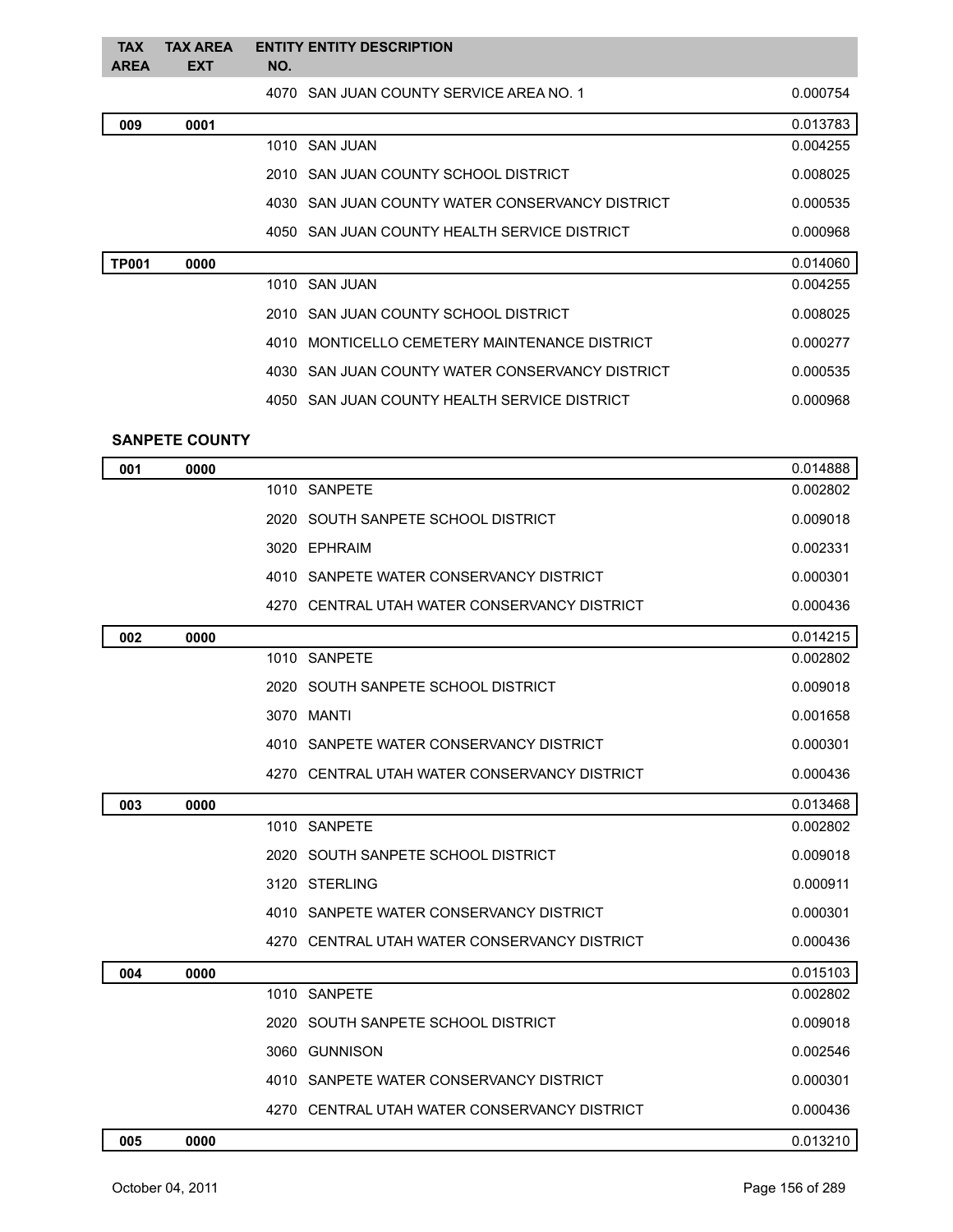| <b>TAX</b><br><b>AREA</b> | <b>TAX AREA</b><br><b>EXT</b> | NO. | <b>ENTITY ENTITY DESCRIPTION</b>                    |          |
|---------------------------|-------------------------------|-----|-----------------------------------------------------|----------|
|                           |                               |     | 1010 SANPETE                                        | 0.002802 |
|                           |                               |     | 2020 SOUTH SANPETE SCHOOL DISTRICT                  | 0.009018 |
|                           |                               |     | 3010 CENTERFIELD                                    | 0.000653 |
|                           |                               |     | 4010 SANPETE WATER CONSERVANCY DISTRICT             | 0.000301 |
|                           |                               |     | 4270 CENTRAL UTAH WATER CONSERVANCY DISTRICT        | 0.000436 |
| 006                       | 0000                          |     |                                                     | 0.013346 |
|                           |                               |     | 1010 SANPETE                                        | 0.002802 |
|                           |                               |     | 2020 SOUTH SANPETE SCHOOL DISTRICT                  | 0.009018 |
|                           |                               |     | 3080 MAYFIELD                                       | 0.000789 |
|                           |                               |     | 4010 SANPETE WATER CONSERVANCY DISTRICT             | 0.000301 |
|                           |                               |     | 4270 CENTRAL UTAH WATER CONSERVANCY DISTRICT        | 0.000436 |
| 007                       | 0000                          |     |                                                     | 0.013255 |
|                           |                               |     | 1010 SANPETE                                        | 0.002802 |
|                           |                               |     | 2020 SOUTH SANPETE SCHOOL DISTRICT                  | 0.009018 |
|                           |                               |     | 3040 FAYETTE                                        | 0.000698 |
|                           |                               |     | 4010 SANPETE WATER CONSERVANCY DISTRICT             | 0.000301 |
|                           |                               |     | 4270 CENTRAL UTAH WATER CONSERVANCY DISTRICT        | 0.000436 |
| 008                       | 0000                          |     |                                                     | 0.012557 |
|                           |                               |     | 1010 SANPETE                                        | 0.002802 |
|                           |                               |     | 2020 SOUTH SANPETE SCHOOL DISTRICT                  | 0.009018 |
|                           |                               |     | 4010 SANPETE WATER CONSERVANCY DISTRICT             | 0.000301 |
|                           |                               |     | 4270 CENTRAL UTAH WATER CONSERVANCY DISTRICT        | 0.000436 |
| 009                       | 0000                          |     |                                                     | 0.011343 |
|                           |                               |     | 1010 SANPETE                                        | 0.002802 |
|                           |                               |     | 2010 NORTH SANPETE SCHOOL DISTRICT                  | 0.006532 |
|                           |                               |     | 3030 FAIRVIEW                                       | 0.001272 |
|                           |                               |     | 4010 SANPETE WATER CONSERVANCY DISTRICT             | 0.000301 |
|                           |                               |     | 4270 CENTRAL UTAH WATER CONSERVANCY DISTRICT        | 0.000436 |
| 010                       | 0000                          |     |                                                     | 0.013026 |
|                           |                               |     | 1010 SANPETE                                        | 0.002802 |
|                           |                               |     | 2010 NORTH SANPETE SCHOOL DISTRICT                  | 0.006532 |
|                           |                               |     | 3100 MOUNT PLEASANT CITY                            | 0.002955 |
|                           |                               |     | 4010 SANPETE WATER CONSERVANCY DISTRICT             | 0.000301 |
|                           |                               |     | 4020 MT. PLEASANT FLOOD CONTROL & DRAINAGE DISTRICT |          |
|                           |                               |     | 4270 CENTRAL UTAH WATER CONSERVANCY DISTRICT        | 0.000436 |
| 011                       | 0000                          |     |                                                     | 0.011336 |
|                           |                               |     | 1010 SANPETE                                        | 0.002802 |
|                           |                               |     | 2010 NORTH SANPETE SCHOOL DISTRICT                  | 0.006532 |
|                           |                               |     | 3110 SPRING CITY                                    | 0.001265 |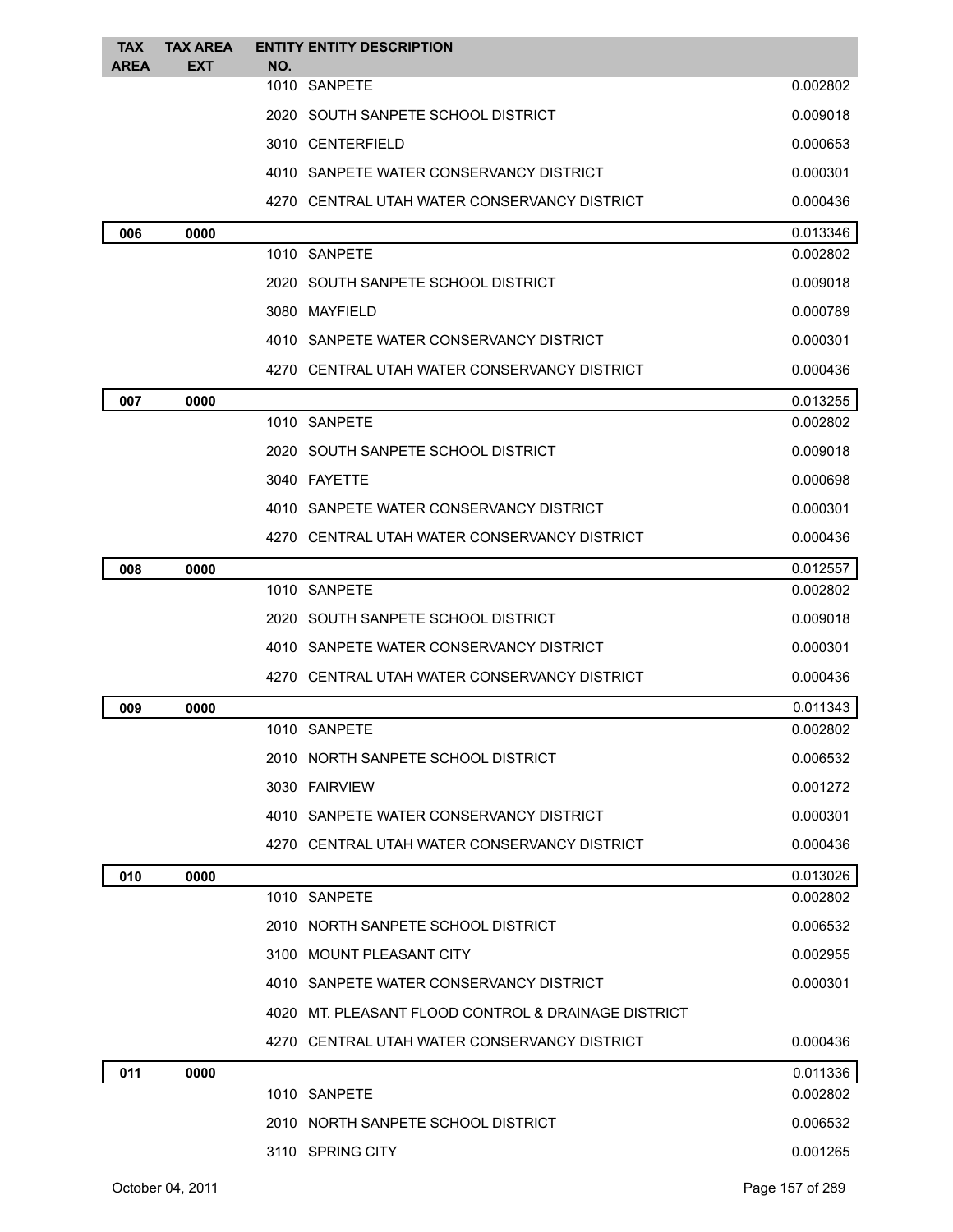| <b>TAX</b><br><b>AREA</b> | <b>TAX AREA</b><br><b>EXT</b> | <b>ENTITY ENTITY DESCRIPTION</b><br>NO.        |          |
|---------------------------|-------------------------------|------------------------------------------------|----------|
|                           |                               | 4010 SANPETE WATER CONSERVANCY DISTRICT        | 0.000301 |
|                           |                               | 4270 CENTRAL UTAH WATER CONSERVANCY DISTRICT   | 0.000436 |
| 012                       | 0000                          |                                                | 0.011485 |
|                           |                               | 1010 SANPETE                                   | 0.002802 |
|                           |                               | 2010 NORTH SANPETE SCHOOL DISTRICT             | 0.006532 |
|                           |                               | 3050 FOUNTAIN GREEN                            | 0.001414 |
|                           |                               | 4010 SANPETE WATER CONSERVANCY DISTRICT        | 0.000301 |
|                           |                               | 4270 CENTRAL UTAH WATER CONSERVANCY DISTRICT   | 0.000436 |
| 013                       | 0000                          |                                                | 0.013200 |
|                           |                               | 1010 SANPETE                                   | 0.002802 |
|                           |                               | 2010 NORTH SANPETE SCHOOL DISTRICT             | 0.006532 |
|                           |                               | 3090 MORONI                                    | 0.003129 |
|                           |                               | 4010 SANPETE WATER CONSERVANCY DISTRICT        | 0.000301 |
|                           |                               | 4270 CENTRAL UTAH WATER CONSERVANCY DISTRICT   | 0.000436 |
| 014                       | 0000                          |                                                | 0.010454 |
|                           |                               | 1010 SANPETE                                   | 0.002802 |
|                           |                               | 2010 NORTH SANPETE SCHOOL DISTRICT             | 0.006532 |
|                           |                               | 3130 WALES                                     | 0.000383 |
|                           |                               | 4010 SANPETE WATER CONSERVANCY DISTRICT        | 0.000301 |
|                           |                               | 4270 CENTRAL UTAH WATER CONSERVANCY DISTRICT   | 0.000436 |
| 015                       | 0000                          |                                                | 0.010071 |
|                           |                               | 1010 SANPETE                                   | 0.002802 |
|                           |                               | 2010 NORTH SANPETE SCHOOL DISTRICT             | 0.006532 |
|                           |                               | 4010 SANPETE WATER CONSERVANCY DISTRICT        | 0.000301 |
|                           |                               | 4270 CENTRAL UTAH WATER CONSERVANCY DISTRICT   | 0.000436 |
| 020                       | 0000                          |                                                | 0.010071 |
|                           |                               | 1010 SANPETE                                   | 0.002802 |
|                           |                               | 2010 NORTH SANPETE SCHOOL DISTRICT             | 0.006532 |
|                           |                               | 4010 SANPETE WATER CONSERVANCY DISTRICT        | 0.000301 |
|                           |                               | 4040 INDIAN RIDGE WATER CONSERVANCY DISTRICT   |          |
|                           |                               | 4270 CENTRAL UTAH WATER CONSERVANCY DISTRICT   | 0.000436 |
| 021                       | 0000                          |                                                | 0.010071 |
|                           |                               | 1010 SANPETE                                   | 0.002802 |
|                           |                               | 2010 NORTH SANPETE SCHOOL DISTRICT             | 0.006532 |
|                           |                               | 4010 SANPETE WATER CONSERVANCY DISTRICT        | 0.000301 |
|                           |                               | 4030 SKYLINE MOUNTAIN SPECIAL SERVICE DISTRICT |          |
|                           |                               | 4270 CENTRAL UTAH WATER CONSERVANCY DISTRICT   | 0.000436 |
| 050                       | 0000                          |                                                | 0.014888 |
|                           |                               | 1010 SANPETE                                   | 0.002802 |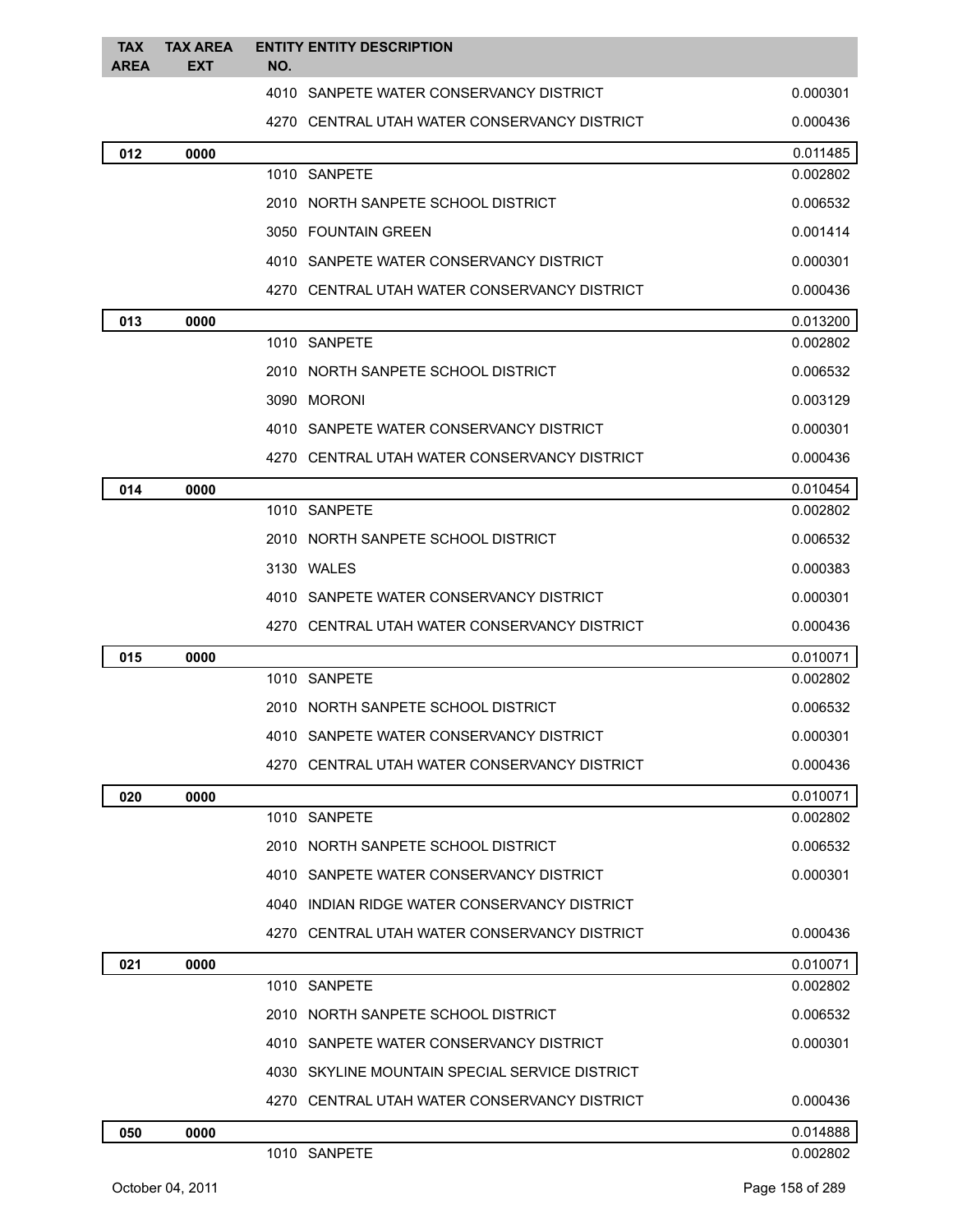| <b>TAX</b>  | <b>TAX AREA</b>      | <b>ENTITY ENTITY DESCRIPTION</b>                    |          |
|-------------|----------------------|-----------------------------------------------------|----------|
| <b>AREA</b> | <b>EXT</b>           | NO.                                                 |          |
|             |                      | 2020 SOUTH SANPETE SCHOOL DISTRICT                  | 0.009018 |
|             |                      | 3020 EPHRAIM                                        | 0.002331 |
|             |                      | 4010 SANPETE WATER CONSERVANCY DISTRICT             | 0.000301 |
|             |                      | 4270 CENTRAL UTAH WATER CONSERVANCY DISTRICT        | 0.000436 |
| 075         | 0000                 |                                                     | 0.013026 |
|             |                      | 1010 SANPETE                                        | 0.002802 |
|             |                      | 2010 NORTH SANPETE SCHOOL DISTRICT                  | 0.006532 |
|             |                      | 3100 MOUNT PLEASANT CITY                            | 0.002955 |
|             |                      | 4010 SANPETE WATER CONSERVANCY DISTRICT             | 0.000301 |
|             |                      | 4020 MT. PLEASANT FLOOD CONTROL & DRAINAGE DISTRICT |          |
|             |                      | 4270 CENTRAL UTAH WATER CONSERVANCY DISTRICT        | 0.000436 |
| 076         | 0000                 |                                                     | 0.013026 |
|             |                      | 1010 SANPETE                                        | 0.002802 |
|             |                      | 2010 NORTH SANPETE SCHOOL DISTRICT                  | 0.006532 |
|             |                      | 3100 MOUNT PLEASANT CITY                            | 0.002955 |
|             |                      | 4010 SANPETE WATER CONSERVANCY DISTRICT             | 0.000301 |
|             |                      | 4020 MT, PLEASANT FLOOD CONTROL & DRAINAGE DISTRICT |          |
|             |                      | 4270 CENTRAL UTAH WATER CONSERVANCY DISTRICT        | 0.000436 |
| 080         | 0000                 |                                                     | 0.011343 |
|             |                      | 1010 SANPETE                                        | 0.002802 |
|             |                      | 2010 NORTH SANPETE SCHOOL DISTRICT                  | 0.006532 |
|             |                      | 3030 FAIRVIEW                                       | 0.001272 |
|             |                      | 4010 SANPETE WATER CONSERVANCY DISTRICT             | 0.000301 |
|             |                      | 4270 CENTRAL UTAH WATER CONSERVANCY DISTRICT        | 0.000436 |
| 085         | 0000                 |                                                     | 0.010071 |
|             |                      | 1010 SANPETE                                        | 0.002802 |
|             |                      | 2010 NORTH SANPETE SCHOOL DISTRICT                  | 0.006532 |
|             |                      | 4010 SANPETE WATER CONSERVANCY DISTRICT             | 0.000301 |
|             |                      | 4050 TWIN OAKS LOCAL DISTRICT                       |          |
|             |                      | 4270 CENTRAL UTAH WATER CONSERVANCY DISTRICT        | 0.000436 |
|             | <b>SEVIER COUNTY</b> |                                                     |          |
| 002         | 0000                 |                                                     | 0.010585 |
|             |                      | 1010 SEVIER                                         | 0.003222 |
|             |                      | 2010 SEVIER COUNTY SCHOOL DISTRICT                  | 0.006519 |
|             |                      | 3010 ANNABELLA TOWN                                 | 0.000844 |
| 003         | 0000                 |                                                     | 0.011016 |
|             |                      | 1010 SEVIER                                         | 0.003222 |

2010 SEVIER COUNTY SCHOOL DISTRICT 0.006519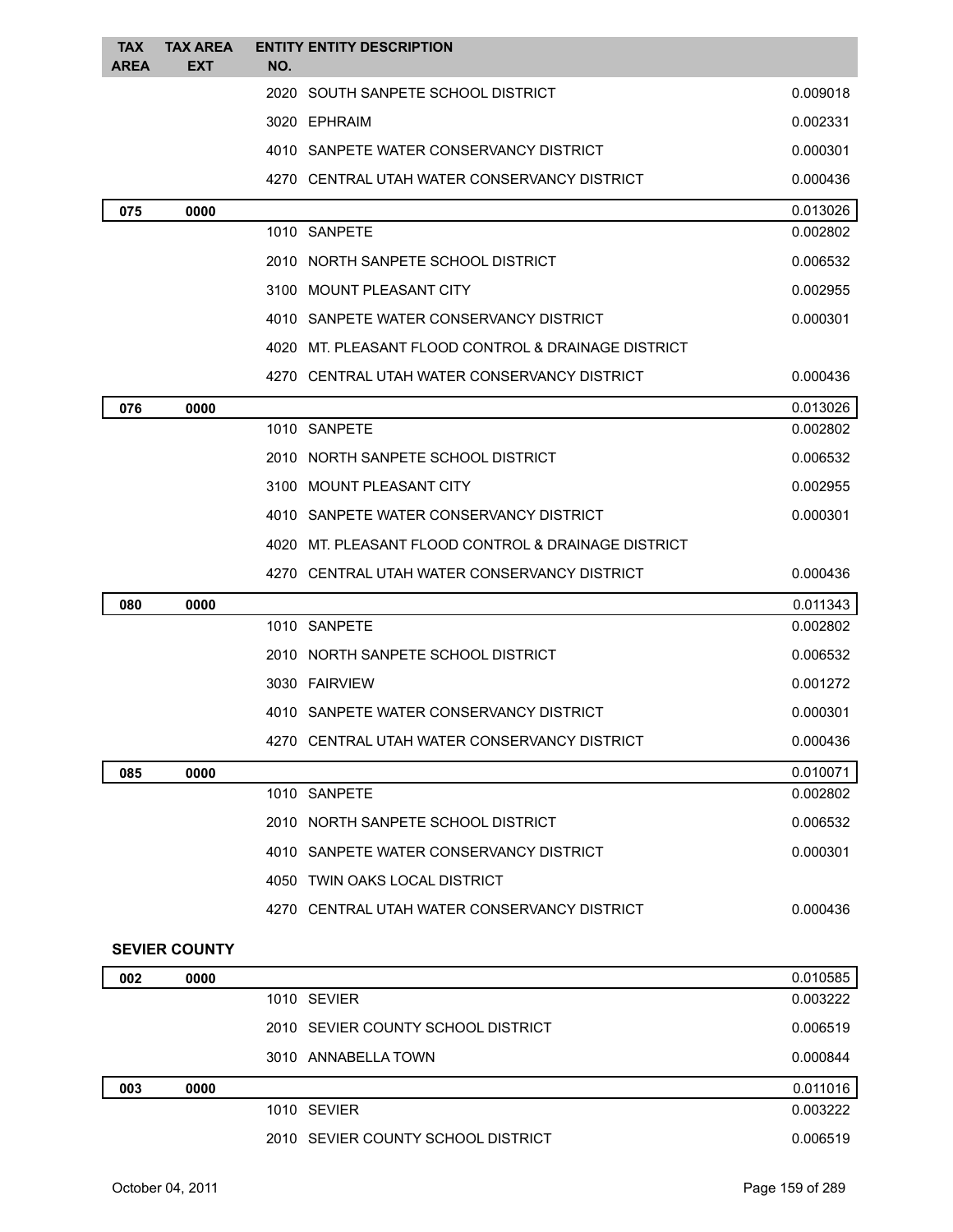| <b>TAX</b>  | <b>TAX AREA</b> | <b>ENTITY ENTITY DESCRIPTION</b>   |                      |
|-------------|-----------------|------------------------------------|----------------------|
| <b>AREA</b> | <b>EXT</b>      | NO.<br>3020 AURORA                 | 0.001275             |
|             |                 |                                    |                      |
| 004         | 0000            | 1010 SEVIER                        | 0.011385<br>0.003222 |
|             |                 |                                    |                      |
|             |                 | 2010 SEVIER COUNTY SCHOOL DISTRICT | 0.006519             |
|             |                 | 3030 ELSINORE                      | 0.001644             |
| 005         | 0000            |                                    | 0.010444             |
|             |                 | 1010 SEVIER                        | 0.003222             |
|             |                 | 2010 SEVIER COUNTY SCHOOL DISTRICT | 0.006519             |
|             |                 | 3040 GLENWOOD                      | 0.000703             |
| 006         | 0000            |                                    | 0.010358             |
|             |                 | 1010 SEVIER                        | 0.003222             |
|             |                 | 2010 SEVIER COUNTY SCHOOL DISTRICT | 0.006519             |
|             |                 | 3050 JOSEPH                        | 0.000617             |
| 007         | 0000            |                                    | 0.010254             |
|             |                 | 1010 SEVIER                        | 0.003222             |
|             |                 | 2010 SEVIER COUNTY SCHOOL DISTRICT | 0.006519             |
|             |                 | 3060 KOOSHAREM TOWN                | 0.000513             |
| 008         | 0000            |                                    | 0.011017             |
|             |                 | 1010 SEVIER                        | 0.003222             |
|             |                 | 2010 SEVIER COUNTY SCHOOL DISTRICT | 0.006519             |
|             |                 | 3070 MONROE                        | 0.001276             |
| 008         | 0001            |                                    | 0.011017             |
|             |                 | 1010 SEVIER                        | 0.003222             |
|             |                 | 2010 SEVIER COUNTY SCHOOL DISTRICT | 0.006519             |
|             |                 | 3070 MONROE                        | 0.001276             |
| 009         | 0000            |                                    | 0.011029             |
|             |                 | 1010 SEVIER                        | 0.003222             |
|             |                 | 2010 SEVIER COUNTY SCHOOL DISTRICT | 0.006519             |
|             |                 | 3080 REDMOND                       | 0.001288             |
| 010         | 0000            |                                    | 0.011754             |
|             |                 | 1010 SEVIER                        | 0.003222             |
|             |                 | 2010 SEVIER COUNTY SCHOOL DISTRICT | 0.006519             |
|             |                 | 3090 RICHFIELD CITY                | 0.002013             |
| 010         | 0001            |                                    | 0.011754             |
|             |                 | 1010 SEVIER                        | 0.003222             |
|             |                 | 2010 SEVIER COUNTY SCHOOL DISTRICT | 0.006519             |
|             |                 | 3090 RICHFIELD CITY                | 0.002013             |
| 011         | 0000            |                                    | 0.012854             |
|             |                 | 1010 SEVIER                        | 0.003222             |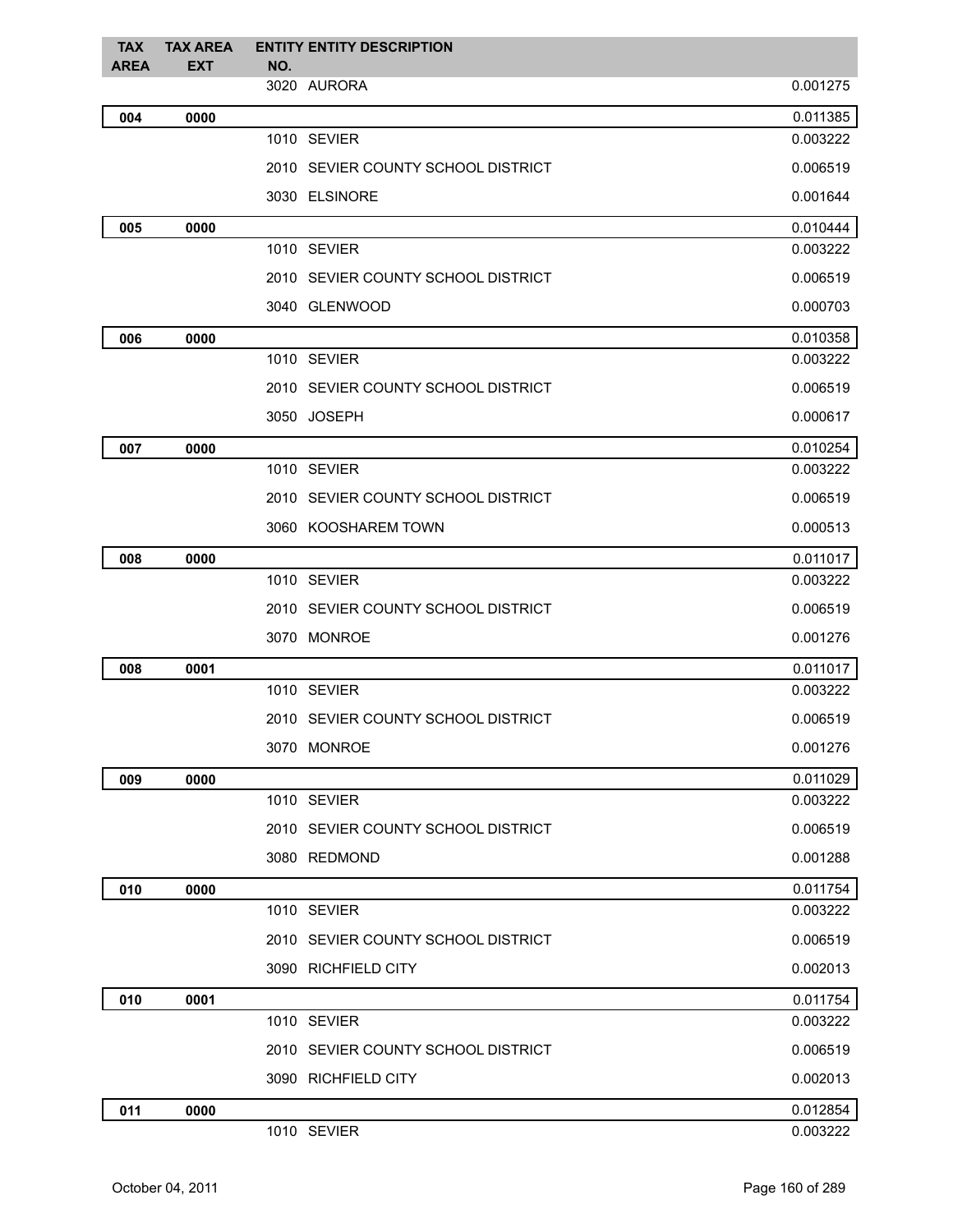| <b>TAX</b><br><b>AREA</b> | <b>TAX AREA</b><br><b>EXT</b> | <b>ENTITY ENTITY DESCRIPTION</b><br>NO. |          |
|---------------------------|-------------------------------|-----------------------------------------|----------|
|                           |                               | 2010 SEVIER COUNTY SCHOOL DISTRICT      | 0.006519 |
|                           |                               | 3100 SALINA                             | 0.003113 |
| 012                       | 0000                          |                                         | 0.010914 |
|                           |                               | 1010 SEVIER                             | 0.003222 |
|                           |                               | 2010 SEVIER COUNTY SCHOOL DISTRICT      | 0.006519 |
|                           |                               | 3110 SIGURD TOWN                        | 0.001173 |
| 013                       | 0000                          |                                         | 0.009741 |
|                           |                               | 1010 SEVIER                             | 0.003222 |
|                           |                               | 2010 SEVIER COUNTY SCHOOL DISTRICT      | 0.006519 |
| 017                       | 0001                          |                                         | 0.009741 |
|                           |                               | 1010 SEVIER                             | 0.003222 |
|                           |                               | 2010 SEVIER COUNTY SCHOOL DISTRICT      | 0.006519 |
| 021                       | 0000                          |                                         | 0.011754 |
|                           |                               | 1010 SEVIER                             | 0.003222 |
|                           |                               | 2010 SEVIER COUNTY SCHOOL DISTRICT      | 0.006519 |
|                           |                               | 3090 RICHFIELD CITY                     | 0.002013 |
| 022                       | 0000                          |                                         | 0.011754 |
|                           |                               | 1010 SEVIER                             | 0.003222 |
|                           |                               | 2010 SEVIER COUNTY SCHOOL DISTRICT      | 0.006519 |
|                           |                               | 3090 RICHFIELD CITY                     | 0.002013 |
| 023                       | 0000                          |                                         | 0.011482 |
|                           |                               | 1010 SEVIER                             | 0.003222 |
|                           |                               | 2010 SEVIER COUNTY SCHOOL DISTRICT      | 0.006519 |
|                           |                               | 3015 CENTRAL VALLEY TOWN                | 0.001741 |
|                           |                               |                                         |          |

## **SUMMIT COUNTY**

| 001 | 0000 |                                                | 0.011912 |
|-----|------|------------------------------------------------|----------|
|     |      | 1010 SUMMIT                                    | 0.001165 |
|     |      | 2020 NORTH SUMMIT SCHOOL DISTRICT              | 0.006572 |
|     |      | 3010 COALVILLE                                 | 0.003109 |
|     |      | 4005 WEBER BASIN WATER CONSERVANCY DISTRICT    | 0.000217 |
|     |      | 4030 NORTH SUMMIT FIRE PROTECTION DISTRICT     | 0.000809 |
|     |      | 4150 SUMMIT COUNTY MOSQUITO ABATEMENT DISTRICT | 0.000040 |
|     |      |                                                |          |
| 002 | 0000 |                                                | 0.011477 |
|     |      | 1010 SUMMIT                                    | 0.001165 |
|     |      | 2030 SOUTH SUMMIT SCHOOL DISTRICT              | 0.007047 |
|     |      | 3020 FRANCIS                                   | 0.002290 |
|     |      | 4010 SOUTH SUMMIT CEMETERY MAINTENCE DISTRICT  | 0.000194 |
|     |      | 4020 SOUTH SUMMIT FIRE PROTECTION DISTRICT     | 0.000305 |
|     |      | 4150 SUMMIT COUNTY MOSQUITO ABATEMENT DISTRICT | 0.000040 |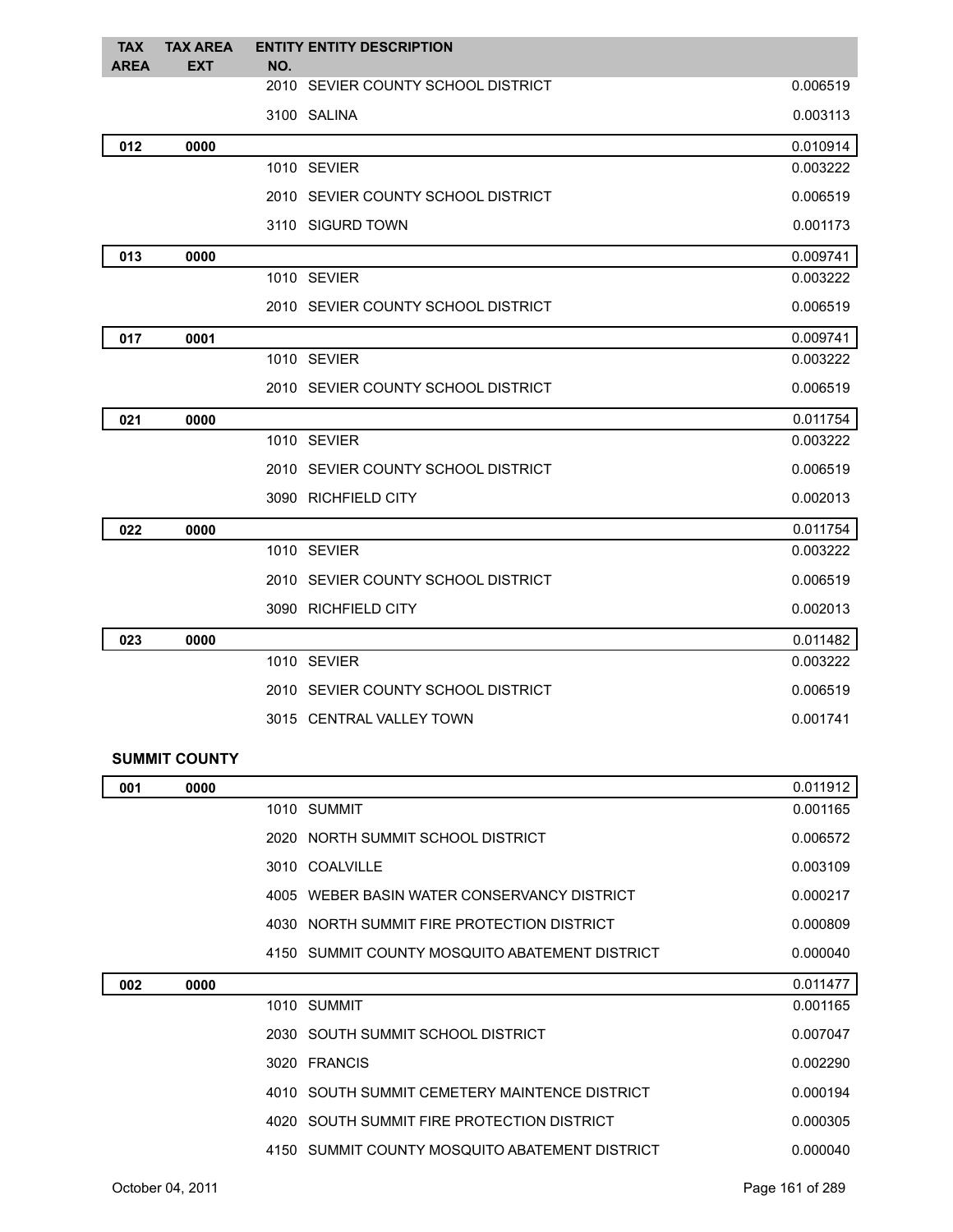| <b>TAX</b><br><b>AREA</b> | <b>TAX AREA</b><br><b>EXT</b> | NO. | <b>ENTITY ENTITY DESCRIPTION</b>                      |          |
|---------------------------|-------------------------------|-----|-------------------------------------------------------|----------|
|                           |                               |     | 4270 CENTRAL UTAH WATER CONSERVANCY DISTRICT          | 0.000436 |
| 003                       | 0000                          |     |                                                       | 0.009737 |
|                           |                               |     | 1010 SUMMIT                                           | 0.001165 |
|                           |                               |     | 2020 NORTH SUMMIT SCHOOL DISTRICT                     | 0.006572 |
|                           |                               |     | 3030 HENEFER                                          | 0.000934 |
|                           |                               |     | 4005 WEBER BASIN WATER CONSERVANCY DISTRICT           | 0.000217 |
|                           |                               |     | 4030 NORTH SUMMIT FIRE PROTECTION DISTRICT            | 0.000809 |
|                           |                               |     | 4150 SUMMIT COUNTY MOSQUITO ABATEMENT DISTRICT        | 0.000040 |
| 004                       | 0000                          |     |                                                       | 0.010516 |
|                           |                               |     | 1010 SUMMIT                                           | 0.001165 |
|                           |                               |     | 2030 SOUTH SUMMIT SCHOOL DISTRICT                     | 0.007047 |
|                           |                               |     | 3040 KAMAS                                            | 0.001548 |
|                           |                               |     | 4005 WEBER BASIN WATER CONSERVANCY DISTRICT           | 0.000217 |
|                           |                               |     | 4010 SOUTH SUMMIT CEMETERY MAINTENCE DISTRICT         | 0.000194 |
|                           |                               |     | 4020 SOUTH SUMMIT FIRE PROTECTION DISTRICT            | 0.000305 |
|                           |                               |     | 4150 SUMMIT COUNTY MOSQUITO ABATEMENT DISTRICT        | 0.000040 |
| 005                       | 0000                          |     |                                                       | 0.010241 |
|                           |                               |     | 1010 SUMMIT                                           | 0.001165 |
|                           |                               |     | 2030 SOUTH SUMMIT SCHOOL DISTRICT                     | 0.007047 |
|                           |                               |     | 3050 OAKLEY                                           | 0.001273 |
|                           |                               |     | 4005 WEBER BASIN WATER CONSERVANCY DISTRICT           | 0.000217 |
|                           |                               |     | 4010 SOUTH SUMMIT CEMETERY MAINTENCE DISTRICT         | 0.000194 |
|                           |                               |     | 4020 SOUTH SUMMIT FIRE PROTECTION DISTRICT            | 0.000305 |
|                           |                               |     | 4150 SUMMIT COUNTY MOSQUITO ABATEMENT DISTRICT        | 0.000040 |
| 006                       | 0000                          |     |                                                       | 0.009224 |
|                           |                               |     | 1010 SUMMIT                                           | 0.001165 |
|                           |                               |     | 2010 PARK CITY SCHOOL DISTRICT                        | 0.004405 |
|                           |                               |     | 3060 PARK CITY                                        | 0.002236 |
|                           |                               |     | 4005 WEBER BASIN WATER CONSERVANCY DISTRICT           | 0.000217 |
|                           |                               |     | 4050 SNYDERVILLE BASIN WATER RECLAMATION DISTRICT     |          |
|                           |                               |     | 4060 PARK CITY FIRE SERVICE DISTRICT                  | 0.001161 |
|                           |                               |     | 4100 SNYDERVILLE BASIN WATER RECLAMATION DISTRICTRICT |          |
|                           |                               |     | 4150 SUMMIT COUNTY MOSQUITO ABATEMENT DISTRICT        | 0.000040 |
|                           |                               |     | 4305 PARK CITY WATER SERVICE DISTRICT                 |          |
| 007                       | 0000                          |     |                                                       | 0.009224 |
|                           |                               |     | 1010 SUMMIT                                           | 0.001165 |
|                           |                               |     | 2010 PARK CITY SCHOOL DISTRICT                        | 0.004405 |
|                           |                               |     | 3060 PARK CITY                                        | 0.002236 |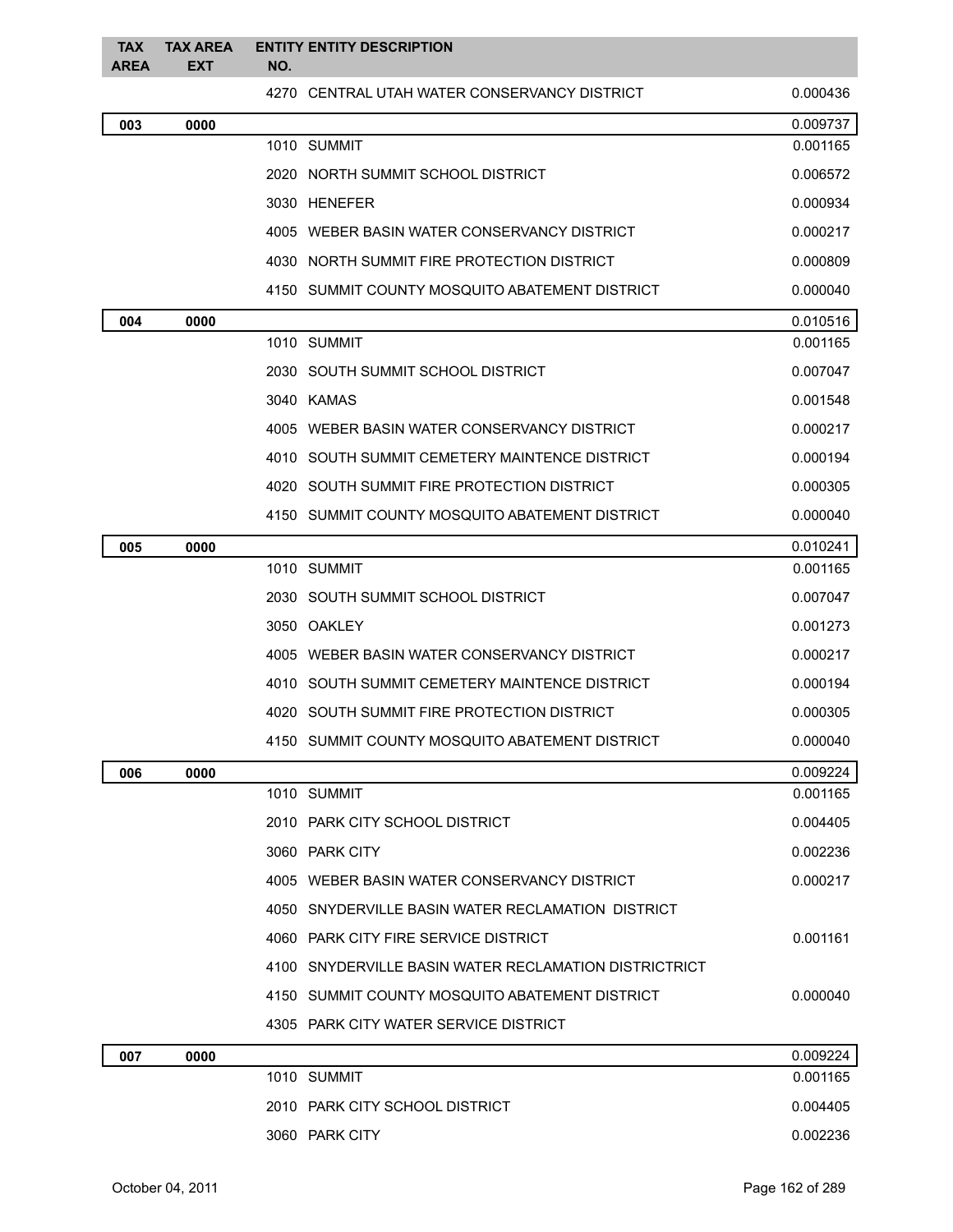| <b>TAX</b> | <b>TAX AREA</b> | <b>ENTITY ENTITY DESCRIPTION</b>                      |          |
|------------|-----------------|-------------------------------------------------------|----------|
| AREA       | EXT             | NO.                                                   |          |
|            |                 | 4005 WEBER BASIN WATER CONSERVANCY DISTRICT           | 0.000217 |
|            |                 | 4050 SNYDERVILLE BASIN WATER RECLAMATION DISTRICT     |          |
|            |                 | 4060 PARK CITY FIRE SERVICE DISTRICT                  | 0.001161 |
|            |                 | 4100 SNYDERVILLE BASIN WATER RECLAMATION DISTRICTRICT |          |
|            |                 | 4150 SUMMIT COUNTY MOSQUITO ABATEMENT DISTRICT        | 0.000040 |
|            |                 | 4305 PARK CITY WATER SERVICE DISTRICT                 |          |
| 009        | 0000            |                                                       | 0.009224 |
|            |                 | 1010 SUMMIT                                           | 0.001165 |
|            |                 | 2010 PARK CITY SCHOOL DISTRICT                        | 0.004405 |
|            |                 | 3060 PARK CITY                                        | 0.002236 |
|            |                 | 4005 WEBER BASIN WATER CONSERVANCY DISTRICT           | 0.000217 |
|            |                 | 4050 SNYDERVILLE BASIN WATER RECLAMATION DISTRICT     |          |
|            |                 | 4060 PARK CITY FIRE SERVICE DISTRICT                  | 0.001161 |
|            |                 | 4100 SNYDERVILLE BASIN WATER RECLAMATION DISTRICTRICT |          |
|            |                 | 4150 SUMMIT COUNTY MOSQUITO ABATEMENT DISTRICT        | 0.000040 |
|            |                 | 4305 PARK CITY WATER SERVICE DISTRICT                 |          |
| 010        | 0000            |                                                       | 0.008540 |
|            |                 | 1010 SUMMIT                                           | 0.001165 |
|            |                 | 2010 PARK CITY SCHOOL DISTRICT                        | 0.004405 |
|            |                 | 4005 WEBER BASIN WATER CONSERVANCY DISTRICT           | 0.000217 |
|            |                 | 4050 SNYDERVILLE BASIN WATER RECLAMATION DISTRICT     |          |
|            |                 | 4060 PARK CITY FIRE SERVICE DISTRICT                  | 0.001161 |
|            |                 | 4100 SNYDERVILLE BASIN WATER RECLAMATION DISTRICTRICT |          |
|            |                 | 4150 SUMMIT COUNTY MOSQUITO ABATEMENT DISTRICT        | 0.000040 |
|            |                 | 4300 SUMMIT COUNTY SPECIAL SERVICE DISTRICT NO. 1     |          |
|            |                 | 4310 SNYDERVILLE BASIN RECREATION DISTRICT            | 0.001085 |
|            |                 | 6010 MUNICIPAL TYPE SERVICE AREA                      | 0.000467 |
| 010        | 0001            |                                                       | 0.008540 |
|            |                 | 1010 SUMMIT                                           | 0.001165 |
|            |                 | 2010 PARK CITY SCHOOL DISTRICT                        | 0.004405 |
|            |                 | 4005 WEBER BASIN WATER CONSERVANCY DISTRICT           | 0.000217 |
|            |                 | 4050 SNYDERVILLE BASIN WATER RECLAMATION DISTRICT     |          |
|            |                 | 4060 PARK CITY FIRE SERVICE DISTRICT                  | 0.001161 |
|            |                 | 4100 SNYDERVILLE BASIN WATER RECLAMATION DISTRICTRICT |          |
|            |                 | 4150 SUMMIT COUNTY MOSQUITO ABATEMENT DISTRICT        | 0.000040 |
|            |                 | 4300 SUMMIT COUNTY SPECIAL SERVICE DISTRICT NO. 1     |          |
|            |                 | 4305 PARK CITY WATER SERVICE DISTRICT                 |          |
|            |                 | 4310 SNYDERVILLE BASIN RECREATION DISTRICT            | 0.001085 |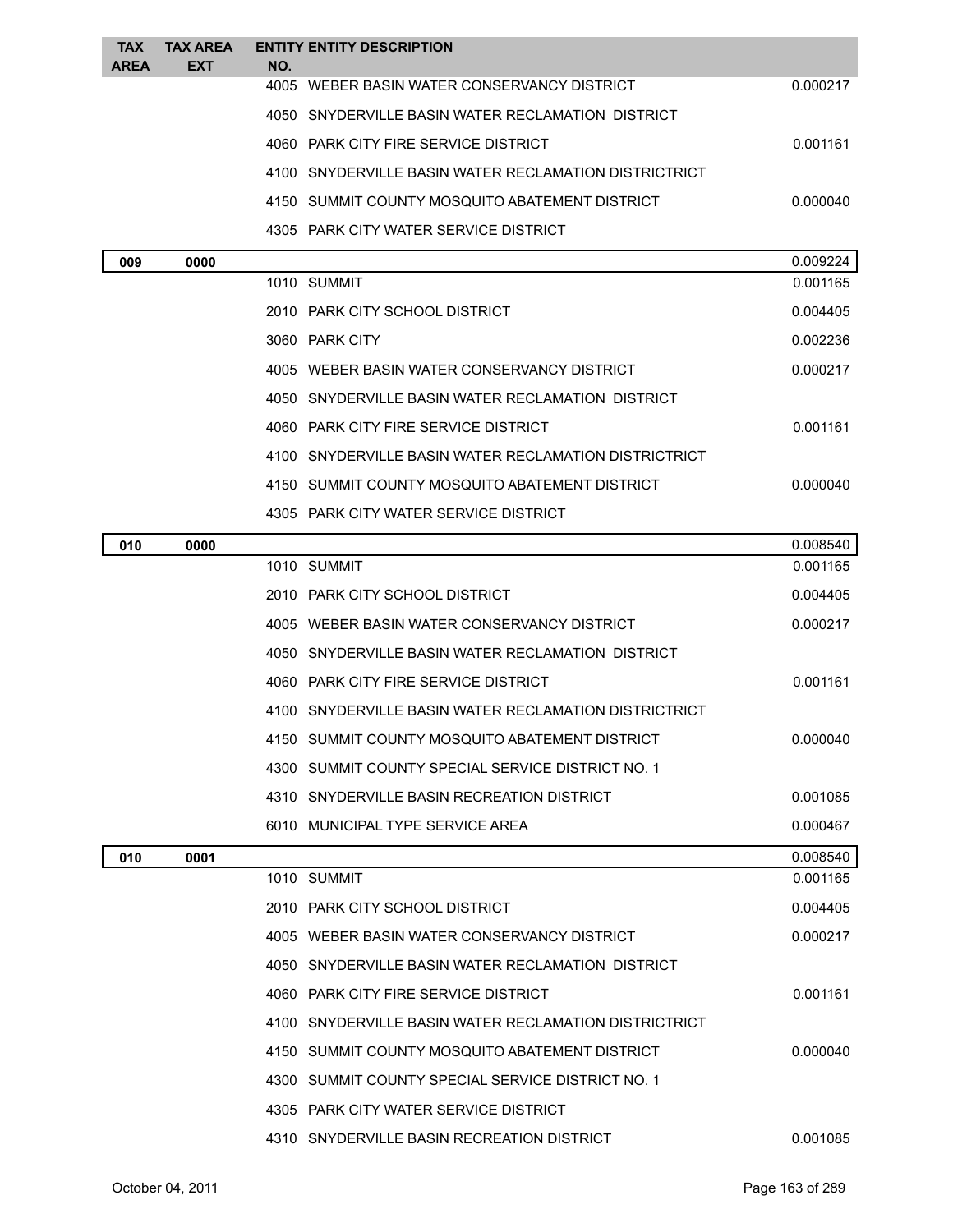| <b>TAX</b><br><b>AREA</b> | <b>TAX AREA</b><br><b>EXT</b> |     | <b>ENTITY ENTITY DESCRIPTION</b>                      |          |
|---------------------------|-------------------------------|-----|-------------------------------------------------------|----------|
|                           |                               | NO. | 6010 MUNICIPAL TYPE SERVICE AREA                      | 0.000467 |
| 010                       | 0002                          |     |                                                       | 0.008540 |
|                           |                               |     | 1010 SUMMIT                                           | 0.001165 |
|                           |                               |     | 2010 PARK CITY SCHOOL DISTRICT                        | 0.004405 |
|                           |                               |     | 4005 WEBER BASIN WATER CONSERVANCY DISTRICT           | 0.000217 |
|                           |                               |     | 4050 SNYDERVILLE BASIN WATER RECLAMATION DISTRICT     |          |
|                           |                               |     | 4060 PARK CITY FIRE SERVICE DISTRICT                  | 0.001161 |
|                           |                               |     | 4100 SNYDERVILLE BASIN WATER RECLAMATION DISTRICTRICT |          |
|                           |                               |     | 4150 SUMMIT COUNTY MOSQUITO ABATEMENT DISTRICT        | 0.000040 |
|                           |                               |     | 4300 SUMMIT COUNTY SPECIAL SERVICE DISTRICT NO. 1     |          |
|                           |                               |     | 4305 PARK CITY WATER SERVICE DISTRICT                 |          |
|                           |                               |     | 4310 SNYDERVILLE BASIN RECREATION DISTRICT            | 0.001085 |
|                           |                               |     | 6010 MUNICIPAL TYPE SERVICE AREA                      | 0.000467 |
| 010                       | 0003                          |     |                                                       | 0.008540 |
|                           |                               |     | 1010 SUMMIT                                           | 0.001165 |
|                           |                               |     | 2010 PARK CITY SCHOOL DISTRICT                        | 0.004405 |
|                           |                               |     | 4005 WEBER BASIN WATER CONSERVANCY DISTRICT           | 0.000217 |
|                           |                               |     | 4050 SNYDERVILLE BASIN WATER RECLAMATION DISTRICT     |          |
|                           |                               |     | 4060 PARK CITY FIRE SERVICE DISTRICT                  | 0.001161 |
|                           |                               |     | 4100 SNYDERVILLE BASIN WATER RECLAMATION DISTRICTRICT |          |
|                           |                               |     | 4150 SUMMIT COUNTY MOSQUITO ABATEMENT DISTRICT        | 0.000040 |
|                           |                               |     | 4300 SUMMIT COUNTY SPECIAL SERVICE DISTRICT NO. 1     |          |
|                           |                               |     | 4310 SNYDERVILLE BASIN RECREATION DISTRICT            | 0.001085 |
|                           |                               |     | 6010 MUNICIPAL TYPE SERVICE AREA                      | 0.000467 |
| 011                       | 0000                          |     |                                                       | 0.008540 |
|                           |                               |     | 1010 SUMMIT                                           | 0.001165 |
|                           |                               |     | 2010 PARK CITY SCHOOL DISTRICT                        | 0.004405 |
|                           |                               |     | 4005 WEBER BASIN WATER CONSERVANCY DISTRICT           | 0.000217 |
|                           |                               |     | 4050 SNYDERVILLE BASIN WATER RECLAMATION DISTRICT     |          |
|                           |                               |     | 4060 PARK CITY FIRE SERVICE DISTRICT                  | 0.001161 |
|                           |                               |     | 4100 SNYDERVILLE BASIN WATER RECLAMATION DISTRICTRICT |          |
|                           |                               |     | 4140 MOUNTAIN REGIONAL WATER SPECIAL SERVICE DISTRICT |          |
|                           |                               |     | 4150 SUMMIT COUNTY MOSQUITO ABATEMENT DISTRICT        | 0.000040 |
|                           |                               |     | 4280 TIMBERLINE WATER SERVICE DISTRICT                |          |
|                           |                               |     | 4300 SUMMIT COUNTY SPECIAL SERVICE DISTRICT NO. 1     |          |
|                           |                               |     | 4310 SNYDERVILLE BASIN RECREATION DISTRICT            | 0.001085 |
|                           |                               |     | 6010 MUNICIPAL TYPE SERVICE AREA                      | 0.000467 |
| 012                       | 0000                          |     |                                                       | 0.008323 |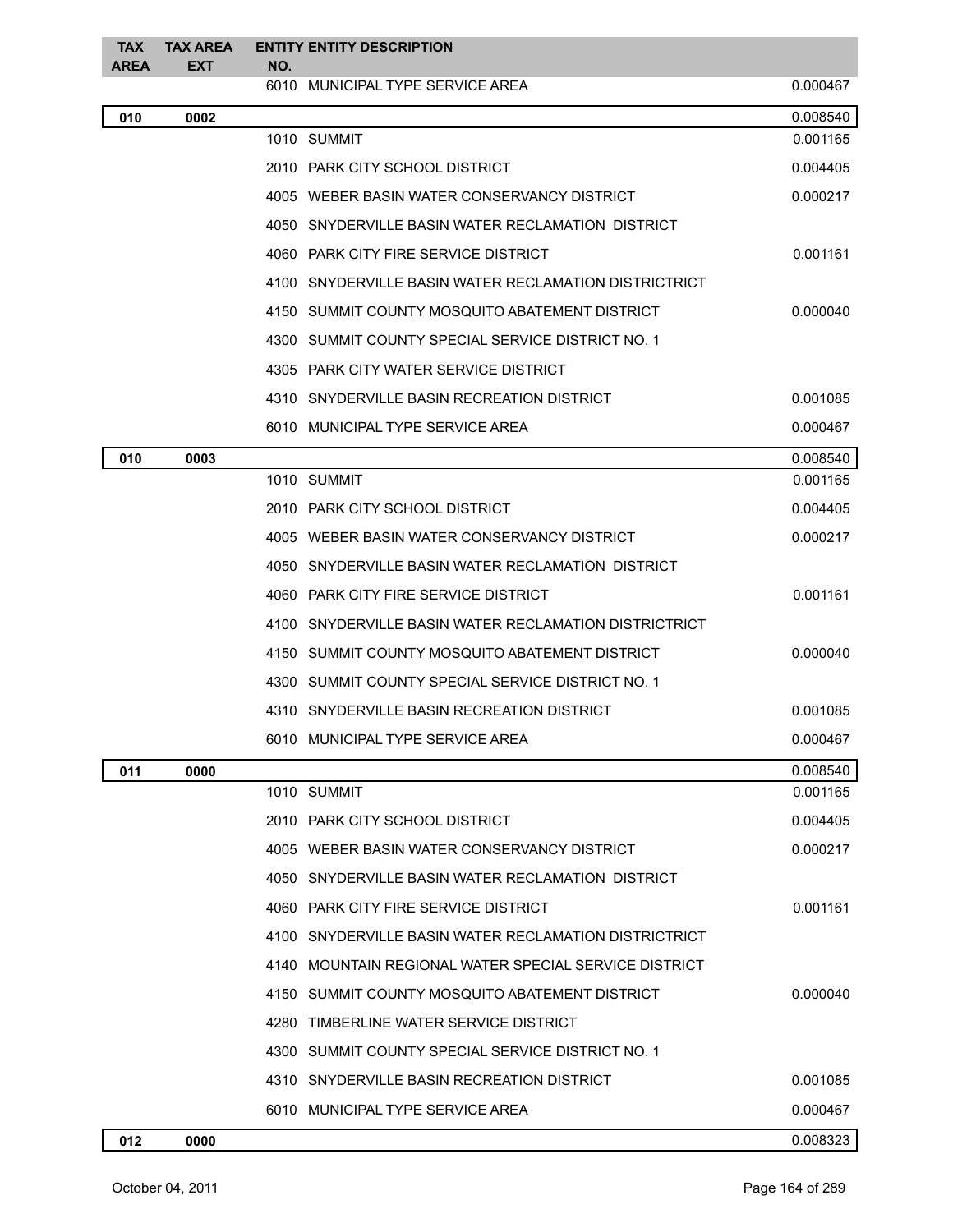| <b>TAX</b>  | <b>TAX AREA</b> |     | <b>ENTITY ENTITY DESCRIPTION</b>                      |          |
|-------------|-----------------|-----|-------------------------------------------------------|----------|
| <b>AREA</b> | EXT             | NO. | 1010 SUMMIT                                           | 0.001165 |
|             |                 |     | 2010 PARK CITY SCHOOL DISTRICT                        | 0.004405 |
|             |                 |     | 4050 SNYDERVILLE BASIN WATER RECLAMATION DISTRICT     |          |
|             |                 |     | 4060 PARK CITY FIRE SERVICE DISTRICT                  | 0.001161 |
|             |                 |     | 4100 SNYDERVILLE BASIN WATER RECLAMATION DISTRICTRICT |          |
|             |                 |     | 4150 SUMMIT COUNTY MOSQUITO ABATEMENT DISTRICT        | 0.000040 |
|             |                 |     | 4300 SUMMIT COUNTY SPECIAL SERVICE DISTRICT NO. 1     |          |
|             |                 |     | 4310 SNYDERVILLE BASIN RECREATION DISTRICT            | 0.001085 |
|             |                 |     | 6010 MUNICIPAL TYPE SERVICE AREA                      | 0.000467 |
| 012         | 0001            |     |                                                       | 0.008323 |
|             |                 |     | 1010 SUMMIT                                           | 0.001165 |
|             |                 |     | 2010 PARK CITY SCHOOL DISTRICT                        | 0.004405 |
|             |                 |     | 4050 SNYDERVILLE BASIN WATER RECLAMATION DISTRICT     |          |
|             |                 |     | 4060 PARK CITY FIRE SERVICE DISTRICT                  | 0.001161 |
|             |                 |     | 4100 SNYDERVILLE BASIN WATER RECLAMATION DISTRICTRICT |          |
|             |                 |     | 4140 MOUNTAIN REGIONAL WATER SPECIAL SERVICE DISTRICT |          |
|             |                 |     | 4150 SUMMIT COUNTY MOSQUITO ABATEMENT DISTRICT        | 0.000040 |
|             |                 |     | 4300 SUMMIT COUNTY SPECIAL SERVICE DISTRICT NO. 1     |          |
|             |                 |     | 4310 SNYDERVILLE BASIN RECREATION DISTRICT            | 0.001085 |
|             |                 |     | 6010 MUNICIPAL TYPE SERVICE AREA                      | 0.000467 |
| 012         | 0002            |     |                                                       | 0.008323 |
|             |                 |     | 1010 SUMMIT                                           | 0.001165 |
|             |                 |     | 2010 PARK CITY SCHOOL DISTRICT                        | 0.004405 |
|             |                 |     | 4050 SNYDERVILLE BASIN WATER RECLAMATION DISTRICT     |          |
|             |                 |     |                                                       |          |
|             |                 |     | 4060 PARK CITY FIRE SERVICE DISTRICT                  | 0.001161 |
|             |                 |     | 4100 SNYDERVILLE BASIN WATER RECLAMATION DISTRICTRICT |          |
|             |                 |     | 4140 MOUNTAIN REGIONAL WATER SPECIAL SERVICE DISTRICT |          |
|             |                 |     | 4150 SUMMIT COUNTY MOSQUITO ABATEMENT DISTRICT        | 0.000040 |
|             |                 |     | 4300 SUMMIT COUNTY SPECIAL SERVICE DISTRICT NO. 1     |          |
|             |                 |     | 4310 SNYDERVILLE BASIN RECREATION DISTRICT            | 0.001085 |
|             |                 |     | 6010 MUNICIPAL TYPE SERVICE AREA                      | 0.000467 |
| 012         | 0003            |     |                                                       | 0.008323 |
|             |                 |     | 1010 SUMMIT                                           | 0.001165 |
|             |                 |     | 2010 PARK CITY SCHOOL DISTRICT                        | 0.004405 |
|             |                 |     | 4050 SNYDERVILLE BASIN WATER RECLAMATION DISTRICT     |          |
|             |                 |     | 4060 PARK CITY FIRE SERVICE DISTRICT                  | 0.001161 |
|             |                 |     | 4100 SNYDERVILLE BASIN WATER RECLAMATION DISTRICTRICT |          |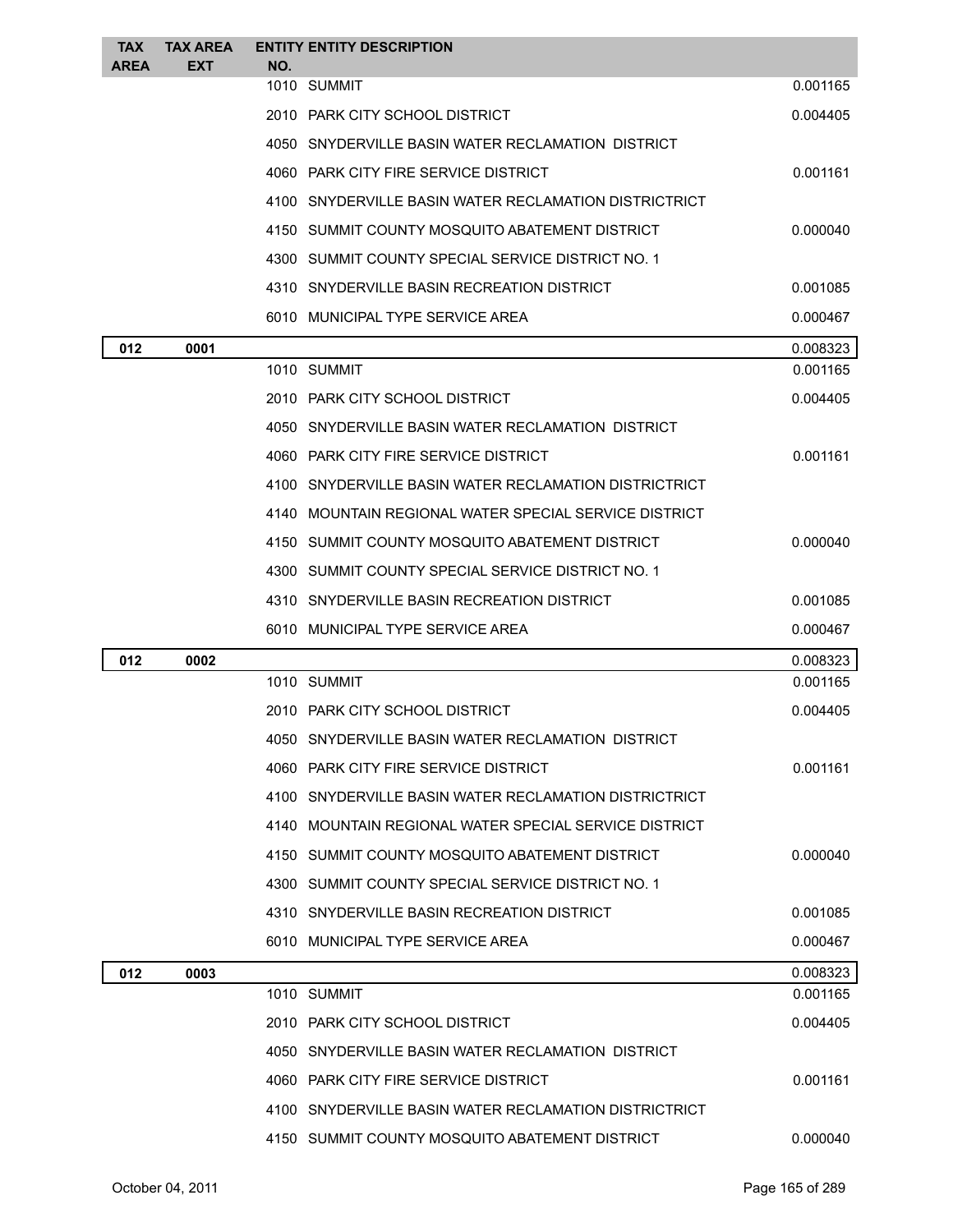| <b>TAX</b><br><b>AREA</b> | <b>TAX AREA</b><br><b>EXT</b> | NO. | <b>ENTITY ENTITY DESCRIPTION</b>                       |          |
|---------------------------|-------------------------------|-----|--------------------------------------------------------|----------|
|                           |                               |     | 4300 SUMMIT COUNTY SPECIAL SERVICE DISTRICT NO. 1      |          |
|                           |                               |     | 4310 SNYDERVILLE BASIN RECREATION DISTRICT<br>0.001085 |          |
|                           |                               |     | 6010 MUNICIPAL TYPE SERVICE AREA                       | 0.000467 |
| 013                       | 0000                          |     |                                                        | 0.009029 |
|                           |                               |     | 1010 SUMMIT                                            | 0.001165 |
|                           |                               |     | 2010 PARK CITY SCHOOL DISTRICT                         | 0.004405 |
|                           |                               |     | 4005 WEBER BASIN WATER CONSERVANCY DISTRICT            | 0.000217 |
|                           |                               |     | 4050 SNYDERVILLE BASIN WATER RECLAMATION DISTRICT      |          |
|                           |                               |     | 4060 PARK CITY FIRE SERVICE DISTRICT                   | 0.001161 |
|                           |                               |     | 4090 SUMMIT COUNTY SERVICE AREA #6                     | 0.000489 |
|                           |                               |     | 4100 SNYDERVILLE BASIN WATER RECLAMATION DISTRICTRICT  |          |
|                           |                               |     | 4150 SUMMIT COUNTY MOSQUITO ABATEMENT DISTRICT         | 0.000040 |
|                           |                               |     | 4300 SUMMIT COUNTY SPECIAL SERVICE DISTRICT NO. 1      |          |
|                           |                               |     | 4310 SNYDERVILLE BASIN RECREATION DISTRICT             | 0.001085 |
|                           |                               |     | 6010 MUNICIPAL TYPE SERVICE AREA                       | 0.000467 |
| 013                       | 0001                          |     |                                                        | 0.009029 |
|                           |                               |     | 1010 SUMMIT                                            | 0.001165 |
|                           |                               |     | 2010 PARK CITY SCHOOL DISTRICT                         | 0.004405 |
|                           |                               |     | 4005 WEBER BASIN WATER CONSERVANCY DISTRICT            | 0.000217 |
|                           |                               |     | 4050 SNYDERVILLE BASIN WATER RECLAMATION DISTRICT      |          |
|                           |                               |     | 4060 PARK CITY FIRE SERVICE DISTRICT                   | 0.001161 |
|                           |                               |     | 4090 SUMMIT COUNTY SERVICE AREA #6                     | 0.000489 |
|                           |                               |     | 4100 SNYDERVILLE BASIN WATER RECLAMATION DISTRICTRICT  |          |
|                           |                               |     | 4150 SUMMIT COUNTY MOSQUITO ABATEMENT DISTRICT         | 0.000040 |
|                           |                               |     | 4300 SUMMIT COUNTY SPECIAL SERVICE DISTRICT NO. 1      |          |
|                           |                               |     | 4310 SNYDERVILLE BASIN RECREATION DISTRICT             | 0.001085 |
|                           |                               |     | 6010 MUNICIPAL TYPE SERVICE AREA                       | 0.000467 |
| 013                       | 0002                          |     |                                                        | 0.008540 |
|                           |                               |     | 1010 SUMMIT                                            | 0.001165 |
|                           |                               |     | 2010 PARK CITY SCHOOL DISTRICT                         | 0.004405 |
|                           |                               |     | 4005 WEBER BASIN WATER CONSERVANCY DISTRICT            | 0.000217 |
|                           |                               |     | 4050 SNYDERVILLE BASIN WATER RECLAMATION DISTRICT      |          |
|                           |                               |     | 4060 PARK CITY FIRE SERVICE DISTRICT                   | 0.001161 |
|                           |                               |     | 4100 SNYDERVILLE BASIN WATER RECLAMATION DISTRICTRICT  |          |
|                           |                               |     | 4140 MOUNTAIN REGIONAL WATER SPECIAL SERVICE DISTRICT  |          |
|                           |                               |     | 4150 SUMMIT COUNTY MOSQUITO ABATEMENT DISTRICT         | 0.000040 |
|                           |                               |     | 4300 SUMMIT COUNTY SPECIAL SERVICE DISTRICT NO. 1      |          |
|                           |                               |     | 4305 PARK CITY WATER SERVICE DISTRICT                  |          |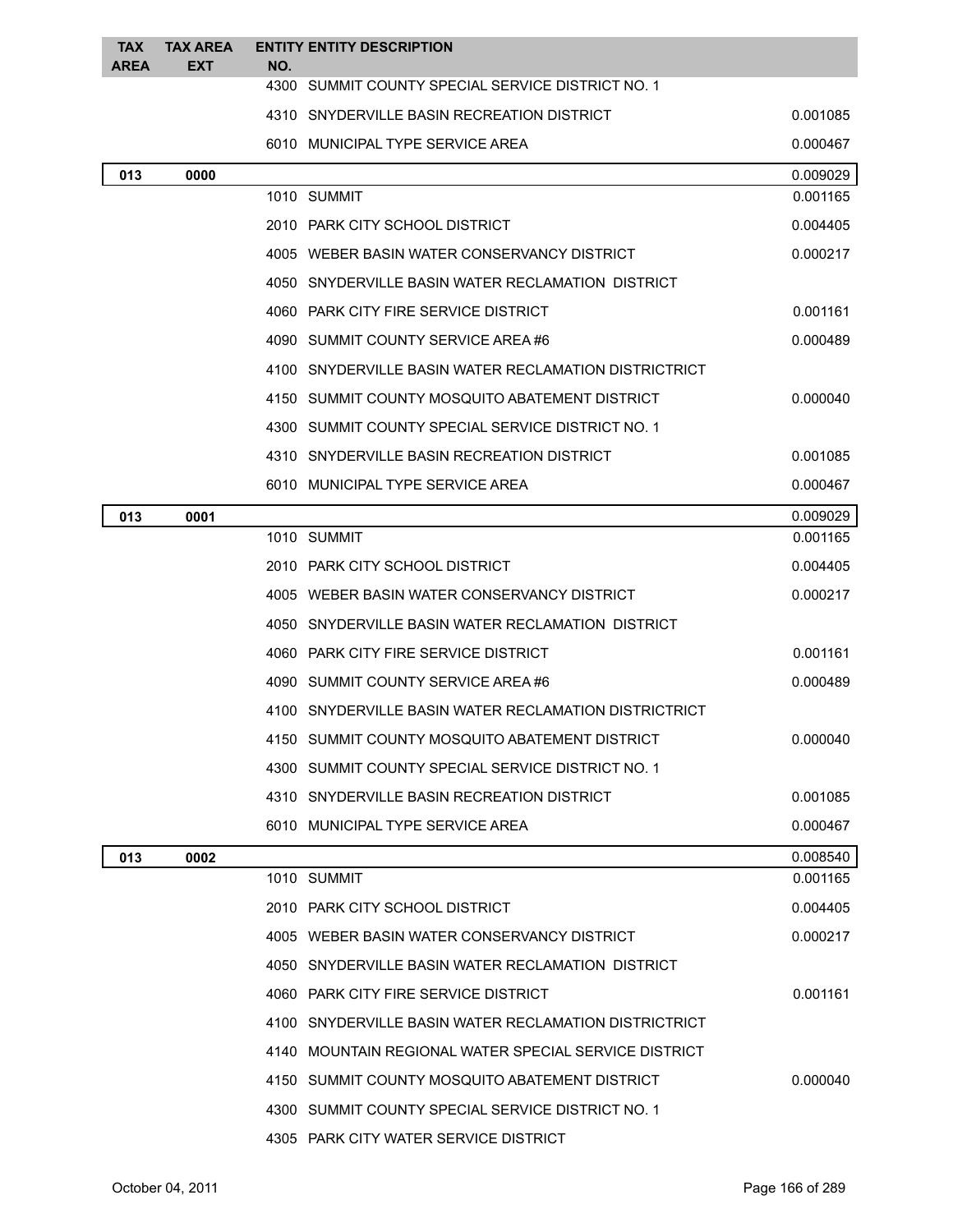| <b>TAX</b><br><b>AREA</b> | <b>TAX AREA</b><br><b>EXT</b> | <b>ENTITY ENTITY DESCRIPTION</b><br>NO. |                                                       |          |
|---------------------------|-------------------------------|-----------------------------------------|-------------------------------------------------------|----------|
|                           |                               |                                         | 4310 SNYDERVILLE BASIN RECREATION DISTRICT            | 0.001085 |
|                           |                               |                                         | 6010 MUNICIPAL TYPE SERVICE AREA                      | 0.000467 |
| 013                       | 0003                          |                                         |                                                       | 0.008540 |
|                           |                               | 1010 SUMMIT                             |                                                       | 0.001165 |
|                           |                               |                                         | 2010 PARK CITY SCHOOL DISTRICT                        | 0.004405 |
|                           |                               |                                         | 4005 WEBER BASIN WATER CONSERVANCY DISTRICT           | 0.000217 |
|                           |                               |                                         | 4050 SNYDERVILLE BASIN WATER RECLAMATION DISTRICT     |          |
|                           |                               |                                         | 4060 PARK CITY FIRE SERVICE DISTRICT                  | 0.001161 |
|                           |                               |                                         | 4100 SNYDERVILLE BASIN WATER RECLAMATION DISTRICTRICT |          |
|                           |                               |                                         | 4140 MOUNTAIN REGIONAL WATER SPECIAL SERVICE DISTRICT |          |
|                           |                               |                                         | 4150 SUMMIT COUNTY MOSQUITO ABATEMENT DISTRICT        | 0.000040 |
|                           |                               |                                         | 4300 SUMMIT COUNTY SPECIAL SERVICE DISTRICT NO. 1     |          |
|                           |                               |                                         | 4310 SNYDERVILLE BASIN RECREATION DISTRICT            | 0.001085 |
|                           |                               |                                         | 6010 MUNICIPAL TYPE SERVICE AREA                      | 0.000467 |
| 014                       | 0000                          |                                         |                                                       | 0.009029 |
|                           |                               | 1010 SUMMIT                             |                                                       | 0.001165 |
|                           |                               |                                         | 2010 PARK CITY SCHOOL DISTRICT                        | 0.004405 |
|                           |                               |                                         | 4005 WEBER BASIN WATER CONSERVANCY DISTRICT           | 0.000217 |
|                           |                               |                                         | 4050 SNYDERVILLE BASIN WATER RECLAMATION DISTRICT     |          |
|                           |                               |                                         | 4060 PARK CITY FIRE SERVICE DISTRICT                  | 0.001161 |
|                           |                               |                                         | 4090 SUMMIT COUNTY SERVICE AREA #6                    | 0.000489 |
|                           |                               |                                         | 4100 SNYDERVILLE BASIN WATER RECLAMATION DISTRICTRICT |          |
|                           |                               |                                         | 4140 MOUNTAIN REGIONAL WATER SPECIAL SERVICE DISTRICT |          |
|                           |                               |                                         | 4150 SUMMIT COUNTY MOSQUITO ABATEMENT DISTRICT        | 0.000040 |
|                           |                               |                                         | 4300 SUMMIT COUNTY SPECIAL SERVICE DISTRICT NO. 1     |          |
|                           |                               |                                         | 4310 SNYDERVILLE BASIN RECREATION DISTRICT            | 0.001085 |
|                           |                               |                                         | 6010 MUNICIPAL TYPE SERVICE AREA                      | 0.000467 |
| 015                       | 0000                          |                                         |                                                       | 0.009280 |
|                           |                               | 1010 SUMMIT                             |                                                       | 0.001165 |
|                           |                               |                                         | 2030 SOUTH SUMMIT SCHOOL DISTRICT                     | 0.007047 |
|                           |                               |                                         | 4170 SUMMIT COUNTY WILDLAND FIRE SERVICE AREA         | 0.000165 |
|                           |                               |                                         | 4270 CENTRAL UTAH WATER CONSERVANCY DISTRICT          | 0.000436 |
|                           |                               |                                         | 4300 SUMMIT COUNTY SPECIAL SERVICE DISTRICT NO. 1     |          |
|                           |                               |                                         | 6010 MUNICIPAL TYPE SERVICE AREA                      | 0.000467 |
| 015                       | 0001                          |                                         |                                                       | 0.009218 |
|                           |                               | 1010 SUMMIT                             |                                                       | 0.001165 |
|                           |                               |                                         | 2030 SOUTH SUMMIT SCHOOL DISTRICT                     | 0.007047 |
|                           |                               |                                         | 4010 SOUTH SUMMIT CEMETERY MAINTENCE DISTRICT         | 0.000194 |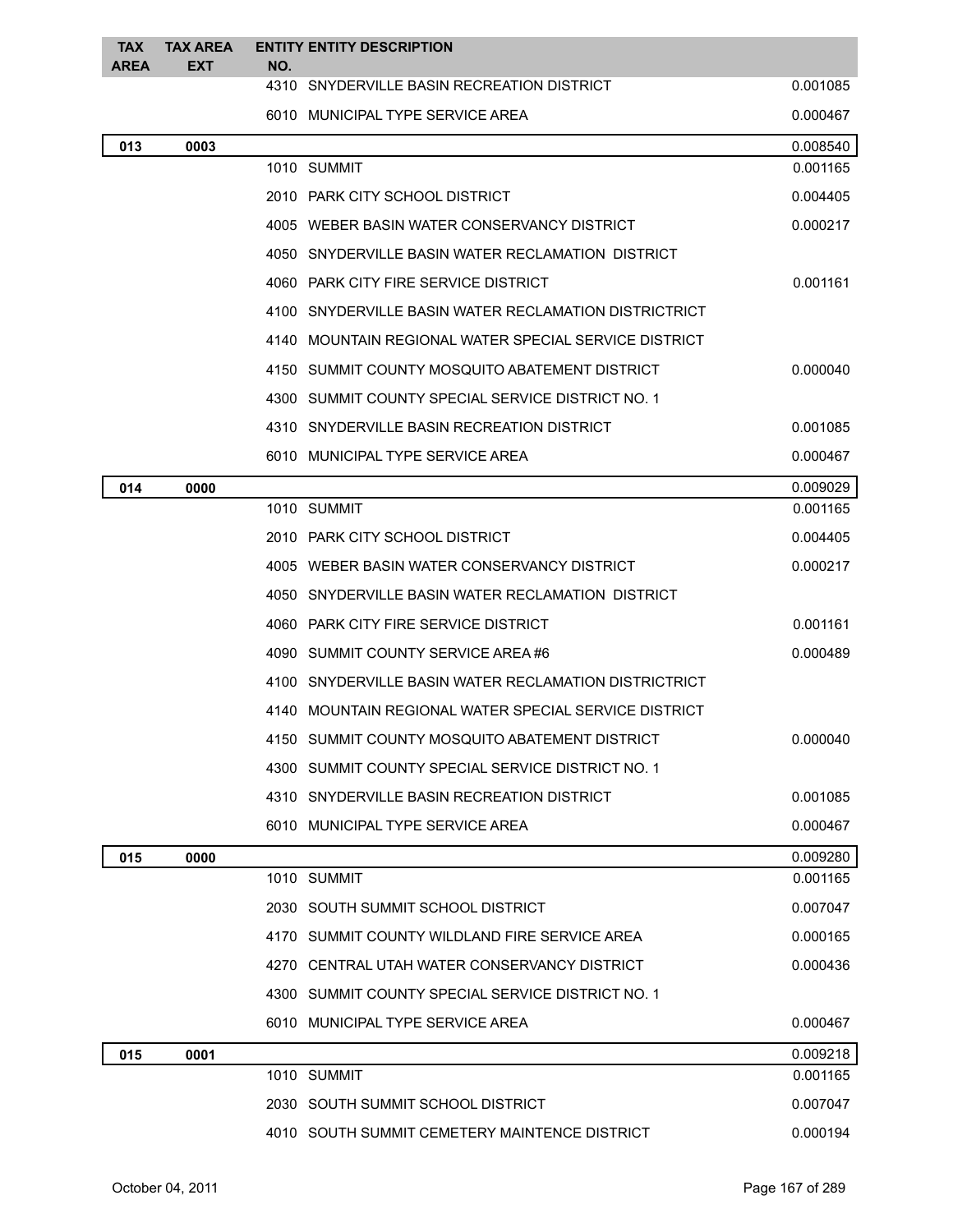| <b>TAX</b>  | <b>TAX AREA</b> |     | <b>ENTITY ENTITY DESCRIPTION</b>                      |                      |
|-------------|-----------------|-----|-------------------------------------------------------|----------------------|
| <b>AREA</b> | EXT             | NO. | 4020 SOUTH SUMMIT FIRE PROTECTION DISTRICT            | 0.000305             |
|             |                 |     | 4150 SUMMIT COUNTY MOSQUITO ABATEMENT DISTRICT        | 0.000040             |
|             |                 |     |                                                       |                      |
|             |                 |     | 4300 SUMMIT COUNTY SPECIAL SERVICE DISTRICT NO. 1     |                      |
|             |                 |     | 6010 MUNICIPAL TYPE SERVICE AREA                      | 0.000467             |
| 016         | 0000            |     | 1010 SUMMIT                                           | 0.009654<br>0.001165 |
|             |                 |     | 2030 SOUTH SUMMIT SCHOOL DISTRICT                     | 0.007047             |
|             |                 |     | 4010 SOUTH SUMMIT CEMETERY MAINTENCE DISTRICT         | 0.000194             |
|             |                 |     | 4020 SOUTH SUMMIT FIRE PROTECTION DISTRICT            |                      |
|             |                 |     |                                                       | 0.000305             |
|             |                 |     | 4150 SUMMIT COUNTY MOSQUITO ABATEMENT DISTRICT        | 0.000040             |
|             |                 |     | 4270 CENTRAL UTAH WATER CONSERVANCY DISTRICT          | 0.000436             |
|             |                 |     | 4300 SUMMIT COUNTY SPECIAL SERVICE DISTRICT NO. 1     |                      |
|             |                 |     | 6010 MUNICIPAL TYPE SERVICE AREA                      | 0.000467             |
| 017         | 0000            |     | 1010 SUMMIT                                           | 0.009101             |
|             |                 |     |                                                       | 0.001165             |
|             |                 |     | 2030 SOUTH SUMMIT SCHOOL DISTRICT                     | 0.007047             |
|             |                 |     | 4005 WEBER BASIN WATER CONSERVANCY DISTRICT           | 0.000217             |
|             |                 |     | 4150 SUMMIT COUNTY MOSQUITO ABATEMENT DISTRICT        | 0.000040             |
|             |                 |     | 4170 SUMMIT COUNTY WILDLAND FIRE SERVICE AREA         | 0.000165             |
|             |                 |     | 4300 SUMMIT COUNTY SPECIAL SERVICE DISTRICT NO. 1     |                      |
|             |                 |     | 6010 MUNICIPAL TYPE SERVICE AREA                      | 0.000467             |
| 018         | 0000            |     |                                                       | 0.008936             |
|             |                 |     | 1010 SUMMIT                                           | 0.001165             |
|             |                 |     | 2030 SOUTH SUMMIT SCHOOL DISTRICT                     | 0.007047             |
|             |                 |     | 4005 WEBER BASIN WATER CONSERVANCY DISTRICT           | 0.000217             |
|             |                 |     | 4150 SUMMIT COUNTY MOSQUITO ABATEMENT DISTRICT        | 0.000040             |
|             |                 |     | 4300 SUMMIT COUNTY SPECIAL SERVICE DISTRICT NO. 1     |                      |
|             |                 |     | 6010 MUNICIPAL TYPE SERVICE AREA                      | 0.000467             |
| 019         | 0000            |     |                                                       | 0.009422             |
|             |                 |     | 1010 SUMMIT                                           | 0.001165             |
|             |                 |     | 2020 NORTH SUMMIT SCHOOL DISTRICT                     | 0.006572             |
|             |                 |     | 4005 WEBER BASIN WATER CONSERVANCY DISTRICT           | 0.000217             |
|             |                 |     | 4030 NORTH SUMMIT FIRE PROTECTION DISTRICT            | 0.000809             |
|             |                 |     | 4120 WANSHIP CEMETERY MAINTENANCE DISTRICT            | 0.000152             |
|             |                 |     | 4140 MOUNTAIN REGIONAL WATER SPECIAL SERVICE DISTRICT |                      |
|             |                 |     | 4150 SUMMIT COUNTY MOSQUITO ABATEMENT DISTRICT        | 0.000040             |
|             |                 |     | 4300 SUMMIT COUNTY SPECIAL SERVICE DISTRICT NO. 1     |                      |
|             |                 |     | 6010 MUNICIPAL TYPE SERVICE AREA                      | 0.000467             |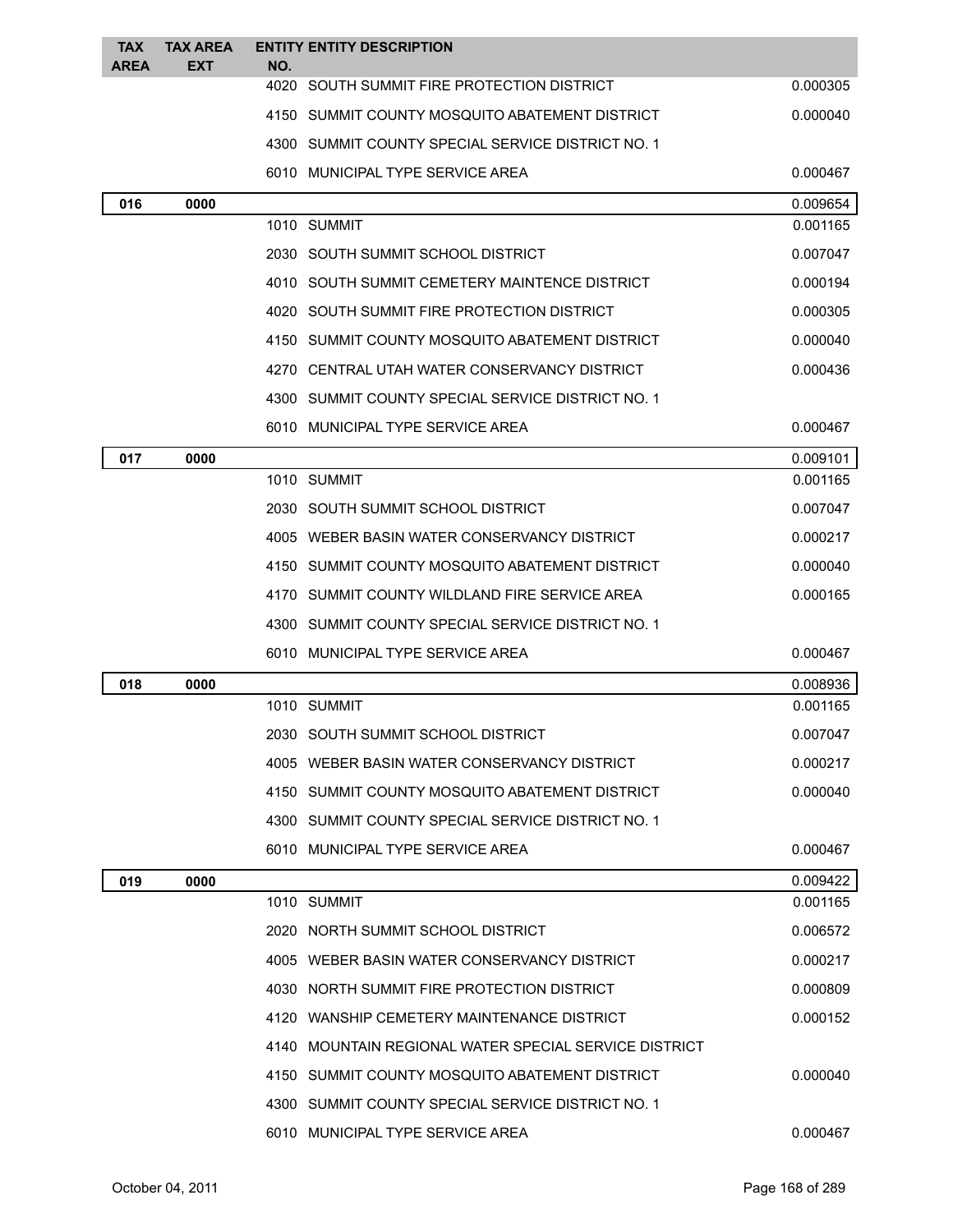| <b>TAX</b><br><b>AREA</b> | <b>TAX AREA</b><br><b>EXT</b> |     | <b>ENTITY ENTITY DESCRIPTION</b>                      |                 |
|---------------------------|-------------------------------|-----|-------------------------------------------------------|-----------------|
| 021                       | 0000                          | NO. |                                                       | 0.009101        |
|                           |                               |     | 1010 SUMMIT                                           | 0.001165        |
|                           |                               |     | 2030 SOUTH SUMMIT SCHOOL DISTRICT                     | 0.007047        |
|                           |                               |     | 4005 WEBER BASIN WATER CONSERVANCY DISTRICT           | 0.000217        |
|                           |                               |     | 4140 MOUNTAIN REGIONAL WATER SPECIAL SERVICE DISTRICT |                 |
|                           |                               |     | 4150 SUMMIT COUNTY MOSQUITO ABATEMENT DISTRICT        | 0.000040        |
|                           |                               |     | 4170 SUMMIT COUNTY WILDLAND FIRE SERVICE AREA         | 0.000165        |
|                           |                               |     | 4300 SUMMIT COUNTY SPECIAL SERVICE DISTRICT NO. 1     |                 |
|                           |                               |     | 6010 MUNICIPAL TYPE SERVICE AREA                      | 0.000467        |
| 023                       | 0000                          |     |                                                       | 0.006459        |
|                           |                               |     | 1010 SUMMIT                                           | 0.001165        |
|                           |                               |     | 2010 PARK CITY SCHOOL DISTRICT                        | 0.004405        |
|                           |                               |     | 4005 WEBER BASIN WATER CONSERVANCY DISTRICT           | 0.000217        |
|                           |                               |     | 4150 SUMMIT COUNTY MOSQUITO ABATEMENT DISTRICT        | 0.000040        |
|                           |                               |     | 4170 SUMMIT COUNTY WILDLAND FIRE SERVICE AREA         | 0.000165        |
|                           |                               |     | 4300 SUMMIT COUNTY SPECIAL SERVICE DISTRICT NO. 1     |                 |
|                           |                               |     | 6010 MUNICIPAL TYPE SERVICE AREA                      | 0.000467        |
| 023                       | 0001                          |     |                                                       | 0.009774        |
|                           |                               |     | 1010 SUMMIT                                           | 0.001165        |
|                           |                               |     | 2020 NORTH SUMMIT SCHOOL DISTRICT                     | 0.006572        |
|                           |                               |     | 4005 WEBER BASIN WATER CONSERVANCY DISTRICT           | 0.000217        |
|                           |                               |     | 4050 SNYDERVILLE BASIN WATER RECLAMATION DISTRICT     |                 |
|                           |                               |     | 4060 PARK CITY FIRE SERVICE DISTRICT                  | 0.001161        |
|                           |                               |     | 4120 WANSHIP CEMETERY MAINTENANCE DISTRICT            | 0.000152        |
|                           |                               |     | 4140 MOUNTAIN REGIONAL WATER SPECIAL SERVICE DISTRICT |                 |
|                           |                               |     | 4150 SUMMIT COUNTY MOSQUITO ABATEMENT DISTRICT        | 0.000040        |
|                           |                               |     | 4300 SUMMIT COUNTY SPECIAL SERVICE DISTRICT NO. 1     |                 |
|                           |                               |     | 6010 MUNICIPAL TYPE SERVICE AREA                      | 0.000467        |
| 023                       | 0002                          |     |                                                       | 0.009038        |
|                           |                               |     | 1010 SUMMIT                                           | 0.001165        |
|                           |                               |     | 2030 SOUTH SUMMIT SCHOOL DISTRICT                     | 0.007047        |
|                           |                               |     | 4010 SOUTH SUMMIT CEMETERY MAINTENCE DISTRICT         | 0.000194        |
|                           |                               |     | 4170 SUMMIT COUNTY WILDLAND FIRE SERVICE AREA         | 0.000165        |
|                           |                               |     | 4300 SUMMIT COUNTY SPECIAL SERVICE DISTRICT NO. 1     |                 |
|                           |                               |     | 6010 MUNICIPAL TYPE SERVICE AREA                      | 0.000467        |
| 024                       | 0000                          |     |                                                       | 0.009435        |
|                           |                               |     | 1010 SUMMIT                                           | 0.001165        |
|                           |                               |     | 2030 SOUTH SUMMIT SCHOOL DISTRICT                     | 0.007047        |
|                           |                               |     | 4005 WEBER BASIN WATER CONSERVANCY DISTRICT           | 0.000217        |
|                           | October 04, 2011              |     |                                                       | Page 169 of 289 |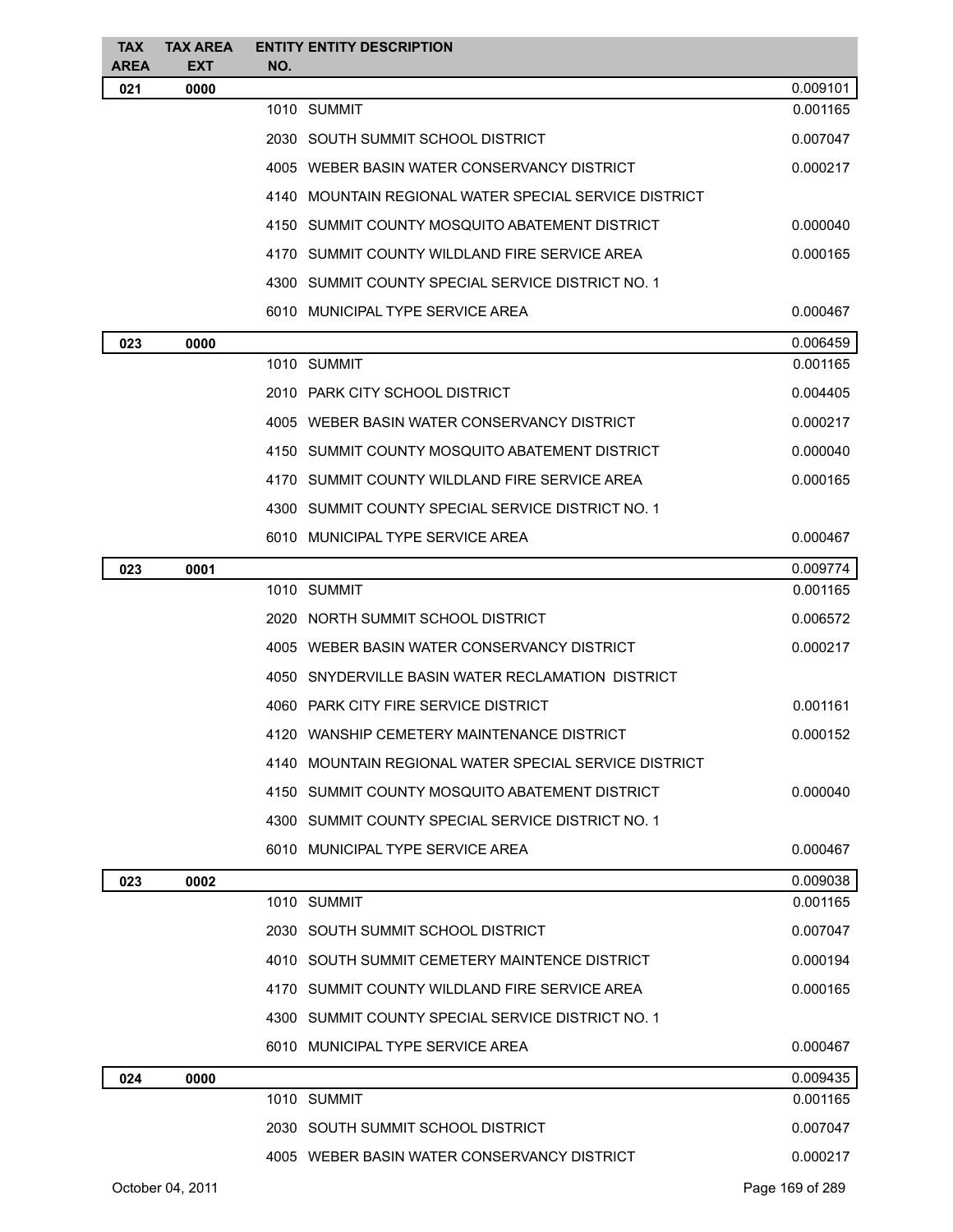| <b>TAX</b><br><b>AREA</b> | <b>TAX AREA</b><br><b>EXT</b> | <b>ENTITY ENTITY DESCRIPTION</b><br>NO.               |          |
|---------------------------|-------------------------------|-------------------------------------------------------|----------|
|                           |                               | 4010 SOUTH SUMMIT CEMETERY MAINTENCE DISTRICT         | 0.000194 |
|                           |                               | 4020 SOUTH SUMMIT FIRE PROTECTION DISTRICT            | 0.000305 |
|                           |                               | 4150 SUMMIT COUNTY MOSQUITO ABATEMENT DISTRICT        | 0.000040 |
|                           |                               | 4300 SUMMIT COUNTY SPECIAL SERVICE DISTRICT NO. 1     |          |
|                           |                               | 6010 MUNICIPAL TYPE SERVICE AREA                      | 0.000467 |
| 025                       | 0000                          |                                                       | 0.008626 |
|                           |                               | 1010 SUMMIT                                           | 0.001165 |
|                           |                               | 2020 NORTH SUMMIT SCHOOL DISTRICT                     | 0.006572 |
|                           |                               | 4005 WEBER BASIN WATER CONSERVANCY DISTRICT           | 0.000217 |
|                           |                               | 4140 MOUNTAIN REGIONAL WATER SPECIAL SERVICE DISTRICT |          |
|                           |                               | 4150 SUMMIT COUNTY MOSQUITO ABATEMENT DISTRICT        | 0.000040 |
|                           |                               | 4170 SUMMIT COUNTY WILDLAND FIRE SERVICE AREA         | 0.000165 |
|                           |                               | 4300 SUMMIT COUNTY SPECIAL SERVICE DISTRICT NO. 1     |          |
|                           |                               | 6010 MUNICIPAL TYPE SERVICE AREA                      | 0.000467 |
| 026                       | 0000                          |                                                       | 0.009422 |
|                           |                               | 1010 SUMMIT                                           | 0.001165 |
|                           |                               | 2020 NORTH SUMMIT SCHOOL DISTRICT                     | 0.006572 |
|                           |                               | 4005 WEBER BASIN WATER CONSERVANCY DISTRICT           | 0.000217 |
|                           |                               | 4030 NORTH SUMMIT FIRE PROTECTION DISTRICT            | 0.000809 |
|                           |                               | 4120 WANSHIP CEMETERY MAINTENANCE DISTRICT            | 0.000152 |
|                           |                               | 4150 SUMMIT COUNTY MOSQUITO ABATEMENT DISTRICT        | 0.000040 |
|                           |                               | 4300 SUMMIT COUNTY SPECIAL SERVICE DISTRICT NO. 1     |          |
|                           |                               | 6010 MUNICIPAL TYPE SERVICE AREA                      | 0.000467 |
| 027                       | 0000                          |                                                       | 0.010032 |
|                           |                               | 1010 SUMMIT                                           | 0.001165 |
|                           |                               | 2010 PARK CITY SCHOOL DISTRICT                        | 0.004405 |
|                           |                               | 4005 WEBER BASIN WATER CONSERVANCY DISTRICT           | 0.000217 |
|                           |                               | 4040 SUMMIT COUNTY SERVICE AREA NO. 3                 | 0.001492 |
|                           |                               | 4050 SNYDERVILLE BASIN WATER RECLAMATION DISTRICT     |          |
|                           |                               | 4060 PARK CITY FIRE SERVICE DISTRICT                  | 0.001161 |
|                           |                               | 4100 SNYDERVILLE BASIN WATER RECLAMATION DISTRICTRICT |          |
|                           |                               | 4150 SUMMIT COUNTY MOSQUITO ABATEMENT DISTRICT        | 0.000040 |
|                           |                               | 4300 SUMMIT COUNTY SPECIAL SERVICE DISTRICT NO. 1     |          |
|                           |                               | 4310 SNYDERVILLE BASIN RECREATION DISTRICT            | 0.001085 |
|                           |                               | 6010 MUNICIPAL TYPE SERVICE AREA                      | 0.000467 |
| 028                       | 0000                          |                                                       | 0.008540 |
|                           |                               | 1010 SUMMIT                                           | 0.001165 |
|                           |                               | 2010 PARK CITY SCHOOL DISTRICT                        | 0.004405 |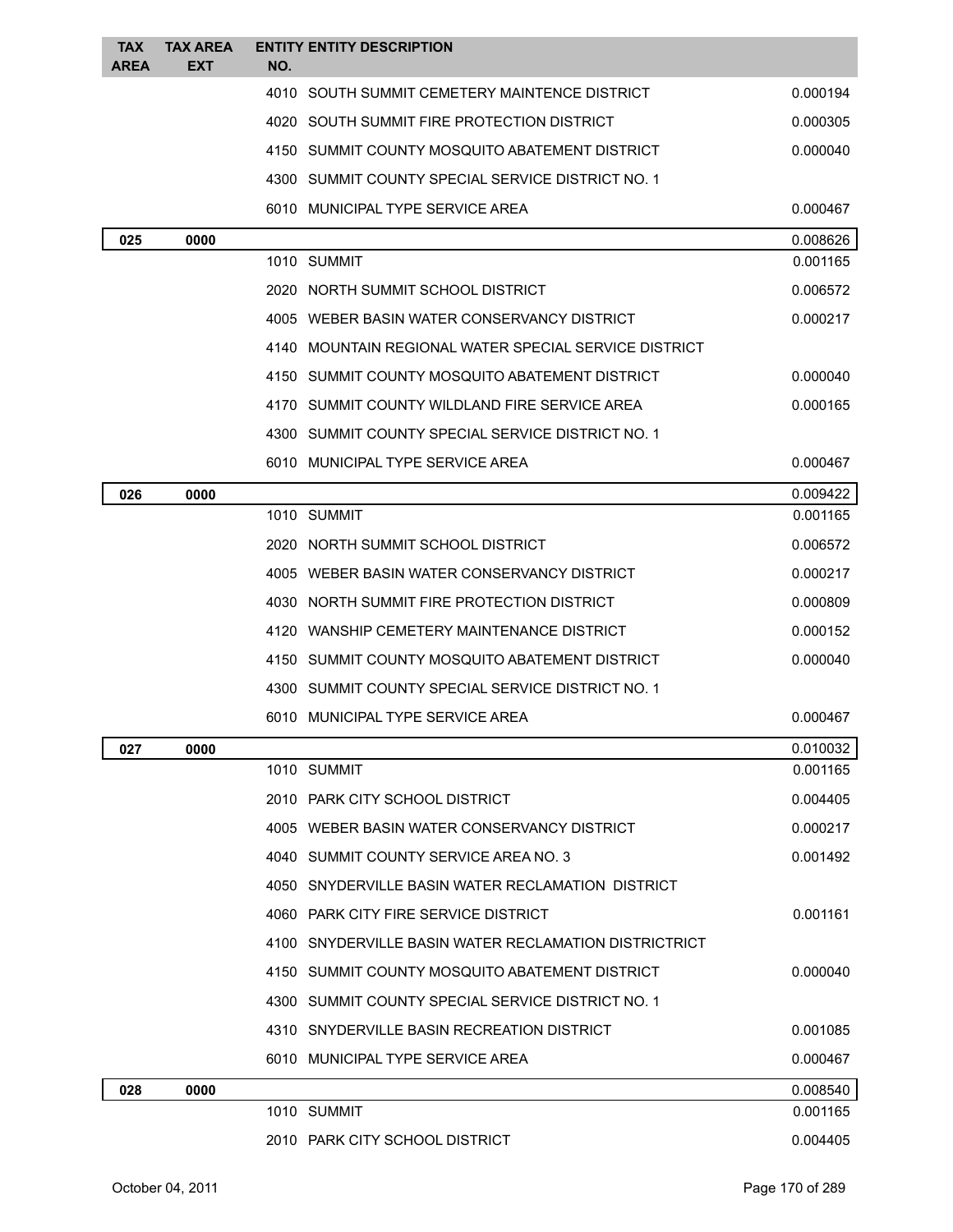| <b>TAX</b><br><b>AREA</b> | <b>TAX AREA</b><br>EXT | NO. | <b>ENTITY ENTITY DESCRIPTION</b>                      |          |
|---------------------------|------------------------|-----|-------------------------------------------------------|----------|
|                           |                        |     | 4005 WEBER BASIN WATER CONSERVANCY DISTRICT           | 0.000217 |
|                           |                        |     | 4050 SNYDERVILLE BASIN WATER RECLAMATION DISTRICT     |          |
|                           |                        |     | 4060 PARK CITY FIRE SERVICE DISTRICT                  | 0.001161 |
|                           |                        |     | 4100 SNYDERVILLE BASIN WATER RECLAMATION DISTRICTRICT |          |
|                           |                        |     | 4140 MOUNTAIN REGIONAL WATER SPECIAL SERVICE DISTRICT |          |
|                           |                        |     | 4150 SUMMIT COUNTY MOSQUITO ABATEMENT DISTRICT        | 0.000040 |
|                           |                        |     | 4300 SUMMIT COUNTY SPECIAL SERVICE DISTRICT NO. 1     |          |
|                           |                        |     | 4310 SNYDERVILLE BASIN RECREATION DISTRICT            | 0.001085 |
|                           |                        |     | 6010 MUNICIPAL TYPE SERVICE AREA                      | 0.000467 |
| 030                       | 0000                   |     |                                                       | 0.009029 |
|                           |                        |     | 1010 SUMMIT                                           | 0.001165 |
|                           |                        |     | 2010 PARK CITY SCHOOL DISTRICT                        | 0.004405 |
|                           |                        |     | 4005 WEBER BASIN WATER CONSERVANCY DISTRICT           | 0.000217 |
|                           |                        |     | 4050 SNYDERVILLE BASIN WATER RECLAMATION DISTRICT     |          |
|                           |                        |     | 4060 PARK CITY FIRE SERVICE DISTRICT                  | 0.001161 |
|                           |                        |     | 4090 SUMMIT COUNTY SERVICE AREA #6                    | 0.000489 |
|                           |                        |     | 4100 SNYDERVILLE BASIN WATER RECLAMATION DISTRICTRICT |          |
|                           |                        |     | 4140 MOUNTAIN REGIONAL WATER SPECIAL SERVICE DISTRICT |          |
|                           |                        |     | 4150 SUMMIT COUNTY MOSQUITO ABATEMENT DISTRICT        | 0.000040 |
|                           |                        |     | 4300 SUMMIT COUNTY SPECIAL SERVICE DISTRICT NO. 1     |          |
|                           |                        |     | 4310 SNYDERVILLE BASIN RECREATION DISTRICT            | 0.001085 |
|                           |                        |     | 6010 MUNICIPAL TYPE SERVICE AREA                      | 0.000467 |
| 031                       | 0000                   |     |                                                       | 0.009270 |
|                           |                        |     | 1010 SUMMIT                                           | 0.001165 |
|                           |                        |     | 2020 NORTH SUMMIT SCHOOL DISTRICT                     | 0.006572 |
|                           |                        |     | 4005 WEBER BASIN WATER CONSERVANCY DISTRICT           | 0.000217 |
|                           |                        |     | 4030 NORTH SUMMIT FIRE PROTECTION DISTRICT            | 0.000809 |
|                           |                        |     | 4150 SUMMIT COUNTY MOSQUITO ABATEMENT DISTRICT        | 0.000040 |
|                           |                        |     | 4295 ECHO CREEK RANCHES SPECIAL SERVICE DISTRICT      |          |
|                           |                        |     | 4300 SUMMIT COUNTY SPECIAL SERVICE DISTRICT NO. 1     |          |
|                           |                        |     | 6010 MUNICIPAL TYPE SERVICE AREA                      | 0.000467 |
| 031                       | 0001                   |     |                                                       | 0.009255 |
|                           |                        |     | 1010 SUMMIT                                           | 0.001165 |
|                           |                        |     | 2030 SOUTH SUMMIT SCHOOL DISTRICT                     | 0.007047 |
|                           |                        |     | 4005 WEBER BASIN WATER CONSERVANCY DISTRICT           | 0.000217 |
|                           |                        |     | 4010 SOUTH SUMMIT CEMETERY MAINTENCE DISTRICT         | 0.000194 |
|                           |                        |     | 4170 SUMMIT COUNTY WILDLAND FIRE SERVICE AREA         | 0.000165 |
|                           |                        |     | 4300 SUMMIT COUNTY SPECIAL SERVICE DISTRICT NO. 1     |          |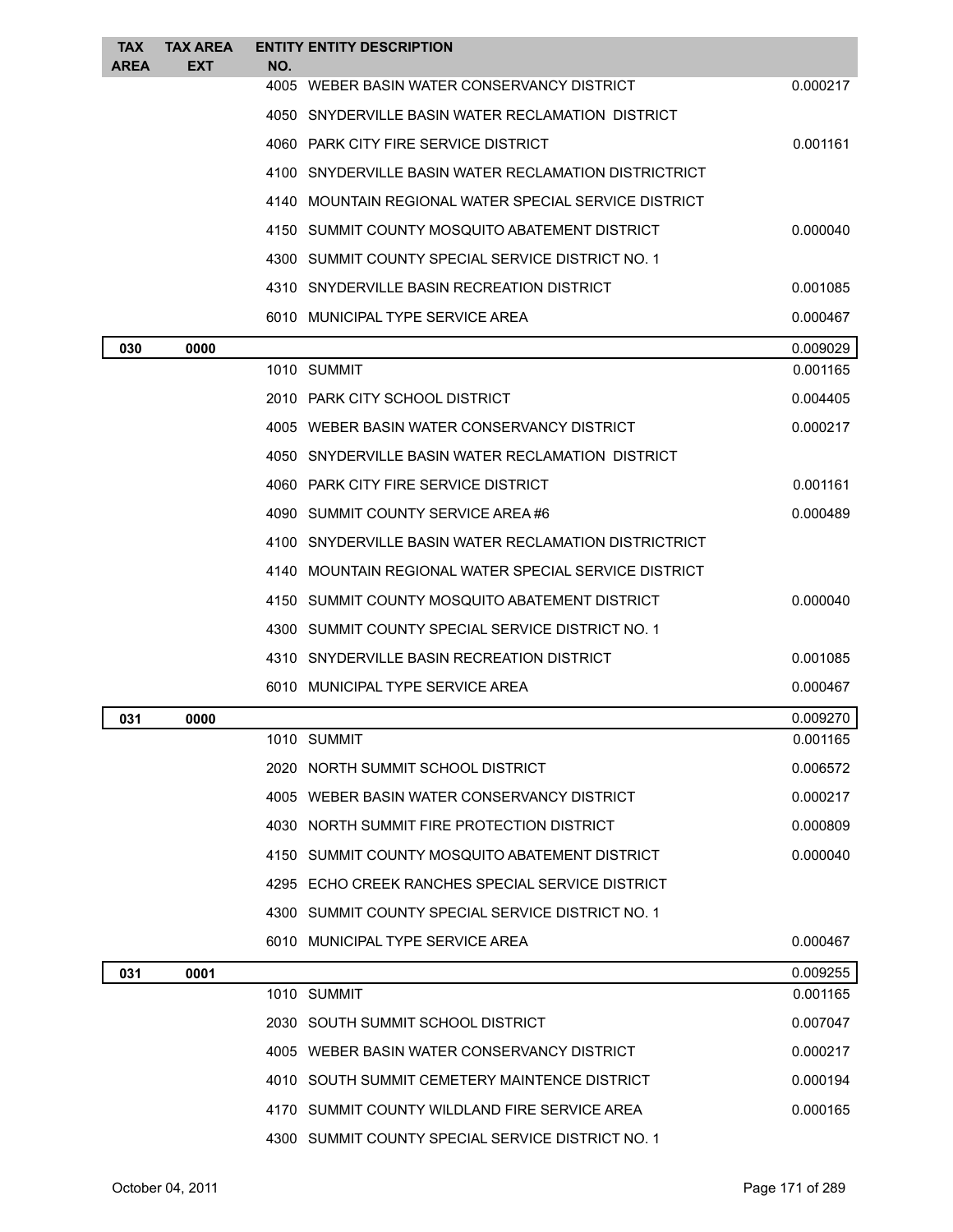| <b>TAX</b><br><b>AREA</b> | <b>TAX AREA</b><br><b>EXT</b> | NO. | <b>ENTITY ENTITY DESCRIPTION</b>                  |          |
|---------------------------|-------------------------------|-----|---------------------------------------------------|----------|
|                           |                               |     | 6010 MUNICIPAL TYPE SERVICE AREA                  | 0.000467 |
| 031                       | 0002                          |     |                                                   | 0.014179 |
|                           |                               |     | 1010 SUMMIT                                       | 0.001165 |
|                           |                               |     | 2030 SOUTH SUMMIT SCHOOL DISTRICT                 | 0.007047 |
|                           |                               |     | 4005 WEBER BASIN WATER CONSERVANCY DISTRICT       | 0.000217 |
|                           |                               |     | 4130 SUMMIT COUNTY SERVICE AREA #8                | 0.005118 |
|                           |                               |     | 4170 SUMMIT COUNTY WILDLAND FIRE SERVICE AREA     | 0.000165 |
|                           |                               |     | 4300 SUMMIT COUNTY SPECIAL SERVICE DISTRICT NO. 1 |          |
|                           |                               |     | 6010 MUNICIPAL TYPE SERVICE AREA                  | 0.000467 |
| 032                       | 0000                          |     |                                                   | 0.014388 |
|                           |                               |     | 1010 SUMMIT                                       | 0.001165 |
|                           |                               |     | 2020 NORTH SUMMIT SCHOOL DISTRICT                 | 0.006572 |
|                           |                               |     | 4005 WEBER BASIN WATER CONSERVANCY DISTRICT       | 0.000217 |
|                           |                               |     | 4030 NORTH SUMMIT FIRE PROTECTION DISTRICT        | 0.000809 |
|                           |                               |     | 4130 SUMMIT COUNTY SERVICE AREA #8                | 0.005118 |
|                           |                               |     | 4150 SUMMIT COUNTY MOSQUITO ABATEMENT DISTRICT    | 0.000040 |
|                           |                               |     | 4300 SUMMIT COUNTY SPECIAL SERVICE DISTRICT NO. 1 |          |
|                           |                               |     | 6010 MUNICIPAL TYPE SERVICE AREA                  | 0.000467 |
| 034                       | 0000                          |     |                                                   | 0.009745 |
|                           |                               |     | 1010 SUMMIT                                       | 0.001165 |
|                           |                               |     | 2030 SOUTH SUMMIT SCHOOL DISTRICT                 | 0.007047 |
|                           |                               |     | 4005 WEBER BASIN WATER CONSERVANCY DISTRICT       | 0.000217 |
|                           |                               |     | 4030 NORTH SUMMIT FIRE PROTECTION DISTRICT        | 0.000809 |
|                           |                               |     | 4150 SUMMIT COUNTY MOSQUITO ABATEMENT DISTRICT    | 0.000040 |
|                           |                               |     | 4300 SUMMIT COUNTY SPECIAL SERVICE DISTRICT NO. 1 |          |
|                           |                               |     | 6010 MUNICIPAL TYPE SERVICE AREA                  | 0.000467 |
| 035                       | 0000                          |     |                                                   | 0.013962 |
|                           |                               |     | 1010 SUMMIT                                       | 0.001165 |
|                           |                               |     | 2030 SOUTH SUMMIT SCHOOL DISTRICT                 | 0.007047 |
|                           |                               |     | 4130 SUMMIT COUNTY SERVICE AREA #8                | 0.005118 |
|                           |                               |     | 4170 SUMMIT COUNTY WILDLAND FIRE SERVICE AREA     | 0.000165 |
|                           |                               |     | 4300 SUMMIT COUNTY SPECIAL SERVICE DISTRICT NO. 1 |          |
|                           |                               |     | 6010 MUNICIPAL TYPE SERVICE AREA                  | 0.000467 |
| 036                       | 0000                          |     |                                                   | 0.014348 |
|                           |                               |     | 1010 SUMMIT                                       | 0.001165 |
|                           |                               |     | 2020 NORTH SUMMIT SCHOOL DISTRICT                 | 0.006572 |
|                           |                               |     | 4005 WEBER BASIN WATER CONSERVANCY DISTRICT       | 0.000217 |
|                           |                               |     | 4030 NORTH SUMMIT FIRE PROTECTION DISTRICT        | 0.000809 |
|                           |                               |     | 4130 SUMMIT COUNTY SERVICE AREA #8                | 0.005118 |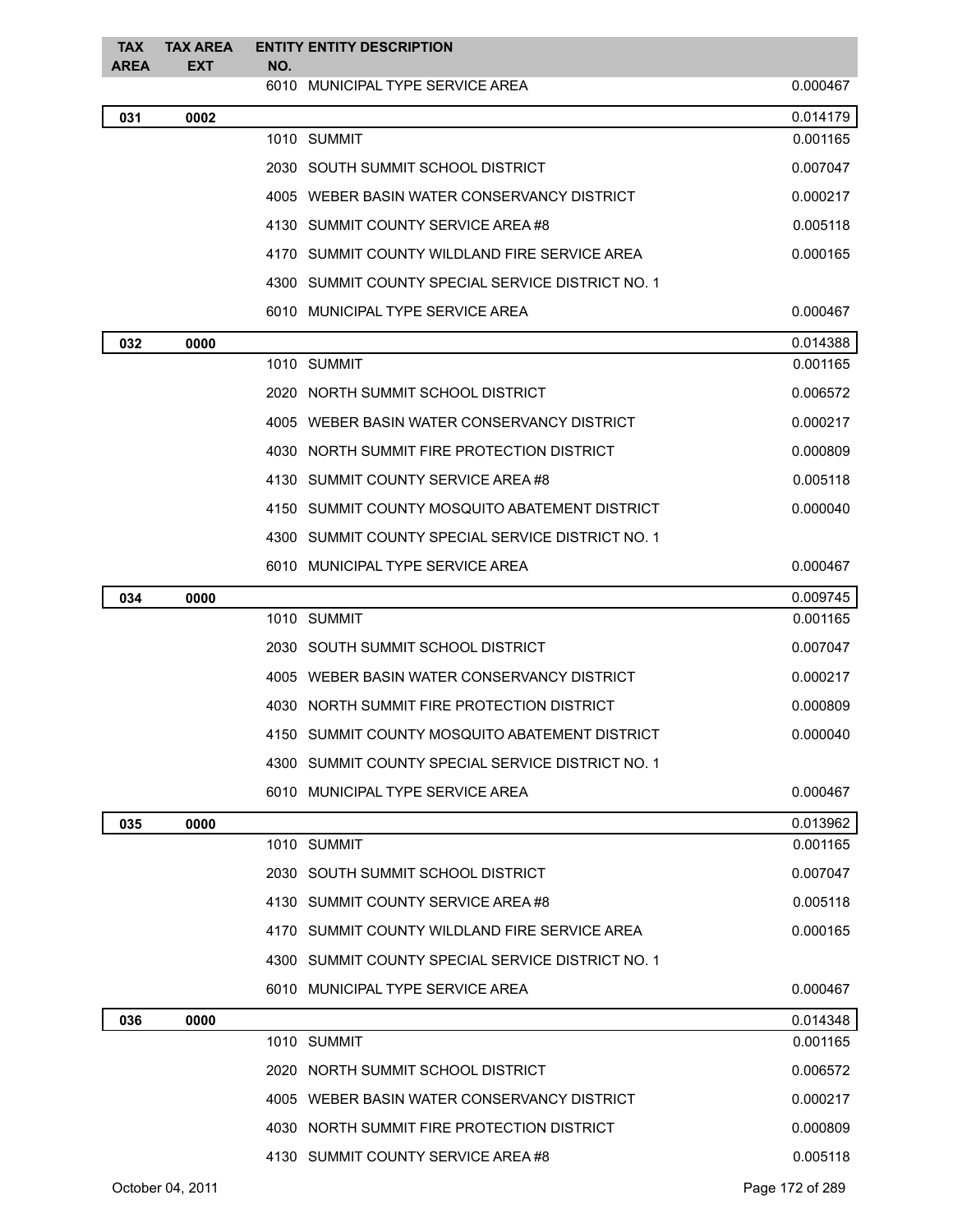| <b>TAX</b><br><b>AREA</b> | <b>TAX AREA</b><br><b>EXT</b> | NO. | <b>ENTITY ENTITY DESCRIPTION</b>                  |          |
|---------------------------|-------------------------------|-----|---------------------------------------------------|----------|
|                           |                               |     | 4300 SUMMIT COUNTY SPECIAL SERVICE DISTRICT NO. 1 |          |
|                           |                               |     | 6010 MUNICIPAL TYPE SERVICE AREA                  | 0.000467 |
| 037                       | 0000                          |     |                                                   | 0.014373 |
|                           |                               |     | 1010 SUMMIT                                       | 0.001165 |
|                           |                               |     | 2030 SOUTH SUMMIT SCHOOL DISTRICT                 | 0.007047 |
|                           |                               |     | 4005 WEBER BASIN WATER CONSERVANCY DISTRICT       | 0.000217 |
|                           |                               |     | 4010 SOUTH SUMMIT CEMETERY MAINTENCE DISTRICT     | 0.000194 |
|                           |                               |     | 4130 SUMMIT COUNTY SERVICE AREA #8                | 0.005118 |
|                           |                               |     | 4170 SUMMIT COUNTY WILDLAND FIRE SERVICE AREA     | 0.000165 |
|                           |                               |     | 4300 SUMMIT COUNTY SPECIAL SERVICE DISTRICT NO. 1 |          |
|                           |                               |     | 6010 MUNICIPAL TYPE SERVICE AREA                  | 0.000467 |
| 038                       | 0000                          |     |                                                   | 0.023441 |
|                           |                               |     | 1010 SUMMIT                                       | 0.002330 |
|                           |                               |     | 2020 NORTH SUMMIT SCHOOL DISTRICT                 | 0.013144 |
|                           |                               |     | 4005 WEBER BASIN WATER CONSERVANCY DISTRICT       | 0.000217 |
|                           |                               |     | 4030 NORTH SUMMIT FIRE PROTECTION DISTRICT        | 0.001618 |
|                           |                               |     | 4130 SUMMIT COUNTY SERVICE AREA #8                | 0.005118 |
|                           |                               |     | 4150 SUMMIT COUNTY MOSQUITO ABATEMENT DISTRICT    | 0.000080 |
|                           |                               |     | 4300 SUMMIT COUNTY SPECIAL SERVICE DISTRICT NO. 1 |          |
|                           |                               |     | 6010 MUNICIPAL TYPE SERVICE AREA                  | 0.000934 |
| 038                       | 0001                          |     |                                                   | 0.014156 |
|                           |                               |     | 1010 SUMMIT                                       | 0.001165 |
|                           |                               |     | 2030 SOUTH SUMMIT SCHOOL DISTRICT                 | 0.007047 |
|                           |                               |     | 4010 SOUTH SUMMIT CEMETERY MAINTENCE DISTRICT     | 0.000194 |
|                           |                               |     | 4130 SUMMIT COUNTY SERVICE AREA #8                | 0.005118 |
|                           |                               |     | 4170 SUMMIT COUNTY WILDLAND FIRE SERVICE AREA     | 0.000165 |
|                           |                               |     | 4300 SUMMIT COUNTY SPECIAL SERVICE DISTRICT NO. 1 |          |
|                           |                               |     | 6010 MUNICIPAL TYPE SERVICE AREA                  | 0.000467 |
| 039                       | 0000                          |     |                                                   | 0.014582 |
|                           |                               |     | 1010 SUMMIT                                       | 0.001165 |
|                           |                               |     | 2020 NORTH SUMMIT SCHOOL DISTRICT                 | 0.006572 |
|                           |                               |     | 4005 WEBER BASIN WATER CONSERVANCY DISTRICT       | 0.000217 |
|                           |                               |     | 4010 SOUTH SUMMIT CEMETERY MAINTENCE DISTRICT     | 0.000194 |
|                           |                               |     | 4030 NORTH SUMMIT FIRE PROTECTION DISTRICT        | 0.000809 |
|                           |                               |     | 4130 SUMMIT COUNTY SERVICE AREA #8                | 0.005118 |
|                           |                               |     | 4150 SUMMIT COUNTY MOSQUITO ABATEMENT DISTRICT    | 0.000040 |
|                           |                               |     | 4300 SUMMIT COUNTY SPECIAL SERVICE DISTRICT NO. 1 |          |
|                           |                               |     | 6010 MUNICIPAL TYPE SERVICE AREA                  | 0.000467 |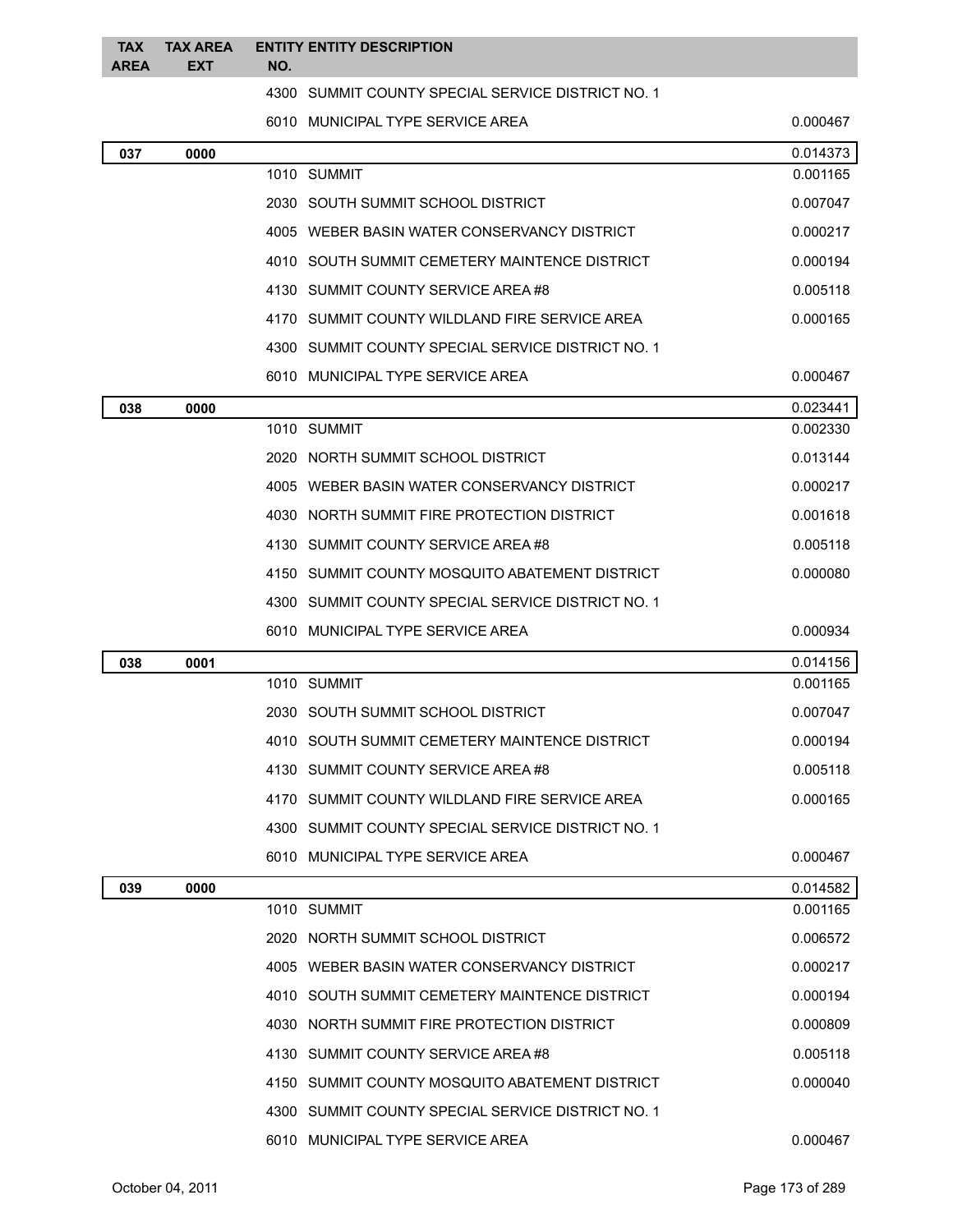| <b>TAX</b>         | <b>TAX AREA</b>    | <b>ENTITY ENTITY DESCRIPTION</b>                      |          |
|--------------------|--------------------|-------------------------------------------------------|----------|
| <b>AREA</b><br>040 | <b>EXT</b><br>0000 | NO.                                                   | 0.010859 |
|                    |                    | 1010 SUMMIT                                           | 0.001165 |
|                    |                    | 2020 NORTH SUMMIT SCHOOL DISTRICT                     | 0.006572 |
|                    |                    | 4005 WEBER BASIN WATER CONSERVANCY DISTRICT           | 0.000217 |
|                    |                    | 4050 SNYDERVILLE BASIN WATER RECLAMATION DISTRICT     |          |
|                    |                    | 4060 PARK CITY FIRE SERVICE DISTRICT                  | 0.001161 |
|                    |                    | 4100 SNYDERVILLE BASIN WATER RECLAMATION DISTRICTRICT |          |
|                    |                    | 4120 WANSHIP CEMETERY MAINTENANCE DISTRICT            | 0.000152 |
|                    |                    | 4140 MOUNTAIN REGIONAL WATER SPECIAL SERVICE DISTRICT |          |
|                    |                    | 4150 SUMMIT COUNTY MOSQUITO ABATEMENT DISTRICT        | 0.000040 |
|                    |                    | 4300 SUMMIT COUNTY SPECIAL SERVICE DISTRICT NO. 1     |          |
|                    |                    | 4310 SNYDERVILLE BASIN RECREATION DISTRICT            | 0.001085 |
|                    |                    | 6010 MUNICIPAL TYPE SERVICE AREA                      | 0.000467 |
| 041                | 0000               |                                                       | 0.008626 |
|                    |                    | 1010 SUMMIT                                           | 0.001165 |
|                    |                    | 2020 NORTH SUMMIT SCHOOL DISTRICT                     | 0.006572 |
|                    |                    | 4005 WEBER BASIN WATER CONSERVANCY DISTRICT           | 0.000217 |
|                    |                    | 4150 SUMMIT COUNTY MOSQUITO ABATEMENT DISTRICT        | 0.000040 |
|                    |                    | 4170 SUMMIT COUNTY WILDLAND FIRE SERVICE AREA         | 0.000165 |
|                    |                    | 4300 SUMMIT COUNTY SPECIAL SERVICE DISTRICT NO. 1     |          |
|                    |                    | 6010 MUNICIPAL TYPE SERVICE AREA                      | 0.000467 |
| 041                | 0001               |                                                       | 0.012181 |
|                    |                    | 1010 SUMMIT                                           | 0.001165 |
|                    |                    | 2020 NORTH SUMMIT SCHOOL DISTRICT                     | 0.006572 |
|                    |                    | 4005 WEBER BASIN WATER CONSERVANCY DISTRICT           | 0.000217 |
|                    |                    | 4030 NORTH SUMMIT FIRE PROTECTION DISTRICT            | 0.000809 |
|                    |                    | 4070 SUMMIT COUNTY SERVICE AREA #5                    | 0.002759 |
|                    |                    | 4120 WANSHIP CEMETERY MAINTENANCE DISTRICT            | 0.000152 |
|                    |                    | 4150 SUMMIT COUNTY MOSQUITO ABATEMENT DISTRICT        | 0.000040 |
|                    |                    | 4300 SUMMIT COUNTY SPECIAL SERVICE DISTRICT NO. 1     |          |
|                    |                    | 6010 MUNICIPAL TYPE SERVICE AREA                      | 0.000467 |
| 042                | 0000               |                                                       | 0.011182 |
|                    |                    | 1010 SUMMIT                                           | 0.001165 |
|                    |                    | 2030 SOUTH SUMMIT SCHOOL DISTRICT                     | 0.007047 |
|                    |                    | 4005 WEBER BASIN WATER CONSERVANCY DISTRICT           | 0.000217 |
|                    |                    | 4050 SNYDERVILLE BASIN WATER RECLAMATION DISTRICT     |          |
|                    |                    | 4060 PARK CITY FIRE SERVICE DISTRICT                  | 0.001161 |
|                    |                    | 4100 SNYDERVILLE BASIN WATER RECLAMATION DISTRICTRICT |          |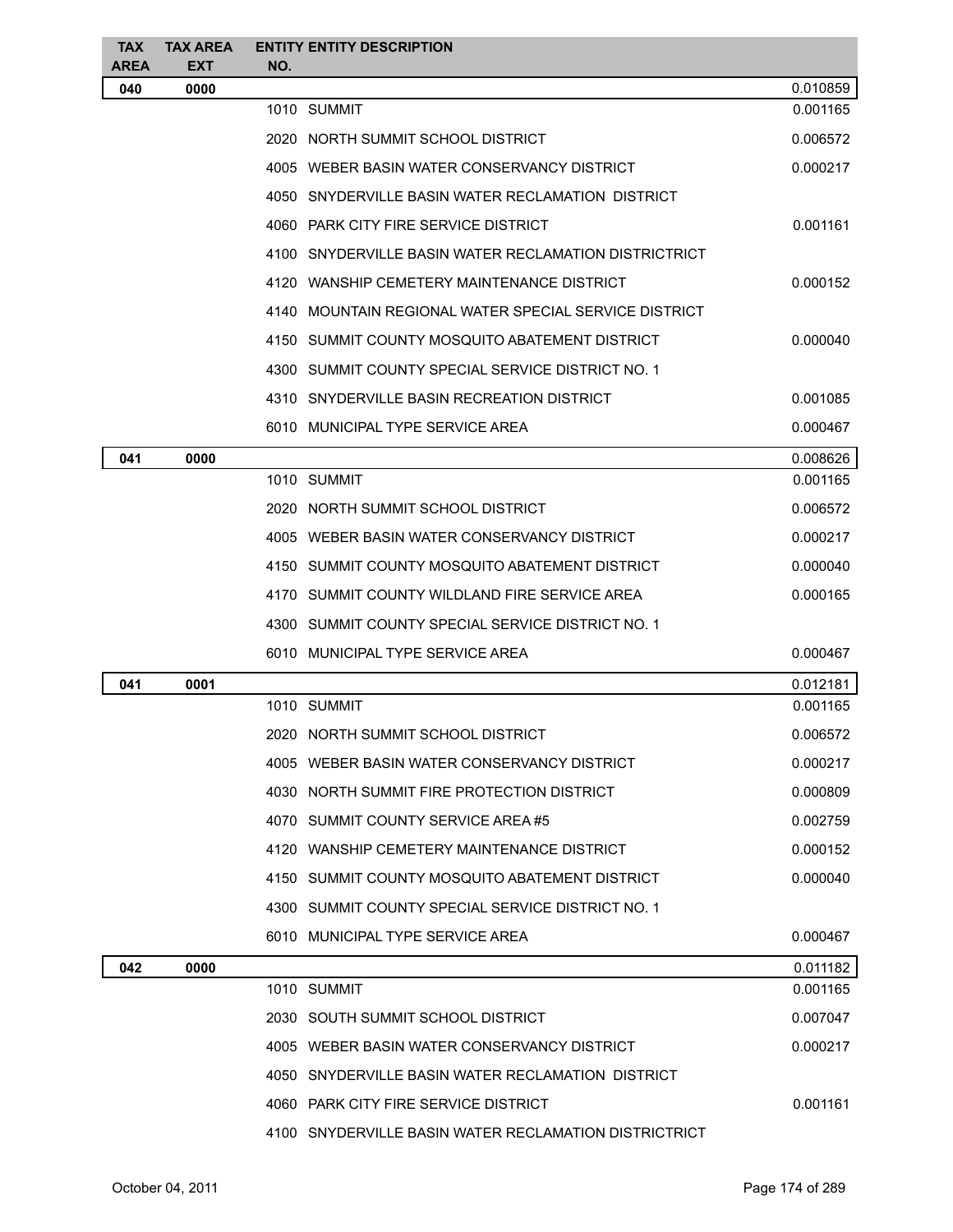| <b>TAX</b><br><b>AREA</b> | <b>TAX AREA</b><br><b>EXT</b> | <b>ENTITY ENTITY DESCRIPTION</b><br>NO.               |          |
|---------------------------|-------------------------------|-------------------------------------------------------|----------|
|                           |                               | 4140 MOUNTAIN REGIONAL WATER SPECIAL SERVICE DISTRICT |          |
|                           |                               | 4150 SUMMIT COUNTY MOSQUITO ABATEMENT DISTRICT        | 0.000040 |
|                           |                               | 4300 SUMMIT COUNTY SPECIAL SERVICE DISTRICT NO. 1     |          |
|                           |                               | 4310 SNYDERVILLE BASIN RECREATION DISTRICT            | 0.001085 |
|                           |                               | 6010 MUNICIPAL TYPE SERVICE AREA                      | 0.000467 |
| 042                       | 0001                          |                                                       | 0.012674 |
|                           |                               | 1010 SUMMIT                                           | 0.001165 |
|                           |                               | 2030 SOUTH SUMMIT SCHOOL DISTRICT                     | 0.007047 |
|                           |                               | 4005 WEBER BASIN WATER CONSERVANCY DISTRICT           | 0.000217 |
|                           |                               | 4040 SUMMIT COUNTY SERVICE AREA NO. 3                 | 0.001492 |
|                           |                               | 4050 SNYDERVILLE BASIN WATER RECLAMATION DISTRICT     |          |
|                           |                               | 4060 PARK CITY FIRE SERVICE DISTRICT                  | 0.001161 |
|                           |                               | 4100 SNYDERVILLE BASIN WATER RECLAMATION DISTRICTRICT |          |
|                           |                               | 4150 SUMMIT COUNTY MOSQUITO ABATEMENT DISTRICT        | 0.000040 |
|                           |                               | 4300 SUMMIT COUNTY SPECIAL SERVICE DISTRICT NO. 1     |          |
|                           |                               | 4310 SNYDERVILLE BASIN RECREATION DISTRICT            | 0.001085 |
|                           |                               | 6010 MUNICIPAL TYPE SERVICE AREA                      | 0.000467 |
| 042                       | 0003                          |                                                       | 0.009326 |
|                           |                               | 1010 SUMMIT                                           | 0.001165 |
|                           |                               | 2020 NORTH SUMMIT SCHOOL DISTRICT                     | 0.006572 |
|                           |                               | 4005 WEBER BASIN WATER CONSERVANCY DISTRICT           | 0.000217 |
|                           |                               | 4030 NORTH SUMMIT FIRE PROTECTION DISTRICT            | 0.000809 |
|                           |                               | 4150 SUMMIT COUNTY MOSQUITO ABATEMENT DISTRICT        | 0.000040 |
|                           |                               | 4160 HOYTSVILLE CEMETERY MAINTENANCE DISTRICT         | 0.000056 |
|                           |                               | 4300 SUMMIT COUNTY SPECIAL SERVICE DISTRICT NO. 1     |          |
|                           |                               | 6010 MUNICIPAL TYPE SERVICE AREA                      | 0.000467 |
| 042                       | 0004                          |                                                       | 0.011182 |
|                           |                               | 1010 SUMMIT                                           | 0.001165 |
|                           |                               | 2030 SOUTH SUMMIT SCHOOL DISTRICT                     | 0.007047 |
|                           |                               | 4005 WEBER BASIN WATER CONSERVANCY DISTRICT           | 0.000217 |
|                           |                               | 4050 SNYDERVILLE BASIN WATER RECLAMATION DISTRICT     |          |
|                           |                               | 4060 PARK CITY FIRE SERVICE DISTRICT                  | 0.001161 |
|                           |                               | 4100 SNYDERVILLE BASIN WATER RECLAMATION DISTRICTRICT |          |
|                           |                               | 4150 SUMMIT COUNTY MOSQUITO ABATEMENT DISTRICT        | 0.000040 |
|                           |                               | 4300 SUMMIT COUNTY SPECIAL SERVICE DISTRICT NO. 1     |          |
|                           |                               | 4310 SNYDERVILLE BASIN RECREATION DISTRICT            | 0.001085 |
|                           |                               | 6010 MUNICIPAL TYPE SERVICE AREA                      | 0.000467 |
| 043                       | 0000                          |                                                       | 0.011182 |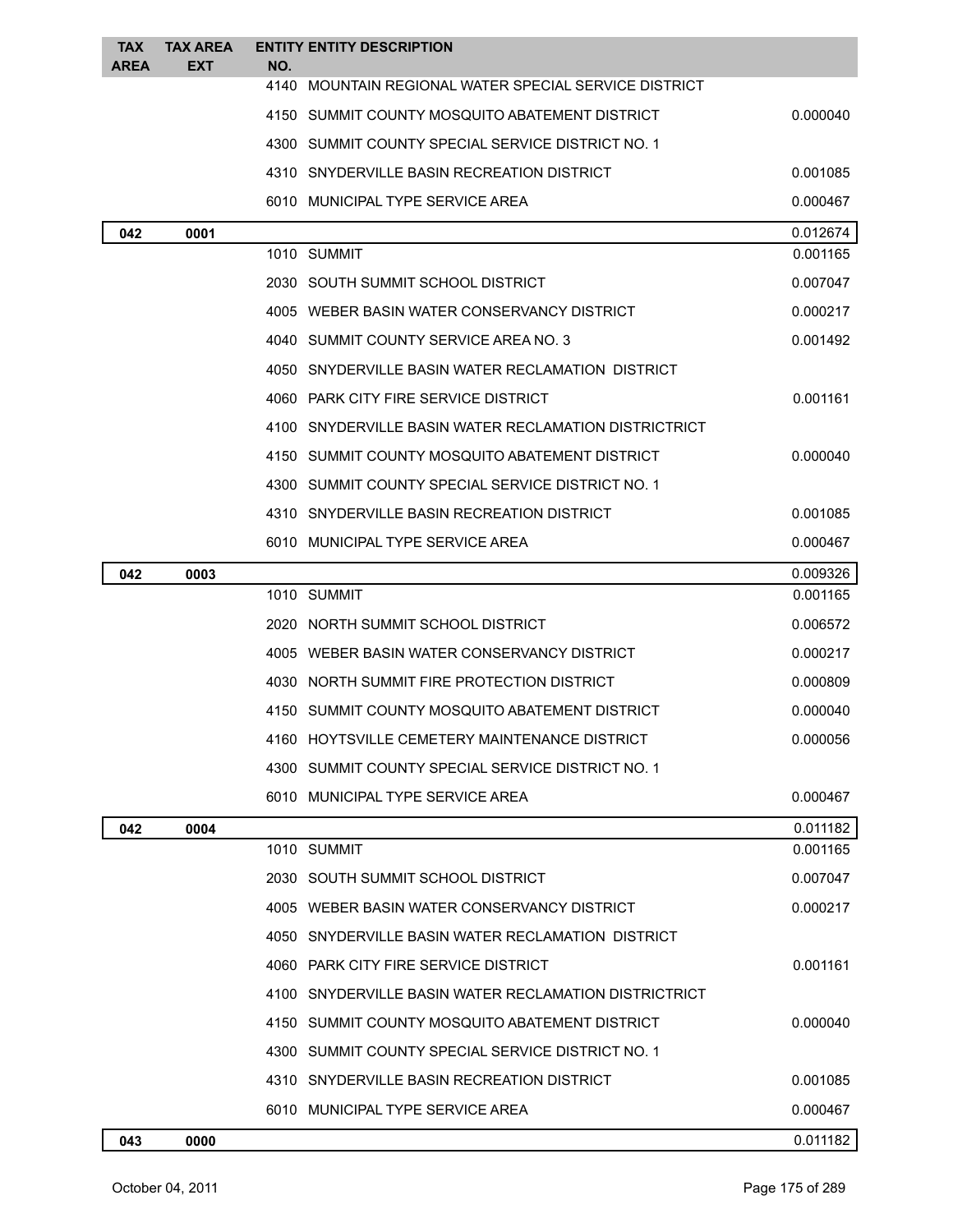| <b>TAX</b>  | <b>TAX AREA</b> |                                                       | <b>ENTITY ENTITY DESCRIPTION</b>                      |          |
|-------------|-----------------|-------------------------------------------------------|-------------------------------------------------------|----------|
| <b>AREA</b> | <b>EXT</b>      | NO.                                                   | 1010 SUMMIT                                           | 0.001165 |
|             |                 |                                                       | 2030 SOUTH SUMMIT SCHOOL DISTRICT                     | 0.007047 |
|             |                 |                                                       | 4005 WEBER BASIN WATER CONSERVANCY DISTRICT           | 0.000217 |
|             |                 |                                                       | 4050 SNYDERVILLE BASIN WATER RECLAMATION DISTRICT     |          |
|             |                 |                                                       | 4060 PARK CITY FIRE SERVICE DISTRICT                  | 0.001161 |
|             |                 |                                                       | 4100 SNYDERVILLE BASIN WATER RECLAMATION DISTRICTRICT |          |
|             |                 | 4140 MOUNTAIN REGIONAL WATER SPECIAL SERVICE DISTRICT |                                                       |          |
|             |                 |                                                       | 4150 SUMMIT COUNTY MOSQUITO ABATEMENT DISTRICT        | 0.000040 |
|             |                 |                                                       | 4300 SUMMIT COUNTY SPECIAL SERVICE DISTRICT NO. 1     |          |
|             |                 |                                                       | 4310 SNYDERVILLE BASIN RECREATION DISTRICT            | 0.001085 |
|             |                 |                                                       | 6010 MUNICIPAL TYPE SERVICE AREA                      | 0.000467 |
| 045         | 0000            |                                                       |                                                       | 0.009101 |
|             |                 |                                                       | 1010 SUMMIT                                           | 0.001165 |
|             |                 |                                                       | 2030 SOUTH SUMMIT SCHOOL DISTRICT                     | 0.007047 |
|             |                 |                                                       | 4005 WEBER BASIN WATER CONSERVANCY DISTRICT           | 0.000217 |
|             |                 |                                                       | 4140 MOUNTAIN REGIONAL WATER SPECIAL SERVICE DISTRICT |          |
|             |                 |                                                       | 4150 SUMMIT COUNTY MOSQUITO ABATEMENT DISTRICT        | 0.000040 |
|             |                 |                                                       | 4170 SUMMIT COUNTY WILDLAND FIRE SERVICE AREA         | 0.000165 |
|             |                 |                                                       | 4300 SUMMIT COUNTY SPECIAL SERVICE DISTRICT NO. 1     |          |
|             |                 |                                                       | 6010 MUNICIPAL TYPE SERVICE AREA                      | 0.000467 |
| 046         | 0000            |                                                       |                                                       | 0.011182 |
|             |                 |                                                       | 1010 SUMMIT                                           | 0.001165 |
|             |                 |                                                       | 2030 SOUTH SUMMIT SCHOOL DISTRICT                     | 0.007047 |
|             |                 |                                                       | 4005 WEBER BASIN WATER CONSERVANCY DISTRICT           | 0.000217 |
|             |                 |                                                       | 4050 SNYDERVILLE BASIN WATER RECLAMATION DISTRICT     |          |
|             |                 |                                                       | 4060 PARK CITY FIRE SERVICE DISTRICT                  | 0.001161 |
|             |                 |                                                       | 4100 SNYDERVILLE BASIN WATER RECLAMATION DISTRICTRICT |          |
|             |                 |                                                       | 4140 MOUNTAIN REGIONAL WATER SPECIAL SERVICE DISTRICT |          |
|             |                 |                                                       | 4150 SUMMIT COUNTY MOSQUITO ABATEMENT DISTRICT        | 0.000040 |
|             |                 |                                                       | 4300 SUMMIT COUNTY SPECIAL SERVICE DISTRICT NO. 1     |          |
|             |                 |                                                       | 4310 SNYDERVILLE BASIN RECREATION DISTRICT            | 0.001085 |
|             |                 |                                                       | 6010 MUNICIPAL TYPE SERVICE AREA                      | 0.000467 |
| 047         | 0000            |                                                       |                                                       | 0.010097 |
|             |                 |                                                       | 1010 SUMMIT                                           | 0.001165 |
|             |                 |                                                       | 2030 SOUTH SUMMIT SCHOOL DISTRICT                     | 0.007047 |
|             |                 |                                                       | 4005 WEBER BASIN WATER CONSERVANCY DISTRICT           | 0.000217 |
|             |                 |                                                       | 4050 SNYDERVILLE BASIN WATER RECLAMATION DISTRICT     |          |
|             |                 |                                                       | 4060 PARK CITY FIRE SERVICE DISTRICT                  | 0.001161 |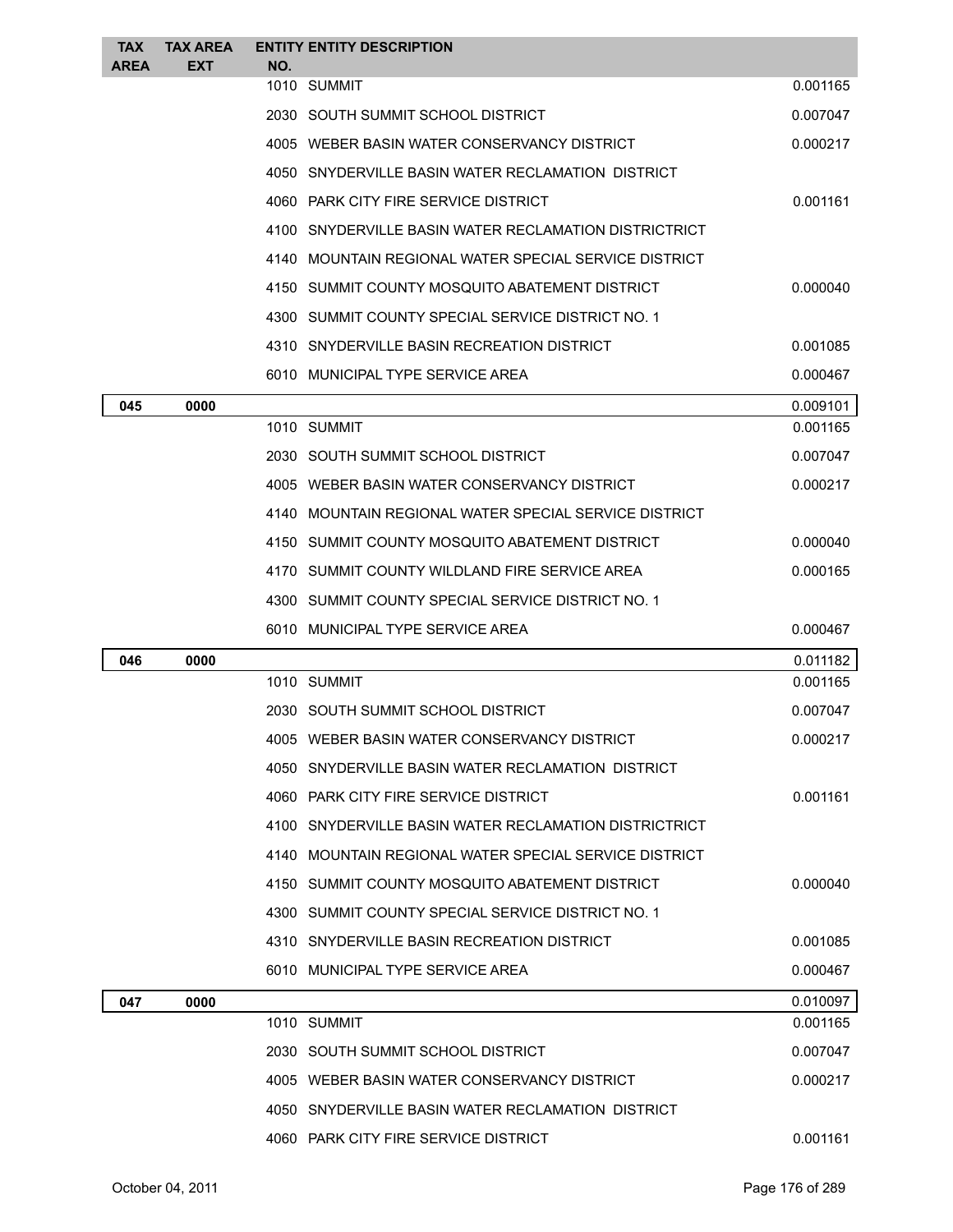| <b>TAX</b><br><b>AREA</b> | <b>TAX AREA</b><br><b>EXT</b> | <b>ENTITY ENTITY DESCRIPTION</b><br>NO.               |          |
|---------------------------|-------------------------------|-------------------------------------------------------|----------|
|                           |                               | 4100 SNYDERVILLE BASIN WATER RECLAMATION DISTRICTRICT |          |
|                           |                               | 4140 MOUNTAIN REGIONAL WATER SPECIAL SERVICE DISTRICT |          |
|                           |                               | 4150 SUMMIT COUNTY MOSQUITO ABATEMENT DISTRICT        | 0.000040 |
|                           |                               | 4300 SUMMIT COUNTY SPECIAL SERVICE DISTRICT NO. 1     |          |
|                           |                               | 6010 MUNICIPAL TYPE SERVICE AREA                      | 0.000467 |
| 048                       | 0001                          |                                                       | 0.010118 |
|                           |                               | 1010 SUMMIT                                           | 0.001165 |
|                           |                               | 2020 NORTH SUMMIT SCHOOL DISTRICT                     | 0.006572 |
|                           |                               | 4005 WEBER BASIN WATER CONSERVANCY DISTRICT           | 0.000217 |
|                           |                               | 4040 SUMMIT COUNTY SERVICE AREA NO. 3                 | 0.001492 |
|                           |                               | 4150 SUMMIT COUNTY MOSQUITO ABATEMENT DISTRICT        | 0.000040 |
|                           |                               | 4170 SUMMIT COUNTY WILDLAND FIRE SERVICE AREA         | 0.000165 |
|                           |                               | 4300 SUMMIT COUNTY SPECIAL SERVICE DISTRICT NO. 1     |          |
|                           |                               | 6010 MUNICIPAL TYPE SERVICE AREA                      | 0.000467 |
| 049                       | 0000                          |                                                       | 0.009435 |
|                           |                               | 1010 SUMMIT                                           | 0.001165 |
|                           |                               | 2030 SOUTH SUMMIT SCHOOL DISTRICT                     | 0.007047 |
|                           |                               | 4005 WEBER BASIN WATER CONSERVANCY DISTRICT           | 0.000217 |
|                           |                               | 4010 SOUTH SUMMIT CEMETERY MAINTENCE DISTRICT         | 0.000194 |
|                           |                               | 4020 SOUTH SUMMIT FIRE PROTECTION DISTRICT            | 0.000305 |
|                           |                               | 4150 SUMMIT COUNTY MOSQUITO ABATEMENT DISTRICT        | 0.000040 |
|                           |                               | 4300 SUMMIT COUNTY SPECIAL SERVICE DISTRICT NO. 1     |          |
|                           |                               | 4315 PEOA RECREATION SPECIAL SERVICE DISTRICT         |          |
|                           |                               | 6010 MUNICIPAL TYPE SERVICE AREA                      | 0.000467 |
| 051                       | 0000                          |                                                       | 0.009774 |
|                           |                               | 1010 SUMMIT                                           | 0.001165 |
|                           |                               | 2020 NORTH SUMMIT SCHOOL DISTRICT                     | 0.006572 |
|                           |                               | 4005 WEBER BASIN WATER CONSERVANCY DISTRICT           | 0.000217 |
|                           |                               | 4050 SNYDERVILLE BASIN WATER RECLAMATION DISTRICT     |          |
|                           |                               | 4060 PARK CITY FIRE SERVICE DISTRICT                  | 0.001161 |
|                           |                               | 4120 WANSHIP CEMETERY MAINTENANCE DISTRICT            | 0.000152 |
|                           |                               | 4140 MOUNTAIN REGIONAL WATER SPECIAL SERVICE DISTRICT |          |
|                           |                               | 4150 SUMMIT COUNTY MOSQUITO ABATEMENT DISTRICT        | 0.000040 |
|                           |                               | 4300 SUMMIT COUNTY SPECIAL SERVICE DISTRICT NO. 1     |          |
|                           |                               | 6010 MUNICIPAL TYPE SERVICE AREA                      | 0.000467 |
| 055                       | 0000                          |                                                       | 0.012435 |
|                           |                               | 1010 SUMMIT                                           | 0.001165 |
|                           |                               | 2020 NORTH SUMMIT SCHOOL DISTRICT                     | 0.006572 |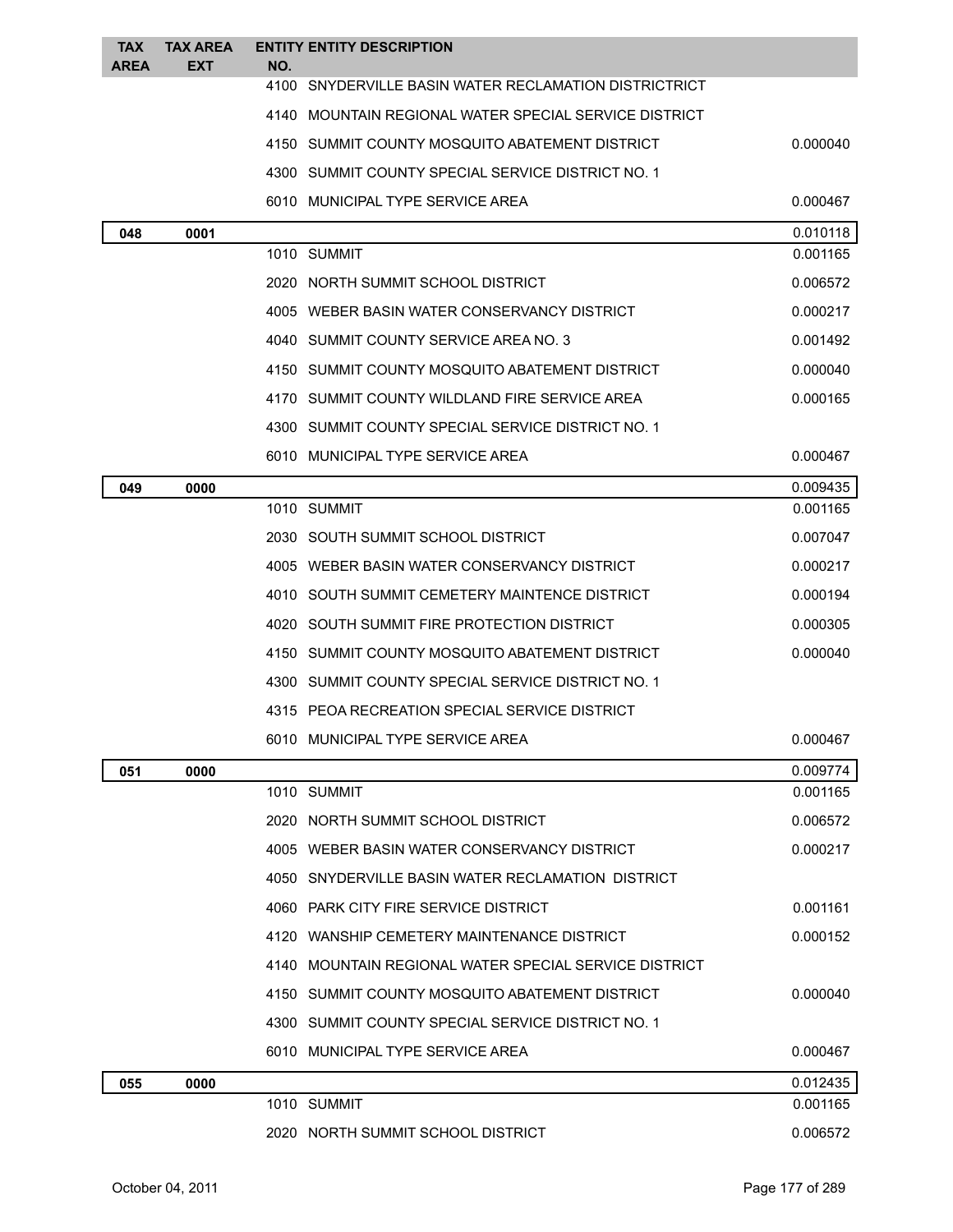| <b>TAX</b><br><b>AREA</b> | <b>TAX AREA</b><br>EXT | NO. | <b>ENTITY ENTITY DESCRIPTION</b>                      |          |
|---------------------------|------------------------|-----|-------------------------------------------------------|----------|
|                           |                        |     | 3010 COALVILLE                                        | 0.003109 |
|                           |                        |     | 4005 WEBER BASIN WATER CONSERVANCY DISTRICT           | 0.000217 |
|                           |                        |     | 4030 NORTH SUMMIT FIRE PROTECTION DISTRICT            | 0.000809 |
|                           |                        |     | 4150 SUMMIT COUNTY MOSQUITO ABATEMENT DISTRICT        | 0.000040 |
|                           |                        |     | 4160 HOYTSVILLE CEMETERY MAINTENANCE DISTRICT         | 0.000056 |
|                           |                        |     | 4300 SUMMIT COUNTY SPECIAL SERVICE DISTRICT NO. 1     |          |
|                           |                        |     | 6010 MUNICIPAL TYPE SERVICE AREA                      | 0.000467 |
| 056                       | 0000                   |     |                                                       | 0.009924 |
|                           |                        |     | 1010 SUMMIT                                           | 0.001165 |
|                           |                        |     | 2030 SOUTH SUMMIT SCHOOL DISTRICT                     | 0.007047 |
|                           |                        |     | 4005 WEBER BASIN WATER CONSERVANCY DISTRICT           | 0.000217 |
|                           |                        |     | 4010 SOUTH SUMMIT CEMETERY MAINTENCE DISTRICT         | 0.000194 |
|                           |                        |     | 4020 SOUTH SUMMIT FIRE PROTECTION DISTRICT            | 0.000305 |
|                           |                        |     | 4090 SUMMIT COUNTY SERVICE AREA#6                     | 0.000489 |
|                           |                        |     | 4150 SUMMIT COUNTY MOSQUITO ABATEMENT DISTRICT        | 0.000040 |
|                           |                        |     | 4300 SUMMIT COUNTY SPECIAL SERVICE DISTRICT NO. 1     |          |
|                           |                        |     | 6010 MUNICIPAL TYPE SERVICE AREA                      | 0.000467 |
| 057                       | 0000                   |     |                                                       | 0.010143 |
|                           |                        |     | 1010 SUMMIT                                           | 0.001165 |
|                           |                        |     | 2030 SOUTH SUMMIT SCHOOL DISTRICT                     | 0.007047 |
|                           |                        |     | 4010 SOUTH SUMMIT CEMETERY MAINTENCE DISTRICT         | 0.000194 |
|                           |                        |     | 4020 SOUTH SUMMIT FIRE PROTECTION DISTRICT            | 0.000305 |
|                           |                        |     | 4090 SUMMIT COUNTY SERVICE AREA #6                    | 0.000489 |
|                           |                        |     | 4150 SUMMIT COUNTY MOSQUITO ABATEMENT DISTRICT        | 0.000040 |
|                           |                        |     | 4270 CENTRAL UTAH WATER CONSERVANCY DISTRICT          | 0.000436 |
|                           |                        |     | 4300 SUMMIT COUNTY SPECIAL SERVICE DISTRICT NO. 1     |          |
|                           |                        |     | 6010 MUNICIPAL TYPE SERVICE AREA                      | 0.000467 |
| 060                       | 0000                   |     |                                                       | 0.009224 |
|                           |                        |     | 1010 SUMMIT                                           | 0.001165 |
|                           |                        |     | 2010 PARK CITY SCHOOL DISTRICT                        | 0.004405 |
|                           |                        |     | 3060 PARK CITY                                        | 0.002236 |
|                           |                        |     | 4005 WEBER BASIN WATER CONSERVANCY DISTRICT           | 0.000217 |
|                           |                        |     | 4050 SNYDERVILLE BASIN WATER RECLAMATION DISTRICT     |          |
|                           |                        |     | 4060 PARK CITY FIRE SERVICE DISTRICT                  | 0.001161 |
|                           |                        |     | 4100 SNYDERVILLE BASIN WATER RECLAMATION DISTRICTRICT |          |
|                           |                        |     | 4150 SUMMIT COUNTY MOSQUITO ABATEMENT DISTRICT        | 0.000040 |
|                           |                        |     | 4305 PARK CITY WATER SERVICE DISTRICT                 |          |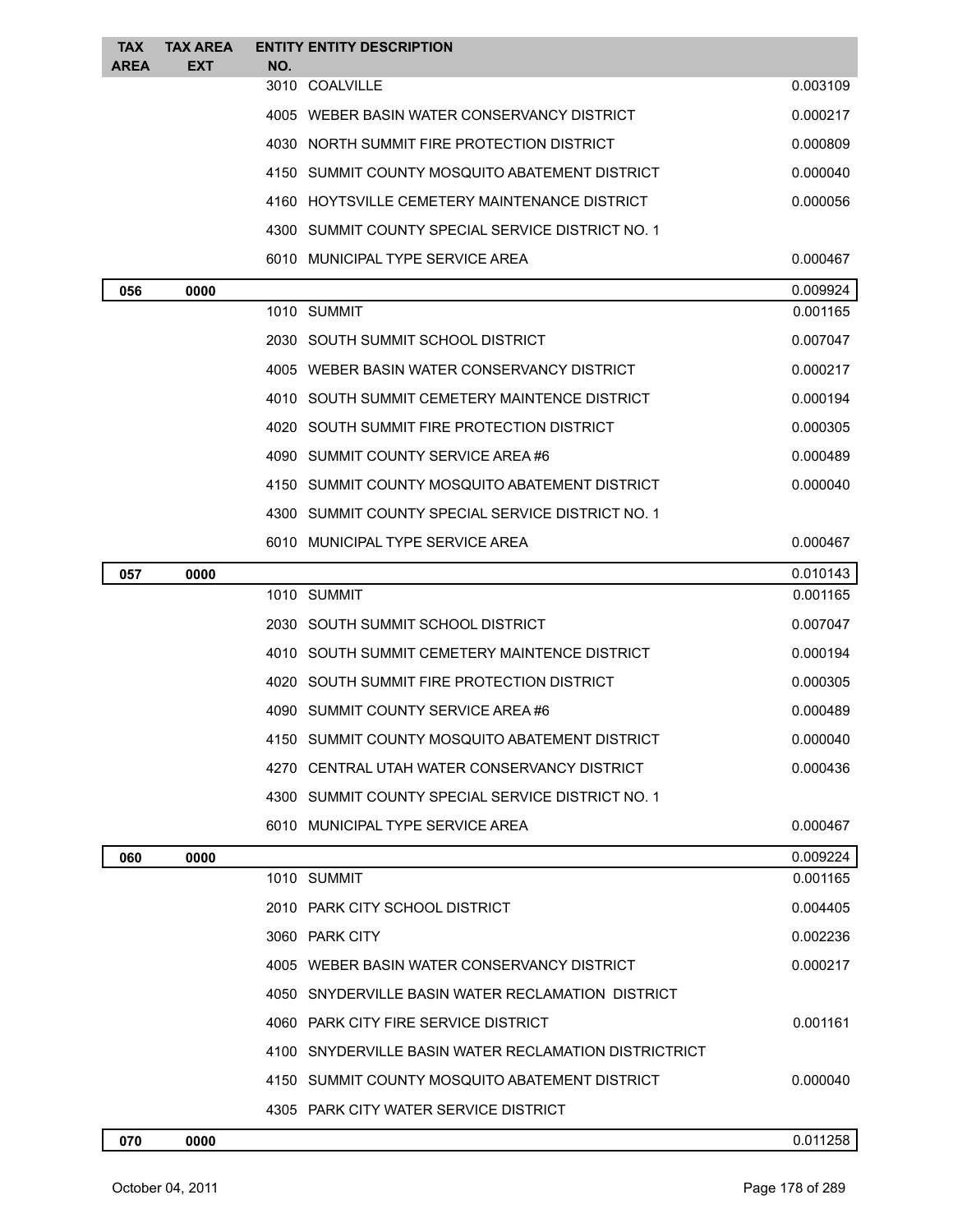| <b>TAX</b>   | <b>TAX AREA</b> |     | <b>ENTITY ENTITY DESCRIPTION</b>                      |                      |
|--------------|-----------------|-----|-------------------------------------------------------|----------------------|
| <b>AREA</b>  | EXT             | NO. | 1010 SUMMIT                                           | 0.001165             |
|              |                 |     | 2030 SOUTH SUMMIT SCHOOL DISTRICT                     | 0.007047             |
|              |                 |     | 3020 FRANCIS                                          |                      |
|              |                 |     |                                                       | 0.002290             |
|              |                 |     | 4005 WEBER BASIN WATER CONSERVANCY DISTRICT           | 0.000217             |
|              |                 |     | 4010 SOUTH SUMMIT CEMETERY MAINTENCE DISTRICT         | 0.000194             |
|              |                 |     | 4020 SOUTH SUMMIT FIRE PROTECTION DISTRICT            | 0.000305             |
|              |                 |     | 4150 SUMMIT COUNTY MOSQUITO ABATEMENT DISTRICT        | 0.000040             |
| <b>TP004</b> | 0000            |     | 1010 SUMMIT                                           | 0.007951<br>0.001165 |
|              |                 |     | 2010 PARK CITY SCHOOL DISTRICT                        | 0.004405             |
|              |                 |     | 4005 WEBER BASIN WATER CONSERVANCY DISTRICT           | 0.000217             |
|              |                 |     | 4040 SUMMIT COUNTY SERVICE AREA NO. 3                 | 0.001492             |
|              |                 |     | 4150 SUMMIT COUNTY MOSQUITO ABATEMENT DISTRICT        | 0.000040             |
|              |                 |     |                                                       |                      |
|              |                 |     | 4170 SUMMIT COUNTY WILDLAND FIRE SERVICE AREA         | 0.000165             |
|              |                 |     | 4300 SUMMIT COUNTY SPECIAL SERVICE DISTRICT NO. 1     |                      |
|              |                 |     | 6010 MUNICIPAL TYPE SERVICE AREA                      | 0.000467             |
| <b>TP006</b> | 0000            |     | 1010 SUMMIT                                           | 0.009061<br>0.001165 |
|              |                 |     | 2030 SOUTH SUMMIT SCHOOL DISTRICT                     | 0.007047             |
|              |                 |     | 4005 WEBER BASIN WATER CONSERVANCY DISTRICT           | 0.000217             |
|              |                 |     | 4170 SUMMIT COUNTY WILDLAND FIRE SERVICE AREA         | 0.000165             |
|              |                 |     | 4300 SUMMIT COUNTY SPECIAL SERVICE DISTRICT NO. 1     |                      |
|              |                 |     | 6010 MUNICIPAL TYPE SERVICE AREA                      | 0.000467             |
|              |                 |     |                                                       |                      |
| <b>TP008</b> | 0000            |     | 1010 SUMMIT                                           | 0.011182<br>0.001165 |
|              |                 |     | 2030 SOUTH SUMMIT SCHOOL DISTRICT                     | 0.007047             |
|              |                 |     | 4005 WEBER BASIN WATER CONSERVANCY DISTRICT           | 0.000217             |
|              |                 |     | 4050 SNYDERVILLE BASIN WATER RECLAMATION DISTRICT     |                      |
|              |                 |     | 4060 PARK CITY FIRE SERVICE DISTRICT                  | 0.001161             |
|              |                 |     | 4140 MOUNTAIN REGIONAL WATER SPECIAL SERVICE DISTRICT |                      |
|              |                 |     | 4150 SUMMIT COUNTY MOSQUITO ABATEMENT DISTRICT        | 0.000040             |
|              |                 |     | 4300 SUMMIT COUNTY SPECIAL SERVICE DISTRICT NO. 1     |                      |
|              |                 |     | 4310 SNYDERVILLE BASIN RECREATION DISTRICT            | 0.001085             |
|              |                 |     | 6010 MUNICIPAL TYPE SERVICE AREA                      | 0.000467             |
| <b>TP009</b> | 0000            |     |                                                       | 0.010092             |
|              |                 |     | 1010 SUMMIT                                           | 0.001165             |
|              |                 |     | 2010 PARK CITY SCHOOL DISTRICT                        | 0.004405             |
|              |                 |     | 3060 PARK CITY                                        | 0.002236             |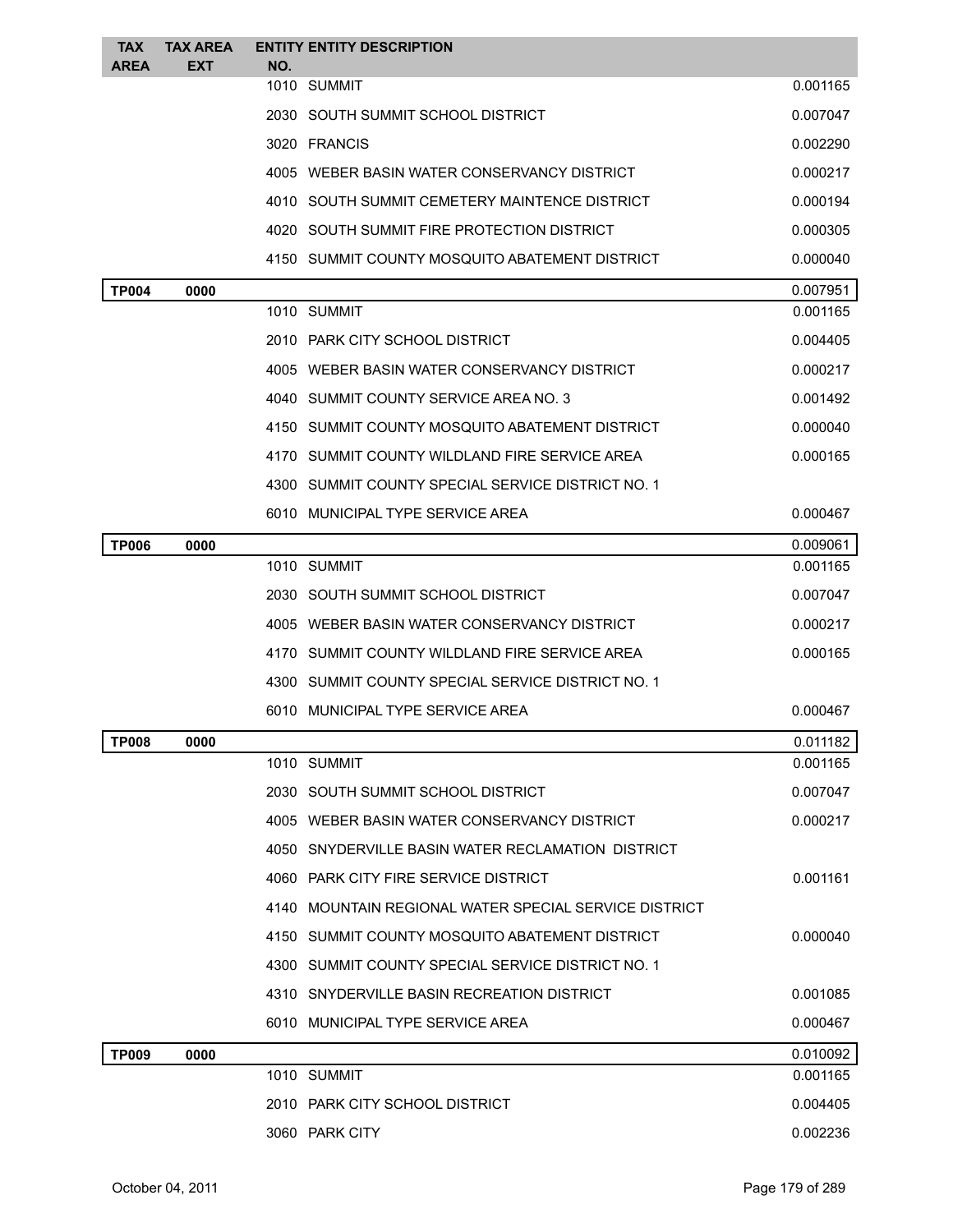| <b>TAX</b>   | <b>TAX AREA</b> |     | <b>ENTITY ENTITY DESCRIPTION</b>                      |          |
|--------------|-----------------|-----|-------------------------------------------------------|----------|
| <b>AREA</b>  | <b>EXT</b>      | NO. |                                                       |          |
|              |                 |     | 4050 SNYDERVILLE BASIN WATER RECLAMATION DISTRICT     |          |
|              |                 |     | 4060 PARK CITY FIRE SERVICE DISTRICT                  | 0.001161 |
|              |                 |     | 4100 SNYDERVILLE BASIN WATER RECLAMATION DISTRICTRICT |          |
|              |                 |     | 4150 SUMMIT COUNTY MOSQUITO ABATEMENT DISTRICT        | 0.000040 |
|              |                 |     | 4310 SNYDERVILLE BASIN RECREATION DISTRICT            | 0.001085 |
| <b>TP098</b> | 0000            |     |                                                       | 0.010859 |
|              |                 |     | 1010 SUMMIT                                           | 0.001165 |
|              |                 |     | 2020 NORTH SUMMIT SCHOOL DISTRICT                     | 0.006572 |
|              |                 |     | 4005 WEBER BASIN WATER CONSERVANCY DISTRICT           | 0.000217 |
|              |                 |     | 4050 SNYDERVILLE BASIN WATER RECLAMATION DISTRICT     |          |
|              |                 |     | 4060 PARK CITY FIRE SERVICE DISTRICT                  | 0.001161 |
|              |                 |     | 4100 SNYDERVILLE BASIN WATER RECLAMATION DISTRICTRICT |          |
|              |                 |     | 4120 WANSHIP CEMETERY MAINTENANCE DISTRICT            | 0.000152 |
|              |                 |     | 4140 MOUNTAIN REGIONAL WATER SPECIAL SERVICE DISTRICT |          |
|              |                 |     | 4150 SUMMIT COUNTY MOSQUITO ABATEMENT DISTRICT        | 0.000040 |
|              |                 |     | 4300 SUMMIT COUNTY SPECIAL SERVICE DISTRICT NO. 1     |          |
|              |                 |     | 4310 SNYDERVILLE BASIN RECREATION DISTRICT            | 0.001085 |
|              |                 |     | 6010 MUNICIPAL TYPE SERVICE AREA                      | 0.000467 |

## **TOOELE COUNTY**

| 001 | 0000 |                                                | 0.011542 |
|-----|------|------------------------------------------------|----------|
|     |      | 1010 TOOELE                                    | 0.001175 |
|     |      | 2010 TOOELE COUNTY SCHOOL DISTRICT             | 0.008256 |
|     |      | 3050 TOOELE                                    | 0.002111 |
| 002 | 0000 |                                                | 0.013183 |
|     |      | 1010 TOOELE                                    | 0.001175 |
|     |      | 2010 TOOELE COUNTY SCHOOL DISTRICT             | 0.008256 |
|     |      | 3010 GRANTSVILLE                               | 0.003368 |
|     |      | 4030 TOOELE VALLEY MOSQUITO ABATEMENT DISTRICT | 0.000384 |
| 003 | 0000 |                                                | 0.013256 |
|     |      | 1010 TOOELE                                    | 0.001175 |
|     |      | 2010 TOOELE COUNTY SCHOOL DISTRICT             | 0.008256 |
|     |      | 3070 WENDOVER                                  | 0.003825 |
| 004 | 0000 |                                                | 0.012394 |
|     |      | 1010 TOOELE                                    | 0.001175 |
|     |      | 2010 TOOELE COUNTY SCHOOL DISTRICT             | 0.008256 |
|     |      | 3040 STOCKTON                                  | 0.002522 |
|     |      | 4030 TOOELE VALLEY MOSQUITO ABATEMENT DISTRICT | 0.000384 |
|     |      | 4070 RUSH VALLEY WATER CONSERVANCY DISTRICT    | 0.000057 |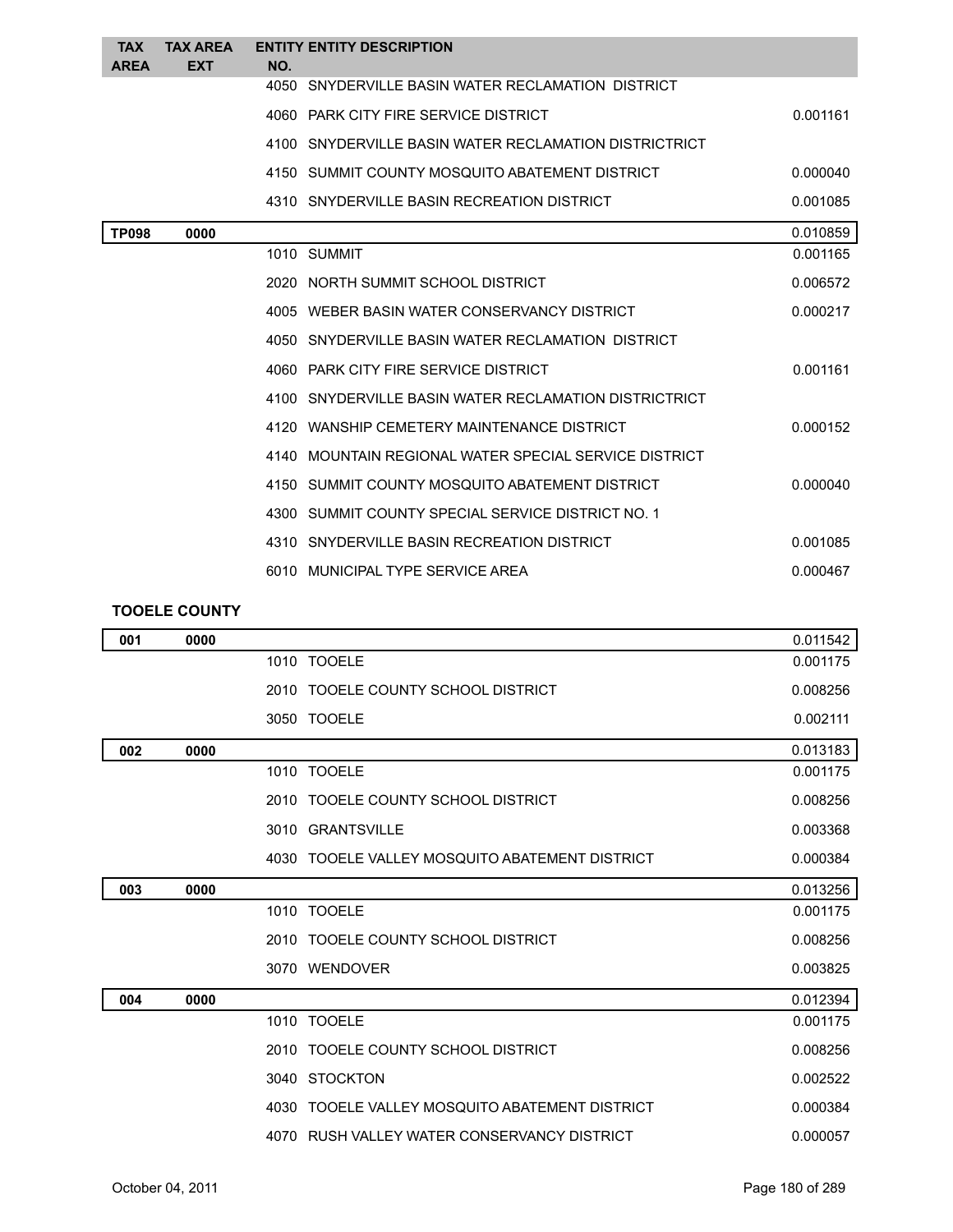| <b>TAX</b>         | <b>TAX AREA</b>    | <b>ENTITY ENTITY DESCRIPTION</b>                          |          |
|--------------------|--------------------|-----------------------------------------------------------|----------|
| <b>AREA</b><br>005 | <b>EXT</b><br>0000 | NO.                                                       | 0.010400 |
|                    |                    | 1010 TOOELE                                               | 0.001175 |
|                    |                    | 2010 TOOELE COUNTY SCHOOL DISTRICT                        | 0.008256 |
|                    |                    | 3060 VERNON                                               | 0.000912 |
|                    |                    | 4070 RUSH VALLEY WATER CONSERVANCY DISTRICT               | 0.000057 |
| 006                | 0000               |                                                           | 0.010973 |
|                    |                    | 1010 TOOELE                                               | 0.001175 |
|                    |                    | 2010 TOOELE COUNTY SCHOOL DISTRICT                        | 0.008256 |
|                    |                    | 4020 LAKEPOINT IMPROVEMENT DISTRICT                       | 0.000163 |
|                    |                    | 4030 TOOELE VALLEY MOSQUITO ABATEMENT DISTRICT            | 0.000384 |
|                    |                    | 4090 NORTH TOOELE COUNTY FIRE PROTECTION SERVICE DISTRICT | 0.000613 |
|                    |                    | 4100 LAKEPOINT CEMETERY & PARK SERVICE AREA               | 0.000382 |
|                    |                    | 6010 TOOELE COUNTY MUNICIPAL SERVICES                     |          |
| 007                | 0000               |                                                           | 0.012737 |
|                    |                    | 1010 TOOELE                                               | 0.001175 |
|                    |                    | 2010 TOOELE COUNTY SCHOOL DISTRICT                        | 0.008256 |
|                    |                    | 4010 STANSBURY PARK IMPROVEMENT DISTRICT                  | 0.000106 |
|                    |                    | 4030 TOOELE VALLEY MOSQUITO ABATEMENT DISTRICT            | 0.000384 |
|                    |                    | 4040 STANSBURY GREENBELT SERVICE AREA OF TOOELE COUNTY    | 0.001104 |
|                    |                    | 4050 STANSBURY RECREATION SERVICE AREA OF TOOELE COUNTY   | 0.001099 |
|                    |                    | 4090 NORTH TOOELE COUNTY FIRE PROTECTION SERVICE DISTRICT | 0.000613 |
|                    |                    | 6010 TOOELE COUNTY MUNICIPAL SERVICES                     |          |
| 008                | 0000               |                                                           | 0.009551 |
|                    |                    | 1010 TOOELE                                               | 0.001175 |
|                    |                    | 2010 TOOELE COUNTY SCHOOL DISTRICT                        | 0.008256 |
|                    |                    | 3020 OPHIR                                                | 0.000063 |
|                    |                    | 4070 RUSH VALLEY WATER CONSERVANCY DISTRICT               | 0.000057 |
| 009                | 0000               |                                                           | 0.010532 |
|                    |                    | 1010 TOOELE                                               | 0.001175 |
|                    |                    | 2010 TOOELE COUNTY SCHOOL DISTRICT                        | 0.008256 |
|                    |                    | 3030 RUSH VALLEY TOWN                                     | 0.001044 |
|                    |                    | 4070 RUSH VALLEY WATER CONSERVANCY DISTRICT               | 0.000057 |
| 010                | 0000               |                                                           | 0.010428 |
|                    |                    | 1010 TOOELE                                               | 0.001175 |
|                    |                    | 2010 TOOELE COUNTY SCHOOL DISTRICT                        | 0.008256 |
|                    |                    | 4030 TOOELE VALLEY MOSQUITO ABATEMENT DISTRICT            | 0.000384 |
|                    |                    | 4090 NORTH TOOELE COUNTY FIRE PROTECTION SERVICE DISTRICT | 0.000613 |
|                    |                    | 6010 TOOELE COUNTY MUNICIPAL SERVICES                     |          |
|                    |                    |                                                           |          |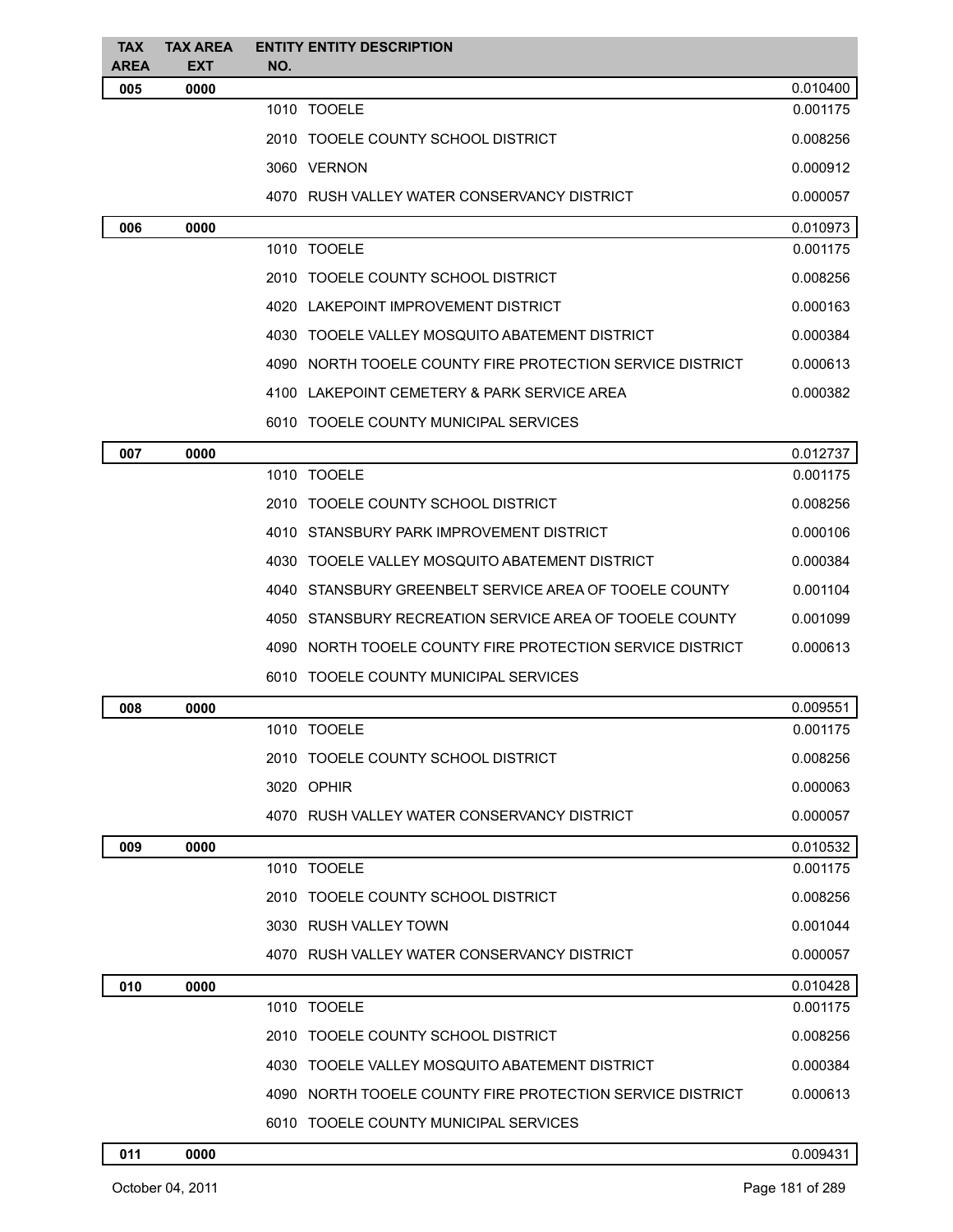| <b>TAX</b><br><b>AREA</b> | <b>TAX AREA</b><br><b>EXT</b> | NO. | <b>ENTITY ENTITY DESCRIPTION</b>                          |          |
|---------------------------|-------------------------------|-----|-----------------------------------------------------------|----------|
|                           |                               |     | 1010 TOOELE                                               | 0.001175 |
|                           |                               |     | 2010 TOOELE COUNTY SCHOOL DISTRICT                        | 0.008256 |
|                           |                               |     | 6010 TOOELE COUNTY MUNICIPAL SERVICES                     |          |
| 013                       | 0000                          |     |                                                           | 0.010534 |
|                           |                               |     | 1010 TOOELE                                               | 0.001175 |
|                           |                               |     | 2010 TOOELE COUNTY SCHOOL DISTRICT                        | 0.008256 |
|                           |                               |     | 4010 STANSBURY PARK IMPROVEMENT DISTRICT                  | 0.000106 |
|                           |                               |     | 4030 TOOELE VALLEY MOSQUITO ABATEMENT DISTRICT            | 0.000384 |
|                           |                               |     | 4090 NORTH TOOELE COUNTY FIRE PROTECTION SERVICE DISTRICT | 0.000613 |
|                           |                               |     | 6010 TOOELE COUNTY MUNICIPAL SERVICES                     |          |
| 014                       | 0000                          |     |                                                           | 0.012631 |
|                           |                               |     | 1010 TOOELE                                               | 0.001175 |
|                           |                               |     | 2010 TOOELE COUNTY SCHOOL DISTRICT                        | 0.008256 |
|                           |                               |     | 4030 TOOELE VALLEY MOSQUITO ABATEMENT DISTRICT            | 0.000384 |
|                           |                               |     | 4040 STANSBURY GREENBELT SERVICE AREA OF TOOELE COUNTY    | 0.001104 |
|                           |                               |     | 4050 STANSBURY RECREATION SERVICE AREA OF TOOELE COUNTY   | 0.001099 |
|                           |                               |     | 4090 NORTH TOOELE COUNTY FIRE PROTECTION SERVICE DISTRICT | 0.000613 |
|                           |                               |     | 6010 TOOELE COUNTY MUNICIPAL SERVICES                     |          |
| 015                       | 0000                          |     |                                                           | 0.010428 |
|                           |                               |     | 1010 TOOELE                                               | 0.001175 |
|                           |                               |     | 2010 TOOELE COUNTY SCHOOL DISTRICT                        | 0.008256 |
|                           |                               |     | 4030 TOOELE VALLEY MOSQUITO ABATEMENT DISTRICT            | 0.000384 |
|                           |                               |     | 4060 WEST ERDA IMPROVEMENT DISTRICT                       | 0.000000 |
|                           |                               |     | 4090 NORTH TOOELE COUNTY FIRE PROTECTION SERVICE DISTRICT | 0.000613 |
|                           |                               |     | 6010 TOOELE COUNTY MUNICIPAL SERVICES                     |          |
| 016                       | 0000                          |     |                                                           | 0.009872 |
|                           |                               |     | 1010 TOOELE                                               | 0.001175 |
|                           |                               |     | 2010 TOOELE COUNTY SCHOOL DISTRICT                        | 0.008256 |
|                           |                               |     | 4030 TOOELE VALLEY MOSQUITO ABATEMENT DISTRICT            | 0.000384 |
|                           |                               |     | 4070 RUSH VALLEY WATER CONSERVANCY DISTRICT               | 0.000057 |
|                           |                               |     | 6010 TOOELE COUNTY MUNICIPAL SERVICES                     |          |
| 017                       | 0000                          |     |                                                           | 0.009488 |
|                           |                               |     | 1010 TOOELE                                               | 0.001175 |
|                           |                               |     | 2010 TOOELE COUNTY SCHOOL DISTRICT                        | 0.008256 |
|                           |                               |     | 4070 RUSH VALLEY WATER CONSERVANCY DISTRICT               | 0.000057 |
|                           |                               |     | 6010 TOOELE COUNTY MUNICIPAL SERVICES                     |          |
| 018                       | 0000                          |     |                                                           | 0.011542 |
|                           |                               |     | 1010 TOOELE                                               | 0.001175 |
|                           |                               |     | 2010 TOOELE COUNTY SCHOOL DISTRICT                        | 0.008256 |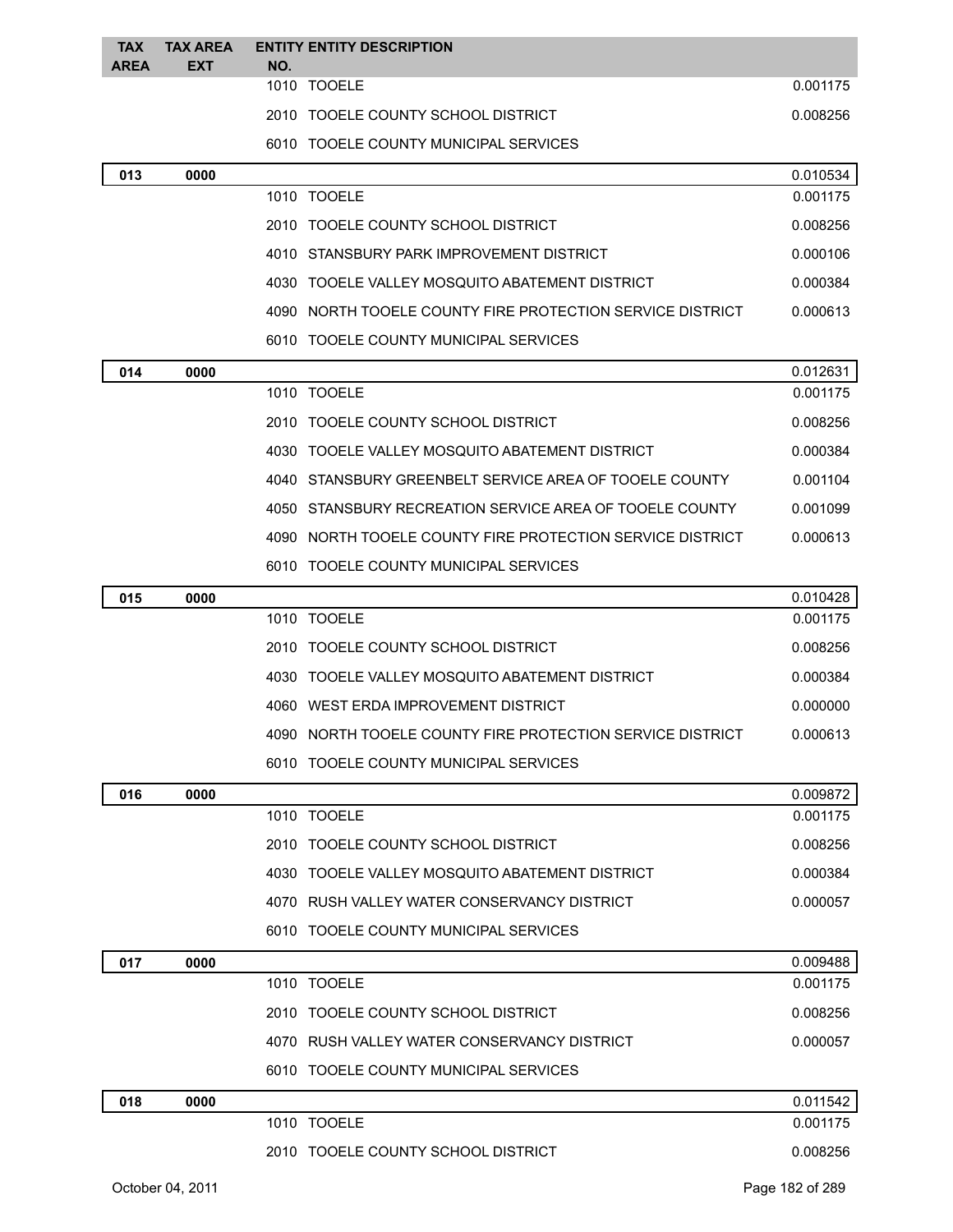| <b>TAX</b><br><b>AREA</b> | <b>TAX AREA</b><br><b>EXT</b> | <b>ENTITY ENTITY DESCRIPTION</b><br>NO.                   |          |
|---------------------------|-------------------------------|-----------------------------------------------------------|----------|
|                           |                               | 3050 TOOELE                                               | 0.002111 |
| 019                       | 0000                          |                                                           | 0.010044 |
|                           |                               | 1010 TOOELE                                               | 0.001175 |
|                           |                               | 2010 TOOELE COUNTY SCHOOL DISTRICT                        | 0.008256 |
|                           |                               | 4090 NORTH TOOELE COUNTY FIRE PROTECTION SERVICE DISTRICT | 0.000613 |
|                           |                               | 6010 TOOELE COUNTY MUNICIPAL SERVICES                     |          |
| 020                       | 0000                          |                                                           | 0.011542 |
|                           |                               | 1010 TOOELE                                               | 0.001175 |
|                           |                               | 2010 TOOELE COUNTY SCHOOL DISTRICT                        | 0.008256 |
|                           |                               | 3050 TOOELE                                               | 0.002111 |
| 021                       | 0000                          |                                                           | 0.011542 |
|                           |                               | 1010 TOOELE                                               | 0.001175 |
|                           |                               | 2010 TOOELE COUNTY SCHOOL DISTRICT                        | 0.008256 |
|                           |                               | 3050 TOOELE                                               | 0.002111 |
| 022                       | 0000                          |                                                           | 0.011542 |
|                           |                               | 1010 TOOELE                                               | 0.001175 |
|                           |                               | 2010 TOOELE COUNTY SCHOOL DISTRICT                        | 0.008256 |
|                           |                               | 3050 TOOELE                                               | 0.002111 |
| 023                       | 0000                          |                                                           | 0.011831 |
|                           |                               | 1010 TOOELE                                               | 0.001175 |
|                           |                               | 2010 TOOELE COUNTY SCHOOL DISTRICT                        | 0.008256 |
|                           |                               | 3050 TOOELE                                               | 0.002111 |
|                           |                               | 4110 NORTH TOOELE CITY SPECIAL SERVICE DISTRICT           | 0.000289 |
| 024                       | 0000                          |                                                           | 0.013256 |
|                           |                               | 1010 TOOELE                                               | 0.001175 |
|                           |                               | 2010 TOOELE COUNTY SCHOOL DISTRICT                        | 0.008256 |
|                           |                               | 3070 WENDOVER                                             | 0.003825 |
| 025                       | 0000                          |                                                           | 0.010973 |
|                           |                               | 1010 TOOELE                                               | 0.001175 |
|                           |                               | 2010 TOOELE COUNTY SCHOOL DISTRICT                        | 0.008256 |
|                           |                               | 4020 LAKEPOINT IMPROVEMENT DISTRICT                       | 0.000163 |
|                           |                               | 4030 TOOELE VALLEY MOSQUITO ABATEMENT DISTRICT            | 0.000384 |
|                           |                               | 4090 NORTH TOOELE COUNTY FIRE PROTECTION SERVICE DISTRICT | 0.000613 |
|                           |                               | 4100 LAKEPOINT CEMETERY & PARK SERVICE AREA               | 0.000382 |
|                           |                               | 6010 TOOELE COUNTY MUNICIPAL SERVICES                     |          |
| 026                       | 0000                          |                                                           | 0.010428 |
|                           |                               | 1010 TOOELE                                               | 0.001175 |
|                           |                               | 2010 TOOELE COUNTY SCHOOL DISTRICT                        | 0.008256 |
|                           |                               | 4030 TOOELE VALLEY MOSQUITO ABATEMENT DISTRICT            | 0.000384 |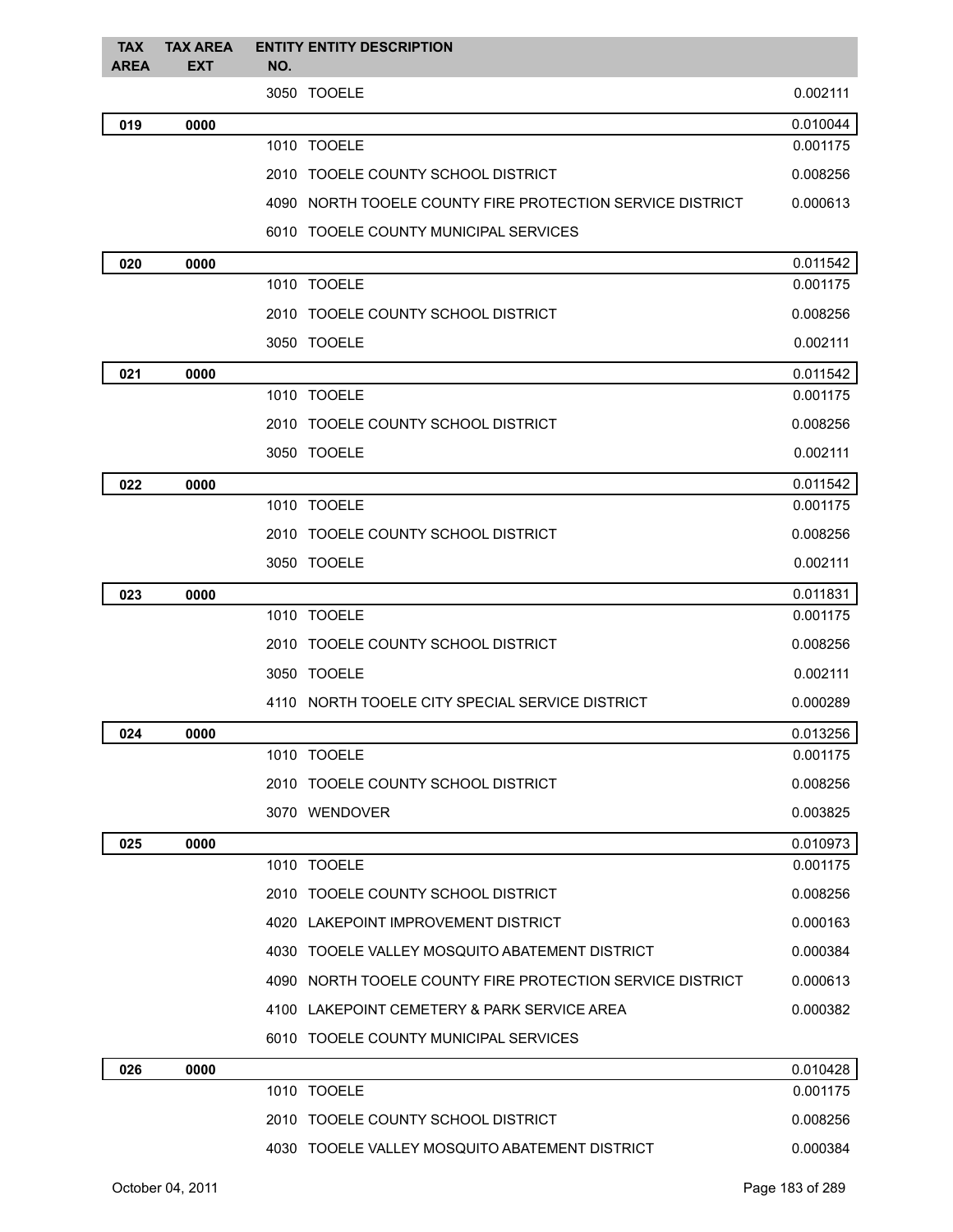| <b>TAX</b><br><b>AREA</b> | <b>TAX AREA</b><br><b>EXT</b> | NO. | <b>ENTITY ENTITY DESCRIPTION</b>                          |          |
|---------------------------|-------------------------------|-----|-----------------------------------------------------------|----------|
|                           |                               |     | 4090 NORTH TOOELE COUNTY FIRE PROTECTION SERVICE DISTRICT | 0.000613 |
|                           |                               |     | 6010 TOOELE COUNTY MUNICIPAL SERVICES                     |          |
| 027                       | 0000                          |     |                                                           | 0.010044 |
|                           |                               |     | 1010 TOOELE                                               | 0.001175 |
|                           |                               |     | 2010 TOOELE COUNTY SCHOOL DISTRICT                        | 0.008256 |
|                           |                               |     | 4090 NORTH TOOELE COUNTY FIRE PROTECTION SERVICE DISTRICT | 0.000613 |
|                           |                               |     | 6010 TOOELE COUNTY MUNICIPAL SERVICES                     |          |
| 028                       | 0000                          |     |                                                           | 0.010428 |
|                           |                               |     | 1010 TOOELE                                               | 0.001175 |
|                           |                               |     | 2010 TOOELE COUNTY SCHOOL DISTRICT                        | 0.008256 |
|                           |                               |     | 4030 TOOELE VALLEY MOSQUITO ABATEMENT DISTRICT            | 0.000384 |
|                           |                               |     | 4090 NORTH TOOELE COUNTY FIRE PROTECTION SERVICE DISTRICT | 0.000613 |
|                           |                               |     | 6010 TOOELE COUNTY MUNICIPAL SERVICES                     |          |
| 029                       | 0000                          |     |                                                           | 0.009872 |
|                           |                               |     | 1010 TOOELE                                               | 0.001175 |
|                           |                               |     | 2010 TOOELE COUNTY SCHOOL DISTRICT                        | 0.008256 |
|                           |                               |     | 4030 TOOELE VALLEY MOSQUITO ABATEMENT DISTRICT            | 0.000384 |
|                           |                               |     | 4070 RUSH VALLEY WATER CONSERVANCY DISTRICT               | 0.000057 |
|                           |                               |     | 6010 TOOELE COUNTY MUNICIPAL SERVICES                     |          |
| 030                       | 0000                          |     |                                                           | 0.013183 |
|                           |                               |     | 1010 TOOELE                                               | 0.001175 |
|                           |                               |     | 2010 TOOELE COUNTY SCHOOL DISTRICT                        | 0.008256 |
|                           |                               |     | 3010 GRANTSVILLE                                          | 0.003368 |
|                           |                               |     | 4030 TOOELE VALLEY MOSQUITO ABATEMENT DISTRICT            | 0.000384 |
| 031                       | 0000                          |     |                                                           | 0.010591 |
|                           |                               |     | 1010 TOOELE                                               | 0.001175 |
|                           |                               |     | 2010 TOOELE COUNTY SCHOOL DISTRICT                        | 0.008256 |
|                           |                               |     | 4020 LAKEPOINT IMPROVEMENT DISTRICT                       | 0.000163 |
|                           |                               |     | 4030 TOOELE VALLEY MOSQUITO ABATEMENT DISTRICT            | 0.000384 |
|                           |                               |     | 4090 NORTH TOOELE COUNTY FIRE PROTECTION SERVICE DISTRICT | 0.000613 |
|                           |                               |     | 6010 TOOELE COUNTY MUNICIPAL SERVICES                     |          |
| 032                       | 0000                          |     |                                                           | 0.010400 |
|                           |                               |     | 1010 TOOELE                                               | 0.001175 |
|                           |                               |     | 2010 TOOELE COUNTY SCHOOL DISTRICT                        | 0.008256 |
|                           |                               |     | 3060 VERNON                                               | 0.000912 |
|                           |                               |     | 4070 RUSH VALLEY WATER CONSERVANCY DISTRICT               | 0.000057 |
| 033                       | 0000                          |     |                                                           | 0.010428 |
|                           |                               |     | 1010 TOOELE                                               | 0.001175 |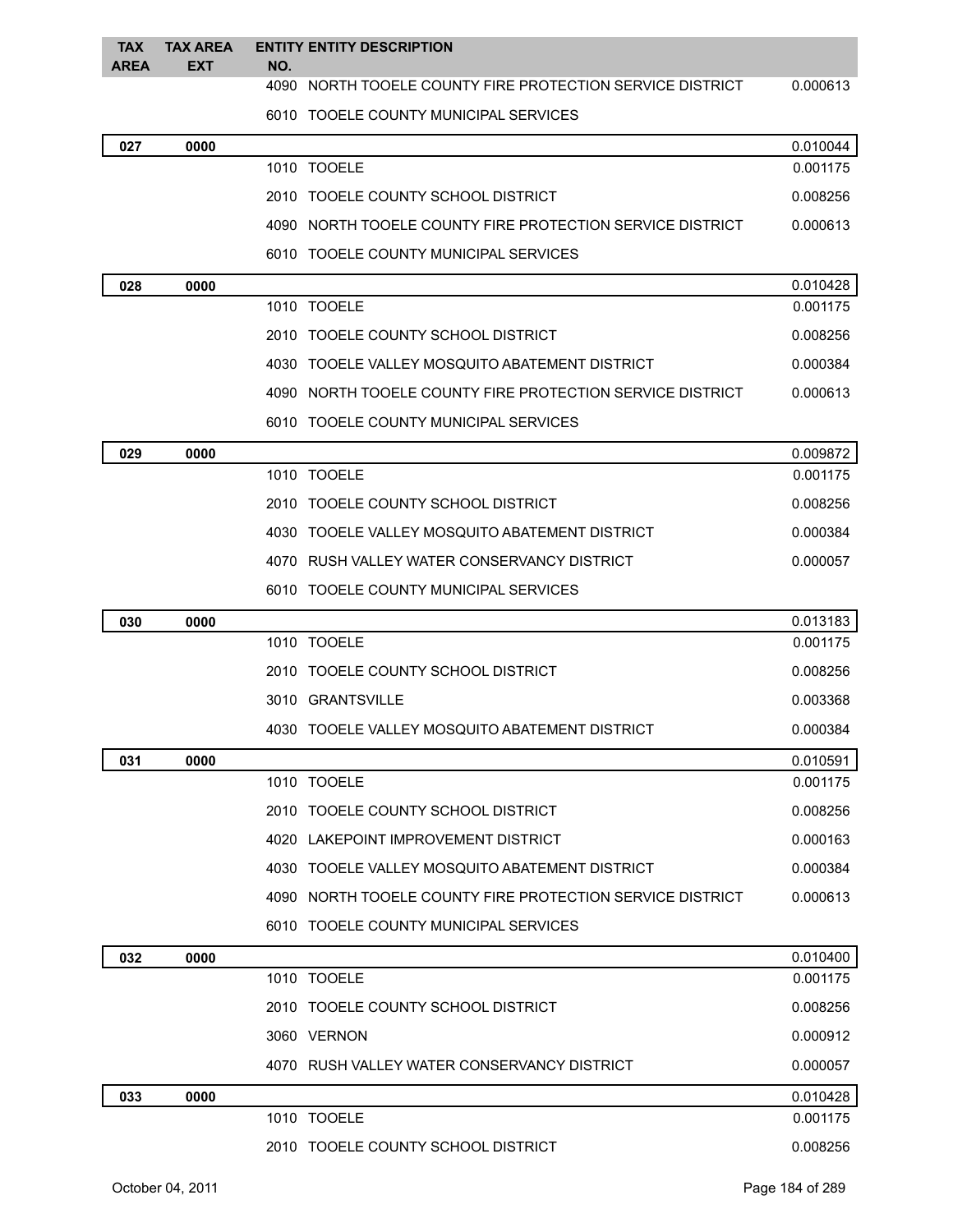| <b>TAX</b><br><b>AREA</b> | <b>TAX AREA</b><br><b>EXT</b> | <b>ENTITY ENTITY DESCRIPTION</b><br>NO.                   |          |
|---------------------------|-------------------------------|-----------------------------------------------------------|----------|
|                           |                               | 4030 TOOELE VALLEY MOSQUITO ABATEMENT DISTRICT            | 0.000384 |
|                           |                               | 4090 NORTH TOOELE COUNTY FIRE PROTECTION SERVICE DISTRICT | 0.000613 |
|                           |                               | 6010 TOOELE COUNTY MUNICIPAL SERVICES                     |          |
| 034                       | 0000                          |                                                           | 0.010428 |
|                           |                               | 1010 TOOELE                                               | 0.001175 |
|                           |                               | 2010 TOOELE COUNTY SCHOOL DISTRICT                        | 0.008256 |
|                           |                               | 4030 TOOELE VALLEY MOSQUITO ABATEMENT DISTRICT            | 0.000384 |
|                           |                               | 4090 NORTH TOOELE COUNTY FIRE PROTECTION SERVICE DISTRICT | 0.000613 |
|                           |                               | 6010 TOOELE COUNTY MUNICIPAL SERVICES                     |          |
| 035                       | 0000                          |                                                           | 0.011542 |
|                           |                               | 1010 TOOELE                                               | 0.001175 |
|                           |                               | 2010 TOOELE COUNTY SCHOOL DISTRICT                        | 0.008256 |
|                           |                               | 3050 TOOELE                                               | 0.002111 |
| 036                       | 0000                          |                                                           | 0.010428 |
|                           |                               | 1010 TOOELE                                               | 0.001175 |
|                           |                               | 2010 TOOELE COUNTY SCHOOL DISTRICT                        | 0.008256 |
|                           |                               | 4030 TOOELE VALLEY MOSQUITO ABATEMENT DISTRICT            | 0.000384 |
|                           |                               | 4090 NORTH TOOELE COUNTY FIRE PROTECTION SERVICE DISTRICT | 0.000613 |
|                           |                               | 6010 TOOELE COUNTY MUNICIPAL SERVICES                     |          |
| 037                       | 0000                          |                                                           | 0.012737 |
|                           |                               | 1010 TOOELE                                               | 0.001175 |
|                           |                               | 2010 TOOELE COUNTY SCHOOL DISTRICT                        | 0.008256 |
|                           |                               | 4010 STANSBURY PARK IMPROVEMENT DISTRICT                  | 0.000106 |
|                           |                               | 4030 TOOELE VALLEY MOSQUITO ABATEMENT DISTRICT            | 0.000384 |
|                           |                               | 4040 STANSBURY GREENBELT SERVICE AREA OF TOOELE COUNTY    | 0.001104 |
|                           |                               | 4050 STANSBURY RECREATION SERVICE AREA OF TOOELE COUNTY   | 0.001099 |
|                           |                               | 4090 NORTH TOOELE COUNTY FIRE PROTECTION SERVICE DISTRICT | 0.000613 |
|                           |                               | 6010 TOOELE COUNTY MUNICIPAL SERVICES                     |          |
| 038                       | 0000                          |                                                           | 0.010428 |
|                           |                               | 1010 TOOELE                                               | 0.001175 |
|                           |                               | 2010 TOOELE COUNTY SCHOOL DISTRICT                        | 0.008256 |
|                           |                               | 4030 TOOELE VALLEY MOSQUITO ABATEMENT DISTRICT            | 0.000384 |
|                           |                               | 4090 NORTH TOOELE COUNTY FIRE PROTECTION SERVICE DISTRICT | 0.000613 |
|                           |                               | 6010 TOOELE COUNTY MUNICIPAL SERVICES                     |          |
| <b>TP998</b>              | 0000                          |                                                           | 0.010591 |
|                           |                               | 1010 TOOELE                                               | 0.001175 |
|                           |                               | 2010 TOOELE COUNTY SCHOOL DISTRICT                        | 0.008256 |
|                           |                               | 4020 LAKEPOINT IMPROVEMENT DISTRICT                       | 0.000163 |
|                           |                               | 4030 TOOELE VALLEY MOSQUITO ABATEMENT DISTRICT            | 0.000384 |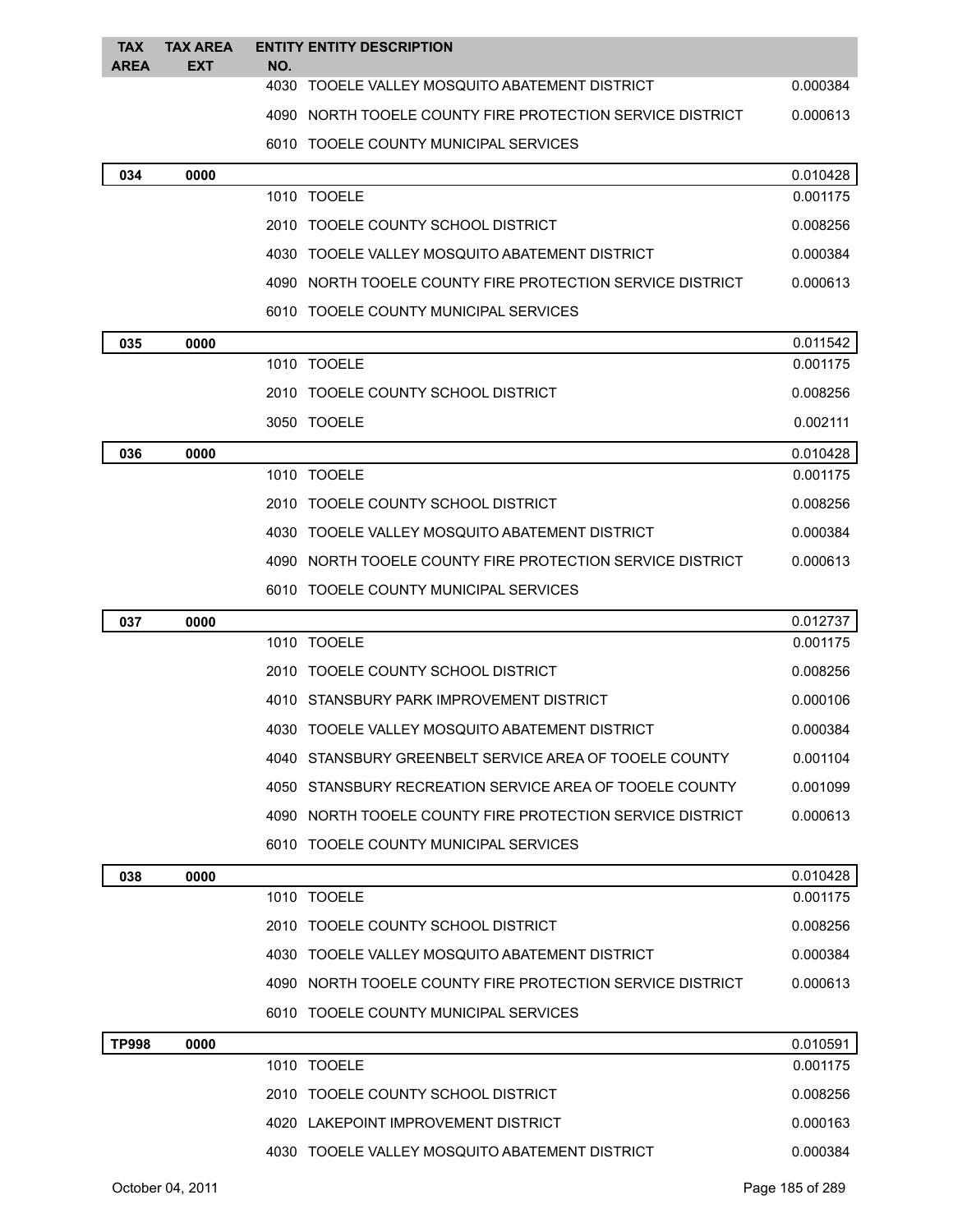| <b>TAX</b><br><b>AREA</b> | <b>TAX AREA</b><br><b>EXT</b> | <b>ENTITY ENTITY DESCRIPTION</b><br>NO.                               |
|---------------------------|-------------------------------|-----------------------------------------------------------------------|
|                           |                               | 4090 NORTH TOOELE COUNTY FIRE PROTECTION SERVICE DISTRICT<br>0.000613 |
|                           |                               | 6010 TOOELE COUNTY MUNICIPAL SERVICES                                 |
|                           | <b>UINTAH COUNTY</b>          |                                                                       |
| 001                       | 0000                          | 0.010585                                                              |

|     |      | 1010 UINTAH                                           | 0.003013 |
|-----|------|-------------------------------------------------------|----------|
|     |      | 2010 UINTAH COUNTY SCHOOL DISTRICT                    | 0.006464 |
|     |      | 4010 UINTAH WATER CONSERVANCY DISTRICT                | 0.000431 |
|     |      | 4080 UINTAH COUNTY MOSQUITO ABATEMENT DISTRICT        | 0.000241 |
|     |      | 4095 K UINTAH RECREATION SPECIAL SERVICE DISTRICT     |          |
|     |      | 4270 CENTRAL UTAH WATER CONSERVANCY DISTRICT          | 0.000436 |
| 002 | 0000 |                                                       | 0.010816 |
|     |      | 1010 UINTAH                                           | 0.003013 |
|     |      | 2010 UINTAH COUNTY SCHOOL DISTRICT                    | 0.006464 |
|     |      | 4010 UINTAH WATER CONSERVANCY DISTRICT                | 0.000431 |
|     |      | 4060 ASHLEY VALLEY WATER & SEWER IMPROVEMENT DISTRICT | 0.000231 |
|     |      | 4080 UINTAH COUNTY MOSQUITO ABATEMENT DISTRICT        | 0.000241 |
|     |      | 4095 K UINTAH RECREATION SPECIAL SERVICE DISTRICT     |          |
|     |      | 4270 CENTRAL UTAH WATER CONSERVANCY DISTRICT          | 0.000436 |
| 002 | 0001 |                                                       | 0.011305 |
|     |      | 1010 UINTAH                                           | 0.003013 |
|     |      | 2010 UINTAH COUNTY SCHOOL DISTRICT                    | 0.006464 |
|     |      | 4010 UINTAH WATER CONSERVANCY DISTRICT                | 0.000431 |
|     |      | 4020 MAESER WATER IMPROVEMENT DISTRICT                | 0.000489 |
|     |      | 4060 ASHLEY VALLEY WATER & SEWER IMPROVEMENT DISTRICT | 0.000231 |
|     |      | 4080 UINTAH COUNTY MOSQUITO ABATEMENT DISTRICT        | 0.000241 |
|     |      | 4095 K UINTAH RECREATION SPECIAL SERVICE DISTRICT     |          |
|     |      | 4270 CENTRAL UTAH WATER CONSERVANCY DISTRICT          | 0.000436 |
| 003 | 0000 |                                                       | 0.011074 |
|     |      | 1010 UINTAH                                           | 0.003013 |
|     |      | 2010 UINTAH COUNTY SCHOOL DISTRICT                    | 0.006464 |
|     |      | 4010 UINTAH WATER CONSERVANCY DISTRICT                | 0.000431 |
|     |      | 4020 MAESER WATER IMPROVEMENT DISTRICT                | 0.000489 |
|     |      | 4080 UINTAH COUNTY MOSQUITO ABATEMENT DISTRICT        | 0.000241 |
|     |      | 4095 K UINTAH RECREATION SPECIAL SERVICE DISTRICT     |          |
|     |      | 4270 CENTRAL UTAH WATER CONSERVANCY DISTRICT          | 0.000436 |
| 004 | 0000 |                                                       | 0.011271 |
|     |      | 1010 UINTAH                                           | 0.003013 |
|     |      | 2010 UINTAH COUNTY SCHOOL DISTRICT                    | 0.006464 |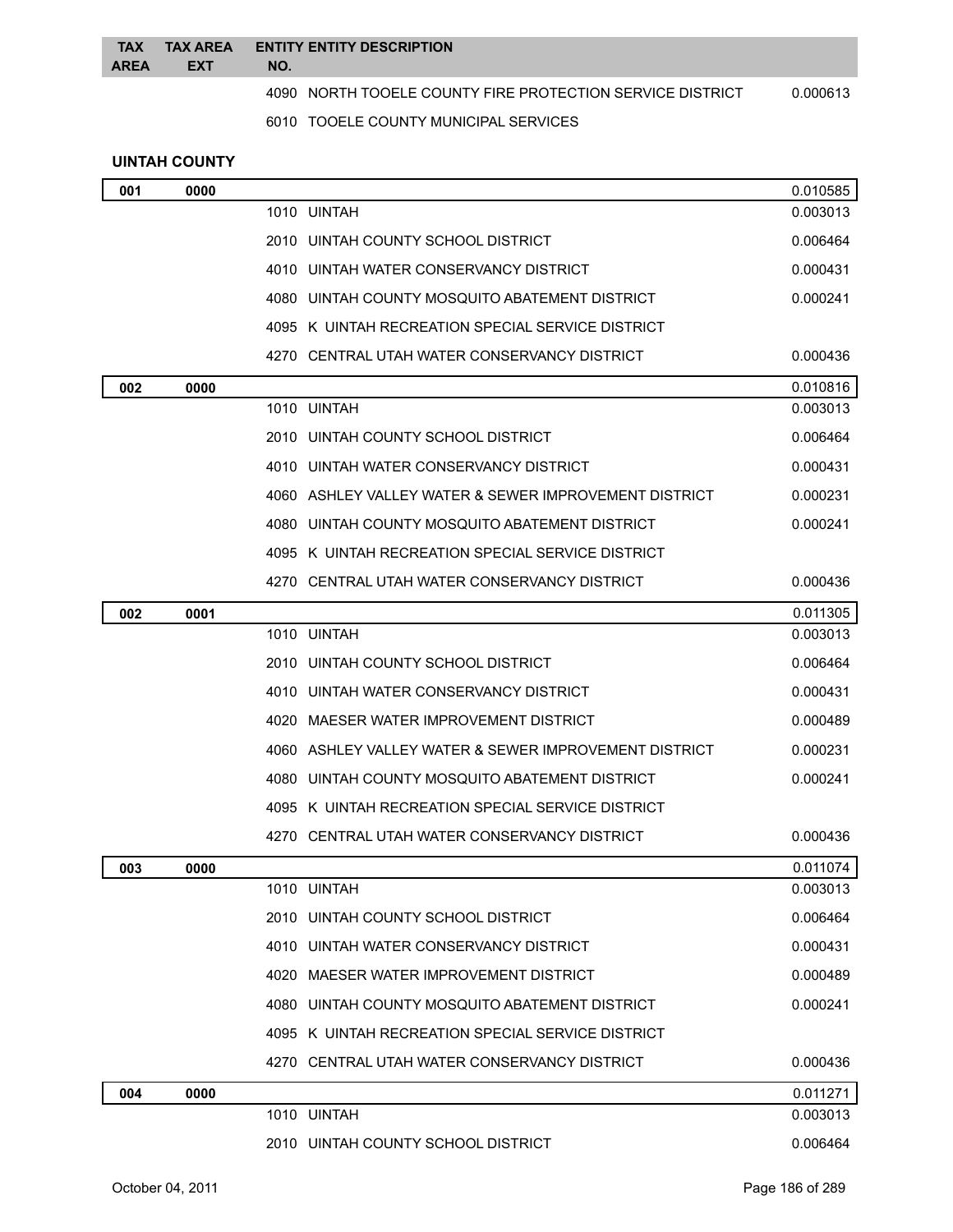| <b>TAX</b><br><b>AREA</b> | <b>TAX AREA</b><br><b>EXT</b> | NO. | <b>ENTITY ENTITY DESCRIPTION</b>                  |          |
|---------------------------|-------------------------------|-----|---------------------------------------------------|----------|
|                           |                               |     | 3030 VERNAL                                       | 0.000686 |
|                           |                               |     | 4010 UINTAH WATER CONSERVANCY DISTRICT            | 0.000431 |
|                           |                               |     | 4080 UINTAH COUNTY MOSQUITO ABATEMENT DISTRICT    | 0.000241 |
|                           |                               |     | 4095 K UINTAH RECREATION SPECIAL SERVICE DISTRICT |          |
|                           |                               |     | 4270 CENTRAL UTAH WATER CONSERVANCY DISTRICT      | 0.000436 |
| 005                       | 0000                          |     |                                                   | 0.011152 |
|                           |                               |     | 1010 UINTAH                                       | 0.003013 |
|                           |                               |     | 2010 UINTAH COUNTY SCHOOL DISTRICT                | 0.006464 |
|                           |                               |     | 4010 UINTAH WATER CONSERVANCY DISTRICT            | 0.000431 |
|                           |                               |     | 4030 JENSEN WATER IMPROVEMENT DISTRICT            | 0.000567 |
|                           |                               |     | 4080 UINTAH COUNTY MOSQUITO ABATEMENT DISTRICT    | 0.000241 |
|                           |                               |     | 4095 K UINTAH RECREATION SPECIAL SERVICE DISTRICT |          |
|                           |                               |     | 4270 CENTRAL UTAH WATER CONSERVANCY DISTRICT      | 0.000436 |
| 006                       | 0000                          |     |                                                   | 0.010520 |
|                           |                               |     | 1010 UINTAH                                       | 0.003013 |
|                           |                               |     | 2010 UINTAH COUNTY SCHOOL DISTRICT                | 0.006464 |
|                           |                               |     | 4040 BALLARD WATER IMPROVEMENT DISTRICT           | 0.000366 |
|                           |                               |     | 4080 UINTAH COUNTY MOSQUITO ABATEMENT DISTRICT    | 0.000241 |
|                           |                               |     | 4095 K UINTAH RECREATION SPECIAL SERVICE DISTRICT |          |
|                           |                               |     | 4270 CENTRAL UTAH WATER CONSERVANCY DISTRICT      | 0.000436 |
| 007                       | 0000                          |     |                                                   | 0.011346 |
|                           |                               |     | 1010 UINTAH                                       | 0.003013 |
|                           |                               |     | 2010 UINTAH COUNTY SCHOOL DISTRICT                | 0.006464 |
|                           |                               |     | 4010 UINTAH WATER CONSERVANCY DISTRICT            | 0.000431 |
|                           |                               |     | 4050 OURAY PARK WATER IMPROVEMENT DISTRICT        | 0.000761 |
|                           |                               |     | 4080 UINTAH COUNTY MOSQUITO ABATEMENT DISTRICT    | 0.000241 |
|                           |                               |     | 4095 K UINTAH RECREATION SPECIAL SERVICE DISTRICT |          |
|                           |                               |     | 4270 CENTRAL UTAH WATER CONSERVANCY DISTRICT      | 0.000436 |
| 008                       | 0000                          |     |                                                   | 0.010154 |
|                           |                               |     | 1010 UINTAH                                       | 0.003013 |
|                           |                               |     | 2010 UINTAH COUNTY SCHOOL DISTRICT                | 0.006464 |
|                           |                               |     | 4080 UINTAH COUNTY MOSQUITO ABATEMENT DISTRICT    | 0.000241 |
|                           |                               |     | 4095 K UINTAH RECREATION SPECIAL SERVICE DISTRICT |          |
|                           |                               |     | 4270 CENTRAL UTAH WATER CONSERVANCY DISTRICT      | 0.000436 |
| 009                       | 0000                          |     |                                                   | 0.011154 |
|                           |                               |     | 1010 UINTAH                                       | 0.003013 |
|                           |                               |     | 2010 UINTAH COUNTY SCHOOL DISTRICT                | 0.006464 |
|                           |                               |     | 4010 UINTAH WATER CONSERVANCY DISTRICT            | 0.000431 |
|                           |                               |     | 4070 TRIDELL-LAPOINT WATER IMPROVEMENT DISTRICT   | 0.000569 |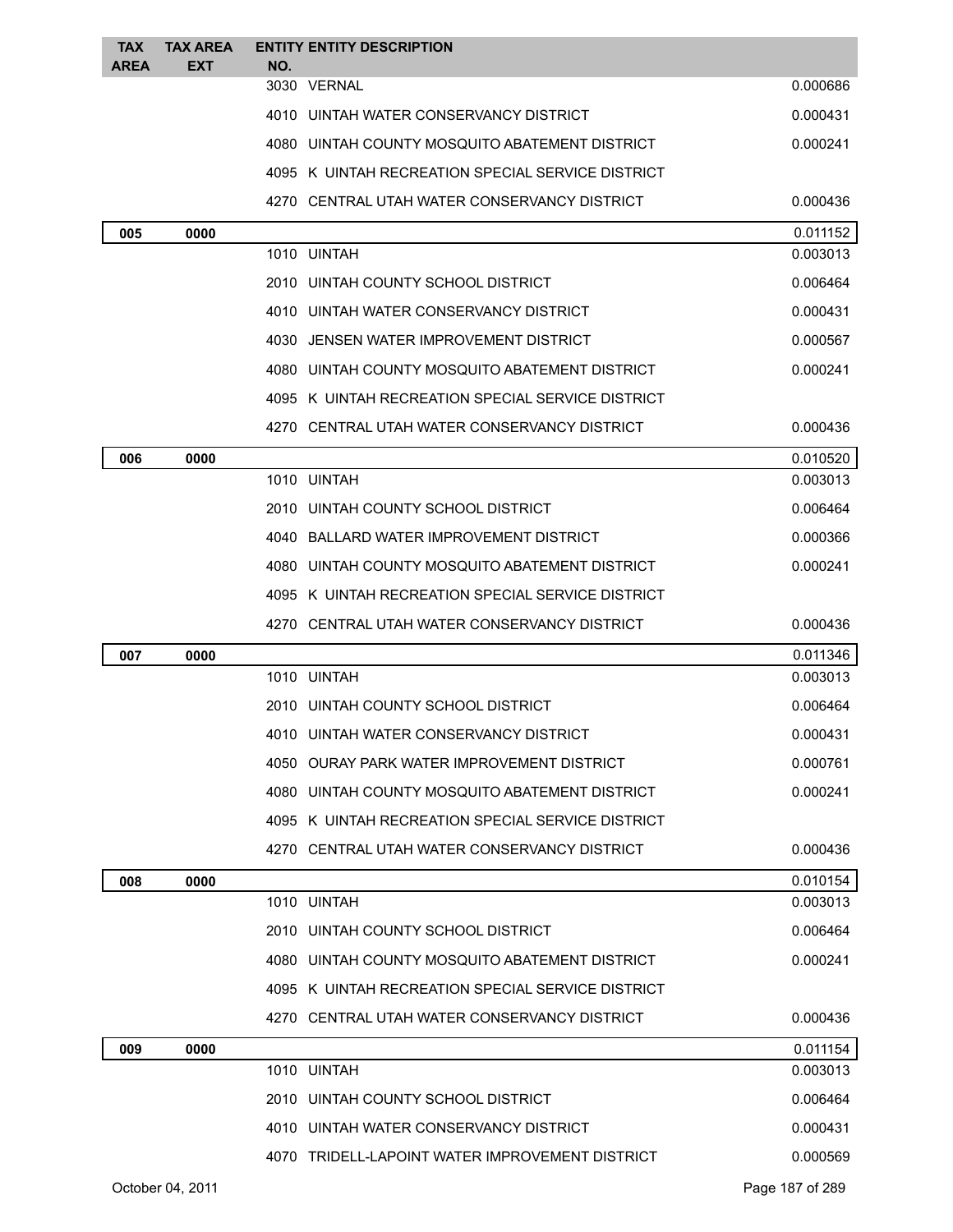| <b>TAX</b><br><b>AREA</b> | <b>TAX AREA</b><br><b>EXT</b> | NO. | <b>ENTITY ENTITY DESCRIPTION</b>                      |                      |
|---------------------------|-------------------------------|-----|-------------------------------------------------------|----------------------|
|                           |                               |     | 4080 UINTAH COUNTY MOSQUITO ABATEMENT DISTRICT        | 0.000241             |
|                           |                               |     | 4095 K UINTAH RECREATION SPECIAL SERVICE DISTRICT     |                      |
|                           |                               |     | 4270 CENTRAL UTAH WATER CONSERVANCY DISTRICT          | 0.000436             |
| 010                       | 0000                          |     |                                                       | 0.010723             |
|                           |                               |     | 1010 UINTAH                                           | 0.003013             |
|                           |                               |     | 2010 UINTAH COUNTY SCHOOL DISTRICT                    | 0.006464             |
|                           |                               |     | 4070 TRIDELL-LAPOINT WATER IMPROVEMENT DISTRICT       | 0.000569             |
|                           |                               |     | 4080 UINTAH COUNTY MOSQUITO ABATEMENT DISTRICT        | 0.000241             |
|                           |                               |     | 4095 K UINTAH RECREATION SPECIAL SERVICE DISTRICT     |                      |
|                           |                               |     | 4270 CENTRAL UTAH WATER CONSERVANCY DISTRICT          | 0.000436             |
| 011                       | 0000                          |     |                                                       | 0.012961             |
|                           |                               |     | 1010 UINTAH                                           | 0.003013             |
|                           |                               |     | 2010 UINTAH COUNTY SCHOOL DISTRICT                    | 0.006464             |
|                           |                               |     | 3010 BALLARD                                          | 0.002807             |
|                           |                               |     | 4080 UINTAH COUNTY MOSQUITO ABATEMENT DISTRICT        | 0.000241             |
|                           |                               |     | 4095 K UINTAH RECREATION SPECIAL SERVICE DISTRICT     |                      |
|                           |                               |     | 4270 CENTRAL UTAH WATER CONSERVANCY DISTRICT          | 0.000436             |
| 012                       | 0000                          |     | 1010 UINTAH                                           | 0.013327<br>0.003013 |
|                           |                               |     | 2010 UINTAH COUNTY SCHOOL DISTRICT                    | 0.006464             |
|                           |                               |     | 3010 BALLARD                                          | 0.002807             |
|                           |                               |     | 4040 BALLARD WATER IMPROVEMENT DISTRICT               | 0.000366             |
|                           |                               |     | 4080 UINTAH COUNTY MOSQUITO ABATEMENT DISTRICT        | 0.000241             |
|                           |                               |     | 4095 K UINTAH RECREATION SPECIAL SERVICE DISTRICT     |                      |
|                           |                               |     | 4270 CENTRAL UTAH WATER CONSERVANCY DISTRICT          | 0.000436             |
| 014                       | 0000                          |     |                                                       | 0.011171             |
|                           |                               |     | 1010 UINTAH                                           | 0.003013             |
|                           |                               |     | 2010 UINTAH COUNTY SCHOOL DISTRICT                    | 0.006464             |
|                           |                               |     | 3020 NAPLES                                           | 0.000355             |
|                           |                               |     | 4010 UINTAH WATER CONSERVANCY DISTRICT                | 0.000431             |
|                           |                               |     | 4060 ASHLEY VALLEY WATER & SEWER IMPROVEMENT DISTRICT | 0.000231             |
|                           |                               |     | 4080 UINTAH COUNTY MOSQUITO ABATEMENT DISTRICT        | 0.000241             |
|                           |                               |     | 4095 K UINTAH RECREATION SPECIAL SERVICE DISTRICT     |                      |
|                           |                               |     | 4270 CENTRAL UTAH WATER CONSERVANCY DISTRICT          | 0.000436             |
| 016                       | 0000                          |     |                                                       | 0.010585             |
|                           |                               |     | 1010 UINTAH                                           | 0.003013             |
|                           |                               |     | 2010 UINTAH COUNTY SCHOOL DISTRICT                    | 0.006464             |
|                           |                               |     | 4010 UINTAH WATER CONSERVANCY DISTRICT                | 0.000431             |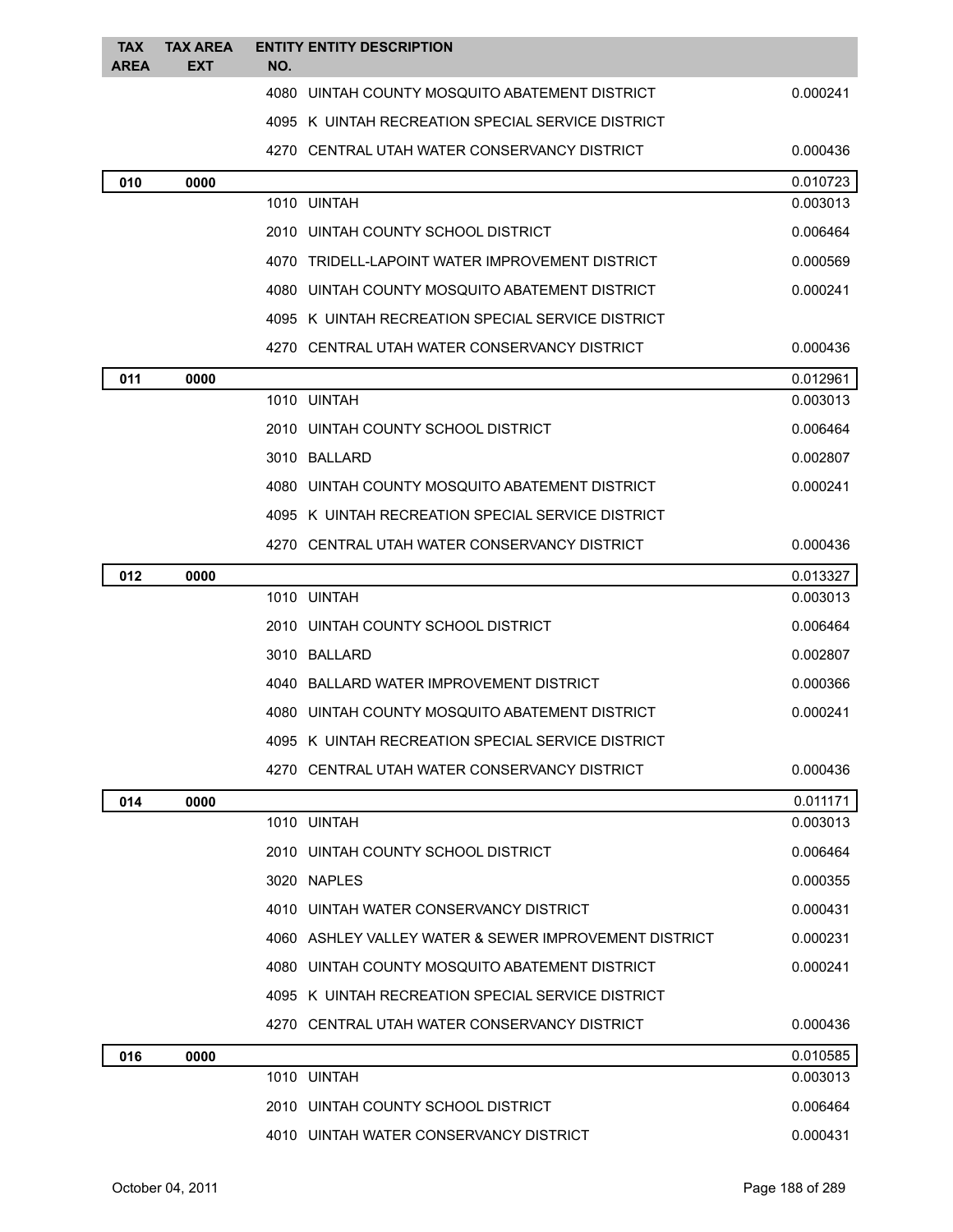| <b>TAX</b><br><b>AREA</b> | <b>TAX AREA</b><br><b>EXT</b> | NO. | <b>ENTITY ENTITY DESCRIPTION</b>                      |          |
|---------------------------|-------------------------------|-----|-------------------------------------------------------|----------|
|                           |                               |     | 4080 UINTAH COUNTY MOSQUITO ABATEMENT DISTRICT        | 0.000241 |
|                           |                               |     | 4095 K UINTAH RECREATION SPECIAL SERVICE DISTRICT     |          |
|                           |                               |     | 4270 CENTRAL UTAH WATER CONSERVANCY DISTRICT          | 0.000436 |
|                           |                               |     | 4290 JOHNSON WATER DISTRICT                           |          |
| 017                       | 0000                          |     |                                                       | 0.010154 |
|                           |                               |     | 1010 UINTAH                                           | 0.003013 |
|                           |                               |     | 2010 UINTAH COUNTY SCHOOL DISTRICT                    | 0.006464 |
|                           |                               |     | 4080 UINTAH COUNTY MOSQUITO ABATEMENT DISTRICT        | 0.000241 |
|                           |                               |     | 4095 K UINTAH RECREATION SPECIAL SERVICE DISTRICT     |          |
|                           |                               |     | 4270 CENTRAL UTAH WATER CONSERVANCY DISTRICT          | 0.000436 |
|                           |                               |     | 4290 JOHNSON WATER DISTRICT                           |          |
| 020                       | 0000                          |     |                                                       | 0.011171 |
|                           |                               |     | 1010 UINTAH                                           | 0.003013 |
|                           |                               |     | 2010 UINTAH COUNTY SCHOOL DISTRICT                    | 0.006464 |
|                           |                               |     | 3020 NAPLES                                           | 0.000355 |
|                           |                               |     | 4010 UINTAH WATER CONSERVANCY DISTRICT                | 0.000431 |
|                           |                               |     | 4060 ASHLEY VALLEY WATER & SEWER IMPROVEMENT DISTRICT | 0.000231 |
|                           |                               |     | 4080 UINTAH COUNTY MOSQUITO ABATEMENT DISTRICT        | 0.000241 |
|                           |                               |     | 4095 K UINTAH RECREATION SPECIAL SERVICE DISTRICT     |          |
|                           |                               |     | 4270 CENTRAL UTAH WATER CONSERVANCY DISTRICT          | 0.000436 |
| 022                       | 0000                          |     |                                                       | 0.011171 |
|                           |                               |     | 1010 UINTAH                                           | 0.003013 |
|                           |                               |     | 2010 UINTAH COUNTY SCHOOL DISTRICT                    | 0.006464 |
|                           |                               |     | 3020 NAPLES                                           | 0.000355 |
|                           |                               |     | 4010 UINTAH WATER CONSERVANCY DISTRICT                | 0.000431 |
|                           |                               |     | 4060 ASHLEY VALLEY WATER & SEWER IMPROVEMENT DISTRICT | 0.000231 |
|                           |                               |     | 4080 UINTAH COUNTY MOSQUITO ABATEMENT DISTRICT        | 0.000241 |
|                           |                               |     | 4090 HIGH COUNTRY SPECIAL IMPROVEMENT DISTRICT        |          |
|                           |                               |     | 4095 K UINTAH RECREATION SPECIAL SERVICE DISTRICT     |          |
|                           |                               |     | 4270 CENTRAL UTAH WATER CONSERVANCY DISTRICT          | 0.000436 |
| 024                       | 0000                          |     |                                                       | 0.011502 |
|                           |                               |     | 1010 UINTAH                                           | 0.003013 |
|                           |                               |     | 2010 UINTAH COUNTY SCHOOL DISTRICT                    | 0.006464 |
|                           |                               |     | 3030 VERNAL                                           | 0.000686 |
|                           |                               |     | 4010 UINTAH WATER CONSERVANCY DISTRICT                | 0.000431 |
|                           |                               |     | 4060 ASHLEY VALLEY WATER & SEWER IMPROVEMENT DISTRICT | 0.000231 |
|                           |                               |     | 4080 UINTAH COUNTY MOSQUITO ABATEMENT DISTRICT        | 0.000241 |
|                           |                               |     | 4095 K UINTAH RECREATION SPECIAL SERVICE DISTRICT     |          |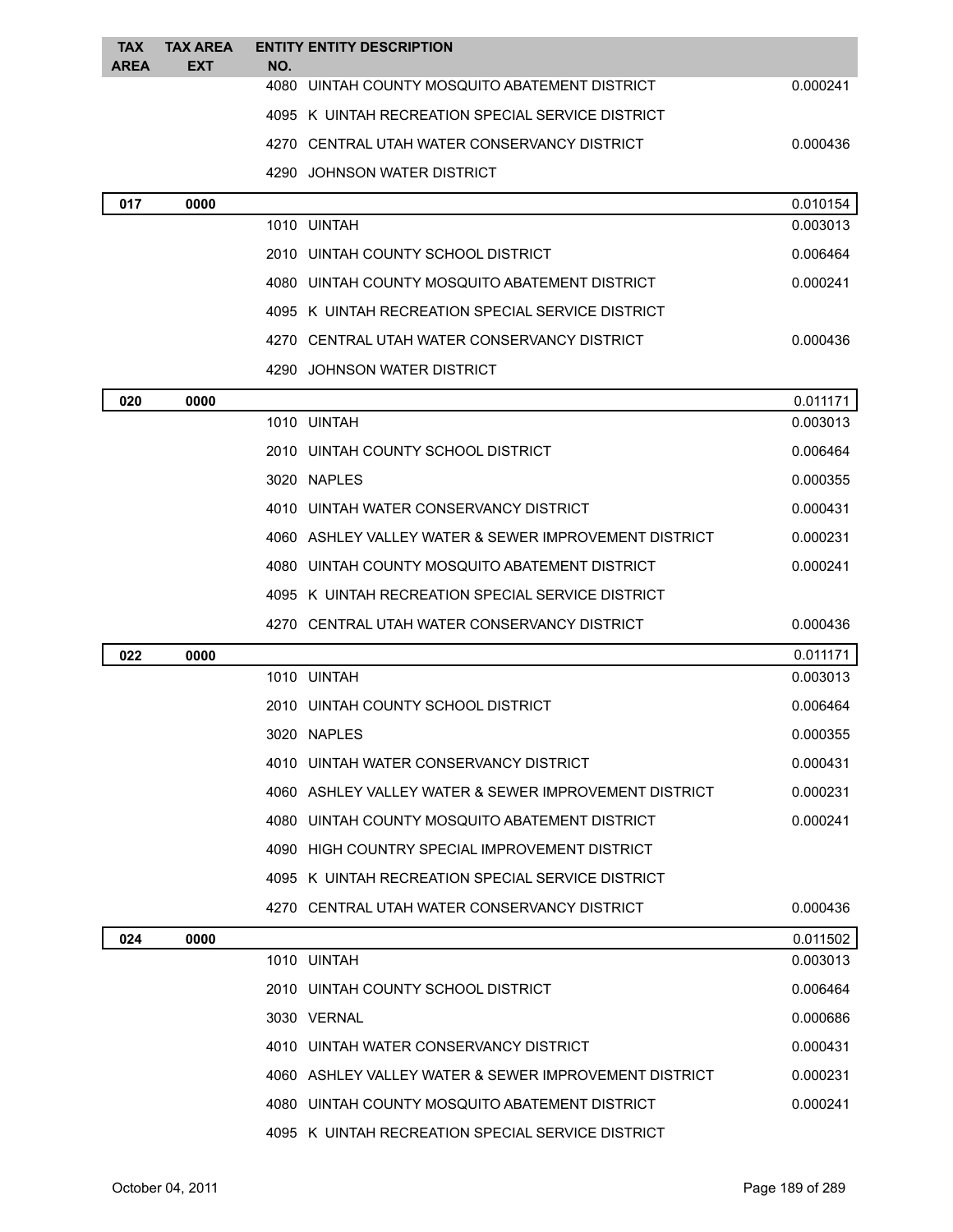| <b>TAX</b><br><b>AREA</b> | <b>TAX AREA</b><br><b>EXT</b> | NO. | <b>ENTITY ENTITY DESCRIPTION</b>                                                                     |          |
|---------------------------|-------------------------------|-----|------------------------------------------------------------------------------------------------------|----------|
|                           |                               |     | 4270 CENTRAL UTAH WATER CONSERVANCY DISTRICT                                                         | 0.000436 |
| 025                       | 0000                          |     |                                                                                                      | 0.011171 |
|                           |                               |     | 1010 UINTAH                                                                                          | 0.003013 |
|                           |                               |     | 2010 UINTAH COUNTY SCHOOL DISTRICT                                                                   | 0.006464 |
|                           |                               |     | 3020 NAPLES                                                                                          | 0.000355 |
|                           |                               |     | 4010 UINTAH WATER CONSERVANCY DISTRICT                                                               | 0.000431 |
|                           |                               |     | 4060 ASHLEY VALLEY WATER & SEWER IMPROVEMENT DISTRICT                                                | 0.000231 |
|                           |                               |     | 4080 UINTAH COUNTY MOSQUITO ABATEMENT DISTRICT                                                       | 0.000241 |
|                           |                               |     | 4095 K UINTAH RECREATION SPECIAL SERVICE DISTRICT                                                    |          |
|                           |                               |     | 4270 CENTRAL UTAH WATER CONSERVANCY DISTRICT                                                         | 0.000436 |
|                           |                               |     | 6040 AREA WITHDRAWN FROM NAPLES CITY                                                                 |          |
| 028                       | 0000                          |     |                                                                                                      | 0.011171 |
|                           |                               |     | 1010 UINTAH                                                                                          | 0.003013 |
|                           |                               |     | 2010 UINTAH COUNTY SCHOOL DISTRICT                                                                   | 0.006464 |
|                           |                               |     | 3020 NAPLES                                                                                          | 0.000355 |
|                           |                               |     | 4010 UINTAH WATER CONSERVANCY DISTRICT                                                               | 0.000431 |
|                           |                               |     | $1000 - 1010$ FM $111 - 11111$ FM $111 - 0$ of $110 - 011$ in $0.011$ in $111 - 0.07$ in $10 - 0.07$ | 0.00001  |

| 4060 ASHLEY VALLEY WATER & SEWER IMPROVEMENT DISTRICT | 0.000231 |
|-------------------------------------------------------|----------|
| 4080 UINTAH COUNTY MOSQUITO ABATEMENT DISTRICT        | 0.000241 |
| 4095 K UINTAH RECREATION SPECIAL SERVICE DISTRICT     |          |
| 4270 CENTRAL UTAH WATER CONSERVANCY DISTRICT          | 0.000436 |

## **UTAH COUNTY**

| 010 | 0000 |                                                   | 0.013150 |
|-----|------|---------------------------------------------------|----------|
|     |      | 1010 UTAH                                         | 0.001342 |
|     |      | 2010 ALPINE SCHOOL DISTRICT                       | 0.008812 |
|     |      | 3090 LEHI                                         | 0.002519 |
|     |      | 4020 LEHI METROPOLITAN WATER DISTRICT             | 0.000013 |
|     |      | 4080 NORTH UTAH COUNTY WATER CONSERVANCY DISTRICT | 0.000028 |
|     |      | TIMPANOGAS SPECIAL SERVICE DISTRICT<br>4100       |          |
|     |      | 4250 CENTRAL UTAH WATER CONSERVANCY               | 0.000436 |
| 010 | 0001 |                                                   | 0.013150 |
|     |      | 1010 UTAH                                         | 0.001342 |
|     |      | 2010 ALPINE SCHOOL DISTRICT                       | 0.008812 |
|     |      | 3090 LEHI                                         | 0.002519 |
|     |      | 4020 LEHI METROPOLITAN WATER DISTRICT             | 0.000013 |
|     |      | 4080 NORTH UTAH COUNTY WATER CONSERVANCY DISTRICT | 0.000028 |
|     |      | 4100 TIMPANOGAS SPECIAL SERVICE DISTRICT          |          |
|     |      | 4250 CENTRAL UTAH WATER CONSERVANCY               | 0.000436 |
| 010 | 0002 |                                                   | 0.013150 |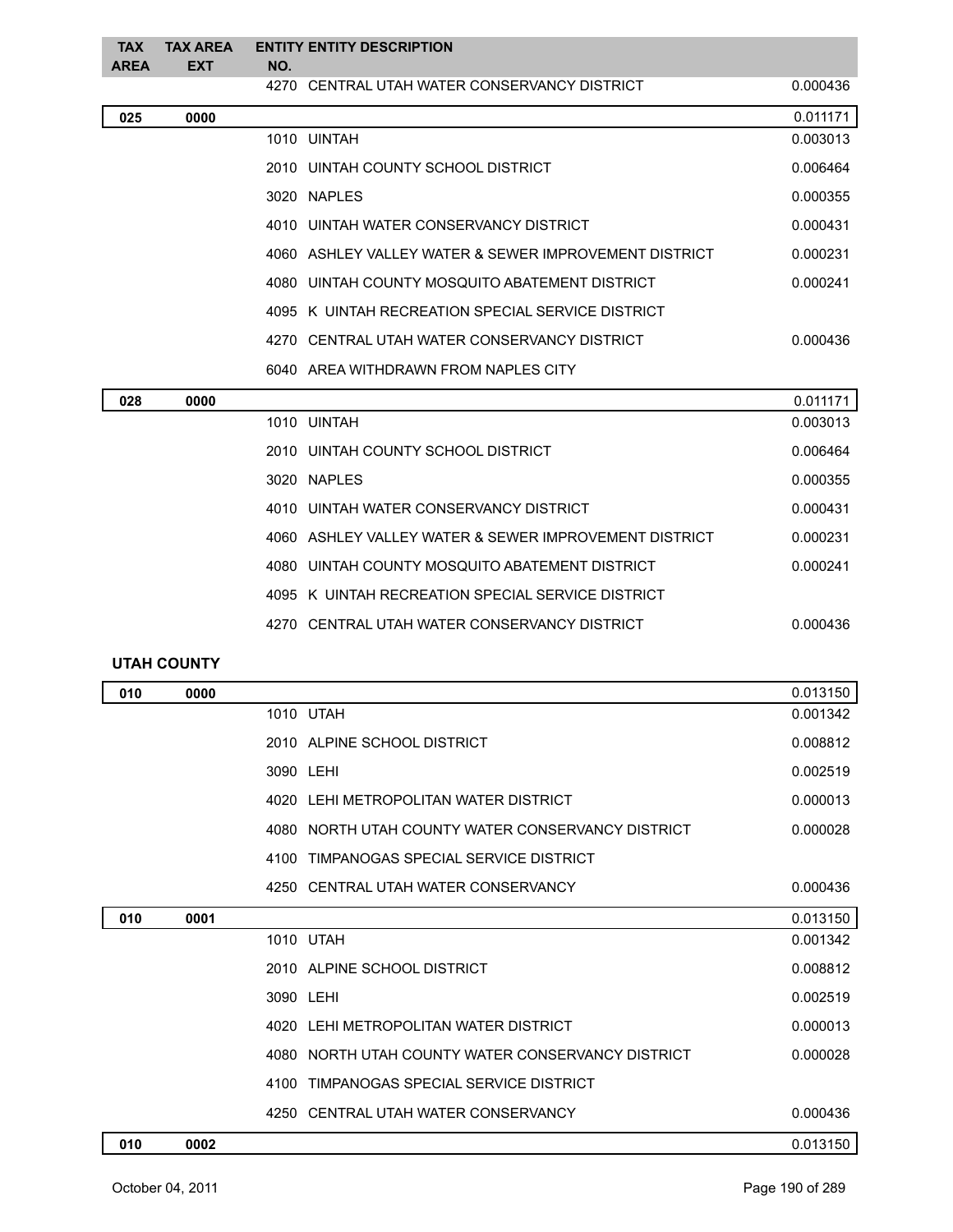| <b>TAX</b>  | <b>TAX AREA</b>  | <b>ENTITY ENTITY DESCRIPTION</b>                  |                 |
|-------------|------------------|---------------------------------------------------|-----------------|
| <b>AREA</b> | EXT              | NO.<br>1010 UTAH                                  | 0.001342        |
|             |                  | 2010 ALPINE SCHOOL DISTRICT                       | 0.008812        |
|             |                  | 3090 LEHI                                         | 0.002519        |
|             |                  | 4020 LEHI METROPOLITAN WATER DISTRICT             | 0.000013        |
|             |                  | 4080 NORTH UTAH COUNTY WATER CONSERVANCY DISTRICT | 0.000028        |
|             |                  | 4100 TIMPANOGAS SPECIAL SERVICE DISTRICT          |                 |
|             |                  | 4250 CENTRAL UTAH WATER CONSERVANCY               | 0.000436        |
| 010         | 0004             |                                                   | 0.013150        |
|             |                  | 1010 UTAH                                         | 0.001342        |
|             |                  | 2010 ALPINE SCHOOL DISTRICT                       | 0.008812        |
|             |                  | 3090 LEHI                                         | 0.002519        |
|             |                  | 4020 LEHI METROPOLITAN WATER DISTRICT             | 0.000013        |
|             |                  | 4080 NORTH UTAH COUNTY WATER CONSERVANCY DISTRICT | 0.000028        |
|             |                  | 4100 TIMPANOGAS SPECIAL SERVICE DISTRICT          |                 |
|             |                  | 4250 CENTRAL UTAH WATER CONSERVANCY               | 0.000436        |
| 011         | 0000             |                                                   | 0.013122        |
|             |                  | 1010 UTAH                                         | 0.001342        |
|             |                  | 2010 ALPINE SCHOOL DISTRICT                       | 0.008812        |
|             |                  | 3090 LEHI                                         | 0.002519        |
|             |                  | 4020 LEHI METROPOLITAN WATER DISTRICT             | 0.000013        |
|             |                  | 4250 CENTRAL UTAH WATER CONSERVANCY               | 0.000436        |
| 017         | 0000             |                                                   | 0.012614        |
|             |                  | 1010 UTAH                                         | 0.001342        |
|             |                  | 2010 ALPINE SCHOOL DISTRICT                       | 0.008812        |
|             |                  | 3045 DRAPER                                       | 0.001996        |
|             |                  | 4080 NORTH UTAH COUNTY WATER CONSERVANCY DISTRICT | 0.000028        |
|             |                  | 4250 CENTRAL UTAH WATER CONSERVANCY               | 0.000436        |
| 018         | 0000             |                                                   | 0.016841        |
|             |                  | 1010 UTAH                                         | 0.001342        |
|             |                  | 2010 ALPINE SCHOOL DISTRICT                       | 0.008812        |
|             |                  | 3045 DRAPER                                       | 0.001996        |
|             |                  | 4080 NORTH UTAH COUNTY WATER CONSERVANCY DISTRICT | 0.000028        |
|             |                  | 4100 TIMPANOGAS SPECIAL SERVICE DISTRICT          |                 |
|             |                  | 4145 JORDAN VALLEY WATER CONSERVANCY DISTRICT     | 0.000424        |
|             |                  | 4250 CENTRAL UTAH WATER CONSERVANCY               | 0.000436        |
|             |                  | 4305 TRAVERSE RIDGE SPECIAL SERVICE DISTRICT      | 0.003803        |
| 019         | 0000             |                                                   | 0.017240        |
|             |                  | 1010 UTAH                                         | 0.001342        |
|             |                  | 2010 ALPINE SCHOOL DISTRICT                       | 0.008812        |
|             | October 04, 2011 |                                                   | Page 191 of 289 |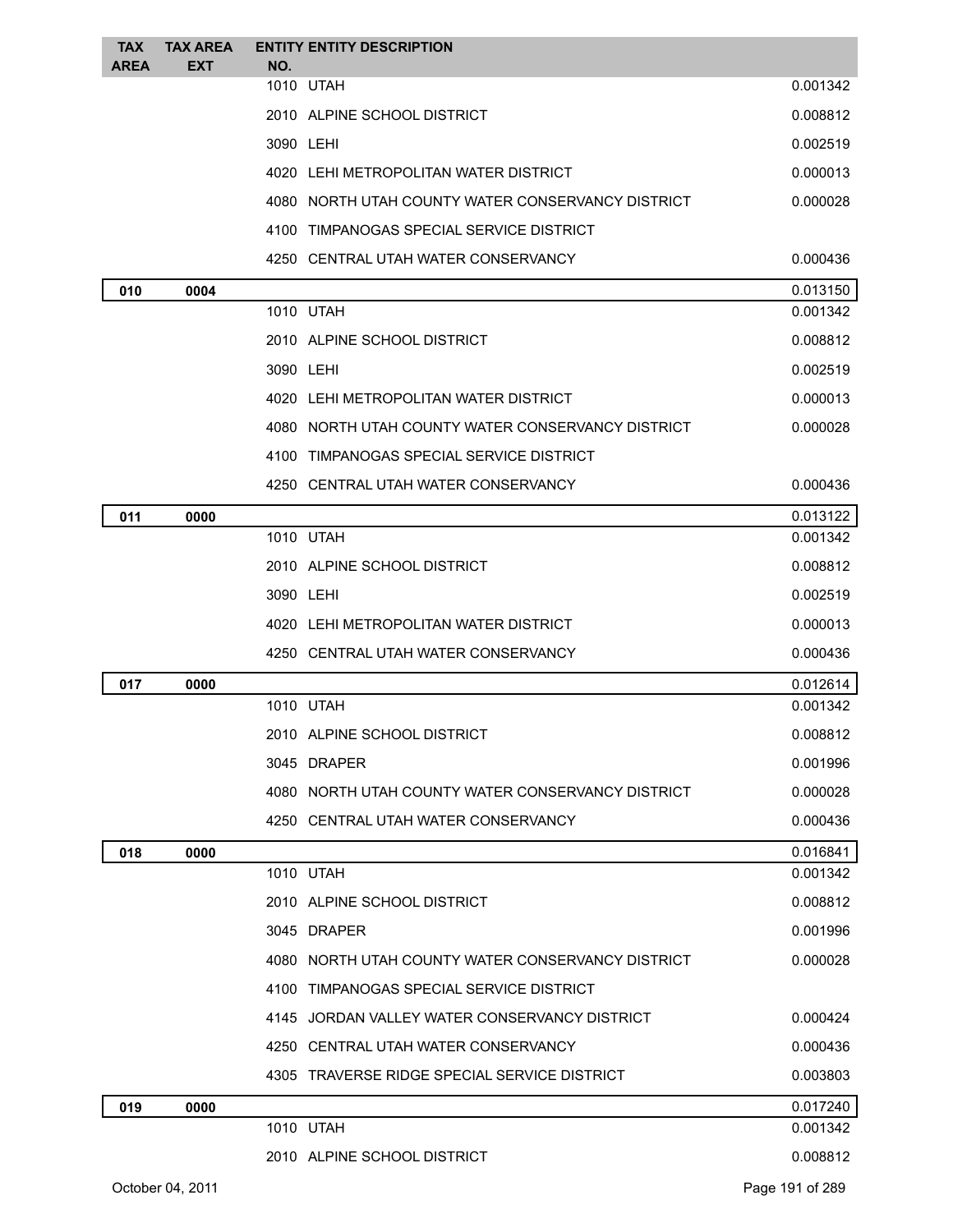| <b>TAX</b>  | <b>TAX AREA</b> | <b>ENTITY ENTITY DESCRIPTION</b>                  |          |
|-------------|-----------------|---------------------------------------------------|----------|
| <b>AREA</b> | EXT             | NO.                                               |          |
|             |                 | 3045 DRAPER                                       | 0.001996 |
|             |                 | 4080 NORTH UTAH COUNTY WATER CONSERVANCY DISTRICT | 0.000028 |
|             |                 | 4145 JORDAN VALLEY WATER CONSERVANCY DISTRICT     | 0.000424 |
|             |                 | 4250 CENTRAL UTAH WATER CONSERVANCY               | 0.000436 |
|             |                 | 4305 TRAVERSE RIDGE SPECIAL SERVICE DISTRICT      | 0.003803 |
|             |                 | 4320 SOUTH VALLEY SEWER DISTRICT                  | 0.000399 |
| 020         | 0001            |                                                   | 0.013299 |
|             |                 | 1010 UTAH                                         | 0.001342 |
|             |                 | 2010 ALPINE SCHOOL DISTRICT                       | 0.008812 |
|             |                 | 4080 NORTH UTAH COUNTY WATER CONSERVANCY DISTRICT | 0.000028 |
|             |                 | 4090 UTAH COUNTY SERVICE AREA #6                  | 0.001372 |
|             |                 | 4110 UTAH COUNTY SERVICE AREA#7                   | 0.000761 |
|             |                 | 4120 UTAH COUNTY SERVICE AREA#8                   | 0.000548 |
|             |                 | 4250 CENTRAL UTAH WATER CONSERVANCY               | 0.000436 |
|             |                 | 4315 ALPINE COVE WATER SPECIAL SERVICE DISTRICT   |          |
| 020         | 0002            |                                                   | 0.012831 |
|             |                 | 1010 UTAH                                         | 0.001342 |
|             |                 | 2010 ALPINE SCHOOL DISTRICT                       | 0.008812 |
|             |                 | 4080 NORTH UTAH COUNTY WATER CONSERVANCY DISTRICT | 0.000028 |
|             |                 | 4090 UTAH COUNTY SERVICE AREA #6                  | 0.001372 |
|             |                 | 4120 UTAH COUNTY SERVICE AREA #8                  | 0.000548 |
|             |                 | 4130 UTAH COUNTY SERVICE AREA #9                  | 0.000293 |
|             |                 | 4250 CENTRAL UTAH WATER CONSERVANCY               | 0.000436 |
| 020         | 0003            |                                                   | 0.013299 |
|             |                 | 1010 UTAH                                         | 0.001342 |
|             |                 | 2010 ALPINE SCHOOL DISTRICT                       | 0.008812 |
|             |                 | 4080 NORTH UTAH COUNTY WATER CONSERVANCY DISTRICT | 0.000028 |
|             |                 | 4090 UTAH COUNTY SERVICE AREA #6                  | 0.001372 |
|             |                 | 4110 UTAH COUNTY SERVICE AREA#7                   | 0.000761 |
|             |                 | 4120 UTAH COUNTY SERVICE AREA #8                  | 0.000548 |
|             |                 | 4250 CENTRAL UTAH WATER CONSERVANCY               | 0.000436 |
| 021         | 0000            |                                                   | 0.013771 |
|             |                 | 1010 UTAH                                         | 0.001342 |
|             |                 | 2010 ALPINE SCHOOL DISTRICT                       | 0.008812 |
|             |                 | 3040 CEDAR HILLS                                  | 0.003153 |
|             |                 | 4080 NORTH UTAH COUNTY WATER CONSERVANCY DISTRICT | 0.000028 |
|             |                 | 4100 TIMPANOGAS SPECIAL SERVICE DISTRICT          |          |
|             |                 | 4250 CENTRAL UTAH WATER CONSERVANCY               | 0.000436 |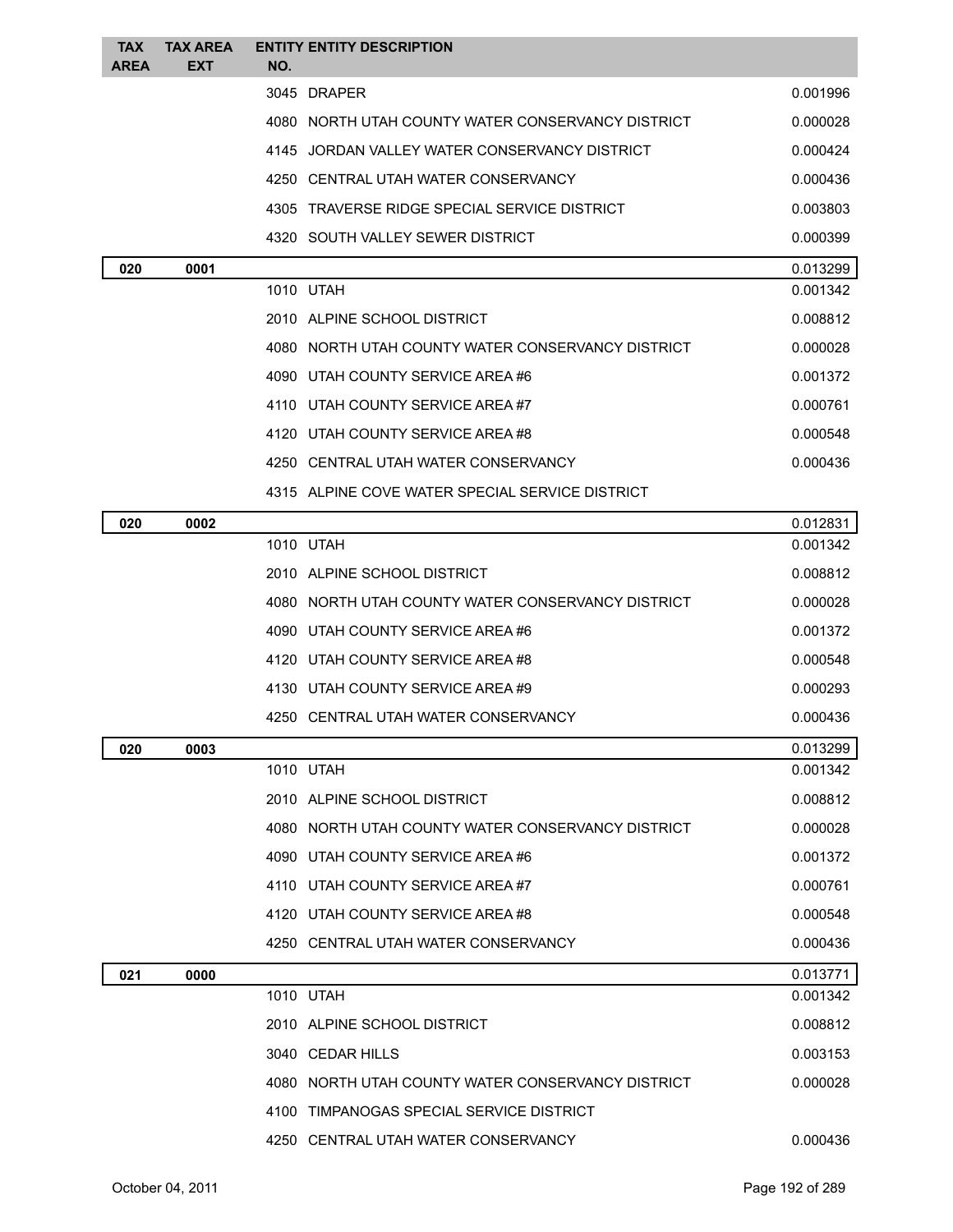| <b>TAX</b><br><b>AREA</b> | <b>TAX AREA</b><br><b>EXT</b> | <b>ENTITY ENTITY DESCRIPTION</b><br>NO.           |          |
|---------------------------|-------------------------------|---------------------------------------------------|----------|
| 021                       | 0001                          |                                                   | 0.013771 |
|                           |                               | 1010 UTAH                                         | 0.001342 |
|                           |                               | 2010 ALPINE SCHOOL DISTRICT                       | 0.008812 |
|                           |                               | 3040 CEDAR HILLS                                  | 0.003153 |
|                           |                               | 4080 NORTH UTAH COUNTY WATER CONSERVANCY DISTRICT | 0.000028 |
|                           |                               | 4250 CENTRAL UTAH WATER CONSERVANCY               | 0.000436 |
| 025                       | 0000                          |                                                   | 0.013150 |
|                           |                               | 1010 UTAH                                         | 0.001342 |
|                           |                               | 2010 ALPINE SCHOOL DISTRICT                       | 0.008812 |
|                           |                               | 3090 LEHI                                         | 0.002519 |
|                           |                               | 4020 LEHI METROPOLITAN WATER DISTRICT             | 0.000013 |
|                           |                               | 4080 NORTH UTAH COUNTY WATER CONSERVANCY DISTRICT | 0.000028 |
|                           |                               | 4100 TIMPANOGAS SPECIAL SERVICE DISTRICT          |          |
|                           |                               | 4250 CENTRAL UTAH WATER CONSERVANCY               | 0.000436 |
| 025                       | 0001                          |                                                   | 0.026130 |
|                           |                               | 1010 UTAH                                         | 0.002684 |
|                           |                               | 2010 ALPINE SCHOOL DISTRICT                       | 0.017624 |
|                           |                               | 4080 NORTH UTAH COUNTY WATER CONSERVANCY DISTRICT | 0.000056 |
|                           |                               | 4090 UTAH COUNTY SERVICE AREA #6                  | 0.002744 |
|                           |                               | 4110 UTAH COUNTY SERVICE AREA #7                  | 0.000761 |
|                           |                               | 4120 UTAH COUNTY SERVICE AREA #8                  | 0.001096 |
|                           |                               | 4130 UTAH COUNTY SERVICE AREA #9                  | 0.000293 |
|                           |                               | 4250 CENTRAL UTAH WATER CONSERVANCY               | 0.000872 |
| 030                       | 0001                          |                                                   | 0.012803 |
|                           |                               | 1010 UTAH                                         | 0.001342 |
|                           |                               | 2010 ALPINE SCHOOL DISTRICT                       | 0.008812 |
|                           |                               | 4090 UTAH COUNTY SERVICE AREA #6                  | 0.001372 |
|                           |                               | 4120 UTAH COUNTY SERVICE AREA #8                  | 0.000548 |
|                           |                               | 4130 UTAH COUNTY SERVICE AREA #9                  | 0.000293 |
|                           |                               | 4150 WHITE HILLS SPECIAL DISTRICT                 |          |
|                           |                               | 4250 CENTRAL UTAH WATER CONSERVANCY               | 0.000436 |
| 030                       | 0002                          |                                                   | 0.013271 |
|                           |                               | 1010 UTAH                                         | 0.001342 |
|                           |                               | 2010 ALPINE SCHOOL DISTRICT                       | 0.008812 |
|                           |                               | 4090 UTAH COUNTY SERVICE AREA #6                  | 0.001372 |
|                           |                               | 4110 UTAH COUNTY SERVICE AREA#7                   | 0.000761 |
|                           |                               | 4120 UTAH COUNTY SERVICE AREA #8                  | 0.000548 |
|                           |                               | 4150 WHITE HILLS SPECIAL DISTRICT                 |          |
|                           |                               | 4250 CENTRAL UTAH WATER CONSERVANCY               | 0.000436 |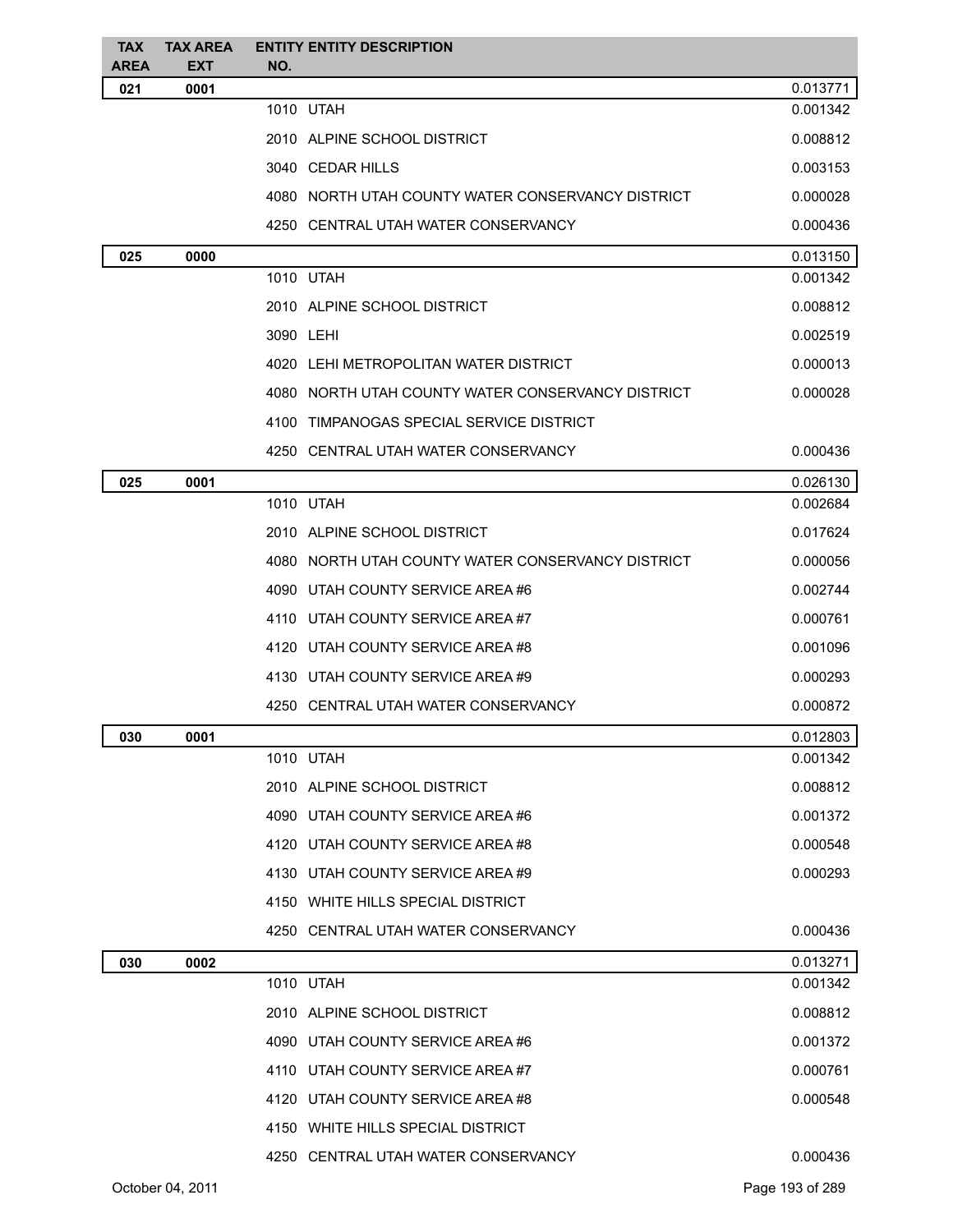| <b>TAX</b><br><b>AREA</b> | <b>TAX AREA</b><br><b>EXT</b> | <b>ENTITY ENTITY DESCRIPTION</b><br>NO.  |          |
|---------------------------|-------------------------------|------------------------------------------|----------|
| 035                       | 0001                          |                                          | 0.012803 |
|                           |                               | 1010 UTAH                                | 0.001342 |
|                           |                               | 2010 ALPINE SCHOOL DISTRICT              | 0.008812 |
|                           |                               | 4090 UTAH COUNTY SERVICE AREA #6         | 0.001372 |
|                           |                               | 4120 UTAH COUNTY SERVICE AREA#8          | 0.000548 |
|                           |                               | 4130 UTAH COUNTY SERVICE AREA #9         | 0.000293 |
|                           |                               | 4250 CENTRAL UTAH WATER CONSERVANCY      | 0.000436 |
| 035                       | 0002                          |                                          | 0.013271 |
|                           |                               | 1010 UTAH                                | 0.001342 |
|                           |                               | 2010 ALPINE SCHOOL DISTRICT              | 0.008812 |
|                           |                               | 4090 UTAH COUNTY SERVICE AREA #6         | 0.001372 |
|                           |                               | 4110 UTAH COUNTY SERVICE AREA#7          | 0.000761 |
|                           |                               | 4120 UTAH COUNTY SERVICE AREA#8          | 0.000548 |
|                           |                               | 4250 CENTRAL UTAH WATER CONSERVANCY      | 0.000436 |
| 035                       | 0003                          |                                          | 0.014263 |
|                           |                               | 1010 UTAH                                | 0.001342 |
|                           |                               | 2010 ALPINE SCHOOL DISTRICT              | 0.008812 |
|                           |                               | 4090 UTAH COUNTY SERVICE AREA #6         | 0.001372 |
|                           |                               | 4110 UTAH COUNTY SERVICE AREA#7          | 0.000761 |
|                           |                               | 4120 UTAH COUNTY SERVICE AREA #8         | 0.000548 |
|                           |                               | 4140 NORTH FORK SPECIAL SERVICE DISTRICT | 0.000992 |
|                           |                               | 4250 CENTRAL UTAH WATER CONSERVANCY      | 0.000436 |
| 038                       | 0000                          |                                          | 0.012226 |
|                           |                               | 1010 UTAH                                | 0.001342 |
|                           |                               | 2010 ALPINE SCHOOL DISTRICT              | 0.008812 |
|                           |                               | 3047 EAGLE MOUNTAIN                      | 0.001636 |
|                           |                               | 4100 TIMPANOGAS SPECIAL SERVICE DISTRICT |          |
|                           |                               | 4250 CENTRAL UTAH WATER CONSERVANCY      | 0.000436 |
| 038                       | 0001                          |                                          | 0.012226 |
|                           |                               | 1010 UTAH                                | 0.001342 |
|                           |                               | 2010 ALPINE SCHOOL DISTRICT              | 0.008812 |
|                           |                               | 3047 EAGLE MOUNTAIN                      | 0.001636 |
|                           |                               | 4250 CENTRAL UTAH WATER CONSERVANCY      | 0.000436 |
| 038                       | 0002                          |                                          | 0.024452 |
|                           |                               | 1010 UTAH                                | 0.002684 |
|                           |                               | 2010 ALPINE SCHOOL DISTRICT              | 0.017624 |
|                           |                               | 3047 EAGLE MOUNTAIN                      | 0.003272 |
|                           |                               | 4100 TIMPANOGAS SPECIAL SERVICE DISTRICT |          |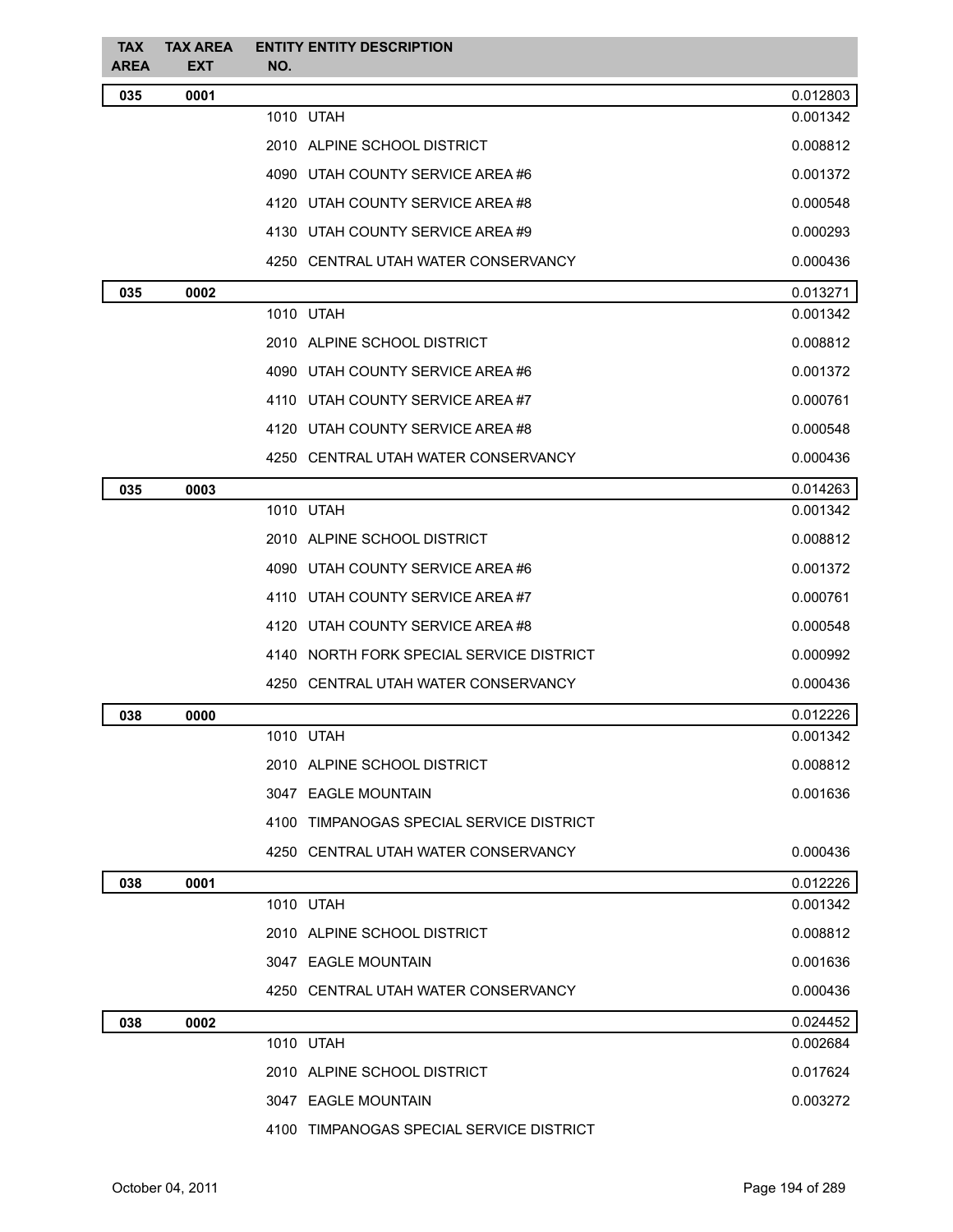| <b>TAX</b>  | <b>TAX AREA</b>   | <b>ENTITY ENTITY DESCRIPTION</b>                  |          |  |
|-------------|-------------------|---------------------------------------------------|----------|--|
| <b>AREA</b> | <b>EXT</b><br>NO. |                                                   |          |  |
|             |                   | 4150 WHITE HILLS SPECIAL DISTRICT                 |          |  |
|             |                   | 4250 CENTRAL UTAH WATER CONSERVANCY               | 0.000872 |  |
| 038         | 0003              |                                                   | 0.012226 |  |
|             |                   | 1010 UTAH                                         | 0.001342 |  |
|             |                   | 2010 ALPINE SCHOOL DISTRICT                       | 0.008812 |  |
|             |                   | 3047 EAGLE MOUNTAIN                               | 0.001636 |  |
|             |                   | 4250 CENTRAL UTAH WATER CONSERVANCY               | 0.000436 |  |
| 039         | 0000              |                                                   | 0.013710 |  |
|             |                   | 1010 UTAH                                         | 0.001342 |  |
|             |                   | 2010 ALPINE SCHOOL DISTRICT                       | 0.008812 |  |
|             |                   | 3075 SARATOGA SPRINGS                             | 0.003120 |  |
|             |                   | 4250 CENTRAL UTAH WATER CONSERVANCY               | 0.000436 |  |
| 040         | 0000              |                                                   | 0.012488 |  |
|             |                   | 1010 UTAH                                         | 0.001342 |  |
|             |                   | 2010 ALPINE SCHOOL DISTRICT                       | 0.008812 |  |
|             |                   | 3010 ALPINE                                       | 0.001870 |  |
|             |                   | 4080 NORTH UTAH COUNTY WATER CONSERVANCY DISTRICT | 0.000028 |  |
|             |                   | 4100 TIMPANOGAS SPECIAL SERVICE DISTRICT          |          |  |
|             |                   | 4250 CENTRAL UTAH WATER CONSERVANCY               | 0.000436 |  |
| 040         | 0001              |                                                   | 0.012488 |  |
|             |                   | 1010 UTAH                                         | 0.001342 |  |
|             |                   | 2010 ALPINE SCHOOL DISTRICT                       | 0.008812 |  |
|             |                   | 3010 ALPINE                                       | 0.001870 |  |
|             |                   | 4080 NORTH UTAH COUNTY WATER CONSERVANCY DISTRICT | 0.000028 |  |
|             |                   | 4250 CENTRAL UTAH WATER CONSERVANCY               | 0.000436 |  |
| 045         | 0000              |                                                   | 0.012622 |  |
|             |                   | 1010 UTAH                                         | 0.001342 |  |
|             |                   | 2010 ALPINE SCHOOL DISTRICT                       | 0.008812 |  |
|             |                   | 3080 HIGHLAND                                     | 0.002004 |  |
|             |                   | 4080 NORTH UTAH COUNTY WATER CONSERVANCY DISTRICT | 0.000028 |  |
|             |                   | 4100 TIMPANOGAS SPECIAL SERVICE DISTRICT          |          |  |
|             |                   | 4250 CENTRAL UTAH WATER CONSERVANCY               | 0.000436 |  |
| 045         | 0001              |                                                   | 0.012622 |  |
|             |                   | 1010 UTAH                                         | 0.001342 |  |
|             |                   | 2010 ALPINE SCHOOL DISTRICT                       | 0.008812 |  |
|             |                   | 3080 HIGHLAND                                     | 0.002004 |  |
|             |                   | 4080 NORTH UTAH COUNTY WATER CONSERVANCY DISTRICT | 0.000028 |  |
|             |                   | 4250 CENTRAL UTAH WATER CONSERVANCY               | 0.000436 |  |
| 050         | 0000              |                                                   | 0.011834 |  |
|             |                   |                                                   |          |  |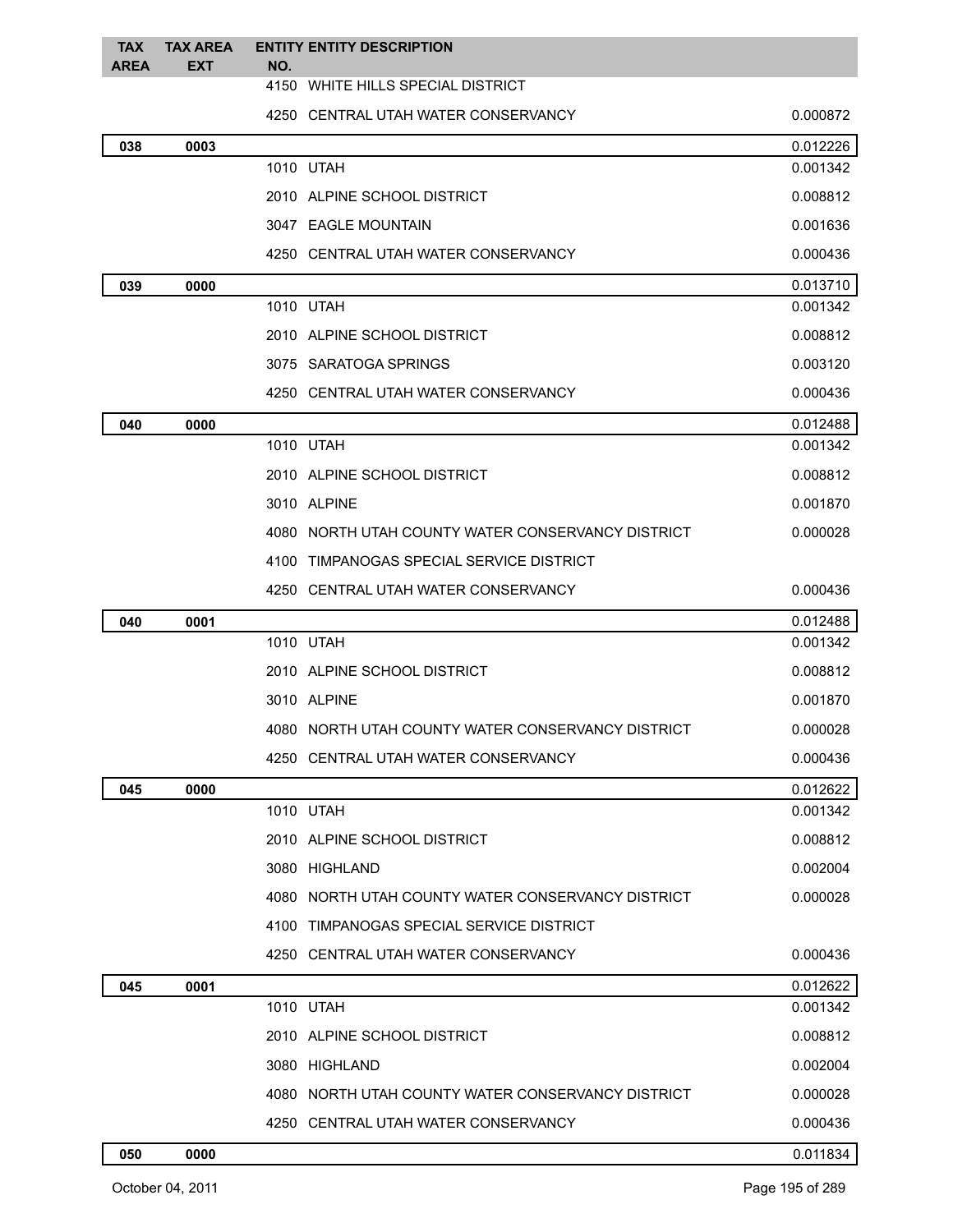| <b>TAX</b>  | <b>TAX AREA</b>     | <b>ENTITY ENTITY DESCRIPTION</b>                  |          |
|-------------|---------------------|---------------------------------------------------|----------|
| <b>AREA</b> | <b>EXT</b>          | NO.<br>1010 UTAH                                  | 0.001342 |
|             |                     | 2010 ALPINE SCHOOL DISTRICT                       | 0.008812 |
|             |                     | 3030 CEDAR FORT                                   | 0.001244 |
|             |                     | 4250 CENTRAL UTAH WATER CONSERVANCY               | 0.000436 |
| 052         | 0000                |                                                   | 0.013867 |
|             |                     | 1010 UTAH                                         | 0.001342 |
|             |                     | 2010 ALPINE SCHOOL DISTRICT                       | 0.008812 |
|             | 3047 EAGLE MOUNTAIN |                                                   | 0.001636 |
|             |                     | 4250 CENTRAL UTAH WATER CONSERVANCY               | 0.000436 |
|             |                     | 4380 POLE CANYON BASIC LOCAL DISTRICT             | 0.001641 |
| 052         | 0001                |                                                   | 0.013867 |
|             |                     | 1010 UTAH                                         | 0.001342 |
|             |                     | 2010 ALPINE SCHOOL DISTRICT                       | 0.008812 |
|             |                     | 3047 EAGLE MOUNTAIN                               | 0.001636 |
|             |                     | 4150 WHITE HILLS SPECIAL DISTRICT                 |          |
|             |                     | 4250 CENTRAL UTAH WATER CONSERVANCY               | 0.000436 |
|             |                     | 4380 POLE CANYON BASIC LOCAL DISTRICT             | 0.001641 |
| 055         | 0000                |                                                   | 0.012398 |
|             |                     | 1010 UTAH                                         | 0.001342 |
|             |                     | 2010 ALPINE SCHOOL DISTRICT                       | 0.008812 |
|             |                     | 3055 FAIRFIELD                                    | 0.001808 |
|             |                     | 4250 CENTRAL UTAH WATER CONSERVANCY               | 0.000436 |
| 056         | 0000                |                                                   | 0.012398 |
|             |                     | 1010 UTAH                                         | 0.001342 |
|             |                     | 2010 ALPINE SCHOOL DISTRICT                       | 0.008812 |
|             |                     | 3055 FAIRFIELD                                    | 0.001808 |
|             |                     | 4250 CENTRAL UTAH WATER CONSERVANCY               | 0.000436 |
|             |                     | 4300 FAIRFIELD CEMETERY MAINTENANCE DISTRICT      |          |
| 060         | 0000                |                                                   | 0.013412 |
|             |                     | 1010 UTAH                                         | 0.001342 |
|             |                     | 2010 ALPINE SCHOOL DISTRICT                       | 0.008812 |
|             |                     | 3020 AMERICAN FORK                                | 0.002794 |
|             |                     | 4010 AMERICAN FORK METROPOLITAN WATER DISTRICT    |          |
|             |                     | 4080 NORTH UTAH COUNTY WATER CONSERVANCY DISTRICT | 0.000028 |
|             |                     | 4250 CENTRAL UTAH WATER CONSERVANCY               | 0.000436 |
| 060         | 0001                |                                                   | 0.013412 |
|             |                     | 1010 UTAH                                         | 0.001342 |
|             |                     | 2010 ALPINE SCHOOL DISTRICT                       | 0.008812 |
|             |                     | 3020 AMERICAN FORK                                | 0.002794 |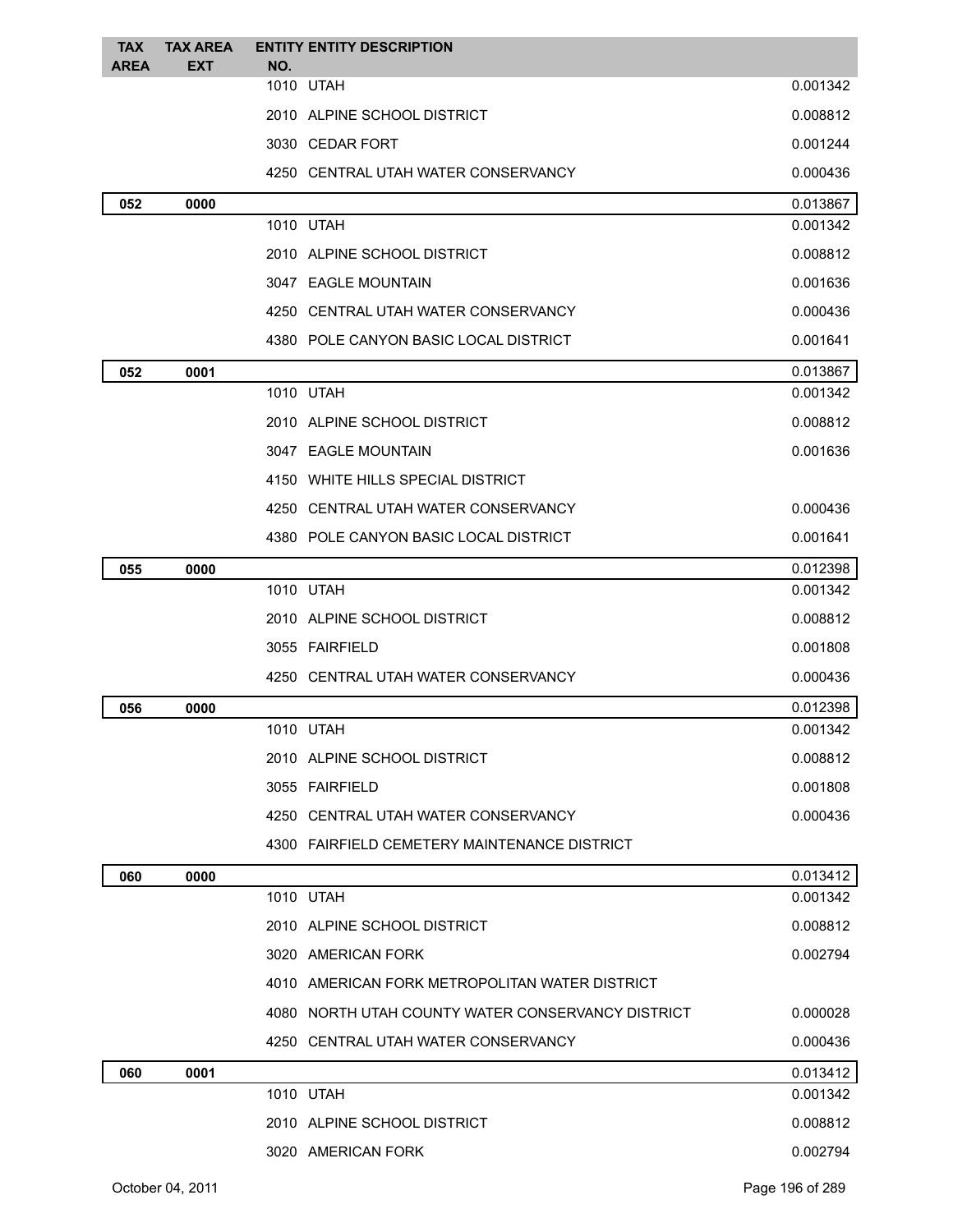| <b>TAX</b><br><b>AREA</b> | <b>TAX AREA</b><br><b>EXT</b> | <b>ENTITY ENTITY DESCRIPTION</b><br>NO.           |          |
|---------------------------|-------------------------------|---------------------------------------------------|----------|
|                           |                               | 4010 AMERICAN FORK METROPOLITAN WATER DISTRICT    |          |
|                           |                               | 4080 NORTH UTAH COUNTY WATER CONSERVANCY DISTRICT | 0.000028 |
|                           |                               | 4100 TIMPANOGAS SPECIAL SERVICE DISTRICT          |          |
|                           |                               | 4250 CENTRAL UTAH WATER CONSERVANCY               | 0.000436 |
| 060                       | 0002                          |                                                   | 0.013412 |
|                           |                               | 1010 UTAH                                         | 0.001342 |
|                           |                               | 2010 ALPINE SCHOOL DISTRICT                       | 0.008812 |
|                           |                               | 3020 AMERICAN FORK                                | 0.002794 |
|                           |                               | 4010 AMERICAN FORK METROPOLITAN WATER DISTRICT    |          |
|                           |                               | 4080 NORTH UTAH COUNTY WATER CONSERVANCY DISTRICT | 0.000028 |
|                           |                               | 4100 TIMPANOGAS SPECIAL SERVICE DISTRICT          |          |
|                           |                               | 4250 CENTRAL UTAH WATER CONSERVANCY               | 0.000436 |
| 060                       | 0003                          |                                                   | 0.013412 |
|                           |                               | 1010 UTAH                                         | 0.001342 |
|                           |                               | 2010 ALPINE SCHOOL DISTRICT                       | 0.008812 |
|                           |                               | 3020 AMERICAN FORK                                | 0.002794 |
|                           |                               | 4010 AMERICAN FORK METROPOLITAN WATER DISTRICT    |          |
|                           |                               | 4080 NORTH UTAH COUNTY WATER CONSERVANCY DISTRICT | 0.000028 |
|                           |                               | 4100 TIMPANOGAS SPECIAL SERVICE DISTRICT          |          |
|                           |                               | 4250 CENTRAL UTAH WATER CONSERVANCY               | 0.000436 |
| 060                       | 0004                          |                                                   | 0.013412 |
|                           |                               | 1010 UTAH                                         | 0.001342 |
|                           |                               | 2010 ALPINE SCHOOL DISTRICT                       | 0.008812 |
|                           |                               | 3020 AMERICAN FORK                                | 0.002794 |
|                           |                               | 4010 AMERICAN FORK METROPOLITAN WATER DISTRICT    |          |
|                           |                               | 4080 NORTH UTAH COUNTY WATER CONSERVANCY DISTRICT | 0.000028 |
|                           |                               | 4100 TIMPANOGAS SPECIAL SERVICE DISTRICT          |          |
|                           |                               | 4250 CENTRAL UTAH WATER CONSERVANCY               | 0.000436 |
| 060                       | 0005                          |                                                   | 0.013412 |
|                           |                               | 1010 UTAH                                         | 0.001342 |
|                           |                               | 2010 ALPINE SCHOOL DISTRICT                       | 0.008812 |
|                           |                               | 3020 AMERICAN FORK                                | 0.002794 |
|                           |                               | 4010 AMERICAN FORK METROPOLITAN WATER DISTRICT    |          |
|                           |                               | 4080 NORTH UTAH COUNTY WATER CONSERVANCY DISTRICT | 0.000028 |
|                           |                               | 4100 TIMPANOGAS SPECIAL SERVICE DISTRICT          |          |
|                           |                               | 4250 CENTRAL UTAH WATER CONSERVANCY               | 0.000436 |
| 070                       | 0000                          |                                                   | 0.012874 |
|                           |                               | 1010 UTAH                                         | 0.001342 |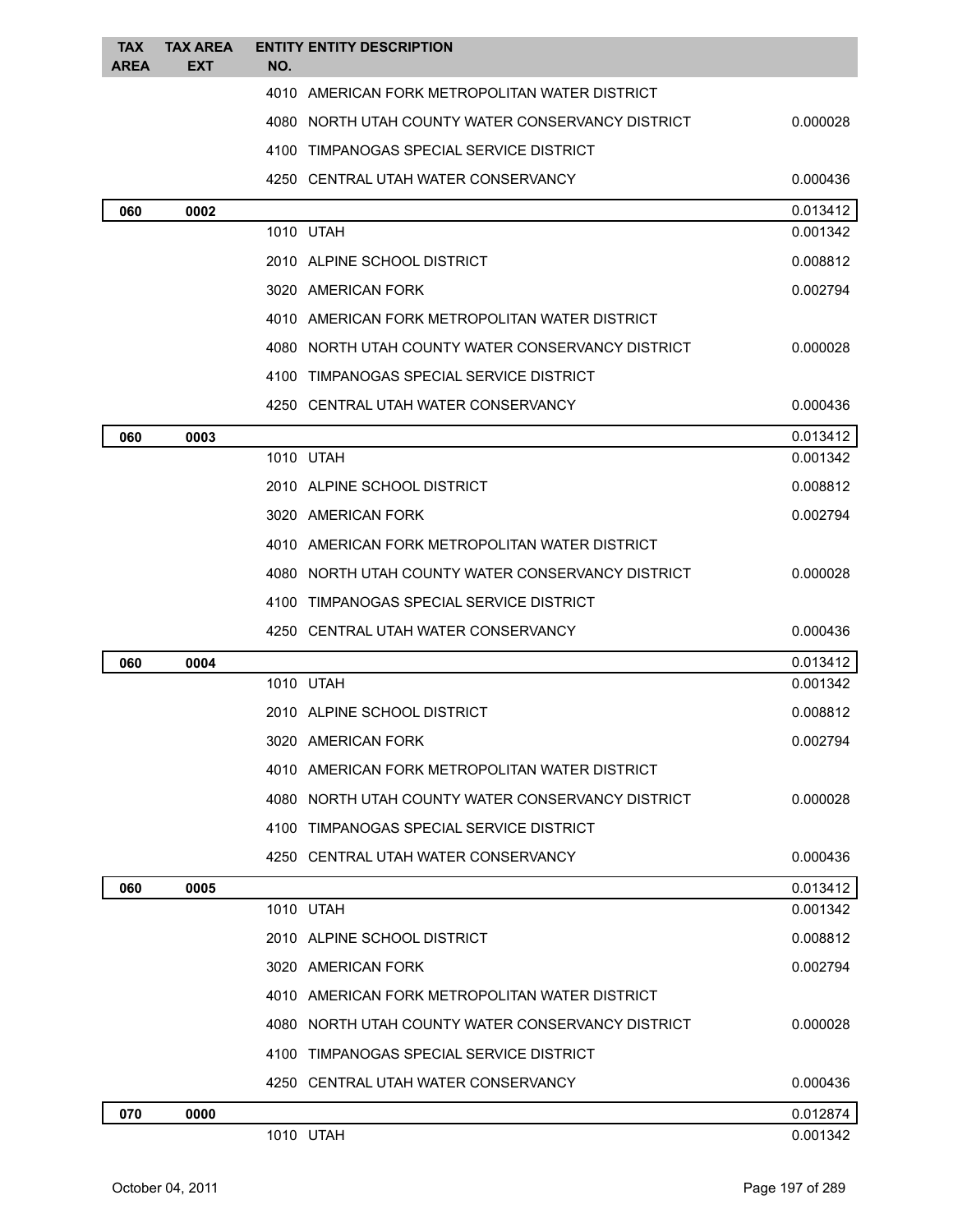| <b>TAX</b><br><b>AREA</b> | <b>TAX AREA</b><br><b>EXT</b> | NO. | <b>ENTITY ENTITY DESCRIPTION</b>                  |          |
|---------------------------|-------------------------------|-----|---------------------------------------------------|----------|
|                           |                               |     | 2010 ALPINE SCHOOL DISTRICT                       | 0.008812 |
|                           |                               |     | 3140 PLEASANT GROVE                               | 0.002256 |
|                           |                               |     | 4080 NORTH UTAH COUNTY WATER CONSERVANCY DISTRICT | 0.000028 |
|                           |                               |     | 4100 TIMPANOGAS SPECIAL SERVICE DISTRICT          |          |
|                           |                               |     | 4250 CENTRAL UTAH WATER CONSERVANCY               | 0.000436 |
| 070                       | 0001                          |     |                                                   | 0.012874 |
|                           |                               |     | 1010 UTAH                                         | 0.001342 |
|                           |                               |     | 2010 ALPINE SCHOOL DISTRICT                       | 0.008812 |
|                           |                               |     | 3140 PLEASANT GROVE                               | 0.002256 |
|                           |                               |     | 4080 NORTH UTAH COUNTY WATER CONSERVANCY DISTRICT | 0.000028 |
|                           |                               |     | 4100 TIMPANOGAS SPECIAL SERVICE DISTRICT          |          |
|                           |                               |     | 4250 CENTRAL UTAH WATER CONSERVANCY               | 0.000436 |
| 070                       | 0002                          |     |                                                   | 0.012874 |
|                           |                               |     | 1010 UTAH                                         | 0.001342 |
|                           |                               |     | 2010 ALPINE SCHOOL DISTRICT                       | 0.008812 |
|                           |                               |     | 3140 PLEASANT GROVE                               | 0.002256 |
|                           |                               |     | 4080 NORTH UTAH COUNTY WATER CONSERVANCY DISTRICT | 0.000028 |
|                           |                               |     | 4100 TIMPANOGAS SPECIAL SERVICE DISTRICT          |          |
|                           |                               |     | 4250 CENTRAL UTAH WATER CONSERVANCY               | 0.000436 |
| 080                       | 0000                          |     |                                                   | 0.012670 |
|                           |                               |     | 1010 UTAH                                         | 0.001342 |
|                           |                               |     | 2010 ALPINE SCHOOL DISTRICT                       | 0.008812 |
|                           |                               |     | 3100 LINDON                                       | 0.002080 |
|                           |                               |     | 4030 LINDON METROPOLITAN WATER DISTRICT           |          |
|                           |                               |     | 4250 CENTRAL UTAH WATER CONSERVANCY               | 0.000436 |
| 080                       | 0001                          |     |                                                   | 0.012670 |
|                           |                               |     | 1010 UTAH                                         | 0.001342 |
|                           |                               |     | 2010 ALPINE SCHOOL DISTRICT                       | 0.008812 |
|                           |                               |     | 3100 LINDON                                       | 0.002080 |
|                           |                               |     | 4030 LINDON METROPOLITAN WATER DISTRICT           |          |
|                           |                               |     | 4250 CENTRAL UTAH WATER CONSERVANCY               | 0.000436 |
| 080                       | 0002                          |     |                                                   | 0.012670 |
|                           |                               |     | 1010 UTAH                                         | 0.001342 |
|                           |                               |     | 2010 ALPINE SCHOOL DISTRICT                       | 0.008812 |
|                           |                               |     | 3100 LINDON                                       | 0.002080 |
|                           |                               |     | 4030 LINDON METROPOLITAN WATER DISTRICT           |          |
|                           |                               |     | 4250 CENTRAL UTAH WATER CONSERVANCY               | 0.000436 |
| 080                       | 0003                          |     |                                                   | 0.012670 |
|                           |                               |     | 1010 UTAH                                         | 0.001342 |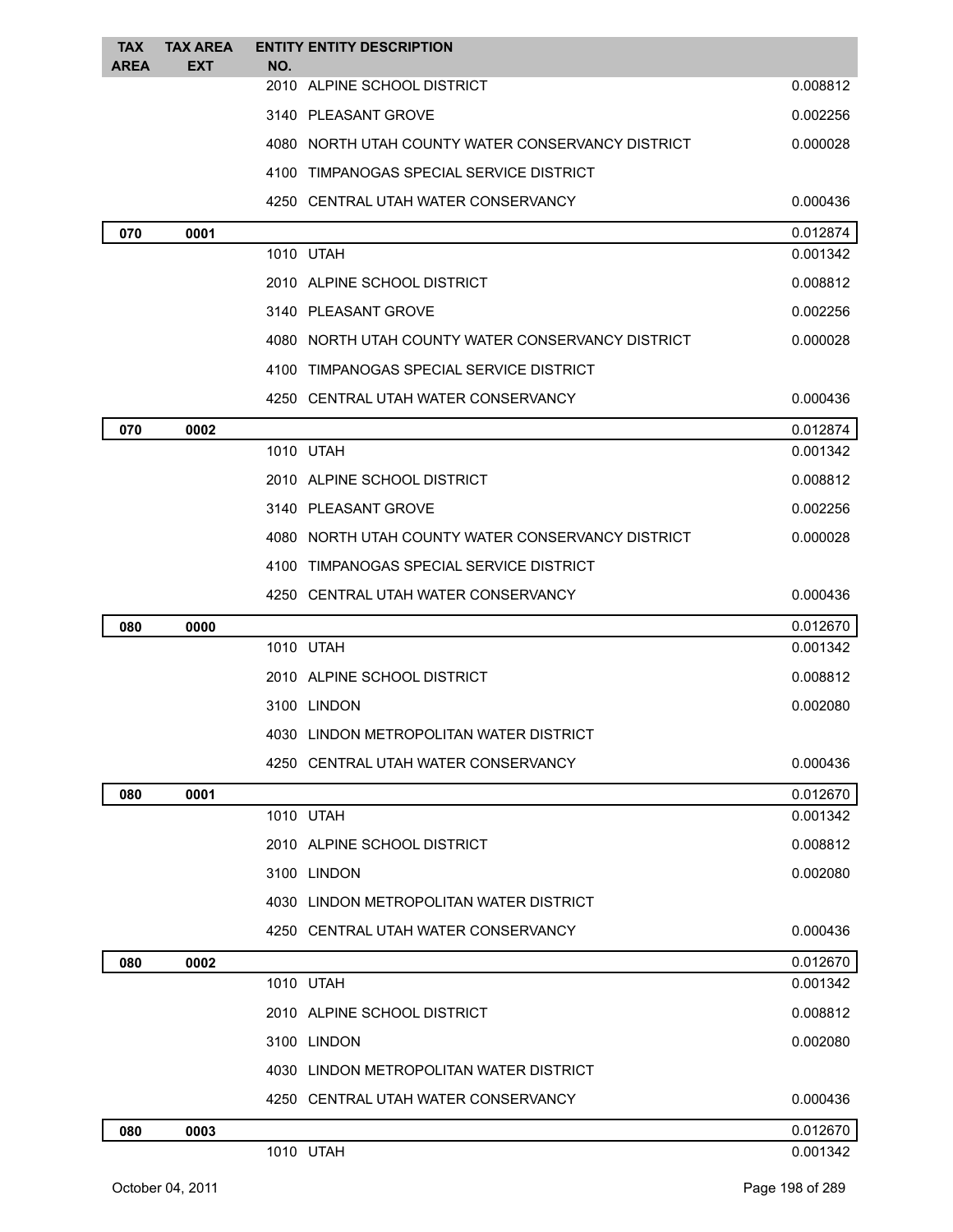| <b>TAX</b>  | <b>TAX AREA</b> | <b>ENTITY ENTITY DESCRIPTION</b>                  |                      |
|-------------|-----------------|---------------------------------------------------|----------------------|
| <b>AREA</b> | <b>EXT</b>      | NO.                                               |                      |
|             |                 | 2010 ALPINE SCHOOL DISTRICT                       | 0.008812             |
|             |                 | 3100 LINDON                                       | 0.002080             |
|             |                 | 4030 LINDON METROPOLITAN WATER DISTRICT           |                      |
|             |                 | 4250 CENTRAL UTAH WATER CONSERVANCY               | 0.000436             |
| 080         | 0004            |                                                   | 0.012670             |
|             |                 | 1010 UTAH                                         | 0.001342             |
|             |                 | 2010 ALPINE SCHOOL DISTRICT                       | 0.008812             |
|             |                 | 3100 LINDON                                       | 0.002080             |
|             |                 | 4030 LINDON METROPOLITAN WATER DISTRICT           |                      |
|             |                 | 4250 CENTRAL UTAH WATER CONSERVANCY               | 0.000436             |
| 085         | 0000            | 1010 UTAH                                         | 0.012698<br>0.001342 |
|             |                 | 2010 ALPINE SCHOOL DISTRICT                       | 0.008812             |
|             |                 | 3100 LINDON                                       | 0.002080             |
|             |                 | 4030 LINDON METROPOLITAN WATER DISTRICT           |                      |
|             |                 |                                                   |                      |
|             |                 | 4080 NORTH UTAH COUNTY WATER CONSERVANCY DISTRICT | 0.000028             |
|             |                 | 4250 CENTRAL UTAH WATER CONSERVANCY               | 0.000436             |
| 085         | 0001            | 1010 UTAH                                         | 0.012698<br>0.001342 |
|             |                 | 2010 ALPINE SCHOOL DISTRICT                       | 0.008812             |
|             |                 | 3100 LINDON                                       | 0.002080             |
|             |                 | 4030 LINDON METROPOLITAN WATER DISTRICT           |                      |
|             |                 | 4080 NORTH UTAH COUNTY WATER CONSERVANCY DISTRICT | 0.000028             |
|             |                 | 4250 CENTRAL UTAH WATER CONSERVANCY               | 0.000436             |
|             |                 |                                                   |                      |
| 090         | 0000            | 1010 UTAH                                         | 0.012508<br>0.001342 |
|             |                 | 2010 ALPINE SCHOOL DISTRICT                       | 0.008812             |
|             |                 | 3120 OREM                                         | 0.001879             |
|             |                 | 4040 OREM METROPOLITAN WATER DISTRICT             | 0.000039             |
|             |                 | 4250 CENTRAL UTAH WATER CONSERVANCY               | 0.000436             |
| 090         | 0001            |                                                   | 0.012508             |
|             |                 | 1010 UTAH                                         | 0.001342             |
|             |                 | 2010 ALPINE SCHOOL DISTRICT                       | 0.008812             |
|             |                 | 3120 OREM                                         | 0.001879             |
|             |                 | 4040 OREM METROPOLITAN WATER DISTRICT             | 0.000039             |
|             |                 | 4250 CENTRAL UTAH WATER CONSERVANCY               | 0.000436             |
| 090         | 0002            |                                                   | 0.012508             |
|             |                 | 1010 UTAH                                         | 0.001342             |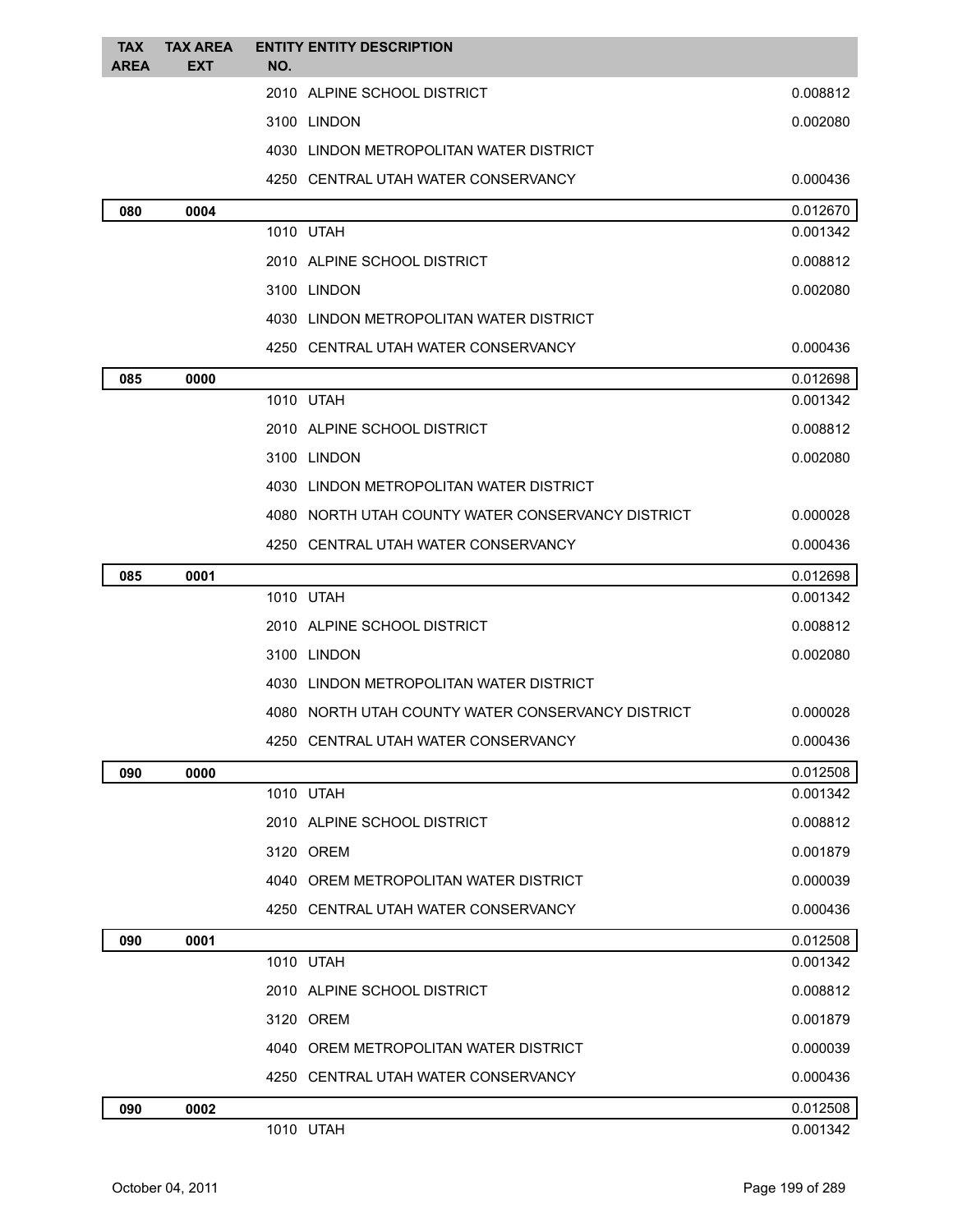| <b>TAX</b>  | <b>TAX AREA</b> | <b>ENTITY ENTITY DESCRIPTION</b>         |          |
|-------------|-----------------|------------------------------------------|----------|
| <b>AREA</b> | <b>EXT</b>      | NO.<br>2010 ALPINE SCHOOL DISTRICT       | 0.008812 |
|             |                 | 3120 OREM                                | 0.001879 |
|             |                 | 4040 OREM METROPOLITAN WATER DISTRICT    | 0.000039 |
|             |                 | 4250 CENTRAL UTAH WATER CONSERVANCY      | 0.000436 |
| 090         | 0003            |                                          | 0.012508 |
|             |                 | 1010 UTAH                                | 0.001342 |
|             |                 | 2010 ALPINE SCHOOL DISTRICT              | 0.008812 |
|             |                 | 3120 OREM                                | 0.001879 |
|             |                 | 4040 OREM METROPOLITAN WATER DISTRICT    | 0.000039 |
|             |                 | 4250 CENTRAL UTAH WATER CONSERVANCY      | 0.000436 |
| 090         | 0004            |                                          | 0.012508 |
|             |                 | 1010 UTAH                                | 0.001342 |
|             |                 | 2010 ALPINE SCHOOL DISTRICT              | 0.008812 |
|             |                 | 3120 OREM                                | 0.001879 |
|             |                 | 4040 OREM METROPOLITAN WATER DISTRICT    | 0.000039 |
|             |                 | 4250 CENTRAL UTAH WATER CONSERVANCY      | 0.000436 |
| 090         | 0005            |                                          | 0.012508 |
|             |                 | 1010 UTAH                                | 0.001342 |
|             |                 | 2010 ALPINE SCHOOL DISTRICT              | 0.008812 |
|             |                 | 3120 OREM                                | 0.001879 |
|             |                 | 4040 OREM METROPOLITAN WATER DISTRICT    | 0.000039 |
|             |                 | 4250 CENTRAL UTAH WATER CONSERVANCY      | 0.000436 |
| 090         | 0006            |                                          | 0.012508 |
|             |                 | 1010 UTAH                                | 0.001342 |
|             |                 | 2010 ALPINE SCHOOL DISTRICT              | 0.008812 |
|             |                 | 3120 OREM                                | 0.001879 |
|             |                 | 4040 OREM METROPOLITAN WATER DISTRICT    | 0.000039 |
|             |                 | 4250 CENTRAL UTAH WATER CONSERVANCY      | 0.000436 |
| 090         | 0007            |                                          | 0.012508 |
|             |                 | 1010 UTAH                                | 0.001342 |
|             |                 | 2010 ALPINE SCHOOL DISTRICT              | 0.008812 |
|             |                 | 3120 OREM                                | 0.001879 |
|             |                 | 4040 OREM METROPOLITAN WATER DISTRICT    | 0.000039 |
|             |                 | 4250   CENTRAL UTAH WATER CONSERVANCY    | 0.000436 |
| 095         | 0000            |                                          | 0.012839 |
|             |                 | 1010 UTAH                                | 0.001342 |
|             |                 | 2010 ALPINE SCHOOL DISTRICT              | 0.008812 |
|             |                 | 3195 VINEYARD                            | 0.002249 |
|             |                 | 4100 TIMPANOGAS SPECIAL SERVICE DISTRICT |          |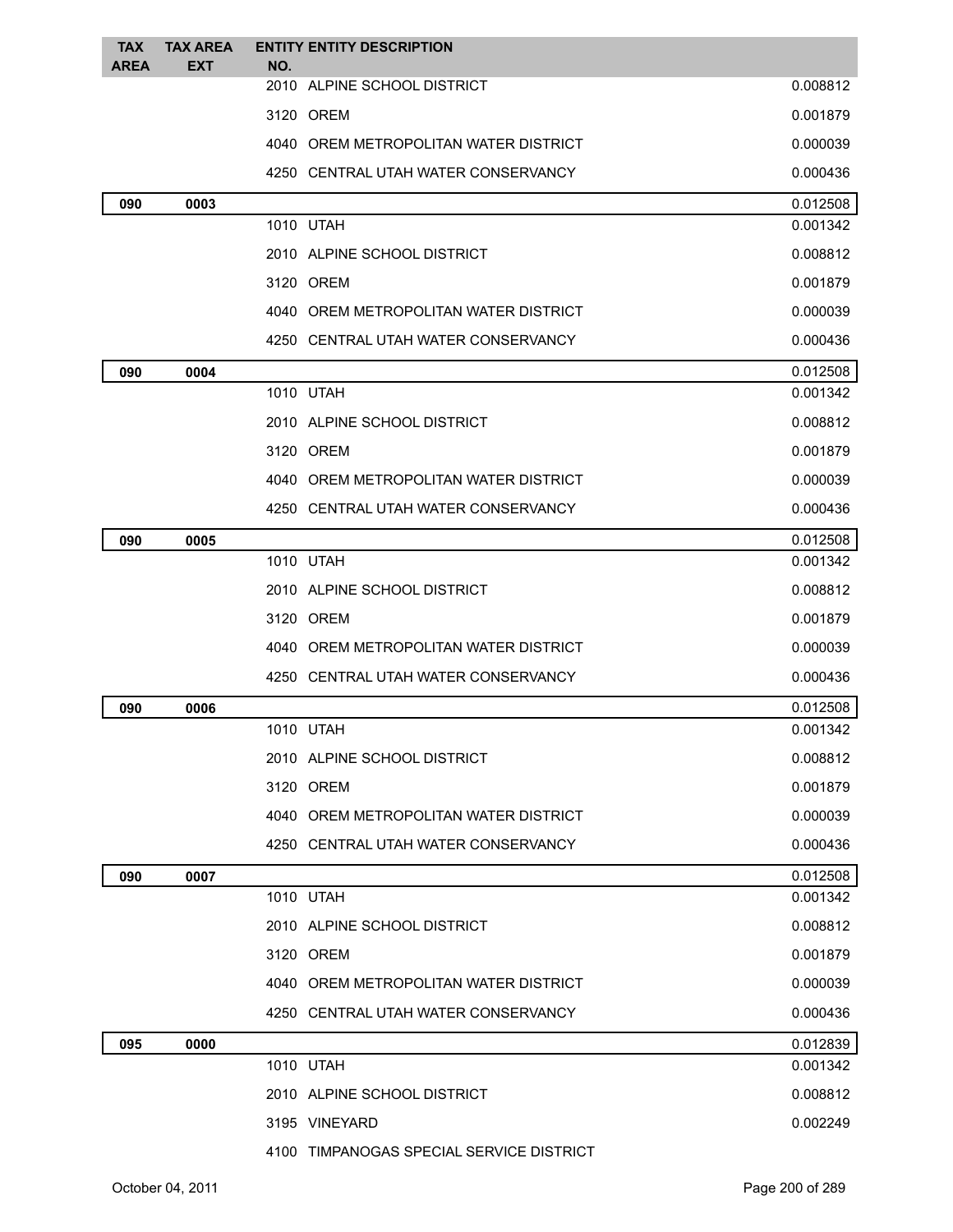| <b>TAX</b><br><b>AREA</b> | <b>TAX AREA</b><br><b>EXT</b> | <b>ENTITY ENTITY DESCRIPTION</b><br>NO.           |          |
|---------------------------|-------------------------------|---------------------------------------------------|----------|
|                           |                               | 4250 CENTRAL UTAH WATER CONSERVANCY               | 0.000436 |
| 096                       | 0001                          |                                                   | 0.012867 |
|                           |                               | 1010 UTAH                                         | 0.001342 |
|                           |                               | 2010 ALPINE SCHOOL DISTRICT                       | 0.008812 |
|                           |                               | 3195 VINEYARD                                     | 0.002249 |
|                           |                               | 4080 NORTH UTAH COUNTY WATER CONSERVANCY DISTRICT | 0.000028 |
|                           |                               | 4100 TIMPANOGAS SPECIAL SERVICE DISTRICT          |          |
|                           |                               | 4250 CENTRAL UTAH WATER CONSERVANCY               | 0.000436 |
| 103                       | 0000                          |                                                   | 0.013795 |
|                           |                               | 1010 UTAH                                         | 0.001342 |
|                           |                               | 2010 ALPINE SCHOOL DISTRICT                       | 0.008812 |
|                           |                               | 4090 UTAH COUNTY SERVICE AREA #6                  | 0.001372 |
|                           |                               | 4120 UTAH COUNTY SERVICE AREA #8                  | 0.000548 |
|                           |                               | 4130 UTAH COUNTY SERVICE AREA #9                  | 0.000293 |
|                           |                               | 4140 NORTH FORK SPECIAL SERVICE DISTRICT          | 0.000992 |
|                           |                               | 4250 CENTRAL UTAH WATER CONSERVANCY               | 0.000436 |
| 107                       | 0000                          |                                                   | 0.013564 |
|                           |                               | 1010 UTAH                                         | 0.001342 |
|                           |                               | 2010 ALPINE SCHOOL DISTRICT                       | 0.008812 |
|                           |                               | 4090 UTAH COUNTY SERVICE AREA #6                  | 0.001372 |
|                           |                               | 4110 UTAH COUNTY SERVICE AREA#7                   | 0.000761 |
|                           |                               | 4120 UTAH COUNTY SERVICE AREA#8                   | 0.000548 |
|                           |                               | 4130 UTAH COUNTY SERVICE AREA #9                  | 0.000293 |
|                           |                               | 4250 CENTRAL UTAH WATER CONSERVANCY               | 0.000436 |
| 110                       | 0000                          |                                                   | 0.011774 |
|                           |                               | 1010 UTAH                                         | 0.001342 |
|                           |                               | 2020 PROVO CITY SCHOOL DISTRICT                   | 0.007153 |
|                           |                               | 3150 PROVO                                        | 0.002843 |
|                           |                               | 4060 PROVO METROPOLITAN WATER DISTRICT            |          |
|                           |                               | 4250 CENTRAL UTAH WATER CONSERVANCY               | 0.000436 |
| 110                       | 0001                          |                                                   | 0.011774 |
|                           |                               | 1010 UTAH                                         | 0.001342 |
|                           |                               | 2020 PROVO CITY SCHOOL DISTRICT                   | 0.007153 |
|                           |                               | 3150 PROVO                                        | 0.002843 |
|                           |                               | 4060 PROVO METROPOLITAN WATER DISTRICT            |          |
|                           |                               | 4250 CENTRAL UTAH WATER CONSERVANCY               | 0.000436 |
| 110                       | 0002                          |                                                   | 0.011774 |
|                           |                               | 1010 UTAH                                         | 0.001342 |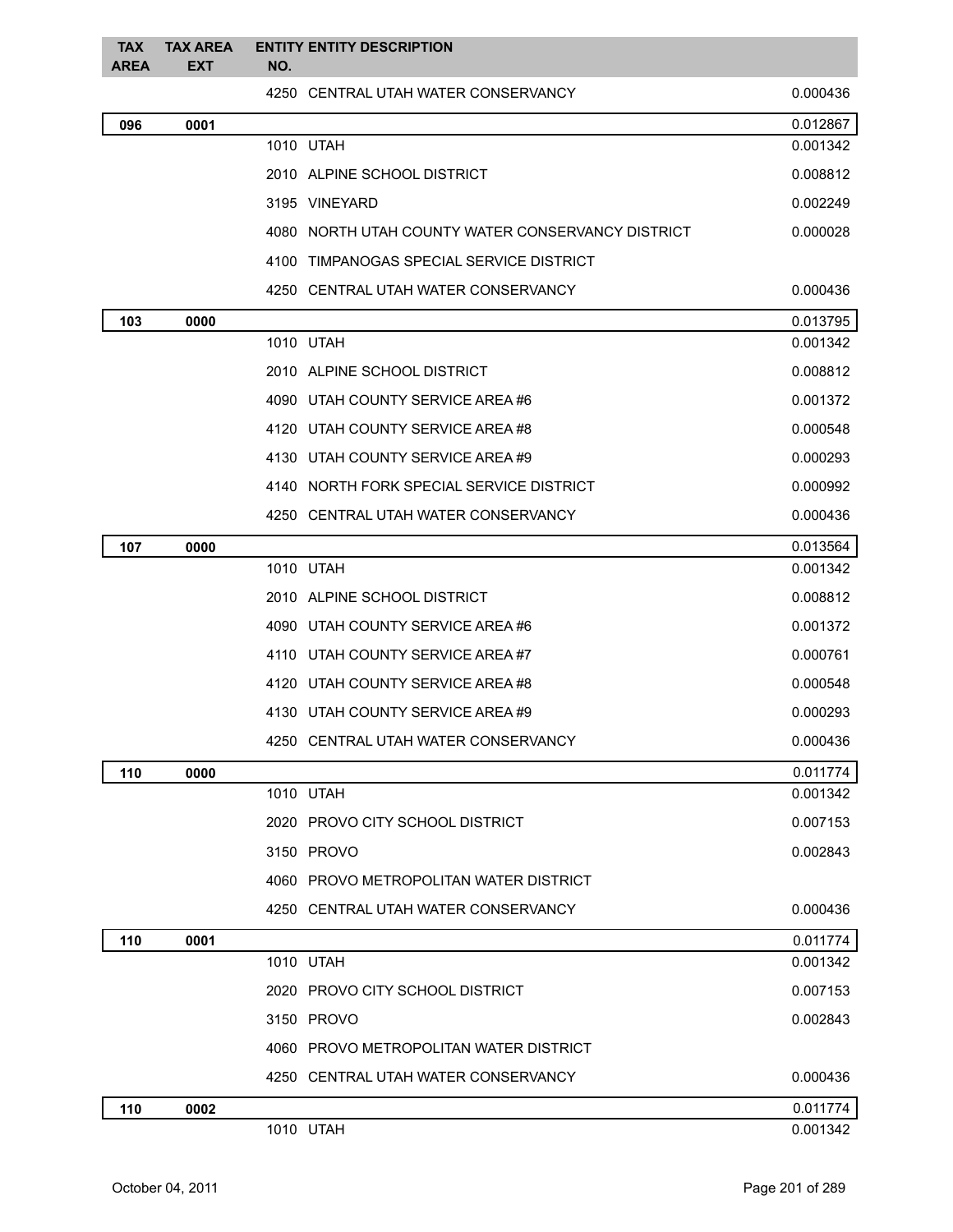| <b>TAX</b>  | <b>TAX AREA</b> | <b>ENTITY ENTITY DESCRIPTION</b>       |          |
|-------------|-----------------|----------------------------------------|----------|
| <b>AREA</b> | <b>EXT</b>      | NO.<br>2020 PROVO CITY SCHOOL DISTRICT | 0.007153 |
|             |                 | 3150 PROVO                             | 0.002843 |
|             |                 | 4060 PROVO METROPOLITAN WATER DISTRICT |          |
|             |                 | 4250 CENTRAL UTAH WATER CONSERVANCY    | 0.000436 |
| 110         | 0003            |                                        | 0.011774 |
|             |                 | 1010 UTAH                              | 0.001342 |
|             |                 | 2020 PROVO CITY SCHOOL DISTRICT        | 0.007153 |
|             |                 | 3150 PROVO                             | 0.002843 |
|             |                 | 4060 PROVO METROPOLITAN WATER DISTRICT |          |
|             |                 | 4250 CENTRAL UTAH WATER CONSERVANCY    | 0.000436 |
| 110         | 0004            |                                        | 0.011774 |
|             |                 | 1010 UTAH                              | 0.001342 |
|             |                 | 2020 PROVO CITY SCHOOL DISTRICT        | 0.007153 |
|             |                 | 3150 PROVO                             | 0.002843 |
|             |                 | 4060 PROVO METROPOLITAN WATER DISTRICT |          |
|             |                 | 4250 CENTRAL UTAH WATER CONSERVANCY    | 0.000436 |
| 110         | 0005            |                                        | 0.011774 |
|             |                 | 1010 UTAH                              | 0.001342 |
|             |                 | 2020 PROVO CITY SCHOOL DISTRICT        | 0.007153 |
|             |                 | 3150 PROVO                             | 0.002843 |
|             |                 | 4060 PROVO METROPOLITAN WATER DISTRICT |          |
|             |                 | 4250 CENTRAL UTAH WATER CONSERVANCY    | 0.000436 |
| 110         | 0006            |                                        | 0.011774 |
|             |                 | 1010 UTAH                              | 0.001342 |
|             |                 | 2020 PROVO CITY SCHOOL DISTRICT        | 0.007153 |
|             |                 | 3150 PROVO                             | 0.002843 |
|             |                 | 4060 PROVO METROPOLITAN WATER DISTRICT |          |
|             |                 | 4250 CENTRAL UTAH WATER CONSERVANCY    | 0.000436 |
| 110         | 0007            |                                        | 0.011774 |
|             |                 | 1010 UTAH                              | 0.001342 |
|             |                 | 2020 PROVO CITY SCHOOL DISTRICT        | 0.007153 |
|             |                 | 3150 PROVO                             | 0.002843 |
|             |                 | 4060 PROVO METROPOLITAN WATER DISTRICT |          |
|             |                 | 4250 CENTRAL UTAH WATER CONSERVANCY    | 0.000436 |
| 120         | 0000            |                                        | 0.013829 |
|             |                 | 1010 UTAH                              | 0.001342 |
|             |                 | 2030 NEBO SCHOOL DISTRICT              | 0.009370 |
|             |                 | 4090 UTAH COUNTY SERVICE AREA #6       | 0.001372 |
|             |                 | 4110 UTAH COUNTY SERVICE AREA #7       | 0.000761 |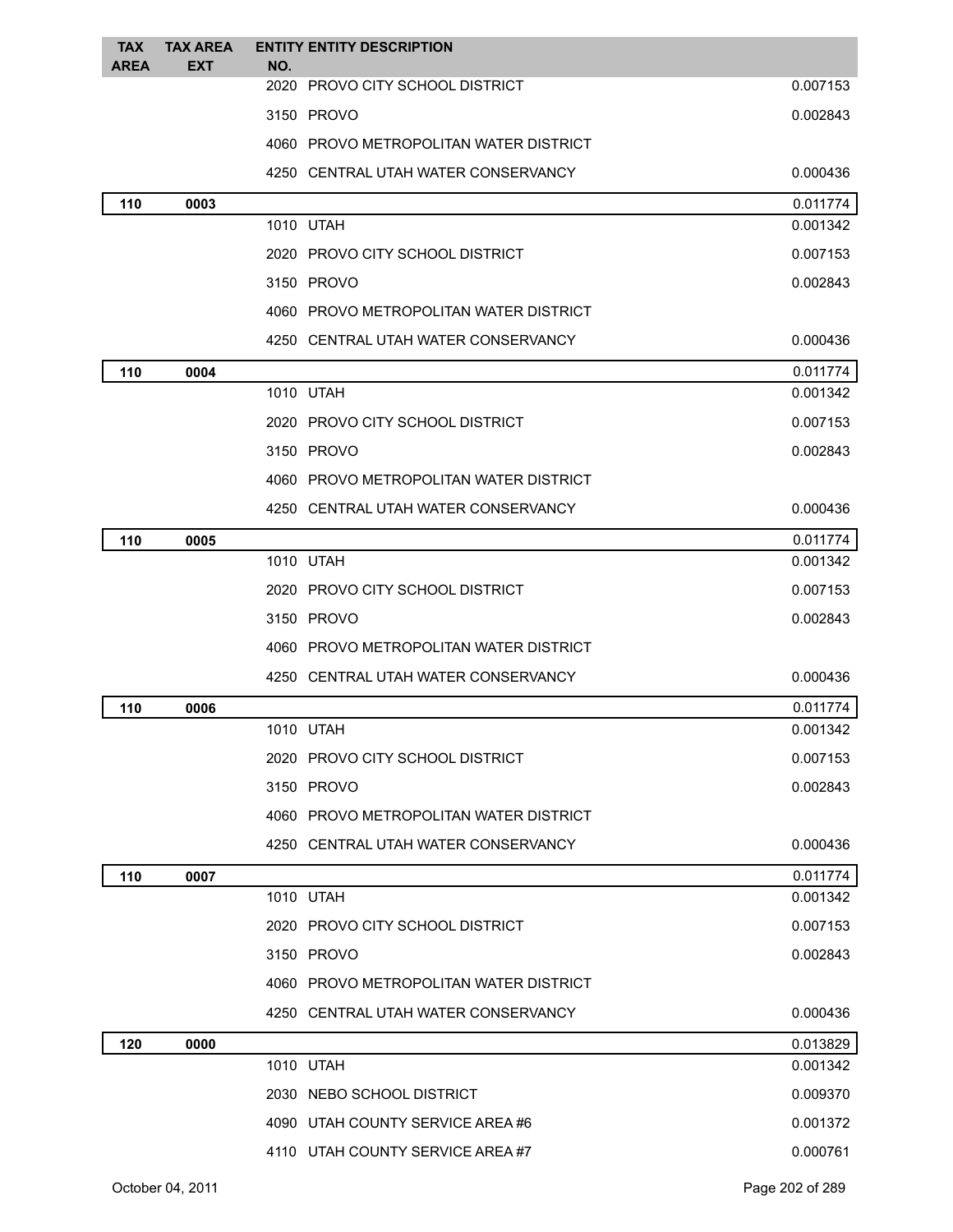| <b>TAX</b><br><b>AREA</b> | <b>TAX AREA</b><br><b>EXT</b> | NO.  | <b>ENTITY ENTITY DESCRIPTION</b>                             |                      |
|---------------------------|-------------------------------|------|--------------------------------------------------------------|----------------------|
|                           |                               |      | 4120 UTAH COUNTY SERVICE AREA#8                              | 0.000548             |
|                           |                               |      | 4250 CENTRAL UTAH WATER CONSERVANCY                          | 0.000436             |
| 120                       | 0002                          |      |                                                              | 0.013068             |
|                           |                               |      | 1010 UTAH                                                    | 0.001342             |
|                           |                               |      | 2030 NEBO SCHOOL DISTRICT                                    | 0.009370             |
|                           |                               |      | 4090 UTAH COUNTY SERVICE AREA#6                              | 0.001372             |
|                           |                               |      | 4120 UTAH COUNTY SERVICE AREA #8                             | 0.000548             |
|                           |                               |      | 4250 CENTRAL UTAH WATER CONSERVANCY                          | 0.000436             |
| 125                       | 0000                          |      |                                                              | 0.013361             |
|                           |                               |      | 1010 UTAH                                                    | 0.001342             |
|                           |                               |      | 2030 NEBO SCHOOL DISTRICT                                    | 0.009370             |
|                           |                               |      | 4090 UTAH COUNTY SERVICE AREA #6                             | 0.001372             |
|                           |                               |      | 4120 UTAH COUNTY SERVICE AREA #8                             | 0.000548             |
|                           |                               |      | 4130 UTAH COUNTY SERVICE AREA #9                             | 0.000293             |
|                           |                               |      | 4250 CENTRAL UTAH WATER CONSERVANCY                          | 0.000436             |
| 125                       | 0001                          |      | 1010 UTAH                                                    | 0.013361<br>0.001342 |
|                           |                               |      |                                                              |                      |
|                           |                               |      | 2030 NEBO SCHOOL DISTRICT                                    | 0.009370             |
|                           |                               |      | 4090 UTAH COUNTY SERVICE AREA #6                             | 0.001372             |
|                           |                               |      | 4120 UTAH COUNTY SERVICE AREA#8                              | 0.000548             |
|                           |                               |      | 4130 UTAH COUNTY SERVICE AREA #9                             | 0.000293             |
|                           |                               |      | 4250 CENTRAL UTAH WATER CONSERVANCY                          | 0.000436             |
|                           |                               |      | 4310 EAGLES LANDING FIRE PROTECTION SPECIAL SERVICE DISTRICT |                      |
| 125                       | 0002                          |      | 1010 UTAH                                                    | 0.014122<br>0.001342 |
|                           |                               |      | 2030 NEBO SCHOOL DISTRICT                                    | 0.009370             |
|                           |                               | 4090 | UTAH COUNTY SERVICE AREA #6                                  | 0.001372             |
|                           |                               | 4110 | UTAH COUNTY SERVICE AREA #7                                  | 0.000761             |
|                           |                               |      | 4120 UTAH COUNTY SERVICE AREA #8                             | 0.000548             |
|                           |                               |      | 4130 UTAH COUNTY SERVICE AREA #9                             | 0.000293             |
|                           |                               |      | 4250 CENTRAL UTAH WATER CONSERVANCY                          | 0.000436             |
| 130                       | 0000                          |      |                                                              | 0.013251             |
|                           |                               |      | 1010 UTAH                                                    | 0.001342             |
|                           |                               |      | 2030 NEBO SCHOOL DISTRICT                                    | 0.009370             |
|                           |                               |      | 3190 SPRINGVILLE                                             | 0.002103             |
|                           |                               |      | 4250 CENTRAL UTAH WATER CONSERVANCY                          | 0.000436             |
| 130                       | 0001                          |      |                                                              | 0.013251             |
|                           |                               |      | 1010 UTAH                                                    | 0.001342             |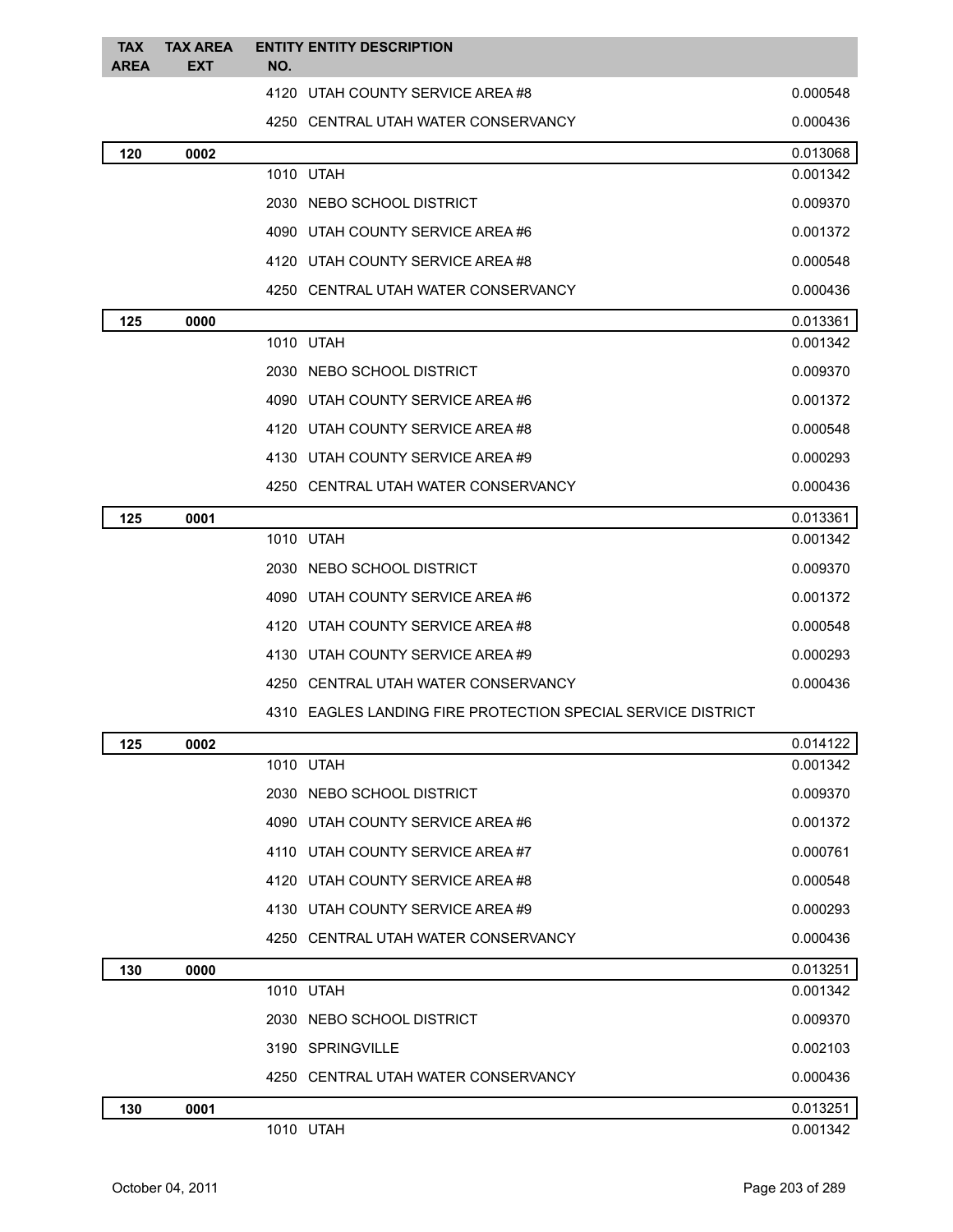| <b>TAX</b>  | <b>TAX AREA</b> |     | <b>ENTITY ENTITY DESCRIPTION</b>    |          |
|-------------|-----------------|-----|-------------------------------------|----------|
| <b>AREA</b> | <b>EXT</b>      | NO. | 2030 NEBO SCHOOL DISTRICT           | 0.009370 |
|             |                 |     | 3190 SPRINGVILLE                    | 0.002103 |
|             |                 |     | 4250 CENTRAL UTAH WATER CONSERVANCY | 0.000436 |
| 131         | 0000            |     |                                     | 0.013652 |
|             |                 |     | 1010 UTAH                           | 0.001342 |
|             |                 |     | 2030 NEBO SCHOOL DISTRICT           | 0.009370 |
|             |                 |     | 3190 SPRINGVILLE                    | 0.002103 |
|             |                 |     | 4250 CENTRAL UTAH WATER CONSERVANCY | 0.000436 |
|             |                 |     | 4355 SPRINGVILLE DRAINAGE DISTRICT  | 0.000401 |
| 131         | 0001            |     |                                     | 0.013652 |
|             |                 |     | 1010 UTAH                           | 0.001342 |
|             |                 |     | 2030 NEBO SCHOOL DISTRICT           | 0.009370 |
|             |                 |     | 3190 SPRINGVILLE                    | 0.002103 |
|             |                 |     | 4250 CENTRAL UTAH WATER CONSERVANCY | 0.000436 |
|             |                 |     | 4355 SPRINGVILLE DRAINAGE DISTRICT  | 0.000401 |
| 140         | 0000            |     |                                     | 0.014718 |
|             |                 |     | 1010 UTAH                           | 0.001342 |
|             |                 |     | 2030 NEBO SCHOOL DISTRICT           | 0.009370 |
|             |                 |     | 3110 MAPLETON                       | 0.003570 |
|             |                 |     | 4250 CENTRAL UTAH WATER CONSERVANCY | 0.000436 |
| 150         | 0000            |     |                                     | 0.012334 |
|             |                 |     | 1010 UTAH                           | 0.001342 |
|             |                 |     | 2030 NEBO SCHOOL DISTRICT           | 0.009370 |
|             |                 |     | 3180 SPANISH FORK                   | 0.001186 |
|             |                 |     | 4250 CENTRAL UTAH WATER CONSERVANCY | 0.000436 |
| 150         | 0001            |     |                                     | 0.012334 |
|             |                 |     | 1010 UTAH                           | 0.001342 |
|             |                 |     | 2030 NEBO SCHOOL DISTRICT           | 0.009370 |
|             |                 |     | 3180 SPANISH FORK                   | 0.001186 |
|             |                 |     | 4250 CENTRAL UTAH WATER CONSERVANCY | 0.000436 |
| 150         | 0002            |     |                                     | 0.012334 |
|             |                 |     | 1010 UTAH                           | 0.001342 |
|             |                 |     | 2030 NEBO SCHOOL DISTRICT           | 0.009370 |
|             |                 |     | 3180 SPANISH FORK                   | 0.001186 |
|             |                 |     | 4250 CENTRAL UTAH WATER CONSERVANCY | 0.000436 |
| 150         | 0003            |     |                                     | 0.012334 |
|             |                 |     | 1010 UTAH                           | 0.001342 |
|             |                 |     | 2030 NEBO SCHOOL DISTRICT           | 0.009370 |
|             |                 |     | 3180 SPANISH FORK                   | 0.001186 |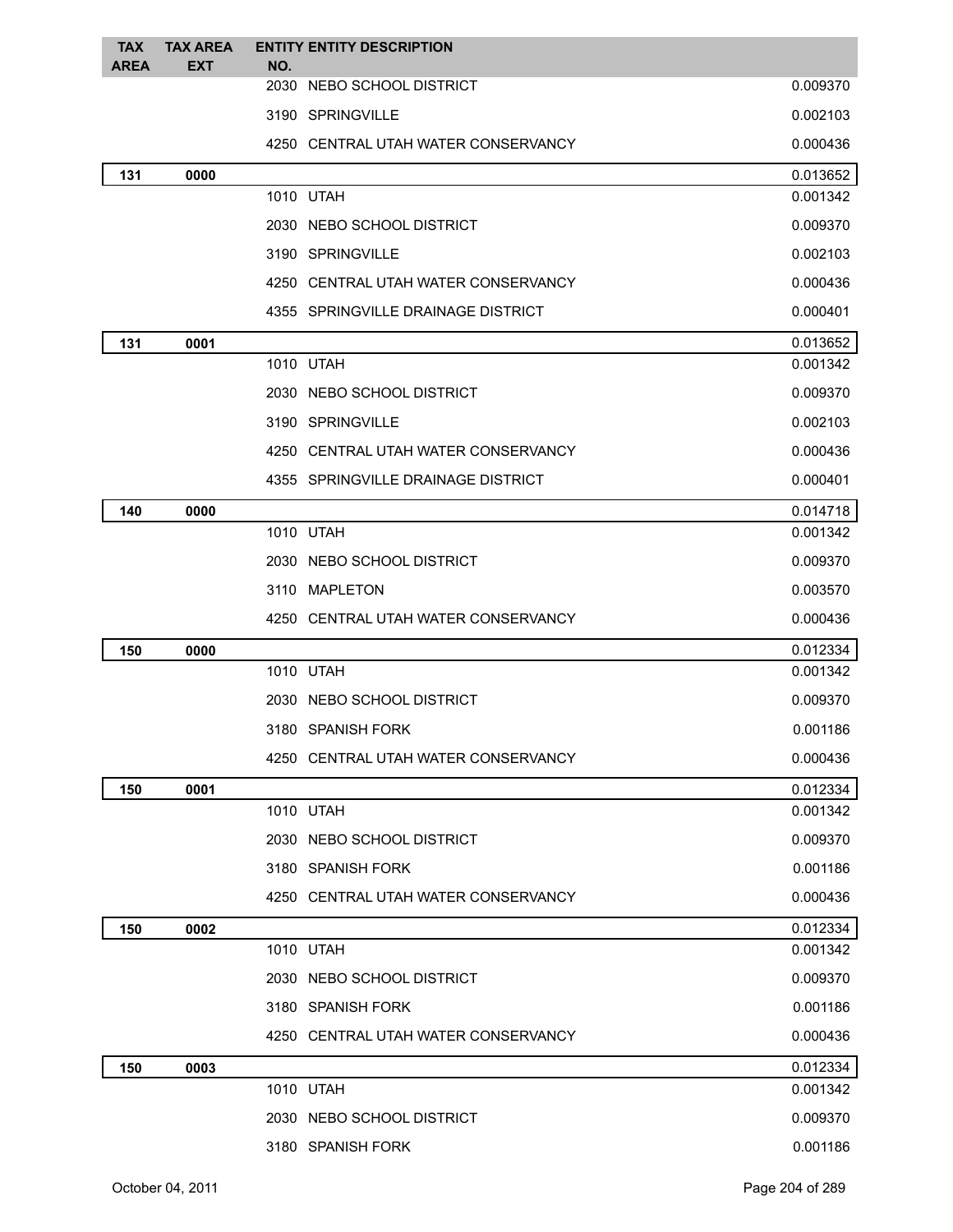| <b>TAX</b><br><b>AREA</b> | <b>TAX AREA</b><br><b>EXT</b> | <b>ENTITY ENTITY DESCRIPTION</b><br>NO. |          |
|---------------------------|-------------------------------|-----------------------------------------|----------|
|                           |                               | 4250 CENTRAL UTAH WATER CONSERVANCY     | 0.000436 |
| 150                       | 0004                          |                                         | 0.012334 |
|                           |                               | 1010 UTAH                               | 0.001342 |
|                           |                               | 2030 NEBO SCHOOL DISTRICT               | 0.009370 |
|                           |                               | 3180 SPANISH FORK                       | 0.001186 |
|                           |                               | 4250 CENTRAL UTAH WATER CONSERVANCY     | 0.000436 |
| 150                       | 0005                          |                                         | 0.012334 |
|                           |                               | 1010 UTAH                               | 0.001342 |
|                           |                               | 2030 NEBO SCHOOL DISTRICT               | 0.009370 |
|                           |                               | 3180 SPANISH FORK                       | 0.001186 |
|                           |                               | 4250 CENTRAL UTAH WATER CONSERVANCY     | 0.000436 |
| 150                       | 0006                          |                                         | 0.012334 |
|                           |                               | 1010 UTAH                               | 0.001342 |
|                           |                               | 2030 NEBO SCHOOL DISTRICT               | 0.009370 |
|                           |                               | 3180 SPANISH FORK                       | 0.001186 |
|                           |                               | 4250 CENTRAL UTAH WATER CONSERVANCY     | 0.000436 |
| 150                       | 0007                          |                                         | 0.012334 |
|                           |                               | 1010 UTAH                               | 0.001342 |
|                           |                               | 2030 NEBO SCHOOL DISTRICT               | 0.009370 |
|                           |                               | 3180 SPANISH FORK                       | 0.001186 |
|                           |                               | 4250 CENTRAL UTAH WATER CONSERVANCY     | 0.000436 |
| 150                       | 0008                          |                                         | 0.012334 |
|                           |                               | 1010 UTAH                               | 0.001342 |
|                           |                               | 2030 NEBO SCHOOL DISTRICT               | 0.009370 |
|                           |                               | 3180 SPANISH FORK                       | 0.001186 |
|                           |                               | 4250 CENTRAL UTAH WATER CONSERVANCY     | 0.000436 |
| 150                       | 0009                          |                                         | 0.012334 |
|                           |                               | 1010 UTAH                               | 0.001342 |
|                           |                               | 2030 NEBO SCHOOL DISTRICT               | 0.009370 |
|                           |                               | 3180 SPANISH FORK                       | 0.001186 |
|                           |                               | 4250 CENTRAL UTAH WATER CONSERVANCY     | 0.000436 |
| 151                       | 0000                          |                                         | 0.012735 |
|                           |                               | 1010 UTAH                               | 0.001342 |
|                           |                               | 2030 NEBO SCHOOL DISTRICT               | 0.009370 |
|                           |                               | 3180 SPANISH FORK                       | 0.001186 |
|                           |                               | 4250 CENTRAL UTAH WATER CONSERVANCY     | 0.000436 |
|                           |                               | 4355 SPRINGVILLE DRAINAGE DISTRICT      | 0.000401 |
| 151                       | 0001                          |                                         | 0.012735 |
|                           |                               | 1010 UTAH                               | 0.001342 |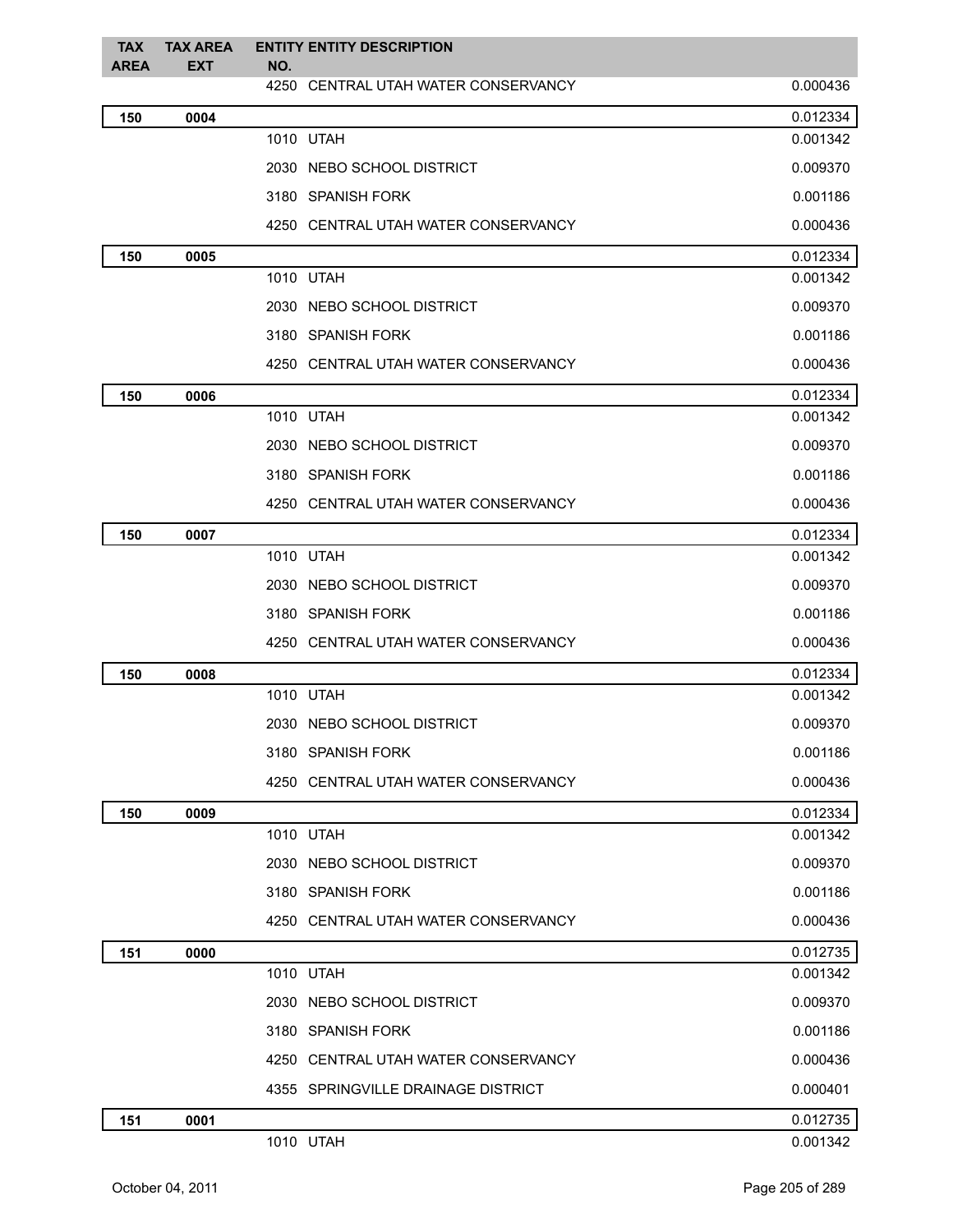| <b>TAX</b>  | <b>TAX AREA</b> | <b>ENTITY ENTITY DESCRIPTION</b>             |          |
|-------------|-----------------|----------------------------------------------|----------|
| <b>AREA</b> | EXT             | NO.<br>2030 NEBO SCHOOL DISTRICT             | 0.009370 |
|             |                 | 3180 SPANISH FORK                            | 0.001186 |
|             |                 | 4250 CENTRAL UTAH WATER CONSERVANCY          | 0.000436 |
|             |                 | 4355 SPRINGVILLE DRAINAGE DISTRICT           | 0.000401 |
| 155         | 0000            |                                              | 0.016944 |
|             |                 | 1010 UTAH                                    | 0.001342 |
|             |                 | 2030 NEBO SCHOOL DISTRICT                    | 0.009370 |
|             |                 | 4090 UTAH COUNTY SERVICE AREA #6             | 0.001372 |
|             |                 | 4120 UTAH COUNTY SERVICE AREA#8              | 0.000548 |
|             |                 | 4250 CENTRAL UTAH WATER CONSERVANCY          | 0.000436 |
|             |                 | 4270 SOLDIER SUMMIT SPECIAL SERVICE DISTRICT | 0.003876 |
| 160         | 0000            |                                              | 0.013996 |
|             |                 | 1010 UTAH                                    | 0.001342 |
|             |                 | 2030 NEBO SCHOOL DISTRICT                    | 0.009370 |
|             |                 | 4070 BENJAMIN CEMETERY MAINTENANCE DISTRICT  | 0.000167 |
|             |                 | 4090 UTAH COUNTY SERVICE AREA #6             | 0.001372 |
|             |                 | 4110 UTAH COUNTY SERVICE AREA#7              | 0.000761 |
|             |                 | 4120 UTAH COUNTY SERVICE AREA#8              | 0.000548 |
|             |                 | 4250 CENTRAL UTAH WATER CONSERVANCY          | 0.000436 |
| 160         | 0001            |                                              | 0.013996 |
|             |                 | 1010 UTAH                                    | 0.001342 |
|             |                 | 2030 NEBO SCHOOL DISTRICT                    | 0.009370 |
|             |                 | 4070 BENJAMIN CEMETERY MAINTENANCE DISTRICT  | 0.000167 |
|             |                 | 4090 UTAH COUNTY SERVICE AREA #6             | 0.001372 |
|             |                 | 4110 UTAH COUNTY SERVICE AREA#7              | 0.000761 |
|             |                 | 4120 UTAH COUNTY SERVICE AREA#8              | 0.000548 |
|             |                 | 4250 CENTRAL UTAH WATER CONSERVANCY          | 0.000436 |
| 165         | 0000            |                                              | 0.013528 |
|             |                 | 1010 UTAH                                    | 0.001342 |
|             |                 | 2030 NEBO SCHOOL DISTRICT                    | 0.009370 |
|             |                 | 4070 BENJAMIN CEMETERY MAINTENANCE DISTRICT  | 0.000167 |
|             |                 | 4090 UTAH COUNTY SERVICE AREA #6             | 0.001372 |
|             |                 | 4120 UTAH COUNTY SERVICE AREA#8              | 0.000548 |
|             |                 | 4130 UTAH COUNTY SERVICE AREA #9             | 0.000293 |
|             |                 | 4250 CENTRAL UTAH WATER CONSERVANCY          | 0.000436 |
| 170         | 0000            |                                              | 0.012471 |
|             |                 | 1010 UTAH                                    | 0.001342 |
|             |                 | 2030 NEBO SCHOOL DISTRICT                    | 0.009370 |
|             |                 | 3130 PAYSON                                  | 0.001323 |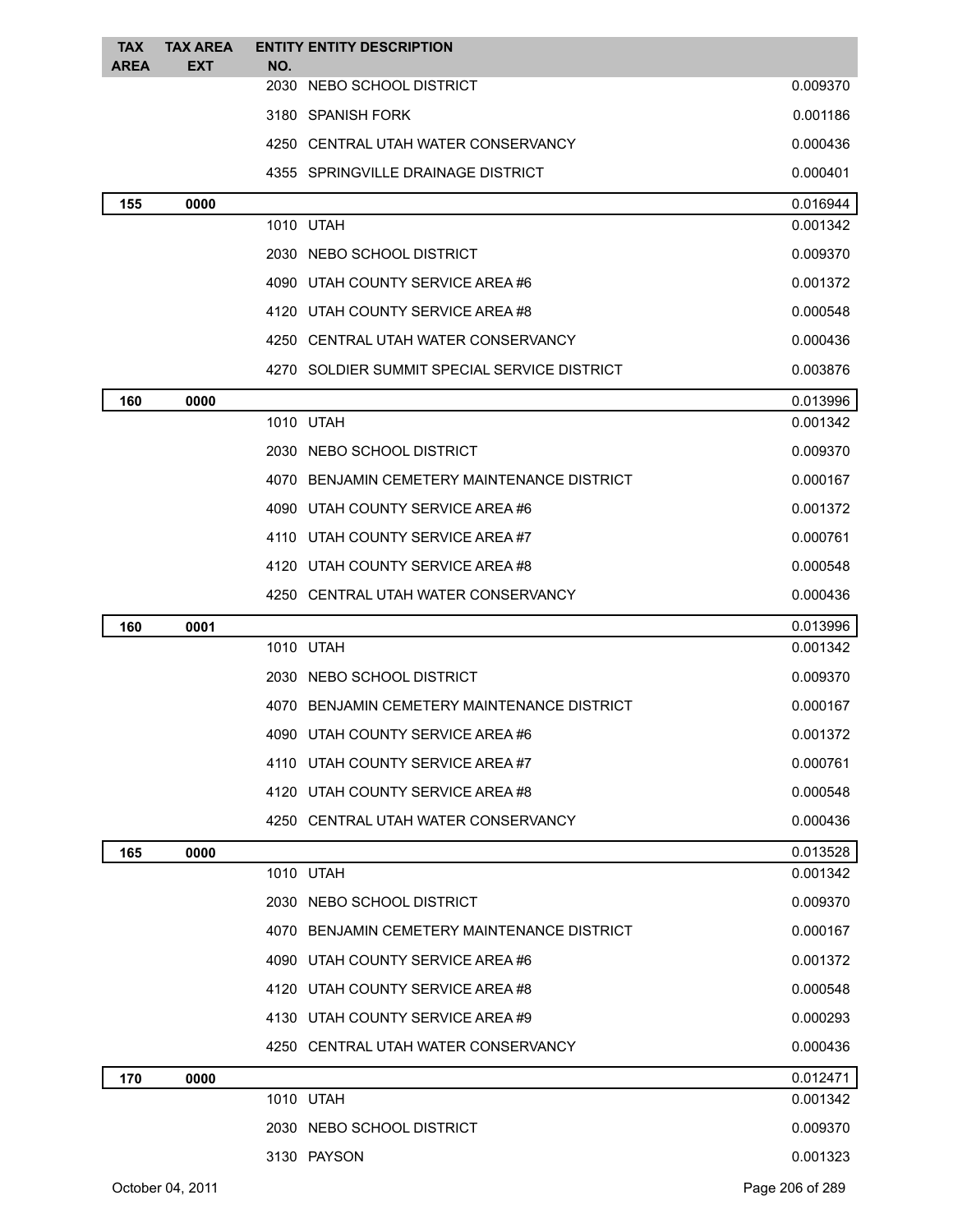| <b>TAX</b><br><b>AREA</b> | <b>TAX AREA</b><br><b>EXT</b> | NO. | <b>ENTITY ENTITY DESCRIPTION</b>            |          |
|---------------------------|-------------------------------|-----|---------------------------------------------|----------|
|                           |                               |     | 4250 CENTRAL UTAH WATER CONSERVANCY         | 0.000436 |
| 170                       | 0001                          |     |                                             | 0.012471 |
|                           |                               |     | 1010 UTAH                                   | 0.001342 |
|                           |                               |     | 2030 NEBO SCHOOL DISTRICT                   | 0.009370 |
|                           |                               |     | 3130 PAYSON                                 | 0.001323 |
|                           |                               |     | 4250 CENTRAL UTAH WATER CONSERVANCY         | 0.000436 |
| 170                       | 0002                          |     |                                             | 0.012471 |
|                           |                               |     | 1010 UTAH                                   | 0.001342 |
|                           |                               |     | 2030 NEBO SCHOOL DISTRICT                   | 0.009370 |
|                           |                               |     | 3130 PAYSON                                 | 0.001323 |
|                           |                               |     | 4250 CENTRAL UTAH WATER CONSERVANCY         | 0.000436 |
| 180                       | 0000                          |     |                                             | 0.013151 |
|                           |                               |     | 1010 UTAH                                   | 0.001342 |
|                           |                               |     | 2030 NEBO SCHOOL DISTRICT                   | 0.009370 |
|                           |                               |     | 3160 SALEM                                  | 0.002003 |
|                           |                               |     | 4250 CENTRAL UTAH WATER CONSERVANCY         | 0.000436 |
| 180                       | 0001                          |     |                                             | 0.013151 |
|                           |                               |     | 1010 UTAH                                   | 0.001342 |
|                           |                               |     | 2030 NEBO SCHOOL DISTRICT                   | 0.009370 |
|                           |                               |     | 3160 SALEM                                  | 0.002003 |
|                           |                               |     | 4250 CENTRAL UTAH WATER CONSERVANCY         | 0.000436 |
| 180                       | 0002                          |     |                                             | 0.013151 |
|                           |                               |     | 1010 UTAH                                   | 0.001342 |
|                           |                               |     | 2030 NEBO SCHOOL DISTRICT                   | 0.009370 |
|                           |                               |     | 3160 SALEM                                  | 0.002003 |
|                           |                               |     | 4250 CENTRAL UTAH WATER CONSERVANCY         | 0.000436 |
| 180                       | 0003                          |     |                                             | 0.013318 |
|                           |                               |     | 1010 UTAH                                   | 0.001342 |
|                           |                               |     | 2030 NEBO SCHOOL DISTRICT                   | 0.009370 |
|                           |                               |     | 3160 SALEM                                  | 0.002003 |
|                           |                               |     | 4070 BENJAMIN CEMETERY MAINTENANCE DISTRICT | 0.000167 |
|                           |                               |     | 4250 CENTRAL UTAH WATER CONSERVANCY         | 0.000436 |
| 181                       | 0000                          |     |                                             | 0.013769 |
|                           |                               |     | 1010 UTAH                                   | 0.001342 |
|                           |                               |     | 2030 NEBO SCHOOL DISTRICT                   | 0.009370 |
|                           |                               |     | 3050 ELK RIDGE                              | 0.002621 |
|                           |                               |     | 4250 CENTRAL UTAH WATER CONSERVANCY         | 0.000436 |
| 182                       | 0000                          |     |                                             | 0.016617 |
|                           |                               |     | 1010 UTAH                                   | 0.001342 |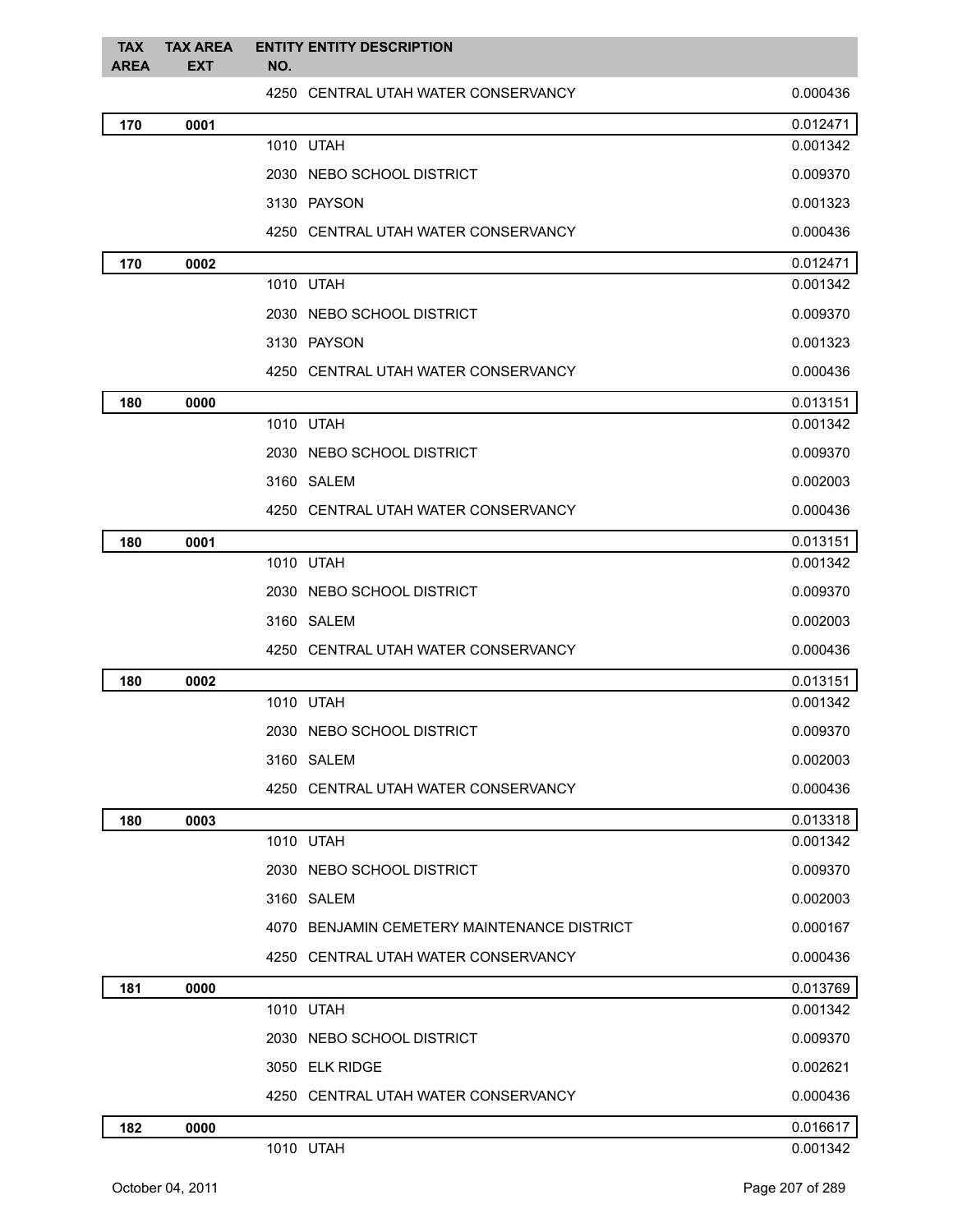| <b>TAX</b>   | <b>TAX AREA</b> |     | <b>ENTITY ENTITY DESCRIPTION</b>                  |          |
|--------------|-----------------|-----|---------------------------------------------------|----------|
| <b>AREA</b>  | <b>EXT</b>      | NO. | 2030 NEBO SCHOOL DISTRICT                         | 0.009370 |
|              |                 |     | 3200 WOODLAND HILLS                               | 0.005469 |
|              |                 |     | 4250 CENTRAL UTAH WATER CONSERVANCY               | 0.000436 |
| 190          | 0000            |     |                                                   | 0.012978 |
|              |                 |     | 1010 UTAH                                         | 0.001342 |
|              |                 |     | 2030 NEBO SCHOOL DISTRICT                         | 0.009370 |
|              |                 |     | 3170 SANTAQUIN                                    | 0.001830 |
|              |                 |     | 4250 CENTRAL UTAH WATER CONSERVANCY               | 0.000436 |
| 190          | 0001            |     |                                                   | 0.012978 |
|              |                 |     | 1010 UTAH                                         | 0.001342 |
|              |                 |     | 2030 NEBO SCHOOL DISTRICT                         | 0.009370 |
|              |                 |     | 3170 SANTAQUIN                                    | 0.001830 |
|              |                 |     | 4250 CENTRAL UTAH WATER CONSERVANCY               | 0.000436 |
| 200          | 0000            |     |                                                   | 0.012105 |
|              |                 |     | 1010 UTAH                                         | 0.001342 |
|              |                 |     | 2030 NEBO SCHOOL DISTRICT                         | 0.009370 |
|              |                 |     | 3060 GENOLA                                       | 0.000957 |
|              |                 |     | 4250 CENTRAL UTAH WATER CONSERVANCY               | 0.000436 |
| 210          | 0000            |     |                                                   | 0.012129 |
|              |                 |     | 1010 UTAH                                         | 0.001342 |
|              |                 |     | 2030 NEBO SCHOOL DISTRICT                         | 0.009370 |
|              |                 |     | 3070 GOSHEN                                       | 0.000981 |
|              |                 |     | 4250 CENTRAL UTAH WATER CONSERVANCY               | 0.000436 |
| <b>TP003</b> | 0000            |     |                                                   | 0.012398 |
|              |                 |     | 1010 UTAH                                         | 0.001342 |
|              |                 |     | 2010 ALPINE SCHOOL DISTRICT                       | 0.008812 |
|              |                 |     | 3055 FAIRFIELD                                    | 0.001808 |
|              |                 |     | 4250 CENTRAL UTAH WATER CONSERVANCY               | 0.000436 |
| <b>TP004</b> | 0000            |     |                                                   | 0.012874 |
|              |                 |     | 1010 UTAH                                         | 0.001342 |
|              |                 |     | 2010 ALPINE SCHOOL DISTRICT                       | 0.008812 |
|              |                 |     | 3140 PLEASANT GROVE                               | 0.002256 |
|              |                 |     | 4080 NORTH UTAH COUNTY WATER CONSERVANCY DISTRICT | 0.000028 |
|              |                 |     | 4250 CENTRAL UTAH WATER CONSERVANCY               | 0.000436 |
| <b>TP005</b> | 0000            |     |                                                   | 0.013433 |
|              |                 |     | 1010 UTAH                                         | 0.001342 |
|              |                 |     | 2010 ALPINE SCHOOL DISTRICT                       | 0.008812 |
|              |                 |     | 3150 PROVO                                        | 0.002843 |
|              |                 |     | 4060 PROVO METROPOLITAN WATER DISTRICT            |          |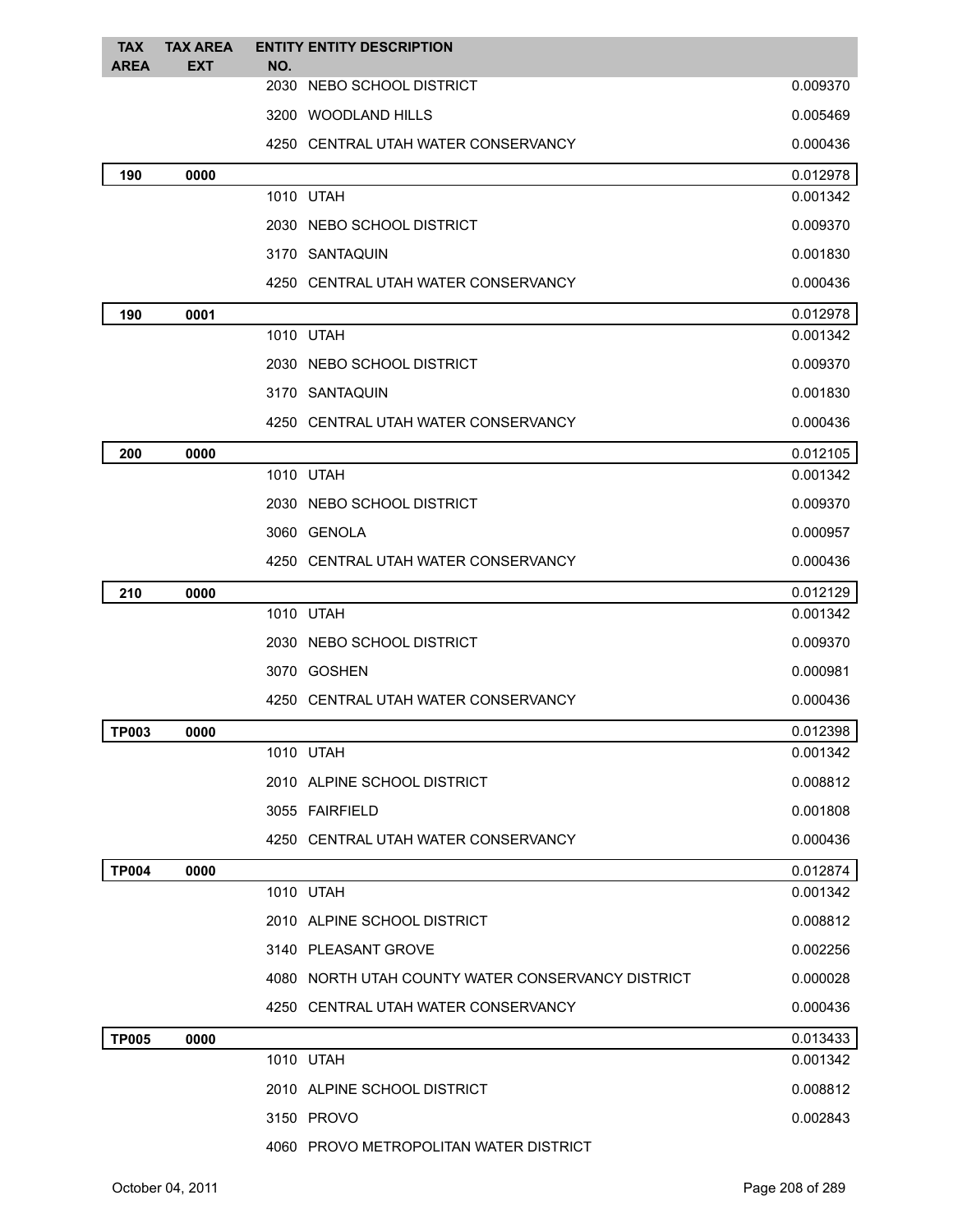| <b>TAX</b><br><b>AREA</b> | <b>TAX AREA</b><br><b>EXT</b> | NO. | <b>ENTITY ENTITY DESCRIPTION</b>                  |          |
|---------------------------|-------------------------------|-----|---------------------------------------------------|----------|
|                           |                               |     | 4250 CENTRAL UTAH WATER CONSERVANCY               | 0.000436 |
| <b>TP006</b>              | 0000                          |     |                                                   | 0.014230 |
|                           |                               |     | 1010 UTAH                                         | 0.001342 |
|                           |                               |     | 2030 NEBO SCHOOL DISTRICT                         | 0.009370 |
|                           |                               |     | 4090 UTAH COUNTY SERVICE AREA#6                   | 0.001372 |
|                           |                               |     | 4110 UTAH COUNTY SERVICE AREA#7                   | 0.000761 |
|                           |                               |     | 4120 UTAH COUNTY SERVICE AREA#8                   | 0.000548 |
|                           |                               |     | 4250 CENTRAL UTAH WATER CONSERVANCY               | 0.000436 |
|                           |                               |     | 4355 SPRINGVILLE DRAINAGE DISTRICT                | 0.000401 |
| <b>TP007</b>              | 0000                          |     |                                                   | 0.013991 |
|                           |                               |     | 1010 UTAH                                         | 0.001342 |
|                           |                               |     | 2030 NEBO SCHOOL DISTRICT                         | 0.009370 |
|                           |                               |     | 3150 PROVO                                        | 0.002843 |
|                           |                               |     | 4060 PROVO METROPOLITAN WATER DISTRICT            |          |
|                           |                               |     | 4250 CENTRAL UTAH WATER CONSERVANCY               | 0.000436 |
| <b>TP008</b>              | 0000                          |     |                                                   | 0.013738 |
|                           |                               |     | 1010 UTAH                                         | 0.001342 |
|                           |                               |     | 2010 ALPINE SCHOOL DISTRICT                       | 0.008812 |
|                           |                               |     | 3075 SARATOGA SPRINGS                             | 0.003120 |
|                           |                               |     | 4080 NORTH UTAH COUNTY WATER CONSERVANCY DISTRICT | 0.000028 |
|                           |                               |     | 4250 CENTRAL UTAH WATER CONSERVANCY               | 0.000436 |
| <b>TP009</b>              | 0000                          |     |                                                   | 0.013738 |
|                           |                               |     | 1010 UTAH                                         | 0.001342 |
|                           |                               |     | 2010 ALPINE SCHOOL DISTRICT                       | 0.008812 |
|                           |                               |     | 3075 SARATOGA SPRINGS                             | 0.003120 |
|                           |                               |     | 4080 NORTH UTAH COUNTY WATER CONSERVANCY DISTRICT | 0.000028 |
|                           |                               |     | 4100 TIMPANOGAS SPECIAL SERVICE DISTRICT          |          |
|                           |                               |     | 4250 CENTRAL UTAH WATER CONSERVANCY               | 0.000436 |
| <b>TP011</b>              | 0000                          |     |                                                   | 0.013150 |
|                           |                               |     | 1010 UTAH                                         | 0.001342 |
|                           |                               |     | 2010 ALPINE SCHOOL DISTRICT                       | 0.008812 |
|                           |                               |     | 3090 LEHI                                         | 0.002519 |
|                           |                               |     | 4020 LEHI METROPOLITAN WATER DISTRICT             | 0.000013 |
|                           |                               |     | 4080 NORTH UTAH COUNTY WATER CONSERVANCY DISTRICT | 0.000028 |
|                           |                               |     | 4250 CENTRAL UTAH WATER CONSERVANCY               | 0.000436 |
| <b>TP013</b>              | 0000                          |     |                                                   | 0.012803 |
|                           |                               |     | 1010 UTAH                                         | 0.001342 |
|                           |                               |     | 2010 ALPINE SCHOOL DISTRICT                       | 0.008812 |
|                           |                               |     | 4090 UTAH COUNTY SERVICE AREA #6                  | 0.001372 |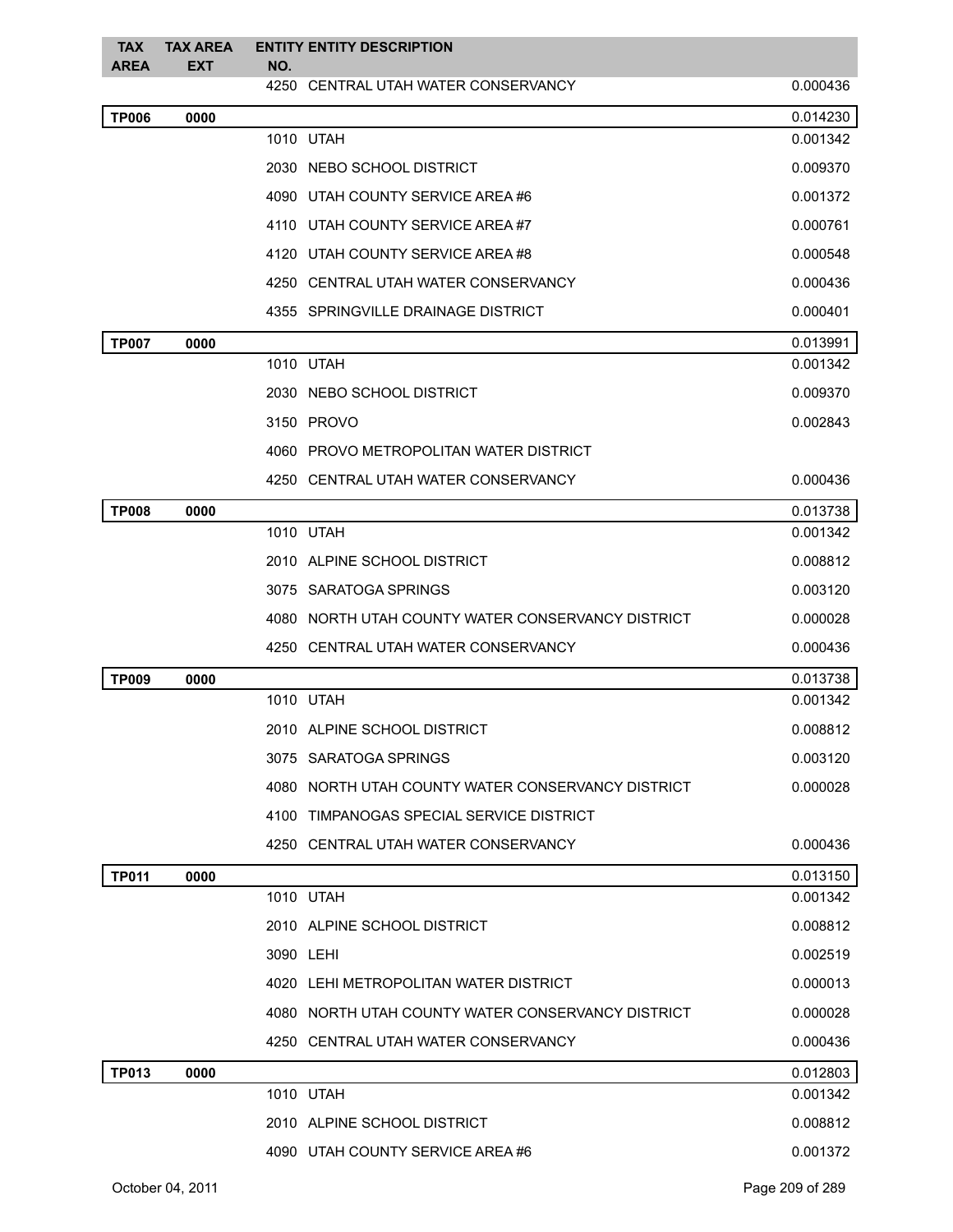| <b>TAX</b><br><b>AREA</b> | <b>TAX AREA</b><br><b>EXT</b> | <b>ENTITY ENTITY DESCRIPTION</b><br>NO. |          |
|---------------------------|-------------------------------|-----------------------------------------|----------|
|                           |                               | 4120 UTAH COUNTY SERVICE AREA#8         | 0.000548 |
|                           |                               | 4130 UTAH COUNTY SERVICE AREA #9        | 0.000293 |
|                           |                               | 4250 CENTRAL UTAH WATER CONSERVANCY     | 0.000436 |
| <b>TP018</b>              | 0000                          |                                         | 0.013202 |
|                           |                               | 1010 UTAH                               | 0.001342 |
|                           |                               | 2010 ALPINE SCHOOL DISTRICT             | 0.008812 |
|                           |                               | 4090 UTAH COUNTY SERVICE AREA #6        | 0.001372 |
|                           |                               | 4120 UTAH COUNTY SERVICE AREA#8         | 0.000548 |
|                           |                               | 4130 UTAH COUNTY SERVICE AREA #9        | 0.000293 |
|                           |                               | 4250 CENTRAL UTAH WATER CONSERVANCY     | 0.000436 |
|                           |                               | 4320 SOUTH VALLEY SEWER DISTRICT        | 0.000399 |
|                           |                               |                                         |          |

## **WASATCH COUNTY**

| 001 | 0000 |                                                                | 0.011746 |
|-----|------|----------------------------------------------------------------|----------|
|     |      | 1010 WASATCH                                                   | 0.002347 |
|     |      | 2010 WASATCH COUNTY SCHOOL DISTRICT                            | 0.007284 |
|     |      | 3010 CHARLESTON                                                | 0.001098 |
|     |      | 4010 CHARLESTON WATER CONSERVANCY DISTRICT                     | 0.000043 |
|     |      | 4040 HEBER VALLEY SPECIAL SERVICE DISTRICT                     |          |
|     |      | 4065   WASATCH COUNTY FIRE PROTECTION SPECIAL SERVICE DISTRICT | 0.000228 |
|     |      | 4090 WASATCH COUNTY SPECIAL SERVICE DISTRICT NO 21             | 0.000310 |
|     |      | 4270 CENTRAL UTAH WATER CONSERVANCY DISTRICT                   | 0.000436 |
| 001 | 0001 |                                                                | 0.011746 |
|     |      | 1010 WASATCH                                                   | 0.002347 |
|     |      | 2010 WASATCH COUNTY SCHOOL DISTRICT                            | 0.007284 |
|     |      | 3010 CHARLESTON                                                | 0.001098 |
|     |      | 4010 CHARLESTON WATER CONSERVANCY DISTRICT                     | 0.000043 |
|     |      | 4065 WASATCH COUNTY FIRE PROTECTION SPECIAL SERVICE DISTRICT   | 0.000228 |
|     |      | 4090 WASATCH COUNTY SPECIAL SERVICE DISTRICT NO 21             | 0.000310 |
|     |      | 4270 CENTRAL UTAH WATER CONSERVANCY DISTRICT                   | 0.000436 |
| 002 | 0000 |                                                                | 0.010648 |
|     |      | 1010 WASATCH                                                   | 0.002347 |
|     |      | 2010   WASATCH COUNTY SCHOOL DISTRICT                          | 0.007284 |
|     |      | CHARLESTON WATER CONSERVANCY DISTRICT<br>4010                  | 0.000043 |
|     |      | 4065   WASATCH COUNTY FIRE PROTECTION SPECIAL SERVICE DISTRICT | 0.000228 |
|     |      | 4090   WASATCH COUNTY SPECIAL SERVICE DISTRICT NO 21           | 0.000310 |
|     |      | 4270 CENTRAL UTAH WATER CONSERVANCY DISTRICT                   | 0.000436 |
| 003 | 0000 |                                                                | 0.011627 |
|     |      | 1010 WASATCH                                                   | 0.002347 |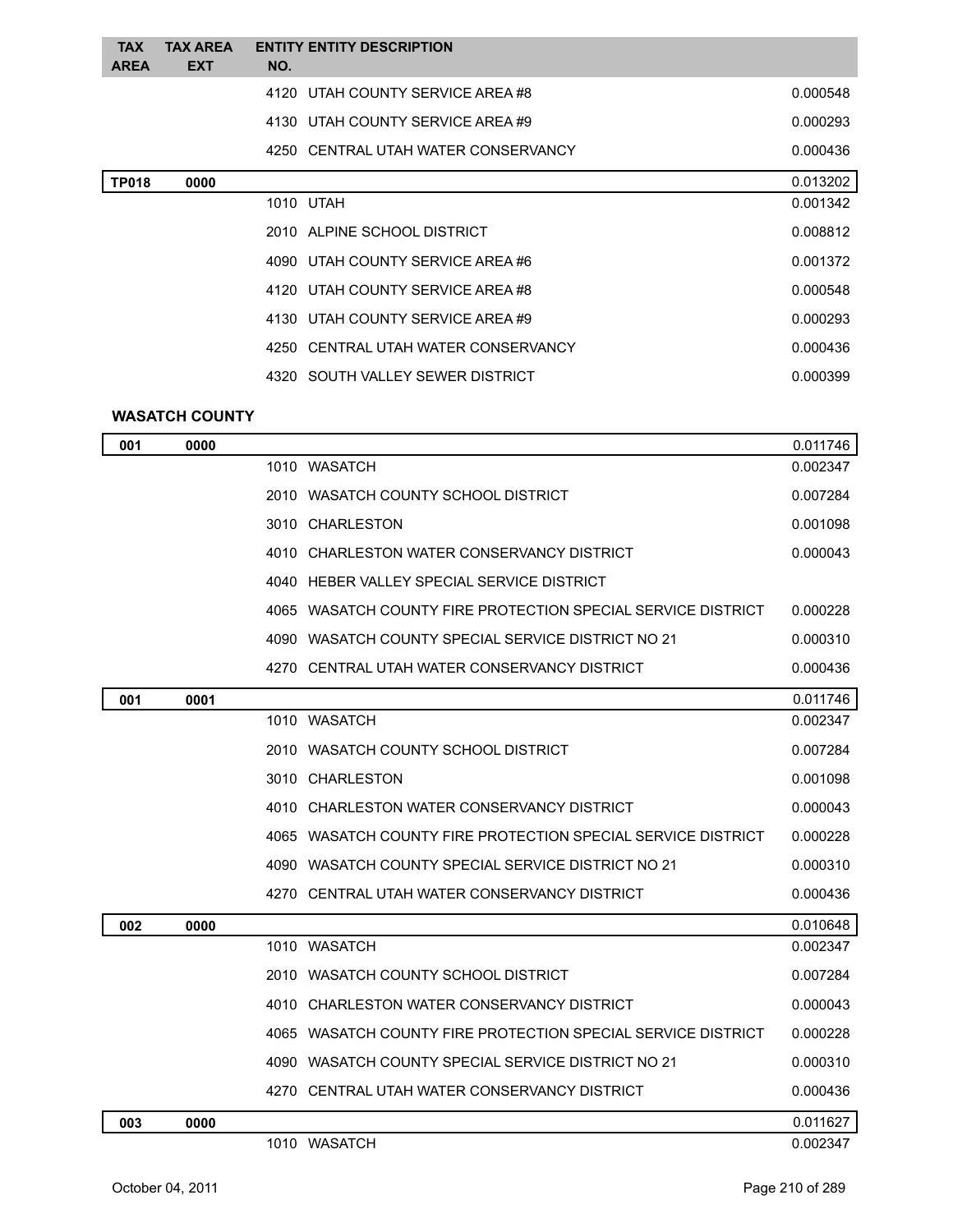| <b>TAX</b>  | <b>TAX AREA</b> |     | <b>ENTITY ENTITY DESCRIPTION</b>                             |          |
|-------------|-----------------|-----|--------------------------------------------------------------|----------|
| <b>AREA</b> | <b>EXT</b>      | NO. |                                                              |          |
|             |                 |     | 2010 WASATCH COUNTY SCHOOL DISTRICT                          | 0.007284 |
|             |                 |     | 3020 HEBER CITY                                              | 0.001022 |
|             |                 |     | 4040 HEBER VALLEY SPECIAL SERVICE DISTRICT                   |          |
|             |                 |     | 4065 WASATCH COUNTY FIRE PROTECTION SPECIAL SERVICE DISTRICT | 0.000228 |
|             |                 |     | 4090 WASATCH COUNTY SPECIAL SERVICE DISTRICT NO 21           | 0.000310 |
|             |                 |     | 4270 CENTRAL UTAH WATER CONSERVANCY DISTRICT                 | 0.000436 |
| 003         | 0001            |     |                                                              | 0.011627 |
|             |                 |     | 1010 WASATCH                                                 | 0.002347 |
|             |                 |     | 2010 WASATCH COUNTY SCHOOL DISTRICT                          | 0.007284 |
|             |                 |     | 3020 HEBER CITY                                              | 0.001022 |
|             |                 |     | 4065 WASATCH COUNTY FIRE PROTECTION SPECIAL SERVICE DISTRICT | 0.000228 |
|             |                 |     | 4090 WASATCH COUNTY SPECIAL SERVICE DISTRICT NO 21           | 0.000310 |
|             |                 |     | 4270 CENTRAL UTAH WATER CONSERVANCY DISTRICT                 | 0.000436 |
| 004         | 0000            |     |                                                              | 0.011854 |
|             |                 |     | 1010 WASATCH                                                 | 0.002347 |
|             |                 |     | 2010 WASATCH COUNTY SCHOOL DISTRICT                          | 0.007284 |
|             |                 |     | 3030 MIDWAY                                                  | 0.001179 |
|             |                 |     | 4020 MIDWAY SANITATION DISTRICT                              | 0.000070 |
|             |                 |     | 4040 HEBER VALLEY SPECIAL SERVICE DISTRICT                   |          |
|             |                 |     | 4065 WASATCH COUNTY FIRE PROTECTION SPECIAL SERVICE DISTRICT | 0.000228 |
|             |                 |     | 4090 WASATCH COUNTY SPECIAL SERVICE DISTRICT NO 21           | 0.000310 |
|             |                 |     | 4270 CENTRAL UTAH WATER CONSERVANCY DISTRICT                 | 0.000436 |
| 004         | 0001            |     |                                                              | 0.011854 |
|             |                 |     | 1010 WASATCH                                                 | 0.002347 |
|             |                 |     | 2010 WASATCH COUNTY SCHOOL DISTRICT                          | 0.007284 |
|             |                 |     | 3030 MIDWAY                                                  | 0.001179 |
|             |                 |     | 4020 MIDWAY SANITATION DISTRICT                              | 0.000070 |
|             |                 |     | 4065 WASATCH COUNTY FIRE PROTECTION SPECIAL SERVICE DISTRICT | 0.000228 |
|             |                 |     | 4090 WASATCH COUNTY SPECIAL SERVICE DISTRICT NO 21           | 0.000310 |
|             |                 |     | 4270 CENTRAL UTAH WATER CONSERVANCY DISTRICT                 | 0.000436 |
| 004         | 0002            |     |                                                              | 0.011854 |
|             |                 |     | 1010 WASATCH                                                 | 0.002347 |
|             |                 |     | 2010 WASATCH COUNTY SCHOOL DISTRICT                          | 0.007284 |
|             |                 |     | 3030 MIDWAY                                                  | 0.001179 |
|             |                 |     | 4015 ALPENHOF SPECIAL SERVICE DISTRICT                       |          |
|             |                 |     | 4020 MIDWAY SANITATION DISTRICT                              | 0.000070 |
|             |                 |     | 4040 HEBER VALLEY SPECIAL SERVICE DISTRICT                   |          |
|             |                 |     | 4065 WASATCH COUNTY FIRE PROTECTION SPECIAL SERVICE DISTRICT | 0.000228 |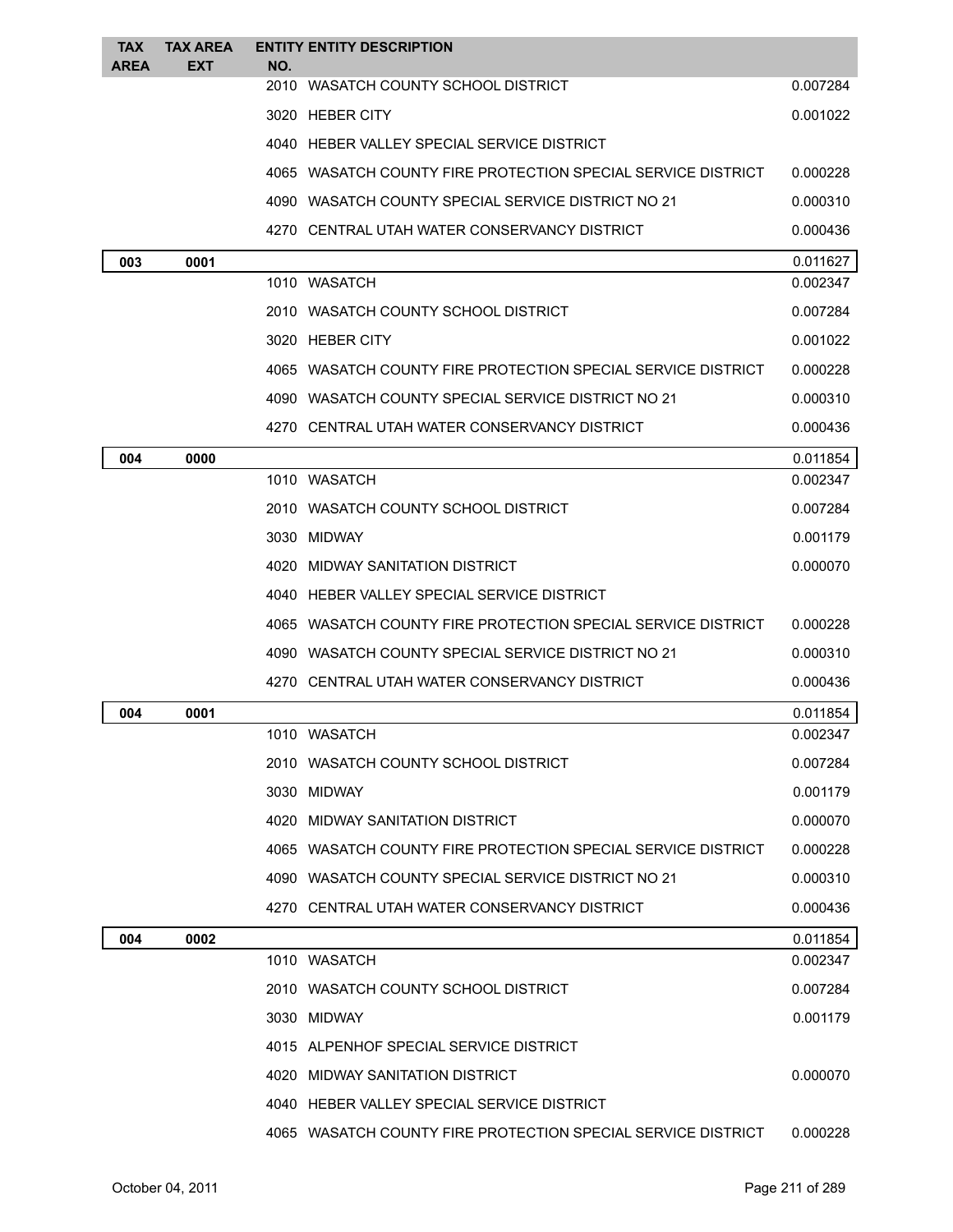| <b>TAX</b><br><b>AREA</b> | <b>TAX AREA</b><br><b>EXT</b> | <b>ENTITY ENTITY DESCRIPTION</b><br>NO.                      |          |
|---------------------------|-------------------------------|--------------------------------------------------------------|----------|
|                           |                               | 4090 WASATCH COUNTY SPECIAL SERVICE DISTRICT NO 21           | 0.000310 |
|                           |                               | 4270 CENTRAL UTAH WATER CONSERVANCY DISTRICT                 | 0.000436 |
| 004                       | 0003                          |                                                              | 0.011854 |
|                           |                               | 1010 WASATCH                                                 | 0.002347 |
|                           |                               | 2010 WASATCH COUNTY SCHOOL DISTRICT                          | 0.007284 |
|                           |                               | 3030 MIDWAY                                                  | 0.001179 |
|                           |                               | 4020 MIDWAY SANITATION DISTRICT                              | 0.000070 |
|                           |                               | 4040 HEBER VALLEY SPECIAL SERVICE DISTRICT                   |          |
|                           |                               | 4065 WASATCH COUNTY FIRE PROTECTION SPECIAL SERVICE DISTRICT | 0.000228 |
|                           |                               | 4090 WASATCH COUNTY SPECIAL SERVICE DISTRICT NO 21           | 0.000310 |
|                           |                               | 4270 CENTRAL UTAH WATER CONSERVANCY DISTRICT                 | 0.000436 |
| 004                       | 0004                          |                                                              | 0.011784 |
|                           |                               | 1010 WASATCH                                                 | 0.002347 |
|                           |                               | 2010 WASATCH COUNTY SCHOOL DISTRICT                          | 0.007284 |
|                           |                               | 3030 MIDWAY                                                  | 0.001179 |
|                           |                               | 4065 WASATCH COUNTY FIRE PROTECTION SPECIAL SERVICE DISTRICT | 0.000228 |
|                           |                               | 4090 WASATCH COUNTY SPECIAL SERVICE DISTRICT NO 21           | 0.000310 |
|                           |                               | 4270   CENTRAL UTAH WATER CONSERVANCY DISTRICT               | 0.000436 |
| 005                       | 0000                          |                                                              | 0.011703 |
|                           |                               | 1010 WASATCH                                                 | 0.002347 |
|                           |                               | 2010 WASATCH COUNTY SCHOOL DISTRICT                          | 0.007284 |
|                           |                               | 3010 CHARLESTON                                              | 0.001098 |
|                           |                               | 4065 WASATCH COUNTY FIRE PROTECTION SPECIAL SERVICE DISTRICT | 0.000228 |
|                           |                               | 4090 WASATCH COUNTY SPECIAL SERVICE DISTRICT NO 21           | 0.000310 |
|                           |                               | 4270   CENTRAL UTAH WATER CONSERVANCY DISTRICT               | 0.000436 |
| 006                       | 0000                          |                                                              | 0.010675 |
|                           |                               | 1010 WASATCH                                                 | 0.002347 |
|                           |                               | 2010   WASATCH COUNTY SCHOOL DISTRICT                        | 0.007284 |
|                           |                               | 4020 MIDWAY SANITATION DISTRICT                              | 0.000070 |
|                           |                               | 4040 HEBER VALLEY SPECIAL SERVICE DISTRICT                   |          |
|                           |                               | 4065 WASATCH COUNTY FIRE PROTECTION SPECIAL SERVICE DISTRICT | 0.000228 |
|                           |                               | 4090 WASATCH COUNTY SPECIAL SERVICE DISTRICT NO 21           | 0.000310 |
|                           |                               | 4270 CENTRAL UTAH WATER CONSERVANCY DISTRICT                 | 0.000436 |
| 006                       | 0001                          |                                                              | 0.010675 |
|                           |                               | 1010 WASATCH                                                 | 0.002347 |
|                           |                               | 2010   WASATCH COUNTY SCHOOL DISTRICT                        | 0.007284 |
|                           |                               | 4020 MIDWAY SANITATION DISTRICT                              | 0.000070 |
|                           |                               | 4065 WASATCH COUNTY FIRE PROTECTION SPECIAL SERVICE DISTRICT | 0.000228 |
|                           |                               | 4090 WASATCH COUNTY SPECIAL SERVICE DISTRICT NO 21           | 0.000310 |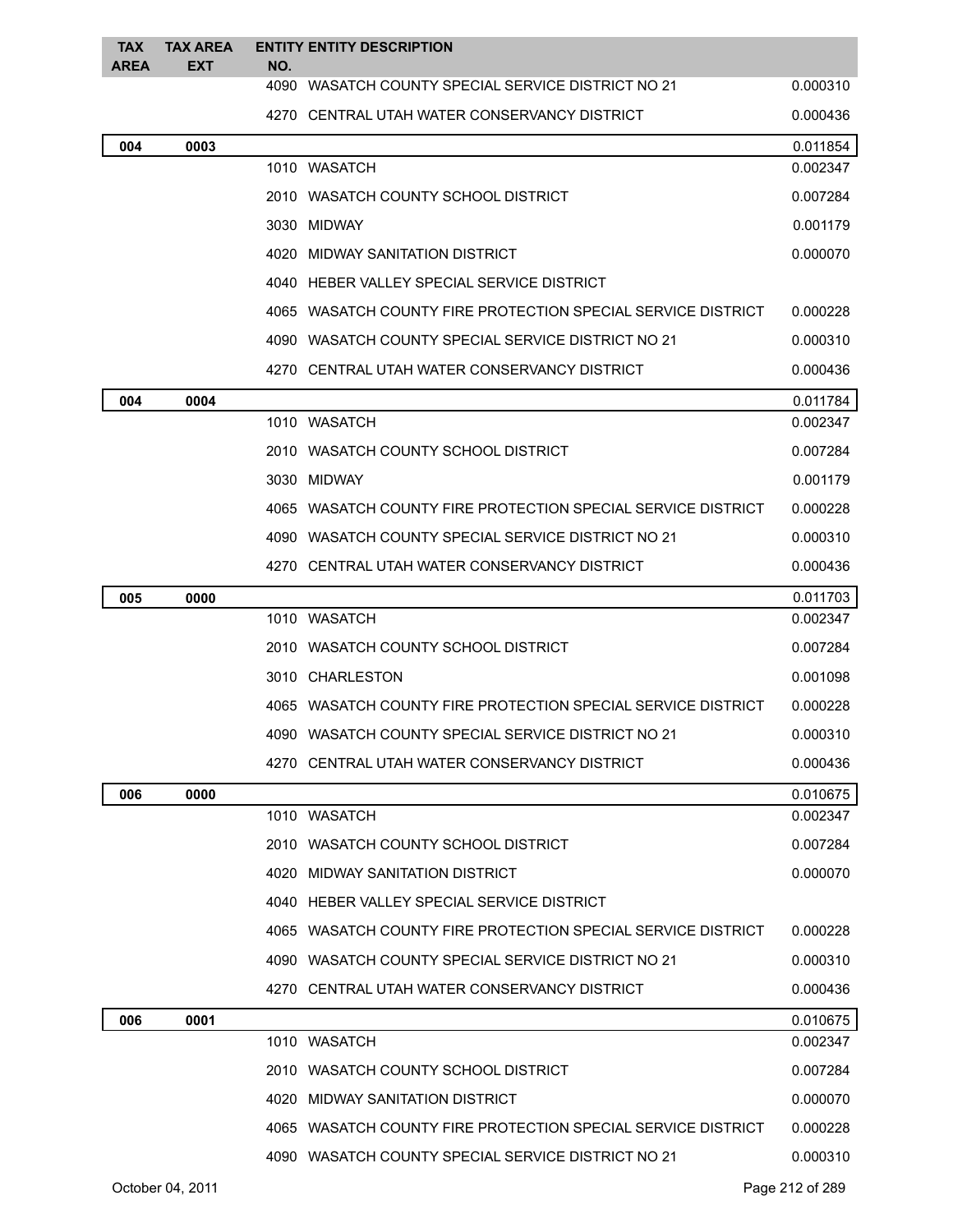| <b>TAX</b><br><b>AREA</b> | <b>TAX AREA</b><br><b>EXT</b> | NO. | <b>ENTITY ENTITY DESCRIPTION</b>                             |          |
|---------------------------|-------------------------------|-----|--------------------------------------------------------------|----------|
|                           |                               |     | 4270 CENTRAL UTAH WATER CONSERVANCY DISTRICT                 | 0.000436 |
| 007                       | 0000                          |     |                                                              | 0.012613 |
|                           |                               |     | 1010 WASATCH                                                 | 0.002347 |
|                           |                               |     | 2010 WASATCH COUNTY SCHOOL DISTRICT                          | 0.007284 |
|                           |                               |     | 3035 PARK CITY                                               | 0.002236 |
|                           |                               |     | 4080 PARK CITY WATER SERVICE DISTRICT                        |          |
|                           |                               |     | 4090 WASATCH COUNTY SPECIAL SERVICE DISTRICT NO 21           | 0.000310 |
|                           |                               |     | 4270 CENTRAL UTAH WATER CONSERVANCY DISTRICT                 | 0.000436 |
| 008                       | 0000                          |     |                                                              | 0.014253 |
|                           |                               |     | 1010 WASATCH                                                 | 0.002347 |
|                           |                               |     | 2010 WASATCH COUNTY SCHOOL DISTRICT                          | 0.007284 |
|                           |                               |     | 4090 WASATCH COUNTY SPECIAL SERVICE DISTRICT NO 21           | 0.000310 |
|                           |                               |     | 4270 CENTRAL UTAH WATER CONSERVANCY DISTRICT                 | 0.000436 |
|                           |                               |     | 4290 SOLDIER SUMMIT SPECIAL SERVICE DISTRICT                 | 0.003876 |
| 009                       | 0000                          |     |                                                              | 0.013774 |
|                           |                               |     | 1010 WASATCH                                                 | 0.002347 |
|                           |                               |     | 2010 WASATCH COUNTY SCHOOL DISTRICT                          | 0.007284 |
|                           |                               |     | 3035 PARK CITY                                               | 0.002236 |
|                           |                               |     | 4070 PARK CITY FIRE SERVICE DISTRICT                         | 0.001161 |
|                           |                               |     | 4075 SNYDERVILLE BASIN WATER RECLAMATION DISTRICT            |          |
|                           |                               |     | 4080 PARK CITY WATER SERVICE DISTRICT                        |          |
|                           |                               |     | 4090 WASATCH COUNTY SPECIAL SERVICE DISTRICT NO 21           | 0.000310 |
|                           |                               |     | 4270 CENTRAL UTAH WATER CONSERVANCY DISTRICT                 | 0.000436 |
| 010                       | 0000                          |     |                                                              | 0.011350 |
|                           |                               |     | 1010 WASATCH                                                 | 0.002347 |
|                           |                               |     | 2010 WASATCH COUNTY SCHOOL DISTRICT                          | 0.007284 |
|                           |                               |     | 3040 WALLSBURG                                               | 0.000745 |
|                           |                               |     | 4065 WASATCH COUNTY FIRE PROTECTION SPECIAL SERVICE DISTRICT | 0.000228 |
|                           |                               |     | 4090 WASATCH COUNTY SPECIAL SERVICE DISTRICT NO 21           | 0.000310 |
|                           |                               |     | 4270 CENTRAL UTAH WATER CONSERVANCY DISTRICT                 | 0.000436 |
| 011                       | 0000                          |     |                                                              | 0.011410 |
|                           |                               |     | 1010 WASATCH                                                 | 0.002347 |
|                           |                               |     | 2010 WASATCH COUNTY SCHOOL DISTRICT                          | 0.007284 |
|                           |                               |     | 3015 DANIEL TOWN                                             | 0.000805 |
|                           |                               |     | 4065 WASATCH COUNTY FIRE PROTECTION SPECIAL SERVICE DISTRICT | 0.000228 |
|                           |                               |     | 4090 WASATCH COUNTY SPECIAL SERVICE DISTRICT NO 21           | 0.000310 |
|                           |                               |     | 4270 CENTRAL UTAH WATER CONSERVANCY DISTRICT                 | 0.000436 |
| 012                       | 0000                          |     |                                                              | 0.010605 |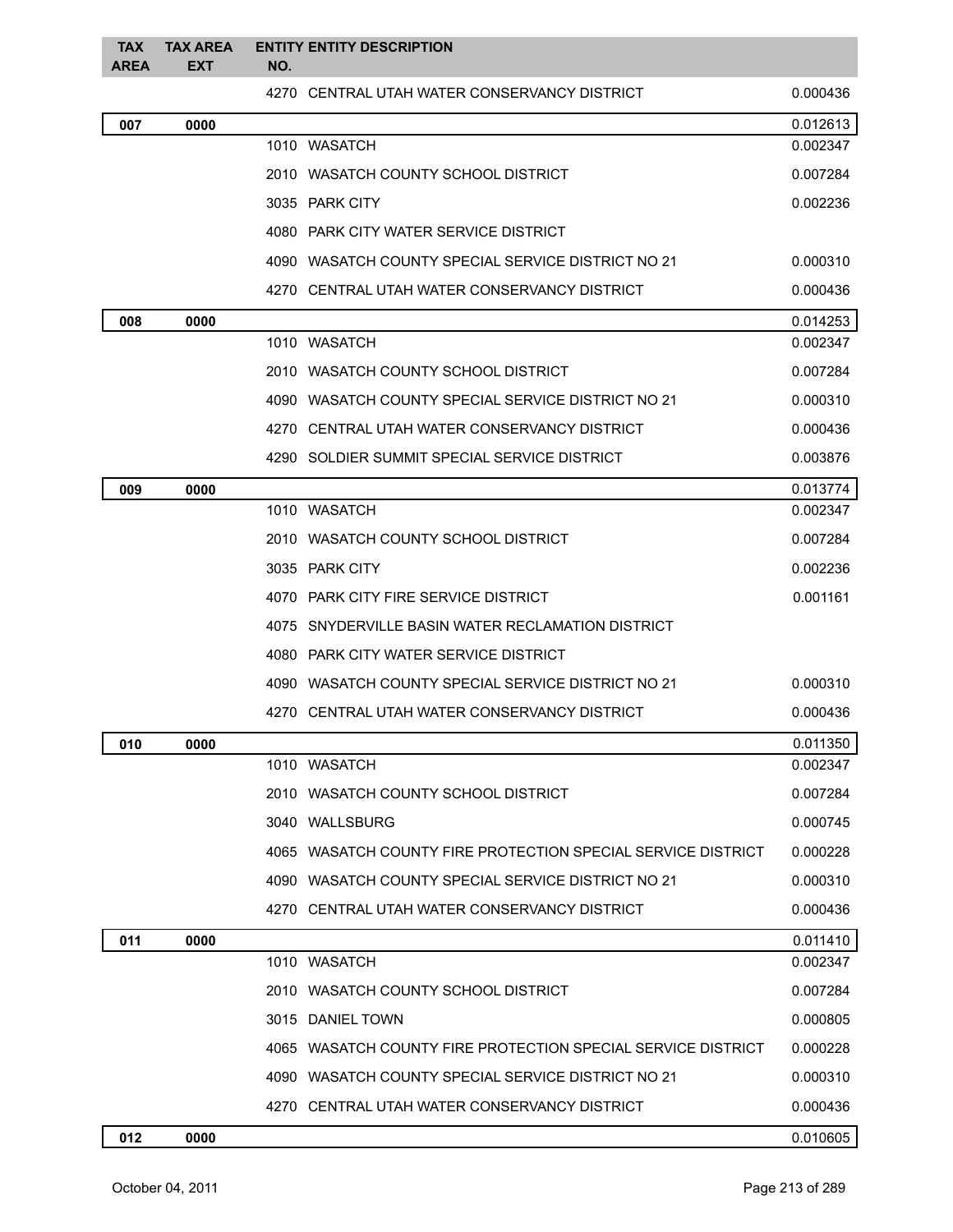| <b>TAX</b><br><b>AREA</b> | <b>TAX AREA</b><br>EXT | <b>ENTITY ENTITY DESCRIPTION</b>                             |          |
|---------------------------|------------------------|--------------------------------------------------------------|----------|
|                           |                        | NO.<br>1010 WASATCH                                          | 0.002347 |
|                           |                        | 2010 WASATCH COUNTY SCHOOL DISTRICT                          | 0.007284 |
|                           |                        | 4030 WASATCH COUNTY SERVICE AREA NO 1                        |          |
|                           |                        | 4065 WASATCH COUNTY FIRE PROTECTION SPECIAL SERVICE DISTRICT | 0.000228 |
|                           |                        | 4090 WASATCH COUNTY SPECIAL SERVICE DISTRICT NO 21           | 0.000310 |
|                           |                        | 4270 CENTRAL UTAH WATER CONSERVANCY DISTRICT                 | 0.000436 |
| 012                       | 0001                   |                                                              | 0.010605 |
|                           |                        | 1010 WASATCH                                                 | 0.002347 |
|                           |                        | 2010 WASATCH COUNTY SCHOOL DISTRICT                          | 0.007284 |
|                           |                        | 4050 WASATCH COUNTY SUBDIVISION SPECIAL SERVICE DISTRICT     |          |
|                           |                        | 4065 WASATCH COUNTY FIRE PROTECTION SPECIAL SERVICE DISTRICT | 0.000228 |
|                           |                        | 4090 WASATCH COUNTY SPECIAL SERVICE DISTRICT NO 21           | 0.000310 |
|                           |                        | 4095 TWIN CREEKS SPECIAL SERVICE DISTRICT                    |          |
|                           |                        | 4270 CENTRAL UTAH WATER CONSERVANCY DISTRICT                 | 0.000436 |
| 012                       | 0002                   |                                                              | 0.010605 |
|                           |                        | 1010 WASATCH                                                 | 0.002347 |
|                           |                        | 2010 WASATCH COUNTY SCHOOL DISTRICT                          | 0.007284 |
|                           |                        | 4065 WASATCH COUNTY FIRE PROTECTION SPECIAL SERVICE DISTRICT | 0.000228 |
|                           |                        | 4090 WASATCH COUNTY SPECIAL SERVICE DISTRICT NO 21           | 0.000310 |
|                           |                        | 4270 CENTRAL UTAH WATER CONSERVANCY DISTRICT                 | 0.000436 |
| 012                       | 0003                   |                                                              | 0.010605 |
|                           |                        | 1010 WASATCH                                                 | 0.002347 |
|                           |                        | 2010 WASATCH COUNTY SCHOOL DISTRICT                          | 0.007284 |
|                           |                        | 4065 WASATCH COUNTY FIRE PROTECTION SPECIAL SERVICE DISTRICT | 0.000228 |
|                           |                        | 4090 WASATCH COUNTY SPECIAL SERVICE DISTRICT NO 21           | 0.000310 |
|                           |                        | 4270 CENTRAL UTAH WATER CONSERVANCY DISTRICT                 | 0.000436 |
| 012                       | 0005                   |                                                              | 0.010605 |
|                           |                        | 1010 WASATCH                                                 | 0.002347 |
|                           |                        | 2010 WASATCH COUNTY SCHOOL DISTRICT                          | 0.007284 |
|                           |                        | 4040 HEBER VALLEY SPECIAL SERVICE DISTRICT                   |          |
|                           |                        | 4065 WASATCH COUNTY FIRE PROTECTION SPECIAL SERVICE DISTRICT | 0.000228 |
|                           |                        | 4090 WASATCH COUNTY SPECIAL SERVICE DISTRICT NO 21           | 0.000310 |
|                           |                        | 4095 TWIN CREEKS SPECIAL SERVICE DISTRICT                    |          |
|                           |                        | 4270 CENTRAL UTAH WATER CONSERVANCY DISTRICT                 | 0.000436 |
| 012                       | 0006                   |                                                              | 0.010605 |
|                           |                        | 1010 WASATCH                                                 | 0.002347 |
|                           |                        | 2010 WASATCH COUNTY SCHOOL DISTRICT                          | 0.007284 |
|                           |                        | 4030 WASATCH COUNTY SERVICE AREA NO 1                        |          |
|                           |                        | 4065 WASATCH COUNTY FIRE PROTECTION SPECIAL SERVICE DISTRICT | 0.000228 |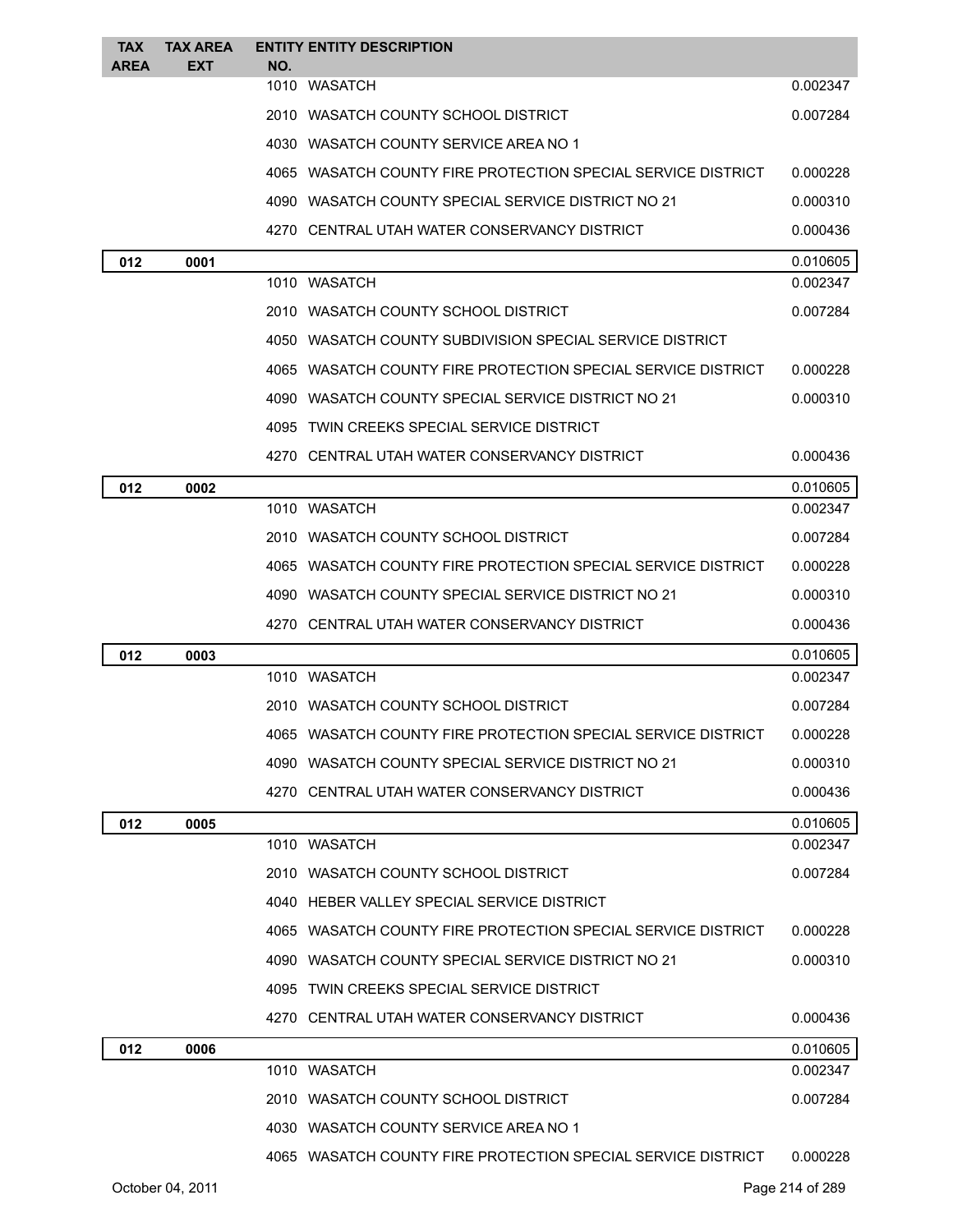| <b>TAX</b><br><b>AREA</b> | <b>TAX AREA</b><br><b>EXT</b> | NO. | <b>ENTITY ENTITY DESCRIPTION</b>                             |          |
|---------------------------|-------------------------------|-----|--------------------------------------------------------------|----------|
|                           |                               |     | 4090 WASATCH COUNTY SPECIAL SERVICE DISTRICT NO 21           | 0.000310 |
|                           |                               |     | 4270 CENTRAL UTAH WATER CONSERVANCY DISTRICT                 | 0.000436 |
| 013                       | 0000                          |     |                                                              | 0.011627 |
|                           |                               |     | 1010 WASATCH                                                 | 0.002347 |
|                           |                               |     | 2010 WASATCH COUNTY SCHOOL DISTRICT                          | 0.007284 |
|                           |                               |     | 3020 HEBER CITY                                              | 0.001022 |
|                           |                               |     | 4065 WASATCH COUNTY FIRE PROTECTION SPECIAL SERVICE DISTRICT | 0.000228 |
|                           |                               |     | 4090 WASATCH COUNTY SPECIAL SERVICE DISTRICT NO 21           | 0.000310 |
|                           |                               |     | 4095 TWIN CREEKS SPECIAL SERVICE DISTRICT                    |          |
|                           |                               |     | 4270 CENTRAL UTAH WATER CONSERVANCY DISTRICT                 | 0.000436 |
| 014                       | 0000                          |     |                                                              | 0.010605 |
|                           |                               |     | 1010 WASATCH                                                 | 0.002347 |
|                           |                               |     | 2010 WASATCH COUNTY SCHOOL DISTRICT                          | 0.007284 |
|                           |                               |     | 4065 WASATCH COUNTY FIRE PROTECTION SPECIAL SERVICE DISTRICT | 0.000228 |
|                           |                               |     | 4090 WASATCH COUNTY SPECIAL SERVICE DISTRICT NO 21           | 0.000310 |
|                           |                               |     | 4095 TWIN CREEKS SPECIAL SERVICE DISTRICT                    |          |
|                           |                               |     | 4270 CENTRAL UTAH WATER CONSERVANCY DISTRICT                 | 0.000436 |
| 015                       | 0000                          |     |                                                              | 0.010605 |
|                           |                               |     | 1010 WASATCH                                                 | 0.002347 |
|                           |                               |     | 2010 WASATCH COUNTY SCHOOL DISTRICT                          | 0.007284 |
|                           |                               |     | 4065 WASATCH COUNTY FIRE PROTECTION SPECIAL SERVICE DISTRICT | 0.000228 |
|                           |                               |     | 4090 WASATCH COUNTY SPECIAL SERVICE DISTRICT NO 21           | 0.000310 |
|                           |                               |     | 4270 CENTRAL UTAH WATER CONSERVANCY DISTRICT                 | 0.000436 |
| 016                       | 0000                          |     |                                                              | 0.010605 |
|                           |                               |     | 1010 WASATCH                                                 | 0.002347 |
|                           |                               |     | 2010 WASATCH COUNTY SCHOOL DISTRICT                          | 0.007284 |
|                           |                               |     | 4065 WASATCH COUNTY FIRE PROTECTION SPECIAL SERVICE DISTRICT | 0.000228 |
|                           |                               |     | 4090 WASATCH COUNTY SPECIAL SERVICE DISTRICT NO 21           | 0.000310 |
|                           |                               |     | 4270 CENTRAL UTAH WATER CONSERVANCY DISTRICT                 | 0.000436 |
| 017                       | 0000                          |     |                                                              | 0.011410 |
|                           |                               |     | 1010 WASATCH                                                 | 0.002347 |
|                           |                               |     | 2010 WASATCH COUNTY SCHOOL DISTRICT                          | 0.007284 |
|                           |                               |     | 3015 DANIEL TOWN                                             | 0.000805 |
|                           |                               |     | 4065 WASATCH COUNTY FIRE PROTECTION SPECIAL SERVICE DISTRICT | 0.000228 |
|                           |                               |     | 4090 WASATCH COUNTY SPECIAL SERVICE DISTRICT NO 21           | 0.000310 |
|                           |                               |     | 4095 TWIN CREEKS SPECIAL SERVICE DISTRICT                    |          |
|                           |                               |     | 4270 CENTRAL UTAH WATER CONSERVANCY DISTRICT                 | 0.000436 |
| 018                       | 0000                          |     |                                                              | 0.010605 |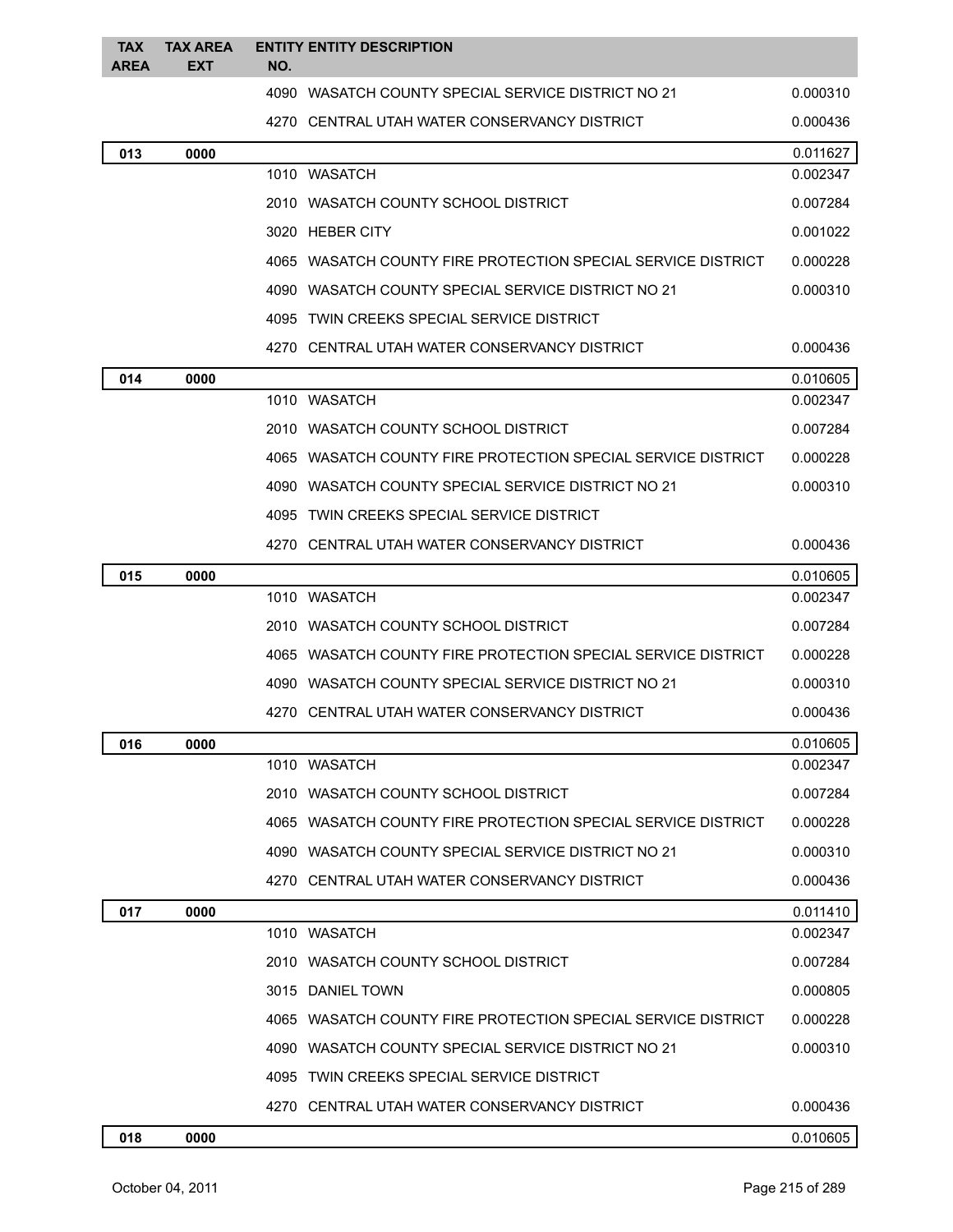| <b>TAX</b>  | <b>TAX AREA</b> | <b>ENTITY ENTITY DESCRIPTION</b>                             |                      |
|-------------|-----------------|--------------------------------------------------------------|----------------------|
| <b>AREA</b> | <b>EXT</b>      | NO.<br>1010 WASATCH                                          | 0.002347             |
|             |                 | 2010 WASATCH COUNTY SCHOOL DISTRICT                          | 0.007284             |
|             |                 | 3026 INDEPENDCE TOWN                                         |                      |
|             |                 | 4065 WASATCH COUNTY FIRE PROTECTION SPECIAL SERVICE DISTRICT | 0.000228             |
|             |                 |                                                              |                      |
|             |                 | 4090 WASATCH COUNTY SPECIAL SERVICE DISTRICT NO 21           | 0.000310             |
|             |                 | 4270 CENTRAL UTAH WATER CONSERVANCY DISTRICT                 | 0.000436             |
| 019         | 0000            | 1010 WASATCH                                                 | 0.010605<br>0.002347 |
|             |                 | 2010 WASATCH COUNTY SCHOOL DISTRICT                          | 0.007284             |
|             |                 | 3026 INDEPENDCE TOWN                                         |                      |
|             |                 | 4065 WASATCH COUNTY FIRE PROTECTION SPECIAL SERVICE DISTRICT | 0.000228             |
|             |                 | 4090 WASATCH COUNTY SPECIAL SERVICE DISTRICT NO 21           | 0.000310             |
|             |                 | 4095 TWIN CREEKS SPECIAL SERVICE DISTRICT                    |                      |
|             |                 | 4270 CENTRAL UTAH WATER CONSERVANCY DISTRICT                 | 0.000436             |
|             |                 |                                                              |                      |
| 020         | 0000            | 1010 WASATCH                                                 | 0.011235<br>0.002347 |
|             |                 | 2010 WASATCH COUNTY SCHOOL DISTRICT                          | 0.007284             |
|             |                 | 3025 HIDEOUT TOWN                                            | 0.000630             |
|             |                 | 4065 WASATCH COUNTY FIRE PROTECTION SPECIAL SERVICE DISTRICT | 0.000228             |
|             |                 | 4090 WASATCH COUNTY SPECIAL SERVICE DISTRICT NO 21           | 0.000310             |
|             |                 | 4270 CENTRAL UTAH WATER CONSERVANCY DISTRICT                 | 0.000436             |
| 021         | 0000            |                                                              | 0.011235             |
|             |                 | 1010 WASATCH                                                 | 0.002347             |
|             |                 | 2010 WASATCH COUNTY SCHOOL DISTRICT                          | 0.007284             |
|             |                 | 3025 HIDEOUT TOWN                                            | 0.000630             |
|             |                 | 4065 WASATCH COUNTY FIRE PROTECTION SPECIAL SERVICE DISTRICT | 0.000228             |
|             |                 | 4090 WASATCH COUNTY SPECIAL SERVICE DISTRICT NO 21           | 0.000310             |
|             |                 | 4270 CENTRAL UTAH WATER CONSERVANCY DISTRICT                 | 0.000436             |
| 022         | 0000            |                                                              | 0.012841             |
|             |                 | 1010 WASATCH                                                 | 0.002347             |
|             |                 | 2010 WASATCH COUNTY SCHOOL DISTRICT                          | 0.007284             |
|             |                 | 3035 PARK CITY                                               | 0.002236             |
|             |                 | 4065 WASATCH COUNTY FIRE PROTECTION SPECIAL SERVICE DISTRICT | 0.000228             |
|             |                 | 4075 SNYDERVILLE BASIN WATER RECLAMATION DISTRICT            |                      |
|             |                 | 4080 PARK CITY WATER SERVICE DISTRICT                        |                      |
|             |                 | 4090 WASATCH COUNTY SPECIAL SERVICE DISTRICT NO 21           | 0.000310             |
|             |                 | 4270 CENTRAL UTAH WATER CONSERVANCY DISTRICT                 | 0.000436             |
| 023         | 0000            |                                                              | 0.010605             |
|             |                 | 1010 WASATCH                                                 | 0.002347             |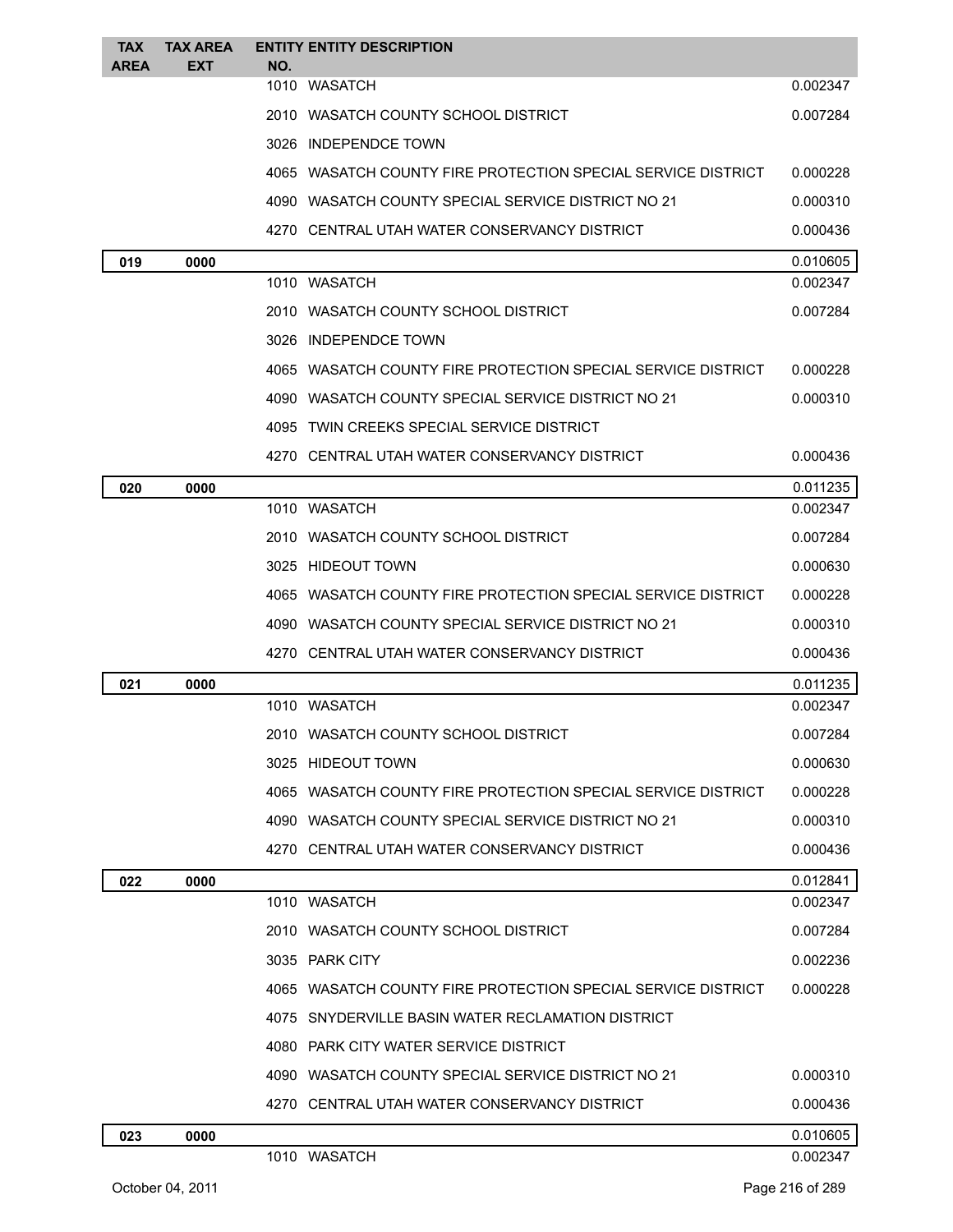| <b>TAX</b><br><b>AREA</b> | <b>TAX AREA</b><br><b>EXT</b> | <b>ENTITY ENTITY DESCRIPTION</b><br>NO.                      |          |
|---------------------------|-------------------------------|--------------------------------------------------------------|----------|
|                           |                               | 2010 WASATCH COUNTY SCHOOL DISTRICT                          | 0.007284 |
|                           |                               | 4065 WASATCH COUNTY FIRE PROTECTION SPECIAL SERVICE DISTRICT | 0.000228 |
|                           |                               | 4090 WASATCH COUNTY SPECIAL SERVICE DISTRICT NO 21           | 0.000310 |
|                           |                               | 4270 CENTRAL UTAH WATER CONSERVANCY DISTRICT                 | 0.000436 |
| 024                       | 0000                          |                                                              | 0.012035 |
|                           |                               | 1010 WASATCH                                                 | 0.002347 |
|                           |                               | 2010 WASATCH COUNTY SCHOOL DISTRICT                          | 0.007284 |
|                           |                               | 3025 HIDEOUT TOWN                                            | 0.000630 |
|                           |                               | 4065 WASATCH COUNTY FIRE PROTECTION SPECIAL SERVICE DISTRICT | 0.000228 |
|                           |                               | 4090 WASATCH COUNTY SPECIAL SERVICE DISTRICT NO 21           | 0.000310 |
|                           |                               | 4150 HIDEOUT LOCAL DISTRICT NO 1                             | 0.000800 |
|                           |                               | 4270 CENTRAL UTAH WATER CONSERVANCY DISTRICT                 | 0.000436 |
|                           |                               |                                                              |          |

## **WASHINGTON COUNTY**

| 001 | 0000 |                                                       | 0.013917 |
|-----|------|-------------------------------------------------------|----------|
|     |      | 1010 WASHINGTON                                       | 0.002093 |
|     |      | 2010 WASHINGTON COUNTY SCHOOL DISTRICT                | 0.008227 |
|     |      | 3010 ENTERPRISE                                       | 0.002565 |
|     |      | 4010 THE WASHINGTON COUNTY WATER CONSERVANCY DISTRICT | 0.000993 |
|     |      | 4085 WASHINGTON COUNTY SPECIAL SERVICE DISTRICT NO. 1 |          |
|     |      | 4110 SOUTHWEST MOSQUITO ABATEMENT & CONTROL DISTRICT  | 0.000039 |
| 002 | 0000 |                                                       | 0.017798 |
|     |      | 1010 WASHINGTON                                       | 0.002093 |
|     |      | 2010 WASHINGTON COUNTY SCHOOL DISTRICT                | 0.008227 |
|     |      | 3020 HILDALE CITY                                     | 0.006446 |
|     |      | 4010 THE WASHINGTON COUNTY WATER CONSERVANCY DISTRICT | 0.000993 |
|     |      | 4110 SOUTHWEST MOSQUITO ABATEMENT & CONTROL DISTRICT  | 0.000039 |
| 003 | 0000 |                                                       | 0.014106 |
|     |      | 1010 WASHINGTON                                       | 0.002093 |
|     |      | 2010 WASHINGTON COUNTY SCHOOL DISTRICT                | 0.008227 |
|     |      | 3030 HURRICANE CITY                                   | 0.002754 |
|     |      | 4010 THE WASHINGTON COUNTY WATER CONSERVANCY DISTRICT | 0.000993 |
|     |      | 4070 ASH CREEK SPECIAL SERVICE DISTRICT               |          |
|     |      | 4085 WASHINGTON COUNTY SPECIAL SERVICE DISTRICT NO. 1 |          |
|     |      | 4110 SOUTHWEST MOSQUITO ABATEMENT & CONTROL DISTRICT  | 0.000039 |
| 003 | 0001 |                                                       | 0.014106 |
|     |      | 1010 WASHINGTON                                       | 0.002093 |
|     |      | 2010 WASHINGTON COUNTY SCHOOL DISTRICT                | 0.008227 |
|     |      | 3030 HURRICANE CITY                                   | 0.002754 |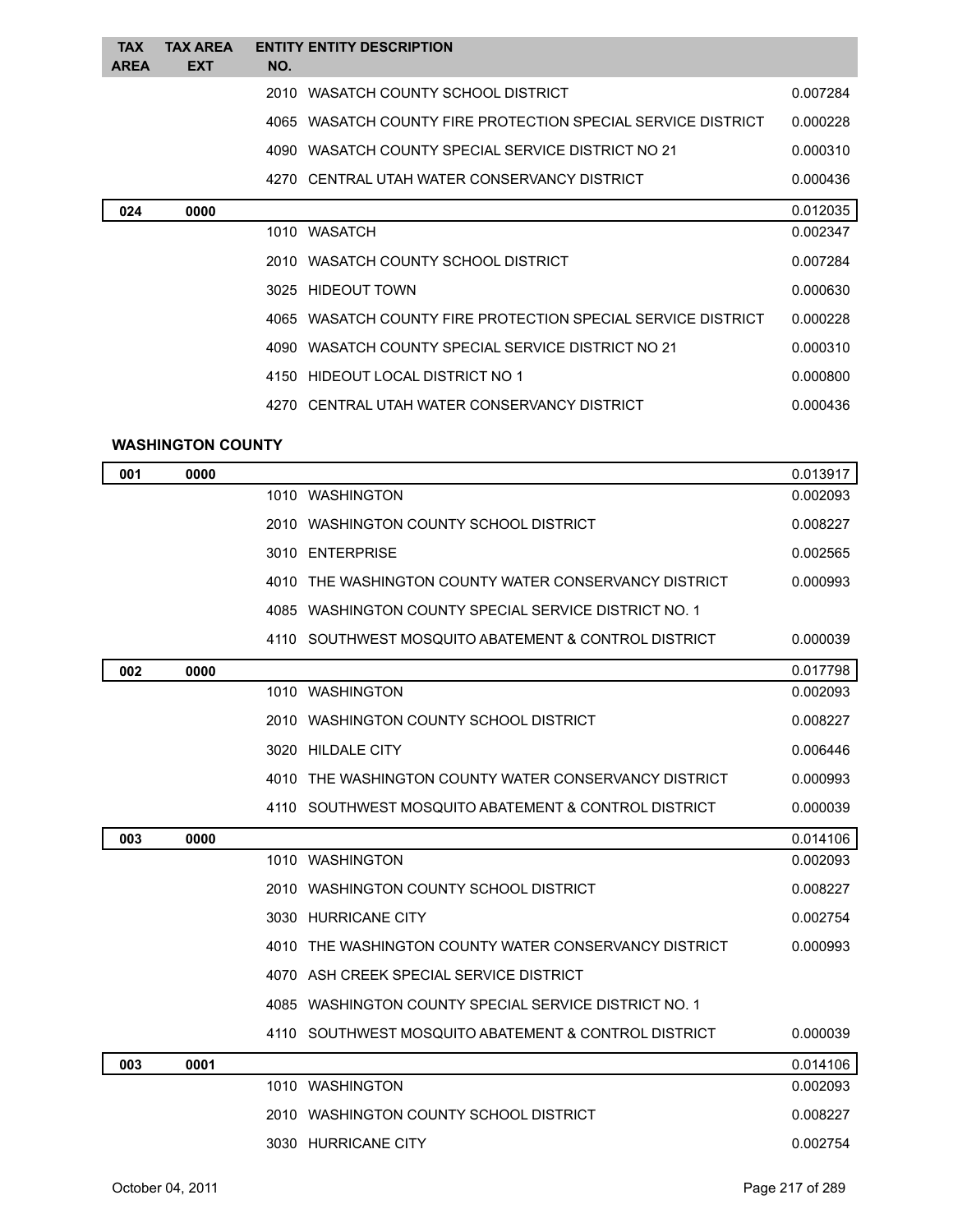| <b>TAX</b><br><b>AREA</b> | <b>TAX AREA</b><br><b>EXT</b> | <b>ENTITY ENTITY DESCRIPTION</b><br>NO.                 |          |
|---------------------------|-------------------------------|---------------------------------------------------------|----------|
|                           |                               | 4010 THE WASHINGTON COUNTY WATER CONSERVANCY DISTRICT   | 0.000993 |
|                           |                               | 4085 WASHINGTON COUNTY SPECIAL SERVICE DISTRICT NO. 1   |          |
|                           |                               | 4110 SOUTHWEST MOSQUITO ABATEMENT & CONTROL DISTRICT    | 0.000039 |
| 003                       | 0002                          |                                                         | 0.014106 |
|                           |                               | 1010 WASHINGTON                                         | 0.002093 |
|                           |                               | 2010 WASHINGTON COUNTY SCHOOL DISTRICT                  | 0.008227 |
|                           |                               | 3030 HURRICANE CITY                                     | 0.002754 |
|                           |                               | 4010 THE WASHINGTON COUNTY WATER CONSERVANCY DISTRICT   | 0.000993 |
|                           |                               | 4085 WASHINGTON COUNTY SPECIAL SERVICE DISTRICT NO. 1   |          |
|                           |                               | 4110 SOUTHWEST MOSQUITO ABATEMENT & CONTROL DISTRICT    | 0.000039 |
| 004                       | 0000                          |                                                         | 0.013449 |
|                           |                               | 1010 WASHINGTON                                         | 0.002093 |
|                           |                               | 2010 WASHINGTON COUNTY SCHOOL DISTRICT                  | 0.008227 |
|                           |                               | 3040 IVINS TOWN                                         | 0.002097 |
|                           |                               | 4010 THE WASHINGTON COUNTY WATER CONSERVANCY DISTRICT   | 0.000993 |
|                           |                               | 4085 WASHINGTON COUNTY SPECIAL SERVICE DISTRICT NO. 1   |          |
|                           |                               | 4110 SOUTHWEST MOSQUITO ABATEMENT & CONTROL DISTRICT    | 0.000039 |
| 005                       | 0000                          |                                                         | 0.015171 |
|                           |                               | 1010 WASHINGTON                                         | 0.002093 |
|                           |                               | 2010 WASHINGTON COUNTY SCHOOL DISTRICT                  | 0.008227 |
|                           |                               | 3030 HURRICANE CITY                                     | 0.002754 |
|                           |                               | 4010 THE WASHINGTON COUNTY WATER CONSERVANCY DISTRICT   | 0.000993 |
|                           |                               | 4070 ASH CREEK SPECIAL SERVICE DISTRICT                 |          |
|                           |                               | 4085   WASHINGTON COUNTY SPECIAL SERVICE DISTRICT NO. 1 |          |
|                           |                               | 4110 SOUTHWEST MOSQUITO ABATEMENT & CONTROL DISTRICT    | 0.000039 |
|                           |                               | 4120 HURRICANE VALLEY FIRE DISTRICT                     | 0.001065 |
| 006                       | 0000                          |                                                         | 0.013661 |
|                           |                               | 1010 WASHINGTON                                         | 0.002093 |
|                           |                               | 2010 WASHINGTON COUNTY SCHOOL DISTRICT                  | 0.008227 |
|                           |                               | 3060 LEEDS                                              | 0.000905 |
|                           |                               | 4010 THE WASHINGTON COUNTY WATER CONSERVANCY DISTRICT   | 0.000993 |
|                           |                               | 4085 WASHINGTON COUNTY SPECIAL SERVICE DISTRICT NO. 1   |          |
|                           |                               | 4095 LEEDS AREA SPECIAL SERVICE DISTRICT                | 0.001404 |
|                           |                               | 4110 SOUTHWEST MOSQUITO ABATEMENT & CONTROL DISTRICT    | 0.000039 |
| 006                       | 0001                          |                                                         | 0.013661 |
|                           |                               | 1010 WASHINGTON                                         | 0.002093 |
|                           |                               | 2010 WASHINGTON COUNTY SCHOOL DISTRICT                  | 0.008227 |
|                           |                               | 3060 LEEDS                                              | 0.000905 |
|                           |                               | 4010 THE WASHINGTON COUNTY WATER CONSERVANCY DISTRICT   | 0.000993 |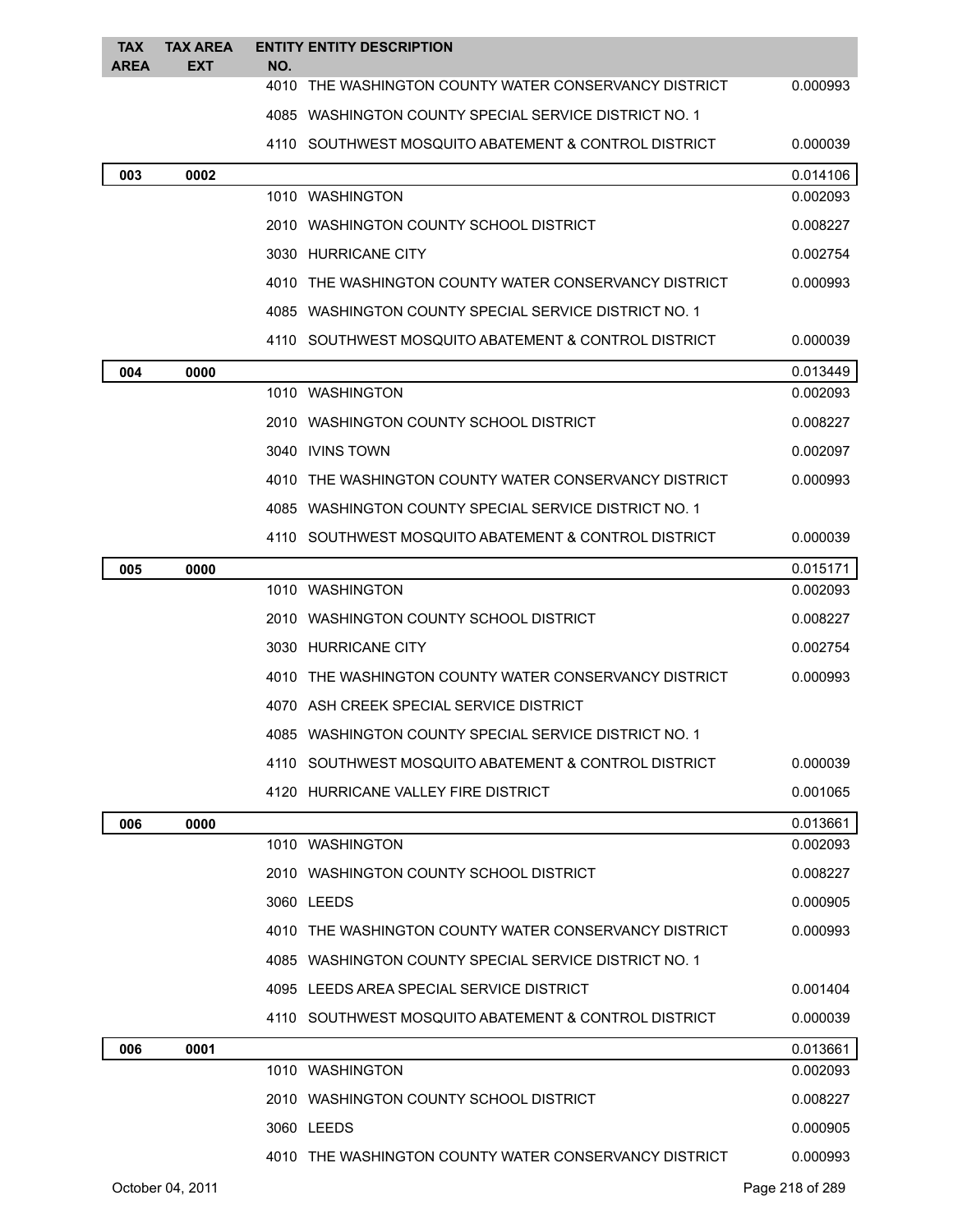| <b>TAX</b><br><b>AREA</b> | <b>TAX AREA</b><br><b>EXT</b> | NO. | <b>ENTITY ENTITY DESCRIPTION</b>                      |          |
|---------------------------|-------------------------------|-----|-------------------------------------------------------|----------|
|                           |                               |     | 4085 WASHINGTON COUNTY SPECIAL SERVICE DISTRICT NO. 1 |          |
|                           |                               |     | 4095 LEEDS AREA SPECIAL SERVICE DISTRICT              | 0.001404 |
|                           |                               |     | 4110 SOUTHWEST MOSQUITO ABATEMENT & CONTROL DISTRICT  | 0.000039 |
| 007                       | 0000                          |     |                                                       | 0.013661 |
|                           |                               |     | 1010 WASHINGTON                                       | 0.002093 |
|                           |                               |     | 2010 WASHINGTON COUNTY SCHOOL DISTRICT                | 0.008227 |
|                           |                               |     | 3070 NEW HARMONY                                      | 0.001550 |
|                           |                               |     | 4010 THE WASHINGTON COUNTY WATER CONSERVANCY DISTRICT | 0.000993 |
|                           |                               |     | 4085 WASHINGTON COUNTY SPECIAL SERVICE DISTRICT NO. 1 |          |
|                           |                               |     | 4090 NEW HARMONY VALLEY SPECIAL SERVICE DISTRICT      | 0.000759 |
|                           |                               |     | 4110 SOUTHWEST MOSQUITO ABATEMENT & CONTROL DISTRICT  | 0.000039 |
| 008                       | 0000                          |     |                                                       | 0.013209 |
|                           |                               |     | 1010 WASHINGTON                                       | 0.002093 |
|                           |                               |     | 2010 WASHINGTON COUNTY SCHOOL DISTRICT                | 0.008227 |
|                           |                               |     | 3080 ST GEORGE CITY                                   | 0.001857 |
|                           |                               |     | 4010 THE WASHINGTON COUNTY WATER CONSERVANCY DISTRICT | 0.000993 |
|                           |                               |     | 4085 WASHINGTON COUNTY SPECIAL SERVICE DISTRICT NO. 1 |          |
|                           |                               |     | 4110 SOUTHWEST MOSQUITO ABATEMENT & CONTROL DISTRICT  | 0.000039 |
| 009                       | 0000                          |     |                                                       | 0.013717 |
|                           |                               |     | 1010 WASHINGTON                                       | 0.002093 |
|                           |                               |     | 2010 WASHINGTON COUNTY SCHOOL DISTRICT                | 0.008227 |
|                           |                               |     | 3090 SANTA CLARA CITY                                 | 0.002365 |
|                           |                               |     | 4010 THE WASHINGTON COUNTY WATER CONSERVANCY DISTRICT | 0.000993 |
|                           |                               |     | 4085 WASHINGTON COUNTY SPECIAL SERVICE DISTRICT NO. 1 |          |
|                           |                               |     | 4110 SOUTHWEST MOSQUITO ABATEMENT & CONTROL DISTRICT  | 0.000039 |
| 010                       | 0000                          |     |                                                       | 0.012005 |
|                           |                               |     | 1010 WASHINGTON                                       | 0.002093 |
|                           |                               |     | 2010 WASHINGTON COUNTY SCHOOL DISTRICT                | 0.008227 |
|                           |                               |     | 3100 SPRINGDALE                                       | 0.000380 |
|                           |                               |     | 4010 THE WASHINGTON COUNTY WATER CONSERVANCY DISTRICT | 0.000993 |
|                           |                               |     | 4030 ROCKVILLE/SPRINGDALE FIRE PROTECTION DISTRICT    | 0.000273 |
|                           |                               |     | 4085 WASHINGTON COUNTY SPECIAL SERVICE DISTRICT NO. 1 |          |
|                           |                               |     | 4110 SOUTHWEST MOSQUITO ABATEMENT & CONTROL DISTRICT  | 0.000039 |
| 011                       | 0000                          |     |                                                       | 0.015171 |
|                           |                               |     | 1010 WASHINGTON                                       | 0.002093 |
|                           |                               |     | 2010 WASHINGTON COUNTY SCHOOL DISTRICT                | 0.008227 |
|                           |                               |     | 3030 HURRICANE CITY                                   | 0.002754 |
|                           |                               |     | 4010 THE WASHINGTON COUNTY WATER CONSERVANCY DISTRICT | 0.000993 |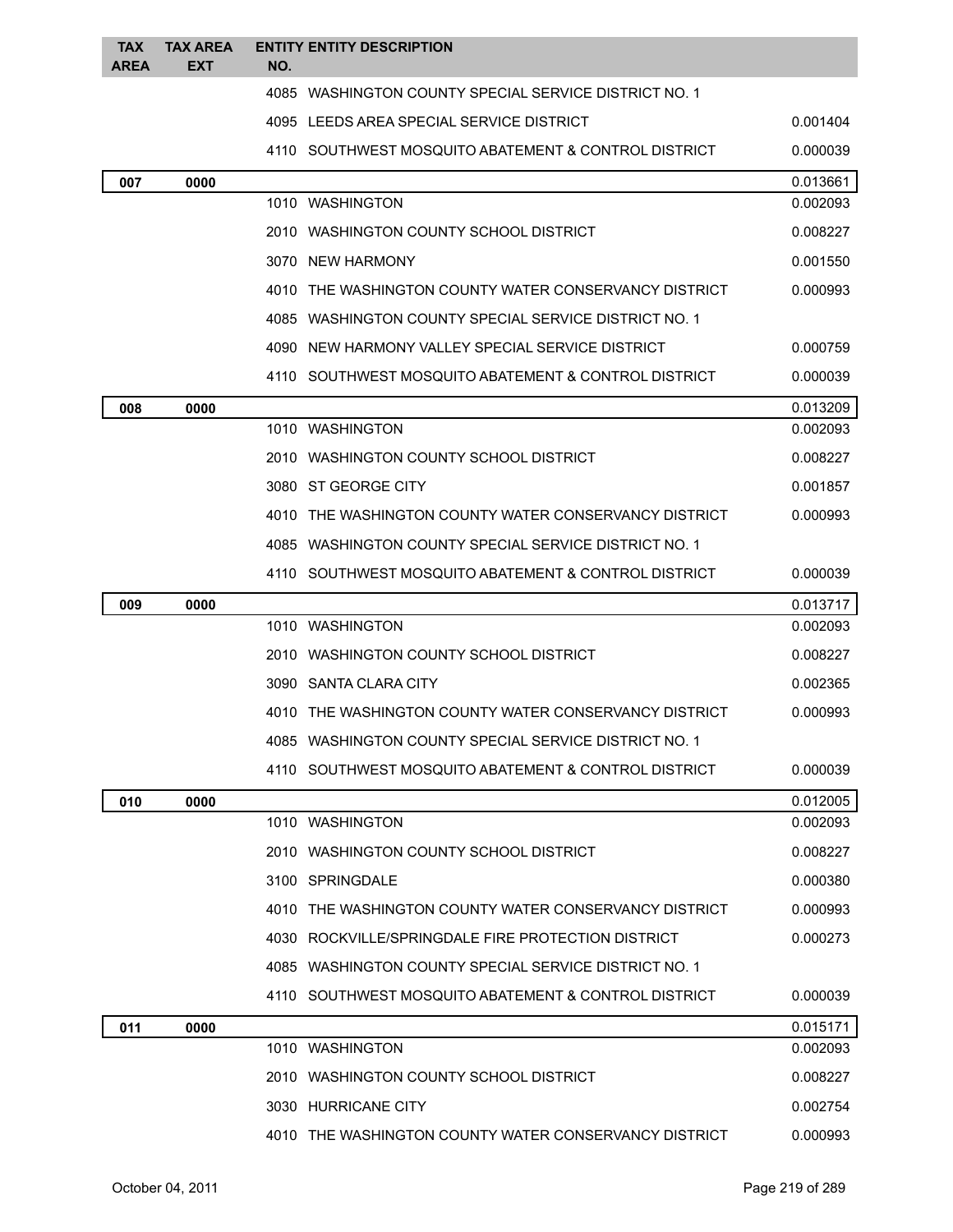| <b>TAX</b><br><b>AREA</b> | <b>TAX AREA</b><br><b>EXT</b> | <b>ENTITY ENTITY DESCRIPTION</b><br>NO.               |          |
|---------------------------|-------------------------------|-------------------------------------------------------|----------|
|                           |                               | 4070 ASH CREEK SPECIAL SERVICE DISTRICT               |          |
|                           |                               | 4085 WASHINGTON COUNTY SPECIAL SERVICE DISTRICT NO. 1 |          |
|                           |                               | 4110 SOUTHWEST MOSQUITO ABATEMENT & CONTROL DISTRICT  | 0.000039 |
|                           |                               | 4120 HURRICANE VALLEY FIRE DISTRICT                   | 0.001065 |
| 011                       | 0001                          |                                                       | 0.015171 |
|                           |                               | 1010 WASHINGTON                                       | 0.002093 |
|                           |                               | 2010 WASHINGTON COUNTY SCHOOL DISTRICT                | 0.008227 |
|                           |                               | 3030 HURRICANE CITY                                   | 0.002754 |
|                           |                               | 4010 THE WASHINGTON COUNTY WATER CONSERVANCY DISTRICT | 0.000993 |
|                           |                               | 4070 ASH CREEK SPECIAL SERVICE DISTRICT               |          |
|                           |                               | 4085 WASHINGTON COUNTY SPECIAL SERVICE DISTRICT NO. 1 |          |
|                           |                               | 4110 SOUTHWEST MOSQUITO ABATEMENT & CONTROL DISTRICT  | 0.000039 |
|                           |                               | 4120 HURRICANE VALLEY FIRE DISTRICT                   | 0.001065 |
| 012                       | 0000                          |                                                       | 0.015171 |
|                           |                               | 1010 WASHINGTON                                       | 0.002093 |
|                           |                               | 2010 WASHINGTON COUNTY SCHOOL DISTRICT                | 0.008227 |
|                           |                               | 3030 HURRICANE CITY                                   | 0.002754 |
|                           |                               | 4010 THE WASHINGTON COUNTY WATER CONSERVANCY DISTRICT | 0.000993 |
|                           |                               | 4085 WASHINGTON COUNTY SPECIAL SERVICE DISTRICT NO. 1 |          |
|                           |                               | 4110 SOUTHWEST MOSQUITO ABATEMENT & CONTROL DISTRICT  | 0.000039 |
|                           |                               | 4120 HURRICANE VALLEY FIRE DISTRICT                   | 0.001065 |
| 013                       | 0000                          |                                                       | 0.013033 |
|                           |                               | 1010 WASHINGTON                                       | 0.002093 |
|                           |                               | 2010 WASHINGTON COUNTY SCHOOL DISTRICT                | 0.008227 |
|                           |                               | 3130 WASHINGTON CITY                                  | 0.001681 |
|                           |                               | 4010 THE WASHINGTON COUNTY WATER CONSERVANCY DISTRICT | 0.000993 |
|                           |                               | 4070 ASH CREEK SPECIAL SERVICE DISTRICT               |          |
|                           |                               | 4085 WASHINGTON COUNTY SPECIAL SERVICE DISTRICT NO. 1 |          |
|                           |                               | 4110 SOUTHWEST MOSQUITO ABATEMENT & CONTROL DISTRICT  | 0.000039 |
| 013                       | 0001                          |                                                       | 0.013033 |
|                           |                               | 1010 WASHINGTON                                       | 0.002093 |
|                           |                               | 2010   WASHINGTON COUNTY SCHOOL DISTRICT              | 0.008227 |
|                           |                               | 3130 WASHINGTON CITY                                  | 0.001681 |
|                           |                               | 4010 THE WASHINGTON COUNTY WATER CONSERVANCY DISTRICT | 0.000993 |
|                           |                               | 4085 WASHINGTON COUNTY SPECIAL SERVICE DISTRICT NO. 1 |          |
|                           |                               | 4110 SOUTHWEST MOSQUITO ABATEMENT & CONTROL DISTRICT  | 0.000039 |
| 015                       | 0000                          |                                                       | 0.011352 |
|                           |                               |                                                       |          |
|                           |                               | 1010 WASHINGTON                                       | 0.002093 |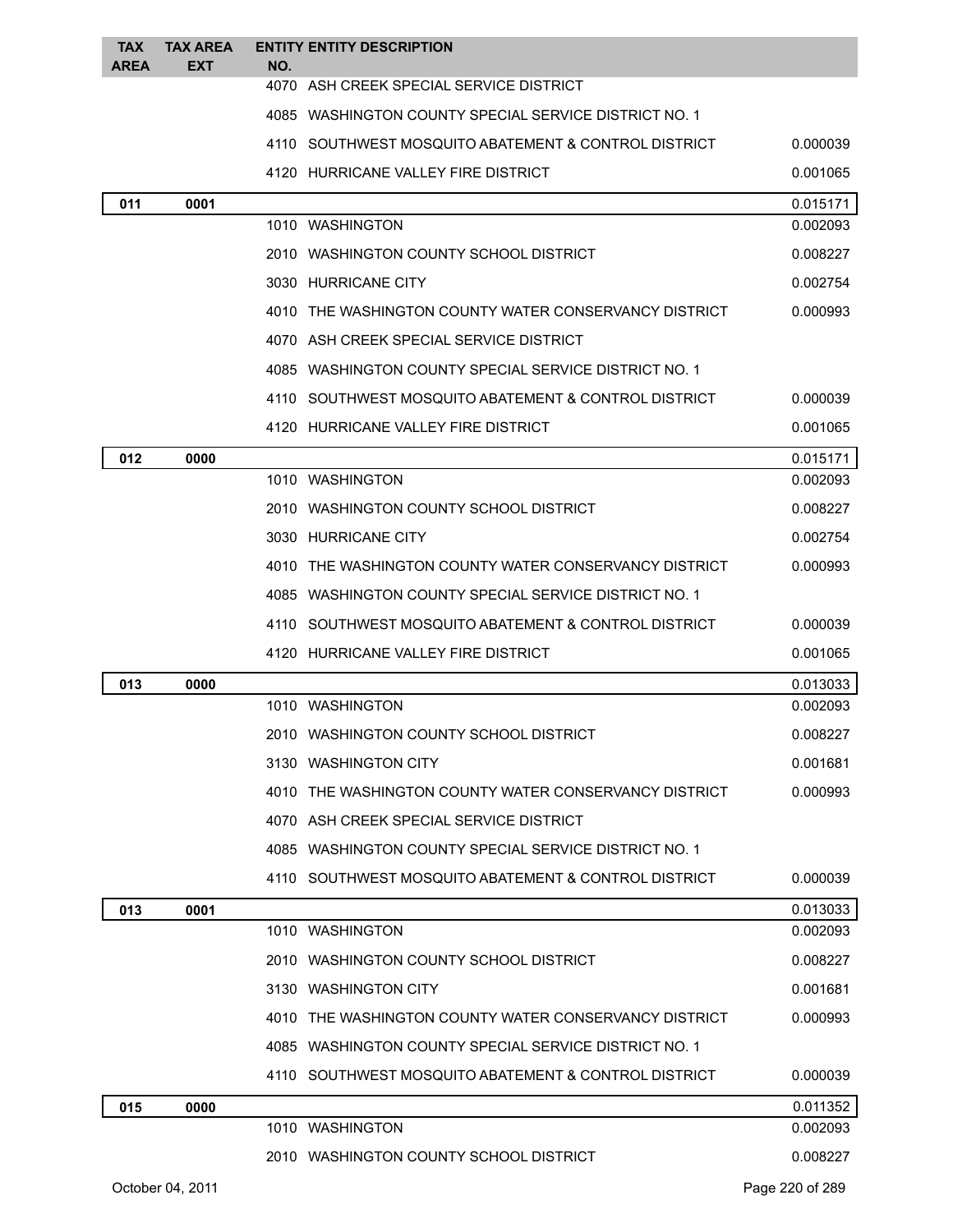| <b>TAX</b><br><b>AREA</b> | <b>TAX AREA</b><br>EXT | <b>ENTITY ENTITY DESCRIPTION</b><br>NO.                 |          |
|---------------------------|------------------------|---------------------------------------------------------|----------|
|                           |                        | 4010 THE WASHINGTON COUNTY WATER CONSERVANCY DISTRICT   | 0.000993 |
|                           |                        | 4070 ASH CREEK SPECIAL SERVICE DISTRICT                 |          |
|                           |                        | 4085   WASHINGTON COUNTY SPECIAL SERVICE DISTRICT NO. 1 |          |
|                           |                        | 4110 SOUTHWEST MOSQUITO ABATEMENT & CONTROL DISTRICT    | 0.000039 |
| 015                       | 0001                   |                                                         | 0.011352 |
|                           |                        | 1010 WASHINGTON                                         | 0.002093 |
|                           |                        | 2010 WASHINGTON COUNTY SCHOOL DISTRICT                  | 0.008227 |
|                           |                        | 4010 THE WASHINGTON COUNTY WATER CONSERVANCY DISTRICT   | 0.000993 |
|                           |                        | 4080 PINE VALLEY SPECIAL SERVICE DISTRICT (N)           |          |
|                           |                        | 4085 WASHINGTON COUNTY SPECIAL SERVICE DISTRICT NO. 1   |          |
|                           |                        | 4110 SOUTHWEST MOSQUITO ABATEMENT & CONTROL DISTRICT    | 0.000039 |
| 015                       | 0002                   |                                                         | 0.011352 |
|                           |                        | 1010 WASHINGTON                                         | 0.002093 |
|                           |                        | 2010 WASHINGTON COUNTY SCHOOL DISTRICT                  | 0.008227 |
|                           |                        | 4010 THE WASHINGTON COUNTY WATER CONSERVANCY DISTRICT   | 0.000993 |
|                           |                        | 4085 WASHINGTON COUNTY SPECIAL SERVICE DISTRICT NO. 1   |          |
|                           |                        | 4110 SOUTHWEST MOSQUITO ABATEMENT & CONTROL DISTRICT    | 0.000039 |
| 015                       | 0003                   |                                                         | 0.011352 |
|                           |                        | 1010 WASHINGTON                                         | 0.002093 |
|                           |                        | 2010 WASHINGTON COUNTY SCHOOL DISTRICT                  | 0.008227 |
|                           |                        | 4010 THE WASHINGTON COUNTY WATER CONSERVANCY DISTRICT   | 0.000993 |
|                           |                        | 4085   WASHINGTON COUNTY SPECIAL SERVICE DISTRICT NO. 1 |          |
|                           |                        | 4110 SOUTHWEST MOSQUITO ABATEMENT & CONTROL DISTRICT    | 0.000039 |
| 017                       | 0000                   |                                                         | 0.013209 |
|                           |                        | 1010 WASHINGTON                                         | 0.002093 |
|                           |                        | 2010   WASHINGTON COUNTY SCHOOL DISTRICT                | 0.008227 |
|                           |                        | 3080 ST GEORGE CITY                                     | 0.001857 |
|                           |                        | 4010 THE WASHINGTON COUNTY WATER CONSERVANCY DISTRICT   | 0.000993 |
|                           |                        | 4085 WASHINGTON COUNTY SPECIAL SERVICE DISTRICT NO. 1   |          |
|                           |                        | 4110 SOUTHWEST MOSQUITO ABATEMENT & CONTROL DISTRICT    | 0.000039 |
| 017                       | 0001                   |                                                         | 0.013209 |
|                           |                        | 1010 WASHINGTON                                         | 0.002093 |
|                           |                        | 2010 WASHINGTON COUNTY SCHOOL DISTRICT                  | 0.008227 |
|                           |                        | 3080 ST GEORGE CITY                                     | 0.001857 |
|                           |                        | 4010 THE WASHINGTON COUNTY WATER CONSERVANCY DISTRICT   | 0.000993 |
|                           |                        | 4085 WASHINGTON COUNTY SPECIAL SERVICE DISTRICT NO. 1   |          |
|                           |                        | 4110 SOUTHWEST MOSQUITO ABATEMENT & CONTROL DISTRICT    | 0.000039 |
| 017                       | 0002                   |                                                         | 0.013209 |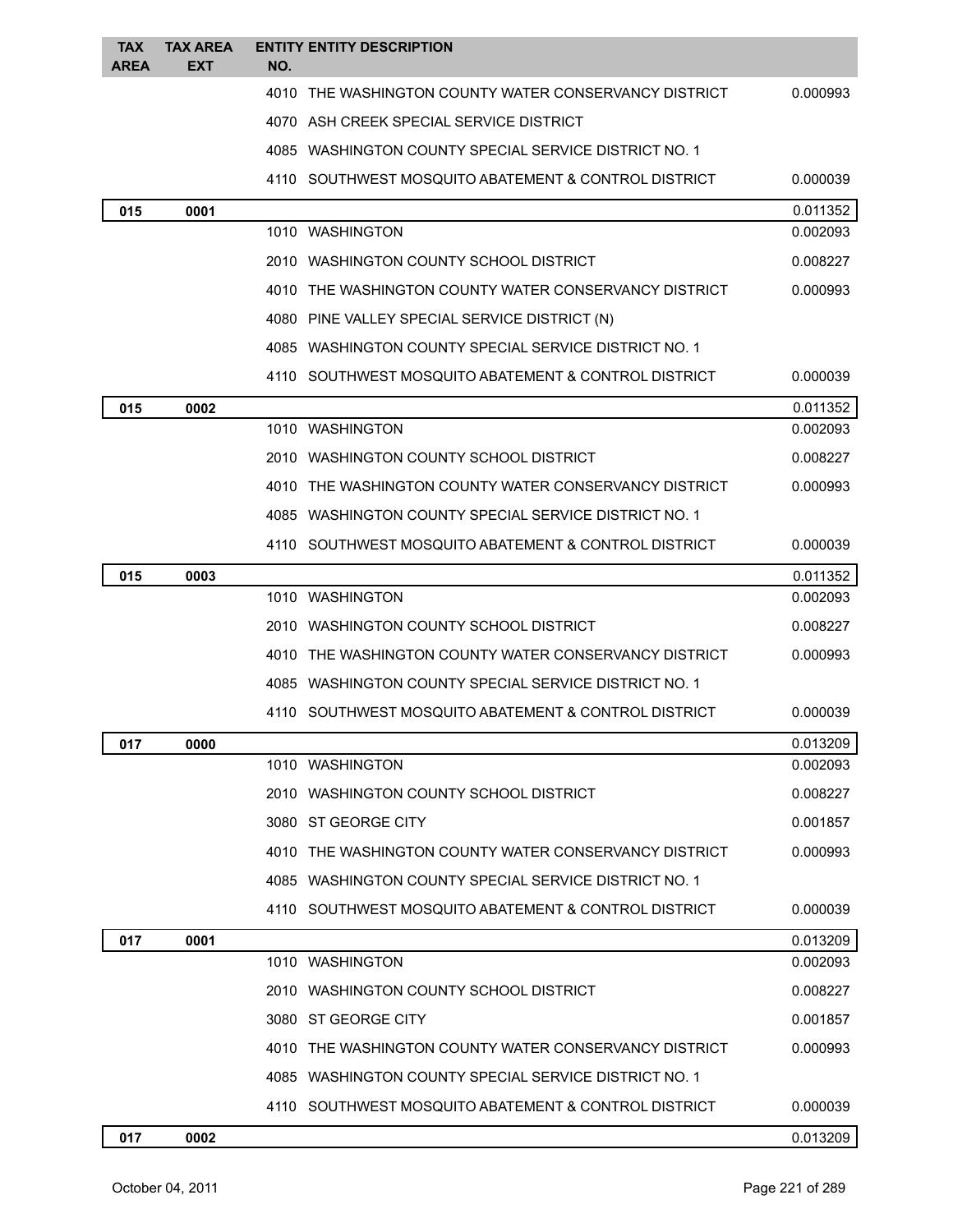| <b>TAX</b>  | <b>TAX AREA</b> | <b>ENTITY ENTITY DESCRIPTION</b>                      |          |
|-------------|-----------------|-------------------------------------------------------|----------|
| <b>AREA</b> | EXT             | NO.<br>1010 WASHINGTON                                | 0.002093 |
|             |                 | 2010 WASHINGTON COUNTY SCHOOL DISTRICT                | 0.008227 |
|             |                 | 3080 ST GEORGE CITY                                   | 0.001857 |
|             |                 | 4010 THE WASHINGTON COUNTY WATER CONSERVANCY DISTRICT | 0.000993 |
|             |                 | 4085 WASHINGTON COUNTY SPECIAL SERVICE DISTRICT NO. 1 |          |
|             |                 | 4110 SOUTHWEST MOSQUITO ABATEMENT & CONTROL DISTRICT  | 0.000039 |
| 018         | 0000            |                                                       | 0.013130 |
|             |                 | 1010 WASHINGTON                                       | 0.002093 |
|             |                 | 2010 WASHINGTON COUNTY SCHOOL DISTRICT                | 0.008227 |
|             |                 | 3075 ROCKVILLE                                        | 0.001505 |
|             |                 | 4010 THE WASHINGTON COUNTY WATER CONSERVANCY DISTRICT | 0.000993 |
|             |                 | 4030 ROCKVILLE/SPRINGDALE FIRE PROTECTION DISTRICT    | 0.000273 |
|             |                 | 4110 SOUTHWEST MOSQUITO ABATEMENT & CONTROL DISTRICT  | 0.000039 |
| 022         | 0000            |                                                       | 0.011352 |
|             |                 | 1010 WASHINGTON                                       | 0.002093 |
|             |                 | 2010 WASHINGTON COUNTY SCHOOL DISTRICT                | 0.008227 |
|             |                 | 4010 THE WASHINGTON COUNTY WATER CONSERVANCY DISTRICT | 0.000993 |
|             |                 | 4050 DIXIE DEER SPECIAL SERVICE DISTRICT              |          |
|             |                 | 4055 NORTHWESTERN SPECIAL SERVICE DISTRICT            |          |
|             |                 | 4085 WASHINGTON COUNTY SPECIAL SERVICE DISTRICT NO. 1 |          |
|             |                 | 4110 SOUTHWEST MOSQUITO ABATEMENT & CONTROL DISTRICT  | 0.000039 |
| 027         | 0000            |                                                       | 0.014106 |
|             |                 | 1010 WASHINGTON                                       | 0.002093 |
|             |                 | 2010 WASHINGTON COUNTY SCHOOL DISTRICT                | 0.008227 |
|             |                 | 3030 HURRICANE CITY                                   | 0.002754 |
|             |                 | 4010 THE WASHINGTON COUNTY WATER CONSERVANCY DISTRICT | 0.000993 |
|             |                 | 4070 ASH CREEK SPECIAL SERVICE DISTRICT               |          |
|             |                 | 4085 WASHINGTON COUNTY SPECIAL SERVICE DISTRICT NO. 1 |          |
|             |                 | 4110 SOUTHWEST MOSQUITO ABATEMENT & CONTROL DISTRICT  | 0.000039 |
| 028         | 0000            |                                                       | 0.014106 |
|             |                 | 1010 WASHINGTON                                       | 0.002093 |
|             |                 | 2010 WASHINGTON COUNTY SCHOOL DISTRICT                | 0.008227 |
|             |                 | 3030 HURRICANE CITY                                   | 0.002754 |
|             |                 | 4010 THE WASHINGTON COUNTY WATER CONSERVANCY DISTRICT | 0.000993 |
|             |                 | 4070 ASH CREEK SPECIAL SERVICE DISTRICT               |          |
|             |                 | 4085 WASHINGTON COUNTY SPECIAL SERVICE DISTRICT NO. 1 |          |
|             |                 | 4110 SOUTHWEST MOSQUITO ABATEMENT & CONTROL DISTRICT  | 0.000039 |
| 029         | 0000            |                                                       | 0.014106 |
|             |                 | 1010 WASHINGTON                                       | 0.002093 |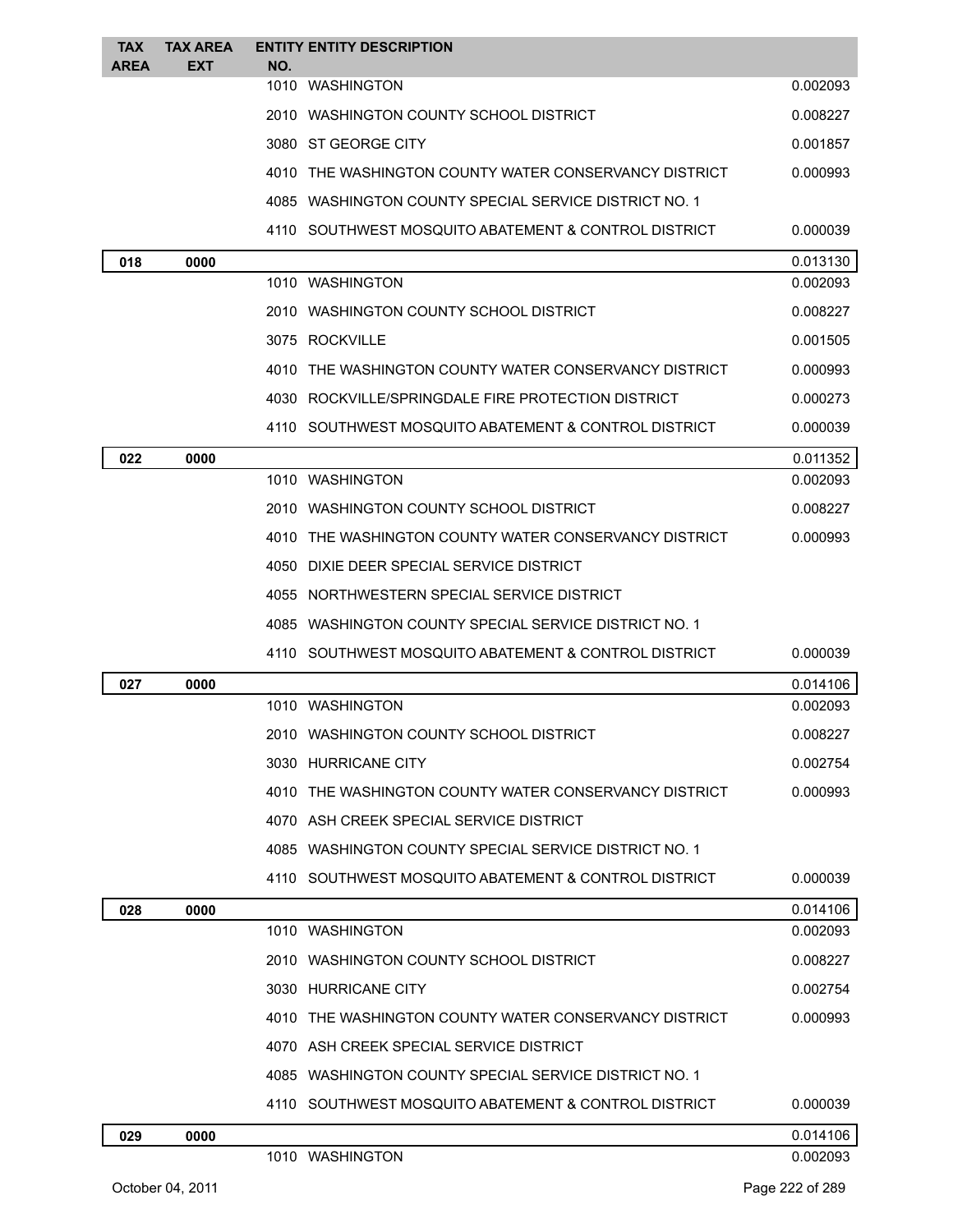| <b>TAX</b><br><b>AREA</b> | <b>TAX AREA</b><br>EXT | <b>ENTITY ENTITY DESCRIPTION</b><br>NO.                |          |
|---------------------------|------------------------|--------------------------------------------------------|----------|
|                           |                        | 2010 WASHINGTON COUNTY SCHOOL DISTRICT                 | 0.008227 |
|                           |                        | 3030 HURRICANE CITY                                    | 0.002754 |
|                           |                        | 4010 THE WASHINGTON COUNTY WATER CONSERVANCY DISTRICT  | 0.000993 |
|                           |                        | 4070 ASH CREEK SPECIAL SERVICE DISTRICT                |          |
|                           |                        | 4085 WASHINGTON COUNTY SPECIAL SERVICE DISTRICT NO. 1  |          |
|                           |                        | 4110 SOUTHWEST MOSQUITO ABATEMENT & CONTROL DISTRICT   | 0.000039 |
| 032                       | 0000                   |                                                        | 0.013209 |
|                           |                        | 1010 WASHINGTON                                        | 0.002093 |
|                           |                        | 2010 WASHINGTON COUNTY SCHOOL DISTRICT                 | 0.008227 |
|                           |                        | 3080 ST GEORGE CITY                                    | 0.001857 |
|                           |                        | 4010 THE WASHINGTON COUNTY WATER CONSERVANCY DISTRICT  | 0.000993 |
|                           |                        | 4085 WASHINGTON COUNTY SPECIAL SERVICE DISTRICT NO. 1  |          |
|                           |                        | 4110 SOUTHWEST MOSQUITO ABATEMENT & CONTROL DISTRICT   | 0.000039 |
| 034                       | 0000                   |                                                        | 0.012082 |
|                           |                        | 1010 WASHINGTON                                        | 0.002093 |
|                           |                        | 2010   WASHINGTON COUNTY SCHOOL DISTRICT               | 0.008227 |
|                           |                        | 4010 THE WASHINGTON COUNTY WATER CONSERVANCY DISTRICT  | 0.000993 |
|                           |                        | 4065 SOUTHWESTERN SPECIAL SERVICE DISTRICT             | 0.000730 |
|                           |                        | 4085 WASHINGTON COUNTY SPECIAL SERVICE DISTRICT NO. 1  |          |
|                           |                        | 4110 SOUTHWEST MOSQUITO ABATEMENT & CONTROL DISTRICT   | 0.000039 |
| 035                       | 0000                   |                                                        | 0.011352 |
|                           |                        | 1010 WASHINGTON                                        | 0.002093 |
|                           |                        | 2010 WASHINGTON COUNTY SCHOOL DISTRICT                 | 0.008227 |
|                           |                        | 4010 THE WASHINGTON COUNTY WATER CONSERVANCY DISTRICT  | 0.000993 |
|                           |                        | 4055 NORTHWESTERN SPECIAL SERVICE DISTRICT             |          |
|                           |                        | 4085 WASHINGTON COUNTY SPECIAL SERVICE DISTRICT NO. 1  |          |
|                           |                        | 4110   SOUTHWEST MOSQUITO ABATEMENT & CONTROL DISTRICT | 0.000039 |
| 037                       | 0000                   |                                                        | 0.012756 |
|                           |                        | 1010 WASHINGTON                                        | 0.002093 |
|                           |                        | 2010 WASHINGTON COUNTY SCHOOL DISTRICT                 | 0.008227 |
|                           |                        | 4010 THE WASHINGTON COUNTY WATER CONSERVANCY DISTRICT  | 0.000993 |
|                           |                        | 4070 ASH CREEK SPECIAL SERVICE DISTRICT                |          |
|                           |                        | 4085 WASHINGTON COUNTY SPECIAL SERVICE DISTRICT NO. 1  |          |
|                           |                        | 4095 LEEDS AREA SPECIAL SERVICE DISTRICT               | 0.001404 |
|                           |                        | 4110   SOUTHWEST MOSQUITO ABATEMENT & CONTROL DISTRICT | 0.000039 |
| 037                       | 0001                   |                                                        | 0.012756 |
|                           |                        | 1010 WASHINGTON                                        | 0.002093 |
|                           |                        | 2010 WASHINGTON COUNTY SCHOOL DISTRICT                 | 0.008227 |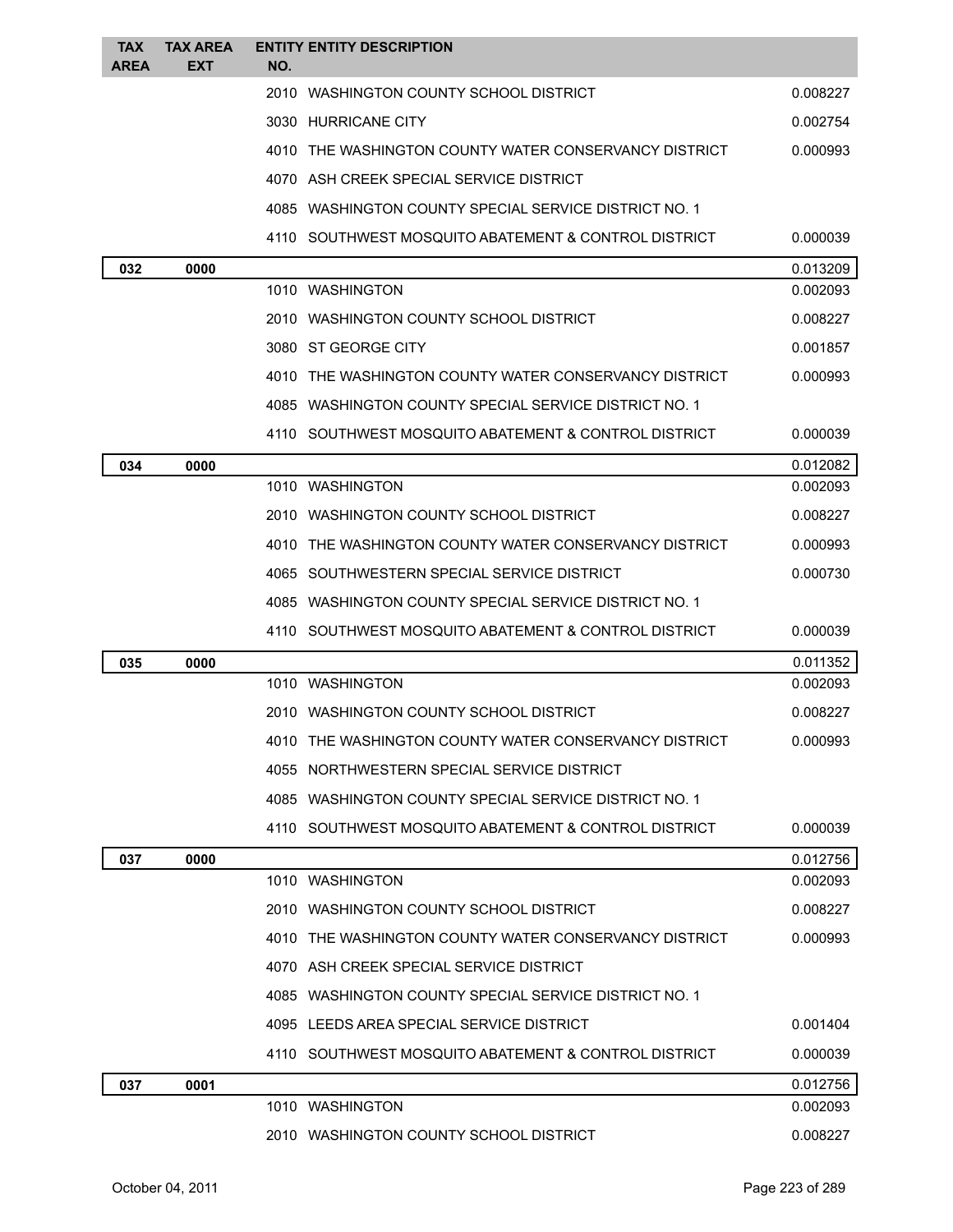| <b>TAX</b><br><b>AREA</b> | <b>TAX AREA</b><br><b>EXT</b> | <b>ENTITY ENTITY DESCRIPTION</b><br>NO.               |          |
|---------------------------|-------------------------------|-------------------------------------------------------|----------|
|                           |                               | 4010 THE WASHINGTON COUNTY WATER CONSERVANCY DISTRICT | 0.000993 |
|                           |                               | 4085 WASHINGTON COUNTY SPECIAL SERVICE DISTRICT NO. 1 |          |
|                           |                               | 4095 LEEDS AREA SPECIAL SERVICE DISTRICT              | 0.001404 |
|                           |                               | 4110 SOUTHWEST MOSQUITO ABATEMENT & CONTROL DISTRICT  | 0.000039 |
| 037                       | 0002                          |                                                       | 0.012756 |
|                           |                               | 1010 WASHINGTON                                       | 0.002093 |
|                           |                               | 2010 WASHINGTON COUNTY SCHOOL DISTRICT                | 0.008227 |
|                           |                               | 4010 THE WASHINGTON COUNTY WATER CONSERVANCY DISTRICT | 0.000993 |
|                           |                               | 4085 WASHINGTON COUNTY SPECIAL SERVICE DISTRICT NO. 1 |          |
|                           |                               | 4095 LEEDS AREA SPECIAL SERVICE DISTRICT              | 0.001404 |
|                           |                               | 4110 SOUTHWEST MOSQUITO ABATEMENT & CONTROL DISTRICT  | 0.000039 |
| 038                       | 0000                          |                                                       | 0.012111 |
|                           |                               | 1010 WASHINGTON                                       | 0.002093 |
|                           |                               | 2010 WASHINGTON COUNTY SCHOOL DISTRICT                | 0.008227 |
|                           |                               | 4010 THE WASHINGTON COUNTY WATER CONSERVANCY DISTRICT | 0.000993 |
|                           |                               | 4085 WASHINGTON COUNTY SPECIAL SERVICE DISTRICT NO. 1 |          |
|                           |                               | 4090 NEW HARMONY VALLEY SPECIAL SERVICE DISTRICT      | 0.000759 |
|                           |                               | 4110 SOUTHWEST MOSQUITO ABATEMENT & CONTROL DISTRICT  | 0.000039 |
| 040                       | 0000                          |                                                       | 0.013209 |
|                           |                               | 1010 WASHINGTON                                       | 0.002093 |
|                           |                               | 2010 WASHINGTON COUNTY SCHOOL DISTRICT                | 0.008227 |
|                           |                               | 3080 ST GEORGE CITY                                   | 0.001857 |
|                           |                               | 4010 THE WASHINGTON COUNTY WATER CONSERVANCY DISTRICT | 0.000993 |
|                           |                               | 4085 WASHINGTON COUNTY SPECIAL SERVICE DISTRICT NO. 1 |          |
|                           |                               | 4110 SOUTHWEST MOSQUITO ABATEMENT & CONTROL DISTRICT  | 0.000039 |
| 041                       | 0000                          |                                                       | 0.016033 |
|                           |                               | 1010 WASHINGTON                                       | 0.002093 |
|                           |                               | 2010 WASHINGTON COUNTY SCHOOL DISTRICT                | 0.008227 |
|                           |                               | 3130 WASHINGTON CITY                                  | 0.001681 |
|                           |                               | 4010 THE WASHINGTON COUNTY WATER CONSERVANCY DISTRICT | 0.000993 |
|                           |                               | 4070 ASH CREEK SPECIAL SERVICE DISTRICT               |          |
|                           |                               | 4085 WASHINGTON COUNTY SPECIAL SERVICE DISTRICT NO. 1 |          |
|                           |                               | 4100 CORAL CANYON SPECIAL SERVICE DISTRICT            | 0.003000 |
|                           |                               | 4110 SOUTHWEST MOSQUITO ABATEMENT & CONTROL DISTRICT  | 0.000039 |
| 041                       | 0001                          |                                                       | 0.016033 |
|                           |                               | 1010 WASHINGTON                                       | 0.002093 |
|                           |                               | 2010 WASHINGTON COUNTY SCHOOL DISTRICT                | 0.008227 |
|                           |                               | 3130 WASHINGTON CITY                                  | 0.001681 |
|                           |                               | 4010 THE WASHINGTON COUNTY WATER CONSERVANCY DISTRICT | 0.000993 |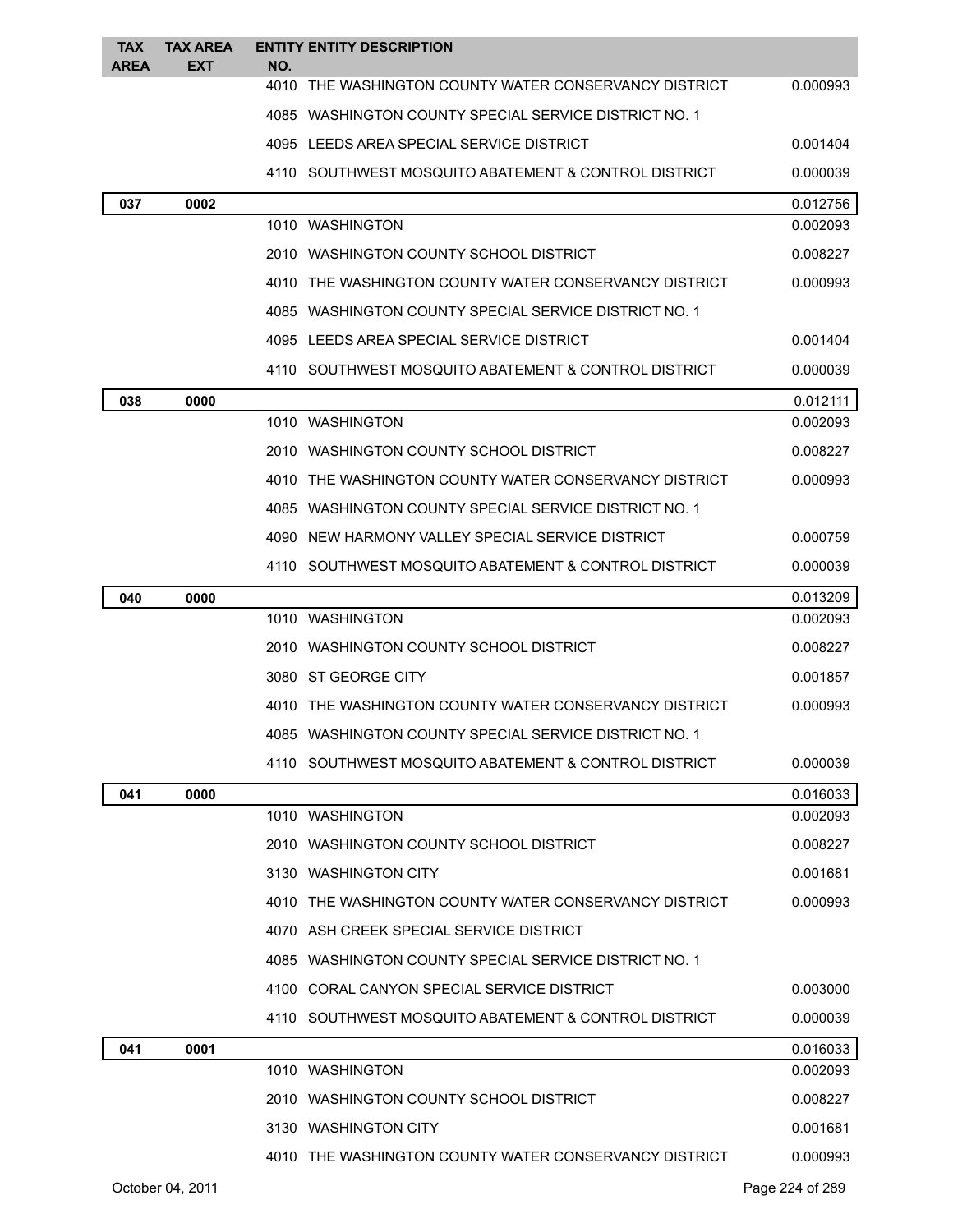| <b>TAX</b><br><b>AREA</b> | <b>TAX AREA</b><br><b>EXT</b> | NO. | <b>ENTITY ENTITY DESCRIPTION</b>                       |          |
|---------------------------|-------------------------------|-----|--------------------------------------------------------|----------|
|                           |                               |     | 4085 WASHINGTON COUNTY SPECIAL SERVICE DISTRICT NO. 1  |          |
|                           |                               |     | 4100 CORAL CANYON SPECIAL SERVICE DISTRICT             | 0.003000 |
|                           |                               |     | 4110 SOUTHWEST MOSQUITO ABATEMENT & CONTROL DISTRICT   | 0.000039 |
| 042                       | 0000                          |     |                                                        | 0.013449 |
|                           |                               |     | 1010 WASHINGTON                                        | 0.002093 |
|                           |                               |     | 2010 WASHINGTON COUNTY SCHOOL DISTRICT                 | 0.008227 |
|                           |                               |     | 3040 IVINS TOWN                                        | 0.002097 |
|                           |                               |     | 4010 THE WASHINGTON COUNTY WATER CONSERVANCY DISTRICT  | 0.000993 |
|                           |                               |     | 4085 WASHINGTON COUNTY SPECIAL SERVICE DISTRICT NO. 1  |          |
|                           |                               |     | 4110 SOUTHWEST MOSQUITO ABATEMENT & CONTROL DISTRICT   | 0.000039 |
| 043                       | 0000                          |     |                                                        | 0.013209 |
|                           |                               |     | 1010 WASHINGTON                                        | 0.002093 |
|                           |                               |     | 2010 WASHINGTON COUNTY SCHOOL DISTRICT                 | 0.008227 |
|                           |                               |     | 3080 ST GEORGE CITY                                    | 0.001857 |
|                           |                               |     | 4010 THE WASHINGTON COUNTY WATER CONSERVANCY DISTRICT  | 0.000993 |
|                           |                               |     | 4085 WASHINGTON COUNTY SPECIAL SERVICE DISTRICT NO. 1  |          |
|                           |                               |     | 4110   SOUTHWEST MOSQUITO ABATEMENT & CONTROL DISTRICT | 0.000039 |
| 044                       | 0000                          |     |                                                        | 0.013209 |
|                           |                               |     | 1010 WASHINGTON                                        | 0.002093 |
|                           |                               |     | 2010 WASHINGTON COUNTY SCHOOL DISTRICT                 | 0.008227 |
|                           |                               |     | 3080 ST GEORGE CITY                                    | 0.001857 |
|                           |                               |     | 4010 THE WASHINGTON COUNTY WATER CONSERVANCY DISTRICT  | 0.000993 |
|                           |                               |     | 4085 WASHINGTON COUNTY SPECIAL SERVICE DISTRICT NO. 1  |          |
|                           |                               |     | 4110 SOUTHWEST MOSQUITO ABATEMENT & CONTROL DISTRICT   | 0.000039 |
| 045                       | 0000                          |     |                                                        | 0.013291 |
|                           |                               |     | 1010 WASHINGTON                                        | 0.002093 |
|                           |                               |     | 2010   WASHINGTON COUNTY SCHOOL DISTRICT               | 0.008227 |
|                           |                               |     | 3005 APPLE VALLEY TOWN                                 | 0.001939 |
|                           |                               |     | 4010 THE WASHINGTON COUNTY WATER CONSERVANCY DISTRICT  | 0.000993 |
|                           |                               |     | 4085 WASHINGTON COUNTY SPECIAL SERVICE DISTRICT NO. 1  |          |
|                           |                               |     | 4110 SOUTHWEST MOSQUITO ABATEMENT & CONTROL DISTRICT   | 0.000039 |
| 046                       | 0000                          |     |                                                        | 0.013209 |
|                           |                               |     | 1010 WASHINGTON                                        | 0.002093 |
|                           |                               |     | 2010 WASHINGTON COUNTY SCHOOL DISTRICT                 | 0.008227 |
|                           |                               |     | 3080 ST GEORGE CITY                                    | 0.001857 |
|                           |                               |     | 4010 THE WASHINGTON COUNTY WATER CONSERVANCY DISTRICT  | 0.000993 |
|                           |                               |     | 4085 WASHINGTON COUNTY SPECIAL SERVICE DISTRICT NO. 1  |          |
|                           |                               |     | 4110 SOUTHWEST MOSQUITO ABATEMENT & CONTROL DISTRICT   | 0.000039 |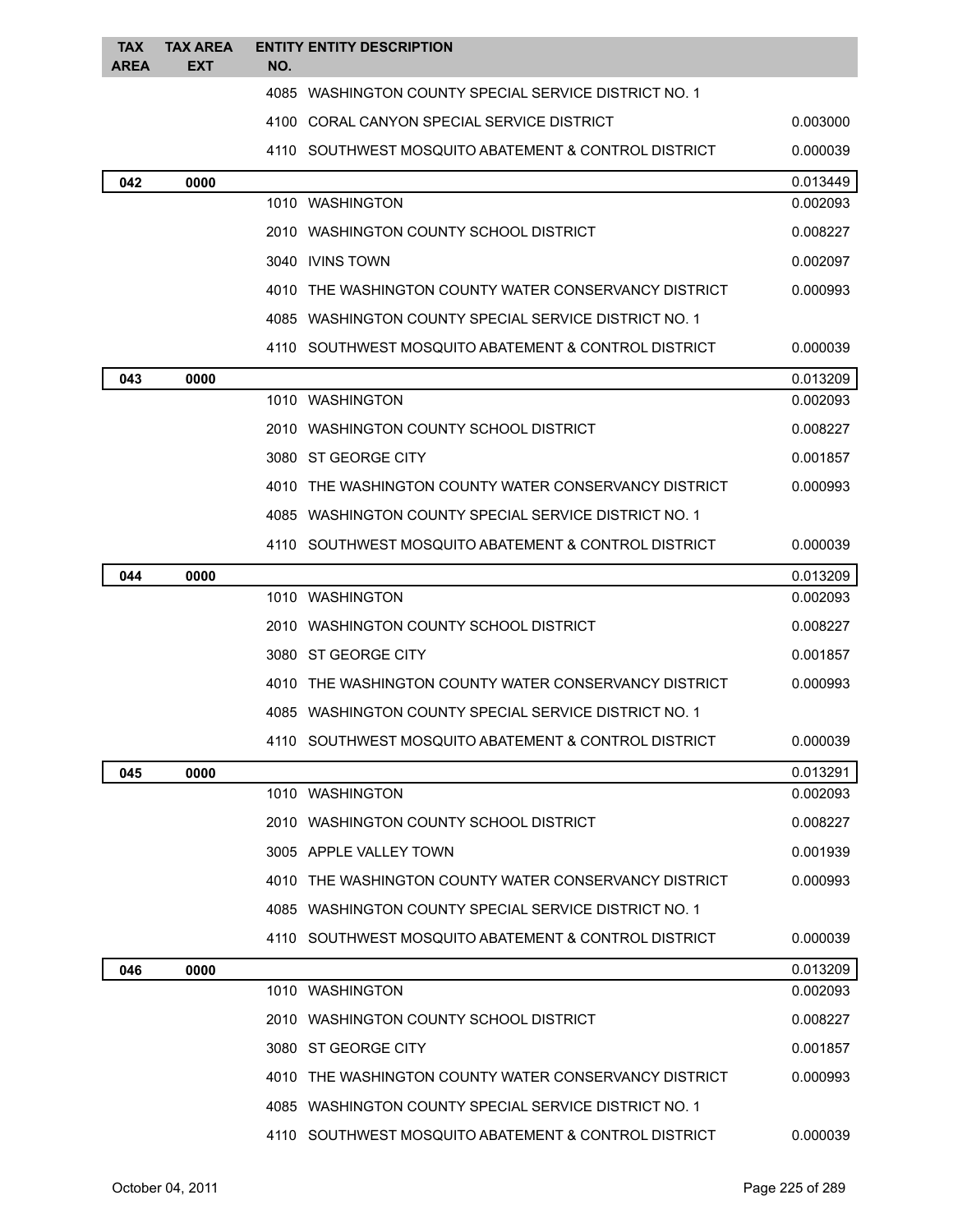| <b>TAX</b><br><b>AREA</b> | <b>TAX AREA</b><br><b>EXT</b> | NO. | <b>ENTITY ENTITY DESCRIPTION</b>                      |          |
|---------------------------|-------------------------------|-----|-------------------------------------------------------|----------|
| 047                       | 0000                          |     |                                                       | 0.015171 |
|                           |                               |     | 1010 WASHINGTON                                       | 0.002093 |
|                           |                               |     | 2010 WASHINGTON COUNTY SCHOOL DISTRICT                | 0.008227 |
|                           |                               |     | 3030 HURRICANE CITY                                   | 0.002754 |
|                           |                               |     | 4010 THE WASHINGTON COUNTY WATER CONSERVANCY DISTRICT | 0.000993 |
|                           |                               |     | 4085 WASHINGTON COUNTY SPECIAL SERVICE DISTRICT NO. 1 |          |
|                           |                               |     | 4110 SOUTHWEST MOSQUITO ABATEMENT & CONTROL DISTRICT  | 0.000039 |
|                           |                               |     | 4120 HURRICANE VALLEY FIRE DISTRICT                   | 0.001065 |
| 048                       | 0000                          |     |                                                       | 0.011352 |
|                           |                               |     | 1010 WASHINGTON                                       | 0.002093 |
|                           |                               |     | 2010 WASHINGTON COUNTY SCHOOL DISTRICT                | 0.008227 |
|                           |                               |     | 4010 THE WASHINGTON COUNTY WATER CONSERVANCY DISTRICT | 0.000993 |
|                           |                               |     | 4085 WASHINGTON COUNTY SPECIAL SERVICE DISTRICT NO. 1 |          |
|                           |                               |     | 4110 SOUTHWEST MOSQUITO ABATEMENT & CONTROL DISTRICT  | 0.000039 |
|                           |                               |     | 4125 NORTH CENTRAL FIRE SPECIAL SERVICE DISTRICT      |          |
|                           |                               |     |                                                       |          |

## **WAYNE COUNTY**

| 001 | 0000 |                                              | 0.005914 |
|-----|------|----------------------------------------------|----------|
|     |      | 1010 WAYNE                                   | 0.001883 |
|     |      | 2010 WAYNE COUNTY SCHOOL DISTRICT            | 0.003776 |
|     |      | 3010 BICKNELL                                | 0.000225 |
|     |      | 4010 WAYNE COUNTY FIRE PROTECTION DISTRICT   | 0.000000 |
|     |      | 4020 WAYNE COUNTY WATER CONSERVANCY DISTRICT | 0.000030 |
| 002 | 0000 |                                              | 0.005893 |
|     |      | 1010 WAYNE                                   | 0.001883 |
|     |      | 2010 WAYNE COUNTY SCHOOL DISTRICT            | 0.003776 |
|     |      | 3020 LOA                                     | 0.000204 |
|     |      | 4010 WAYNE COUNTY FIRE PROTECTION DISTRICT   | 0.000000 |
|     |      | 4020 WAYNE COUNTY WATER CONSERVANCY DISTRICT | 0.000030 |
| 003 | 0000 |                                              | 0.006027 |
|     |      | 1010 WAYNE                                   | 0.001883 |
|     |      | 2010 WAYNE COUNTY SCHOOL DISTRICT            | 0.003776 |
|     |      | 3030 LYMAN                                   | 0.000338 |
|     |      | 4010 WAYNE COUNTY FIRE PROTECTION DISTRICT   | 0.000000 |
|     |      | 4020 WAYNE COUNTY WATER CONSERVANCY DISTRICT | 0.000030 |
| 004 | 0000 |                                              | 0.005861 |
|     |      | 1010 WAYNE                                   | 0.001883 |
|     |      | 2010 WAYNE COUNTY SCHOOL DISTRICT            | 0.003776 |
|     |      | 3040 TORREY                                  | 0.000172 |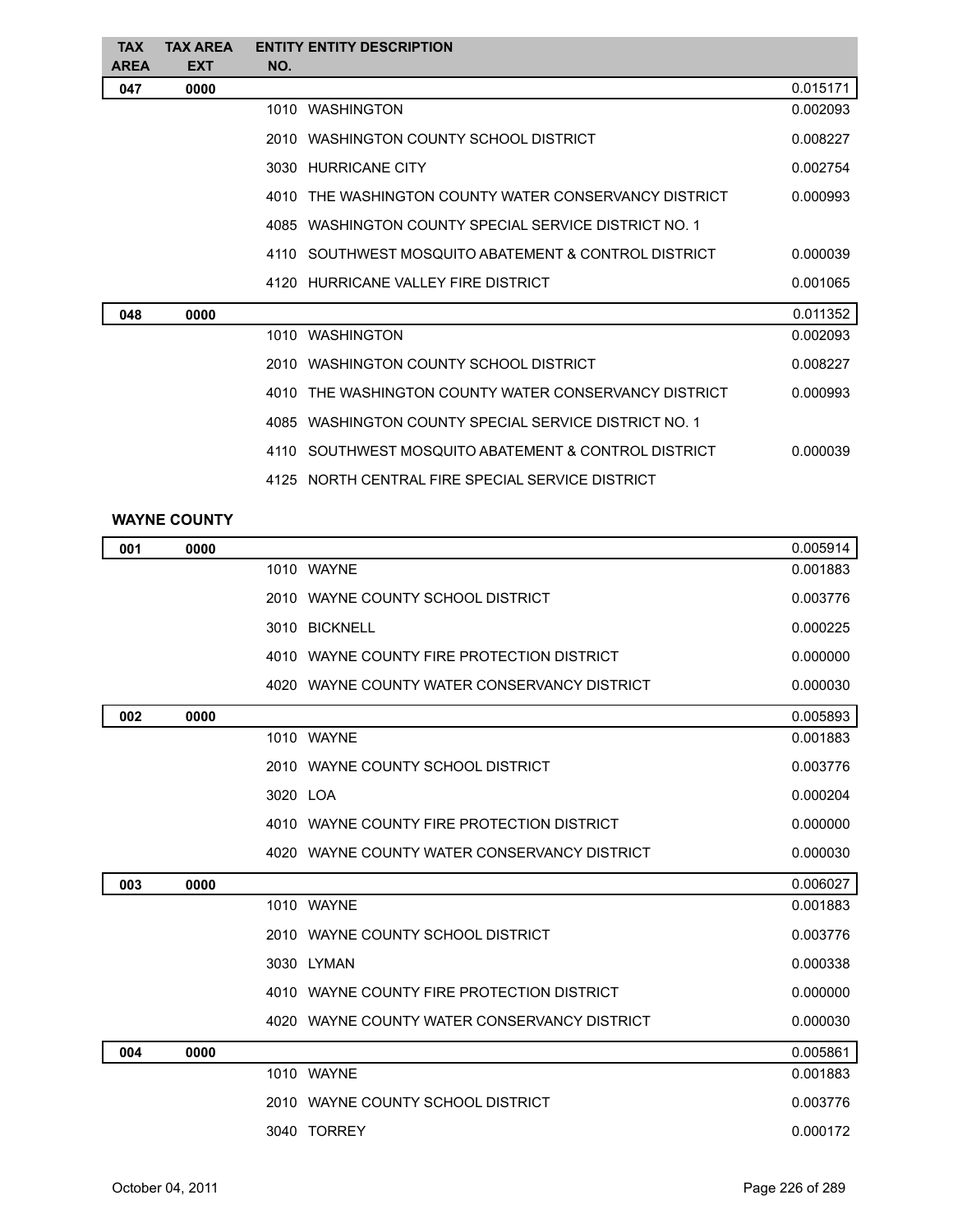| <b>TAX</b><br><b>AREA</b> | <b>TAX AREA</b><br><b>EXT</b> | <b>ENTITY ENTITY DESCRIPTION</b><br>NO.      |          |
|---------------------------|-------------------------------|----------------------------------------------|----------|
|                           |                               | 4010 WAYNE COUNTY FIRE PROTECTION DISTRICT   | 0.000000 |
|                           |                               | 4020 WAYNE COUNTY WATER CONSERVANCY DISTRICT | 0.000030 |
| 005                       | 0000                          |                                              | 0.005689 |
|                           |                               | 1010 WAYNE                                   | 0.001883 |
|                           |                               | 2010 WAYNE COUNTY SCHOOL DISTRICT            | 0.003776 |
|                           |                               | 4010 WAYNE COUNTY FIRE PROTECTION DISTRICT   | 0.000000 |
|                           |                               | 4020 WAYNE COUNTY WATER CONSERVANCY DISTRICT | 0.000030 |
| 006                       | 0000                          |                                              | 0.005689 |
|                           |                               | 1010 WAYNE                                   | 0.001883 |
|                           |                               | 2010 WAYNE COUNTY SCHOOL DISTRICT            | 0.003776 |
|                           |                               | 4020 WAYNE COUNTY WATER CONSERVANCY DISTRICT | 0.000030 |
| 007                       | 0000                          |                                              | 0.006499 |
|                           |                               | 1010 WAYNE                                   | 0.001883 |
|                           |                               | 2010 WAYNE COUNTY SCHOOL DISTRICT            | 0.003776 |
|                           |                               | 3015 HANKSVILLE TOWN                         | 0.000810 |
|                           |                               | 4010 WAYNE COUNTY FIRE PROTECTION DISTRICT   | 0.000000 |
|                           |                               | 4020 WAYNE COUNTY WATER CONSERVANCY DISTRICT | 0.000030 |

## **WEBER COUNTY**

| 001 | 0000 |                                                              | 0.013043 |
|-----|------|--------------------------------------------------------------|----------|
|     |      | 1010 WEBER                                                   | 0.003916 |
|     |      | 2020 WEBER COUNTY SCHOOL DISTRICT                            | 0.006833 |
|     |      | 4005 WEBER BASIN WATER CONSERVANCY DISTRICT                  | 0.000217 |
|     |      | 4020 BEN LOMOND CEMETERY MAINTENANCE DISTRICT                | 0.000082 |
|     |      | 4080 WEBER COUNTY MOSQUITO ABATEMENT DISTRICT                | 0.000141 |
|     |      | 4210 WEBER FIRE DISTRICT                                     | 0.001420 |
|     |      | 4320 WEBER AREA DISPATCH 911 AND EMERGENCY SERVICES DISTRICT | 0.000301 |
|     |      | 6080 WEBER FIRE DISTRICT - BOND (est. 1/1/06)                | 0.000133 |
| 003 | 0000 |                                                              | 0.013897 |
|     |      | 1010 WEBER                                                   | 0.003916 |
|     |      | 2020 WEBER COUNTY SCHOOL DISTRICT                            | 0.006833 |
|     |      | 4005 WEBER BASIN WATER CONSERVANCY DISTRICT                  | 0.000217 |
|     |      | 4010 CENTRAL WEBER SEWER IMPROVEMENT DISTRICT                | 0.000854 |
|     |      | 4020 BEN LOMOND CEMETERY MAINTENANCE DISTRICT                | 0.000082 |
|     |      | 4080 WEBER COUNTY MOSQUITO ABATEMENT DISTRICT                | 0.000141 |
|     |      | 4210 WEBER FIRE DISTRICT                                     | 0.001420 |
|     |      | 4320 WEBER AREA DISPATCH 911 AND EMERGENCY SERVICES DISTRICT | 0.000301 |
|     |      | 6080 WEBER FIRE DISTRICT - BOND (est. 1/1/06)                | 0.000133 |
| 005 | 0000 |                                                              | 0.014024 |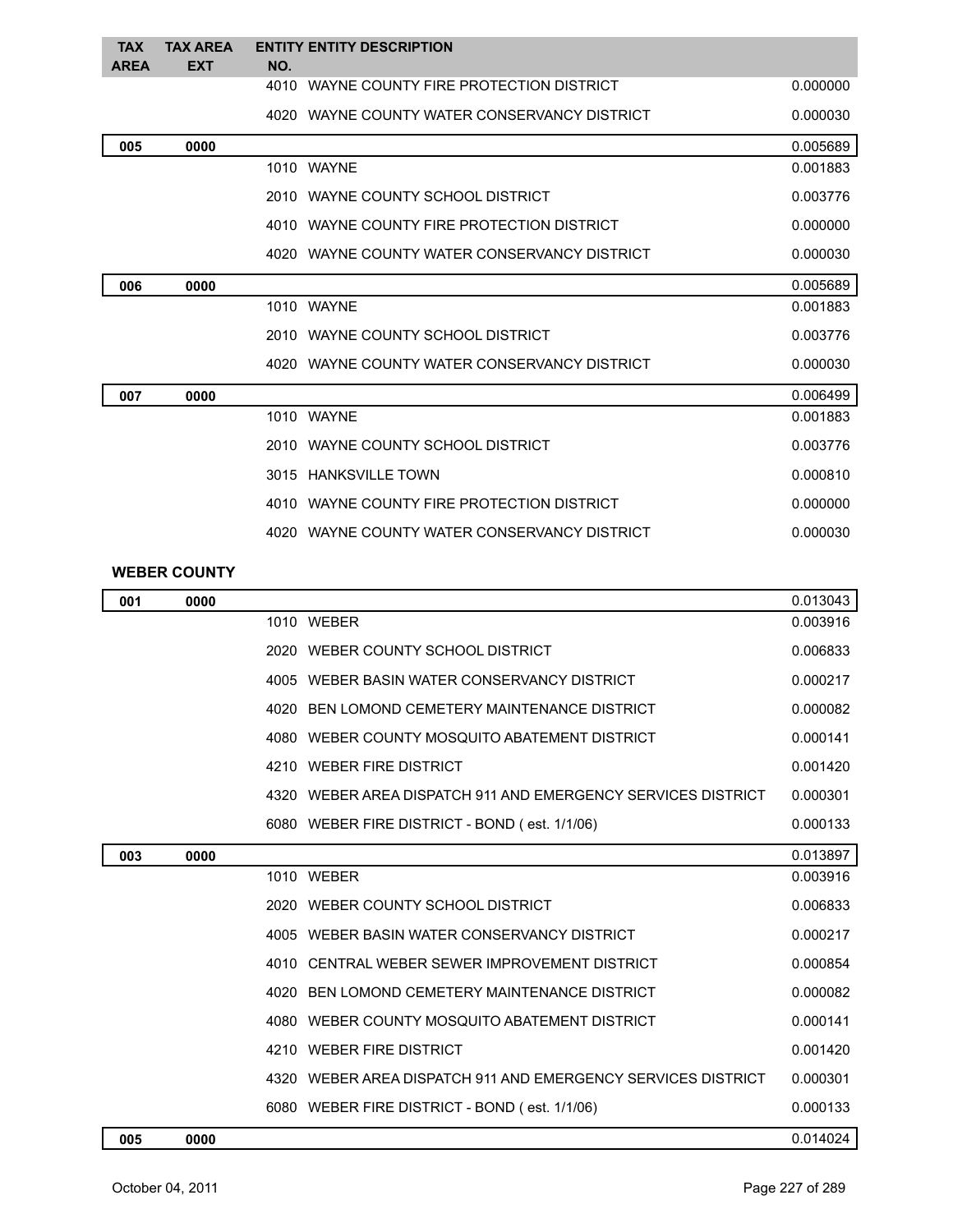| <b>TAX</b>  | <b>TAX AREA</b> |     | <b>ENTITY ENTITY DESCRIPTION</b>                             |          |
|-------------|-----------------|-----|--------------------------------------------------------------|----------|
| <b>AREA</b> | <b>EXT</b>      | NO. | 1010 WEBER                                                   | 0.003916 |
|             |                 |     | 2020 WEBER COUNTY SCHOOL DISTRICT                            | 0.006833 |
|             |                 |     | 3040 NORTH OGDEN CITY                                        | 0.001493 |
|             |                 |     | 4005 WEBER BASIN WATER CONSERVANCY DISTRICT                  | 0.000217 |
|             |                 |     | 4020 BEN LOMOND CEMETERY MAINTENANCE DISTRICT                | 0.000082 |
|             |                 |     | 4080 WEBER COUNTY MOSQUITO ABATEMENT DISTRICT                | 0.000141 |
|             |                 |     | 4320 WEBER AREA DISPATCH 911 AND EMERGENCY SERVICES DISTRICT | 0.000301 |
|             |                 |     | 4330 NORTH VIEW FIRE DISTRICT                                | 0.001041 |
| 006         | 0000            |     |                                                              | 0.013858 |
|             |                 |     | 1010 WEBER                                                   | 0.003916 |
|             |                 |     | 2020 WEBER COUNTY SCHOOL DISTRICT                            | 0.006833 |
|             |                 |     | 3070 PLEASANT VIEW                                           | 0.001327 |
|             |                 |     | 4005 WEBER BASIN WATER CONSERVANCY DISTRICT                  | 0.000217 |
|             |                 |     | 4020 BEN LOMOND CEMETERY MAINTENANCE DISTRICT                | 0.000082 |
|             |                 |     | 4080 WEBER COUNTY MOSQUITO ABATEMENT DISTRICT                | 0.000141 |
|             |                 |     | 4320 WEBER AREA DISPATCH 911 AND EMERGENCY SERVICES DISTRICT | 0.000301 |
|             |                 |     | 4330 NORTH VIEW FIRE DISTRICT                                | 0.001041 |
| 007         | 0000            |     |                                                              | 0.014199 |
|             |                 |     | 1010 WEBER                                                   | 0.003916 |
|             |                 |     | 2020 WEBER COUNTY SCHOOL DISTRICT                            | 0.006833 |
|             |                 |     | 4005 WEBER BASIN WATER CONSERVANCY DISTRICT                  | 0.000217 |
|             |                 |     | 4010 CENTRAL WEBER SEWER IMPROVEMENT DISTRICT                | 0.000854 |
|             |                 |     | 4020 BEN LOMOND CEMETERY MAINTENANCE DISTRICT                | 0.000082 |
|             |                 |     | 4070 BONA VISTA WATER IMPROVEMENT DISTRICT                   | 0.000302 |
|             |                 |     | 4080 WEBER COUNTY MOSQUITO ABATEMENT DISTRICT                | 0.000141 |
|             |                 |     | 4210 WEBER FIRE DISTRICT                                     | 0.001420 |
|             |                 |     | 4320 WEBER AREA DISPATCH 911 AND EMERGENCY SERVICES DISTRICT | 0.000301 |
|             |                 |     | 6080 WEBER FIRE DISTRICT - BOND (est. 1/1/06)                | 0.000133 |
| 010         | 0000            |     |                                                              | 0.014878 |
|             |                 |     | 1010 WEBER                                                   | 0.003916 |
|             |                 |     | 2020 WEBER COUNTY SCHOOL DISTRICT                            | 0.006833 |
|             |                 |     | 3040 NORTH OGDEN CITY                                        | 0.001493 |
|             |                 |     | 4005 WEBER BASIN WATER CONSERVANCY DISTRICT                  | 0.000217 |
|             |                 |     | 4010 CENTRAL WEBER SEWER IMPROVEMENT DISTRICT                | 0.000854 |
|             |                 |     | 4020 BEN LOMOND CEMETERY MAINTENANCE DISTRICT                | 0.000082 |
|             |                 |     | 4080 WEBER COUNTY MOSQUITO ABATEMENT DISTRICT                | 0.000141 |
|             |                 |     | 4320 WEBER AREA DISPATCH 911 AND EMERGENCY SERVICES DISTRICT | 0.000301 |
|             |                 |     | 4330 NORTH VIEW FIRE DISTRICT                                | 0.001041 |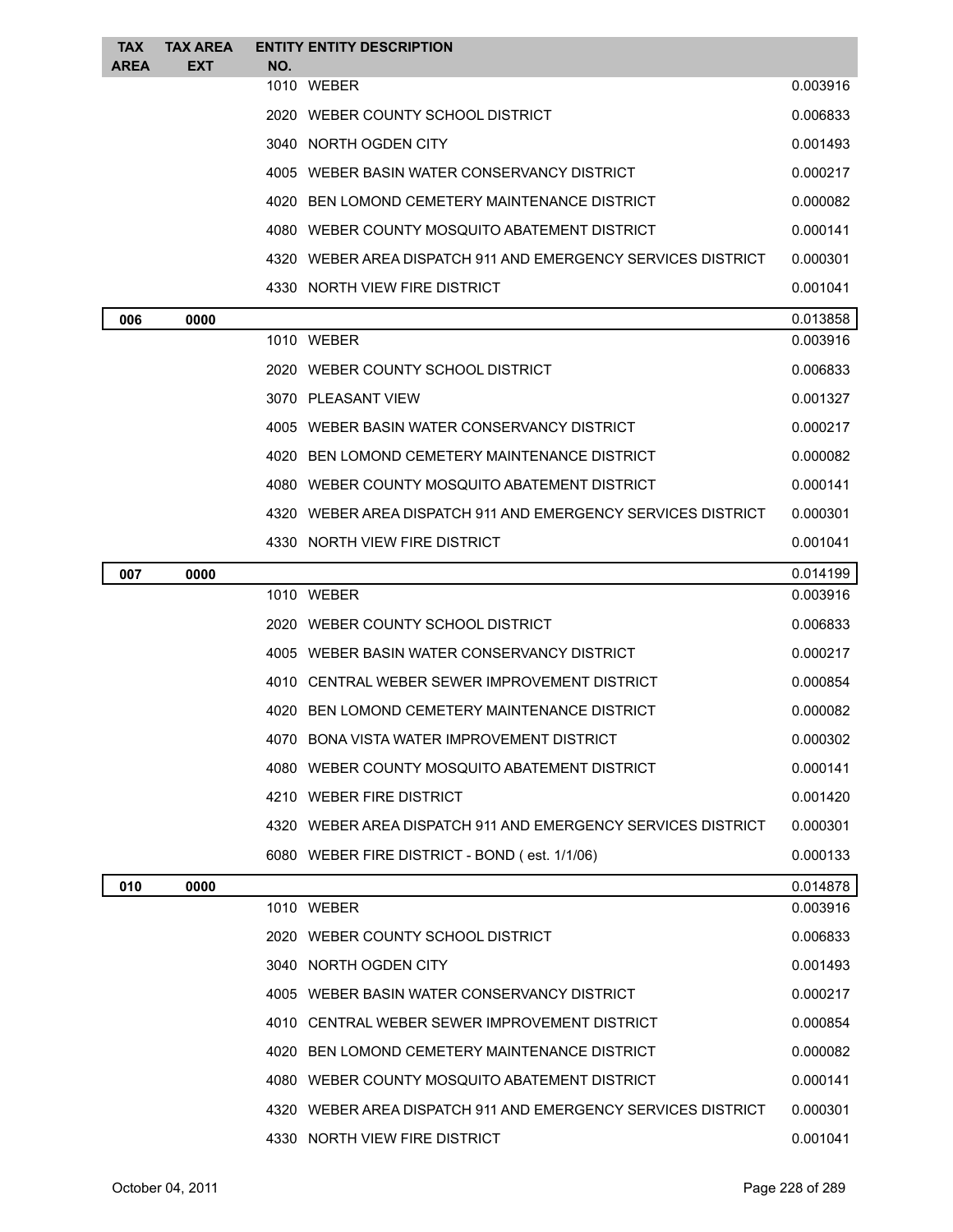| <b>TAX</b>         | <b>TAX AREA</b>    |     | <b>ENTITY ENTITY DESCRIPTION</b>                             |          |
|--------------------|--------------------|-----|--------------------------------------------------------------|----------|
| <b>AREA</b><br>011 | <b>EXT</b><br>0000 | NO. |                                                              | 0.014712 |
|                    |                    |     | 1010 WEBER                                                   | 0.003916 |
|                    |                    |     | 2020 WEBER COUNTY SCHOOL DISTRICT                            | 0.006833 |
|                    |                    |     | 3070 PLEASANT VIEW                                           | 0.001327 |
|                    |                    |     | 4005 WEBER BASIN WATER CONSERVANCY DISTRICT                  | 0.000217 |
|                    |                    |     | 4010 CENTRAL WEBER SEWER IMPROVEMENT DISTRICT                | 0.000854 |
|                    |                    |     | 4020 BEN LOMOND CEMETERY MAINTENANCE DISTRICT                | 0.000082 |
|                    |                    |     | 4080 WEBER COUNTY MOSQUITO ABATEMENT DISTRICT                | 0.000141 |
|                    |                    |     | 4320 WEBER AREA DISPATCH 911 AND EMERGENCY SERVICES DISTRICT | 0.000301 |
|                    |                    |     | 4330 NORTH VIEW FIRE DISTRICT                                | 0.001041 |
| 012                | 0000               |     |                                                              | 0.014358 |
|                    |                    |     | 1010 WEBER                                                   | 0.003916 |
|                    |                    |     | 2020 WEBER COUNTY SCHOOL DISTRICT                            | 0.006833 |
|                    |                    |     | 3020 HARRISVILLE                                             | 0.000671 |
|                    |                    |     | 4005 WEBER BASIN WATER CONSERVANCY DISTRICT                  | 0.000217 |
|                    |                    |     | 4010 CENTRAL WEBER SEWER IMPROVEMENT DISTRICT                | 0.000854 |
|                    |                    |     | 4020 BEN LOMOND CEMETERY MAINTENANCE DISTRICT                | 0.000082 |
|                    |                    |     | 4070 BONA VISTA WATER IMPROVEMENT DISTRICT                   | 0.000302 |
|                    |                    |     | 4080 WEBER COUNTY MOSQUITO ABATEMENT DISTRICT                | 0.000141 |
|                    |                    |     | 4320 WEBER AREA DISPATCH 911 AND EMERGENCY SERVICES DISTRICT | 0.000301 |
|                    |                    |     | 4330 NORTH VIEW FIRE DISTRICT                                | 0.001041 |
| 013                | 0000               |     |                                                              | 0.015180 |
|                    |                    |     | 1010 WEBER                                                   | 0.003916 |
|                    |                    |     | 2020 WEBER COUNTY SCHOOL DISTRICT                            | 0.006833 |
|                    |                    |     | 3040 NORTH OGDEN CITY                                        | 0.001493 |
|                    |                    |     | 4005 WEBER BASIN WATER CONSERVANCY DISTRICT                  | 0.000217 |
|                    |                    |     | 4010 CENTRAL WEBER SEWER IMPROVEMENT DISTRICT                | 0.000854 |
|                    |                    |     | 4020 BEN LOMOND CEMETERY MAINTENANCE DISTRICT                | 0.000082 |
|                    |                    |     | 4070 BONA VISTA WATER IMPROVEMENT DISTRICT                   | 0.000302 |
|                    |                    |     | 4080 WEBER COUNTY MOSQUITO ABATEMENT DISTRICT                | 0.000141 |
|                    |                    |     | 4320 WEBER AREA DISPATCH 911 AND EMERGENCY SERVICES DISTRICT | 0.000301 |
|                    |                    |     | 4330 NORTH VIEW FIRE DISTRICT                                | 0.001041 |
| 014                | 0000               |     |                                                              | 0.017390 |
|                    |                    |     | 1010 WEBER                                                   | 0.003916 |
|                    |                    |     | 2010 OGDEN CITY SCHOOL DISTRICT                              | 0.008260 |
|                    |                    |     | 3050 OGDEN CITY                                              | 0.003330 |
|                    |                    |     | 4005 WEBER BASIN WATER CONSERVANCY DISTRICT                  | 0.000217 |
|                    |                    |     | 4010 CENTRAL WEBER SEWER IMPROVEMENT DISTRICT                | 0.000854 |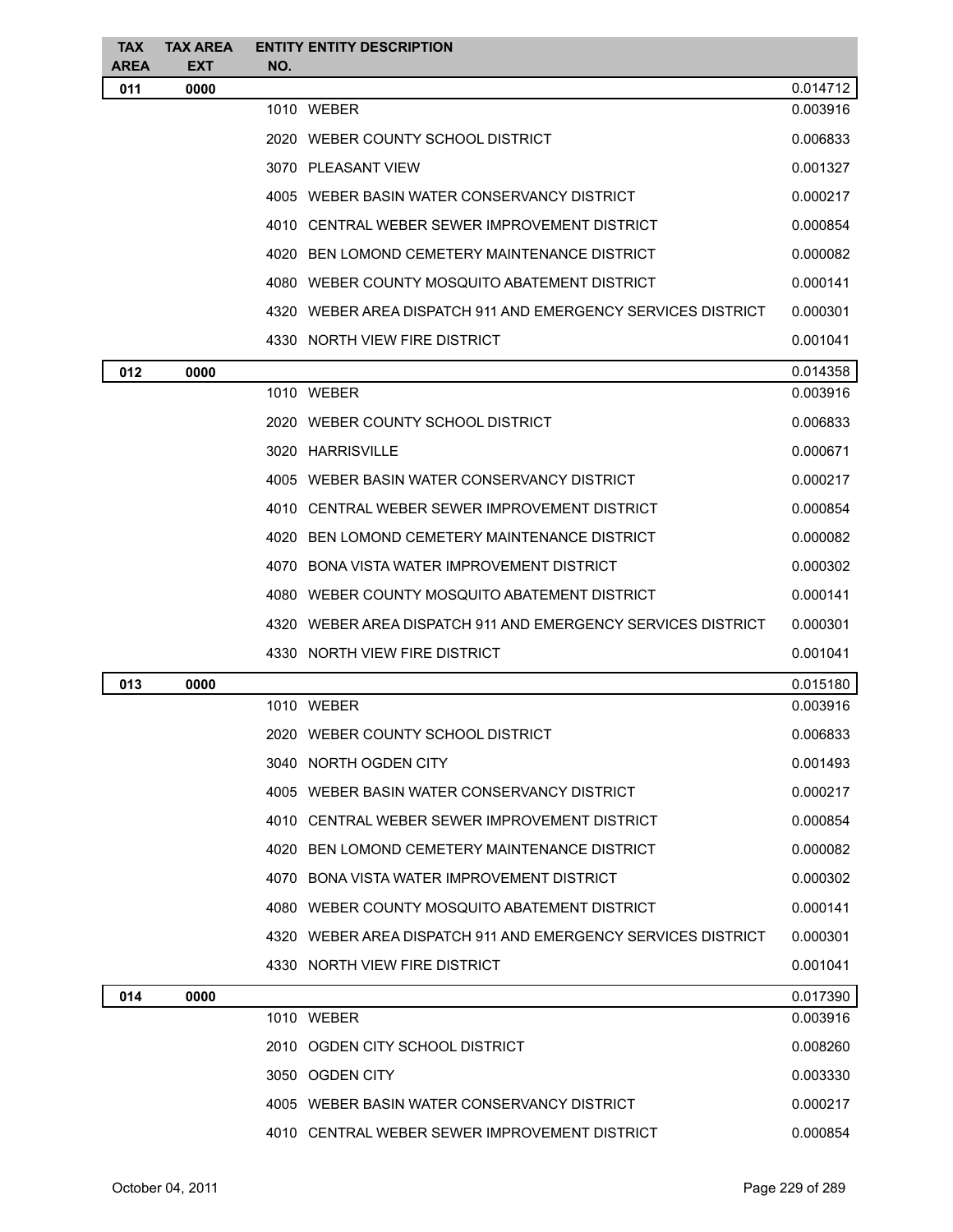| <b>TAX</b><br><b>AREA</b> | <b>TAX AREA</b><br>EXT | <b>ENTITY ENTITY DESCRIPTION</b><br>NO.                      |          |
|---------------------------|------------------------|--------------------------------------------------------------|----------|
|                           |                        | 4020 BEN LOMOND CEMETERY MAINTENANCE DISTRICT                | 0.000082 |
|                           |                        | 4080 WEBER COUNTY MOSQUITO ABATEMENT DISTRICT                | 0.000141 |
|                           |                        | 4320 WEBER AREA DISPATCH 911 AND EMERGENCY SERVICES DISTRICT | 0.000301 |
|                           |                        | 6030 OGDEN CITY - SPECIAL LEVY TO PURCHASE WBWCD WATER       | 0.000289 |
| 016                       | 0000                   |                                                              | 0.013263 |
|                           |                        | 1010 WEBER                                                   | 0.003916 |
|                           |                        | 2020 WEBER COUNTY SCHOOL DISTRICT                            | 0.006833 |
|                           |                        | 4005 WEBER BASIN WATER CONSERVANCY DISTRICT                  | 0.000217 |
|                           |                        | 4070 BONA VISTA WATER IMPROVEMENT DISTRICT                   | 0.000302 |
|                           |                        | 4080 WEBER COUNTY MOSQUITO ABATEMENT DISTRICT                | 0.000141 |
|                           |                        | 4210 WEBER FIRE DISTRICT                                     | 0.001420 |
|                           |                        | 4320 WEBER AREA DISPATCH 911 AND EMERGENCY SERVICES DISTRICT | 0.000301 |
|                           |                        | 6080 WEBER FIRE DISTRICT - BOND (est. 1/1/06)                | 0.000133 |
| 017                       | 0000                   |                                                              | 0.014117 |
|                           |                        | 1010 WEBER                                                   | 0.003916 |
|                           |                        | 2020 WEBER COUNTY SCHOOL DISTRICT                            | 0.006833 |
|                           |                        | 4005 WEBER BASIN WATER CONSERVANCY DISTRICT                  | 0.000217 |
|                           |                        | 4010 CENTRAL WEBER SEWER IMPROVEMENT DISTRICT                | 0.000854 |
|                           |                        | 4070 BONA VISTA WATER IMPROVEMENT DISTRICT                   | 0.000302 |
|                           |                        | 4080 WEBER COUNTY MOSQUITO ABATEMENT DISTRICT                | 0.000141 |
|                           |                        | 4210 WEBER FIRE DISTRICT                                     | 0.001420 |
|                           |                        | 4320 WEBER AREA DISPATCH 911 AND EMERGENCY SERVICES DISTRICT | 0.000301 |
|                           |                        | 6080 WEBER FIRE DISTRICT - BOND (est. 1/1/06)                | 0.000133 |
| 019                       | 0000                   |                                                              | 0.013352 |
|                           |                        | 1010 WEBER                                                   | 0.003916 |
|                           |                        | 2020 WEBER COUNTY SCHOOL DISTRICT                            | 0.006833 |
|                           |                        | 4005 WEBER BASIN WATER CONSERVANCY DISTRICT                  | 0.000217 |
|                           |                        | 4030 PLAIN CITY CEMETERY MAINTENANCE DISTRICT                | 0.000089 |
|                           |                        | 4070 BONA VISTA WATER IMPROVEMENT DISTRICT                   | 0.000302 |
|                           |                        | 4080 WEBER COUNTY MOSQUITO ABATEMENT DISTRICT                | 0.000141 |
|                           |                        | 4210 WEBER FIRE DISTRICT                                     | 0.001420 |
|                           |                        | 4320 WEBER AREA DISPATCH 911 AND EMERGENCY SERVICES DISTRICT | 0.000301 |
|                           |                        | 6080 WEBER FIRE DISTRICT - BOND (est. 1/1/06)                | 0.000133 |
| 020                       | 0000                   |                                                              | 0.014276 |
|                           |                        | 1010 WEBER                                                   | 0.003916 |
|                           |                        | 2020 WEBER COUNTY SCHOOL DISTRICT                            | 0.006833 |
|                           |                        | 3020 HARRISVILLE                                             | 0.000671 |
|                           |                        | 4005 WEBER BASIN WATER CONSERVANCY DISTRICT                  | 0.000217 |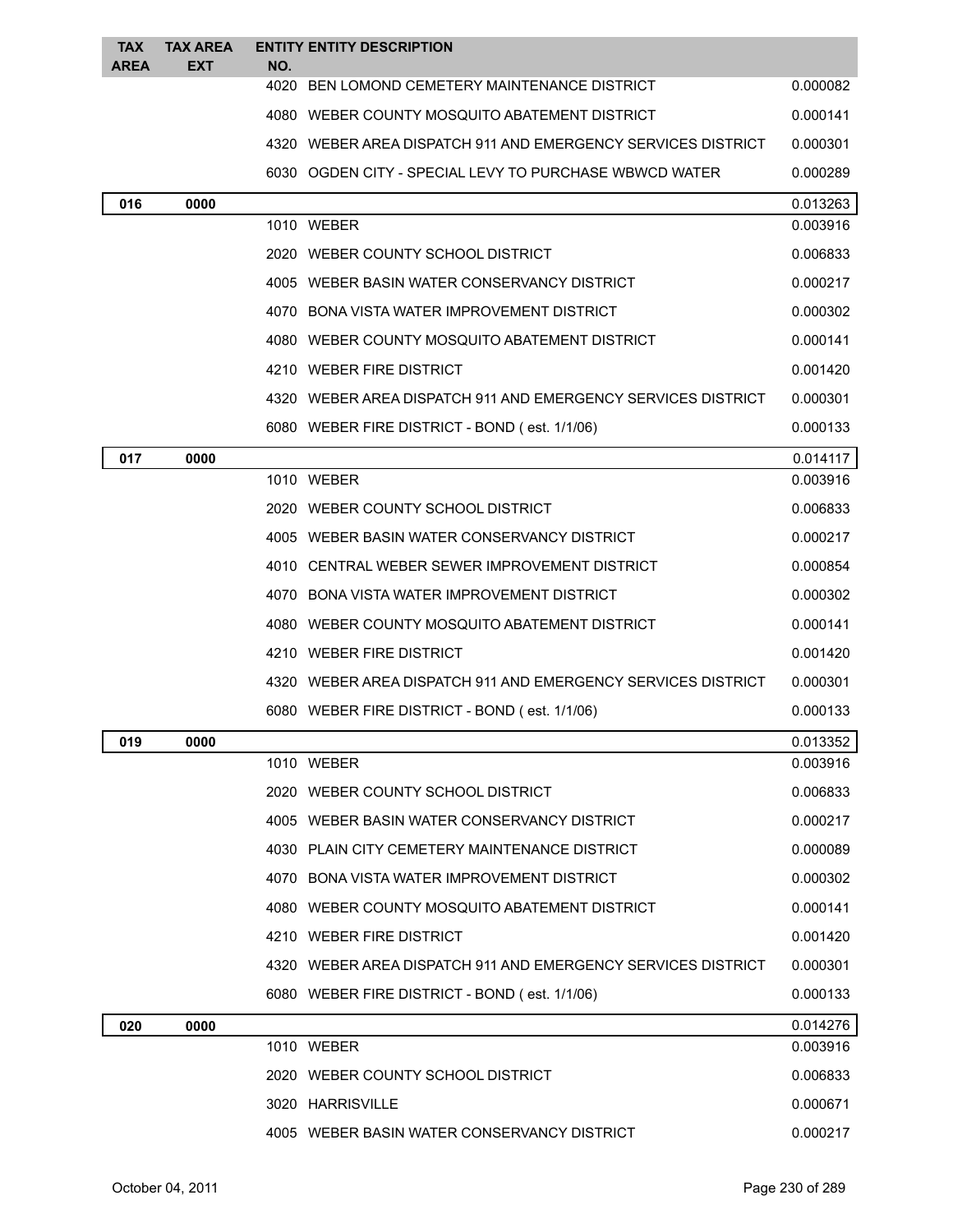| <b>TAX</b><br><b>AREA</b> | <b>TAX AREA</b><br><b>EXT</b> | <b>ENTITY ENTITY DESCRIPTION</b><br>NO.                      |          |
|---------------------------|-------------------------------|--------------------------------------------------------------|----------|
|                           |                               | 4010 CENTRAL WEBER SEWER IMPROVEMENT DISTRICT                | 0.000854 |
|                           |                               | 4070 BONA VISTA WATER IMPROVEMENT DISTRICT                   | 0.000302 |
|                           |                               | 4080 WEBER COUNTY MOSQUITO ABATEMENT DISTRICT                | 0.000141 |
|                           |                               | 4320 WEBER AREA DISPATCH 911 AND EMERGENCY SERVICES DISTRICT | 0.000301 |
|                           |                               | 4330 NORTH VIEW FIRE DISTRICT                                | 0.001041 |
| 021                       | 0000                          |                                                              | 0.012186 |
|                           |                               | 1010 WEBER                                                   | 0.003916 |
|                           |                               | 2020 WEBER COUNTY SCHOOL DISTRICT                            | 0.006833 |
|                           |                               | 3060 PLAIN CITY                                              | 0.000387 |
|                           |                               | 4005 WEBER BASIN WATER CONSERVANCY DISTRICT                  | 0.000217 |
|                           |                               | 4030 PLAIN CITY CEMETERY MAINTENANCE DISTRICT                | 0.000089 |
|                           |                               | 4070 BONA VISTA WATER IMPROVEMENT DISTRICT                   | 0.000302 |
|                           |                               | 4080 WEBER COUNTY MOSQUITO ABATEMENT DISTRICT                | 0.000141 |
|                           |                               | 4320 WEBER AREA DISPATCH 911 AND EMERGENCY SERVICES DISTRICT | 0.000301 |
| 022                       | 0000                          |                                                              | 0.017610 |
|                           |                               | 1010 WEBER                                                   | 0.003916 |
|                           |                               | 2010 OGDEN CITY SCHOOL DISTRICT                              | 0.008260 |
|                           |                               | 3050 OGDEN CITY                                              | 0.003330 |
|                           |                               | 4005 WEBER BASIN WATER CONSERVANCY DISTRICT                  | 0.000217 |
|                           |                               | 4010 CENTRAL WEBER SEWER IMPROVEMENT DISTRICT                | 0.000854 |
|                           |                               | 4070 BONA VISTA WATER IMPROVEMENT DISTRICT                   | 0.000302 |
|                           |                               | 4080 WEBER COUNTY MOSQUITO ABATEMENT DISTRICT                | 0.000141 |
|                           |                               | 4320 WEBER AREA DISPATCH 911 AND EMERGENCY SERVICES DISTRICT | 0.000301 |
|                           |                               | 6030 OGDEN CITY - SPECIAL LEVY TO PURCHASE WBWCD WATER       | 0.000289 |
| 023                       | 0000                          |                                                              | 0.013815 |
|                           |                               | 1010 WEBER                                                   | 0.003916 |
|                           |                               | 2020 WEBER COUNTY SCHOOL DISTRICT                            | 0.006833 |
|                           |                               | 4005 WEBER BASIN WATER CONSERVANCY DISTRICT                  | 0.000217 |
|                           |                               | 4010 CENTRAL WEBER SEWER IMPROVEMENT DISTRICT                | 0.000854 |
|                           |                               | 4080 WEBER COUNTY MOSQUITO ABATEMENT DISTRICT                | 0.000141 |
|                           |                               | 4210 WEBER FIRE DISTRICT                                     | 0.001420 |
|                           |                               | 4320 WEBER AREA DISPATCH 911 AND EMERGENCY SERVICES DISTRICT | 0.000301 |
|                           |                               | 6080 WEBER FIRE DISTRICT - BOND (est. 1/1/06)                | 0.000133 |
| 024                       | 0000                          |                                                              | 0.015200 |
|                           |                               | 1010 WEBER                                                   | 0.003916 |
|                           |                               | 2020 WEBER COUNTY SCHOOL DISTRICT                            | 0.006833 |
|                           |                               | 3120 WASHINGTON TERRACE                                      | 0.002938 |
|                           |                               | 4005 WEBER BASIN WATER CONSERVANCY DISTRICT                  | 0.000217 |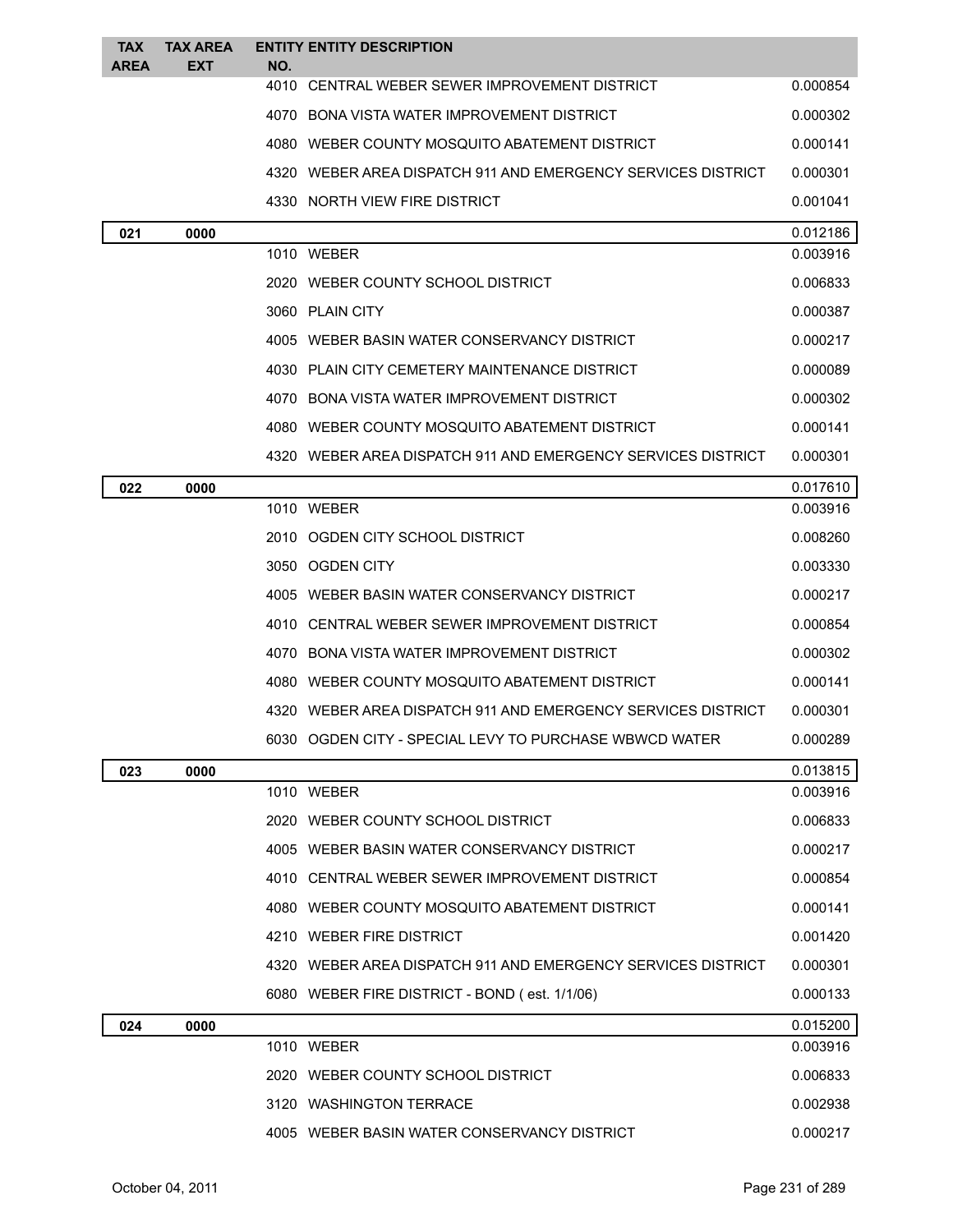| <b>TAX</b>  | <b>TAX AREA</b> |     | <b>ENTITY ENTITY DESCRIPTION</b>                              |          |
|-------------|-----------------|-----|---------------------------------------------------------------|----------|
| <b>AREA</b> | EXT             | NO. | 4010 CENTRAL WEBER SEWER IMPROVEMENT DISTRICT                 | 0.000854 |
|             |                 |     | 4080 WEBER COUNTY MOSQUITO ABATEMENT DISTRICT                 | 0.000141 |
|             |                 |     | 4320 WEBER AREA DISPATCH 911 AND EMERGENCY SERVICES DISTRICT  | 0.000301 |
|             |                 |     | 6070 WASHINGTON TERRACE CITY - SPECIAL LEVY TO PURCHASE WBWCI | 0.000000 |
| 025         | 0000            |     |                                                               | 0.017308 |
|             |                 |     | 1010 WEBER                                                    | 0.003916 |
|             |                 |     | 2010 OGDEN CITY SCHOOL DISTRICT                               | 0.008260 |
|             |                 |     | 3050 OGDEN CITY                                               | 0.003330 |
|             |                 |     | 4005 WEBER BASIN WATER CONSERVANCY DISTRICT                   | 0.000217 |
|             |                 |     | 4010 CENTRAL WEBER SEWER IMPROVEMENT DISTRICT                 | 0.000854 |
|             |                 |     | 4080 WEBER COUNTY MOSQUITO ABATEMENT DISTRICT                 | 0.000141 |
|             |                 |     | 4320 WEBER AREA DISPATCH 911 AND EMERGENCY SERVICES DISTRICT  | 0.000301 |
|             |                 |     | 6030 OGDEN CITY - SPECIAL LEVY TO PURCHASE WBWCD WATER        | 0.000289 |
| 026         | 0000            |     |                                                               | 0.013569 |
|             |                 |     | 1010 WEBER                                                    | 0.003916 |
|             |                 |     | 2020 WEBER COUNTY SCHOOL DISTRICT                             | 0.006833 |
|             |                 |     | 3080 RIVERDALE                                                | 0.001307 |
|             |                 |     | 4005 WEBER BASIN WATER CONSERVANCY DISTRICT                   | 0.000217 |
|             |                 |     | 4010 CENTRAL WEBER SEWER IMPROVEMENT DISTRICT                 | 0.000854 |
|             |                 |     | 4080 WEBER COUNTY MOSQUITO ABATEMENT DISTRICT                 | 0.000141 |
|             |                 |     | 4320 WEBER AREA DISPATCH 911 AND EMERGENCY SERVICES DISTRICT  | 0.000301 |
|             |                 |     | 6040 RIVERDALE CITY - SPECIAL LEVY TO PURCHASE WBWCD WATER    | 0.000000 |
| 027         | 0000            |     |                                                               | 0.015133 |
|             |                 |     | 1010 WEBER                                                    | 0.003916 |
|             |                 |     | 2020 WEBER COUNTY SCHOOL DISTRICT                             | 0.006833 |
|             |                 |     | 3100 SOUTH OGDEN                                              | 0.002871 |
|             |                 |     | 4005 WEBER BASIN WATER CONSERVANCY DISTRICT                   | 0.000217 |
|             |                 |     | 4010 CENTRAL WEBER SEWER IMPROVEMENT DISTRICT                 | 0.000854 |
|             |                 |     | 4080 WEBER COUNTY MOSQUITO ABATEMENT DISTRICT                 | 0.000141 |
|             |                 |     | 4320 WEBER AREA DISPATCH 911 AND EMERGENCY SERVICES DISTRICT  | 0.000301 |
|             |                 |     | 6050 SOUTH OGDEN CITY - SPECIAL LEVY TO PURCHASE WBWCD WATER  | 0.000000 |
| 028         | 0000            |     |                                                               | 0.013035 |
|             |                 |     | 1010 WEBER                                                    | 0.003916 |
|             |                 |     | 2020 WEBER COUNTY SCHOOL DISTRICT                             | 0.006833 |
|             |                 |     | 4005 WEBER BASIN WATER CONSERVANCY DISTRICT                   | 0.000217 |
|             |                 |     | 4080 WEBER COUNTY MOSQUITO ABATEMENT DISTRICT                 | 0.000141 |
|             |                 |     | 4090 EDEN CEMETERY MAINTENANCE DISTRICT                       | 0.000074 |
|             |                 |     | 4210 WEBER FIRE DISTRICT                                      | 0.001420 |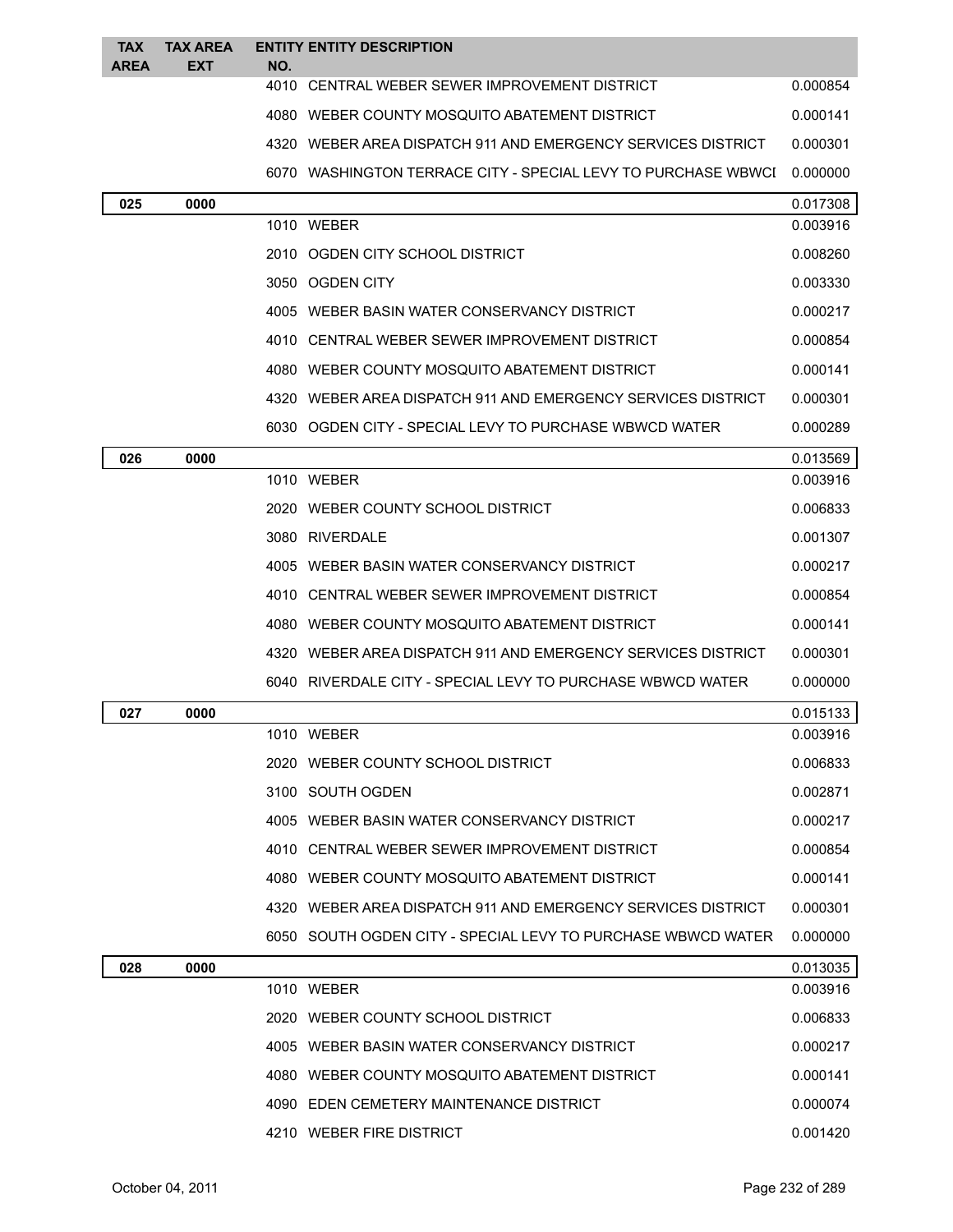| <b>TAX</b><br><b>AREA</b> | <b>TAX AREA</b><br>EXT | <b>ENTITY ENTITY DESCRIPTION</b><br>NO.                      |          |
|---------------------------|------------------------|--------------------------------------------------------------|----------|
|                           |                        | 4320 WEBER AREA DISPATCH 911 AND EMERGENCY SERVICES DISTRICT | 0.000301 |
|                           |                        | 6080 WEBER FIRE DISTRICT - BOND (est. 1/1/06)                | 0.000133 |
| 030                       | 0000                   |                                                              | 0.013417 |
|                           |                        | 1010 WEBER                                                   | 0.003916 |
|                           |                        | 2020 WEBER COUNTY SCHOOL DISTRICT                            | 0.006833 |
|                           |                        | 3025 HOOPER                                                  | 0.000456 |
|                           |                        | 4005 WEBER BASIN WATER CONSERVANCY DISTRICT                  | 0.000217 |
|                           |                        | 4060 HOOPER CEMETERY MAINTENANCE DISTRICT                    | 0.000000 |
|                           |                        | 4080 WEBER COUNTY MOSQUITO ABATEMENT DISTRICT                | 0.000141 |
|                           |                        | 4210 WEBER FIRE DISTRICT                                     | 0.001420 |
|                           |                        | 4320 WEBER AREA DISPATCH 911 AND EMERGENCY SERVICES DISTRICT | 0.000301 |
|                           |                        | 6080 WEBER FIRE DISTRICT - BOND (est. 1/1/06)                | 0.000133 |
| 031                       | 0000                   |                                                              | 0.013850 |
|                           |                        | 1010 WEBER                                                   | 0.003916 |
|                           |                        | 2020 WEBER COUNTY SCHOOL DISTRICT                            | 0.006833 |
|                           |                        | 3025 HOOPER                                                  | 0.000456 |
|                           |                        | 4005 WEBER BASIN WATER CONSERVANCY DISTRICT                  | 0.000217 |
|                           |                        | 4060 HOOPER CEMETERY MAINTENANCE DISTRICT                    | 0.000000 |
|                           |                        | 4080 WEBER COUNTY MOSQUITO ABATEMENT DISTRICT                | 0.000141 |
|                           |                        | 4150 HOOPER WATER IMPROVEMENT DISTRICT                       | 0.000433 |
|                           |                        | 4210 WEBER FIRE DISTRICT                                     | 0.001420 |
|                           |                        | 4320 WEBER AREA DISPATCH 911 AND EMERGENCY SERVICES DISTRICT | 0.000301 |
|                           |                        | 6080 WEBER FIRE DISTRICT - BOND (est. 1/1/06)                | 0.000133 |
| 032                       | 0000                   |                                                              | 0.013417 |
|                           |                        | 1010 WEBER                                                   | 0.003916 |
|                           |                        | 2020 WEBER COUNTY SCHOOL DISTRICT                            | 0.006833 |
|                           |                        | 3025 HOOPER                                                  | 0.000456 |
|                           |                        | 4005 WEBER BASIN WATER CONSERVANCY DISTRICT                  | 0.000217 |
|                           |                        | 4060 HOOPER CEMETERY MAINTENANCE DISTRICT                    | 0.000000 |
|                           |                        | 4080 WEBER COUNTY MOSQUITO ABATEMENT DISTRICT                | 0.000141 |
|                           |                        | 4100 TAYLOR-WEST WEBER WATER IMPROVEMENT DISTRICT            | 0.000000 |
|                           |                        | 4210 WEBER FIRE DISTRICT                                     | 0.001420 |
|                           |                        | 4320 WEBER AREA DISPATCH 911 AND EMERGENCY SERVICES DISTRICT | 0.000301 |
|                           |                        | 6080 WEBER FIRE DISTRICT - BOND (est. 1/1/06)                | 0.000133 |
| 038                       | 0000                   |                                                              | 0.013990 |
|                           |                        | 1010 WEBER                                                   | 0.003916 |
|                           |                        | 2020 WEBER COUNTY SCHOOL DISTRICT                            | 0.006833 |
|                           |                        | 4005 WEBER BASIN WATER CONSERVANCY DISTRICT                  | 0.000217 |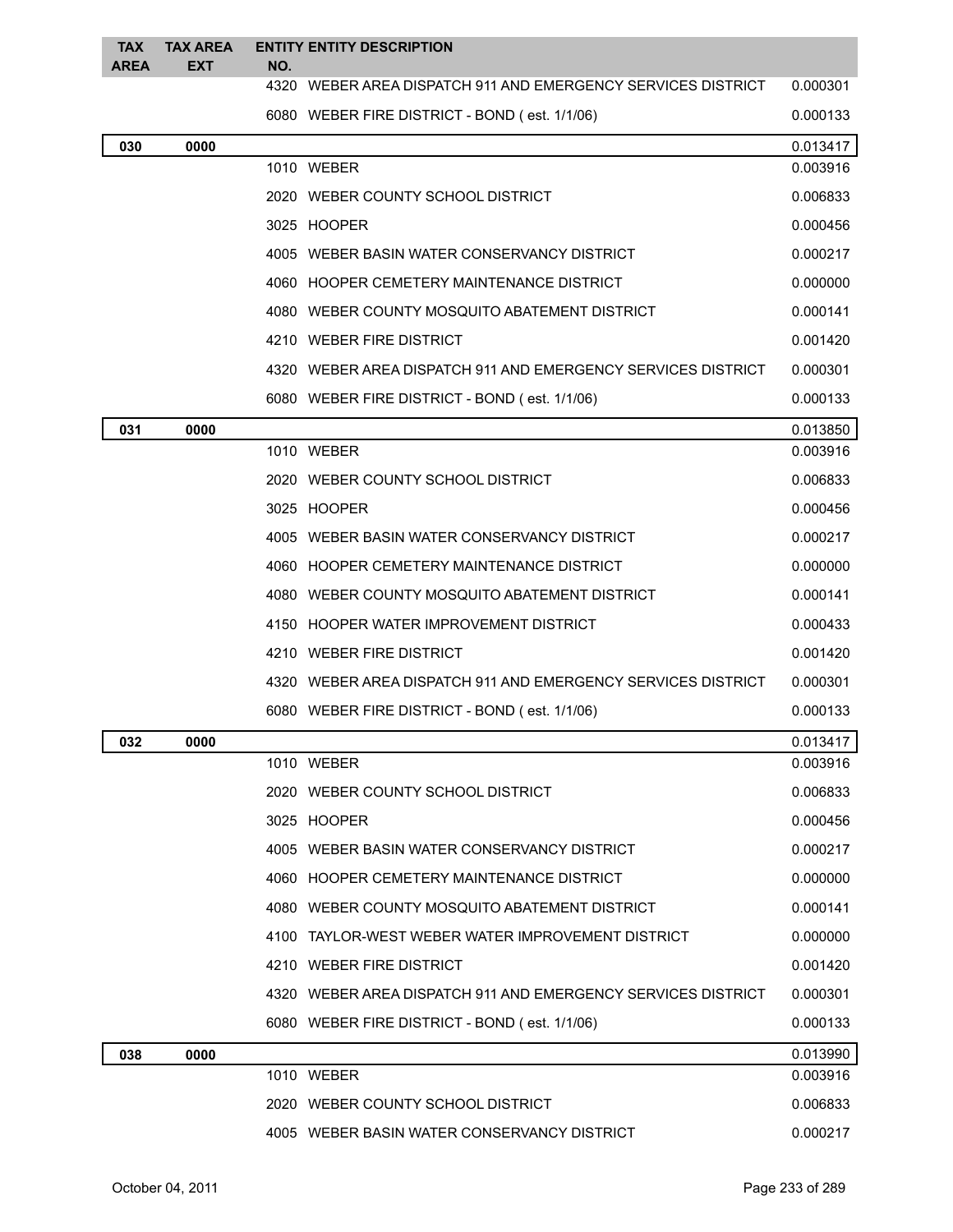| <b>TAX</b>  | <b>TAX AREA</b> |     | <b>ENTITY ENTITY DESCRIPTION</b>                             |          |
|-------------|-----------------|-----|--------------------------------------------------------------|----------|
| <b>AREA</b> | <b>EXT</b>      | NO. | 4015 NORTH DAVIS SEWER DISTRICT                              | 0.000928 |
|             |                 |     | 4080 WEBER COUNTY MOSQUITO ABATEMENT DISTRICT                | 0.000141 |
|             |                 |     | 4130 ROY WATER CONSERVANCY SUBDISTRICT                       | 0.000101 |
|             |                 |     | 4210 WEBER FIRE DISTRICT                                     | 0.001420 |
|             |                 |     | 4320 WEBER AREA DISPATCH 911 AND EMERGENCY SERVICES DISTRICT | 0.000301 |
|             |                 |     | 6080 WEBER FIRE DISTRICT - BOND (est. 1/1/06)                | 0.000133 |
| 039         | 0000            |     |                                                              | 0.013643 |
|             |                 |     | 1010 WEBER                                                   | 0.003916 |
|             |                 |     | 2020 WEBER COUNTY SCHOOL DISTRICT                            | 0.006833 |
|             |                 |     | 3080 RIVERDALE                                               | 0.001307 |
|             |                 |     | 4005 WEBER BASIN WATER CONSERVANCY DISTRICT                  | 0.000217 |
|             |                 |     | 4015 NORTH DAVIS SEWER DISTRICT                              | 0.000928 |
|             |                 |     | 4080 WEBER COUNTY MOSQUITO ABATEMENT DISTRICT                | 0.000141 |
|             |                 |     | 4320 WEBER AREA DISPATCH 911 AND EMERGENCY SERVICES DISTRICT | 0.000301 |
|             |                 |     | 6040 RIVERDALE CITY - SPECIAL LEVY TO PURCHASE WBWCD WATER   | 0.000000 |
| 040         | 0000            |     |                                                              | 0.014599 |
|             |                 |     | 1010 WEBER                                                   | 0.003916 |
|             |                 |     | 2020 WEBER COUNTY SCHOOL DISTRICT                            | 0.006833 |
|             |                 |     | 3090 ROY CITY                                                | 0.002263 |
|             |                 |     | 4005 WEBER BASIN WATER CONSERVANCY DISTRICT                  | 0.000217 |
|             |                 |     | 4015 NORTH DAVIS SEWER DISTRICT                              | 0.000928 |
|             |                 |     | 4080 WEBER COUNTY MOSQUITO ABATEMENT DISTRICT                | 0.000141 |
|             |                 |     | 4320 WEBER AREA DISPATCH 911 AND EMERGENCY SERVICES DISTRICT | 0.000301 |
| 041         | 0000            |     |                                                              | 0.014700 |
|             |                 |     | 1010 WEBER                                                   | 0.003916 |
|             |                 |     | 2020 WEBER COUNTY SCHOOL DISTRICT                            | 0.006833 |
|             |                 |     | 3090 ROY CITY                                                | 0.002263 |
|             |                 |     | 4005 WEBER BASIN WATER CONSERVANCY DISTRICT                  | 0.000217 |
|             |                 |     | 4015 NORTH DAVIS SEWER DISTRICT                              | 0.000928 |
|             |                 |     | 4080 WEBER COUNTY MOSQUITO ABATEMENT DISTRICT                | 0.000141 |
|             |                 |     | 4130 ROY WATER CONSERVANCY SUBDISTRICT                       | 0.000101 |
|             |                 |     | 4320 WEBER AREA DISPATCH 911 AND EMERGENCY SERVICES DISTRICT | 0.000301 |
| 043         | 0000            |     |                                                              | 0.016454 |
|             |                 |     | 1010 WEBER                                                   | 0.003916 |
|             |                 |     | 2010 OGDEN CITY SCHOOL DISTRICT                              | 0.008260 |
|             |                 |     | 3050 OGDEN CITY                                              | 0.003330 |
|             |                 |     | 4005 WEBER BASIN WATER CONSERVANCY DISTRICT                  | 0.000217 |
|             |                 |     | 4080 WEBER COUNTY MOSQUITO ABATEMENT DISTRICT                | 0.000141 |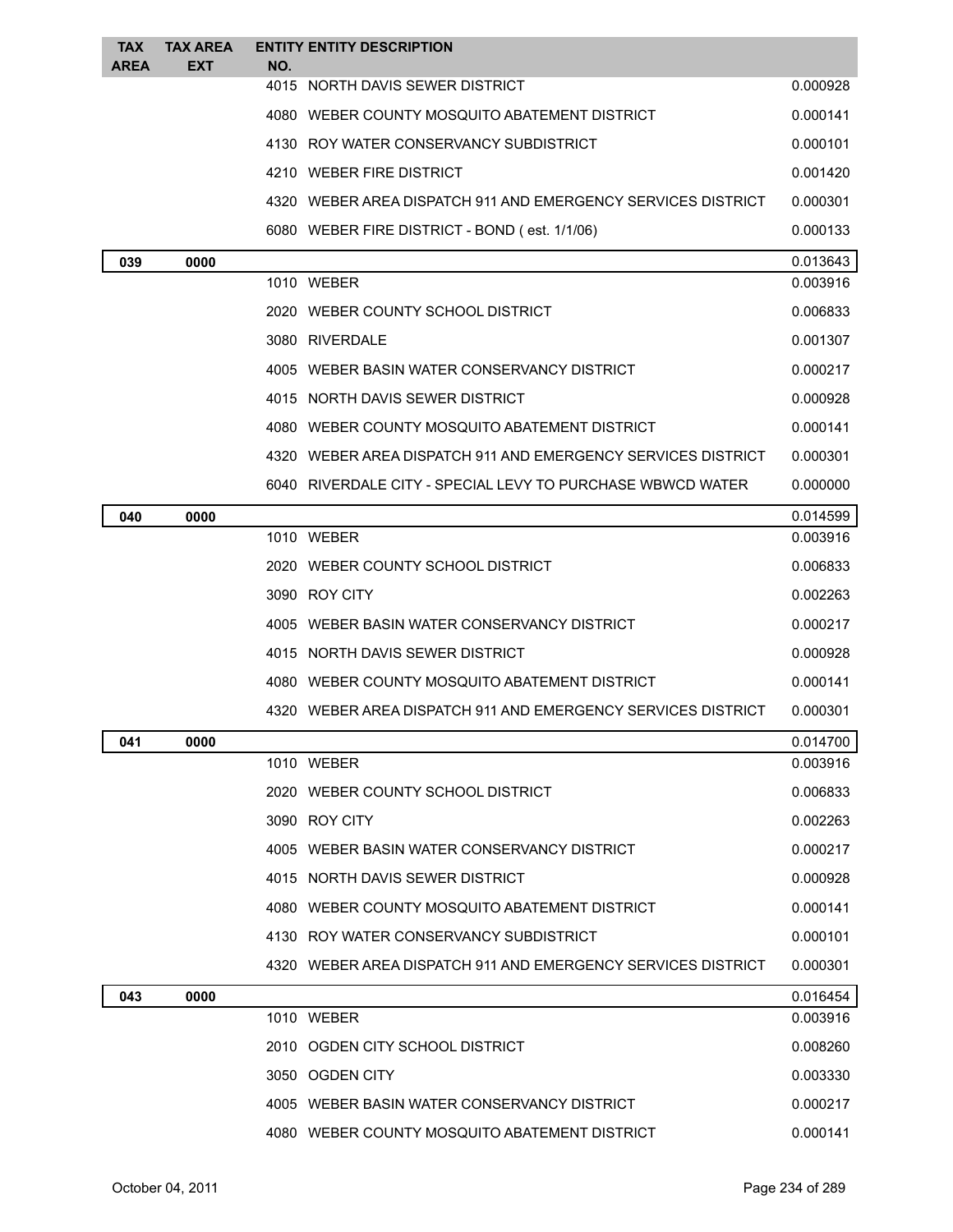| <b>TAX</b><br><b>AREA</b> | <b>TAX AREA</b><br><b>EXT</b> | <b>ENTITY ENTITY DESCRIPTION</b><br>NO.                      |          |
|---------------------------|-------------------------------|--------------------------------------------------------------|----------|
|                           |                               | 4320 WEBER AREA DISPATCH 911 AND EMERGENCY SERVICES DISTRICT | 0.000301 |
|                           |                               | 6030 OGDEN CITY - SPECIAL LEVY TO PURCHASE WBWCD WATER       | 0.000289 |
| 044                       | 0000                          |                                                              | 0.013050 |
|                           |                               | 1010 WEBER                                                   | 0.003916 |
|                           |                               | 2020 WEBER COUNTY SCHOOL DISTRICT                            | 0.006833 |
|                           |                               | 4005 WEBER BASIN WATER CONSERVANCY DISTRICT                  | 0.000217 |
|                           |                               | 4030 PLAIN CITY CEMETERY MAINTENANCE DISTRICT                | 0.000089 |
|                           |                               | 4080 WEBER COUNTY MOSQUITO ABATEMENT DISTRICT                | 0.000141 |
|                           |                               | 4210 WEBER FIRE DISTRICT                                     | 0.001420 |
|                           |                               | 4320 WEBER AREA DISPATCH 911 AND EMERGENCY SERVICES DISTRICT | 0.000301 |
|                           |                               | 6080 WEBER FIRE DISTRICT - BOND (est. 1/1/06)                | 0.000133 |
| 045                       | 0000                          |                                                              | 0.013776 |
|                           |                               | 1010 WEBER                                                   | 0.003916 |
|                           |                               | 2020 WEBER COUNTY SCHOOL DISTRICT                            | 0.006833 |
|                           |                               | 3070 PLEASANT VIEW                                           | 0.001327 |
|                           |                               | 4005 WEBER BASIN WATER CONSERVANCY DISTRICT                  | 0.000217 |
|                           |                               | 4080 WEBER COUNTY MOSQUITO ABATEMENT DISTRICT                | 0.000141 |
|                           |                               | 4320 WEBER AREA DISPATCH 911 AND EMERGENCY SERVICES DISTRICT | 0.000301 |
|                           |                               | 4330 NORTH VIEW FIRE DISTRICT                                | 0.001041 |
| 050                       | 0000                          |                                                              | 0.014279 |
|                           |                               | 1010 WEBER                                                   | 0.003916 |
|                           |                               | 2020 WEBER COUNTY SCHOOL DISTRICT                            | 0.006833 |
|                           |                               | 3100 SOUTH OGDEN                                             | 0.002871 |
|                           |                               | 4005 WEBER BASIN WATER CONSERVANCY DISTRICT                  | 0.000217 |
|                           |                               | 4080 WEBER COUNTY MOSQUITO ABATEMENT DISTRICT                | 0.000141 |
|                           |                               | 4320 WEBER AREA DISPATCH 911 AND EMERGENCY SERVICES DISTRICT | 0.000301 |
|                           |                               | 6050 SOUTH OGDEN CITY - SPECIAL LEVY TO PURCHASE WBWCD WATER | 0.000000 |
| 053                       | 0000                          |                                                              | 0.013042 |
|                           |                               | 1010 WEBER                                                   | 0.003916 |
|                           |                               | 2020 WEBER COUNTY SCHOOL DISTRICT                            | 0.006833 |
|                           |                               | 4005 WEBER BASIN WATER CONSERVANCY DISTRICT                  | 0.000217 |
|                           |                               | 4040 WEST WEBER-TAYLOR CEMETERY MAINTENANCE DISTRICT         | 0.000081 |
|                           |                               | 4080 WEBER COUNTY MOSQUITO ABATEMENT DISTRICT                | 0.000141 |
|                           |                               | 4100 TAYLOR-WEST WEBER WATER IMPROVEMENT DISTRICT            | 0.000000 |
|                           |                               | 4210 WEBER FIRE DISTRICT                                     | 0.001420 |
|                           |                               | 4320 WEBER AREA DISPATCH 911 AND EMERGENCY SERVICES DISTRICT | 0.000301 |
|                           |                               | 6080 WEBER FIRE DISTRICT - BOND (est. 1/1/06)                | 0.000133 |
| 054                       | 0000                          |                                                              | 0.013812 |
|                           |                               | 1010 WEBER                                                   | 0.003916 |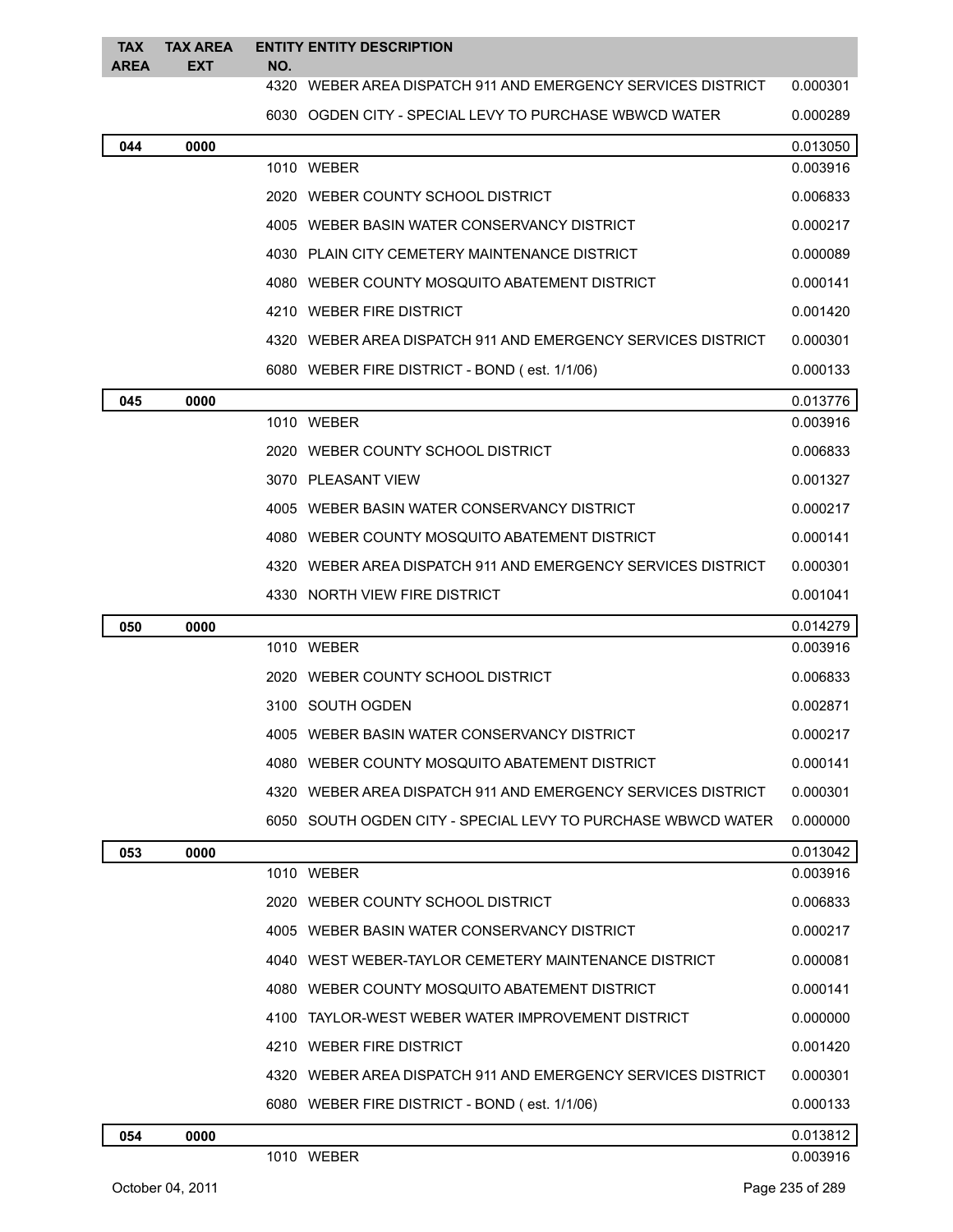| <b>TAX</b><br><b>AREA</b> | <b>TAX AREA</b><br><b>EXT</b> | <b>ENTITY ENTITY DESCRIPTION</b><br>NO.                      |          |
|---------------------------|-------------------------------|--------------------------------------------------------------|----------|
|                           |                               | 2020 WEBER COUNTY SCHOOL DISTRICT                            | 0.006833 |
|                           |                               | 4005 WEBER BASIN WATER CONSERVANCY DISTRICT                  | 0.000217 |
|                           |                               | 4080 WEBER COUNTY MOSQUITO ABATEMENT DISTRICT                | 0.000141 |
|                           |                               | 4140 UINTAH HIGHLANDS WATER AND SEWER IMPROVEMENT DISTRICT   | 0.000851 |
|                           |                               | 4210 WEBER FIRE DISTRICT                                     | 0.001420 |
|                           |                               | 4320 WEBER AREA DISPATCH 911 AND EMERGENCY SERVICES DISTRICT | 0.000301 |
|                           |                               | 6080 WEBER FIRE DISTRICT - BOND (est. 1/1/06)                | 0.000133 |
| 055                       | 0000                          |                                                              | 0.012107 |
|                           |                               | 1010 WEBER                                                   | 0.003916 |
|                           |                               | 2020 WEBER COUNTY SCHOOL DISTRICT                            | 0.006833 |
|                           |                               | 3110 UINTAH                                                  | 0.000699 |
|                           |                               | 4005 WEBER BASIN WATER CONSERVANCY DISTRICT                  | 0.000217 |
|                           |                               | 4080 WEBER COUNTY MOSQUITO ABATEMENT DISTRICT                | 0.000141 |
|                           |                               | 4320 WEBER AREA DISPATCH 911 AND EMERGENCY SERVICES DISTRICT | 0.000301 |
|                           |                               | 6060 UINTAH TOWN - SPECIAL LEVY TO PURCHASE WBWCD WATER      | 0.000000 |
| 056                       | 0000                          |                                                              | 0.013072 |
|                           |                               | 1010 WEBER                                                   | 0.003916 |
|                           |                               | 2020 WEBER COUNTY SCHOOL DISTRICT                            | 0.006833 |
|                           |                               | 4005 WEBER BASIN WATER CONSERVANCY DISTRICT                  | 0.000217 |
|                           |                               | 4050 WARREN-WEST WARREN CEMETERY MAINTENANCE DISTRICT        | 0.000111 |
|                           |                               | 4080 WEBER COUNTY MOSQUITO ABATEMENT DISTRICT                | 0.000141 |
|                           |                               | 4210 WEBER FIRE DISTRICT                                     | 0.001420 |
|                           |                               | 4320 WEBER AREA DISPATCH 911 AND EMERGENCY SERVICES DISTRICT | 0.000301 |
|                           |                               | 6080 WEBER FIRE DISTRICT - BOND (est. 1/1/06)                | 0.000133 |
| 057                       | 0000                          |                                                              | 0.013042 |
|                           |                               | 1010 WEBER                                                   | 0.003916 |
|                           |                               | 2020 WEBER COUNTY SCHOOL DISTRICT                            | 0.006833 |
|                           |                               | 4005 WEBER BASIN WATER CONSERVANCY DISTRICT                  | 0.000217 |
|                           |                               | 4040 WEST WEBER-TAYLOR CEMETERY MAINTENANCE DISTRICT         | 0.000081 |
|                           |                               | 4080 WEBER COUNTY MOSQUITO ABATEMENT DISTRICT                | 0.000141 |
|                           |                               | 4210 WEBER FIRE DISTRICT                                     | 0.001420 |
|                           |                               | 4320 WEBER AREA DISPATCH 911 AND EMERGENCY SERVICES DISTRICT | 0.000301 |
|                           |                               | 6080 WEBER FIRE DISTRICT - BOND (est. 1/1/06)                | 0.000133 |
| 058                       | 0000                          |                                                              | 0.012961 |
|                           |                               | 1010 WEBER                                                   | 0.003916 |
|                           |                               | 2020 WEBER COUNTY SCHOOL DISTRICT                            | 0.006833 |
|                           |                               | 4005 WEBER BASIN WATER CONSERVANCY DISTRICT                  | 0.000217 |
|                           |                               | 4080 WEBER COUNTY MOSQUITO ABATEMENT DISTRICT                | 0.000141 |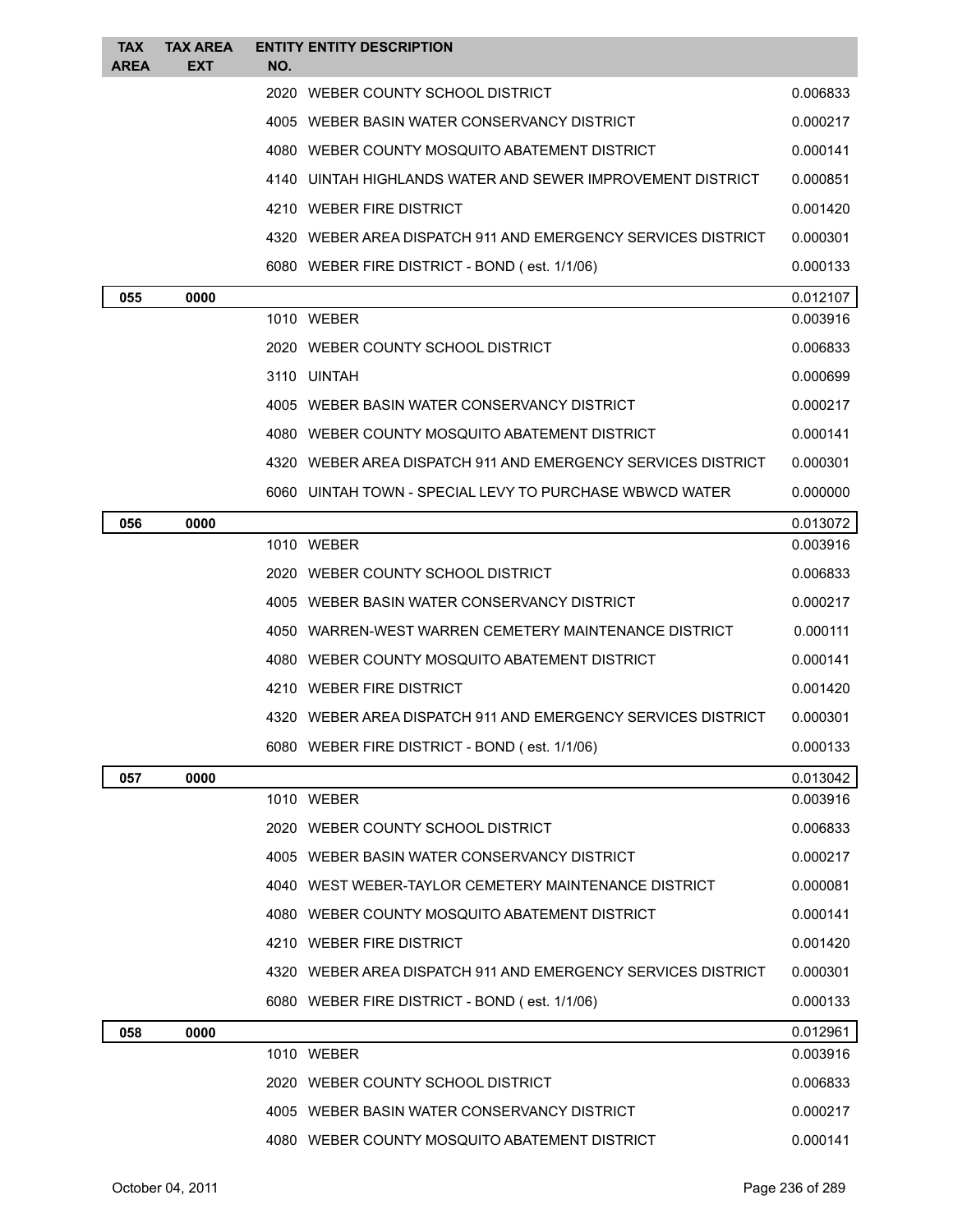| <b>TAX</b><br><b>AREA</b> | <b>TAX AREA</b><br><b>EXT</b> | NO. | <b>ENTITY ENTITY DESCRIPTION</b>                             |          |
|---------------------------|-------------------------------|-----|--------------------------------------------------------------|----------|
|                           |                               |     | 4210 WEBER FIRE DISTRICT                                     | 0.001420 |
|                           |                               |     | 4320 WEBER AREA DISPATCH 911 AND EMERGENCY SERVICES DISTRICT | 0.000301 |
|                           |                               |     | 6080 WEBER FIRE DISTRICT - BOND (est. 1/1/06)                | 0.000133 |
| 059                       | 0000                          |     |                                                              | 0.013200 |
|                           |                               |     | 1010 WEBER                                                   | 0.003916 |
|                           |                               |     | 2020 WEBER COUNTY SCHOOL DISTRICT                            | 0.006833 |
|                           |                               |     | 3025 HOOPER                                                  | 0.000456 |
|                           |                               |     | 4080 WEBER COUNTY MOSQUITO ABATEMENT DISTRICT                | 0.000141 |
|                           |                               |     | 4210 WEBER FIRE DISTRICT                                     | 0.001420 |
|                           |                               |     | 4320 WEBER AREA DISPATCH 911 AND EMERGENCY SERVICES DISTRICT | 0.000301 |
|                           |                               |     | 6080 WEBER FIRE DISTRICT - BOND (est. 1/1/06)                | 0.000133 |
| 062                       | 0000                          |     |                                                              | 0.015130 |
|                           |                               |     | 1010 WEBER                                                   | 0.003916 |
|                           |                               |     | 2020 WEBER COUNTY SCHOOL DISTRICT                            | 0.006833 |
|                           |                               |     | 3100 SOUTH OGDEN                                             | 0.002871 |
|                           |                               |     | 4005 WEBER BASIN WATER CONSERVANCY DISTRICT                  | 0.000217 |
|                           |                               |     | 4080 WEBER COUNTY MOSQUITO ABATEMENT DISTRICT                | 0.000141 |
|                           |                               |     | 4140 UINTAH HIGHLANDS WATER AND SEWER IMPROVEMENT DISTRICT   | 0.000851 |
|                           |                               |     | 4320 WEBER AREA DISPATCH 911 AND EMERGENCY SERVICES DISTRICT | 0.000301 |
|                           |                               |     | 6050 SOUTH OGDEN CITY - SPECIAL LEVY TO PURCHASE WBWCD WATER | 0.000000 |
| 063                       | 0000                          |     |                                                              | 0.014630 |
|                           |                               |     | 1010 WEBER                                                   | 0.003916 |
|                           |                               |     | 2020 WEBER COUNTY SCHOOL DISTRICT                            | 0.006833 |
|                           |                               |     | 3070 PLEASANT VIEW                                           | 0.001327 |
|                           |                               |     | 4005 WEBER BASIN WATER CONSERVANCY DISTRICT                  | 0.000217 |
|                           |                               |     | 4010 CENTRAL WEBER SEWER IMPROVEMENT DISTRICT                | 0.000854 |
|                           |                               |     | 4080 WEBER COUNTY MOSQUITO ABATEMENT DISTRICT                | 0.000141 |
|                           |                               |     | 4320 WEBER AREA DISPATCH 911 AND EMERGENCY SERVICES DISTRICT | 0.000301 |
|                           |                               |     | 4330 NORTH VIEW FIRE DISTRICT                                | 0.001041 |
| 064                       | 0000                          |     |                                                              | 0.014932 |
|                           |                               |     | 1010 WEBER                                                   | 0.003916 |
|                           |                               |     | 2020 WEBER COUNTY SCHOOL DISTRICT                            | 0.006833 |
|                           |                               |     | 3070 PLEASANT VIEW                                           | 0.001327 |
|                           |                               |     | 4005 WEBER BASIN WATER CONSERVANCY DISTRICT                  | 0.000217 |
|                           |                               |     | 4010 CENTRAL WEBER SEWER IMPROVEMENT DISTRICT                | 0.000854 |
|                           |                               |     | 4070 BONA VISTA WATER IMPROVEMENT DISTRICT                   | 0.000302 |
|                           |                               |     | 4080 WEBER COUNTY MOSQUITO ABATEMENT DISTRICT                | 0.000141 |
|                           |                               |     | 4320 WEBER AREA DISPATCH 911 AND EMERGENCY SERVICES DISTRICT | 0.000301 |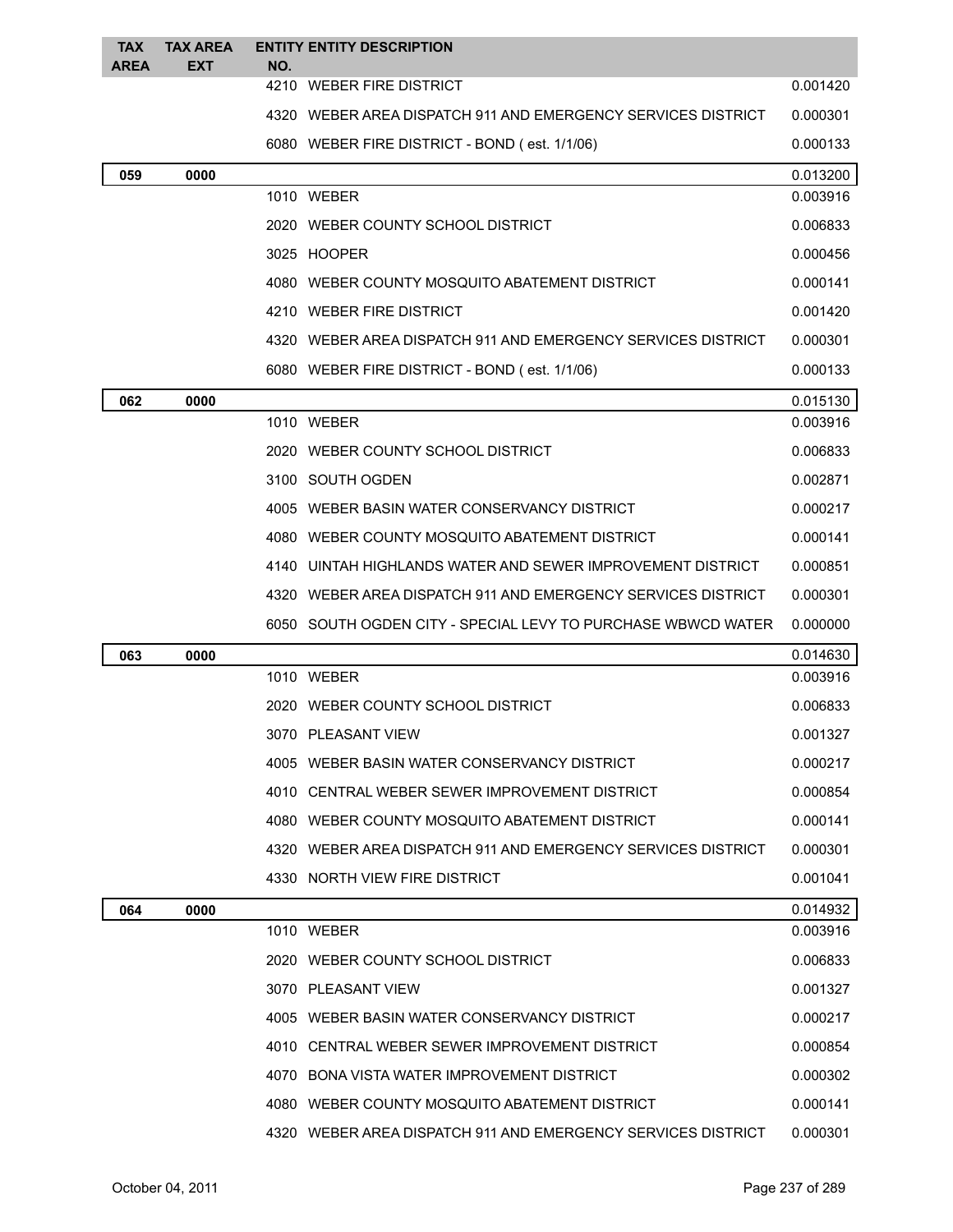| <b>TAX</b><br><b>AREA</b> | <b>TAX AREA</b><br>EXT | NO. | <b>ENTITY ENTITY DESCRIPTION</b>                             |          |
|---------------------------|------------------------|-----|--------------------------------------------------------------|----------|
|                           |                        |     | 4330 NORTH VIEW FIRE DISTRICT                                | 0.001041 |
| 065                       | 0000                   |     |                                                              | 0.015014 |
|                           |                        |     | 1010 WEBER                                                   | 0.003916 |
|                           |                        |     | 2020 WEBER COUNTY SCHOOL DISTRICT                            | 0.006833 |
|                           |                        |     | 3070 PLEASANT VIEW                                           | 0.001327 |
|                           |                        |     | 4005 WEBER BASIN WATER CONSERVANCY DISTRICT                  | 0.000217 |
|                           |                        |     | 4010 CENTRAL WEBER SEWER IMPROVEMENT DISTRICT                | 0.000854 |
|                           |                        |     | 4020 BEN LOMOND CEMETERY MAINTENANCE DISTRICT                | 0.000082 |
|                           |                        |     | 4070 BONA VISTA WATER IMPROVEMENT DISTRICT                   | 0.000302 |
|                           |                        |     | 4080 WEBER COUNTY MOSQUITO ABATEMENT DISTRICT                | 0.000141 |
|                           |                        |     | 4320 WEBER AREA DISPATCH 911 AND EMERGENCY SERVICES DISTRICT | 0.000301 |
|                           |                        |     | 4330 NORTH VIEW FIRE DISTRICT                                | 0.001041 |
| 066                       | 0000                   |     |                                                              | 0.014796 |
|                           |                        |     | 1010 WEBER                                                   | 0.003916 |
|                           |                        |     | 2020 WEBER COUNTY SCHOOL DISTRICT                            | 0.006833 |
|                           |                        |     | 3040 NORTH OGDEN CITY                                        | 0.001493 |
|                           |                        |     | 4005 WEBER BASIN WATER CONSERVANCY DISTRICT                  | 0.000217 |
|                           |                        |     | 4010 CENTRAL WEBER SEWER IMPROVEMENT DISTRICT                | 0.000854 |
|                           |                        |     | 4080 WEBER COUNTY MOSQUITO ABATEMENT DISTRICT                | 0.000141 |
|                           |                        |     | 4320 WEBER AREA DISPATCH 911 AND EMERGENCY SERVICES DISTRICT | 0.000301 |
|                           |                        |     | 4330 NORTH VIEW FIRE DISTRICT                                | 0.001041 |
| 069                       | 0000                   |     |                                                              | 0.014423 |
|                           |                        |     | 1010 WEBER                                                   | 0.003916 |
|                           |                        |     | 2020 WEBER COUNTY SCHOOL DISTRICT                            | 0.006833 |
|                           |                        |     | 4005 WEBER BASIN WATER CONSERVANCY DISTRICT                  | 0.000217 |
|                           |                        |     | 4015 NORTH DAVIS SEWER DISTRICT                              | 0.000928 |
|                           |                        |     | 4080 WEBER COUNTY MOSQUITO ABATEMENT DISTRICT                | 0.000141 |
|                           |                        |     | 4130 ROY WATER CONSERVANCY SUBDISTRICT                       | 0.000101 |
|                           |                        |     | 4150 HOOPER WATER IMPROVEMENT DISTRICT                       | 0.000433 |
|                           |                        |     | 4210 WEBER FIRE DISTRICT                                     | 0.001420 |
|                           |                        |     | 4320 WEBER AREA DISPATCH 911 AND EMERGENCY SERVICES DISTRICT | 0.000301 |
|                           |                        |     | 6080 WEBER FIRE DISTRICT - BOND (est. 1/1/06)                | 0.000133 |
| 075                       | 0000                   |     |                                                              | 0.015984 |
|                           |                        |     | 1010 WEBER                                                   | 0.003916 |
|                           |                        |     | 2020 WEBER COUNTY SCHOOL DISTRICT                            | 0.006833 |
|                           |                        |     | 3100 SOUTH OGDEN                                             | 0.002871 |
|                           |                        |     | 4005 WEBER BASIN WATER CONSERVANCY DISTRICT                  | 0.000217 |
|                           |                        |     | 4010 CENTRAL WEBER SEWER IMPROVEMENT DISTRICT                | 0.000854 |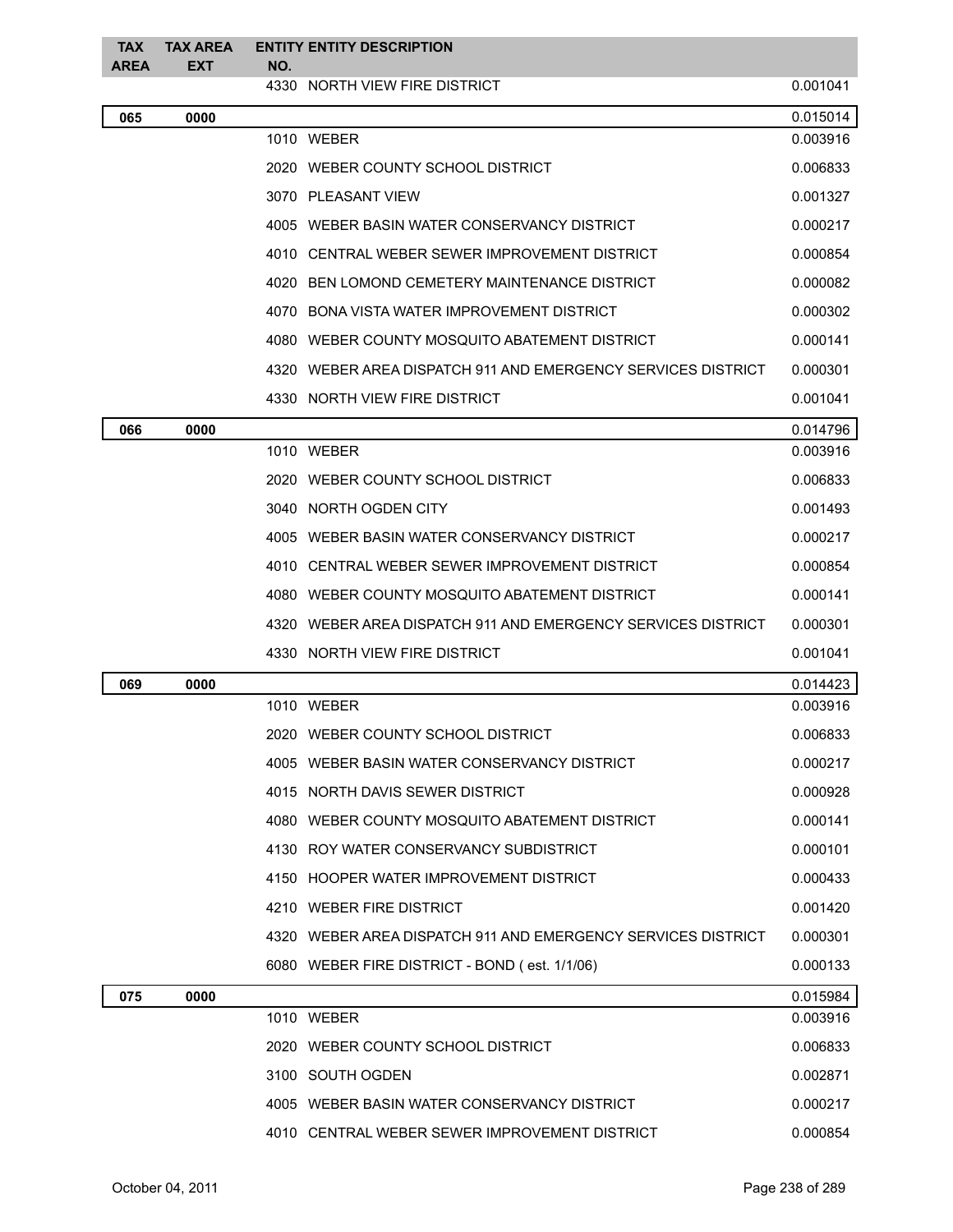| <b>TAX</b>  | <b>TAX AREA</b> |     | <b>ENTITY ENTITY DESCRIPTION</b>                             |          |
|-------------|-----------------|-----|--------------------------------------------------------------|----------|
| <b>AREA</b> | <b>EXT</b>      | NO. |                                                              |          |
|             |                 |     | 4080 WEBER COUNTY MOSQUITO ABATEMENT DISTRICT                | 0.000141 |
|             |                 |     | 4140 UINTAH HIGHLANDS WATER AND SEWER IMPROVEMENT DISTRICT   | 0.000851 |
|             |                 |     | 4320 WEBER AREA DISPATCH 911 AND EMERGENCY SERVICES DISTRICT | 0.000301 |
|             |                 |     | 6050 SOUTH OGDEN CITY - SPECIAL LEVY TO PURCHASE WBWCD WATER | 0.000000 |
| 079         | 0000            |     |                                                              | 0.013974 |
|             |                 |     | 1010 WEBER                                                   | 0.003916 |
|             |                 |     | 2020 WEBER COUNTY SCHOOL DISTRICT                            | 0.006833 |
|             |                 |     | 3020 HARRISVILLE                                             | 0.000671 |
|             |                 |     | 4005 WEBER BASIN WATER CONSERVANCY DISTRICT                  | 0.000217 |
|             |                 |     | 4010 CENTRAL WEBER SEWER IMPROVEMENT DISTRICT                | 0.000854 |
|             |                 |     | 4080 WEBER COUNTY MOSQUITO ABATEMENT DISTRICT                | 0.000141 |
|             |                 |     | 4320 WEBER AREA DISPATCH 911 AND EMERGENCY SERVICES DISTRICT | 0.000301 |
|             |                 |     | 4330 NORTH VIEW FIRE DISTRICT                                | 0.001041 |
| 083         | 0000            |     |                                                              | 0.014070 |
|             |                 |     | 1010 WEBER                                                   | 0.003916 |
|             |                 |     | 2020 WEBER COUNTY SCHOOL DISTRICT                            | 0.006833 |
|             |                 |     | 3010 FARR WEST CITY                                          | 0.000255 |
|             |                 |     | 4005 WEBER BASIN WATER CONSERVANCY DISTRICT                  | 0.000217 |
|             |                 |     | 4010 CENTRAL WEBER SEWER IMPROVEMENT DISTRICT                | 0.000854 |
|             |                 |     | 4080 WEBER COUNTY MOSQUITO ABATEMENT DISTRICT                | 0.000141 |
|             |                 |     | 4210 WEBER FIRE DISTRICT                                     | 0.001420 |
|             |                 |     | 4320 WEBER AREA DISPATCH 911 AND EMERGENCY SERVICES DISTRICT | 0.000301 |
|             |                 |     | 6080 WEBER FIRE DISTRICT - BOND (est. 1/1/06)                | 0.000133 |
| 086         | 0000            |     |                                                              | 0.014626 |
|             |                 |     | 1010 WEBER                                                   | 0.003916 |
|             |                 |     | 2020 WEBER COUNTY SCHOOL DISTRICT                            | 0.006833 |
|             |                 |     | 3090 ROY CITY                                                | 0.002263 |
|             |                 |     | 4005 WEBER BASIN WATER CONSERVANCY DISTRICT                  | 0.000217 |
|             |                 |     | 4010 CENTRAL WEBER SEWER IMPROVEMENT DISTRICT                | 0.000854 |
|             |                 |     | 4080 WEBER COUNTY MOSQUITO ABATEMENT DISTRICT                | 0.000141 |
|             |                 |     | 4130 ROY WATER CONSERVANCY SUBDISTRICT                       | 0.000101 |
|             |                 |     | 4320 WEBER AREA DISPATCH 911 AND EMERGENCY SERVICES DISTRICT | 0.000301 |
| 088         | 0000            |     |                                                              | 0.014704 |
|             |                 |     | 1010 WEBER                                                   | 0.003916 |
|             |                 |     | 2020 WEBER COUNTY SCHOOL DISTRICT                            | 0.006833 |
|             |                 |     | 3025 HOOPER                                                  | 0.000456 |
|             |                 |     | 4005 WEBER BASIN WATER CONSERVANCY DISTRICT                  | 0.000217 |
|             |                 |     | 4010 CENTRAL WEBER SEWER IMPROVEMENT DISTRICT                | 0.000854 |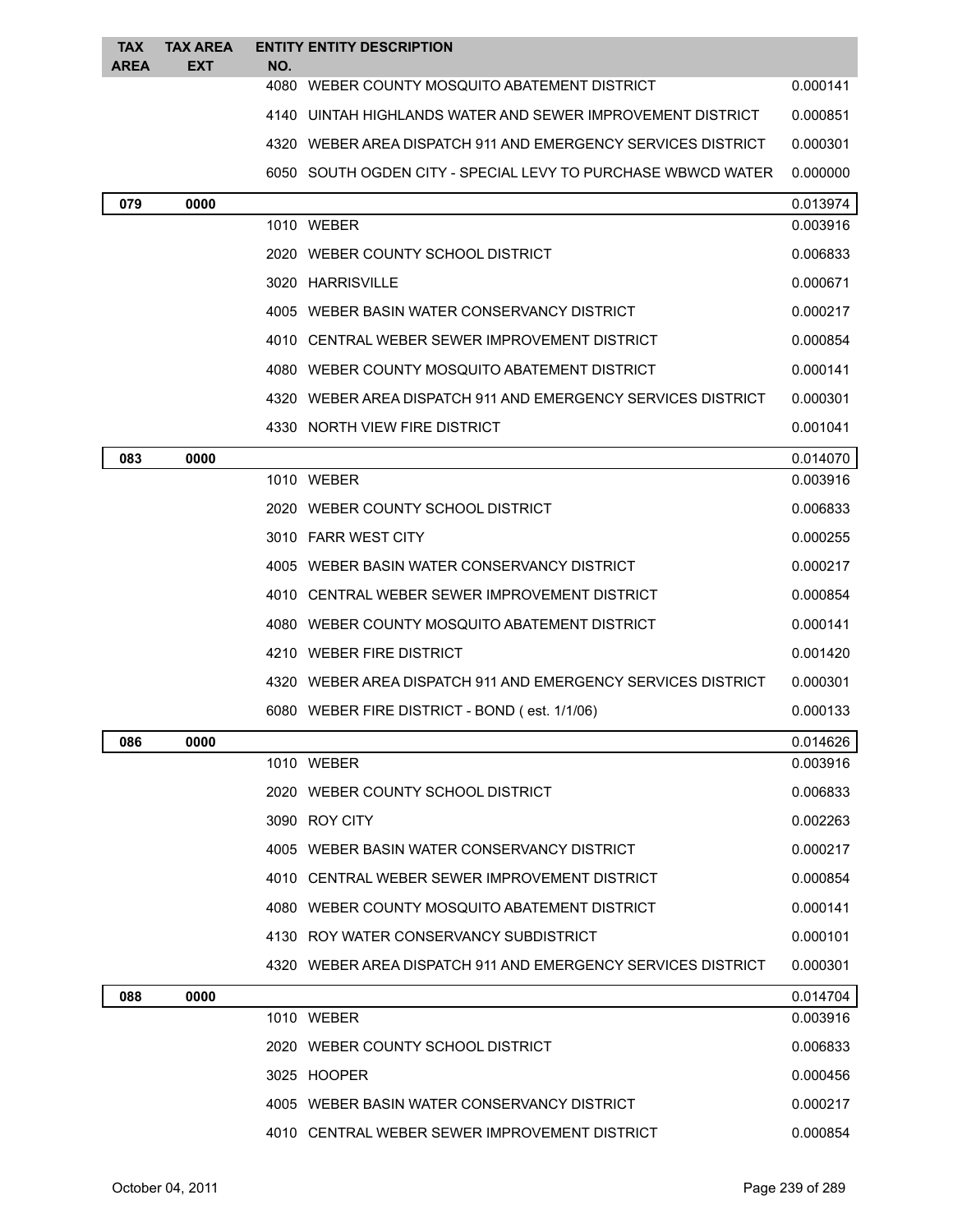| <b>TAX</b><br><b>AREA</b> | <b>TAX AREA</b><br><b>EXT</b> | <b>ENTITY ENTITY DESCRIPTION</b><br>NO.                      |          |
|---------------------------|-------------------------------|--------------------------------------------------------------|----------|
|                           |                               | 4060 HOOPER CEMETERY MAINTENANCE DISTRICT                    | 0.000000 |
|                           |                               | 4080 WEBER COUNTY MOSQUITO ABATEMENT DISTRICT                | 0.000141 |
|                           |                               | 4100 TAYLOR-WEST WEBER WATER IMPROVEMENT DISTRICT            | 0.000000 |
|                           |                               | 4150 HOOPER WATER IMPROVEMENT DISTRICT                       | 0.000433 |
|                           |                               | 4210 WEBER FIRE DISTRICT                                     | 0.001420 |
|                           |                               | 4320 WEBER AREA DISPATCH 911 AND EMERGENCY SERVICES DISTRICT | 0.000301 |
|                           |                               | 6080 WEBER FIRE DISTRICT - BOND (est. 1/1/06)                | 0.000133 |
| 089                       | 0000                          |                                                              | 0.012958 |
|                           |                               | 1010 WEBER                                                   | 0.003916 |
|                           |                               | 2020 WEBER COUNTY SCHOOL DISTRICT                            | 0.006833 |
|                           |                               | 3110 UINTAH                                                  | 0.000699 |
|                           |                               | 4005 WEBER BASIN WATER CONSERVANCY DISTRICT                  | 0.000217 |
|                           |                               | 4080 WEBER COUNTY MOSQUITO ABATEMENT DISTRICT                | 0.000141 |
|                           |                               | 4140 UINTAH HIGHLANDS WATER AND SEWER IMPROVEMENT DISTRICT   | 0.000851 |
|                           |                               | 4320 WEBER AREA DISPATCH 911 AND EMERGENCY SERVICES DISTRICT | 0.000301 |
|                           |                               | 6060 UINTAH TOWN - SPECIAL LEVY TO PURCHASE WBWCD WATER      | 0.000000 |
| 090                       | 0000                          |                                                              | 0.013414 |
|                           |                               | 1010 WEBER                                                   | 0.003916 |
|                           |                               | 2020 WEBER COUNTY SCHOOL DISTRICT                            | 0.006833 |
|                           |                               | 4005 WEBER BASIN WATER CONSERVANCY DISTRICT                  | 0.000217 |
|                           |                               | 4080 WEBER COUNTY MOSQUITO ABATEMENT DISTRICT                | 0.000141 |
|                           |                               | 4135 POWDER MOUNTAIN WATER AND SEWER IMPROVEMENT DISTRICT    | 0.000453 |
|                           |                               | 4210 WEBER FIRE DISTRICT                                     | 0.001420 |
|                           |                               | 4320 WEBER AREA DISPATCH 911 AND EMERGENCY SERVICES DISTRICT | 0.000301 |
|                           |                               | 6080 WEBER FIRE DISTRICT - BOND (est. 1/1/06)                | 0.000133 |
| 093                       | 0000                          |                                                              | 0.017308 |
|                           |                               | 1010 WEBER                                                   | 0.003916 |
|                           |                               | 2010 OGDEN CITY SCHOOL DISTRICT                              | 0.008260 |
|                           |                               | 3050 OGDEN CITY                                              | 0.003330 |
|                           |                               | 4005 WEBER BASIN WATER CONSERVANCY DISTRICT                  | 0.000217 |
|                           |                               | 4010 CENTRAL WEBER SEWER IMPROVEMENT DISTRICT                | 0.000854 |
|                           |                               | 4080 WEBER COUNTY MOSQUITO ABATEMENT DISTRICT                | 0.000141 |
|                           |                               | 4320 WEBER AREA DISPATCH 911 AND EMERGENCY SERVICES DISTRICT | 0.000301 |
|                           |                               | 6030 OGDEN CITY - SPECIAL LEVY TO PURCHASE WBWCD WATER       | 0.000289 |
| 108                       | 0000                          |                                                              | 0.013489 |
|                           |                               | 1010 WEBER                                                   | 0.003916 |
|                           |                               | 2020 WEBER COUNTY SCHOOL DISTRICT                            | 0.006833 |
|                           |                               | 4005 WEBER BASIN WATER CONSERVANCY DISTRICT                  | 0.000217 |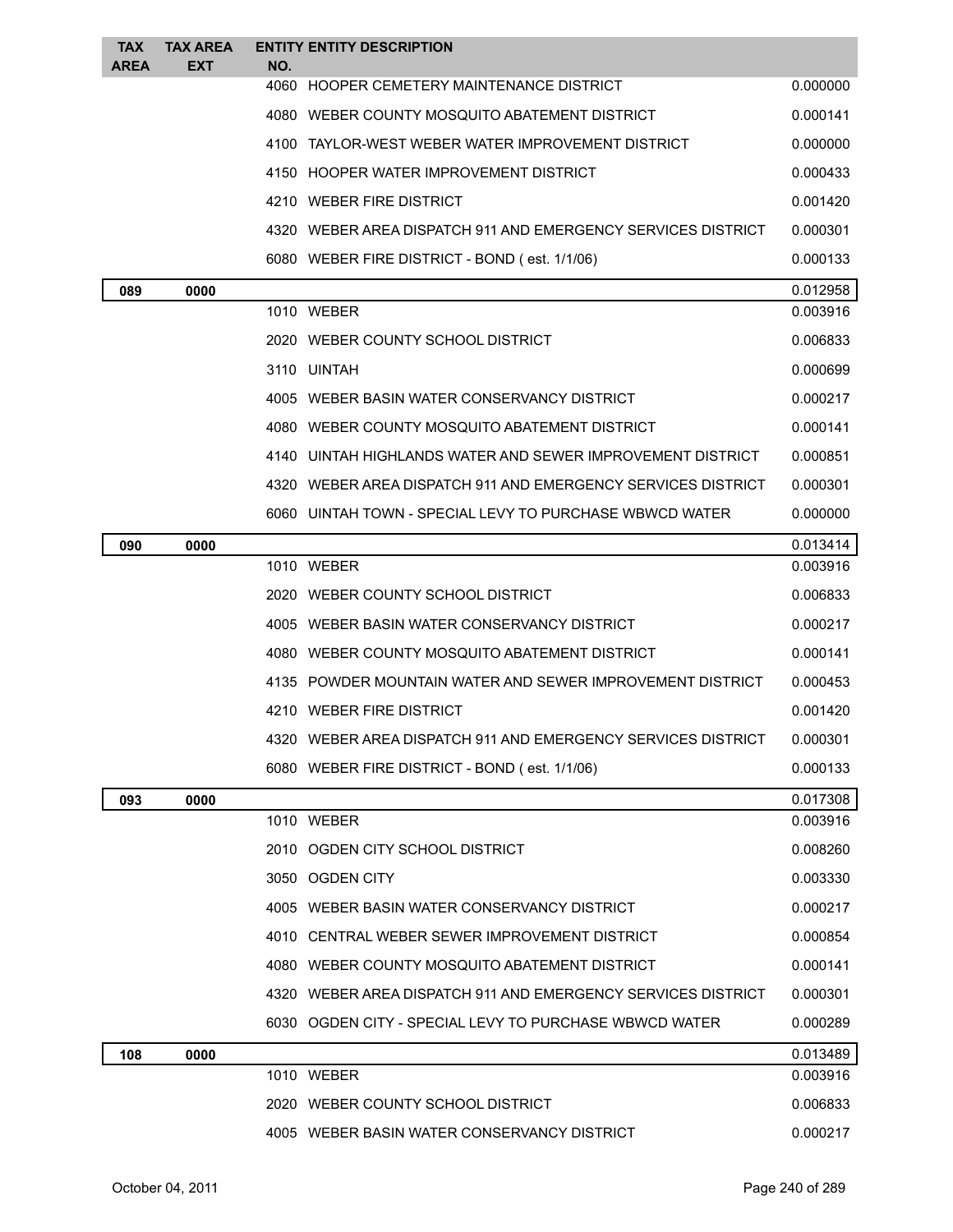| <b>TAX</b>  | <b>TAX AREA</b> | <b>ENTITY ENTITY DESCRIPTION</b>                             |          |
|-------------|-----------------|--------------------------------------------------------------|----------|
| <b>AREA</b> | <b>EXT</b>      | NO.<br>4050 WARREN-WEST WARREN CEMETERY MAINTENANCE DISTRICT | 0.000111 |
|             |                 | 4080 WEBER COUNTY MOSQUITO ABATEMENT DISTRICT                | 0.000141 |
|             |                 | 4180 WEST WARREN - WARREN WATER IMPROVEMENT DISTRICT         | 0.000417 |
|             |                 | 4210 WEBER FIRE DISTRICT                                     | 0.001420 |
|             |                 | 4320 WEBER AREA DISPATCH 911 AND EMERGENCY SERVICES DISTRICT | 0.000301 |
|             |                 | 6080 WEBER FIRE DISTRICT - BOND (est. 1/1/06)                | 0.000133 |
| 109         | 0000            |                                                              | 0.015032 |
|             |                 | 1010 WEBER                                                   | 0.003916 |
|             |                 | 2020 WEBER COUNTY SCHOOL DISTRICT                            | 0.006833 |
|             |                 | 3090 ROY CITY                                                | 0.002263 |
|             |                 | 4005 WEBER BASIN WATER CONSERVANCY DISTRICT                  | 0.000217 |
|             |                 | 4015 NORTH DAVIS SEWER DISTRICT                              | 0.000928 |
|             |                 | 4080 WEBER COUNTY MOSQUITO ABATEMENT DISTRICT                | 0.000141 |
|             |                 | 4150 HOOPER WATER IMPROVEMENT DISTRICT                       | 0.000433 |
|             |                 | 4320 WEBER AREA DISPATCH 911 AND EMERGENCY SERVICES DISTRICT | 0.000301 |
| 126         | 0000            |                                                              | 0.013035 |
|             |                 | 1010 WEBER                                                   | 0.003916 |
|             |                 | 2020 WEBER COUNTY SCHOOL DISTRICT                            | 0.006833 |
|             |                 | 4005 WEBER BASIN WATER CONSERVANCY DISTRICT                  | 0.000217 |
|             |                 | 4080 WEBER COUNTY MOSQUITO ABATEMENT DISTRICT                | 0.000141 |
|             |                 | 4090 EDEN CEMETERY MAINTENANCE DISTRICT                      | 0.000074 |
|             |                 | 4190 NORDIC VALLEY SEWER IMPROVEMENT DISTRICT                | 0.000000 |
|             |                 | 4210 WEBER FIRE DISTRICT                                     | 0.001420 |
|             |                 | 4320 WEBER AREA DISPATCH 911 AND EMERGENCY SERVICES DISTRICT | 0.000301 |
|             |                 | 6080 WEBER FIRE DISTRICT - BOND (est. 1/1/06)                | 0.000133 |
| 130         | 0000            |                                                              | 0.013489 |
|             |                 | 1010 WEBER                                                   | 0.003916 |
|             |                 | 2020 WEBER COUNTY SCHOOL DISTRICT                            | 0.006833 |
|             |                 | 4005 WEBER BASIN WATER CONSERVANCY DISTRICT                  | 0.000217 |
|             |                 | 4050 WARREN-WEST WARREN CEMETERY MAINTENANCE DISTRICT        | 0.000111 |
|             |                 | 4080 WEBER COUNTY MOSQUITO ABATEMENT DISTRICT                | 0.000141 |
|             |                 | 4100 TAYLOR-WEST WEBER WATER IMPROVEMENT DISTRICT            | 0.000000 |
|             |                 | 4180 WEST WARREN - WARREN WATER IMPROVEMENT DISTRICT         | 0.000417 |
|             |                 | 4210 WEBER FIRE DISTRICT                                     | 0.001420 |
|             |                 | 4320 WEBER AREA DISPATCH 911 AND EMERGENCY SERVICES DISTRICT | 0.000301 |
|             |                 | 6080 WEBER FIRE DISTRICT - BOND (est. 1/1/06)                | 0.000133 |
| 139         | 0000            |                                                              | 0.017308 |
|             |                 | 1010 WEBER                                                   | 0.003916 |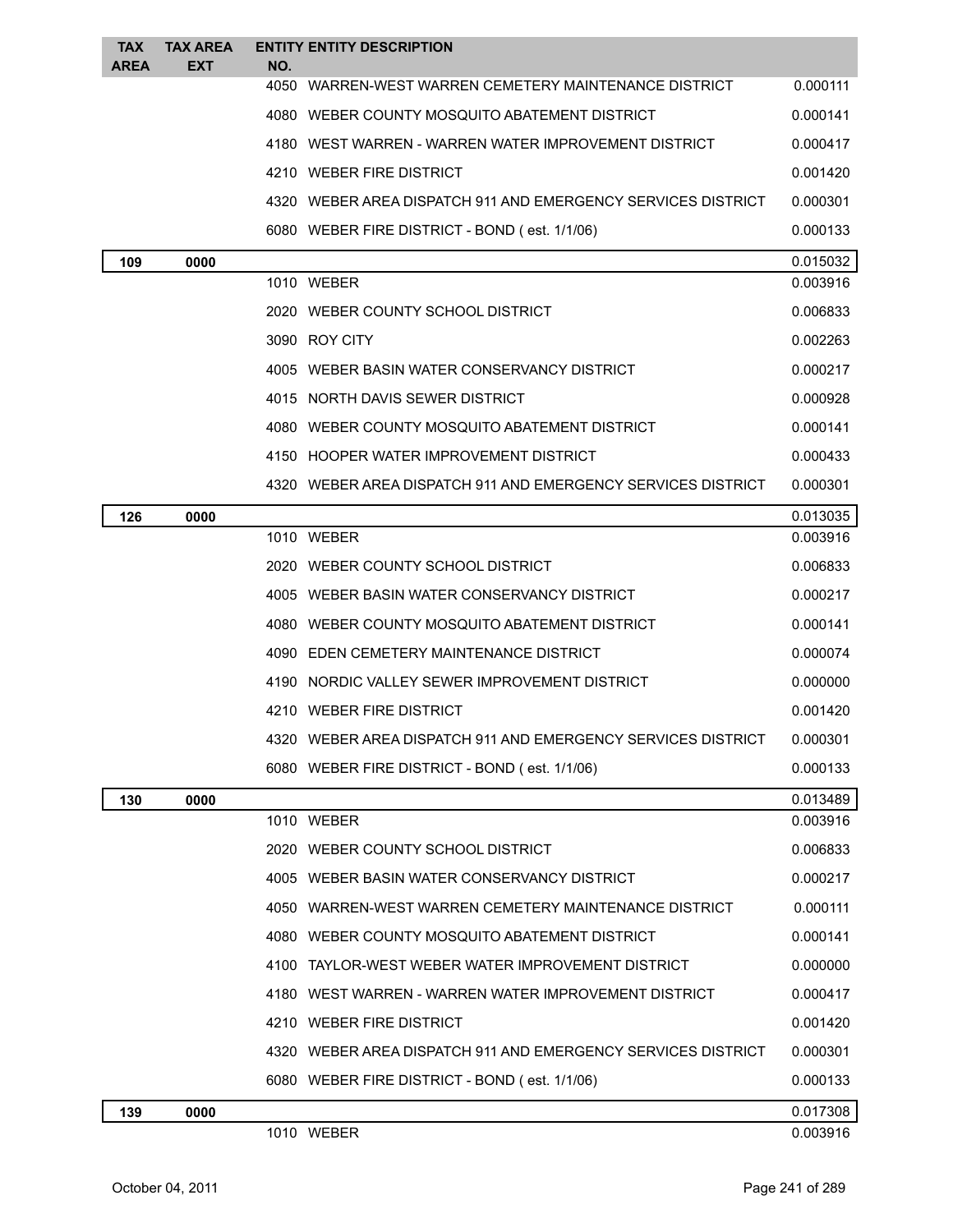| <b>TAX</b>  | <b>TAX AREA</b> |            | <b>ENTITY ENTITY DESCRIPTION</b>                             |          |
|-------------|-----------------|------------|--------------------------------------------------------------|----------|
| <b>AREA</b> | EXT             | NO.        | 2010 OGDEN CITY SCHOOL DISTRICT                              | 0.008260 |
|             |                 |            | 3050 OGDEN CITY                                              | 0.003330 |
|             |                 |            | 4005 WEBER BASIN WATER CONSERVANCY DISTRICT                  | 0.000217 |
|             |                 |            | 4010 CENTRAL WEBER SEWER IMPROVEMENT DISTRICT                | 0.000854 |
|             |                 |            | 4080 WEBER COUNTY MOSQUITO ABATEMENT DISTRICT                | 0.000141 |
|             |                 |            | 4320 WEBER AREA DISPATCH 911 AND EMERGENCY SERVICES DISTRICT | 0.000301 |
|             |                 |            | 6030   OGDEN CITY - SPECIAL LEVY TO PURCHASE WBWCD WATER     | 0.000289 |
| 141         | 0000            |            |                                                              | 0.012097 |
|             |                 | 1010 WEBER |                                                              | 0.003916 |
|             |                 |            | 2020 WEBER COUNTY SCHOOL DISTRICT                            | 0.006833 |
|             |                 |            | 3060 PLAIN CITY                                              | 0.000387 |
|             |                 |            | 4005 WEBER BASIN WATER CONSERVANCY DISTRICT                  | 0.000217 |
|             |                 |            | 4070 BONA VISTA WATER IMPROVEMENT DISTRICT                   | 0.000302 |
|             |                 |            | 4080 WEBER COUNTY MOSQUITO ABATEMENT DISTRICT                | 0.000141 |
|             |                 |            | 4320 WEBER AREA DISPATCH 911 AND EMERGENCY SERVICES DISTRICT | 0.000301 |
| 145         | 0000            |            |                                                              | 0.014372 |
|             |                 | 1010 WEBER |                                                              | 0.003916 |
|             |                 |            | 2020 WEBER COUNTY SCHOOL DISTRICT                            | 0.006833 |
|             |                 |            | 3010 FARR WEST CITY                                          | 0.000255 |
|             |                 |            | 4005 WEBER BASIN WATER CONSERVANCY DISTRICT                  | 0.000217 |
|             |                 |            | 4010 CENTRAL WEBER SEWER IMPROVEMENT DISTRICT                | 0.000854 |
|             |                 |            | 4070 BONA VISTA WATER IMPROVEMENT DISTRICT                   | 0.000302 |
|             |                 |            | 4080 WEBER COUNTY MOSOUITO ABATEMENT DISTRICT                | 0.000141 |
|             |                 |            | 4210 WEBER FIRE DISTRICT                                     | 0.001420 |
|             |                 |            | 4320 WEBER AREA DISPATCH 911 AND EMERGENCY SERVICES DISTRICT | 0.000301 |
|             |                 |            | 6080 WEBER FIRE DISTRICT - BOND (est. 1/1/06)                | 0.000133 |
| 154         | 0000            |            |                                                              | 0.017308 |
|             |                 | 1010 WEBER |                                                              | 0.003916 |
|             |                 |            | 2010 OGDEN CITY SCHOOL DISTRICT                              | 0.008260 |
|             |                 |            | 3050 OGDEN CITY                                              | 0.003330 |
|             |                 |            | 4005 WEBER BASIN WATER CONSERVANCY DISTRICT                  | 0.000217 |
|             |                 |            | 4010 CENTRAL WEBER SEWER IMPROVEMENT DISTRICT                | 0.000854 |
|             |                 |            | 4080 WEBER COUNTY MOSQUITO ABATEMENT DISTRICT                | 0.000141 |
|             |                 |            | 4320 WEBER AREA DISPATCH 911 AND EMERGENCY SERVICES DISTRICT | 0.000301 |
|             |                 |            | 6030   OGDEN CITY - SPECIAL LEVY TO PURCHASE WBWCD WATER     | 0.000289 |
| 158         | 0000            |            |                                                              | 0.013744 |
|             |                 | 1010 WEBER |                                                              | 0.003916 |
|             |                 |            | 2020 WEBER COUNTY SCHOOL DISTRICT                            | 0.006833 |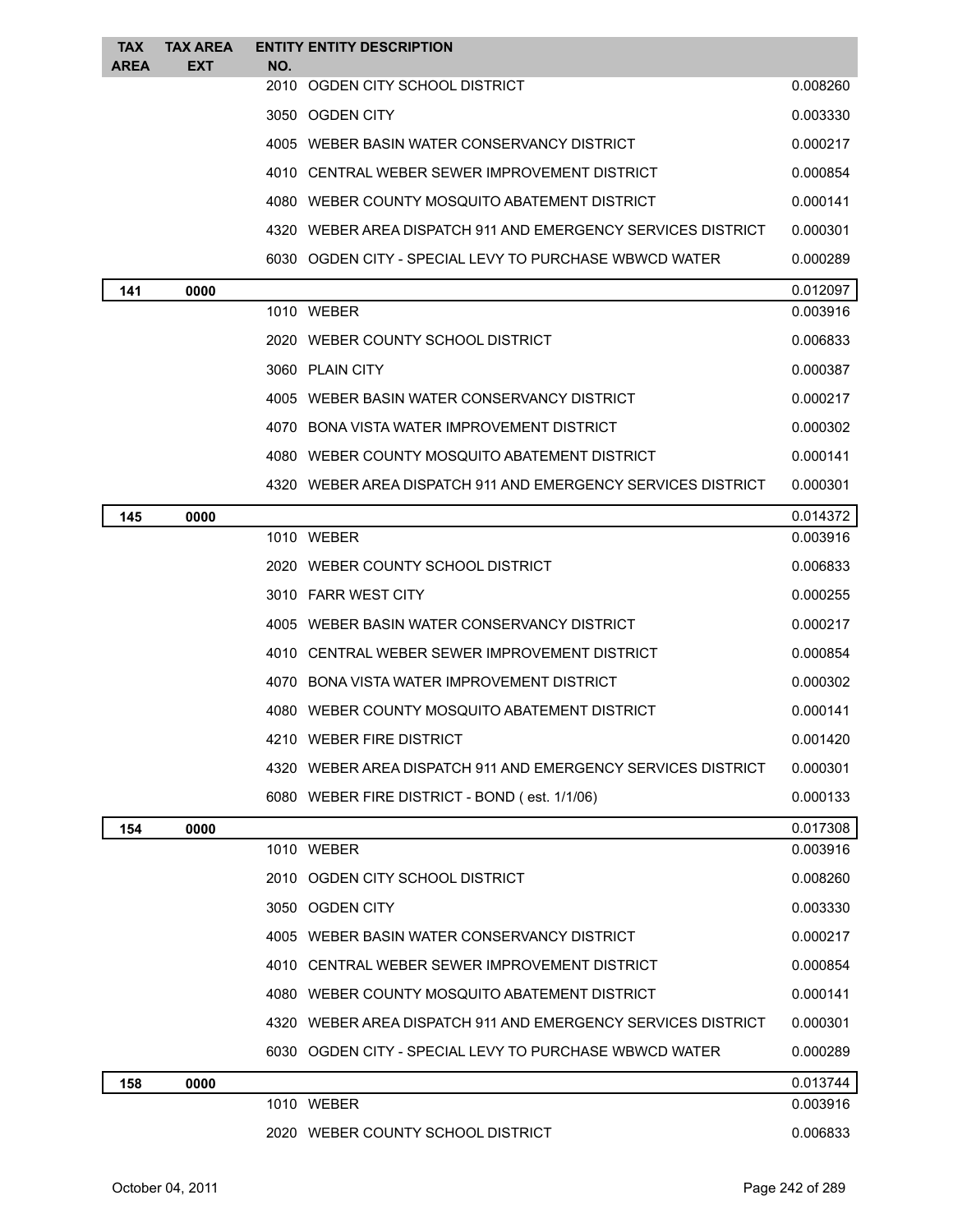| <b>TAX</b>  | <b>TAX AREA</b> | <b>ENTITY ENTITY DESCRIPTION</b>                             |          |
|-------------|-----------------|--------------------------------------------------------------|----------|
| <b>AREA</b> | <b>EXT</b>      | NO.<br>3080 RIVERDALE                                        | 0.001307 |
|             |                 |                                                              |          |
|             |                 | 4005 WEBER BASIN WATER CONSERVANCY DISTRICT                  | 0.000217 |
|             |                 | 4015 NORTH DAVIS SEWER DISTRICT                              | 0.000928 |
|             |                 | 4080 WEBER COUNTY MOSQUITO ABATEMENT DISTRICT                | 0.000141 |
|             |                 | 4130 ROY WATER CONSERVANCY SUBDISTRICT                       | 0.000101 |
|             |                 | 4320 WEBER AREA DISPATCH 911 AND EMERGENCY SERVICES DISTRICT | 0.000301 |
|             |                 | 6040   RIVERDALE CITY - SPECIAL LEVY TO PURCHASE WBWCD WATER | 0.000000 |
| 159         | 0000            |                                                              | 0.014666 |
|             |                 | 1010 WEBER                                                   | 0.003916 |
|             |                 | 2020 WEBER COUNTY SCHOOL DISTRICT                            | 0.006833 |
|             |                 | 4005 WEBER BASIN WATER CONSERVANCY DISTRICT                  | 0.000217 |
|             |                 | 4010 CENTRAL WEBER SEWER IMPROVEMENT DISTRICT                | 0.000854 |
|             |                 | 4080 WEBER COUNTY MOSQUITO ABATEMENT DISTRICT                | 0.000141 |
|             |                 | 4140 UINTAH HIGHLANDS WATER AND SEWER IMPROVEMENT DISTRICT   | 0.000851 |
|             |                 | 4210 WEBER FIRE DISTRICT                                     | 0.001420 |
|             |                 | 4320 WEBER AREA DISPATCH 911 AND EMERGENCY SERVICES DISTRICT | 0.000301 |
|             |                 | 6080 WEBER FIRE DISTRICT - BOND (est. 1/1/06)                | 0.000133 |
| 182         | 0000            |                                                              | 0.017308 |
|             |                 | 1010 WEBER                                                   | 0.003916 |
|             |                 | 2010 OGDEN CITY SCHOOL DISTRICT                              | 0.008260 |
|             |                 | 3050 OGDEN CITY                                              | 0.003330 |
|             |                 | 4005 WEBER BASIN WATER CONSERVANCY DISTRICT                  | 0.000217 |
|             |                 | 4010   CENTRAL WEBER SEWER IMPROVEMENT DISTRICT              | 0.000854 |
|             |                 | 4080 WEBER COUNTY MOSQUITO ABATEMENT DISTRICT                | 0.000141 |
|             |                 | 4320 WEBER AREA DISPATCH 911 AND EMERGENCY SERVICES DISTRICT | 0.000301 |
|             |                 | 6030   OGDEN CITY - SPECIAL LEVY TO PURCHASE WBWCD WATER     | 0.000289 |
| 183         | 0000            |                                                              | 0.017308 |
|             |                 | 1010 WEBER                                                   | 0.003916 |
|             |                 | 2010 OGDEN CITY SCHOOL DISTRICT                              | 0.008260 |
|             |                 | 3050 OGDEN CITY                                              | 0.003330 |
|             |                 | 4005 WEBER BASIN WATER CONSERVANCY DISTRICT                  | 0.000217 |
|             |                 | 4010 CENTRAL WEBER SEWER IMPROVEMENT DISTRICT                | 0.000854 |
|             |                 | 4080 WEBER COUNTY MOSQUITO ABATEMENT DISTRICT                | 0.000141 |
|             |                 | 4320 WEBER AREA DISPATCH 911 AND EMERGENCY SERVICES DISTRICT | 0.000301 |
|             |                 | 6030   OGDEN CITY - SPECIAL LEVY TO PURCHASE WBWCD WATER     | 0.000289 |
| 186         | 0000            |                                                              | 0.014700 |
|             |                 | 1010 WEBER                                                   | 0.003916 |
|             |                 | 2020 WEBER COUNTY SCHOOL DISTRICT                            | 0.006833 |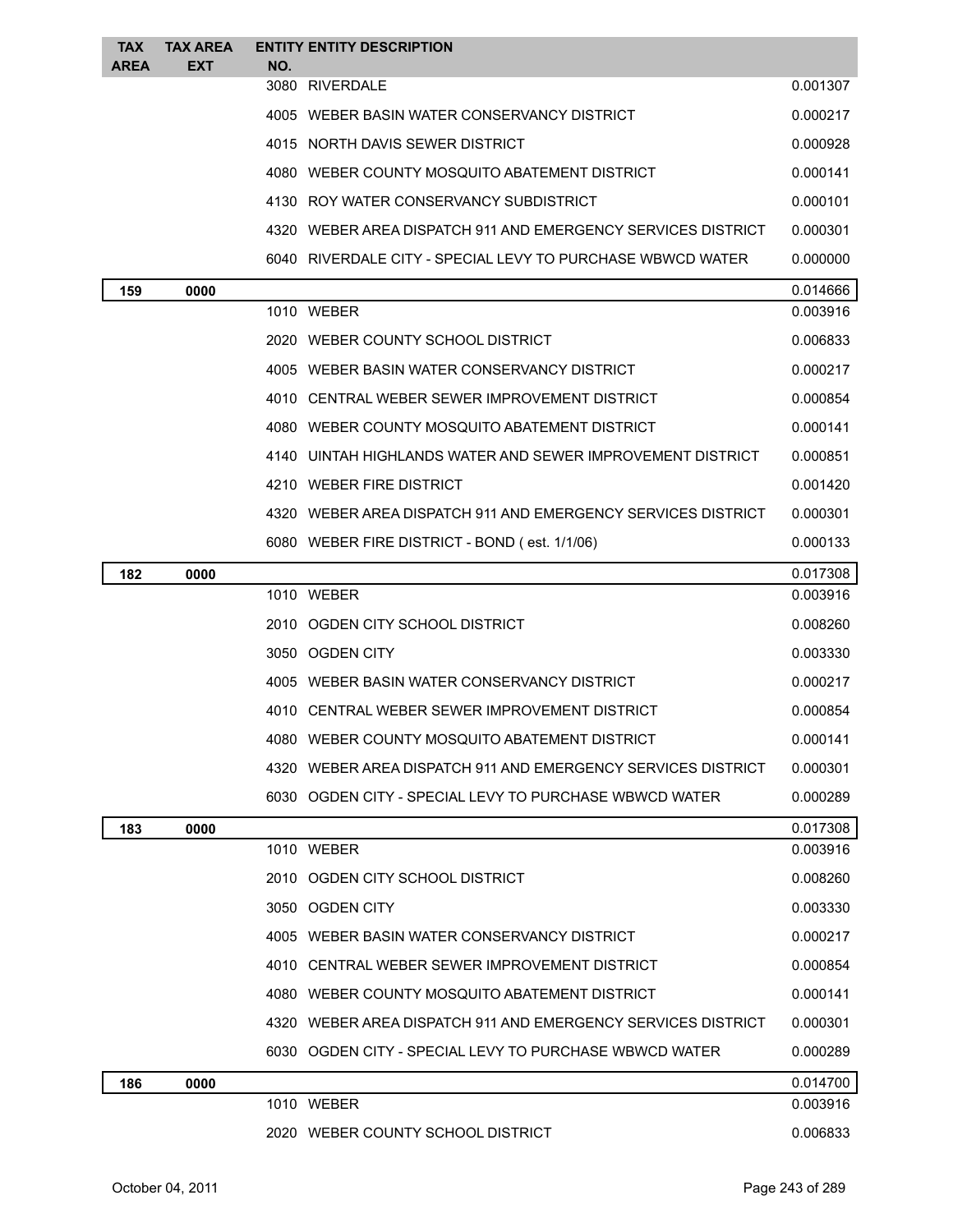| <b>TAX</b><br><b>AREA</b> | <b>TAX AREA</b><br><b>EXT</b> | NO. | <b>ENTITY ENTITY DESCRIPTION</b>                             |          |
|---------------------------|-------------------------------|-----|--------------------------------------------------------------|----------|
|                           |                               |     | 3090 ROY CITY                                                | 0.002263 |
|                           |                               |     | 4005 WEBER BASIN WATER CONSERVANCY DISTRICT                  | 0.000217 |
|                           |                               |     | 4015 NORTH DAVIS SEWER DISTRICT                              | 0.000928 |
|                           |                               |     | 4080 WEBER COUNTY MOSQUITO ABATEMENT DISTRICT                | 0.000141 |
|                           |                               |     | 4130 ROY WATER CONSERVANCY SUBDISTRICT                       | 0.000101 |
|                           |                               |     | 4320 WEBER AREA DISPATCH 911 AND EMERGENCY SERVICES DISTRICT | 0.000301 |
| 188                       | 0000                          |     |                                                              | 0.014778 |
|                           |                               |     | 1010 WEBER                                                   | 0.003916 |
|                           |                               |     | 2020 WEBER COUNTY SCHOOL DISTRICT                            | 0.006833 |
|                           |                               |     | 3025 HOOPER                                                  | 0.000456 |
|                           |                               |     | 4005 WEBER BASIN WATER CONSERVANCY DISTRICT                  | 0.000217 |
|                           |                               |     | 4015 NORTH DAVIS SEWER DISTRICT                              | 0.000928 |
|                           |                               |     | 4080 WEBER COUNTY MOSQUITO ABATEMENT DISTRICT                | 0.000141 |
|                           |                               |     | 4150 HOOPER WATER IMPROVEMENT DISTRICT                       | 0.000433 |
|                           |                               |     | 4210 WEBER FIRE DISTRICT                                     | 0.001420 |
|                           |                               |     | 4220 WEBER COUNTY SEWER SERVICE AREA#2                       | 0.000000 |
|                           |                               |     | 4320 WEBER AREA DISPATCH 911 AND EMERGENCY SERVICES DISTRICT | 0.000301 |
|                           |                               |     | 6080 WEBER FIRE DISTRICT - BOND (est. 1/1/06)                | 0.000133 |
| 190                       | 0000                          |     |                                                              | 0.014778 |
|                           |                               |     | 1010 WEBER                                                   | 0.003916 |
|                           |                               |     | 2020 WEBER COUNTY SCHOOL DISTRICT                            | 0.006833 |
|                           |                               |     | 3025 HOOPER                                                  | 0.000456 |
|                           |                               |     | 4005 WEBER BASIN WATER CONSERVANCY DISTRICT                  | 0.000217 |
|                           |                               |     | 4015 NORTH DAVIS SEWER DISTRICT                              | 0.000928 |
|                           |                               |     | 4060 HOOPER CEMETERY MAINTENANCE DISTRICT                    | 0.000000 |
|                           |                               |     | 4080 WEBER COUNTY MOSQUITO ABATEMENT DISTRICT                | 0.000141 |
|                           |                               |     | 4150 HOOPER WATER IMPROVEMENT DISTRICT                       | 0.000433 |
|                           |                               |     | 4210 WEBER FIRE DISTRICT                                     | 0.001420 |
|                           |                               |     | 4220 WEBER COUNTY SEWER SERVICE AREA#2                       | 0.000000 |
|                           |                               |     | 4320 WEBER AREA DISPATCH 911 AND EMERGENCY SERVICES DISTRICT | 0.000301 |
|                           |                               |     | 6080 WEBER FIRE DISTRICT - BOND (est. 1/1/06)                | 0.000133 |
| 200                       | 0000                          |     |                                                              | 0.013889 |
|                           |                               |     | 1010 WEBER                                                   | 0.003916 |
|                           |                               |     | 2020 WEBER COUNTY SCHOOL DISTRICT                            | 0.006833 |
|                           |                               |     | 4005 WEBER BASIN WATER CONSERVANCY DISTRICT                  | 0.000217 |
|                           |                               |     | 4015 NORTH DAVIS SEWER DISTRICT                              | 0.000928 |
|                           |                               |     | 4080 WEBER COUNTY MOSQUITO ABATEMENT DISTRICT                | 0.000141 |
|                           |                               |     | 4210 WEBER FIRE DISTRICT                                     | 0.001420 |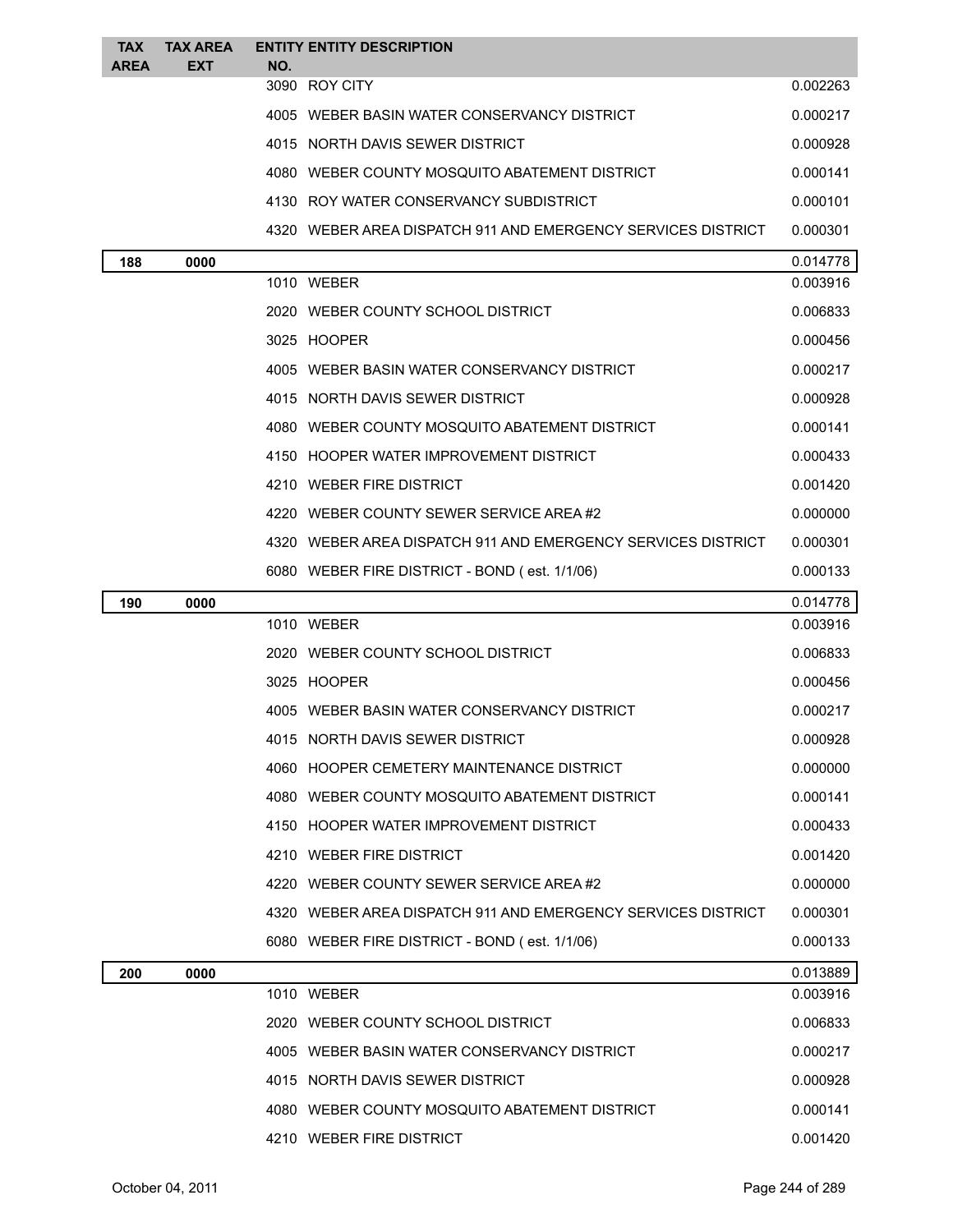| <b>TAX</b><br><b>AREA</b> | <b>TAX AREA</b><br><b>EXT</b> | NO. | <b>ENTITY ENTITY DESCRIPTION</b>                             |          |
|---------------------------|-------------------------------|-----|--------------------------------------------------------------|----------|
|                           |                               |     | 4220 WEBER COUNTY SEWER SERVICE AREA#2                       | 0.000000 |
|                           |                               |     | 4320 WEBER AREA DISPATCH 911 AND EMERGENCY SERVICES DISTRICT | 0.000301 |
|                           |                               |     | 6080 WEBER FIRE DISTRICT - BOND (est. 1/1/06)                | 0.000133 |
| 203                       | 0000                          |     |                                                              | 0.013035 |
|                           |                               |     | 1010 WEBER                                                   | 0.003916 |
|                           |                               |     | 2020 WEBER COUNTY SCHOOL DISTRICT                            | 0.006833 |
|                           |                               |     | 4005 WEBER BASIN WATER CONSERVANCY DISTRICT                  | 0.000217 |
|                           |                               |     | 4080 WEBER COUNTY MOSQUITO ABATEMENT DISTRICT                | 0.000141 |
|                           |                               |     | 4090 EDEN CEMETERY MAINTENANCE DISTRICT                      | 0.000074 |
|                           |                               |     | 4210 WEBER FIRE DISTRICT                                     | 0.001420 |
|                           |                               |     | 4230 WOLF CREEK WATER AND SEWER IMPROVEMENT DISTRICT         | 0.000000 |
|                           |                               |     | 4320 WEBER AREA DISPATCH 911 AND EMERGENCY SERVICES DISTRICT | 0.000301 |
|                           |                               |     | 6080 WEBER FIRE DISTRICT - BOND (est. 1/1/06)                | 0.000133 |
| 206                       | 0000                          |     |                                                              | 0.013916 |
|                           |                               |     | 1010 WEBER                                                   | 0.003916 |
|                           |                               |     | 2020 WEBER COUNTY SCHOOL DISTRICT                            | 0.006833 |
|                           |                               |     | 3130 WEST HAVEN                                              | 0.000000 |
|                           |                               |     | 4005 WEBER BASIN WATER CONSERVANCY DISTRICT                  | 0.000217 |
|                           |                               |     | 4010 CENTRAL WEBER SEWER IMPROVEMENT DISTRICT                | 0.000854 |
|                           |                               |     | 4080 WEBER COUNTY MOSQUITO ABATEMENT DISTRICT                | 0.000141 |
|                           |                               |     | 4130 ROY WATER CONSERVANCY SUBDISTRICT                       | 0.000101 |
|                           |                               |     | 4210 WEBER FIRE DISTRICT                                     | 0.001420 |
|                           |                               |     | 4285 WEST HAVEN WASTE WATER SPECIAL SERVICE DISTRICT         | 0.000000 |
|                           |                               |     | 4320 WEBER AREA DISPATCH 911 AND EMERGENCY SERVICES DISTRICT | 0.000301 |
|                           |                               |     | 6080 WEBER FIRE DISTRICT - BOND (est. 1/1/06)                | 0.000133 |
| 207                       | 0000                          |     |                                                              | 0.012961 |
|                           |                               |     | 1010 WEBER                                                   | 0.003916 |
|                           |                               |     | 2020 WEBER COUNTY SCHOOL DISTRICT                            | 0.006833 |
|                           |                               |     | 4005 WEBER BASIN WATER CONSERVANCY DISTRICT                  | 0.000217 |
|                           |                               |     | 4080 WEBER COUNTY MOSQUITO ABATEMENT DISTRICT                | 0.000141 |
|                           |                               |     | 4100 TAYLOR-WEST WEBER WATER IMPROVEMENT DISTRICT            | 0.000000 |
|                           |                               |     | 4210 WEBER FIRE DISTRICT                                     | 0.001420 |
|                           |                               |     | 4320 WEBER AREA DISPATCH 911 AND EMERGENCY SERVICES DISTRICT | 0.000301 |
|                           |                               |     | 6080 WEBER FIRE DISTRICT - BOND (est. 1/1/06)                | 0.000133 |
| 215                       | 0000                          |     |                                                              | 0.014349 |
|                           |                               |     | 1010 WEBER                                                   | 0.003916 |
|                           |                               |     | 2020 WEBER COUNTY SCHOOL DISTRICT                            | 0.006833 |
|                           |                               |     | 3130 WEST HAVEN                                              | 0.000000 |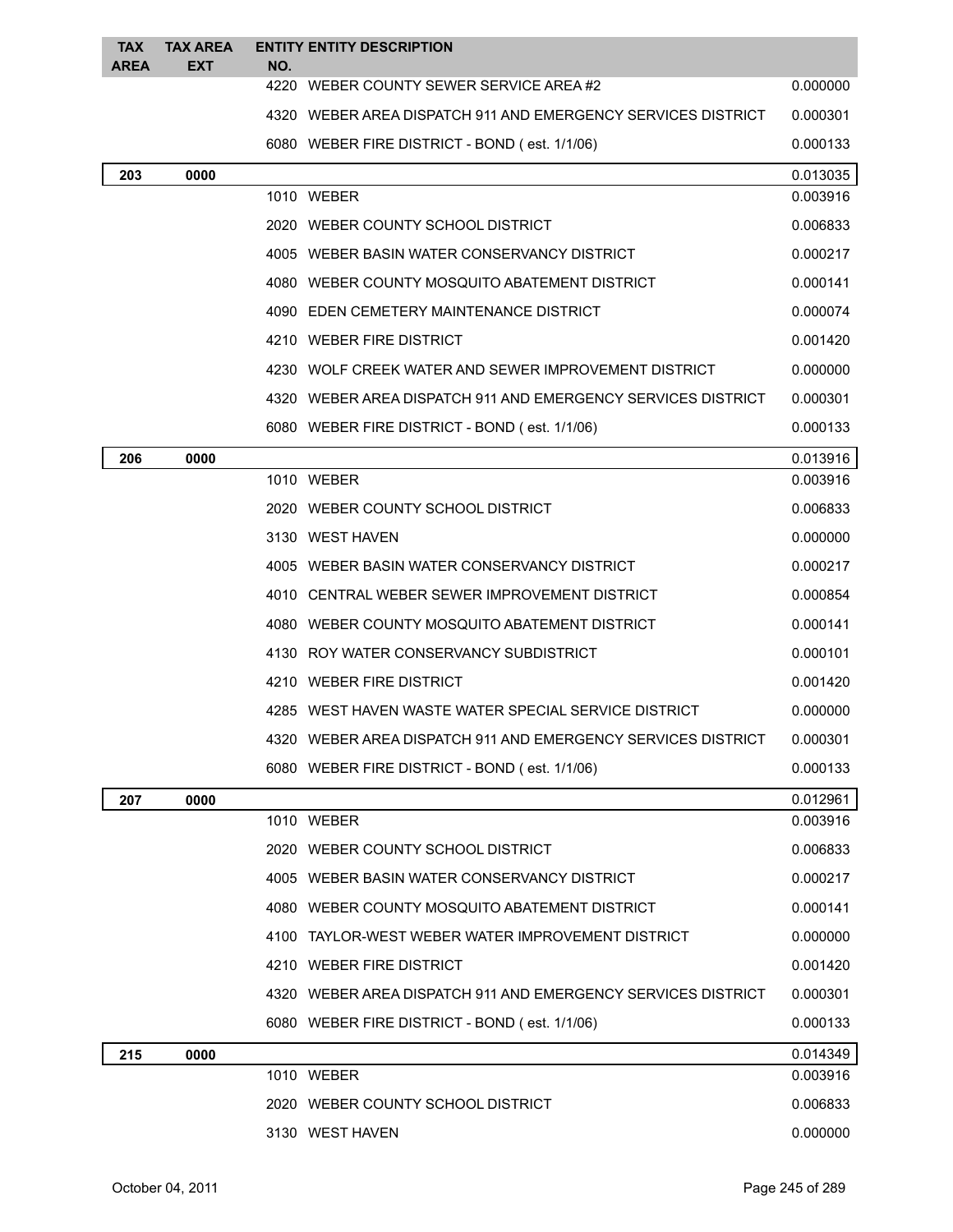| <b>TAX</b><br><b>AREA</b> | <b>TAX AREA</b><br><b>EXT</b> | <b>ENTITY ENTITY DESCRIPTION</b><br>NO.                      |          |
|---------------------------|-------------------------------|--------------------------------------------------------------|----------|
|                           |                               | 4005 WEBER BASIN WATER CONSERVANCY DISTRICT                  | 0.000217 |
|                           |                               | 4010 CENTRAL WEBER SEWER IMPROVEMENT DISTRICT                | 0.000854 |
|                           |                               | 4080 WEBER COUNTY MOSQUITO ABATEMENT DISTRICT                | 0.000141 |
|                           |                               | 4130 ROY WATER CONSERVANCY SUBDISTRICT                       | 0.000101 |
|                           |                               | 4150 HOOPER WATER IMPROVEMENT DISTRICT                       | 0.000433 |
|                           |                               | 4210 WEBER FIRE DISTRICT                                     | 0.001420 |
|                           |                               | 4220 WEBER COUNTY SEWER SERVICE AREA#2                       | 0.000000 |
|                           |                               | 4285 WEST HAVEN WASTE WATER SPECIAL SERVICE DISTRICT         | 0.000000 |
|                           |                               | 4320 WEBER AREA DISPATCH 911 AND EMERGENCY SERVICES DISTRICT | 0.000301 |
|                           |                               | 6080 WEBER FIRE DISTRICT - BOND (est. 1/1/06)                | 0.000133 |
| 219                       | 0000                          |                                                              | 0.013191 |
|                           |                               | 1010 WEBER                                                   | 0.003916 |
|                           |                               | 2020 WEBER COUNTY SCHOOL DISTRICT                            | 0.006833 |
|                           |                               | 4005 WEBER BASIN WATER CONSERVANCY DISTRICT                  | 0.000217 |
|                           |                               | 4080 WEBER COUNTY MOSQUITO ABATEMENT DISTRICT                | 0.000141 |
|                           |                               | 4120 LIBERTY CEMETERY MAINTENANCE DISTRICT                   | 0.000052 |
|                           |                               | 4190 NORDIC VALLEY SEWER IMPROVEMENT DISTRICT                | 0.000000 |
|                           |                               | 4210 WEBER FIRE DISTRICT                                     | 0.001420 |
|                           |                               | 4240 WEBER COUNTY SERVICE AREA#5                             | 0.000178 |
|                           |                               | 4320 WEBER AREA DISPATCH 911 AND EMERGENCY SERVICES DISTRICT | 0.000301 |
|                           |                               | 6080 WEBER FIRE DISTRICT - BOND (est. 1/1/06)                | 0.000133 |
| 221                       | 0000                          |                                                              | 0.012961 |
|                           |                               | 1010 WEBER                                                   | 0.003916 |
|                           |                               | 2020 WEBER COUNTY SCHOOL DISTRICT                            | 0.006833 |
|                           |                               | 4005 WEBER BASIN WATER CONSERVANCY DISTRICT                  | 0.000217 |
|                           |                               | 4080 WEBER COUNTY MOSQUITO ABATEMENT DISTRICT                | 0.000141 |
|                           |                               | 4210 WEBER FIRE DISTRICT                                     | 0.001420 |
|                           |                               | 4250 HUNTSVILLE HOLLOW SEWER IMPROVEMENT DISTRICT            | 0.000000 |
|                           |                               | 4320 WEBER AREA DISPATCH 911 AND EMERGENCY SERVICES DISTRICT | 0.000301 |
|                           |                               | 6080 WEBER FIRE DISTRICT - BOND (est. 1/1/06)                | 0.000133 |
| 223                       | 0000                          |                                                              | 0.013191 |
|                           |                               | 1010 WEBER                                                   | 0.003916 |
|                           |                               | 2020 WEBER COUNTY SCHOOL DISTRICT                            | 0.006833 |
|                           |                               | 4005 WEBER BASIN WATER CONSERVANCY DISTRICT                  | 0.000217 |
|                           |                               | 4080 WEBER COUNTY MOSQUITO ABATEMENT DISTRICT                | 0.000141 |
|                           |                               | 4120 LIBERTY CEMETERY MAINTENANCE DISTRICT                   | 0.000052 |
|                           |                               | 4210 WEBER FIRE DISTRICT                                     | 0.001420 |
|                           |                               | 4230 WOLF CREEK WATER AND SEWER IMPROVEMENT DISTRICT         | 0.000000 |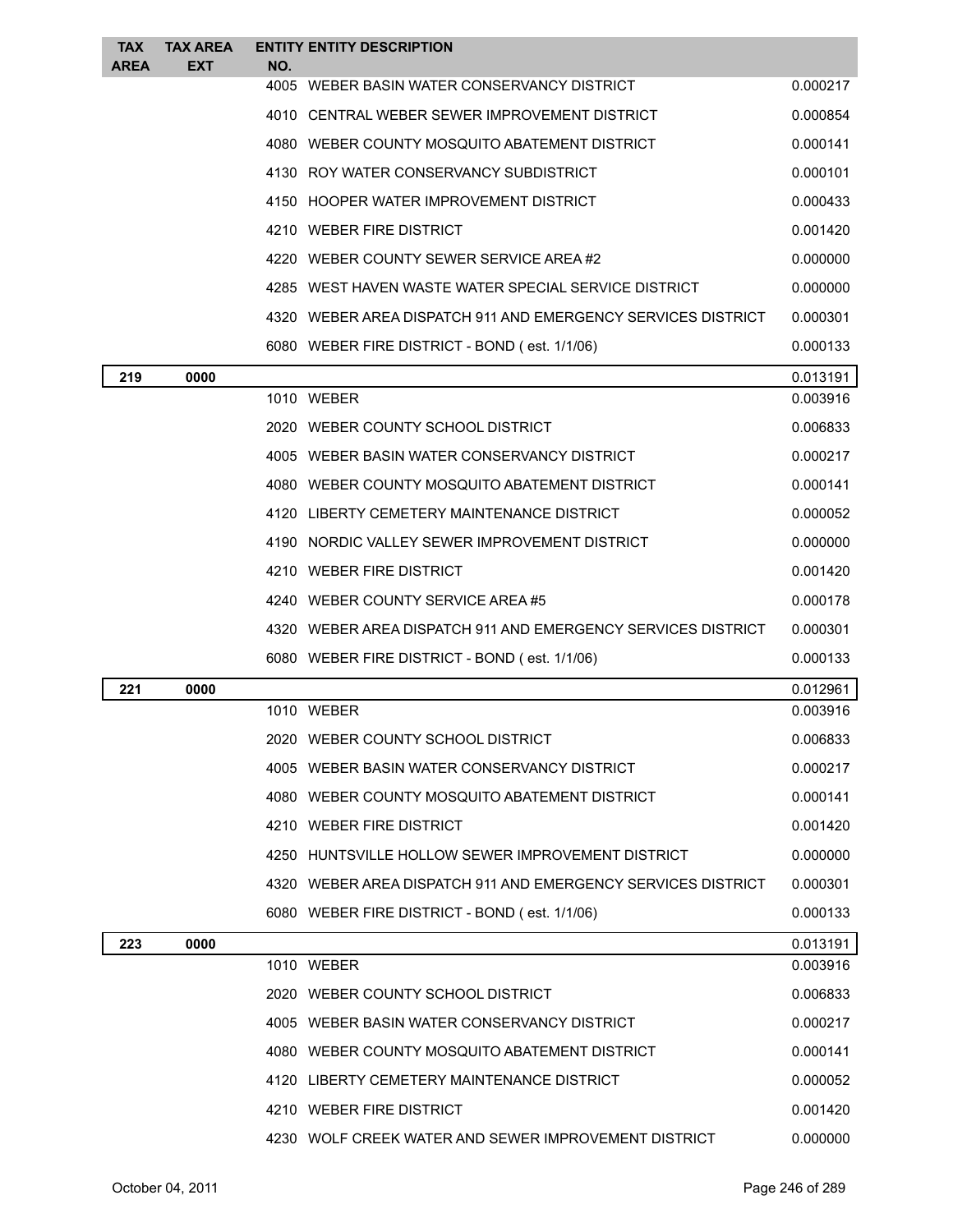| <b>TAX</b><br><b>AREA</b> | <b>TAX AREA</b><br><b>EXT</b> | NO. | <b>ENTITY ENTITY DESCRIPTION</b>                             |          |
|---------------------------|-------------------------------|-----|--------------------------------------------------------------|----------|
|                           |                               |     | 4240 WEBER COUNTY SERVICE AREA#5                             | 0.000178 |
|                           |                               |     | 4320 WEBER AREA DISPATCH 911 AND EMERGENCY SERVICES DISTRICT | 0.000301 |
|                           |                               |     | 6080 WEBER FIRE DISTRICT - BOND (est. 1/1/06)                | 0.000133 |
| 224                       | 0000                          |     |                                                              | 0.017308 |
|                           |                               |     | 1010 WEBER                                                   | 0.003916 |
|                           |                               |     | 2010 OGDEN CITY SCHOOL DISTRICT                              | 0.008260 |
|                           |                               |     | 3050 OGDEN CITY                                              | 0.003330 |
|                           |                               |     | 4005 WEBER BASIN WATER CONSERVANCY DISTRICT                  | 0.000217 |
|                           |                               |     | 4010 CENTRAL WEBER SEWER IMPROVEMENT DISTRICT                | 0.000854 |
|                           |                               |     | 4080 WEBER COUNTY MOSQUITO ABATEMENT DISTRICT                | 0.000141 |
|                           |                               |     | 4320 WEBER AREA DISPATCH 911 AND EMERGENCY SERVICES DISTRICT | 0.000301 |
|                           |                               |     | 6030 OGDEN CITY - SPECIAL LEVY TO PURCHASE WBWCD WATER       | 0.000289 |
| 226                       | 0000                          |     |                                                              | 0.015133 |
|                           |                               |     | 1010 WEBER                                                   | 0.003916 |
|                           |                               |     | 2020 WEBER COUNTY SCHOOL DISTRICT                            | 0.006833 |
|                           |                               |     | 3100 SOUTH OGDEN                                             | 0.002871 |
|                           |                               |     | 4005 WEBER BASIN WATER CONSERVANCY DISTRICT                  | 0.000217 |
|                           |                               |     | 4010 CENTRAL WEBER SEWER IMPROVEMENT DISTRICT                | 0.000854 |
|                           |                               |     | 4080 WEBER COUNTY MOSQUITO ABATEMENT DISTRICT                | 0.000141 |
|                           |                               |     | 4320 WEBER AREA DISPATCH 911 AND EMERGENCY SERVICES DISTRICT | 0.000301 |
|                           |                               |     | 6050 SOUTH OGDEN CITY - SPECIAL LEVY TO PURCHASE WBWCD WATER | 0.000000 |
| 227                       | 0000                          |     |                                                              | 0.013488 |
|                           |                               |     | 1010 WEBER                                                   | 0.003916 |
|                           |                               |     | 2020 WEBER COUNTY SCHOOL DISTRICT                            | 0.006833 |
|                           |                               |     | 4005 WEBER BASIN WATER CONSERVANCY DISTRICT                  | 0.000217 |
|                           |                               |     | 4080 WEBER COUNTY MOSQUITO ABATEMENT DISTRICT                | 0.000141 |
|                           |                               |     | 4090 EDEN CEMETERY MAINTENANCE DISTRICT                      | 0.000074 |
|                           |                               |     | 4135 POWDER MOUNTAIN WATER AND SEWER IMPROVEMENT DISTRICT    | 0.000453 |
|                           |                               |     | 4210 WEBER FIRE DISTRICT                                     | 0.001420 |
|                           |                               |     | 4320 WEBER AREA DISPATCH 911 AND EMERGENCY SERVICES DISTRICT | 0.000301 |
|                           |                               |     | 6080 WEBER FIRE DISTRICT - BOND (est. 1/1/06)                | 0.000133 |
| 236                       | 0000                          |     |                                                              | 0.017308 |
|                           |                               |     | 1010 WEBER                                                   | 0.003916 |
|                           |                               |     | 2010 OGDEN CITY SCHOOL DISTRICT                              | 0.008260 |
|                           |                               |     | 3050 OGDEN CITY                                              | 0.003330 |
|                           |                               |     | 4005 WEBER BASIN WATER CONSERVANCY DISTRICT                  | 0.000217 |
|                           |                               |     | 4010 CENTRAL WEBER SEWER IMPROVEMENT DISTRICT                | 0.000854 |
|                           |                               |     | 4080 WEBER COUNTY MOSQUITO ABATEMENT DISTRICT                | 0.000141 |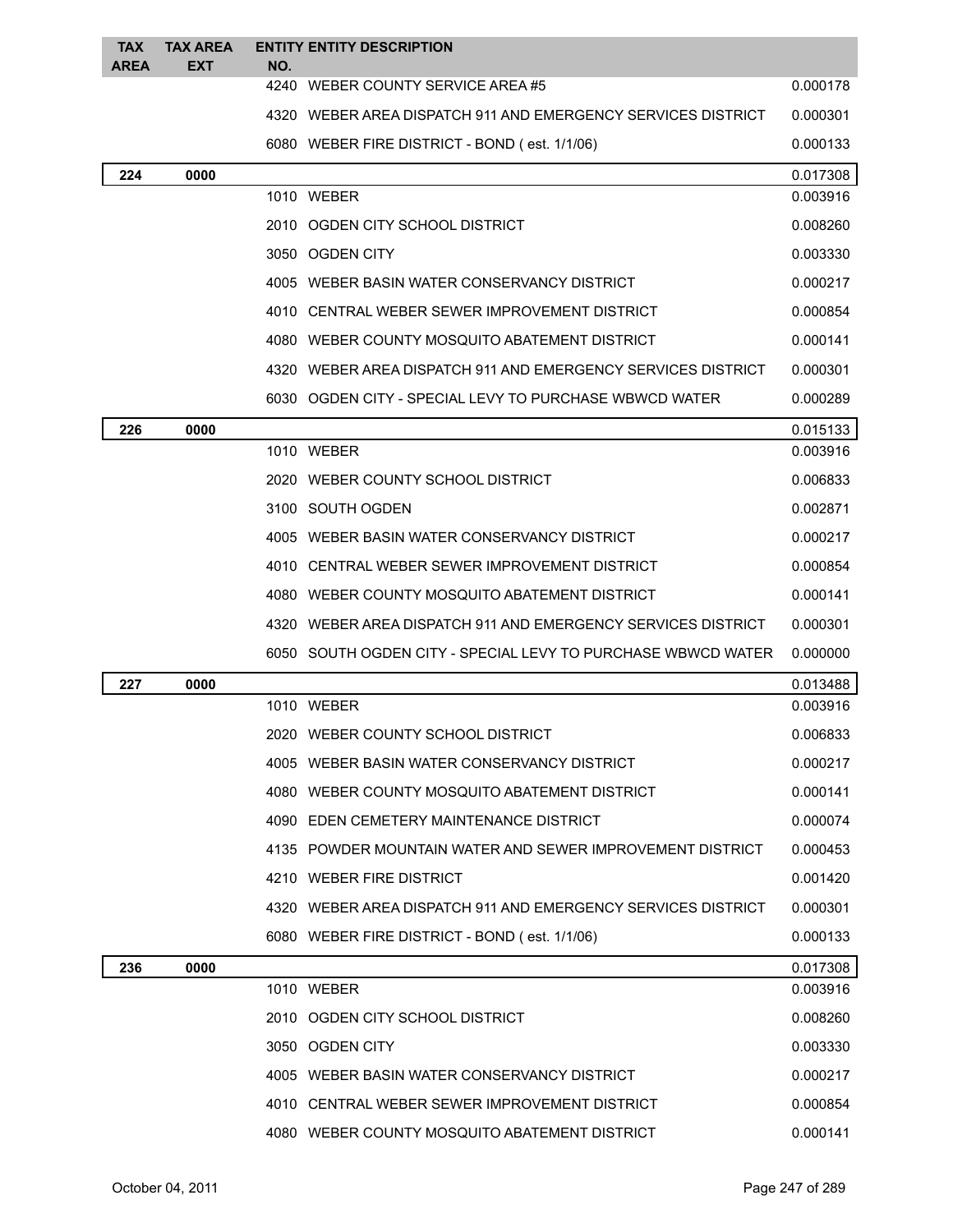| <b>TAX</b><br><b>AREA</b> | <b>TAX AREA</b><br><b>EXT</b> | NO. | <b>ENTITY ENTITY DESCRIPTION</b>                             |          |
|---------------------------|-------------------------------|-----|--------------------------------------------------------------|----------|
|                           |                               |     | 4320 WEBER AREA DISPATCH 911 AND EMERGENCY SERVICES DISTRICT | 0.000301 |
|                           |                               |     | 6030 OGDEN CITY - SPECIAL LEVY TO PURCHASE WBWCD WATER       | 0.000289 |
| 237                       | 0000                          |     |                                                              | 0.017308 |
|                           |                               |     | 1010 WEBER                                                   | 0.003916 |
|                           |                               |     | 2010 OGDEN CITY SCHOOL DISTRICT                              | 0.008260 |
|                           |                               |     | 3050 OGDEN CITY                                              | 0.003330 |
|                           |                               |     | 4005 WEBER BASIN WATER CONSERVANCY DISTRICT                  | 0.000217 |
|                           |                               |     | 4010 CENTRAL WEBER SEWER IMPROVEMENT DISTRICT                | 0.000854 |
|                           |                               |     | 4080 WEBER COUNTY MOSQUITO ABATEMENT DISTRICT                | 0.000141 |
|                           |                               |     | 4320 WEBER AREA DISPATCH 911 AND EMERGENCY SERVICES DISTRICT | 0.000301 |
|                           |                               |     | 6030 OGDEN CITY - SPECIAL LEVY TO PURCHASE WBWCD WATER       | 0.000289 |
| 238                       | 0000                          |     |                                                              | 0.017308 |
|                           |                               |     | 1010 WEBER                                                   | 0.003916 |
|                           |                               |     | 2010 OGDEN CITY SCHOOL DISTRICT                              | 0.008260 |
|                           |                               |     | 3050 OGDEN CITY                                              | 0.003330 |
|                           |                               |     | 4005 WEBER BASIN WATER CONSERVANCY DISTRICT                  | 0.000217 |
|                           |                               |     | 4010 CENTRAL WEBER SEWER IMPROVEMENT DISTRICT                | 0.000854 |
|                           |                               |     | 4080 WEBER COUNTY MOSQUITO ABATEMENT DISTRICT                | 0.000141 |
|                           |                               |     | 4320 WEBER AREA DISPATCH 911 AND EMERGENCY SERVICES DISTRICT | 0.000301 |
|                           |                               |     | 6030 OGDEN CITY - SPECIAL LEVY TO PURCHASE WBWCD WATER       | 0.000289 |
| 239                       | 0000                          |     |                                                              | 0.014117 |
|                           |                               |     | 1010 WEBER                                                   | 0.003916 |
|                           |                               |     | 2020 WEBER COUNTY SCHOOL DISTRICT                            | 0.006833 |
|                           |                               |     | 3130 WEST HAVEN                                              | 0.000000 |
|                           |                               |     | 4005 WEBER BASIN WATER CONSERVANCY DISTRICT                  | 0.000217 |
|                           |                               |     | 4010 CENTRAL WEBER SEWER IMPROVEMENT DISTRICT                | 0.000854 |
|                           |                               |     | 4070 BONA VISTA WATER IMPROVEMENT DISTRICT                   | 0.000302 |
|                           |                               |     | 4080 WEBER COUNTY MOSQUITO ABATEMENT DISTRICT                | 0.000141 |
|                           |                               |     | 4100 TAYLOR-WEST WEBER WATER IMPROVEMENT DISTRICT            | 0.000000 |
|                           |                               |     | 4210 WEBER FIRE DISTRICT                                     | 0.001420 |
|                           |                               |     | 4285 WEST HAVEN WASTE WATER SPECIAL SERVICE DISTRICT         | 0.000000 |
|                           |                               |     | 4320 WEBER AREA DISPATCH 911 AND EMERGENCY SERVICES DISTRICT | 0.000301 |
|                           |                               |     | 6080 WEBER FIRE DISTRICT - BOND (est. 1/1/06)                | 0.000133 |
| 242                       | 0000                          |     |                                                              | 0.015002 |
|                           |                               |     | 1010 WEBER                                                   | 0.003916 |
|                           |                               |     | 2020 WEBER COUNTY SCHOOL DISTRICT                            | 0.006833 |
|                           |                               |     | 3090 ROY CITY                                                | 0.002263 |
|                           |                               |     | 4005 WEBER BASIN WATER CONSERVANCY DISTRICT                  | 0.000217 |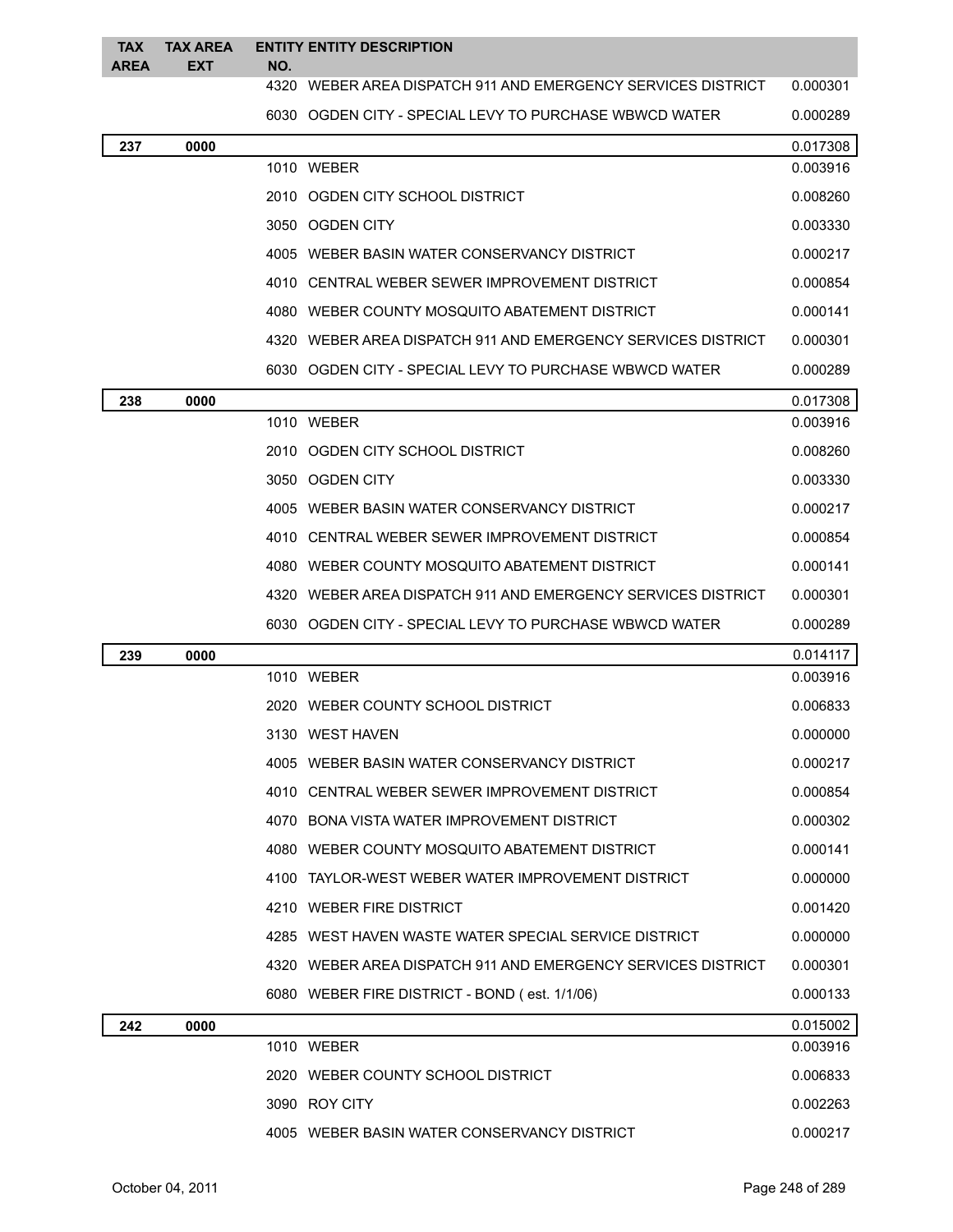| <b>TAX</b><br><b>AREA</b> | <b>TAX AREA</b><br><b>EXT</b> | <b>ENTITY ENTITY DESCRIPTION</b><br>NO.                      |          |
|---------------------------|-------------------------------|--------------------------------------------------------------|----------|
|                           |                               | 4015 NORTH DAVIS SEWER DISTRICT                              | 0.000928 |
|                           |                               | 4070 BONA VISTA WATER IMPROVEMENT DISTRICT                   | 0.000302 |
|                           |                               | 4080 WEBER COUNTY MOSQUITO ABATEMENT DISTRICT                | 0.000141 |
|                           |                               | 4130 ROY WATER CONSERVANCY SUBDISTRICT                       | 0.000101 |
|                           |                               | 4320 WEBER AREA DISPATCH 911 AND EMERGENCY SERVICES DISTRICT | 0.000301 |
| 243                       | 0000                          |                                                              | 0.014901 |
|                           |                               | 1010 WEBER                                                   | 0.003916 |
|                           |                               | 2020 WEBER COUNTY SCHOOL DISTRICT                            | 0.006833 |
|                           |                               | 3090 ROY CITY                                                | 0.002263 |
|                           |                               | 4005 WEBER BASIN WATER CONSERVANCY DISTRICT                  | 0.000217 |
|                           |                               | 4015 NORTH DAVIS SEWER DISTRICT                              | 0.000928 |
|                           |                               | 4070 BONA VISTA WATER IMPROVEMENT DISTRICT                   | 0.000302 |
|                           |                               | 4080 WEBER COUNTY MOSQUITO ABATEMENT DISTRICT                | 0.000141 |
|                           |                               | 4320 WEBER AREA DISPATCH 911 AND EMERGENCY SERVICES DISTRICT | 0.000301 |
| 246                       | 0000                          |                                                              | 0.017308 |
|                           |                               | 1010 WEBER                                                   | 0.003916 |
|                           |                               | 2010 OGDEN CITY SCHOOL DISTRICT                              | 0.008260 |
|                           |                               | 3050 OGDEN CITY                                              | 0.003330 |
|                           |                               | 4005 WEBER BASIN WATER CONSERVANCY DISTRICT                  | 0.000217 |
|                           |                               | 4010 CENTRAL WEBER SEWER IMPROVEMENT DISTRICT                | 0.000854 |
|                           |                               | 4080 WEBER COUNTY MOSQUITO ABATEMENT DISTRICT                | 0.000141 |
|                           |                               | 4320 WEBER AREA DISPATCH 911 AND EMERGENCY SERVICES DISTRICT | 0.000301 |
|                           |                               | 6030 OGDEN CITY - SPECIAL LEVY TO PURCHASE WBWCD WATER       | 0.000289 |
| 251                       | 0000                          |                                                              | 0.017308 |
|                           |                               | 1010 WEBER                                                   | 0.003916 |
|                           |                               | 2010 OGDEN CITY SCHOOL DISTRICT                              | 0.008260 |
|                           |                               | 3050 OGDEN CITY                                              | 0.003330 |
|                           |                               | 4005 WEBER BASIN WATER CONSERVANCY DISTRICT                  | 0.000217 |
|                           |                               | 4010 CENTRAL WEBER SEWER IMPROVEMENT DISTRICT                | 0.000854 |
|                           |                               | 4080 WEBER COUNTY MOSQUITO ABATEMENT DISTRICT                | 0.000141 |
|                           |                               | 4320 WEBER AREA DISPATCH 911 AND EMERGENCY SERVICES DISTRICT | 0.000301 |
|                           |                               | 6030 OGDEN CITY - SPECIAL LEVY TO PURCHASE WBWCD WATER       | 0.000289 |
| 252                       | 0000                          |                                                              | 0.017308 |
|                           |                               | 1010 WEBER                                                   | 0.003916 |
|                           |                               | 2010 OGDEN CITY SCHOOL DISTRICT                              | 0.008260 |
|                           |                               | 3050 OGDEN CITY                                              | 0.003330 |
|                           |                               | 4005 WEBER BASIN WATER CONSERVANCY DISTRICT                  | 0.000217 |
|                           |                               | 4010 CENTRAL WEBER SEWER IMPROVEMENT DISTRICT                | 0.000854 |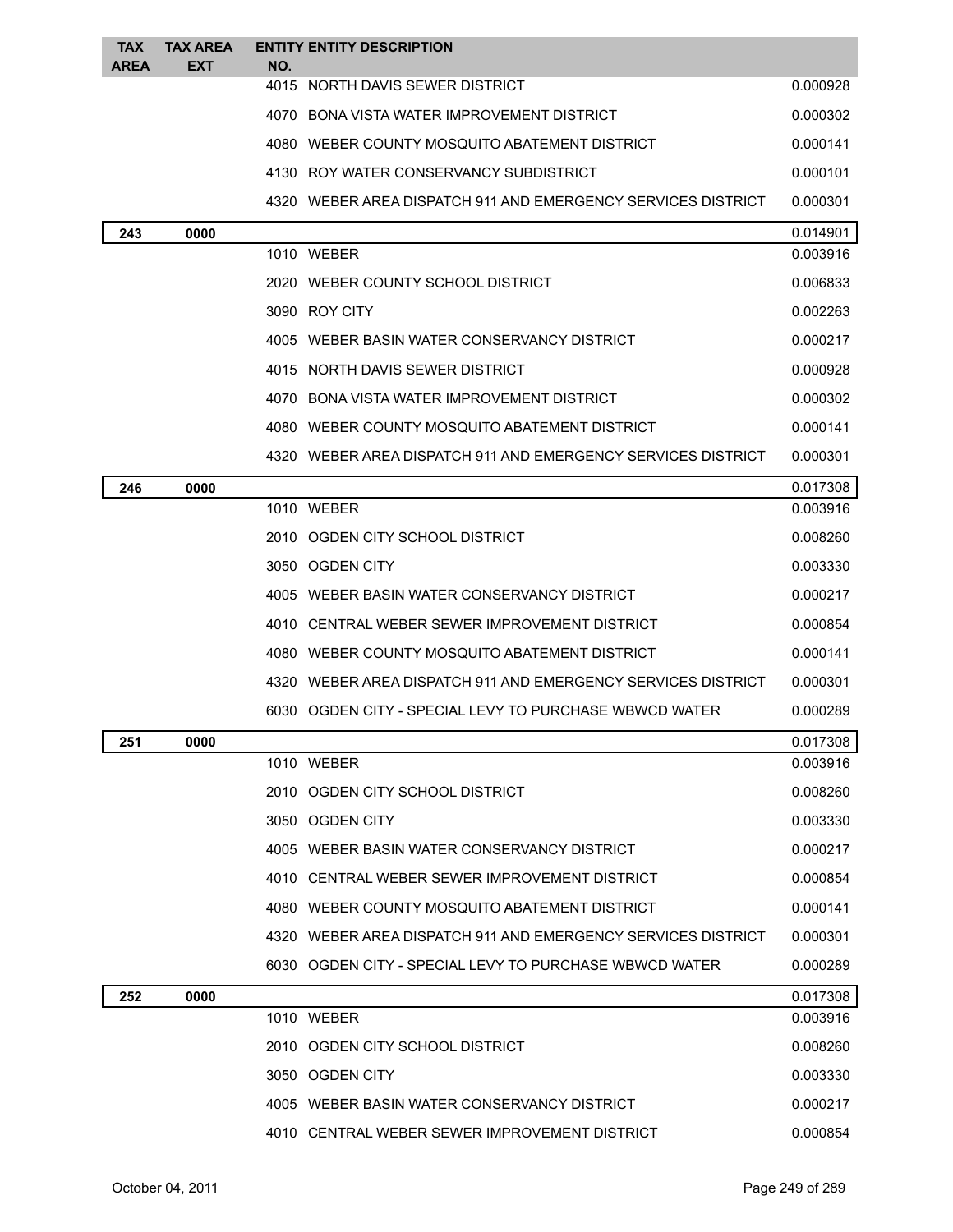| <b>TAX</b><br><b>AREA</b> | <b>TAX AREA</b><br><b>EXT</b> | NO. | <b>ENTITY ENTITY DESCRIPTION</b>                              |          |
|---------------------------|-------------------------------|-----|---------------------------------------------------------------|----------|
|                           |                               |     | 4080 WEBER COUNTY MOSQUITO ABATEMENT DISTRICT                 | 0.000141 |
|                           |                               |     | 4320 WEBER AREA DISPATCH 911 AND EMERGENCY SERVICES DISTRICT  | 0.000301 |
|                           |                               |     | 6030 OGDEN CITY - SPECIAL LEVY TO PURCHASE WBWCD WATER        | 0.000289 |
| 253                       | 0000                          |     |                                                               | 0.015200 |
|                           |                               |     | 1010 WEBER                                                    | 0.003916 |
|                           |                               |     | 2020 WEBER COUNTY SCHOOL DISTRICT                             | 0.006833 |
|                           |                               |     | 3120 WASHINGTON TERRACE                                       | 0.002938 |
|                           |                               |     | 4005 WEBER BASIN WATER CONSERVANCY DISTRICT                   | 0.000217 |
|                           |                               |     | 4010 CENTRAL WEBER SEWER IMPROVEMENT DISTRICT                 | 0.000854 |
|                           |                               |     | 4080 WEBER COUNTY MOSQUITO ABATEMENT DISTRICT                 | 0.000141 |
|                           |                               |     | 4320 WEBER AREA DISPATCH 911 AND EMERGENCY SERVICES DISTRICT  | 0.000301 |
|                           |                               |     | 6070 WASHINGTON TERRACE CITY - SPECIAL LEVY TO PURCHASE WBWCL | 0.000000 |
| 254                       | 0000                          |     |                                                               | 0.014700 |
|                           |                               |     | 1010 WEBER                                                    | 0.003916 |
|                           |                               |     | 2020 WEBER COUNTY SCHOOL DISTRICT                             | 0.006833 |
|                           |                               |     | 3090 ROY CITY                                                 | 0.002263 |
|                           |                               |     | 4005 WEBER BASIN WATER CONSERVANCY DISTRICT                   | 0.000217 |
|                           |                               |     | 4015 NORTH DAVIS SEWER DISTRICT                               | 0.000928 |
|                           |                               |     | 4080 WEBER COUNTY MOSQUITO ABATEMENT DISTRICT                 | 0.000141 |
|                           |                               |     | 4130 ROY WATER CONSERVANCY SUBDISTRICT                        | 0.000101 |
|                           |                               |     | 4320 WEBER AREA DISPATCH 911 AND EMERGENCY SERVICES DISTRICT  | 0.000301 |
| 255                       | 0000                          |     |                                                               | 0.015200 |
|                           |                               |     | 1010 WEBER                                                    | 0.003916 |
|                           |                               |     | 2020 WEBER COUNTY SCHOOL DISTRICT                             | 0.006833 |
|                           |                               |     | 3120 WASHINGTON TERRACE                                       | 0.002938 |
|                           |                               |     | 4005 WEBER BASIN WATER CONSERVANCY DISTRICT                   | 0.000217 |
|                           |                               |     | 4010 CENTRAL WEBER SEWER IMPROVEMENT DISTRICT                 | 0.000854 |
|                           |                               |     | 4080 WEBER COUNTY MOSQUITO ABATEMENT DISTRICT                 | 0.000141 |
|                           |                               |     | 4320 WEBER AREA DISPATCH 911 AND EMERGENCY SERVICES DISTRICT  | 0.000301 |
|                           |                               |     | 6070 WASHINGTON TERRACE CITY - SPECIAL LEVY TO PURCHASE WBWCI | 0.000000 |
| 263                       | 0000                          |     |                                                               | 0.017308 |
|                           |                               |     | 1010 WEBER                                                    | 0.003916 |
|                           |                               |     | 2010 OGDEN CITY SCHOOL DISTRICT                               | 0.008260 |
|                           |                               |     | 3050 OGDEN CITY                                               | 0.003330 |
|                           |                               |     | 4005 WEBER BASIN WATER CONSERVANCY DISTRICT                   | 0.000217 |
|                           |                               |     | 4010 CENTRAL WEBER SEWER IMPROVEMENT DISTRICT                 | 0.000854 |
|                           |                               |     | 4080 WEBER COUNTY MOSQUITO ABATEMENT DISTRICT                 | 0.000141 |
|                           |                               |     | 4320 WEBER AREA DISPATCH 911 AND EMERGENCY SERVICES DISTRICT  | 0.000301 |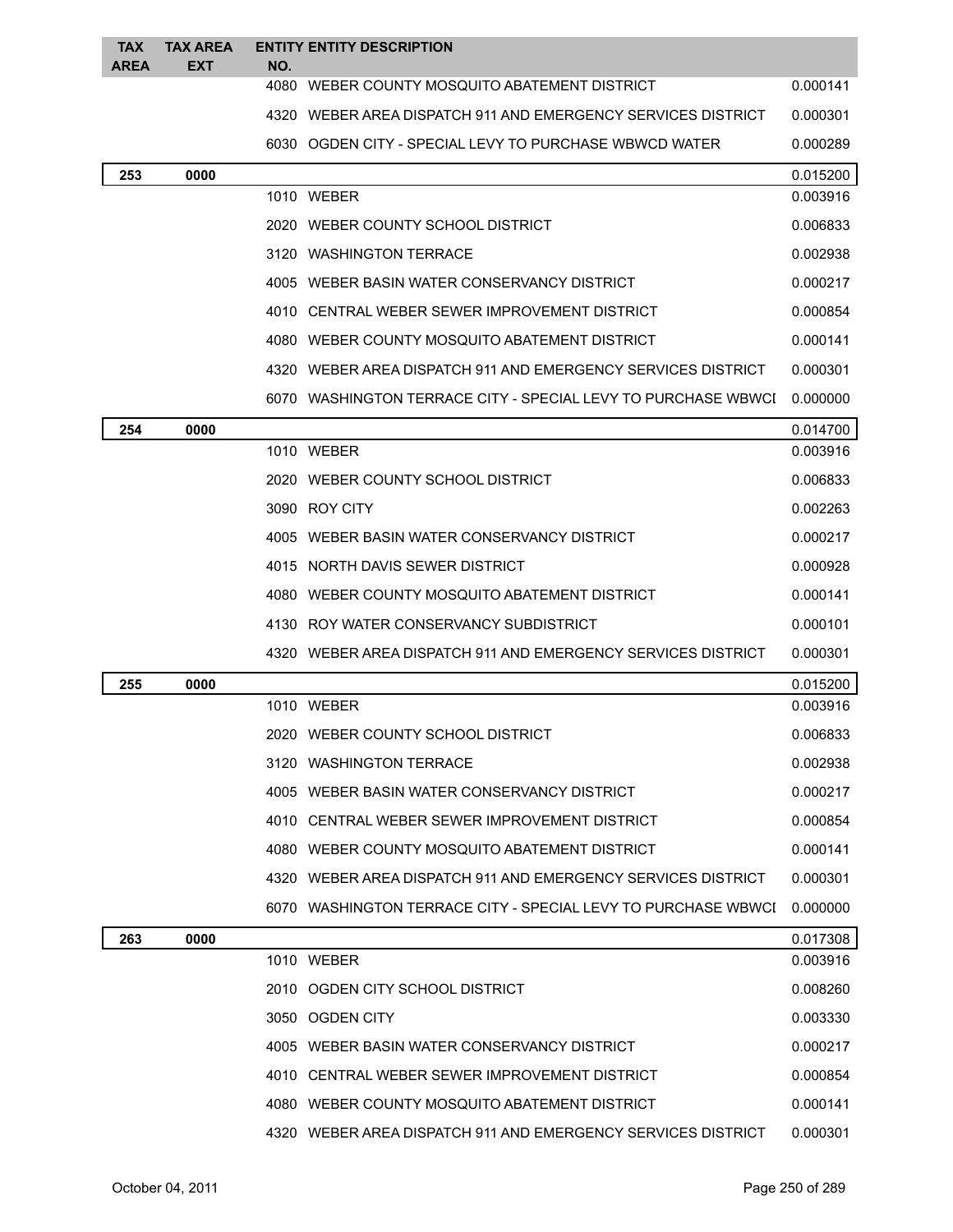| <b>TAX</b><br><b>AREA</b> | <b>TAX AREA</b><br><b>EXT</b> | NO. | <b>ENTITY ENTITY DESCRIPTION</b>                             |          |
|---------------------------|-------------------------------|-----|--------------------------------------------------------------|----------|
|                           |                               |     | 6030 OGDEN CITY - SPECIAL LEVY TO PURCHASE WBWCD WATER       | 0.000289 |
| 265                       | 0000                          |     |                                                              | 0.017308 |
|                           |                               |     | 1010 WEBER                                                   | 0.003916 |
|                           |                               |     | 2010 OGDEN CITY SCHOOL DISTRICT                              | 0.008260 |
|                           |                               |     | 3050 OGDEN CITY                                              | 0.003330 |
|                           |                               |     | 4005 WEBER BASIN WATER CONSERVANCY DISTRICT                  | 0.000217 |
|                           |                               |     | 4010 CENTRAL WEBER SEWER IMPROVEMENT DISTRICT                | 0.000854 |
|                           |                               |     | 4080 WEBER COUNTY MOSQUITO ABATEMENT DISTRICT                | 0.000141 |
|                           |                               |     | 4320 WEBER AREA DISPATCH 911 AND EMERGENCY SERVICES DISTRICT | 0.000301 |
|                           |                               |     | 6030 OGDEN CITY - SPECIAL LEVY TO PURCHASE WBWCD WATER       | 0.000289 |
| 266                       | 0000                          |     |                                                              | 0.017382 |
|                           |                               |     | 1010 WEBER                                                   | 0.003916 |
|                           |                               |     | 2010 OGDEN CITY SCHOOL DISTRICT                              | 0.008260 |
|                           |                               |     | 3050 OGDEN CITY                                              | 0.003330 |
|                           |                               |     | 4005 WEBER BASIN WATER CONSERVANCY DISTRICT                  | 0.000217 |
|                           |                               |     | 4015 NORTH DAVIS SEWER DISTRICT                              | 0.000928 |
|                           |                               |     | 4080 WEBER COUNTY MOSQUITO ABATEMENT DISTRICT                | 0.000141 |
|                           |                               |     | 4320 WEBER AREA DISPATCH 911 AND EMERGENCY SERVICES DISTRICT | 0.000301 |
|                           |                               |     | 6030 OGDEN CITY - SPECIAL LEVY TO PURCHASE WBWCD WATER       | 0.000289 |
| 268                       | 0000                          |     |                                                              | 0.014372 |
|                           |                               |     | 1010 WEBER                                                   | 0.003916 |
|                           |                               |     | 2020 WEBER COUNTY SCHOOL DISTRICT                            | 0.006833 |
|                           |                               |     | 3010 FARR WEST CITY                                          | 0.000255 |
|                           |                               |     | 4005 WEBER BASIN WATER CONSERVANCY DISTRICT                  | 0.000217 |
|                           |                               |     | 4010 CENTRAL WEBER SEWER IMPROVEMENT DISTRICT                | 0.000854 |
|                           |                               |     | 4070 BONA VISTA WATER IMPROVEMENT DISTRICT                   | 0.000302 |
|                           |                               |     | 4080 WEBER COUNTY MOSQUITO ABATEMENT DISTRICT                | 0.000141 |
|                           |                               |     | 4210 WEBER FIRE DISTRICT                                     | 0.001420 |
|                           |                               |     | 4320 WEBER AREA DISPATCH 911 AND EMERGENCY SERVICES DISTRICT | 0.000301 |
|                           |                               |     | 6080 WEBER FIRE DISTRICT - BOND (est. 1/1/06)                | 0.000133 |
| 271                       | 0000                          |     |                                                              | 0.014700 |
|                           |                               |     | 1010 WEBER                                                   | 0.003916 |
|                           |                               |     | 2020 WEBER COUNTY SCHOOL DISTRICT                            | 0.006833 |
|                           |                               |     | 3090 ROY CITY                                                | 0.002263 |
|                           |                               |     | 4005 WEBER BASIN WATER CONSERVANCY DISTRICT                  | 0.000217 |
|                           |                               |     | 4015 NORTH DAVIS SEWER DISTRICT                              | 0.000928 |
|                           |                               |     | 4080 WEBER COUNTY MOSQUITO ABATEMENT DISTRICT                | 0.000141 |
|                           |                               |     | 4130 ROY WATER CONSERVANCY SUBDISTRICT                       | 0.000101 |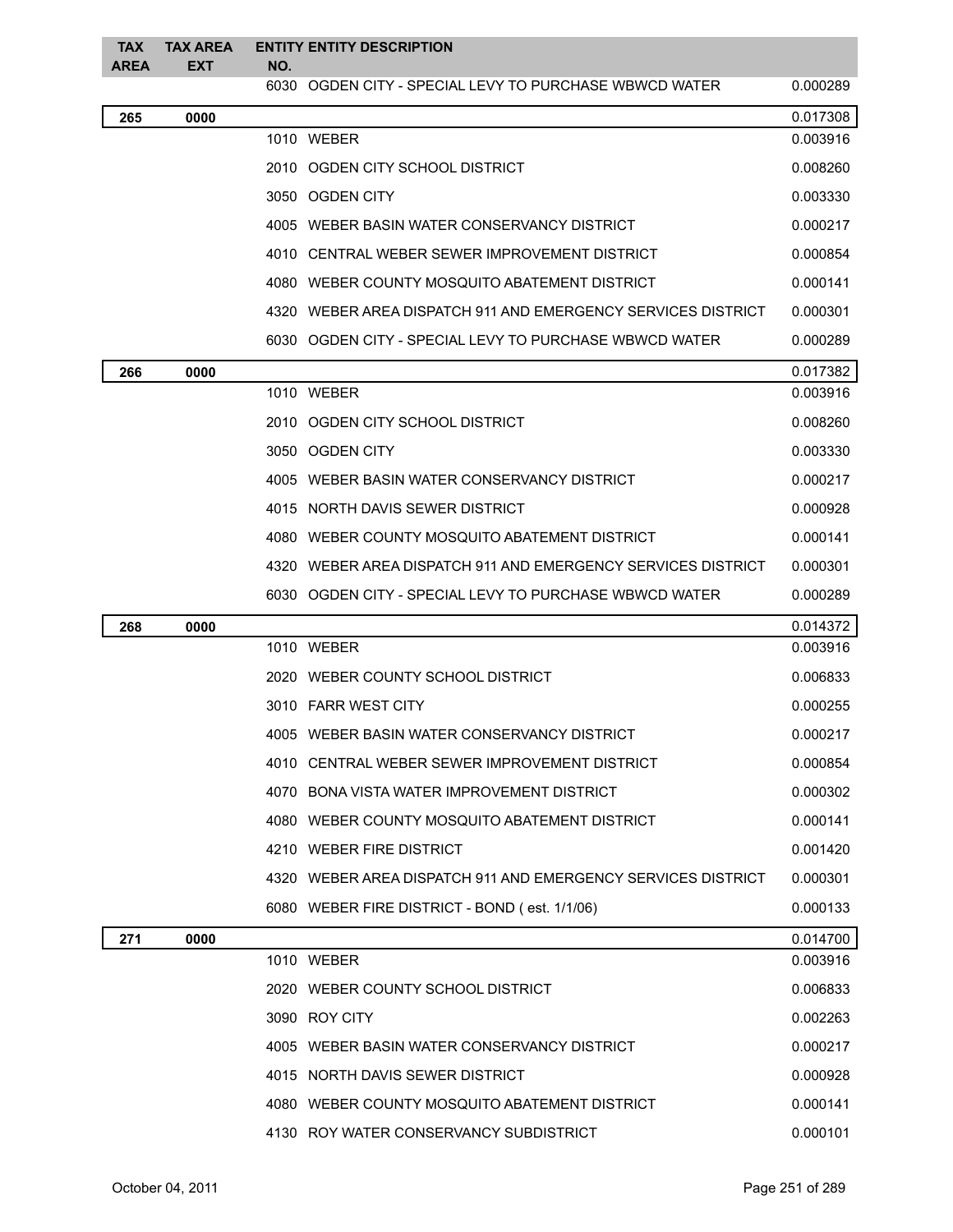| <b>TAX</b>  | <b>TAX AREA</b> |     | <b>ENTITY ENTITY DESCRIPTION</b>                             |          |  |  |
|-------------|-----------------|-----|--------------------------------------------------------------|----------|--|--|
| <b>AREA</b> | <b>EXT</b>      | NO. | 4320 WEBER AREA DISPATCH 911 AND EMERGENCY SERVICES DISTRICT | 0.000301 |  |  |
| 272         | 0000            |     |                                                              | 0.014700 |  |  |
|             |                 |     | 1010 WEBER                                                   | 0.003916 |  |  |
|             |                 |     | 2020 WEBER COUNTY SCHOOL DISTRICT                            | 0.006833 |  |  |
|             |                 |     | 3090 ROY CITY                                                | 0.002263 |  |  |
|             |                 |     | 4005 WEBER BASIN WATER CONSERVANCY DISTRICT                  | 0.000217 |  |  |
|             |                 |     | 4015 NORTH DAVIS SEWER DISTRICT                              | 0.000928 |  |  |
|             |                 |     | 4080 WEBER COUNTY MOSQUITO ABATEMENT DISTRICT                | 0.000141 |  |  |
|             |                 |     | 4130 ROY WATER CONSERVANCY SUBDISTRICT                       | 0.000101 |  |  |
|             |                 |     | 4320 WEBER AREA DISPATCH 911 AND EMERGENCY SERVICES DISTRICT | 0.000301 |  |  |
| 273         | 0000            |     |                                                              | 0.014878 |  |  |
|             |                 |     | 1010 WEBER                                                   | 0.003916 |  |  |
|             |                 |     | 2020 WEBER COUNTY SCHOOL DISTRICT                            | 0.006833 |  |  |
|             |                 |     | 3040 NORTH OGDEN CITY                                        | 0.001493 |  |  |
|             |                 |     | 4005 WEBER BASIN WATER CONSERVANCY DISTRICT                  | 0.000217 |  |  |
|             |                 |     | 4010 CENTRAL WEBER SEWER IMPROVEMENT DISTRICT                | 0.000854 |  |  |
|             |                 |     | 4020 BEN LOMOND CEMETERY MAINTENANCE DISTRICT                | 0.000082 |  |  |
|             |                 |     | 4080 WEBER COUNTY MOSQUITO ABATEMENT DISTRICT                | 0.000141 |  |  |
|             |                 |     | 4320 WEBER AREA DISPATCH 911 AND EMERGENCY SERVICES DISTRICT | 0.000301 |  |  |
|             |                 |     | 4330 NORTH VIEW FIRE DISTRICT                                | 0.001041 |  |  |
| 277         | 0000            |     |                                                              | 0.014117 |  |  |
|             |                 |     | 1010 WEBER                                                   | 0.003916 |  |  |
|             |                 |     | 2020 WEBER COUNTY SCHOOL DISTRICT                            | 0.006833 |  |  |
|             |                 |     | 3130 WEST HAVEN                                              | 0.000000 |  |  |
|             |                 |     | 4005 WEBER BASIN WATER CONSERVANCY DISTRICT                  | 0.000217 |  |  |
|             |                 |     | 4010 CENTRAL WEBER SEWER IMPROVEMENT DISTRICT                | 0.000854 |  |  |
|             |                 |     | 4070 BONA VISTA WATER IMPROVEMENT DISTRICT                   | 0.000302 |  |  |
|             |                 |     | 4080 WEBER COUNTY MOSQUITO ABATEMENT DISTRICT                | 0.000141 |  |  |
|             |                 |     | 4210 WEBER FIRE DISTRICT                                     | 0.001420 |  |  |
|             |                 |     | 4285 WEST HAVEN WASTE WATER SPECIAL SERVICE DISTRICT         | 0.000000 |  |  |
|             |                 |     | 4320 WEBER AREA DISPATCH 911 AND EMERGENCY SERVICES DISTRICT | 0.000301 |  |  |
|             |                 |     | 6080 WEBER FIRE DISTRICT - BOND (est. 1/1/06)                | 0.000133 |  |  |
| 278         | 0000            |     |                                                              | 0.014248 |  |  |
|             |                 |     | 1010 WEBER                                                   | 0.003916 |  |  |
|             |                 |     | 2020 WEBER COUNTY SCHOOL DISTRICT                            | 0.006833 |  |  |
|             |                 |     | 3130 WEST HAVEN                                              | 0.000000 |  |  |
|             |                 |     | 4005 WEBER BASIN WATER CONSERVANCY DISTRICT                  | 0.000217 |  |  |
|             |                 |     |                                                              |          |  |  |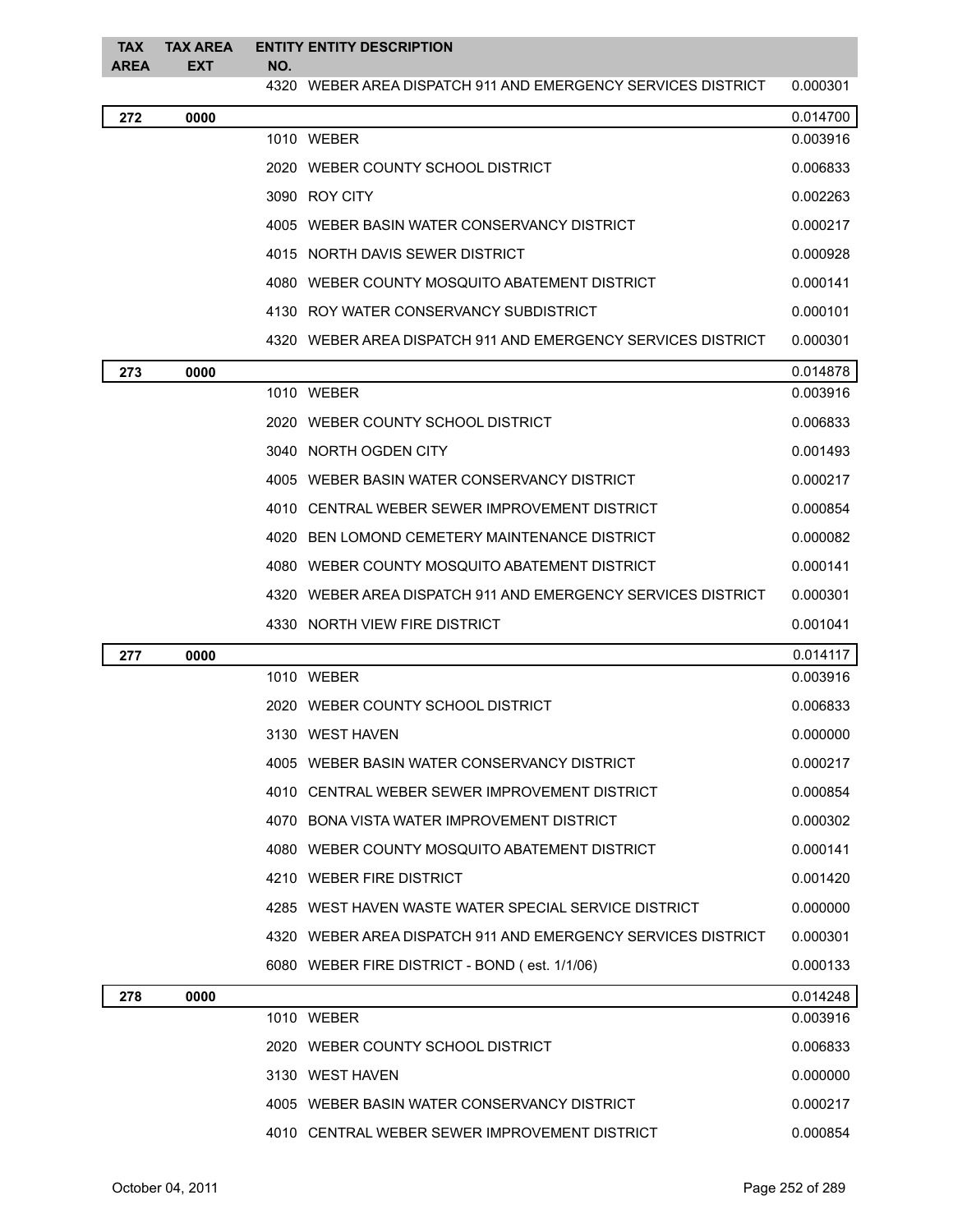| <b>TAX</b>  | <b>TAX AREA</b> |     | <b>ENTITY ENTITY DESCRIPTION</b>                             |                      |
|-------------|-----------------|-----|--------------------------------------------------------------|----------------------|
| <b>AREA</b> | <b>EXT</b>      | NO. | 4080 WEBER COUNTY MOSQUITO ABATEMENT DISTRICT                | 0.000141             |
|             |                 |     | 4150 HOOPER WATER IMPROVEMENT DISTRICT                       | 0.000433             |
|             |                 |     | 4210 WEBER FIRE DISTRICT                                     | 0.001420             |
|             |                 |     | 4285 WEST HAVEN WASTE WATER SPECIAL SERVICE DISTRICT         | 0.000000             |
|             |                 |     | 4320 WEBER AREA DISPATCH 911 AND EMERGENCY SERVICES DISTRICT | 0.000301             |
|             |                 |     | 6080 WEBER FIRE DISTRICT - BOND (est. 1/1/06)                | 0.000133             |
|             |                 |     |                                                              |                      |
| 280         | 0000            |     | 1010 WEBER                                                   | 0.013896<br>0.003916 |
|             |                 |     | 2020 WEBER COUNTY SCHOOL DISTRICT                            | 0.006833             |
|             |                 |     | 3130 WEST HAVEN                                              | 0.000000             |
|             |                 |     | 4005 WEBER BASIN WATER CONSERVANCY DISTRICT                  | 0.000217             |
|             |                 |     | 4010 CENTRAL WEBER SEWER IMPROVEMENT DISTRICT                | 0.000854             |
|             |                 |     | 4040 WEST WEBER-TAYLOR CEMETERY MAINTENANCE DISTRICT         | 0.000081             |
|             |                 |     | 4080 WEBER COUNTY MOSQUITO ABATEMENT DISTRICT                | 0.000141             |
|             |                 |     | 4100 TAYLOR-WEST WEBER WATER IMPROVEMENT DISTRICT            | 0.000000             |
|             |                 |     | 4210 WEBER FIRE DISTRICT                                     | 0.001420             |
|             |                 |     |                                                              |                      |
|             |                 |     | 4285 WEST HAVEN WASTE WATER SPECIAL SERVICE DISTRICT         | 0.000000             |
|             |                 |     | 4320 WEBER AREA DISPATCH 911 AND EMERGENCY SERVICES DISTRICT | 0.000301             |
|             |                 |     | 6080 WEBER FIRE DISTRICT - BOND (est. 1/1/06)                | 0.000133             |
| 281         | 0000            |     | 1010 WEBER                                                   | 0.013815<br>0.003916 |
|             |                 |     | 2020 WEBER COUNTY SCHOOL DISTRICT                            | 0.006833             |
|             |                 |     | 3130 WEST HAVEN                                              | 0.000000             |
|             |                 |     |                                                              | 0.000217             |
|             |                 |     | 4005 WEBER BASIN WATER CONSERVANCY DISTRICT                  |                      |
|             |                 |     | 4010 CENTRAL WEBER SEWER IMPROVEMENT DISTRICT                | 0.000854             |
|             |                 |     | 4080 WEBER COUNTY MOSQUITO ABATEMENT DISTRICT                | 0.000141             |
|             |                 |     | 4210 WEBER FIRE DISTRICT                                     | 0.001420             |
|             |                 |     | 4285 WEST HAVEN WASTE WATER SPECIAL SERVICE DISTRICT         | 0.000000             |
|             |                 |     | 4320 WEBER AREA DISPATCH 911 AND EMERGENCY SERVICES DISTRICT | 0.000301             |
|             |                 |     | 6080 WEBER FIRE DISTRICT - BOND (est. 1/1/06)                | 0.000133             |
| 283         | 0000            |     | 1010 WEBER                                                   | 0.014349<br>0.003916 |
|             |                 |     |                                                              |                      |
|             |                 |     | 2020 WEBER COUNTY SCHOOL DISTRICT                            | 0.006833             |
|             |                 |     | 3130 WEST HAVEN                                              | 0.000000             |
|             |                 |     | 4005 WEBER BASIN WATER CONSERVANCY DISTRICT                  | 0.000217             |
|             |                 |     | 4010 CENTRAL WEBER SEWER IMPROVEMENT DISTRICT                | 0.000854             |
|             |                 |     | 4080 WEBER COUNTY MOSQUITO ABATEMENT DISTRICT                | 0.000141             |
|             |                 |     | 4130 ROY WATER CONSERVANCY SUBDISTRICT                       | 0.000101             |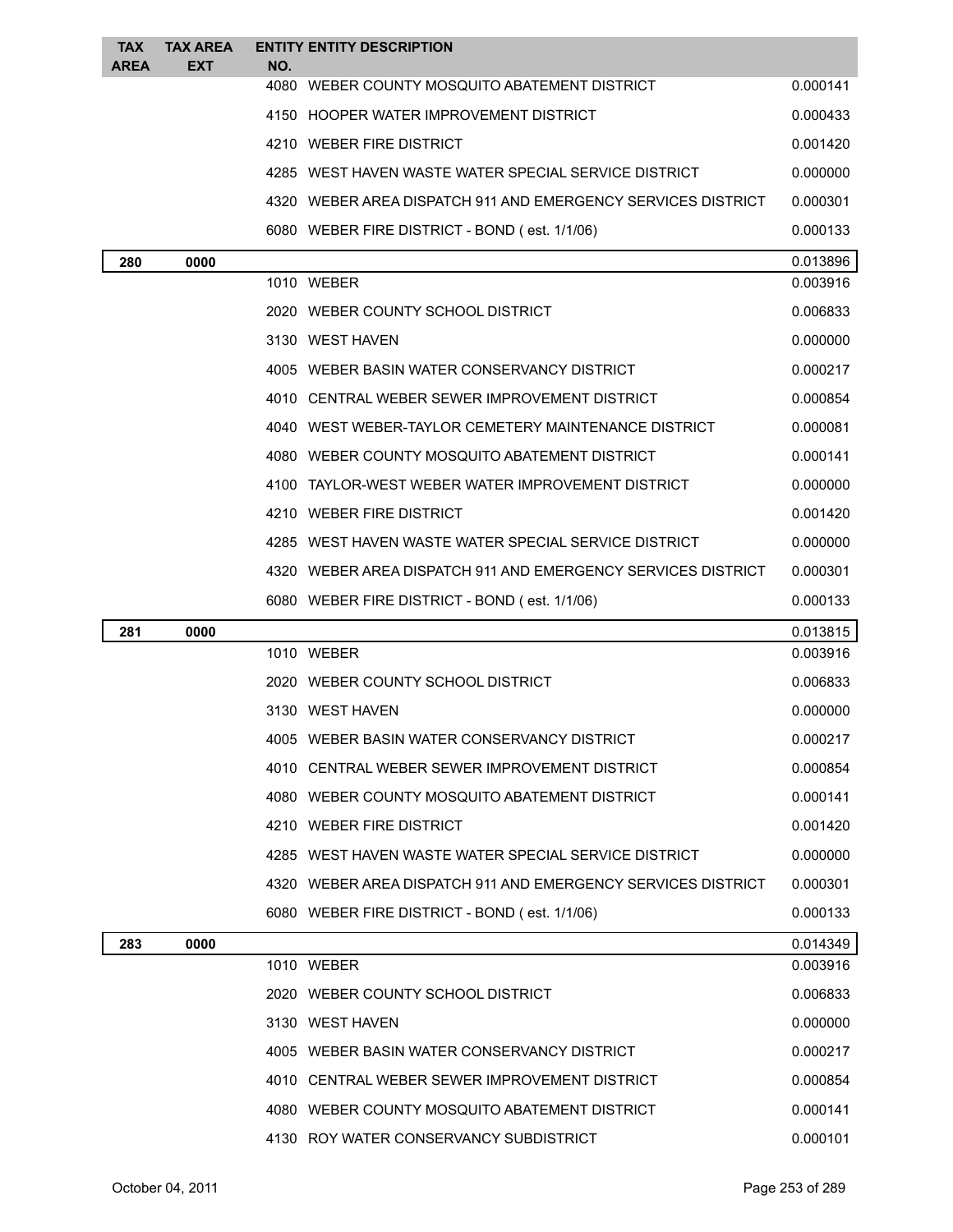| <b>TAX</b>  | <b>TAX AREA</b> |     | <b>ENTITY ENTITY DESCRIPTION</b>                             |                      |
|-------------|-----------------|-----|--------------------------------------------------------------|----------------------|
| <b>AREA</b> | EXT             | NO. | 4150 HOOPER WATER IMPROVEMENT DISTRICT                       | 0.000433             |
|             |                 |     | 4210 WEBER FIRE DISTRICT                                     | 0.001420             |
|             |                 |     | 4285 WEST HAVEN WASTE WATER SPECIAL SERVICE DISTRICT         | 0.000000             |
|             |                 |     | 4320 WEBER AREA DISPATCH 911 AND EMERGENCY SERVICES DISTRICT | 0.000301             |
|             |                 |     |                                                              | 0.000133             |
|             |                 |     | 6080 WEBER FIRE DISTRICT - BOND (est. 1/1/06)                |                      |
| 288         | 0000            |     | 1010 WEBER                                                   | 0.014117<br>0.003916 |
|             |                 |     | 2020 WEBER COUNTY SCHOOL DISTRICT                            | 0.006833             |
|             |                 |     | 3130 WEST HAVEN                                              | 0.000000             |
|             |                 |     | 4005 WEBER BASIN WATER CONSERVANCY DISTRICT                  | 0.000217             |
|             |                 |     | 4010 CENTRAL WEBER SEWER IMPROVEMENT DISTRICT                | 0.000854             |
|             |                 |     | 4070 BONA VISTA WATER IMPROVEMENT DISTRICT                   | 0.000302             |
|             |                 |     | 4080 WEBER COUNTY MOSQUITO ABATEMENT DISTRICT                | 0.000141             |
|             |                 |     | 4210 WEBER FIRE DISTRICT                                     | 0.001420             |
|             |                 |     | 4220 WEBER COUNTY SEWER SERVICE AREA#2                       | 0.000000             |
|             |                 |     | 4285 WEST HAVEN WASTE WATER SPECIAL SERVICE DISTRICT         | 0.000000             |
|             |                 |     | 4320 WEBER AREA DISPATCH 911 AND EMERGENCY SERVICES DISTRICT | 0.000301             |
|             |                 |     | 6080 WEBER FIRE DISTRICT - BOND (est. 1/1/06)                | 0.000133             |
| 291         | 0000            |     |                                                              | 0.013815             |
|             |                 |     | 1010 WEBER                                                   | 0.003916             |
|             |                 |     | 2020 WEBER COUNTY SCHOOL DISTRICT                            | 0.006833             |
|             |                 |     | 3130 WEST HAVEN                                              | 0.000000             |
|             |                 |     | 4005 WEBER BASIN WATER CONSERVANCY DISTRICT                  | 0.000217             |
|             |                 |     | 4010   CENTRAL WEBER SEWER IMPROVEMENT DISTRICT              | 0.000854             |
|             |                 |     | 4080 WEBER COUNTY MOSQUITO ABATEMENT DISTRICT                | 0.000141             |
|             |                 |     | 4100 TAYLOR-WEST WEBER WATER IMPROVEMENT DISTRICT            | 0.000000             |
|             |                 |     | 4210 WEBER FIRE DISTRICT                                     | 0.001420             |
|             |                 |     | 4285 WEST HAVEN WASTE WATER SPECIAL SERVICE DISTRICT         | 0.000000             |
|             |                 |     | 4320 WEBER AREA DISPATCH 911 AND EMERGENCY SERVICES DISTRICT | 0.000301             |
|             |                 |     | 6080 WEBER FIRE DISTRICT - BOND (est. 1/1/06)                | 0.000133             |
| 292         | 0000            |     |                                                              | 0.013815             |
|             |                 |     | 1010 WEBER                                                   | 0.003916             |
|             |                 |     | 2020 WEBER COUNTY SCHOOL DISTRICT                            | 0.006833             |
|             |                 |     | 3130 WEST HAVEN                                              | 0.000000             |
|             |                 |     | 4005 WEBER BASIN WATER CONSERVANCY DISTRICT                  | 0.000217             |
|             |                 |     | 4010 CENTRAL WEBER SEWER IMPROVEMENT DISTRICT                | 0.000854             |
|             |                 |     | 4080 WEBER COUNTY MOSQUITO ABATEMENT DISTRICT                | 0.000141             |
|             |                 |     | 4100 TAYLOR-WEST WEBER WATER IMPROVEMENT DISTRICT            | 0.000000             |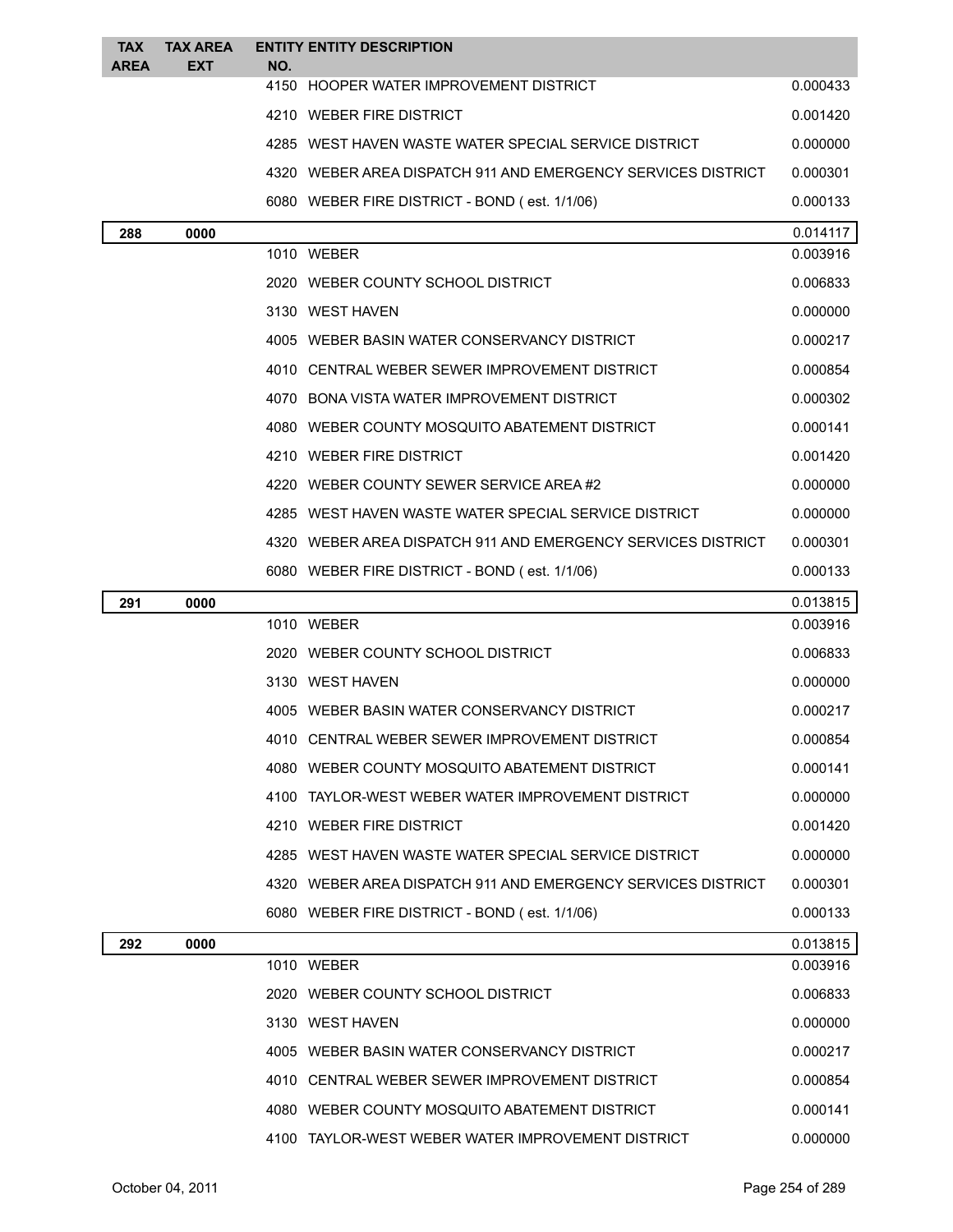| <b>TAX</b>  | <b>TAX AREA</b> | <b>ENTITY ENTITY DESCRIPTION</b> |                                                              |                      |
|-------------|-----------------|----------------------------------|--------------------------------------------------------------|----------------------|
| <b>AREA</b> | <b>EXT</b>      | NO.<br>4210 WEBER FIRE DISTRICT  |                                                              | 0.001420             |
|             |                 |                                  | 4220 WEBER COUNTY SEWER SERVICE AREA#2                       | 0.000000             |
|             |                 |                                  | 4285 WEST HAVEN WASTE WATER SPECIAL SERVICE DISTRICT         | 0.000000             |
|             |                 |                                  | 4320 WEBER AREA DISPATCH 911 AND EMERGENCY SERVICES DISTRICT | 0.000301             |
|             |                 |                                  | 6080 WEBER FIRE DISTRICT - BOND (est. 1/1/06)                | 0.000133             |
| 296         | 0000            |                                  |                                                              |                      |
|             |                 | 1010 WEBER                       |                                                              | 0.012186<br>0.003916 |
|             |                 |                                  | 2020 WEBER COUNTY SCHOOL DISTRICT                            | 0.006833             |
|             |                 | 3060 PLAIN CITY                  |                                                              | 0.000387             |
|             |                 |                                  | 4005 WEBER BASIN WATER CONSERVANCY DISTRICT                  | 0.000217             |
|             |                 |                                  | 4030 PLAIN CITY CEMETERY MAINTENANCE DISTRICT                | 0.000089             |
|             |                 |                                  | 4070 BONA VISTA WATER IMPROVEMENT DISTRICT                   | 0.000302             |
|             |                 |                                  | 4080 WEBER COUNTY MOSQUITO ABATEMENT DISTRICT                | 0.000141             |
|             |                 |                                  | 4320 WEBER AREA DISPATCH 911 AND EMERGENCY SERVICES DISTRICT | 0.000301             |
| 297         | 0000            |                                  |                                                              | 0.017308             |
|             |                 | 1010 WEBER                       |                                                              | 0.003916             |
|             |                 |                                  | 2010 OGDEN CITY SCHOOL DISTRICT                              | 0.008260             |
|             |                 | 3050 OGDEN CITY                  |                                                              | 0.003330             |
|             |                 |                                  | 4005 WEBER BASIN WATER CONSERVANCY DISTRICT                  | 0.000217             |
|             |                 |                                  | 4010 CENTRAL WEBER SEWER IMPROVEMENT DISTRICT                | 0.000854             |
|             |                 |                                  | 4080 WEBER COUNTY MOSQUITO ABATEMENT DISTRICT                | 0.000141             |
|             |                 |                                  | 4320 WEBER AREA DISPATCH 911 AND EMERGENCY SERVICES DISTRICT | 0.000301             |
|             |                 |                                  | 6030 OGDEN CITY - SPECIAL LEVY TO PURCHASE WBWCD WATER       | 0.000289             |
| 298         | 0000            |                                  |                                                              | 0.015133             |
|             |                 | 1010 WEBER                       |                                                              | 0.003916             |
|             |                 |                                  | 2020 WEBER COUNTY SCHOOL DISTRICT                            | 0.006833             |
|             |                 | 3100 SOUTH OGDEN                 |                                                              | 0.002871             |
|             |                 |                                  | 4005 WEBER BASIN WATER CONSERVANCY DISTRICT                  | 0.000217             |
|             |                 |                                  | 4010 CENTRAL WEBER SEWER IMPROVEMENT DISTRICT                | 0.000854             |
|             |                 |                                  | 4080 WEBER COUNTY MOSQUITO ABATEMENT DISTRICT                | 0.000141             |
|             |                 |                                  | 4320 WEBER AREA DISPATCH 911 AND EMERGENCY SERVICES DISTRICT | 0.000301             |
|             |                 |                                  | 6050 SOUTH OGDEN CITY - SPECIAL LEVY TO PURCHASE WBWCD WATER | 0.000000             |
| 299         | 0000            |                                  |                                                              | 0.012961             |
|             |                 | 1010 WEBER                       |                                                              | 0.003916             |
|             |                 |                                  | 2020 WEBER COUNTY SCHOOL DISTRICT                            | 0.006833             |
|             |                 | 3110 UINTAH                      |                                                              | 0.000699             |

| WEBER BASIN WATER CONSERVANCY DISTRICT<br>4005 | 0.000217 |
|------------------------------------------------|----------|
| 4010 CENTRAL WEBER SEWER IMPROVEMENT DISTRICT  | 0.000854 |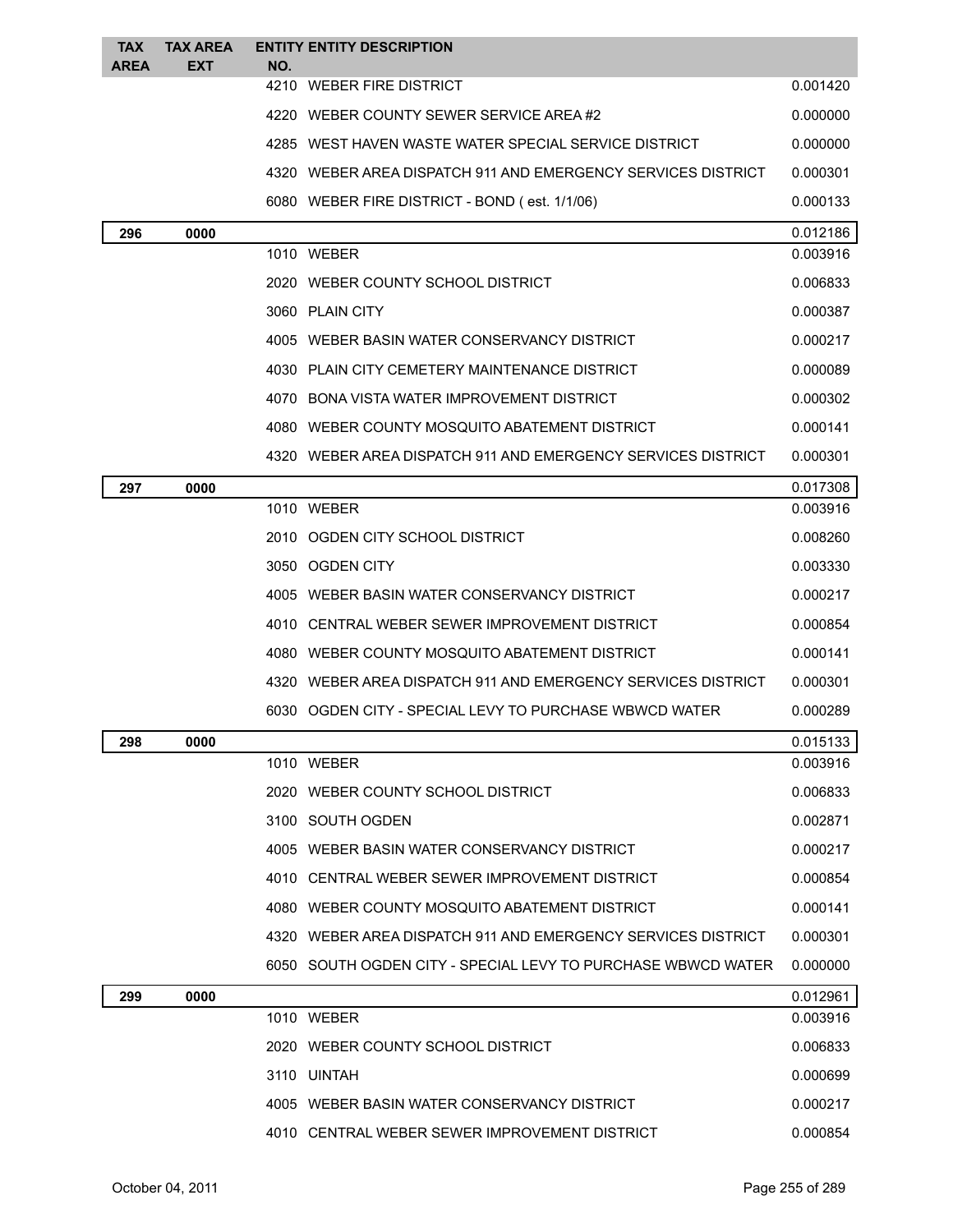| <b>TAX</b><br><b>AREA</b> | <b>TAX AREA</b><br><b>EXT</b> | NO. | <b>ENTITY ENTITY DESCRIPTION</b>                             |          |
|---------------------------|-------------------------------|-----|--------------------------------------------------------------|----------|
|                           |                               |     | 4080 WEBER COUNTY MOSQUITO ABATEMENT DISTRICT                | 0.000141 |
|                           |                               |     | 4320 WEBER AREA DISPATCH 911 AND EMERGENCY SERVICES DISTRICT | 0.000301 |
|                           |                               |     | 6060 UINTAH TOWN - SPECIAL LEVY TO PURCHASE WBWCD WATER      | 0.000000 |
| 300                       | 0000                          |     |                                                              | 0.013569 |
|                           |                               |     | 1010 WEBER                                                   | 0.003916 |
|                           |                               |     | 2020 WEBER COUNTY SCHOOL DISTRICT                            | 0.006833 |
|                           |                               |     | 3080 RIVERDALE                                               | 0.001307 |
|                           |                               |     | 4005 WEBER BASIN WATER CONSERVANCY DISTRICT                  | 0.000217 |
|                           |                               |     | 4010 CENTRAL WEBER SEWER IMPROVEMENT DISTRICT                | 0.000854 |
|                           |                               |     | 4080 WEBER COUNTY MOSQUITO ABATEMENT DISTRICT                | 0.000141 |
|                           |                               |     | 4320 WEBER AREA DISPATCH 911 AND EMERGENCY SERVICES DISTRICT | 0.000301 |
|                           |                               |     | 6040 RIVERDALE CITY - SPECIAL LEVY TO PURCHASE WBWCD WATER   | 0.000000 |
| 301                       | 0000                          |     |                                                              | 0.013569 |
|                           |                               |     | 1010 WEBER                                                   | 0.003916 |
|                           |                               |     | 2020 WEBER COUNTY SCHOOL DISTRICT                            | 0.006833 |
|                           |                               |     | 3080 RIVERDALE                                               | 0.001307 |
|                           |                               |     | 4005 WEBER BASIN WATER CONSERVANCY DISTRICT                  | 0.000217 |
|                           |                               |     | 4010 CENTRAL WEBER SEWER IMPROVEMENT DISTRICT                | 0.000854 |
|                           |                               |     | 4080 WEBER COUNTY MOSQUITO ABATEMENT DISTRICT                | 0.000141 |
|                           |                               |     | 4320 WEBER AREA DISPATCH 911 AND EMERGENCY SERVICES DISTRICT | 0.000301 |
|                           |                               |     | 6040 RIVERDALE CITY - SPECIAL LEVY TO PURCHASE WBWCD WATER   | 0.000000 |
| 302                       | 0000                          |     |                                                              | 0.013378 |
|                           |                               |     | 1010 WEBER                                                   | 0.003916 |
|                           |                               |     | 2020 WEBER COUNTY SCHOOL DISTRICT                            | 0.006833 |
|                           |                               |     | 4005 WEBER BASIN WATER CONSERVANCY DISTRICT                  | 0.000217 |
|                           |                               |     | 4050 WARREN-WEST WARREN CEMETERY MAINTENANCE DISTRICT        | 0.000111 |
|                           |                               |     | 4080 WEBER COUNTY MOSQUITO ABATEMENT DISTRICT                | 0.000141 |
|                           |                               |     | 4210 WEBER FIRE DISTRICT                                     | 0.001420 |
|                           |                               |     | 4280 WEST WARREN PARK SERVICE AREA                           | 0.000306 |
|                           |                               |     | 4320 WEBER AREA DISPATCH 911 AND EMERGENCY SERVICES DISTRICT | 0.000301 |
|                           |                               |     | 6080 WEBER FIRE DISTRICT - BOND (est. 1/1/06)                | 0.000133 |
| 303                       | 0000                          |     |                                                              | 0.013795 |
|                           |                               |     | 1010 WEBER                                                   | 0.003916 |
|                           |                               |     | 2020 WEBER COUNTY SCHOOL DISTRICT                            | 0.006833 |
|                           |                               |     | 4005 WEBER BASIN WATER CONSERVANCY DISTRICT                  | 0.000217 |
|                           |                               |     | 4050 WARREN-WEST WARREN CEMETERY MAINTENANCE DISTRICT        | 0.000111 |
|                           |                               |     | 4080 WEBER COUNTY MOSQUITO ABATEMENT DISTRICT                | 0.000141 |
|                           |                               |     | 4180 WEST WARREN - WARREN WATER IMPROVEMENT DISTRICT         | 0.000417 |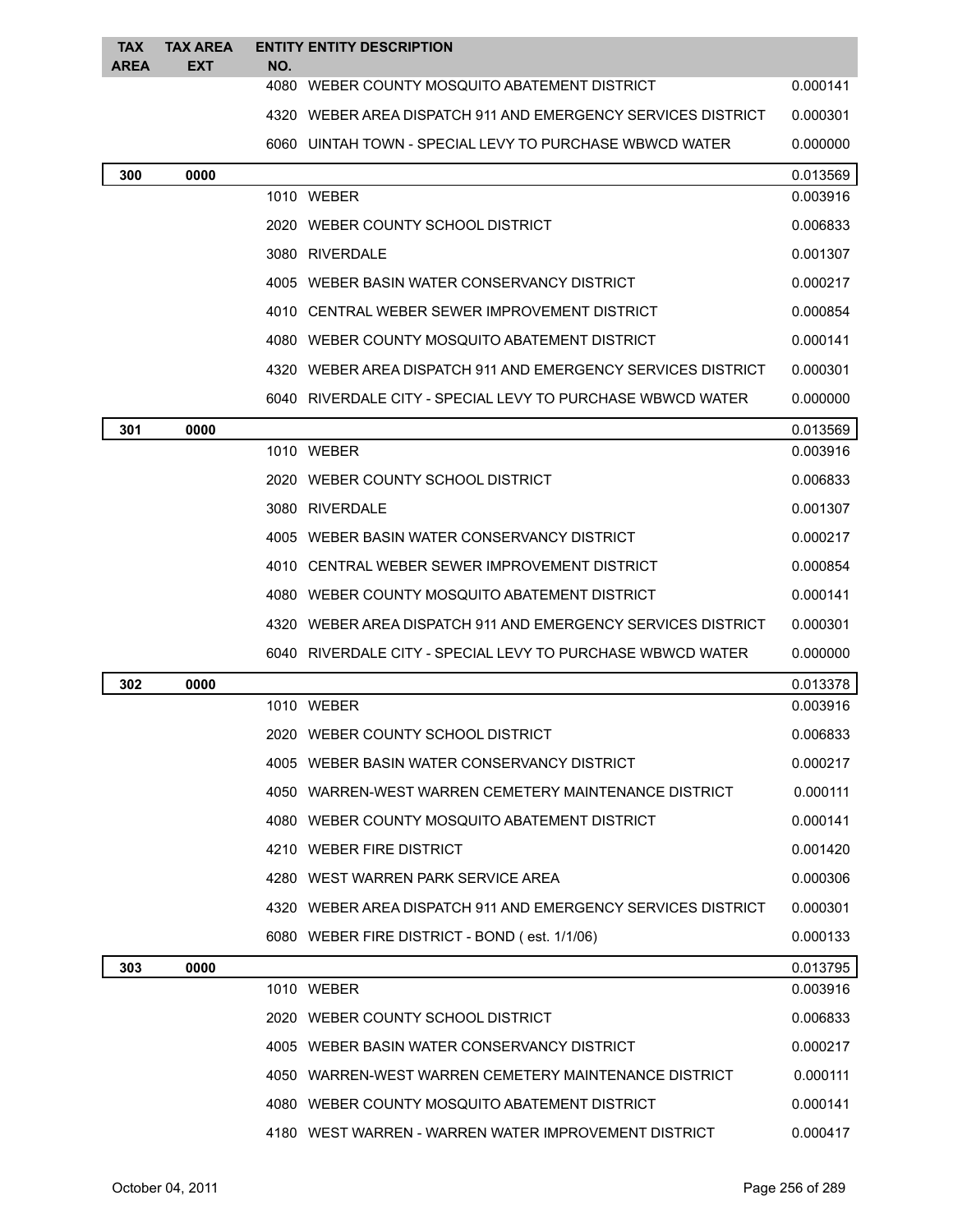| <b>TAX</b><br><b>AREA</b> | <b>TAX AREA</b><br>EXT | <b>ENTITY ENTITY DESCRIPTION</b><br>NO.                      |          |
|---------------------------|------------------------|--------------------------------------------------------------|----------|
|                           |                        | 4210 WEBER FIRE DISTRICT                                     | 0.001420 |
|                           |                        | 4280 WEST WARREN PARK SERVICE AREA                           | 0.000306 |
|                           |                        | 4320 WEBER AREA DISPATCH 911 AND EMERGENCY SERVICES DISTRICT | 0.000301 |
|                           |                        | 6080 WEBER FIRE DISTRICT - BOND (est. 1/1/06)                | 0.000133 |
| 308                       | 0000                   |                                                              | 0.013607 |
|                           |                        | 1010 WEBER                                                   | 0.003916 |
|                           |                        | 2020 WEBER COUNTY SCHOOL DISTRICT                            | 0.006833 |
|                           |                        | 3010 FARR WEST CITY                                          | 0.000255 |
|                           |                        | 4005 WEBER BASIN WATER CONSERVANCY DISTRICT                  | 0.000217 |
|                           |                        | 4030 PLAIN CITY CEMETERY MAINTENANCE DISTRICT                | 0.000089 |
|                           |                        | 4070 BONA VISTA WATER IMPROVEMENT DISTRICT                   | 0.000302 |
|                           |                        | 4080 WEBER COUNTY MOSQUITO ABATEMENT DISTRICT                | 0.000141 |
|                           |                        | 4210 WEBER FIRE DISTRICT                                     | 0.001420 |
|                           |                        | 4320 WEBER AREA DISPATCH 911 AND EMERGENCY SERVICES DISTRICT | 0.000301 |
|                           |                        | 6080 WEBER FIRE DISTRICT - BOND (est. 1/1/06)                | 0.000133 |
| 310                       | 0000                   |                                                              | 0.014423 |
|                           |                        | 1010 WEBER                                                   | 0.003916 |
|                           |                        | 2020 WEBER COUNTY SCHOOL DISTRICT                            | 0.006833 |
|                           |                        | 4005 WEBER BASIN WATER CONSERVANCY DISTRICT                  | 0.000217 |
|                           |                        | 4015 NORTH DAVIS SEWER DISTRICT                              | 0.000928 |
|                           |                        | 4080 WEBER COUNTY MOSQUITO ABATEMENT DISTRICT                | 0.000141 |
|                           |                        | 4130 ROY WATER CONSERVANCY SUBDISTRICT                       | 0.000101 |
|                           |                        | 4150 HOOPER WATER IMPROVEMENT DISTRICT                       | 0.000433 |
|                           |                        | 4210 WEBER FIRE DISTRICT                                     | 0.001420 |
|                           |                        | 4220 WEBER COUNTY SEWER SERVICE AREA#2                       | 0.000000 |
|                           |                        | 4320 WEBER AREA DISPATCH 911 AND EMERGENCY SERVICES DISTRICT | 0.000301 |
|                           |                        | 6080 WEBER FIRE DISTRICT - BOND (est. 1/1/06)                | 0.000133 |
| 311                       | 0000                   |                                                              | 0.017305 |
|                           |                        | 1010 WEBER                                                   | 0.003916 |
|                           |                        | 2010 OGDEN CITY SCHOOL DISTRICT                              | 0.008260 |
|                           |                        | 3050 OGDEN CITY                                              | 0.003330 |
|                           |                        | 4005 WEBER BASIN WATER CONSERVANCY DISTRICT                  | 0.000217 |
|                           |                        | 4080 WEBER COUNTY MOSQUITO ABATEMENT DISTRICT                | 0.000141 |
|                           |                        | 4140 UINTAH HIGHLANDS WATER AND SEWER IMPROVEMENT DISTRICT   | 0.000851 |
|                           |                        | 4320 WEBER AREA DISPATCH 911 AND EMERGENCY SERVICES DISTRICT | 0.000301 |
|                           |                        | 6030   OGDEN CITY - SPECIAL LEVY TO PURCHASE WBWCD WATER     | 0.000289 |
| 312                       | 0000                   |                                                              | 0.013569 |
|                           |                        | 1010 WEBER                                                   | 0.003916 |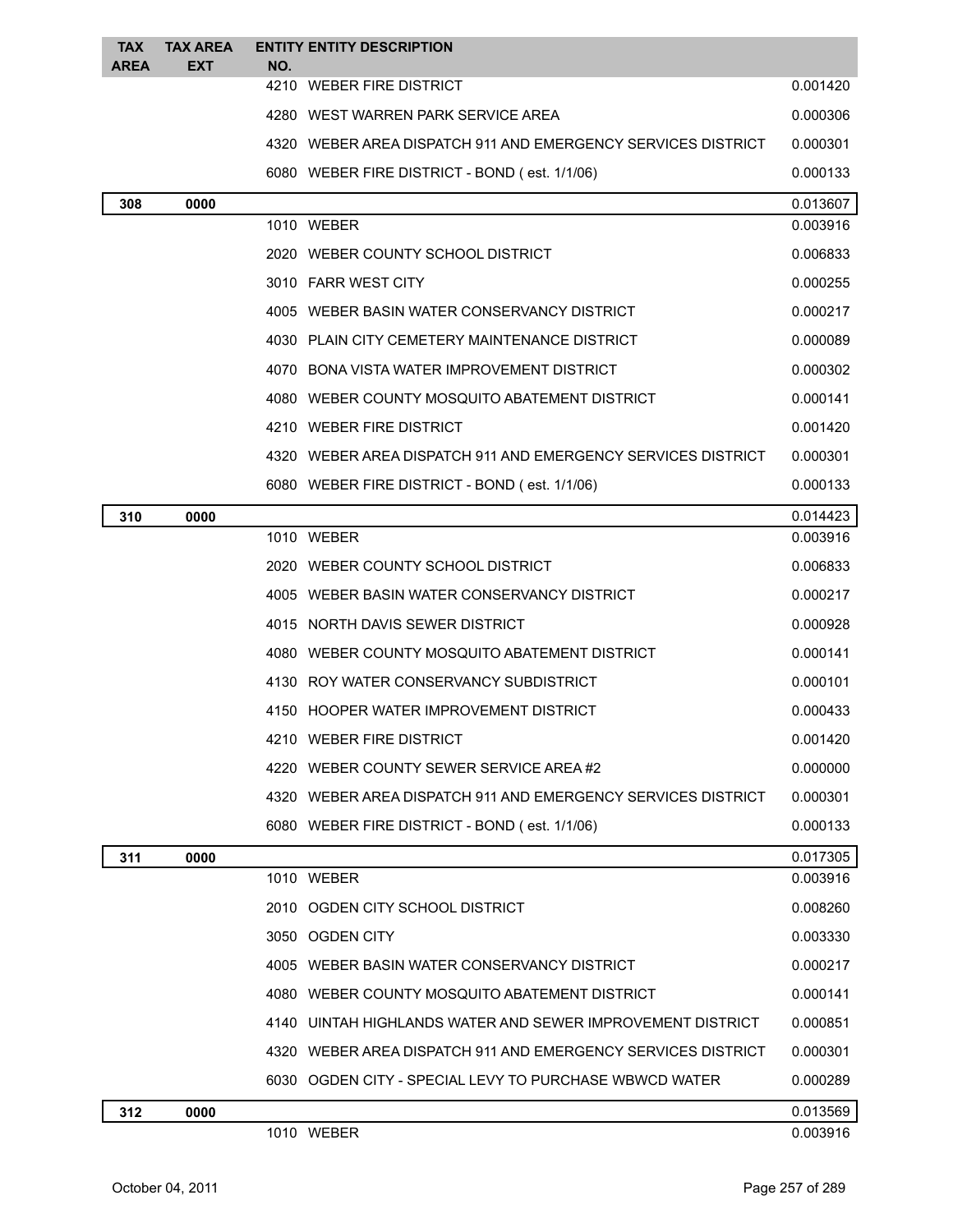| <b>TAX</b><br><b>AREA</b> | <b>TAX AREA</b><br><b>EXT</b> | NO. | <b>ENTITY ENTITY DESCRIPTION</b>                             |          |
|---------------------------|-------------------------------|-----|--------------------------------------------------------------|----------|
|                           |                               |     | 2020 WEBER COUNTY SCHOOL DISTRICT                            | 0.006833 |
|                           |                               |     | 3080 RIVERDALE                                               | 0.001307 |
|                           |                               |     | 4005 WEBER BASIN WATER CONSERVANCY DISTRICT                  | 0.000217 |
|                           |                               |     | 4010 CENTRAL WEBER SEWER IMPROVEMENT DISTRICT                | 0.000854 |
|                           |                               |     | 4080 WEBER COUNTY MOSQUITO ABATEMENT DISTRICT                | 0.000141 |
|                           |                               |     | 4320 WEBER AREA DISPATCH 911 AND EMERGENCY SERVICES DISTRICT | 0.000301 |
|                           |                               |     | 6040 RIVERDALE CITY - SPECIAL LEVY TO PURCHASE WBWCD WATER   | 0.000000 |
| 313                       | 0000                          |     |                                                              | 0.015133 |
|                           |                               |     | 1010 WEBER                                                   | 0.003916 |
|                           |                               |     | 2020 WEBER COUNTY SCHOOL DISTRICT                            | 0.006833 |
|                           |                               |     | 3090 ROY CITY                                                | 0.002263 |
|                           |                               |     | 4005 WEBER BASIN WATER CONSERVANCY DISTRICT                  | 0.000217 |
|                           |                               |     | 4015 NORTH DAVIS SEWER DISTRICT                              | 0.000928 |
|                           |                               |     | 4080 WEBER COUNTY MOSQUITO ABATEMENT DISTRICT                | 0.000141 |
|                           |                               |     | 4130 ROY WATER CONSERVANCY SUBDISTRICT                       | 0.000101 |
|                           |                               |     | 4150 HOOPER WATER IMPROVEMENT DISTRICT                       | 0.000433 |
|                           |                               |     | 4320 WEBER AREA DISPATCH 911 AND EMERGENCY SERVICES DISTRICT | 0.000301 |
| 314                       | 0000                          |     |                                                              | 0.015133 |
|                           |                               |     | 1010 WEBER                                                   | 0.003916 |
|                           |                               |     | 2020 WEBER COUNTY SCHOOL DISTRICT                            | 0.006833 |
|                           |                               |     | 3090 ROY CITY                                                | 0.002263 |
|                           |                               |     | 4005 WEBER BASIN WATER CONSERVANCY DISTRICT                  | 0.000217 |
|                           |                               |     | 4015 NORTH DAVIS SEWER DISTRICT                              | 0.000928 |
|                           |                               |     | 4080 WEBER COUNTY MOSQUITO ABATEMENT DISTRICT                | 0.000141 |
|                           |                               |     | 4130 ROY WATER CONSERVANCY SUBDISTRICT                       | 0.000101 |
|                           |                               |     | 4150 HOOPER WATER IMPROVEMENT DISTRICT                       | 0.000433 |
|                           |                               |     | 4220 WEBER COUNTY SEWER SERVICE AREA#2                       | 0.000000 |
|                           |                               |     | 4320 WEBER AREA DISPATCH 911 AND EMERGENCY SERVICES DISTRICT | 0.000301 |
| 315                       | 0000                          |     |                                                              | 0.013191 |
|                           |                               |     | 1010 WEBER                                                   | 0.003916 |
|                           |                               |     | 2020 WEBER COUNTY SCHOOL DISTRICT                            | 0.006833 |
|                           |                               |     | 4005 WEBER BASIN WATER CONSERVANCY DISTRICT                  | 0.000217 |
|                           |                               |     | 4080 WEBER COUNTY MOSQUITO ABATEMENT DISTRICT                | 0.000141 |
|                           |                               |     | 4120 LIBERTY CEMETERY MAINTENANCE DISTRICT                   | 0.000052 |
|                           |                               |     | 4210 WEBER FIRE DISTRICT                                     | 0.001420 |
|                           |                               |     | 4240 WEBER COUNTY SERVICE AREA#5                             | 0.000178 |
|                           |                               |     | 4320 WEBER AREA DISPATCH 911 AND EMERGENCY SERVICES DISTRICT | 0.000301 |
|                           |                               |     | 6080 WEBER FIRE DISTRICT - BOND (est. 1/1/06)                | 0.000133 |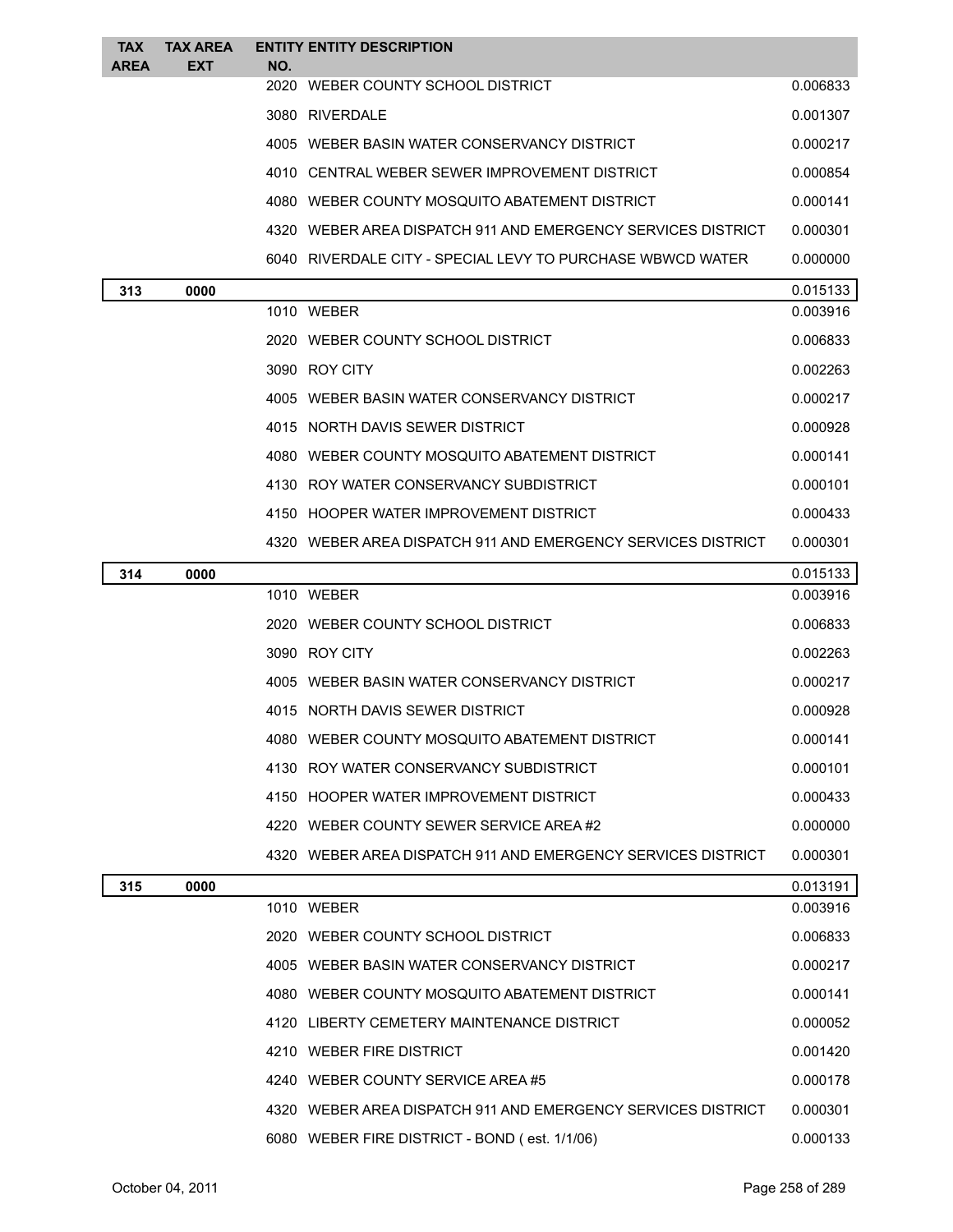| <b>TAX</b>         | <b>TAX AREA</b>    | <b>ENTITY ENTITY DESCRIPTION</b>                             |                      |
|--------------------|--------------------|--------------------------------------------------------------|----------------------|
| <b>AREA</b><br>316 | <b>EXT</b><br>0000 | NO.                                                          | 0.012961             |
|                    |                    | 1010 WEBER                                                   | 0.003916             |
|                    |                    | 2020 WEBER COUNTY SCHOOL DISTRICT                            | 0.006833             |
|                    |                    | 4005 WEBER BASIN WATER CONSERVANCY DISTRICT                  | 0.000217             |
|                    |                    | 4080 WEBER COUNTY MOSQUITO ABATEMENT DISTRICT                | 0.000141             |
|                    |                    | 4210 WEBER FIRE DISTRICT                                     | 0.001420             |
|                    |                    | 4270 GREEN HILL COUNTRY ESTATES WATER/SEWER IMPROVEMENT DIST | 0.000000             |
|                    |                    | 4320 WEBER AREA DISPATCH 911 AND EMERGENCY SERVICES DISTRICT | 0.000301             |
|                    |                    | 6080 WEBER FIRE DISTRICT - BOND (est. 1/1/06)                | 0.000133             |
|                    |                    |                                                              |                      |
| 320                | 0000               | 1010 WEBER                                                   | 0.014599<br>0.003916 |
|                    |                    | 2020 WEBER COUNTY SCHOOL DISTRICT                            | 0.006833             |
|                    |                    | 3090 ROY CITY                                                | 0.002263             |
|                    |                    | 4005 WEBER BASIN WATER CONSERVANCY DISTRICT                  | 0.000217             |
|                    |                    | 4015 NORTH DAVIS SEWER DISTRICT                              | 0.000928             |
|                    |                    | 4080 WEBER COUNTY MOSQUITO ABATEMENT DISTRICT                | 0.000141             |
|                    |                    | 4220 WEBER COUNTY SEWER SERVICE AREA#2                       | 0.000000             |
|                    |                    | 4320 WEBER AREA DISPATCH 911 AND EMERGENCY SERVICES DISTRICT | 0.000301             |
| 323                | 0000               |                                                              | 0.013815             |
|                    |                    | 1010 WEBER                                                   | 0.003916             |
|                    |                    | 2020 WEBER COUNTY SCHOOL DISTRICT                            | 0.006833             |
|                    |                    | 3130 WEST HAVEN                                              | 0.000000             |
|                    |                    | 4005 WEBER BASIN WATER CONSERVANCY DISTRICT                  | 0.000217             |
|                    |                    | 4010 CENTRAL WEBER SEWER IMPROVEMENT DISTRICT                | 0.000854             |
|                    |                    | 4080 WEBER COUNTY MOSQUITO ABATEMENT DISTRICT                | 0.000141             |
|                    |                    | 4210 WEBER FIRE DISTRICT                                     | 0.001420             |
|                    |                    | 4220 WEBER COUNTY SEWER SERVICE AREA#2                       | 0.000000             |
|                    |                    | 4285 WEST HAVEN WASTE WATER SPECIAL SERVICE DISTRICT         | 0.000000             |
|                    |                    | 4320 WEBER AREA DISPATCH 911 AND EMERGENCY SERVICES DISTRICT | 0.000301             |
|                    |                    | 6080 WEBER FIRE DISTRICT - BOND (est. 1/1/06)                | 0.000133             |
| 324                | 0000               |                                                              | 0.014248             |
|                    |                    | 1010 WEBER                                                   | 0.003916             |
|                    |                    | 2020 WEBER COUNTY SCHOOL DISTRICT                            | 0.006833             |
|                    |                    | 3130 WEST HAVEN                                              | 0.000000             |
|                    |                    | 4005 WEBER BASIN WATER CONSERVANCY DISTRICT                  | 0.000217             |
|                    |                    | 4010 CENTRAL WEBER SEWER IMPROVEMENT DISTRICT                | 0.000854             |
|                    |                    | 4080 WEBER COUNTY MOSQUITO ABATEMENT DISTRICT                | 0.000141             |
|                    |                    | 4150 HOOPER WATER IMPROVEMENT DISTRICT                       | 0.000433             |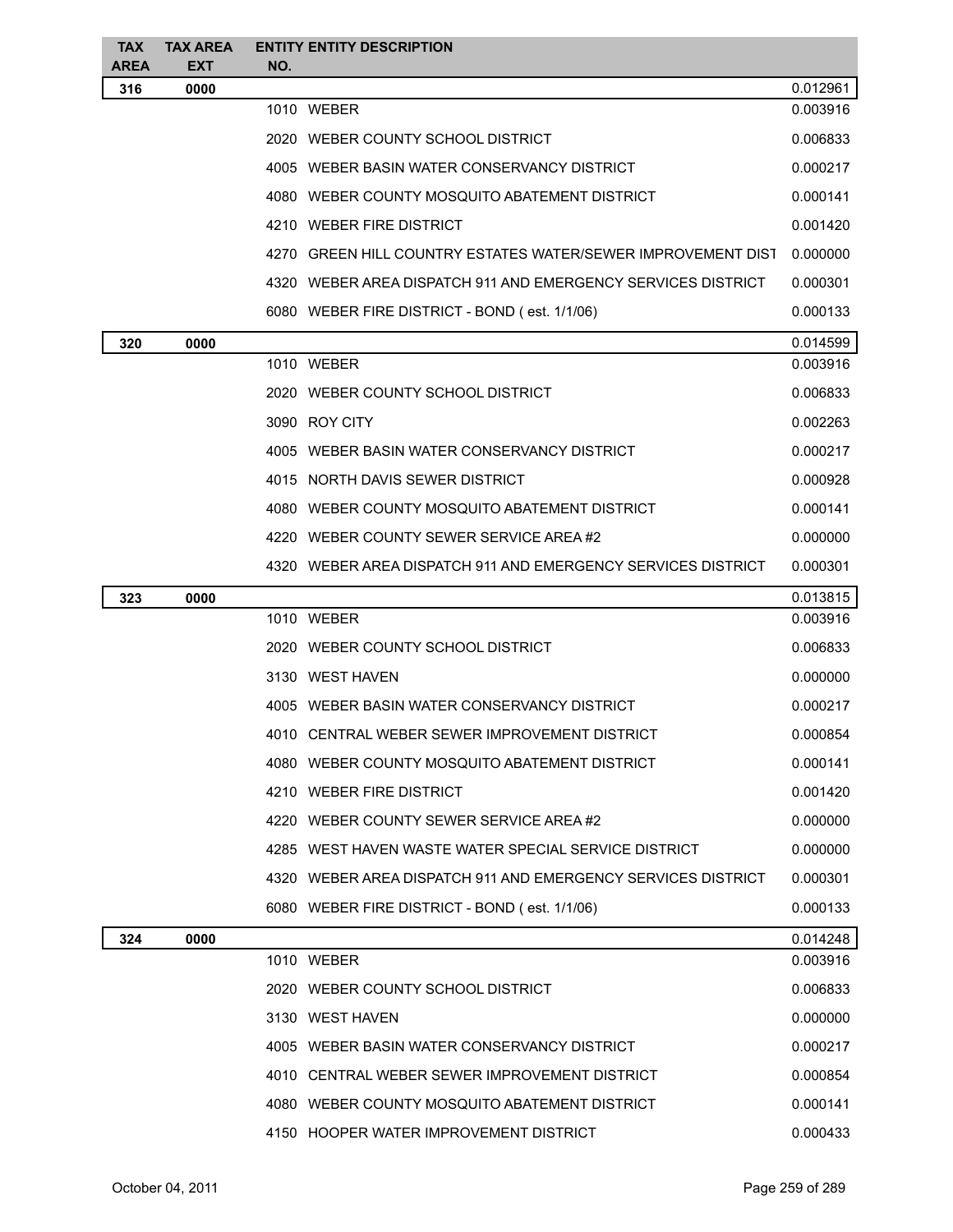| <b>TAX</b>  | <b>TAX AREA</b> | <b>ENTITY ENTITY DESCRIPTION</b>                             |          |
|-------------|-----------------|--------------------------------------------------------------|----------|
| <b>AREA</b> | EXT             | NO.<br>4210 WEBER FIRE DISTRICT                              | 0.001420 |
|             |                 | 4220 WEBER COUNTY SEWER SERVICE AREA #2                      | 0.000000 |
|             |                 | 4285 WEST HAVEN WASTE WATER SPECIAL SERVICE DISTRICT         | 0.000000 |
|             |                 | 4320 WEBER AREA DISPATCH 911 AND EMERGENCY SERVICES DISTRICT | 0.000301 |
|             |                 | 6080 WEBER FIRE DISTRICT - BOND (est. 1/1/06)                | 0.000133 |
| 329         | 0000            |                                                              | 0.014199 |
|             |                 | 1010 WEBER                                                   | 0.003916 |
|             |                 | 2020 WEBER COUNTY SCHOOL DISTRICT                            | 0.006833 |
|             |                 | 4005 WEBER BASIN WATER CONSERVANCY DISTRICT                  | 0.000217 |
|             |                 | 4010 CENTRAL WEBER SEWER IMPROVEMENT DISTRICT                | 0.000854 |
|             |                 | 4020 BEN LOMOND CEMETERY MAINTENANCE DISTRICT                | 0.000082 |
|             |                 | 4070 BONA VISTA WATER IMPROVEMENT DISTRICT                   | 0.000302 |
|             |                 | 4080 WEBER COUNTY MOSQUITO ABATEMENT DISTRICT                | 0.000141 |
|             |                 | 4210 WEBER FIRE DISTRICT                                     | 0.001420 |
|             |                 | 4320 WEBER AREA DISPATCH 911 AND EMERGENCY SERVICES DISTRICT | 0.000301 |
|             |                 | 6080 WEBER FIRE DISTRICT - BOND (est. 1/1/06)                | 0.000133 |
| 330         | 0000            |                                                              | 0.014117 |
|             |                 | 1010 WEBER                                                   | 0.003916 |
|             |                 | 2020 WEBER COUNTY SCHOOL DISTRICT                            | 0.006833 |
|             |                 | 4005 WEBER BASIN WATER CONSERVANCY DISTRICT                  | 0.000217 |
|             |                 | 4010 CENTRAL WEBER SEWER IMPROVEMENT DISTRICT                | 0.000854 |
|             |                 | 4070 BONA VISTA WATER IMPROVEMENT DISTRICT                   | 0.000302 |
|             |                 | 4080 WEBER COUNTY MOSQUITO ABATEMENT DISTRICT                | 0.000141 |
|             |                 | 4210 WEBER FIRE DISTRICT                                     | 0.001420 |
|             |                 | 4320 WEBER AREA DISPATCH 911 AND EMERGENCY SERVICES DISTRICT | 0.000301 |
|             |                 | 6080 WEBER FIRE DISTRICT - BOND (est. 1/1/06)                | 0.000133 |
| 344         | 0000            |                                                              | 0.013518 |
|             |                 | 1010 WEBER                                                   | 0.003916 |
|             |                 | 2020 WEBER COUNTY SCHOOL DISTRICT                            | 0.006833 |
|             |                 | 3025 HOOPER                                                  | 0.000456 |
|             |                 | 4005 WEBER BASIN WATER CONSERVANCY DISTRICT                  | 0.000217 |
|             |                 | 4060 HOOPER CEMETERY MAINTENANCE DISTRICT                    | 0.000000 |
|             |                 | 4080 WEBER COUNTY MOSQUITO ABATEMENT DISTRICT                | 0.000141 |
|             |                 | 4130 ROY WATER CONSERVANCY SUBDISTRICT                       | 0.000101 |
|             |                 | 4210 WEBER FIRE DISTRICT                                     | 0.001420 |
|             |                 | 4320 WEBER AREA DISPATCH 911 AND EMERGENCY SERVICES DISTRICT | 0.000301 |
|             |                 | 6080 WEBER FIRE DISTRICT - BOND (est. 1/1/06)                | 0.000133 |
| 345         | 0000            |                                                              | 0.013951 |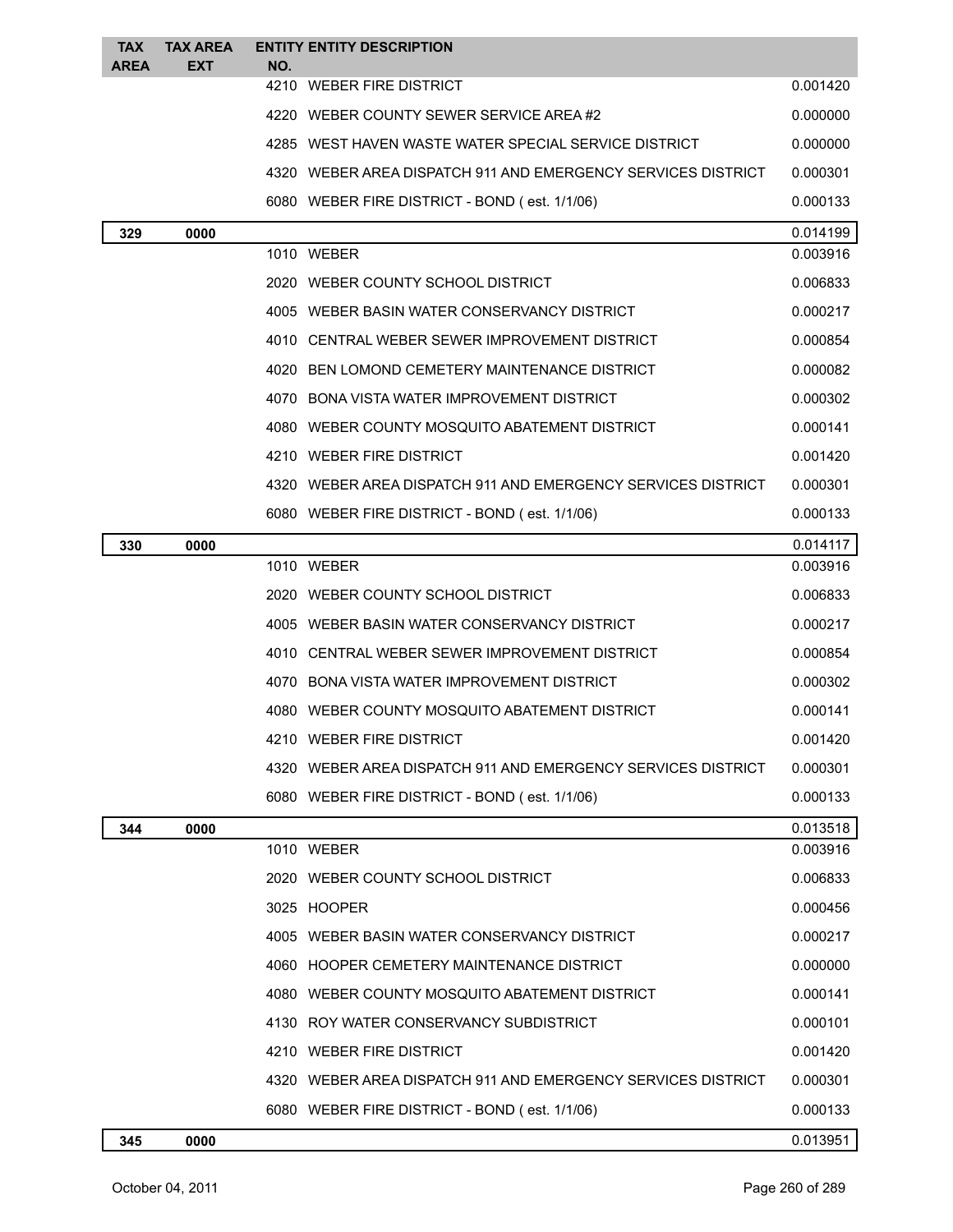| <b>TAX</b><br><b>AREA</b> | <b>TAX AREA</b><br><b>EXT</b> | NO. | <b>ENTITY ENTITY DESCRIPTION</b>                             |          |
|---------------------------|-------------------------------|-----|--------------------------------------------------------------|----------|
|                           |                               |     | 1010 WEBER                                                   | 0.003916 |
|                           |                               |     | 2020 WEBER COUNTY SCHOOL DISTRICT                            | 0.006833 |
|                           |                               |     | 3025 HOOPER                                                  | 0.000456 |
|                           |                               |     | 4005 WEBER BASIN WATER CONSERVANCY DISTRICT                  | 0.000217 |
|                           |                               |     | 4060 HOOPER CEMETERY MAINTENANCE DISTRICT                    | 0.000000 |
|                           |                               |     | 4080 WEBER COUNTY MOSQUITO ABATEMENT DISTRICT                | 0.000141 |
|                           |                               |     | 4130 ROY WATER CONSERVANCY SUBDISTRICT                       | 0.000101 |
|                           |                               |     | 4150 HOOPER WATER IMPROVEMENT DISTRICT                       | 0.000433 |
|                           |                               |     | 4210 WEBER FIRE DISTRICT                                     | 0.001420 |
|                           |                               |     | 4320 WEBER AREA DISPATCH 911 AND EMERGENCY SERVICES DISTRICT | 0.000301 |
|                           |                               |     | 6080 WEBER FIRE DISTRICT - BOND (est. 1/1/06)                | 0.000133 |
| 347                       | 0000                          |     |                                                              | 0.014879 |
|                           |                               |     | 1010 WEBER                                                   | 0.003916 |
|                           |                               |     | 2020 WEBER COUNTY SCHOOL DISTRICT                            | 0.006833 |
|                           |                               |     | 3025 HOOPER                                                  | 0.000456 |
|                           |                               |     | 4005 WEBER BASIN WATER CONSERVANCY DISTRICT                  | 0.000217 |
|                           |                               |     | 4015 NORTH DAVIS SEWER DISTRICT                              | 0.000928 |
|                           |                               |     | 4060 HOOPER CEMETERY MAINTENANCE DISTRICT                    | 0.000000 |
|                           |                               |     | 4080 WEBER COUNTY MOSQUITO ABATEMENT DISTRICT                | 0.000141 |
|                           |                               |     | 4130 ROY WATER CONSERVANCY SUBDISTRICT                       | 0.000101 |
|                           |                               |     | 4150 HOOPER WATER IMPROVEMENT DISTRICT                       | 0.000433 |
|                           |                               |     | 4210 WEBER FIRE DISTRICT                                     | 0.001420 |
|                           |                               |     | 4220 WEBER COUNTY SEWER SERVICE AREA#2                       | 0.000000 |
|                           |                               |     | 4320 WEBER AREA DISPATCH 911 AND EMERGENCY SERVICES DISTRICT | 0.000301 |
|                           |                               |     | 6080 WEBER FIRE DISTRICT - BOND (est. 1/1/06)                | 0.000133 |
| 348                       | 0000                          |     |                                                              | 0.014700 |
|                           |                               |     | 1010 WEBER                                                   | 0.003916 |
|                           |                               |     | 2020 WEBER COUNTY SCHOOL DISTRICT                            | 0.006833 |
|                           |                               |     | 3090 ROY CITY                                                | 0.002263 |
|                           |                               |     | 4005 WEBER BASIN WATER CONSERVANCY DISTRICT                  | 0.000217 |
|                           |                               |     | 4015 NORTH DAVIS SEWER DISTRICT                              | 0.000928 |
|                           |                               |     | 4060 HOOPER CEMETERY MAINTENANCE DISTRICT                    | 0.000000 |
|                           |                               |     | 4080 WEBER COUNTY MOSQUITO ABATEMENT DISTRICT                | 0.000141 |
|                           |                               |     | 4130 ROY WATER CONSERVANCY SUBDISTRICT                       | 0.000101 |
|                           |                               |     | 4320 WEBER AREA DISPATCH 911 AND EMERGENCY SERVICES DISTRICT | 0.000301 |
| 352                       | 0000                          |     |                                                              | 0.013916 |
|                           |                               |     | 1010 WEBER                                                   | 0.003916 |
|                           |                               |     | 2020 WEBER COUNTY SCHOOL DISTRICT                            | 0.006833 |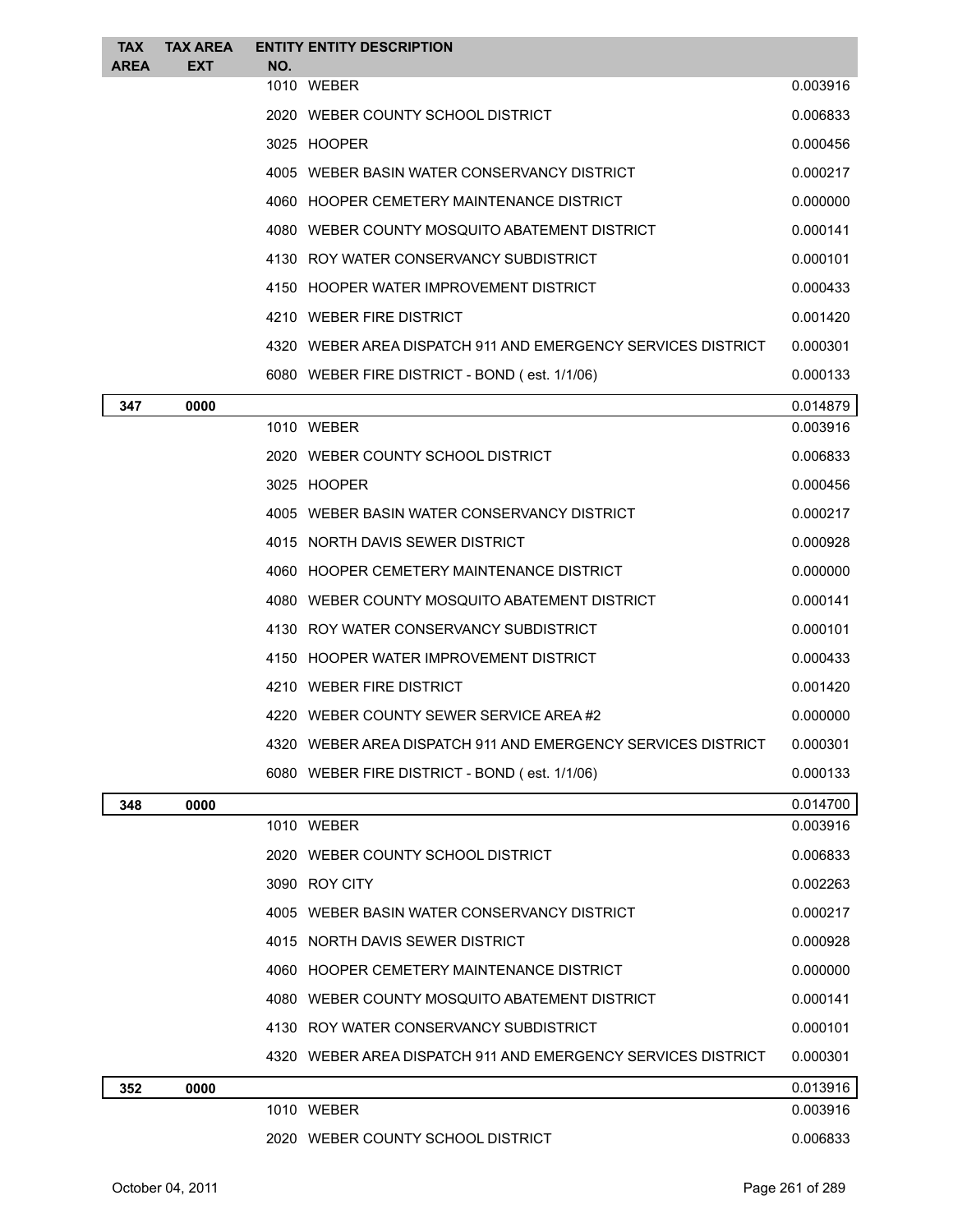| <b>TAX</b><br><b>AREA</b> | <b>TAX AREA</b><br><b>EXT</b> | <b>ENTITY ENTITY DESCRIPTION</b><br>NO.                      |          |
|---------------------------|-------------------------------|--------------------------------------------------------------|----------|
|                           |                               | 3130 WEST HAVEN                                              | 0.000000 |
|                           |                               | 4005 WEBER BASIN WATER CONSERVANCY DISTRICT                  | 0.000217 |
|                           |                               | 4010 CENTRAL WEBER SEWER IMPROVEMENT DISTRICT                | 0.000854 |
|                           |                               | 4080 WEBER COUNTY MOSQUITO ABATEMENT DISTRICT                | 0.000141 |
|                           |                               | 4130 ROY WATER CONSERVANCY SUBDISTRICT                       | 0.000101 |
|                           |                               | 4210 WEBER FIRE DISTRICT                                     | 0.001420 |
|                           |                               | 4220 WEBER COUNTY SEWER SERVICE AREA#2                       | 0.000000 |
|                           |                               | 4285 WEST HAVEN WASTE WATER SPECIAL SERVICE DISTRICT         | 0.000000 |
|                           |                               | 4320 WEBER AREA DISPATCH 911 AND EMERGENCY SERVICES DISTRICT | 0.000301 |
|                           |                               | 6080 WEBER FIRE DISTRICT - BOND (est. 1/1/06)                | 0.000133 |
| 353                       | 0000                          |                                                              | 0.013772 |
|                           |                               | 1010 WEBER                                                   | 0.003916 |
|                           |                               | 2020 WEBER COUNTY SCHOOL DISTRICT                            | 0.006833 |
|                           |                               | 3090 ROY CITY                                                | 0.002263 |
|                           |                               | 4005 WEBER BASIN WATER CONSERVANCY DISTRICT                  | 0.000217 |
|                           |                               | 4080 WEBER COUNTY MOSQUITO ABATEMENT DISTRICT                | 0.000141 |
|                           |                               | 4130 ROY WATER CONSERVANCY SUBDISTRICT                       | 0.000101 |
|                           |                               | 4220 WEBER COUNTY SEWER SERVICE AREA#2                       | 0.000000 |
|                           |                               | 4320 WEBER AREA DISPATCH 911 AND EMERGENCY SERVICES DISTRICT | 0.000301 |
| 359                       | 0000                          |                                                              | 0.017308 |
|                           |                               | 1010 WEBER                                                   | 0.003916 |
|                           |                               | 2010 OGDEN CITY SCHOOL DISTRICT                              | 0.008260 |
|                           |                               | 3050 OGDEN CITY                                              | 0.003330 |
|                           |                               | 4005 WEBER BASIN WATER CONSERVANCY DISTRICT                  | 0.000217 |
|                           |                               | 4010 CENTRAL WEBER SEWER IMPROVEMENT DISTRICT                | 0.000854 |
|                           |                               | 4080 WEBER COUNTY MOSQUITO ABATEMENT DISTRICT                | 0.000141 |
|                           |                               | 4320 WEBER AREA DISPATCH 911 AND EMERGENCY SERVICES DISTRICT | 0.000301 |
|                           |                               | 6030 OGDEN CITY - SPECIAL LEVY TO PURCHASE WBWCD WATER       | 0.000289 |
| 361                       | 0000                          |                                                              | 0.013263 |
|                           |                               | 1010 WEBER                                                   | 0.003916 |
|                           |                               | 2020 WEBER COUNTY SCHOOL DISTRICT                            | 0.006833 |
|                           |                               | 3035 MARRIOTT-SLATERVILLE CITY                               | 0.000000 |
|                           |                               | 4005 WEBER BASIN WATER CONSERVANCY DISTRICT                  | 0.000217 |
|                           |                               | 4070 BONA VISTA WATER IMPROVEMENT DISTRICT                   | 0.000302 |
|                           |                               | 4080 WEBER COUNTY MOSQUITO ABATEMENT DISTRICT                | 0.000141 |
|                           |                               | 4210 WEBER FIRE DISTRICT                                     | 0.001420 |
|                           |                               | 4320 WEBER AREA DISPATCH 911 AND EMERGENCY SERVICES DISTRICT | 0.000301 |
|                           |                               | 6080 WEBER FIRE DISTRICT - BOND (est. 1/1/06)                | 0.000133 |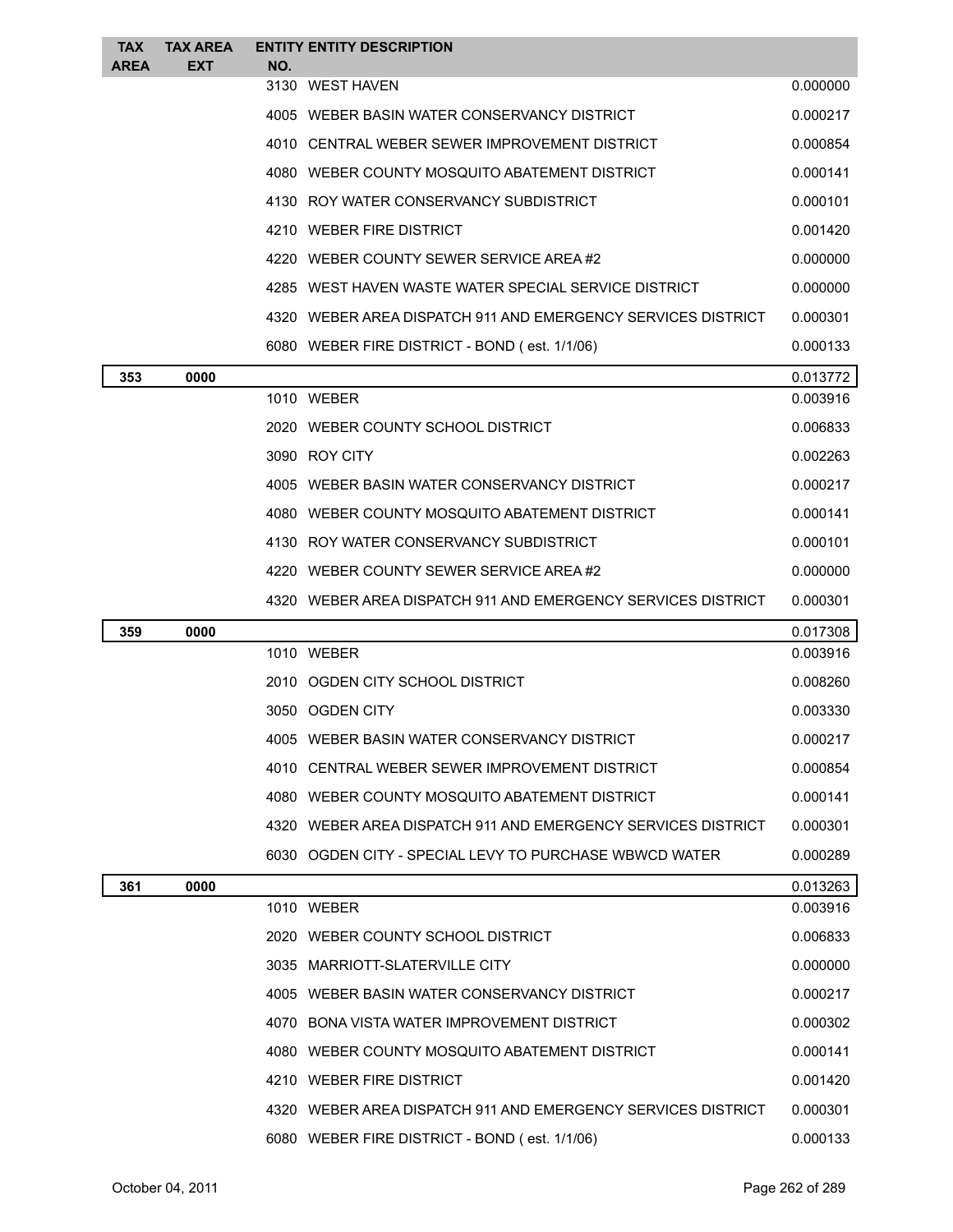| <b>TAX</b>         | <b>TAX AREA</b>    | <b>ENTITY ENTITY DESCRIPTION</b>                             |          |
|--------------------|--------------------|--------------------------------------------------------------|----------|
| <b>AREA</b><br>362 | <b>EXT</b><br>0000 | NO.                                                          | 0.014117 |
|                    |                    | 1010 WEBER                                                   | 0.003916 |
|                    |                    | 2020 WEBER COUNTY SCHOOL DISTRICT                            | 0.006833 |
|                    |                    | 3035 MARRIOTT-SLATERVILLE CITY                               | 0.000000 |
|                    |                    | 4005 WEBER BASIN WATER CONSERVANCY DISTRICT                  | 0.000217 |
|                    |                    | 4010 CENTRAL WEBER SEWER IMPROVEMENT DISTRICT                | 0.000854 |
|                    |                    | 4070 BONA VISTA WATER IMPROVEMENT DISTRICT                   | 0.000302 |
|                    |                    | 4080 WEBER COUNTY MOSQUITO ABATEMENT DISTRICT                | 0.000141 |
|                    |                    | 4210 WEBER FIRE DISTRICT                                     | 0.001420 |
|                    |                    | 4320 WEBER AREA DISPATCH 911 AND EMERGENCY SERVICES DISTRICT | 0.000301 |
|                    |                    | 6080 WEBER FIRE DISTRICT - BOND (est. 1/1/06)                | 0.000133 |
| 363                | 0000               |                                                              | 0.013352 |
|                    |                    | 1010 WEBER                                                   | 0.003916 |
|                    |                    | 2020 WEBER COUNTY SCHOOL DISTRICT                            | 0.006833 |
|                    |                    | 3035 MARRIOTT-SLATERVILLE CITY                               | 0.000000 |
|                    |                    | 4005 WEBER BASIN WATER CONSERVANCY DISTRICT                  | 0.000217 |
|                    |                    | 4030 PLAIN CITY CEMETERY MAINTENANCE DISTRICT                | 0.000089 |
|                    |                    | 4070 BONA VISTA WATER IMPROVEMENT DISTRICT                   | 0.000302 |
|                    |                    | 4080 WEBER COUNTY MOSQUITO ABATEMENT DISTRICT                | 0.000141 |
|                    |                    | 4210 WEBER FIRE DISTRICT                                     | 0.001420 |
|                    |                    | 4320 WEBER AREA DISPATCH 911 AND EMERGENCY SERVICES DISTRICT | 0.000301 |
|                    |                    | 6080 WEBER FIRE DISTRICT - BOND (est. 1/1/06)                | 0.000133 |
| 364                | 0000               |                                                              | 0.013042 |
|                    |                    | 1010 WEBER                                                   | 0.003916 |
|                    |                    | 2020 WEBER COUNTY SCHOOL DISTRICT                            | 0.006833 |
|                    |                    | 3035 MARRIOTT-SLATERVILLE CITY                               | 0.000000 |
|                    |                    | 4005 WEBER BASIN WATER CONSERVANCY DISTRICT                  | 0.000217 |
|                    |                    | 4040 WEST WEBER-TAYLOR CEMETERY MAINTENANCE DISTRICT         | 0.000081 |
|                    |                    | 4080 WEBER COUNTY MOSQUITO ABATEMENT DISTRICT                | 0.000141 |
|                    |                    | 4100 TAYLOR-WEST WEBER WATER IMPROVEMENT DISTRICT            | 0.000000 |
|                    |                    | 4210 WEBER FIRE DISTRICT                                     | 0.001420 |
|                    |                    | 4320 WEBER AREA DISPATCH 911 AND EMERGENCY SERVICES DISTRICT | 0.000301 |
|                    |                    | 6080 WEBER FIRE DISTRICT - BOND (est. 1/1/06)                | 0.000133 |
| 367                | 0000               |                                                              | 0.017308 |
|                    |                    | 1010 WEBER                                                   | 0.003916 |
|                    |                    | 2010 OGDEN CITY SCHOOL DISTRICT                              | 0.008260 |
|                    |                    | 3050 OGDEN CITY                                              | 0.003330 |
|                    |                    | 4005 WEBER BASIN WATER CONSERVANCY DISTRICT                  | 0.000217 |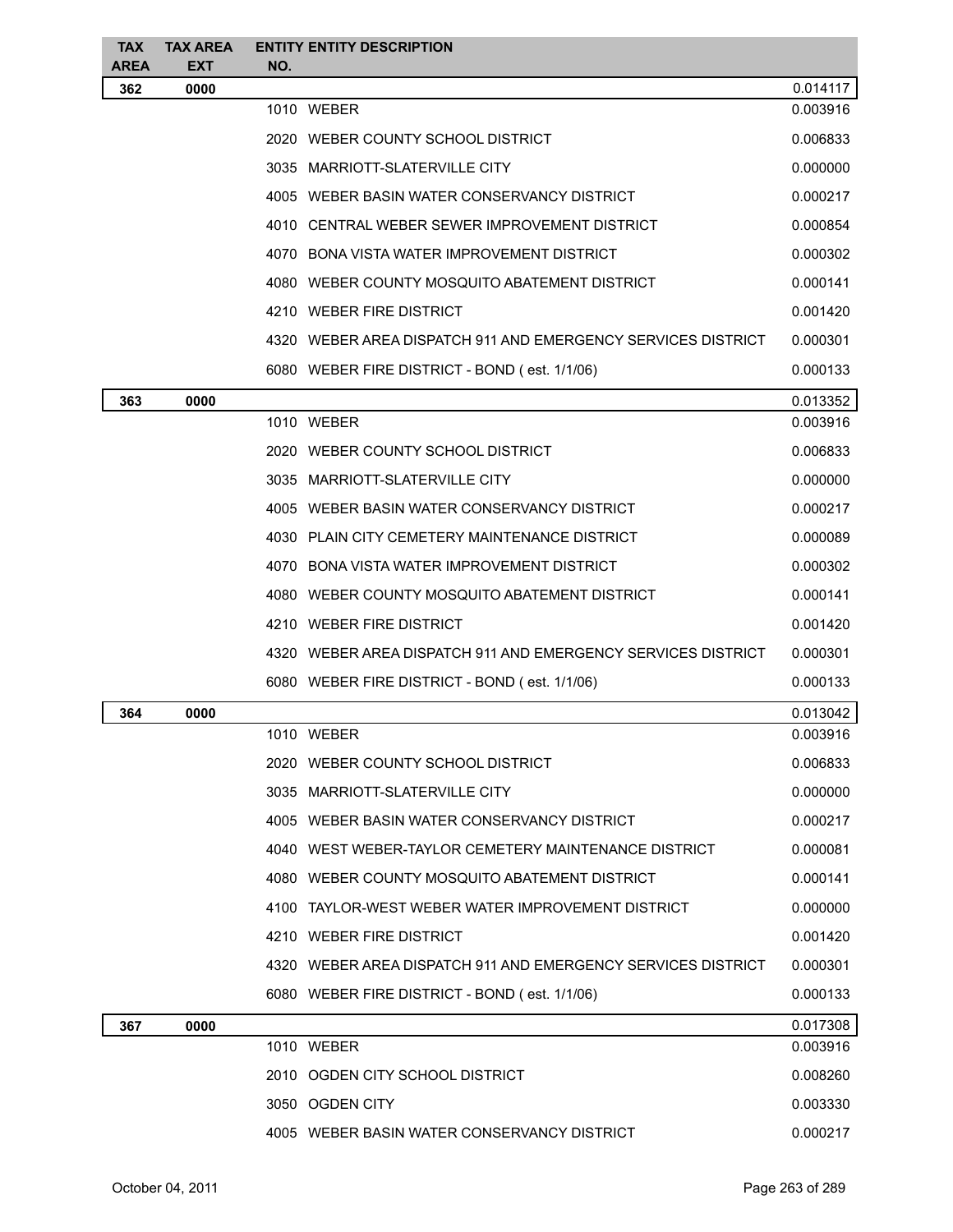| <b>TAX</b>  | <b>TAX AREA</b> | <b>ENTITY ENTITY DESCRIPTION</b>                             |                      |  |
|-------------|-----------------|--------------------------------------------------------------|----------------------|--|
| <b>AREA</b> | EXT             | NO.<br>4010 CENTRAL WEBER SEWER IMPROVEMENT DISTRICT         | 0.000854             |  |
|             |                 | 4080 WEBER COUNTY MOSQUITO ABATEMENT DISTRICT                | 0.000141             |  |
|             |                 | 4320 WEBER AREA DISPATCH 911 AND EMERGENCY SERVICES DISTRICT | 0.000301             |  |
|             |                 | 6030 OGDEN CITY - SPECIAL LEVY TO PURCHASE WBWCD WATER       | 0.000289             |  |
|             |                 |                                                              |                      |  |
| 368         | 0000            | 1010 WEBER                                                   | 0.017308<br>0.003916 |  |
|             |                 | 2010 OGDEN CITY SCHOOL DISTRICT                              | 0.008260             |  |
|             |                 | 3050 OGDEN CITY                                              | 0.003330             |  |
|             |                 | 4005 WEBER BASIN WATER CONSERVANCY DISTRICT                  | 0.000217             |  |
|             |                 | 4010 CENTRAL WEBER SEWER IMPROVEMENT DISTRICT                | 0.000854             |  |
|             |                 | 4080 WEBER COUNTY MOSQUITO ABATEMENT DISTRICT                | 0.000141             |  |
|             |                 | 4320 WEBER AREA DISPATCH 911 AND EMERGENCY SERVICES DISTRICT | 0.000301             |  |
|             |                 | 6030 OGDEN CITY - SPECIAL LEVY TO PURCHASE WBWCD WATER       | 0.000289             |  |
| 369         | 0000            |                                                              |                      |  |
|             |                 | 1010 WEBER                                                   | 0.015032<br>0.003916 |  |
|             |                 | 2020 WEBER COUNTY SCHOOL DISTRICT                            | 0.006833             |  |
|             |                 | 3090 ROY CITY                                                | 0.002263             |  |
|             |                 | 4005 WEBER BASIN WATER CONSERVANCY DISTRICT                  | 0.000217             |  |
|             |                 | 4015 NORTH DAVIS SEWER DISTRICT                              | 0.000928             |  |
|             |                 | 4060 HOOPER CEMETERY MAINTENANCE DISTRICT                    | 0.000000             |  |
|             |                 | 4080 WEBER COUNTY MOSQUITO ABATEMENT DISTRICT                | 0.000141             |  |
|             |                 | 4150 HOOPER WATER IMPROVEMENT DISTRICT                       | 0.000433             |  |
|             |                 | 4220 WEBER COUNTY SEWER SERVICE AREA#2                       | 0.000000             |  |
|             |                 | 4320 WEBER AREA DISPATCH 911 AND EMERGENCY SERVICES DISTRICT | 0.000301             |  |
| 370         | 0000            |                                                              | 0.014322             |  |
|             |                 | 1010 WEBER                                                   | 0.003916             |  |
|             |                 | 2020 WEBER COUNTY SCHOOL DISTRICT                            | 0.006833             |  |
|             |                 | 3130 WEST HAVEN                                              | 0.000000             |  |
|             |                 | 4005 WEBER BASIN WATER CONSERVANCY DISTRICT                  | 0.000217             |  |
|             |                 | 4015 NORTH DAVIS SEWER DISTRICT                              | 0.000928             |  |
|             |                 | 4080 WEBER COUNTY MOSQUITO ABATEMENT DISTRICT                | 0.000141             |  |
|             |                 | 4150 HOOPER WATER IMPROVEMENT DISTRICT                       | 0.000433             |  |
|             |                 | 4210 WEBER FIRE DISTRICT                                     | 0.001420             |  |
|             |                 | 4285 WEST HAVEN WASTE WATER SPECIAL SERVICE DISTRICT         | 0.000000             |  |
|             |                 | 4320 WEBER AREA DISPATCH 911 AND EMERGENCY SERVICES DISTRICT | 0.000301             |  |
|             |                 | 6080 WEBER FIRE DISTRICT - BOND (est. 1/1/06)                | 0.000133             |  |
| 371         | 0000            |                                                              | 0.014423             |  |
|             |                 | 1010 WEBER                                                   | 0.003916             |  |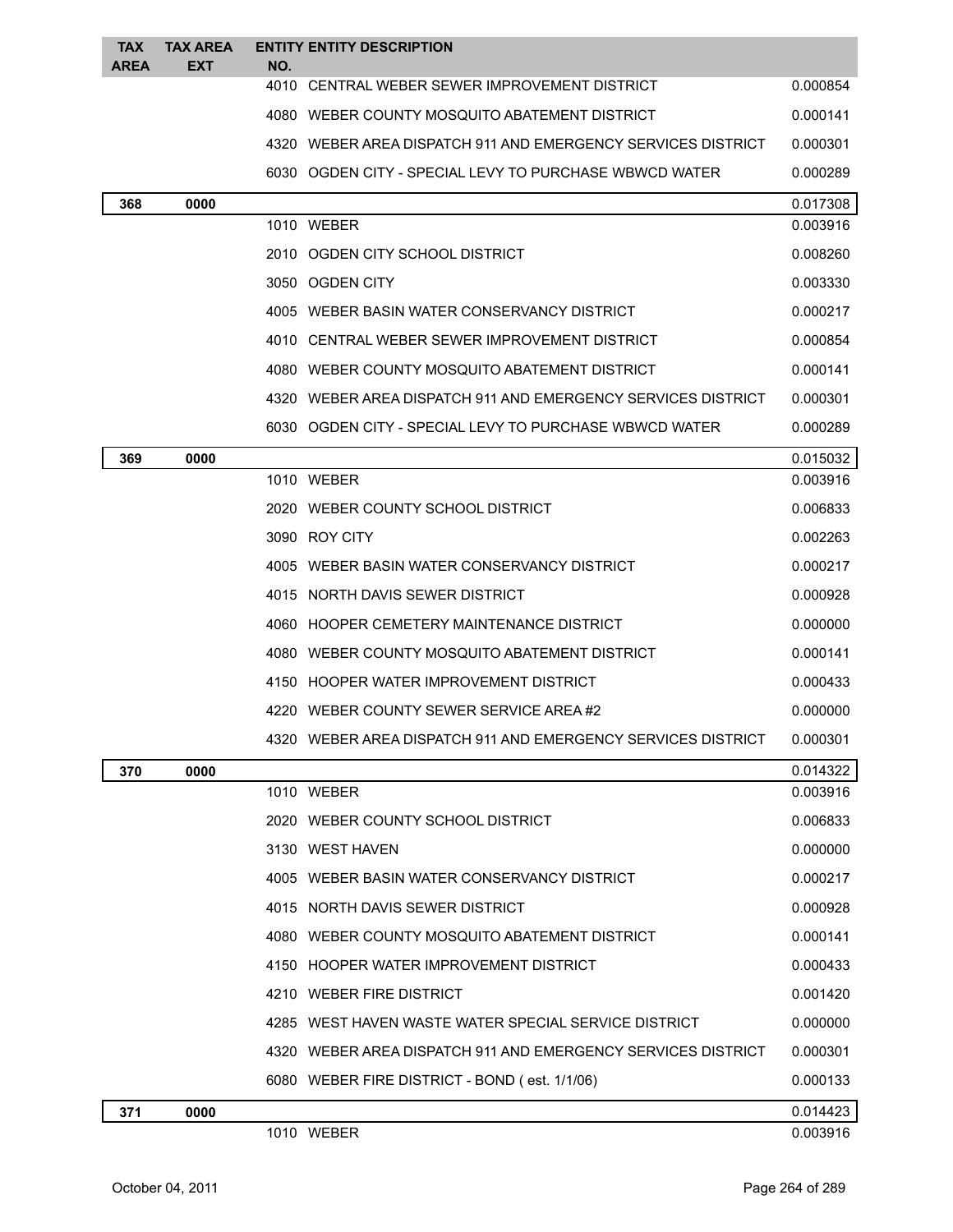| <b>TAX</b><br><b>AREA</b> | <b>TAX AREA</b><br><b>EXT</b> | NO. | <b>ENTITY ENTITY DESCRIPTION</b>                             |          |
|---------------------------|-------------------------------|-----|--------------------------------------------------------------|----------|
|                           |                               |     | 2020 WEBER COUNTY SCHOOL DISTRICT                            | 0.006833 |
|                           |                               |     | 3130 WEST HAVEN                                              | 0.000000 |
|                           |                               |     | 4005 WEBER BASIN WATER CONSERVANCY DISTRICT                  | 0.000217 |
|                           |                               |     | 4015 NORTH DAVIS SEWER DISTRICT                              | 0.000928 |
|                           |                               |     | 4080 WEBER COUNTY MOSQUITO ABATEMENT DISTRICT                | 0.000141 |
|                           |                               |     | 4130 ROY WATER CONSERVANCY SUBDISTRICT                       | 0.000101 |
|                           |                               |     | 4150 HOOPER WATER IMPROVEMENT DISTRICT                       | 0.000433 |
|                           |                               |     | 4210 WEBER FIRE DISTRICT                                     | 0.001420 |
|                           |                               |     | 4285 WEST HAVEN WASTE WATER SPECIAL SERVICE DISTRICT         | 0.000000 |
|                           |                               |     | 4320 WEBER AREA DISPATCH 911 AND EMERGENCY SERVICES DISTRICT | 0.000301 |
|                           |                               |     | 6080 WEBER FIRE DISTRICT - BOND (est. 1/1/06)                | 0.000133 |
| 373                       | 0000                          |     |                                                              | 0.014056 |
|                           |                               |     | 1010 WEBER                                                   | 0.003916 |
|                           |                               |     | 2020 WEBER COUNTY SCHOOL DISTRICT                            | 0.006833 |
|                           |                               |     | 3020 HARRISVILLE                                             | 0.000671 |
|                           |                               |     | 4005 WEBER BASIN WATER CONSERVANCY DISTRICT                  | 0.000217 |
|                           |                               |     | 4010 CENTRAL WEBER SEWER IMPROVEMENT DISTRICT                | 0.000854 |
|                           |                               |     | 4020 BEN LOMOND CEMETERY MAINTENANCE DISTRICT                | 0.000082 |
|                           |                               |     | 4080 WEBER COUNTY MOSQUITO ABATEMENT DISTRICT                | 0.000141 |
|                           |                               |     | 4320 WEBER AREA DISPATCH 911 AND EMERGENCY SERVICES DISTRICT | 0.000301 |
|                           |                               |     | 4330 NORTH VIEW FIRE DISTRICT                                | 0.001041 |
| 374                       | 0000                          |     |                                                              | 0.013644 |
|                           |                               |     | 1010 WEBER                                                   | 0.003916 |
|                           |                               |     | 2020 WEBER COUNTY SCHOOL DISTRICT                            | 0.006833 |
|                           |                               |     | 4005 WEBER BASIN WATER CONSERVANCY DISTRICT                  | 0.000217 |
|                           |                               |     | 4080 WEBER COUNTY MOSQUITO ABATEMENT DISTRICT                | 0.000141 |
|                           |                               |     | 4120 LIBERTY CEMETERY MAINTENANCE DISTRICT                   | 0.000052 |
|                           |                               |     | 4135 POWDER MOUNTAIN WATER AND SEWER IMPROVEMENT DISTRICT    | 0.000453 |
|                           |                               |     | 4210 WEBER FIRE DISTRICT                                     | 0.001420 |
|                           |                               |     | 4240 WEBER COUNTY SERVICE AREA #5                            | 0.000178 |
|                           |                               |     | 4320 WEBER AREA DISPATCH 911 AND EMERGENCY SERVICES DISTRICT | 0.000301 |
|                           |                               |     | 6080 WEBER FIRE DISTRICT - BOND (est. 1/1/06)                | 0.000133 |
| 375                       | 0000                          |     |                                                              | 0.017308 |
|                           |                               |     | 1010 WEBER                                                   | 0.003916 |
|                           |                               |     | 2010 OGDEN CITY SCHOOL DISTRICT                              | 0.008260 |
|                           |                               |     | 3050 OGDEN CITY                                              | 0.003330 |
|                           |                               |     | 4005 WEBER BASIN WATER CONSERVANCY DISTRICT                  | 0.000217 |
|                           |                               |     | 4010 CENTRAL WEBER SEWER IMPROVEMENT DISTRICT                | 0.000854 |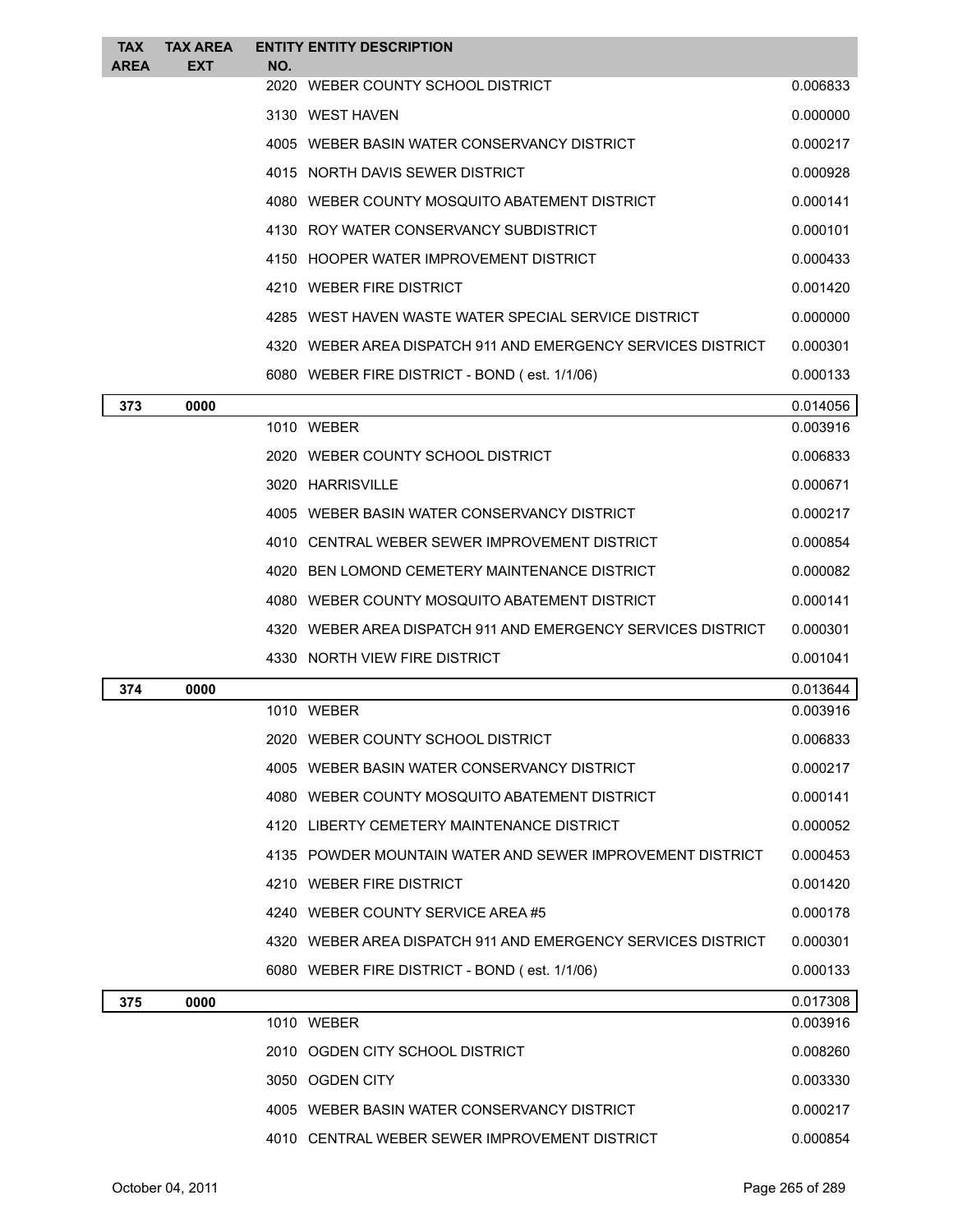| <b>TAX</b>  | <b>TAX AREA</b> | <b>ENTITY ENTITY DESCRIPTION</b>                             |          |
|-------------|-----------------|--------------------------------------------------------------|----------|
| <b>AREA</b> | <b>EXT</b>      | NO.<br>4080 WEBER COUNTY MOSQUITO ABATEMENT DISTRICT         | 0.000141 |
|             |                 | 4320 WEBER AREA DISPATCH 911 AND EMERGENCY SERVICES DISTRICT | 0.000301 |
|             |                 | 6030 OGDEN CITY - SPECIAL LEVY TO PURCHASE WBWCD WATER       | 0.000289 |
| 376         | 0000            |                                                              | 0.014704 |
|             |                 | 1010 WEBER                                                   | 0.003916 |
|             |                 | 2020 WEBER COUNTY SCHOOL DISTRICT                            | 0.006833 |
|             |                 | 3025 HOOPER                                                  | 0.000456 |
|             |                 | 4005 WEBER BASIN WATER CONSERVANCY DISTRICT                  | 0.000217 |
|             |                 | 4010 CENTRAL WEBER SEWER IMPROVEMENT DISTRICT                | 0.000854 |
|             |                 | 4060 HOOPER CEMETERY MAINTENANCE DISTRICT                    | 0.000000 |
|             |                 | 4080 WEBER COUNTY MOSQUITO ABATEMENT DISTRICT                | 0.000141 |
|             |                 | 4150 HOOPER WATER IMPROVEMENT DISTRICT                       | 0.000433 |
|             |                 | 4210 WEBER FIRE DISTRICT                                     | 0.001420 |
|             |                 | 4320 WEBER AREA DISPATCH 911 AND EMERGENCY SERVICES DISTRICT | 0.000301 |
|             |                 | 6080 WEBER FIRE DISTRICT - BOND (est. 1/1/06)                | 0.000133 |
| 377         | 0000            |                                                              | 0.013896 |
|             |                 | 1010 WEBER                                                   | 0.003916 |
|             |                 | 2020 WEBER COUNTY SCHOOL DISTRICT                            | 0.006833 |
|             |                 | 4005 WEBER BASIN WATER CONSERVANCY DISTRICT                  | 0.000217 |
|             |                 | 4010 CENTRAL WEBER SEWER IMPROVEMENT DISTRICT                | 0.000854 |
|             |                 | 4040 WEST WEBER-TAYLOR CEMETERY MAINTENANCE DISTRICT         | 0.000081 |
|             |                 | 4080 WEBER COUNTY MOSQUITO ABATEMENT DISTRICT                | 0.000141 |
|             |                 | 4100 TAYLOR-WEST WEBER WATER IMPROVEMENT DISTRICT            | 0.000000 |
|             |                 | 4210 WEBER FIRE DISTRICT                                     | 0.001420 |
|             |                 | 4320 WEBER AREA DISPATCH 911 AND EMERGENCY SERVICES DISTRICT | 0.000301 |
|             |                 | 6080 WEBER FIRE DISTRICT - BOND (est. 1/1/06)                | 0.000133 |
| 378         | 0000            |                                                              | 0.014446 |
|             |                 | 1010 WEBER                                                   | 0.003916 |
|             |                 | 2020 WEBER COUNTY SCHOOL DISTRICT                            | 0.006833 |
|             |                 | 3025 HOOPER                                                  | 0.000456 |
|             |                 | 4005 WEBER BASIN WATER CONSERVANCY DISTRICT                  | 0.000217 |
|             |                 | 4015 NORTH DAVIS SEWER DISTRICT                              | 0.000928 |
|             |                 | 4080 WEBER COUNTY MOSQUITO ABATEMENT DISTRICT                | 0.000141 |
|             |                 | 4130 ROY WATER CONSERVANCY SUBDISTRICT                       | 0.000101 |
|             |                 | 4210 WEBER FIRE DISTRICT                                     | 0.001420 |
|             |                 | 4320 WEBER AREA DISPATCH 911 AND EMERGENCY SERVICES DISTRICT | 0.000301 |
|             |                 | 6080 WEBER FIRE DISTRICT - BOND (est. 1/1/06)                | 0.000133 |

**0000** 0.013498

L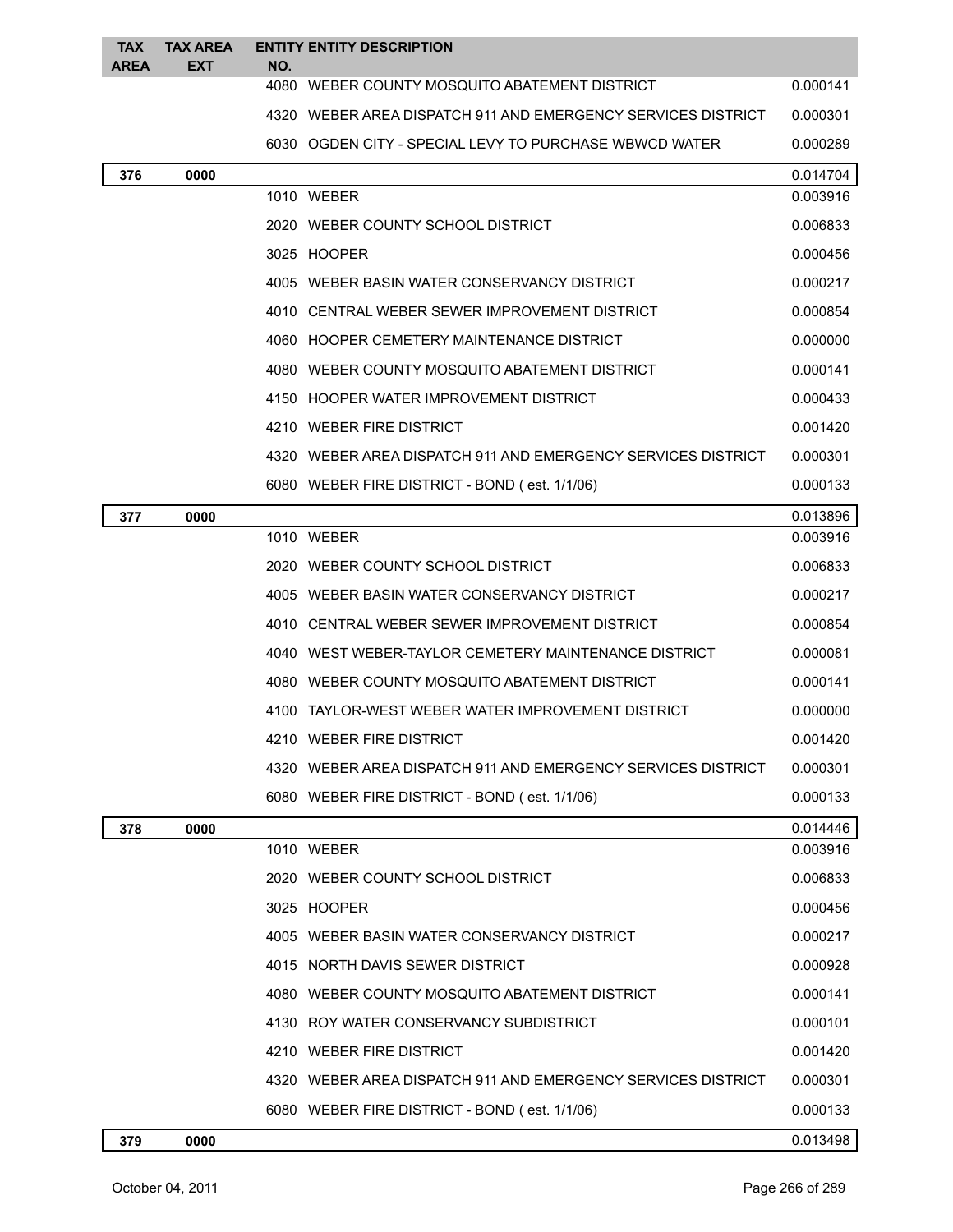| <b>TAX</b><br><b>AREA</b> | <b>TAX AREA</b><br><b>EXT</b> | NO. | <b>ENTITY ENTITY DESCRIPTION</b>                             |                      |
|---------------------------|-------------------------------|-----|--------------------------------------------------------------|----------------------|
|                           |                               |     | 1010 WEBER                                                   | 0.003916             |
|                           |                               |     | 2020 WEBER COUNTY SCHOOL DISTRICT                            | 0.006833             |
|                           |                               |     | 3025 HOOPER                                                  | 0.000456             |
|                           |                               |     | 4005 WEBER BASIN WATER CONSERVANCY DISTRICT                  | 0.000217             |
|                           |                               |     | 4040 WEST WEBER-TAYLOR CEMETERY MAINTENANCE DISTRICT         | 0.000081             |
|                           |                               |     | 4080 WEBER COUNTY MOSQUITO ABATEMENT DISTRICT                | 0.000141             |
|                           |                               |     | 4210 WEBER FIRE DISTRICT                                     | 0.001420             |
|                           |                               |     | 4320 WEBER AREA DISPATCH 911 AND EMERGENCY SERVICES DISTRICT | 0.000301             |
|                           |                               |     | 6080 WEBER FIRE DISTRICT - BOND (est. 1/1/06)                | 0.000133             |
| 380                       | 0000                          |     |                                                              | 0.013417             |
|                           |                               |     | 1010 WEBER                                                   | 0.003916             |
|                           |                               |     | 2020 WEBER COUNTY SCHOOL DISTRICT                            | 0.006833             |
|                           |                               |     | 3025 HOOPER                                                  | 0.000456             |
|                           |                               |     | 4005 WEBER BASIN WATER CONSERVANCY DISTRICT                  | 0.000217             |
|                           |                               |     | 4080 WEBER COUNTY MOSQUITO ABATEMENT DISTRICT                | 0.000141             |
|                           |                               |     | 4210 WEBER FIRE DISTRICT                                     | 0.001420             |
|                           |                               |     | 4320 WEBER AREA DISPATCH 911 AND EMERGENCY SERVICES DISTRICT | 0.000301             |
|                           |                               |     | 6080 WEBER FIRE DISTRICT - BOND (est. 1/1/06)                | 0.000133             |
| 381                       | 0000                          |     | 1010 WEBER                                                   | 0.015133<br>0.003916 |
|                           |                               |     | 2020 WEBER COUNTY SCHOOL DISTRICT                            | 0.006833             |
|                           |                               |     | 3100 SOUTH OGDEN                                             | 0.002871             |
|                           |                               |     | 4005 WEBER BASIN WATER CONSERVANCY DISTRICT                  | 0.000217             |
|                           |                               |     | 4010 CENTRAL WEBER SEWER IMPROVEMENT DISTRICT                | 0.000854             |
|                           |                               |     | 4080 WEBER COUNTY MOSQUITO ABATEMENT DISTRICT                | 0.000141             |
|                           |                               |     | 4320 WEBER AREA DISPATCH 911 AND EMERGENCY SERVICES DISTRICT | 0.000301             |
|                           |                               |     | 6050 SOUTH OGDEN CITY - SPECIAL LEVY TO PURCHASE WBWCD WATER | 0.000000             |
| 382                       | 0000                          |     |                                                              | 0.017308             |
|                           |                               |     | 1010 WEBER                                                   | 0.003916             |
|                           |                               |     | 2010 OGDEN CITY SCHOOL DISTRICT                              | 0.008260             |
|                           |                               |     | 3050 OGDEN CITY                                              | 0.003330             |
|                           |                               |     | 4005 WEBER BASIN WATER CONSERVANCY DISTRICT                  | 0.000217             |
|                           |                               |     | 4010 CENTRAL WEBER SEWER IMPROVEMENT DISTRICT                | 0.000854             |
|                           |                               |     |                                                              |                      |
|                           |                               |     | 4080 WEBER COUNTY MOSQUITO ABATEMENT DISTRICT                | 0.000141             |
|                           |                               |     | 4320 WEBER AREA DISPATCH 911 AND EMERGENCY SERVICES DISTRICT | 0.000301             |
|                           |                               |     | 6030 OGDEN CITY - SPECIAL LEVY TO PURCHASE WBWCD WATER       | 0.000289             |
| 383                       | 0000                          |     |                                                              | 0.014700             |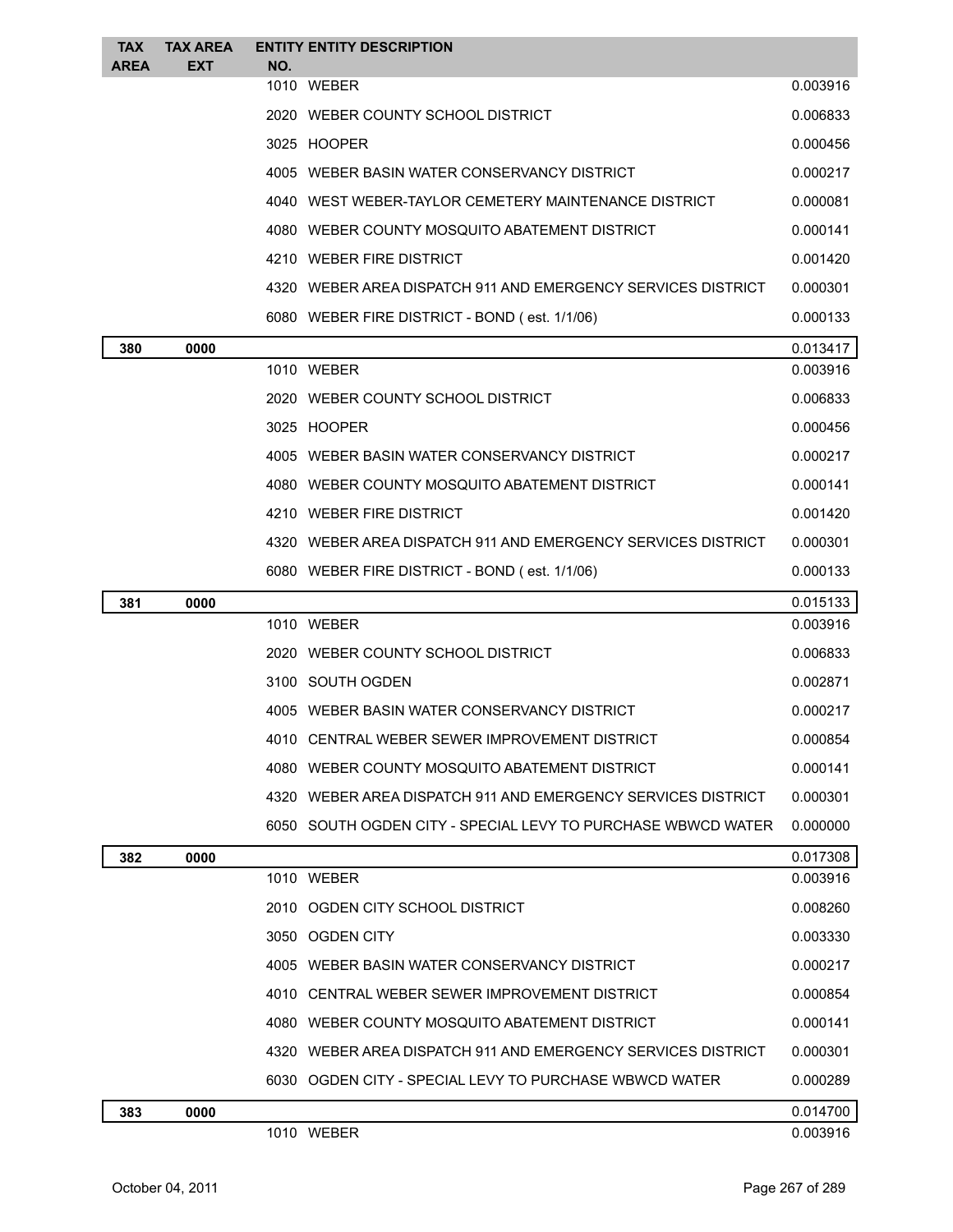| <b>TAX</b><br><b>AREA</b> | <b>TAX AREA</b><br><b>EXT</b> | <b>ENTITY ENTITY DESCRIPTION</b><br>NO.       |                                                              |          |
|---------------------------|-------------------------------|-----------------------------------------------|--------------------------------------------------------------|----------|
|                           |                               | 2020 WEBER COUNTY SCHOOL DISTRICT             |                                                              | 0.006833 |
|                           |                               | 3090 ROY CITY                                 |                                                              | 0.002263 |
|                           |                               | 4005 WEBER BASIN WATER CONSERVANCY DISTRICT   |                                                              | 0.000217 |
|                           |                               | 4015 NORTH DAVIS SEWER DISTRICT               |                                                              | 0.000928 |
|                           |                               | 4080 WEBER COUNTY MOSQUITO ABATEMENT DISTRICT |                                                              | 0.000141 |
|                           |                               | 4130 ROY WATER CONSERVANCY SUBDISTRICT        |                                                              | 0.000101 |
|                           |                               |                                               | 4320 WEBER AREA DISPATCH 911 AND EMERGENCY SERVICES DISTRICT | 0.000301 |
| 384                       | 0000                          |                                               |                                                              | 0.014700 |
|                           |                               | 1010 WEBER                                    |                                                              | 0.003916 |
|                           |                               | 2020 WEBER COUNTY SCHOOL DISTRICT             |                                                              | 0.006833 |
|                           |                               | 3090 ROY CITY                                 |                                                              | 0.002263 |
|                           |                               | 4005 WEBER BASIN WATER CONSERVANCY DISTRICT   |                                                              | 0.000217 |
|                           |                               | 4015 NORTH DAVIS SEWER DISTRICT               |                                                              | 0.000928 |
|                           |                               | 4060 HOOPER CEMETERY MAINTENANCE DISTRICT     |                                                              | 0.000000 |
|                           |                               | 4080 WEBER COUNTY MOSQUITO ABATEMENT DISTRICT |                                                              | 0.000141 |
|                           |                               | 4130 ROY WATER CONSERVANCY SUBDISTRICT        |                                                              | 0.000101 |
|                           |                               | 4220 WEBER COUNTY SEWER SERVICE AREA#2        |                                                              | 0.000000 |
|                           |                               |                                               | 4320 WEBER AREA DISPATCH 911 AND EMERGENCY SERVICES DISTRICT | 0.000301 |
| 386                       | 0000                          |                                               |                                                              | 0.014700 |
|                           |                               | 1010 WEBER                                    |                                                              | 0.003916 |
|                           |                               | 2020 WEBER COUNTY SCHOOL DISTRICT             |                                                              | 0.006833 |
|                           |                               | 3090 ROY CITY                                 |                                                              | 0.002263 |
|                           |                               | 4005 WEBER BASIN WATER CONSERVANCY DISTRICT   |                                                              | 0.000217 |
|                           |                               | 4015 NORTH DAVIS SEWER DISTRICT               |                                                              | 0.000928 |
|                           |                               | 4080 WEBER COUNTY MOSQUITO ABATEMENT DISTRICT |                                                              | 0.000141 |
|                           |                               | 4130 ROY WATER CONSERVANCY SUBDISTRICT        |                                                              | 0.000101 |
|                           |                               | 4220 WEBER COUNTY SEWER SERVICE AREA#2        |                                                              | 0.000000 |
|                           |                               |                                               | 4320 WEBER AREA DISPATCH 911 AND EMERGENCY SERVICES DISTRICT | 0.000301 |
| 387                       | 0000                          |                                               |                                                              | 0.017308 |
|                           |                               | 1010 WEBER                                    |                                                              | 0.003916 |
|                           |                               | 2010 OGDEN CITY SCHOOL DISTRICT               |                                                              | 0.008260 |
|                           |                               | 3050 OGDEN CITY                               |                                                              | 0.003330 |
|                           |                               | 4005 WEBER BASIN WATER CONSERVANCY DISTRICT   |                                                              | 0.000217 |
|                           |                               | 4010 CENTRAL WEBER SEWER IMPROVEMENT DISTRICT |                                                              | 0.000854 |
|                           |                               | 4080 WEBER COUNTY MOSQUITO ABATEMENT DISTRICT |                                                              | 0.000141 |
|                           |                               |                                               | 4320 WEBER AREA DISPATCH 911 AND EMERGENCY SERVICES DISTRICT | 0.000301 |
|                           |                               |                                               | 6030 OGDEN CITY - SPECIAL LEVY TO PURCHASE WBWCD WATER       | 0.000289 |
| 388                       | 0000                          |                                               |                                                              | 0.013789 |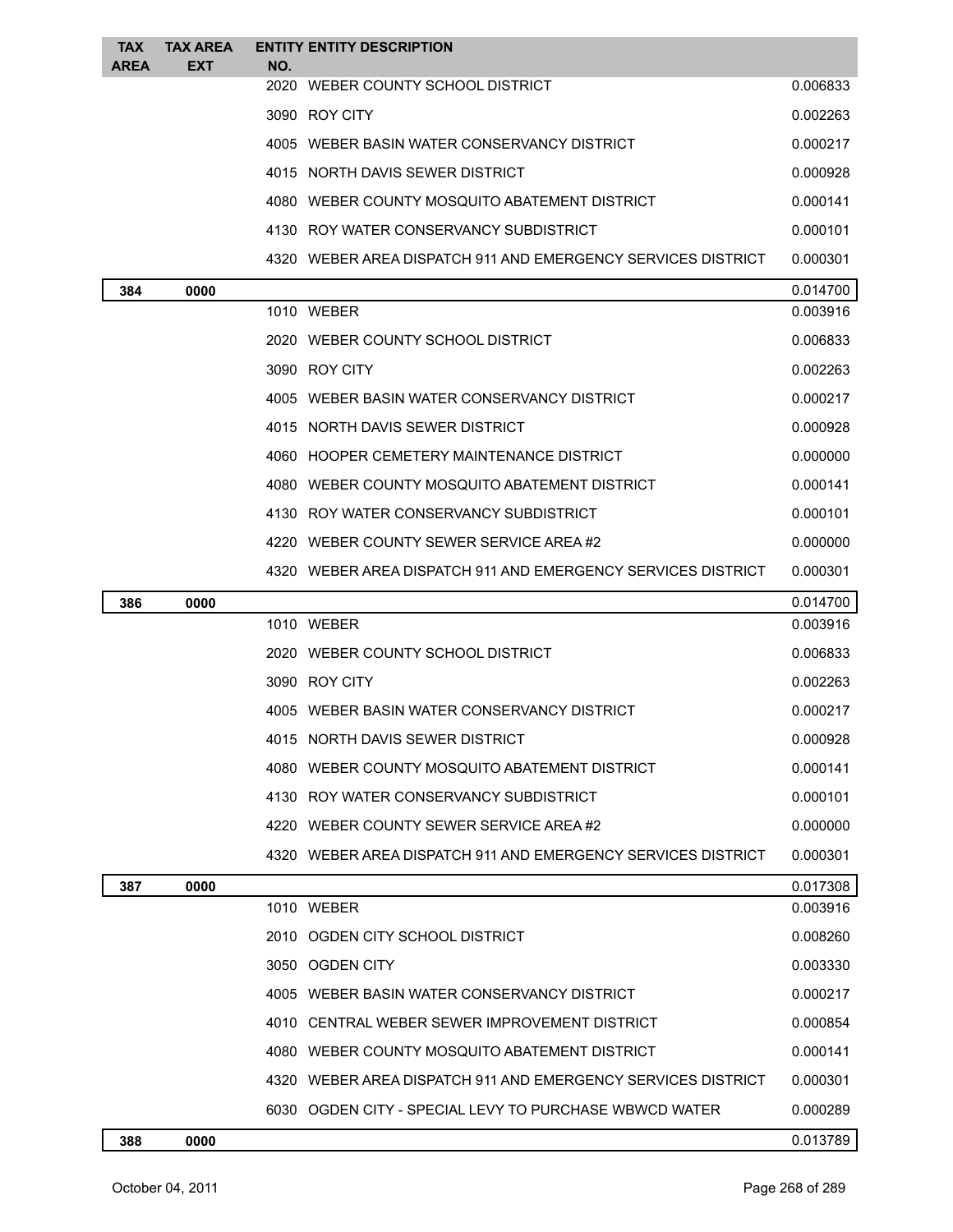| <b>TAX</b><br><b>AREA</b> | <b>TAX AREA</b><br><b>EXT</b> | <b>ENTITY ENTITY DESCRIPTION</b><br>NO.                      |          |
|---------------------------|-------------------------------|--------------------------------------------------------------|----------|
|                           |                               | 1010 WEBER                                                   | 0.003916 |
|                           |                               | 2020 WEBER COUNTY SCHOOL DISTRICT                            | 0.006833 |
|                           |                               | 3030 HUNTSVILLE                                              | 0.000828 |
|                           |                               | 4005 WEBER BASIN WATER CONSERVANCY DISTRICT                  | 0.000217 |
|                           |                               | 4080 WEBER COUNTY MOSQUITO ABATEMENT DISTRICT                | 0.000141 |
|                           |                               | 4210 WEBER FIRE DISTRICT                                     | 0.001420 |
|                           |                               | 4320 WEBER AREA DISPATCH 911 AND EMERGENCY SERVICES DISTRICT | 0.000301 |
|                           |                               | 6080 WEBER FIRE DISTRICT - BOND (est. 1/1/06)                | 0.000133 |
| 389                       | 0000                          |                                                              | 0.013378 |
|                           |                               | 1010 WEBER                                                   | 0.003916 |
|                           |                               | 2020 WEBER COUNTY SCHOOL DISTRICT                            | 0.006833 |
|                           |                               | 4005 WEBER BASIN WATER CONSERVANCY DISTRICT                  | 0.000217 |
|                           |                               | 4050 WARREN-WEST WARREN CEMETERY MAINTENANCE DISTRICT        | 0.000111 |
|                           |                               | 4080 WEBER COUNTY MOSQUITO ABATEMENT DISTRICT                | 0.000141 |
|                           |                               | 4210 WEBER FIRE DISTRICT                                     | 0.001420 |
|                           |                               | 4280 WEST WARREN PARK SERVICE AREA                           | 0.000306 |
|                           |                               | 4320 WEBER AREA DISPATCH 911 AND EMERGENCY SERVICES DISTRICT | 0.000301 |
|                           |                               | 6080 WEBER FIRE DISTRICT - BOND (est. 1/1/06)                | 0.000133 |
| 390                       | 0000                          |                                                              | 0.017308 |
|                           |                               | 1010 WEBER                                                   | 0.003916 |
|                           |                               | 2010 OGDEN CITY SCHOOL DISTRICT                              | 0.008260 |
|                           |                               | 3050 OGDEN CITY                                              | 0.003330 |
|                           |                               | 4005 WEBER BASIN WATER CONSERVANCY DISTRICT                  | 0.000217 |
|                           |                               | 4010 CENTRAL WEBER SEWER IMPROVEMENT DISTRICT                | 0.000854 |
|                           |                               | 4080 WEBER COUNTY MOSQUITO ABATEMENT DISTRICT                | 0.000141 |
|                           |                               | 4320 WEBER AREA DISPATCH 911 AND EMERGENCY SERVICES DISTRICT | 0.000301 |
|                           |                               | 6030 OGDEN CITY - SPECIAL LEVY TO PURCHASE WBWCD WATER       | 0.000289 |
| 391                       | 0000                          |                                                              | 0.014525 |
|                           |                               | 1010 WEBER                                                   | 0.003916 |
|                           |                               | 2020 WEBER COUNTY SCHOOL DISTRICT                            | 0.006833 |
|                           |                               | 3090 ROY CITY                                                | 0.002263 |
|                           |                               | 4005 WEBER BASIN WATER CONSERVANCY DISTRICT                  | 0.000217 |
|                           |                               | 4010 CENTRAL WEBER SEWER IMPROVEMENT DISTRICT                | 0.000854 |
|                           |                               | 4080 WEBER COUNTY MOSQUITO ABATEMENT DISTRICT                | 0.000141 |
|                           |                               | 4320 WEBER AREA DISPATCH 911 AND EMERGENCY SERVICES DISTRICT | 0.000301 |
| 393                       | 0000                          |                                                              | 0.015200 |
|                           |                               | 1010 WEBER                                                   | 0.003916 |
|                           |                               | 2020 WEBER COUNTY SCHOOL DISTRICT                            | 0.006833 |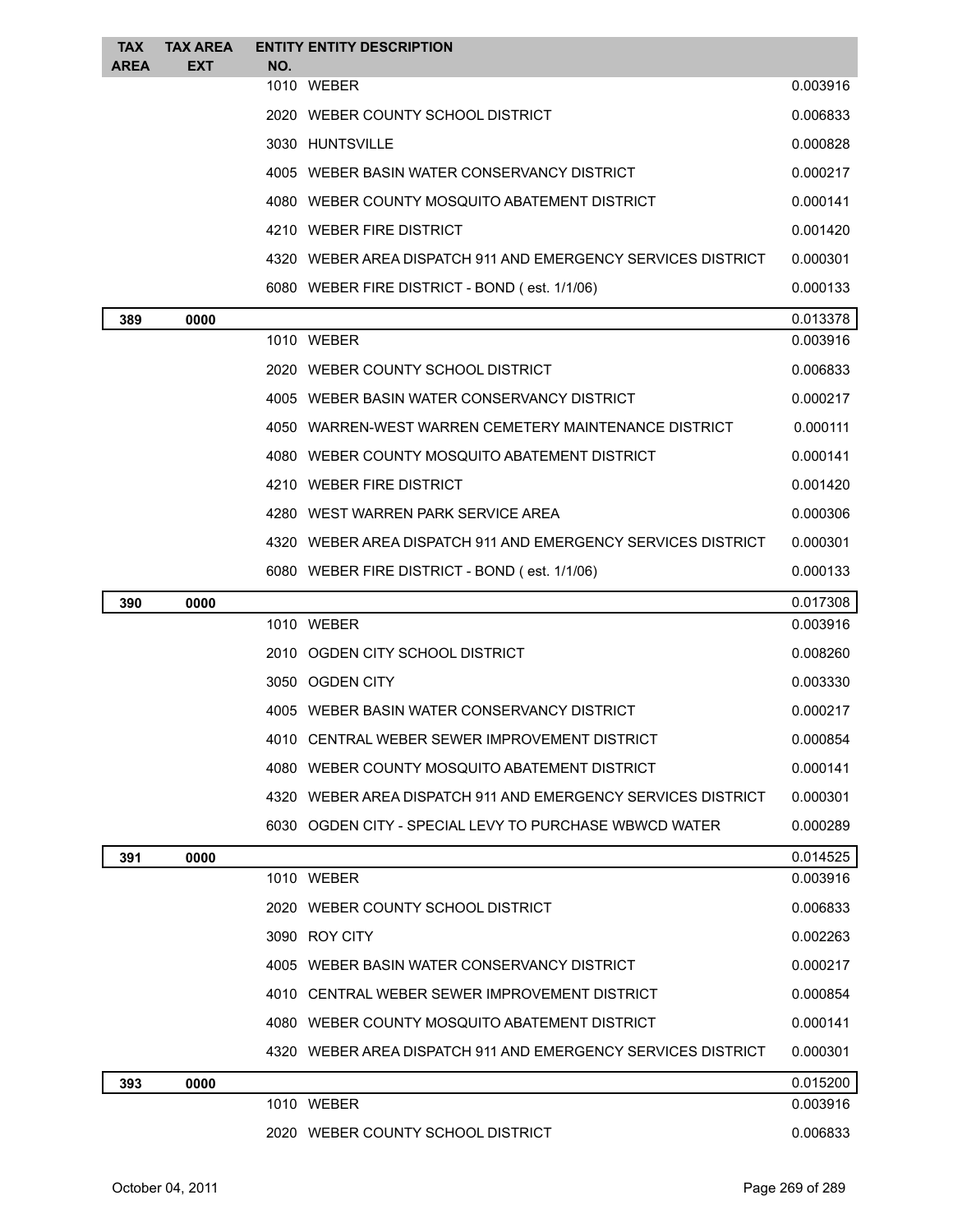| <b>TAX</b>  | <b>TAX AREA</b> | <b>ENTITY ENTITY DESCRIPTION</b>  |                                                               |          |
|-------------|-----------------|-----------------------------------|---------------------------------------------------------------|----------|
| <b>AREA</b> | <b>EXT</b>      | NO.<br>3120 WASHINGTON TERRACE    |                                                               | 0.002938 |
|             |                 |                                   | 4005 WEBER BASIN WATER CONSERVANCY DISTRICT                   | 0.000217 |
|             |                 |                                   | 4010 CENTRAL WEBER SEWER IMPROVEMENT DISTRICT                 | 0.000854 |
|             |                 |                                   | 4080 WEBER COUNTY MOSQUITO ABATEMENT DISTRICT                 | 0.000141 |
|             |                 |                                   | 4320 WEBER AREA DISPATCH 911 AND EMERGENCY SERVICES DISTRICT  | 0.000301 |
|             |                 |                                   | 6070 WASHINGTON TERRACE CITY - SPECIAL LEVY TO PURCHASE WBWCI | 0.000000 |
| 395         | 0000            |                                   |                                                               | 0.013815 |
|             |                 | 1010 WEBER                        |                                                               | 0.003916 |
|             |                 | 2020 WEBER COUNTY SCHOOL DISTRICT |                                                               | 0.006833 |
|             |                 |                                   | 4005 WEBER BASIN WATER CONSERVANCY DISTRICT                   | 0.000217 |
|             |                 |                                   | 4010 CENTRAL WEBER SEWER IMPROVEMENT DISTRICT                 | 0.000854 |
|             |                 |                                   | 4080 WEBER COUNTY MOSQUITO ABATEMENT DISTRICT                 | 0.000141 |
|             |                 |                                   | 4100 TAYLOR-WEST WEBER WATER IMPROVEMENT DISTRICT             | 0.000000 |
|             |                 | 4210 WEBER FIRE DISTRICT          |                                                               | 0.001420 |
|             |                 |                                   | 4320 WEBER AREA DISPATCH 911 AND EMERGENCY SERVICES DISTRICT  | 0.000301 |
|             |                 |                                   | 6080 WEBER FIRE DISTRICT - BOND (est. 1/1/06)                 | 0.000133 |
| 397         | 0000            |                                   |                                                               | 0.014271 |
|             |                 | 1010 WEBER                        |                                                               | 0.003916 |
|             |                 | 2020 WEBER COUNTY SCHOOL DISTRICT |                                                               | 0.006833 |
|             |                 | 3025 HOOPER                       |                                                               | 0.000456 |
|             |                 |                                   | 4005 WEBER BASIN WATER CONSERVANCY DISTRICT                   | 0.000217 |
|             |                 |                                   | 4010 CENTRAL WEBER SEWER IMPROVEMENT DISTRICT                 | 0.000854 |
|             |                 |                                   | 4060 HOOPER CEMETERY MAINTENANCE DISTRICT                     | 0.000000 |
|             |                 |                                   | 4080 WEBER COUNTY MOSQUITO ABATEMENT DISTRICT                 | 0.000141 |
|             |                 |                                   | 4100 TAYLOR-WEST WEBER WATER IMPROVEMENT DISTRICT             | 0.000000 |
|             |                 | 4210 WEBER FIRE DISTRICT          |                                                               | 0.001420 |
|             |                 |                                   | 4320 WEBER AREA DISPATCH 911 AND EMERGENCY SERVICES DISTRICT  | 0.000301 |
|             |                 |                                   | 6080 WEBER FIRE DISTRICT - BOND (est. 1/1/06)                 | 0.000133 |
| 398         | 0000            |                                   |                                                               | 0.015133 |
|             |                 | 1010 WEBER                        |                                                               | 0.003916 |
|             |                 | 2020 WEBER COUNTY SCHOOL DISTRICT |                                                               | 0.006833 |
|             |                 | 3100 SOUTH OGDEN                  |                                                               | 0.002871 |
|             |                 |                                   | 4005 WEBER BASIN WATER CONSERVANCY DISTRICT                   | 0.000217 |
|             |                 |                                   | 4010 CENTRAL WEBER SEWER IMPROVEMENT DISTRICT                 | 0.000854 |
|             |                 |                                   | 4080 WEBER COUNTY MOSQUITO ABATEMENT DISTRICT                 | 0.000141 |
|             |                 |                                   | 4320 WEBER AREA DISPATCH 911 AND EMERGENCY SERVICES DISTRICT  | 0.000301 |
|             |                 |                                   | 6050 SOUTH OGDEN CITY - SPECIAL LEVY TO PURCHASE WBWCD WATER  | 0.000000 |
| 399         | 0000            |                                   |                                                               | 0.015002 |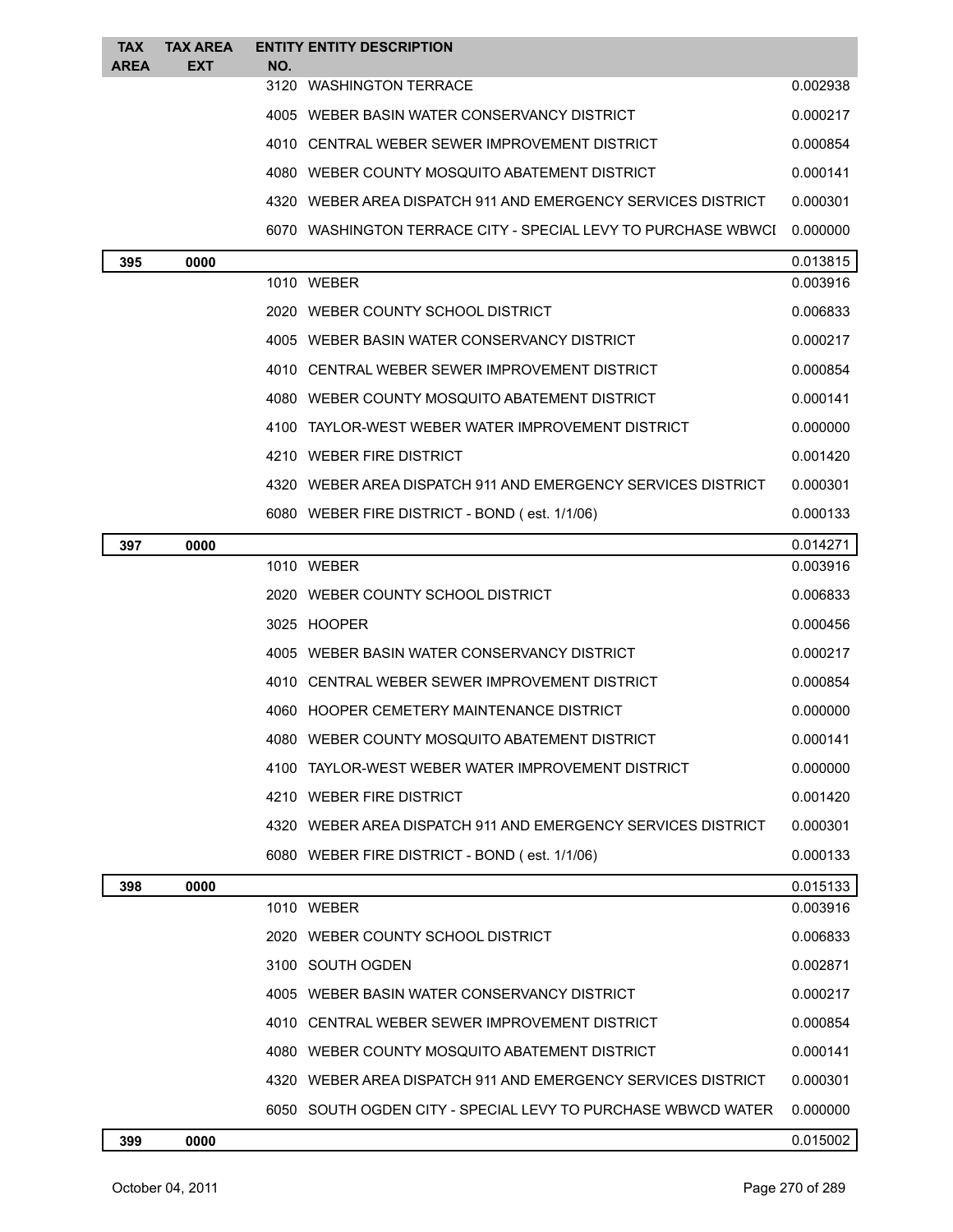| <b>TAX</b>  | <b>TAX AREA</b> |     | <b>ENTITY ENTITY DESCRIPTION</b>                             |          |
|-------------|-----------------|-----|--------------------------------------------------------------|----------|
| <b>AREA</b> | <b>EXT</b>      | NO. | 1010 WEBER                                                   | 0.003916 |
|             |                 |     | 2020 WEBER COUNTY SCHOOL DISTRICT                            | 0.006833 |
|             |                 |     | 3090 ROY CITY                                                | 0.002263 |
|             |                 |     | 4005 WEBER BASIN WATER CONSERVANCY DISTRICT                  | 0.000217 |
|             |                 |     | 4015 NORTH DAVIS SEWER DISTRICT                              | 0.000928 |
|             |                 |     | 4070 BONA VISTA WATER IMPROVEMENT DISTRICT                   | 0.000302 |
|             |                 |     | 4080 WEBER COUNTY MOSQUITO ABATEMENT DISTRICT                | 0.000141 |
|             |                 |     | 4130 ROY WATER CONSERVANCY SUBDISTRICT                       | 0.000101 |
|             |                 |     | 4220 WEBER COUNTY SEWER SERVICE AREA#2                       | 0.000000 |
|             |                 |     | 4320 WEBER AREA DISPATCH 911 AND EMERGENCY SERVICES DISTRICT | 0.000301 |
| 400         | 0000            |     |                                                              | 0.013035 |
|             |                 |     | 1010 WEBER                                                   | 0.003916 |
|             |                 |     | 2020 WEBER COUNTY SCHOOL DISTRICT                            | 0.006833 |
|             |                 |     | 4005 WEBER BASIN WATER CONSERVANCY DISTRICT                  | 0.000217 |
|             |                 |     | 4080 WEBER COUNTY MOSQUITO ABATEMENT DISTRICT                | 0.000141 |
|             |                 |     | 4090 EDEN CEMETERY MAINTENANCE DISTRICT                      | 0.000074 |
|             |                 |     | 4210 WEBER FIRE DISTRICT                                     | 0.001420 |
|             |                 |     | 4320 WEBER AREA DISPATCH 911 AND EMERGENCY SERVICES DISTRICT | 0.000301 |
|             |                 |     | 6080 WEBER FIRE DISTRICT - BOND (est. 1/1/06)                | 0.000133 |
| 402         | 0000            |     |                                                              | 0.014372 |
|             |                 |     | 1010 WEBER                                                   | 0.003916 |
|             |                 |     | 2020 WEBER COUNTY SCHOOL DISTRICT                            | 0.006833 |
|             |                 |     | 3025 HOOPER                                                  | 0.000456 |
|             |                 |     | 4005 WEBER BASIN WATER CONSERVANCY DISTRICT                  | 0.000217 |
|             |                 |     | 4010 CENTRAL WEBER SEWER IMPROVEMENT DISTRICT                | 0.000854 |
|             |                 |     | 4060 HOOPER CEMETERY MAINTENANCE DISTRICT                    | 0.000000 |
|             |                 |     | 4080 WEBER COUNTY MOSQUITO ABATEMENT DISTRICT                | 0.000141 |
|             |                 |     | 4130 ROY WATER CONSERVANCY SUBDISTRICT                       | 0.000101 |
|             |                 |     | 4210 WEBER FIRE DISTRICT                                     | 0.001420 |
|             |                 |     | 4320 WEBER AREA DISPATCH 911 AND EMERGENCY SERVICES DISTRICT | 0.000301 |
|             |                 |     | 6080 WEBER FIRE DISTRICT - BOND (est. 1/1/06)                | 0.000133 |
| 403         | 0000            |     |                                                              | 0.014271 |
|             |                 |     | 1010 WEBER                                                   | 0.003916 |
|             |                 |     | 2020 WEBER COUNTY SCHOOL DISTRICT                            | 0.006833 |
|             |                 |     | 3025 HOOPER                                                  | 0.000456 |
|             |                 |     | 4005 WEBER BASIN WATER CONSERVANCY DISTRICT                  | 0.000217 |
|             |                 |     | 4010 CENTRAL WEBER SEWER IMPROVEMENT DISTRICT                | 0.000854 |
|             |                 |     | 4060 HOOPER CEMETERY MAINTENANCE DISTRICT                    | 0.000000 |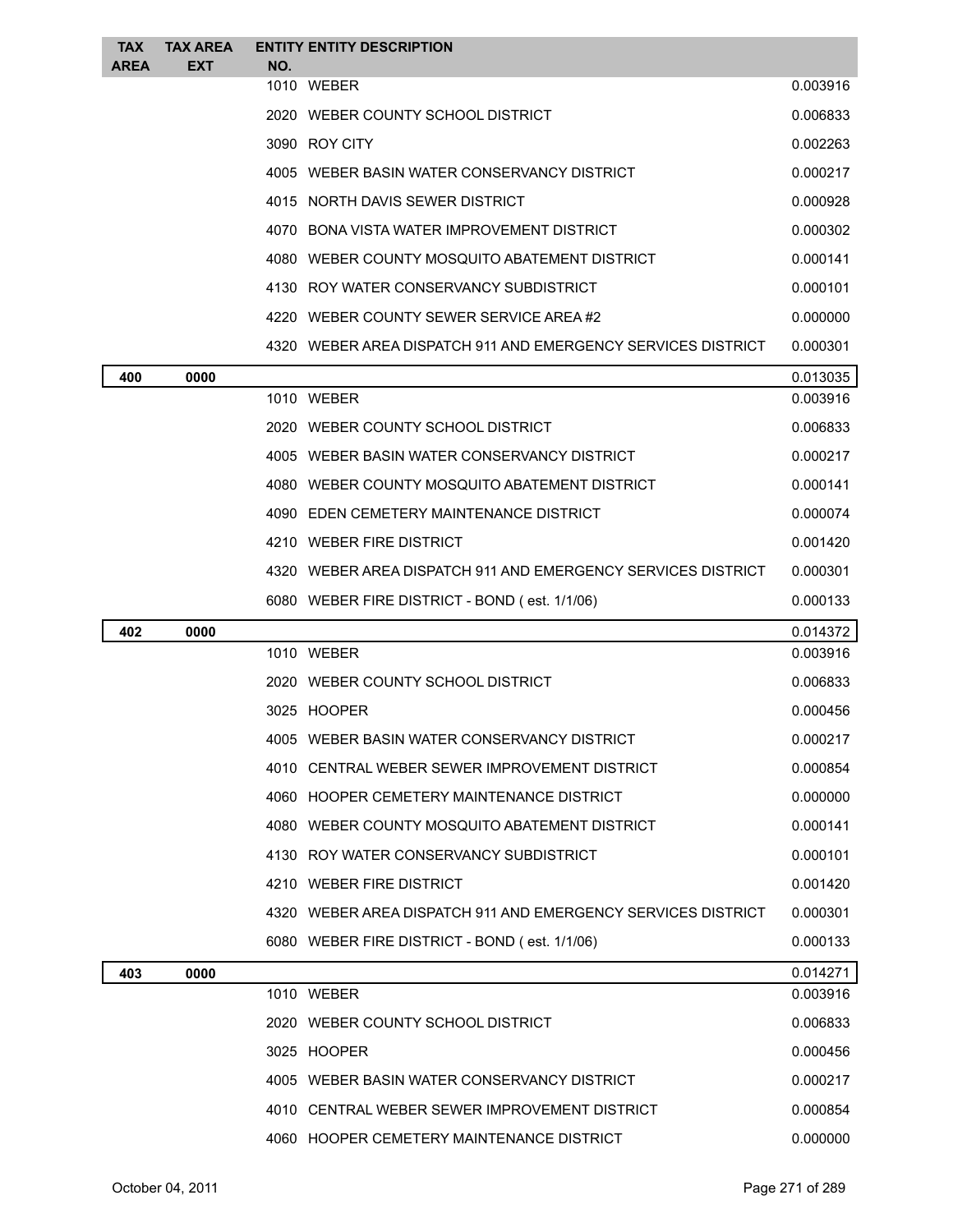| <b>TAX</b>  | <b>TAX AREA</b> | <b>ENTITY ENTITY DESCRIPTION</b>                             |          |
|-------------|-----------------|--------------------------------------------------------------|----------|
| <b>AREA</b> | EXT             | NO.<br>4080 WEBER COUNTY MOSQUITO ABATEMENT DISTRICT         | 0.000141 |
|             |                 | 4210 WEBER FIRE DISTRICT                                     | 0.001420 |
|             |                 | 4320 WEBER AREA DISPATCH 911 AND EMERGENCY SERVICES DISTRICT | 0.000301 |
|             |                 | 6080 WEBER FIRE DISTRICT - BOND (est. 1/1/06)                | 0.000133 |
| 404         | 0000            |                                                              | 0.014805 |
|             |                 | 1010 WEBER                                                   | 0.003916 |
|             |                 | 2020 WEBER COUNTY SCHOOL DISTRICT                            | 0.006833 |
|             |                 | 3025 HOOPER                                                  | 0.000456 |
|             |                 | 4005 WEBER BASIN WATER CONSERVANCY DISTRICT                  | 0.000217 |
|             |                 | 4010 CENTRAL WEBER SEWER IMPROVEMENT DISTRICT                | 0.000854 |
|             |                 | 4060 HOOPER CEMETERY MAINTENANCE DISTRICT                    | 0.000000 |
|             |                 | 4080 WEBER COUNTY MOSQUITO ABATEMENT DISTRICT                | 0.000141 |
|             |                 | 4130 ROY WATER CONSERVANCY SUBDISTRICT                       | 0.000101 |
|             |                 | 4150 HOOPER WATER IMPROVEMENT DISTRICT                       | 0.000433 |
|             |                 | 4210 WEBER FIRE DISTRICT                                     | 0.001420 |
|             |                 | 4320 WEBER AREA DISPATCH 911 AND EMERGENCY SERVICES DISTRICT | 0.000301 |
|             |                 | 6080 WEBER FIRE DISTRICT - BOND (est. 1/1/06)                | 0.000133 |
| 406         | 0000            |                                                              | 0.017308 |
|             |                 | 1010 WEBER                                                   | 0.003916 |
|             |                 | 2010 OGDEN CITY SCHOOL DISTRICT                              | 0.008260 |
|             |                 | 3050 OGDEN CITY                                              | 0.003330 |
|             |                 | 4005 WEBER BASIN WATER CONSERVANCY DISTRICT                  | 0.000217 |
|             |                 | 4010 CENTRAL WEBER SEWER IMPROVEMENT DISTRICT                | 0.000854 |
|             |                 | 4080 WEBER COUNTY MOSQUITO ABATEMENT DISTRICT                | 0.000141 |
|             |                 | 4320 WEBER AREA DISPATCH 911 AND EMERGENCY SERVICES DISTRICT | 0.000301 |
|             |                 | 6030 OGDEN CITY - SPECIAL LEVY TO PURCHASE WBWCD WATER       | 0.000289 |
| 408         | 0000            |                                                              | 0.013263 |
|             |                 | 1010 WEBER                                                   | 0.003916 |
|             |                 | 2020 WEBER COUNTY SCHOOL DISTRICT                            | 0.006833 |
|             |                 | 3035 MARRIOTT-SLATERVILLE CITY                               | 0.000000 |
|             |                 | 4005 WEBER BASIN WATER CONSERVANCY DISTRICT                  | 0.000217 |
|             |                 | 4070 BONA VISTA WATER IMPROVEMENT DISTRICT                   | 0.000302 |
|             |                 | 4080 WEBER COUNTY MOSQUITO ABATEMENT DISTRICT                | 0.000141 |
|             |                 | 4210 WEBER FIRE DISTRICT                                     | 0.001420 |
|             |                 | 4320 WEBER AREA DISPATCH 911 AND EMERGENCY SERVICES DISTRICT | 0.000301 |
|             |                 | 6080 WEBER FIRE DISTRICT - BOND (est. 1/1/06)                | 0.000133 |
| 409         | 0000            |                                                              | 0.014117 |
|             |                 | 1010 WEBER                                                   | 0.003916 |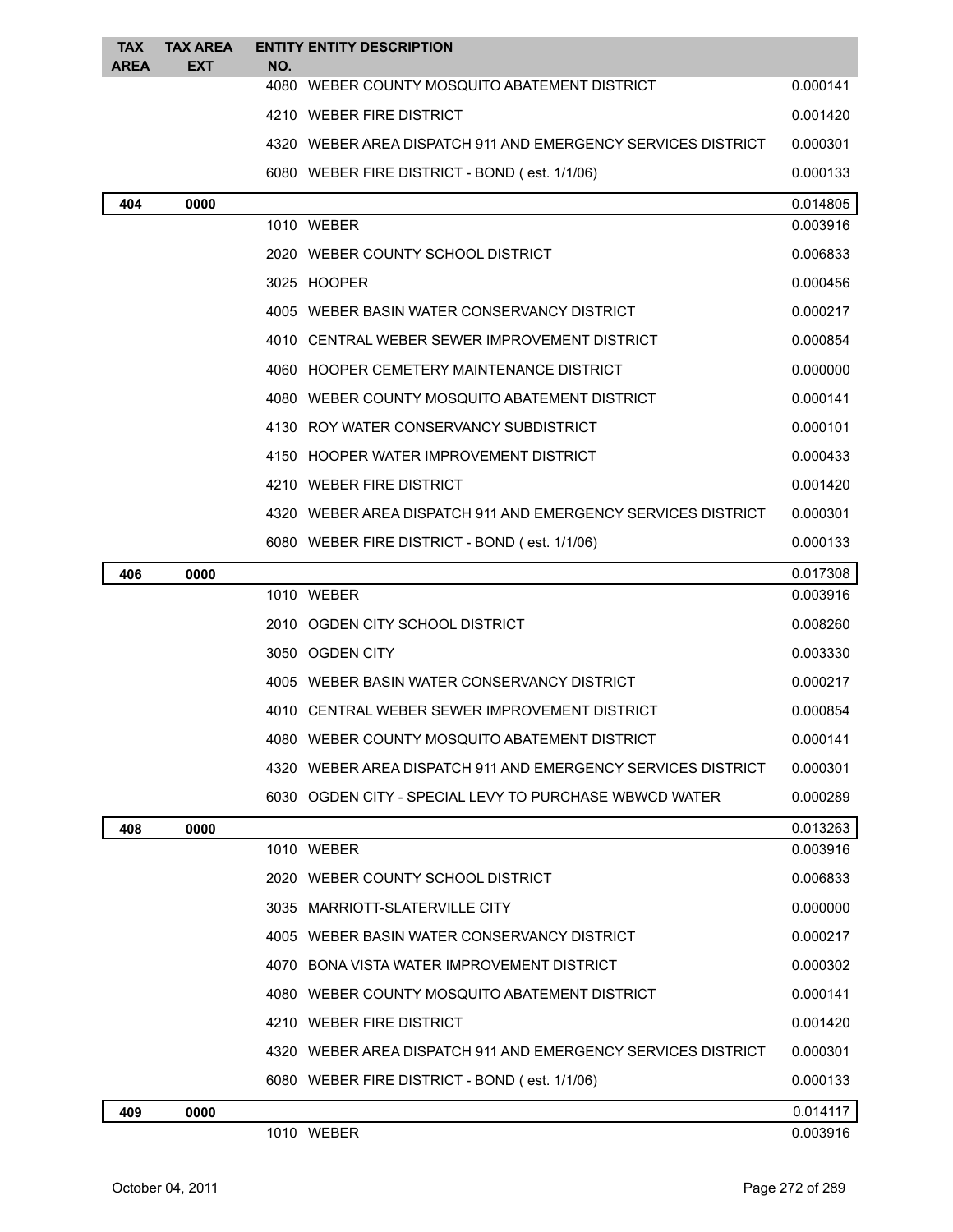| <b>TAX</b>  | <b>TAX AREA</b> | <b>ENTITY ENTITY DESCRIPTION</b>                             |          |
|-------------|-----------------|--------------------------------------------------------------|----------|
| <b>AREA</b> | <b>EXT</b>      | NO.<br>2020 WEBER COUNTY SCHOOL DISTRICT                     | 0.006833 |
|             |                 | 3035 MARRIOTT-SLATERVILLE CITY                               | 0.000000 |
|             |                 | 4005 WEBER BASIN WATER CONSERVANCY DISTRICT                  | 0.000217 |
|             |                 | 4010 CENTRAL WEBER SEWER IMPROVEMENT DISTRICT                | 0.000854 |
|             |                 | 4070 BONA VISTA WATER IMPROVEMENT DISTRICT                   | 0.000302 |
|             |                 | 4080 WEBER COUNTY MOSQUITO ABATEMENT DISTRICT                | 0.000141 |
|             |                 | 4210 WEBER FIRE DISTRICT                                     | 0.001420 |
|             |                 | 4320 WEBER AREA DISPATCH 911 AND EMERGENCY SERVICES DISTRICT | 0.000301 |
|             |                 | 6080 WEBER FIRE DISTRICT - BOND (est. 1/1/06)                | 0.000133 |
| 411         | 0000            |                                                              | 0.013191 |
|             |                 | 1010 WEBER                                                   | 0.003916 |
|             |                 | 2020 WEBER COUNTY SCHOOL DISTRICT                            | 0.006833 |
|             |                 | 4005 WEBER BASIN WATER CONSERVANCY DISTRICT                  | 0.000217 |
|             |                 | 4080 WEBER COUNTY MOSQUITO ABATEMENT DISTRICT                | 0.000141 |
|             |                 | 4110 DURFEE CREEK SEWER IMPROVEMENT DISTRICT                 | 0.000000 |
|             |                 | 4120 LIBERTY CEMETERY MAINTENANCE DISTRICT                   | 0.000052 |
|             |                 | 4210 WEBER FIRE DISTRICT                                     | 0.001420 |
|             |                 | 4240 WEBER COUNTY SERVICE AREA #5                            | 0.000178 |
|             |                 | 4320 WEBER AREA DISPATCH 911 AND EMERGENCY SERVICES DISTRICT | 0.000301 |
|             |                 | 6080 WEBER FIRE DISTRICT - BOND (est. 1/1/06)                | 0.000133 |
| 413         | 0000            |                                                              | 0.013569 |
|             |                 | 1010 WEBER                                                   | 0.003916 |
|             |                 | 2020 WEBER COUNTY SCHOOL DISTRICT                            | 0.006833 |
|             |                 | 3080 RIVERDALE                                               | 0.001307 |
|             |                 | 4005 WEBER BASIN WATER CONSERVANCY DISTRICT                  | 0.000217 |
|             |                 | 4010 CENTRAL WEBER SEWER IMPROVEMENT DISTRICT                | 0.000854 |
|             |                 | 4080 WEBER COUNTY MOSQUITO ABATEMENT DISTRICT                | 0.000141 |
|             |                 | 4320 WEBER AREA DISPATCH 911 AND EMERGENCY SERVICES DISTRICT | 0.000301 |
|             |                 | 6040 RIVERDALE CITY - SPECIAL LEVY TO PURCHASE WBWCD WATER   | 0.000000 |
| 416         | 0000            |                                                              | 0.014372 |
|             |                 | 1010 WEBER                                                   | 0.003916 |
|             |                 | 2020 WEBER COUNTY SCHOOL DISTRICT                            | 0.006833 |
|             |                 | 3010 FARR WEST CITY                                          | 0.000255 |
|             |                 | 4005 WEBER BASIN WATER CONSERVANCY DISTRICT                  | 0.000217 |
|             |                 | 4010 CENTRAL WEBER SEWER IMPROVEMENT DISTRICT                | 0.000854 |
|             |                 | 4070 BONA VISTA WATER IMPROVEMENT DISTRICT                   | 0.000302 |
|             |                 | 4080 WEBER COUNTY MOSQUITO ABATEMENT DISTRICT                | 0.000141 |
|             |                 | 4210 WEBER FIRE DISTRICT                                     | 0.001420 |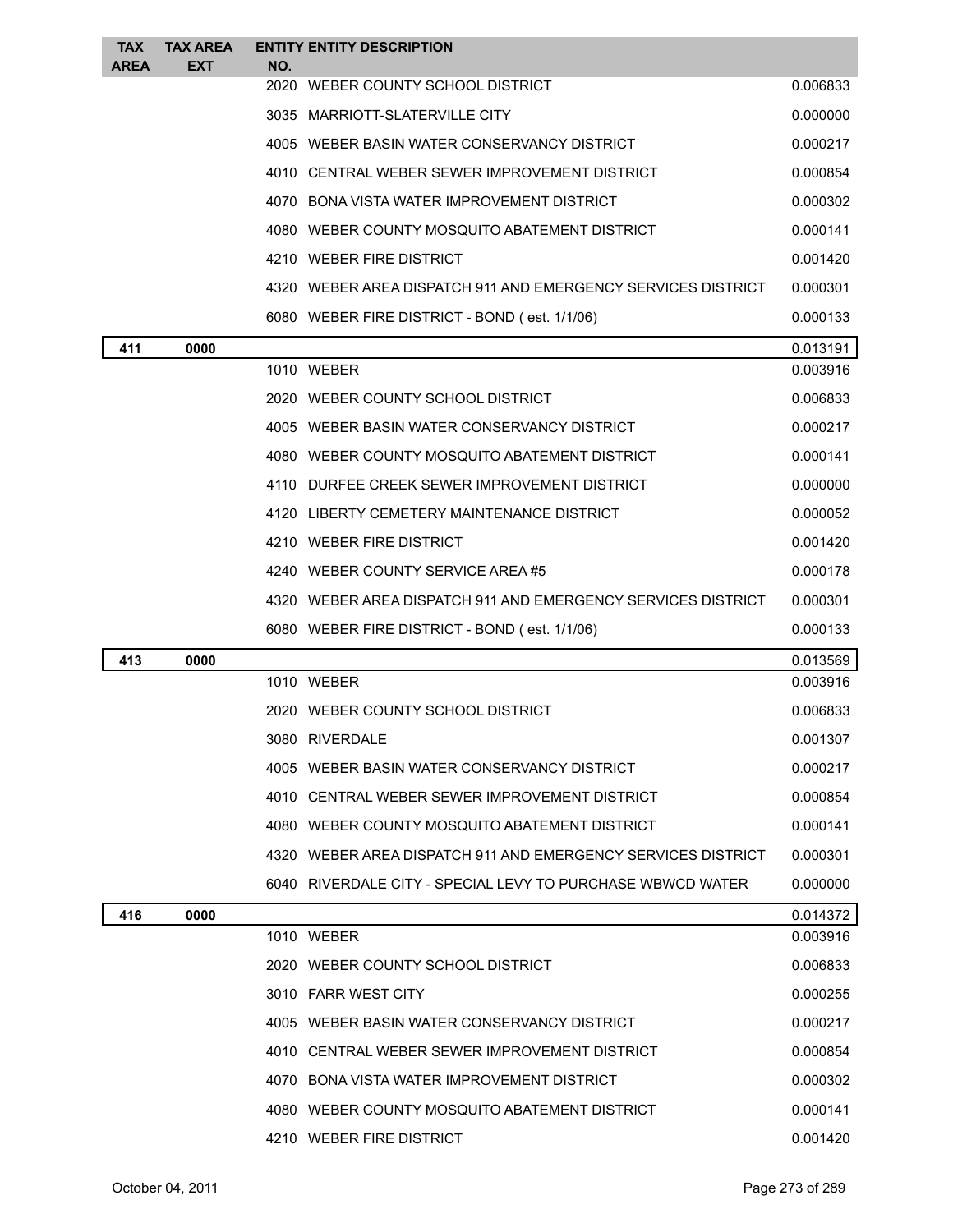| <b>TAX</b><br><b>AREA</b> | <b>TAX AREA</b><br><b>EXT</b> | NO. | <b>ENTITY ENTITY DESCRIPTION</b>                             |          |
|---------------------------|-------------------------------|-----|--------------------------------------------------------------|----------|
|                           |                               |     | 4320 WEBER AREA DISPATCH 911 AND EMERGENCY SERVICES DISTRICT | 0.000301 |
|                           |                               |     | 6080 WEBER FIRE DISTRICT - BOND (est. 1/1/06)                | 0.000133 |
| 417                       | 0000                          |     |                                                              | 0.014070 |
|                           |                               |     | 1010 WEBER                                                   | 0.003916 |
|                           |                               |     | 2020 WEBER COUNTY SCHOOL DISTRICT                            | 0.006833 |
|                           |                               |     | 3010 FARR WEST CITY                                          | 0.000255 |
|                           |                               |     | 4005 WEBER BASIN WATER CONSERVANCY DISTRICT                  | 0.000217 |
|                           |                               |     | 4010 CENTRAL WEBER SEWER IMPROVEMENT DISTRICT                | 0.000854 |
|                           |                               |     | 4080 WEBER COUNTY MOSQUITO ABATEMENT DISTRICT                | 0.000141 |
|                           |                               |     | 4210 WEBER FIRE DISTRICT                                     | 0.001420 |
|                           |                               |     | 4320 WEBER AREA DISPATCH 911 AND EMERGENCY SERVICES DISTRICT | 0.000301 |
|                           |                               |     | 6080 WEBER FIRE DISTRICT - BOND (est. 1/1/06)                | 0.000133 |
| 418                       | 0000                          |     |                                                              | 0.014704 |
|                           |                               |     | 1010 WEBER                                                   | 0.003916 |
|                           |                               |     | 2020 WEBER COUNTY SCHOOL DISTRICT                            | 0.006833 |
|                           |                               |     | 3025 HOOPER                                                  | 0.000456 |
|                           |                               |     | 4005 WEBER BASIN WATER CONSERVANCY DISTRICT                  | 0.000217 |
|                           |                               |     | 4010 CENTRAL WEBER SEWER IMPROVEMENT DISTRICT                | 0.000854 |
|                           |                               |     | 4060 HOOPER CEMETERY MAINTENANCE DISTRICT                    | 0.000000 |
|                           |                               |     | 4080 WEBER COUNTY MOSQUITO ABATEMENT DISTRICT                | 0.000141 |
|                           |                               |     | 4150 HOOPER WATER IMPROVEMENT DISTRICT                       | 0.000433 |
|                           |                               |     | 4210 WEBER FIRE DISTRICT                                     | 0.001420 |
|                           |                               |     | 4220 WEBER COUNTY SEWER SERVICE AREA #2                      | 0.000000 |
|                           |                               |     | 4320 WEBER AREA DISPATCH 911 AND EMERGENCY SERVICES DISTRICT | 0.000301 |
|                           |                               |     | 6080 WEBER FIRE DISTRICT - BOND (est. 1/1/06)                | 0.000133 |
| 419                       | 0000                          |     |                                                              | 0.013569 |
|                           |                               |     | 1010 WEBER                                                   | 0.003916 |
|                           |                               |     | 2020 WEBER COUNTY SCHOOL DISTRICT                            | 0.006833 |
|                           |                               |     | 3080 RIVERDALE                                               | 0.001307 |
|                           |                               |     | 4005 WEBER BASIN WATER CONSERVANCY DISTRICT                  | 0.000217 |
|                           |                               |     | 4010 CENTRAL WEBER SEWER IMPROVEMENT DISTRICT                | 0.000854 |
|                           |                               |     | 4080 WEBER COUNTY MOSQUITO ABATEMENT DISTRICT                | 0.000141 |
|                           |                               |     | 4320 WEBER AREA DISPATCH 911 AND EMERGENCY SERVICES DISTRICT | 0.000301 |
|                           |                               |     | 6040 RIVERDALE CITY - SPECIAL LEVY TO PURCHASE WBWCD WATER   | 0.000000 |
| 420                       | 0000                          |     |                                                              | 0.015333 |
|                           |                               |     | 1010 WEBER                                                   | 0.003916 |
|                           |                               |     | 2020 WEBER COUNTY SCHOOL DISTRICT                            | 0.006833 |
|                           |                               |     | 3120 WASHINGTON TERRACE                                      | 0.002938 |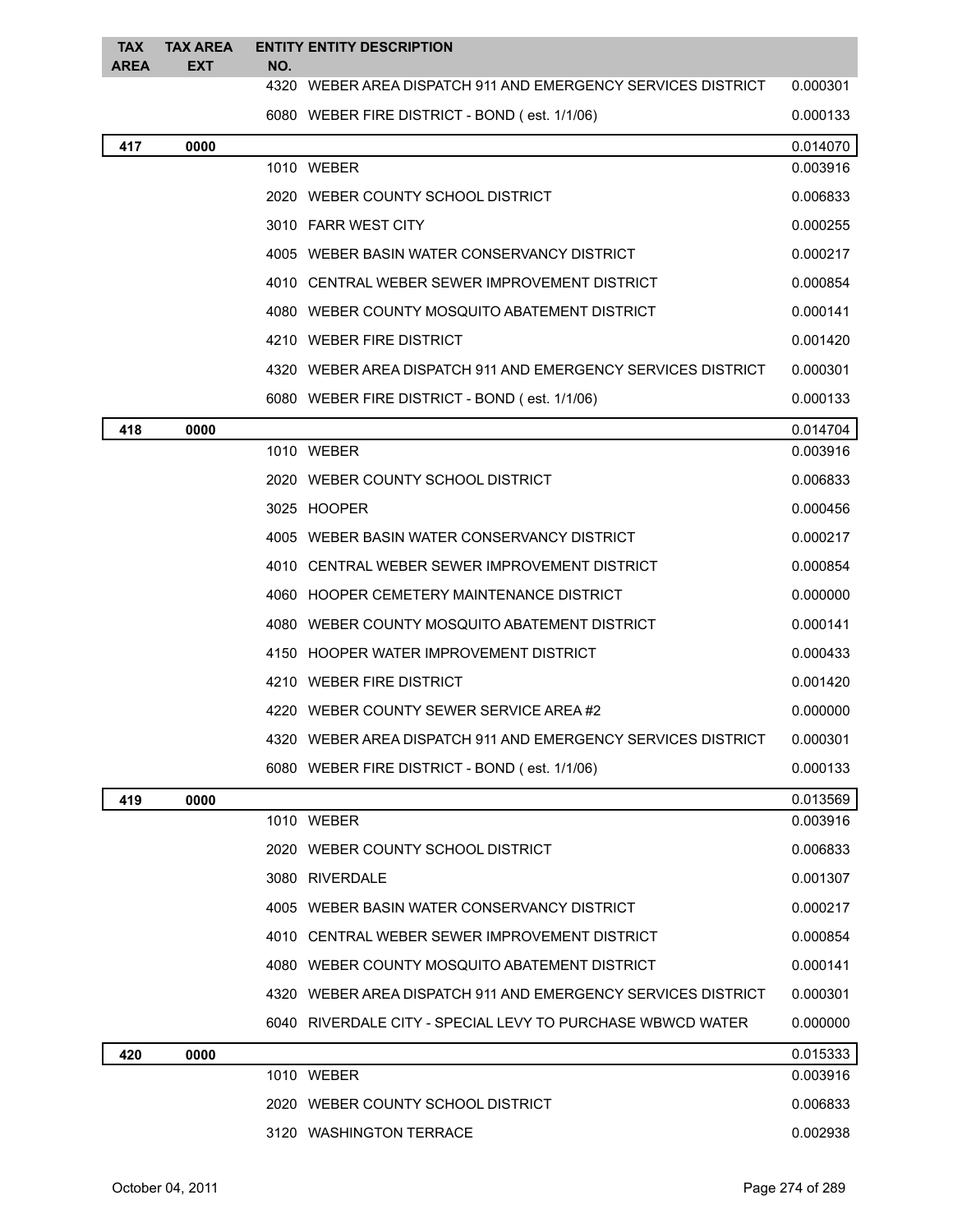| <b>TAX</b><br><b>AREA</b> | <b>TAX AREA</b><br>EXT | <b>ENTITY ENTITY DESCRIPTION</b><br>NO.                       |          |
|---------------------------|------------------------|---------------------------------------------------------------|----------|
|                           |                        | 4005 WEBER BASIN WATER CONSERVANCY DISTRICT                   | 0.000217 |
|                           |                        | 4010 CENTRAL WEBER SEWER IMPROVEMENT DISTRICT                 | 0.000854 |
|                           |                        | 4080 WEBER COUNTY MOSQUITO ABATEMENT DISTRICT                 | 0.000141 |
|                           |                        | 4320 WEBER AREA DISPATCH 911 AND EMERGENCY SERVICES DISTRICT  | 0.000301 |
|                           |                        | 6070 WASHINGTON TERRACE CITY - SPECIAL LEVY TO PURCHASE WBWCI | 0.000000 |
|                           |                        | 6080 WEBER FIRE DISTRICT - BOND (est. 1/1/06)                 | 0.000133 |
| 421                       | 0000                   |                                                               | 0.013042 |
|                           |                        | 1010 WEBER                                                    | 0.003916 |
|                           |                        | 2020 WEBER COUNTY SCHOOL DISTRICT                             | 0.006833 |
|                           |                        | 3130 WEST HAVEN                                               | 0.000000 |
|                           |                        | 4005 WEBER BASIN WATER CONSERVANCY DISTRICT                   | 0.000217 |
|                           |                        | 4040 WEST WEBER-TAYLOR CEMETERY MAINTENANCE DISTRICT          | 0.000081 |
|                           |                        | 4080 WEBER COUNTY MOSQUITO ABATEMENT DISTRICT                 | 0.000141 |
|                           |                        | 4100 TAYLOR-WEST WEBER WATER IMPROVEMENT DISTRICT             | 0.000000 |
|                           |                        | 4210 WEBER FIRE DISTRICT                                      | 0.001420 |
|                           |                        | 4285 WEST HAVEN WASTE WATER SPECIAL SERVICE DISTRICT          | 0.000000 |
|                           |                        | 4320 WEBER AREA DISPATCH 911 AND EMERGENCY SERVICES DISTRICT  | 0.000301 |
|                           |                        | 6080 WEBER FIRE DISTRICT - BOND (est. 1/1/06)                 | 0.000133 |
| 422                       | 0000                   |                                                               | 0.013569 |
|                           |                        | 1010 WEBER                                                    | 0.003916 |
|                           |                        | 2020 WEBER COUNTY SCHOOL DISTRICT                             | 0.006833 |
|                           |                        | 3080 RIVERDALE                                                | 0.001307 |
|                           |                        | 4005 WEBER BASIN WATER CONSERVANCY DISTRICT                   | 0.000217 |
|                           |                        | 4010 CENTRAL WEBER SEWER IMPROVEMENT DISTRICT                 | 0.000854 |
|                           |                        | 4080 WEBER COUNTY MOSQUITO ABATEMENT DISTRICT                 | 0.000141 |
|                           |                        | 4320 WEBER AREA DISPATCH 911 AND EMERGENCY SERVICES DISTRICT  | 0.000301 |
|                           |                        | 6040 RIVERDALE CITY - SPECIAL LEVY TO PURCHASE WBWCD WATER    | 0.000000 |
| 426                       | 0000                   |                                                               | 0.018159 |
|                           |                        | 1010 WEBER                                                    | 0.003916 |
|                           |                        | 2010 OGDEN CITY SCHOOL DISTRICT                               | 0.008260 |
|                           |                        | 3050 OGDEN CITY                                               | 0.003330 |
|                           |                        | 4005 WEBER BASIN WATER CONSERVANCY DISTRICT                   | 0.000217 |
|                           |                        | 4010 CENTRAL WEBER SEWER IMPROVEMENT DISTRICT                 | 0.000854 |
|                           |                        | 4080 WEBER COUNTY MOSQUITO ABATEMENT DISTRICT                 | 0.000141 |
|                           |                        | 4140 UINTAH HIGHLANDS WATER AND SEWER IMPROVEMENT DISTRICT    | 0.000851 |
|                           |                        | 4320 WEBER AREA DISPATCH 911 AND EMERGENCY SERVICES DISTRICT  | 0.000301 |
|                           |                        | 6030 OGDEN CITY - SPECIAL LEVY TO PURCHASE WBWCD WATER        | 0.000289 |
| 428                       | 0000                   |                                                               | 0.014712 |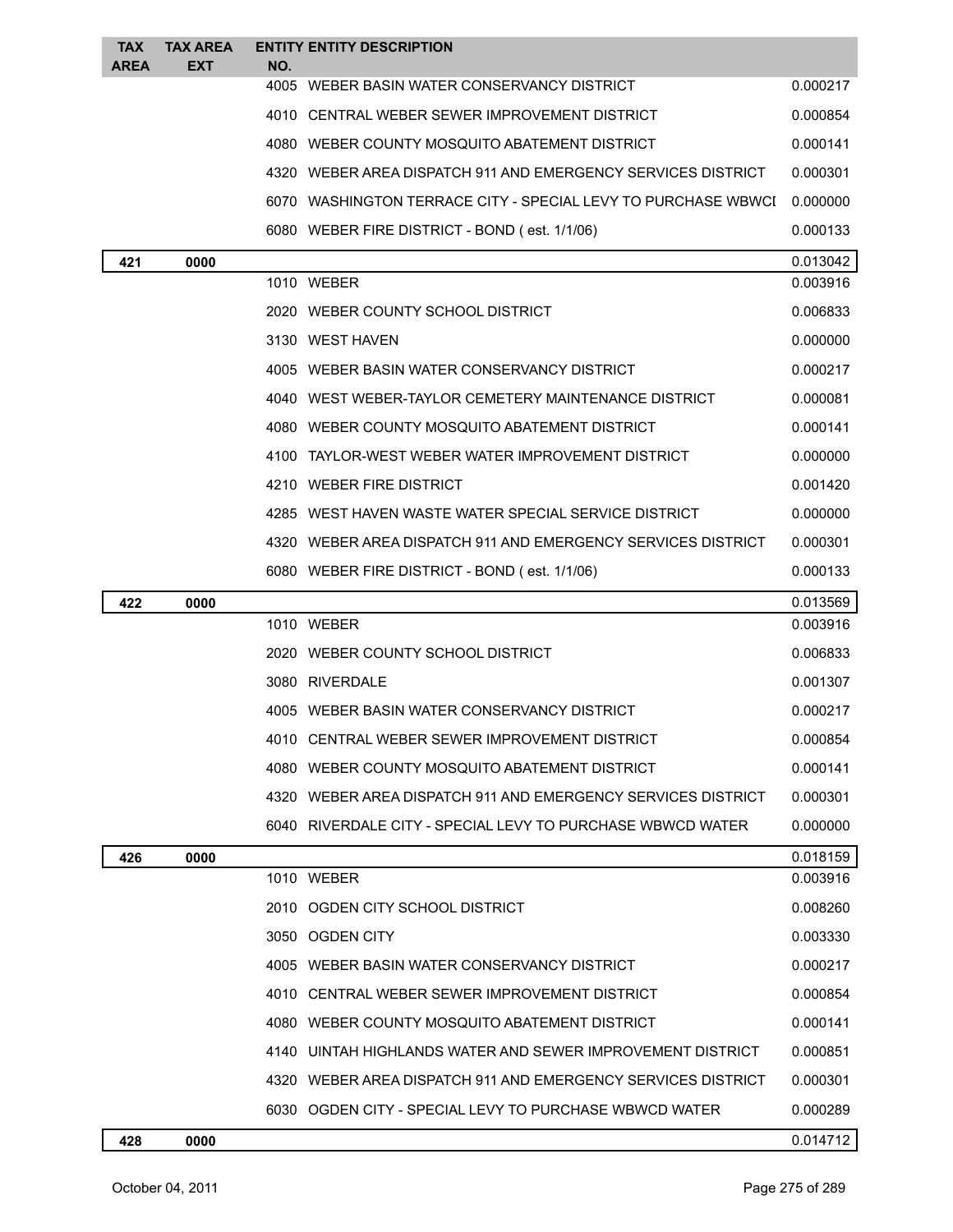| <b>TAX</b><br><b>AREA</b> | <b>TAX AREA</b><br><b>EXT</b> | <b>ENTITY ENTITY DESCRIPTION</b><br>NO.                      |          |
|---------------------------|-------------------------------|--------------------------------------------------------------|----------|
|                           |                               | 1010 WEBER                                                   | 0.003916 |
|                           |                               | 2020 WEBER COUNTY SCHOOL DISTRICT                            | 0.006833 |
|                           |                               | 3070 PLEASANT VIEW                                           | 0.001327 |
|                           |                               | 4005 WEBER BASIN WATER CONSERVANCY DISTRICT                  | 0.000217 |
|                           |                               | 4010 CENTRAL WEBER SEWER IMPROVEMENT DISTRICT                | 0.000854 |
|                           |                               | 4020 BEN LOMOND CEMETERY MAINTENANCE DISTRICT                | 0.000082 |
|                           |                               | 4080 WEBER COUNTY MOSOUITO ABATEMENT DISTRICT                | 0.000141 |
|                           |                               | 4320 WEBER AREA DISPATCH 911 AND EMERGENCY SERVICES DISTRICT | 0.000301 |
|                           |                               | 4330 NORTH VIEW FIRE DISTRICT                                | 0.001041 |
| 429                       | 0000                          |                                                              | 0.013776 |
|                           |                               | 1010 WEBER                                                   | 0.003916 |
|                           |                               | 2020 WEBER COUNTY SCHOOL DISTRICT                            | 0.006833 |
|                           |                               | 3070 PLEASANT VIEW                                           | 0.001327 |
|                           |                               | 4005 WEBER BASIN WATER CONSERVANCY DISTRICT                  | 0.000217 |
|                           |                               | 4080 WEBER COUNTY MOSQUITO ABATEMENT DISTRICT                | 0.000141 |
|                           |                               | 4320 WEBER AREA DISPATCH 911 AND EMERGENCY SERVICES DISTRICT | 0.000301 |
|                           |                               | 4330 NORTH VIEW FIRE DISTRICT                                | 0.001041 |
| 430                       | 0000                          |                                                              | 0.015014 |
|                           |                               | 1010 WEBER                                                   | 0.003916 |
|                           |                               | 2020 WEBER COUNTY SCHOOL DISTRICT                            | 0.006833 |
|                           |                               | 3070 PLEASANT VIEW                                           | 0.001327 |
|                           |                               | 4005 WEBER BASIN WATER CONSERVANCY DISTRICT                  | 0.000217 |
|                           |                               | 4010 CENTRAL WEBER SEWER IMPROVEMENT DISTRICT                | 0.000854 |
|                           |                               | 4020 BEN LOMOND CEMETERY MAINTENANCE DISTRICT                | 0.000082 |
|                           |                               | 4070 BONA VISTA WATER IMPROVEMENT DISTRICT                   | 0.000302 |
|                           |                               | 4080 WEBER COUNTY MOSQUITO ABATEMENT DISTRICT                | 0.000141 |
|                           |                               | 4320 WEBER AREA DISPATCH 911 AND EMERGENCY SERVICES DISTRICT | 0.000301 |
|                           |                               | 4330 NORTH VIEW FIRE DISTRICT                                | 0.001041 |
| 431                       | 0000                          |                                                              | 0.014117 |
|                           |                               | 1010 WEBER                                                   | 0.003916 |
|                           |                               | 2020 WEBER COUNTY SCHOOL DISTRICT                            | 0.006833 |
|                           |                               | 4005 WEBER BASIN WATER CONSERVANCY DISTRICT                  | 0.000217 |
|                           |                               | 4010 CENTRAL WEBER SEWER IMPROVEMENT DISTRICT                | 0.000854 |
|                           |                               | 4070 BONA VISTA WATER IMPROVEMENT DISTRICT                   | 0.000302 |
|                           |                               | 4080 WEBER COUNTY MOSQUITO ABATEMENT DISTRICT                | 0.000141 |
|                           |                               | 4210 WEBER FIRE DISTRICT                                     | 0.001420 |
|                           |                               | 4320 WEBER AREA DISPATCH 911 AND EMERGENCY SERVICES DISTRICT | 0.000301 |
|                           |                               | 6080 WEBER FIRE DISTRICT - BOND (est. 1/1/06)                | 0.000133 |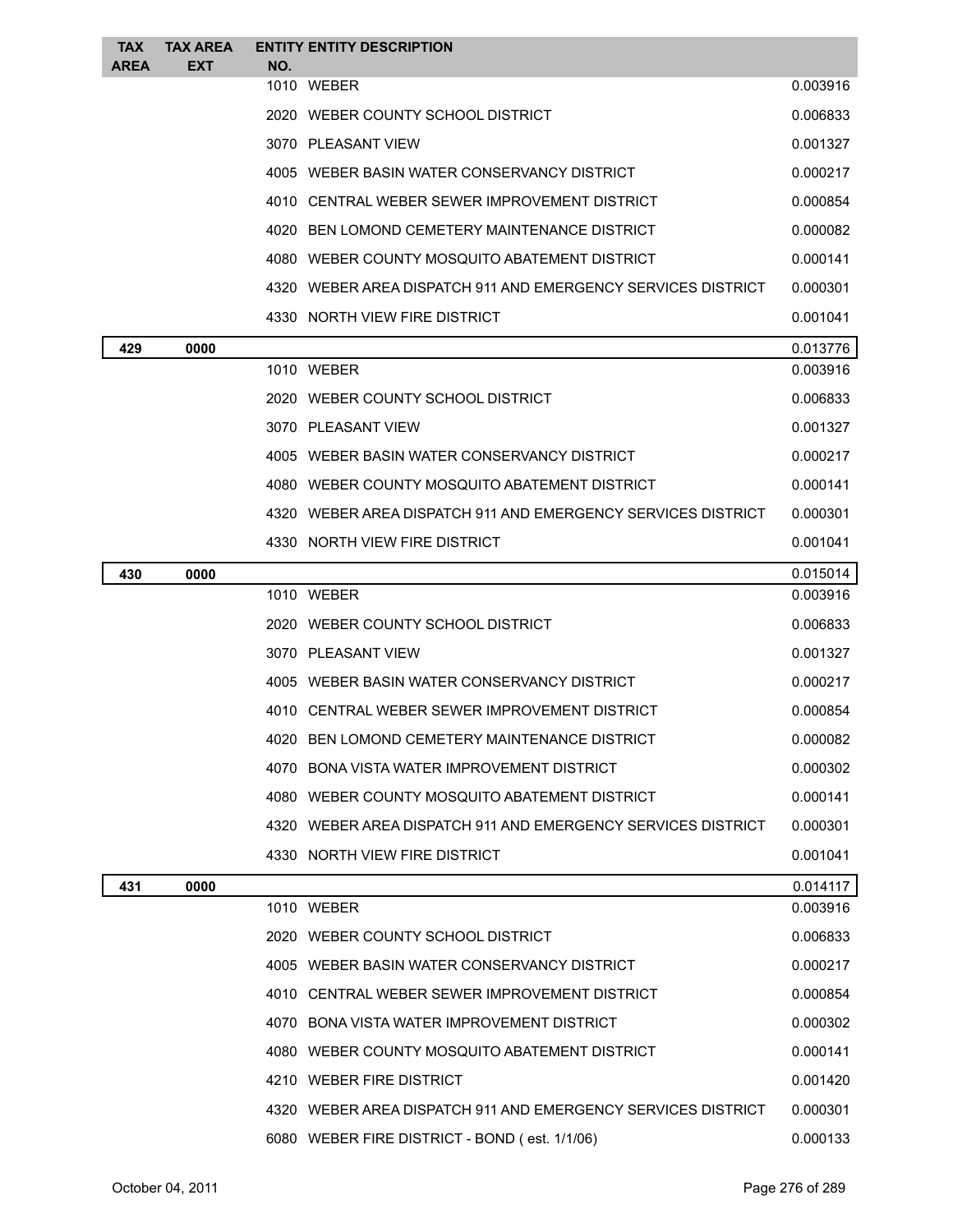| <b>TAX</b>  | <b>TAX AREA</b> |     | <b>ENTITY ENTITY DESCRIPTION</b>                             |                      |
|-------------|-----------------|-----|--------------------------------------------------------------|----------------------|
| <b>AREA</b> | <b>EXT</b>      | NO. |                                                              |                      |
| 432         | 0000            |     | 1010 WEBER                                                   | 0.016014<br>0.003916 |
|             |                 |     | 2020 WEBER COUNTY SCHOOL DISTRICT                            | 0.006833             |
|             |                 |     | 3050 OGDEN CITY                                              | 0.003330             |
|             |                 |     | 4005 WEBER BASIN WATER CONSERVANCY DISTRICT                  | 0.000217             |
|             |                 |     |                                                              |                      |
|             |                 |     | 4010 CENTRAL WEBER SEWER IMPROVEMENT DISTRICT                | 0.000854             |
|             |                 |     | 4080 WEBER COUNTY MOSQUITO ABATEMENT DISTRICT                | 0.000141             |
|             |                 |     | 4320 WEBER AREA DISPATCH 911 AND EMERGENCY SERVICES DISTRICT | 0.000301             |
|             |                 |     | 6030 OGDEN CITY - SPECIAL LEVY TO PURCHASE WBWCD WATER       | 0.000289             |
|             |                 |     | 6080 WEBER FIRE DISTRICT - BOND (est. 1/1/06)                | 0.000133             |
| 433         | 0000            |     |                                                              | 0.015011             |
|             |                 |     | 1010 WEBER                                                   | 0.003916             |
|             |                 |     | 2020 WEBER COUNTY SCHOOL DISTRICT                            | 0.006833             |
|             |                 |     | 3040 NORTH OGDEN CITY                                        | 0.001493             |
|             |                 |     | 4005 WEBER BASIN WATER CONSERVANCY DISTRICT                  | 0.000217             |
|             |                 |     | 4010 CENTRAL WEBER SEWER IMPROVEMENT DISTRICT                | 0.000854             |
|             |                 |     | 4020 BEN LOMOND CEMETERY MAINTENANCE DISTRICT                | 0.000082             |
|             |                 |     | 4080 WEBER COUNTY MOSQUITO ABATEMENT DISTRICT                | 0.000141             |
|             |                 |     | 4320 WEBER AREA DISPATCH 911 AND EMERGENCY SERVICES DISTRICT | 0.000301             |
|             |                 |     | 4330 NORTH VIEW FIRE DISTRICT                                | 0.001041             |
|             |                 |     | 6080 WEBER FIRE DISTRICT - BOND (est. 1/1/06)                | 0.000133             |
| 434         | 0000            |     |                                                              | 0.012319             |
|             |                 |     | 1010 WEBER                                                   | 0.003916             |
|             |                 |     | 2020 WEBER COUNTY SCHOOL DISTRICT                            | 0.006833             |
|             |                 |     | 3060 PLAIN CITY                                              | 0.000387             |
|             |                 |     | 4005 WEBER BASIN WATER CONSERVANCY DISTRICT                  | 0.000217             |
|             |                 |     | 4030 PLAIN CITY CEMETERY MAINTENANCE DISTRICT                | 0.000089             |
|             |                 |     | 4070 BONA VISTA WATER IMPROVEMENT DISTRICT                   | 0.000302             |
|             |                 |     | 4080 WEBER COUNTY MOSQUITO ABATEMENT DISTRICT                | 0.000141             |
|             |                 |     | 4320 WEBER AREA DISPATCH 911 AND EMERGENCY SERVICES DISTRICT | 0.000301             |
|             |                 |     | 6080 WEBER FIRE DISTRICT - BOND (est. 1/1/06)                | 0.000133             |
| 435         | 0000            |     |                                                              | 0.012017             |
|             |                 |     | 1010 WEBER                                                   | 0.003916             |
|             |                 |     | 2020 WEBER COUNTY SCHOOL DISTRICT                            | 0.006833             |
|             |                 |     | 3060 PLAIN CITY                                              | 0.000387             |
|             |                 |     | 4005 WEBER BASIN WATER CONSERVANCY DISTRICT                  | 0.000217             |
|             |                 |     | 4030 PLAIN CITY CEMETERY MAINTENANCE DISTRICT                | 0.000089             |
|             |                 |     | 4080 WEBER COUNTY MOSQUITO ABATEMENT DISTRICT                | 0.000141             |
|             |                 |     |                                                              |                      |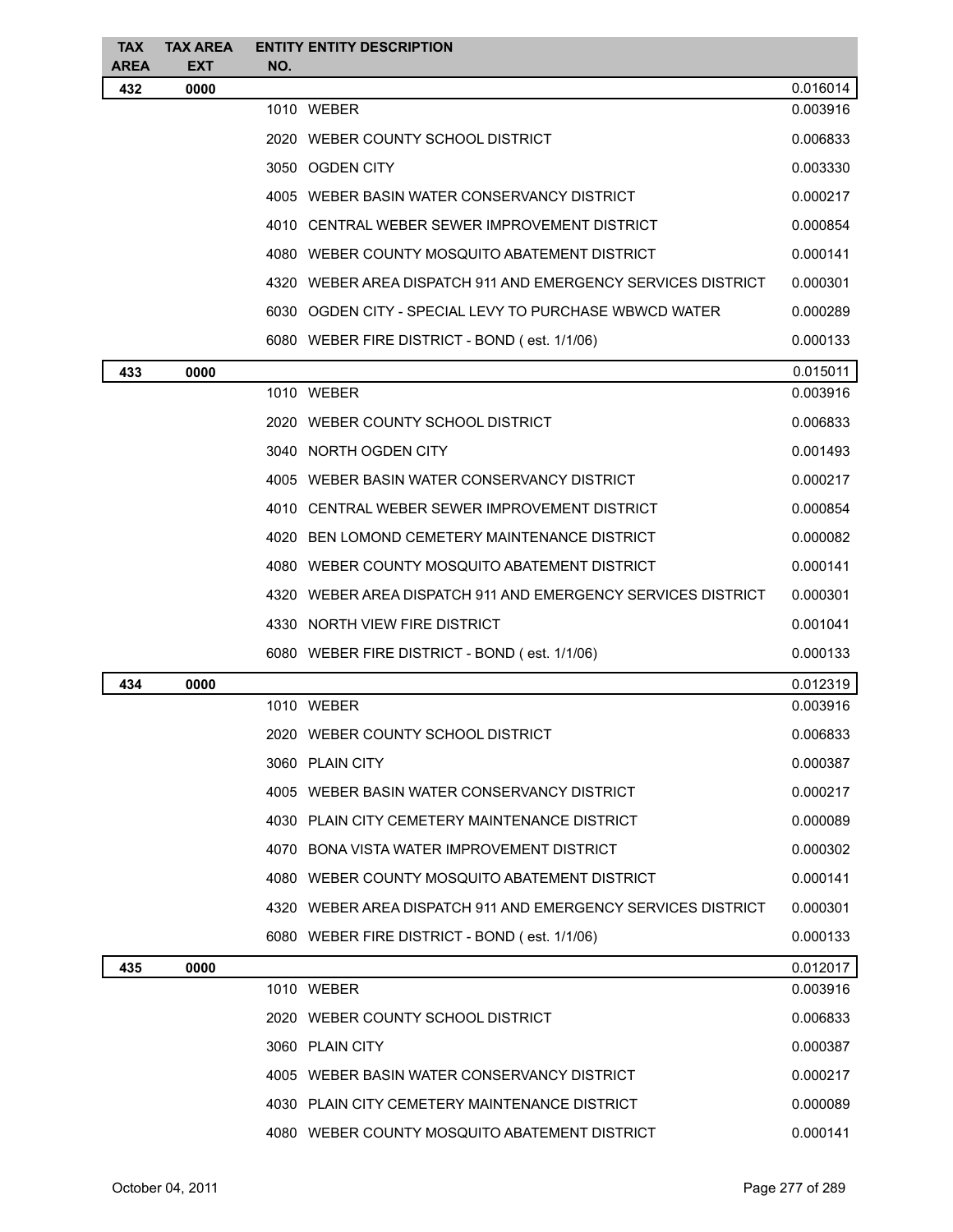| <b>TAX</b>  | <b>TAX AREA</b> |      | <b>ENTITY ENTITY DESCRIPTION</b>                                |                      |
|-------------|-----------------|------|-----------------------------------------------------------------|----------------------|
| <b>AREA</b> | <b>EXT</b>      | NO.  |                                                                 |                      |
|             |                 |      | 4320 WEBER AREA DISPATCH 911 AND EMERGENCY SERVICES DISTRICT    | 0.000301             |
|             |                 |      | 6080 WEBER FIRE DISTRICT - BOND (est. 1/1/06)                   | 0.000133             |
| 436         | 0000            |      | 1010 WEBER                                                      | 0.014189<br>0.003916 |
|             |                 |      | 2020 WEBER COUNTY SCHOOL DISTRICT                               | 0.006833             |
|             |                 |      |                                                                 | 0.000671             |
|             |                 |      | 3020 HARRISVILLE<br>4005 WEBER BASIN WATER CONSERVANCY DISTRICT |                      |
|             |                 |      |                                                                 | 0.000217             |
|             |                 |      | 4010 CENTRAL WEBER SEWER IMPROVEMENT DISTRICT                   | 0.000854             |
|             |                 | 4020 | BEN LOMOND CEMETERY MAINTENANCE DISTRICT                        | 0.000082             |
|             |                 |      | 4080 WEBER COUNTY MOSQUITO ABATEMENT DISTRICT                   | 0.000141             |
|             |                 |      | 4320 WEBER AREA DISPATCH 911 AND EMERGENCY SERVICES DISTRICT    | 0.000301             |
|             |                 |      | 4330 NORTH VIEW FIRE DISTRICT                                   | 0.001041             |
|             |                 |      | 6080 WEBER FIRE DISTRICT - BOND (est. 1/1/06)                   | 0.000133             |
| 438         | 0000            |      |                                                                 | 0.012240             |
|             |                 |      | 1010 WEBER                                                      | 0.003916             |
|             |                 |      | 2020 WEBER COUNTY SCHOOL DISTRICT                               | 0.006833             |
|             |                 |      | 3110 UINTAH                                                     | 0.000699             |
|             |                 |      | 4005 WEBER BASIN WATER CONSERVANCY DISTRICT                     | 0.000217             |
|             |                 |      | 4080 WEBER COUNTY MOSQUITO ABATEMENT DISTRICT                   | 0.000141             |
|             |                 |      | 4320 WEBER AREA DISPATCH 911 AND EMERGENCY SERVICES DISTRICT    | 0.000301             |
|             |                 |      | 6060 UINTAH TOWN - SPECIAL LEVY TO PURCHASE WBWCD WATER         | 0.000000             |
|             |                 |      | 6080 WEBER FIRE DISTRICT - BOND (est. 1/1/06)                   | 0.000133             |
| 439         | 0000            |      | 1010 WEBER                                                      | 0.015266             |
|             |                 |      |                                                                 | 0.003916<br>0.006833 |
|             |                 |      | 2020 WEBER COUNTY SCHOOL DISTRICT                               |                      |
|             |                 |      | 3090 ROY CITY                                                   | 0.002263             |
|             |                 |      | 4005 WEBER BASIN WATER CONSERVANCY DISTRICT                     | 0.000217             |
|             |                 |      | 4015 NORTH DAVIS SEWER DISTRICT                                 | 0.000928             |
|             |                 |      | 4080 WEBER COUNTY MOSQUITO ABATEMENT DISTRICT                   | 0.000141             |
|             |                 |      | 4130 ROY WATER CONSERVANCY SUBDISTRICT                          | 0.000101             |
|             |                 |      | 4150 HOOPER WATER IMPROVEMENT DISTRICT                          | 0.000433             |
|             |                 |      | 4320 WEBER AREA DISPATCH 911 AND EMERGENCY SERVICES DISTRICT    | 0.000301             |
|             |                 |      | 6080 WEBER FIRE DISTRICT - BOND (est. 1/1/06)                   | 0.000133             |
| 440         | 0000            |      | 1010 WEBER                                                      | 0.014491             |
|             |                 |      |                                                                 | 0.003916             |
|             |                 |      | 2020 WEBER COUNTY SCHOOL DISTRICT                               | 0.006833             |
|             |                 |      | 3020 HARRISVILLE                                                | 0.000671             |
|             |                 |      | 4005 WEBER BASIN WATER CONSERVANCY DISTRICT                     | 0.000217             |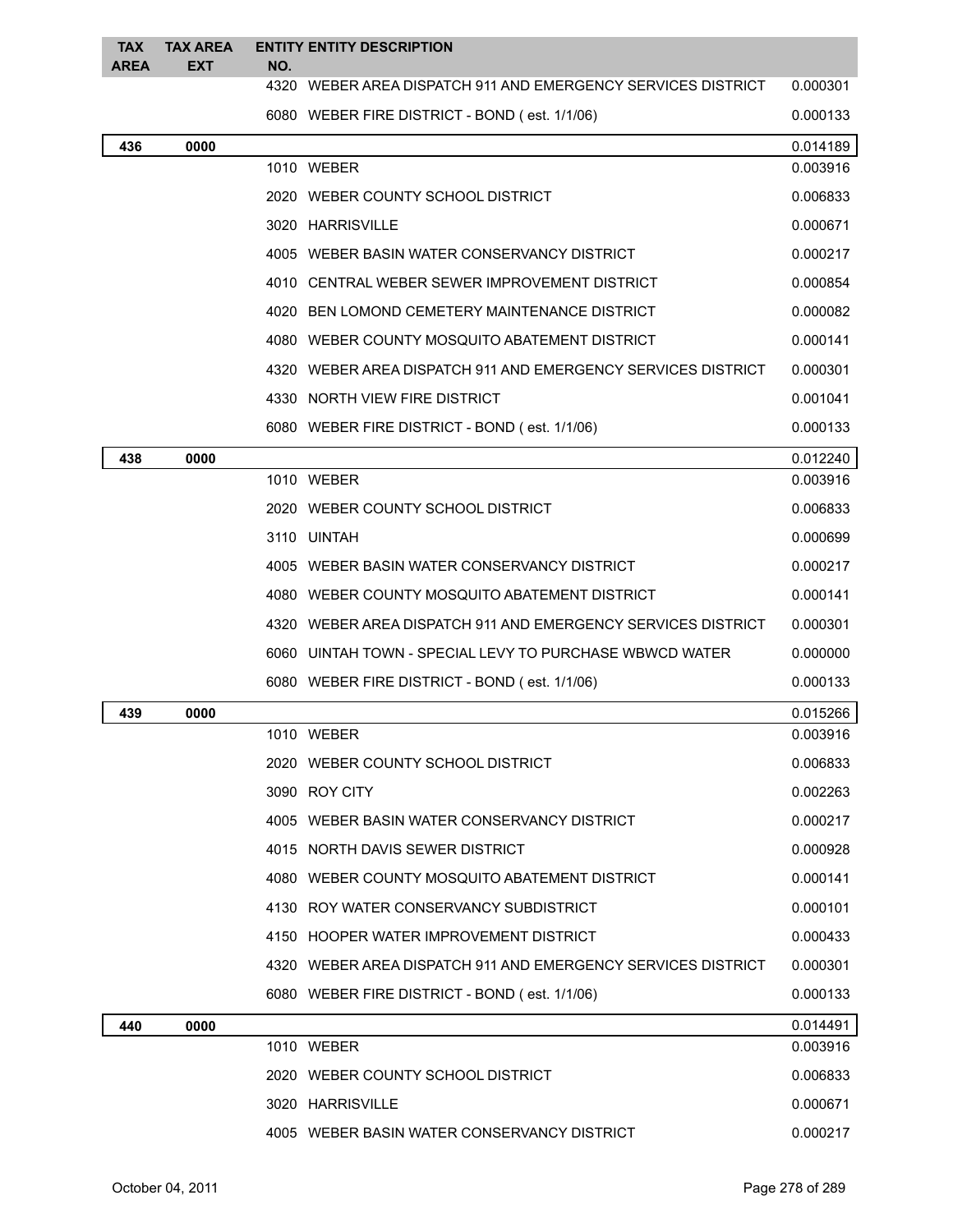| <b>TAX</b><br><b>AREA</b> | <b>TAX AREA</b><br><b>EXT</b> | <b>ENTITY ENTITY DESCRIPTION</b><br>NO.                      |          |
|---------------------------|-------------------------------|--------------------------------------------------------------|----------|
|                           |                               | 4010 CENTRAL WEBER SEWER IMPROVEMENT DISTRICT                | 0.000854 |
|                           |                               | BEN LOMOND CEMETERY MAINTENANCE DISTRICT<br>4020             | 0.000082 |
|                           |                               | 4070 BONA VISTA WATER IMPROVEMENT DISTRICT                   | 0.000302 |
|                           |                               | 4080 WEBER COUNTY MOSQUITO ABATEMENT DISTRICT                | 0.000141 |
|                           |                               | 4320 WEBER AREA DISPATCH 911 AND EMERGENCY SERVICES DISTRICT | 0.000301 |
|                           |                               | 4330 NORTH VIEW FIRE DISTRICT                                | 0.001041 |
|                           |                               | 6080 WEBER FIRE DISTRICT - BOND (est. 1/1/06)                | 0.000133 |
| 441                       | 0000                          |                                                              | 0.013378 |
|                           |                               | 1010 WEBER                                                   | 0.003916 |
|                           |                               | 2020 WEBER COUNTY SCHOOL DISTRICT                            | 0.006833 |
|                           |                               | 4005 WEBER BASIN WATER CONSERVANCY DISTRICT                  | 0.000217 |
|                           |                               | 4050 WARREN-WEST WARREN CEMETERY MAINTENANCE DISTRICT        | 0.000111 |
|                           |                               | 4080 WEBER COUNTY MOSQUITO ABATEMENT DISTRICT                | 0.000141 |
|                           |                               | 4210 WEBER FIRE DISTRICT                                     | 0.001420 |
|                           |                               | 4280 WEST WARREN PARK SERVICE AREA                           | 0.000306 |
|                           |                               | 4320 WEBER AREA DISPATCH 911 AND EMERGENCY SERVICES DISTRICT | 0.000301 |
|                           |                               | 6080 WEBER FIRE DISTRICT - BOND (est. 1/1/06)                | 0.000133 |
| 442                       | 0000                          |                                                              | 0.013378 |
|                           |                               | 1010 WEBER                                                   | 0.003916 |
|                           |                               | 2020 WEBER COUNTY SCHOOL DISTRICT                            | 0.006833 |
|                           |                               | 4005 WEBER BASIN WATER CONSERVANCY DISTRICT                  | 0.000217 |
|                           |                               | 4050 WARREN-WEST WARREN CEMETERY MAINTENANCE DISTRICT        | 0.000111 |
|                           |                               | 4080 WEBER COUNTY MOSQUITO ABATEMENT DISTRICT                | 0.000141 |
|                           |                               | 4210 WEBER FIRE DISTRICT                                     | 0.001420 |
|                           |                               | 4280 WEST WARREN PARK SERVICE AREA                           | 0.000306 |
|                           |                               | 4320 WEBER AREA DISPATCH 911 AND EMERGENCY SERVICES DISTRICT | 0.000301 |
|                           |                               | 6080 WEBER FIRE DISTRICT - BOND (est. 1/1/06)                | 0.000133 |
| 443                       | 0000                          |                                                              | 0.013072 |
|                           |                               | 1010 WEBER                                                   | 0.003916 |
|                           |                               | 2020 WEBER COUNTY SCHOOL DISTRICT                            | 0.006833 |
|                           |                               | 4005 WEBER BASIN WATER CONSERVANCY DISTRICT                  | 0.000217 |
|                           |                               | 4050 WARREN-WEST WARREN CEMETERY MAINTENANCE DISTRICT        | 0.000111 |
|                           |                               | 4080 WEBER COUNTY MOSQUITO ABATEMENT DISTRICT                | 0.000141 |
|                           |                               | 4210 WEBER FIRE DISTRICT                                     | 0.001420 |
|                           |                               | 4320 WEBER AREA DISPATCH 911 AND EMERGENCY SERVICES DISTRICT | 0.000301 |
|                           |                               | 6080 WEBER FIRE DISTRICT - BOND (est. 1/1/06)                | 0.000133 |
| 444                       | 0000                          |                                                              | 0.012456 |
|                           |                               | 1010 WEBER                                                   | 0.003916 |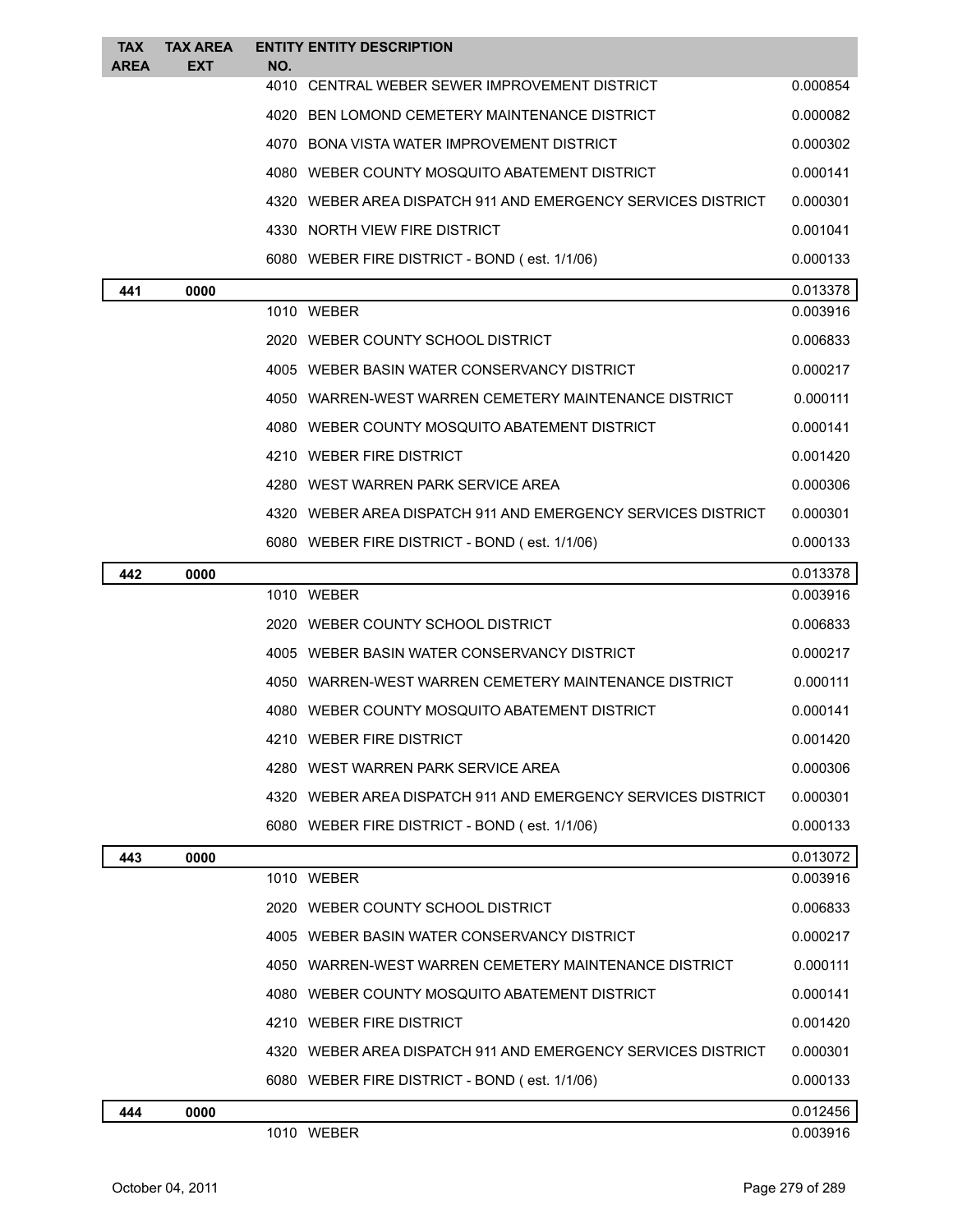| <b>TAX</b>  | <b>TAX AREA</b> |     | <b>ENTITY ENTITY DESCRIPTION</b>                             |          |
|-------------|-----------------|-----|--------------------------------------------------------------|----------|
| <b>AREA</b> | <b>EXT</b>      | NO. | 2020 WEBER COUNTY SCHOOL DISTRICT                            | 0.006833 |
|             |                 |     | 3060 PLAIN CITY                                              | 0.000387 |
|             |                 |     | 4005 WEBER BASIN WATER CONSERVANCY DISTRICT                  | 0.000217 |
|             |                 |     | 4050 WARREN-WEST WARREN CEMETERY MAINTENANCE DISTRICT        | 0.000111 |
|             |                 |     | 4080 WEBER COUNTY MOSQUITO ABATEMENT DISTRICT                | 0.000141 |
|             |                 |     | 4100 TAYLOR-WEST WEBER WATER IMPROVEMENT DISTRICT            | 0.000000 |
|             |                 |     | 4180 WEST WARREN - WARREN WATER IMPROVEMENT DISTRICT         | 0.000417 |
|             |                 |     | 4320 WEBER AREA DISPATCH 911 AND EMERGENCY SERVICES DISTRICT | 0.000301 |
|             |                 |     | 6080 WEBER FIRE DISTRICT - BOND (est. 1/1/06)                | 0.000133 |
| 445         | 0000            |     |                                                              | 0.012456 |
|             |                 |     | 1010 WEBER                                                   | 0.003916 |
|             |                 |     | 2020 WEBER COUNTY SCHOOL DISTRICT                            | 0.006833 |
|             |                 |     | 3060 PLAIN CITY                                              | 0.000387 |
|             |                 |     | 4005 WEBER BASIN WATER CONSERVANCY DISTRICT                  | 0.000217 |
|             |                 |     | 4050 WARREN-WEST WARREN CEMETERY MAINTENANCE DISTRICT        | 0.000111 |
|             |                 |     | 4080 WEBER COUNTY MOSQUITO ABATEMENT DISTRICT                | 0.000141 |
|             |                 |     | 4180 WEST WARREN - WARREN WATER IMPROVEMENT DISTRICT         | 0.000417 |
|             |                 |     | 4320 WEBER AREA DISPATCH 911 AND EMERGENCY SERVICES DISTRICT | 0.000301 |
|             |                 |     | 6080 WEBER FIRE DISTRICT - BOND (est. 1/1/06)                | 0.000133 |
| 446         | 0000            |     |                                                              | 0.012039 |
|             |                 |     | 1010 WEBER                                                   | 0.003916 |
|             |                 |     | 2020 WEBER COUNTY SCHOOL DISTRICT                            | 0.006833 |
|             |                 |     | 3060 PLAIN CITY                                              | 0.000387 |
|             |                 |     | 4005 WEBER BASIN WATER CONSERVANCY DISTRICT                  | 0.000217 |
|             |                 |     | 4050 WARREN-WEST WARREN CEMETERY MAINTENANCE DISTRICT        | 0.000111 |
|             |                 |     | 4080 WEBER COUNTY MOSQUITO ABATEMENT DISTRICT                | 0.000141 |
|             |                 |     | 4320 WEBER AREA DISPATCH 911 AND EMERGENCY SERVICES DISTRICT | 0.000301 |
|             |                 |     | 6080 WEBER FIRE DISTRICT - BOND (est. 1/1/06)                | 0.000133 |
| 447         | 0000            |     |                                                              | 0.013040 |
|             |                 |     | 1010 WEBER                                                   | 0.003916 |
|             |                 |     | 2020 WEBER COUNTY SCHOOL DISTRICT                            | 0.006833 |
|             |                 |     | 3060 PLAIN CITY                                              | 0.000387 |
|             |                 |     | 4005 WEBER BASIN WATER CONSERVANCY DISTRICT                  | 0.000217 |
|             |                 |     | 4010 CENTRAL WEBER SEWER IMPROVEMENT DISTRICT                | 0.000854 |
|             |                 |     | 4030 PLAIN CITY CEMETERY MAINTENANCE DISTRICT                | 0.000089 |
|             |                 |     | 4070 BONA VISTA WATER IMPROVEMENT DISTRICT                   | 0.000302 |
|             |                 |     | 4080 WEBER COUNTY MOSQUITO ABATEMENT DISTRICT                | 0.000141 |
|             |                 |     | 4320 WEBER AREA DISPATCH 911 AND EMERGENCY SERVICES DISTRICT | 0.000301 |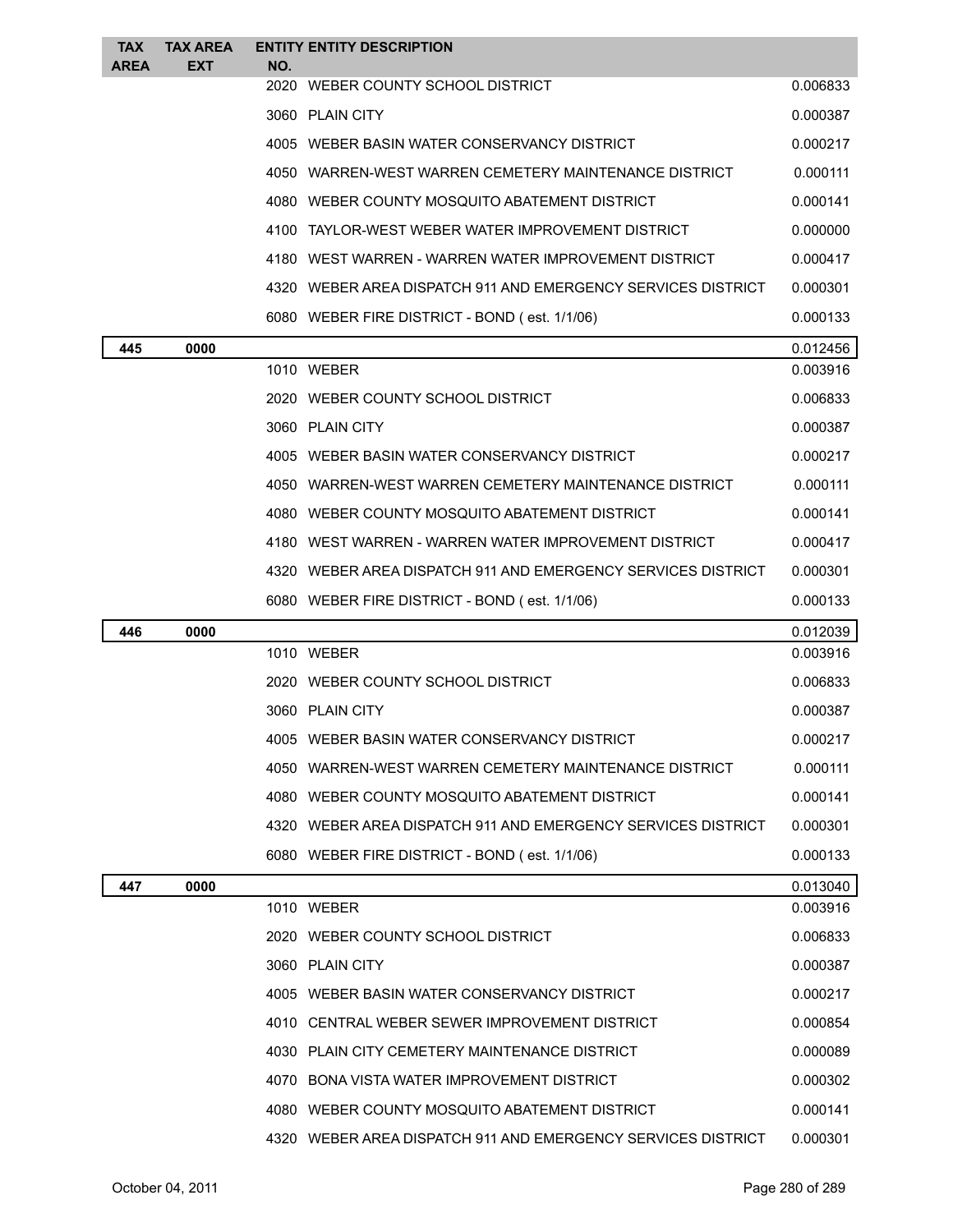| <b>TAX</b><br><b>AREA</b> | <b>TAX AREA</b><br><b>EXT</b> | <b>ENTITY ENTITY DESCRIPTION</b><br>NO.                      |          |
|---------------------------|-------------------------------|--------------------------------------------------------------|----------|
| 448                       | 0000                          |                                                              | 0.014845 |
|                           |                               | 1010 WEBER                                                   | 0.003916 |
|                           |                               | 2020 WEBER COUNTY SCHOOL DISTRICT                            | 0.006833 |
|                           |                               | 3070 PLEASANT VIEW                                           | 0.001327 |
|                           |                               | 4005 WEBER BASIN WATER CONSERVANCY DISTRICT                  | 0.000217 |
|                           |                               | 4010 CENTRAL WEBER SEWER IMPROVEMENT DISTRICT                | 0.000854 |
|                           |                               | 4020 BEN LOMOND CEMETERY MAINTENANCE DISTRICT                | 0.000082 |
|                           |                               | 4080 WEBER COUNTY MOSQUITO ABATEMENT DISTRICT                | 0.000141 |
|                           |                               | 4320 WEBER AREA DISPATCH 911 AND EMERGENCY SERVICES DISTRICT | 0.000301 |
|                           |                               | 4330 NORTH VIEW FIRE DISTRICT                                | 0.001041 |
|                           |                               | 6080 WEBER FIRE DISTRICT - BOND (est. 1/1/06)                | 0.000133 |
| 449                       | 0000                          |                                                              | 0.015147 |
|                           |                               | 1010 WEBER                                                   | 0.003916 |
|                           |                               | 2020 WEBER COUNTY SCHOOL DISTRICT                            | 0.006833 |
|                           |                               | 3070 PLEASANT VIEW                                           | 0.001327 |
|                           |                               | 4005 WEBER BASIN WATER CONSERVANCY DISTRICT                  | 0.000217 |
|                           |                               | 4010 CENTRAL WEBER SEWER IMPROVEMENT DISTRICT                | 0.000854 |
|                           |                               | 4020 BEN LOMOND CEMETERY MAINTENANCE DISTRICT                | 0.000082 |
|                           |                               | 4070 BONA VISTA WATER IMPROVEMENT DISTRICT                   | 0.000302 |
|                           |                               | 4080 WEBER COUNTY MOSQUITO ABATEMENT DISTRICT                | 0.000141 |
|                           |                               | 4320 WEBER AREA DISPATCH 911 AND EMERGENCY SERVICES DISTRICT | 0.000301 |
|                           |                               | 4330 NORTH VIEW FIRE DISTRICT                                | 0.001041 |
|                           |                               | 6080 WEBER FIRE DISTRICT - BOND (est. 1/1/06)                | 0.000133 |
| 450                       | 0000                          |                                                              | 0.015313 |
|                           |                               | 1010 WEBER                                                   | 0.003916 |
|                           |                               | 2020 WEBER COUNTY SCHOOL DISTRICT                            | 0.006833 |
|                           |                               | 3040 NORTH OGDEN CITY                                        | 0.001493 |
|                           |                               | 4005 WEBER BASIN WATER CONSERVANCY DISTRICT                  | 0.000217 |
|                           |                               | 4010 CENTRAL WEBER SEWER IMPROVEMENT DISTRICT                | 0.000854 |
|                           |                               | 4020 BEN LOMOND CEMETERY MAINTENANCE DISTRICT                | 0.000082 |
|                           |                               | 4070 BONA VISTA WATER IMPROVEMENT DISTRICT                   | 0.000302 |
|                           |                               | 4080 WEBER COUNTY MOSQUITO ABATEMENT DISTRICT                | 0.000141 |
|                           |                               | 4320 WEBER AREA DISPATCH 911 AND EMERGENCY SERVICES DISTRICT | 0.000301 |
|                           |                               | 4330 NORTH VIEW FIRE DISTRICT                                | 0.001041 |
|                           |                               | 6080 WEBER FIRE DISTRICT - BOND (est. 1/1/06)                | 0.000133 |
| 452                       | 0000                          |                                                              | 0.012230 |
|                           |                               | 1010 WEBER                                                   | 0.003916 |
|                           |                               | 2020 WEBER COUNTY SCHOOL DISTRICT                            | 0.006833 |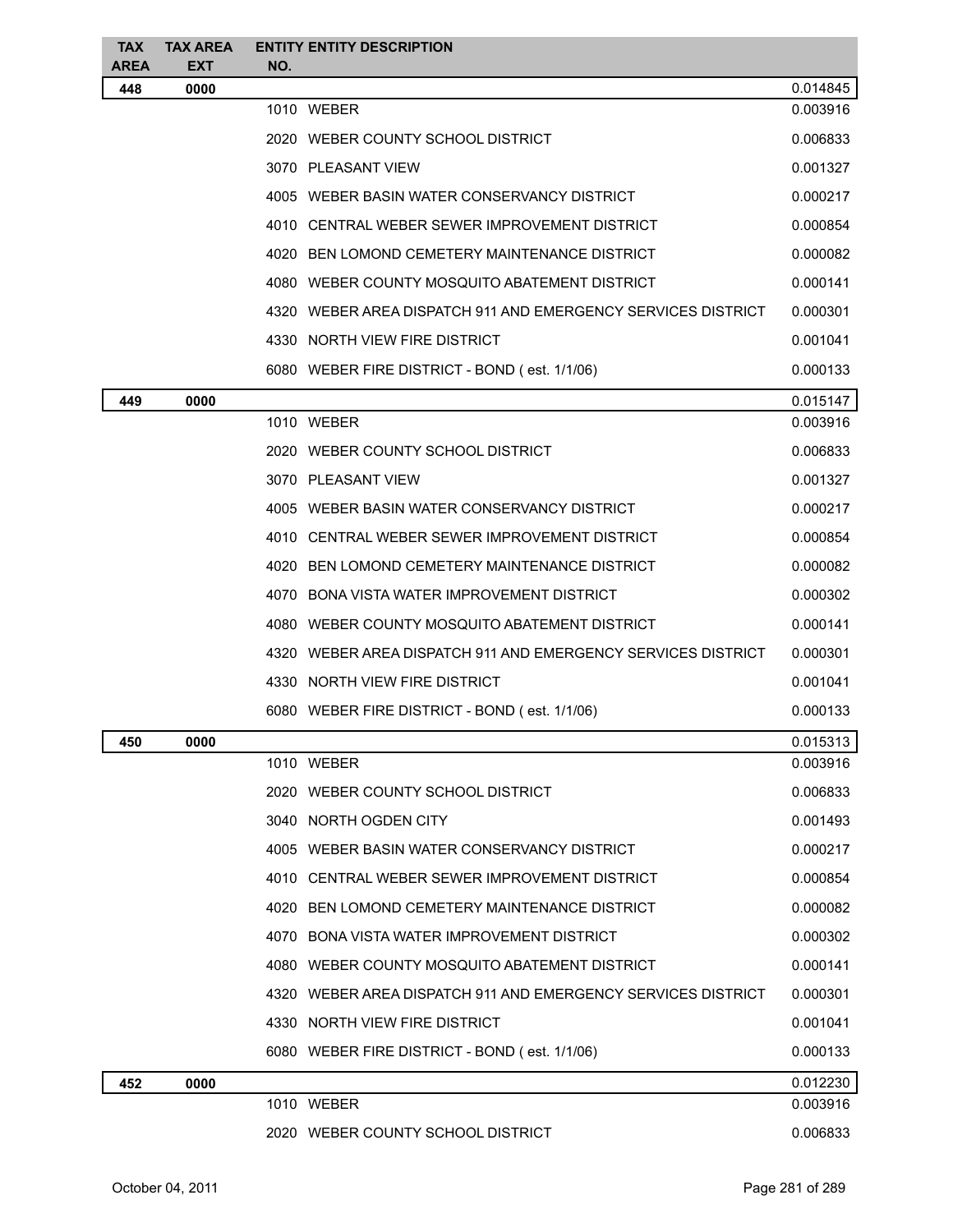| <b>TAX</b>  | <b>TAX AREA</b> |            | <b>ENTITY ENTITY DESCRIPTION</b>                             |                      |
|-------------|-----------------|------------|--------------------------------------------------------------|----------------------|
| <b>AREA</b> | <b>EXT</b>      | NO.        | 3060 PLAIN CITY                                              | 0.000387             |
|             |                 |            | 4005 WEBER BASIN WATER CONSERVANCY DISTRICT                  | 0.000217             |
|             |                 |            | 4070 BONA VISTA WATER IMPROVEMENT DISTRICT                   | 0.000302             |
|             |                 |            | 4080 WEBER COUNTY MOSQUITO ABATEMENT DISTRICT                | 0.000141             |
|             |                 |            | 4320 WEBER AREA DISPATCH 911 AND EMERGENCY SERVICES DISTRICT | 0.000301             |
|             |                 |            |                                                              |                      |
|             |                 |            | 6080 WEBER FIRE DISTRICT - BOND (est. 1/1/06)                | 0.000133             |
| 453         | 0000            | 1010 WEBER |                                                              | 0.015065<br>0.003916 |
|             |                 |            | 2020 WEBER COUNTY SCHOOL DISTRICT                            | 0.006833             |
|             |                 |            | 3070 PLEASANT VIEW                                           | 0.001327             |
|             |                 |            | 4005 WEBER BASIN WATER CONSERVANCY DISTRICT                  | 0.000217             |
|             |                 |            | 4010 CENTRAL WEBER SEWER IMPROVEMENT DISTRICT                | 0.000854             |
|             |                 |            | 4070 BONA VISTA WATER IMPROVEMENT DISTRICT                   | 0.000302             |
|             |                 |            | 4080 WEBER COUNTY MOSQUITO ABATEMENT DISTRICT                | 0.000141             |
|             |                 |            | 4320 WEBER AREA DISPATCH 911 AND EMERGENCY SERVICES DISTRICT | 0.000301             |
|             |                 |            | 4330 NORTH VIEW FIRE DISTRICT                                | 0.001041             |
|             |                 |            | 6080 WEBER FIRE DISTRICT - BOND (est. 1/1/06)                | 0.000133             |
| 456         | 0000            |            |                                                              | 0.014117             |
|             |                 | 1010 WEBER |                                                              | 0.003916             |
|             |                 |            | 2020 WEBER COUNTY SCHOOL DISTRICT                            | 0.006833             |
|             |                 |            | 4005 WEBER BASIN WATER CONSERVANCY DISTRICT                  | 0.000217             |
|             |                 |            | 4010 CENTRAL WEBER SEWER IMPROVEMENT DISTRICT                | 0.000854             |
|             |                 |            | 4070 BONA VISTA WATER IMPROVEMENT DISTRICT                   | 0.000302             |
|             |                 |            | 4080 WEBER COUNTY MOSQUITO ABATEMENT DISTRICT                | 0.000141             |
|             |                 |            | 4210 WEBER FIRE DISTRICT                                     | 0.001420             |
|             |                 |            | 4320 WEBER AREA DISPATCH 911 AND EMERGENCY SERVICES DISTRICT | 0.000301             |
|             |                 |            | 6080 WEBER FIRE DISTRICT - BOND (est. 1/1/06)                | 0.000133             |
| 457         | 0000            |            |                                                              | 0.016316             |
|             |                 | 1010 WEBER |                                                              | 0.003916             |
|             |                 |            | 2020 WEBER COUNTY SCHOOL DISTRICT                            | 0.006833             |
|             |                 |            | 3050 OGDEN CITY                                              | 0.003330             |
|             |                 |            | 4005 WEBER BASIN WATER CONSERVANCY DISTRICT                  | 0.000217             |
|             |                 |            | 4010 CENTRAL WEBER SEWER IMPROVEMENT DISTRICT                | 0.000854             |
|             |                 |            | 4070 BONA VISTA WATER IMPROVEMENT DISTRICT                   | 0.000302             |
|             |                 |            | 4080 WEBER COUNTY MOSQUITO ABATEMENT DISTRICT                | 0.000141             |
|             |                 |            | 4320 WEBER AREA DISPATCH 911 AND EMERGENCY SERVICES DISTRICT | 0.000301             |
|             |                 |            | 6030 OGDEN CITY - SPECIAL LEVY TO PURCHASE WBWCD WATER       | 0.000289             |
|             |                 |            | 6080 WEBER FIRE DISTRICT - BOND (est. 1/1/06)                | 0.000133             |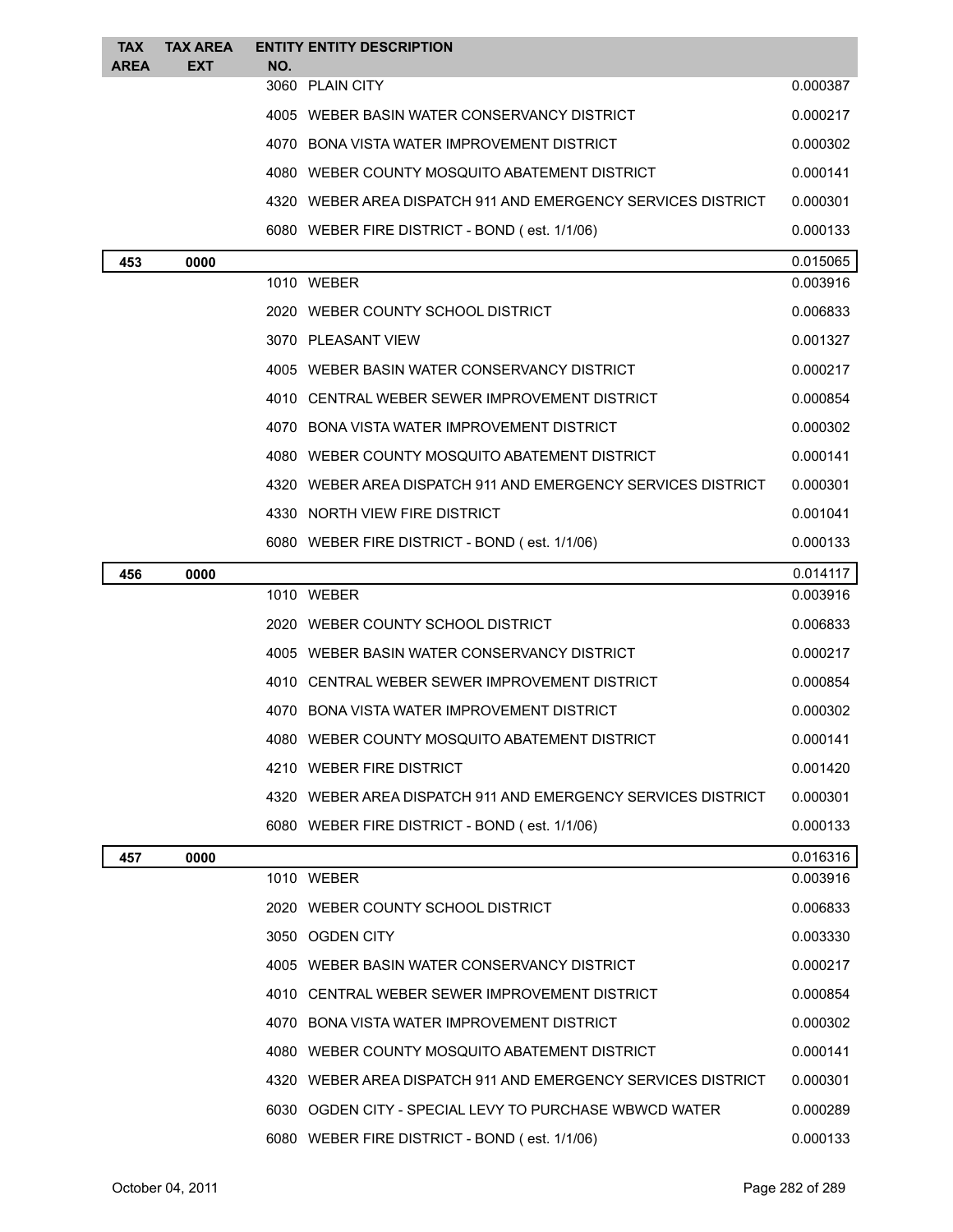| <b>TAX</b>         | <b>TAX AREA</b>    |      | <b>ENTITY ENTITY DESCRIPTION</b>                             |          |
|--------------------|--------------------|------|--------------------------------------------------------------|----------|
| <b>AREA</b><br>459 | <b>EXT</b><br>0000 | NO.  |                                                              | 0.014152 |
|                    |                    |      | 1010 WEBER                                                   | 0.003916 |
|                    |                    |      | 2020 WEBER COUNTY SCHOOL DISTRICT                            | 0.006833 |
|                    |                    |      | 3010 FARR WEST CITY                                          | 0.000255 |
|                    |                    |      | 4005 WEBER BASIN WATER CONSERVANCY DISTRICT                  | 0.000217 |
|                    |                    |      | 4010 CENTRAL WEBER SEWER IMPROVEMENT DISTRICT                | 0.000854 |
|                    |                    |      | 4020 BEN LOMOND CEMETERY MAINTENANCE DISTRICT                | 0.000082 |
|                    |                    |      | 4080 WEBER COUNTY MOSQUITO ABATEMENT DISTRICT                | 0.000141 |
|                    |                    |      | 4210 WEBER FIRE DISTRICT                                     | 0.001420 |
|                    |                    |      | 4320 WEBER AREA DISPATCH 911 AND EMERGENCY SERVICES DISTRICT | 0.000301 |
|                    |                    |      | 6080 WEBER FIRE DISTRICT - BOND (est. 1/1/06)                | 0.000133 |
| 460                | 0000               |      |                                                              | 0.014454 |
|                    |                    |      | 1010 WEBER                                                   | 0.003916 |
|                    |                    |      | 2020 WEBER COUNTY SCHOOL DISTRICT                            | 0.006833 |
|                    |                    |      | 3010 FARR WEST CITY                                          | 0.000255 |
|                    |                    |      | 4005 WEBER BASIN WATER CONSERVANCY DISTRICT                  | 0.000217 |
|                    |                    |      | 4010 CENTRAL WEBER SEWER IMPROVEMENT DISTRICT                | 0.000854 |
|                    |                    | 4020 | BEN LOMOND CEMETERY MAINTENANCE DISTRICT                     | 0.000082 |
|                    |                    |      | 4070 BONA VISTA WATER IMPROVEMENT DISTRICT                   | 0.000302 |
|                    |                    |      | 4080 WEBER COUNTY MOSQUITO ABATEMENT DISTRICT                | 0.000141 |
|                    |                    |      | 4210 WEBER FIRE DISTRICT                                     | 0.001420 |
|                    |                    |      | 4320 WEBER AREA DISPATCH 911 AND EMERGENCY SERVICES DISTRICT | 0.000301 |
|                    |                    |      | 6080 WEBER FIRE DISTRICT - BOND (est. 1/1/06)                | 0.000133 |
| 461                | 0000               |      |                                                              | 0.014075 |
|                    |                    |      | 1010 WEBER                                                   | 0.003916 |
|                    |                    |      | 2020 WEBER COUNTY SCHOOL DISTRICT                            | 0.006833 |
|                    |                    |      | 3040 NORTH OGDEN CITY                                        | 0.001493 |
|                    |                    |      | 4005 WEBER BASIN WATER CONSERVANCY DISTRICT                  | 0.000217 |
|                    |                    |      | 4080 WEBER COUNTY MOSQUITO ABATEMENT DISTRICT                | 0.000141 |
|                    |                    |      | 4320 WEBER AREA DISPATCH 911 AND EMERGENCY SERVICES DISTRICT | 0.000301 |
|                    |                    |      | 4330 NORTH VIEW FIRE DISTRICT                                | 0.001041 |
|                    |                    |      | 6080 WEBER FIRE DISTRICT - BOND (est. 1/1/06)                | 0.000133 |
| 462                | 0000               |      |                                                              | 0.012341 |
|                    |                    |      | 1010 WEBER                                                   | 0.003916 |
|                    |                    |      | 2020 WEBER COUNTY SCHOOL DISTRICT                            | 0.006833 |
|                    |                    |      | 3060 PLAIN CITY                                              | 0.000387 |
|                    |                    |      | 4005 WEBER BASIN WATER CONSERVANCY DISTRICT                  | 0.000217 |
|                    |                    |      | 4050 WARREN-WEST WARREN CEMETERY MAINTENANCE DISTRICT        | 0.000111 |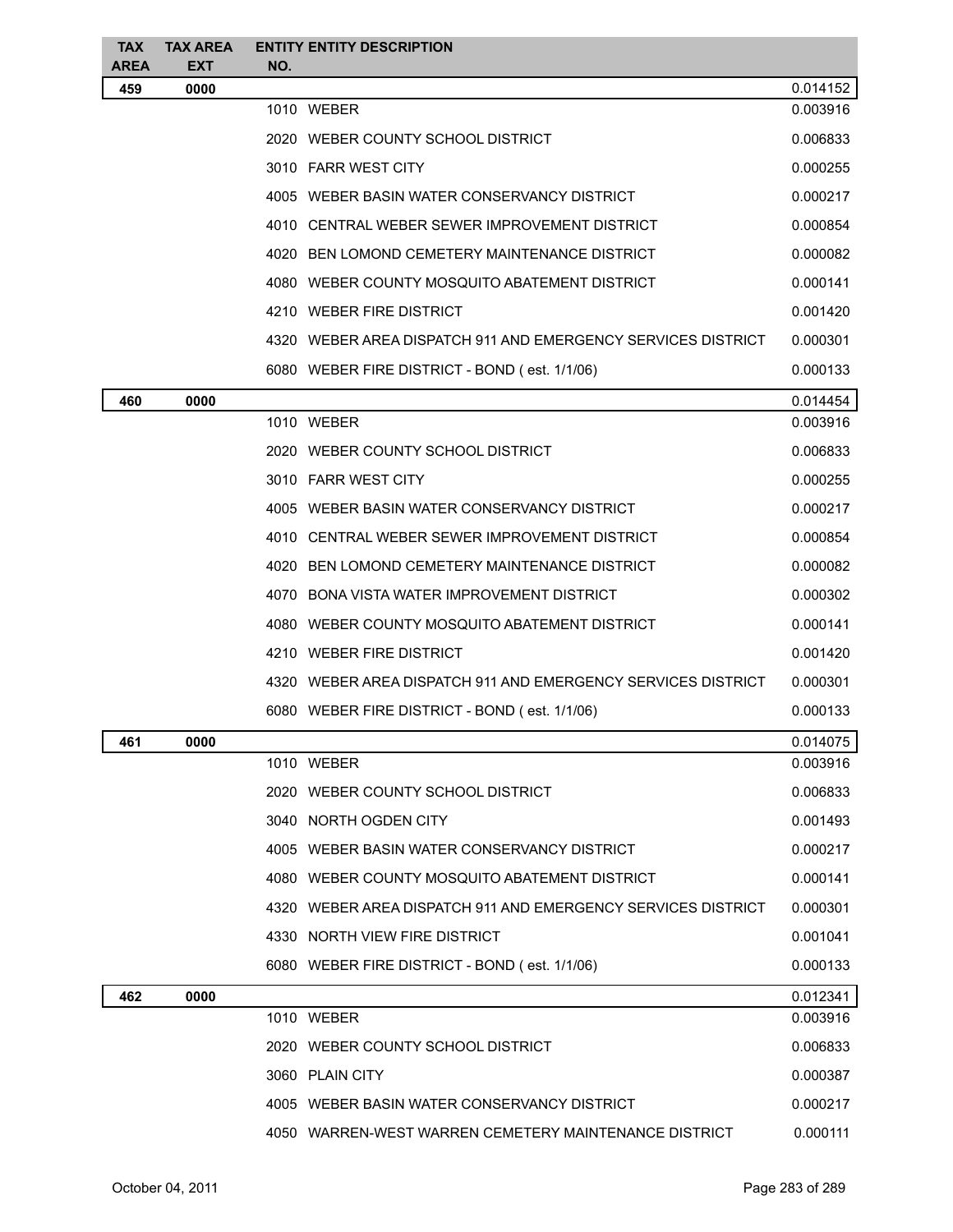| <b>TAX</b>  | <b>TAX AREA</b> |     | <b>ENTITY ENTITY DESCRIPTION</b>                             |          |
|-------------|-----------------|-----|--------------------------------------------------------------|----------|
| <b>AREA</b> | <b>EXT</b>      | NO. |                                                              |          |
|             |                 |     | 4070 BONA VISTA WATER IMPROVEMENT DISTRICT                   | 0.000302 |
|             |                 |     | 4080 WEBER COUNTY MOSQUITO ABATEMENT DISTRICT                | 0.000141 |
|             |                 |     | 4320 WEBER AREA DISPATCH 911 AND EMERGENCY SERVICES DISTRICT | 0.000301 |
|             |                 |     | 6080 WEBER FIRE DISTRICT - BOND (est. 1/1/06)                | 0.000133 |
| 463         | 0000            |     |                                                              | 0.013498 |
|             |                 |     | 1010 WEBER                                                   | 0.003916 |
|             |                 |     | 2020 WEBER COUNTY SCHOOL DISTRICT                            | 0.006833 |
|             |                 |     | 3025 HOOPER                                                  | 0.000456 |
|             |                 |     | 4005 WEBER BASIN WATER CONSERVANCY DISTRICT                  | 0.000217 |
|             |                 |     | 4040 WEST WEBER-TAYLOR CEMETERY MAINTENANCE DISTRICT         | 0.000081 |
|             |                 |     | 4080 WEBER COUNTY MOSQUITO ABATEMENT DISTRICT                | 0.000141 |
|             |                 |     | 4100 TAYLOR-WEST WEBER WATER IMPROVEMENT DISTRICT            | 0.000000 |
|             |                 |     | 4210 WEBER FIRE DISTRICT                                     | 0.001420 |
|             |                 |     | 4320 WEBER AREA DISPATCH 911 AND EMERGENCY SERVICES DISTRICT | 0.000301 |
|             |                 |     | 6080 WEBER FIRE DISTRICT - BOND (est. 1/1/06)                | 0.000133 |
| 464         | 0000            |     |                                                              | 0.013263 |
|             |                 |     | 1010 WEBER                                                   | 0.003916 |
|             |                 |     | 2020 WEBER COUNTY SCHOOL DISTRICT                            | 0.006833 |
|             |                 |     | 4005 WEBER BASIN WATER CONSERVANCY DISTRICT                  | 0.000217 |
|             |                 |     | 4070 BONA VISTA WATER IMPROVEMENT DISTRICT                   | 0.000302 |
|             |                 |     | 4080 WEBER COUNTY MOSQUITO ABATEMENT DISTRICT                | 0.000141 |
|             |                 |     | 4100 TAYLOR-WEST WEBER WATER IMPROVEMENT DISTRICT            | 0.000000 |
|             |                 |     | 4210 WEBER FIRE DISTRICT                                     | 0.001420 |
|             |                 |     | 4320 WEBER AREA DISPATCH 911 AND EMERGENCY SERVICES DISTRICT | 0.000301 |
|             |                 |     | 6080 WEBER FIRE DISTRICT - BOND (est. 1/1/06)                | 0.000133 |
| 465         | 0000            |     |                                                              | 0.013916 |
|             |                 |     | 1010 WEBER                                                   | 0.003916 |
|             |                 |     | 2020 WEBER COUNTY SCHOOL DISTRICT                            | 0.006833 |
|             |                 |     | 3130 WEST HAVEN                                              | 0.000000 |
|             |                 |     | 4005 WEBER BASIN WATER CONSERVANCY DISTRICT                  | 0.000217 |
|             |                 |     | 4010 CENTRAL WEBER SEWER IMPROVEMENT DISTRICT                | 0.000854 |
|             |                 |     | 4080 WEBER COUNTY MOSQUITO ABATEMENT DISTRICT                | 0.000141 |
|             |                 |     | 4100 TAYLOR-WEST WEBER WATER IMPROVEMENT DISTRICT            | 0.000000 |
|             |                 |     | 4130 ROY WATER CONSERVANCY SUBDISTRICT                       | 0.000101 |
|             |                 |     | 4210 WEBER FIRE DISTRICT                                     | 0.001420 |
|             |                 |     | 4220 WEBER COUNTY SEWER SERVICE AREA#2                       | 0.000000 |
|             |                 |     | 4285 WEST HAVEN WASTE WATER SPECIAL SERVICE DISTRICT         | 0.000000 |
|             |                 |     | 4320 WEBER AREA DISPATCH 911 AND EMERGENCY SERVICES DISTRICT | 0.000301 |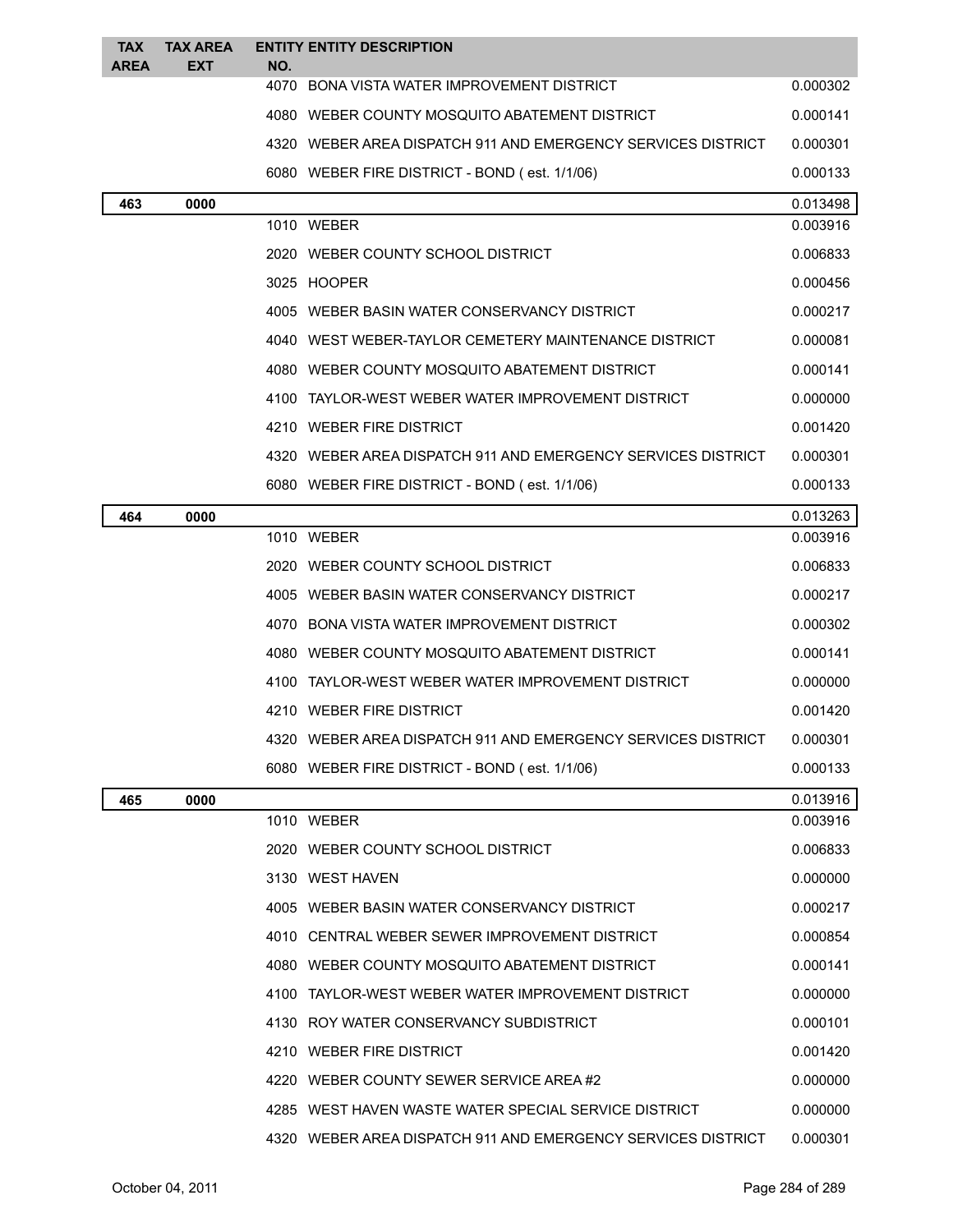| <b>TAX</b><br><b>AREA</b> | <b>TAX AREA</b><br>EXT | <b>ENTITY ENTITY DESCRIPTION</b><br>NO.                      |          |
|---------------------------|------------------------|--------------------------------------------------------------|----------|
|                           |                        | 6080 WEBER FIRE DISTRICT - BOND (est. 1/1/06)                | 0.000133 |
| 466                       | 0000                   |                                                              | 0.013916 |
|                           |                        | 1010 WEBER                                                   | 0.003916 |
|                           |                        | 2020 WEBER COUNTY SCHOOL DISTRICT                            | 0.006833 |
|                           |                        | 3130 WEST HAVEN                                              | 0.000000 |
|                           |                        | 4005 WEBER BASIN WATER CONSERVANCY DISTRICT                  | 0.000217 |
|                           |                        | 4010 CENTRAL WEBER SEWER IMPROVEMENT DISTRICT                | 0.000854 |
|                           |                        | 4080 WEBER COUNTY MOSQUITO ABATEMENT DISTRICT                | 0.000141 |
|                           |                        | 4100 TAYLOR-WEST WEBER WATER IMPROVEMENT DISTRICT            | 0.000000 |
|                           |                        | 4130 ROY WATER CONSERVANCY SUBDISTRICT                       | 0.000101 |
|                           |                        | 4210 WEBER FIRE DISTRICT                                     | 0.001420 |
|                           |                        | 4285 WEST HAVEN WASTE WATER SPECIAL SERVICE DISTRICT         | 0.000000 |
|                           |                        | 4320 WEBER AREA DISPATCH 911 AND EMERGENCY SERVICES DISTRICT | 0.000301 |
|                           |                        | 6080 WEBER FIRE DISTRICT - BOND (est. 1/1/06)                | 0.000133 |
| 467                       | 0000                   |                                                              | 0.014248 |
|                           |                        | 1010 WEBER                                                   | 0.003916 |
|                           |                        | 2020 WEBER COUNTY SCHOOL DISTRICT                            | 0.006833 |
|                           |                        | 3130 WEST HAVEN                                              | 0.000000 |
|                           |                        | 4005 WEBER BASIN WATER CONSERVANCY DISTRICT                  | 0.000217 |
|                           |                        | 4010 CENTRAL WEBER SEWER IMPROVEMENT DISTRICT                | 0.000854 |
|                           |                        | 4080 WEBER COUNTY MOSQUITO ABATEMENT DISTRICT                | 0.000141 |
|                           |                        | 4100 TAYLOR-WEST WEBER WATER IMPROVEMENT DISTRICT            | 0.000000 |
|                           |                        | 4150 HOOPER WATER IMPROVEMENT DISTRICT                       | 0.000433 |
|                           |                        | 4210 WEBER FIRE DISTRICT                                     | 0.001420 |
|                           |                        | 4285 WEST HAVEN WASTE WATER SPECIAL SERVICE DISTRICT         | 0.000000 |
|                           |                        | 4320 WEBER AREA DISPATCH 911 AND EMERGENCY SERVICES DISTRICT | 0.000301 |
|                           |                        | 6080 WEBER FIRE DISTRICT - BOND (est. 1/1/06)                | 0.000133 |
| 469                       | 0000                   |                                                              | 0.014833 |
|                           |                        | 1010 WEBER                                                   | 0.003916 |
|                           |                        | 2020 WEBER COUNTY SCHOOL DISTRICT                            | 0.006833 |
|                           |                        | 3090 ROY CITY                                                | 0.002263 |
|                           |                        | 4005 WEBER BASIN WATER CONSERVANCY DISTRICT                  | 0.000217 |
|                           |                        | 4015 NORTH DAVIS SEWER DISTRICT                              | 0.000928 |
|                           |                        | 4080 WEBER COUNTY MOSQUITO ABATEMENT DISTRICT                | 0.000141 |
|                           |                        | 4130 ROY WATER CONSERVANCY SUBDISTRICT                       | 0.000101 |
|                           |                        | 4320 WEBER AREA DISPATCH 911 AND EMERGENCY SERVICES DISTRICT | 0.000301 |
|                           |                        | 6080 WEBER FIRE DISTRICT - BOND (est. 1/1/06)                | 0.000133 |
|                           |                        |                                                              |          |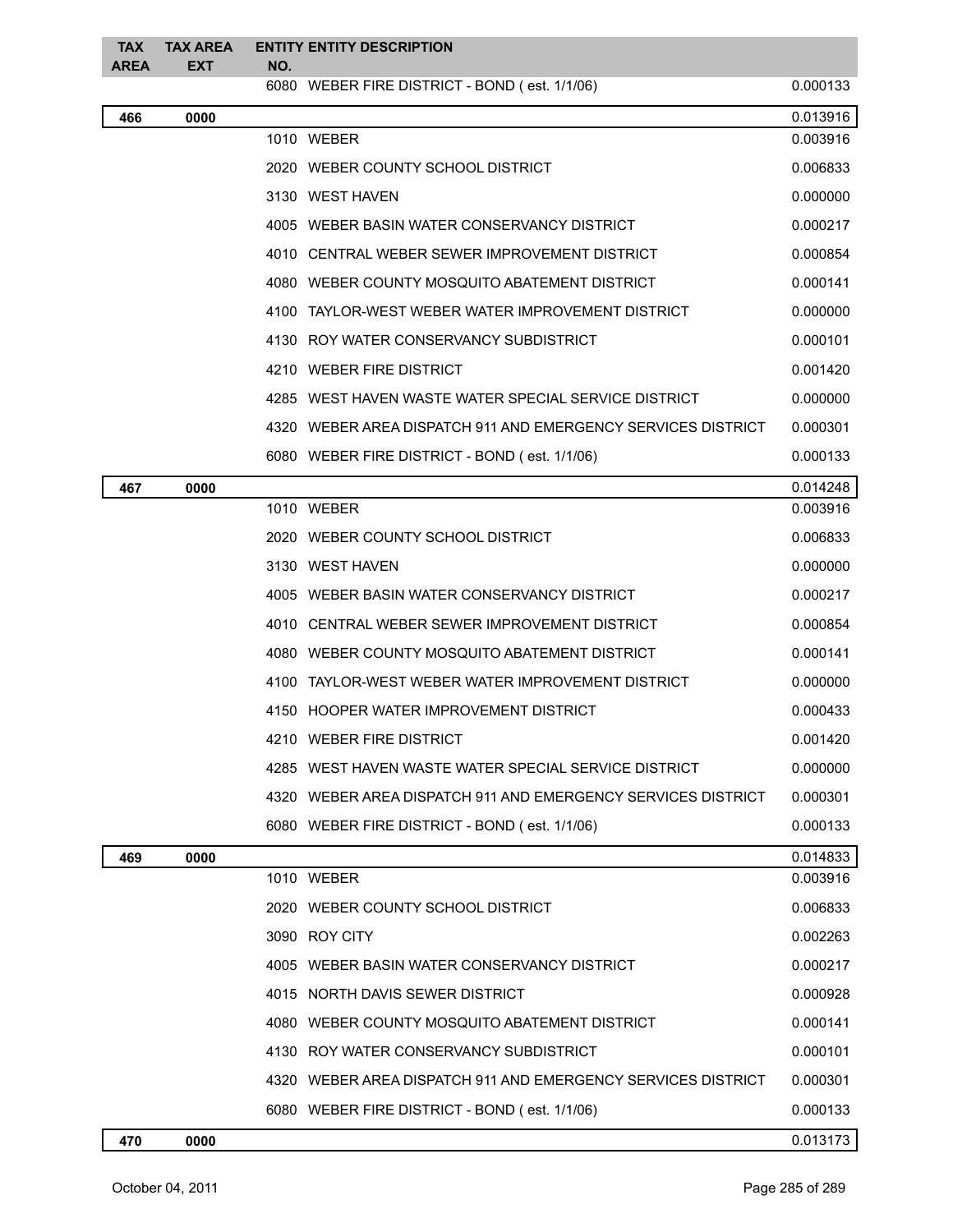| <b>TAX</b><br><b>AREA</b> | <b>TAX AREA</b><br><b>EXT</b> | <b>ENTITY ENTITY DESCRIPTION</b><br>NO.                      |          |
|---------------------------|-------------------------------|--------------------------------------------------------------|----------|
|                           |                               | 1010 WEBER                                                   | 0.003916 |
|                           |                               | 2020 WEBER COUNTY SCHOOL DISTRICT                            | 0.006833 |
|                           |                               | 3060 PLAIN CITY                                              | 0.000387 |
|                           |                               | 4005 WEBER BASIN WATER CONSERVANCY DISTRICT                  | 0.000217 |
|                           |                               | 4010 CENTRAL WEBER SEWER IMPROVEMENT DISTRICT                | 0.000854 |
|                           |                               | 4030 PLAIN CITY CEMETERY MAINTENANCE DISTRICT                | 0.000089 |
|                           |                               | 4070 BONA VISTA WATER IMPROVEMENT DISTRICT                   | 0.000302 |
|                           |                               | 4080 WEBER COUNTY MOSQUITO ABATEMENT DISTRICT                | 0.000141 |
|                           |                               | 4320 WEBER AREA DISPATCH 911 AND EMERGENCY SERVICES DISTRICT | 0.000301 |
|                           |                               | 6080 WEBER FIRE DISTRICT - BOND (est. 1/1/06)                | 0.000133 |
| 471                       | 0000                          |                                                              | 0.014206 |
|                           |                               | 1010 WEBER                                                   | 0.003916 |
|                           |                               | 2020 WEBER COUNTY SCHOOL DISTRICT                            | 0.006833 |
|                           |                               | 4005 WEBER BASIN WATER CONSERVANCY DISTRICT                  | 0.000217 |
|                           |                               | 4010 CENTRAL WEBER SEWER IMPROVEMENT DISTRICT                | 0.000854 |
|                           |                               | 4030 PLAIN CITY CEMETERY MAINTENANCE DISTRICT                | 0.000089 |
|                           |                               | 4070 BONA VISTA WATER IMPROVEMENT DISTRICT                   | 0.000302 |
|                           |                               | 4080 WEBER COUNTY MOSQUITO ABATEMENT DISTRICT                | 0.000141 |
|                           |                               | 4210 WEBER FIRE DISTRICT                                     | 0.001420 |
|                           |                               | 4320 WEBER AREA DISPATCH 911 AND EMERGENCY SERVICES DISTRICT | 0.000301 |
|                           |                               | 6080 WEBER FIRE DISTRICT - BOND (est. 1/1/06)                | 0.000133 |
| 472                       | 0000                          |                                                              | 0.013084 |
|                           |                               | 1010 WEBER                                                   | 0.003916 |
|                           |                               | 2020 WEBER COUNTY SCHOOL DISTRICT                            | 0.006833 |
|                           |                               | 3060 PLAIN CITY                                              | 0.000387 |
|                           |                               | 4005 WEBER BASIN WATER CONSERVANCY DISTRICT                  | 0.000217 |
|                           |                               | 4010 CENTRAL WEBER SEWER IMPROVEMENT DISTRICT                | 0.000854 |
|                           |                               | 4070 BONA VISTA WATER IMPROVEMENT DISTRICT                   | 0.000302 |
|                           |                               | 4080 WEBER COUNTY MOSQUITO ABATEMENT DISTRICT                | 0.000141 |
|                           |                               | 4320 WEBER AREA DISPATCH 911 AND EMERGENCY SERVICES DISTRICT | 0.000301 |
|                           |                               | 6080 WEBER FIRE DISTRICT - BOND (est. 1/1/06)                | 0.000133 |
| 473                       | 0000                          |                                                              | 0.012951 |
|                           |                               | 1010 WEBER                                                   | 0.003916 |
|                           |                               | 2020 WEBER COUNTY SCHOOL DISTRICT                            | 0.006833 |
|                           |                               | 3060 PLAIN CITY                                              | 0.000387 |
|                           |                               | 4005 WEBER BASIN WATER CONSERVANCY DISTRICT                  | 0.000217 |
|                           |                               | 4010 CENTRAL WEBER SEWER IMPROVEMENT DISTRICT                | 0.000854 |
|                           |                               | 4070 BONA VISTA WATER IMPROVEMENT DISTRICT                   | 0.000302 |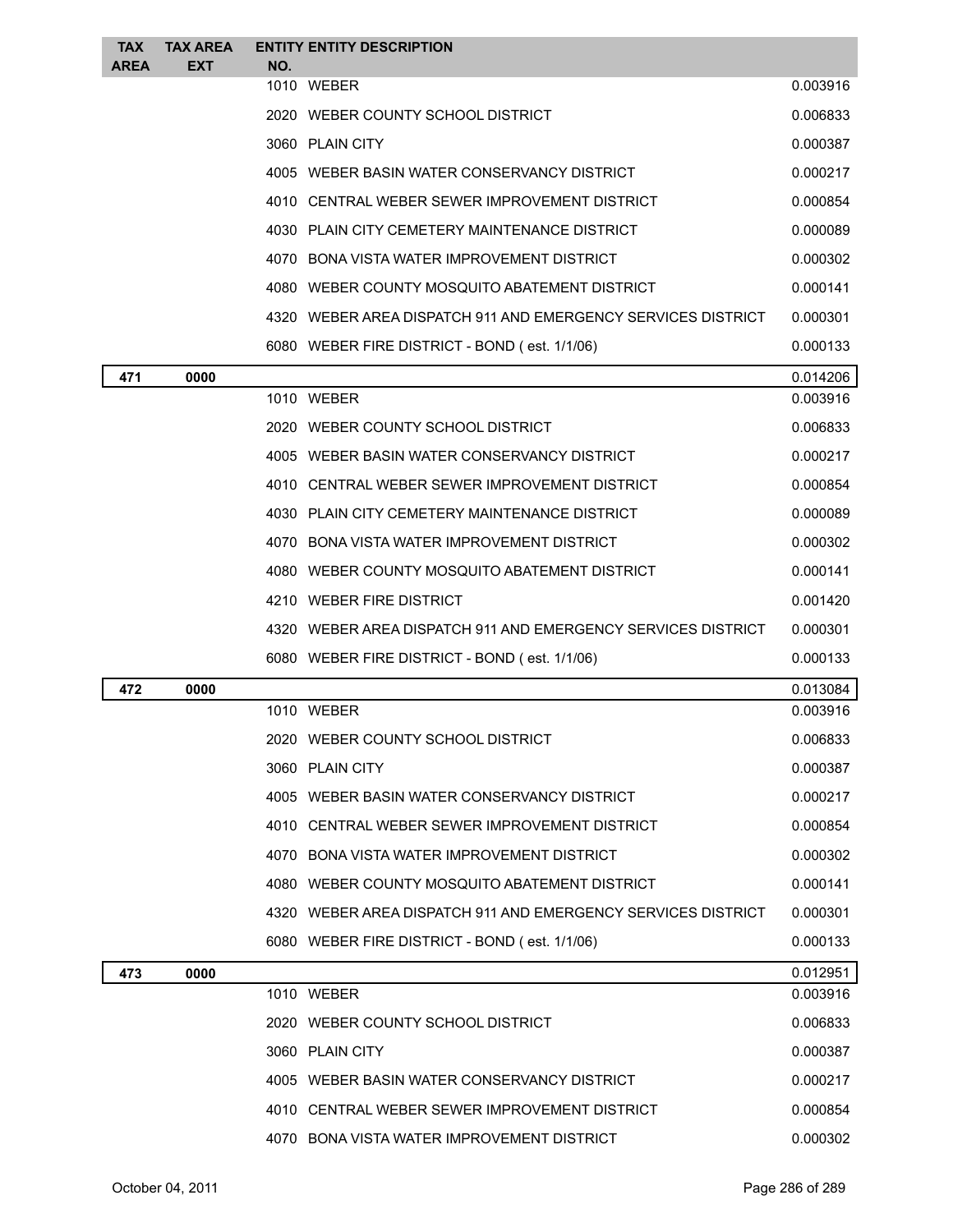| <b>TAX</b><br><b>AREA</b> | <b>TAX AREA</b><br><b>EXT</b> | NO. | <b>ENTITY ENTITY DESCRIPTION</b>                             |          |
|---------------------------|-------------------------------|-----|--------------------------------------------------------------|----------|
|                           |                               |     | 4080 WEBER COUNTY MOSQUITO ABATEMENT DISTRICT                | 0.000141 |
|                           |                               |     | 4320 WEBER AREA DISPATCH 911 AND EMERGENCY SERVICES DISTRICT | 0.000301 |
| 474                       | 0000                          |     |                                                              | 0.014206 |
|                           |                               |     | 1010 WEBER                                                   | 0.003916 |
|                           |                               |     | 2020 WEBER COUNTY SCHOOL DISTRICT                            | 0.006833 |
|                           |                               |     | 3035 MARRIOTT-SLATERVILLE CITY                               | 0.000000 |
|                           |                               |     | 4005 WEBER BASIN WATER CONSERVANCY DISTRICT                  | 0.000217 |
|                           |                               |     | 4010 CENTRAL WEBER SEWER IMPROVEMENT DISTRICT                | 0.000854 |
|                           |                               |     | 4030 PLAIN CITY CEMETERY MAINTENANCE DISTRICT                | 0.000089 |
|                           |                               |     | 4070 BONA VISTA WATER IMPROVEMENT DISTRICT                   | 0.000302 |
|                           |                               |     | 4080 WEBER COUNTY MOSQUITO ABATEMENT DISTRICT                | 0.000141 |
|                           |                               |     | 4210 WEBER FIRE DISTRICT                                     | 0.001420 |
|                           |                               |     | 4320 WEBER AREA DISPATCH 911 AND EMERGENCY SERVICES DISTRICT | 0.000301 |
|                           |                               |     | 6080 WEBER FIRE DISTRICT - BOND (est. 1/1/06)                | 0.000133 |
| 475                       | 0000                          |     |                                                              | 0.013850 |
|                           |                               |     | 1010 WEBER                                                   | 0.003916 |
|                           |                               |     | 2020 WEBER COUNTY SCHOOL DISTRICT                            | 0.006833 |
|                           |                               |     | 3025 HOOPER                                                  | 0.000456 |
|                           |                               |     | 4005 WEBER BASIN WATER CONSERVANCY DISTRICT                  | 0.000217 |
|                           |                               |     | 4060 HOOPER CEMETERY MAINTENANCE DISTRICT                    | 0.000000 |
|                           |                               |     | 4080 WEBER COUNTY MOSQUITO ABATEMENT DISTRICT                | 0.000141 |
|                           |                               |     | 4150 HOOPER WATER IMPROVEMENT DISTRICT                       | 0.000433 |
|                           |                               |     | 4210 WEBER FIRE DISTRICT                                     | 0.001420 |
|                           |                               |     | 4220 WEBER COUNTY SEWER SERVICE AREA #2                      | 0.000000 |
|                           |                               |     | 4320 WEBER AREA DISPATCH 911 AND EMERGENCY SERVICES DISTRICT | 0.000301 |
|                           |                               |     | 6080 WEBER FIRE DISTRICT - BOND (est. 1/1/06)                | 0.000133 |
| 476                       | 0000                          |     |                                                              | 0.013850 |
|                           |                               |     | 1010 WEBER                                                   | 0.003916 |
|                           |                               |     | 2020 WEBER COUNTY SCHOOL DISTRICT                            | 0.006833 |
|                           |                               |     | 3025 HOOPER                                                  | 0.000456 |
|                           |                               |     | 4005 WEBER BASIN WATER CONSERVANCY DISTRICT                  | 0.000217 |
|                           |                               |     | 4080 WEBER COUNTY MOSQUITO ABATEMENT DISTRICT                | 0.000141 |
|                           |                               |     | 4150 HOOPER WATER IMPROVEMENT DISTRICT                       | 0.000433 |
|                           |                               |     | 4210 WEBER FIRE DISTRICT                                     | 0.001420 |
|                           |                               |     | 4220 WEBER COUNTY SEWER SERVICE AREA #2                      | 0.000000 |
|                           |                               |     | 4320 WEBER AREA DISPATCH 911 AND EMERGENCY SERVICES DISTRICT | 0.000301 |
|                           |                               |     | 6080 WEBER FIRE DISTRICT - BOND (est. 1/1/06)                | 0.000133 |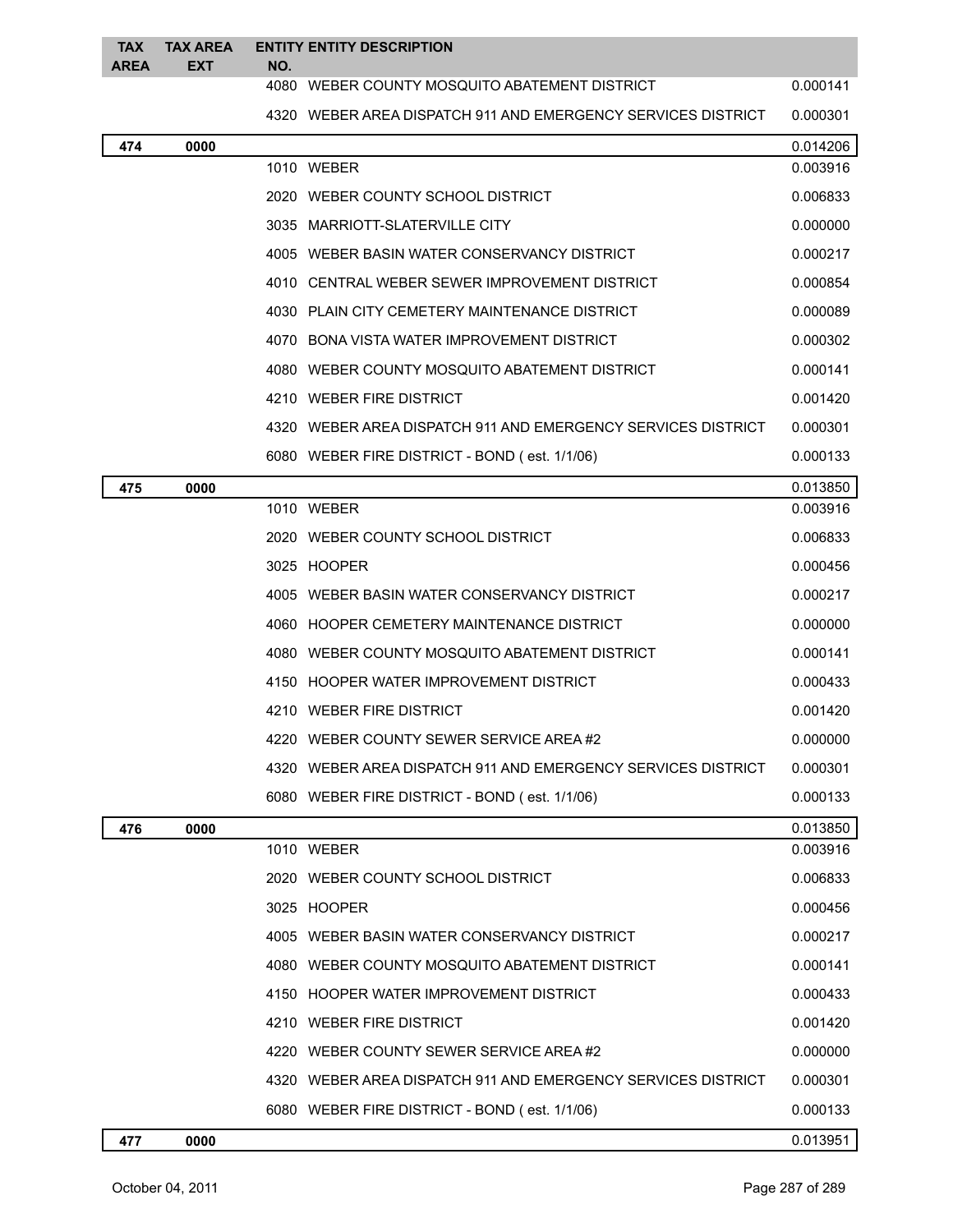| <b>TAX</b>  | <b>TAX AREA</b> | <b>ENTITY ENTITY DESCRIPTION</b>                             |          |
|-------------|-----------------|--------------------------------------------------------------|----------|
| <b>AREA</b> | <b>EXT</b>      | NO.<br>1010 WEBER                                            | 0.003916 |
|             |                 | 2020 WEBER COUNTY SCHOOL DISTRICT                            | 0.006833 |
|             |                 | 3025 HOOPER                                                  | 0.000456 |
|             |                 | 4005 WEBER BASIN WATER CONSERVANCY DISTRICT                  | 0.000217 |
|             |                 | 4060 HOOPER CEMETERY MAINTENANCE DISTRICT                    | 0.000000 |
|             |                 | 4080 WEBER COUNTY MOSQUITO ABATEMENT DISTRICT                | 0.000141 |
|             |                 | 4130 ROY WATER CONSERVANCY SUBDISTRICT                       | 0.000101 |
|             |                 | 4150 HOOPER WATER IMPROVEMENT DISTRICT                       | 0.000433 |
|             |                 | 4210 WEBER FIRE DISTRICT                                     | 0.001420 |
|             |                 | 4220 WEBER COUNTY SEWER SERVICE AREA#2                       | 0.000000 |
|             |                 | 4320 WEBER AREA DISPATCH 911 AND EMERGENCY SERVICES DISTRICT | 0.000301 |
|             |                 | 6080 WEBER FIRE DISTRICT - BOND (est. 1/1/06)                | 0.000133 |
| 478         | 0000            |                                                              | 0.014630 |
|             |                 | 1010 WEBER                                                   | 0.003916 |
|             |                 | 2020 WEBER COUNTY SCHOOL DISTRICT                            | 0.006833 |
|             |                 | 3070 PLEASANT VIEW                                           | 0.001327 |
|             |                 | 4005 WEBER BASIN WATER CONSERVANCY DISTRICT                  | 0.000217 |
|             |                 | 4010 CENTRAL WEBER SEWER IMPROVEMENT DISTRICT                | 0.000854 |
|             |                 | 4080 WEBER COUNTY MOSQUITO ABATEMENT DISTRICT                | 0.000141 |
|             |                 | 4320 WEBER AREA DISPATCH 911 AND EMERGENCY SERVICES DISTRICT | 0.000301 |
|             |                 | 4330 NORTH VIEW FIRE DISTRICT                                | 0.001041 |
| 479         | 0000            |                                                              | 0.014461 |
|             |                 | 1010 WEBER                                                   | 0.003916 |
|             |                 | 2020 WEBER COUNTY SCHOOL DISTRICT                            | 0.006833 |
|             |                 | 3010 FARR WEST CITY                                          | 0.000255 |
|             |                 | 4005 WEBER BASIN WATER CONSERVANCY DISTRICT                  | 0.000217 |
|             |                 | 4010 CENTRAL WEBER SEWER IMPROVEMENT DISTRICT                | 0.000854 |
|             |                 | 4030 PLAIN CITY CEMETERY MAINTENANCE DISTRICT                | 0.000089 |
|             |                 | 4070 BONA VISTA WATER IMPROVEMENT DISTRICT                   | 0.000302 |
|             |                 | 4080 WEBER COUNTY MOSQUITO ABATEMENT DISTRICT                | 0.000141 |
|             |                 | 4210 WEBER FIRE DISTRICT                                     | 0.001420 |
|             |                 | 4320 WEBER AREA DISPATCH 911 AND EMERGENCY SERVICES DISTRICT | 0.000301 |
|             |                 | 6080 WEBER FIRE DISTRICT - BOND (est. 1/1/06)                | 0.000133 |
| 481         | 0000            |                                                              | 0.015333 |
|             |                 | 1010 WEBER                                                   | 0.003916 |
|             |                 | 2020 WEBER COUNTY SCHOOL DISTRICT                            | 0.006833 |
|             |                 | 3120 WASHINGTON TERRACE                                      | 0.002938 |
|             |                 | 4005 WEBER BASIN WATER CONSERVANCY DISTRICT                  | 0.000217 |